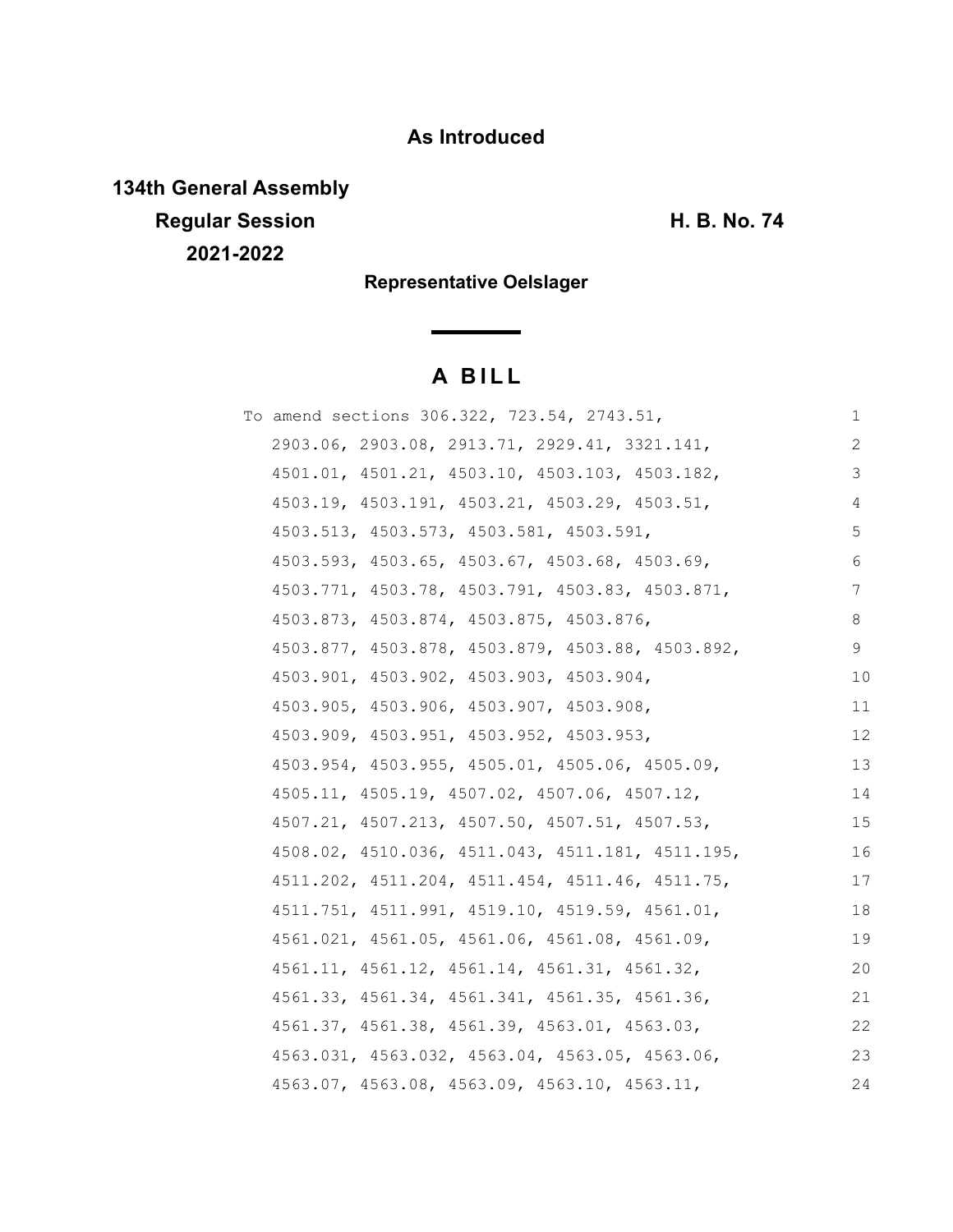### **H. B. No. 74 Page 2 As Introduced**

| 4563.12, 4563.13, 4563.16, 4563.18, 4563.20,     | 25 |
|--------------------------------------------------|----|
| 4563.21, 5501.47, 5501.48, 5516.01, 5516.02,     | 26 |
| 5516.05, 5516.06, 5516.061, 5516.11, 5517.02,    | 27 |
| 5517.021, 5543.20, 5577.02, and 5703.21; to      | 28 |
| amend, for the purpose of adopting new section   | 29 |
| numbers as indicated in parentheses, sections    | 30 |
| 4503.771 (4503.77) and 4503.791 (4503.79); to    | 31 |
| enact new section 4505.032 and sections 2903.07, | 32 |
| 4507.061, 4511.122, 4561.40, and 5577.045; and   | 33 |
| to repeal sections 4503.511, 4503.512, 4503.77,  | 34 |
| 4503.772, 4503.79, 4505.032, and 4561.30 of the  | 35 |
| Revised Code and to repeal Section 513.20 of     | 36 |
| H.B. 166 of the 133rd General Assembly to make   | 37 |
| appropriations for programs related to           | 38 |
| transportation and public safety for the         | 39 |
| biennium beginning July 1, 2021, and ending June | 40 |
| 30, 2023, and to provide authorization and       | 41 |
| conditions for the operation of those programs.  | 42 |

## **BE IT ENACTED BY THE GENERAL ASSEMBLY OF THE STATE OF OHIO:**

| <b>Section 101.01.</b> That sections 306.322, 723.54, 2743.51,   | 43  |
|------------------------------------------------------------------|-----|
| 2903.06, 2903.08, 2913.71, 2929.41, 3321.141, 4501.01, 4501.21,  | 44  |
| 4503.10, 4503.103, 4503.182, 4503.19, 4503.191, 4503.21,         | 45  |
| 4503.29, 4503.51, 4503.513, 4503.573, 4503.581, 4503.591,        | 46  |
| 4503.593, 4503.65, 4503.67, 4503.68, 4503.69, 4503.771, 4503.78, | 47  |
| 4503.791, 4503.83, 4503.871, 4503.873, 4503.874, 4503.875,       | 48  |
| 4503.876, 4503.877, 4503.878, 4503.879, 4503.88, 4503.892,       | 49  |
| 4503.901, 4503.902, 4503.903, 4503.904, 4503.905, 4503.906,      | 50  |
| 4503.907, 4503.908, 4503.909, 4503.951, 4503.952, 4503.953,      | .51 |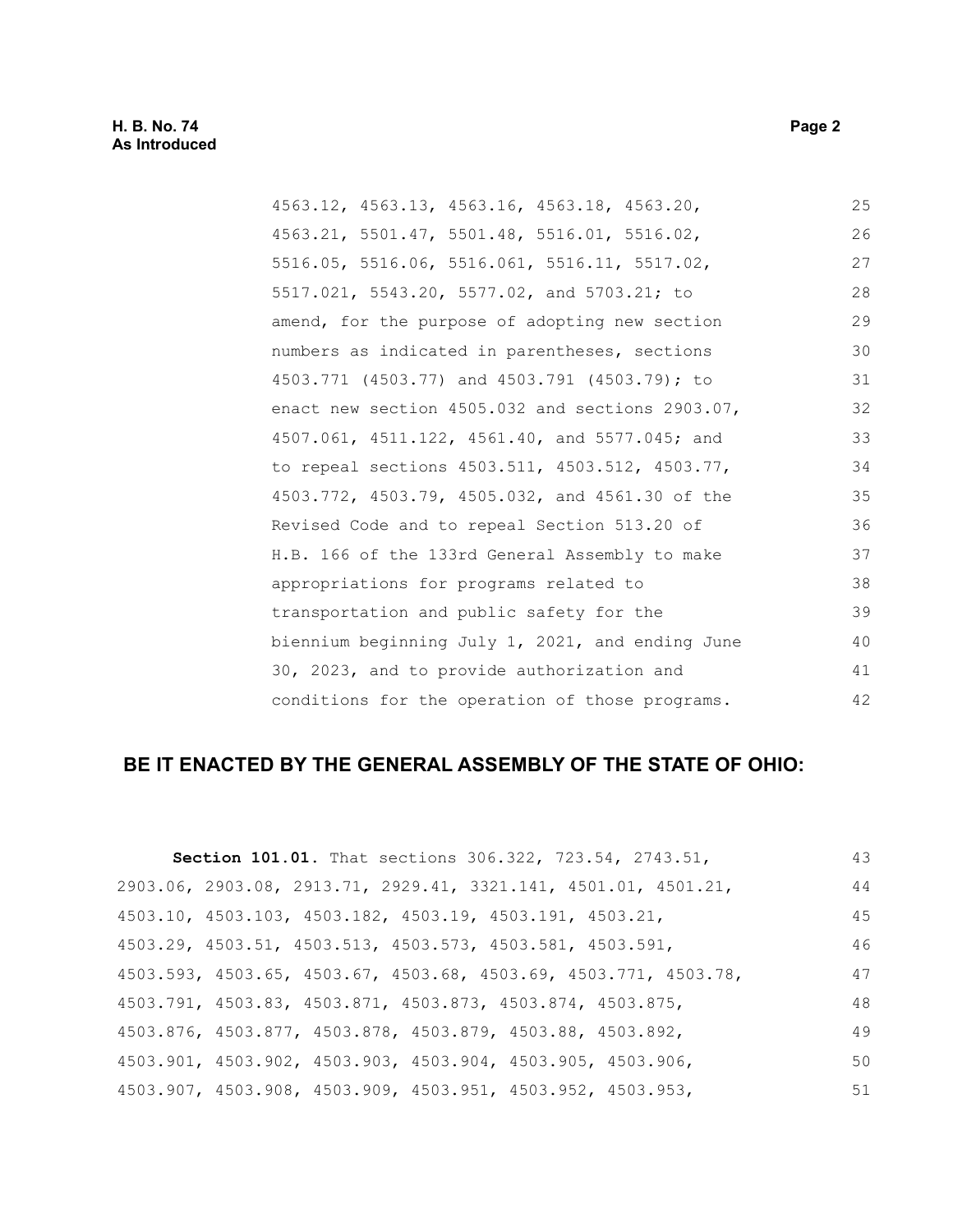| 4503.954, 4503.955, 4505.01, 4505.06, 4505.09, 4505.11, 4505.19,                                                               | 52       |
|--------------------------------------------------------------------------------------------------------------------------------|----------|
| 4507.02, 4507.06, 4507.12, 4507.21, 4507.213, 4507.50, 4507.51,                                                                | 53       |
| 4507.53, 4508.02, 4510.036, 4511.043, 4511.181, 4511.195,                                                                      | 54       |
| 4511.202, 4511.204, 4511.454, 4511.46, 4511.75, 4511.751,                                                                      | 55       |
| 4511.991, 4519.10, 4519.59, 4561.01, 4561.021, 4561.05, 4561.06,                                                               | 56       |
| 4561.08, 4561.09, 4561.11, 4561.12, 4561.14, 4561.31, 4561.32,                                                                 | 57       |
| 4561.33, 4561.34, 4561.341, 4561.35, 4561.36, 4561.37, 4561.38,                                                                | 58       |
| 4561.39, 4563.01, 4563.03, 4563.031, 4563.032, 4563.04, 4563.05,                                                               | 59       |
| 4563.06, 4563.07, 4563.08, 4563.09, 4563.10, 4563.11, 4563.12,                                                                 | 60       |
| 4563.13, 4563.16, 4563.18, 4563.20, 4563.21, 5501.47, 5501.48,                                                                 | 61       |
| 5516.01, 5516.02, 5516.05, 5516.06, 5516.061, 5516.11, 5517.02,                                                                | 62       |
| 5517.021, 5543.20, 5577.02, and 5703.21 be amended; sections                                                                   | 63       |
| 4503.771 (4503.77) and 4503.791 (4503.79) be amended for the                                                                   | 64       |
| purpose of adopting new section numbers as indicated in                                                                        | 65       |
| parentheses; and new section $4505.032$ and sections $2903.07$ ,                                                               | 66       |
| 4507.061, 4511.122, 4561.40, and 5577.045 of the Revised Code be                                                               | 67       |
| enacted to read as follows:                                                                                                    | 68       |
| Sec. 306.322. (A) ForAs used in this section:                                                                                  | 69       |
| (1) "Political subdivision" means a county, a municipal                                                                        | 70       |
| corporation, or a township.                                                                                                    | 71       |
| (2) "Governing body" means a board of county commissioners                                                                     | 72       |
| of a county, a legislative authority of a municipal corporation,                                                               | 73       |
| or a board of trustees of a township.                                                                                          | 74       |
|                                                                                                                                | 75       |
| (B) For any regional transit authority that levies a                                                                           |          |
| property tax and that includes in its membership political<br>subdivisions that are located in a county having a population of | 76<br>77 |
|                                                                                                                                |          |
| at least four hundred thousand according to the most recent                                                                    | 78<br>79 |
| federal census, the procedures of this section apply until                                                                     |          |
| November 5_December 31,-2013_2022, and are in addition to and an                                                               | 80       |
| alternative to those established in sections 306.32 <del>-and</del> __                                                         | 81       |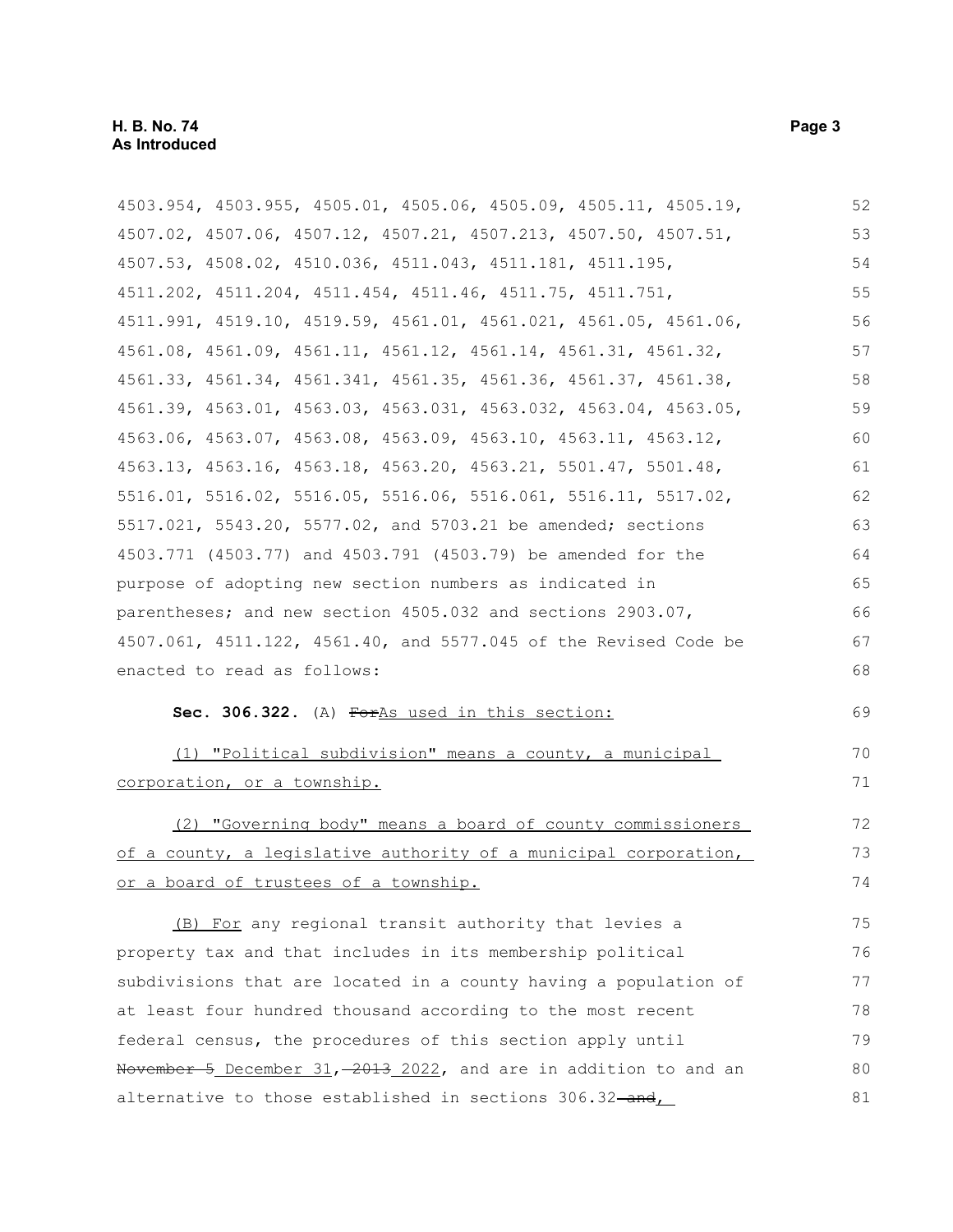| 306.321, and 306.54 of the Revised Code for joining to the              | 82 |
|-------------------------------------------------------------------------|----|
| regional transit authority additional <del>-counties, municipal</del> - | 83 |
| corporations, or townshipspolitical subdivisions.                       | 84 |

(B) (C) Any municipal corporation or township political subdivision may adopt a resolution or ordinance proposing to join a regional transit authority described in division  $(A) - (B)$ of this section. In its resolution or ordinance, the political subdivision may propose joining the regional transit authority for a limited period of three years or without a time limit. 85 86 87 88 89  $90$ 

 $\left(\frac{C}{C}\right)$  (D) The political subdivision proposing to join the regional transit authority shall submit a copy of its resolution or ordinance to the legislative authority governing body of each municipal corporation and the board of trustees of each township political subdivision comprising the regional transit authority. Within thirty days of receiving the resolution or ordinance for inclusion in the regional transit authority, the legislative authority governing body of each municipal corporation and theboard of trustees of each township political subdivision shall consider the question of whether to include the additional political subdivision in the regional transit authority, shall adopt a resolution or ordinance approving or rejecting the inclusion of the additional political subdivision, and shall present its resolution or ordinance to the board of trustees of the regional transit authority. 91 92 93 94 95 96 97 98 99 100 101 102 103 104 105

 $(D)$  (E) If a majority of the political subdivisions comprising the regional transit authority approve the inclusion of the additional political subdivision under division (D) of this section, the board of trustees of the regional transit authority, not may proceed as provided in division (K) of this section or as provided in divisions (F) to (J) of this section, 106 107 108 109 110 111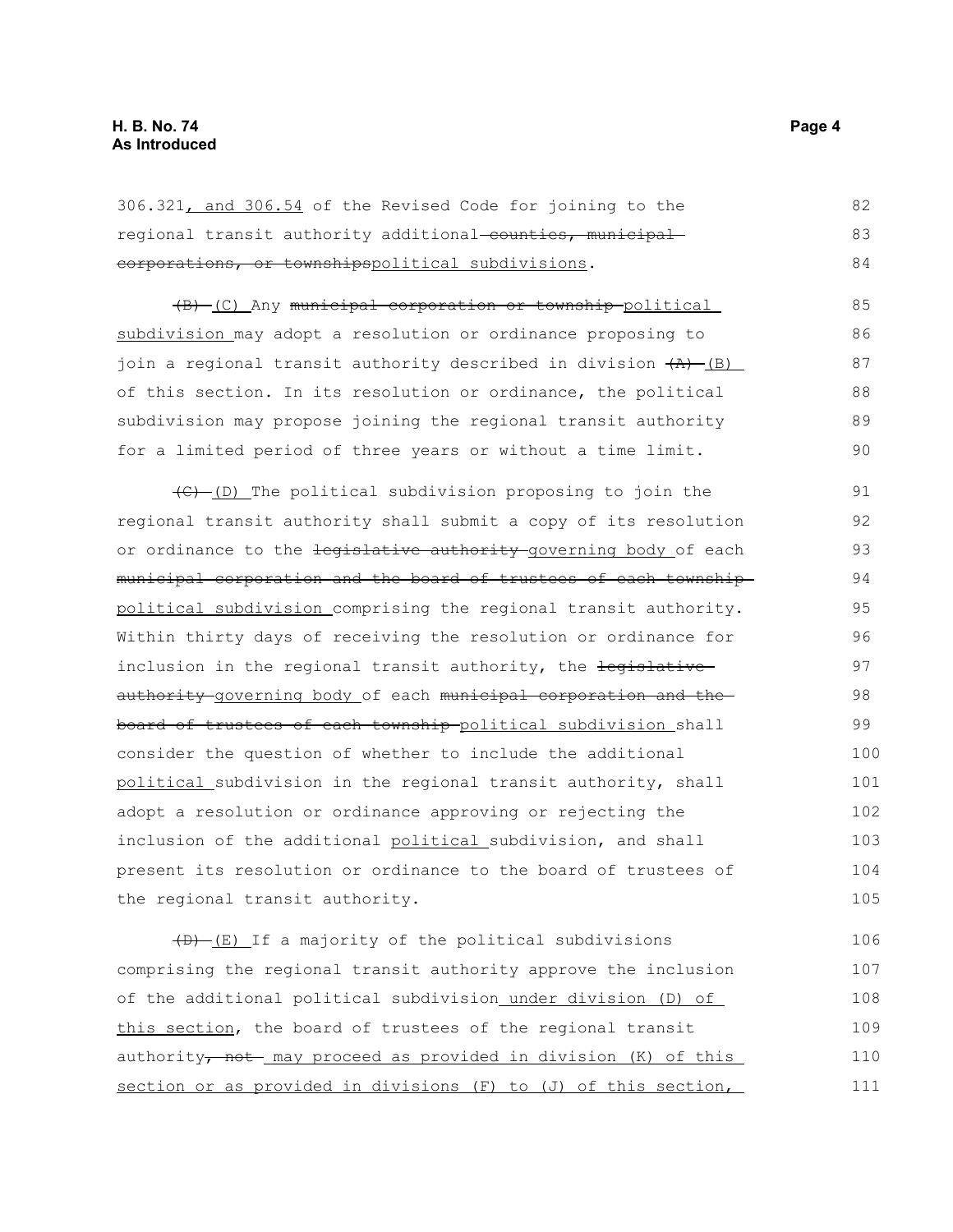#### as applicable.

(F) Not later than the tenth day following the day on which the last ordinance or resolution is presented under division (D) of this section, the board of trustees of the regional transit authority shall notify the political subdivision proposing to join the regional transit authority that it may certify the proposal to the board of elections for the purpose of having the proposal placed on the ballot at the next general election or at a special election conducted on the day of the next primary election that occurs not less than ninety days after the resolution or ordinance is certified to the board of elections. 113 114 115 116 117 118 119 120 121 122 123

 $(E)$  (G) Upon certification of a proposal to the board of elections pursuant to division (F) of this section, the board of elections shall make the necessary arrangements for the submission of the question to the electors of the territory to be included in the regional transit authority qualified to vote on the question, and the election shall be held, canvassed, and certified in the same manner as regular elections for the election of officers of the political subdivision proposing to join the regional transit authority, except that, if the resolution proposed the inclusion without a time limitation the question appearing on the ballot shall read: 124 125 126 127 128 129 130 131 132 133 134

"Shall the territory within the (Name or names of political subdivisions to be joined) be added to \_\_\_\_\_\_\_\_\_\_\_\_\_\_\_\_\_\_\_\_\_\_\_\_\_ \_\_\_\_\_\_\_\_\_ (Name) regional transit authority?" and shall a(n) \_\_\_\_\_\_\_\_\_\_ (here insert type of tax or taxes) at a rate of taxation not to exceed (here insert maximum tax rate or rates) be levied for all transit purposes?" 135 136 137 138 139 140

If the resolution proposed the inclusion with a three-year 141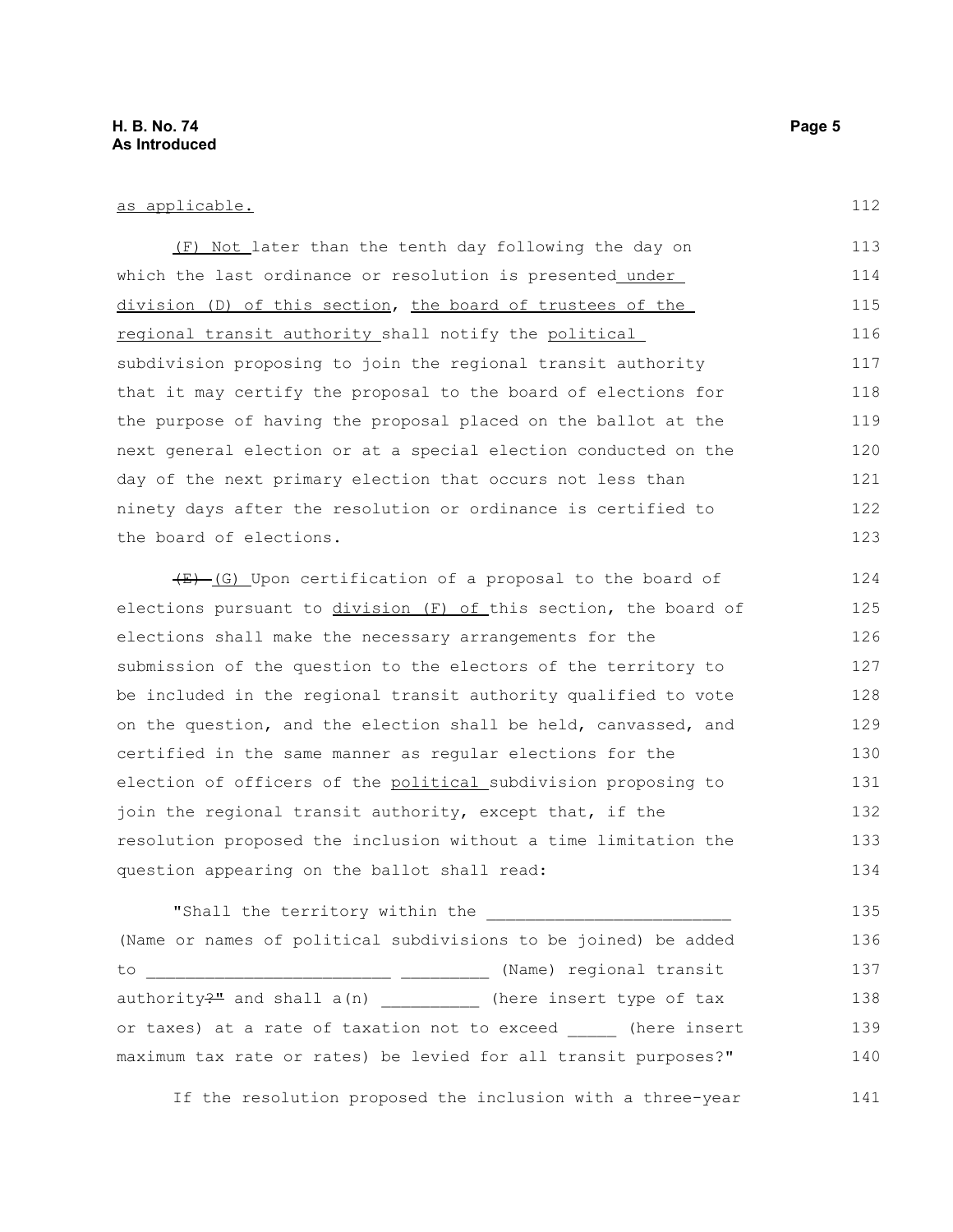time limitation, the question appearing on the ballot shall read: "Shall the territory within the (Name or names of political subdivisions to be joined) be added to \_\_\_\_\_\_\_\_\_\_\_\_\_\_\_\_\_\_\_\_\_\_\_\_\_ \_\_\_\_\_\_\_\_\_ (Name) regional transit authority?" for three years and shall  $a(n)$  (here insert type of tax or taxes) at a rate of taxation not to exceed (here insert maximum tax rate or rates) be levied for all transit purposes for three years?"  $(F)$   $(H)$  If the question is approved by at least a majority 142 143 144 145 146 147 148 149 150 151

of the electors voting on the question, the addition of the new territory is effective six months from the date of the certification of its passage, and the regional transit authority may extend the levy of the tax against all the taxable property within the territory that was added. If the question is approved at a general election or at a special election occurring prior to the general election but after the fifteenth day of July, the regional transit authority may amend its budget and resolution adopted pursuant to section 5705.34 of the Revised Code, and the levy shall be placed on the current tax list and duplicate and collected as other taxes are collected from all taxable property within the territorial boundaries of the regional transit authority, including the territory within the political subdivision added as a result of the election. If the budget of the regional transit authority is amended pursuant to this paragraph, the county auditor shall prepare and deliver an amended certificate of estimated resources to reflect the change in anticipated revenues of the regional transit authority. 152 153 154 155 156 157 158 159 160 161 162 163 164 165 166 167 168 169

 $\overline{(G)$  (I) If the question is approved by at least a majority of the electors voting on the question, the board of trustees of 170 171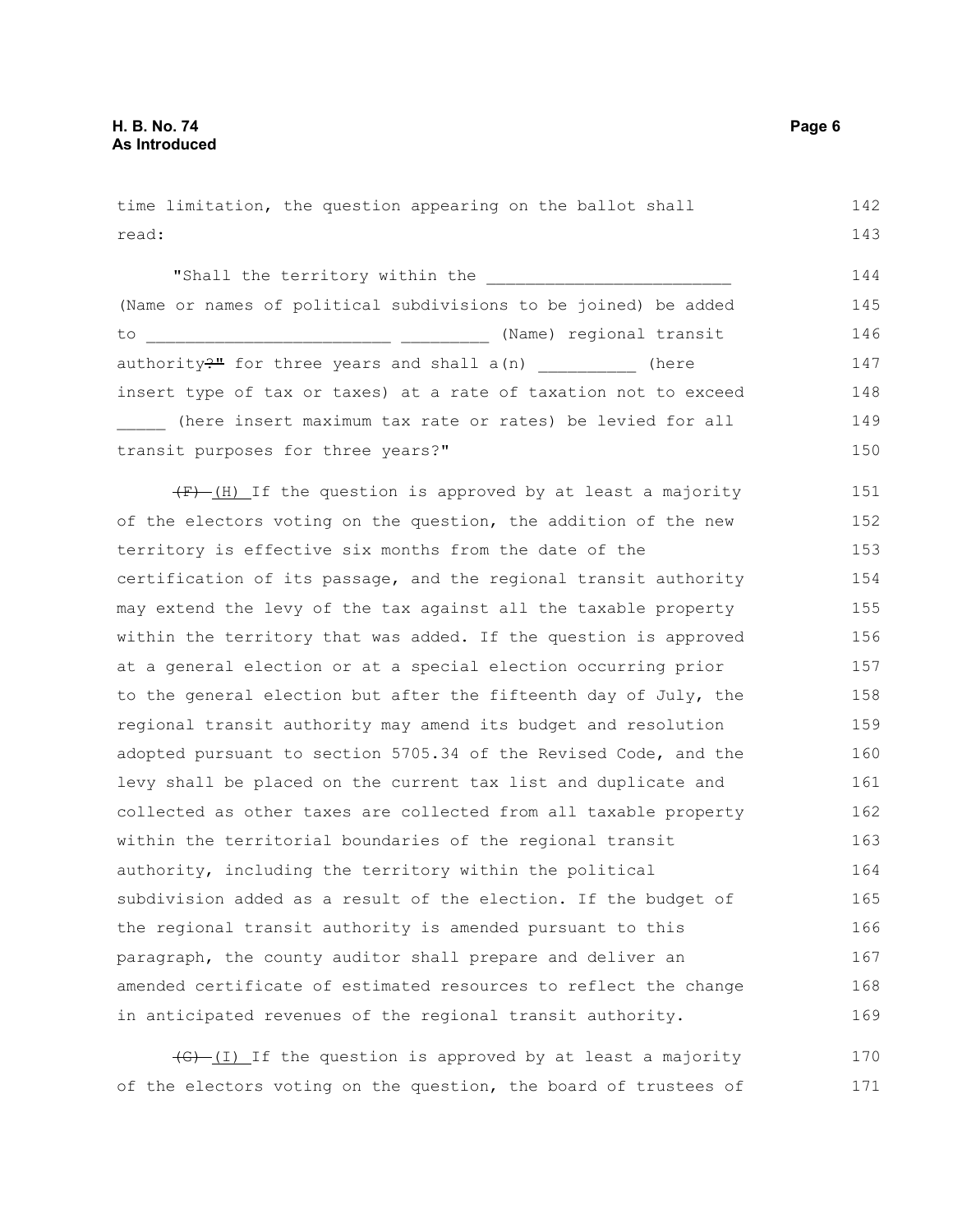#### **H. B. No. 74 Page 7 As Introduced**

the regional transit authority immediately shall amend the resolution or ordinance creating the regional transit authority to include the additional political subdivision. 172 173 174

 $(H)$  (J) If the question approved by a majority of the electors voting on the question added the political subdivision for three years, the territory of the additional municipalcorporation or township political subdivision in the regional transit authority shall be removed from the territory of the regional transit authority three years after the date the territory was added, as determined in the effective date of the election, and shall no longer be a part of that authority without any further action by either the political subdivisions that were included in the authority prior to submitting the question to the electors or of the political subdivision added to the authority as a result of the election. The regional transit authority reduced to its territory as it existed prior to the inclusion of the additional municipal corporation or township political subdivision shall be entitled to levy and collect any property taxes that it was authorized to levy and collect prior to the enlargement of its territory and for which authorization has not expired, as if the enlargement had not occurred. 175 176 177 178 179 180 181 182 183 184 185 186 187 188 189 190 191 192 193

(K)(1) If a majority of the political subdivisions comprising the regional transit authority approve the inclusion of the additional political subdivision without a time limit under division (D) of this section, the board of trustees of the regional transit authority may adopt a resolution to submit to the electors of the regional transit authority, as it would be enlarged by the inclusion, the question of including the political subdivision in the regional transit authority, of levying a tax under sections 5739.023 and 5741.022 of the 194 195 196 197 198 199 200 201 202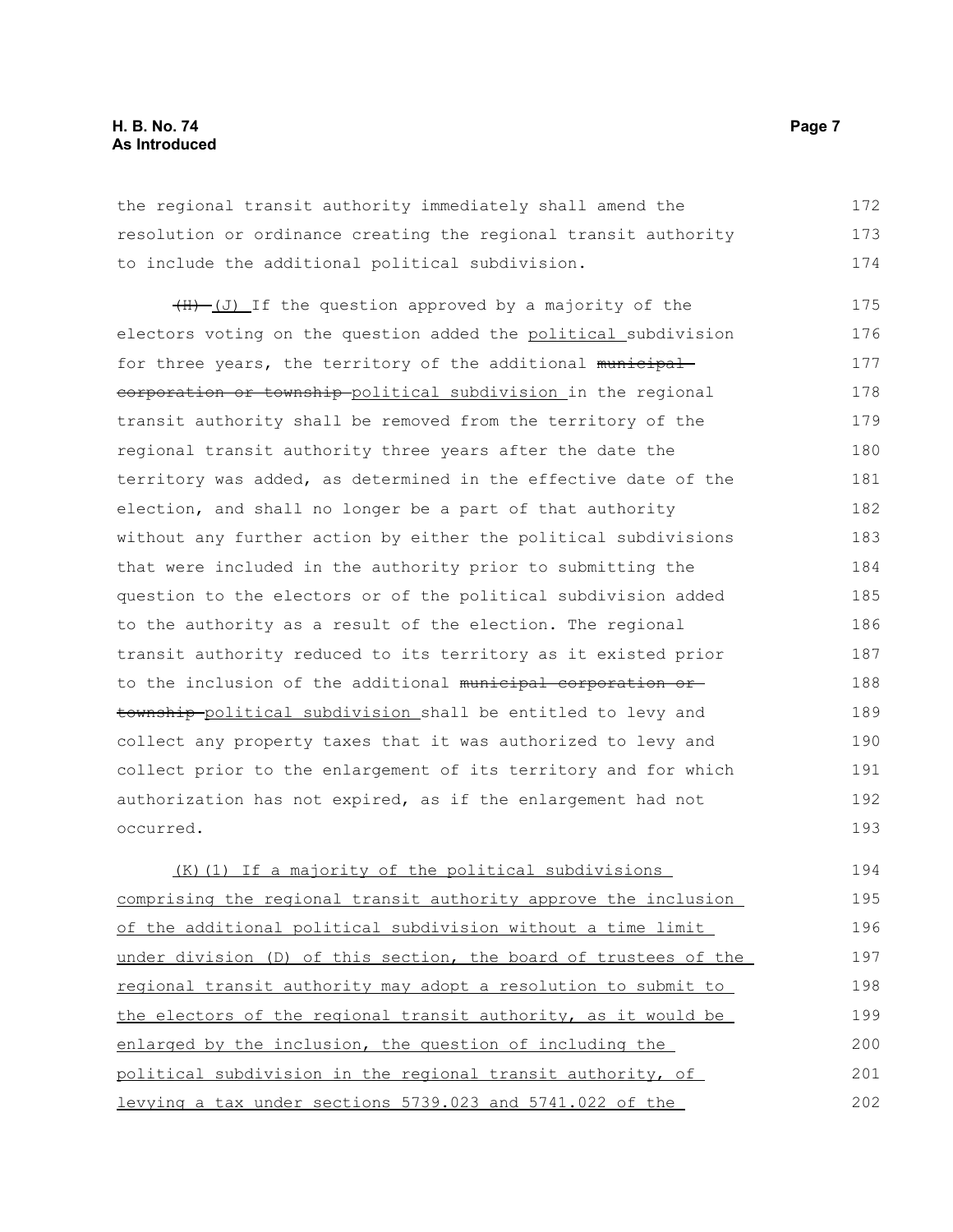| Revised Code throughout the territorial boundaries of the              | 203 |
|------------------------------------------------------------------------|-----|
| <u>regional transit authority as so enlarged, and of repealing the</u> | 204 |
| property tax levied by the regional transit authority under            | 205 |
| section 306.49 of the Revised Code.                                    | 206 |
| The resolution shall state all of the following:                       | 207 |
| (a) The date on which the political subdivision is to be               | 208 |
| included in the regional transit authority;                            | 209 |
| (b) The rate of the tax to be levied under sections                    | 210 |
| 5739.023 and 5741.022 of the Revised Code, the number of years         | 211 |
| <u>it is to be levied or that it is to be levied for a continuing</u>  | 212 |
| period of time, and the date on which it shall first be levied,        | 213 |
| all as provided under section 5739.023 of the Revised Code;            | 214 |
| (c) The last tax year that the property tax is to be                   | 215 |
| <u>levied under section 306.49 of the Revised Code.</u>                | 216 |
| <u>(2) Except as otherwise provided in division (K)(5) of</u>          | 217 |
| this section, the political subdivision shall not be joined to         | 218 |
| the regional transit authority before the first day sales and          | 219 |
| use tax is levied by the regional transit authority under              | 220 |
| sections 5739.023 and 5741.022 of the Revised Code. Sales and          | 221 |
| use tax shall not be levied under those sections on or before          | 222 |
| the last day of the last tax year the regional transit authority       | 223 |
| levies property tax under section 306.49 of the Revised Code.          | 224 |
| (3) The board of trustees of the regional transit                      | 225 |
| authority shall certify the resolution to the board of elections       | 226 |
| for the purpose of having the proposal placed on the ballot at         | 227 |
| the next general election or at a special election conducted on        | 228 |
| the day of the next primary election that occurs not less than         | 229 |
| ninety days after the resolution is certified to the board of          | 230 |
| elections. The election shall be held, canvassed, and certified,       | 231 |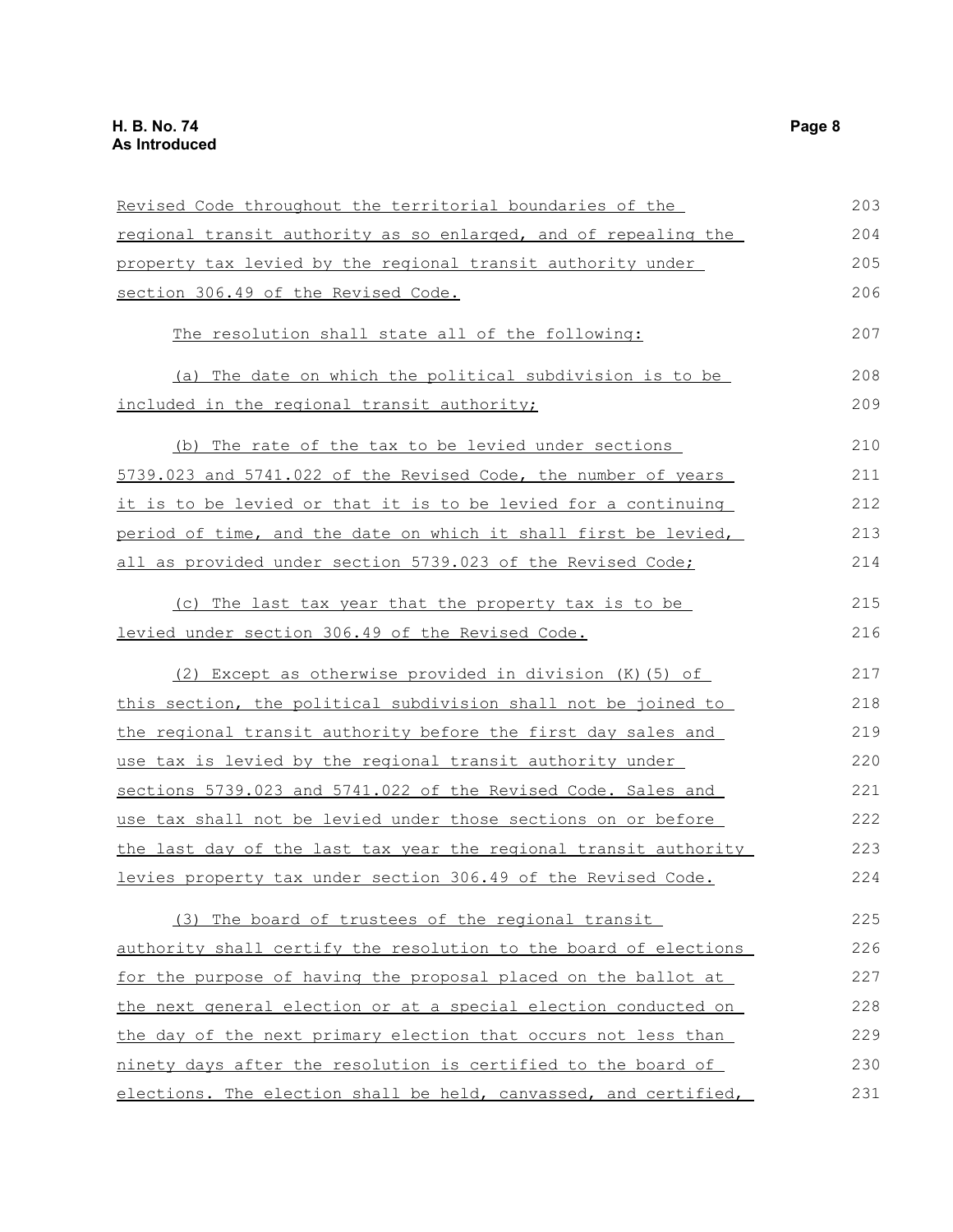| as provided in section 306.70 of the Revised Code, except that          | 232 |
|-------------------------------------------------------------------------|-----|
| the question appearing on the ballot shall read:                        | 233 |
| "Shall the territory within the<br>(Name or                             | 234 |
| names of political subdivisions to be joined) be added to               | 235 |
| (Name) regional transit authority, shall sales                          | 236 |
| and use tax at a rate not exceeding (Insert tax rate)                   | 237 |
| be levied for all transit purposes throughout the territory of          | 238 |
| the regional transit authority, and shall the existing property         | 239 |
| tax levied for transit purposes be repealed?"                           | 240 |
| (4) If the question is approved, the sales and use tax may              | 241 |
| be levied and collected as is otherwise provided under sections         | 242 |
| 5739.023 and 5741.022 of the Revised Code on and after the date         | 243 |
| stated in the resolution.                                               | 244 |
| (5) The board of trustees shall appropriate from the first              | 245 |
| moneys received from the sales and use tax in each year the full        | 246 |
| <u>amount required in order to pay the principal of and interest on</u> | 247 |
| any notes of the regional transit authority issued pursuant to          | 248 |
| section 306.49 of the Revised Code in anticipation of the               | 249 |
| collection of the property tax. The board of trustees shall not         | 250 |
| thereafter levy and collect the property tax unless and to the          | 251 |
| extent that the levy and collection is necessary to pay the             | 252 |
| principal of and interest on notes issued in anticipation of the        | 253 |
| property tax in order to avoid impairing the obligation of the          | 254 |
| contract between the regional transit authority and the note            | 255 |
| holders. Such property tax shall be levied only in the territory        | 256 |
| of the authority as it existed before the political subdivision         | 257 |
| was joined to the authority.                                            | 258 |
| (6) If the question is approved after the fifteenth day of              | 259 |
| July in any calendar year, the regional transit authority may           | 260 |
| amend its budget for the current and next fiscal year, and any          | 261 |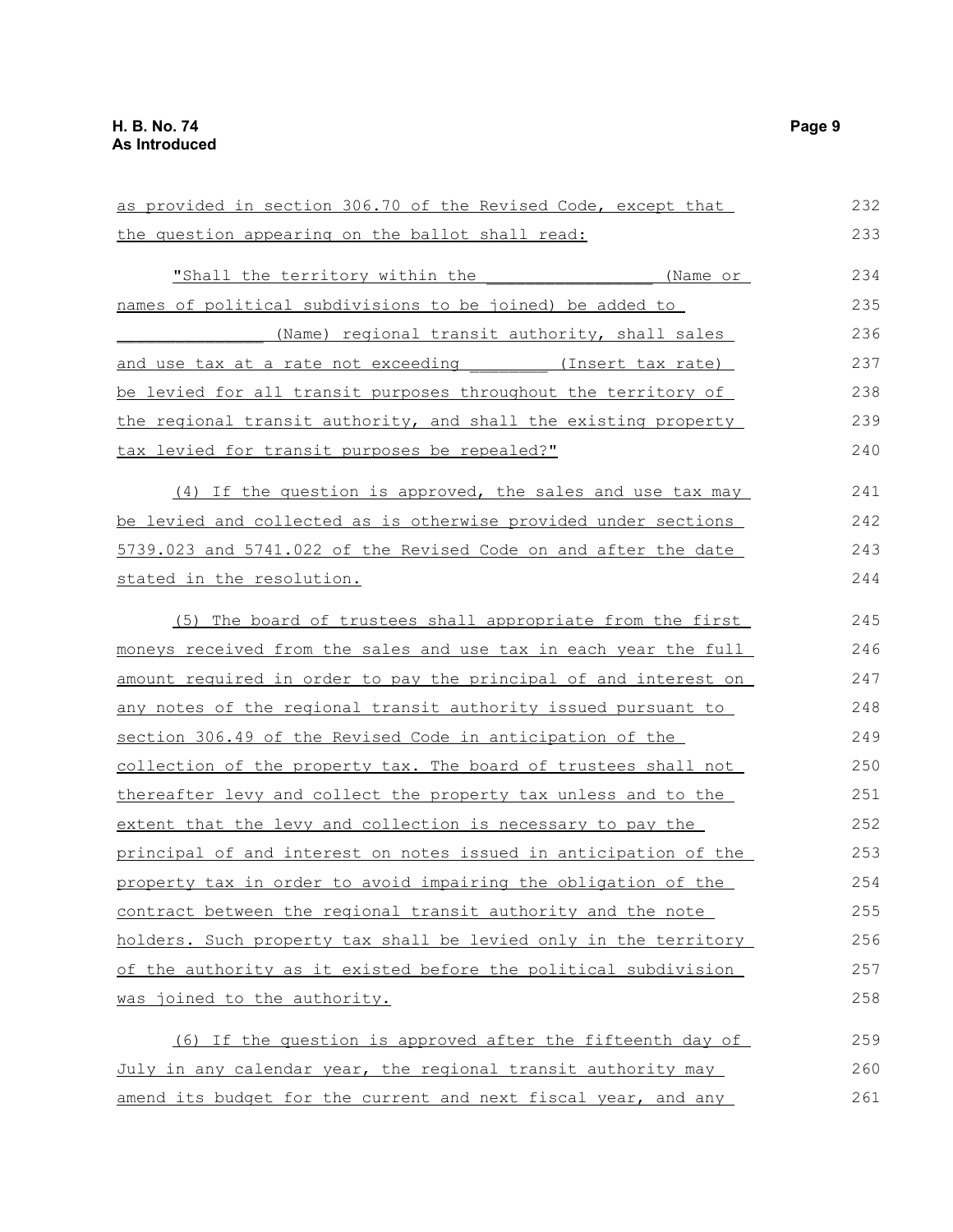| resolution adopted pursuant to section 5705.34 of the Revised    | 262 |
|------------------------------------------------------------------|-----|
| Code, to reflect the imposition of the sales and use tax, and    | 263 |
| shall amend its budget for the next fiscal year, and any         | 264 |
| resolution adopted pursuant to section 5705.34 of the Revised    | 265 |
| Code, to comply with division (K) (5) of this section. If the    | 266 |
| budget of the regional transit authority is amended pursuant to  | 267 |
| this division, the county auditor shall prepare and deliver an   | 268 |
| amended certificate of estimated resources to reflect the change | 269 |
| in anticipated revenues of the regional transit authority.       | 270 |
| (7) If the question is approved, the board of trustees of        | 271 |
| the regional transit authority immediately shall amend the       | 272 |
| resolution or ordinance creating the regional transit authority  | 273 |
| to include the additional political subdivision.                 | 274 |
| Sec. 723.54. The legislative authority of a municipality         | 275 |
| shall designate a municipal official to have responsibility for  | 276 |
| inspection of all or portions of bridges within such             | 277 |
| municipality, except for bridges on the state highway system and | 278 |
| the county highway system.                                       | 279 |
| This section does not prohibit the municipality from             | 280 |
| inspecting any bridge within its limits.                         | 281 |
| Such inspection shall be made at least annually by a             | 282 |
| professional engineer or other qualified person under the        | 283 |
| supervision of a professional engineer on a schedule established | 284 |
| by the director of transportation, but at least once every       | 285 |
| twenty-four months, or more frequently if required by the        | 286 |
| legislative authority, in accordance with the manual of bridge   | 287 |
| inspection described in section 5501.47 of the Revised Code. The | 288 |
| legislative authority may contract for inspection services.      | 289 |
| The municipal official responsible for inspection shall          | 290 |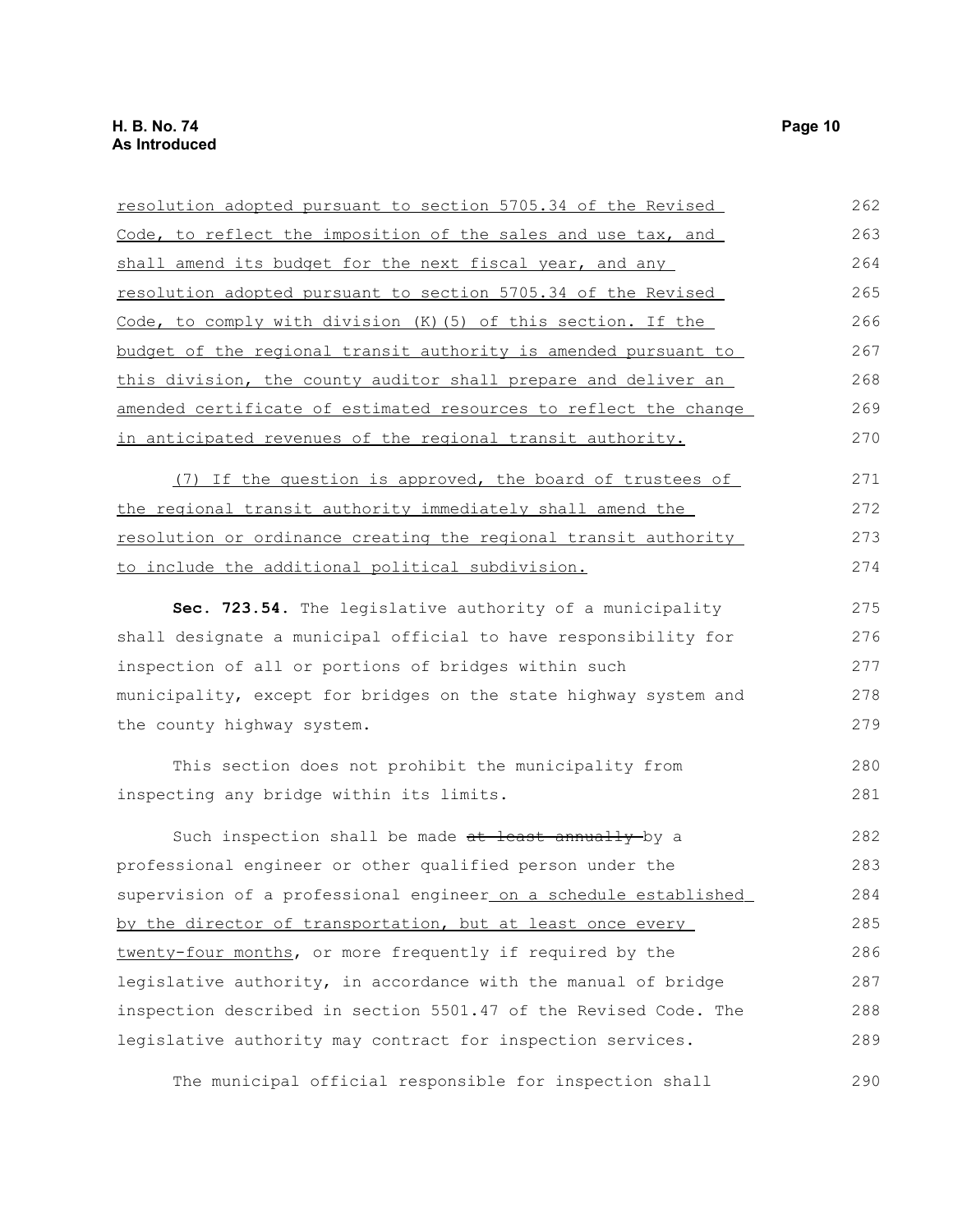#### **H. B. No. 74 Page 11 As Introduced**

maintain an updated inventory record of all bridges in the municipality and indicate on such inventory record who is responsible for inspection and maintenance, and the authority for such responsibilities. 291 292 293 294

He-The official shall report the condition of all bridges to the municipal legislative authority not later than sixty days after his annual the official's inspection, or shall report more frequently if required by the legislative authority. Any bridge for which the municipality has inspection or maintenance responsibility which, at any time, is found to be in a condition that is or may be a potential danger to life or property shall be identified in reports, and if such official determines that the condition of such a bridge represents an immediate danger hethe official shall immediately report the condition to the legislative authority. With respect to those bridges where there exists joint maintenance responsibility, the municipal official shall furnish a copy of his-the official's report to each party responsible for a share of maintenance. 295 296 297 298 299 300 301 302 303 304 305 306 307 308

"Maintenance" as used in this section means actual performance of maintenance work.

**Sec. 2743.51.** As used in sections 2743.51 to 2743.72 of the Revised Code: 311 312

(A) "Claimant" means both of the following categories of persons: 313 314

(1) Any of the following persons who claim an award of reparations under sections 2743.51 to 2743.72 of the Revised Code: 315 316 317

(a) A victim who was one of the following at the time of the criminally injurious conduct: 318 319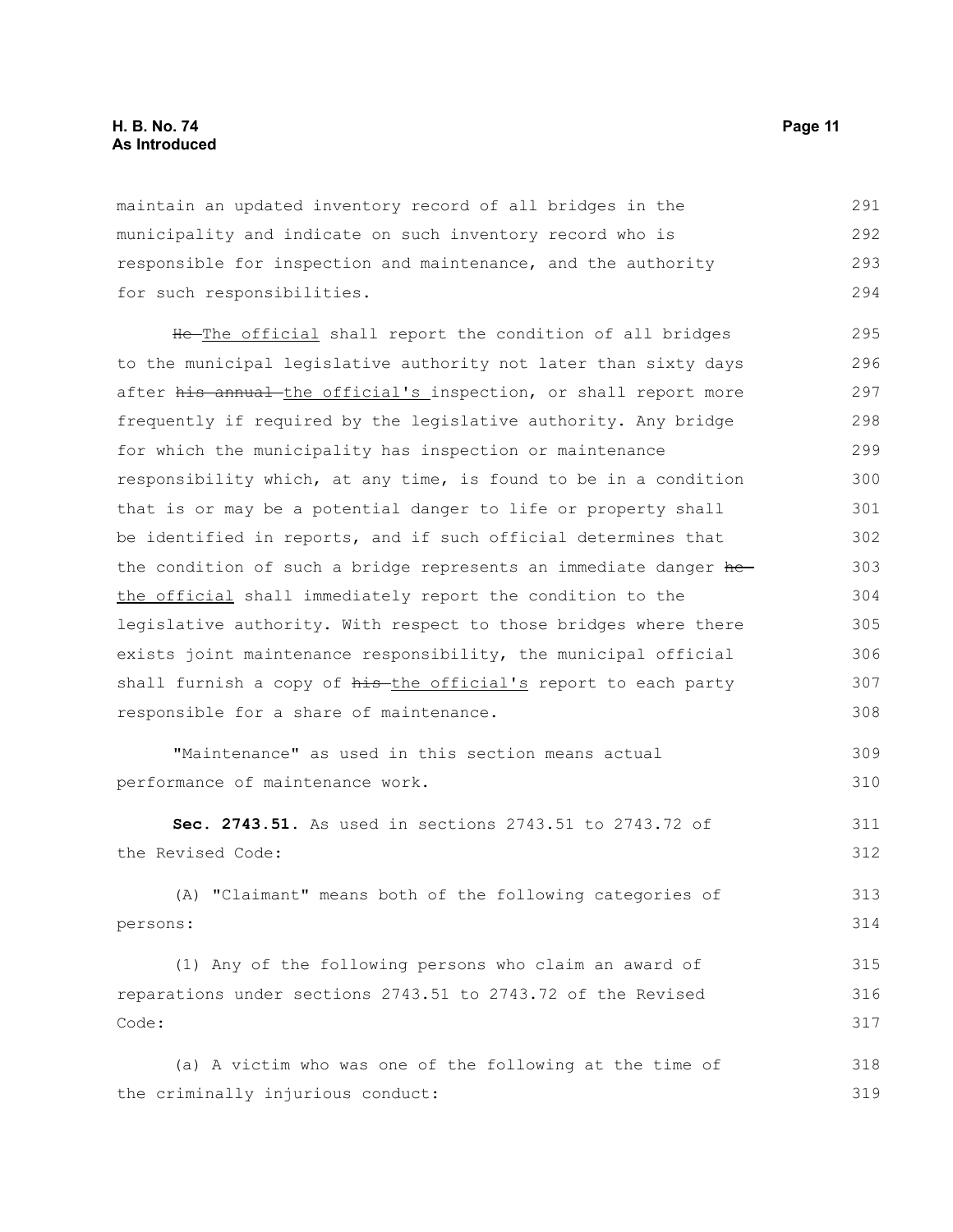(i) A resident of the United States; (ii) A resident of a foreign country the laws of which permit residents of this state to recover compensation as victims of offenses committed in that country. (b) A dependent of a deceased victim who is described in division (A)(1)(a) of this section; (c) A third person, other than a collateral source, who legally assumes or voluntarily pays the obligations of a victim, or of a dependent of a victim, who is described in division (A) (1)(a) of this section, which obligations are incurred as a result of the criminally injurious conduct that is the subject of the claim and may include, but are not limited to, medical or burial expenses; (d) A person who is authorized to act on behalf of any person who is described in division  $(A)$   $(1)$   $(a)$ ,  $(b)$ , or  $(c)$  of this section; (e) The estate of a deceased victim who is described in division (A)(1)(a) of this section. (2) Any of the following persons who claim an award of reparations under sections 2743.51 to 2743.72 of the Revised Code: (a) A victim who had a permanent place of residence within this state at the time of the criminally injurious conduct and who, at the time of the criminally injurious conduct, complied with any one of the following: (i) Had a permanent place of employment in this state; (ii) Was a member of the regular armed forces of the United States or of the United States coast guard or was a full-320 321 322 323 324 325 326 327 328 329 330 331 332 333 334 335 336 337 338 339 340 341 342 343 344 345 346 347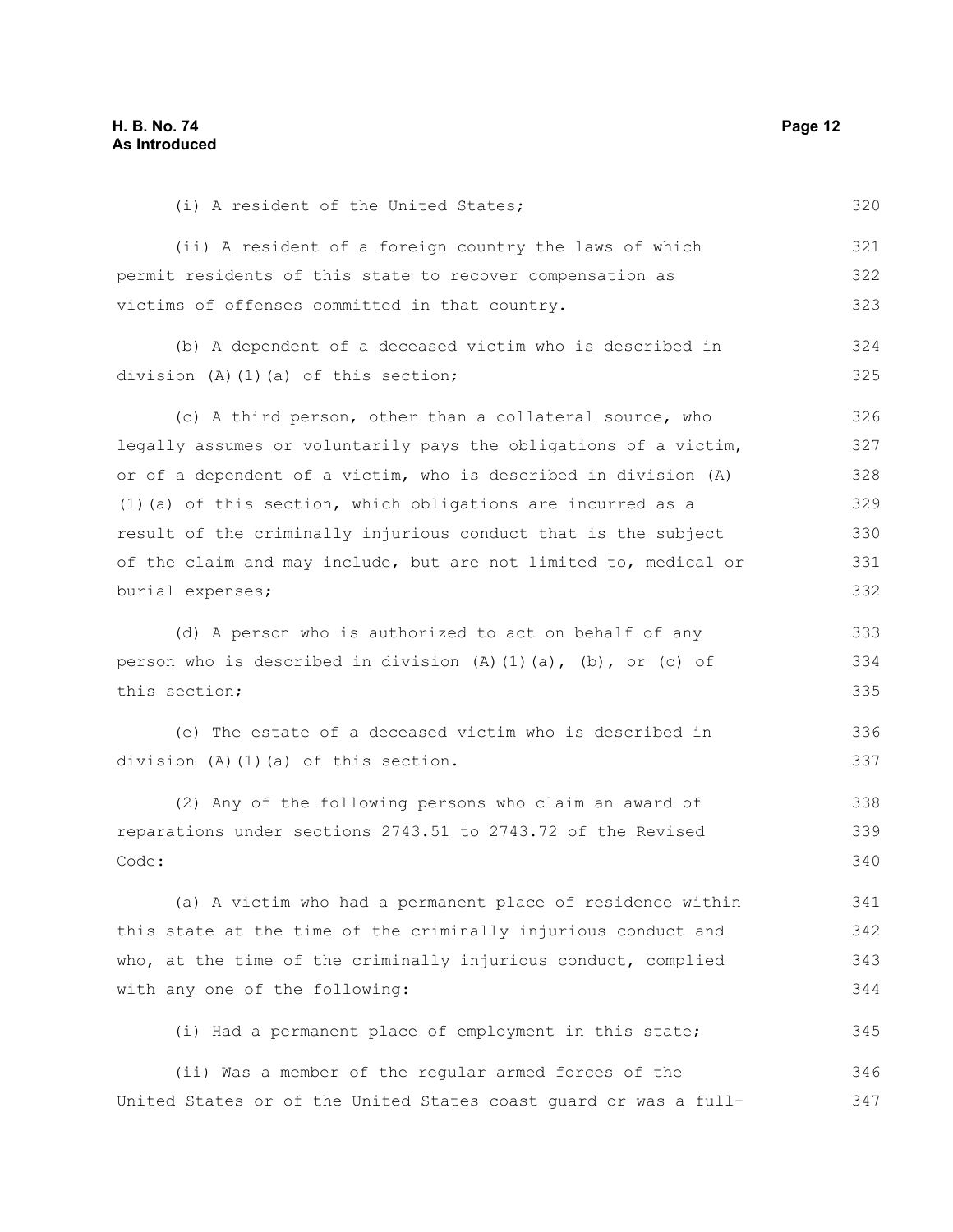| time member of the Ohio organized militia or of the United       | 348 |
|------------------------------------------------------------------|-----|
| States army reserve, naval reserve, or air force reserve;        | 349 |
| (iii) Was retired and receiving social security or any           | 350 |
| other retirement income;                                         | 351 |
| (iv) Was sixty years of age or older;                            | 352 |
| (v) Was temporarily in another state for the purpose of          | 353 |
| receiving medical treatment;                                     | 354 |
| (vi) Was temporarily in another state for the purpose of         | 355 |
| performing employment-related duties required by an employer     | 356 |
| located within this state as an express condition of employment  | 357 |
| or employee benefits;                                            | 358 |
| (vii) Was temporarily in another state for the purpose of        | 359 |
| receiving occupational, vocational, or other job-related         | 360 |
| training or instruction required by an employer located within   | 361 |
| this state as an express condition of employment or employee     | 362 |
| benefits;                                                        | 363 |
| (viii) Was a full-time student at an academic institution,       | 364 |
| college, or university located in another state;                 | 365 |
| (ix) Had not departed the geographical boundaries of this        | 366 |
| state for a period exceeding thirty days or with the intention   | 367 |
| of becoming a citizen of another state or establishing a         | 368 |
| permanent place of residence in another state.                   | 369 |
| (b) A dependent of a deceased victim who is described in         | 370 |
| division (A)(2)(a) of this section;                              | 371 |
| (c) A third person, other than a collateral source, who          | 372 |
| legally assumes or voluntarily pays the obligations of a victim, | 373 |
| or of a dependent of a victim, who is described in division (A)  | 374 |
| (2) (a) of this section, which obligations are incurred as a     | 375 |
|                                                                  |     |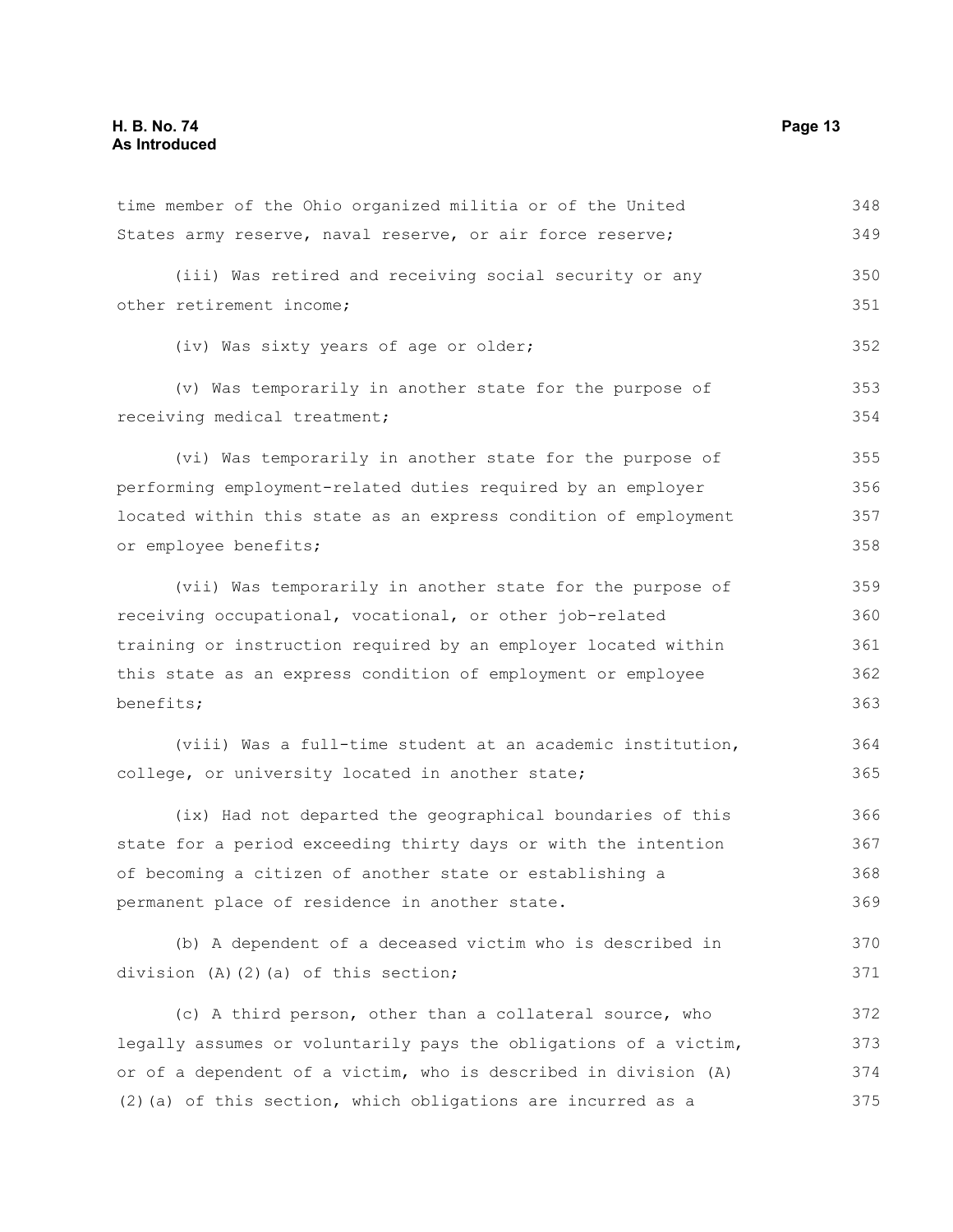result of the criminally injurious conduct that is the subject of the claim and may include, but are not limited to, medical or burial expenses; (d) A person who is authorized to act on behalf of any person who is described in division  $(A)$   $(2)$   $(a)$ ,  $(b)$ , or  $(c)$  of this section; (e) The estate of a deceased victim who is described in division (A)(2)(a) of this section. (B) "Collateral source" means a source of benefits or advantages for economic loss otherwise reparable that the victim or claimant has received, or that is readily available to the victim or claimant, from any of the following sources: (1) The offender; (2) The government of the United States or any of its agencies, a state or any of its political subdivisions, or an instrumentality of two or more states, unless the law providing for the benefits or advantages makes them excess or secondary to benefits under sections 2743.51 to 2743.72 of the Revised Code; (3) Social security, medicare, and medicaid; (4) State-required, temporary, nonoccupational disability insurance; (5) Workers' compensation; (6) Wage continuation programs of any employer; (7) Proceeds of a contract of insurance payable to the victim for loss that the victim sustained because of the criminally injurious conduct; 376 377 378 379 380 381 382 383 384 385 386 387 388 389 390 391 392 393 394 395 396 397 398 399 400 401

(8) A contract providing prepaid hospital and other health 402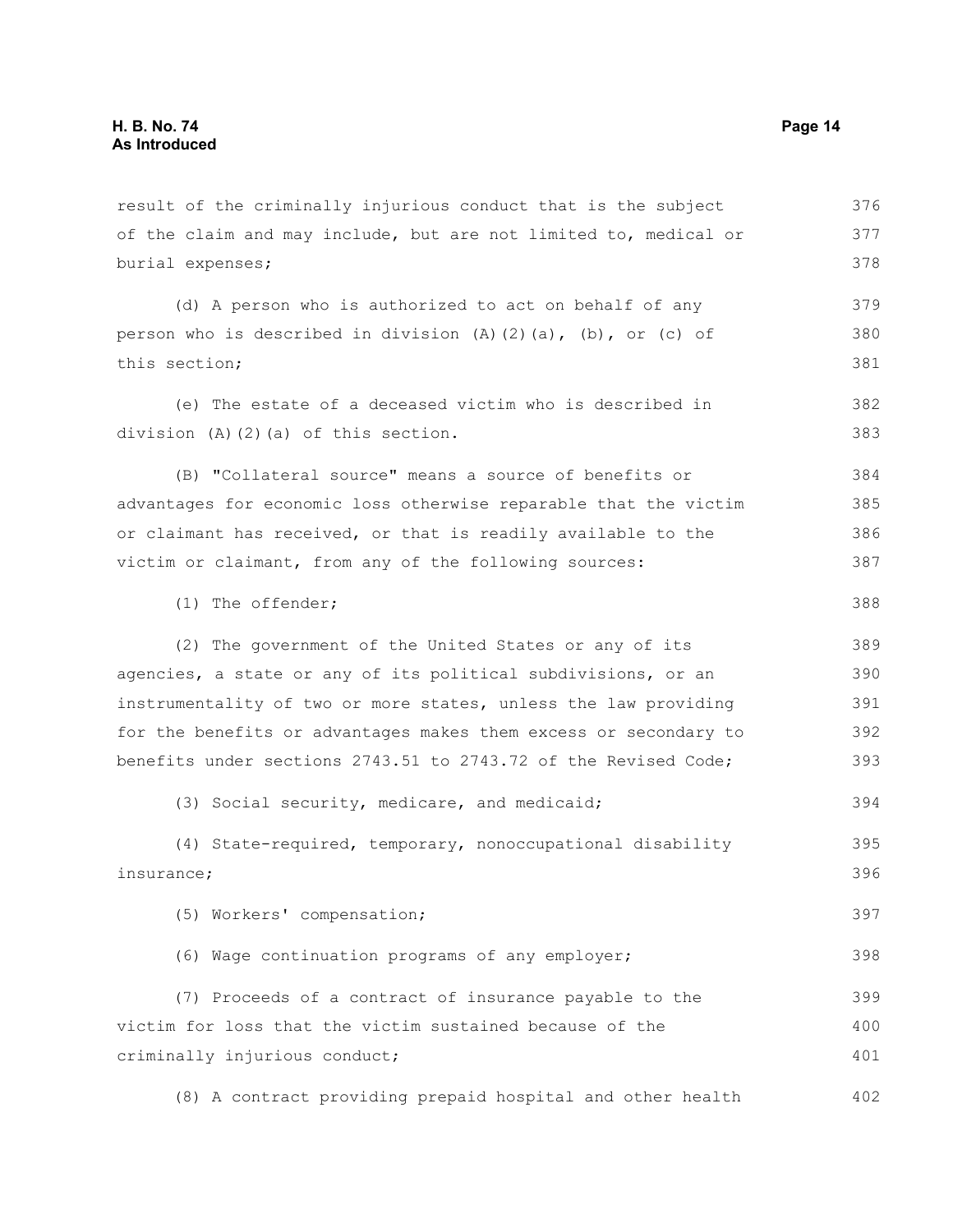| care services, or benefits for disability;                       | 403 |
|------------------------------------------------------------------|-----|
| (9) That portion of the proceeds of all contracts of             | 404 |
| insurance payable to the claimant on account of the death of the | 405 |
| victim that exceeds fifty thousand dollars;                      | 406 |
| (10) Any compensation recovered or recoverable under the         | 407 |
| laws of another state, district, territory, or foreign country   | 408 |
| because the victim was the victim of an offense committed in     | 409 |
| that state, district, territory, or country.                     | 410 |
| "Collateral source" does not include any money, or the           | 411 |
| monetary value of any property, that is subject to sections      | 412 |
| 2969.01 to 2969.06 of the Revised Code or that is received as a  | 413 |
| benefit from the Ohio public safety officers death benefit fund  | 414 |
| created by section 742.62 of the Revised Code.                   | 415 |
| (C) "Criminally injurious conduct" means one of the              | 416 |
| following:                                                       | 417 |
| (1) For the purposes of any person described in division         | 418 |
| (A) (1) of this section, any conduct that occurs or is attempted | 419 |
| in this state; poses a substantial threat of personal injury or  | 420 |
| death; and is punishable by fine, imprisonment, or death, or     | 421 |
| would be so punishable but for the fact that the person engaging | 422 |
| in the conduct lacked capacity to commit the crime under the     | 423 |
| laws of this state. Criminally injurious conduct does not        | 424 |
| include conduct arising out of the ownership, maintenance, or    | 425 |
| use of a motor vehicle, except when any of the following         | 426 |
| applies:                                                         | 427 |
| (a) The person engaging in the conduct intended to cause         | 428 |
| personal injury or death;                                        | 429 |

(b) The person engaging in the conduct was using the vehicle to flee immediately after committing a felony or an act 430 431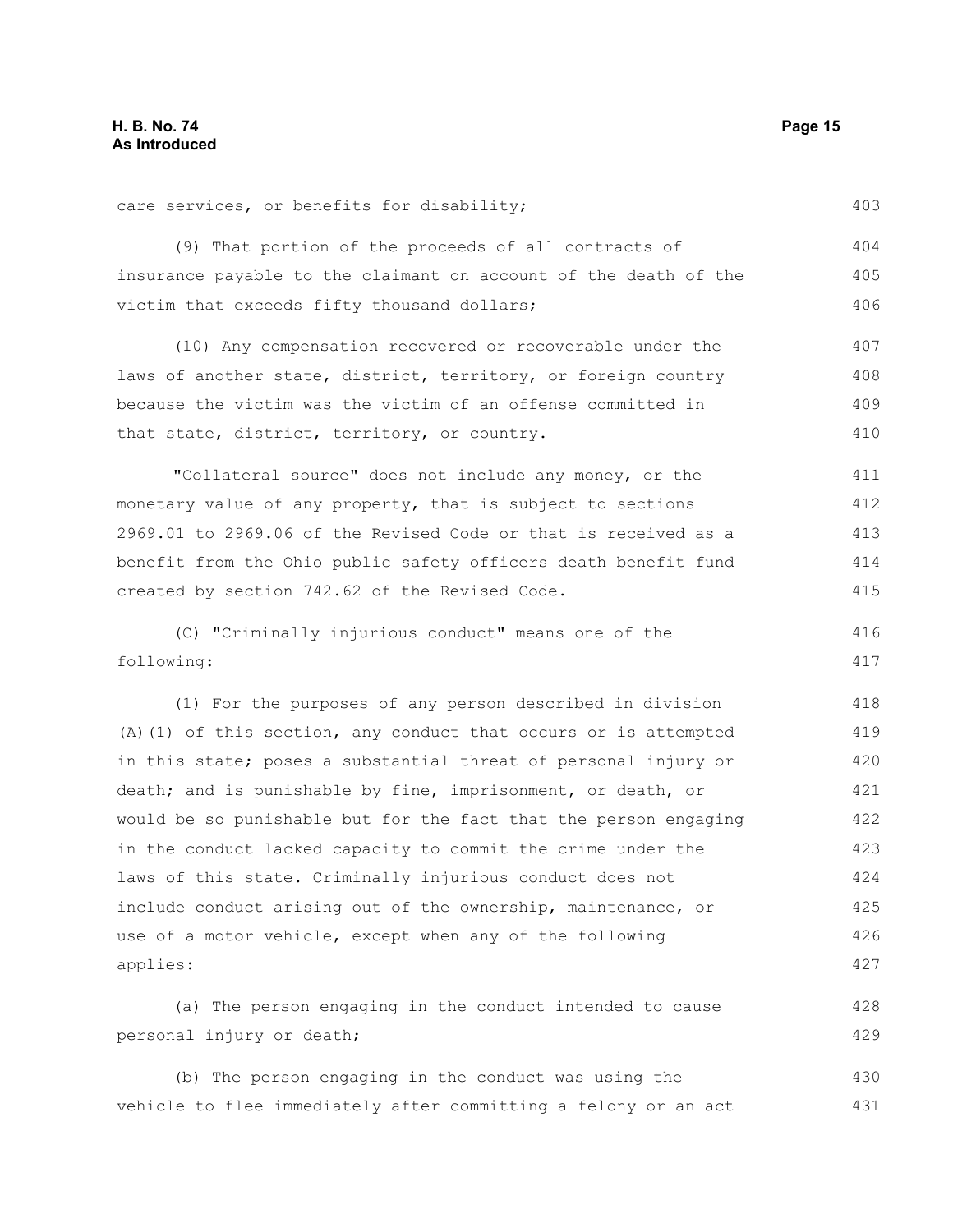that would constitute a felony but for the fact that the person engaging in the conduct lacked the capacity to commit the felony under the laws of this state; 432 433 434

(c) The person engaging in the conduct was using the vehicle in a manner that constitutes an OVI violation; 435 436

(d) The conduct occurred on or after July 25, 1990, and the person engaging in the conduct was using the vehicle in a manner that constitutes a violation of section 2903.08 of the Revised Code; 437 438 439 440

(e) The person engaging in the conduct acted in a manner that caused serious physical harm to a person and that constituted a violation of section 4549.02 or 4549.021 of the Revised Code. 441 442 443 444

(2) For the purposes of any person described in division (A)(2) of this section, any conduct that occurs or is attempted in another state, district, territory, or foreign country; poses a substantial threat of personal injury or death; and is punishable by fine, imprisonment, or death, or would be so punishable but for the fact that the person engaging in the conduct lacked capacity to commit the crime under the laws of the state, district, territory, or foreign country in which the conduct occurred or was attempted. Criminally injurious conduct does not include conduct arising out of the ownership, maintenance, or use of a motor vehicle, except when any of the following applies: 445 446 447 448 449 450 451 452 453 454 455 456

(a) The person engaging in the conduct intended to cause personal injury or death; 457 458

(b) The person engaging in the conduct was using the vehicle to flee immediately after committing a felony or an act 459 460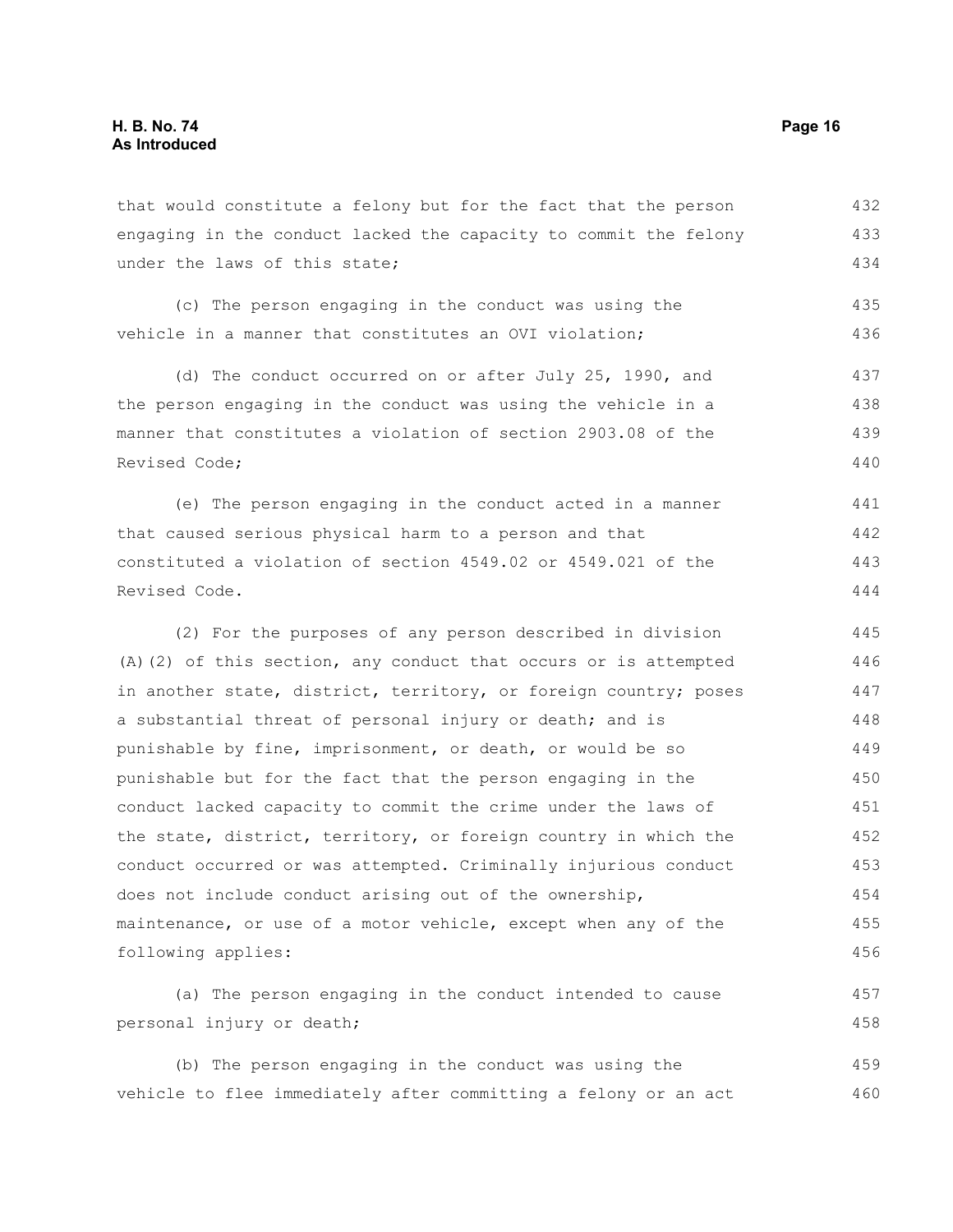#### **H. B. No. 74 Page 17 As Introduced**

that would constitute a felony but for the fact that the person engaging in the conduct lacked the capacity to commit the felony under the laws of the state, district, territory, or foreign country in which the conduct occurred or was attempted; 461 462 463 464

(c) The person engaging in the conduct was using the vehicle in a manner that constitutes an OVI violation; 465 466

(d) The conduct occurred on or after July 25, 1990, the person engaging in the conduct was using the vehicle in a manner that constitutes a violation of any law of the state, district, territory, or foreign country in which the conduct occurred, and that law is substantially similar to a violation of section 2903.08 of the Revised Code; 467 468 469 470 471 472

(e) The person engaging in the conduct acted in a manner that caused serious physical harm to a person and that constituted a violation of any law of the state, district, territory, or foreign country in which the conduct occurred, and that law is substantially similar to section 4549.02 or 4549.021 of the Revised Code.

(3) For the purposes of any person described in division (A)(1) or (2) of this section, terrorism that occurs within or outside the territorial jurisdiction of the United States. 479 480 481

(D) "Dependent" means an individual wholly or partially dependent upon the victim for care and support, and includes a child of the victim born after the victim's death. 482 483 484

(E) "Economic loss" means economic detriment consisting only of allowable expense, work loss, funeral expense, unemployment benefits loss, replacement services loss, cost of crime scene cleanup, and cost of evidence replacement. If criminally injurious conduct causes death, economic loss 485 486 487 488 489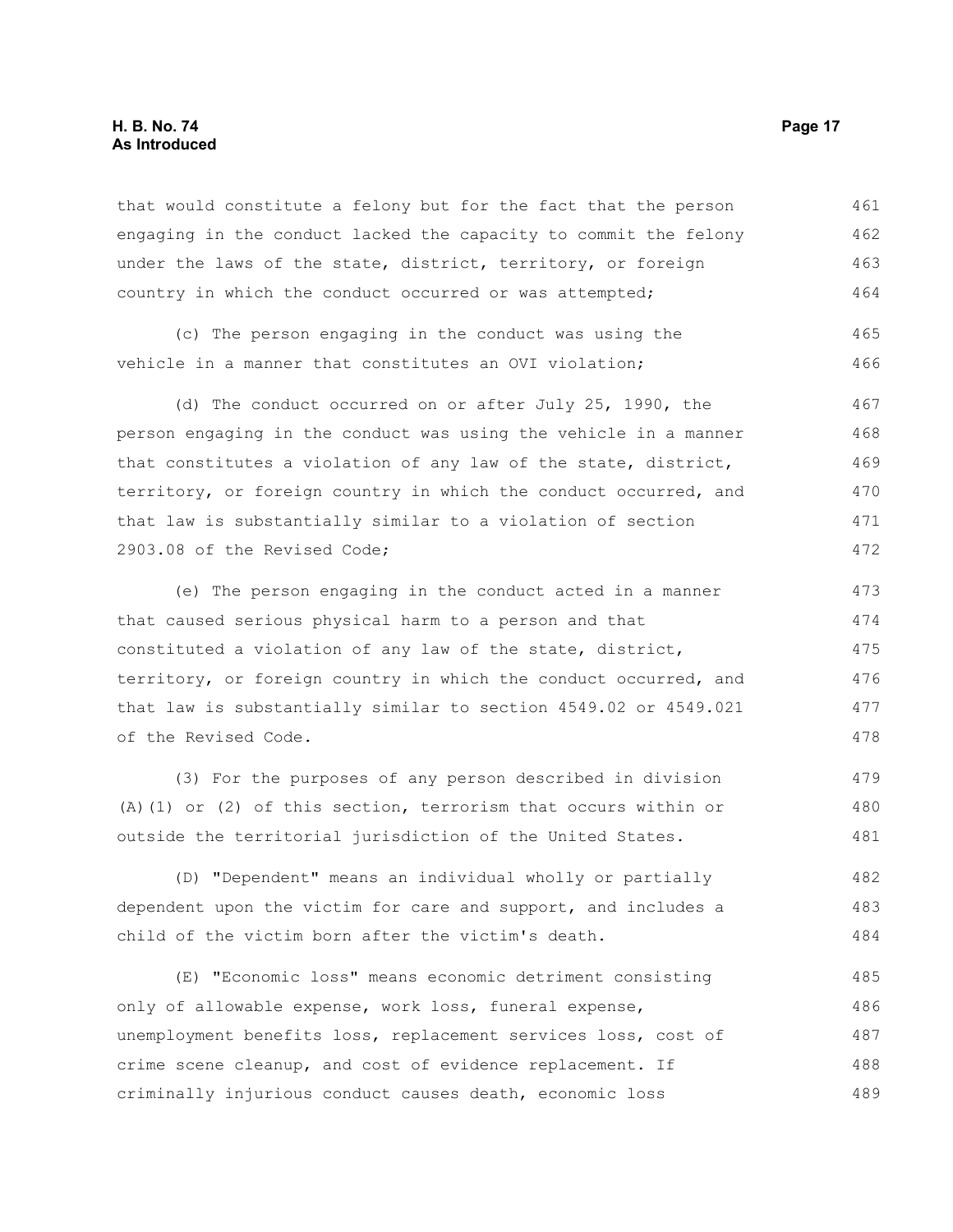#### **H. B. No. 74 Page 18 As Introduced**

includes a dependent's economic loss and a dependent's replacement services loss. Noneconomic detriment is not economic loss; however, economic loss may be caused by pain and suffering or physical impairment. 490 491 492 493

(F)(1) "Allowable expense" means reasonable charges incurred for reasonably needed products, services, and accommodations, including those for medical care, rehabilitation, rehabilitative occupational training, and other remedial treatment and care and including replacement costs for hearing aids; dentures, retainers, and other dental appliances; canes, walkers, and other mobility tools; and eyeglasses and other corrective lenses. It does not include that portion of a charge for a room in a hospital, clinic, convalescent home, nursing home, or any other institution engaged in providing nursing care and related services in excess of a reasonable and customary charge for semiprivate accommodations, unless accommodations other than semiprivate accommodations are medically required. 494 495 496 497 498 499 500 501 502 503 504 505 506 507

(2) An immediate family member of a victim of criminally injurious conduct that consists of a homicide, a sexual assault, domestic violence, or a severe and permanent incapacitating injury resulting in paraplegia or a similar life-altering condition, who requires psychiatric care or counseling as a result of the criminally injurious conduct, may be reimbursed for that care or counseling as an allowable expense through the victim's application. The cumulative allowable expense for care or counseling of that nature shall not exceed two thousand five hundred dollars for each immediate family member of a victim of that type and seven thousand five hundred dollars in the aggregate for all immediate family members of a victim of that type. 508 509 510 511 512 513 514 515 516 517 518 519 520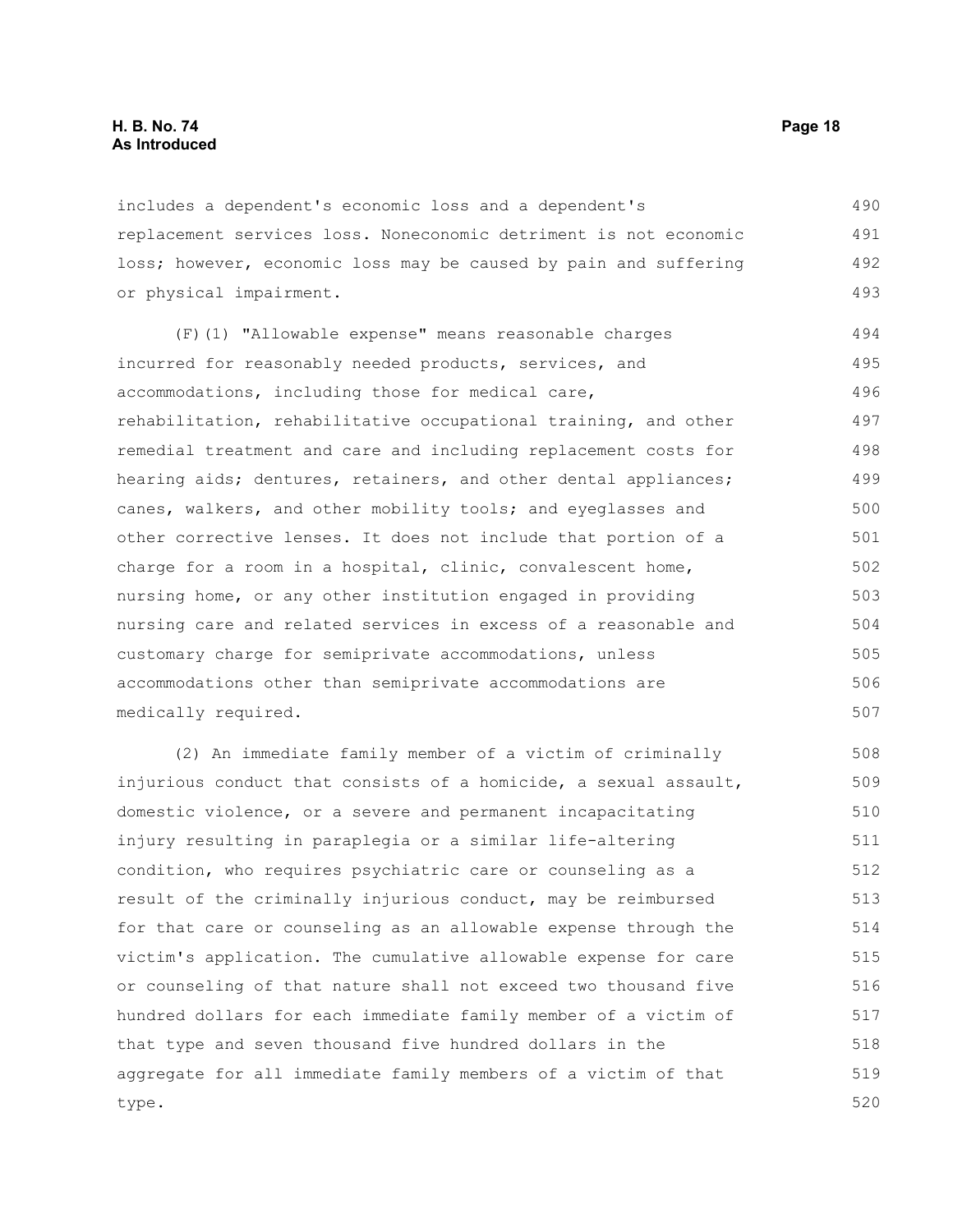#### **H. B. No. 74 Page 19 As Introduced**

(3) A family member of a victim who died as a proximate result of criminally injurious conduct may be reimbursed as an allowable expense through the victim's application for wages lost and travel expenses incurred in order to attend criminal justice proceedings arising from the criminally injurious conduct. The cumulative allowable expense for wages lost and travel expenses incurred by a family member to attend criminal justice proceedings shall not exceed five hundred dollars for each family member of the victim and two thousand dollars in the aggregate for all family members of the victim. 521 522 523 524 525 526 527 528 529 530

(4)(a) "Allowable expense" includes reasonable expenses and fees necessary to obtain a guardian's bond pursuant to section 2109.04 of the Revised Code when the bond is required to pay an award to a fiduciary on behalf of a minor or other incompetent. 531 532 533 534 535

(b) "Allowable expense" includes attorney's fees not exceeding one thousand dollars, at a rate not exceeding one hundred dollars per hour, incurred to successfully obtain a restraining order, custody order, or other order to physically separate a victim from an offender. Attorney's fees for the services described in this division may include an amount for reasonable travel time incurred to attend court hearings, not exceeding three hours' round-trip for each court hearing, assessed at a rate not exceeding thirty dollars per hour. 536 537 538 539 540 541 542 543 544

(G) "Work loss" means loss of income from work that the injured person would have performed if the person had not been injured and expenses reasonably incurred by the person to obtain services in lieu of those the person would have performed for income, reduced by any income from substitute work actually performed by the person, or by income the person would have 545 546 547 548 549 550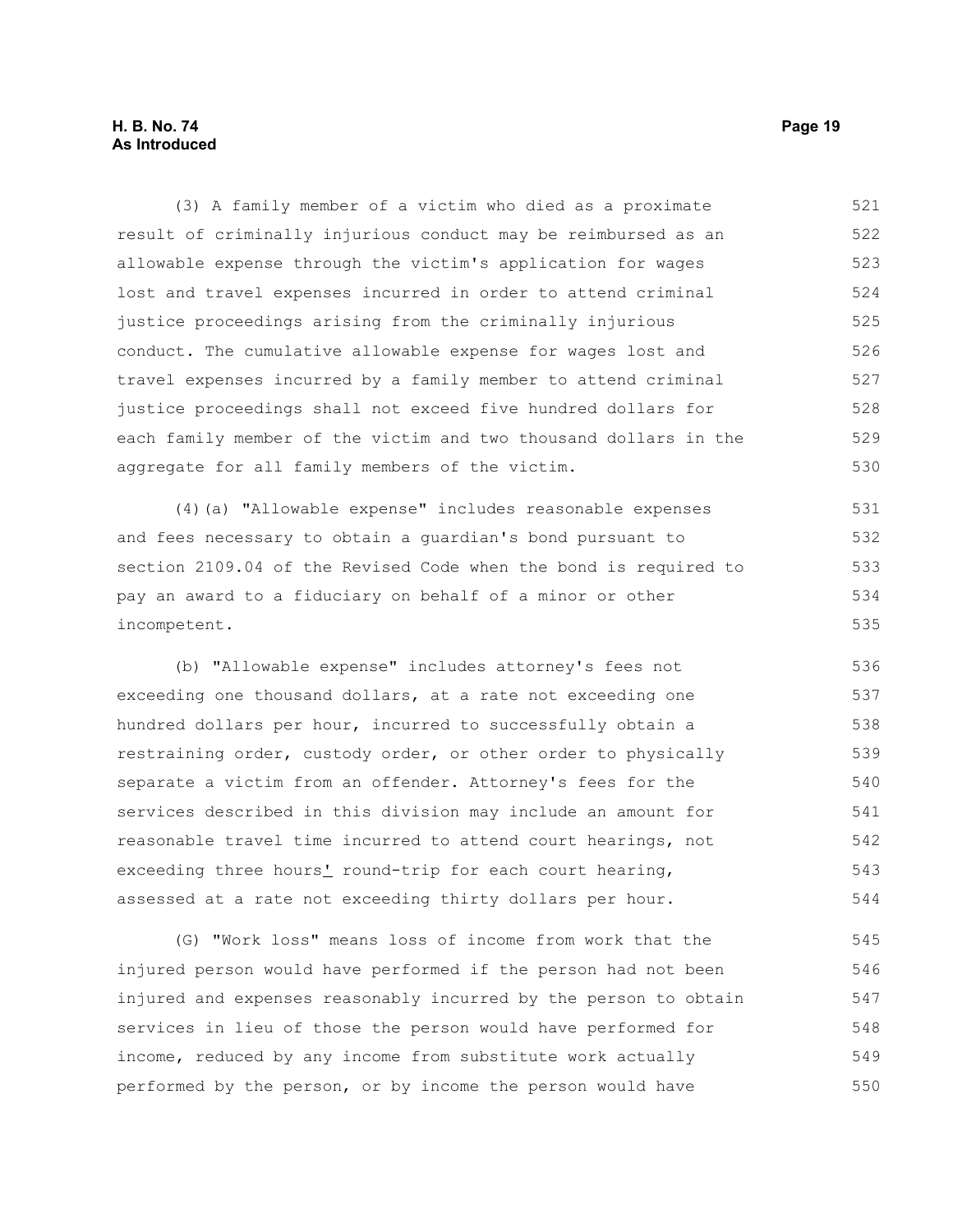earned in available appropriate substitute work that the person was capable of performing but unreasonably failed to undertake. 551 552

(H) "Replacement services loss" means expenses reasonably incurred in obtaining ordinary and necessary services in lieu of those the injured person would have performed, not for income, but for the benefit of the person's self or family, if the person had not been injured. 553 554 555 556 557

(I) "Dependent's economic loss" means loss after a victim's death of contributions of things of economic value to the victim's dependents, not including services they would have received from the victim if the victim had not suffered the fatal injury, less expenses of the dependents avoided by reason of the victim's death. If a minor child of a victim is adopted after the victim's death, the minor child continues after the adoption to incur a dependent's economic loss as a result of the victim's death. If the surviving spouse of a victim remarries, the surviving spouse continues after the remarriage to incur a dependent's economic loss as a result of the victim's death. 558 559 560 561 562 563 564 565 566 567 568

(J) "Dependent's replacement services loss" means loss reasonably incurred by dependents after a victim's death in obtaining ordinary and necessary services in lieu of those the victim would have performed for their benefit if the victim had not suffered the fatal injury, less expenses of the dependents avoided by reason of the victim's death and not subtracted in calculating the dependent's economic loss. If a minor child of a victim is adopted after the victim's death, the minor child continues after the adoption to incur a dependent's replacement services loss as a result of the victim's death. If the surviving spouse of a victim remarries, the surviving spouse continues after the remarriage to incur a dependent's 569 570 571 572 573 574 575 576 577 578 579 580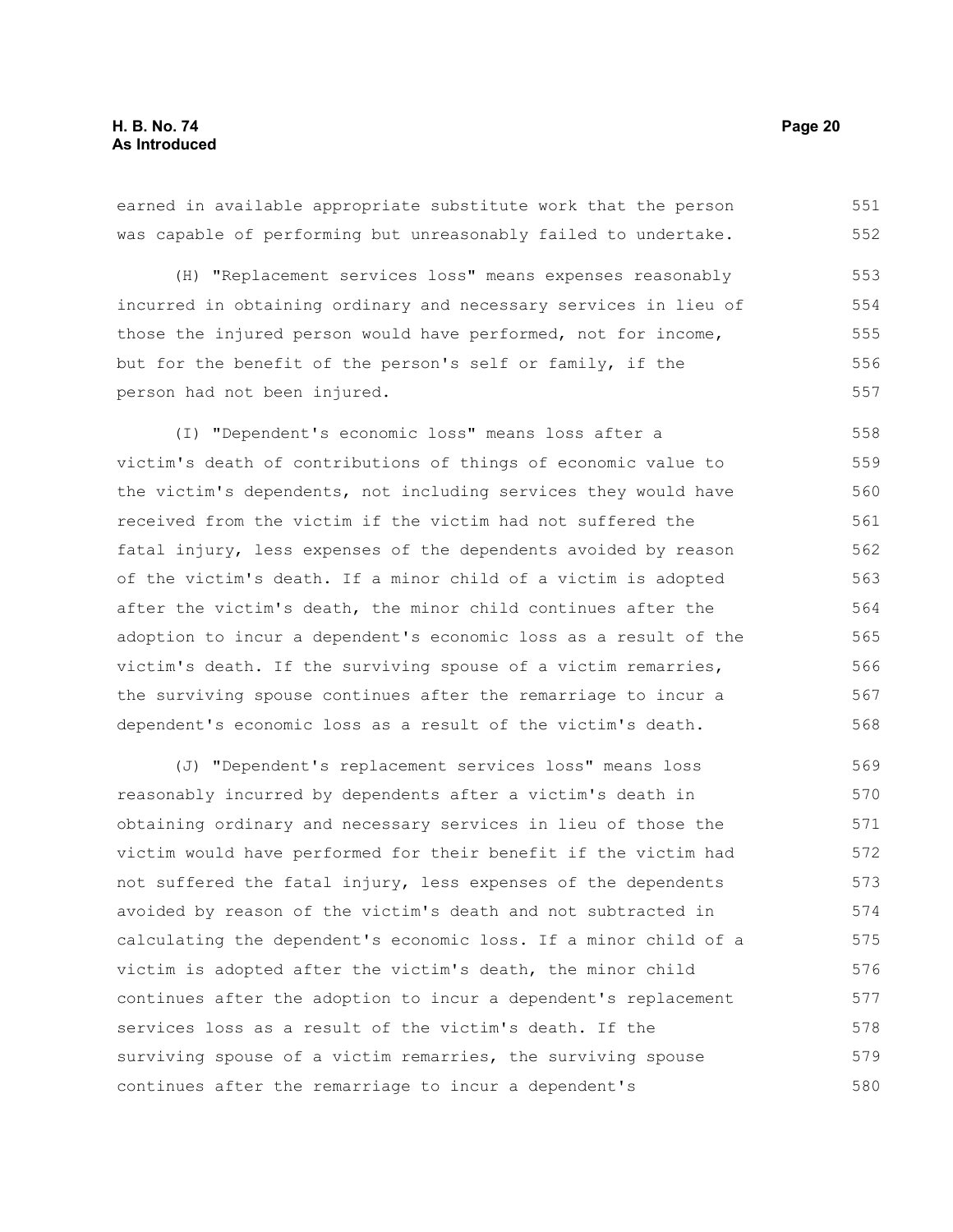| replacement services loss as a result of the victim's death.     | 581 |
|------------------------------------------------------------------|-----|
| (K) "Noneconomic detriment" means pain, suffering,               | 582 |
| inconvenience, physical impairment, or other nonpecuniary        | 583 |
| damage.                                                          | 584 |
| (L) "Victim" means a person who suffers personal injury or       | 585 |
| death as a result of any of the following:                       | 586 |
|                                                                  |     |
| (1) Criminally injurious conduct;                                | 587 |
| (2) The good faith effort of any person to prevent               | 588 |
| criminally injurious conduct;                                    | 589 |
| (3) The good faith effort of any person to apprehend a           | 590 |
| person suspected of engaging in criminally injurious conduct.    | 591 |
| (M) "Contributory misconduct" means any conduct of the           | 592 |
| claimant or of the victim through whom the claimant claims an    | 593 |
| award of reparations that is unlawful or intentionally tortious  | 594 |
| and that, without regard to the conduct's proximity in time or   | 595 |
| space to the criminally injurious conduct, has a causal          | 596 |
| relationship to the criminally injurious conduct that is the     | 597 |
| basis of the claim.                                              | 598 |
| (N) (1) "Funeral expense" means any reasonable charges that      | 599 |
| are not in excess of seven thousand five hundred dollars per     | 600 |
| funeral and that are incurred for expenses directly related to a | 601 |
| victim's funeral, cremation, or burial and any wages lost or     | 602 |
| travel expenses incurred by a family member of a victim in order | 603 |
| to attend the victim's funeral, cremation, or burial.            | 604 |
| (2) An award for funeral expenses shall be applied first         | 605 |
| to expenses directly related to the victim's funeral, cremation, | 606 |
| or burial. An award for wages lost or travel expenses incurred   | 607 |
| by a family member of the victim shall not exceed five hundred   | 608 |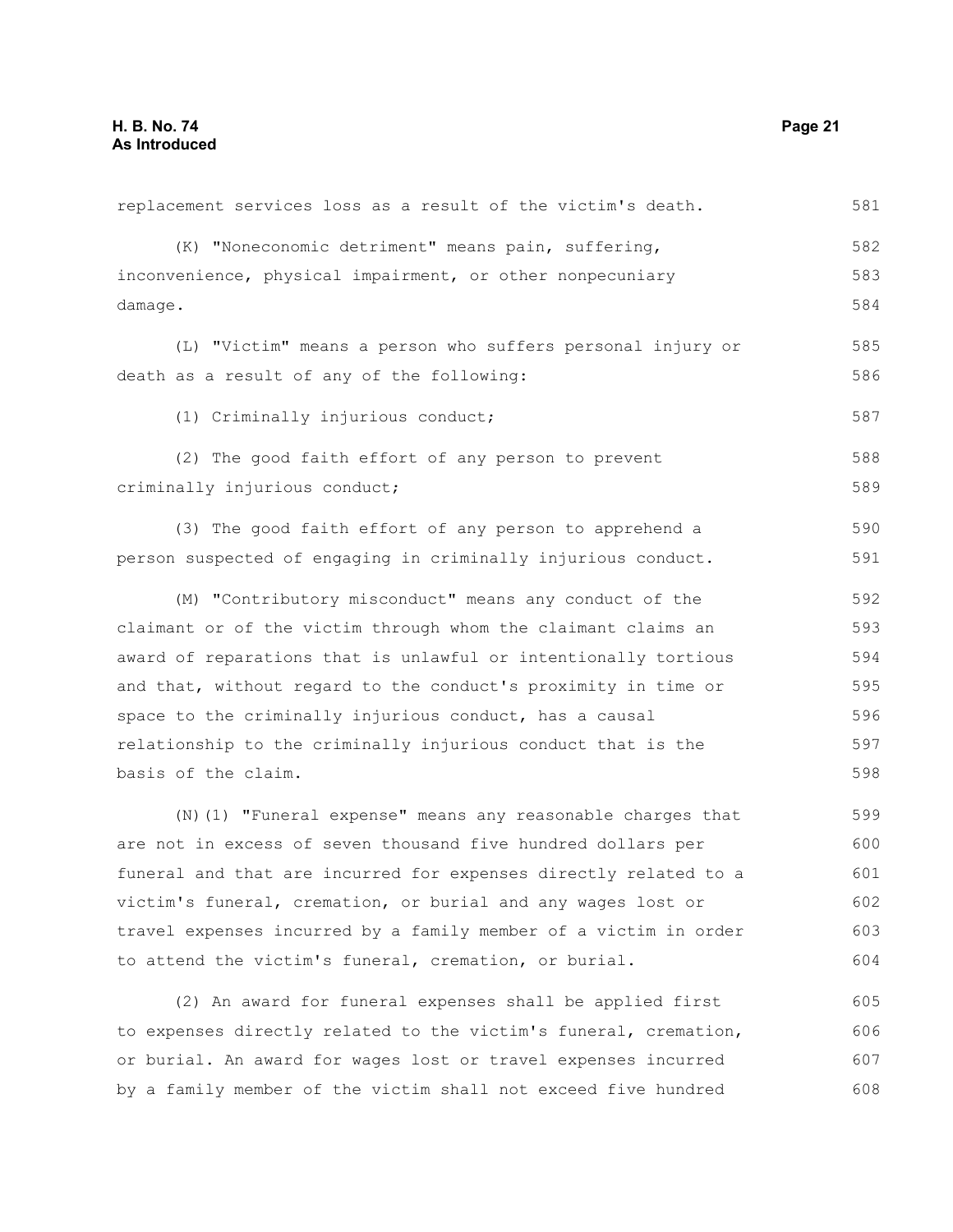dollars for each family member and shall not exceed in the aggregate the difference between seven thousand five hundred dollars and expenses that are reimbursed by the program and that are directly related to the victim's funeral, cremation, or burial. 609 610 611 612 613

(O) "Unemployment benefits loss" means a loss of unemployment benefits pursuant to Chapter 4141. of the Revised Code when the loss arises solely from the inability of a victim to meet the able to work, available for suitable work, or the actively seeking suitable work requirements of division (A)(4) (a) of section 4141.29 of the Revised Code. 614 615 616 617 618 619

(P) "OVI violation" means any of the following:

(1) A violation of section 4511.19 of the Revised Code, of any municipal ordinance prohibiting the operation of a vehicle while under the influence of alcohol, a drug of abuse, or a combination of them, or of any municipal ordinance prohibiting the operation of a vehicle with a prohibited concentration of alcohol, a controlled substance, or a metabolite of a controlled substance in the whole blood, blood serum or plasma, breath, or urine; 621 622 623 624 625 626 627 628

(2) A violation of division  $(A)$   $(1)$   $(A)$   $(1)$   $(a)$ ,  $(b)$ , or  $(c)$ of section 2903.06 of the Revised Code; 629 630

(3) A violation of division  $(A)$   $(2)$ ,  $(3)$ , or  $(4)$  of section 2903.06 of the Revised Code or of a municipal ordinance substantially similar to any of those divisions, if the offender was under the influence of alcohol, a drug of abuse, or a combination of them, at the time of the commission of the offense; 631 632 633 634 635 636

(4) For purposes of any person described in division (A) 637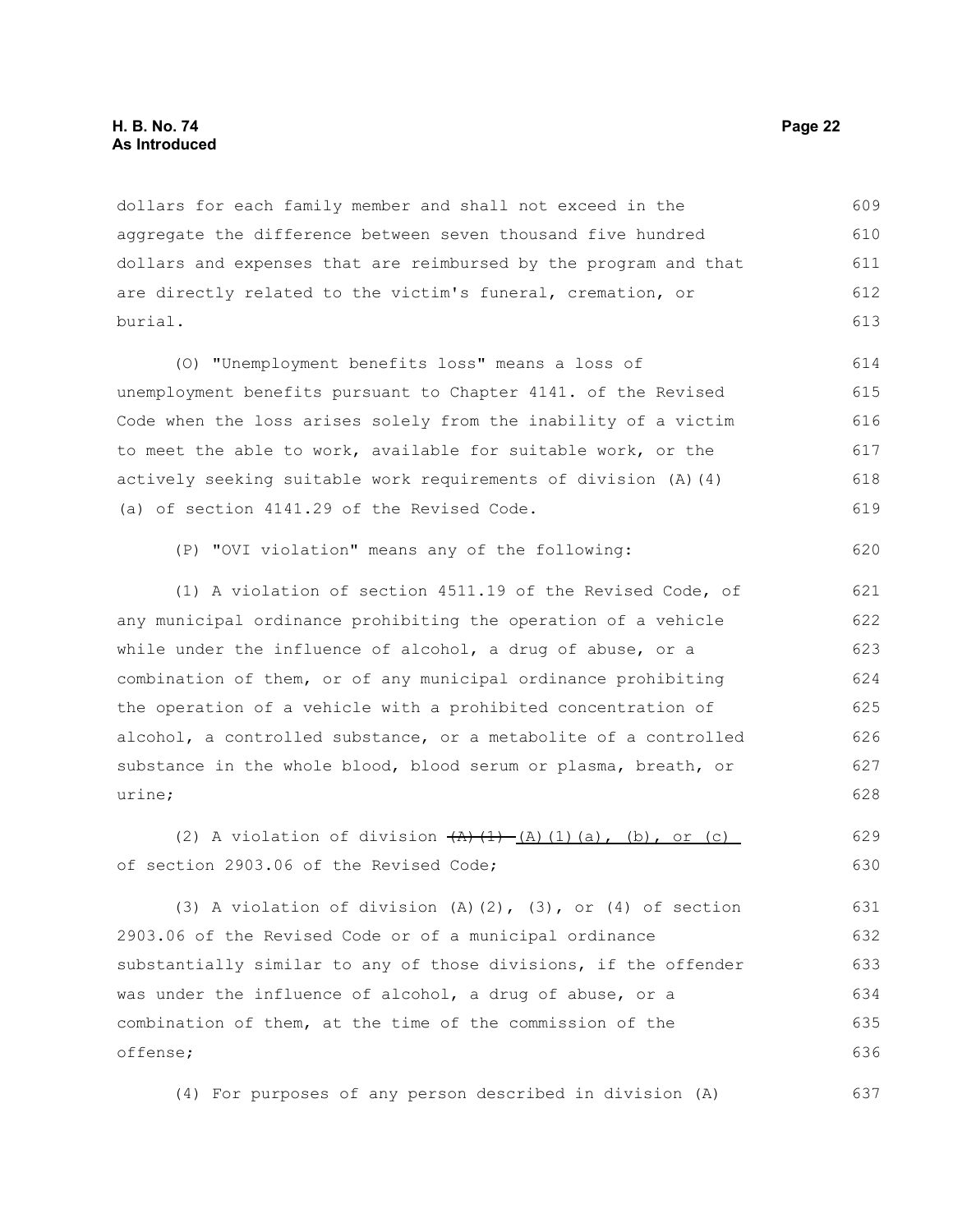#### **H. B. No. 74 Page 23 As Introduced**

(2) of this section, a violation of any law of the state, district, territory, or foreign country in which the criminally injurious conduct occurred, if that law is substantially similar to a violation described in division (P)(1) or (2) of this section or if that law is substantially similar to a violation described in division (P)(3) of this section and the offender was under the influence of alcohol, a drug of abuse, or a combination of them, at the time of the commission of the offense. 638 639 640 641 642 643 644 645 646

(Q) "Pendency of the claim" for an original reparations application or supplemental reparations application means the period of time from the date the criminally injurious conduct upon which the application is based occurred until the date a final decision, order, or judgment concerning that original reparations application or supplemental reparations application is issued. 647 648 649 650 651 652 653

(R) "Terrorism" means any activity to which all of the following apply:

(1) The activity involves a violent act or an act that is dangerous to human life.

(2) The act described in division (R)(1) of this section is committed within the territorial jurisdiction of the United States and is a violation of the criminal laws of the United States, this state, or any other state or the act described in division (R)(1) of this section is committed outside the territorial jurisdiction of the United States and would be a violation of the criminal laws of the United States, this state, or any other state if committed within the territorial jurisdiction of the United States. 658 659 660 661 662 663 664 665 666

654 655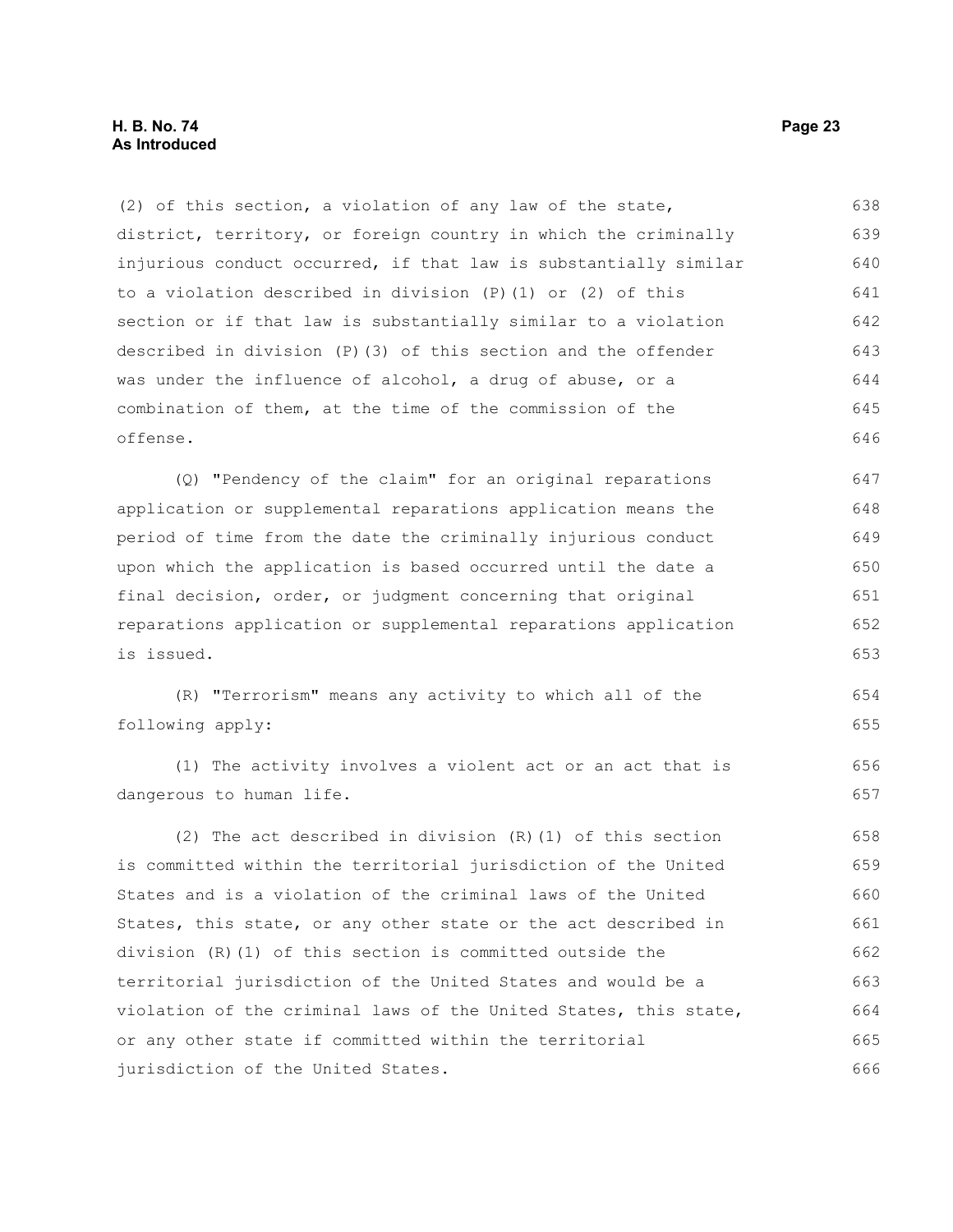(3) The activity appears to be intended to do any of the following: (a) Intimidate or coerce a civilian population; (b) Influence the policy of any government by intimidation or coercion; (c) Affect the conduct of any government by assassination or kidnapping. (4) The activity occurs primarily outside the territorial jurisdiction of the United States or transcends the national boundaries of the United States in terms of the means by which the activity is accomplished, the person or persons that the activity appears intended to intimidate or coerce, or the area or locale in which the perpetrator or perpetrators of the activity operate or seek asylum. (S) "Transcends the national boundaries of the United States" means occurring outside the territorial jurisdiction of the United States in addition to occurring within the territorial jurisdiction of the United States. (T) "Cost of crime scene cleanup" means any of the following: (1) The replacement cost for items of clothing removed from a victim in order to make an assessment of possible physical harm or to treat physical harm; (2) Reasonable and necessary costs of cleaning the scene and repairing, for the purpose of personal security, property damaged at the scene where the criminally injurious conduct occurred, not to exceed seven hundred fifty dollars in the aggregate per claim. 667 668 669 670 671 672 673 674 675 676 677 678 679 680 681 682 683 684 685 686 687 688 689 690 691 692 693 694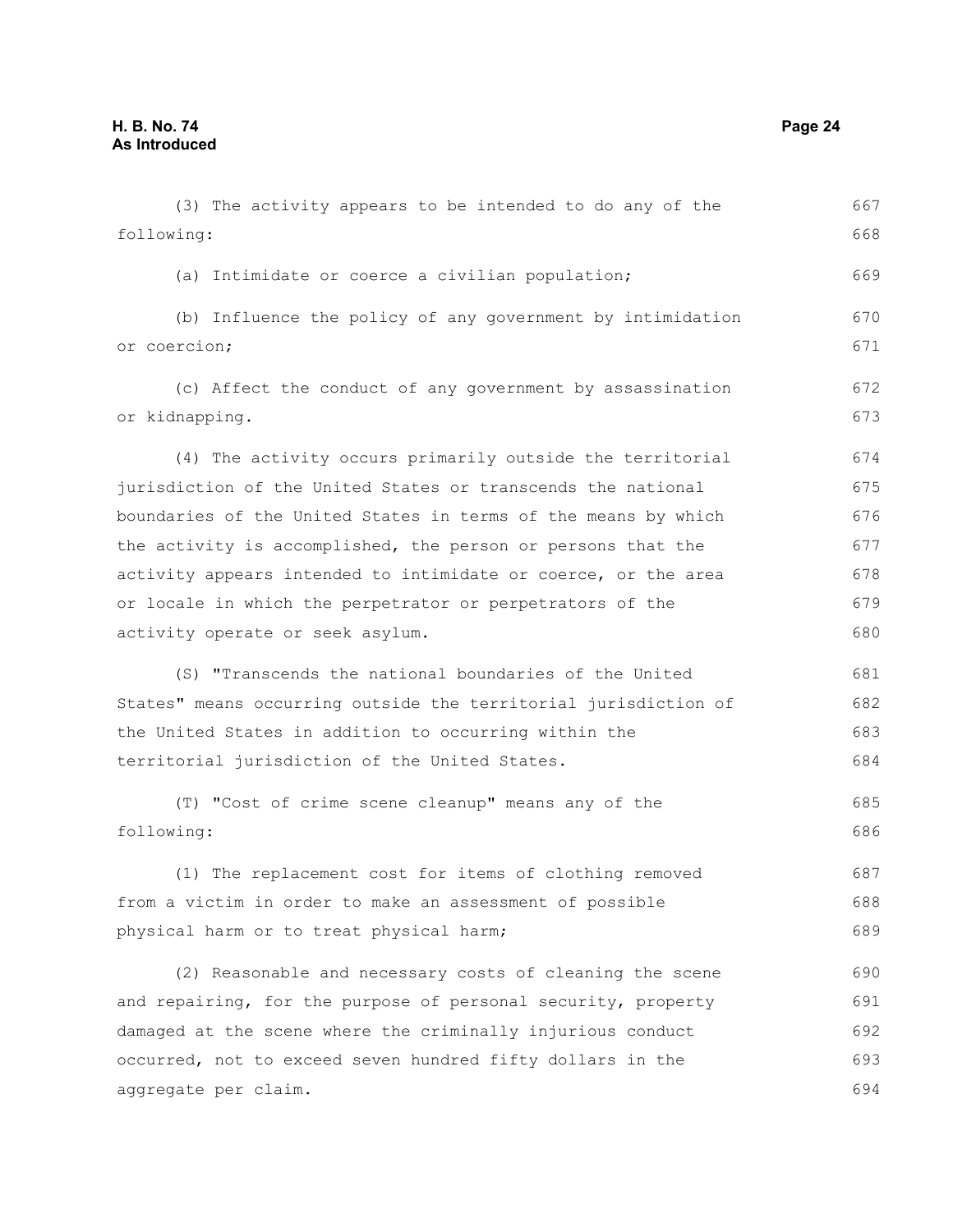#### **H. B. No. 74 Page 25 As Introduced**

(U) "Cost of evidence replacement" means costs for replacement of property confiscated for evidentiary purposes related to the criminally injurious conduct, not to exceed seven hundred fifty dollars in the aggregate per claim. (V) "Provider" means any person who provides a victim or claimant with a product, service, or accommodations that are an allowable expense or a funeral expense. (W) "Immediate family member" means an individual who resided in the same permanent household as a victim at the time of the criminally injurious conduct and who is related to the victim by affinity or consanguinity. (X) "Family member" means an individual who is related to a victim by affinity or consanguinity. **Sec. 2903.06.** (A) No person, while operating or participating in the operation of a motor vehicle, motorcycle, snowmobile, locomotive, watercraft, or aircraft, shall cause the death of another or the unlawful termination of another's pregnancy in any of the following ways: (1)(a) As the proximate result of committing a violation of division (A) of section 4511.19 of the Revised Code or of a substantially equivalent municipal ordinance; (b) As the proximate result of committing a violation of division (A) of section 1547.11 of the Revised Code or of a substantially equivalent municipal ordinance; (c) As the proximate result of committing a violation of division (A)(3) of section 4561.15 of the Revised Code or of a substantially equivalent municipal ordinance; (d) As the proximate result of committing a violation of 695 696 697 698 699 700 701 702 703 704 705 706 707 708 709 710 711 712 713 714 715 716 717 718 719 720 721 722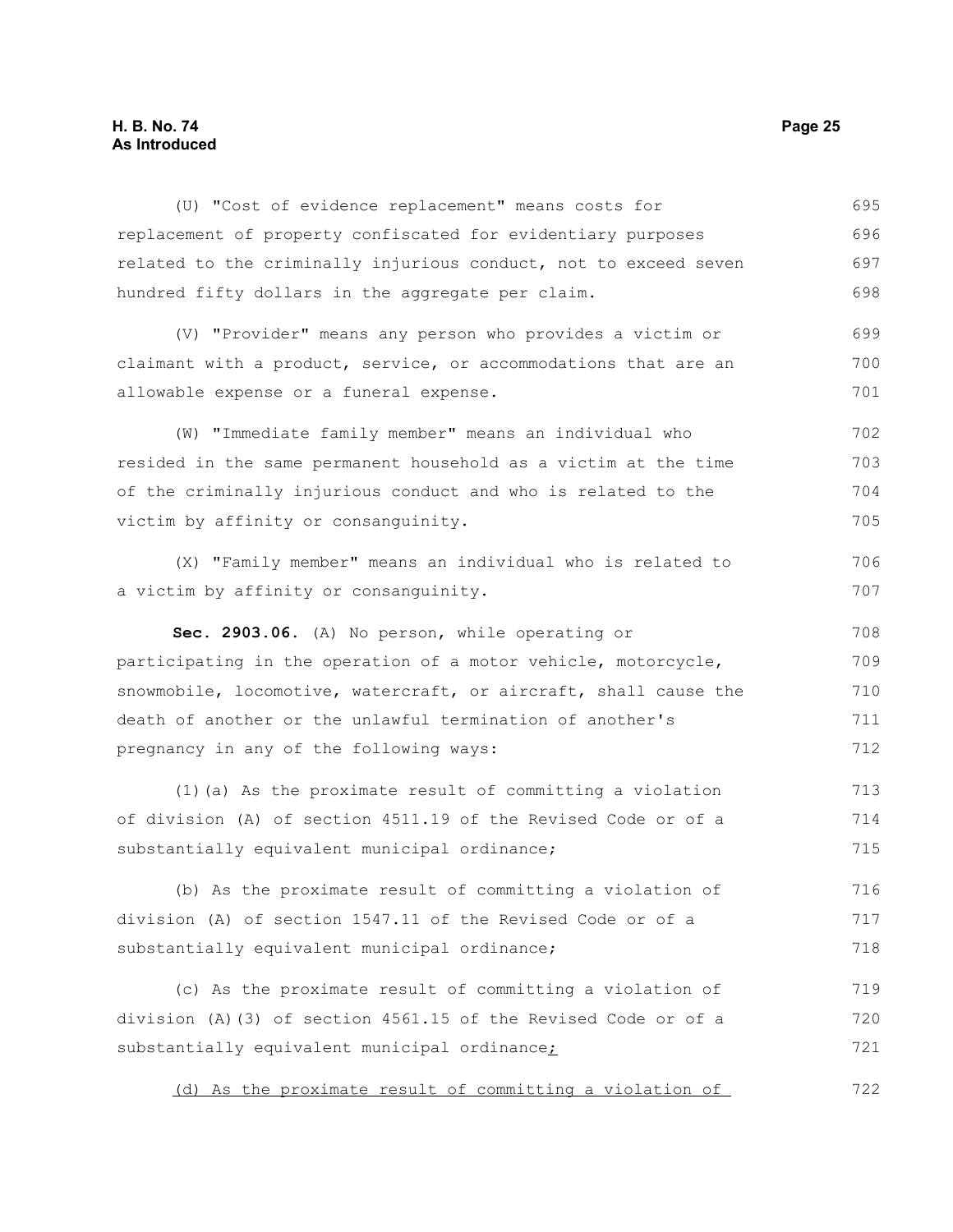| division (B) of section 4511.204 of the Revised Code or of a     | 723 |
|------------------------------------------------------------------|-----|
| substantially equivalent municipal ordinance;                    | 724 |
| (e) As a proximate result of a violation of an offense           | 725 |
| listed in division (B) of section 4511.991 of the Revised Code,  | 726 |
| or a substantially equivalent municipal ordinance, when both of  | 727 |
| the following apply:                                             | 728 |
| (i) The offender committed the violation while distracted        | 729 |
| as defined in section 4511.991 of the Revised Code;              | 730 |
| (ii) The distracting activity was a contributing factor to       | 731 |
| the commission of the violation.                                 | 732 |
| (2) In one of the following ways:                                | 733 |
| (a) Recklessly;                                                  | 734 |
| (b) As the proximate result of committing, while operating       | 735 |
| or participating in the operation of a motor vehicle or          | 736 |
| motorcycle in a construction zone, a reckless operation offense, | 737 |
| provided that this division applies only if the person whose     | 738 |
| death is caused or whose pregnancy is unlawfully terminated is   | 739 |
| in the construction zone at the time of the offender's           | 740 |
| commission of the reckless operation offense in the construction | 741 |
| zone and does not apply as described in division (F) of this     | 742 |
| section.                                                         | 743 |
| (3) In one of the following ways:                                | 744 |
| (a) Negligently;                                                 | 745 |
| (b) As the proximate result of committing, while operating       | 746 |
| or participating in the operation of a motor vehicle or          | 747 |
| motorcycle in a construction zone, a speeding offense, provided  | 748 |
| that this division applies only if the person whose death is     | 749 |
| caused or whose pregnancy is unlawfully terminated is in the     | 750 |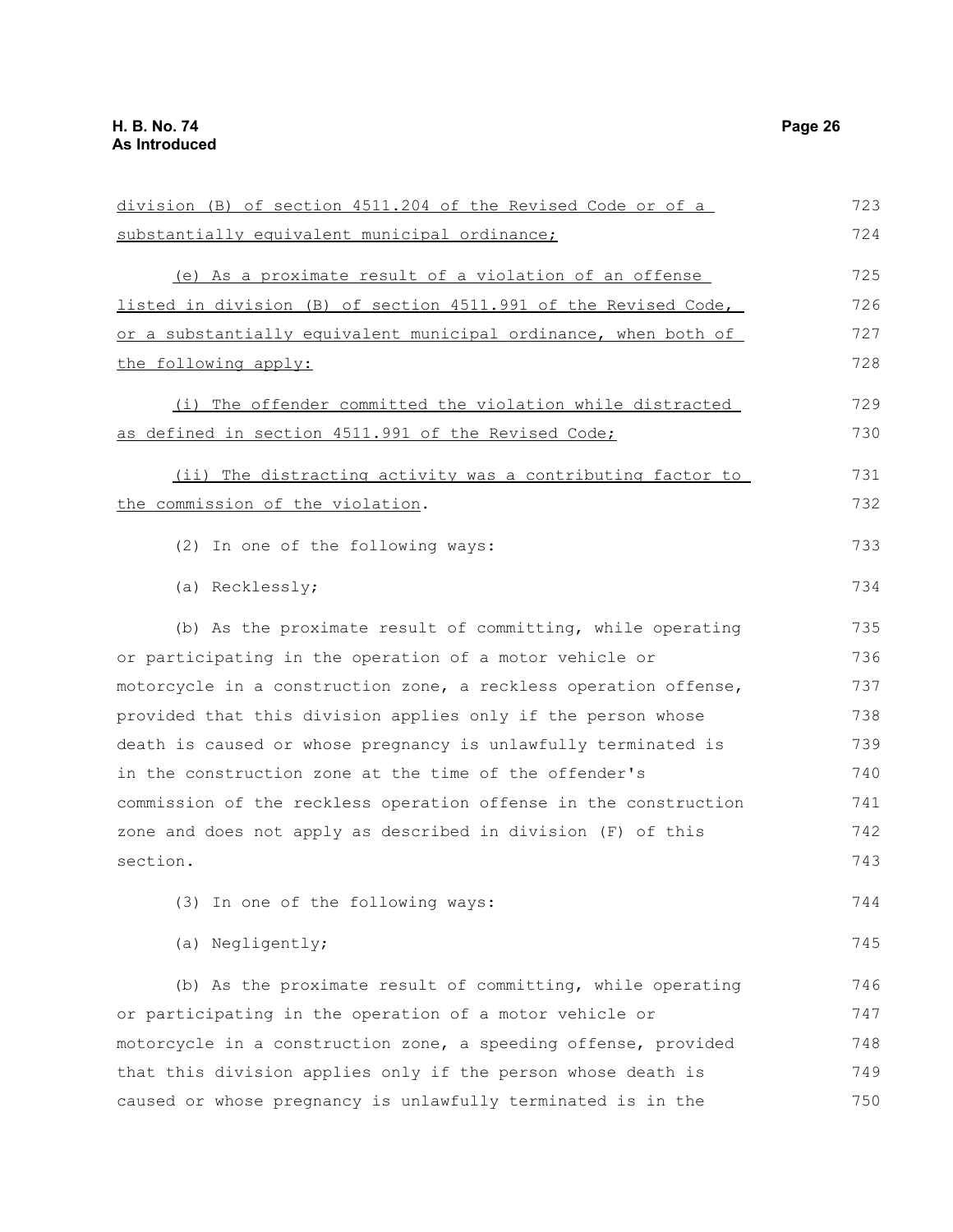construction zone at the time of the offender's commission of the speeding offense in the construction zone and does not apply as described in division (F) of this section. 751 752 753

(4) As the proximate result of committing a violation of any provision of any section contained in Title XLV of the Revised Code that is a minor misdemeanor or of a municipal ordinance that, regardless of the penalty set by ordinance for the violation, is substantially equivalent to any provision of any section contained in Title XLV of the Revised Code that is a minor misdemeanor. 754 755 756 757 758 759 760

(B)(1) Whoever violates division (A)(1) or (2) of this section is guilty of aggravated vehicular homicide and shall be punished as provided in divisions (B)(2) and (3) of this section. 761 762 763 764

(2)(a) Except as otherwise provided in division (B)(2)(b) or (c) of this section, aggravated vehicular homicide committed in violation of division (A)(1) of this section is a felony of the second degree and the court shall impose a mandatory prison term on the offender as described in division (E) of this section.

(b) Except as otherwise provided in division (B)(2)(c) of this section, aggravated vehicular homicide committed in violation of division (A)(1) of this section is a felony of the first degree, and the court shall impose a mandatory prison term on the offender as described in division  $(E)$  of this section, if any of the following apply: 771 772 773 774 775 776

(i) At the time of the offense, the offender was driving under a suspension or cancellation imposed under Chapter 4510. or any other provision of the Revised Code or was operating a 777 778 779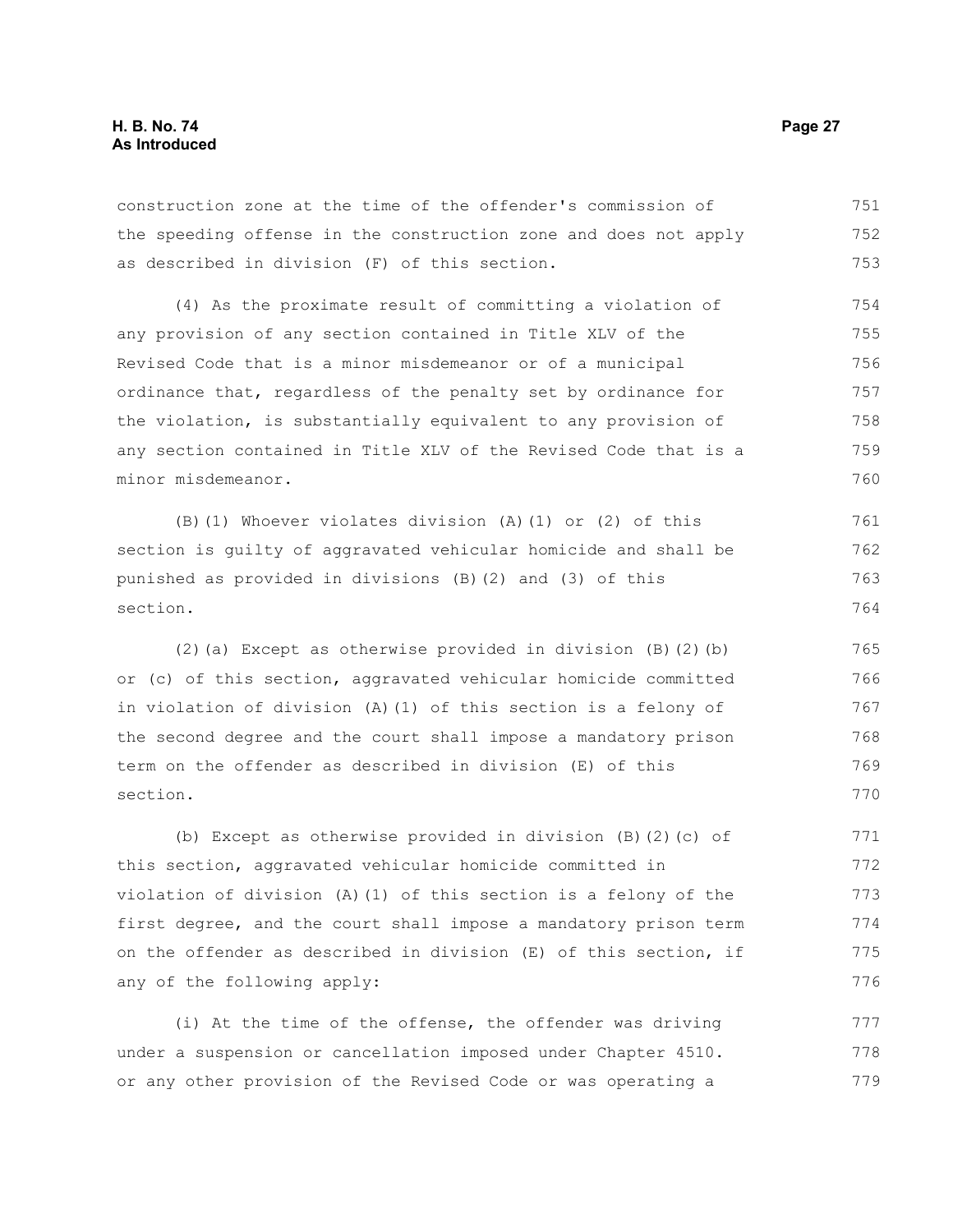#### **H. B. No. 74 Page 28 As Introduced**

motor vehicle or motorcycle, did not have a valid driver's license, commercial driver's license, temporary instruction permit, probationary license, or nonresident operating privilege, and was not eligible for renewal of the offender's driver's license or commercial driver's license without examination under section 4507.10 of the Revised Code. 780 781 782 783 784 785

(ii) The offender previously has been convicted of or pleaded guilty to a violation of this section. 786 787

(iii) The offender previously has been convicted of or pleaded guilty to any traffic-related homicide, manslaughter, or assault offense.

(c) Aggravated vehicular homicide committed in violation  $ef$ -under division  $(A)$   $(1)$   $(A)$   $(1)$   $(a)$ ,  $(b)$ , or  $(c)$  of this section is a felony of the first degree, and the court shall sentence the offender to a mandatory prison term as provided in section 2929.142 of the Revised Code and described in division (E) of this section if any of the following apply:

(i) The offender previously has been convicted of or pleaded guilty to three or more prior violations of section 4511.19 of the Revised Code or of a substantially equivalent municipal ordinance within the previous ten years. 797 798 799 800

(ii) The offender previously has been convicted of or pleaded guilty to three or more prior violations of division (A) of section 1547.11 of the Revised Code or of a substantially equivalent municipal ordinance within the previous ten years. 801 802 803 804

(iii) The offender previously has been convicted of or pleaded guilty to three or more prior violations of division (A) (3) of section 4561.15 of the Revised Code or of a substantially equivalent municipal ordinance within the previous ten years. 805 806 807 808

788 789 790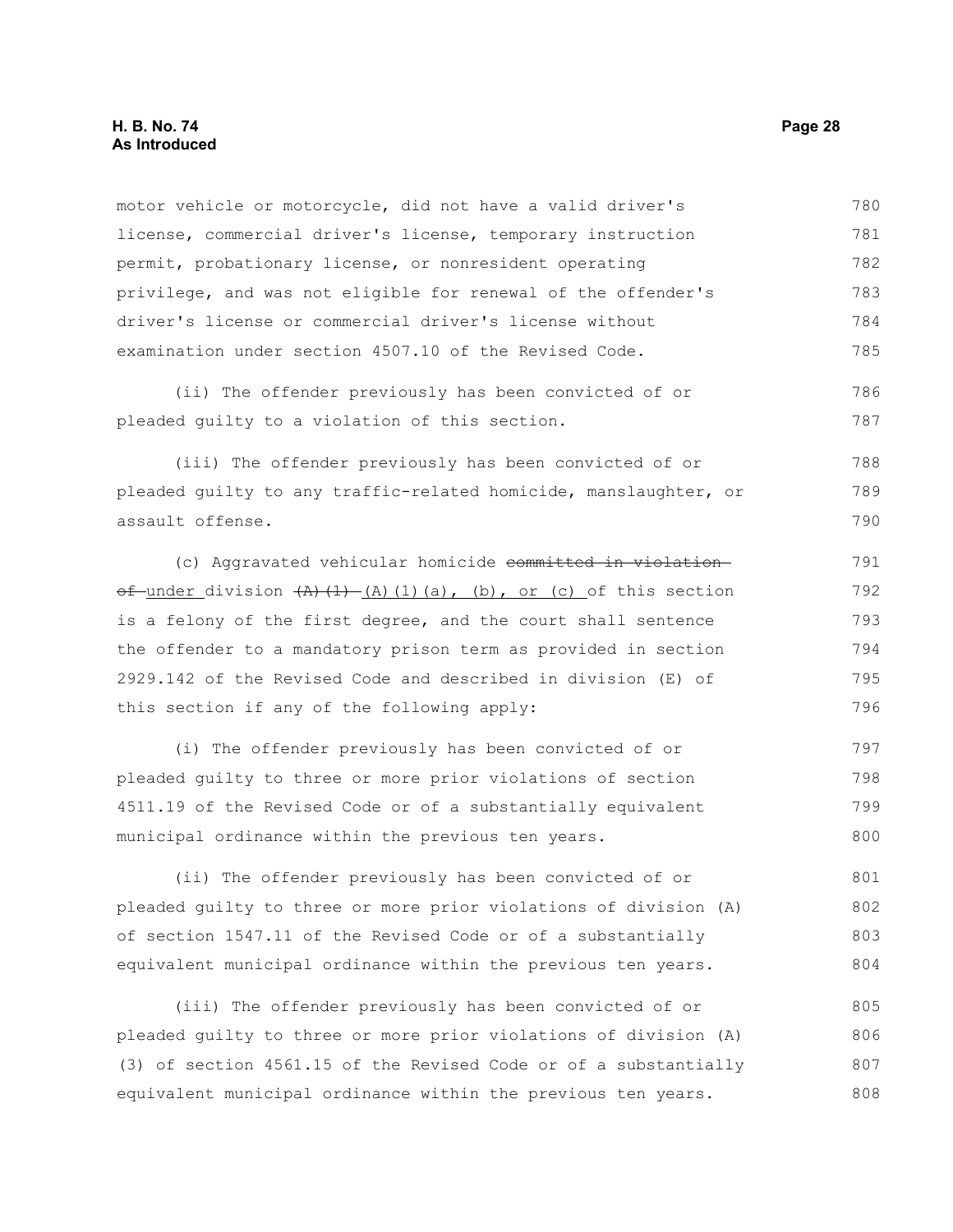#### **H. B. No. 74 Page 29 As Introduced**

(iv) The offender previously has been convicted of or pleaded guilty to three or more prior violations of division (A) (1) of this section within the previous ten years. 809 810 811

(v) The offender previously has been convicted of or pleaded guilty to three or more prior violations of division (A) (1) of section 2903.08 of the Revised Code within the previous ten years. 812 813 814 815

(vi) The offender previously has been convicted of or pleaded guilty to three or more prior violations of section 2903.04 of the Revised Code within the previous ten years in circumstances in which division (D) of that section applied regarding the violations. 816 817 818 819 820

(vii) The offender previously has been convicted of or pleaded guilty to three or more violations of any combination of the offenses listed in division  $(B)$   $(2)$   $(c)$   $(i)$ ,  $(ii)$ ,  $(iii)$ ,  $(iv)$ , (v), or (vi) of this section within the previous ten years. 821 822 823 824

(viii) The offender previously has been convicted of or pleaded guilty to a second or subsequent felony violation of division (A) of section 4511.19 of the Revised Code. 825 826 827

(d) In addition to any other sanctions imposed pursuant to division  $(B)$   $(2)$   $(a)$ ,  $(b)$ , or  $(c)$  of this section for aggravated vehicular homicide committed in violation of division (A)(1) of this section, the court shall impose upon the offender a class one suspension of the offender's driver's license, commercial driver's license, temporary instruction permit, probationary license, or nonresident operating privilege as specified in division (A)(1) of section 4510.02 of the Revised Code. 828 829 830 831 832 833 834 835

Divisions (A)(1) to (3) of section 4510.54 of the Revised Code apply to a suspension imposed under division (B)(2)(d) of 836 837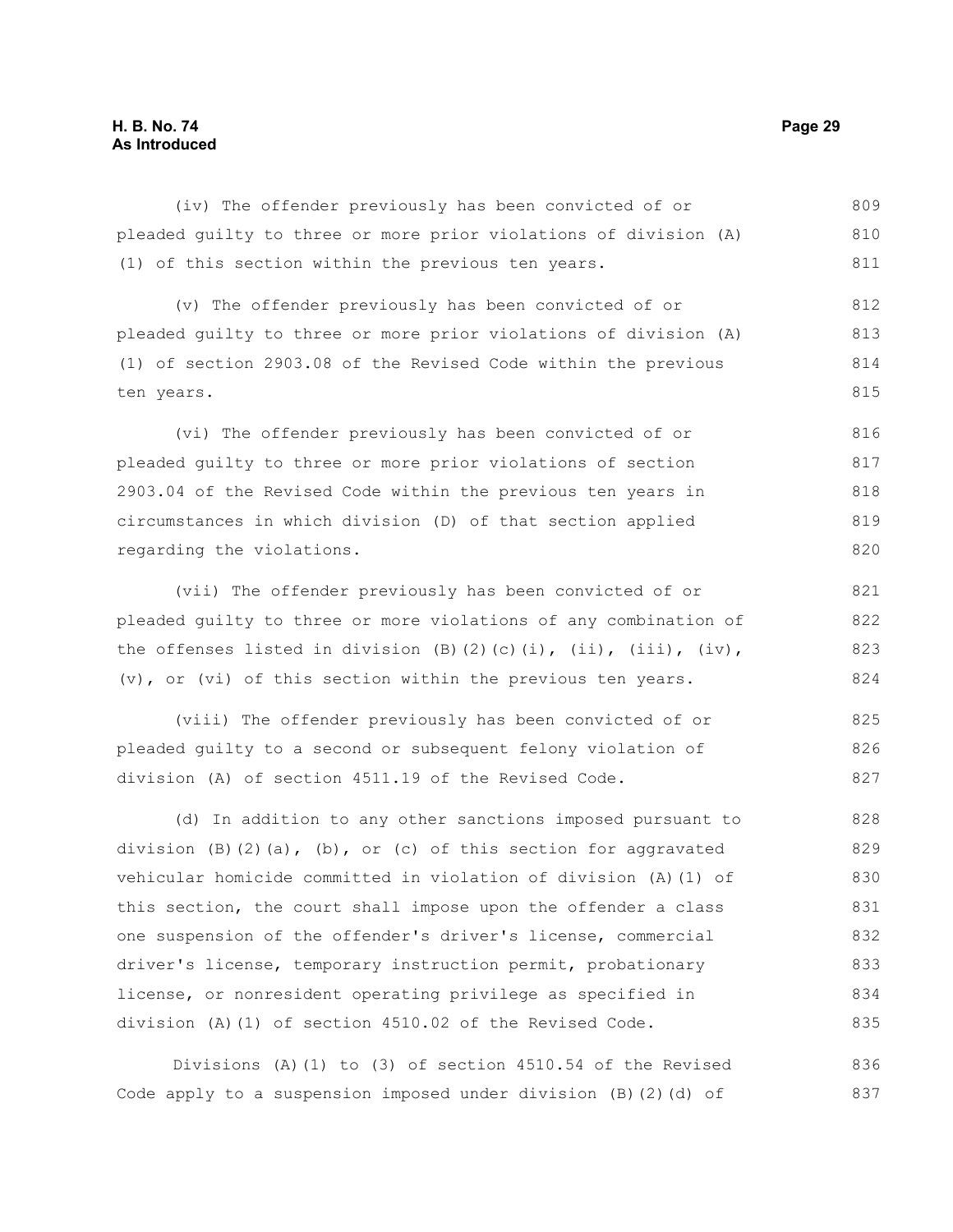this section.

838

(3) Except as otherwise provided in this division, aggravated vehicular homicide committed in violation of division (A)(2) of this section is a felony of the third degree. Aggravated vehicular homicide committed in violation of division (A)(2) of this section is a felony of the second degree if, at the time of the offense, the offender was driving under a suspension or cancellation imposed under Chapter 4510. or any other provision of the Revised Code or was operating a motor vehicle or motorcycle, did not have a valid driver's license, commercial driver's license, temporary instruction permit, probationary license, or nonresident operating privilege, and was not eligible for renewal of the offender's driver's license or commercial driver's license without examination under section 4507.10 of the Revised Code or if the offender previously has been convicted of or pleaded guilty to a violation of this section or any traffic-related homicide, manslaughter, or assault offense. The court shall impose a mandatory prison term on the offender when required by division (E) of this section. 839 840 841 842 843 844 845 846 847 848 849 850 851 852 853 854 855 856

In addition to any other sanctions imposed pursuant to this division for a violation of division (A)(2) of this section, the court shall impose upon the offender a class two suspension of the offender's driver's license, commercial driver's license, temporary instruction permit, probationary license, or nonresident operating privilege from the range specified in division (A)(2) of section 4510.02 of the Revised Code or, if the offender previously has been convicted of or pleaded guilty to a traffic-related murder, felonious assault, or attempted murder offense, a class one suspension of the offender's driver's license, commercial driver's license, temporary instruction permit, probationary license, or 857 858 859 860 861 862 863 864 865 866 867 868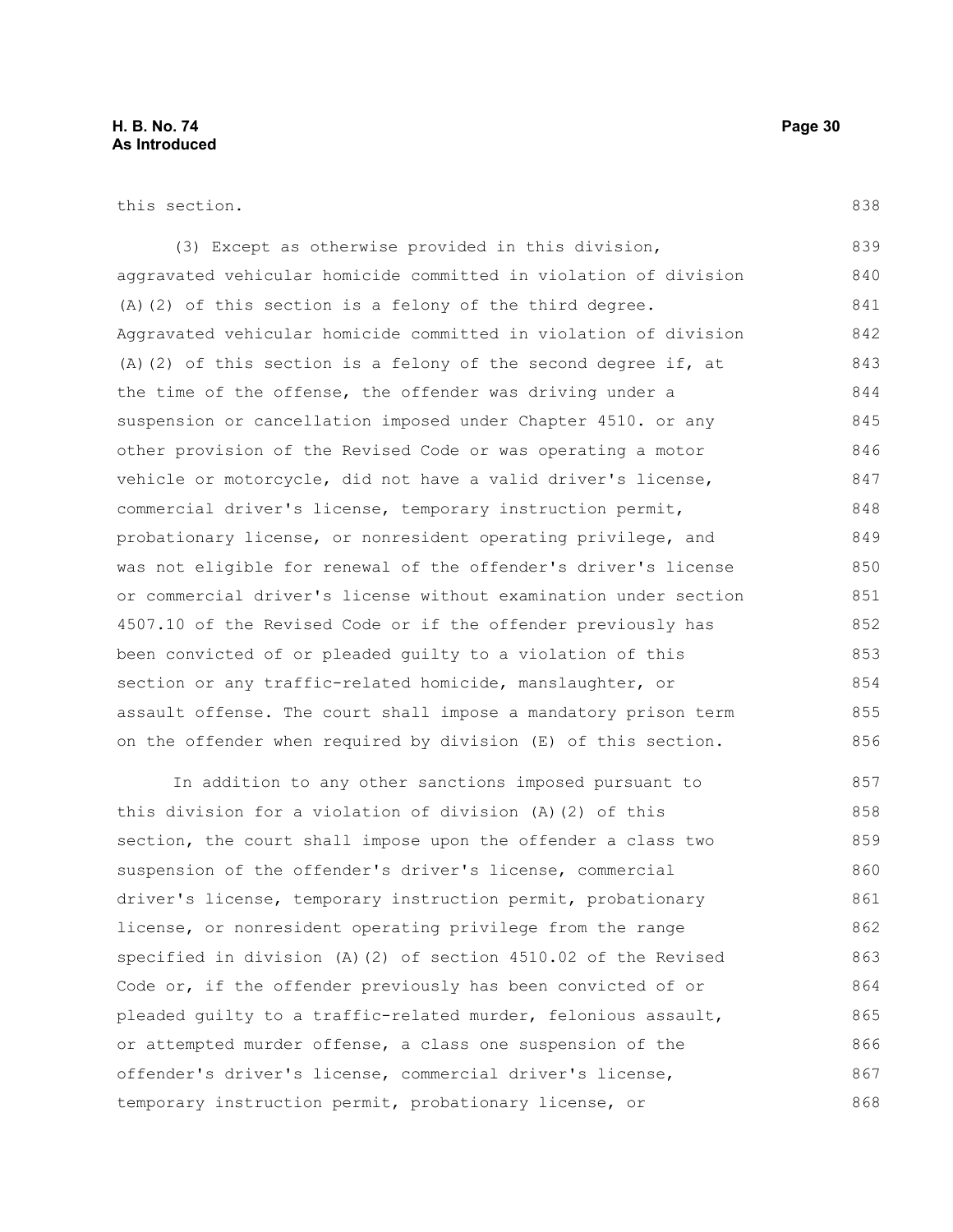nonresident operating privilege as specified in division (A)(1) of that section. 869 870

(C) Whoever violates division (A)(3) of this section is guilty of vehicular homicide. Except as otherwise provided in this division, vehicular homicide is a misdemeanor of the first degree. Vehicular homicide committed in violation of division (A)(3) of this section is a felony of the fourth degree if, at the time of the offense, the offender was driving under a suspension or cancellation imposed under Chapter 4510. or any other provision of the Revised Code or was operating a motor vehicle or motorcycle, did not have a valid driver's license, commercial driver's license, temporary instruction permit, probationary license, or nonresident operating privilege, and was not eligible for renewal of the offender's driver's license or commercial driver's license without examination under section 4507.10 of the Revised Code or if the offender previously has been convicted of or pleaded guilty to a violation of this section or any traffic-related homicide, manslaughter, or assault offense. The court shall impose a mandatory jail term or a mandatory prison term on the offender when required by division (E) of this section. 871 872 873 874 875 876 877 878 879 880 881 882 883 884 885 886 887 888 889

In addition to any other sanctions imposed pursuant to this division, the court shall impose upon the offender a class four suspension of the offender's driver's license, commercial driver's license, temporary instruction permit, probationary license, or nonresident operating privilege from the range specified in division (A)(4) of section 4510.02 of the Revised Code, or, if the offender previously has been convicted of or pleaded guilty to a violation of this section or any trafficrelated homicide, manslaughter, or assault offense, a class three suspension of the offender's driver's license, commercial 890 891 892 893 894 895 896 897 898 899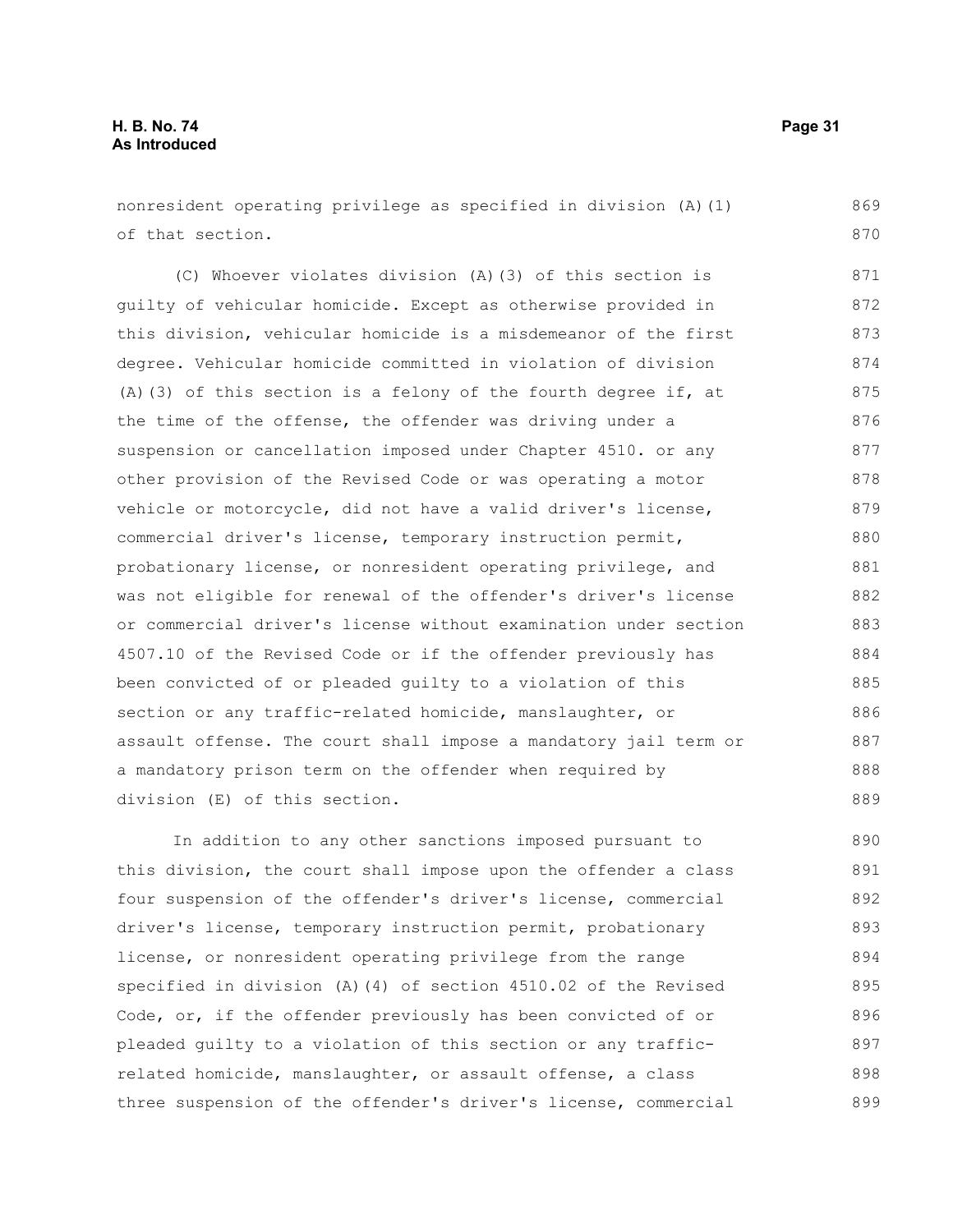driver's license, temporary instruction permit, probationary license, or nonresident operating privilege from the range specified in division (A)(3) of that section, or, if the offender previously has been convicted of or pleaded guilty to a traffic-related murder, felonious assault, or attempted murder offense, a class two suspension of the offender's driver's license, commercial driver's license, temporary instruction permit, probationary license, or nonresident operating privilege as specified in division (A)(2) of that section. 900 901 902 903 904 905 906 907 908

(D) Whoever violates division (A)(4) of this section is guilty of vehicular manslaughter. Except as otherwise provided in this division, vehicular manslaughter is a misdemeanor of the second degree. Vehicular manslaughter is a misdemeanor of the first degree if, at the time of the offense, the offender was driving under a suspension or cancellation imposed under Chapter 4510. or any other provision of the Revised Code or was operating a motor vehicle or motorcycle, did not have a valid driver's license, commercial driver's license, temporary instruction permit, probationary license, or nonresident operating privilege, and was not eligible for renewal of the offender's driver's license or commercial driver's license without examination under section 4507.10 of the Revised Code or if the offender previously has been convicted of or pleaded guilty to a violation of this section or any traffic-related homicide, manslaughter, or assault offense. 909 910 911 912 913 914 915 916 917 918 919 920 921 922 923 924

In addition to any other sanctions imposed pursuant to this division, the court shall impose upon the offender a class six suspension of the offender's driver's license, commercial driver's license, temporary instruction permit, probationary license, or nonresident operating privilege from the range specified in division (A)(6) of section 4510.02 of the Revised 925 926 927 928 929 930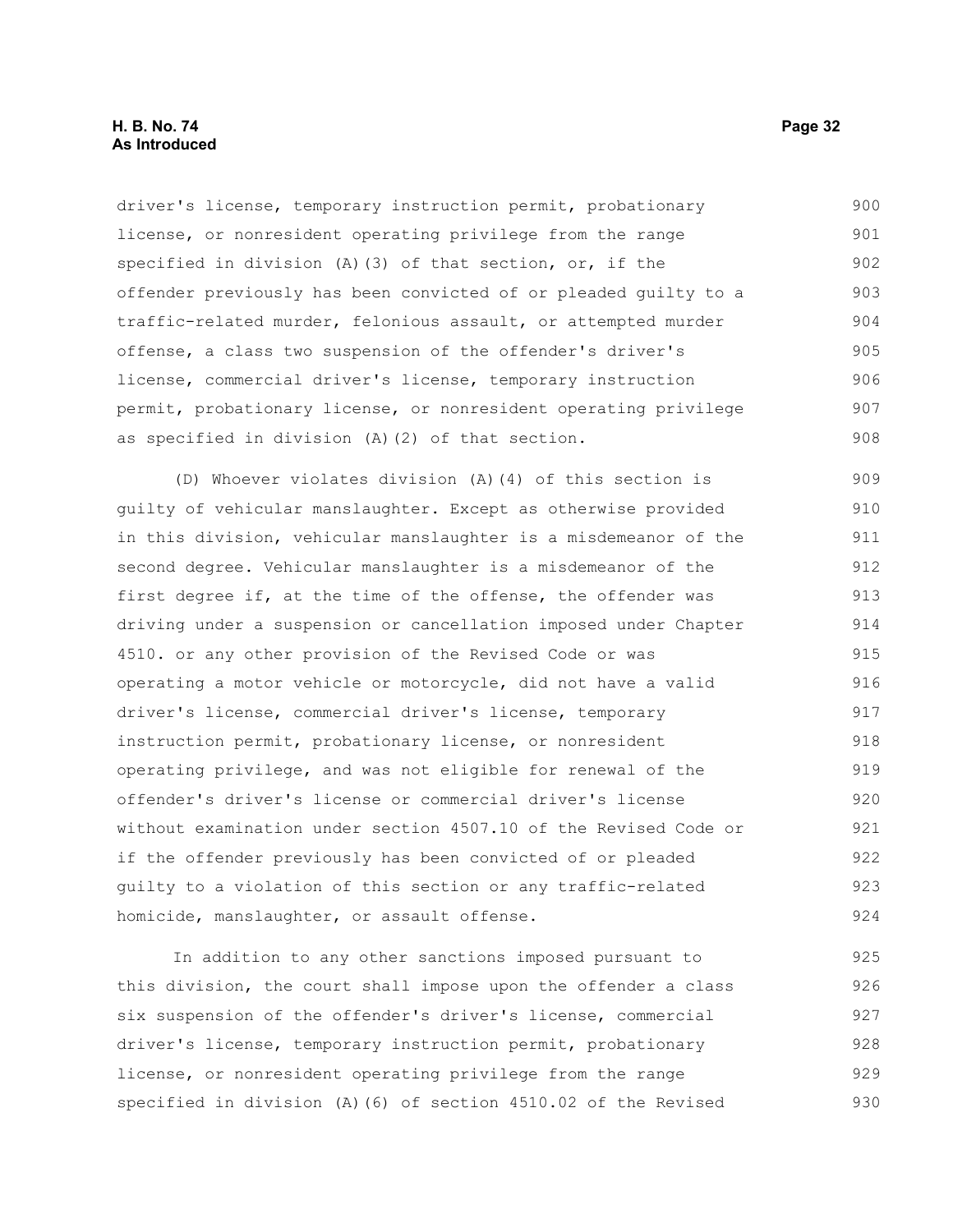Code or, if the offender previously has been convicted of or pleaded guilty to a violation of this section, any trafficrelated homicide, manslaughter, or assault offense, or a traffic-related murder, felonious assault, or attempted murder offense, a class four suspension of the offender's driver's license, commercial driver's license, temporary instruction permit, probationary license, or nonresident operating privilege from the range specified in division (A)(4) of that section. 931 932 933 934 935 936 937 938

(E)(1) The court shall impose a mandatory prison term on an offender who is convicted of or pleads guilty to a violation of division (A)(1) of this section. Except as otherwise provided in this division, the mandatory prison term shall be a definite term from the range of prison terms provided in division (A)(1) (b) of section 2929.14 of the Revised Code for a felony of the first degree or from division (A)(2)(b) of that section for a felony of the second degree, whichever is applicable, except that if the violation is committed on or after-the effective date of this amendment March 22, 2019, the court shall impose as the minimum prison term for the offense a mandatory prison term that is one of the minimum terms prescribed for a felony of the first degree in division  $(A)$   $(1)$   $(a)$  of section 2929.14 of the Revised Code or one of the terms prescribed for a felony of the second degree in division (A)(2)(a) of that section, whichever is applicable. If division  $(B)$   $(2)$   $(c)$   $(i)$ ,  $(ii)$ ,  $(iii)$ ,  $(iv)$ ,  $(v)$ , (vi), (vii), or (viii) of this section applies to an offender who is convicted of or pleads guilty to the violation of division (A)(1) of this section, the court shall impose the mandatory prison term pursuant to division (B) of section 2929.142 of the Revised Code. The court shall impose a mandatory jail term of at least fifteen days on an offender who is convicted of or pleads guilty to a misdemeanor violation of 939 940 941 942 943 944 945 946 947 948 949 950 951 952 953 954 955 956 957 958 959 960 961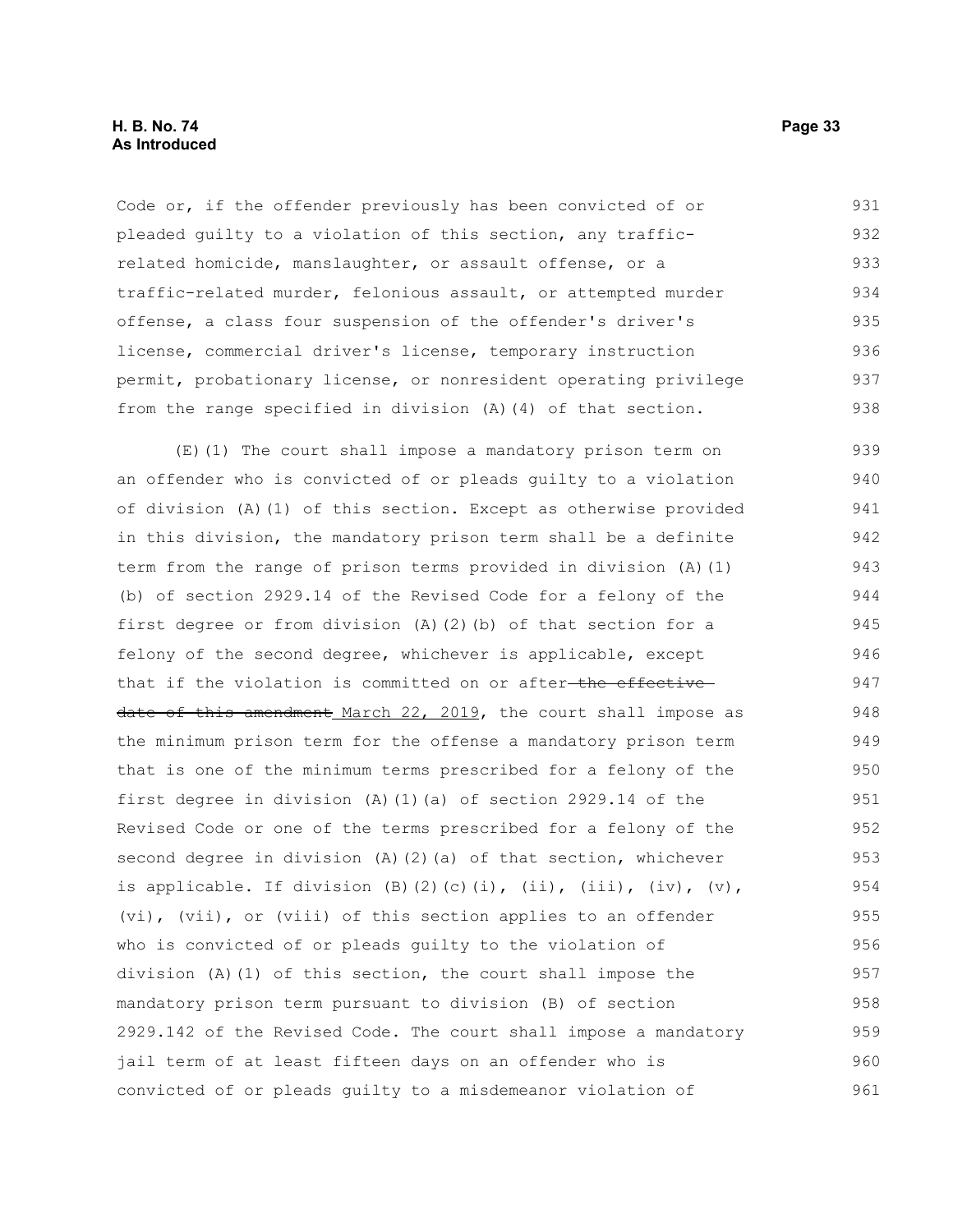division (A)(3)(b) of this section and may impose upon the offender a longer jail term as authorized pursuant to section 2929.24 of the Revised Code. 962 963 964

(2) The court shall impose a mandatory prison term on an offender who is convicted of or pleads guilty to a violation of division (A)(2) or (3)(a) of this section or a felony violation of division (A)(3)(b) of this section if either division  $(E)(2)$ (a) or (b) of this section applies. The mandatory prison term shall be a definite term from the range of prison terms provided in division  $(A)$   $(3)$   $(a)$   $(A)$   $(2)$   $(b)$  of section 2929.14 of the Revised Code for a felony of the third-second degree or from division (A)(4) of that section for a felony of the fourth degree, whichever is applicable. However, if the violation is a felony of the second degree committed on or after March 22, 2019, the court shall impose as the minimum prison term for the offense a mandatory prison term that is one of the minimum terms prescribed for a felony of the second degree in division (A)(2) (a) of section 2929.14 of the Revised Code. The court shall impose a mandatory prison term on an offender in a category described in this division if either of the following applies: 965 966 967 968 969 970 971 972 973 974 975 976 977 978 979 980 981

(a) The offender previously has been convicted of or pleaded guilty to a violation of this section or section 2903.08 of the Revised Code. 982 983 984

(b) At the time of the offense, the offender was driving under suspension or cancellation under Chapter 4510. or any other provision of the Revised Code or was operating a motor vehicle or motorcycle, did not have a valid driver's license, commercial driver's license, temporary instruction permit, probationary license, or nonresident operating privilege, and was not eligible for renewal of the offender's driver's license 985 986 987 988 989 990 991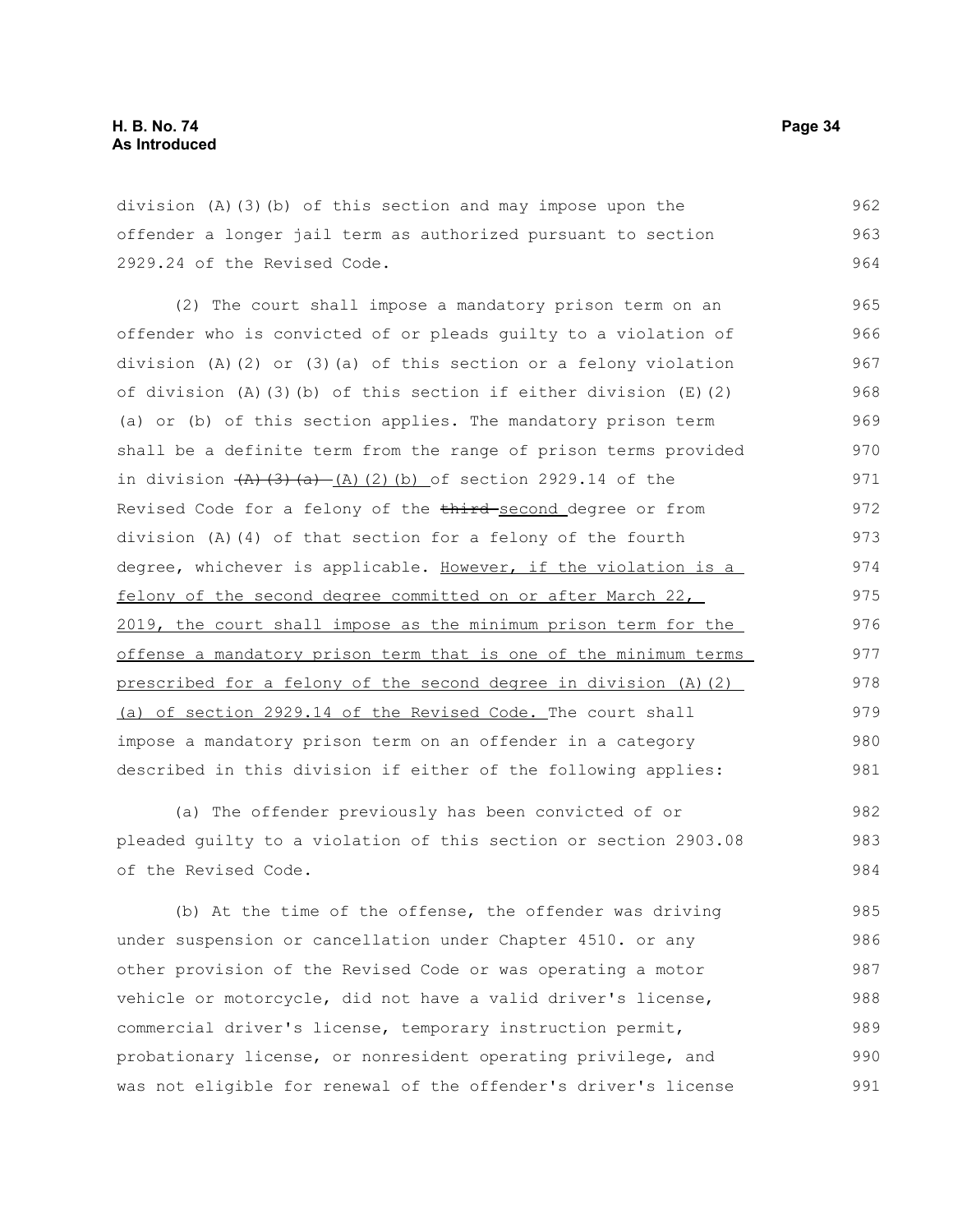#### **H. B. No. 74 Page 35 As Introduced**

or commercial driver's license without examination under section 4507.10 of the Revised Code. (F) Divisions (A)(2)(b) and (3)(b) of this section do not apply in a particular construction zone unless signs of the type described in section 2903.081 of the Revised Code are erected in that construction zone in accordance with the guidelines and design specifications established by the director of transportation under section 5501.27 of the Revised Code. The failure to erect signs of the type described in section 2903.081 of the Revised Code in a particular construction zone in accordance with those guidelines and design specifications does not limit or affect the application of division  $(A)$   $(1)$ ,  $(A)$   $(2)$ (a),  $(A)$ (3)(a), or  $(A)$ (4) of this section in that construction zone or the prosecution of any person who violates any of those divisions in that construction zone. (G)(1) As used in this section: (a) "Mandatory prison term" and "mandatory jail term" have the same meanings as in section 2929.01 of the Revised Code. (b) "Traffic-related homicide, manslaughter, or assault offense" means a violation of section 2903.04 of the Revised Code in circumstances in which division (D) of that section applies, a violation of section 2903.06 or 2903.08 of the Revised Code, or a violation of section 2903.06, 2903.07, or 2903.08 of the Revised Code as they existed prior to March 23, 2000. (c) "Construction zone" has the same meaning as in section 5501.27 of the Revised Code. (d) "Reckless operation offense" means a violation of 992 993 994 995 996 997 998 999 1000 1001 1002 1003 1004 1005 1006 1007 1008 1009 1010 1011 1012 1013 1014 1015 1016 1017 1018 1019

section 4511.20 of the Revised Code or a municipal ordinance 1020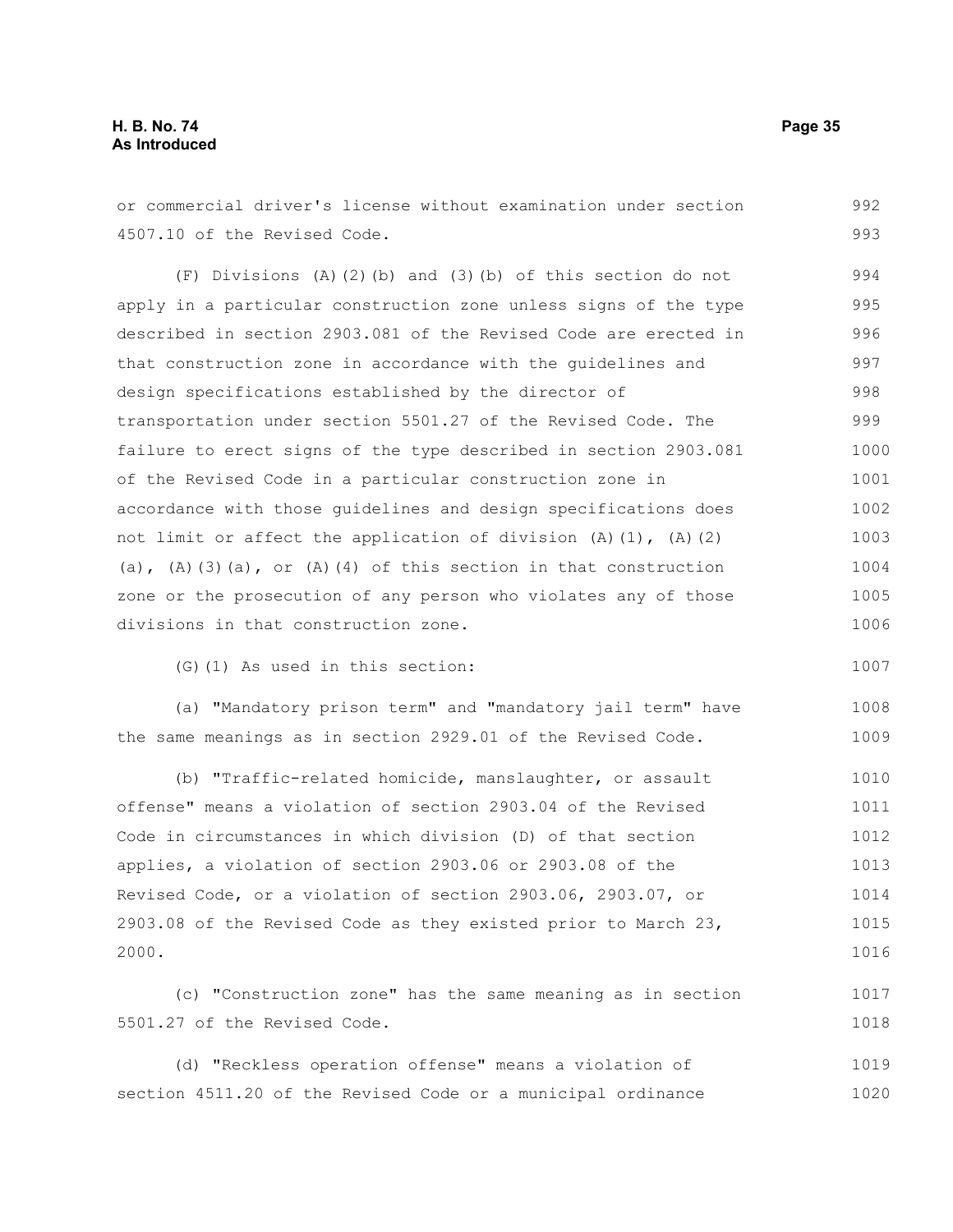| substantially equivalent to section 4511.20 of the Revised Code.   | 1021 |
|--------------------------------------------------------------------|------|
| (e) "Speeding offense" means a violation of section                | 1022 |
| 4511.21 of the Revised Code or a municipal ordinance pertaining    | 1023 |
| to speed.                                                          | 1024 |
| (f) "Traffic-related murder, felonious assault, or                 | 1025 |
| attempted murder offense" means a violation of section 2903.01     | 1026 |
| or 2903.02 of the Revised Code in circumstances in which the       | 1027 |
| offender used a motor vehicle as the means to commit the           | 1028 |
| violation, a violation of division $(A)$ (2) of section 2903.11 of | 1029 |
| the Revised Code in circumstances in which the deadly weapon       | 1030 |
| used in the commission of the violation is a motor vehicle, or     | 1031 |
| an attempt to commit aggravated murder or murder in violation of   | 1032 |
| section 2923.02 of the Revised Code in circumstances in which      | 1033 |
| the offender used a motor vehicle as the means to attempt to       | 1034 |
| commit the aggravated murder or murder.                            | 1035 |
| (g) "Motor vehicle" has the same meaning as in section             | 1036 |
| 4501.01 of the Revised Code.                                       | 1037 |
| (2) For the purposes of this section, when a penalty or            | 1038 |
| suspension is enhanced because of a prior or current violation     | 1039 |
| of a specified law or a prior or current specified offense, the    | 1040 |
| reference to the violation of the specified law or the specified   | 1041 |
| offense includes any violation of any substantially equivalent     | 1042 |
| municipal ordinance, former law of this state, or current or       | 1043 |
| former law of another state or the United States.                  | 1044 |
| (H) The offenses established under divisions (A) $(1)$ $(d)$ and   | 1045 |
| (e) of this section are strict liability offenses and section      | 1046 |
| 2901.20 of the Revised Code does not apply. The designation of     | 1047 |

construed to imply that any other offense, for which there is no 1049

these offenses as strict liability offenses shall not be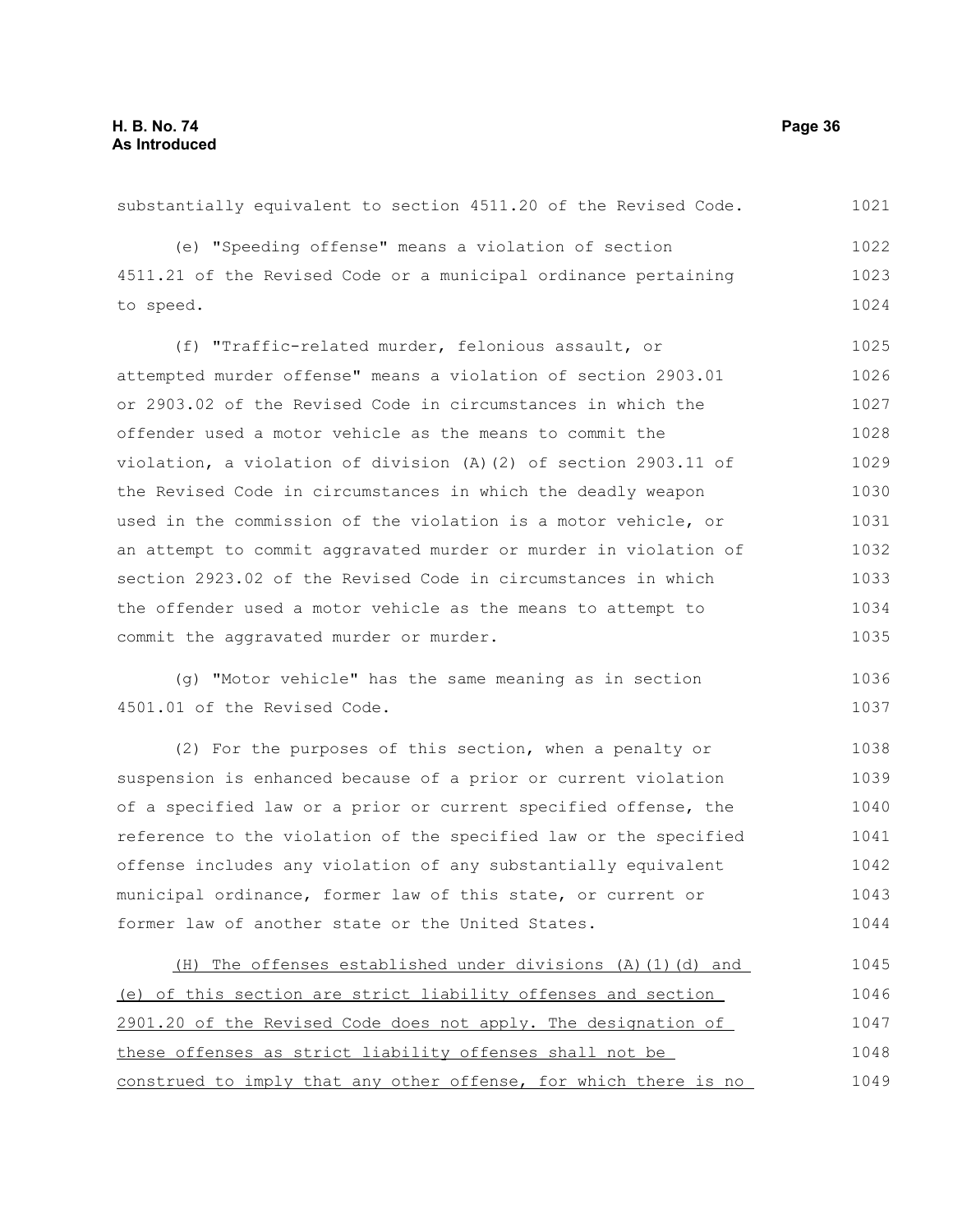offense.

specified degree of culpability, is not a strict liability **Sec. 2903.07.** (A) No person, while operating a motor vehicle, trackless trolley, or streetcar, shall cause physical harm to another or another's unborn, or serious physical harm to property in either of the following ways: (1) As the proximate result of a violation of an offense listed in division (B) of section 4511.991 of the Revised Code, or a substantially equivalent municipal ordinance, when both of the following apply: (a) The offender committed the violation while distracted as defined in section 4511.991 of the Revised Code; (b) The distracting activity was a contributing factor to the violation. (2) As the proximate result of committing a violation of division (B) of section 4511.204 of the Revised Code or of a substantially equivalent municipal ordinance. (B) Whoever violates division (A) of this section is guilty of vehicular harm, a misdemeanor of the first degree. In addition to any other authorized penalty, the court shall impose upon the offender all of the following: (1) Notwithstanding division (A)(2) of section 2929.28 of the Revised Code, a fine not less than five hundred dollars and not more than one thousand dollars; (2) A class five suspension of the offender's driver's 1050 1051 1052 1053 1054 1055 1056 1057 1058 1059 1060 1061 1062 1063 1064 1065 1066 1067 1068 1069 1070 1071 1072 1073 1074

license, commercial driver's license, temporary instruction permit, probationary license, or nonresident operating privilege from the range specified in division (A)(5) of section 4510.02 1075 1076 1077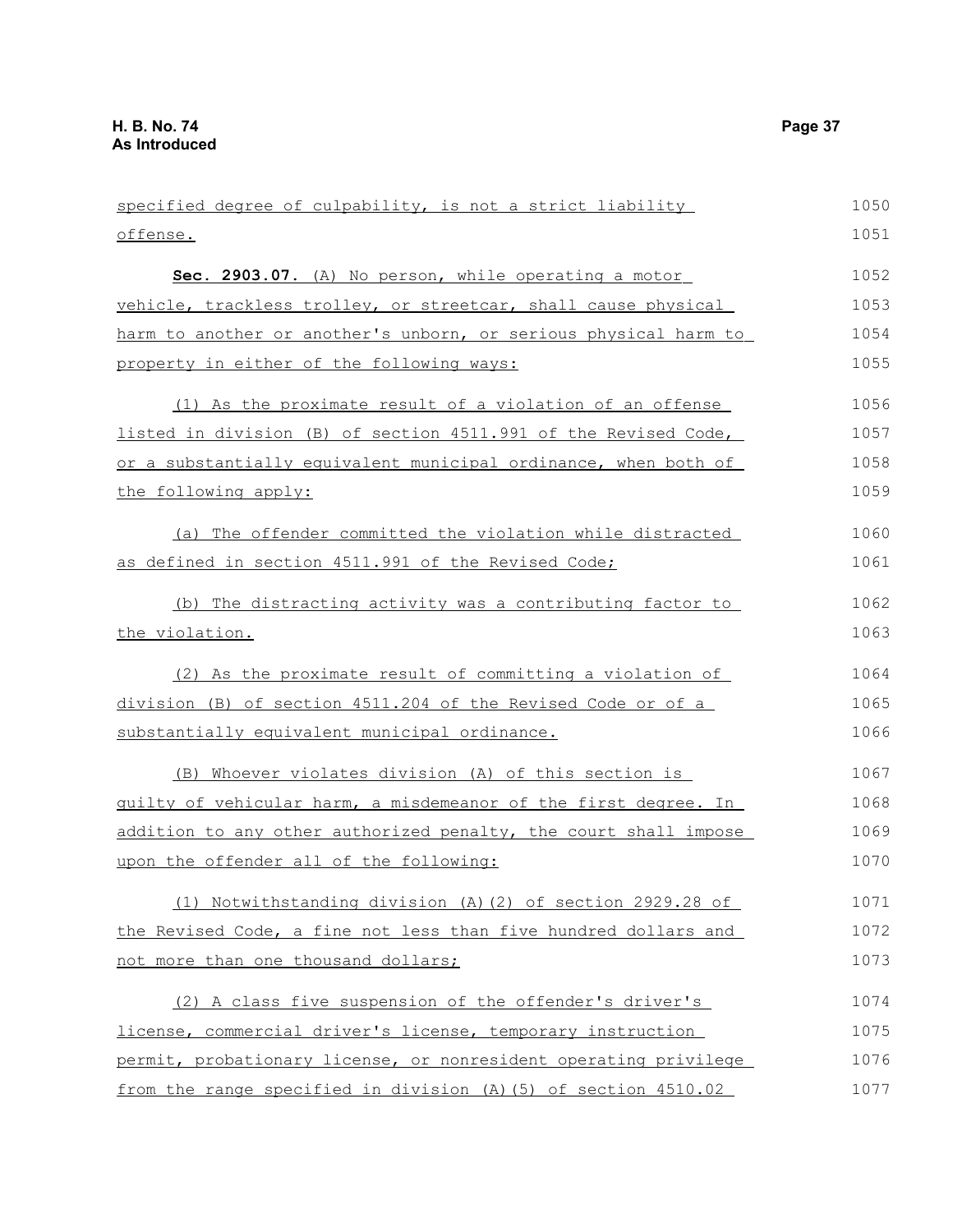| of the Revised Code.                                             | 1078 |
|------------------------------------------------------------------|------|
| (C) The offense established under this section is a strict       | 1079 |
| liability offense and section 2901.20 of the Revised Code does   | 1080 |
| not apply. The designation of this offense as a strict liability | 1081 |
| offense shall not be construed to imply that any other offense,  | 1082 |
| for which there is no specified degree of culpability, is not a  | 1083 |
| strict liability offense.                                        | 1084 |
| Sec. 2903.08. (A) No person, while operating or                  | 1085 |
| participating in the operation of a motor vehicle, motorcycle,   | 1086 |
| snowmobile, locomotive, watercraft, or aircraft, shall cause     | 1087 |
| serious physical harm to another person or another's unborn in   | 1088 |
| any of the following ways:                                       | 1089 |
| (1) (a) As the proximate result of committing a violation        | 1090 |
| of division (A) of section 4511.19 of the Revised Code or of a   | 1091 |
| substantially equivalent municipal ordinance;                    | 1092 |
| (b) As the proximate result of committing a violation of         | 1093 |
| division (A) of section 1547.11 of the Revised Code or of a      | 1094 |
| substantially equivalent municipal ordinance;                    | 1095 |
| (c) As the proximate result of committing a violation of         | 1096 |
| division (A)(3) of section 4561.15 of the Revised Code or of a   | 1097 |
| substantially equivalent municipal ordinance;                    | 1098 |
| (d) As the proximate result of committing a violation of         | 1099 |
| division (B) of section 4511.204 of the Revised Code or of a     | 1100 |
| substantially equivalent municipal ordinance;                    | 1101 |
| (e) As a proximate result of a violation of an offense           | 1102 |
| listed in division (B) of section 4511.991 of the Revised Code,  | 1103 |
| or a substantially equivalent municipal ordinance, when both of  | 1104 |
| the following apply:                                             | 1105 |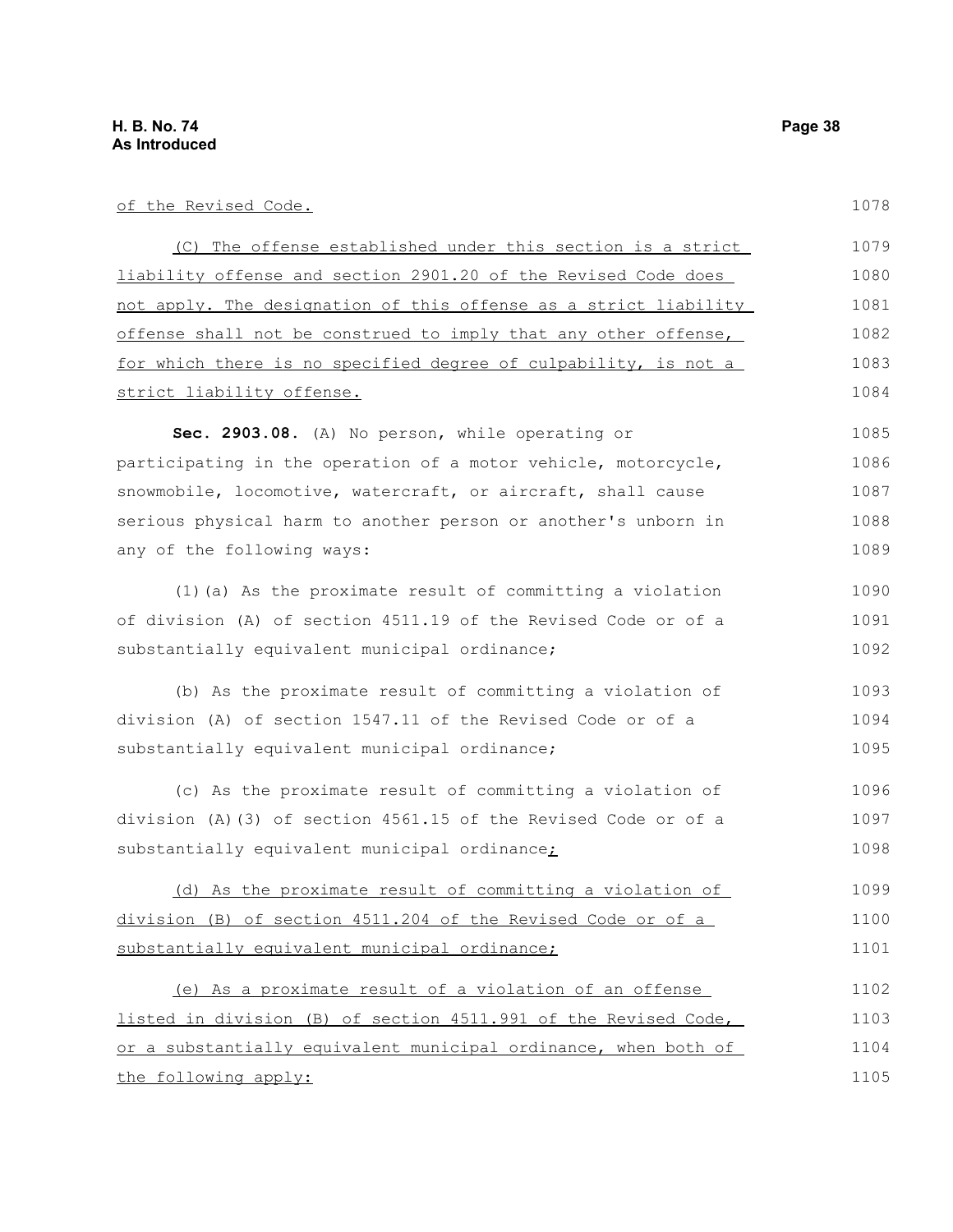| (i) The offender committed the violation while distracted        | 1106 |
|------------------------------------------------------------------|------|
| as defined in section 4511.991 of the Revised Code;              | 1107 |
| (ii) The distracting activity was a contributing factor to       | 1108 |
| the commission of the violation.                                 | 1109 |
| (2) In one of the following ways:                                | 1110 |
| (a) As the proximate result of committing, while operating       | 1111 |
| or participating in the operation of a motor vehicle or          | 1112 |
| motorcycle in a construction zone, a reckless operation offense, | 1113 |
| provided that this division applies only if the person to whom   | 1114 |
| the serious physical harm is caused or to whose unborn the       | 1115 |
| serious physical harm is caused is in the construction zone at   | 1116 |
| the time of the offender's commission of the reckless operation  | 1117 |
| offense in the construction zone and does not apply as described | 1118 |
| in division (E) of this section;                                 | 1119 |
|                                                                  |      |
| (b) Recklessly.                                                  | 1120 |
| (3) As the proximate result of committing, while operating       | 1121 |
| or participating in the operation of a motor vehicle or          | 1122 |
| motorcycle in a construction zone, a speeding offense, provided  | 1123 |
| that this division applies only if the person to whom the        | 1124 |
| serious physical harm is caused or to whose unborn the serious   | 1125 |
| physical harm is caused is in the construction zone at the time  | 1126 |
| of the offender's commission of the speeding offense in the      | 1127 |
| construction zone and does not apply as described in division    | 1128 |
| (E) of this section.                                             | 1129 |
| (B) (1) Whoever violates division (A) (1) of this section is     | 1130 |
| quilty of aggravated vehicular assault. Except as otherwise      | 1131 |
| provided in this division, aggravated vehicular assault is a     | 1132 |

(a) Aggravated vehicular assault is a felony of the second 1134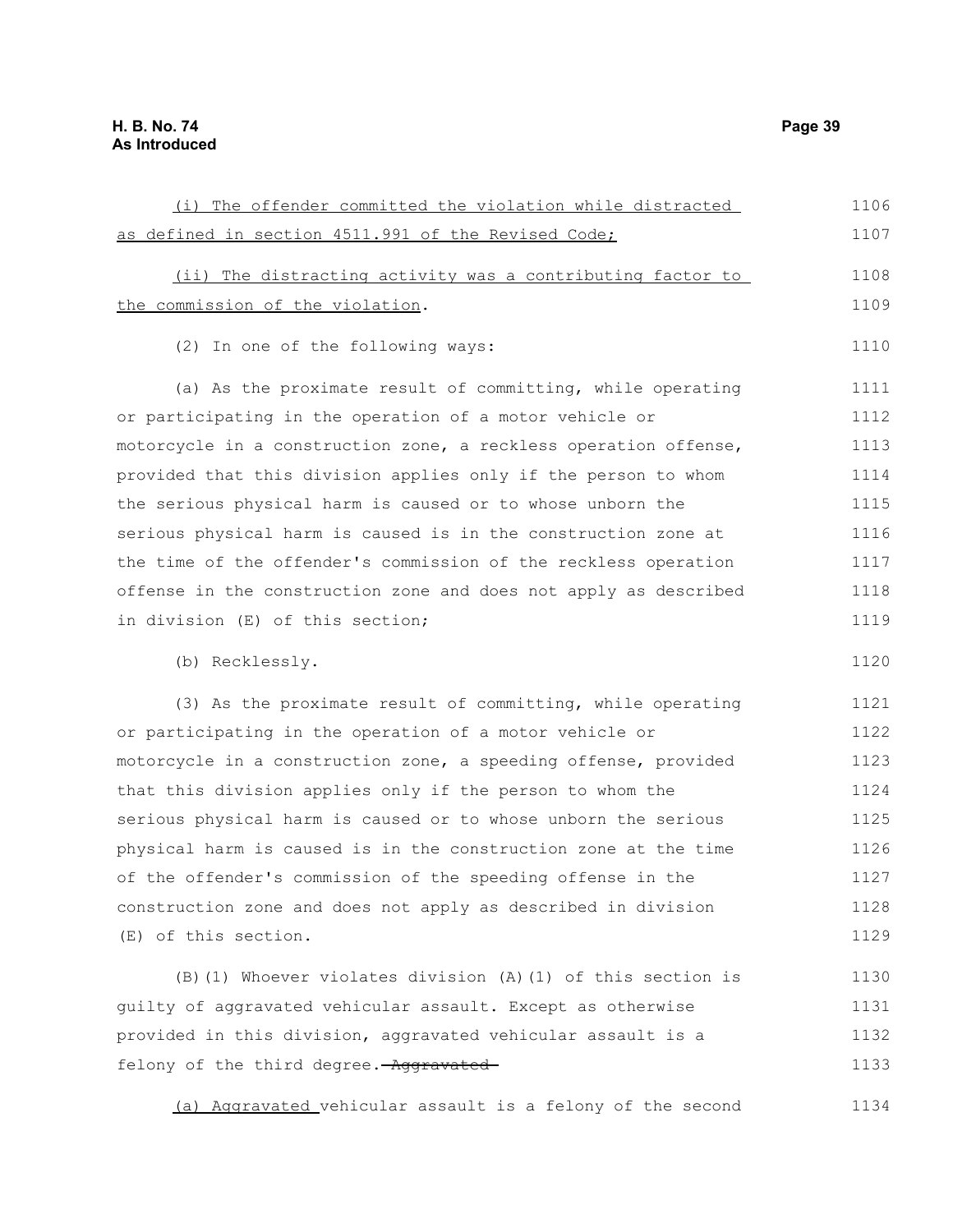| degree if any of the following apply:                                               | 1135 |
|-------------------------------------------------------------------------------------|------|
| $\frac{a}{b}$ (i) At the time of the offense, the offender was                      | 1136 |
| driving under a suspension imposed under Chapter 4510. or any                       | 1137 |
| other provision of the Revised Code.                                                | 1138 |
| $\left(\frac{b}{c}\right)$ (ii) The offender previously has been convicted of or    | 1139 |
| pleaded quilty to a violation of this section.                                      | 1140 |
| (e) (iii) The offender previously has been convicted of or                          | 1141 |
| pleaded quilty to any traffic-related homicide, manslaughter, or                    | 1142 |
| assault offense.                                                                    | 1143 |
| (d) The (b) Aggravated vehicular assault under division                             | 1144 |
| $(A)$ (1) (a), (b), or (c) of this section is a felony of the second                | 1145 |
| degree if any of the following apply:                                               | 1146 |
| (i) The offender previously has been convicted of or                                | 1147 |
| pleaded guilty to three or more prior violations of section                         | 1148 |
| 4511.19 of the Revised Code or a substantially equivalent                           | 1149 |
| municipal ordinance within the previous ten years.                                  | 1150 |
| (e) (ii) The offender previously has been convicted of or                           | 1151 |
| pleaded quilty to three or more prior violations of division (A)                    | 1152 |
| of section 1547.11 of the Revised Code or of a substantially                        | 1153 |
| equivalent municipal ordinance within the previous ten years.                       | 1154 |
| (iii) The offender previously has been convicted of or                              | 1155 |
| pleaded quilty to three or more prior violations of division (A)                    | 1156 |
| (3) of section 4561.15 of the Revised Code or of a substantially                    | 1157 |
| equivalent municipal ordinance within the previous ten years.                       | 1158 |
| (g) (iv) The offender previously has been convicted of or                           | 1159 |
| pleaded quilty to three or more prior violations of any                             | 1160 |
| combination of the offenses listed in division $(B)$ $(1)$ $(d)$ $(B)$ $(1)$        | 1161 |
| (b)(i), $\left(\frac{e}{i}\right)$ , or $\left(\frac{f}{f}\right)$ of this section. | 1162 |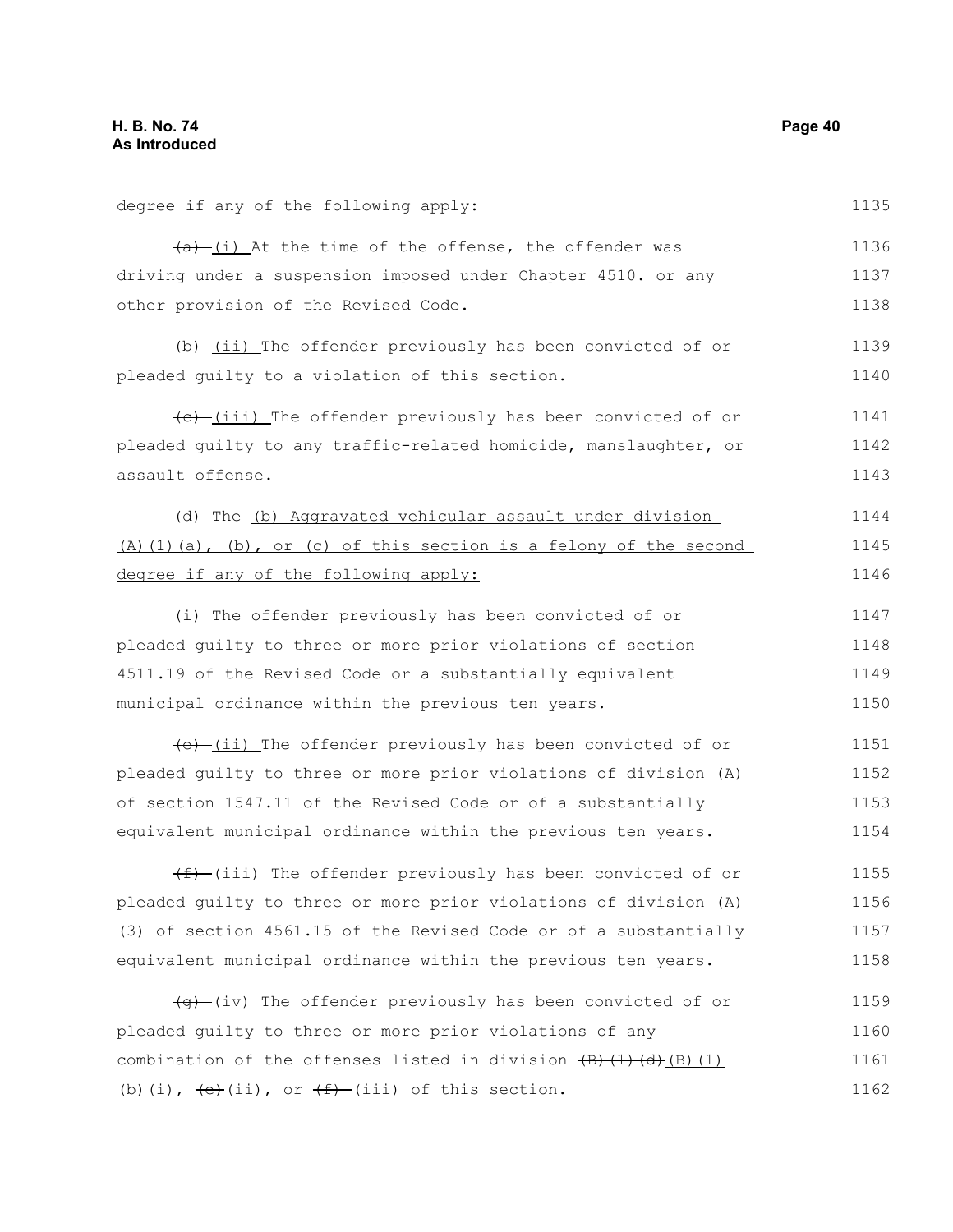# **H. B. No. 74 Page 41 As Introduced**

 $+h$   $(v)$  The offender previously has been convicted of or pleaded guilty to a second or subsequent felony violation of division (A) of section 4511.19 of the Revised Code. 1163 1164 1165

(2) In addition to any other sanctions imposed pursuant to division (B)(1) of this section, except as otherwise provided in this division, the court shall impose upon the offender a class three suspension of the offender's driver's license, commercial driver's license, temporary instruction permit, probationary license, or nonresident operating privilege from the range specified in division (A)(3) of section 4510.02 of the Revised Code. If the offender previously has been convicted of or pleaded guilty to a violation of this section, any trafficrelated homicide, manslaughter, or assault offense, or any traffic-related murder, felonious assault, or attempted murder offense, the court shall impose either a class two suspension of the offender's driver's license, commercial driver's license, temporary instruction permit, probationary license, or nonresident operating privilege from the range specified in division (A)(2) of that section or a class one suspension as specified in division (A)(1) of that section. 1166 1167 1168 1169 1170 1171 1172 1173 1174 1175 1176 1177 1178 1179 1180 1181 1182

(C)(1) Whoever violates division (A)(2) or (3) of this section is guilty of vehicular assault and shall be punished as provided in divisions (C)(2) and (3) of this section. 1183 1184 1185

(2) Except as otherwise provided in this division, vehicular assault committed in violation of division (A)(2) of this section is a felony of the fourth degree. Vehicular assault committed in violation of division (A)(2) of this section is a felony of the third degree if, at the time of the offense, the offender was driving under a suspension imposed under Chapter 4510. or any other provision of the Revised Code, if the 1186 1187 1188 1189 1190 1191 1192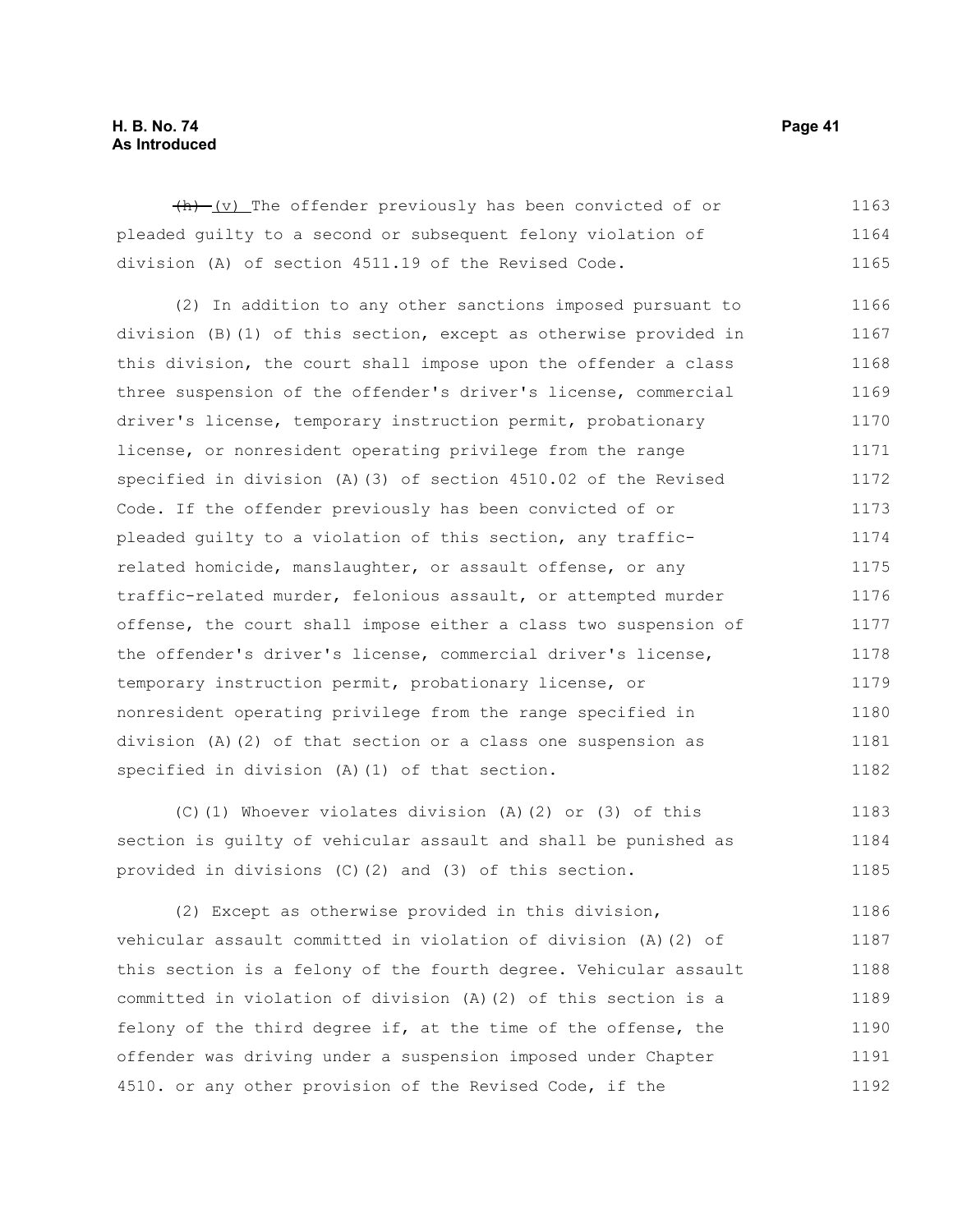### **H. B. No. 74 Page 42 As Introduced**

offender previously has been convicted of or pleaded guilty to a violation of this section or any traffic-related homicide, manslaughter, or assault offense, or if, in the same course of conduct that resulted in the violation of division (A)(2) of this section, the offender also violated section 4549.02, 4549.021, or 4549.03 of the Revised Code. 1193 1194 1195 1196 1197 1198

In addition to any other sanctions imposed, the court shall impose upon the offender a class four suspension of the offender's driver's license, commercial driver's license, temporary instruction permit, probationary license, or nonresident operating privilege from the range specified in division (A)(4) of section 4510.02 of the Revised Code or, if the offender previously has been convicted of or pleaded guilty to a violation of this section, any traffic-related homicide, manslaughter, or assault offense, or any traffic-related murder, felonious assault, or attempted murder offense, a class three suspension of the offender's driver's license, commercial driver's license, temporary instruction permit, probationary license, or nonresident operating privilege from the range specified in division (A)(3) of that section. 1199 1200 1201 1202 1203 1204 1205 1206 1207 1208 1209 1210 1211 1212

(3) Except as otherwise provided in this division, vehicular assault committed in violation of division (A)(3) of this section is a misdemeanor of the first degree. Vehicular assault committed in violation of division (A)(3) of this section is a felony of the fourth degree if, at the time of the offense, the offender was driving under a suspension imposed under Chapter 4510. or any other provision of the Revised Code or if the offender previously has been convicted of or pleaded guilty to a violation of this section or any traffic-related homicide, manslaughter, or assault offense. 1213 1214 1215 1216 1217 1218 1219 1220 1221 1222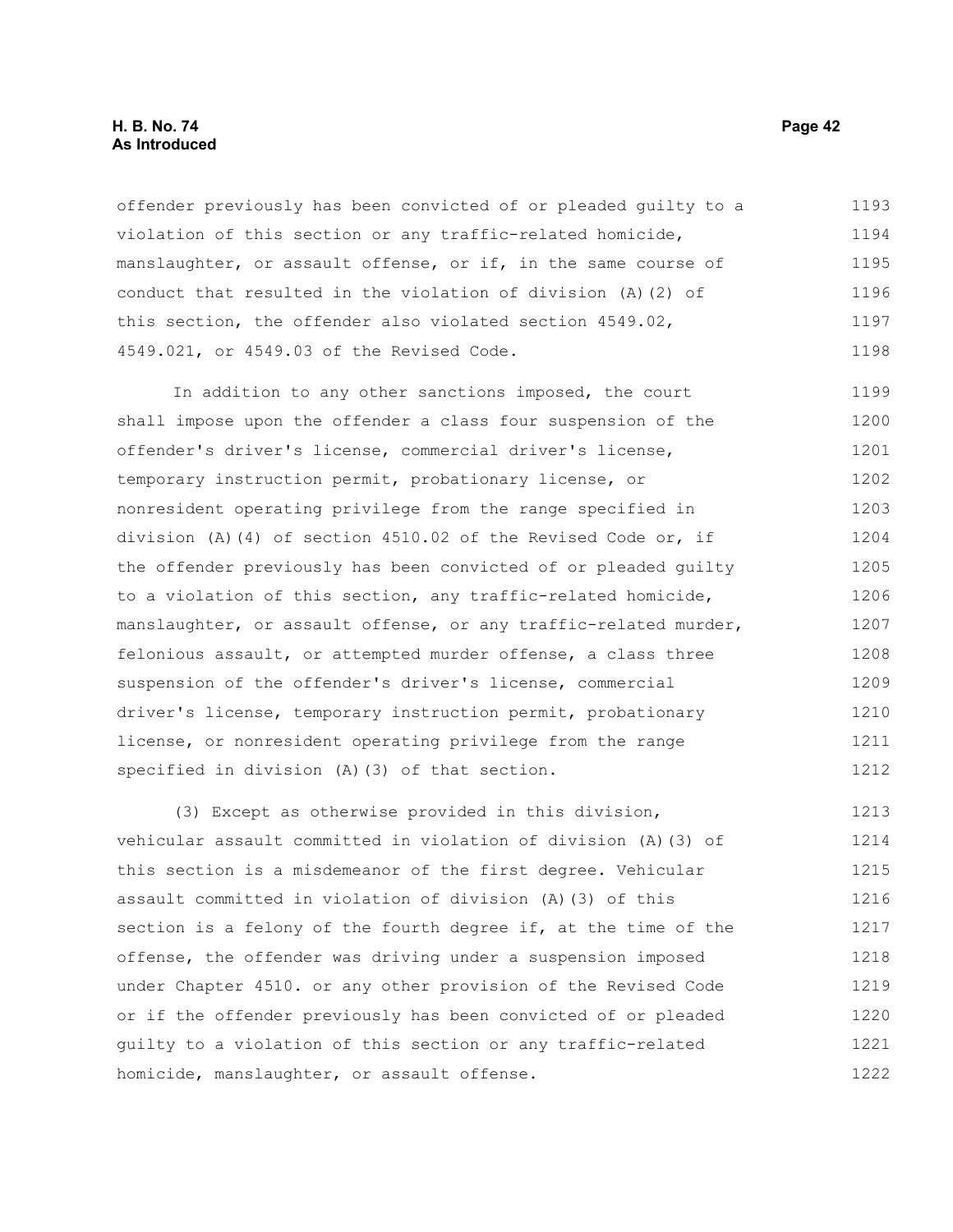## **H. B. No. 74 Page 43 As Introduced**

In addition to any other sanctions imposed, the court shall impose upon the offender a class four suspension of the offender's driver's license, commercial driver's license, temporary instruction permit, probationary license, or nonresident operating privilege from the range specified in division (A)(4) of section 4510.02 of the Revised Code or, if the offender previously has been convicted of or pleaded guilty to a violation of this section, any traffic-related homicide, manslaughter, or assault offense, or any traffic-related murder, felonious assault, or attempted murder offense, a class three suspension of the offender's driver's license, commercial driver's license, temporary instruction permit, probationary license, or nonresident operating privilege from the range specified in division (A)(3) of section 4510.02 of the Revised Code. 1223 1224 1225 1226 1227 1228 1229 1230 1231 1232 1233 1234 1235 1236 1237

(D)(1) The court shall impose a mandatory prison term, as described in division (D)(4) of this section, on an offender who is convicted of or pleads guilty to a violation of division (A) (1) of this section. 1238 1239 1240 1241

(2) The court shall impose a mandatory prison term, as described in division (D)(4) of this section, on an offender who is convicted of or pleads guilty to a violation of division (A) (2) of this section or a felony violation of division (A)(3) of this section if either of the following applies: 1242 1243 1244 1245 1246

(a) The offender previously has been convicted of or pleaded guilty to a violation of this section or section 2903.06 of the Revised Code. 1247 1248 1249

(b) At the time of the offense, the offender was driving under suspension under Chapter 4510. or any other provision of the Revised Code. 1250 1251 1252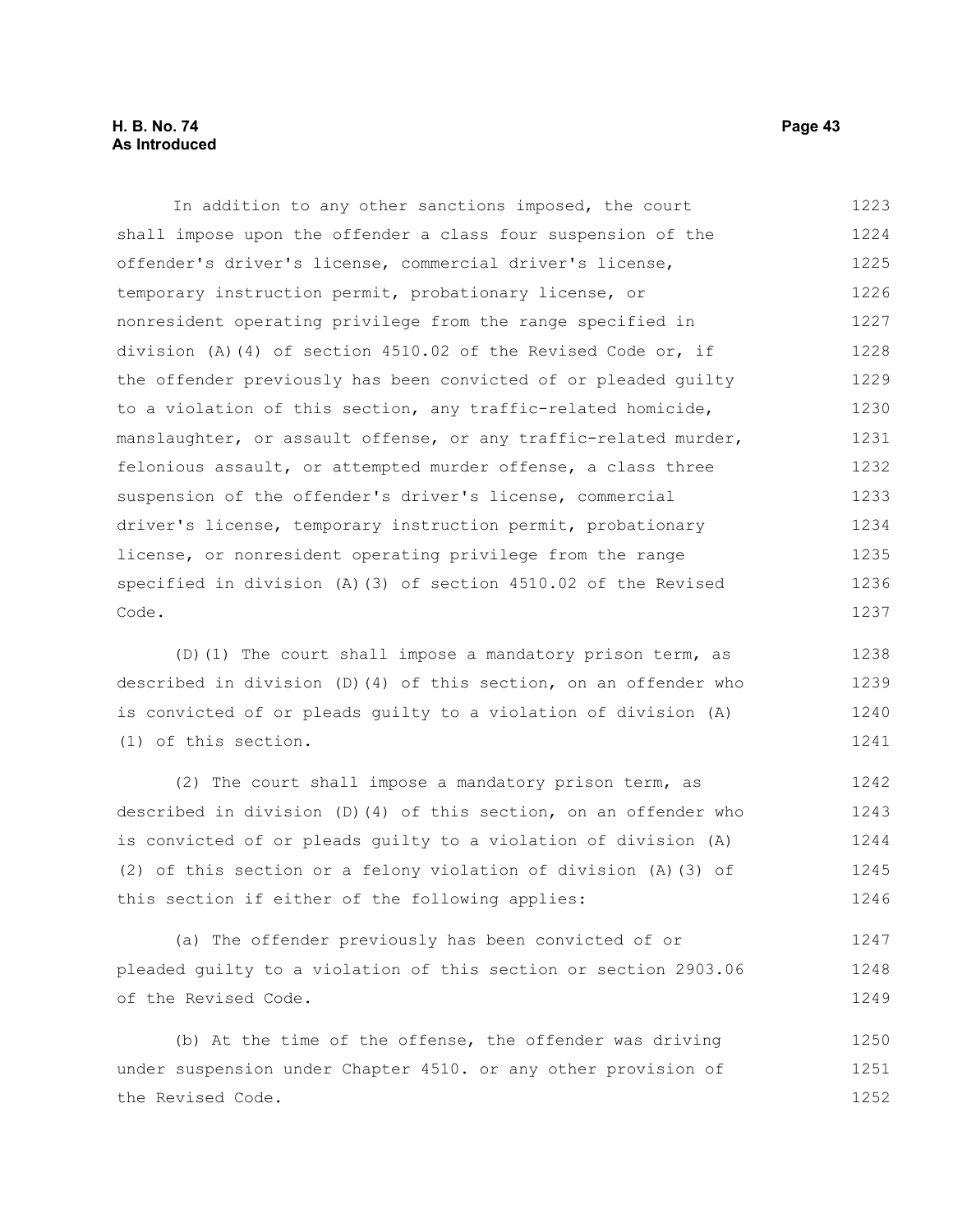# **H. B. No. 74 Page 44 As Introduced**

(3) The court shall impose a mandatory jail term of at least seven days on an offender who is convicted of or pleads guilty to a misdemeanor violation of division (A)(3) of this section and may impose upon the offender a longer jail term as authorized pursuant to section 2929.24 of the Revised Code. 1253 1254 1255 1256 1257

(4) A mandatory prison term required under division (D)(1) or (2) of this section shall be a definite term from the range of prison terms provided in division (A)(2)(b) of section 2929.14 of the Revised Code for a felony of the second degree, from division (A)(3)(a) of that section for a felony of the third degree, or from division (A)(4) of that section for a felony of the fourth degree, whichever is applicable, except that if the violation is a felony of the second degree committed on or after-the effective date of this amendment March 22, 2019, the court shall impose as the minimum prison term for the offense a mandatory prison term that is one of the minimum terms prescribed for a felony of the second degree in division (A)(2) (a) of section 2929.14 of the Revised Code. 1258 1259 1260 1261 1262 1263 1264 1265 1266 1267 1268 1269 1270

(E) Divisions (A)(2)(a) and (3) of this section do not apply in a particular construction zone unless signs of the type described in section 2903.081 of the Revised Code are erected in that construction zone in accordance with the guidelines and design specifications established by the director of transportation under section 5501.27 of the Revised Code. The failure to erect signs of the type described in section 2903.081 of the Revised Code in a particular construction zone in accordance with those guidelines and design specifications does not limit or affect the application of division (A)(1) or (2)(b) of this section in that construction zone or the prosecution of any person who violates either of those divisions in that construction zone. 1271 1272 1273 1274 1275 1276 1277 1278 1279 1280 1281 1282 1283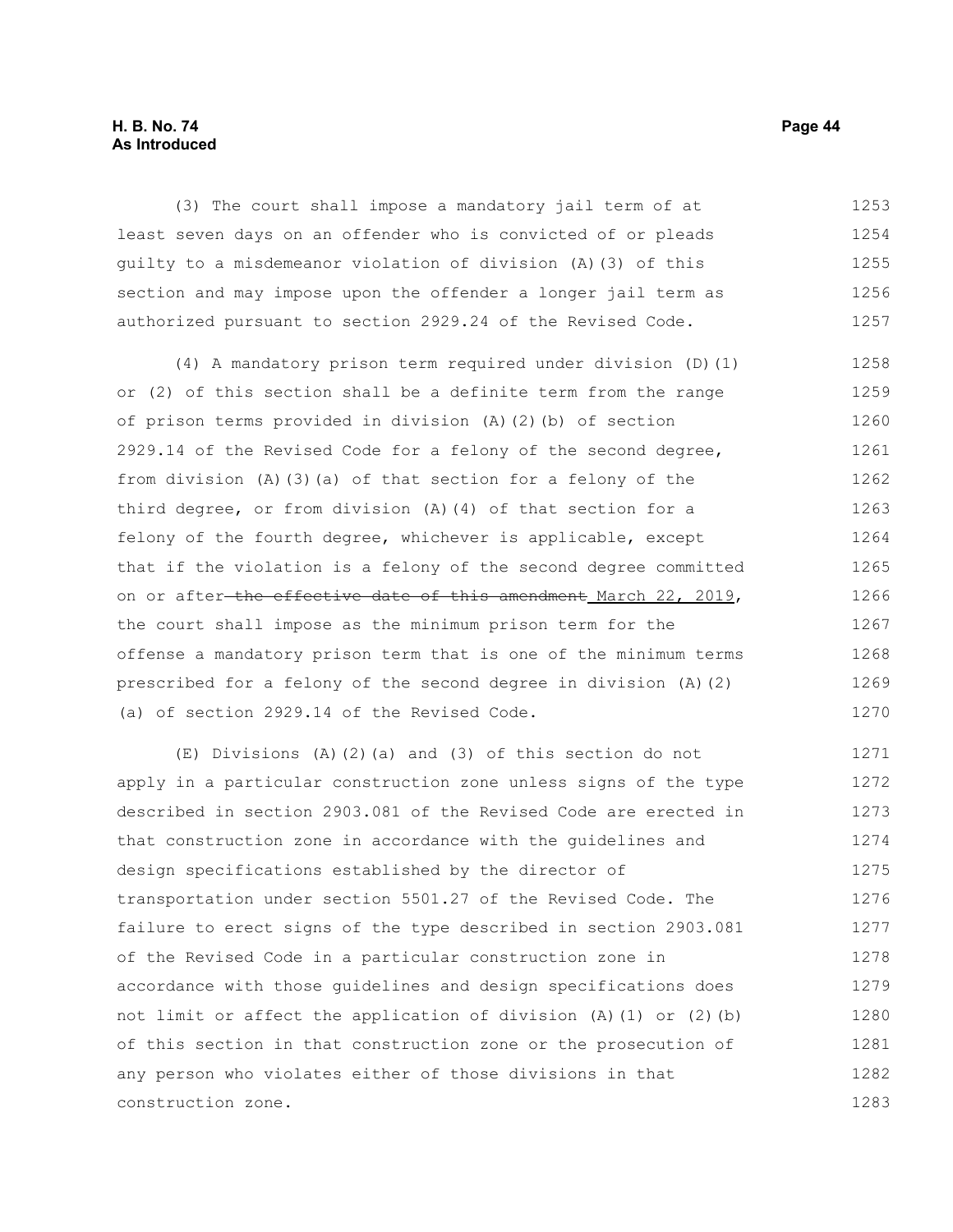(F) As used in this section:

1284

(1) "Mandatory prison term" and "mandatory jail term" have the same meanings as in section 2929.01 of the Revised Code. 1285 1286

(2) "Traffic-related homicide, manslaughter, or assault offense" and "traffic-related murder, felonious assault, or attempted murder offense" have the same meanings as in section 2903.06 of the Revised Code. 1287 1288 1289 1290

(3) "Construction zone" has the same meaning as in section 5501.27 of the Revised Code. 1291 1292

(4) "Reckless operation offense" and "speeding offense" have the same meanings as in section 2903.06 of the Revised Code. 1293 1294 1295

(G) For the purposes of this section, when a penalty or suspension is enhanced because of a prior or current violation of a specified law or a prior or current specified offense, the reference to the violation of the specified law or the specified offense includes any violation of any substantially equivalent municipal ordinance, former law of this state, or current or former law of another state or the United States. 1296 1297 1298 1299 1300 1301 1302

(H) The offenses established under division (A)(1)(d) and (e) of this section are strict liability offenses and section 2901.20 of the Revised Code does not apply. The designation of these offenses as strict liability offenses shall not be construed to imply that any other offense, for which there is no specified degree of culpability, is not a strict liability offense. 1303 1304 1305 1306 1307 1308 1309

**Sec. 2913.71.** Regardless of the value of the property involved and regardless of whether the offender previously has been convicted of a theft offense, a violation of section 1310 1311 1312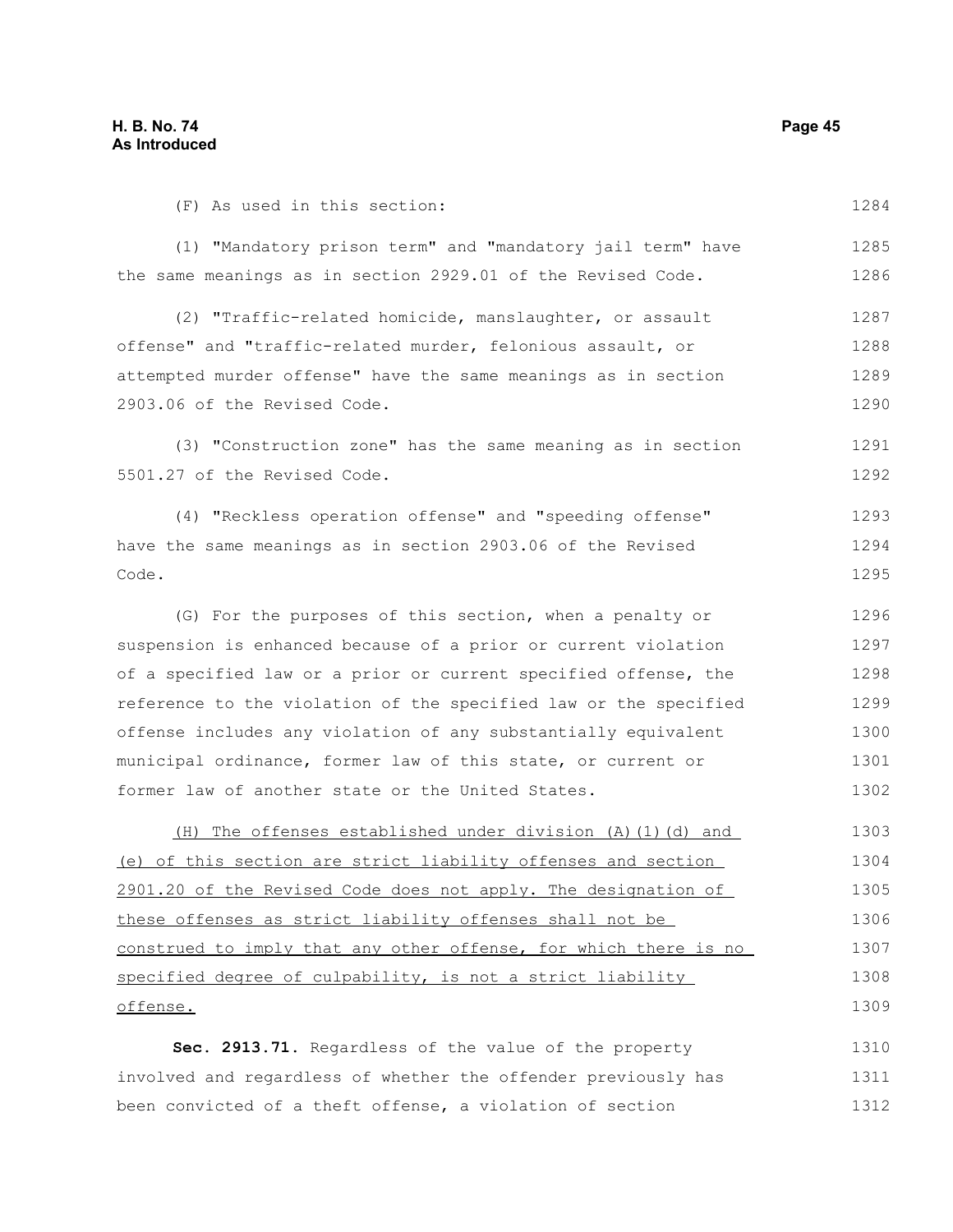2913.02 or 2913.51 of the Revised Code is a felony of the fifth degree if the property involved is any of the following: (A) A credit card; (B) A printed form for a check or other negotiable instrument, that on its face identifies the drawer or maker for whose use it is designed or identifies the account on which it is to be drawn, and that has not been executed by the drawer or maker or on which the amount is blank; (C) A motor vehicle identification license plate as prescribed by section 4503.22 of the Revised Code, a temporary motor vehicle license placard or windshield sticker-registration as prescribed by section 4503.182 of the Revised Code, or any comparable <del>license plate, placard, or sticker temporary motor</del> vehicle license registration as prescribed by the applicable law of another state or the United States; (D) A blank form for a certificate of title or a manufacturer's or importer's certificate to a motor vehicle, as prescribed by section 4505.07 of the Revised Code; (E) A blank form for any license listed in section 4507.01 of the Revised Code. **Sec. 2929.41.** (A) Except as provided in division (B) of this section, division (C) of section 2929.14, or division (D) or (E) of section 2971.03 of the Revised Code, a prison term, jail term, or sentence of imprisonment shall be served concurrently with any other prison term, jail term, or sentence of imprisonment imposed by a court of this state, another state, or the United States. Except as provided in division (B)(3) of this section, a jail term or sentence of imprisonment for 1313 1314 1315 1316 1317 1318 1319 1320 1321 1322 1323 1324 1325 1326 1327 1328 1329 1330 1331 1332 1333 1334 1335 1336 1337 1338 1339 1340

misdemeanor shall be served concurrently with a prison term or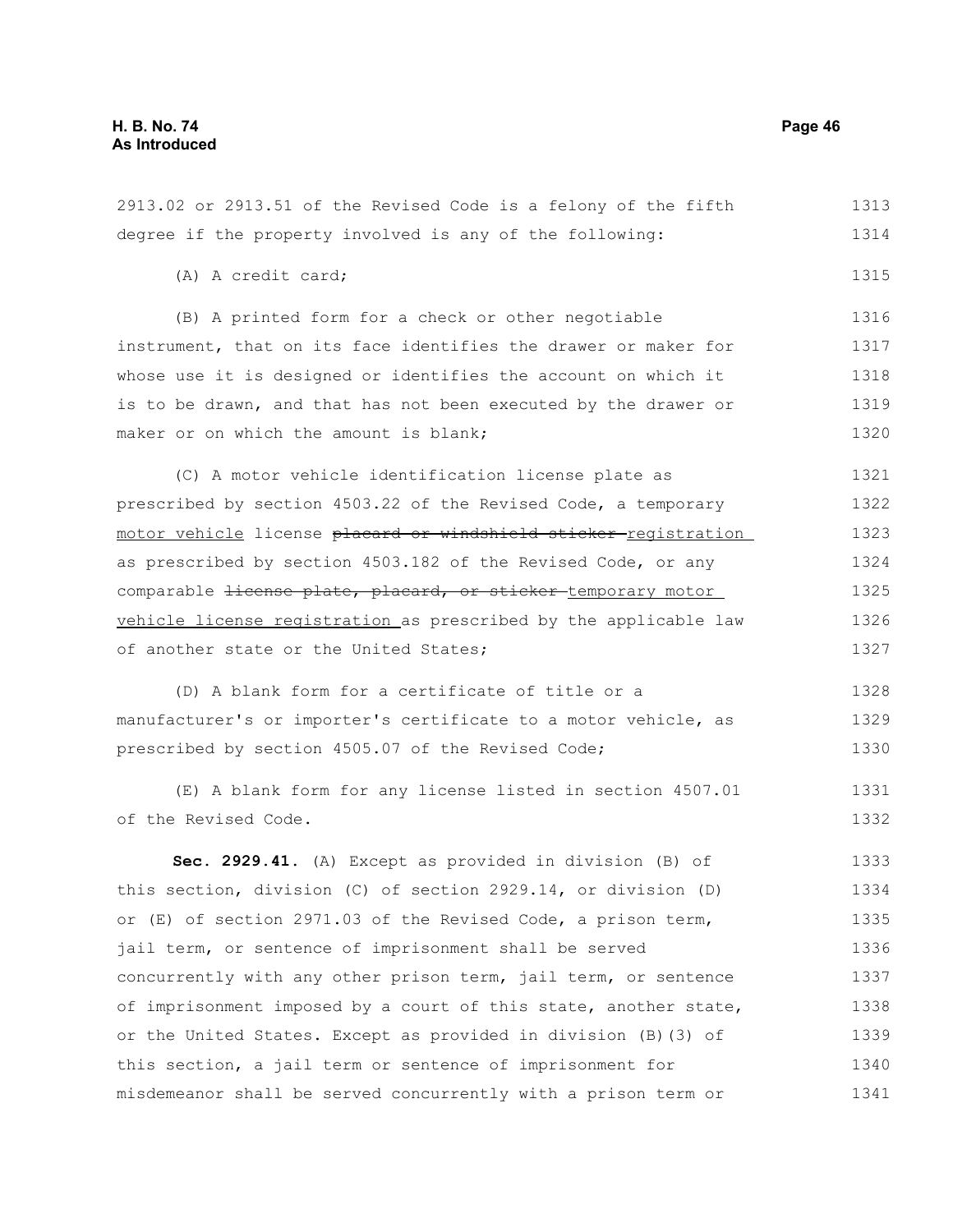sentence of imprisonment for felony served in a state or federal correctional institution. (B)(1) A jail term or sentence of imprisonment for a misdemeanor shall be served consecutively to any other prison term, jail term, or sentence of imprisonment when the trial court specifies that it is to be served consecutively or when it is imposed for a misdemeanor violation of section 2907.322, 2921.34, or 2923.131 of the Revised Code. When consecutive sentences are imposed for misdemeanor under this division, the term to be served is the aggregate of the consecutive terms imposed, except that the aggregate term to be served shall not exceed eighteen months. (2) If a court of this state imposes a prison term upon the offender for the commission of a felony and a court of another state or the United States also has imposed a prison term upon the offender for the commission of a felony, the court of this state may order that the offender serve the prison term it imposes consecutively to any prison term imposed upon the offender by the court of another state or the United States. (3) A jail term or sentence of imprisonment imposed for a misdemeanor violation of section 4510.11, 4510.14, 4510.16, 4510.21, or 4511.19 of the Revised Code shall be served consecutively to a prison term that is imposed for a felony violation of section 2903.06, 2903.07, 2903.08, or 4511.19 of the Revised Code or a felony violation of section 2903.04 of the Revised Code involving the operation of a motor vehicle by the offender and that is served in a state correctional institution when the trial court specifies that it is to be served consecutively. 1342 1343 1344 1345 1346 1347 1348 1349 1350 1351 1352 1353 1354 1355 1356 1357 1358 1359 1360 1361 1362 1363 1364 1365 1366 1367 1368 1369 1370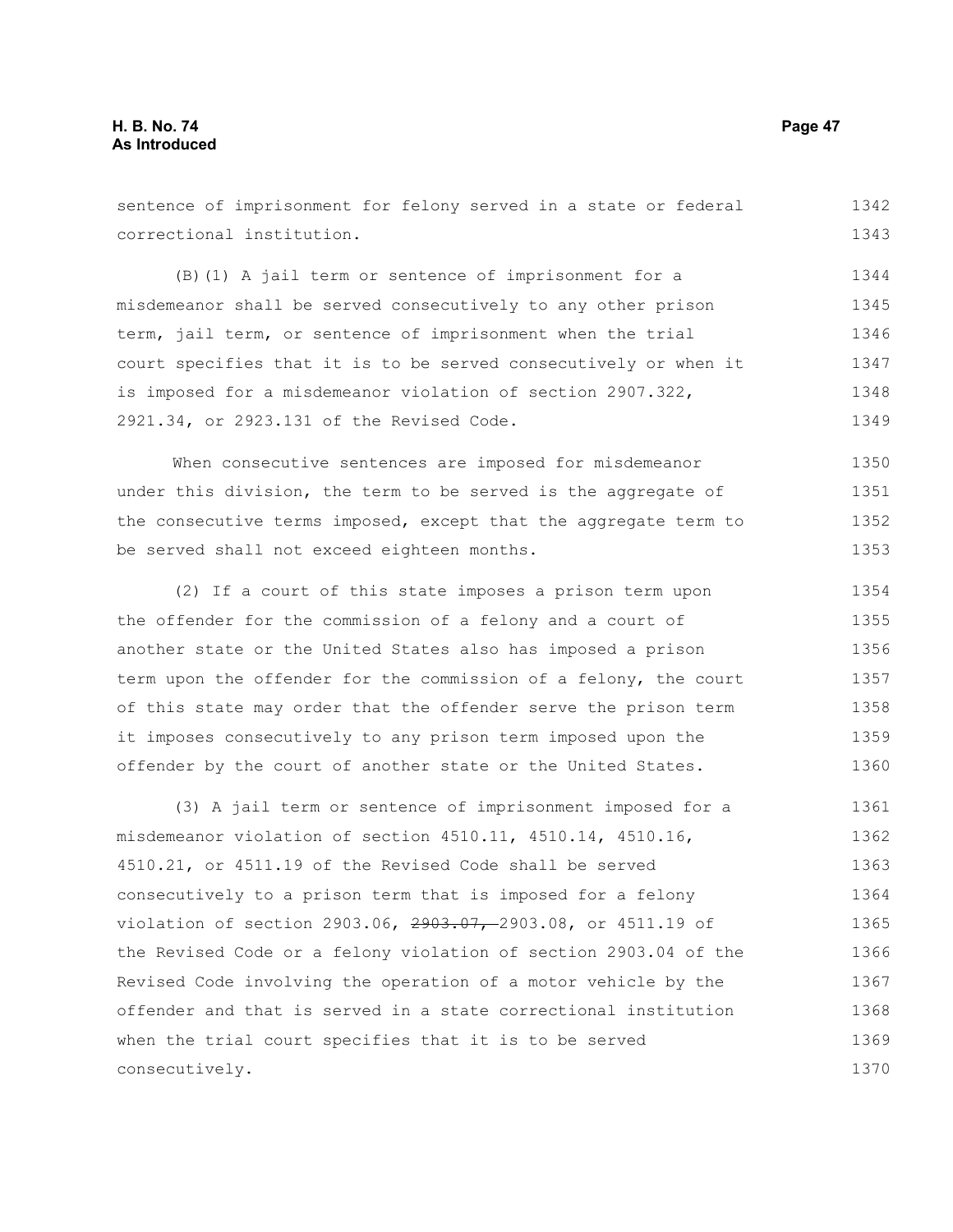# **H. B. No. 74 Page 48 As Introduced**

When consecutive jail terms or sentences of imprisonment and prison terms are imposed for one or more misdemeanors and one or more felonies under this division, the term to be served is the aggregate of the consecutive terms imposed, and the offender shall serve all terms imposed for a felony before serving any term imposed for a misdemeanor. 1371 1372 1373 1374 1375 1376

**Sec. 3321.141.** (A)(1) Within one hundred twenty minutes after the beginning of each school day, the attendance officer, attendance officer's assistant for each individual school building, or other person the attendance officer designates to take attendance for each school building shall make at least one attempt to contact, in accordance with division (A)(2) of this section, the parent, guardian, or other person having care of any student who was absent without legitimate excuse from the school the student is required to attend as of the beginning of that school day. 1377 1378 1379 1380 1381 1382 1383 1384 1385 1386

(2) An attempt to contact a student's parent, guardian, or other person having care of the student shall be made through one of the following methods: 1387 1388 1389

(a) A telephone call placed in person;

(b) An automated telephone call via a system that includes verification that each call was actually placed, and either the call was answered by its intended recipient or a voice mail message was left by the automated system relaying the required information; 1391 1392 1393 1394 1395

(c) A notification sent through the school's automated student information system; 1396 1397

(d) A text-based communication sent to the parent's, guardian's, or other person's electronic wireless communications 1398 1399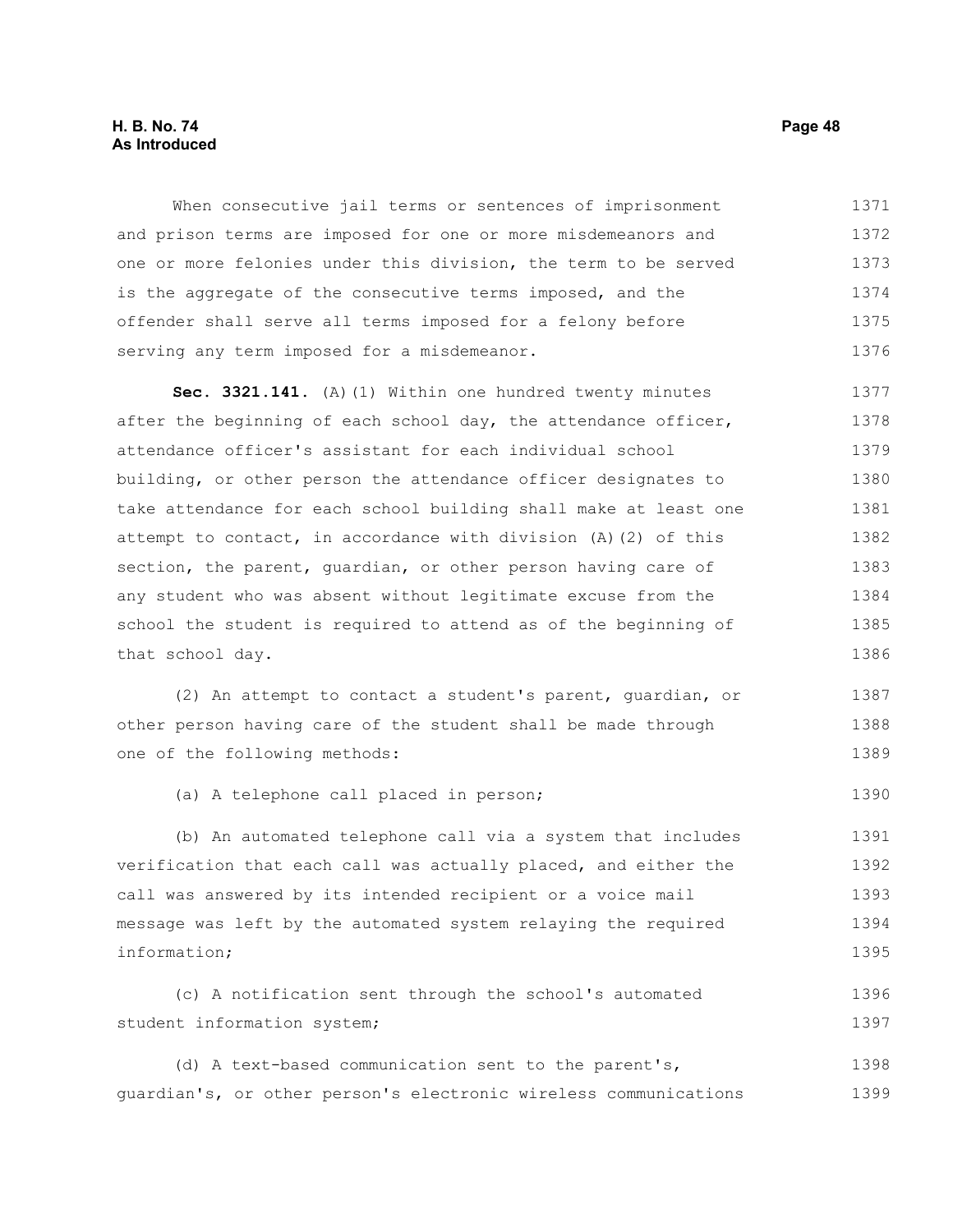or computer-based instruction;

device, as defined in division  $\left(\frac{1}{2}\right)$  (A) of section 4511.204 of the Revised Code; (e) A notification sent to the electronic mail address of the parent, guardian, or other person; (f) A visit, in person, to the student's residence of record; (g) Any other notification procedure that has been adopted by resolution of the board of education of a school district. (B) If the parent, guardian, or other person having care of a student initiates a telephone call or other communication notifying the school or building administration of the student's excused or unexcused absence within one hundred twenty minutes after the beginning of the school day, the school is under no further obligation with respect to the requirement prescribed in division (A) of this section. (C) A school district, or any officer, director, employee, or member of the school district board of education is not liable in damages in a civil action for injury, death, or loss to person or property allegedly arising from an employee's action or inaction in good faith compliance with this section. This section does not eliminate, limit, or reduce any other immunity or defense that a person may be entitled to under Chapter 2744. or any other provision of the Revised Code or under the common law of this state. (D) This section does not apply to either of the following: (1) Students who are in home-based, online, or internet-1401 1402 1403 1404 1405 1406 1407 1408 1409 1410 1411 1412 1413 1414 1415 1416 1417 1418 1419 1420 1421 1422 1423 1424 1425 1426

1400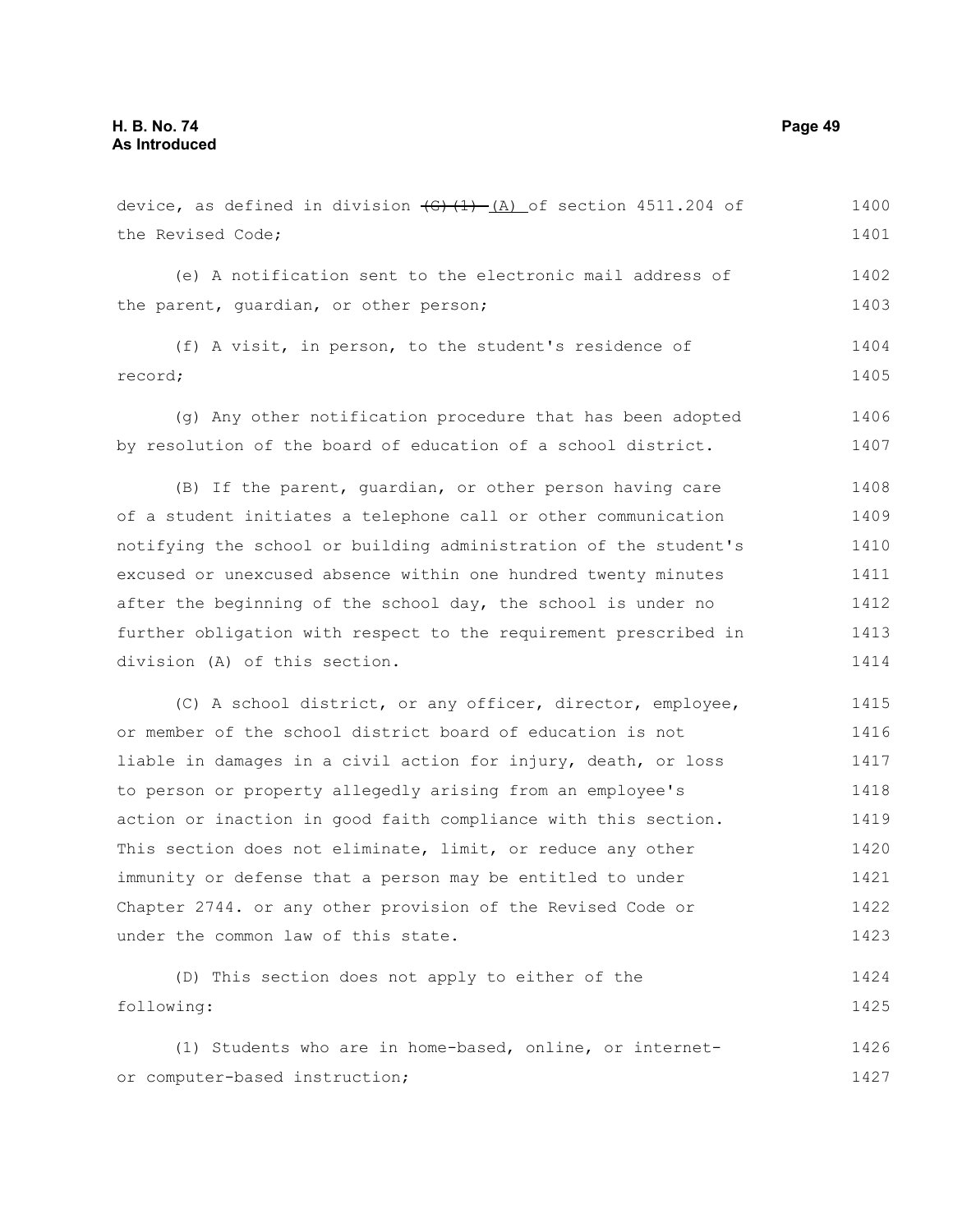# **H. B. No. 74 Page 50 As Introduced**

(2) Instances where a student was not expected to be in attendance at a particular school building due to that student's participation in off-campus activities, including but not limited to participation in the college credit plus program established under Chapter 3365. of the Revised Code. 1428 1429 1430 1431 1432

**Sec. 4501.01.** As used in this chapter and Chapters 4503., 4505., 4507., 4509., 4510., 4511., 4513., 4515., and 4517. of the Revised Code, and in the penal laws, except as otherwise provided: 1433 1434 1435 1436

(A) "Vehicles" means everything on wheels or runners, including motorized bicycles, but does not mean electric personal assistive mobility devices, low-speed micromobility devices, vehicles that are operated exclusively on rails or tracks or from overhead electric trolley wires, and vehicles that belong to any police department, municipal fire department, or volunteer fire department, or that are used by such a department in the discharge of its functions. 1437 1438 1439 1440 1441 1442 1443 1444

(B) "Motor vehicle" means any vehicle, including mobile homes and recreational vehicles, that is propelled or drawn by power other than muscular power or power collected from overhead electric trolley wires. "Motor vehicle" does not include utility vehicles as defined in division (VV) of this section, underspeed vehicles as defined in division (XX) of this section, mini-trucks as defined in division (BBB) of this section, motorized bicycles, electric bicycles, road rollers, traction engines, power shovels, power cranes, and other equipment used in construction work and not designed for or employed in general highway transportation, well-drilling machinery, ditch-digging machinery, farm machinery, and trailers that are designed and used exclusively to transport a boat between a place of storage 1445 1446 1447 1448 1449 1450 1451 1452 1453 1454 1455 1456 1457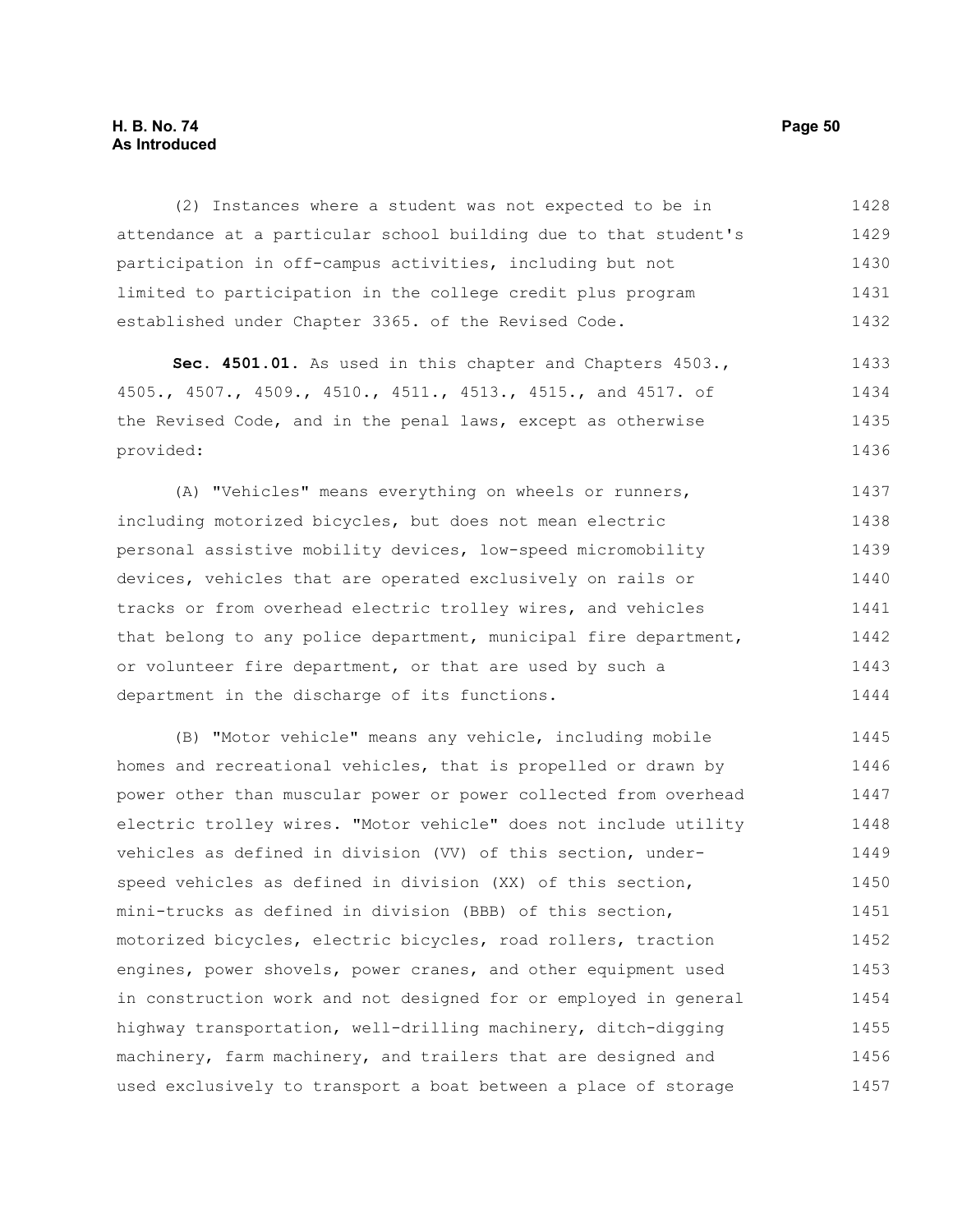and a marina, or in and around a marina, when drawn or towed on a public road or highway for a distance of no more than ten miles and at a speed of twenty-five miles per hour or less. 1458 1459 1460

(C) "Agricultural tractor" and "traction engine" mean any self-propelling vehicle that is designed or used for drawing other vehicles or wheeled machinery, but has no provisions for carrying loads independently of such other vehicles, and that is used principally for agricultural purposes. 1461 1462 1463 1464 1465

(D) "Commercial tractor," except as defined in division (C) of this section, means any motor vehicle that has motive power and either is designed or used for drawing other motor vehicles, or is designed or used for drawing another motor vehicle while carrying a portion of the other motor vehicle or its load, or both. 1466 1467 1468 1469 1470 1471

(E) "Passenger car" means any motor vehicle that is designed and used for carrying not more than nine persons and includes any motor vehicle that is designed and used for carrying not more than fifteen persons in a ridesharing arrangement. 1472 1473 1474 1475 1476

(F) "Collector's vehicle" means any motor vehicle or agricultural tractor or traction engine that is of special interest, that has a fair market value of one hundred dollars or more, whether operable or not, and that is owned, operated, collected, preserved, restored, maintained, or used essentially as a collector's item, leisure pursuit, or investment, but not as the owner's principal means of transportation. "Licensed collector's vehicle" means a collector's vehicle, other than an agricultural tractor or traction engine, that displays current, valid license tags issued under section 4503.45 of the Revised Code, or a similar type of motor vehicle that displays current, 1477 1478 1479 1480 1481 1482 1483 1484 1485 1486 1487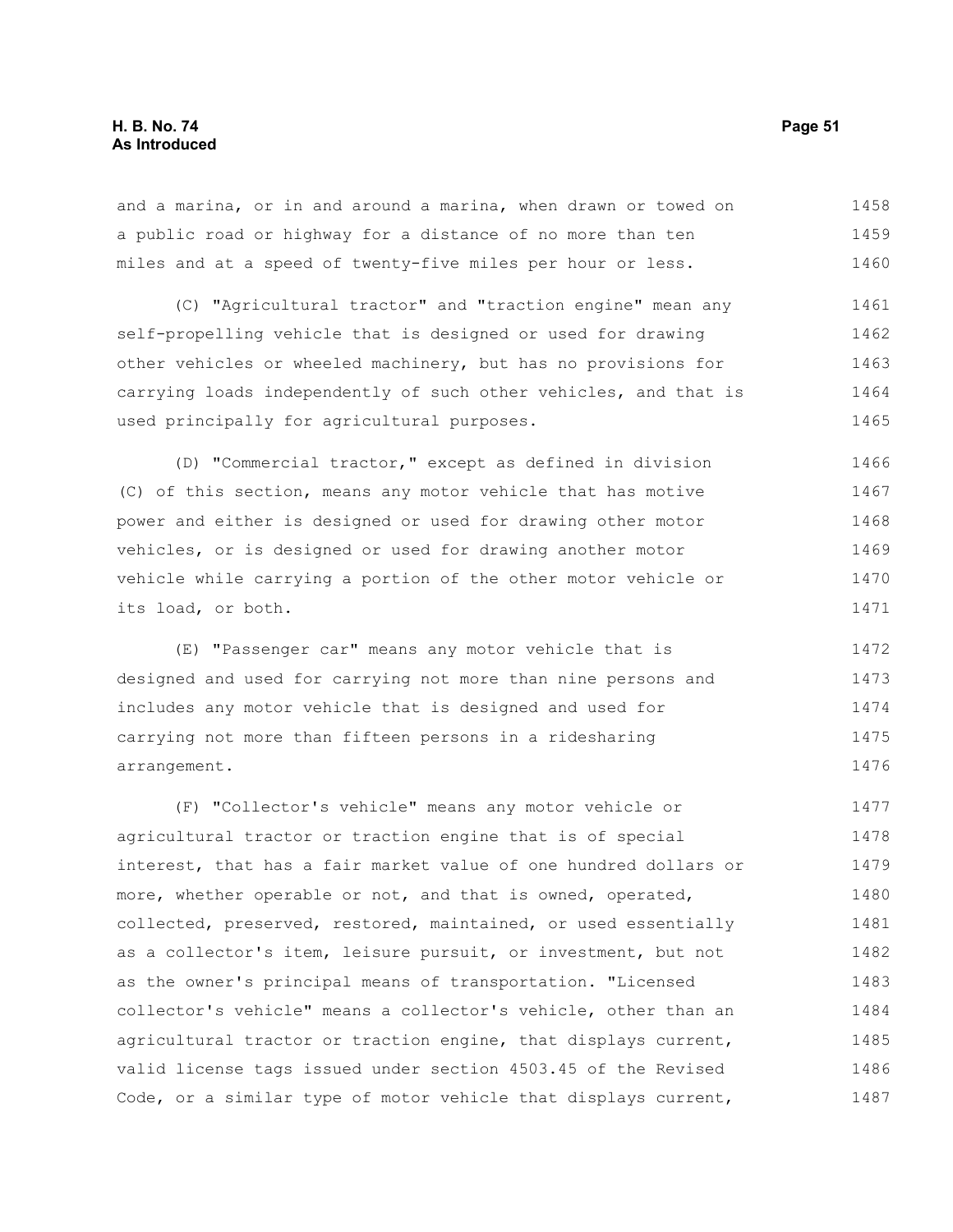valid license tags issued under substantially equivalent provisions in the laws of other states. 1488 1489

(G) "Historical motor vehicle" means any motor vehicle that is over twenty-five years old and is owned solely as a collector's item and for participation in club activities, exhibitions, tours, parades, and similar uses, but that in no event is used for general transportation. 1490 1491 1492 1493 1494

(H) "Noncommercial motor vehicle" means any motor vehicle, including a farm truck as defined in section 4503.04 of the Revised Code, that is designed by the manufacturer to carry a load of no more than one ton and is used exclusively for purposes other than engaging in business for profit. 1495 1496 1497 1498 1499

(I) "Bus" means any motor vehicle that has motor power and is designed and used for carrying more than nine passengers, except any motor vehicle that is designed and used for carrying not more than fifteen passengers in a ridesharing arrangement. 1500 1501 1502 1503

(J) "Commercial car" or "truck" means any motor vehicle that has motor power and is designed and used for carrying merchandise or freight, or that is used as a commercial tractor. 1504 1505 1506

(K) "Bicycle" means every device, other than a device that is designed solely for use as a play vehicle by a child, that is propelled solely by human power upon which a person may ride, and that has two or more wheels, any of which is more than fourteen inches in diameter. 1507 1508 1509 1510 1511

(L) "Motorized bicycle" or "moped" means any vehicle that either has two tandem wheels or one wheel in the front and two wheels in the rear, that may be pedaled, and that is equipped with a helper motor of not more than fifty cubic centimeters piston displacement that produces no more than one brake 1512 1513 1514 1515 1516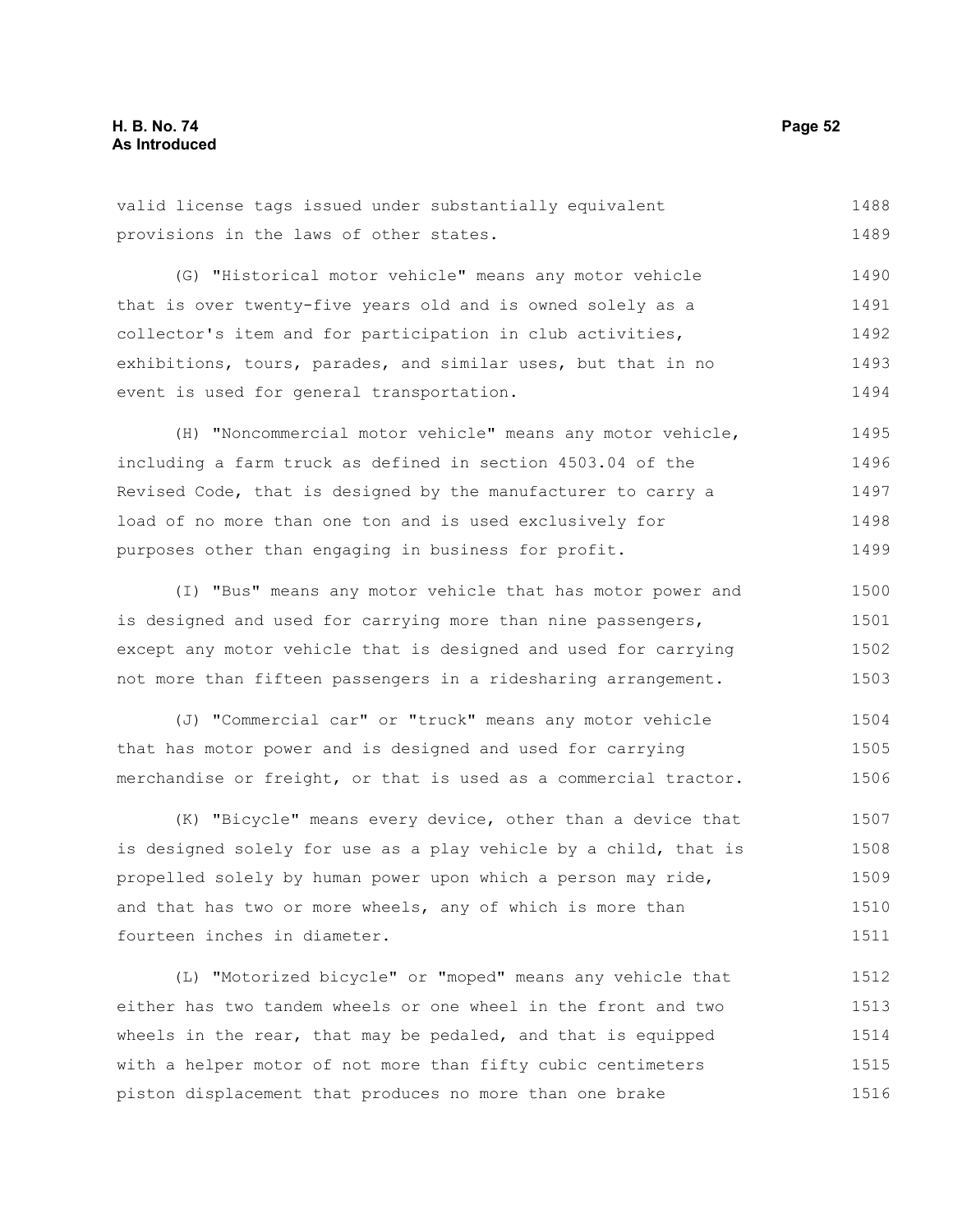horsepower and is capable of propelling the vehicle at a speed of no greater than twenty miles per hour on a level surface. "Motorized bicycle" or "moped" does not include an electric bicycle. 1517 1518 1519 1520

(M) "Trailer" means any vehicle without motive power that is designed or used for carrying property or persons wholly on its own structure and for being drawn by a motor vehicle, and includes any such vehicle that is formed by or operated as a combination of a semitrailer and a vehicle of the dolly type such as that commonly known as a trailer dolly, a vehicle used to transport agricultural produce or agricultural production materials between a local place of storage or supply and the farm when drawn or towed on a public road or highway at a speed greater than twenty-five miles per hour, and a vehicle that is designed and used exclusively to transport a boat between a place of storage and a marina, or in and around a marina, when drawn or towed on a public road or highway for a distance of more than ten miles or at a speed of more than twenty-five miles per hour. "Trailer" does not include a manufactured home or travel trailer. 1521 1522 1523 1524 1525 1526 1527 1528 1529 1530 1531 1532 1533 1534 1535 1536

(N) "Noncommercial trailer" means any trailer, except a travel trailer or trailer that is used to transport a boat as described in division (B) of this section, but, where applicable, includes a vehicle that is used to transport a boat as described in division (M) of this section, that has a gross weight of no more than ten thousand pounds, and that is used exclusively for purposes other than engaging in business for a profit, such as the transportation of personal items for personal or recreational purposes. 1537 1538 1539 1540 1541 1542 1543 1544 1545

(O) "Mobile home" means a building unit or assembly of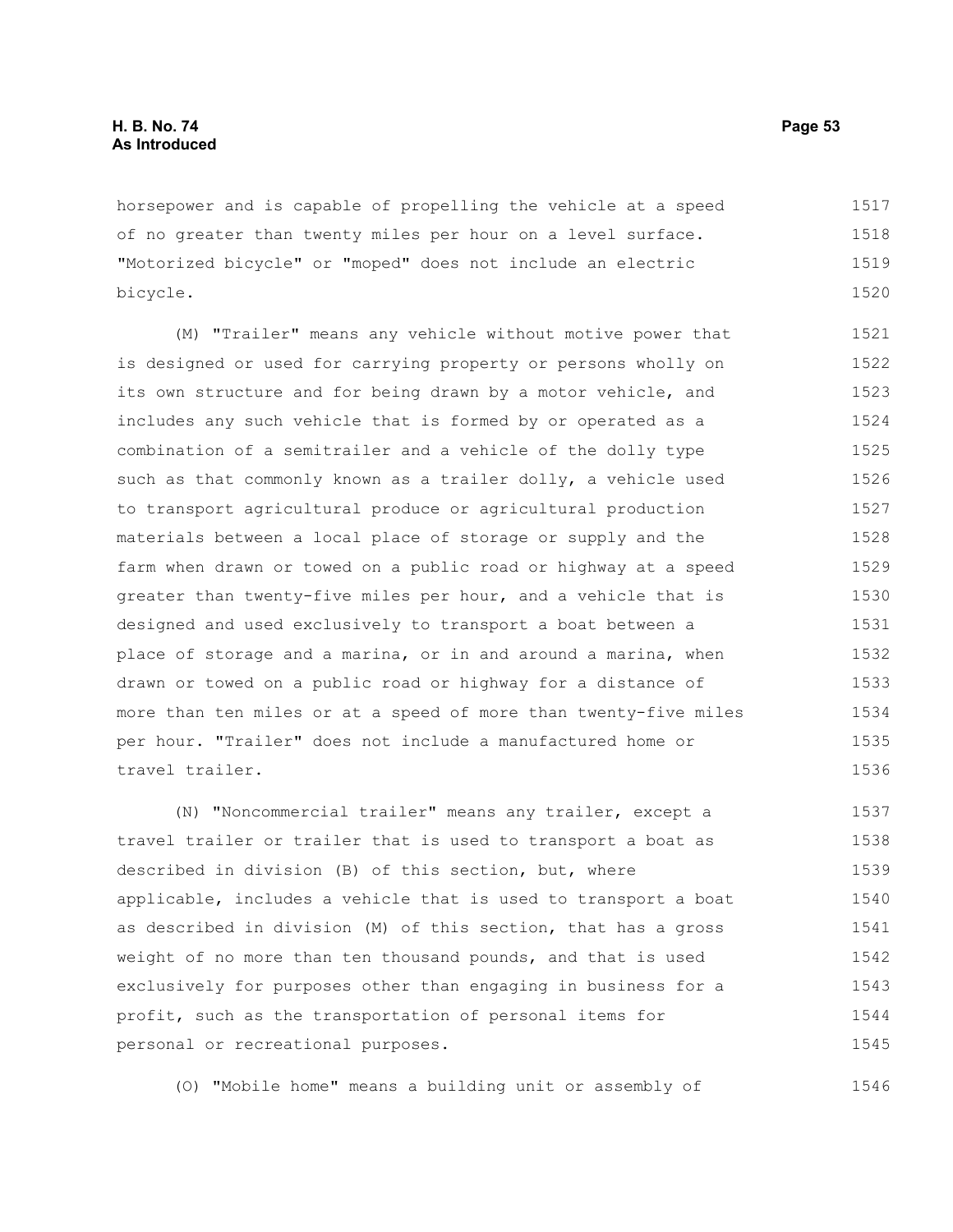# **H. B. No. 74 Page 54 As Introduced**

closed construction that is fabricated in an off-site facility, is more than thirty-five body feet in length or, when erected on site, is three hundred twenty or more square feet, is built on a permanent chassis, is transportable in one or more sections, and does not qualify as a manufactured home as defined in division (C)(4) of section 3781.06 of the Revised Code or as an industrialized unit as defined in division (C)(3) of section 3781.06 of the Revised Code. 1547 1548 1549 1550 1551 1552 1553 1554

(P) "Semitrailer" means any vehicle of the trailer type that does not have motive power and is so designed or used with another and separate motor vehicle that in operation a part of its own weight or that of its load, or both, rests upon and is carried by the other vehicle furnishing the motive power for propelling itself and the vehicle referred to in this division, and includes, for the purpose only of registration and taxation under those chapters, any vehicle of the dolly type, such as a trailer dolly, that is designed or used for the conversion of a semitrailer into a trailer. 1555 1556 1557 1558 1559 1560 1561 1562 1563 1564

```
(Q) "Recreational vehicle" means a vehicular portable
structure that meets all of the following conditions:
                                                                           1565
                                                                           1566
```
(1) It is designed for the sole purpose of recreational travel. 1567 1568

(2) It is not used for the purpose of engaging in business for profit. 1569 1570

(3) It is not used for the purpose of engaging in intrastate commerce. 1571 1572

(4) It is not used for the purpose of commerce as defined in 49 C.F.R. 383.5, as amended. 1573 1574

(5) It is not regulated by the public utilities commission 1575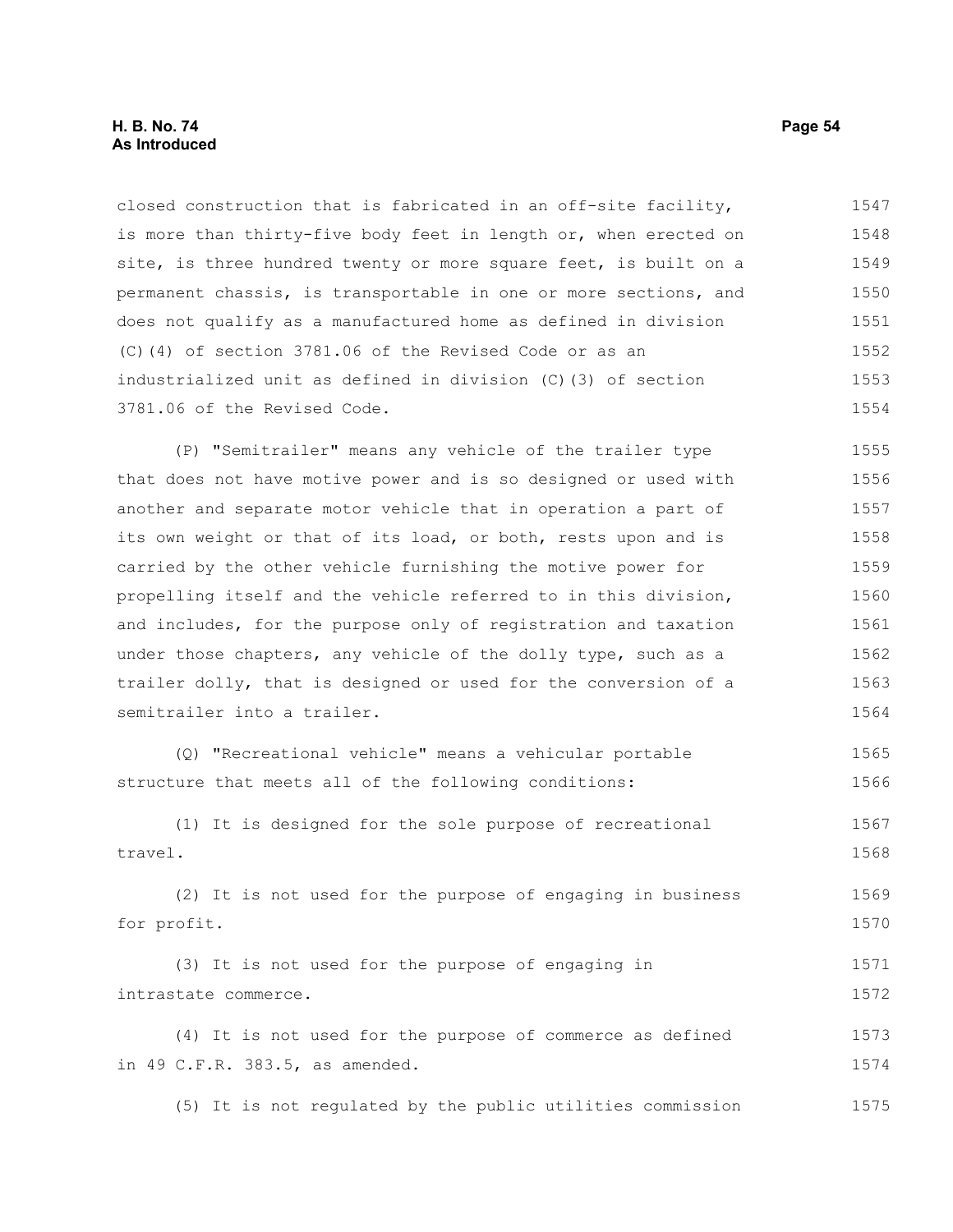(6) It is classed as one of the following: (a) "Travel trailer" or "house vehicle" means a nonselfpropelled recreational vehicle that does not exceed an overall length of forty feet, exclusive of bumper and tongue or coupling. "Travel trailer" includes a tent-type fold-out camping trailer as defined in section 4517.01 of the Revised Code. (b) "Motor home" means a self-propelled recreational vehicle that has no fifth wheel and is constructed with permanently installed facilities for cold storage, cooking and consuming of food, and for sleeping. (c) "Truck camper" means a nonself-propelled recreational vehicle that does not have wheels for road use and is designed to be placed upon and attached to a motor vehicle. "Truck camper" does not include truck covers that consist of walls and a roof, but do not have floors and facilities enabling them to be used as a dwelling. (d) "Fifth wheel trailer" means a vehicle that is of such size and weight as to be movable without a special highway 1577 1578 1579 1580 1581 1582 1583 1584 1585 1586 1587 1588 1589 1590 1591 1592 1593 1594

pursuant to Chapter 4905., 4921., or 4923. of the Revised Code.

permit, that is constructed with a raised forward section that allows a bi-level floor plan, and that is designed to be towed by a vehicle equipped with a fifth-wheel hitch ordinarily installed in the bed of a truck. 1595 1596 1597 1598

(e) "Park trailer" means a vehicle that is commonly known as a park model recreational vehicle, meets the American national standard institute standard A119.5 (1988) for park trailers, is built on a single chassis, has a gross trailer area of four hundred square feet or less when set up, is designed for seasonal or temporary living quarters, and may be connected to 1599 1600 1601 1602 1603 1604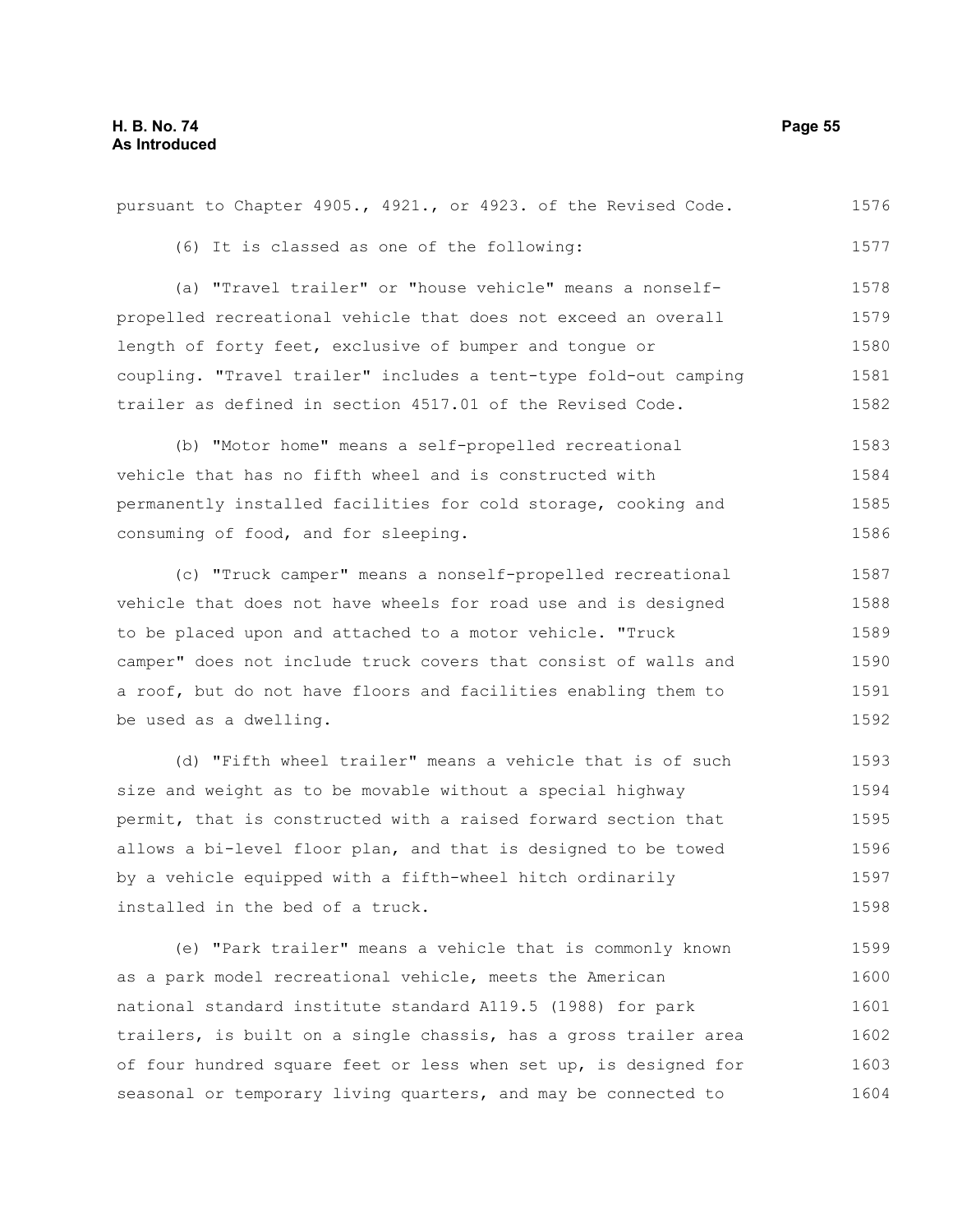appliances. (R) "Pneumatic tires" means tires of rubber and fabric or tires of similar material, that are inflated with air. (S) "Solid tires" means tires of rubber or similar elastic material that are not dependent upon confined air for support of the load. (T) "Solid tire vehicle" means any vehicle that is equipped with two or more solid tires. (U) "Farm machinery" means all machines and tools that are used in the production, harvesting, and care of farm products, and includes trailers that are used to transport agricultural produce or agricultural production materials between a local place of storage or supply and the farm, agricultural tractors, threshing machinery, hay-baling machinery, corn shellers, hammermills, and machinery used in the production of horticultural, agricultural, and vegetable products. (V) "Owner" includes any person or firm, other than a manufacturer or dealer, that has title to a motor vehicle, except that, in sections 4505.01 to 4505.19 of the Revised Code, "owner" includes in addition manufacturers and dealers. (W) "Manufacturer" and "dealer" include all persons and firms that are regularly engaged in the business of manufacturing, selling, displaying, offering for sale, or dealing in motor vehicles, at an established place of business 1606 1607 1608 1609 1610 1611 1612 1613 1614 1615 1616 1617 1618 1619 1620 1621 1622 1623 1624 1625 1626 1627 1628 1629

utilities necessary for the operation of installed features and

that is used exclusively for the purpose of manufacturing, selling, displaying, offering for sale, or dealing in motor vehicles. A place of business that is used for manufacturing, selling, displaying, offering for sale, or dealing in motor 1630 1631 1632 1633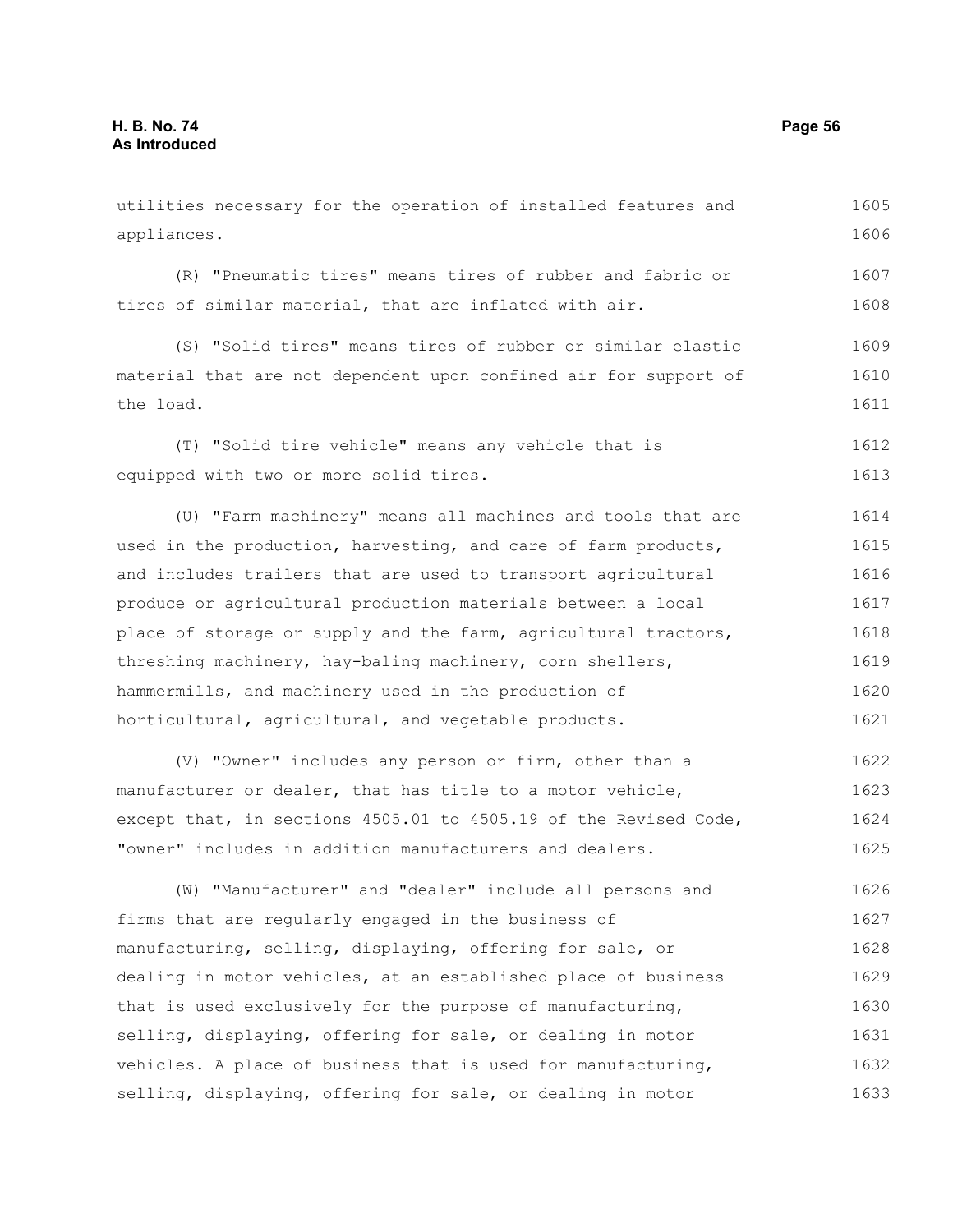# **H. B. No. 74 Page 57 As Introduced**

vehicles shall be deemed to be used exclusively for those purposes even though snowmobiles or all-purpose vehicles are sold or displayed for sale thereat, even though farm machinery is sold or displayed for sale thereat, or even though repair, accessory, gasoline and oil, storage, parts, service, or paint departments are maintained thereat, or, in any county having a population of less than seventy-five thousand at the last federal census, even though a department in a place of business is used to dismantle, salvage, or rebuild motor vehicles by means of used parts, if such departments are operated for the purpose of furthering and assisting in the business of manufacturing, selling, displaying, offering for sale, or dealing in motor vehicles. Places of business or departments in a place of business used to dismantle, salvage, or rebuild motor vehicles by means of using used parts are not considered as being maintained for the purpose of assisting or furthering the manufacturing, selling, displaying, and offering for sale or dealing in motor vehicles. 1634 1635 1636 1637 1638 1639 1640 1641 1642 1643 1644 1645 1646 1647 1648 1649 1650 1651

(X) "Operator" includes any person who drives or operates a motor vehicle upon the public highways. 1652 1653

(Y) "Chauffeur" means any operator who operates a motor vehicle, other than a taxicab, as an employee for hire; or any operator whether or not the owner of a motor vehicle, other than a taxicab, who operates such vehicle for transporting, for gain, compensation, or profit, either persons or property owned by another. Any operator of a motor vehicle who is voluntarily involved in a ridesharing arrangement is not considered an employee for hire or operating such vehicle for gain, compensation, or profit. 1654 1655 1656 1657 1658 1659 1660 1661 1662

(Z) "State" includes the territories and federal districts 1663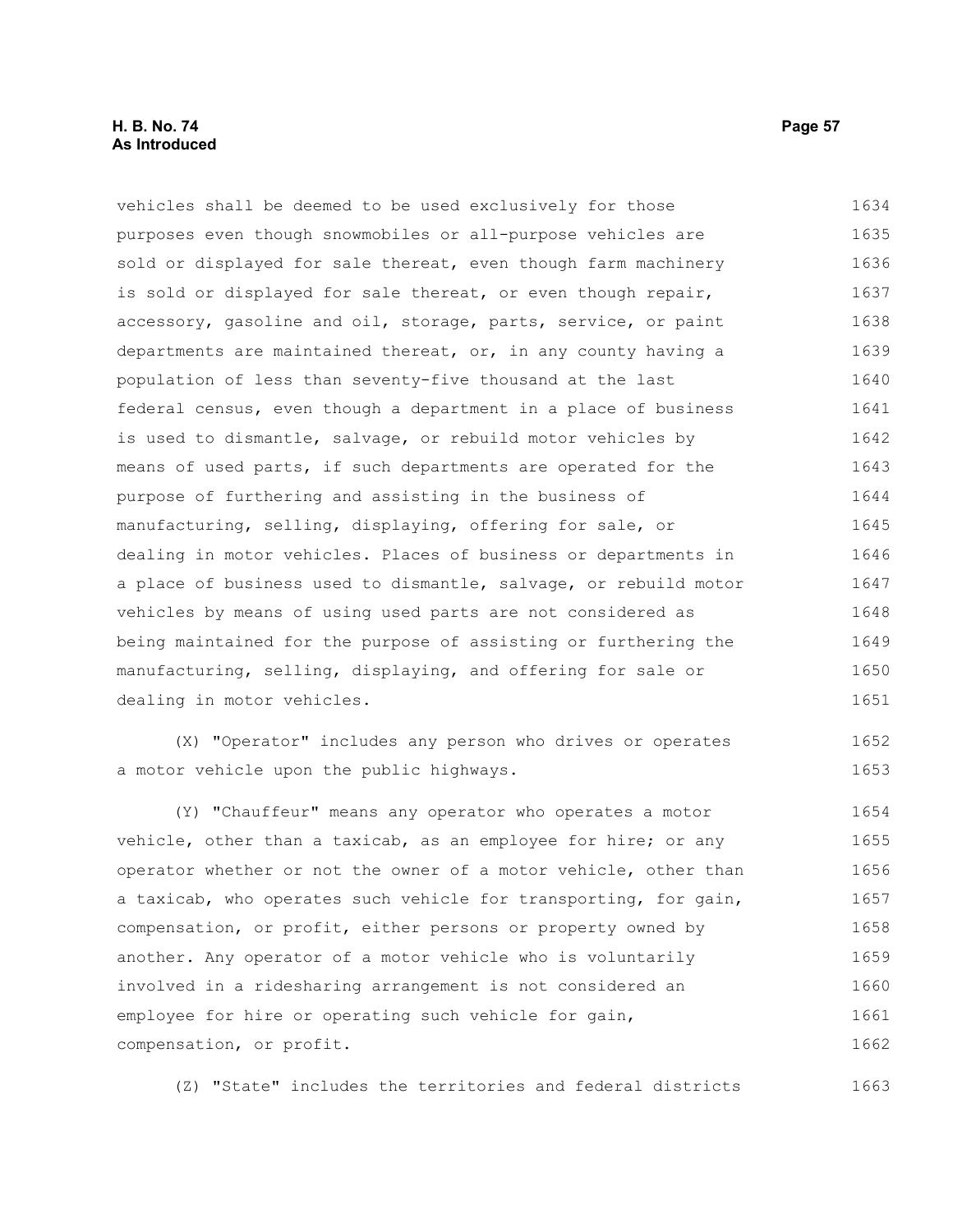of the United States, and the provinces of Canada. 1664

(AA) "Public roads and highways" for vehicles includes all public thoroughfares, bridges, and culverts. 1665 1666

(BB) "Manufacturer's number" means the manufacturer's original serial number that is affixed to or imprinted upon the chassis or other part of the motor vehicle. 1667 1668 1669

(CC) "Motor number" means the manufacturer's original number that is affixed to or imprinted upon the engine or motor of the vehicle. 1670 1671 1672

(DD) "Distributor" means any person who is authorized by a motor vehicle manufacturer to distribute new motor vehicles to licensed motor vehicle dealers at an established place of business that is used exclusively for the purpose of distributing new motor vehicles to licensed motor vehicle dealers, except when the distributor also is a new motor vehicle dealer, in which case the distributor may distribute at the location of the distributor's licensed dealership. 1673 1674 1675 1676 1677 1678 1679 1680

(EE) "Ridesharing arrangement" means the transportation of persons in a motor vehicle where the transportation is incidental to another purpose of a volunteer driver and includes ridesharing arrangements known as carpools, vanpools, and buspools. 1681 1682 1683 1684 1685

(FF) "Apportionable vehicle" means any vehicle that is used or intended for use in two or more international registration plan member jurisdictions that allocate or proportionally register vehicles, that is used for the transportation of persons for hire or designed, used, or maintained primarily for the transportation of property, and that meets any of the following qualifications: 1686 1687 1688 1689 1690 1691 1692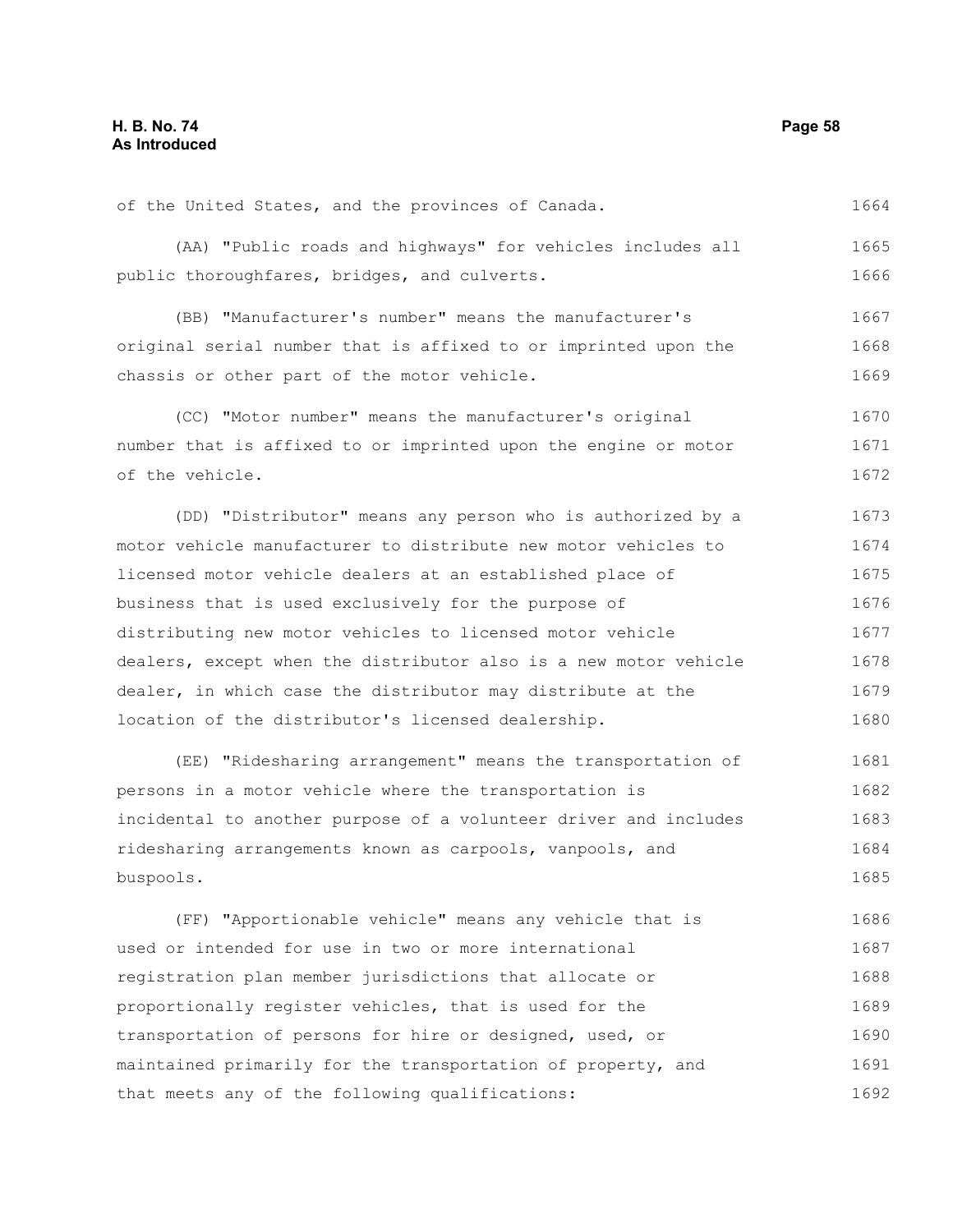# **H. B. No. 74 Page 59 As Introduced**

(1) Is a power unit having a gross vehicle weight in excess of twenty-six thousand pounds; (2) Is a power unit having three or more axles, regardless of the gross vehicle weight; (3) Is a combination vehicle with a gross vehicle weight in excess of twenty-six thousand pounds. "Apportionable vehicle" does not include recreational vehicles, vehicles displaying restricted plates, city pick-up and delivery vehicles, or vehicles owned and operated by the United States, this state, or any political subdivisions thereof. (GG) "Chartered party" means a group of persons who contract as a group to acquire the exclusive use of a passengercarrying motor vehicle at a fixed charge for the vehicle in accordance with the carrier's tariff, lawfully on file with the United States department of transportation, for the purpose of group travel to a specified destination or for a particular itinerary, either agreed upon in advance or modified by the chartered group after having left the place of origin. (HH) "International registration plan" means a reciprocal agreement of member jurisdictions that is endorsed by the American association of motor vehicle administrators, and that promotes and encourages the fullest possible use of the highway system by authorizing apportioned registration of fleets of vehicles and recognizing registration of vehicles apportioned in member jurisdictions. (II) "Restricted plate" means a license plate that has a 1693 1694 1695 1696 1697 1698 1699 1700 1701 1702 1703 1704 1705 1706 1707 1708 1709 1710 1711 1712 1713 1714 1715 1716 1717 1718 1719

restriction of time, geographic area, mileage, or commodity, and includes license plates issued to farm trucks under division (J) 1720 1721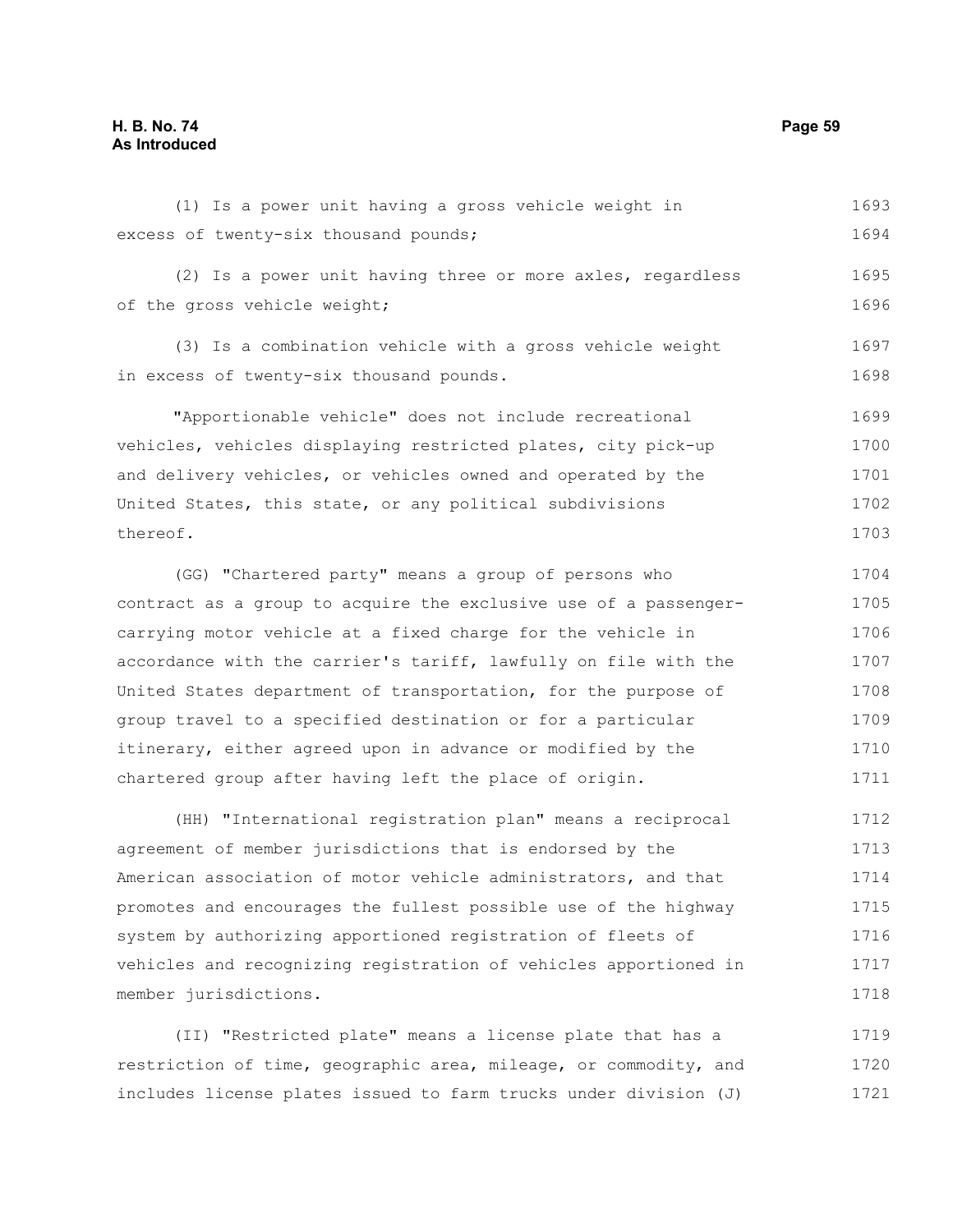vehicle.

of section 4503.04 of the Revised Code. (JJ) "Gross vehicle weight," with regard to any commercial car, trailer, semitrailer, or bus that is taxed at the rates established under section 4503.042 or 4503.65 of the Revised Code, means the unladen weight of the vehicle fully equipped plus the maximum weight of the load to be carried on the 1722 1723 1724 1725 1726

(KK) "Combined gross vehicle weight" with regard to any combination of a commercial car, trailer, and semitrailer, that is taxed at the rates established under section 4503.042 or 4503.65 of the Revised Code, means the total unladen weight of the combination of vehicles fully equipped plus the maximum weight of the load to be carried on that combination of vehicles. 1729 1730 1731 1732 1733 1734 1735

(LL) "Chauffeured limousine" means a motor vehicle that is designed to carry nine or fewer passengers and is operated for hire pursuant to a prearranged contract for the transportation of passengers on public roads and highways along a route under the control of the person hiring the vehicle and not over a defined and regular route. "Prearranged contract" means an agreement, made in advance of boarding, to provide transportation from a specific location in a chauffeured limousine. "Chauffeured limousine" does not include any vehicle that is used exclusively in the business of funeral directing. 1736 1737 1738 1739 1740 1741 1742 1743 1744 1745

(MM) "Manufactured home" has the same meaning as in division (C)(4) of section 3781.06 of the Revised Code. 1746 1747

(NN) "Acquired situs," with respect to a manufactured home or a mobile home, means to become located in this state by the placement of the home on real property, but does not include the 1748 1749 1750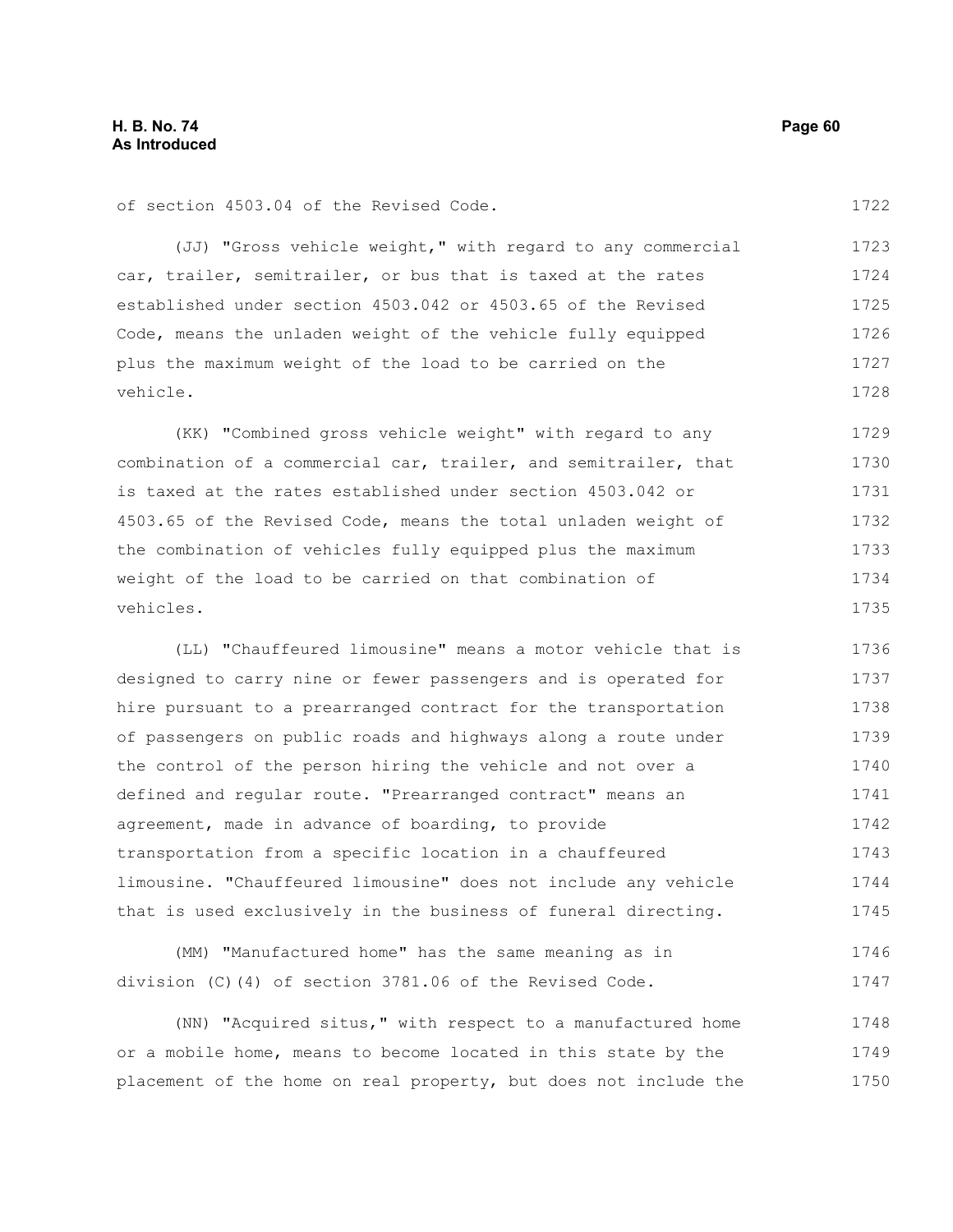placement of a manufactured home or a mobile home in the inventory of a new motor vehicle dealer or the inventory of a manufacturer, remanufacturer, or distributor of manufactured or mobile homes. 1751 1752 1753 1754

(OO) "Electronic" includes electrical, digital, magnetic, optical, electromagnetic, or any other form of technology that entails capabilities similar to these technologies. 1755 1756 1757

(PP) "Electronic record" means a record generated, communicated, received, or stored by electronic means for use in an information system or for transmission from one information system to another. 1758 1759 1760 1761

(QQ) "Electronic signature" means a signature in electronic form attached to or logically associated with an electronic record. 1762 1763 1764

(RR) "Financial transaction device" has the same meaning as in division (A) of section 113.40 of the Revised Code. 1765 1766

(SS) "Electronic motor vehicle dealer" means a motor vehicle dealer licensed under Chapter 4517. of the Revised Code whom the registrar of motor vehicles determines meets the criteria designated in section 4503.035 of the Revised Code for electronic motor vehicle dealers and designates as an electronic motor vehicle dealer under that section. 1767 1768 1769 1770 1771 1772

(TT) "Electric personal assistive mobility device" means a self-balancing two non-tandem wheeled device that is designed to transport only one person, has an electric propulsion system of an average of seven hundred fifty watts, and when ridden on a paved level surface by an operator who weighs one hundred seventy pounds has a maximum speed of less than twenty miles per hour. 1773 1774 1775 1776 1777 1778 1779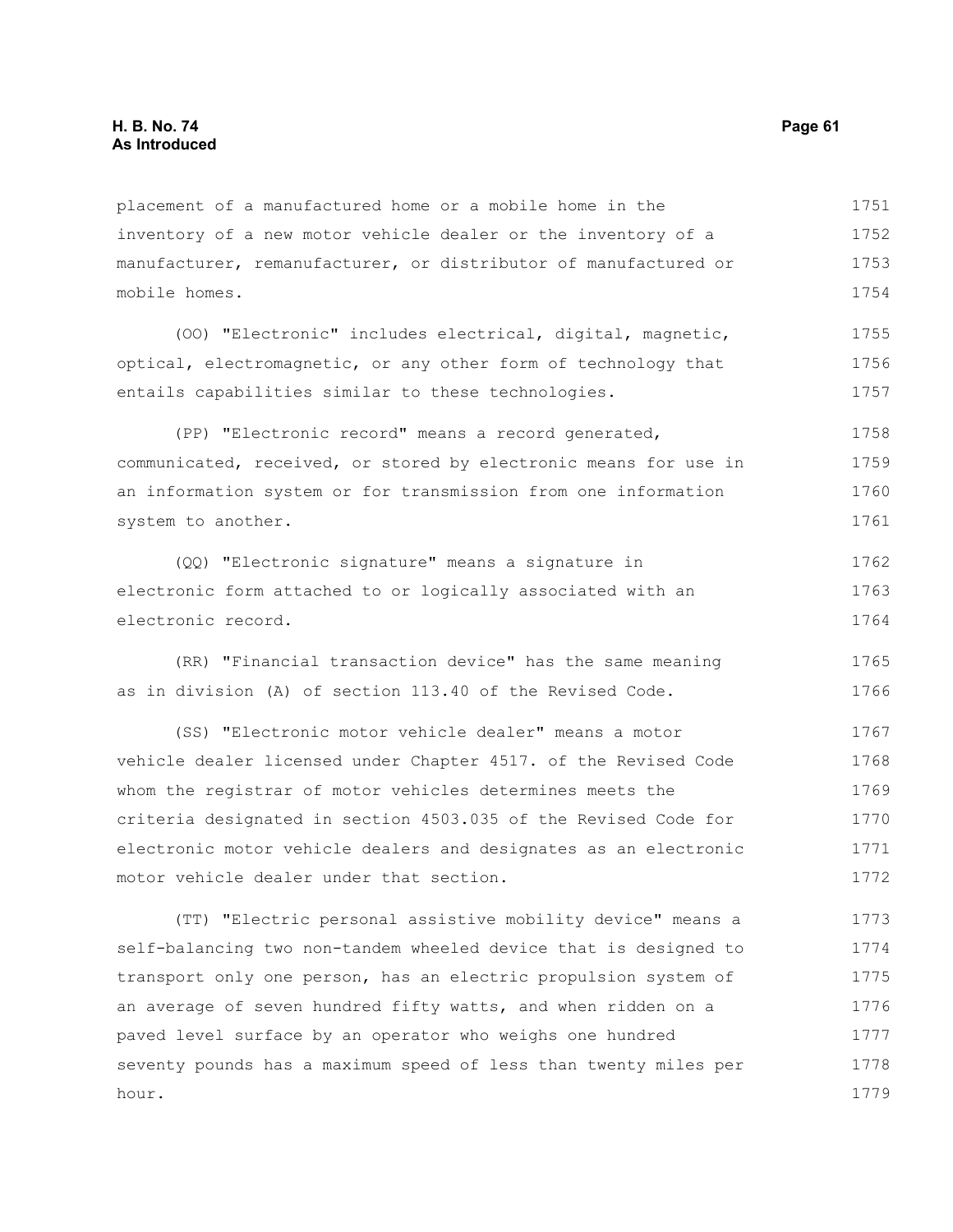# **H. B. No. 74 Page 62 As Introduced**

(UU) "Limited driving privileges" means the privilege to operate a motor vehicle that a court grants under section 4510.021 of the Revised Code to a person whose driver's or commercial driver's license or permit or nonresident operating privilege has been suspended. 1780 1781 1782 1783 1784

(VV) "Utility vehicle" means a self-propelled vehicle designed with a bed, principally for the purpose of transporting material or cargo in connection with construction, agricultural, forestry, grounds maintenance, lawn and garden, materials handling, or similar activities. 1785 1786 1787 1788 1789

(WW) "Low-speed vehicle" means a three- or four-wheeled motor vehicle with an attainable speed in one mile on a paved level surface of more than twenty miles per hour but not more than twenty-five miles per hour and with a gross vehicle weight rating less than three thousand pounds. 1790 1791 1792 1793 1794

(XX) "Under-speed vehicle" means a three- or four-wheeled vehicle, including a vehicle commonly known as a golf cart, with an attainable speed on a paved level surface of not more than twenty miles per hour and with a gross vehicle weight rating less than three thousand pounds. 1795 1796 1797 1798 1799

(YY) "Motor-driven cycle or motor scooter" means any vehicle designed to travel on not more than three wheels in contact with the ground, with a seat for the driver and floor pad for the driver's feet, and is equipped with a motor with a piston displacement between fifty and one hundred cubic centimeters piston displacement that produces not more than five brake horsepower and is capable of propelling the vehicle at a speed greater than twenty miles per hour on a level surface. 1800 1801 1802 1803 1804 1805 1806 1807

(ZZ) "Motorcycle" means a motor vehicle with motive power 1808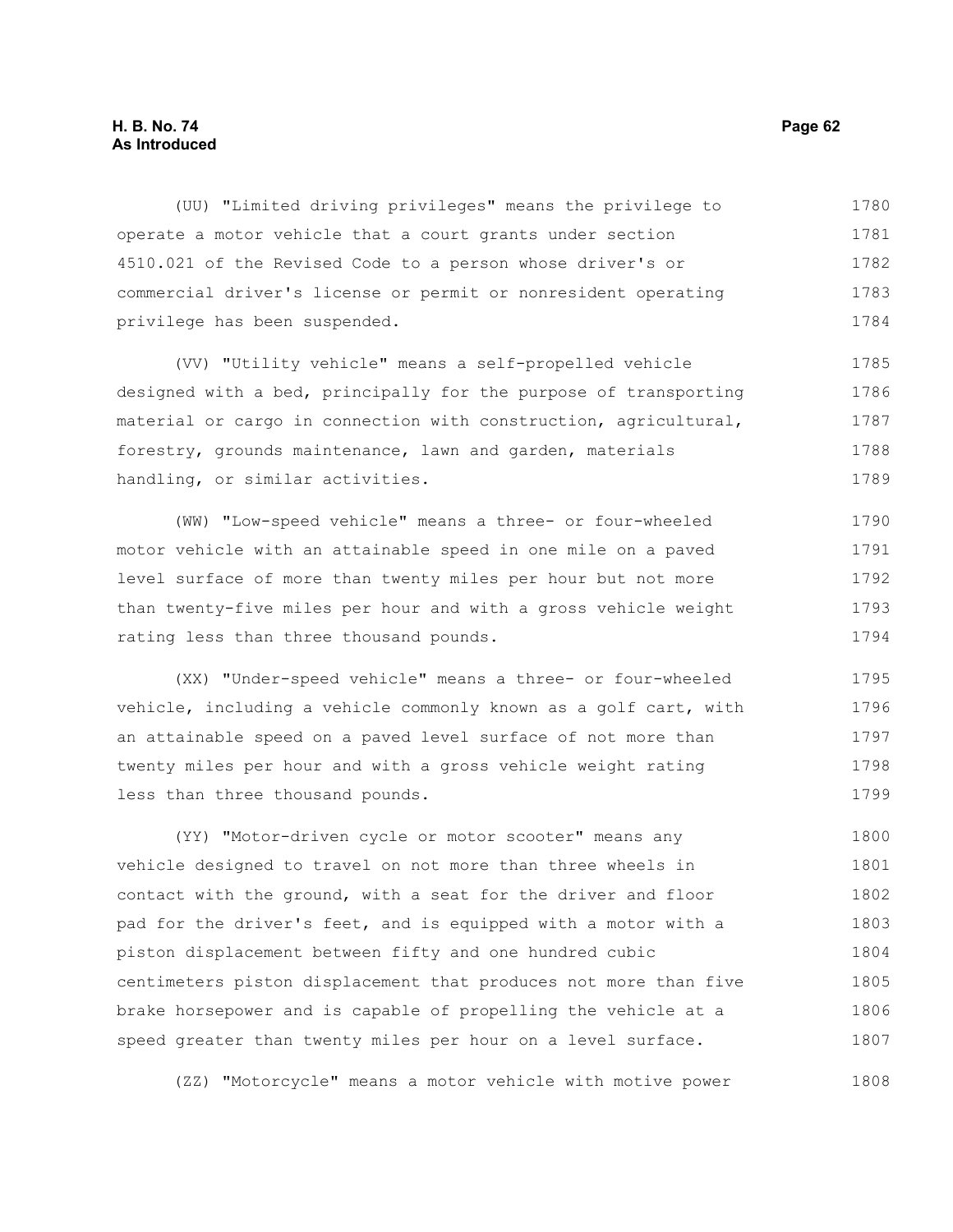## **H. B. No. 74 Page 63 As Introduced**

having a seat or saddle for the use of the operator, designed to travel on not more than three wheels in contact with the ground, and having no occupant compartment top or occupant compartment top that can be installed or removed by the user. 1809 1810 1811 1812

(AAA) "Cab-enclosed motorcycle" means a motor vehicle with motive power having a seat or saddle for the use of the operator, designed to travel on not more than three wheels in contact with the ground, and having an occupant compartment top or an occupant compartment top that is installed. 1813 1814 1815 1816 1817

(BBB) "Mini-truck" means a vehicle that has four wheels, is propelled by an electric motor with a rated power of seven thousand five hundred watts or less or an internal combustion engine with a piston displacement capacity of six hundred sixty cubic centimeters or less, has a total dry weight of nine hundred to two thousand two hundred pounds, contains an enclosed cabin and a seat for the vehicle operator, resembles a pickup truck or van with a cargo area or bed located at the rear of the vehicle, and was not originally manufactured to meet federal motor vehicle safety standards. 1818 1819 1820 1821 1822 1823 1824 1825 1826 1827

(CCC) "Autocycle" means a three-wheeled motorcycle that is manufactured to comply with federal safety requirements for motorcycles and that is equipped with safety belts, a steering wheel, and seating that does not require the operator to straddle or sit astride to ride the motorcycle. 1828 1829 1830 1831 1832

(DDD) "Plug-in electric motor vehicle" means a passenger car powered wholly or in part by a battery cell energy system that can be recharged via an external source of electricity. 1833 1834 1835

(EEE) "Hybrid motor vehicle" means a passenger car powered by an internal propulsion system consisting of both of the 1836 1837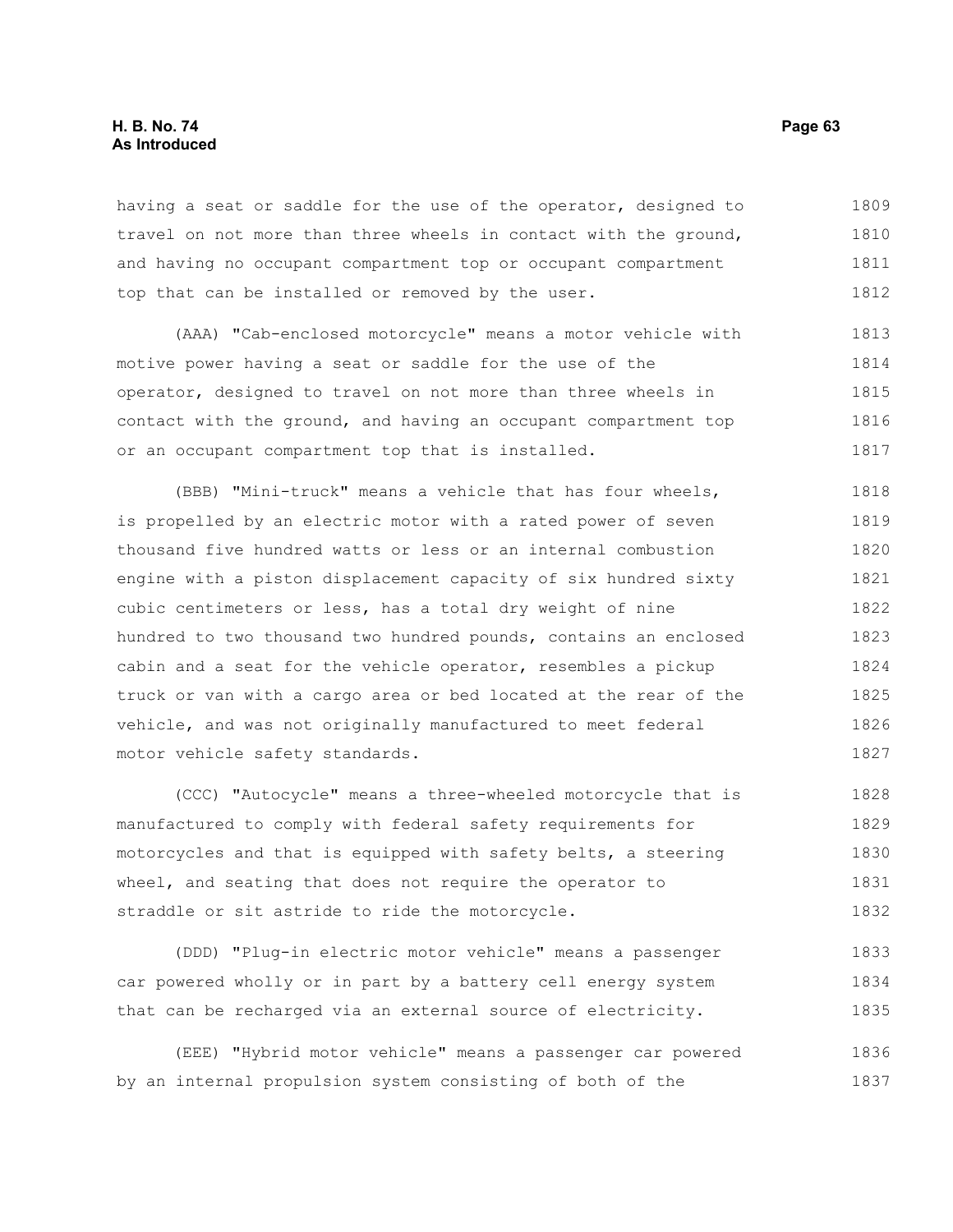following: (1) A combustion engine; (2) A battery cell energy system that cannot be recharged via an external source of electricity but can be recharged by other vehicle mechanisms that capture and store electric energy. (FFF) "Low-speed micromobility device" means a device weighing less than one hundred pounds that has handlebars, is propelled by an electric motor or human power, and has an attainable speed on a paved level surface of not more than twenty miles per hour when propelled by the electric motor. (GGG) "Specialty license plate" means a license plate, authorized by the general assembly, that displays a combination of words, markings, logos, or other graphic artwork that is in addition to the words, images, and distinctive numbers and letters required by section 4503.22 of the Revised Code. **Sec. 4501.21.** (A) There is hereby created in the state treasury the license plate contribution fund. The fund shall consist of all contributions for specialty license plates paid by motor vehicle registrants and collected by the registrar of 1838 1839 1840 1841 1842 1843 1844 1845 1846 1847 1848 1849 1850 1851 1852 1853 1854 1855 1856

| motor vehicles pursuant to the Revised Code sections 4503.491,                | 1857 |
|-------------------------------------------------------------------------------|------|
| $4503.492, 4503.493, 4503.494, 4503.495, 4503.496, 4503.497,$                 | 1858 |
| $4503.498, 4503.499, 4503.4910, 4503.4911, 4503.50, 4503.501,$                | 1859 |
| $4503.502$ , $4503.505$ , $4503.506$ , $4503.508$ , $4503.509$ , $4503.51$ ,  | 1860 |
| $4503.514$ , $4503.521$ , $4503.522$ , $4503.523$ , $4503.524$ , $4503.525$ , | 1861 |
| $4503.526$ , $4503.528$ , $4503.529$ , $4503.531$ , $4503.534$ , $4503.545$ , | 1862 |
| $4503.55$ , $4503.551$ , $4503.552$ , $4503.553$ , $4503.554$ , $4503.555$ ,  | 1863 |
| $4503.556$ , $4503.557$ , $4503.561$ , $4503.562$ , $4503.564$ , $4503.565$ , | 1864 |
| $4503.566$ , $4503.567$ , $4503.576$ , $4503.577$ , $4503.579$ , $4503.581$ , | 1865 |
| $4503.591, 4503.592, 4503.594, 4503.595, 4503.596, 4503.67,$                  | 1866 |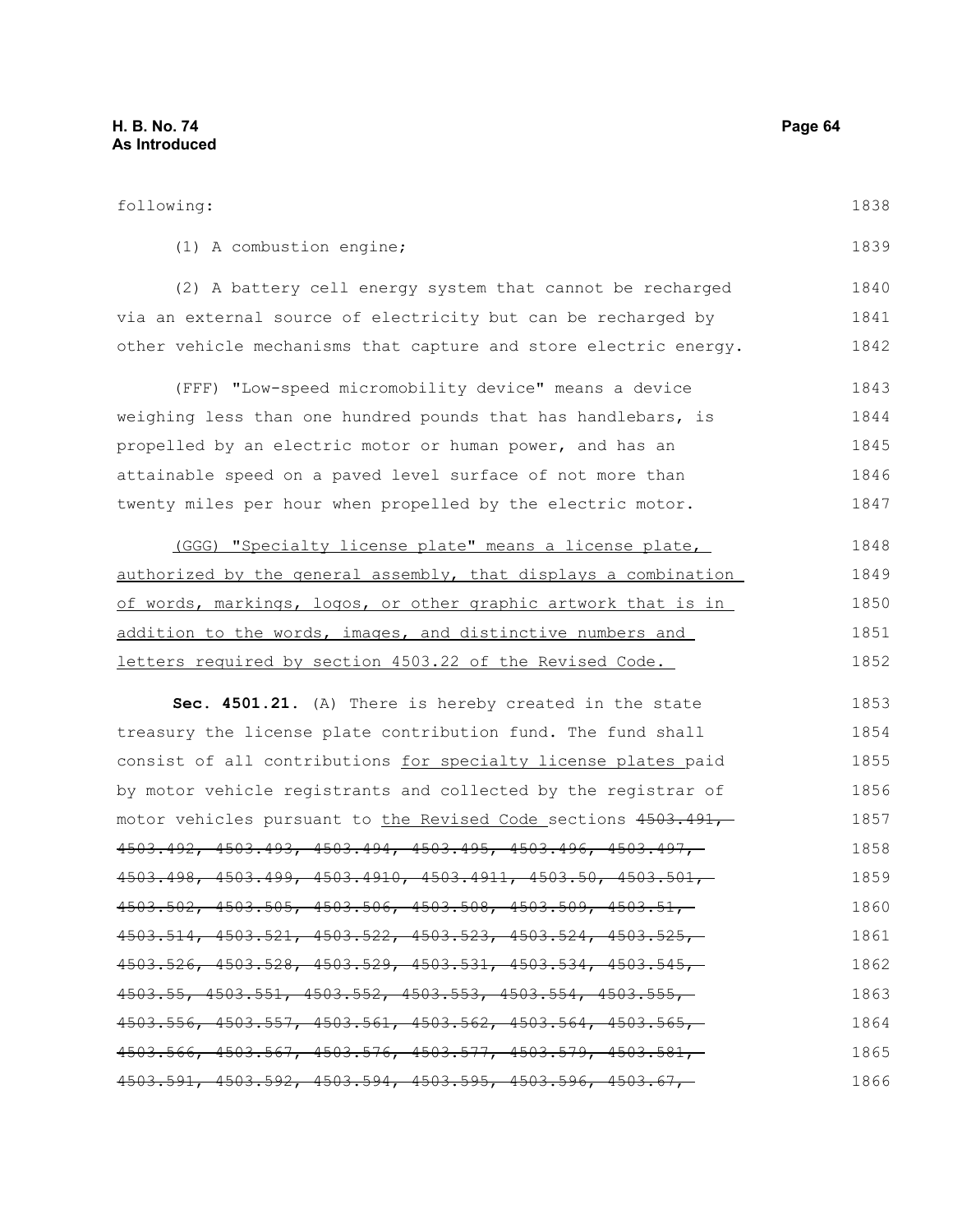| $4503.68$ , $4503.69$ , $4503.70$ , $4503.701$ , $4503.702$ , $4503.71$ ,    | 1867 |
|------------------------------------------------------------------------------|------|
| $4503.711, 4503.712, 4503.713, 4503.714, 4503.715, 4503.716,$                | 1868 |
| $4503.72$ , $4503.722$ , $4503.724$ , $4503.725$ , $4503.73$ , $4503.732$ ,  | 1869 |
| $4503.733, 4503.734, 4503.74, 4503.75, 4503.751, 4503.752,$                  | 1870 |
| $4503.754$ , $4503.763$ , $4503.764$ , $4503.765$ , $4503.767$ , $4503.85$ , | 1871 |
| $4503.86, 4503.87, 4503.871, 4503.872, 4503.873, 4503.874,$                  | 1872 |
| $4503.875$ , $4503.876$ , $4503.877$ , $4503.878$ , $4503.879$ , $4503.88$ , | 1873 |
| $4503.881, 4503.882, 4503.883, 4503.884, 4503.89, 4503.891, -$               | 1874 |
| $4503.892, 4503.893, 4503.899, 4503.90, 4503.901, 4503.902,$                 | 1875 |
| $4503.903, 4503.904, 4503.905, 4503.906, 4503.907, 4503.908,$                | 1876 |
| $4503.909, 4503.92, 4503.931, 4503.932, 4503.94, 4503.941, -$                | 1877 |
| $4503.942, 4503.944, 4503.945, 4503.951, 4503.952, 4503.953, -$              | 1878 |
| $4503.954, 4503.955, 4503.956, 4503.957, 4503.958, 4503.961,$                | 1879 |
| 4503.962, 4503.963, 4503.97, and 4503.98 of the Revised                      | 1880 |
| Codereferenced in division (B) of this section.                              | 1881 |
| (B) The registrar shall pay the contributions the                            | 1882 |
| registrar collects in the fund as follows:                                   | 1883 |
| The registrar shall pay the contributions received                           | 1884 |
| pursuant to section 4503.491 of the Revised Code to the breast               | 1885 |
| cancer fund of Ohio, which shall use that money only to pay for              | 1886 |
| programs that provide assistance and education to Ohio breast                | 1887 |
| cancer patients and that improve access for such patients to                 | 1888 |
| quality health care and clinical trials and shall not use any of             | 1889 |
| the money for abortion information, counseling, services, or                 | 1890 |
| other abortion-related activities.                                           | 1891 |

The registrar shall pay the contributions the registrar receives pursuant to section 4503.492 of the Revised Code to the organization cancer support community central Ohio, which shall deposit the money into the Sheryl L. Kraner Fund of that organization. Cancer support community central Ohio shall expend 1892 1893 1894 1895 1896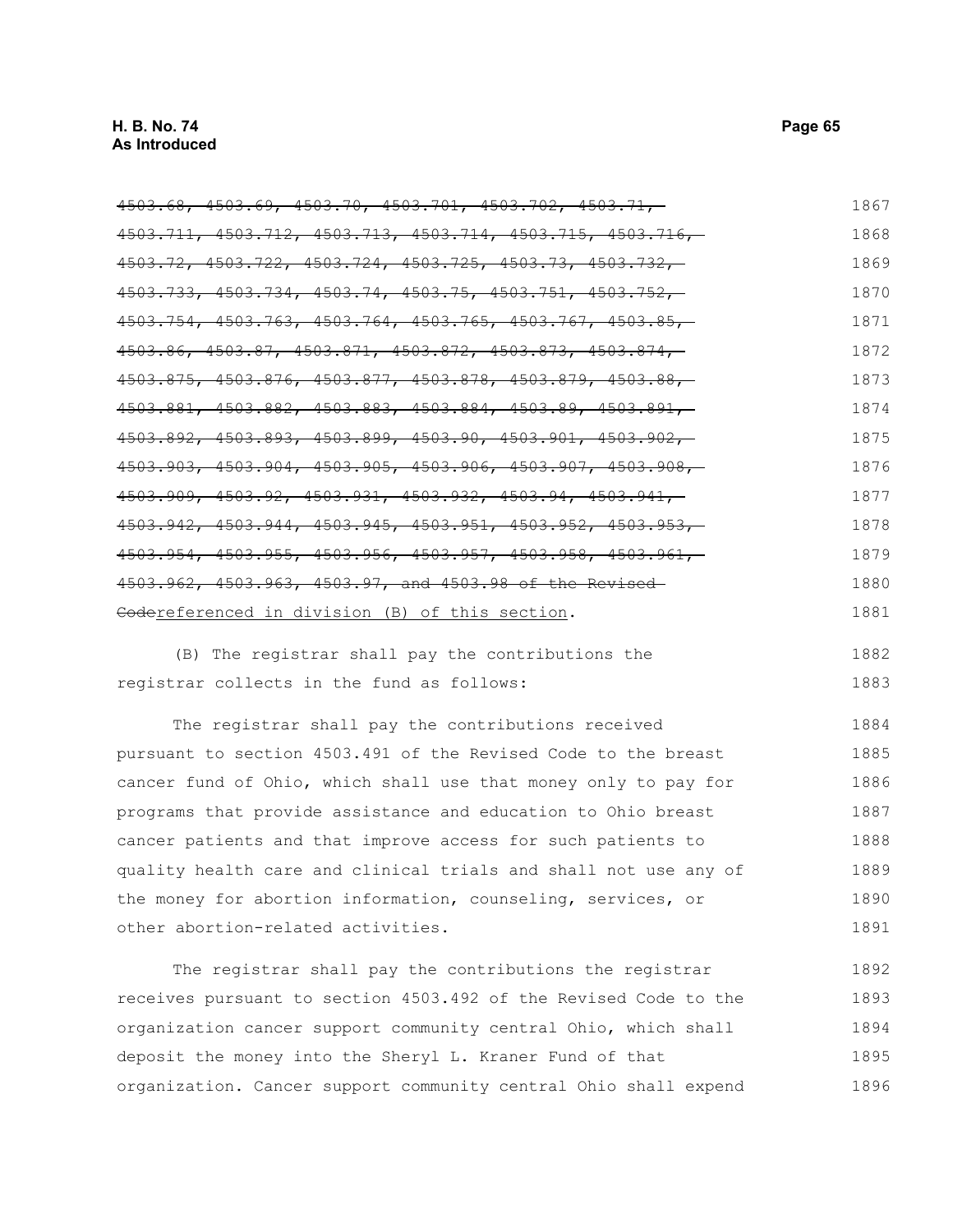the money it receives pursuant to this division only in the same manner and for the same purposes as that organization expends other money in that fund. 1897 1898 1899

The registrar shall pay the contributions received pursuant to section 4503.493 of the Revised Code to the autism society of Ohio, which shall use the contributions for programs and autism awareness efforts throughout the state. 1900 1901 1902 1903

The registrar shall pay the contributions the registrar receives pursuant to section 4503.494 of the Revised Code to the national multiple sclerosis society for distribution in equal amounts to the northwestern Ohio, Ohio buckeye, and Ohio valley chapters of the national multiple sclerosis society. These chapters shall use the money they receive under this section to assist in paying the expenses they incur in providing services directly to their clients. 1904 1905 1906 1907 1908 1909 1910 1911

The registrar shall pay the contributions the registrar receives pursuant to section 4503.495 of the Revised Code to the national pancreatic cancer foundation, which shall use the money it receives under this section to assist those who suffer with pancreatic cancer and their families. 1912 1913 1914 1915 1916

The registrar shall pay the contributions the registrar receives pursuant to section 4503.496 of the Revised Code to the Ohio sickle cell and health association, which shall use the contributions to help support educational, clinical, and social support services for adults who have sickle cell disease. 1917 1918 1919 1920 1921

The registrar shall pay the contributions the registrar receives pursuant to section 4503.497 of the Revised Code to the St. Baldrick's foundation, which shall use the contributions for its research and other programs. 1922 1923 1924 1925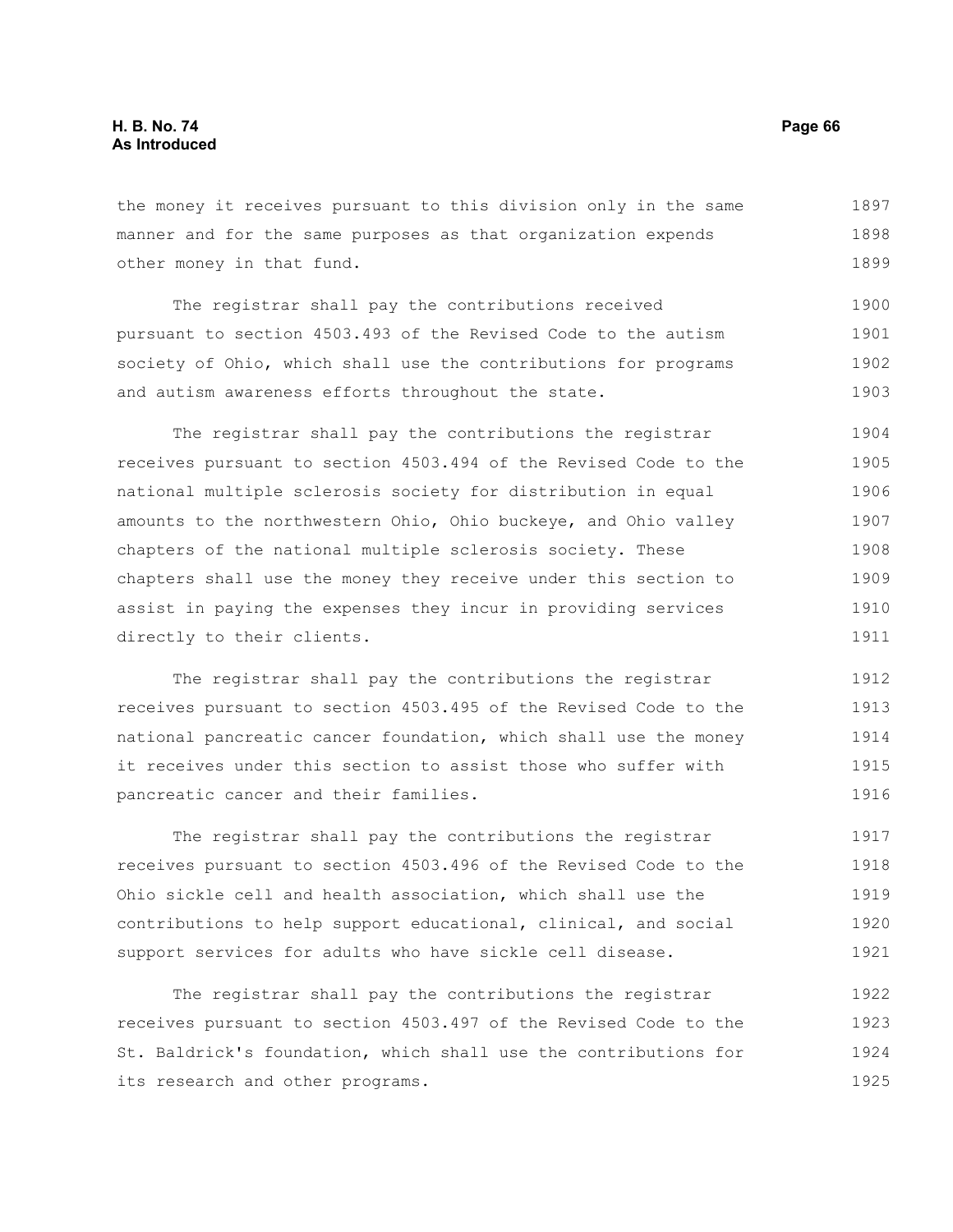## **H. B. No. 74 Page 67 As Introduced**

The registrar shall pay the contributions the registrar receives pursuant to section 4503.498 of the Revised Code to special olympics Ohio, inc., which shall use the contributions for its programs, charitable efforts, and other activities. 1926 1927 1928 1929

The registrar shall pay the contributions the registrar receives pursuant to section 4503.499 of the Revised Code to the children's glioma cancer foundation, which shall use the contributions for its research and other programs. 1930 1931 1932 1933

The registrar shall pay the contributions the registrar receives pursuant to section 4503.4910 of the Revised Code to the KylerStrong foundation, which shall use the contributions to raise awareness of brain cancer caused by diffuse intrinsic pontine glioma and to fund research for the cure of such cancer. 1934 1935 1936 1937 1938

The registrar shall pay the contributions the registrar receives pursuant to section 4503.4911 of the Revised Code to the research institution for childhood cancer at nationwide children's hospital, which shall use the contributions to fund research for the cure of childhood cancers. 1939 1940 1941 1942 1943

The registrar shall pay the contributions the registrar receives pursuant to section 4503.50 of the Revised Code to the future farmers of America foundation, which shall deposit the contributions into its general account to be used for educational and scholarship purposes of the future farmers of America foundation. 1944 1945 1946 1947 1948 1949

The registrar shall pay the contributions the registrar receives pursuant to section 4503.501 of the Revised Code to the 4-H youth development program of the Ohio state university extension program, which shall use those contributions to pay the expenses it incurs in conducting its educational activities. 1950 1951 1952 1953 1954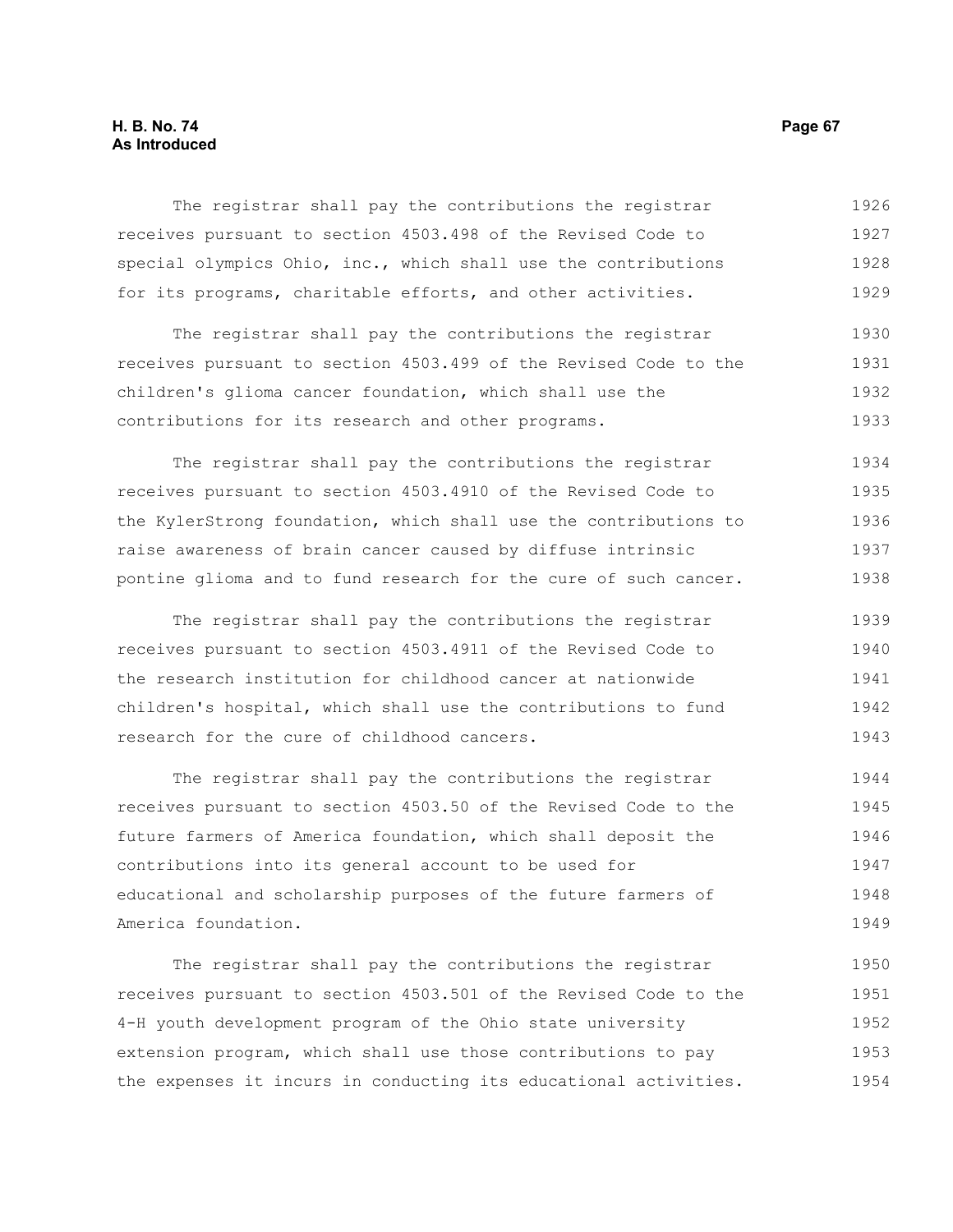## **H. B. No. 74 Page 68 As Introduced**

The registrar shall pay the contributions received pursuant to section 4503.502 of the Revised Code to the Ohio cattlemen's foundation, which shall use those contributions for scholarships and other educational activities. 1955 1956 1957 1958

The registrar shall pay the contributions received pursuant to section 4503.505 of the Revised Code to the organization Ohio region phi theta kappa, which shall use those contributions for scholarships for students who are members of that organization. 1959 1960 1961 1962 1963

The registrar shall pay the contributions the registrar receives pursuant to section 4503.506 of the Revised Code to Ohio demolay, which shall use the contributions for scholarships, educational programs, and any other programs or events the organization holds or sponsors in this state. 1964 1965 1966 1967 1968

The registrar shall pay the contributions received pursuant to section 4503.508 of the Revised Code to the organization bottoms up diaper drive to provide funding for that organization for collecting and delivering diapers to parents in need. 1969 1970 1971 1972 1973

The registrar shall pay the contributions the registrar receives pursuant to section 4503.509 of the Revised Code to a kid again, incorporated for distribution in equal amounts to the Ohio chapters of a kid again. 1974 1975 1976 1977

The registrar shall pay each contribution the registrar receives pursuant to section 4503.51 of the Revised Code to the university or college whose name or marking or design appears on collegiate license plates that are issued to a person under that section. A university or college that receives contributions from the fund shall deposit the contributions into its general 1978 1979 1980 1981 1982 1983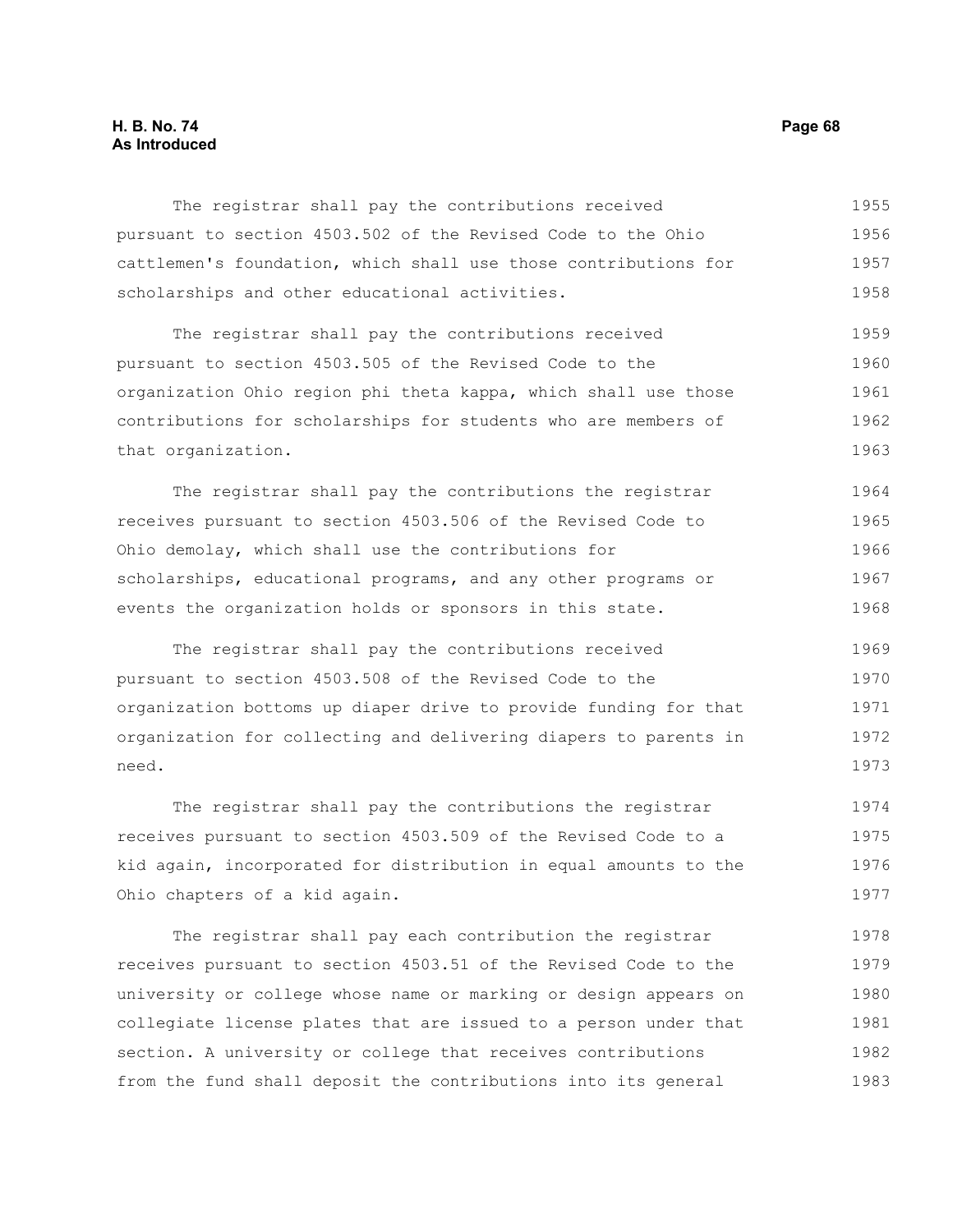## **H. B. No. 74 Page 69 As Introduced**

scholarship fund.

The registrar shall pay the contributions the registrar receives pursuant to section 4503.514 of the Revised Code to the university of Notre Dame in South Bend, Indiana, for purposes of awarding grants or scholarships to residents of Ohio who attend the university. The university shall not use any of the funds it receives for purposes of administering the scholarship program. The registrar shall enter into appropriate agreements with the university of Notre Dame to effectuate the distribution of such funds as provided in this section. 1985 1986 1987 1988 1989 1990 1991 1992 1993

The registrar shall pay the contributions the registrar receives pursuant to section 4503.521 of the Revised Code to the Ohio bicycle federation to assist that organization in paying for the educational programs it sponsors in support of Ohio cyclists of all ages. 1994 1995 1996 1997 1998

The registrar shall pay the contributions the registrar receives pursuant to section 4503.522 of the Revised Code to the "friends of Perry's victory and international peace memorial, incorporated," a nonprofit corporation organized under the laws of this state, to assist that organization in paying the expenses it incurs in sponsoring or holding charitable, educational, and cultural events at the monument. 1999 2000 2001 2002 2003 2004 2005

The registrar shall pay the contributions the registrar receives pursuant to section 4503.523 of the Revised Code to the fairport lights foundation, which shall use the money to pay for the restoration, maintenance, and preservation of the lighthouses of fairport harbor. 2006 2007 2008 2009 2010

The registrar shall pay the contributions the registrar receives pursuant to section 4503.524 of the Revised Code to the 2011 2012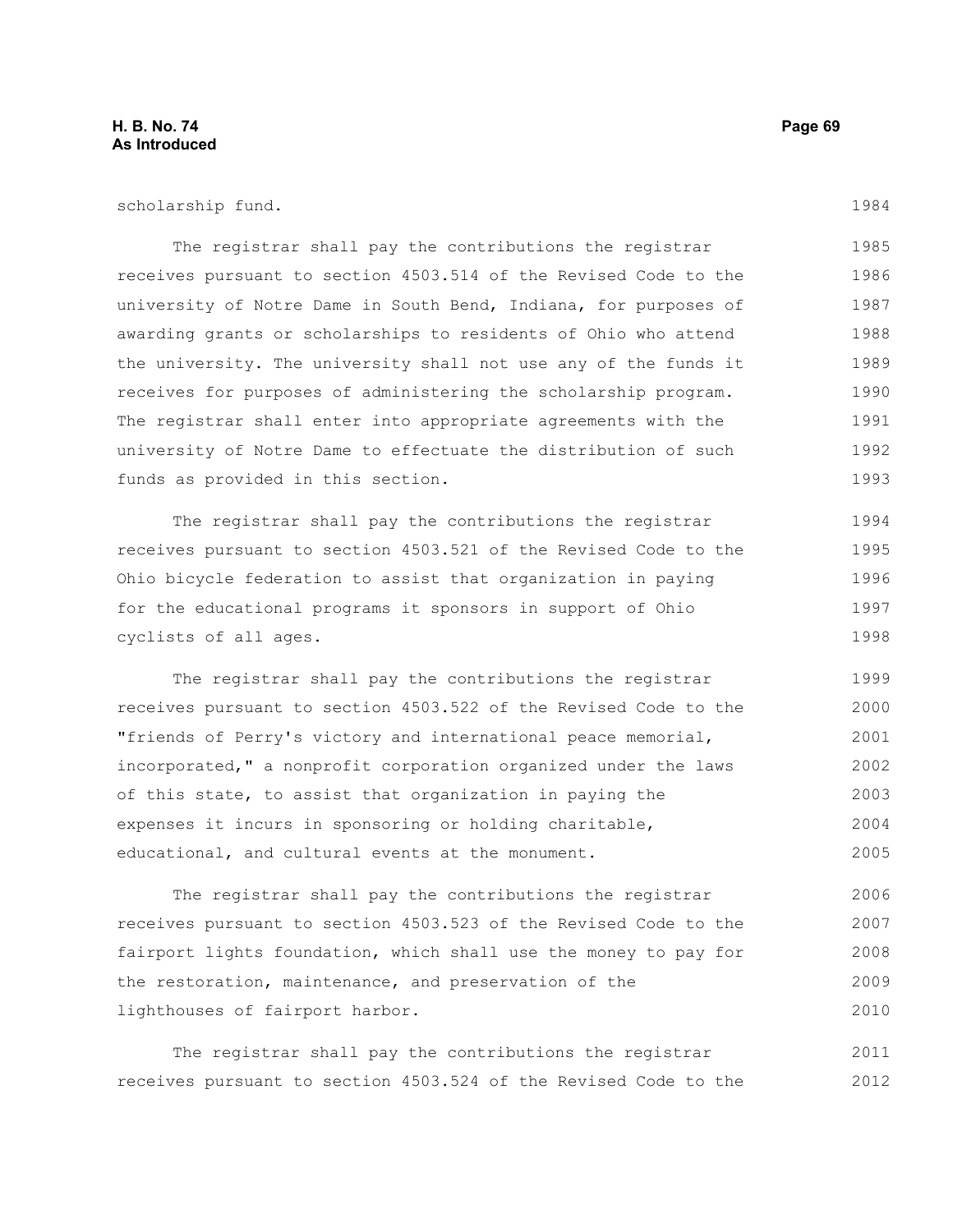# **H. B. No. 74 Page 70 As Introduced**

Massillon tiger football booster club, which shall use the contributions only to promote and support the football team of Washington high school of the Massillon city school district. 2013 2014 2015

The registrar shall pay the contributions the registrar receives pursuant to section 4503.525 of the Revised Code to the United States power squadron districts seven, eleven, twentyfour, and twenty-nine in equal amounts. Each power squadron district shall use the money it receives under this section to pay for the educational boating programs each district holds or sponsors within this state. 2016 2017 2018 2019 2020 2021 2022

The registrar shall pay the contributions the registrar receives pursuant to section 4503.526 of the Revised Code to the Ohio district Kiwanis foundation of the Ohio district of Kiwanis international, which shall use the money it receives under this section to pay the costs of its educational and humanitarian activities. 2023 2024 2025 2026 2027 2028

The registrar shall pay the contributions the registrar receives pursuant to section 4503.528 of the Revised Code to the Ohio children's alliance, which shall use the money it receives under this section to pay the expenses it incurs in advancing its mission of sustainably improving the provision of services to children, young adults, and families in this state. 2029 2030 2031 2032 2033 2034

The registrar shall pay the contributions the registrar receives pursuant to section 4503.529 of the Revised Code to the Ohio nurses foundation. The foundation shall use the money it receives under this section to provide educational scholarships to assist individuals who aspire to join the nursing profession, to assist nurses in the nursing profession who seek to advance their education, and to support persons conducting nursing research concerning the evidence-based practice of nursing and 2035 2036 2037 2038 2039 2040 2041 2042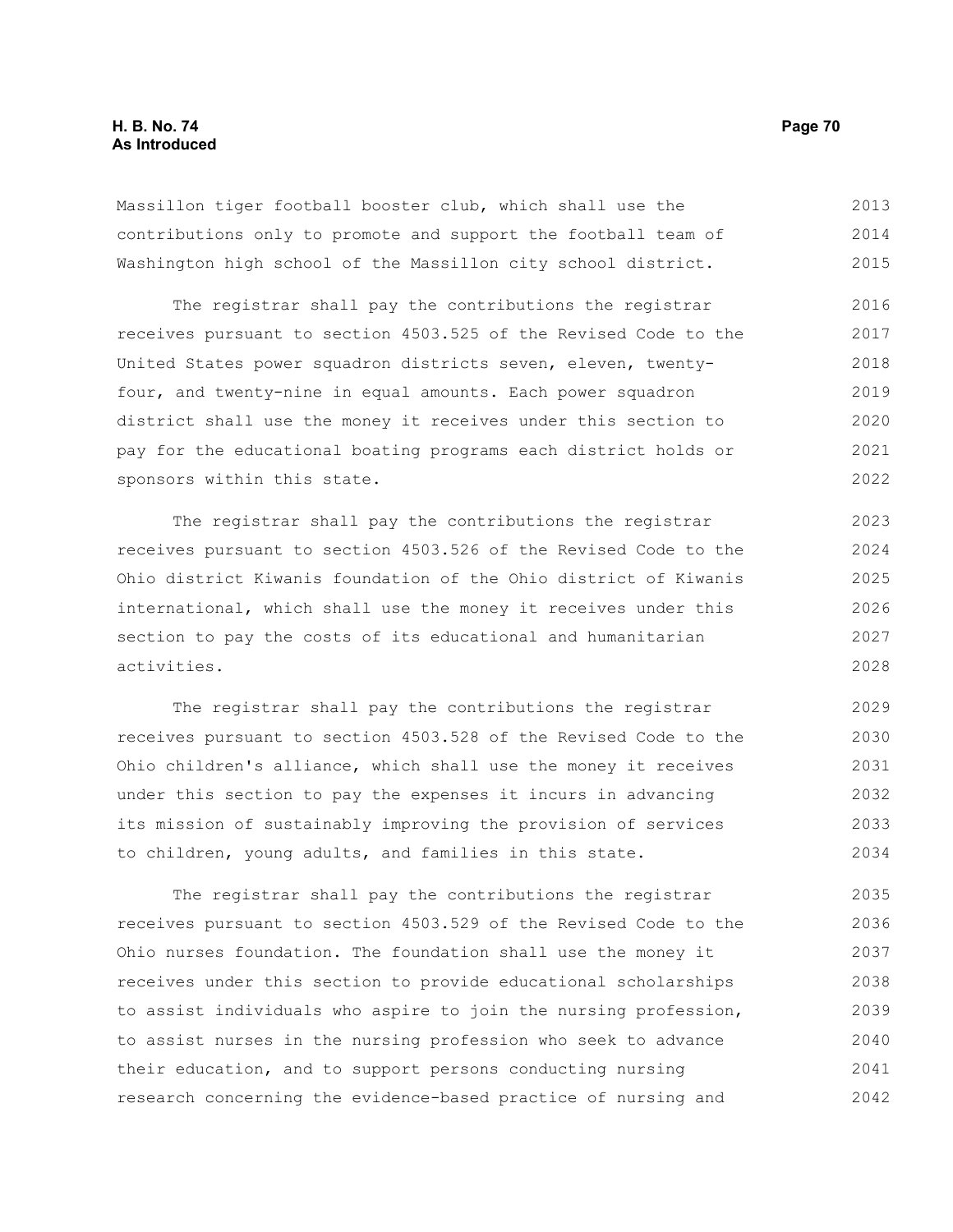the improvement of patient outcomes.

The registrar shall pay the contributions the registrar receives pursuant to section 4503.531 of the Revised Code to the thank you foundation, incorporated, a nonprofit corporation organized under the laws of this state, to assist that organization in paying for the charitable activities and programs it sponsors in support of United States military personnel, veterans, and their families. 2044 2045 2046 2047 2048 2049 2050

The registrar shall pay the contributions the registrar receives pursuant to section 4503.534 of the Revised Code to the disabled American veterans department of Ohio, to be used for programs that serve disabled American veterans and their families. 2051 2052 2053 2054

The registrar shall pay the contributions the registrar receives pursuant to section 4503.55 of the Revised Code to the pro football hall of fame, which shall deposit the contributions into a special bank account that it establishes and which shall be separate and distinct from any other account the pro football hall of fame maintains, to be used exclusively for the purpose of promoting the pro football hall of fame as a travel destination. 2056 2057 2058 2059 2060 2061 2062 2063

The registrar shall pay the contributions that are paid to the registrar pursuant to section 4503.545 of the Revised Code to the national rifle association foundation, which shall use the money to pay the costs of the educational activities and programs the foundation holds or sponsors in this state. 2064 2065 2066 2067 2068

The registrar shall pay to the Ohio pet fund the contributions the registrar receives pursuant to section 4503.551 of the Revised Code and any other money from any other 2069 2070 2071

2043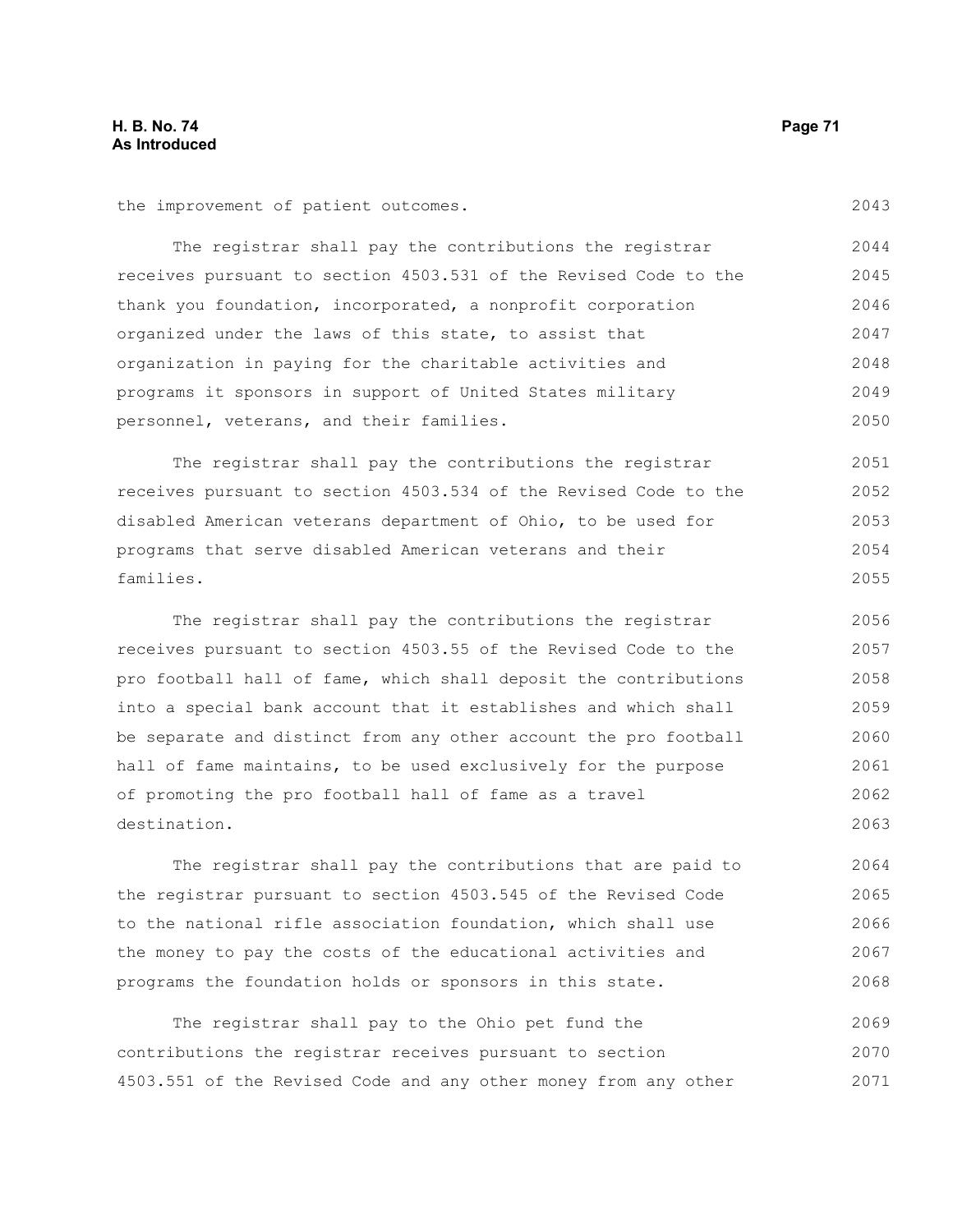## **H. B. No. 74 Page 72 As Introduced**

source, including donations, gifts, and grants, that is designated by the source to be paid to the Ohio pet fund. The Ohio pet fund shall use the moneys it receives under this section to support programs for the sterilization of dogs and cats and for educational programs concerning the proper veterinary care of those animals, and for expenses of the Ohio pet fund that are reasonably necessary for it to obtain and maintain its tax-exempt status and to perform its duties. 2072 2073 2074 2075 2076 2077 2078 2079

The registrar shall pay the contributions the registrar receives pursuant to section 4503.552 of the Revised Code to the rock and roll hall of fame and museum, incorporated. 2080 2081 2082

The registrar shall pay the contributions the registrar receives pursuant to section 4503.553 of the Revised Code to the Ohio coalition for animals, incorporated, a nonprofit corporation. Except as provided in division (B) of this section, the coalition shall distribute the money to its members, and the members shall use the money only to pay for educational, charitable, and other programs of each coalition member that provide care for unwanted, abused, and neglected horses. The Ohio coalition for animals may use a portion of the money to pay for reasonable marketing costs incurred in the design and promotion of the license plate and for administrative costs incurred in the disbursement and management of funds received under this section. 2083 2084 2085 2086 2087 2088 2089 2090 2091 2092 2093 2094 2095

The registrar shall pay the contributions the registrar receives pursuant to section 4503.554 of the Revised Code to the Ohio state council of the knights of Columbus, which shall use the contributions to pay for its charitable activities and programs. 2096 2097 2098 2099 2100

The registrar shall pay the contributions the registrar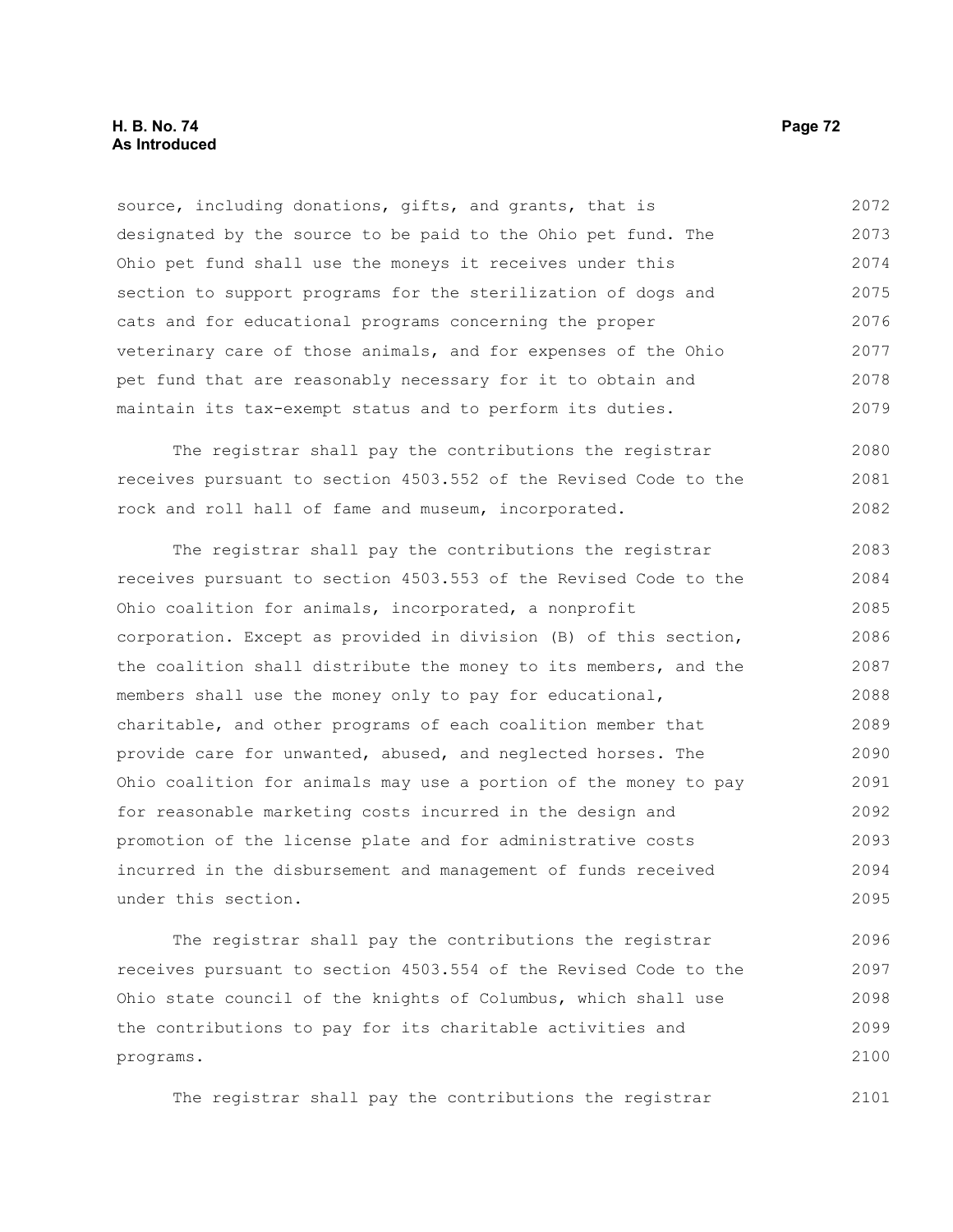# **H. B. No. 74 Page 73 As Introduced**

receives pursuant to section 4503.555 of the Revised Code to the western reserve historical society, which shall use the contributions to fund the Crawford auto aviation museum. 2102 2103 2104

The registrar shall pay the contributions the registrar receives pursuant to section 4503.556 of the Revised Code to the Erica J. Holloman foundation, inc., for the awareness of triple negative breast cancer. The foundation shall use the contributions for charitable and educational purposes. 2105 2106 2107 2108 2109

The registrar shall pay each contribution the registrar receives pursuant to section 4503.557 of the Revised Code to the central Ohio chapter of the Ronald McDonald house charities, which shall distribute the contribution to the chapter of the Ronald McDonald house charities in whose geographic territory the person who paid the contribution resides. 2110 2111 2112 2113 2114 2115

The registrar shall pay the contributions the registrar receives pursuant to section 4503.561 of the Revised Code to the state of Ohio chapter of ducks unlimited, inc., which shall deposit the contributions into a special bank account that it establishes. The special bank account shall be separate and distinct from any other account the state of Ohio chapter of ducks unlimited, inc., maintains and shall be used exclusively for the purpose of protecting, enhancing, restoring, and managing wetlands and conserving wildlife habitat. The state of Ohio chapter of ducks unlimited, inc., annually shall notify the registrar in writing of the name, address, and account to which such payments are to be made. 2116 2117 2118 2119 2120 2121 2122 2123 2124 2125 2126 2127

The registrar shall pay the contributions the registrar receives pursuant to section 4503.562 of the Revised Code to the Mahoning river consortium, which shall use the money to pay the expenses it incurs in restoring and maintaining the Mahoning 2128 2129 2130 2131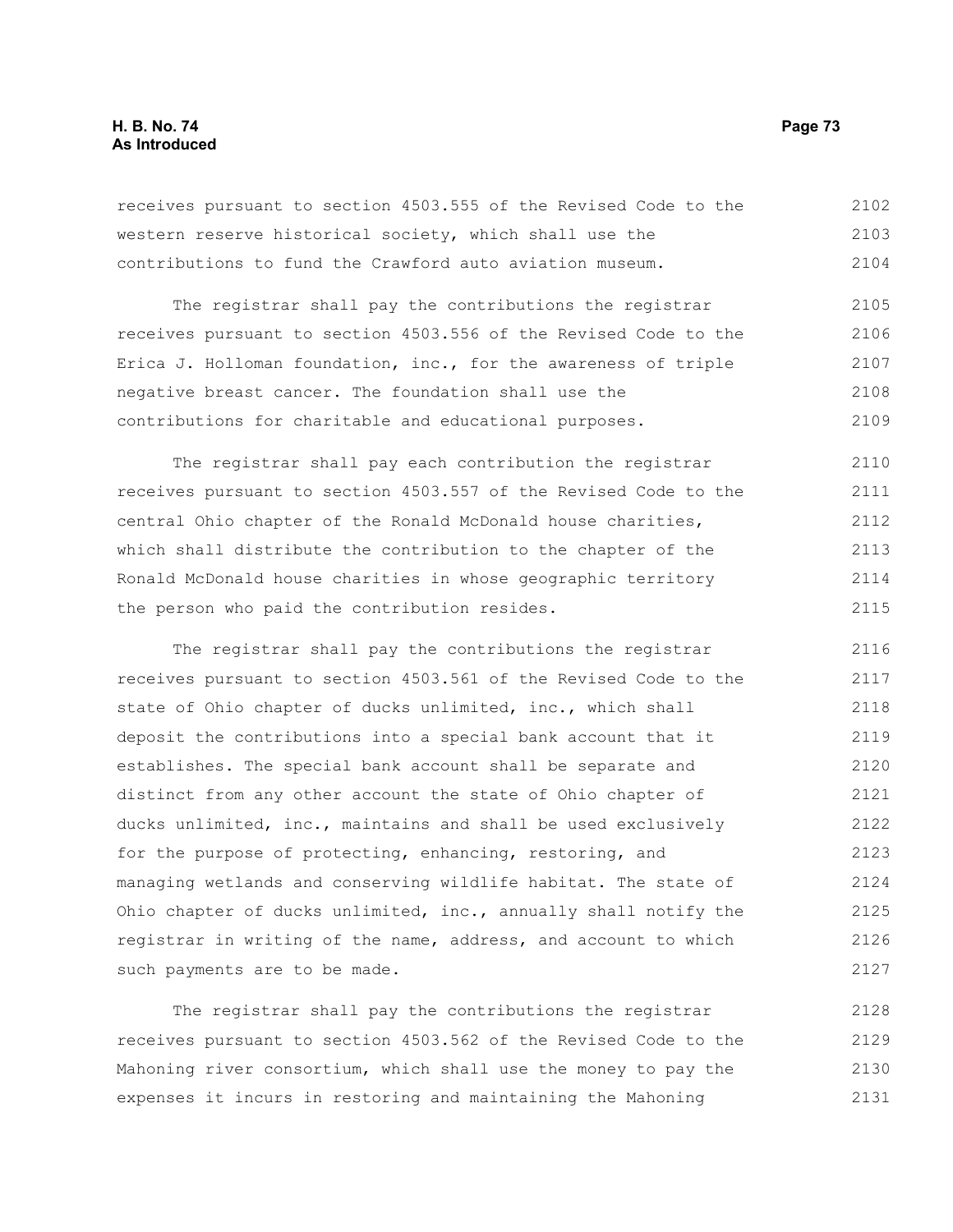| river watershed.                                                 | 2132 |
|------------------------------------------------------------------|------|
| The registrar shall pay the contributions the registrar          | 2133 |
| receives pursuant to section 4503.564 of the Revised Code to the | 2134 |
| Glen Helen association to pay expenses related to the Glen Helen | 2135 |
| nature preserve.                                                 | 2136 |
| The registrar shall pay the contributions the registrar          | 2137 |
| receives pursuant to section 4503.565 of the Revised Code to the | 2138 |
| conservancy for Cuyahoga valley national park, which shall use   | 2139 |
| the money in support of the park.                                | 2140 |
| The registrar shall pay the contributions the registrar          | 2141 |
| receives pursuant to section 4503.566 of the Revised Code to the | 2142 |
| Ottawa national wildlife refuge, which shall use the             | 2143 |
| contributions for wildlife preservation purposes.                | 2144 |
| The registrar shall pay the contributions the registrar          | 2145 |
| receives pursuant to section 4503.567 of the Revised Code to the | 2146 |
| girls on the run of Franklin county, inc., which shall use the   | 2147 |
| contributions to support the activities of the organization.     | 2148 |
| The registrar shall pay the contributions the registrar          | 2149 |
| receives pursuant to section 4503.576 of the Revised Code to the | 2150 |
| Ohio state beekeepers association, which shall use those         | 2151 |
| contributions to promote beekeeping, provide educational         | 2152 |
| information about beekeeping, and to support other state and     | 2153 |
| local beekeeping programs.                                       | 2154 |
| The registrar shall pay the contributions the registrar          | 2155 |
| receives pursuant to section 4503.577 of the Revised Code to the | 2156 |
| national aviation hall of fame, which shall use the              | 2157 |

The registrar shall pay the contributions the registrar 2160

contributions to fulfill its mission of honoring aerospace

legends to inspire future leaders.

2158 2159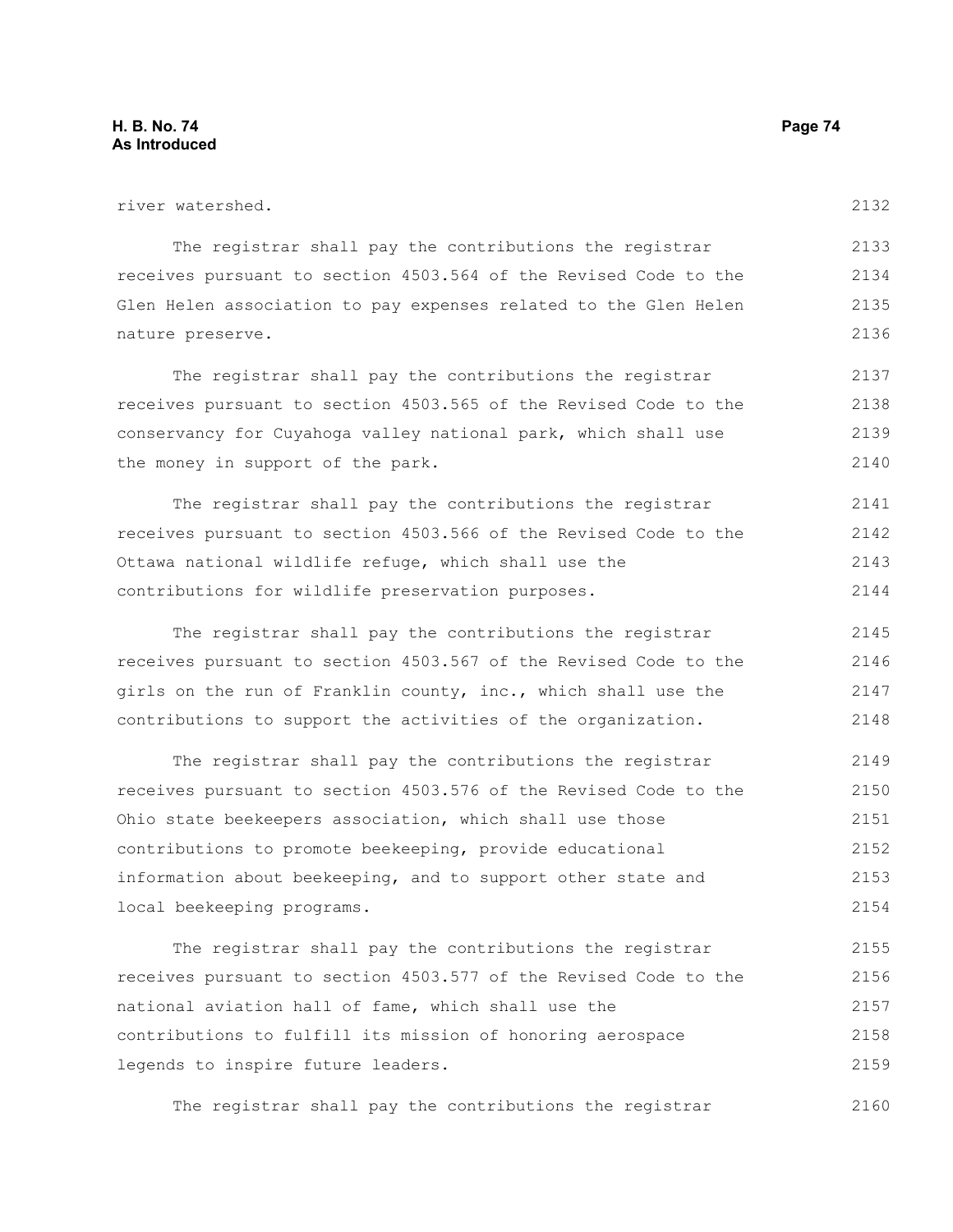receives pursuant to section 4503.579 of the Revised Code to the national council of negro women, incorporated, which shall use the contributions for educational purposes. 2161 2162 2163

The registrar shall pay the contributions the registrar receives pursuant to section 4503.581 of the Revised Code to the Ohio sons of the American legion, which shall use the contributions to support the activities of the organization. 2164 2165 2166 2167

The registrar shall pay to a sports commission created pursuant to section 4503.591 of the Revised Code each contribution the registrar receives under that section that an applicant pays to obtain license plates that bear the logo of a professional sports team located in the county of that sports commission and that is participating in the license plate program pursuant to division (E) of that section, irrespective of the county of residence of an applicant. 2168 2169 2170 2171 2172 2173 2174 2175

The registrar shall pay to a community charity each contribution the registrar receives under section 4503.591 of the Revised Code that an applicant pays to obtain license plates that bear the logo of a professional sports team that is participating in the license plate program pursuant to division (G) of that section. 2176 2177 2178 2179 2180 2181

The registrar shall pay the contributions the registrar receives pursuant to section 4503.592 of the Revised Code to pollinator partnership's monarch wings across Ohio program, which shall use the contributions for the protection and preservation of the monarch butterfly and pollinator corridor in Ohio and for educational programs. 2182 2183 2184 2185 2186 2187

The registrar shall pay the contributions the registrar receives pursuant to section 4503.594 of the Revised Code to 2188 2189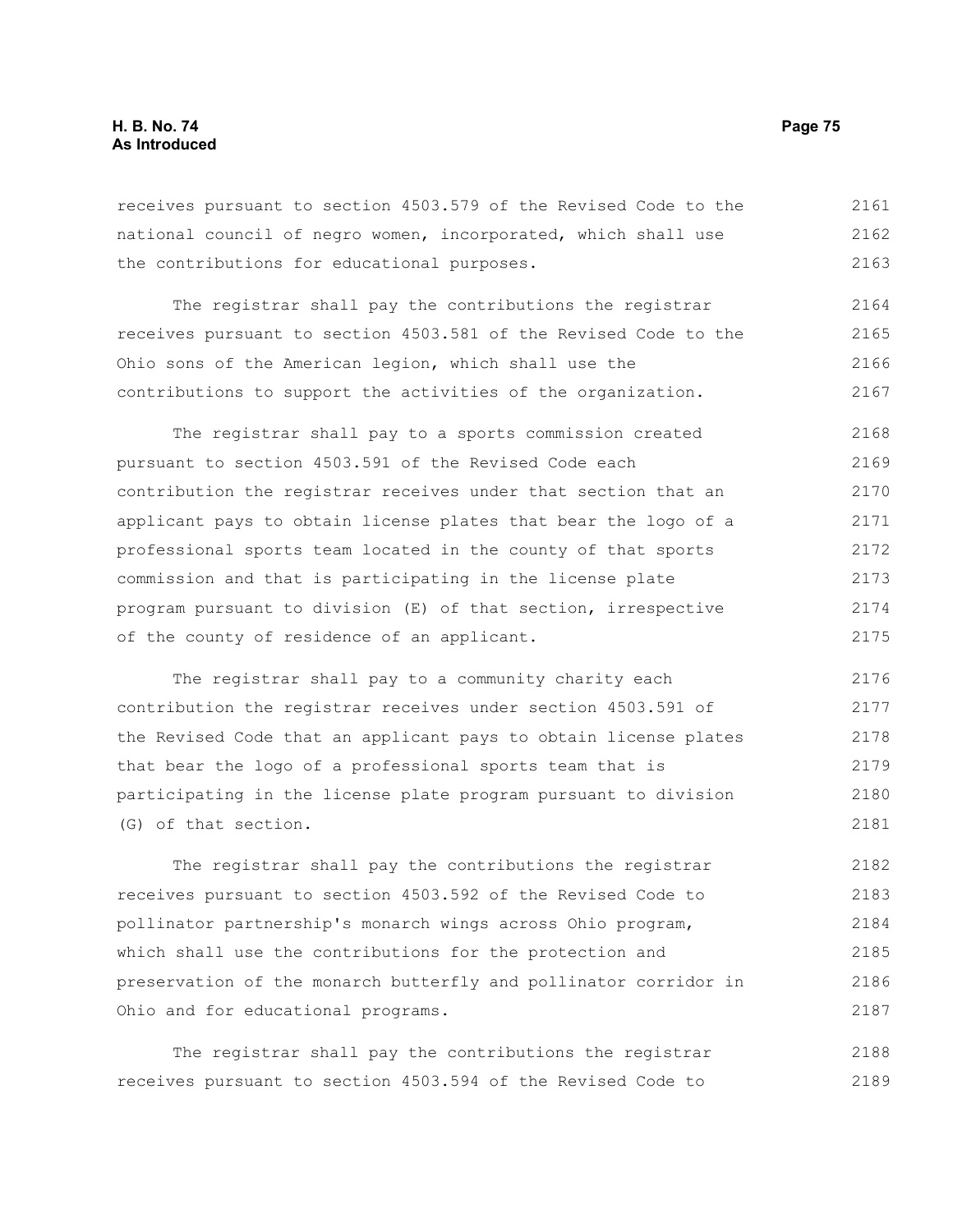supporting cancer research.

2190 2191

2205

2207 2208

The registrar shall pay the contributions the registrar receives pursuant to section 4503.595 of the Revised Code to the Stan Hywet hall and gardens. 2192 2193 2194

The registrar shall pay the contributions the registrar receives pursuant to section 4503.596 of the Revised Code to the Cuyahoga valley scenic railroad. 2195 2196 2197

The registrar shall pay the contributions the registrar receives pursuant to section 4503.67 of the Revised Code to the Dan Beard council of the boy scouts of America. The council shall distribute all contributions in an equitable manner throughout the state to regional councils of the boy scouts. 2198 2199 2200 2201 2202

The registrar shall pay the contributions the registrar receives pursuant to section 4503.68 of the Revised Code to the girl scouts of Ohio's heartland. The girl scouts of Ohio's heartland shall distribute all contributions in an equitable manner throughout the state to regional councils of the girl scouts. 2203 2204 2206

The registrar shall pay the contributions the registrar receives pursuant to section 4503.69 of the Revised Code to the Dan Beard council of the boy scouts of America. The council shall distribute all contributions in an equitable manner throughout the state to regional councils of the boy scouts. 2209 2210 2211 2212 2213

The registrar shall pay the contributions the registrar receives pursuant to section 4503.70 of the Revised Code to the charitable foundation of the grand lodge of Ohio, f. & a. m., which shall use the contributions for scholarship purposes. 2214 2215 2216 2217

The registrar shall pay the contributions the registrar 2218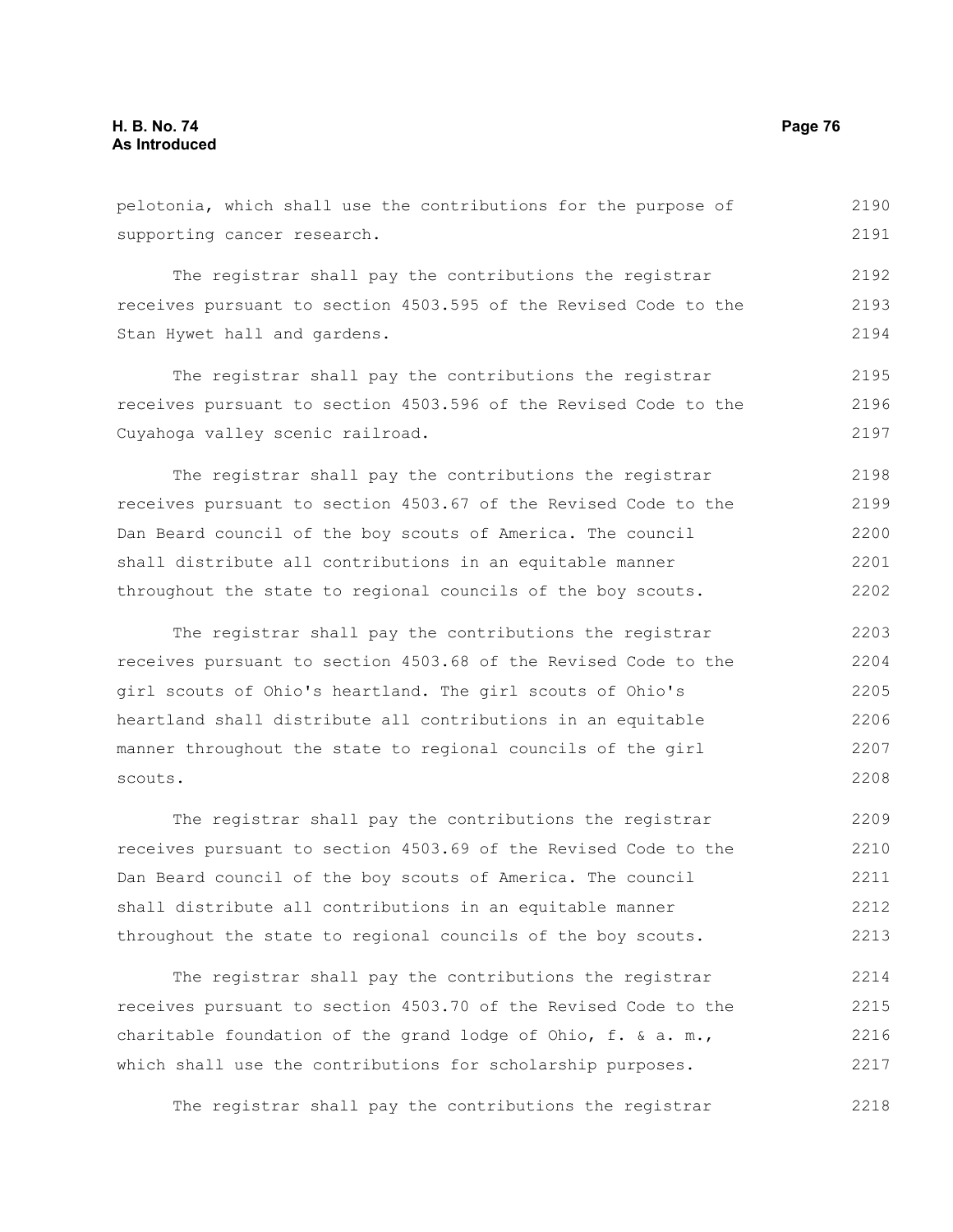# **H. B. No. 74 Page 77 As Introduced**

receives pursuant to section 4503.701 of the Revised Code to the Prince Hall grand lodge of free and accepted masons of Ohio, which shall use the contributions for scholarship purposes. 2219 2220 2221

The registrar shall pay the contributions the registrar receives pursuant to section 4503.702 of the Revised Code to the Ohio Association of the Improved Benevolent and Protective Order of the Elks of the World, which shall use the funds for charitable purposes. 2222 2223 2224 2225 2226

The registrar shall pay the contributions the registrar receives pursuant to section 4503.71 of the Revised Code to the fraternal order of police of Ohio, incorporated, which shall deposit the fees into its general account to be used for purposes of the fraternal order of police of Ohio, incorporated. 2227 2228 2229 2230 2231

The registrar shall pay the contributions the registrar receives pursuant to section 4503.711 of the Revised Code to the fraternal order of police of Ohio, incorporated, which shall deposit the contributions into an account that it creates to be used for the purpose of advancing and protecting the law enforcement profession, promoting improved law enforcement methods, and teaching respect for law and order. 2232 2233 2234 2235 2236 2237 2238

The registrar shall pay the contributions received pursuant to section 4503.712 of the Revised Code to Ohio concerns of police survivors, which shall use those contributions to provide whatever assistance may be appropriate to the families of Ohio law enforcement officers who are killed in the line of duty. 2239 2240 2241 2242 2243 2244

The registrar shall pay the contributions received pursuant to section 4503.713 of the Revised Code to the greater Cleveland peace officers memorial society, which shall use those 2245 2246 2247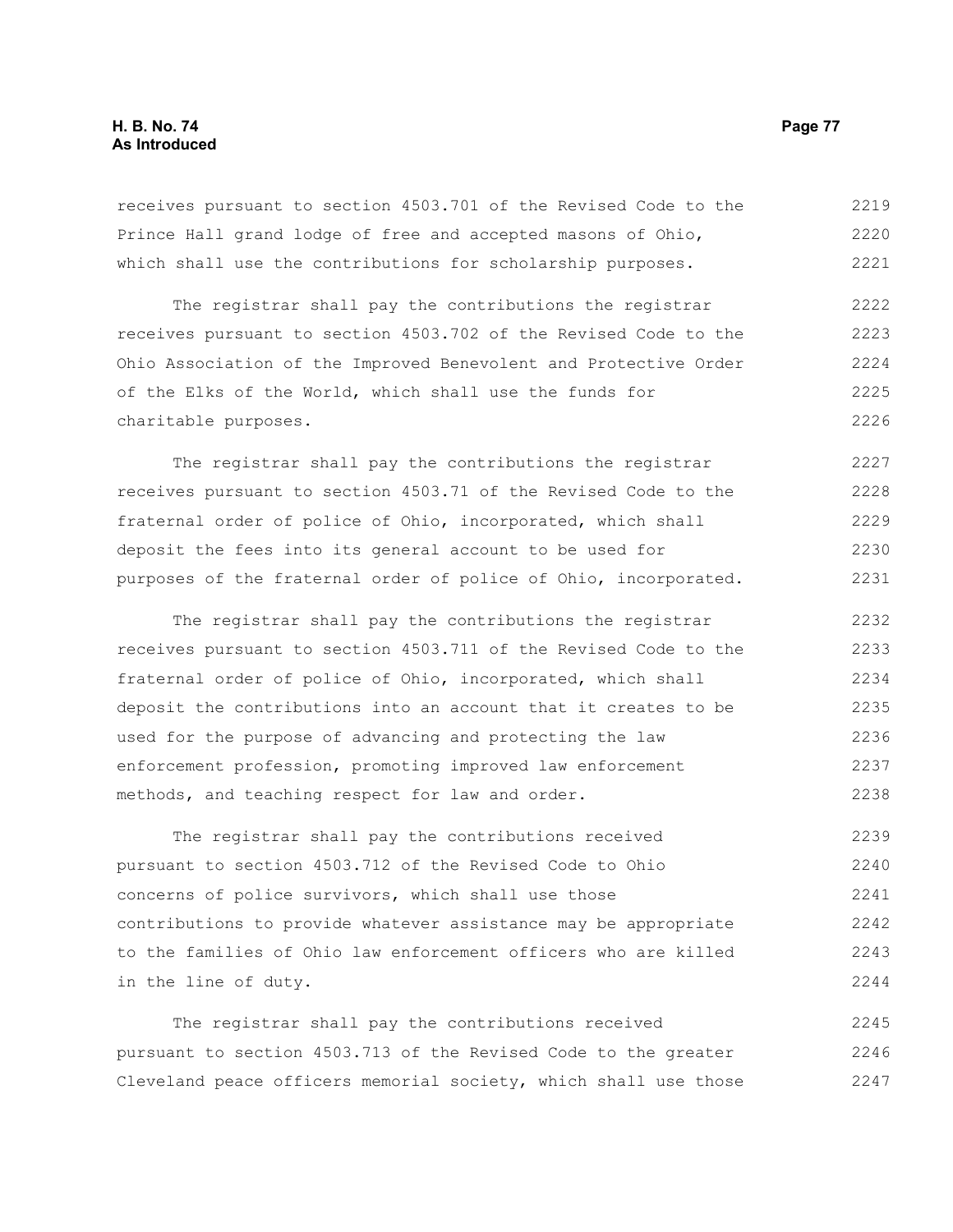contributions to honor law enforcement officers who have died in the line of duty and support its charitable purposes. 2248 2249

The registrar shall pay the contributions received pursuant to section 4503.714 of the Revised Code to the Ohio association of chiefs of police. 2250 2251 2252

The registrar shall pay the contributions the registrar receives pursuant to section 4503.715 of the Revised Code to the fallen linemen organization, which shall use the contributions to recognize and memorialize fallen linemen and support their families. 2253 2254 2255 2256 2257

The registrar shall pay the contributions the registrar receives pursuant to section 4503.716 of the Revised Code to the fallen timbers battlefield preservation commission, which shall use the contributions to further the mission of the commission.

The registrar shall pay the contributions the registrar receives pursuant to section 4503.72 of the Revised Code to the organization known on March 31, 2003, as the Ohio CASA/GAL association, a private, nonprofit corporation organized under Chapter 1702. of the Revised Code. The Ohio CASA/GAL association shall use these contributions to pay the expenses it incurs in administering a program to secure the proper representation in the courts of this state of abused, neglected, and dependent children, and for the training and supervision of persons participating in that program. 2262 2263 2264 2265 2266 2267 2268 2269 2270 2271

The registrar shall pay the contributions the registrar receives pursuant to section 4503.722 of the Revised Code to the Down Syndrome Association of Central Ohio, which shall use the contributions for advocacy purposes throughout the state. 2272 2273 2274 2275

The registrar shall pay the contributions the registrar 2276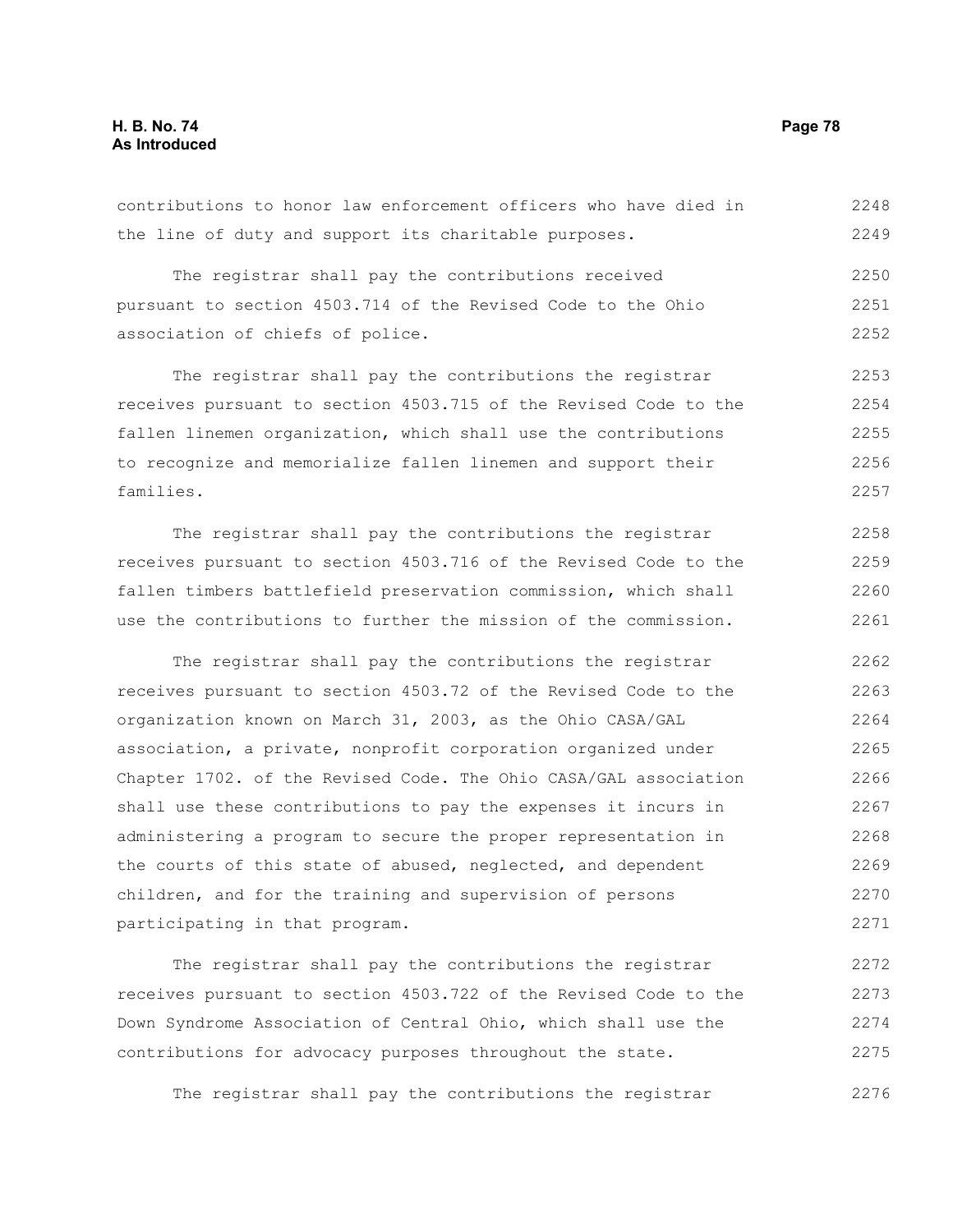# **H. B. No. 74 Page 79 As Introduced**

receives pursuant to section 4503.724 of the Revised Code to the Ohio Chapter of the American Foundation for Suicide Prevention, which shall use the contributions for programs, education, and advocacy purposes throughout the state. 2277 2278 2279 2280

The registrar shall pay the contributions the registrar receives pursuant to section 4503.725 of the Revised Code to the ALS association central & southern Ohio chapter, which shall split the contributions between that chapter and the ALS association northern Ohio chapter in accordance with any agreement between the two associations. The contributions shall be used to discover treatments and a cure for ALS, and to serve, advocate for, and empower people affected by ALS to live their lives to the fullest. 2281 2282 2283 2284 2285 2286 2287 2288 2289

The registrar shall pay the contributions the registrar receives pursuant to section 4503.73 of the Revised Code to Wright B. Flyer, incorporated, which shall deposit the contributions into its general account to be used for purposes of Wright B. Flyer, incorporated. 2290 2291 2292 2293 2294

The registrar shall pay the contributions the registrar receives pursuant to section 4503.732 of the Revised Code to the Siegel Shuster society, a nonprofit organization dedicated to commemorating and celebrating the creation of Superman in Cleveland, Ohio. 2295 2296 2297 2298 2299

The registrar shall pay the contributions the registrar receives pursuant to section 4503.733 of the Revised Code to the central Ohio chapter of the juvenile diabetes research foundation, which shall distribute the contributions to the chapters of the juvenile diabetes research foundation in whose geographic territory the person who paid the contribution resides. 2300 2301 2302 2303 2304 2305 2306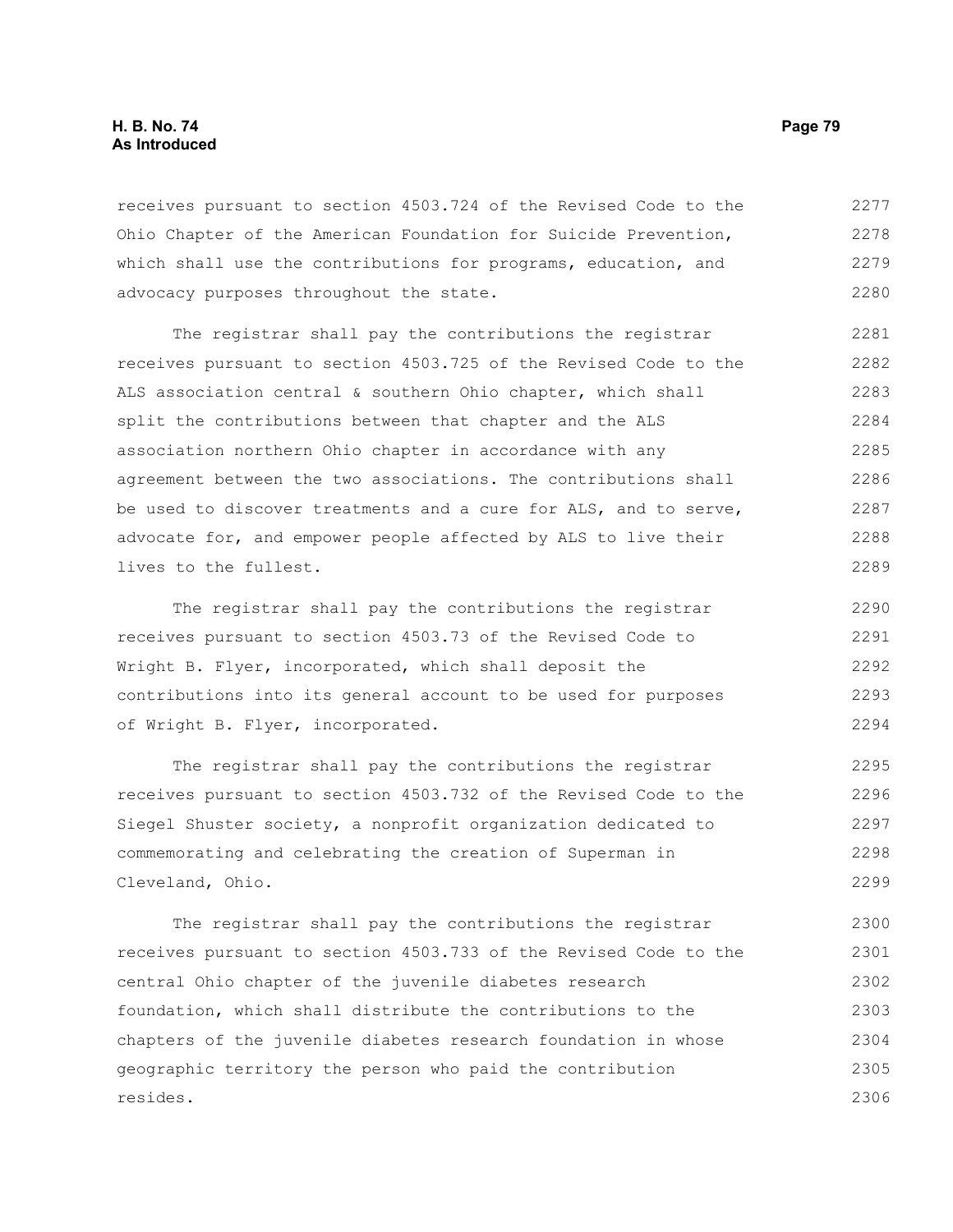#### **H. B. No. 74 Page 80 As Introduced**

The registrar shall pay the contributions the registrar receives pursuant to section 4503.734 of the Revised Code to the Ohio highway patrol auxiliary foundation, which shall use the contributions to fulfill the foundation's mission of supporting law enforcement education and assistance. 2307 2308 2309 2310 2311

The registrar shall pay the contributions the registrar receives pursuant to section 4503.74 of the Revised Code to the Columbus zoological park association, which shall disburse the moneys to Ohio's major metropolitan zoos, as defined in section 4503.74 of the Revised Code, in accordance with a written agreement entered into by the major metropolitan zoos. 2312 2313 2314 2315 2316 2317

The registrar shall pay the contributions the registrar receives pursuant to section 4503.75 of the Revised Code to the rotary foundation, located on March 31, 2003, in Evanston, Illinois, to be placed in a fund known as the permanent fund and used to endow educational and humanitarian programs of the rotary foundation. 2318 2319 2320 2321 2322 2323

The registrar shall pay the contributions the registrar receives pursuant to section 4503.751 of the Revised Code to the Ohio association of realtors, which shall deposit the contributions into a property disaster relief fund maintained under the Ohio realtors charitable and education foundation. 2324 2325 2326 2327 2328

The registrar shall pay the contributions the registrar receives pursuant to section 4503.752 of the Revised Code to buckeye corvettes, incorporated, which shall use the contributions to pay for its charitable activities and programs. 2329 2330 2331 2332

The registrar shall pay the contributions the registrar receives pursuant to section 4503.754 of the Revised Code to the municipal corporation of Twinsburg. 2333 2334 2335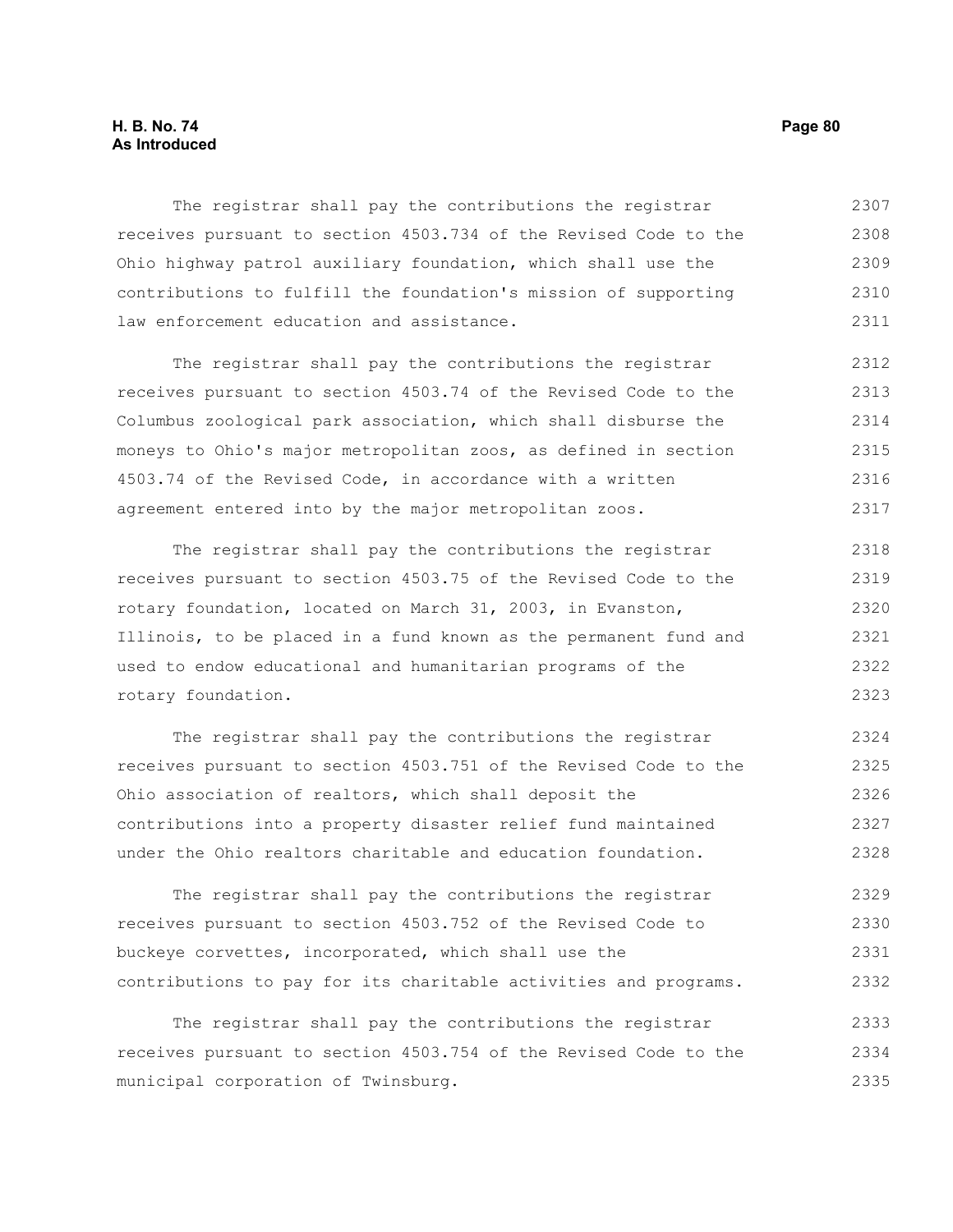# **H. B. No. 74 Page 81 As Introduced**

The registrar shall pay the contributions the registrar receives pursuant to section 4503.763 of the Revised Code to the Ohio history connection to be used solely to build, support, and maintain the Ohio battleflag collection within the Ohio history connection. 2336 2337 2338 2339 2340

The registrar shall pay the contributions the registrar receives pursuant to section 4503.764 of the Revised Code to the Medina county historical society, which shall use those contributions to distribute between the various historical societies and museums in Medina county. 2341 2342 2343 2344 2345

The registrar shall pay the contributions the registrar receives pursuant to section 4503.765 of the Revised Code to the Amaranth grand chapter foundation, which shall use the contributions for communal outreach, charitable service, and scholarship purposes. 2346 2347 2348 2349 2350

The registrar shall pay the contributions the registrar receives pursuant to section 4503.767 of the Revised Code to folds of honor of central Ohio, which shall use the contributions to provide scholarships to spouses and children either of disabled veterans or of members of any branch of the armed forces who died during their service. 2351 2352 2353 2354 2355 2356

The registrar shall pay the contributions the registrar receives pursuant to section 4503.85 of the Revised Code to the Ohio sea grant college program to be used for Lake Erie area research projects.

The registrar shall pay the contributions the registrar receives pursuant to section 4503.86 of the Revised Code to the Ohio Lincoln highway historic byway, which shall use those contributions solely to promote and support the historical 2361 2362 2363 2364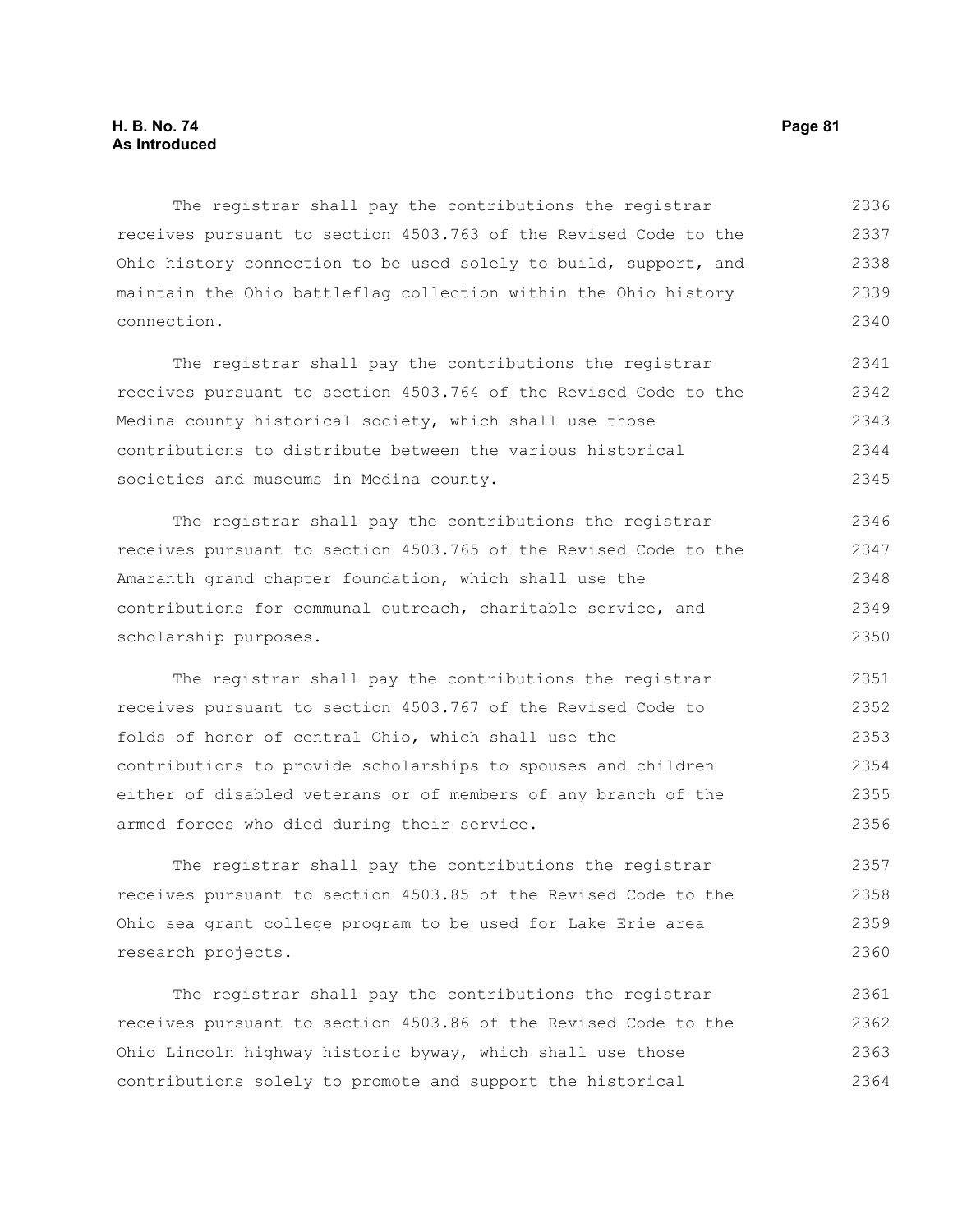preservation and advertisement of the Lincoln highway in this state. 2365 2366

The registrar shall pay the contributions the registrar receives pursuant to section 4503.87 of the Revised Code to the Grove City little league dream field fund, which shall use those contributions solely to build, maintain, and improve youth baseball fields within the municipal corporation of Grove City. 2367 2368 2369 2370 2371

The registrar shall pay the contributions the registrar receives pursuant to section 4503.871 of the Revised Code to the Solon city school district. The school district shall use the contributions it receives to pay the expenses it incurs in providing services to the school district's students that assist in developing or maintaining the mental and emotional well-being of the students. The services provided may include bereavement counseling, instruction in defensive driving techniques, sensitivity training, and the counseling and education of students regarding bullying, dating violence, drug abuse, suicide prevention, and human trafficking. The school district superintendent or, in the school district superintendent's discretion, the appropriate school principal or appropriate school counselors shall determine any charitable organizations that the school district hires to provide those services. The school district also may use the contributions it receives to pay for members of the faculty of the school district to receive training in providing such services to the students of the school district. The school district shall ensure that any charitable organization that is hired by the district is exempt from federal income taxation under subsection 501(c)(3) of the Internal Revenue Code. The school district shall not use the contributions it receives for any other purpose. 2372 2373 2374 2375 2376 2377 2378 2379 2380 2381 2382 2383 2384 2385 2386 2387 2388 2389 2390 2391 2392 2393 2394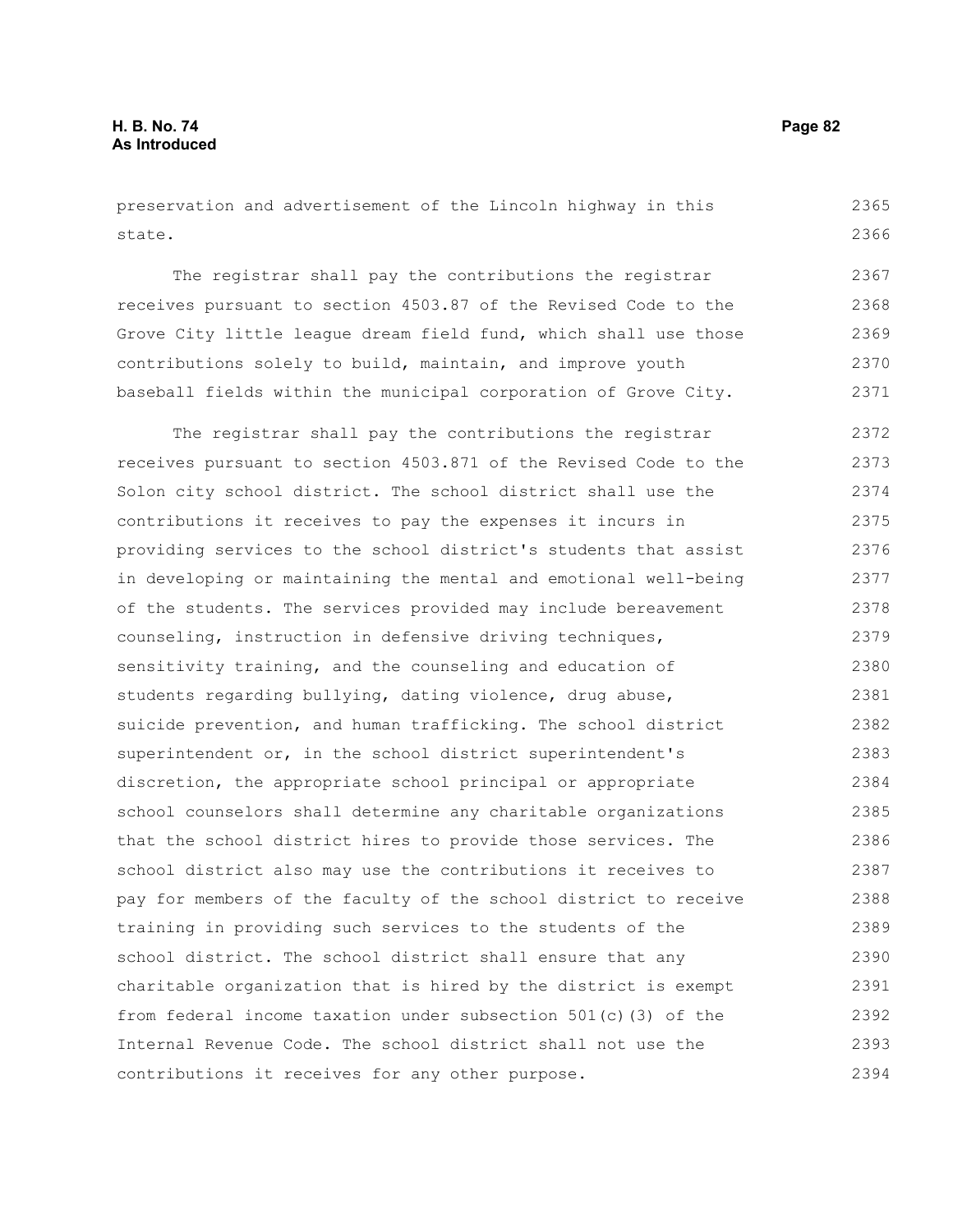# **H. B. No. 74 Page 83 As Introduced**

The registrar shall pay the contributions the registrar receives pursuant to section 4503.872 of the Revised Code to the Canton city school district. The district may use the contributions for student welfare, but shall not use the contributions for any political purpose or to pay salaries of district employees. 2395 2396 2397 2398 2399 2400

The registrar shall pay the contributions the registrar receives pursuant to section 4503.873 of the Revised Code to Padua Franciscan high school located in the municipal corporation of Parma. The school shall use fifty per cent of the contributions it receives to provide tuition assistance to its students. The school shall use the remaining fifty per cent to pay the expenses it incurs in providing services to the school's students that assist in developing or maintaining the mental and emotional well-being of the students. The services provided may include bereavement counseling, instruction in defensive driving techniques, sensitivity training, and the counseling and education of students regarding bullying, dating violence, drug abuse, suicide prevention, and human trafficking. As a part of providing such services, the school may pay for members of the faculty of the school to receive training in providing those services. The school principal or, in the school principal's discretion, appropriate school counselors shall determine any charitable organizations that the school hires to provide those services. The school shall ensure that any such charitable organization is exempt from federal income taxation under subsection  $501(c)(3)$  of the Internal Revenue Code. The school shall not use the contributions it receives for any other purpose. 2401 2402 2403 2404 2405 2406 2407 2408 2409 2410 2411 2412 2413 2414 2415 2416 2417 2418 2419 2420 2421 2422 2423

The registrar shall pay the contributions the registrar receives pursuant to section 4503.874 of the Revised Code to St. 2424 2425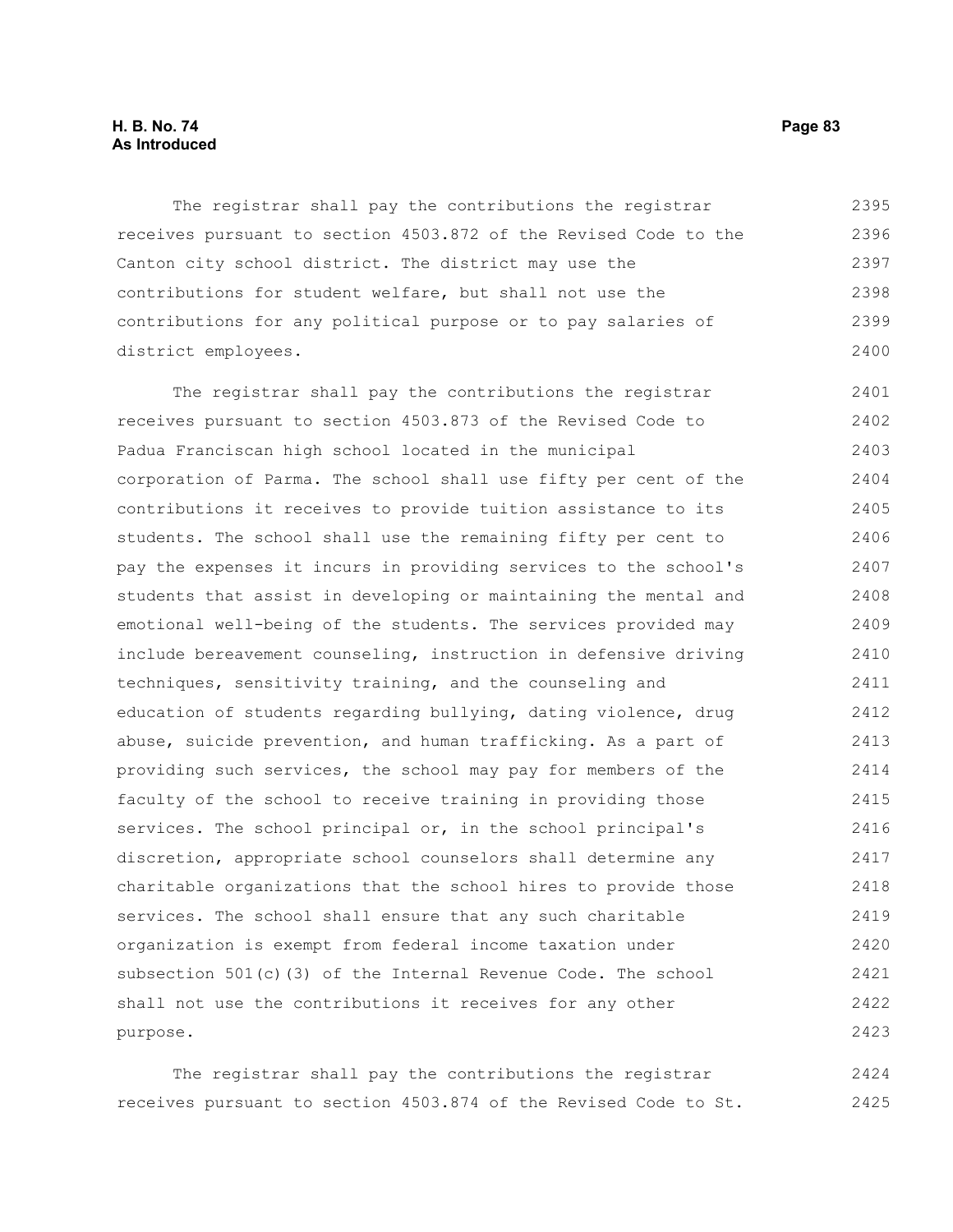# **H. B. No. 74 Page 84 As Introduced**

Edward high school located in the municipal corporation of Lakewood. The school shall use fifty per cent of the contributions it receives to provide tuition assistance to its students. The school shall use the remaining fifty per cent to pay the expenses it incurs in providing services to the school's students that assist in developing or maintaining the mental and emotional well-being of the students. The services provided may include bereavement counseling, instruction in defensive driving techniques, sensitivity training, and the counseling and education of students regarding bullying, dating violence, drug abuse, suicide prevention, and human trafficking. As a part of providing such services, the school may pay for members of the faculty of the school to receive training in providing those services. The school principal or, in the school principal's discretion, appropriate school counselors shall determine any charitable organizations that the school hires to provide those services. The school shall ensure that any such charitable organization is exempt from federal income taxation under subsection  $501(c)(3)$  of the Internal Revenue Code. The school shall not use the contributions it receives for any other purpose. The registrar shall pay the contributions the registrar 2426 2427 2428 2429 2430 2431 2432 2433 2434 2435 2436 2437 2438 2439 2440 2441 2442 2443 2444 2445 2446 2447

receives pursuant to section 4503.875 of the Revised Code to Walsh Jesuit high school located in the municipal corporation of Cuyahoga Falls. The school shall use fifty per cent of the contributions it receives to provide tuition assistance to its students. The school shall use the remaining fifty per cent to pay the expenses it incurs in providing services to the school's students that assist in developing or maintaining the mental and emotional well-being of the students. The services provided may include bereavement counseling, instruction in defensive driving 2448 2449 2450 2451 2452 2453 2454 2455 2456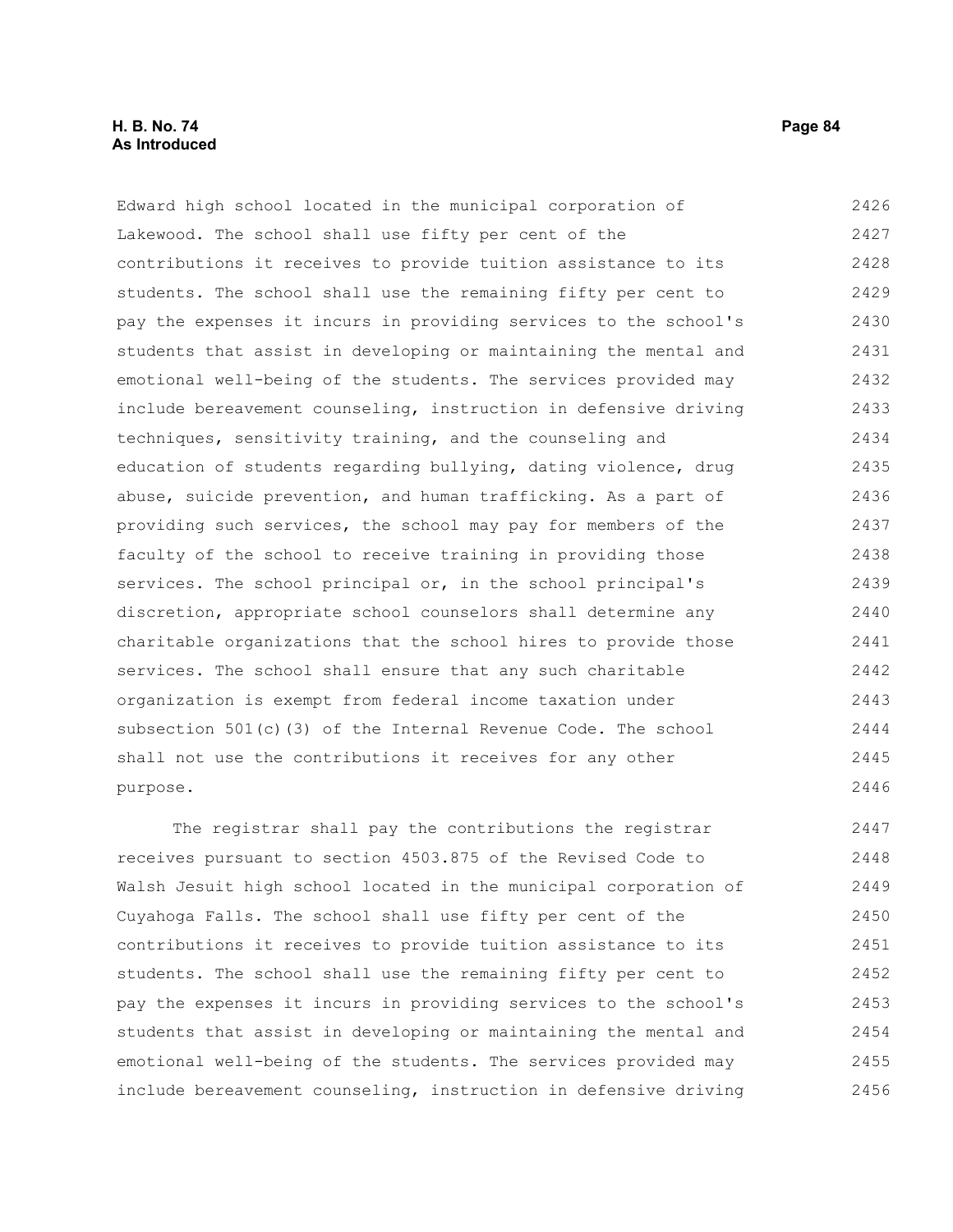# **H. B. No. 74 Page 85 As Introduced**

techniques, sensitivity training, and the counseling and education of students regarding bullying, dating violence, drug abuse, suicide prevention, and human trafficking. As a part of providing such services, the school may pay for members of the faculty of the school to receive training in providing those services. The school principal or, in the school principal's discretion, appropriate school counselors shall determine any charitable organizations that the school hires to provide those services. The school shall ensure that any such charitable organization is exempt from federal income taxation under subsection 501(c)(3) of the Internal Revenue Code. The school shall not use the contributions it receives for any other purpose. 2457 2458 2459 2460 2461 2462 2463 2464 2465 2466 2467 2468 2469

The registrar shall pay the contributions the registrar receives pursuant to section 4503.876 of the Revised Code to the North Royalton city school district. The school district shall use the contributions it receives to pay the expenses it incurs in providing services to the school district's students that assist in developing or maintaining the mental and emotional well-being of the students. The services provided may include bereavement counseling, instruction in defensive driving techniques, sensitivity training, and the counseling and education of students regarding bullying, dating violence, drug abuse, suicide prevention, and human trafficking. The school district superintendent or, in the school district superintendent's discretion, the appropriate school principal or appropriate school counselors shall determine any charitable organizations that the school district hires to provide those services. The school district also may use the contributions it receives to pay for members of the faculty of the school district to receive training in providing such services to the 2470 2471 2472 2473 2474 2475 2476 2477 2478 2479 2480 2481 2482 2483 2484 2485 2486 2487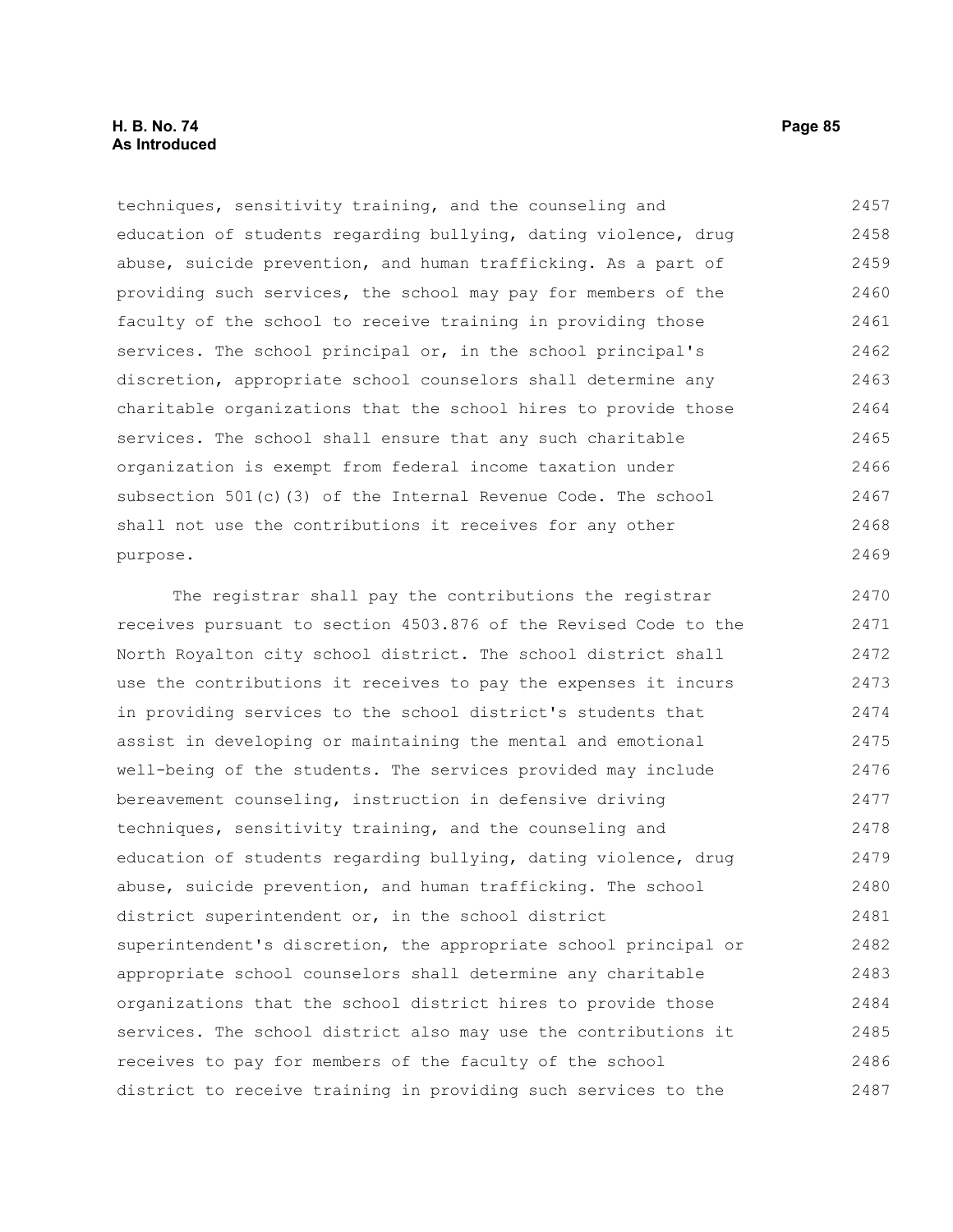# **H. B. No. 74 Page 86 As Introduced**

students of the school district. The school district shall ensure that any charitable organization that is hired by the district is exempt from federal income taxation under subsection 501(c)(3) of the Internal Revenue Code. The school district shall not use the contributions it receives for any other purpose. 2488 2489 2490 2491 2492 2493

The registrar shall pay the contributions the registrar receives pursuant to section 4503.877 of the Revised Code to the Independence local school district. The school district shall use the contributions it receives to pay the expenses it incurs in providing services to the school district's students that assist in developing or maintaining the mental and emotional well-being of the students. The services provided may include bereavement counseling, instruction in defensive driving techniques, sensitivity training, and the counseling and education of students regarding bullying, dating violence, drug abuse, suicide prevention, and human trafficking. The school district superintendent or, in the school district superintendent's discretion, the appropriate school principal or appropriate school counselors shall determine any charitable organizations that the school district hires to provide those services. The school district also may use the contributions it receives to pay for members of the faculty of the school district to receive training in providing such services to the students of the school district. The school district shall ensure that any charitable organization that is hired by the district is exempt from federal income taxation under subsection 501(c)(3) of the Internal Revenue Code. The school district shall not use the contributions it receives for any other purpose. 2494 2495 2496 2497 2498 2499 2500 2501 2502 2503 2504 2505 2506 2507 2508 2509 2510 2511 2512 2513 2514 2515 2516 2517

The registrar shall pay the contributions the registrar 2518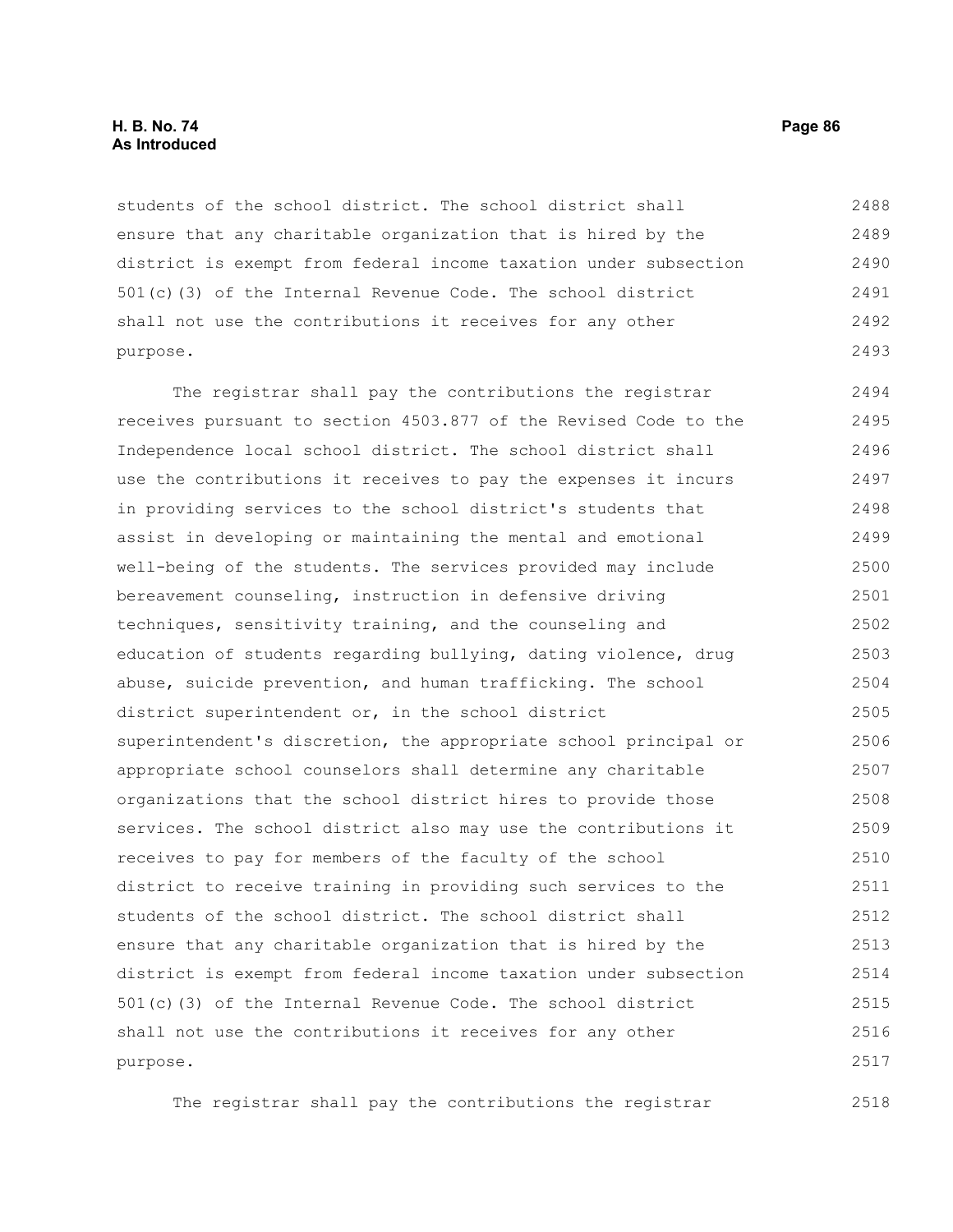## **H. B. No. 74 Page 87 As Introduced**

receives pursuant to section 4503.878 of the Revised Code to the Cuyahoga Heights local school district. The school district shall use the contributions it receives to pay the expenses it incurs in providing services to the school district's students that assist in developing or maintaining the mental and emotional well-being of the students. The services provided may include bereavement counseling, instruction in defensive driving techniques, sensitivity training, and the counseling and education of students regarding bullying, dating violence, drug abuse, suicide prevention, and human trafficking. The school district superintendent or, in the school district superintendent's discretion, the appropriate school principal or appropriate school counselors, shall determine any charitable organizations that the school district hires to provide those services. The school district also may use the contributions it receives to pay for members of the faculty of the school district to receive training in providing such services to the students of the school district. The school district shall ensure that any charitable organization that is hired by the district is exempt from federal income taxation under subsection 501(c)(3) of the Internal Revenue Code. The school district shall not use the contributions it receives for any other purpose. 2519 2520 2521 2522 2523 2524 2525 2526 2527 2528 2529 2530 2531 2532 2533 2534 2535 2536 2537 2538 2539 2540 2541

The registrar shall pay the contributions the registrar receives pursuant to section 4503.879 of the Revised Code to the west technical high school alumni association, which shall use the contributions for activities sponsored by the association. 2542 2543 2544 2545

The registrar shall pay the contributions the registrar receives pursuant to section 4503.88 of the Revised Code to the Kenston local school district. The school district shall use the contributions it receives to pay the expenses it incurs in 2546 2547 2548 2549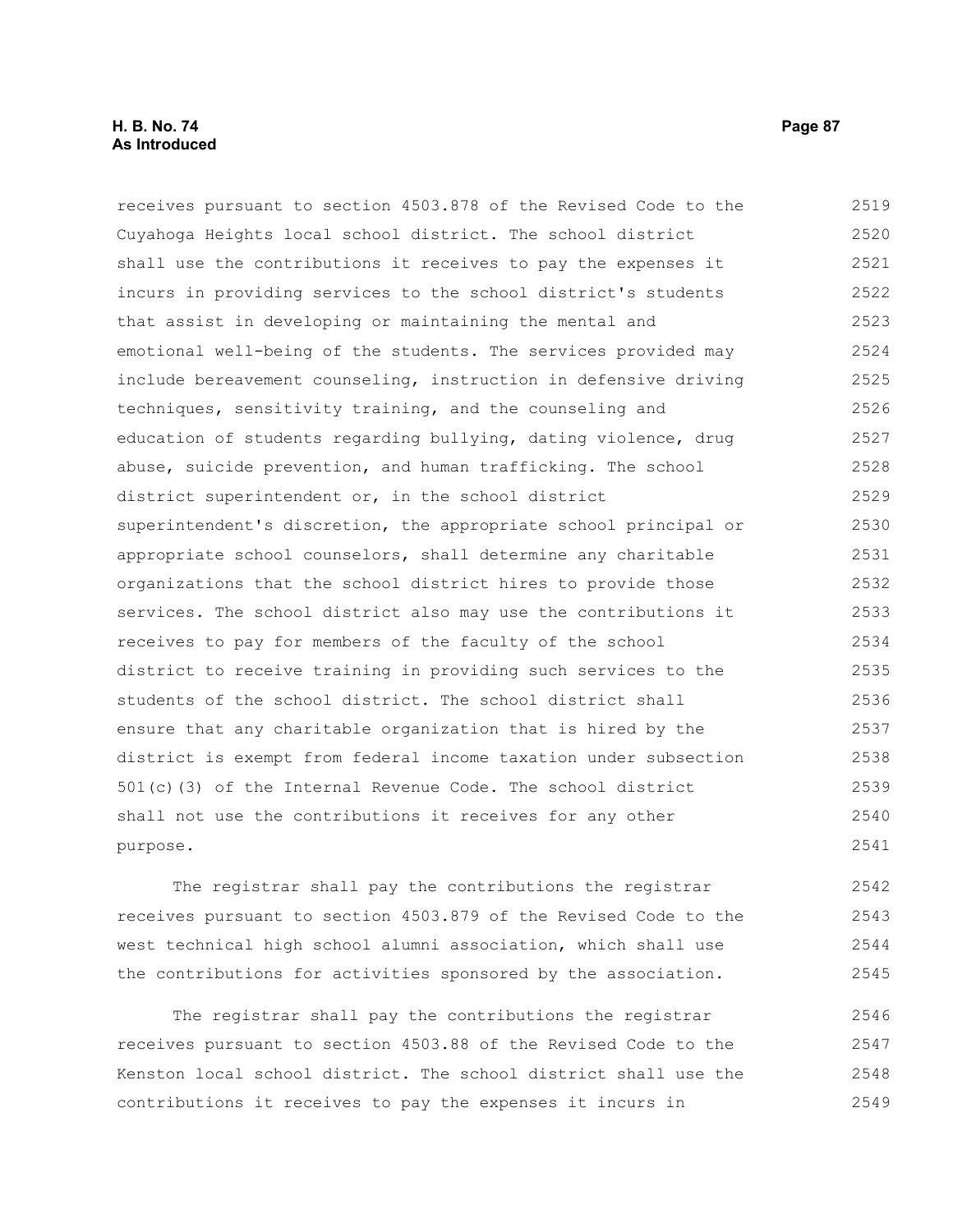# **H. B. No. 74 Page 88 As Introduced**

providing services that assist in developing or maintaining a culture of environmental responsibility and an innovative science, technology, engineering, art, and math (S.T.E.A.M.) curriculum to the school district's students. The school district shall not use the contributions it receives for any other purpose. 2550 2551 2552 2553 2554 2555

The registrar shall pay the contributions the registrar receives pursuant to section 4503.881 of the Revised Code to La Salle high school in the municipal corporation of Cincinnati. The high school shall not use the contributions it receives for any political purpose. 2556 2557 2558 2559 2560

The registrar shall pay the contributions the registrar receives pursuant to section 4503.882 of the Revised Code to St. John's Jesuit high school and academy located in the municipal corporation of Toledo. The school shall use the contributions it receives to provide tuition assistance for students attending the school.

The registrar shall pay the contributions the registrar receives pursuant to section 4503.883 of the Revised Code to St. Charles preparatory school located in the municipal corporation of Columbus, which shall use the contributions for the school's alumni association and the alumni association's purposes. 2567 2568 2569 2570 2571

The registrar shall pay the contributions the registrar receives pursuant to section 4503.884 of the Revised Code to Archbishop Moeller high school located in the municipal corporation of Cincinnati. The high school shall not use the contributions it receives for any political purpose. 2572 2573 2574 2575 2576

The registrar shall pay the contributions the registrar receives pursuant to section 4503.89 of the Revised Code to the 2577 2578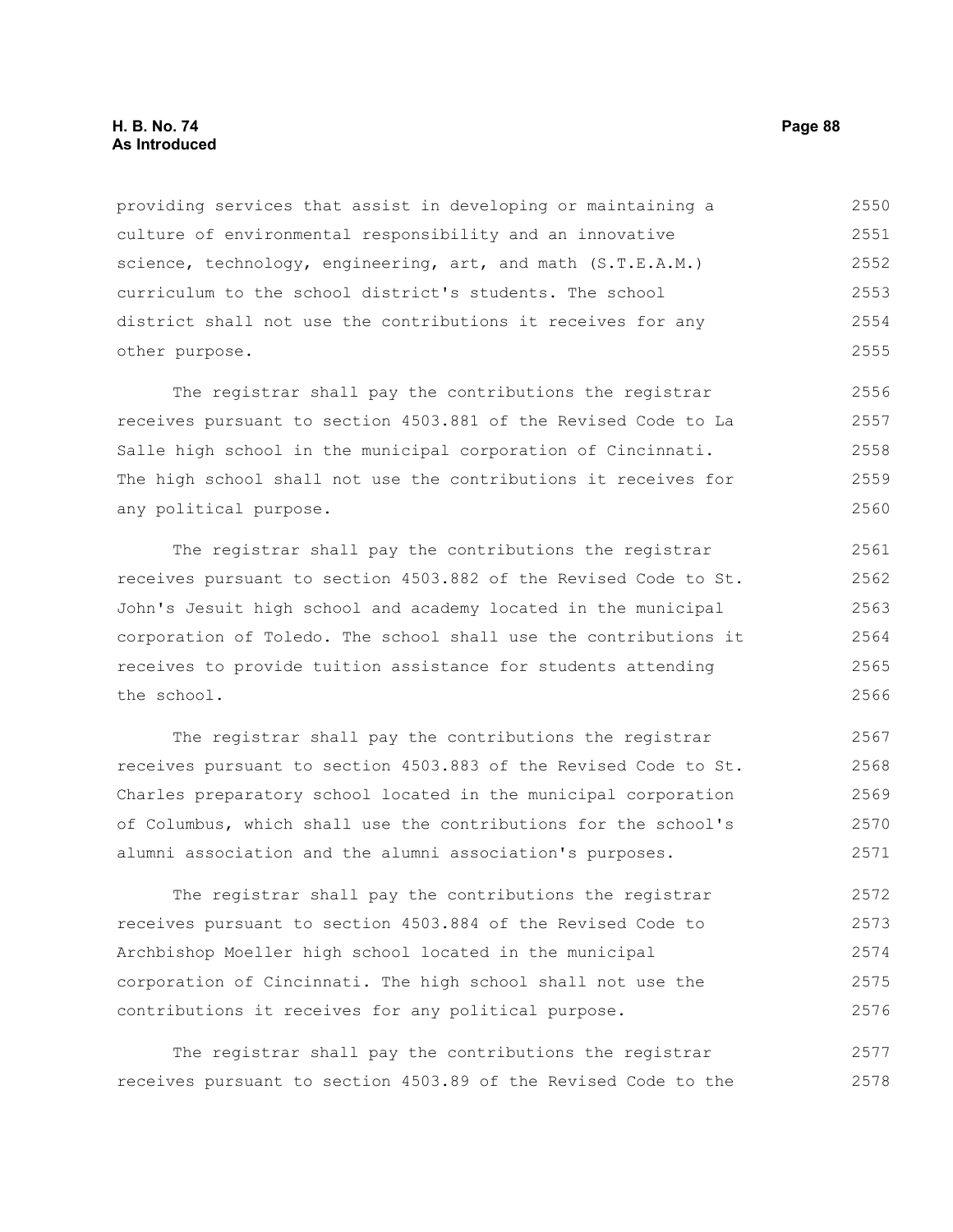# **H. B. No. 74 Page 89 As Introduced**

American red cross of greater Columbus on behalf of the Ohio chapters of the American red cross, which shall use the contributions for disaster readiness, preparedness, and response programs on a statewide basis. 2579 2580 2581 2582

The registrar shall pay the contributions the registrar receives pursuant to section 4503.891 of the Revised Code to the Ohio lions foundation. The foundation shall use the contributions for charitable and educational purposes. 2583 2584 2585 2586

The registrar shall pay the contributions the registrar receives pursuant to section 4503.892 of the Revised Code to the Hudson city school district. The school district shall not use the contributions it receives for any political purpose. 2587 2588 2589 2590

The registrar shall pay the contributions the registrar receives pursuant to section 4503.893 of the Revised Code to the Harrison Central jr./sr. high school located in the municipal corporation of Cadiz. 2591 2592 2593 2594

The registrar shall pay the contributions the registrar receives pursuant to section 4503.899 of the Revised Code to the Cleveland clinic foundation, which shall use the contributions to support Cleveland clinic children's education, research, and patient services. 2595 2596 2597 2598 2599

The registrar shall pay the contributions the registrar receives pursuant to section 4503.90 of the Revised Code to the nationwide children's hospital foundation. 2600 2601 2602

The registrar shall pay the contributions the registrar receives pursuant to section 4503.901 of the Revised Code to the Ohio association for pupil transportation, which shall use the money to support transportation programs, provide training to school transportation professionals, and support other 2603 2604 2605 2606 2607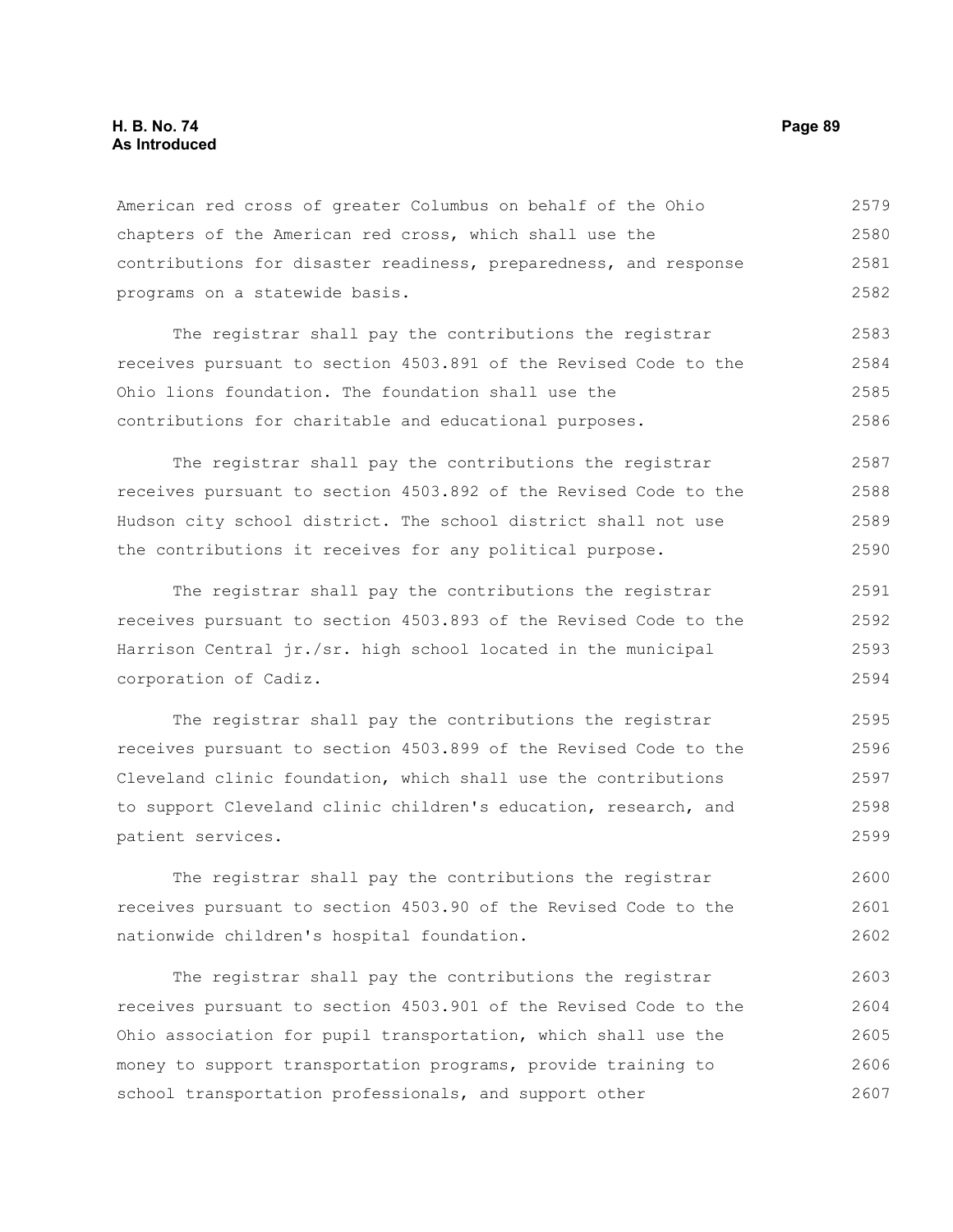2608

initiatives for school transportation safety.

The registrar shall pay the contributions the registrar receives pursuant to section 4503.902 of the Revised Code to St. Ignatius high school located in the municipal corporation of Cleveland. The school shall use fifty per cent of the contributions it receives to provide tuition assistance to its students. The school shall use the remaining fifty per cent to pay the expenses it incurs in providing services to the school's students that assist in developing or maintaining the mental and emotional well-being of the students. The services provided may include bereavement counseling, instruction in defensive driving techniques, sensitivity training, and the counseling and education of students regarding bullying, dating violence, drug abuse, suicide prevention, and human trafficking. As a part of providing such services, the school may pay for members of the faculty of the school to receive training in providing those services. The school principal or, in the school principal's discretion, appropriate school counselors shall determine any charitable organizations that the school hires to provide those services. The school shall ensure that any such charitable organization is exempt from federal income taxation under subsection 501(c)(3) of the Internal Revenue Code. The school shall not use the contributions it receives for any other purpose. 2609 2610 2611 2612 2613 2614 2615 2616 2617 2618 2619 2620 2621 2622 2623 2624 2625 2626 2627 2628 2629 2630 2631

The registrar shall pay the contributions the registrar receives pursuant to section 4503.903 of the Revised Code to the Brecksville-Broadview Heights city school district. The school district shall use the contributions it receives to pay the expenses it incurs in providing services to the school district's students that assist in developing or maintaining the mental and emotional well-being of the students. The services 2632 2633 2634 2635 2636 2637 2638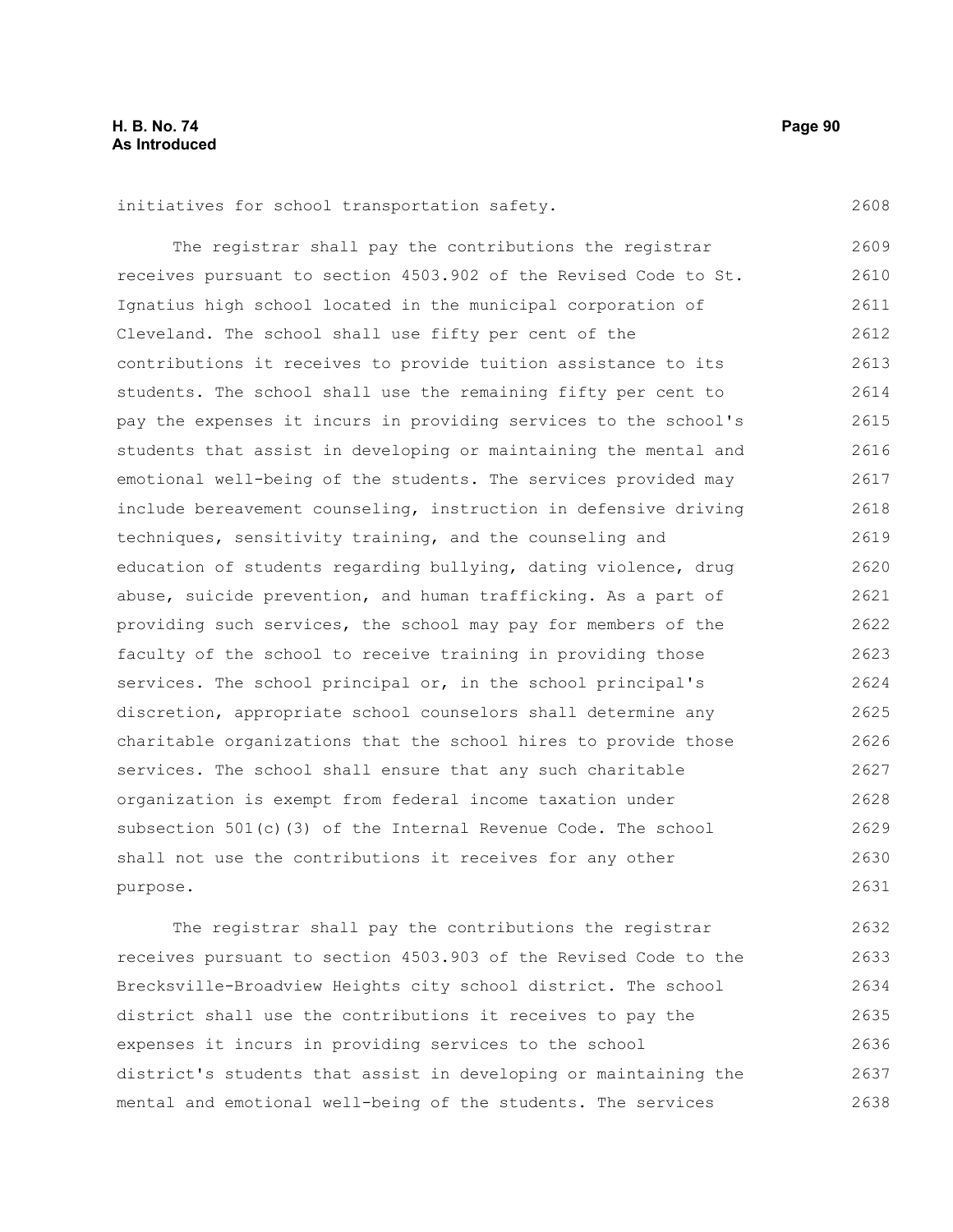# **H. B. No. 74 Page 91 As Introduced**

provided may include bereavement counseling, instruction in defensive driving techniques, sensitivity training, and the counseling and education of students regarding bullying, dating violence, drug abuse, suicide prevention, and human trafficking. The school district superintendent or, in the school district superintendent's discretion, the appropriate school principal or appropriate school counselors shall determine any charitable organizations that the school district hires to provide those services. The school district also may use the contributions it receives to pay for members of the faculty of the school district to receive training in providing such services to the students of the school district. The school district shall ensure that any charitable organization that is hired by the district is exempt from federal income taxation under subsection 501(c)(3) of the Internal Revenue Code. The school district shall not use the contributions it receives for any other purpose. 2639 2640 2641 2642 2643 2644 2645 2646 2647 2648 2649 2650 2651 2652 2653 2654 2655

The registrar shall pay the contributions the registrar receives pursuant to section 4503.904 of the Revised Code to the Chagrin Falls exempted village school district. The school district shall use the contributions it receives to pay the expenses it incurs in providing services to the school district's students that assist in developing or maintaining the mental and emotional well-being of the students. The services provided may include bereavement counseling, instruction in defensive driving techniques, sensitivity training, and the counseling and education of students regarding bullying, dating violence, drug abuse, suicide prevention, and human trafficking. The school district superintendent or, in the school district superintendent's discretion, the appropriate school principal or appropriate school counselors shall determine any charitable 2656 2657 2658 2659 2660 2661 2662 2663 2664 2665 2666 2667 2668 2669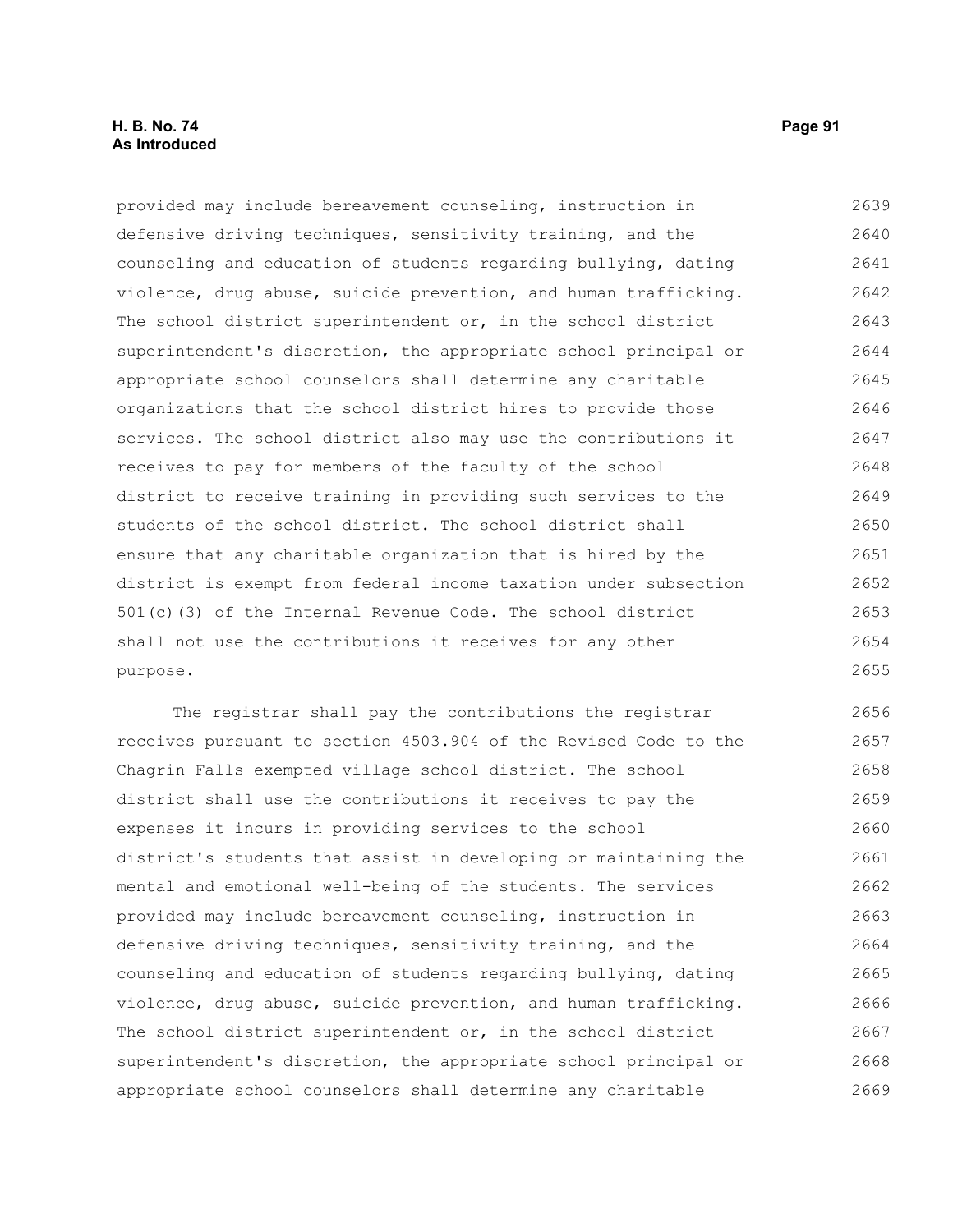# **H. B. No. 74 Page 92 As Introduced**

organizations that the school district hires to provide those services. The school district also may use the contributions it receives to pay for members of the faculty of the school district to receive training in providing such services to the students of the school district. The school district shall ensure that any charitable organization that is hired by the district is exempt from federal income taxation under subsection 501(c)(3) of the Internal Revenue Code. The school district shall not use the contributions it receives for any other purpose. 2670 2671 2672 2673 2674 2675 2676 2677 2678 2679

The registrar shall pay the contributions the registrar receives pursuant to section 4503.905 of the Revised Code to the Cuyahoga valley career center. The career center shall use the contributions it receives to pay the expenses it incurs in providing services to the career center's students that assist in developing or maintaining the mental and emotional well-being of the students. The services provided may include bereavement counseling, instruction in defensive driving techniques, sensitivity training, and the counseling and education of students regarding bullying, dating violence, drug abuse, suicide prevention, and human trafficking. The career center's superintendent or in the career center's superintendent's discretion, the school board or appropriate school counselors shall determine any charitable organizations that the career center hires to provide those services. The career center also may use the contributions it receives to pay for members of the faculty of the career center to receive training in providing such services to the students of the career center. The career center shall ensure that any charitable organization that is hired by the career center is exempt from federal income taxation under subsection 501(c)(3) of the Internal Revenue 2680 2681 2682 2683 2684 2685 2686 2687 2688 2689 2690 2691 2692 2693 2694 2695 2696 2697 2698 2699 2700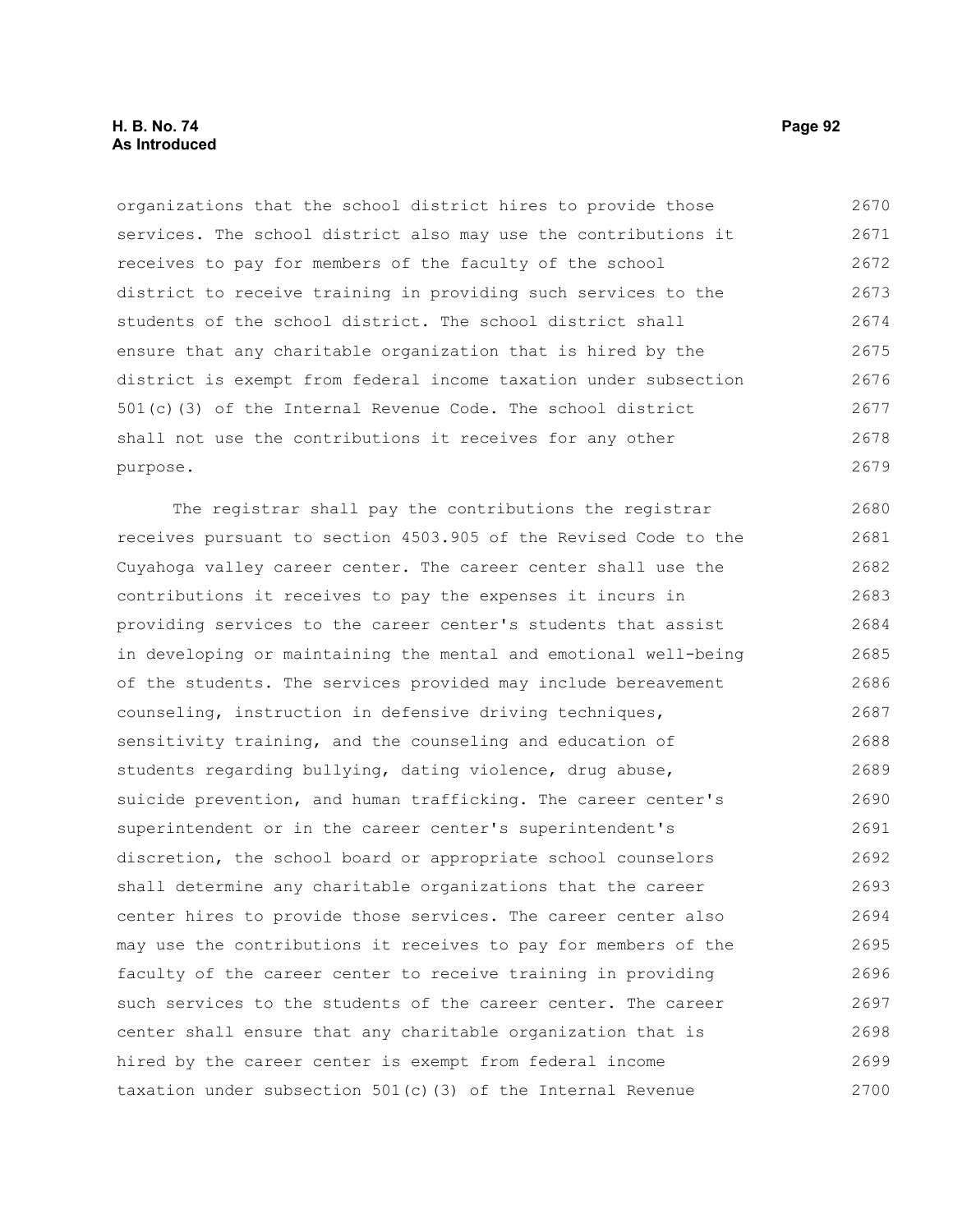Code. The career center shall not use the contributions it receives for any other purpose. 2701 2702

The registrar shall pay the contributions the registrar receives pursuant to section 4503.906 of the Revised Code to the Stow-Munroe Falls city school district. The school district shall not use the contributions it receives for any political purpose. 2703 2704 2705 2706 2707

The registrar shall pay the contributions the registrar receives pursuant to section 4503.907 of the Revised Code to the Twinsburg city school district. The school district shall not use the contributions it receives for any political purpose. 2708 2709 2710 2711

The registrar shall pay the contributions the registrar receives pursuant to section 4503.908 of the Revised Code to St. Xavier high school located in Springfield township in Hamilton county. The school shall use fifty per cent of the contributions it receives to provide tuition assistance to its students. The school shall use the remaining fifty per cent to pay the expenses it incurs in providing services to the school's students that assist in developing or maintaining the mental and emotional well-being of the students. The services provided may include bereavement counseling, instruction in defensive driving techniques, sensitivity training, and the counseling and education of students regarding bullying, dating violence, drug abuse, suicide prevention, and human trafficking. As a part of providing such services, the school may pay for members of the faculty of the school to receive training in providing those services. The school principal or, in the school principal's discretion, appropriate school counselors shall determine any charitable organizations that the school hires to provide those services. The school shall ensure that any such charitable 2712 2713 2714 2715 2716 2717 2718 2719 2720 2721 2722 2723 2724 2725 2726 2727 2728 2729 2730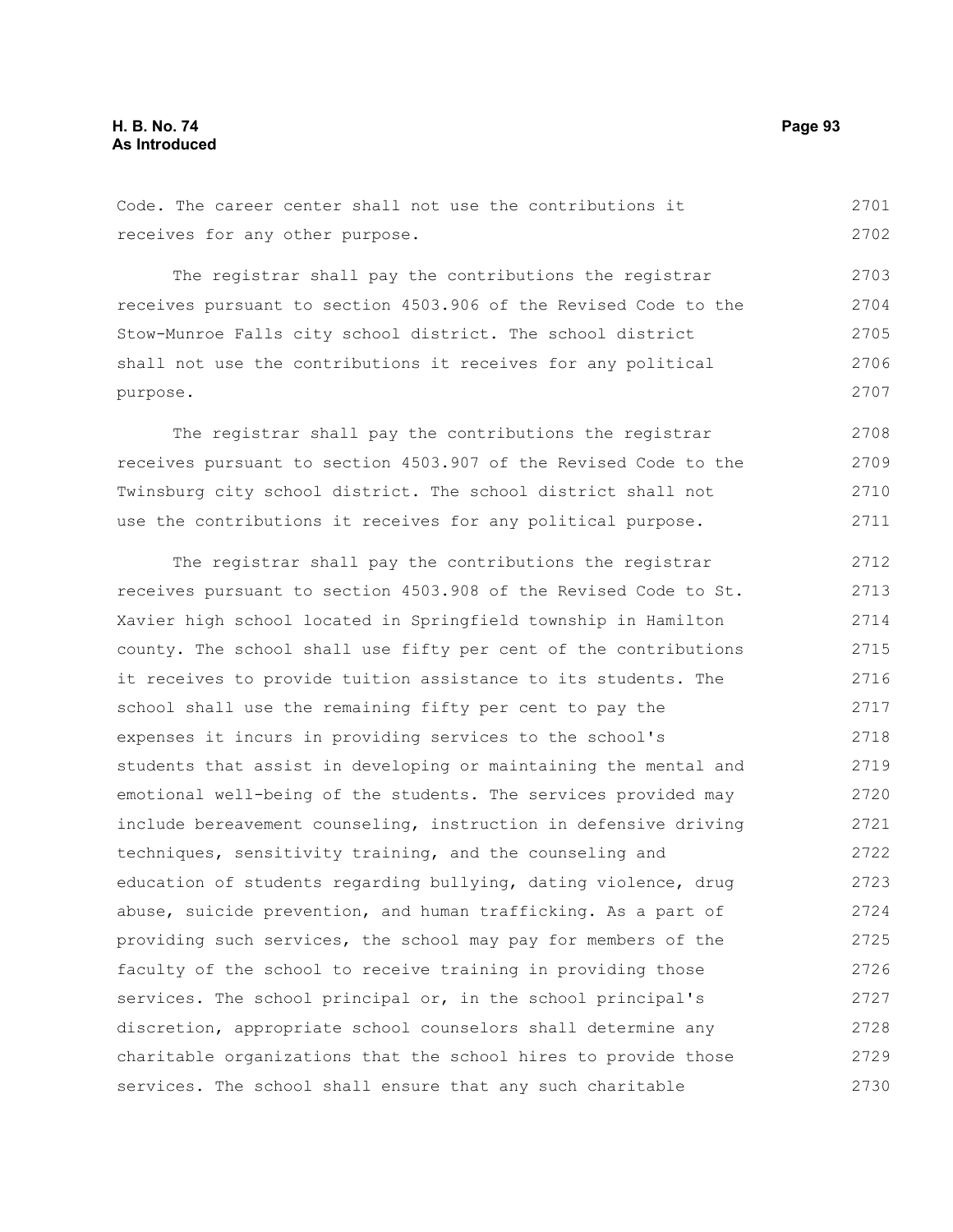organization is exempt from federal income taxation under subsection 501(c)(3) of the Internal Revenue Code. The school shall not use the contributions it receives for any other purpose. 2731 2732 2733 2734

The registrar shall pay the contributions the registrar receives pursuant to section 4503.909 of the Revised Code to the Grandview Heights city school district, which shall use the contributions for its gifted programs and special education and related services. 2735 2736 2737 2738 2739

The registrar shall pay the contributions received pursuant to section 4503.92 of the Revised Code to support our troops, incorporated, a national nonprofit corporation, which shall use those contributions in accordance with its articles of incorporation and for the benefit of servicemembers of the armed forces of the United States and their families when they are in financial need. 2740 2741 2742 2743 2744 2745 2746

The registrar shall pay the contributions received pursuant to section 4503.931 of the Revised Code to healthy New Albany, which shall use the contributions for its community programs, events, and other activities. 2747 2748 2749 2750

The registrar shall pay the contributions the registrar receives pursuant to section 4503.932 of the Revised Code to habitat for humanity of Ohio, inc., which shall use the contributions for its projects related to building affordable houses. 2751 2752 2753 2754 2755

The registrar shall pay the contributions the registrar receives pursuant to section 4503.94 of the Revised Code to the Michelle's leading star foundation, which shall use the money solely to fund the rental, lease, or purchase of the simulated 2756 2757 2758 2759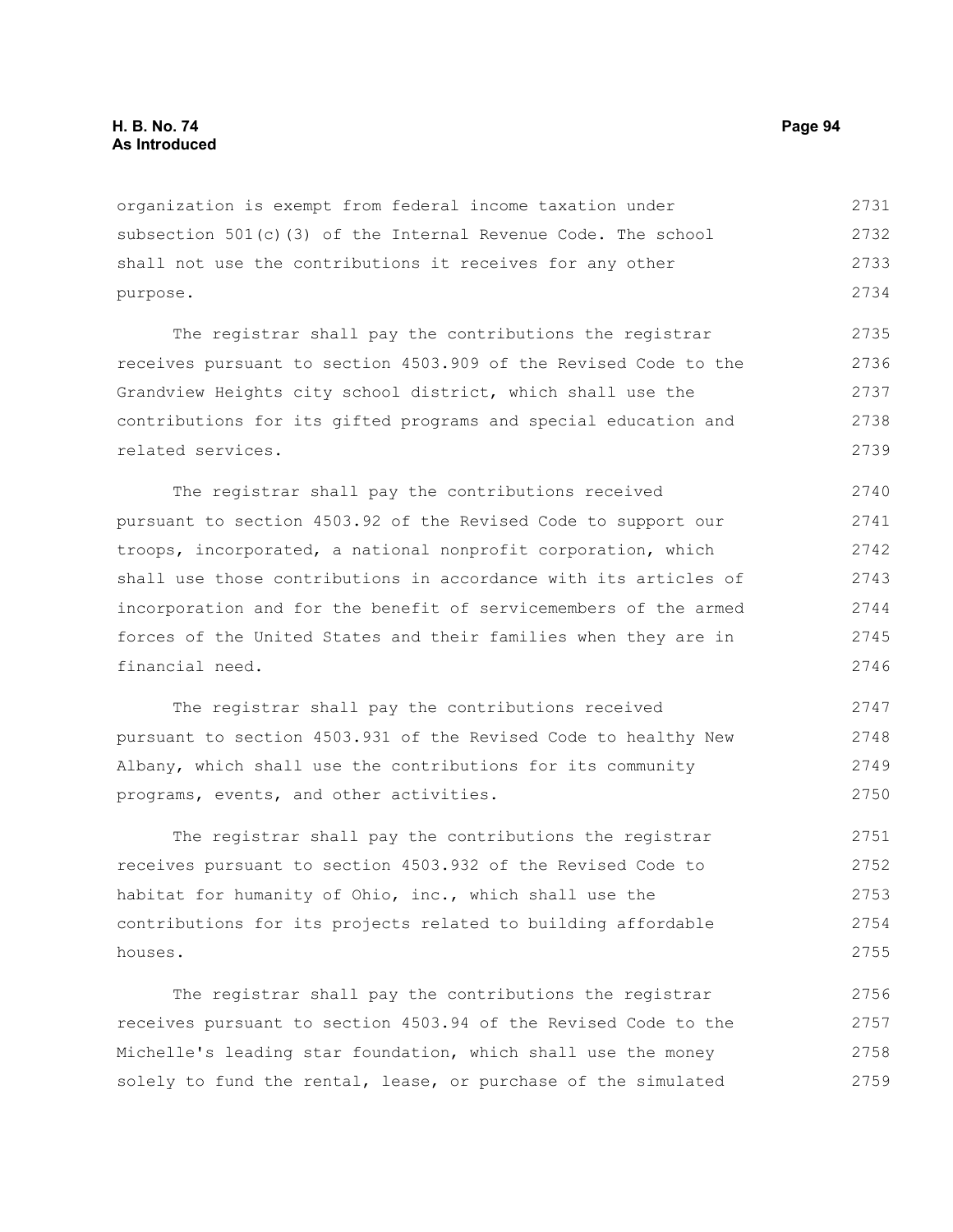driving curriculum of the Michelle's leading star foundation by boards of education of city, exempted village, local, and joint vocational school districts. 2760 2761 2762

The registrar shall pay the contributions the registrar receives pursuant to section 4503.941 of the Revised Code to the Ohio chapter international society of arboriculture, which shall use the money to increase consumer awareness on the importance of proper tree care and to raise funds for the chapter's educational efforts. 2763 2764 2765 2766 2767 2768

The registrar shall pay the contributions received pursuant to section 4503.942 of the Revised Code to zero, the end of prostate cancer, incorporated, a nonprofit organization, which shall use those contributions to raise awareness of prostate cancer, to support research to end prostate cancer, and to support prostate cancer patients and their families. 2769 2770 2771 2772 2773 2774

The registrar shall pay the contributions the registrar receives pursuant to section 4503.944 of the Revised Code to the eastern European congress of Ohio, which shall use the contributions for charitable and educational purposes. 2775 2776 2777 2778

The registrar shall pay the contributions the registrar receives pursuant to section 4503.945 of the Revised Code to the Summit metro parks foundation, which shall use the money in support of the Summit county metro parks. 2779 2780 2781 2782

The registrar shall pay the contributions the registrar receives pursuant to section 4503.951 of the Revised Code to the Cincinnati city school district. 2783 2784 2785

The registrar shall pay the contributions the registrar receives pursuant to section 4503.952 of the Revised Code to Hawken school located in northeast Ohio. The school shall use 2786 2787 2788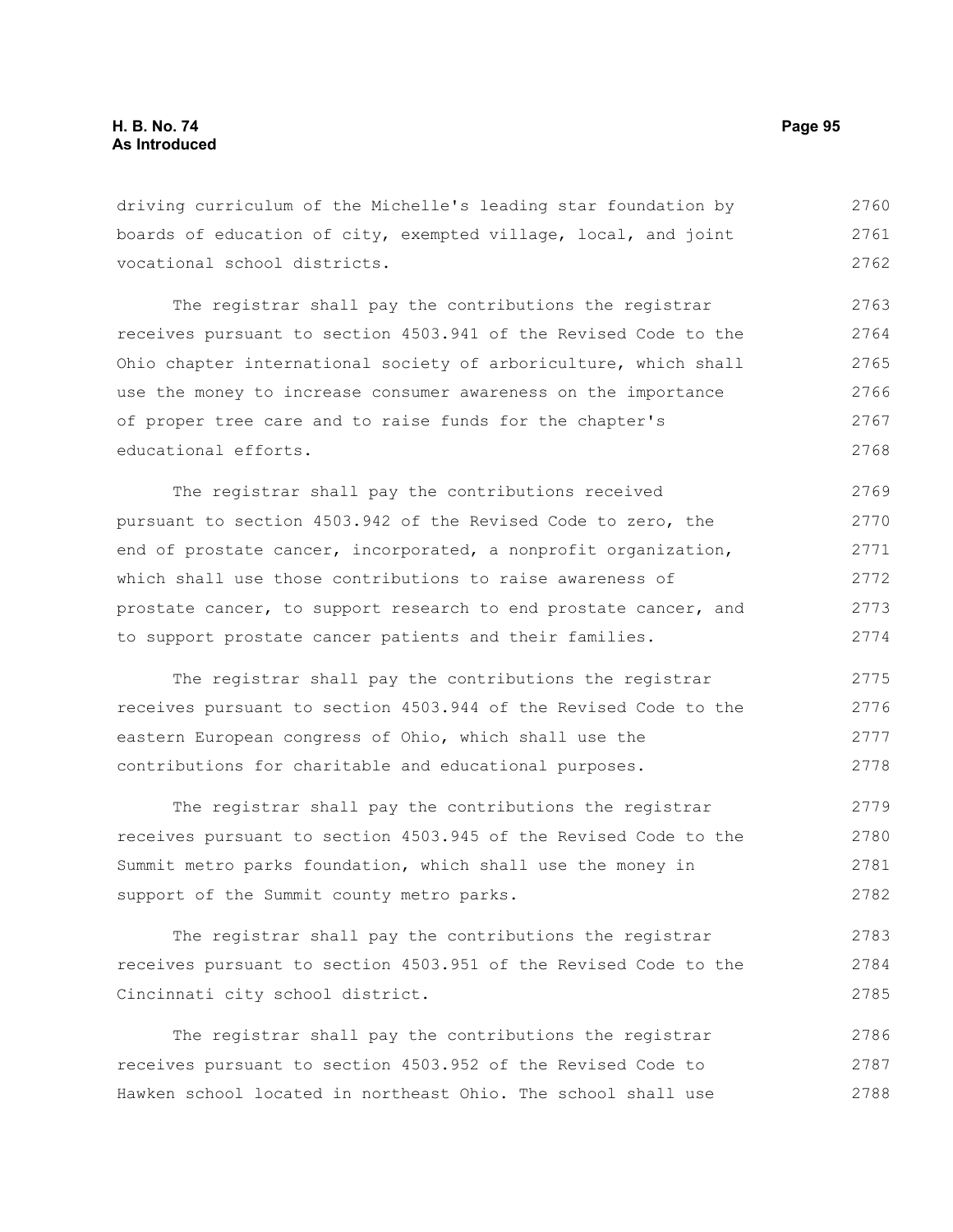# **H. B. No. 74 Page 96 As Introduced**

fifty per cent of the contributions it receives to provide tuition assistance to its students. The school shall use the remaining fifty per cent to pay the expenses it incurs in providing services to the school's students that assist in developing or maintaining the mental and emotional well-being of the students. The services provided may include bereavement counseling, instruction in defensive driving techniques, sensitivity training, and the counseling and education of students regarding bullying, dating violence, drug abuse, suicide prevention, and human trafficking. As a part of providing such services, the school may pay for members of the faculty of the school to receive training in providing those services. The school principal or, in the school principal's discretion, appropriate school counselors shall determine any charitable organizations that the school hires to provide those services. The school shall ensure that any such charitable organization is exempt from federal income taxation under subsection 501(c)(3) of the Internal Revenue Code. The school shall not use the contributions it receives for any other purpose. 2789 2790 2791 2792 2793 2794 2795 2796 2797 2798 2799 2800 2801 2802 2803 2804 2805 2806 2807 2808

The registrar shall pay the contributions the registrar receives pursuant to section 4503.953 of the Revised Code to Gilmour academy located in the municipal corporation of Gates Mills. The school shall use fifty per cent of the contributions it receives to provide tuition assistance to its students. The school shall use the remaining fifty per cent to pay the expenses it incurs in providing services to the school's students that assist in developing or maintaining the mental and emotional well-being of the students. The services provided may include bereavement counseling, instruction in defensive driving techniques, sensitivity training, and the counseling and 2809 2810 2811 2812 2813 2814 2815 2816 2817 2818 2819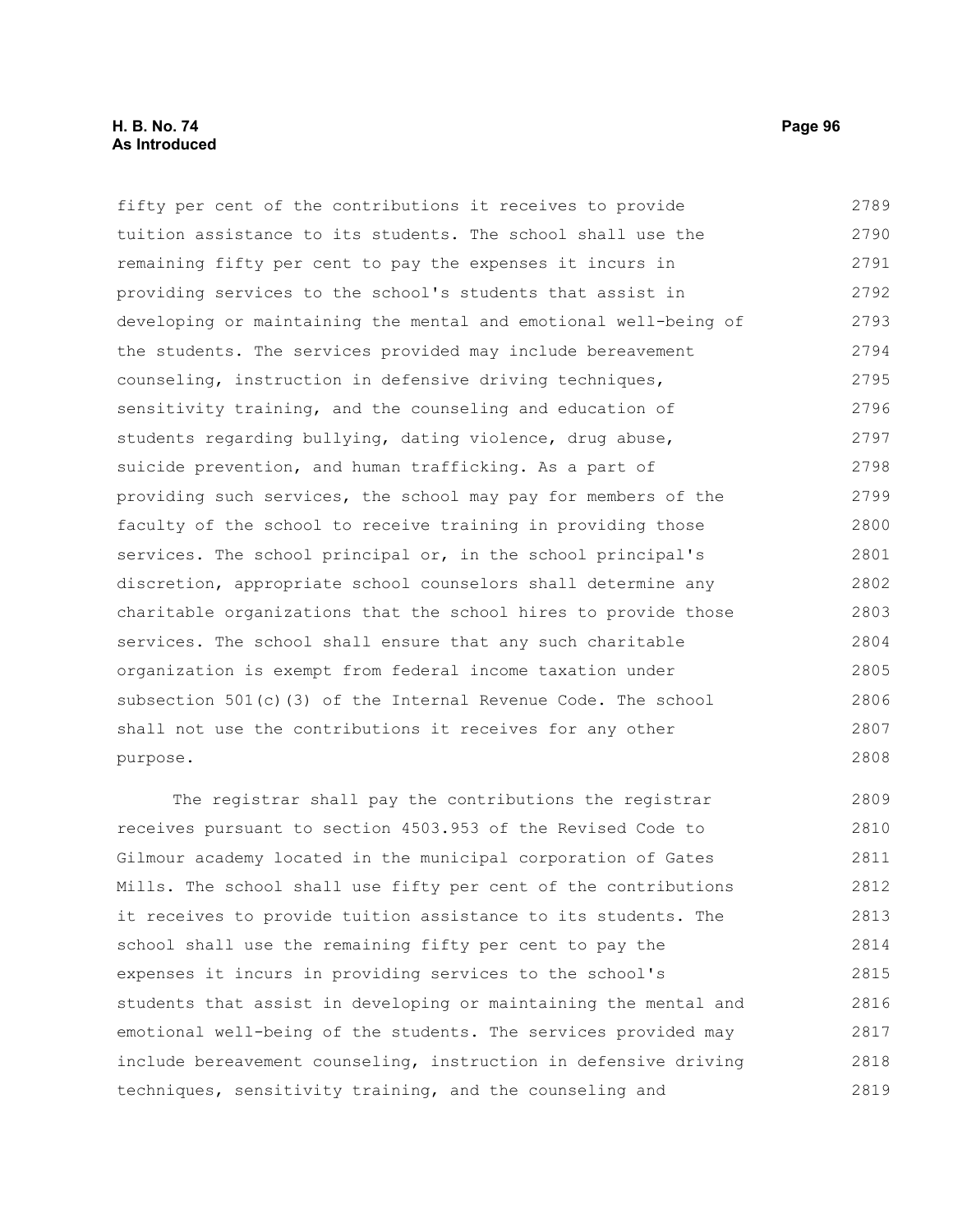# **H. B. No. 74 Page 97 As Introduced**

education of students regarding bullying, dating violence, drug abuse, suicide prevention, and human trafficking. As a part of providing such services, the school may pay for members of the faculty of the school to receive training in providing those services. The school principal or, in the school principal's discretion, appropriate school counselors shall determine any charitable organizations that the school hires to provide those services. The school shall ensure that any such charitable organization is exempt from federal income taxation under subsection 501(c)(3) of the Internal Revenue Code. The school shall not use the contributions it receives for any other purpose. 2820 2821 2822 2823 2824 2825 2826 2827 2828 2829 2830 2831

The registrar shall pay the contributions the registrar receives pursuant to section 4503.954 of the Revised Code to University school located in the suburban area near the municipal corporation of Cleveland. The school shall use fifty per cent of the contributions it receives to provide tuition assistance to its students. The school shall use the remaining fifty per cent to pay the expenses it incurs in providing services to the school's students that assist in developing or maintaining the mental and emotional well-being of the students. The services provided may include bereavement counseling, instruction in defensive driving techniques, sensitivity training, and the counseling and education of students regarding bullying, dating violence, drug abuse, suicide prevention, and human trafficking. As a part of providing such services, the school may pay for members of the faculty of the school to receive training in providing those services. The school principal or, in the school principal's discretion, appropriate school counselors shall determine any charitable organizations that the school hires to provide those services. The school 2832 2833 2834 2835 2836 2837 2838 2839 2840 2841 2842 2843 2844 2845 2846 2847 2848 2849 2850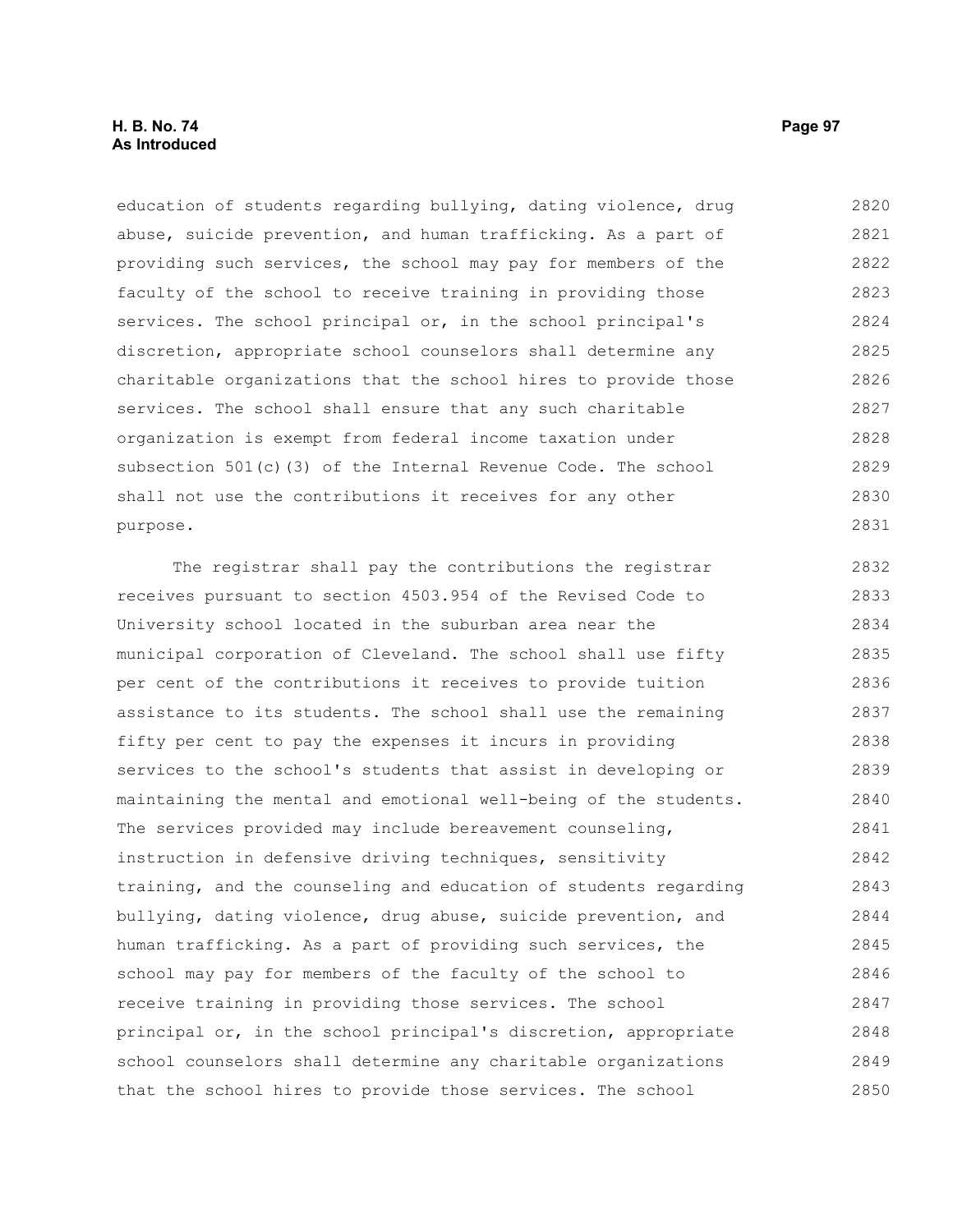## **H. B. No. 74 Page 98 As Introduced**

shall ensure that any such charitable organization is exempt from federal income taxation under subsection 501(c)(3) of the Internal Revenue Code. The school shall not use the contributions it receives for any other purpose. 2851 2852 2853 2854

The registrar shall pay the contributions the registrar receives pursuant to section 4503.955 of the Revised Code to Saint Albert the Great school located in North Royalton. The school shall use fifty per cent of the contributions it receives to provide tuition assistance to its students. The school shall use the remaining fifty per cent to pay the expenses it incurs in providing services to the school's students that assist in developing or maintaining the mental and emotional well-being of the students. The services provided may include bereavement counseling, instruction in defensive driving techniques, sensitivity training, and the counseling and education of students regarding bullying, dating violence, drug abuse, suicide prevention, and human trafficking. As a part of providing such services, the school may pay for members of the faculty of the school to receive training in providing those services. The school principal or, in the school principal's discretion, appropriate school counselors shall determine any charitable organizations that the school hires to provide those services. The school shall ensure that any such charitable organization is exempt from federal income taxation under subsection 501(c)(3) of the Internal Revenue Code. The school shall not use the contributions it receives for any other purpose. 2855 2856 2857 2858 2859 2860 2861 2862 2863 2864 2865 2866 2867 2868 2869 2870 2871 2872 2873 2874 2875 2876 2877

The registrar shall pay the contributions the registrar receives pursuant to section 4503.956 of the Revised Code to the Liberty Center local school district, which shall use the contributions for its gifted programs and special education and 2878 2879 2880 2881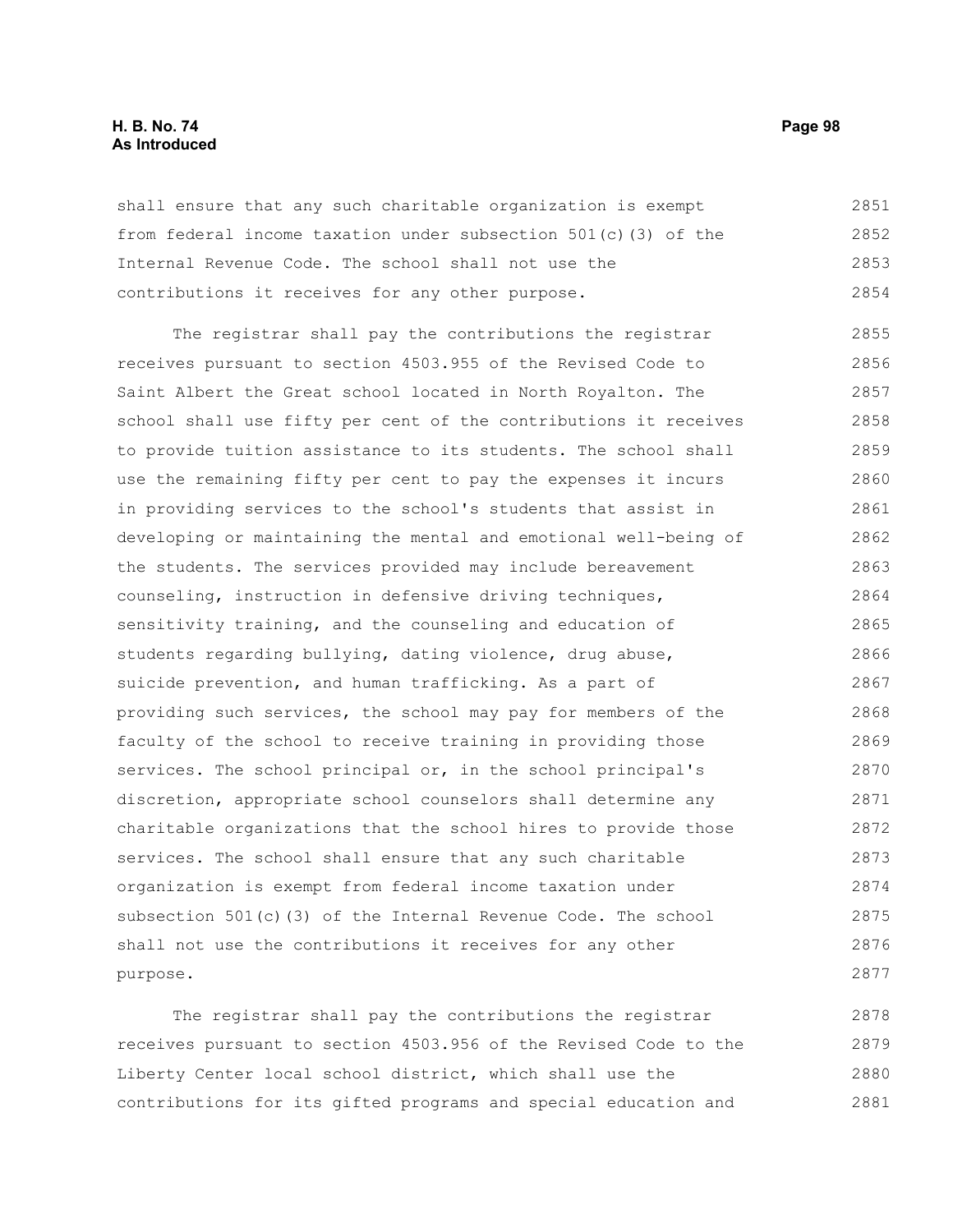| related services.                                               | 2882 |
|-----------------------------------------------------------------|------|
| The registrar shall pay the contributions the registrar         | 2883 |
| receives pursuant to section 4503.957 of the Revised Code to    | 2884 |
| John F. Kennedy Catholic school located in Warren. The school   | 2885 |
| shall not use the contributions it receives for any political   | 2886 |
| purpose.                                                        | 2887 |
| The registrar shall pay the contributions the registrar         | 2888 |
| receives pursuant to section 4503.958 of the Revised Code to    | 2889 |
| Elder high school located in the municipal corporation of       | 2890 |
| Cincinnati. The school shall use fifty per cent of the          | 2891 |
| contributions it receives to provide tuition assistance to its  | 2892 |
| students, twenty-five per cent of the contributions to benefit  | 2893 |
| arts and enrichment at the school, and twenty-five per cent of  | 2894 |
| the contributions to benefit athletics at the school.           | 2895 |
| The registrar shall pay the contributions the registrar         | 2896 |
| receives pursuant to section 4503.961 of the Revised Code to    | 2897 |
| Fairfield senior high school located in the municipal           | 2898 |
| corporation of Fairfield. The high school shall not use the     | 2899 |
| contributions for any political purpose.                        | 2900 |
| The registrar shall pay the contributions the registrar         | 2901 |
| receives pursuant to section 4503.962 of the Revised Code to    | 2902 |
| Hamilton high school located in the municipal corporation of    | 2903 |
| Hamilton. The high school shall not use the contributions for   | 2904 |
| any political purpose.                                          | 2905 |
| The registrar shall pay the contributions the registrar         | 2906 |
| receives pursuant to section 4503.963 of the Revised Code to    | 2907 |
| Ross high school located in Ross township in Butler county. The | 2908 |

Ross high school located in Ross township in Butler county. The high school shall not use the contributions for any political purpose. 2908 2909 2910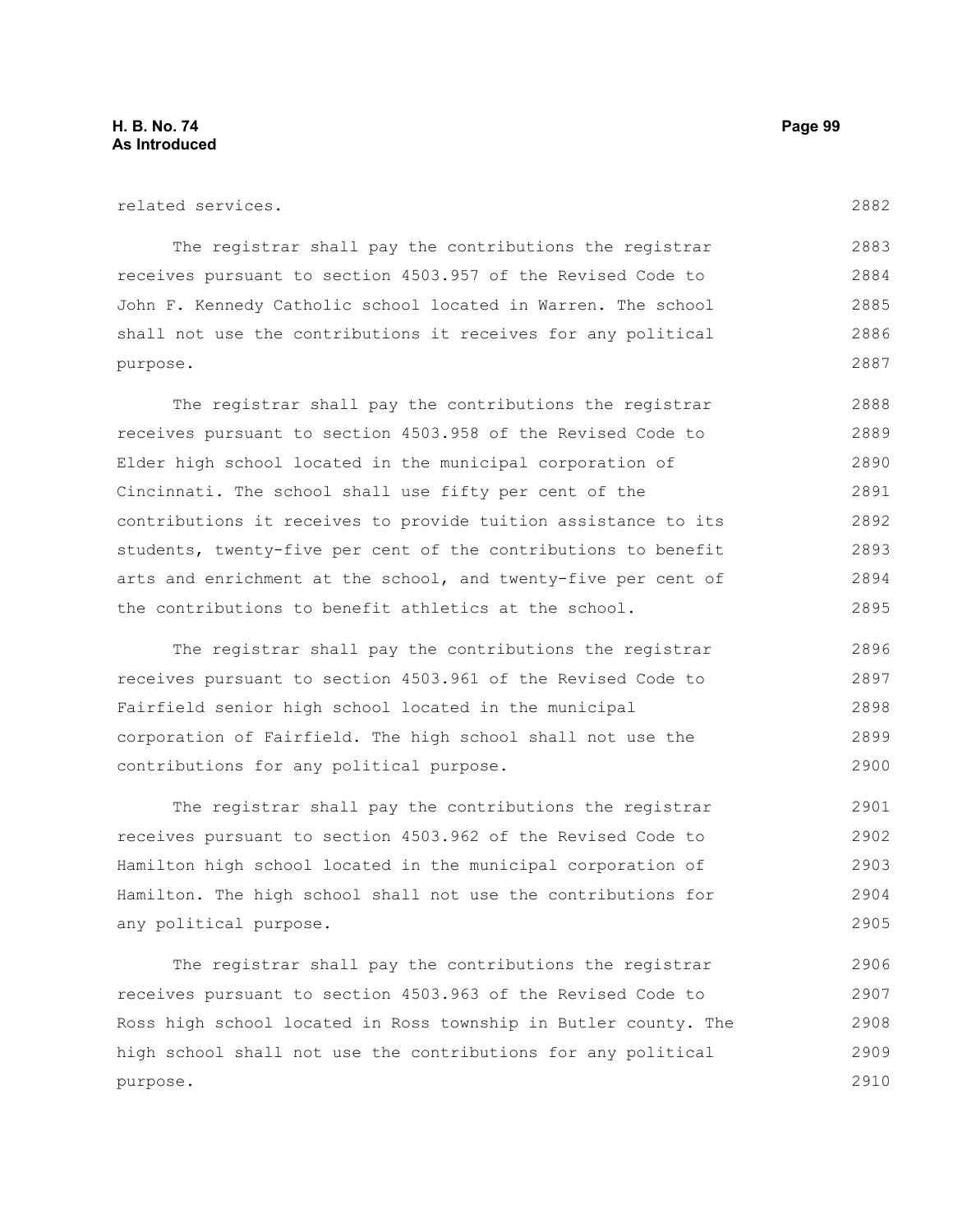## **H. B. No. 74 Page 100 As Introduced**

The registrar shall pay the contributions the registrar receives pursuant to section 4503.97 of the Revised Code to the friends of united Hatzalah of Israel, which shall use the money to support united Hatzalah of Israel, which provides free emergency medical first response throughout Israel. 2911 2912 2913 2914 2915

The registrar shall pay the contributions the registrar receives pursuant to section 4503.98 of the Revised Code to the Westerville parks foundation to support the programs and activities of the foundation and its mission of pursuing the city of Westerville's vision of becoming "A City Within A Park." 2916 2917 2918 2919 2920

(C) All investment earnings of the license plate contribution fund shall be credited to the fund. Not later than the first day of May of every year, the registrar shall distribute to each entity described in division (B) of this section the investment income the fund earned the previous calendar year. The amount of such a distribution paid to an entity shall be proportionate to the amount of money the entity received from the fund during the previous calendar year. 2921 2922 2923 2924 2925 2926 2927 2928

**Sec. 4503.10.** (A) The owner of every snowmobile, offhighway motorcycle, and all-purpose vehicle required to be registered under section 4519.02 of the Revised Code shall file an application for registration under section 4519.03 of the Revised Code. The owner of a motor vehicle, other than a snowmobile, off-highway motorcycle, or all-purpose vehicle, that is not designed and constructed by the manufacturer for operation on a street or highway may not register it under this chapter except upon certification of inspection pursuant to section 4513.02 of the Revised Code by the sheriff, or the chief of police of the municipal corporation or township, with jurisdiction over the political subdivision in which the owner 2929 2930 2931 2932 2933 2934 2935 2936 2937 2938 2939 2940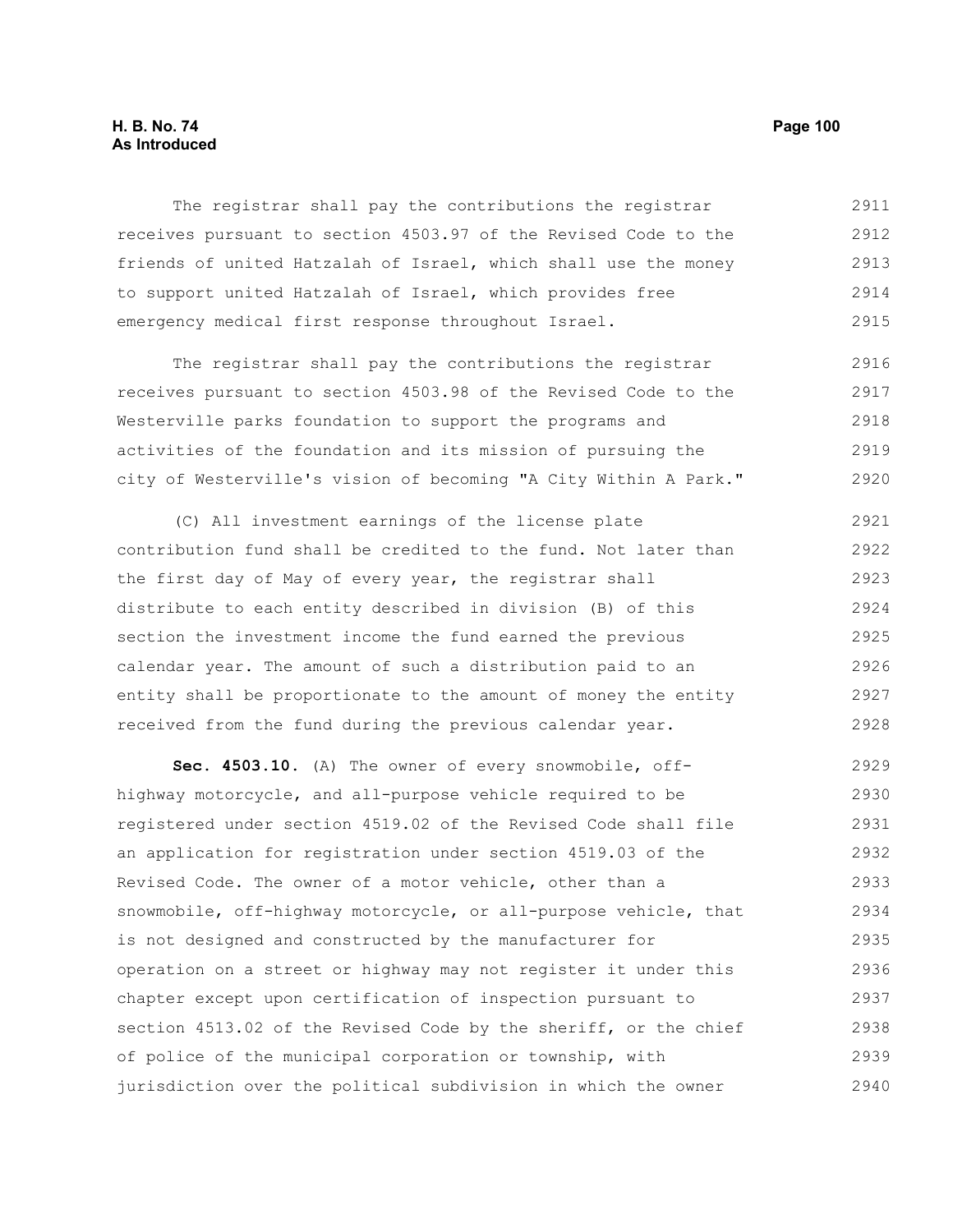# **H. B. No. 74 Page 101 As Introduced**

of the motor vehicle resides. Except as provided in section 4503.103 of the Revised Code, every owner of every other motor vehicle not previously described in this section and every person mentioned as owner in the last certificate of title of a motor vehicle that is operated or driven upon the public roads or highways shall cause to be filed each year, by mail or otherwise, in the office of the registrar of motor vehicles or a deputy registrar, a written or electronic application or a preprinted registration renewal notice issued under section 4503.102 of the Revised Code, the form of which shall be prescribed by the registrar, for registration for the following registration year, which shall begin on the first day of January of every calendar year and end on the thirty-first day of December in the same year. Applications for registration and registration renewal notices shall be filed at the times established by the registrar pursuant to section 4503.101 of the Revised Code. A motor vehicle owner also may elect to apply for or renew a motor vehicle registration by electronic means using electronic signature in accordance with rules adopted by the registrar. Except as provided in division (J) of this section, applications for registration shall be made on blanks furnished by the registrar for that purpose, containing the following information: 2941 2942 2943 2944 2945 2946 2947 2948 2949 2950 2951 2952 2953 2954 2955 2956 2957 2958 2959 2960 2961 2962 2963

(1) A brief description of the motor vehicle to be registered, including the year, make, model, and vehicle identification number, and, in the case of commercial cars, the gross weight of the vehicle fully equipped computed in the manner prescribed in section 4503.08 of the Revised Code; 2964 2965 2966 2967 2968

(2) The name and residence address of the owner, and the township and municipal corporation in which the owner resides; 2969 2970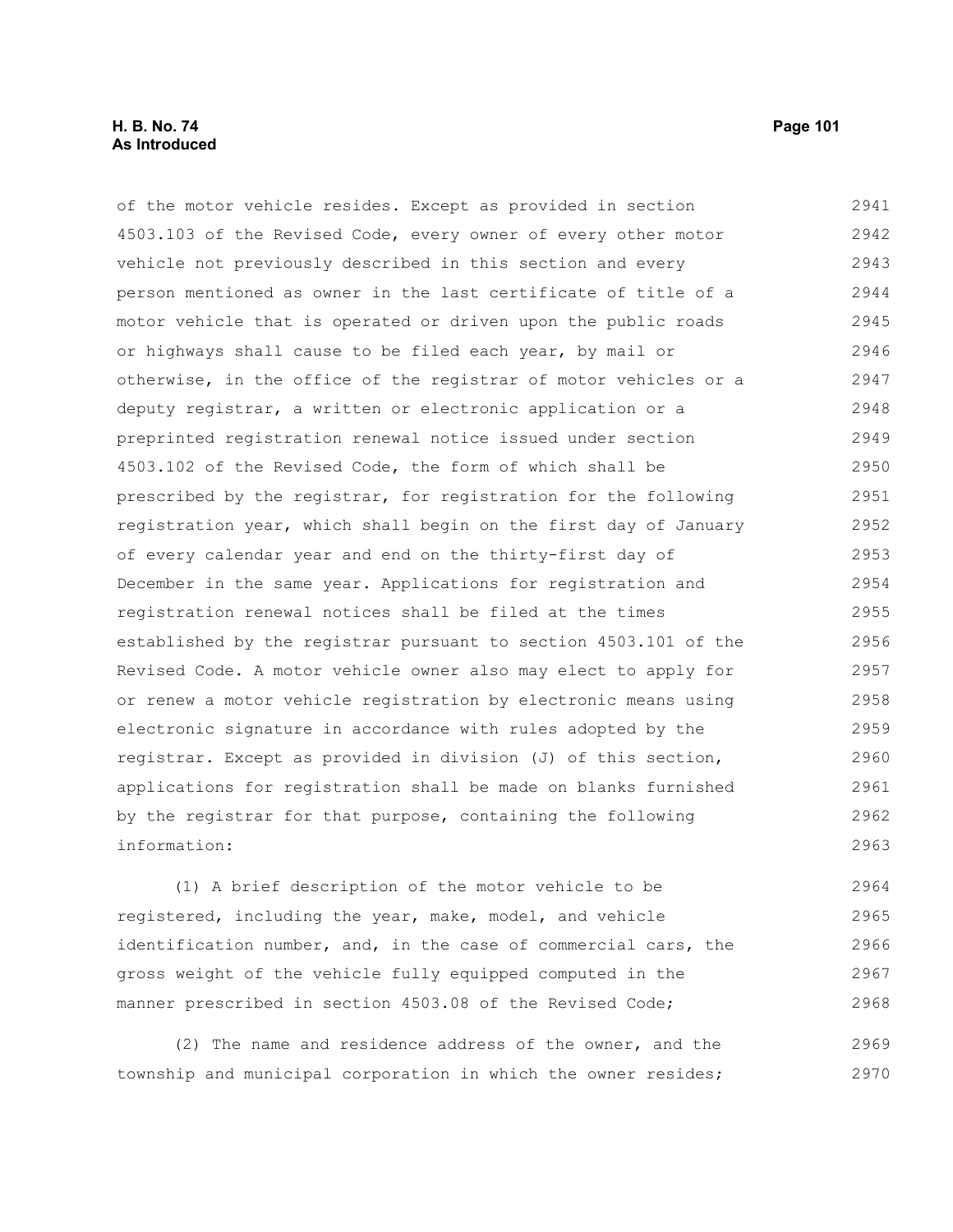2999

| (3) The district of registration, which shall be                 | 2971 |
|------------------------------------------------------------------|------|
| determined as follows:                                           | 2972 |
| (a) In case the motor vehicle to be registered is used for       | 2973 |
| hire or principally in connection with any established business  | 2974 |
| or branch business, conducted at a particular place, the         | 2975 |
| district of registration is the municipal corporation in which   | 2976 |
| that place is located or, if not located in any municipal        | 2977 |
| corporation, the county and township in which that place is      | 2978 |
| located.                                                         | 2979 |
| (b) In case the vehicle is not so used, the district of          | 2980 |
| registration is the municipal corporation or county in which the | 2981 |
| owner resides at the time of making the application.             | 2982 |
| (4) Whether the motor vehicle is a new or used motor             | 2983 |
| vehicle;                                                         | 2984 |
| (5) The date of purchase of the motor vehicle;                   | 2985 |
| (6) Whether the fees required to be paid for the                 | 2986 |
| registration or transfer of the motor vehicle, during the        | 2987 |
| preceding registration year and during the preceding period of   | 2988 |
| the current registration year, have been paid. Each application  | 2989 |
| for registration shall be signed by the owner, either manually   | 2990 |
| or by electronic signature, or pursuant to obtaining a limited   | 2991 |
| power of attorney authorized by the registrar for registration,  | 2992 |
| or other document authorizing such signature. If the owner       | 2993 |
| elects to apply for or renew the motor vehicle registration with | 2994 |
| the registrar by electronic means, the owner's manual signature  | 2995 |
| is not required.                                                 | 2996 |
| (7) The owner's social security number, driver's license         | 2997 |
| number, or state identification number, or, where a motor        | 2998 |

vehicle to be registered is used for hire or principally in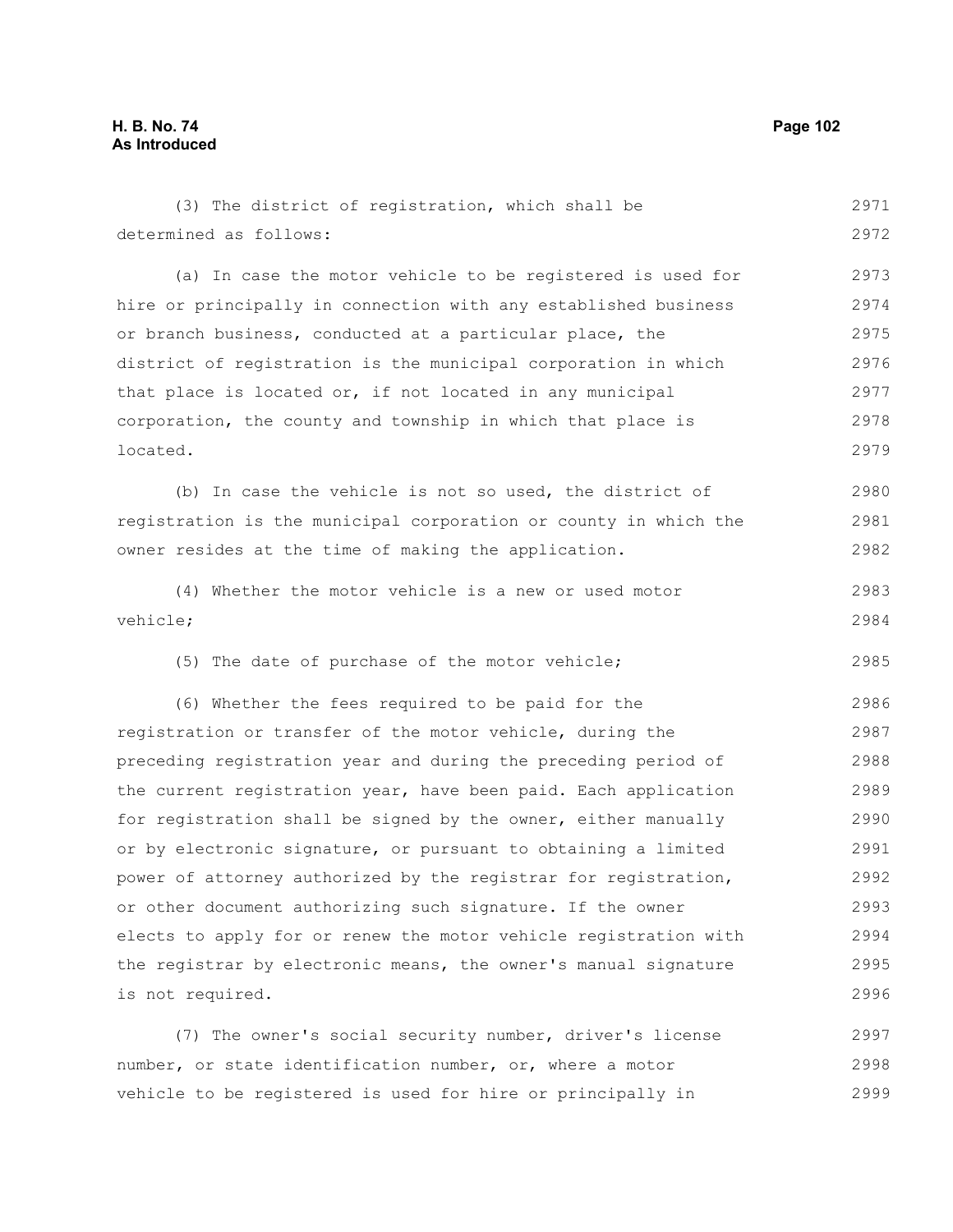connection with any established business, the owner's federal taxpayer identification number. The bureau of motor vehicles shall retain in its records all social security numbers provided under this section, but the bureau shall not place social security numbers on motor vehicle certificates of registration. (B) Except as otherwise provided in this division, each time (1) When an applicant first registers a motor vehicle in the applicant's name, the applicant shall provide proof of ownership of that motor vehicle. Proof of ownership may include any of the following: (a) The applicant may present for inspection a physical certificate of title or memorandum certificate showing title to the motor vehicle to be registered in the name of the applicant if a physical certificate of title or memorandum certificate has been issued by a clerk of a court of common pleas. If, under-3000 3001 3002 3003 3004 3005 3006 3007 3008 3009 3010 3011 3012 3013 3014

sections 4505.021, 4505.06, and 4505.08 of the Revised Code, a clerk instead has issued 3015 3016

(b) The applicant may present for inspection an electronic certificate of title for the applicant's motor vehicle, that certificate may be presented for inspection at the time of first registration in a manner prescribed by rules adopted by the registrar. An-3017 3018 3019 3020 3021

#### (c) The registrar or deputy registrar may electronically confirm the applicant's ownership of the motor vehicle. 3022 3023

An applicant is not required to present a certificate of title to an electronic motor vehicle dealer acting as a limited authority deputy registrar in accordance with rules adopted by the registrar. When-3024 3025 3026 3027

(2) When a motor vehicle inspection and maintenance 3028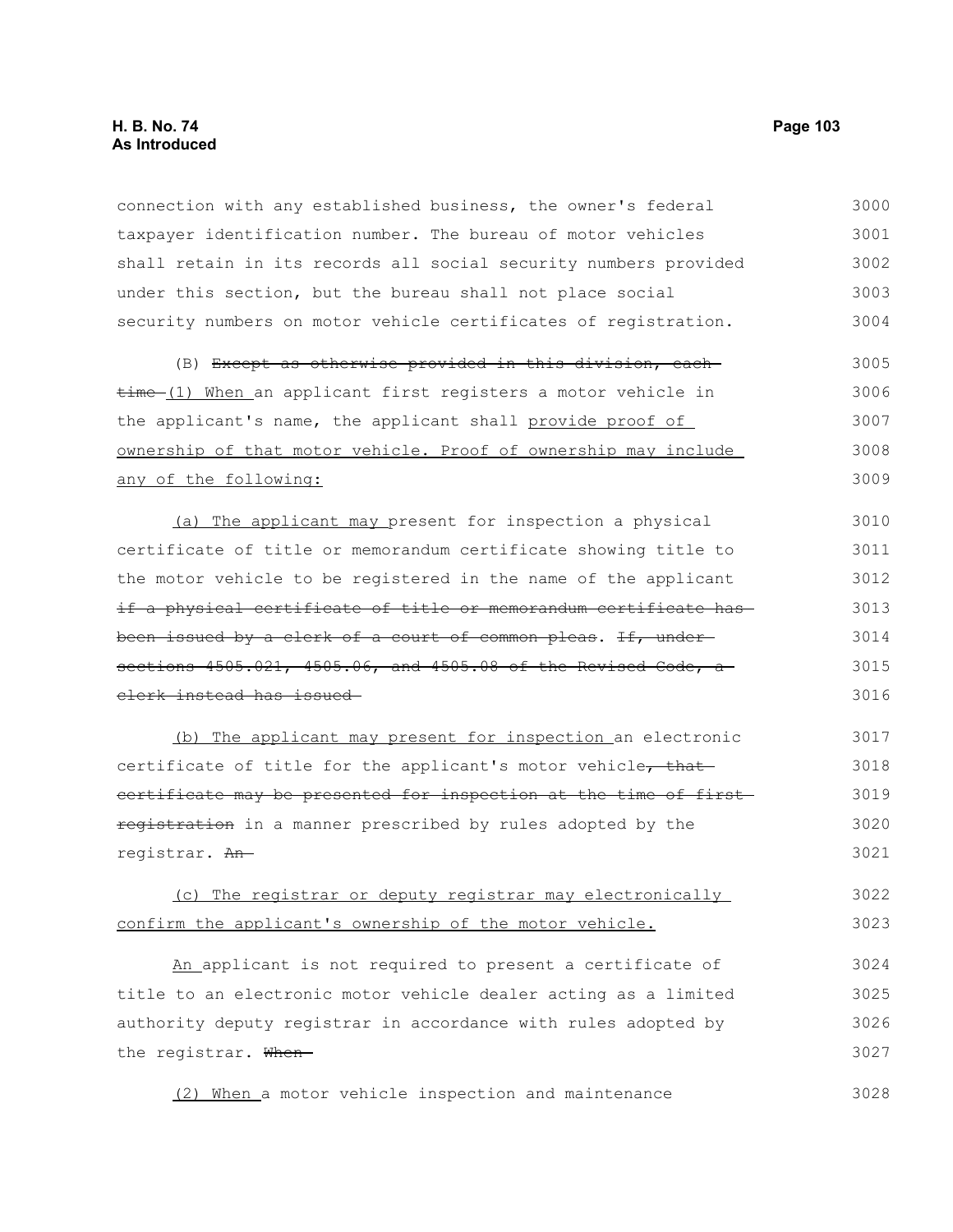program is in effect under section 3704.14 of the Revised Code and rules adopted under it, each application for registration for a vehicle required to be inspected under that section and those rules shall be accompanied by an inspection certificate for the motor vehicle issued in accordance with that section. The 3029 3030 3031 3032 3033 3034

(3) An application for registration shall be refused if any of the following applies:

 $(1)$  (a) The application is not in proper form.

 $(2)$  (b) The application is prohibited from being accepted by division (D) of section 2935.27, division (A) of section 2937.221, division (A) of section 4503.13, division (B) of section 4510.22, or division (B)(1) of section 4521.10 of the Revised Code. 3038 3039 3040 3041 3042

(3) A certificate of title or memorandum certificate of title (c) Proof of ownership is required but does not accompany the application or, in the case of an electronic certificate of title, is required but is not presented in a manner prescribed by the registrar's rulesor confirmed in accordance with division (B)(1) of this section. 3043 3044 3045 3046 3047 3048

 $(4)$  (d) All registration and transfer fees for the motor vehicle, for the preceding year or the preceding period of the current registration year, have not been paid. 3049 3050 3051

 $(5)$  (e) The owner or lessee does not have an inspection certificate for the motor vehicle as provided in section 3704.14 of the Revised Code, and rules adopted under it, if that section is applicable. 3052 3053 3054 3055

(4) This section does not require the payment of license or registration taxes on a motor vehicle for any preceding year, 3056 3057

3035 3036

3037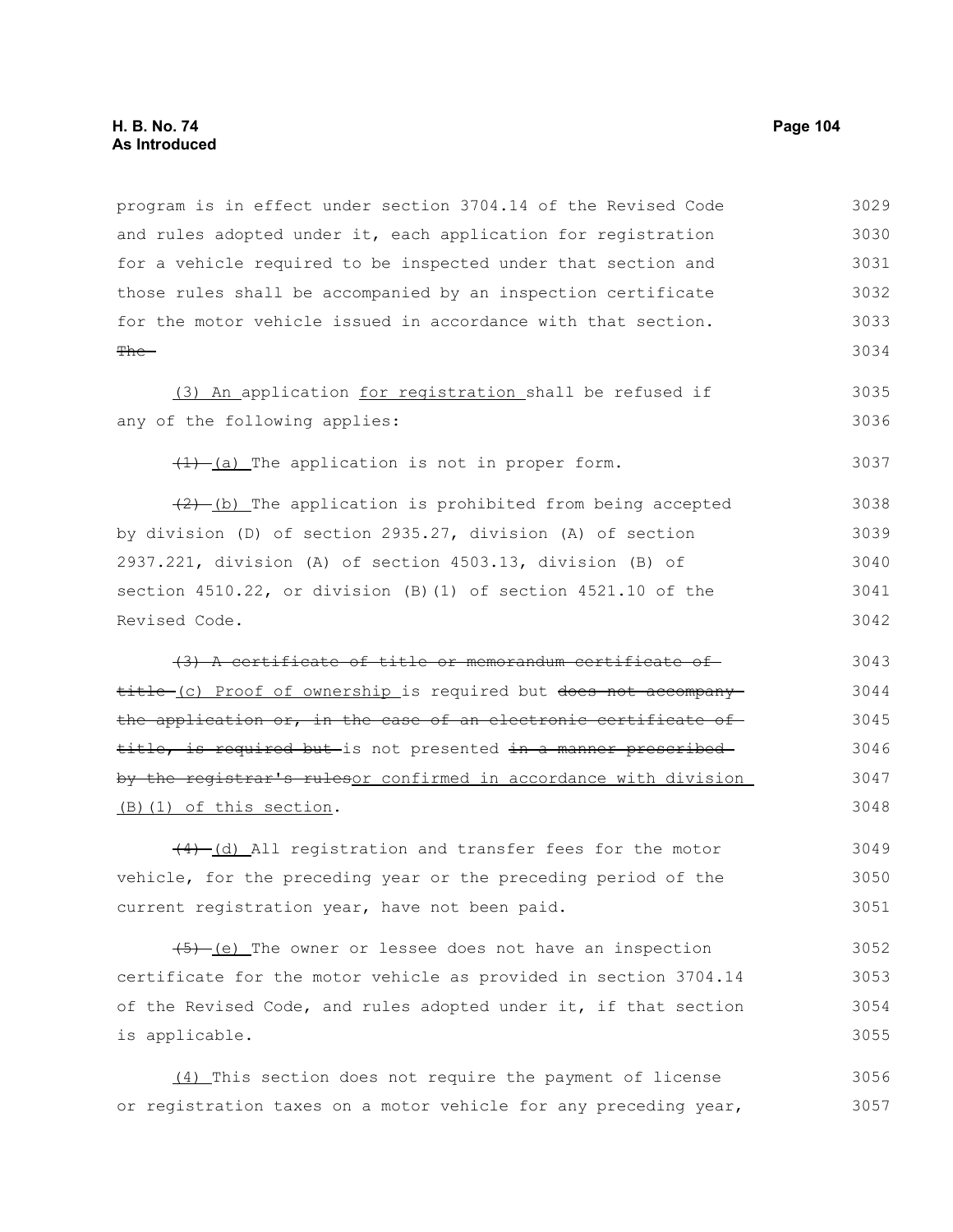or for any preceding period of a year, if the motor vehicle was not taxable for that preceding year or period under sections 4503.02, 4503.04, 4503.11, 4503.12, and 4503.16 or Chapter 4504. of the Revised Code. When-3058 3059 3060 3061

(5) When a certificate of registration is issued upon the first registration of a motor vehicle by or on behalf of the owner, the official issuing the certificate shall indicate the issuance with a stamp on the certificate of title or memorandum certificate or, in the case of an electronic certificate of title or electronic verification of ownership, an electronic stamp or other notation as specified in rules adopted by the registrar, and with a stamp on the inspection certificate for the motor vehicle, if any. The 3062 3063 3064 3065 3066 3067 3068 3069 3070

(6) The official also shall indicate, by a stamp or by other means the registrar prescribes, on the registration certificate issued upon the first registration of a motor vehicle by or on behalf of the owner the odometer reading of the motor vehicle as shown in the odometer statement included in or attached to the certificate of title. Upon each subsequent registration of the motor vehicle by or on behalf of the same owner, the official also shall so indicate the odometer reading of the motor vehicle as shown on the immediately preceding certificate of registration. 3071 3072 3073 3074 3075 3076 3077 3078 3079 3080

(7) The registrar shall include in the permanent registration record of any vehicle required to be inspected under section 3704.14 of the Revised Code the inspection certificate number from the inspection certificate that is presented at the time of registration of the vehicle as required under this division. 3081 3082 3083 3084 3085 3086

(C)(1) Except as otherwise provided in division  $(C)$  (1) of-3087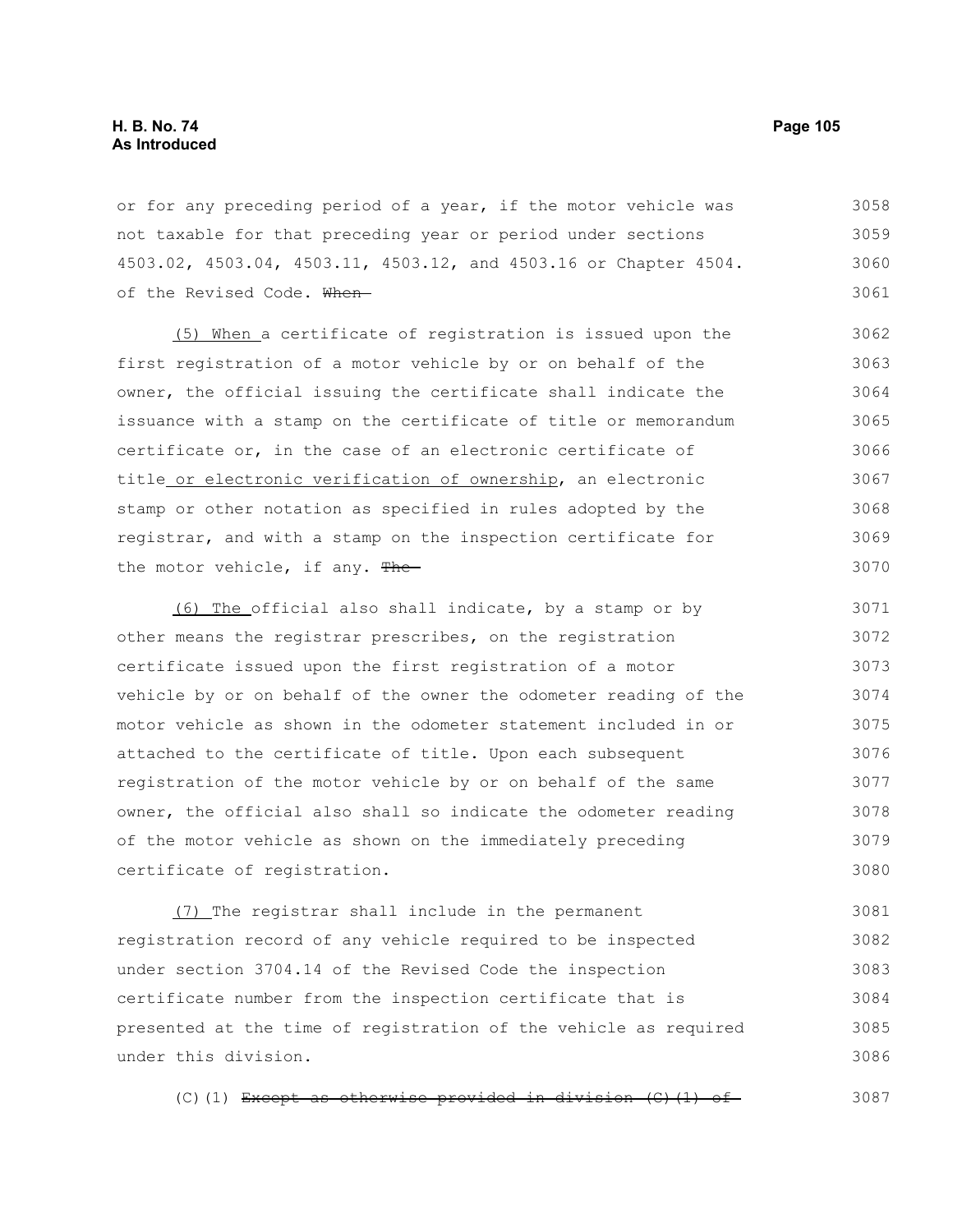this sectionFor each initial application for registration received on or after October 1, 2021, and for each registration renewal with an expiration date on or after that date, the registrar and each deputy registrar shall collect an additional fee of eleven-twenty-one dollars for each application for registration and registration renewal received, unless otherwise provided in division (C)(1) of this section. For vehicles specified in divisions (A)(1) to (21) of section 4503.042 of the Revised Code, the registrar and deputy registrar shall collect an additional fee of thirty forty dollars for each application for registration and registration renewal received. No additional fee shall be charged for vehicles registered under section 4503.65 of the Revised Code. The additional fee is for the purpose of defraying the department of public safety's costs associated with the administration and enforcement of the motor vehicle and traffic laws of Ohio. Each deputy registrar shall transmit the fees collected under divisions  $(C)$   $(1)$ ,  $(3)$ , and  $(4)$ of this section in the time and manner provided in this section. The registrar shall deposit all moneys received under division (C)(1) of this section into the public safety - highway purposes fund established in section 4501.06 of the Revised Code. 3088 3089 3090 3091 3092 3093 3094 3095 3096 3097 3098 3099 3100 3101 3102 3103 3104 3105 3106 3107 3108

(2) In addition, a charge of twenty-five cents shall be made for each reflectorized safety license plate issued, and a single charge of twenty-five cents shall be made for each county identification sticker or each set of county identification stickers issued, as the case may be, to cover the cost of producing the license plates and stickers, including material, manufacturing, and administrative costs. Those fees shall be in addition to the license tax. If the total cost of producing the plates is less than twenty-five cents per plate, or if the total cost of producing the stickers is less than twenty-five cents 3109 3110 3111 3112 3113 3114 3115 3116 3117 3118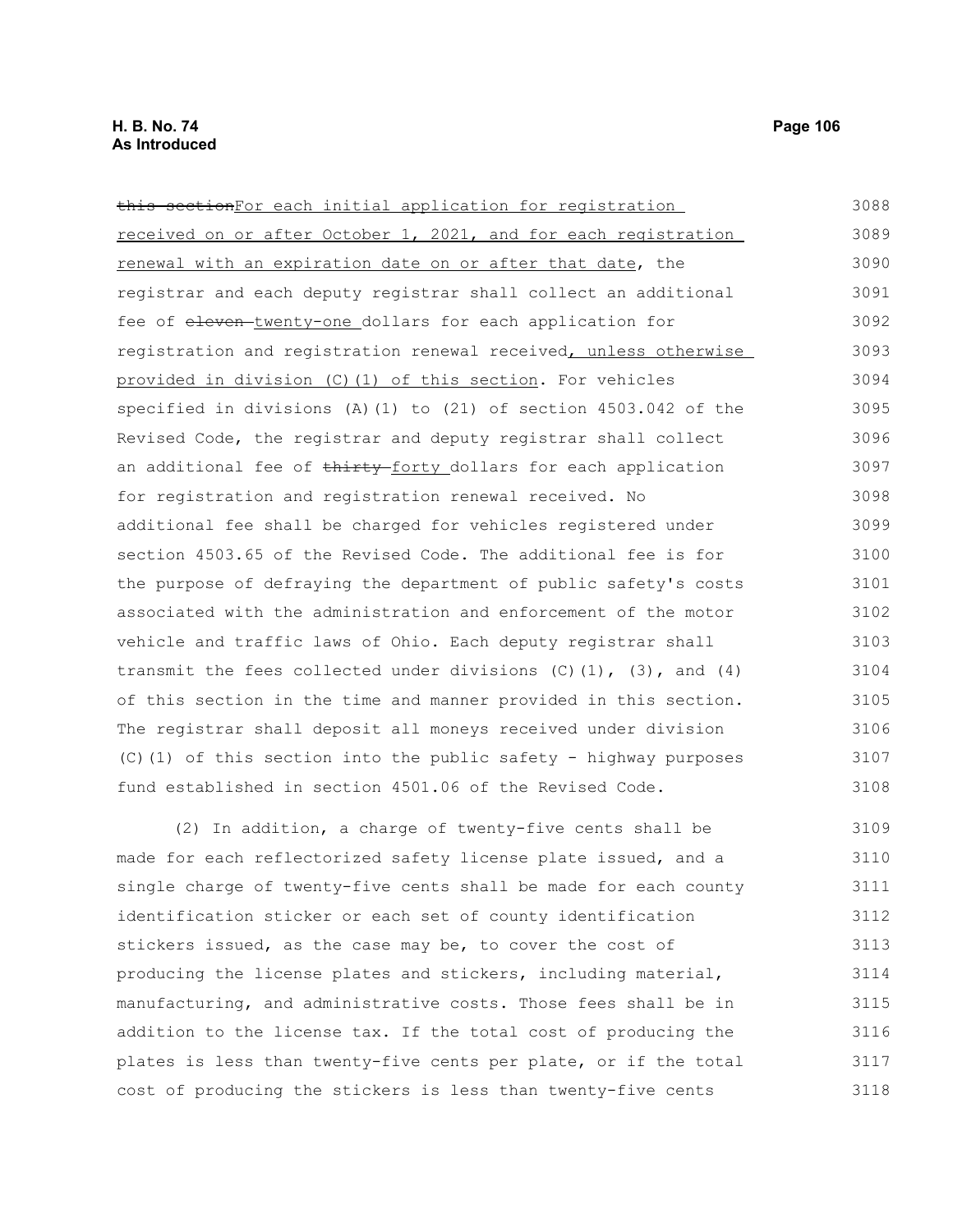# **H. B. No. 74 Page 107 As Introduced**

per sticker or per set issued, any excess moneys accruing from the fees shall be distributed in the same manner as provided by section 4501.04 of the Revised Code for the distribution of license tax moneys. If the total cost of producing the plates exceeds twenty-five cents per plate, or if the total cost of producing the stickers exceeds twenty-five cents per sticker or per set issued, the difference shall be paid from the license tax moneys collected pursuant to section 4503.02 of the Revised Code. 3119 3120 3121 3122 3123 3124 3125 3126 3127

(3) The registrar and each deputy registrar shall collect an additional fee of two hundred dollars for each application for registration or registration renewal received for any plugin electric motor vehicle. The fee shall be prorated based on the number of months for which the plug-in electric motor vehicle is registered. The registrar shall transmit all money arising from the fee imposed by division (C)(3) of this section to the treasurer of state for distribution in accordance with division (E) of section 5735.051 of the Revised Code, subject to division (D) of section 5735.05 of the Revised Code. 3128 3129 3130 3131 3132 3133 3134 3135 3136 3137

(4) The registrar and each deputy registrar shall collect an additional fee of one hundred dollars for each application for registration or registration renewal received for any hybrid motor vehicle. The fee shall be prorated based on the number of months for which the hybrid motor vehicle is registered. The registrar shall transmit all money arising from the fee imposed by division (C)(4) of this section to the treasurer of state for distribution in accordance with division (E) of section 5735.051 of the Revised Code, subject to division (D) of section 5735.05 of the Revised Code. 3138 3139 3140 3141 3142 3143 3144 3145 3146 3147

The fees established under divisions (C)(3) and (4) of

3148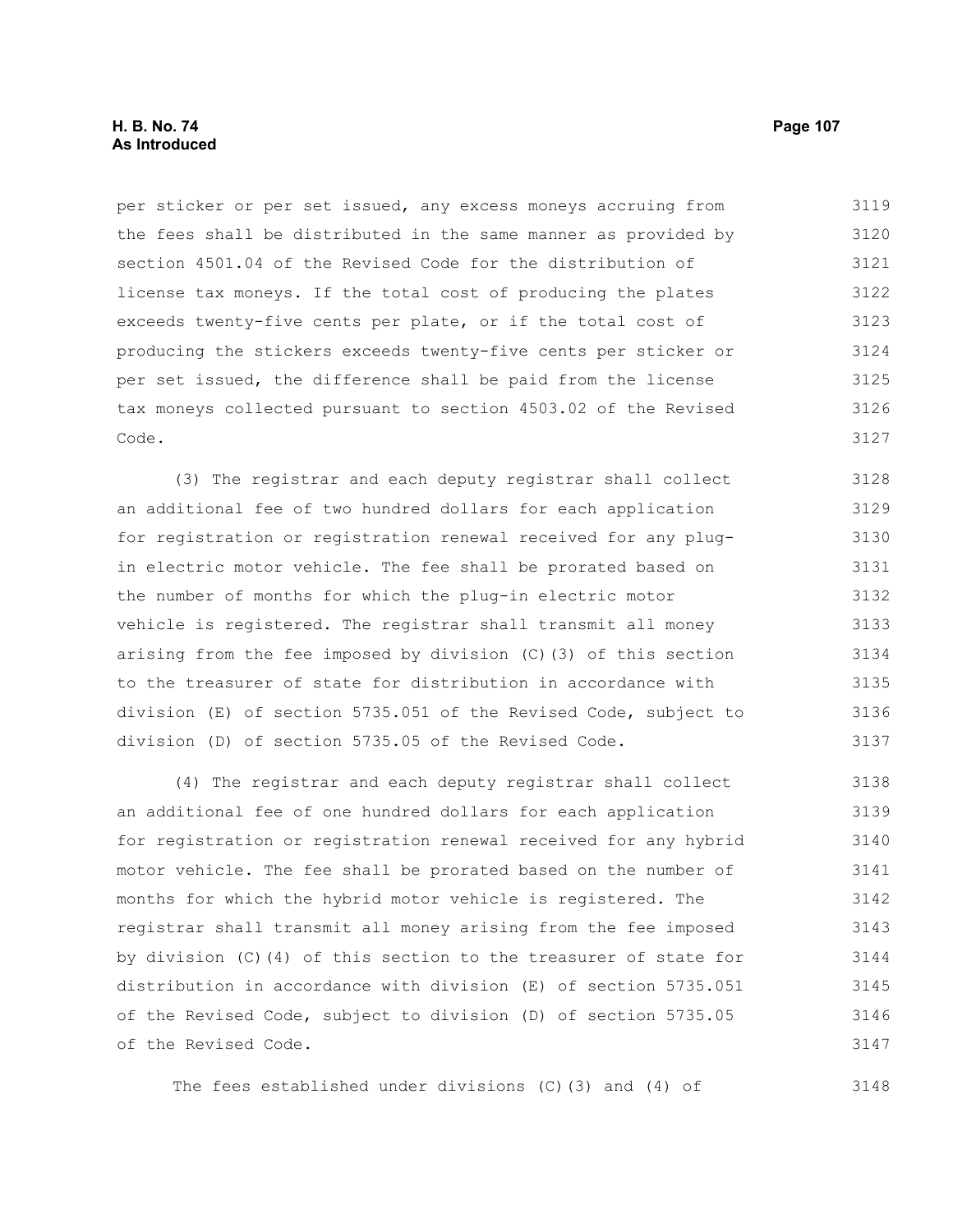#### this section shall not be imposed until January 1, 2020. (D) Each deputy registrar shall be allowed a fee equal to the amount established under section 4503.038 of the Revised Code for each application for registration and registration renewal notice the deputy registrar receives, which shall be for the purpose of compensating the deputy registrar for the deputy registrar's services, and such office and rental expenses, as may be necessary for the proper discharge of the deputy registrar's duties in the receiving of applications and renewal notices and the issuing of registrations. (E) Upon the certification of the registrar, the county sheriff or local police officials shall recover license plates erroneously or fraudulently issued. (F) Each deputy registrar, upon receipt of any application for registration or registration renewal notice, together with the license fee and any local motor vehicle license tax levied pursuant to Chapter 4504. of the Revised Code, shall transmit that fee and tax, if any, in the manner provided in this section, together with the original and duplicate copy of the application, to the registrar. The registrar, subject to the approval of the director of public safety, may deposit the funds collected by those deputies in a local bank or depository to the credit of the "state of Ohio, bureau of motor vehicles." Where a local bank or depository has been designated by the registrar, each deputy registrar shall deposit all moneys collected by the deputy registrar into that bank or depository not more than one business day after their collection and shall make reports to the registrar of the amounts so deposited, together with any other information, some of which may be prescribed by the treasurer of state, as the registrar may require and as 3149 3150 3151 3152 3153 3154 3155 3156 3157 3158 3159 3160 3161 3162 3163 3164 3165 3166 3167 3168 3169 3170 3171 3172 3173 3174 3175 3176 3177 3178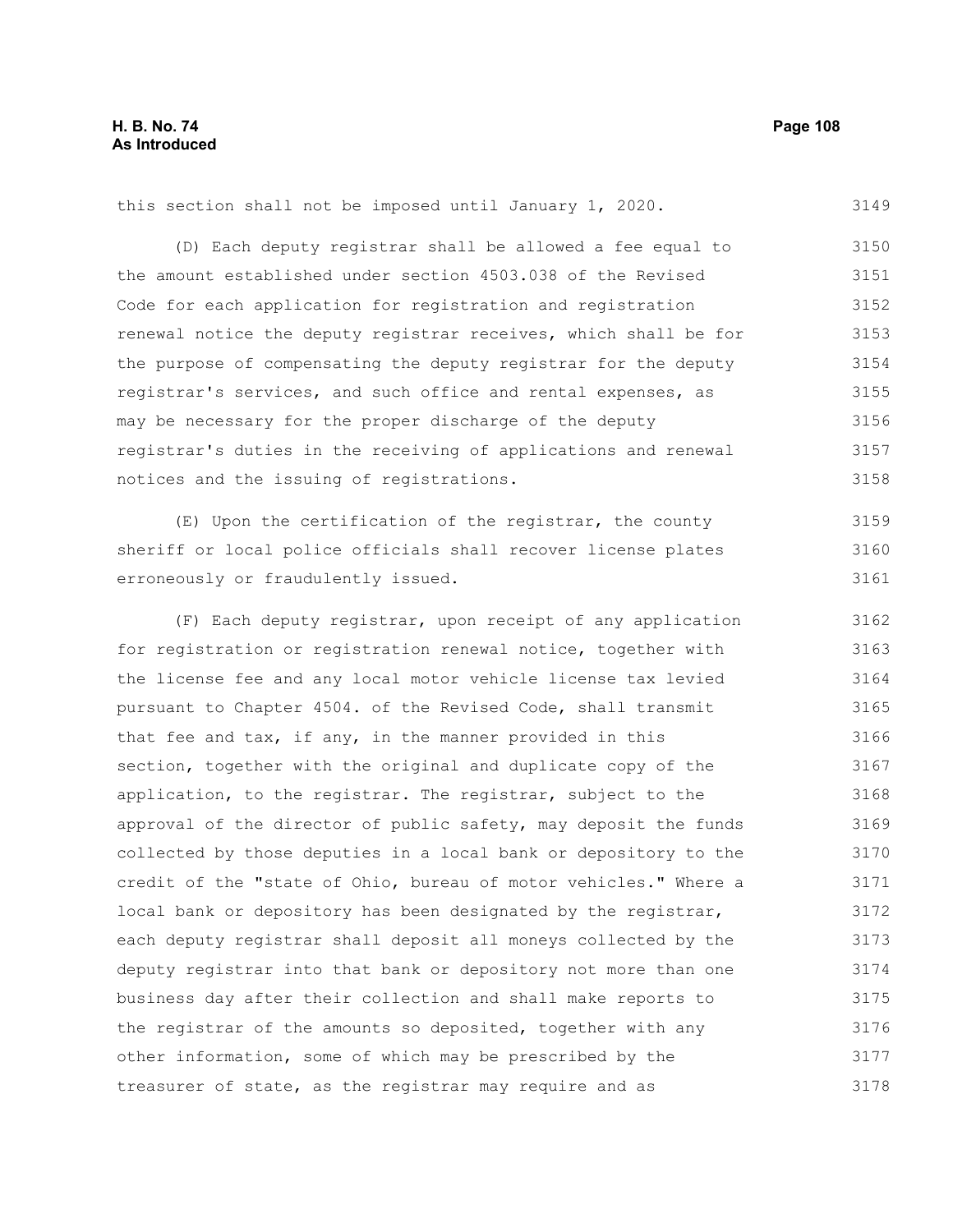# **H. B. No. 74 Page 109 As Introduced**

prescribed by the registrar by rule. The registrar, within three days after receipt of notification of the deposit of funds by a deputy registrar in a local bank or depository, shall draw on that account in favor of the treasurer of state. The registrar, subject to the approval of the director and the treasurer of state, may make reasonable rules necessary for the prompt transmittal of fees and for safeguarding the interests of the state and of counties, townships, municipal corporations, and transportation improvement districts levying local motor vehicle license taxes. The registrar may pay service charges usually collected by banks and depositories for such service. If deputy registrars are located in communities where banking facilities are not available, they shall transmit the fees forthwith, by money order or otherwise, as the registrar, by rule approved by the director and the treasurer of state, may prescribe. The registrar may pay the usual and customary fees for such service. 3179 3180 3181 3182 3183 3184 3185 3186 3187 3188 3189 3190 3191 3192 3193 3194

(G) This section does not prevent any person from making an application for a motor vehicle license directly to the registrar by mail, by electronic means, or in person at any of the registrar's offices, upon payment of a service fee equal to the amount established under section 4503.038 of the Revised Code for each application. 3195 3196 3197 3198 3199 3200

(H) No person shall make a false statement as to the district of registration in an application required by division (A) of this section. Violation of this division is falsification under section 2921.13 of the Revised Code and punishable as specified in that section. 3201 3202 3203 3204 3205

(I)(1) Where applicable, the requirements of division (B) of this section relating to the presentation of an inspection certificate issued under section 3704.14 of the Revised Code and 3206 3207 3208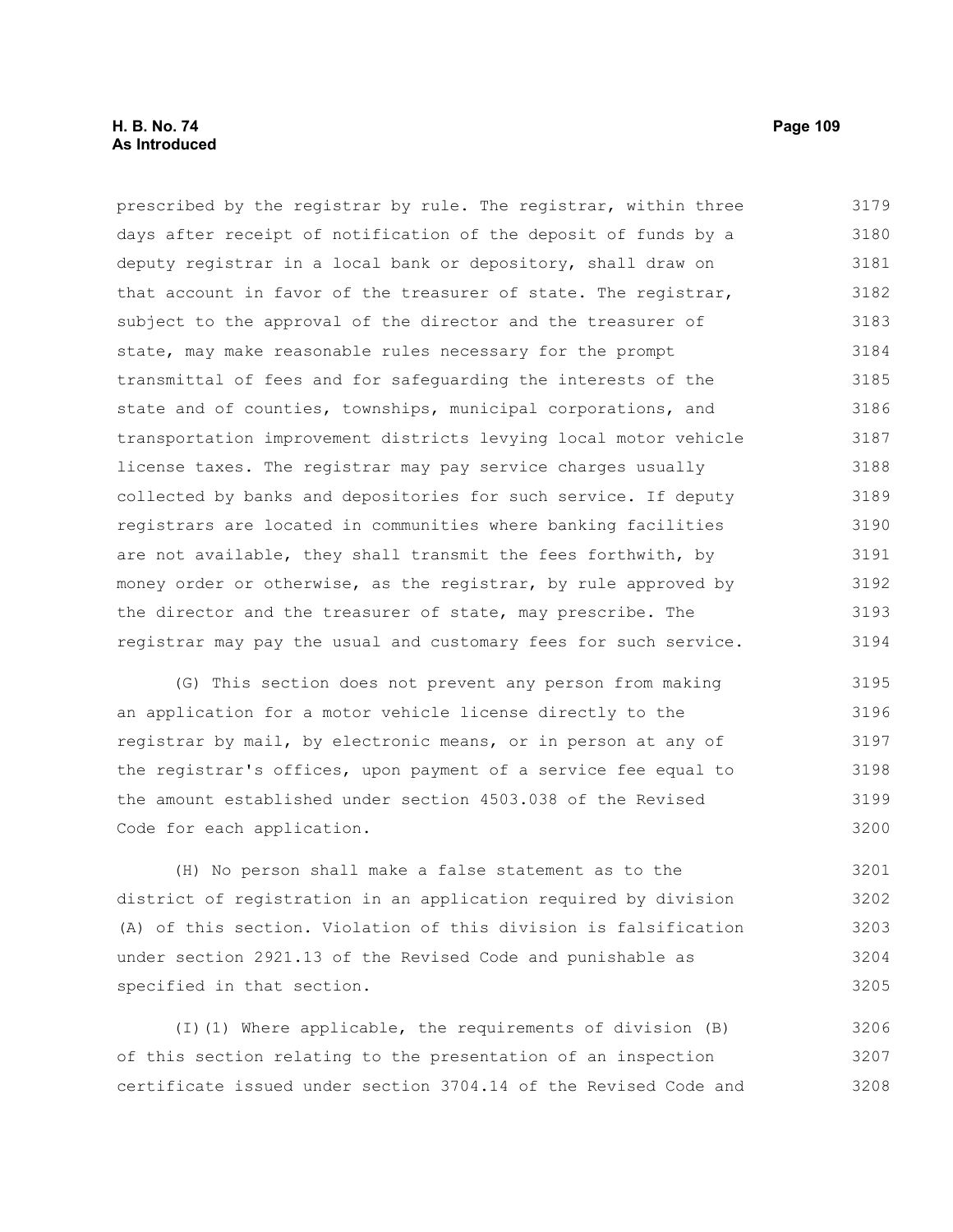rules adopted under it for a motor vehicle, the refusal of a license for failure to present an inspection certificate, and the stamping of the inspection certificate by the official issuing the certificate of registration apply to the registration of and issuance of license plates for a motor vehicle under sections 4503.102, 4503.12, 4503.14, 4503.15, 4503.16, 4503.171, 4503.172, 4503.19, 4503.40, 4503.41, 4503.42, 4503.43, 4503.44, 4503.46, 4503.47, and 4503.51 of the Revised Code. 3209 3210 3211 3212 3213 3214 3215 3216 3217

(2)(a) The registrar shall adopt rules ensuring that each owner registering a motor vehicle in a county where a motor vehicle inspection and maintenance program is in effect under section 3704.14 of the Revised Code and rules adopted under it receives information about the requirements established in that section and those rules and about the need in those counties to present an inspection certificate with an application for registration or preregistration. 3218 3219 3220 3221 3222 3223 3224 3225

(b) Upon request, the registrar shall provide the director of environmental protection, or any person that has been awarded a contract under section 3704.14 of the Revised Code, an on-line computer data link to registration information for all passenger cars, noncommercial motor vehicles, and commercial cars that are subject to that section. The registrar also shall provide to the director of environmental protection a magnetic data tape containing registration information regarding passenger cars, noncommercial motor vehicles, and commercial cars for which a multi-year registration is in effect under section 4503.103 of the Revised Code or rules adopted under it, including, without limitation, the date of issuance of the multi-year registration, the registration deadline established under rules adopted under section 4503.101 of the Revised Code that was applicable in the 3226 3227 3228 3229 3230 3231 3232 3233 3234 3235 3236 3237 3238 3239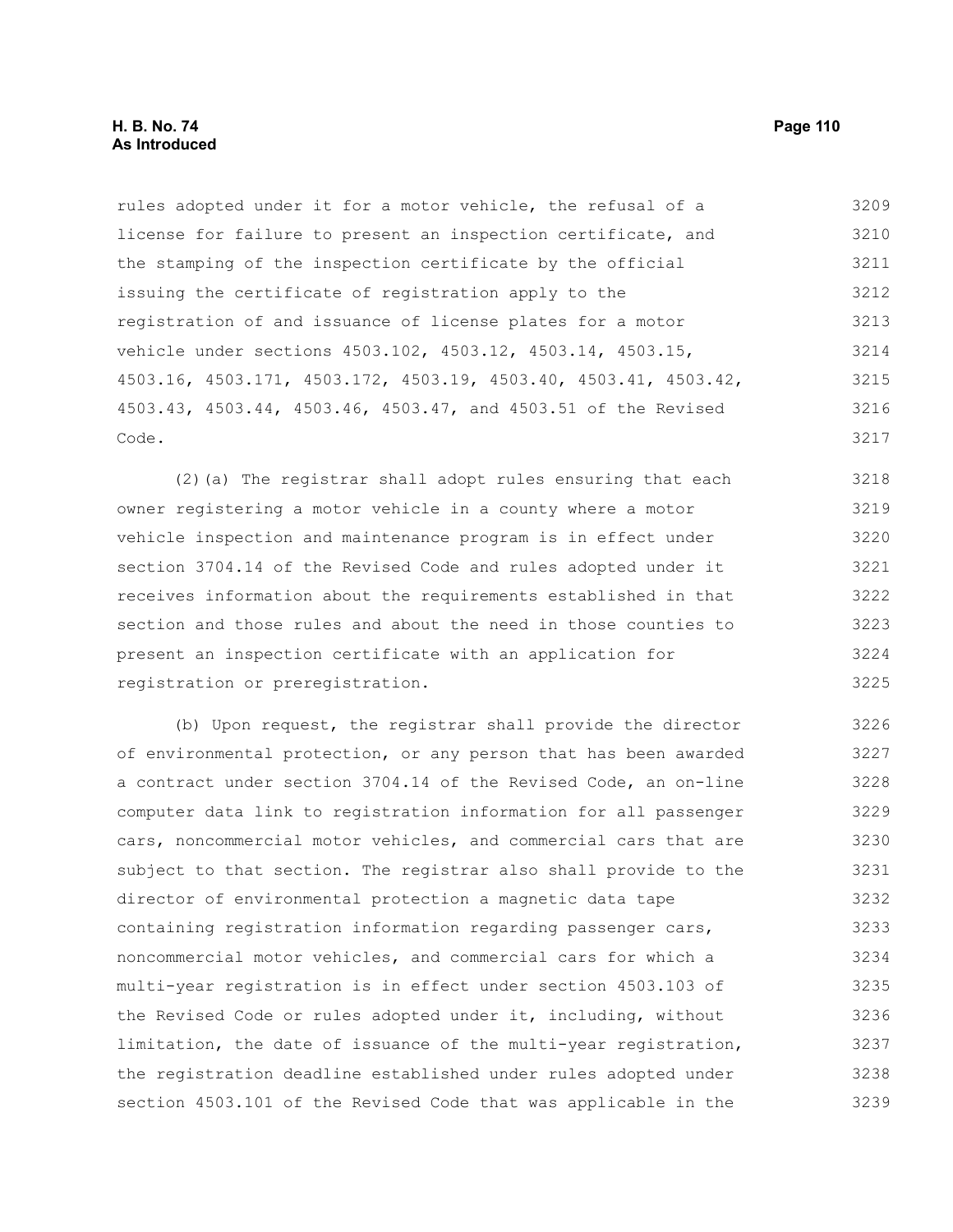year in which the multi-year registration was issued, and the registration deadline for renewal of the multi-year registration. (J) Subject to division (K) of this section, application for registration under the international registration plan, as set forth in sections 4503.60 to 4503.66 of the Revised Code, shall be made to the registrar on forms furnished by the registrar. In accordance with international registration plan guidelines and pursuant to rules adopted by the registrar, the forms shall include the following: (1) A uniform mileage schedule; (2) The gross vehicle weight of the vehicle or combined gross vehicle weight of the combination vehicle as declared by the registrant; (3) Any other information the registrar requires by rule. (K) The registrar shall determine the feasibility of implementing an electronic commercial fleet licensing and management program that will enable the owners of commercial tractors, commercial trailers, and commercial semitrailers to conduct electronic transactions by July 1, 2010, or sooner. If the registrar determines that implementing such a program is feasible, the registrar shall adopt new rules under this division or amend existing rules adopted under this division as necessary in order to respond to advances in technology. 3240 3241 3242 3243 3244 3245 3246 3247 3248 3249 3250 3251 3252 3253 3254 3255 3256 3257 3258 3259 3260 3261 3262 3263 3264

If international registration plan guidelines and provisions allow member jurisdictions to permit applications for registrations under the international registration plan to be made via the internet, the rules the registrar adopts under this division shall permit such action. 3265 3266 3267 3268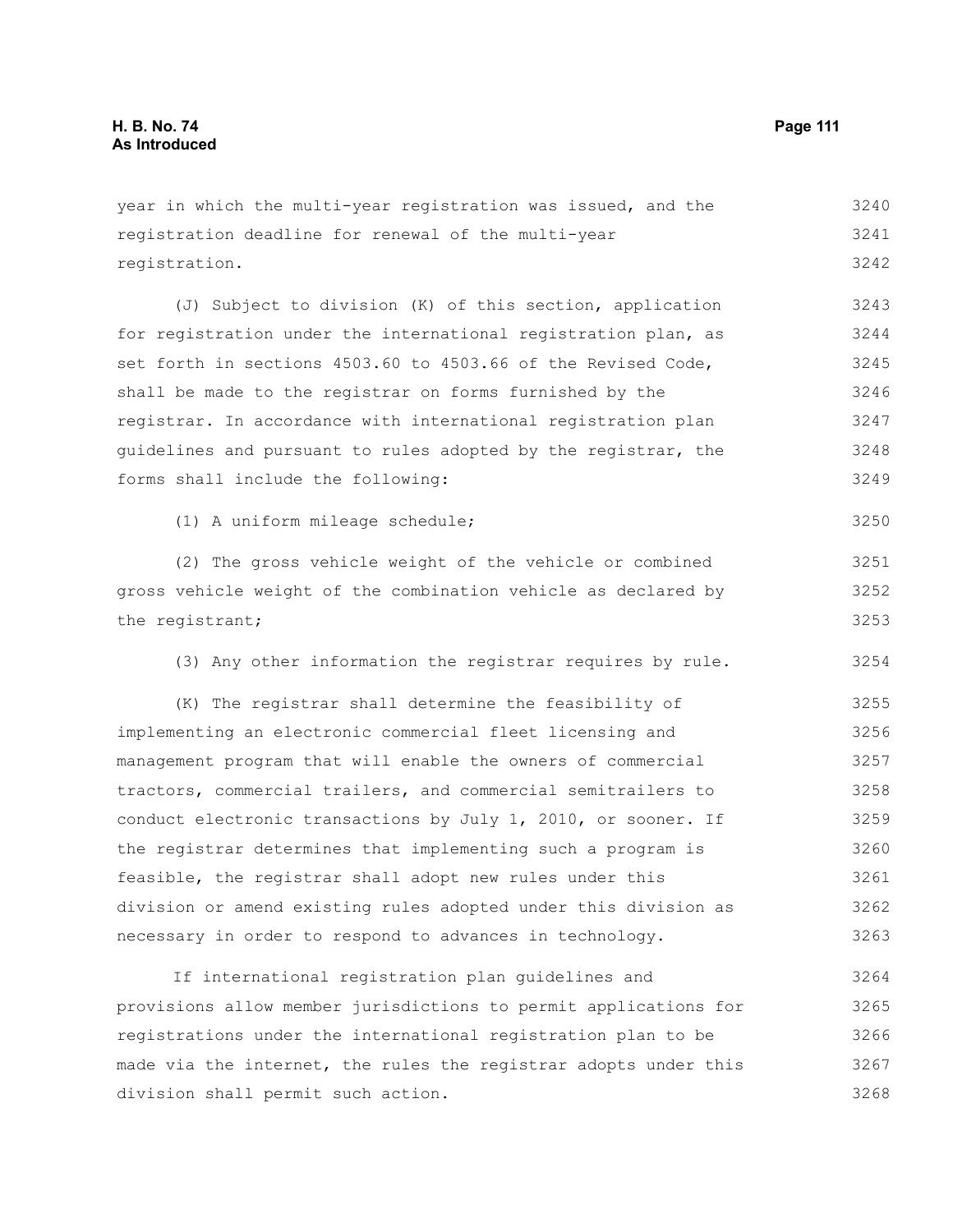**Sec. 4503.103.** (A)(1) The registrar of motor vehicles may adopt rules to permit any person or lessee, other than a person receiving an apportioned license plate under the international registration plan, who owns or leases one or more motor vehicles to file a written application for registration for no more than five succeeding registration years. The rules adopted by the registrar may designate the classes of motor vehicles that are eligible for such registration. At the time of application, all annual taxes and fees shall be paid for each year for which the person is registering. 3269 3270 3271 3272 3273 3274 3275 3276 3277 3278

(2)(a) The registrar shall adopt rules to permit any person or lessee who owns or leases a trailer or semitrailer that is subject to the tax rates prescribed in section 4503.042 of the Revised Code for such trailers or semitrailers to file a written application for registration for any number of succeeding registration years, including a permanent registration. At the time of application, all annual taxes and fees shall be paid for each year for which the person is registering, provided that the not more than eight times any such annual taxes or fees shall be due, regardless of the numberof years for which the person is registering, shall not exceedtwo hundred dollars. A person who registers a vehicle under division  $(A)$  (2) of this section shall pay for each year of registration the additional fee established under division (C) (1) of section 4503.10 of the Revised Code, provided that the additional fee due, regardless of the number of years for whichthe person is registering, shall not exceed eighty-eight dollarsupon registration. The person also shall pay one single deputy registrar service fee in the amount specified in division (D) of section 4503.10 of the Revised Code or one single bureau of motor vehicles service fee in the amount specified in division 3279 3280 3281 3282 3283 3284 3285 3286 3287 3288 3289 3290 3291 3292 3293 3294 3295 3296 3297 3298 3299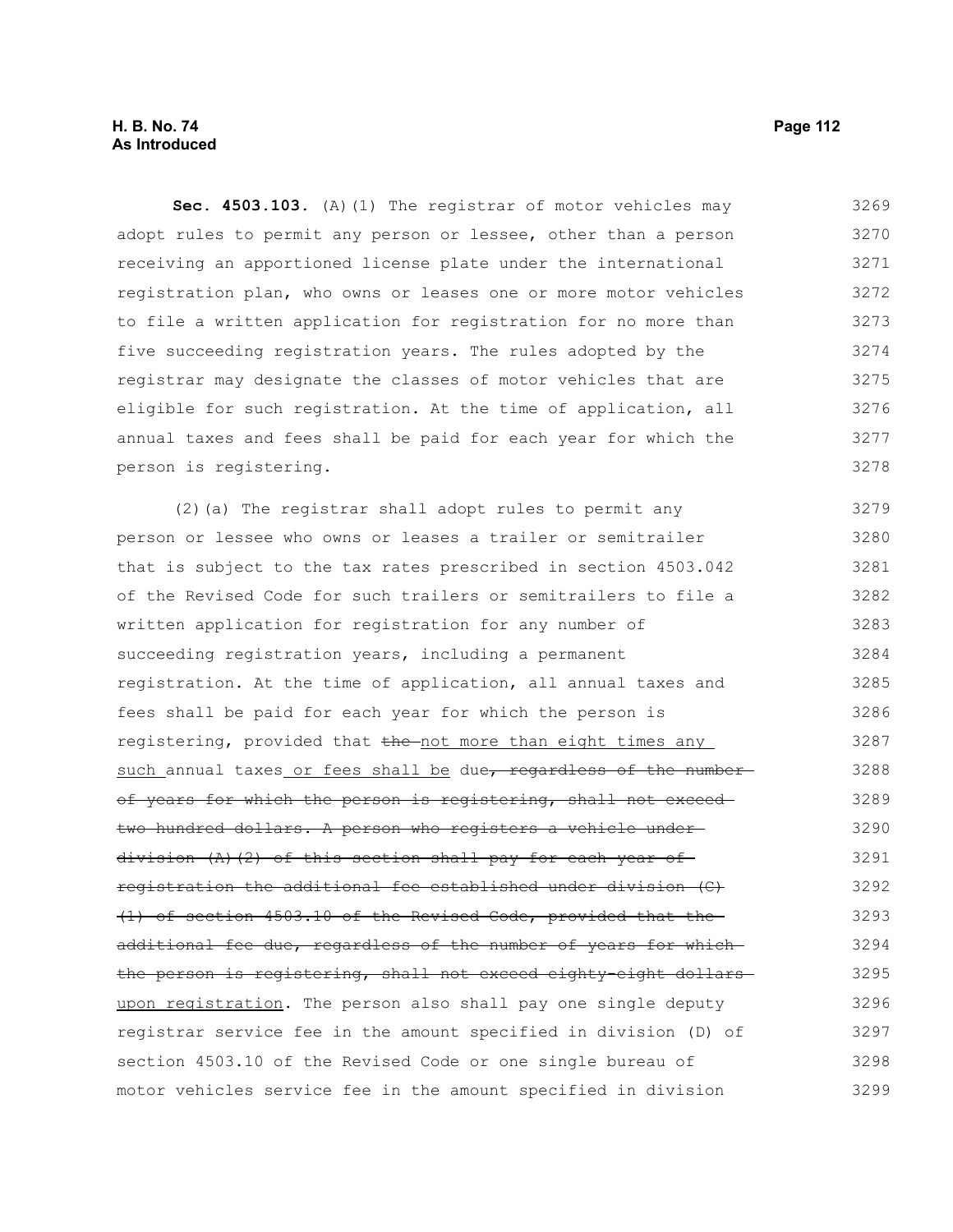#### (G) of that section, as applicable, regardless of the number of years for which the person is registering. (b) In addition, each person registering a trailer or semitrailer under division (A)(2)(a) of this section shall pay any applicable local motor vehicle license tax levied under Chapter 4504. of the Revised Code for each year for which the person is registering, provided that not more than eight times any such annual local taxes shall be due upon registration. (c) The period of registration for a trailer or semitrailer registered under division (A)(2)(a) of this section is exclusive to the trailer or semitrailer for which that certificate of registration is issued and is not transferable to any other trailer or semitrailer if the registration is a permanent registration. (3) Except as provided in division (A)(4) of this section, the registrar shall adopt rules to permit any person who owns a motor vehicle to file an application for registration for not more than five succeeding registration years. At the time of application, the person shall pay the annual taxes and fees for each registration year, calculated in accordance with division (C) of section 4503.11 of the Revised Code. A person who is registering a vehicle under division (A)(3) of this section shall pay for each year of registration the additional fee established under division  $(C)$   $(1)$ ,  $(3)$ , or  $(4)$  of section 3300 3301 3302 3303 3304 3305 3306 3307 3308 3309 3310 3311 3312 3313 3314 3315 3316 3317 3318 3319 3320 3321 3322 3323

4503.10 of the Revised Code, as applicable. The person shall also pay the deputy registrar service fee or the bureau of motor vehicles service fee equal to the amount established under section 4503.038 of the Revised Code. 3324 3325 3326 3327

(4) Division (A)(3) of this section does not apply to a person receiving an apportioned license plate under the 3328 3329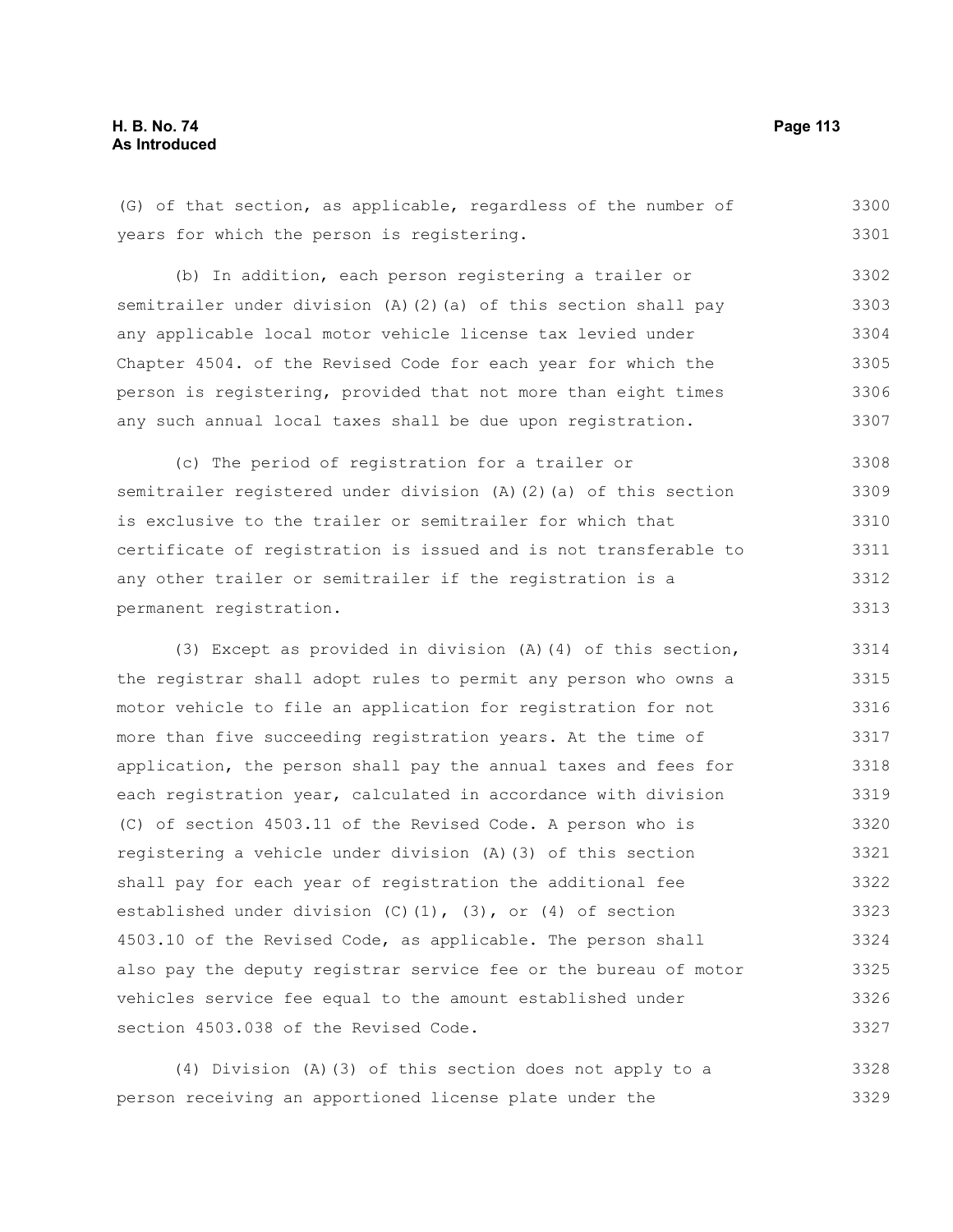international registration plan, or the owner of a commercial car used solely in intrastate commerce, or the owner of a bus as defined in section 4513.50 of the Revised Code. 3330 3331 3332

(B) No person applying for a multi-year registration under division (A) of this section is entitled to a refund of any taxes or fees paid. 3333 3334 3335

(C) The registrar shall not issue to any applicant who has been issued a final, nonappealable order under division (D) of this section a multi-year registration or renewal thereof under this division or rules adopted under it for any motor vehicle that is required to be inspected under section 3704.14 of the Revised Code the district of registration of which, as determined under section 4503.10 of the Revised Code, is or is located in the county named in the order. 3336 3337 3338 3339 3340 3341 3342 3343

(D) Upon receipt from the director of environmental protection of a notice issued under rules adopted under section 3704.14 of the Revised Code indicating that an owner of a motor vehicle that is required to be inspected under that section who obtained a multi-year registration for the vehicle under division (A) of this section or rules adopted under that division has not obtained a required inspection certificate for the vehicle, the registrar in accordance with Chapter 119. of the Revised Code shall issue an order to the owner impounding the certificate of registration and identification license plates for the vehicle. The order also shall prohibit the owner from obtaining or renewing a multi-year registration for any vehicle that is required to be inspected under that section, the district of registration of which is or is located in the same county as the county named in the order during the number of years after expiration of the current multi-year registration 3344 3345 3346 3347 3348 3349 3350 3351 3352 3353 3354 3355 3356 3357 3358 3359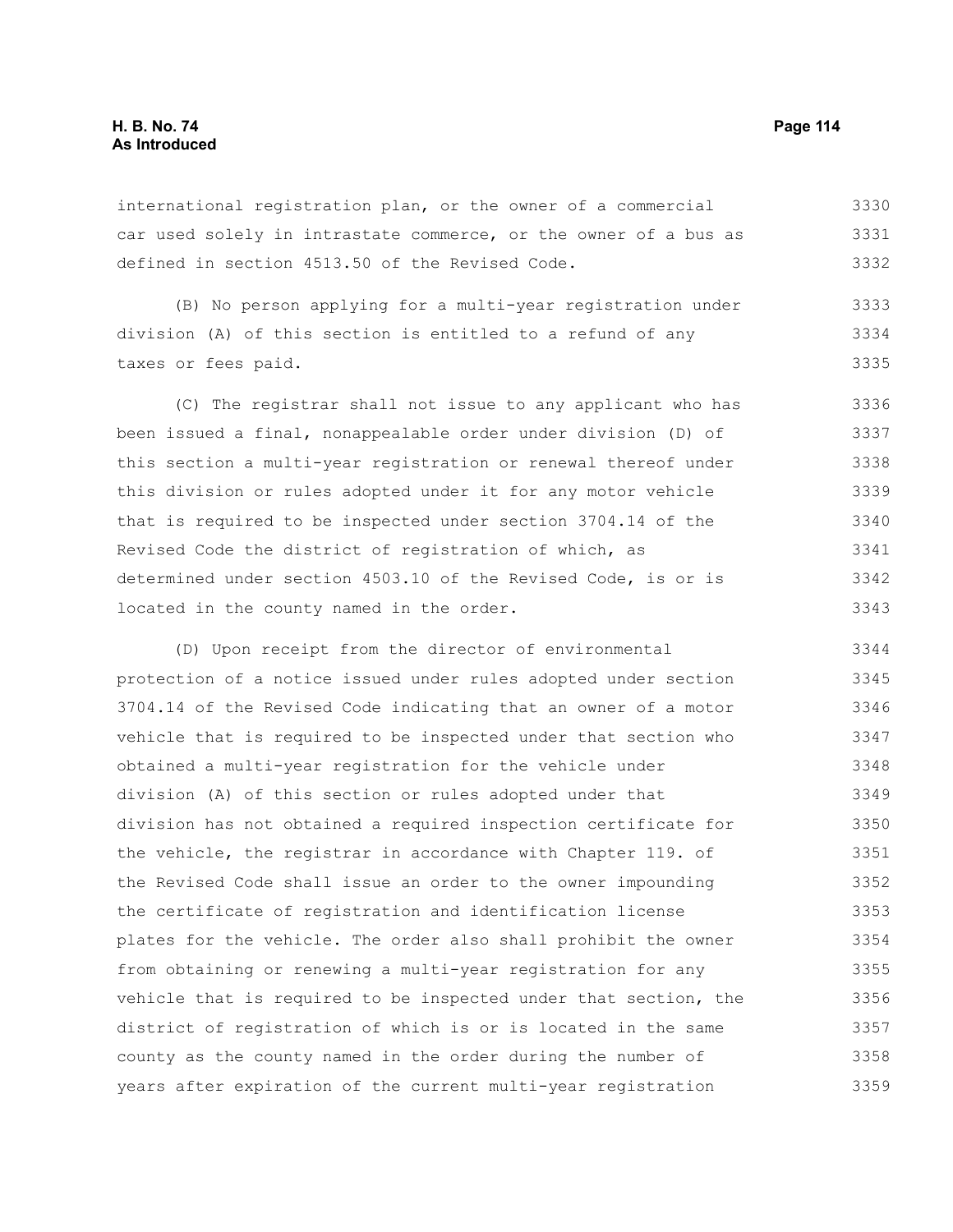3360

registration was issued. An order issued under this division shall require the owner to surrender to the registrar the certificate of registration and license plates for the vehicle named in the order within five days after its issuance. If the owner fails to do so within that time, the registrar shall certify that fact to the county sheriff or local police officials who shall recover the certificate of registration and license plates for the vehicle. (E) Upon the occurrence of either of the following circumstances, the registrar in accordance with Chapter 119. of the Revised Code shall issue to the owner a modified order rescinding the provisions of the order issued under division (D) of this section impounding the certificate of registration and license plates for the vehicle named in that original order: (1) Receipt from the director of environmental protection of a subsequent notice under rules adopted under section 3704.14 of the Revised Code that the owner has obtained the inspection certificate for the vehicle as required under those rules; (2) Presentation to the registrar by the owner of the required inspection certificate for the vehicle. (F) The owner of a motor vehicle for which the certificate of registration and license plates have been impounded pursuant to an order issued under division (D) of this section, upon issuance of a modified order under division (E) of this section, may apply to the registrar for their return. A fee of two dollars and fifty cents shall be charged for the return of the certificate of registration and license plates for each vehicle 3361 3362 3363 3364 3365 3366 3367 3368 3369 3370 3371 3372 3373 3374 3375 3376 3377 3378 3379 3380 3381 3382 3383 3384 3385 3386 3387 3388

that equals the number of years for which the current multi-year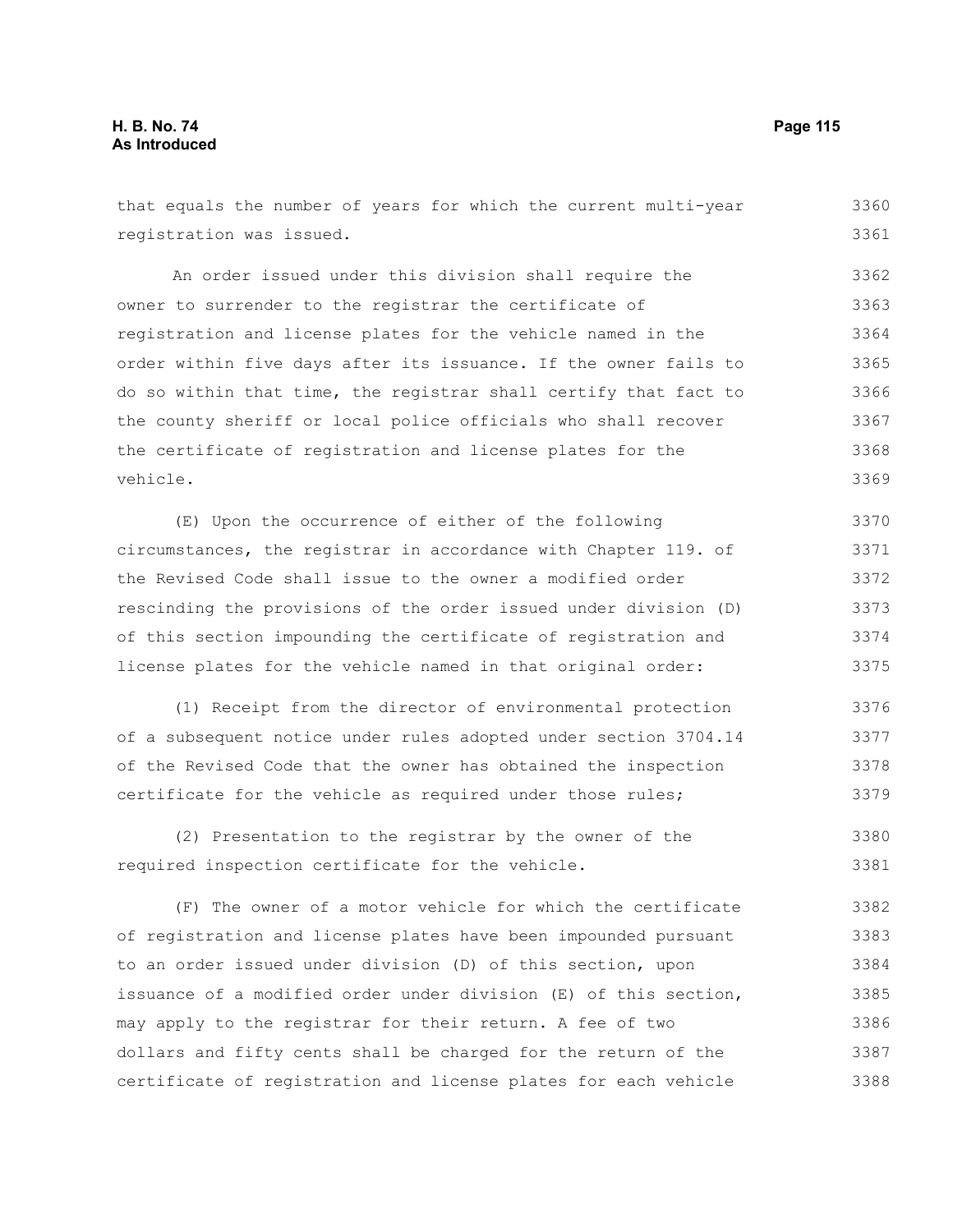named in the application.

3389

**Sec. 4503.182.** (A) A purchaser of a motor vehicle, upon application and proof of purchase of the vehicle, may be issued a temporary <del>license placard or windshield sticker motor</del> vehicle license registration for the motor vehicle. 3390 3391 3392 3393

The purchaser of a motor vehicle applying for a temporarylicense placard or windshield sticker under this section shall execute an affidavit stating that the purchaser has not been issued-that was previously issued a license plate during the current registration year a license plate that could can legally be transferred to the transfer the license plate to that motor vehicle shall not be issued a temporary motor vehicle license registration. 3394 3395 3396 3397 3398 3399 3400 3401

Placards or windshield stickers A temporary motor vehicle license registration shall be issued only for the applicant's use of the motor vehicle to enable the applicant to legally operate the motor vehicle while proper title, license plates, and a certificate of registration are being obtained, and shall be displayed on no other motor vehicle. 3402 3403 3404 3405 3406 3407

Placards or windshield stickers A temporary motor vehicle license registration issued under division (A) of this section are-is valid for a period of forty-five days from date of issuance and are is not transferable or renewable. 3408 3409 3410 3411

The fee for the placards or windshield stickers a temporary motor vehicle license registration issued under this section is two dollars plus a service fee equal to the amount established under section 4503.038 of the Revised Code. 3412 3413 3414 3415

(B)(1) The registrar of motor vehicles may issue  $\pm$ o atemporary motor vehicle license registrations to an Ohio 3416 3417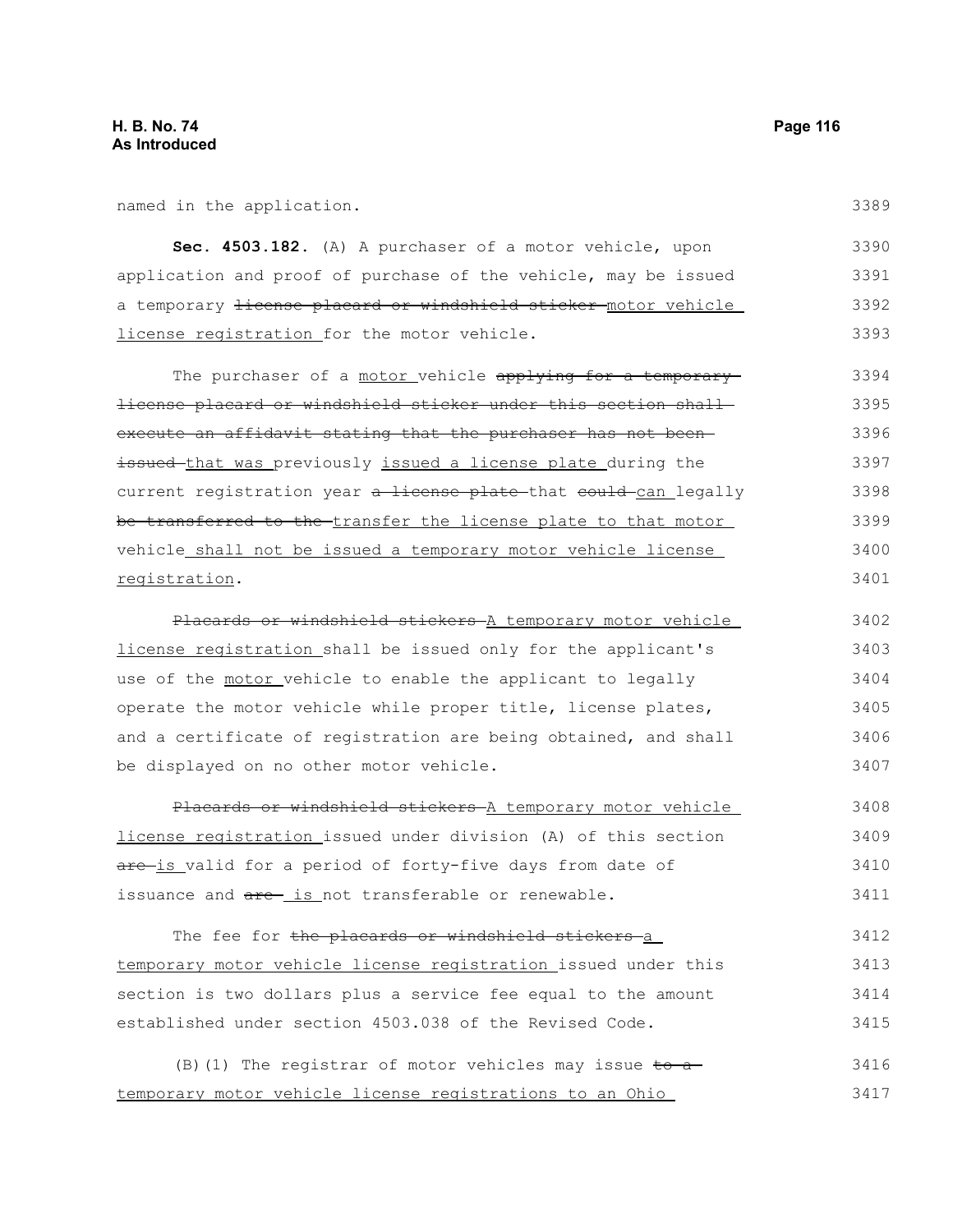motorized bicycle dealer or a licensed motor vehicle dealer temporary license placards-to be issued to purchasers for use on motor vehicles sold by the dealer, in accordance with rules prescribed by the registrar. The dealer shall notify theregistrar, within forty-eight hours, of the issuance of a placard by electronic means via computer equipment purchased and maintained by the dealer or in any other manner prescribed by the registrar.An Ohio motorized bicycle dealer or a licensed motor vehicle dealer shall issue temporary motor vehicle license registrations by electronic means via computer equipment purchased and maintained by the dealer unless otherwise authorized by the registrar. (2) The fee for each placard-temporary motor vehicle 3418 3419 3420 3421 3422 3423 3424 3425 3426 3427 3428 3429 3430

license registration issued by the registrar to a dealer is two dollars, in addition to the fees charged under division (D) of this section. The registrar shall charge an additional fee equalto the amount established under section 4503.038 of the Revised Code for each placard issued to a dealer who notifies the registrar of the issuance of the placards in a manner other than by approved electronic means. 3431 3432 3433 3434 3435 3436 3437

(3) When a dealer issues a temporary <del>license placard motor</del> vehicle license registration to a purchaser, the dealer shall collect and retain the fees established under divisions (A) and (D) of this section. 3438 3439 3440 3441

(C) The registrar of motor vehicles, at the registrar's discretion, may issue a temporary motor vehicle license placard. Such a placard may be issued registration in the case of extreme hardship encountered by a citizen from this state or another state who has attempted to comply with all registration laws, but for extreme circumstances is unable to properly register the 3442 3443 3444 3445 3446 3447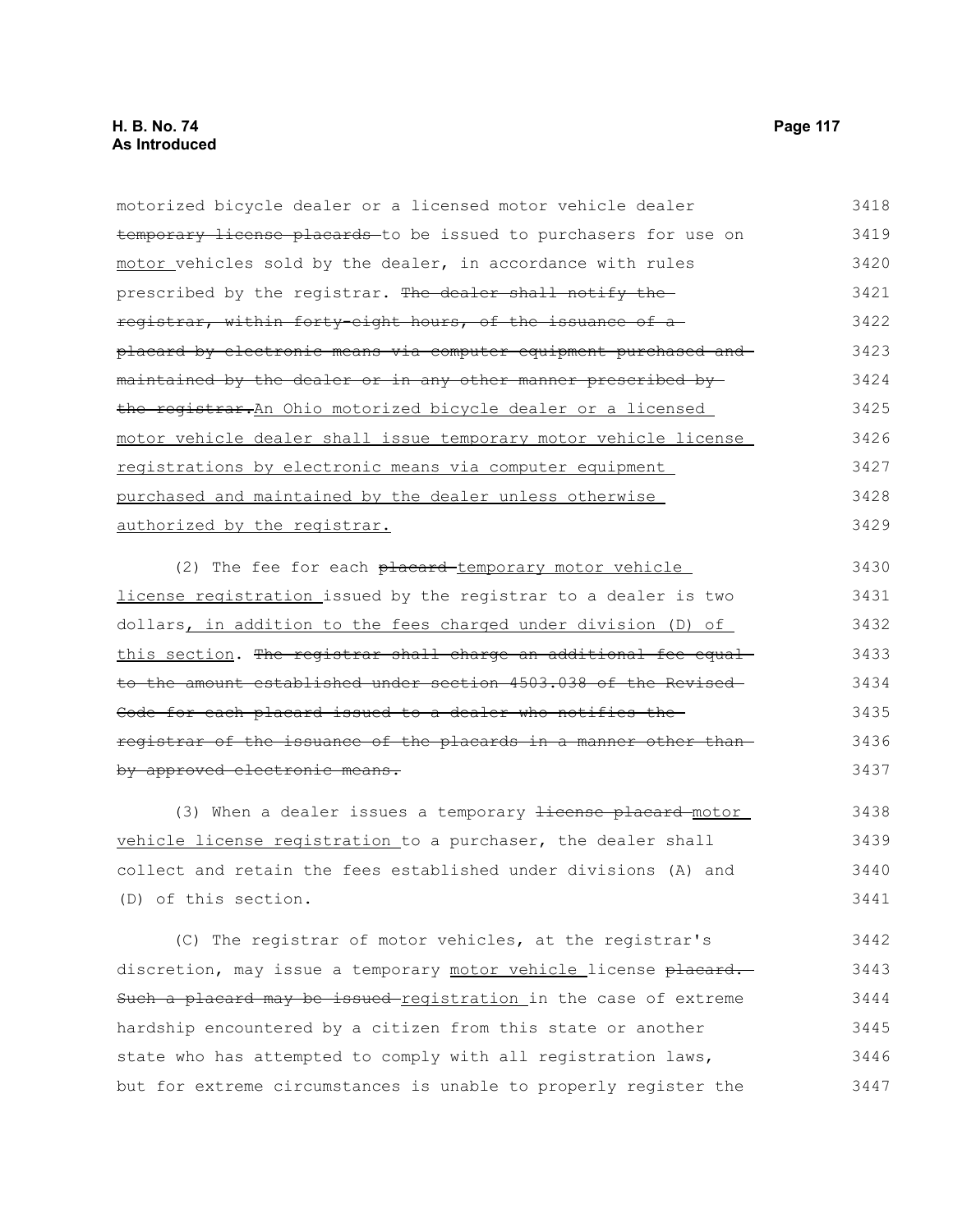citizen's vehicle. Placards A temporary motor vehicle license registration issued under division (C) of this section are is valid for a period of thirty days from the date of issuance and are-is not transferable or renewable. 3448 3449 3450 3451

(D) In addition to the fees charged under divisions (A) and (B) of this section, the registrar and each deputy registrar shall collect a fee of thirteen dollars for each temporary motor vehicle license placard registration issued. The additional fee is for the purpose of defraying the department of public safety's costs associated with the administration and enforcement of the motor vehicle and traffic laws of Ohio. At the time and in the manner provided by section 4503.10 of the Revised Code, the deputy registrar shall transmit to the registrar the fees collected under this section. The registrar shall deposit all moneys received under this division into the public safety - highway purposes fund established in section 4501.06 of the Revised Code. 3452 3453 3454 3455 3456 3457 3458 3459 3460 3461 3462 3463 3464

 $(E)$  The registrar  $shall-may$  adopt rules, in accordance with division (B) of section 111.15 of the Revised Code, to specify the procedures for reporting the information from applications for temporary motor vehicle\_license placards andwindshield stickers-registrations and for providing the information from these applications to law enforcement agencies. 3465 3466 3467 3468 3469 3470

(F) Temporary motor vehicle license placards registrations issued under this section shall bear a distinctive combination of seven letters, numerals, or letters and numerals, and shall incorporate a security feature that, to the greatest degree possible, prevents tampering with any of the information that is entered upon a placard it when it is issued. 3471 3472 3473 3474 3475 3476

(G) Whoever violates division (A) of this section is 3477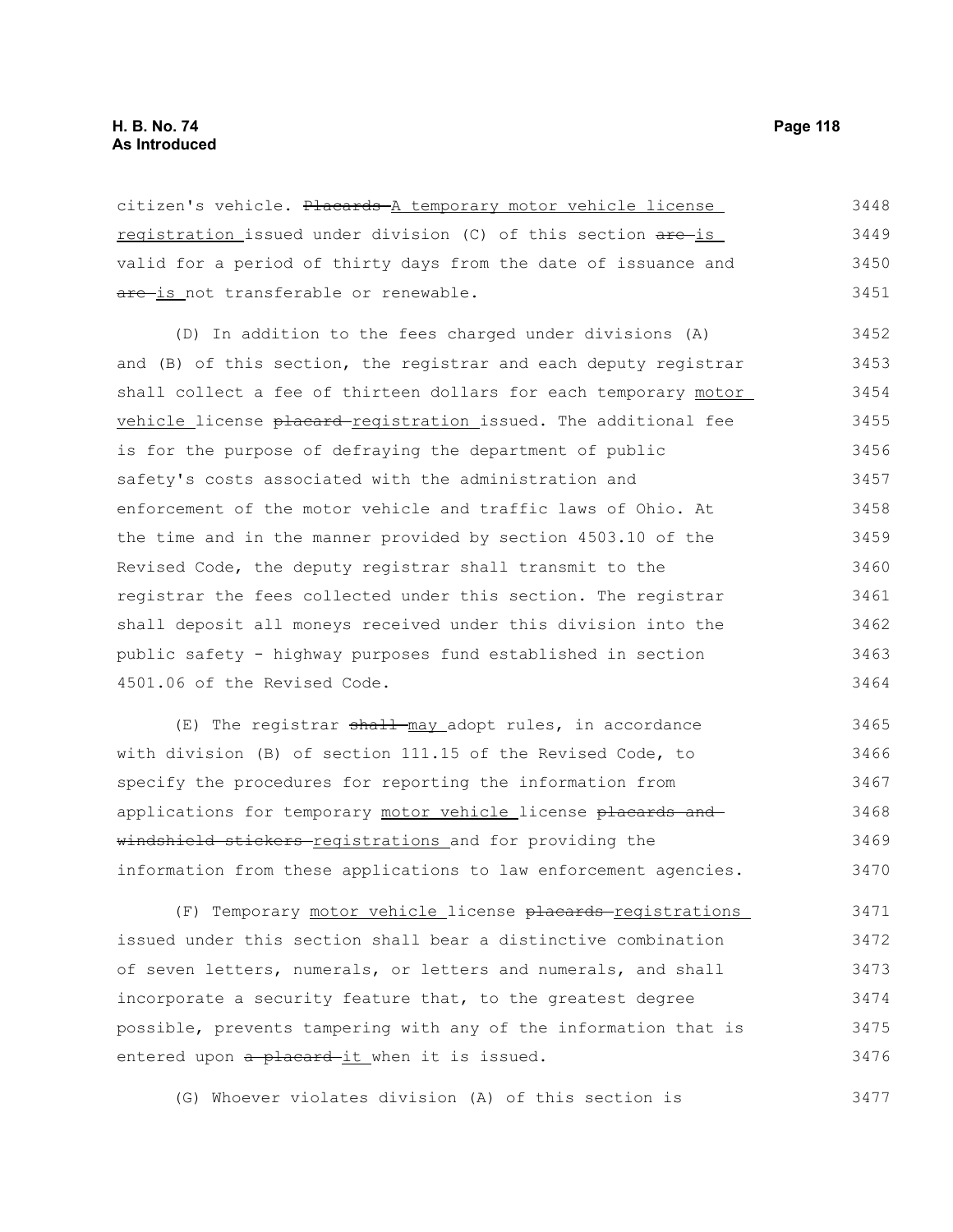guilty of a misdemeanor of the fourth degree. Whoever violates division (B) of this section is guilty of a misdemeanor of the first degree. 3478 3479 3480

(H) As used in this section, "motorized bicycle dealer" means any person engaged in the business of selling at retail, displaying, offering for sale, or dealing in motorized bicycles who is not subject to section 4503.09 of the Revised Code. 3481 3482 3483 3484

**Sec. 4503.19.** (A)(1) Upon the filing of an application for registration and the payment of the tax for registration, the registrar of motor vehicles or a deputy registrar shall determine whether the owner previously has been issued a license plate for the motor vehicle described in the application. If no license plate previously has been issued to the owner for that motor vehicle, the registrar or deputy registrar shall assign to the motor vehicle a distinctive number and issue and deliver to the owner in the manner that the registrar may select a certificate of registration, in the form that the registrar shall prescribe. The registrar or deputy registrar also shall charge the owner any fees required under division (C) of section 4503.10 of the Revised Code. 3485 3486 3487 3488 3489 3490 3491 3492 3493 3494 3495 3496 3497

(2) The registrar or deputy registrar then shall deliver a license plate and, when required, a validation sticker, or a validation sticker alone, to be attached to the number plate as provided in section 4503.191 of the Revised Code. 3498 3499 3500 3501

If an owner wishes to have two license plates, the registrar or deputy registrar shall deliver two license plates, duplicates of each other, and, when required, a validation sticker, or a validation sticker alone, to be attached to the number plates as provided in section 4503.191 of the Revised Code. The owner shall display the license plate and, when 3502 3503 3504 3505 3506 3507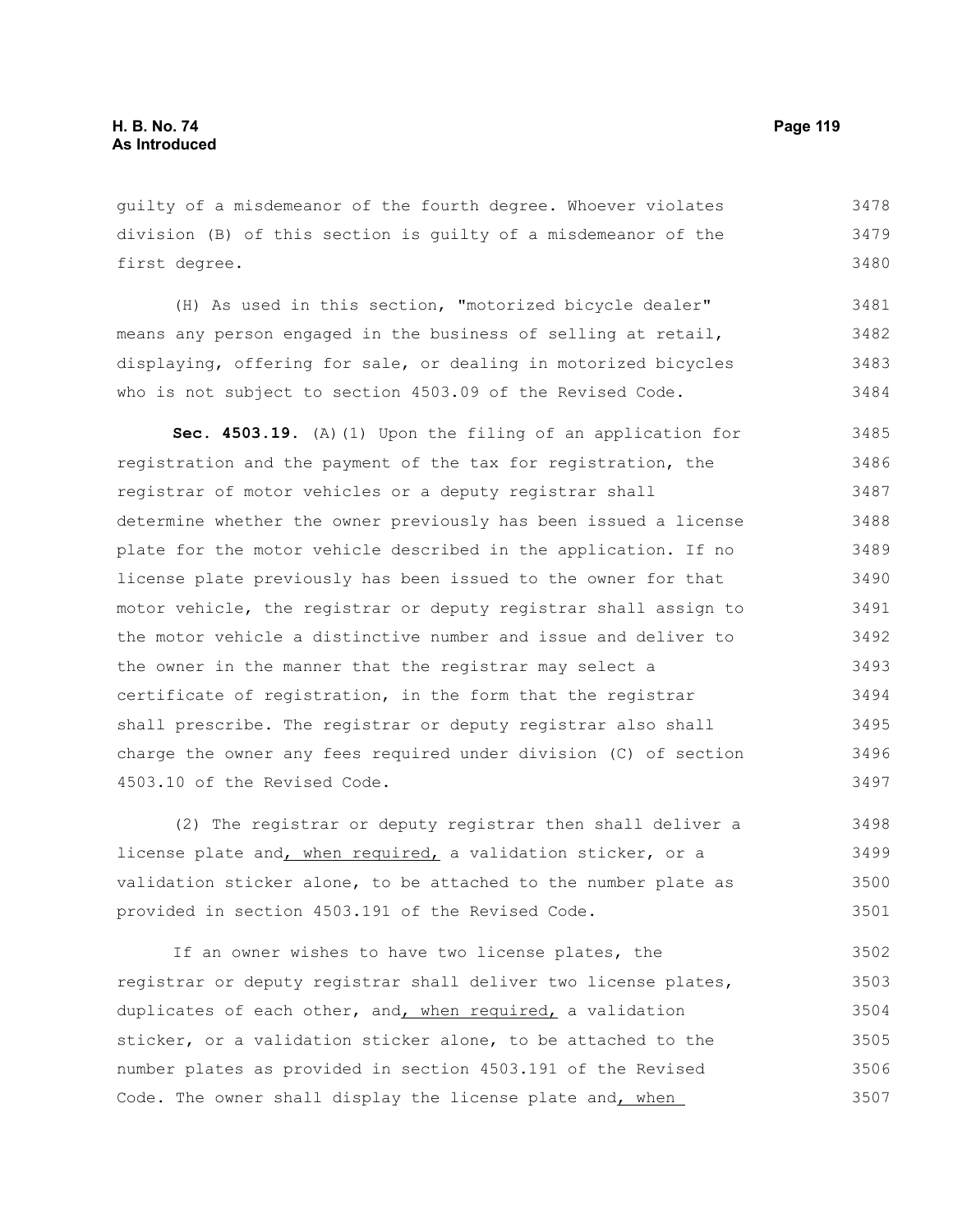required, the validation sticker on the rear of the vehicle. However, a commercial tractor shall display the license plate and validation sticker on the front of the commercial tractor and a chauffeured limousine shall display a livery sticker along with a validation sticker as provided in section 4503.24 of the Revised Code. 3508 3509 3510 3511 3512 3513

(3) The registrar or deputy registrar shall not issue a license plate for a school bus. A school bus shall display identifying numbers in the manner prescribed by section 4511.764 of the Revised Code. 3514 3515 3516 3517

(4) The certificate of registration and shall be issued and delivered to the owner in person, by mail, or by electronic delivery. The license plate and, when required, validation sticker, or validation sticker alone, shall be issued and delivered to the owner in person or by mail. 3518 3519 3520 3521 3522

(5) In the event of the loss, mutilation, or destruction of any certificate of registration, or of any license plate or validation sticker, or if the owner chooses to replace a license plate previously issued for a motor vehicle, or if the registration certificate and license plate have been impounded as provided by division (B)(1) of section 4507.02 and section 4507.16 of the Revised Code, the owner of a motor vehicle, or manufacturer or dealer, may obtain from the registrar, or from a deputy registrar if authorized by the registrar, a duplicate thereof or a new license plate bearing a different number, if the registrar considers it advisable, upon filing an application prescribed by the registrar, and upon paying a fee of one dollar for such certificate of registration. The registrar shall deposit the one dollar fee into the state treasury to the credit of the public safety - highway purposes fund created in section 3523 3524 3525 3526 3527 3528 3529 3530 3531 3532 3533 3534 3535 3536 3537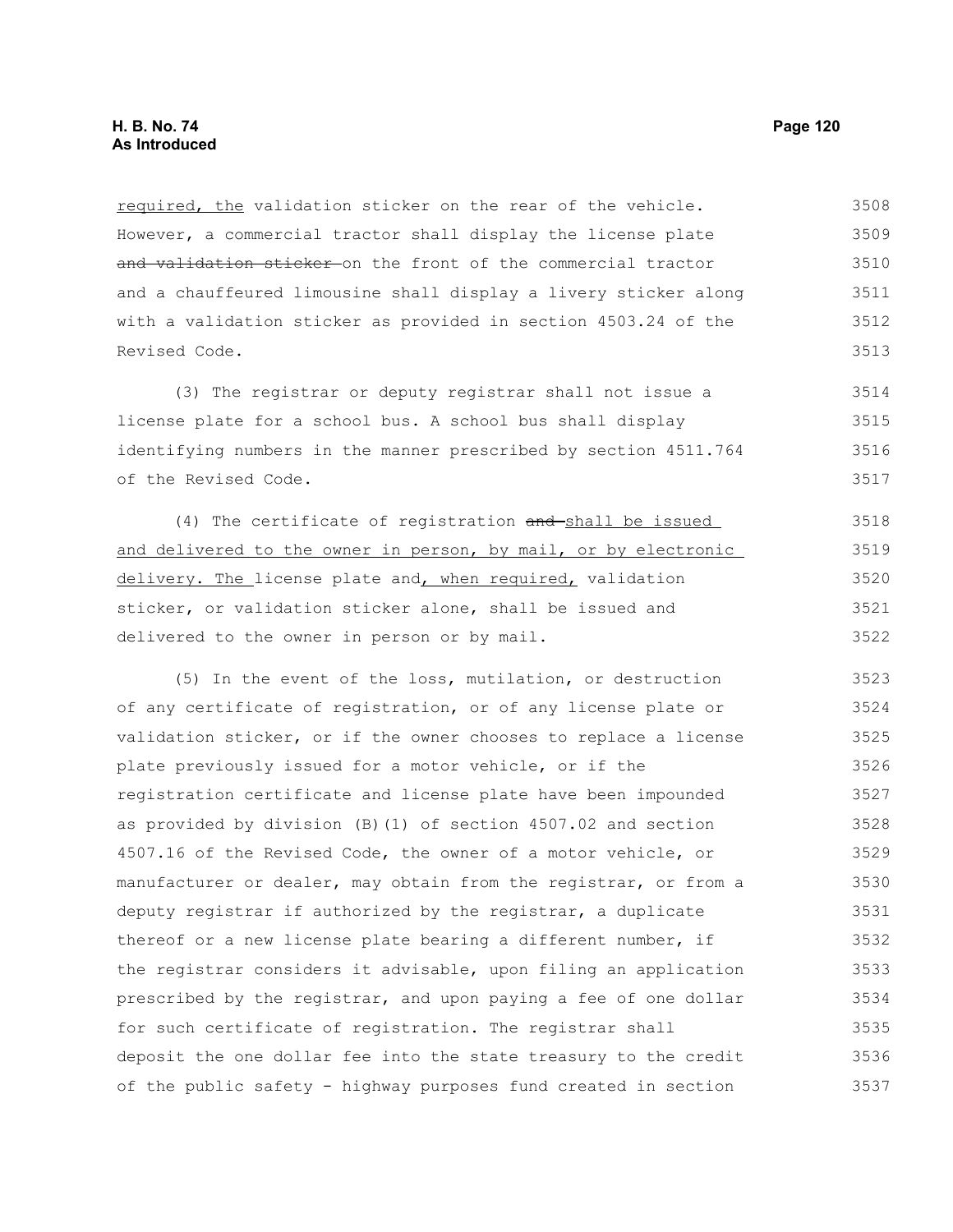### **H. B. No. 74 Page 121 As Introduced**

4501.06 of the Revised Code. The registrar or deputy registrar shall charge a fee of seven dollars and fifty cents for each set of two license plates or six dollars and fifty cents for each single license plate or validation sticker issued, which the registrar shall deposit into the state treasury to the credit of the public safety - highway purposes fund. 3538 3539 3540 3541 3542 3543

(6) Each applicant for a replacement certificate of registration, license plate, or validation sticker also shall pay the fees provided in divisions (C) and (D) of section 4503.10 of the Revised Code and any applicable fee under section 4503.192 of the Revised Code. 3544 3545 3546 3547 3548

Additionally, the registrar and each deputy registrar who either issues a license plate and a validation sticker for use on any vehicle other than a commercial tractor, semitrailer, or apportioned vehicle, or who issues a validation sticker alone for use on such a vehicle and the owner has changed the owner's county of residence since the owner last was issued a county identification sticker, also shall issue and deliver to the owner a county identification sticker, which shall be attached to the license plate in a manner prescribed by the director of public safety. The county identification sticker shall identify prominently by name or number the county in which the owner of the vehicle resides at the time of registration, except that the county identification sticker for a nonstandard license plate, as defined in section 4503.77 of the Revised Code, shall identify prominently by name or number the county in which theowner of the vehicle resides at the time of registration. 3549 3550 3551 3552 3553 3554 3555 3556 3557 3558 3559 3560 3561 3562 3563 3564

(B) A certificate of registration issued under this section shall have a portion that contains all the information contained in the main portion of the certificate except for the 3565 3566 3567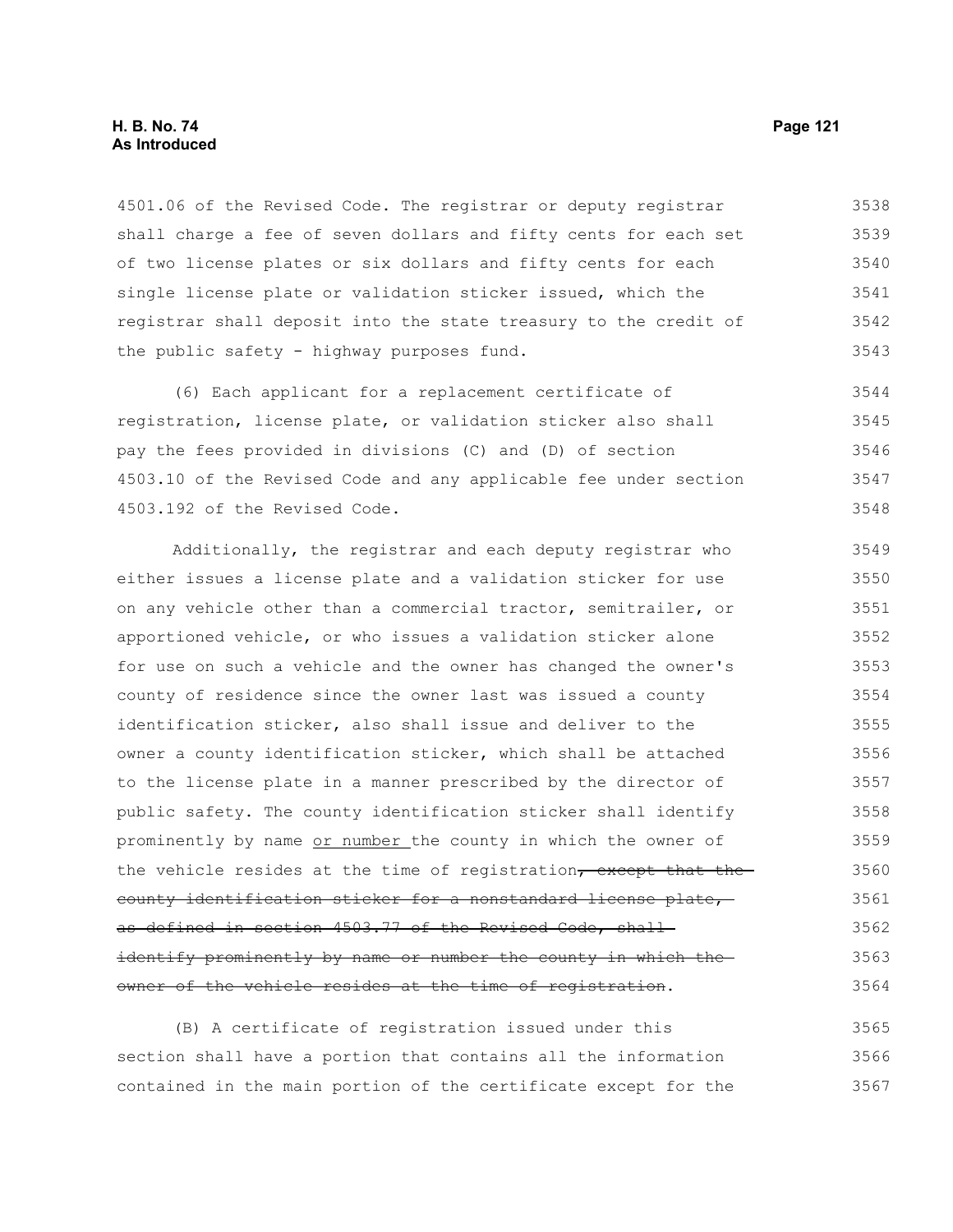address of the person to whom the certificate is issued. Except as provided in this division, whenever a reference is made in the Revised Code to a motor vehicle certificate of registration that is issued under this section, the reference shall be deemed to refer to either the main portion of the certificate or the portion containing all information in the main portion except the address of the person to whom the certificate is issued. If a reference is made in the Revised Code to the seizure or surrender of a motor vehicle certificate of registration that is issued under this section, the reference shall be deemed to refer to both the main portion of the certificate and the portion containing all information in the main portion except the address of the person to whom the certificate is issued. 3568 3569 3570 3571 3572 3573 3574 3575 3576 3577 3578 3579 3580

(C) Whoever violates this section is guilty of a minor misdemeanor.

Sec. 4503.191. (A)(1) The identification license plate shall be issued for a multi-year period as determined by the director of public safety, and, except as provided in division (A)(3) of this section, shall be accompanied by a validation sticker, to be attached to the license plate. Except as provided in division-divisions (A)(2) and (3) of this section, the validation sticker shall indicate the expiration of the registration period to which the motor vehicle for which the license plate is issued is assigned, in accordance with rules adopted by the registrar of motor vehicles. During each succeeding year of the multi-year period following the issuance of the plate and validation sticker, upon the filing of an application for registration and the payment of the tax therefor, a validation sticker alone shall be issued. The validation stickers required under this section shall be of different colors or shades each year, the new colors or shades 3583 3584 3585 3586 3587 3588 3589 3590 3591 3592 3593 3594 3595 3596 3597 3598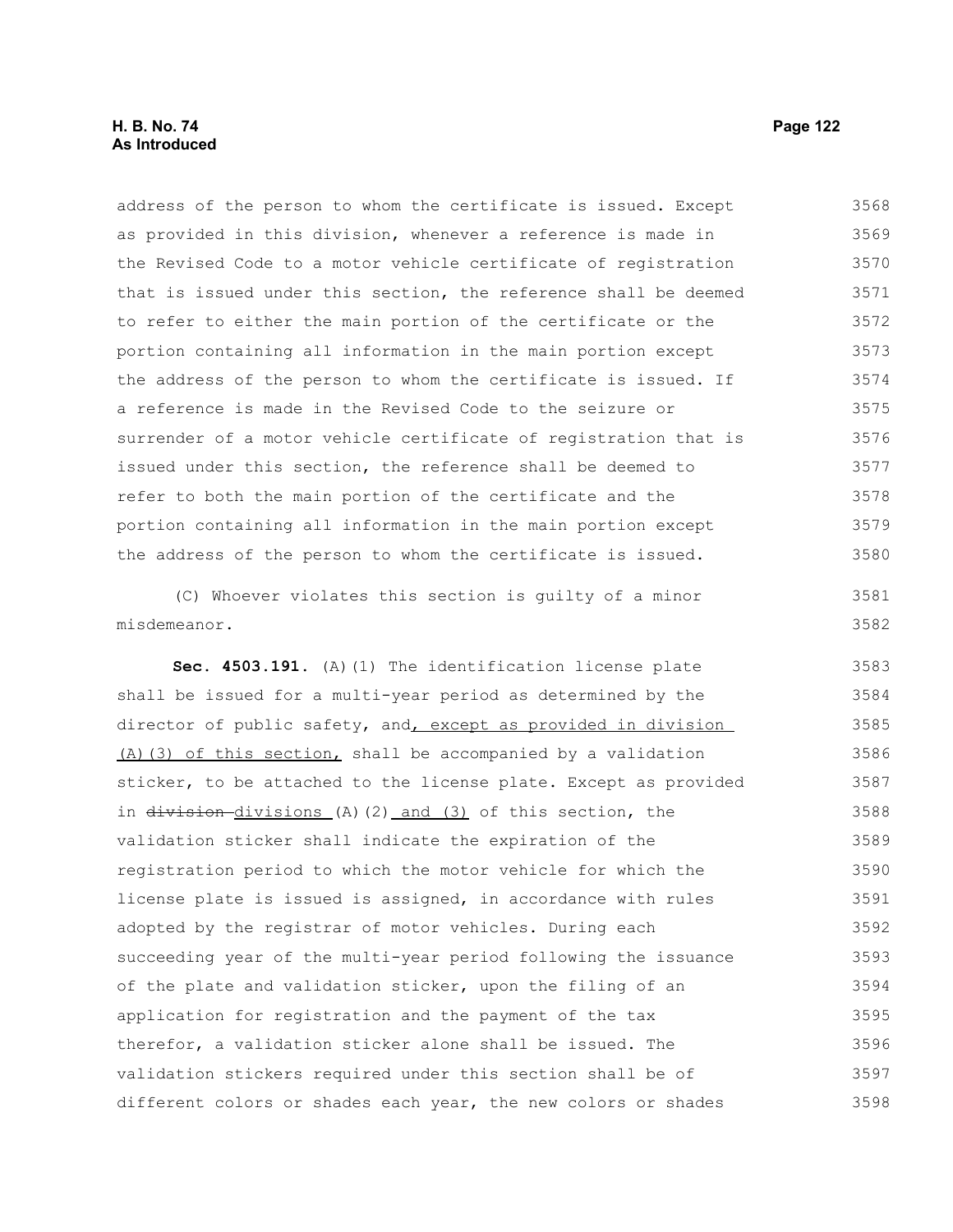to be selected by the director.

(2)(a) The director shall develop a universal validation sticker that may be issued to any owner of five hundred or more passenger vehicles, so that a sticker issued to the owner may be placed on any passenger vehicle in that owner's fleet. Beginning January 1, 2019, the universal validation sticker shall not have an expiration date on it and shall not need replaced at the time of registration, except in the event of the loss, mutilation, or destruction of the validation sticker. The director may establish and charge an additional fee of not more than one dollar per registration to compensate for necessary costs of the universal validation sticker program. The additional fee shall be credited to the public safety - highway purposes fund created in section 4501.06 of the Revised Code. The director shall select the color or shade of the universal validation sticker. 3600 3601 3602 3603 3604 3605 3606 3607 3608 3609 3610 3611 3612 3613

(b) A validation sticker issued for an all-purpose vehicle that is registered under Chapter 4519. of the Revised Code or for a trailer or semitrailer that is permanently registered under division (A)(2) of section 4503.103 of the Revised Code or is registered for any number of succeeding registration years may indicate the expiration of the registration period, if any, by any manner determined by the registrar by rule. 3614 3615 3616 3617 3618 3619 3620

(3) No validation sticker shall be issued, and a validation sticker is not required for display, on the license plate of a nonapportioned commercial tractor or any apportioned motor vehicle. 3621 3622 3623 3624

(B) Identification license plates shall be produced by Ohio penal industries. Validation stickers and county identification stickers shall be produced by Ohio penal industries unless the registrar adopts rules that permit-3625 3626 3627 3628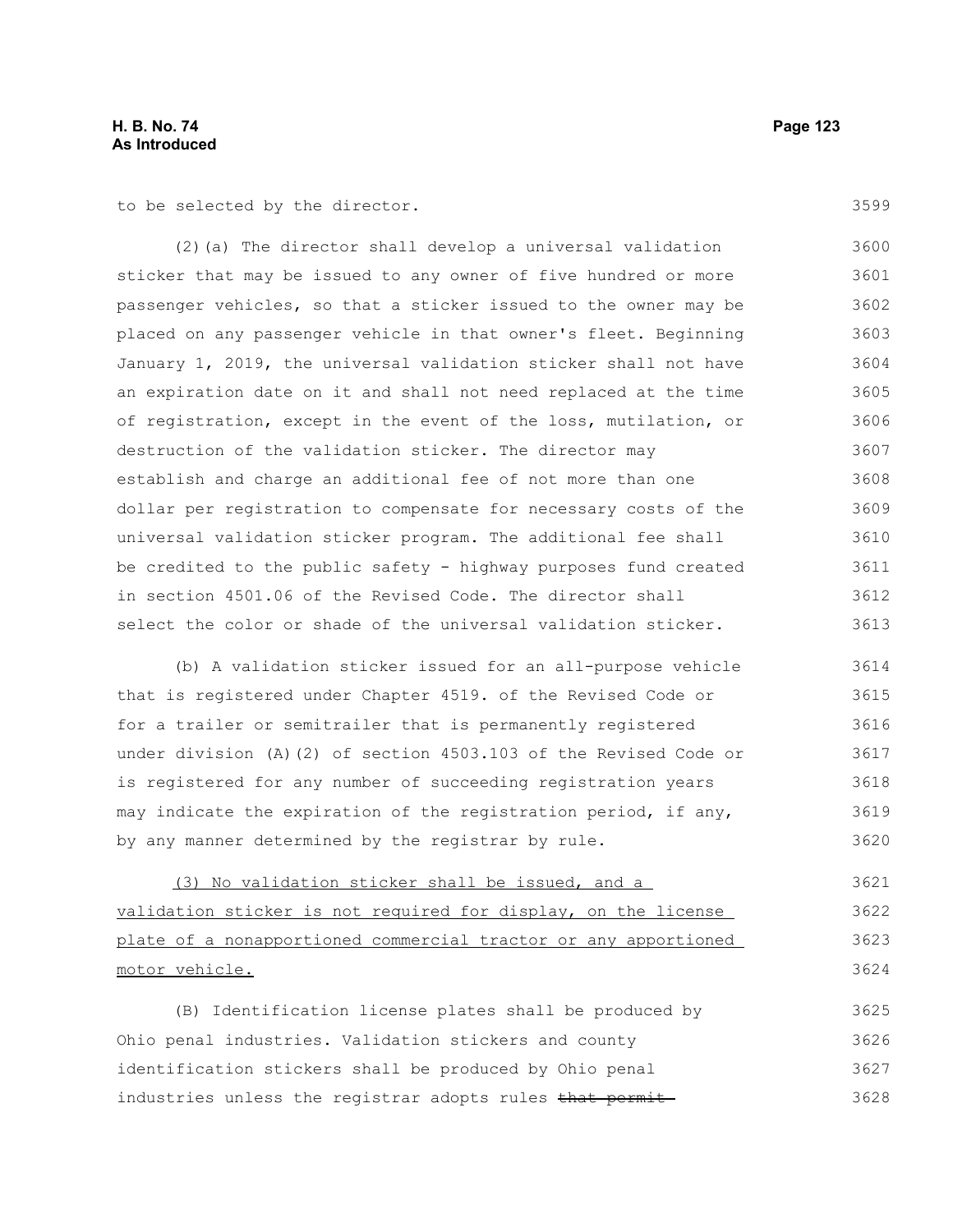expressly permitting the registrar or deputy registrars to printprovide for the printing or otherwise produce them in houseproduction of the stickers. 3629 3630 3631

**Sec. 4503.21.** (A)(1) No person who is the owner or operator of a motor vehicle shall fail to display in plain view on the rear of the motor vehicle a license plate that displays the distinctive number and registration mark assigned to the motor vehicle by the director of public safety, including any county identification sticker and any validation sticker when required by and issued under sections 4503.19 and 4503.191 of the Revised Code, except that. However, a commercial tractor shall display the license plate and validation sticker on the front of the commercial tractor. 3632 3633 3634 3635 3636 3637 3638 3639 3640 3641

(2) The license plate shall be securely fastened so as not to swing, and shall not be covered by any material that obstructs its visibility. 3642 3643 3644

(3) No person to whom a temporary motor vehicle license placard or windshield sticker registration has been issued for the use of a motor vehicle under section 4503.182 of the Revised Code, and no operator of that motor vehicle, shall fail to display the temporary motor vehicle license placard registration in plain view from the rear of the vehicle either in the rear window or on an external rear surface of the motor vehicle, or fail to display the windshield sticker in plain view on the rear window of the motor vehicle. 3645 3646 3647 3648 3649 3650 3651 3652 3653

(4) No temporary license placard or windshield sticker person shall be covered cover a temporary motor vehicle license registration by any material that obstructs its visibility. 3654 3655 3656

(B) Whoever violates this section is guilty of a minor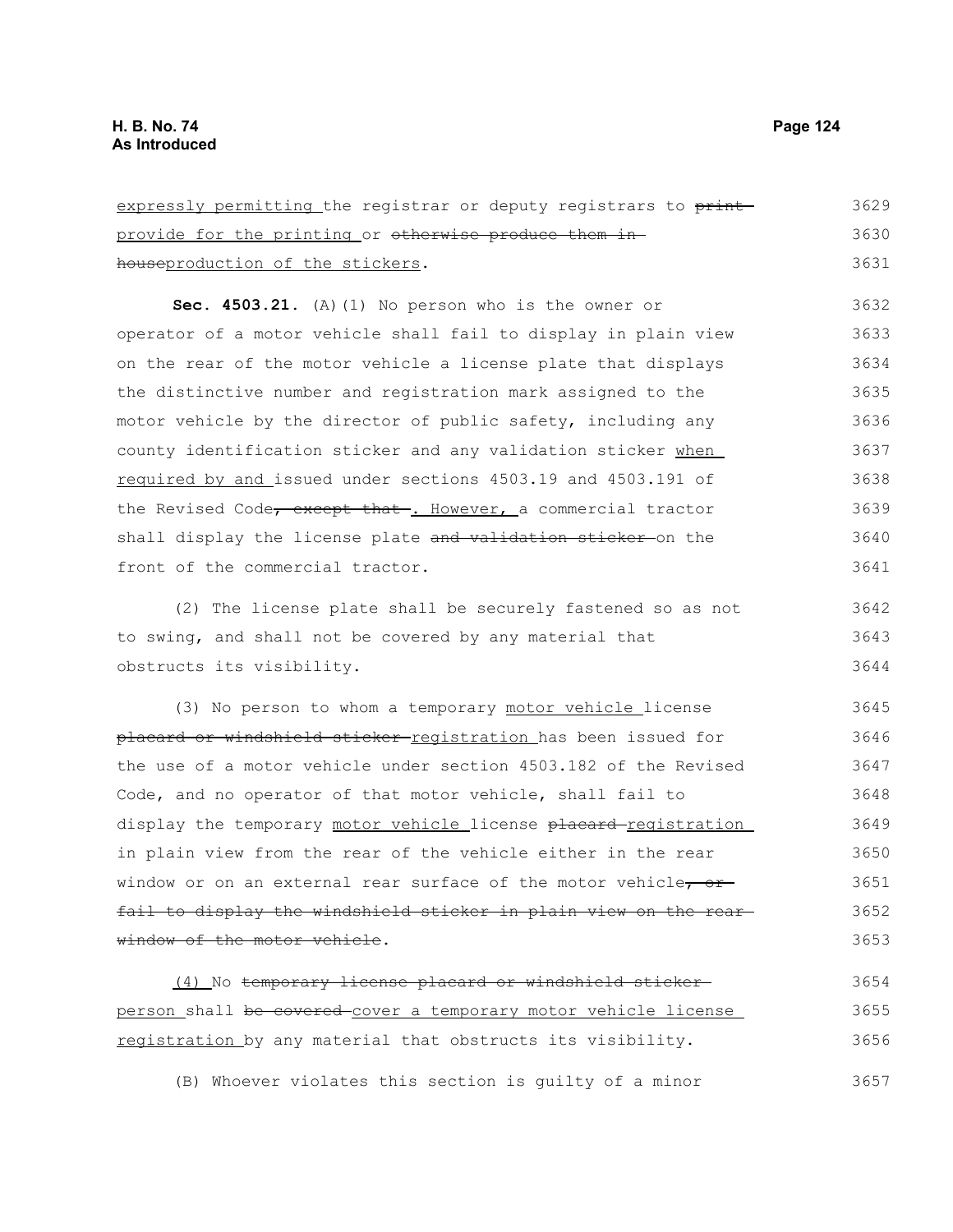| (C) The offense-offenses established under division (A) of<br>3659       |      |
|--------------------------------------------------------------------------|------|
|                                                                          |      |
| 3660<br>this section is a are strict liability offense offenses and      |      |
| 3661<br>section 2901.20 of the Revised Code does not apply. The          |      |
| 3662<br>designation of this offense these offenses as a strict liability |      |
| offense offenses shall not be construed to imply that any other<br>3663  |      |
| offense, for which there is no specified degree of culpability,<br>3664  |      |
| is not a strict liability offense.                                       | 3665 |
| 3666<br>Sec. 4503.29. (A) The director of veterans services in           |      |
| conjunction with the registrar of motor vehicles shall develop<br>3667   |      |
| and maintain a program to establish and issue nonstandard-<br>3668       |      |
| specialty license plates recognizing military service and                | 3669 |
| 3670<br>military honors pertaining to valor and service.                 |      |
| 3671<br>(B) The director and the registrar shall jointly adopt           |      |
| rules in accordance with Chapter 119. of the Revised Code for<br>3672    |      |
| purposes of establishing the program under this section. The<br>3673     |      |
| director and registrar shall adopt the rules as soon as possible<br>3674 |      |
| after June 29, 2018, but not later than nine months after June           | 3675 |
| 29, 2018. The rules shall do all of the following:<br>3676               |      |
| (1) Establish nonstandard-specialty_license plates                       | 3677 |
| recognizing military service;                                            | 3678 |
| (2) Establish nonstandard-specialty license plates                       | 3679 |
| recognizing military honors pertaining to valor and service;             | 3680 |
| 3681<br>(3) Establish eligibility criteria that apply to each            |      |
| nonstandard-specialty_license plate issued under this section;<br>3682   |      |
| (4) Establish requirements governing any necessary<br>3683               |      |
| documentary evidence required to be presented by an applicant            | 3684 |
| for a nonstandard-specialty license plate issued under this              | 3685 |
| 3686<br>section;                                                         |      |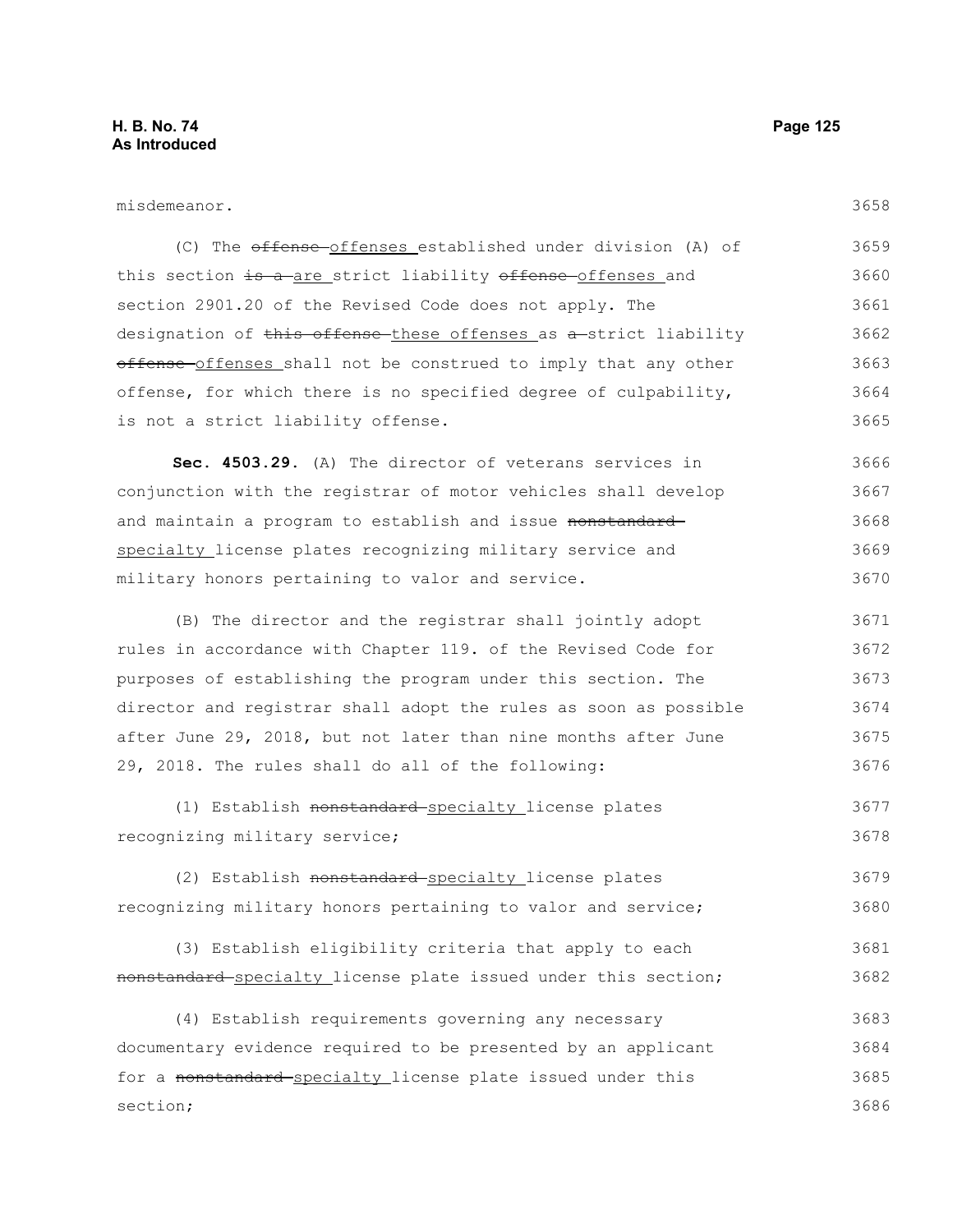section.

(5) Establish guidelines for the designs, markings, and inscriptions on a nonstandard-specialty license plate established under this section; (6) Establish procedures for altering the designs, markings, or inscriptions on a nonstandard-specialty\_license plate established under this section; (7) Prohibit nonstandard specialty license plates established under this section from recognizing achievement awards or unit awards; (8) Establish any other procedures or requirements that are necessary for the implementation and administration of this (C) The rules adopted under division (B) of this section 3687 3688 3689 3690 3691 3692 3693 3694 3695 3696 3697 3698 3699

shall provide for the establishment of the military nonstandardspecialty license plates created under sections 4503.431, 4503.432, 4503.433, 4503.434, 4503.436, 4503.48, 4503.481, 4503.53, 4503.532, 4503.533, 4503.536, 4503.537, 4503.538, 4503.54, 4503.541, 4503.543, 4503.544, 4503.547, 4503.548, 4503.581, 4503.59, and 4503.731 of the Revised Code as those sections existed prior to June 29, 2018 that are no longer codified in the Revised Code. 3700 3701 3702 3703 3704 3705 3706 3707

(D)(1) Any person who meets the applicable qualifications for the issuance of a nonstandard-specialty license plate established by rule adopted under division (B) of this section may apply to the registrar of motor vehicles for the registration of any passenger car, noncommercial motor vehicle, recreational vehicle, or other vehicle the person owns or leases of a class approved by the registrar. The application may be combined with a request for a special reserved license plate 3708 3709 3710 3711 3712 3713 3714 3715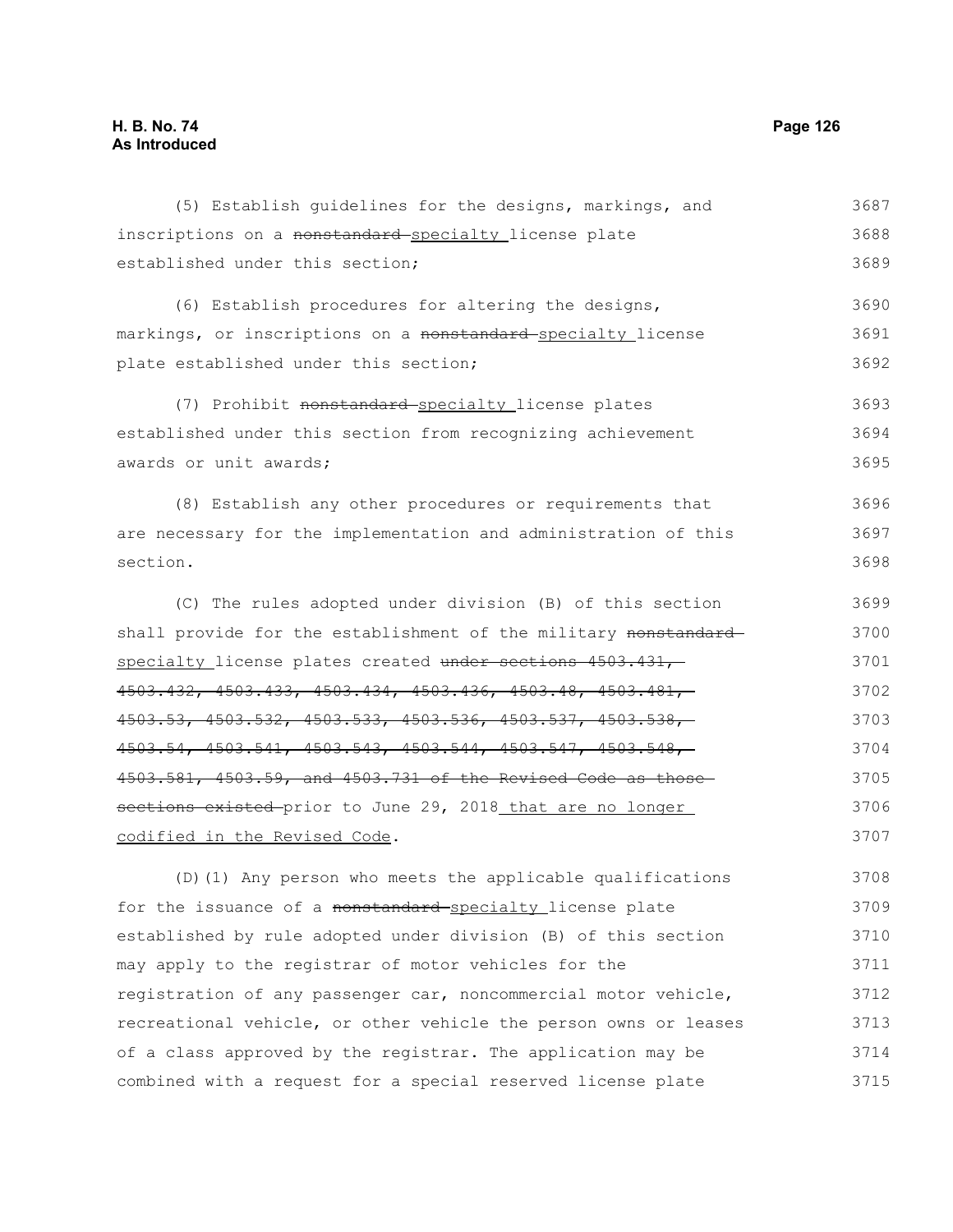under section 4503.40 or 4503.42 of the Revised Code.

(2)(a) Except as provided in division (D)(2)(b) of this section, upon receipt of an application for registration of a motor vehicle under this section and the required taxes and fees, compliance with all applicable laws relating to the registration of a motor vehicle, and, if necessary, upon presentation of the required documentary evidence, the registrar shall issue to the applicant the appropriate motor vehicle registration and a set of license plates and a validation sticker, or a validation sticker alone when required by section 4503.191 of the Revised Code. 3717 3718 3719 3720 3721 3722 3723 3724 3725 3726

(b) Any disabled veteran who qualifies to apply to the registrar for the registration of a motor vehicle under section 4503.41 of the Revised Code without the payment of any registration taxes or fees, may apply instead for registration of the motor vehicle under this section. The disabled veteran applying for registration under this section is not required to pay any registration taxes or fees as required by sections 4503.038, 4503.04, 4503.10, 4503.102, and 4503.103 of the Revised Code, any local motor vehicle tax levied under Chapter 4504. of the Revised Code, or any fee charged under section 4503.19 of the Revised Code for up to two motor vehicles, including any motor vehicle registered under section 4503.41 of the Revised Code. Upon receipt of an application for registration of the motor vehicle and presentation of any documentation the registrar may require by rule, the registrar shall issue to the applicant the appropriate motor vehicle registration and a set of license plates authorized under this section and a validation sticker, or a validation sticker alone when required by section 4503.191 of the Revised Code. 3727 3728 3729 3730 3731 3732 3733 3734 3735 3736 3737 3738 3739 3740 3741 3742 3743 3744 3745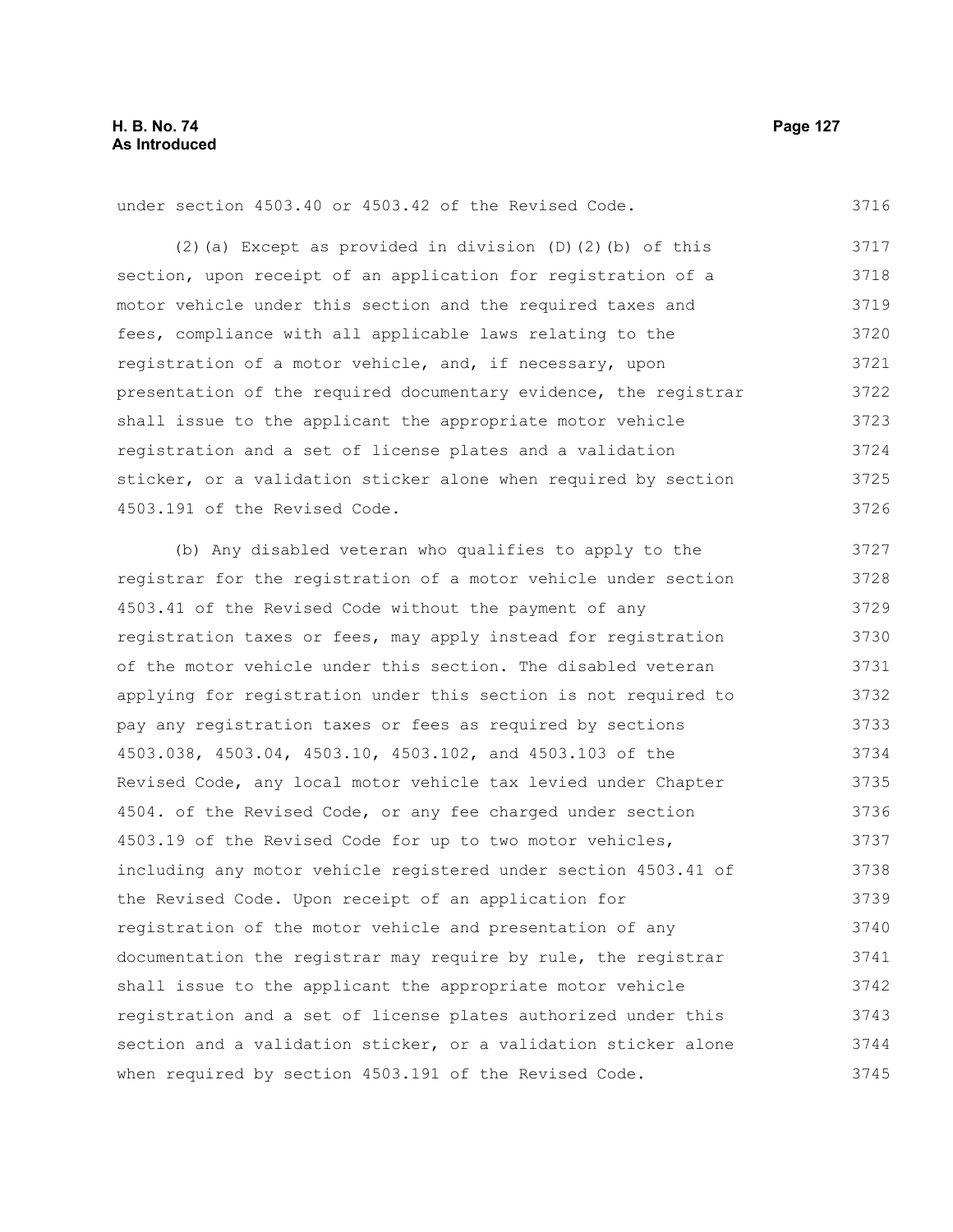### **H. B. No. 74 Page 128 As Introduced**

(3) The license plates shall display county identification stickers that identify the county of registration as required under section 4503.19 of the Revised Code. 3746 3747 3748

(E) Sections 4503.77 and 4503.78 of the Revised Code do not apply to license plates issued under this section. 3749 3750

**Sec. 4503.51.** (A) The owner or lessee of any passenger car, noncommercial motor vehicle, recreational vehicle, or vehicle of a class approved by the registrar of motor vehicles may voluntarily choose to submit an application apply to the registrar for registration of such motor the vehicle and for issuance of collegiate license plates. The request for acollegiate license plate application may be combined with a request for a special reserved license plate under section 4503.40 or 4503.42 of the Revised Code. 3751 3752 3753 3754 3755 3756 3757 3758 3759

Upon receipt of the completed application for registration of a vehicle in accordance with any rules adopted under this section and upon compliance with division-divisions (B) and (C) of this section, the registrar shall issue to the applicant appropriate vehicle registration and a set of collegiate license plates with a validation sticker, or a validation sticker alone when required by section 4503.191 of the Revised Code. 3760 3761 3762 3763 3764 3765 3766

In addition to the letters and numbers ordinarily inscribed thereonon the license plates, collegiate license plates shall be inseribed with display the name of a university or college that is participating with the registrar in the issuance of collegiate license plates, or any other identifying marking or design selected by such a university or college and approved by the registrar. Collegiate license plates shall beardisplay county identification stickers that identify the county of registration as required under section 4503.19 of the Revised 3767 3768 3769 3770 3771 3772 3773 3774 3775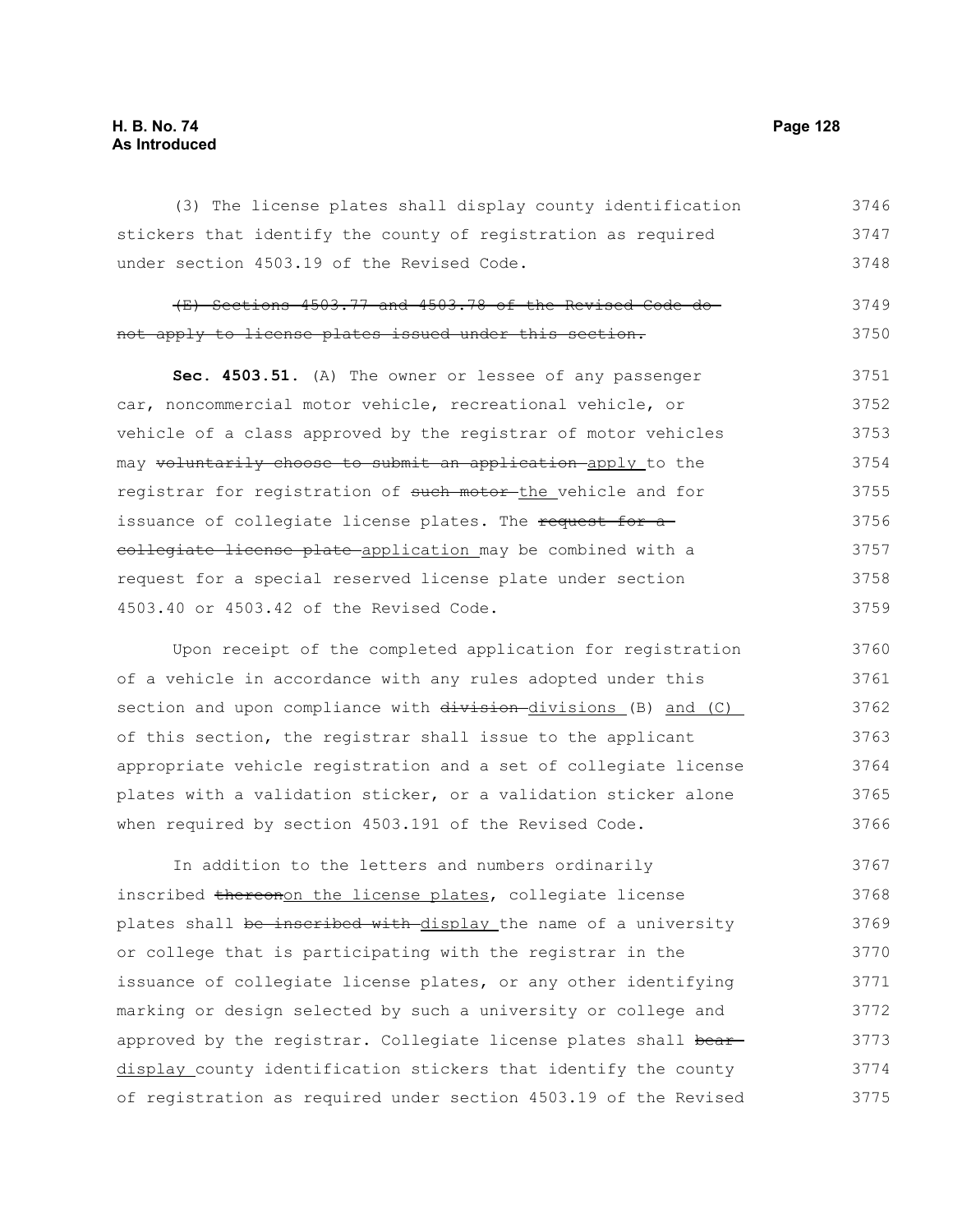Code.

| (B) The collegiate license plates and validation sticker         | 3777 |
|------------------------------------------------------------------|------|
| or validation sticker alone, shall be issued upon receipt of a   | 3778 |
| eontribution as provided in division (C) of an application for   | 3779 |
| registration of a motor vehicle under this section-and; payment  | 3780 |
| of the regular license fees-tax as prescribed under section      | 3781 |
| 4503.04 of the Revised Code, any applicable motor vehicle tax    | 3782 |
| levied under Chapter 4504. of the Revised Code, a fee not to     | 3783 |
| exceed ten dollars for the purpose of compensating the bureau of | 3784 |
| motor vehicles for additional services required in the issuing-  | 3785 |
| of collegiate license platesany applicable additional fee        | 3786 |
| prescribed by section 4503.40 or 4503.42 of the Revised Code, an | 3787 |
| additional administrative fee of ten dollars, and a contribution | 3788 |
| as provided in division (C) (1) of this section; and compliance  | 3789 |
| with all other applicable laws relating to the registration of   | 3790 |
| motor vehicles, including presentation of any inspection-        | 3791 |
| eertificate required to be obtained for the motor vehicle under- | 3792 |
| section 3704.14 of the Revised Code. If the application for a    | 3793 |
| eollegiate license plate is combined with a request for a        | 3794 |
| special reserved license plate under section 4503.40 or 4503.42- | 3795 |
| of the Revised Code, the license plate and validation sticker-   | 3796 |
| shall be issued upon payment of the contribution, fees, and      | 3797 |
| taxes referred to in this division, the additional fee-          | 3798 |
| prescribed under section 4503.40 or 4503.42 of the Revised Code, | 3799 |
| and compliance with all other laws relating to the registration- | 3800 |
| of motor vehicles, including presentation of any inspection-     | 3801 |
| certificate required to be obtained for the motor vehicle under- | 3802 |
| section 3704.14 of the Revised Code.                             | 3803 |
| (C)-The-(1) For each application for registration and            | 3804 |
| registration repound potice the registrar regained under this    | 2005 |

registration renewal notice the registrar receives under this section, the registrar shall collect a contribution of twenty-3805 3806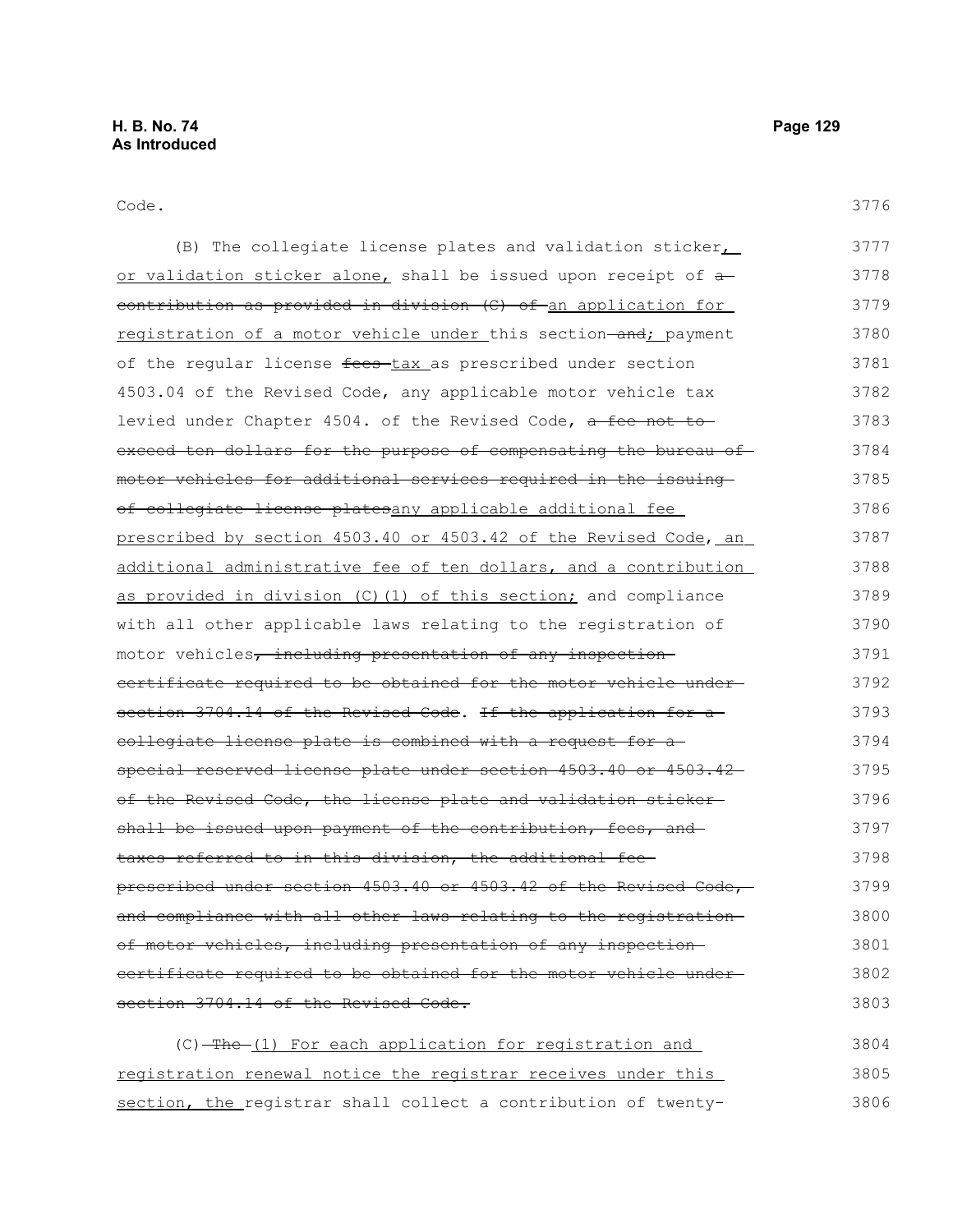five dollars-for each application for registration andregistration renewal notice under this section. The registrar shall transmit deposit this contribution to the treasurer of state for deposit into the state treasury to the credit of the license plate contribution fund created by in section 4501.21 of the Revised Code. The additional (2) The registrar shall deposit the administrative fee  $m$ to exceed of ten dollars that the applicant for registration voluntarily pays for the purpose of compensating, which is to compensate the bureau of motor vehicles for the additional services required in the issuing of the applicant's collegiate license plates-shall be transmitted, into the state treasury to the credit of the public safety - highway purposes fund created in section 4501.06 of the Revised Code. (D) The registrar, in accordance with Chapter 119. of the Revised Code, shall adopt rules necessary for the efficient administration of the collegiate license plate program. (E) As used in this section, "university or college" means a state university or college or a private university or college located in this state that possesses a certificate of authorization issued by the Ohio board of regents pursuant to Chapter 1713. of the Revised Code. "University or college" also includes community colleges created pursuant to Chapter 3354. of the Revised Code, university branches created pursuant to Chapter 3355. of the Revised Code, technical colleges created pursuant to Chapter 3357. of the Revised Code, and state community colleges created pursuant to Chapter 3358. of the Revised Code. 3807 3808 3809 3810 3811 3812 3813 3814 3815 3816 3817 3818 3819 3820 3821 3822 3823 3824 3825 3826 3827 3828 3829 3830 3831 3832 3833 3834

**Sec. 4503.513.** (A) The owner or lessee of any passenger 3835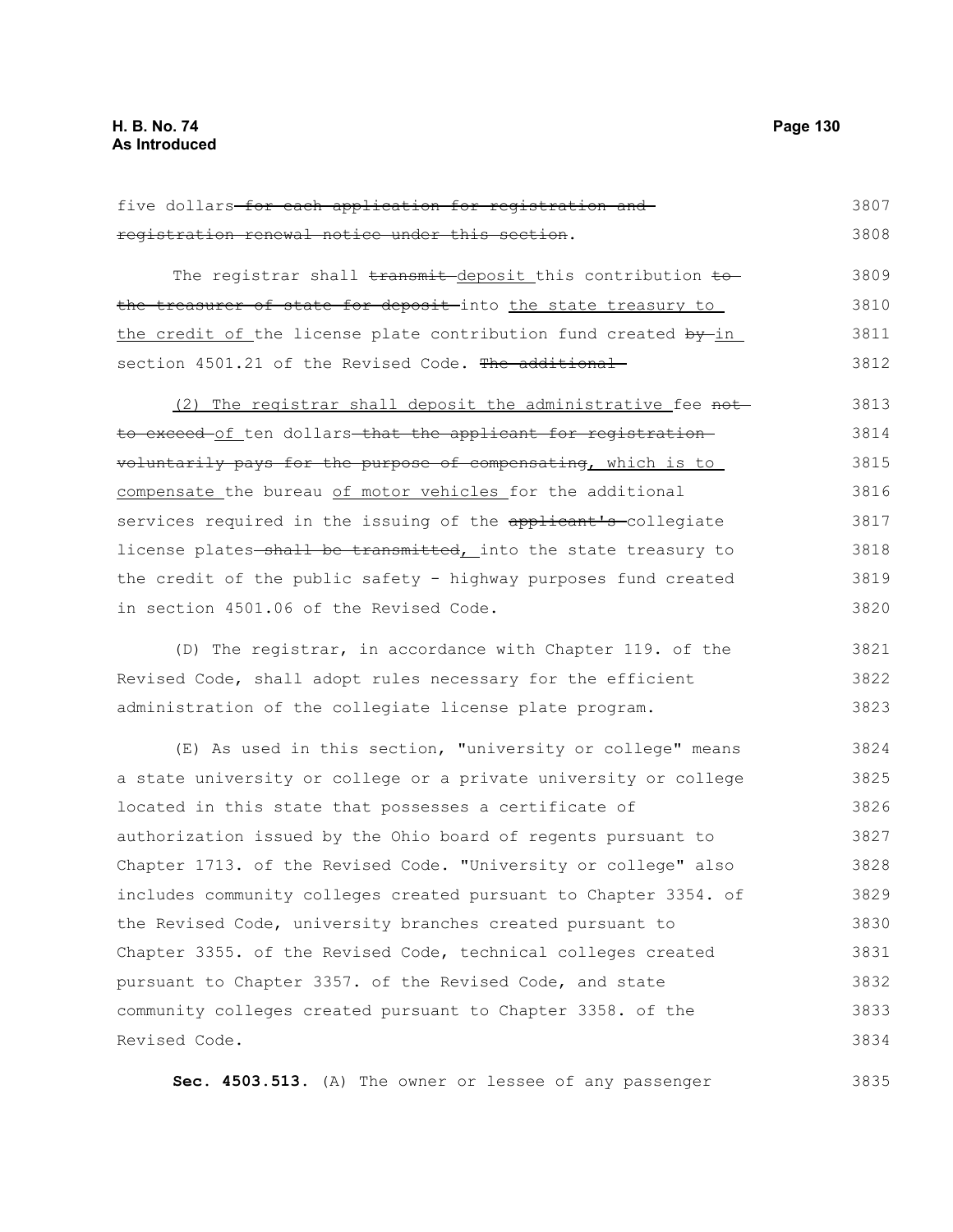# **H. B. No. 74 Page 131 As Introduced**

car, noncommercial motor vehicle, recreational vehicle, or vehicle of a class approved by the registrar of motor vehicles, who is a member of a historically black fraternity or sorority, may apply to the registrar for the registration of the vehicle and issuance of "historically black fraternity-sorority" license plates bearing the name or Greek letters of the historically black fraternity or sorority of which the applicant is a member. The request for a "historically black fraternity-sorority" license plate may be combined with a request for a special reserved license plate under section 4503.40 or 4503.42 of the Revised Code. Upon receipt of the completed application, proof of membership in a historically black fraternity or sorority as required by the registrar, and compliance with division (B) of this section, the registrar shall issue to the applicant appropriate vehicle registration and the particular "historically black fraternity-sorority" license plates indicating the fraternity or sorority of which the applicant is a member, with a validation sticker, or a validation sticker alone when required by section 4503.191 of the Revised Code. 3836 3837 3838 3839 3840 3841 3842 3843 3844 3845 3846 3847 3848 3849 3850 3851 3852 3853 3854

In addition to the letters and numbers ordinarily inscribed thereon, each "historically black fraternity-sorority" license plate shall be inscribed with the name of a historically black fraternity or sorority or the Greek letters of the fraternity or sorority, or both. The registrar shall approve the design of each "historically black fraternity-sorority" license plate, and the license plates shall bear county identification stickers that identify the county of registration as required under section 4503.19 of the Revised Code. 3855 3856 3857 3858 3859 3860 3861 3862 3863

(B) The "historically black fraternity-sorority" license plates and validation sticker shall be issued upon payment of the regular license tax as prescribed under section 4503.04 of 3864 3865 3866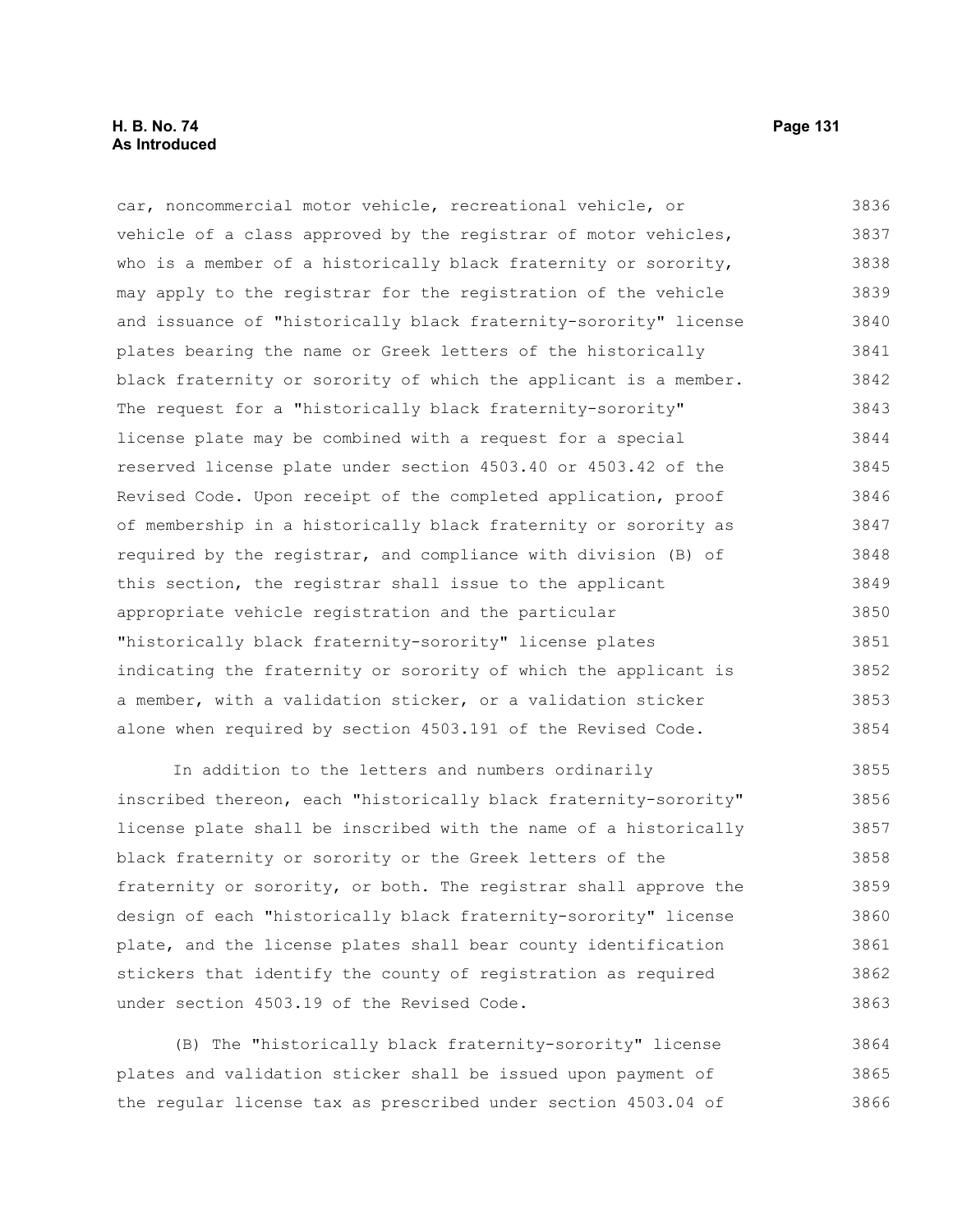# **H. B. No. 74 Page 132 As Introduced**

the Revised Code, any applicable motor vehicle tax levied under Chapter 4504. of the Revised Code, any applicable additional fee prescribed by section 4503.40 or 4503.42 of the Revised Code, and an additional fee of ten dollars, and compliance with all other applicable laws relating to the registration of motor vehicles. 3867 3868 3869 3870 3871 3872

(C) The additional fee of ten dollars specified in division (B) of this section is to compensate the bureau of motor vehicles for additional services required in the issuing of "historically black fraternity-sorority" license plates. The registrar shall deposit this additional fee into the state treasury to the credit of the public safety - highway purposes fund created in section 4501.06 of the Revised Code. 3873 3874 3875 3876 3877 3878 3879

#### (D) Sections 4503.77 and 4503.78 of the Revised Code do not apply to license plates issued under this section. 3880 3881

(E) As used in this section, "historically black fraternity or sorority" means the alpha kappa alpha sorority, inc., alpha phi alpha fraternity, inc., delta sigma theta sorority, inc., zeta phi beta sorority, inc., iota phi theta fraternity, inc., kappa alpha psi fraternity, inc., sigma gamma rho sorority, inc., phi beta sigma fraternity, inc., and omega psi phi fraternity, inc., each belonging to the national panhellenic council, inc. 3882 3883 3884 3885 3886 3887 3888 3889

**Sec. 4503.573.** (A) As used in this section, "sportsmen's license plate" means any of four license plates created by this section, featuring either the walleye (Stizostedion vitreum), smallmouth bass (Micropterus dolomieu), white-tailed deer (Odocoileus virginianus), or wild turkey (Meleagris gallopavo). 3890 3891 3892 3893 3894

(B) The owner or lessee of any passenger car,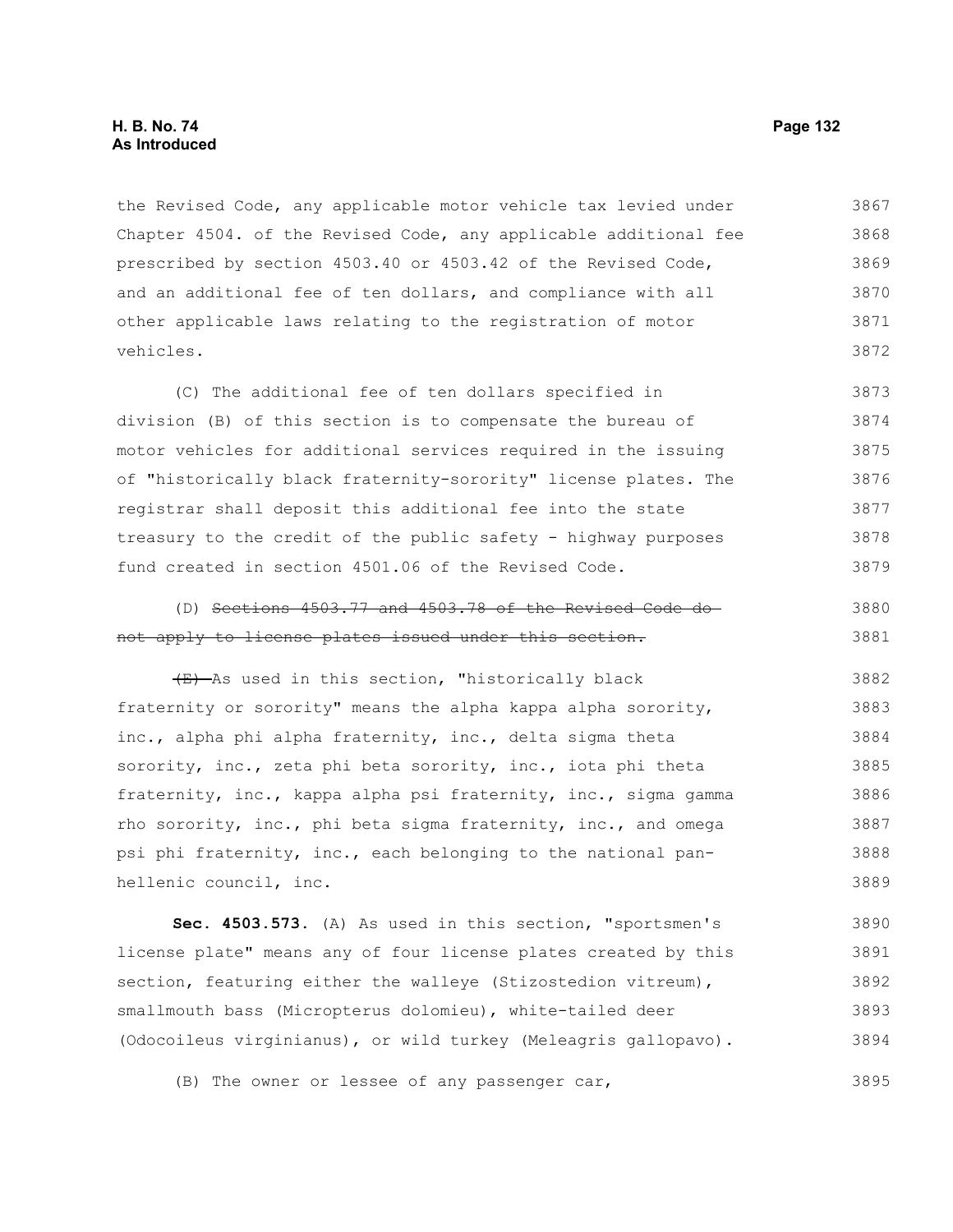# **H. B. No. 74 Page 133 As Introduced**

noncommercial motor vehicle, recreational vehicle, or other vehicle of a class approved by the registrar of motor vehicles may apply to the registrar for the registration of the vehicle and issuance of sportsmen's license plates. The application for sportsmen's license plates shall specify which of the four sportsmen's license plates the applicant is requesting. The application also may be combined with a request for a special reserved license plate under section 4503.40 or 4503.42 of the Revised Code. Upon receipt of the completed application and compliance with division (C) of this section, the registrar shall issue to the applicant the appropriate vehicle registration, a set of the specifically requested sportsmen's license plates, and a validation sticker, or a validation sticker alone when required by section 4503.191 of the Revised Code. 3896 3897 3898 3899 3900 3901 3902 3903 3904 3905 3906 3907 3908 3909 3910

In addition to the letters and numbers ordinarily inscribed thereon, sportsmen's license plates shall be inscribed with identifying words and the figure of either a walleye, smallmouth bass, white-tailed deer, or wild turkey. Each kind of sportsmen's license plate shall be designed by the division of wildlife and approved by the registrar. Sportsmen's license plates shall bear county identification stickers that identify the county of registration as required under section 4503.19 of the Revised Code. 3911 3912 3913 3914 3915 3916 3917 3918 3919

(C) The sportsmen's license plates and validation sticker shall be issued upon the receipt of a contribution as provided in division (D) of this section and upon payment of the regular license tax prescribed under section 4503.04 of the Revised Code, any applicable motor vehicle tax levied under Chapter 4504. of the Revised Code, any additional applicable fee prescribed under section 4503.40 or 4503.42 of the Revised Code, 3920 3921 3922 3923 3924 3925 3926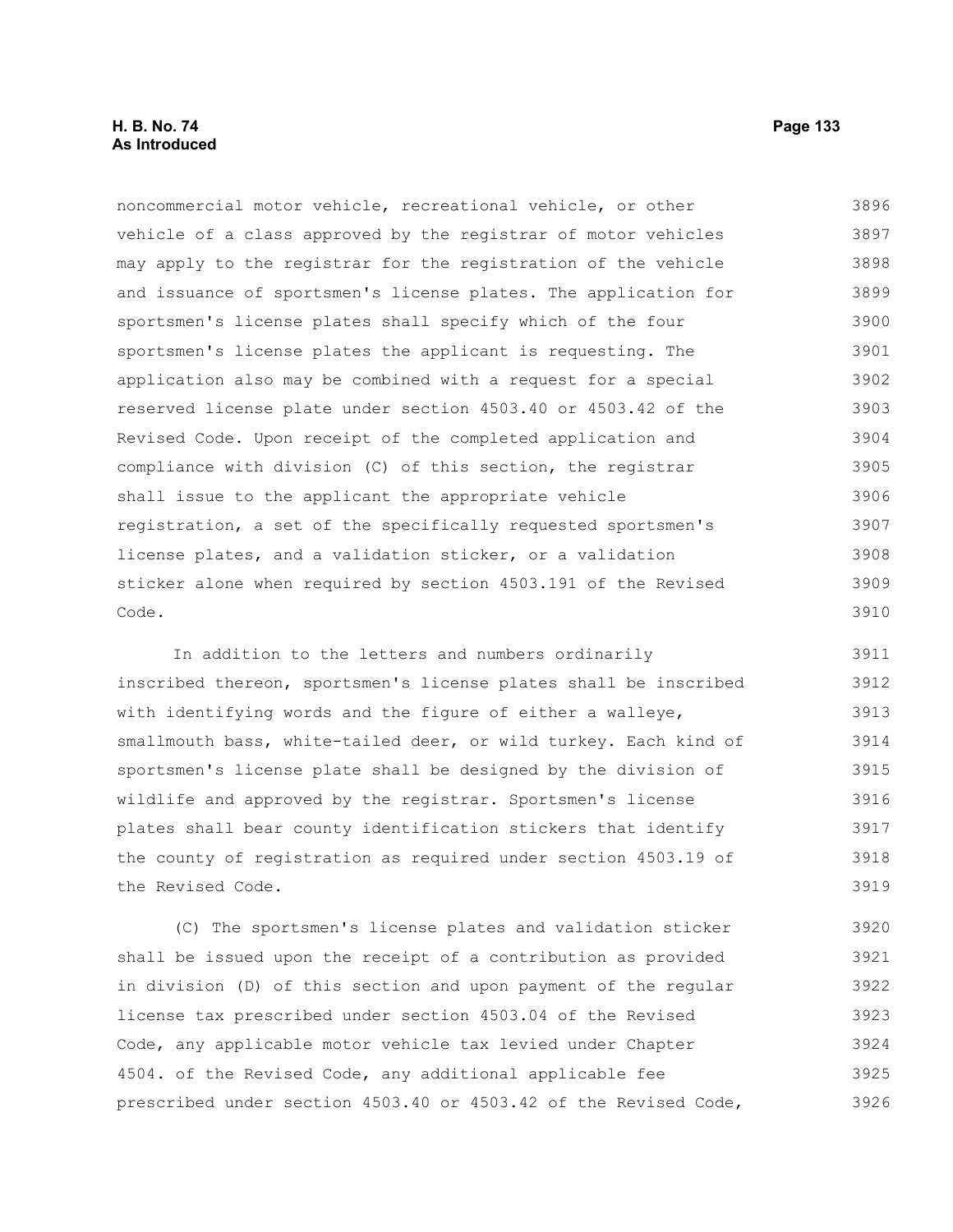and a bureau of motor vehicles fee not to exceed ten dollars, and compliance with all other applicable laws relating to the registration of motor vehicles. 3927 3928 3929

The purpose of the bureau of motor vehicles fee specified in division (C) of this section is to compensate the bureau for additional services required in the issuing of sportsmen's license plates, and the registrar shall deposit all such fees into the public safety - highway purposes fund created in section 4501.06 of the Revised Code. 3930 3931 3932 3933 3934 3935

(D) For each application for registration and registration renewal the registrar receives under this section, the registrar shall collect a contribution in an amount not to exceed forty dollars, as determined by the division of wildlife. The registrar shall transmit this contribution to the treasurer of state for deposit in the wildlife fund created in section 1531.17 of the Revised Code. 3936 3937 3938 3939 3940 3941 3942

(E) Sections 4503.77 and 4503.78 of the Revised Code individually apply to each kind of sportsmen's license plate created by this section. 3943 3944 3945

**Sec. 4503.581.** (A) The owner or lessee of any passenger car, noncommercial motor vehicle, recreational vehicle, or other vehicle of a class approved by the registrar of motor vehicles may apply to the registrar for the registration of the vehicle and issuance of "Ohio Sons of the American Legion" license plates. The application may be combined with a request for a special reserved license plate under section 4503.40 or 4503.42 of the Revised Code. Upon receipt of the completed application and compliance by the applicant with divisions (B) and (C) of this section, the registrar shall issue to the applicant the appropriate vehicle registration and a set of "Ohio Sons of the 3946 3947 3948 3949 3950 3951 3952 3953 3954 3955 3956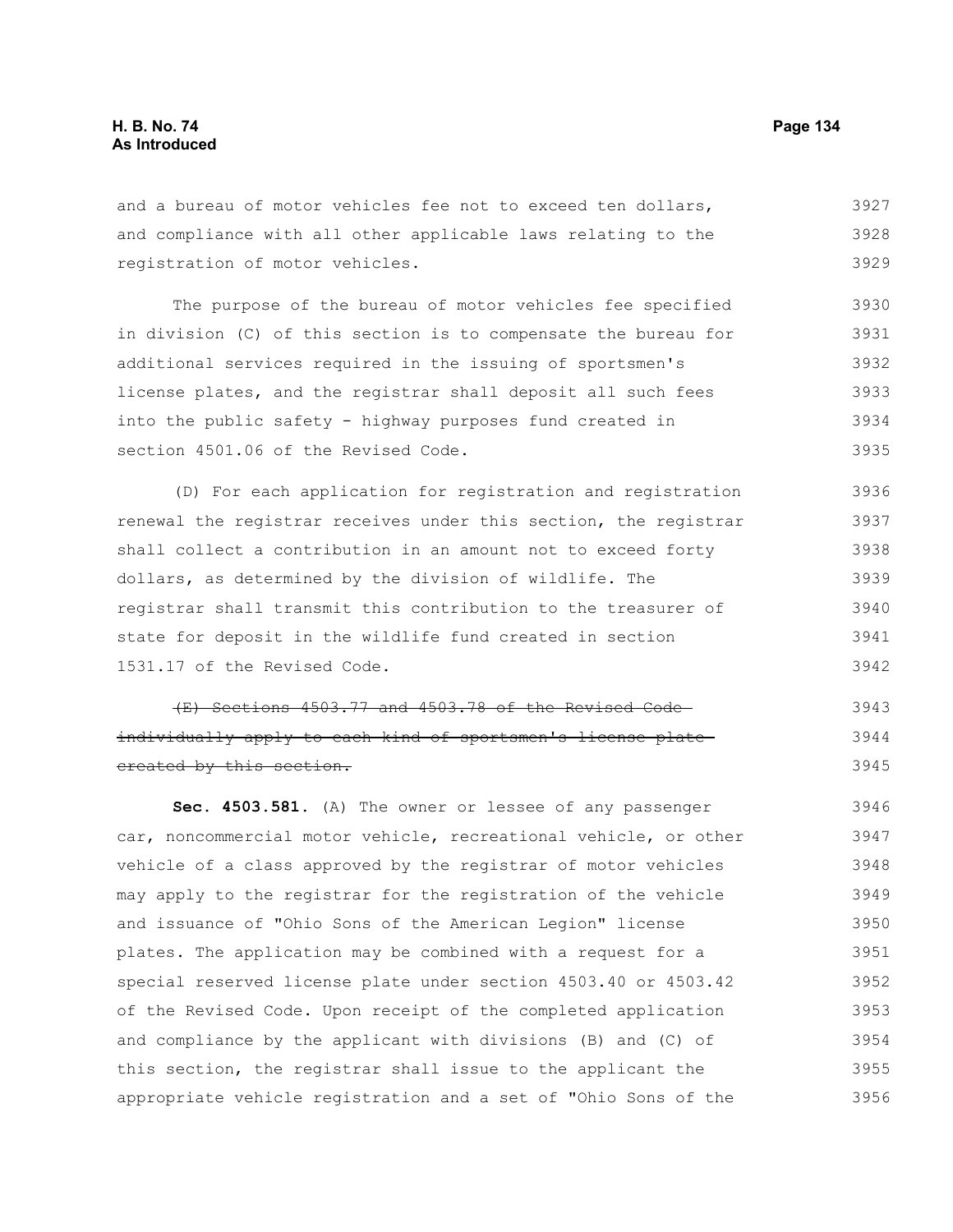American Legion" license plates and a validation sticker, or a validation sticker alone when required by section 4503.191 of the Revised Code. 3957 3958 3959

In addition to the letters and numbers ordinarily inscribed on the license plates, "Ohio Sons of the American Legion" license plates shall display an appropriate logo and words that are selected by representatives of the Ohio sons of the American legion and approved by the registrar. "Ohio Sons of the American Legion" license plates shall display county identification stickers that identify the county of registration as required under section 4503.19 of the Revised Code. 3960 3961 3962 3963 3964 3965 3966 3967

(B) "Ohio Sons of the American Legion" license plates and a validation sticker, or validation sticker alone, shall be issued upon receipt of an application for registration of a motor vehicle under this section; payment of the regular license tax as prescribed under section 4503.04 of the Revised Code, any applicable motor vehicle license tax levied under Chapter 4504. of the Revised Code, any applicable additional fee prescribed by section 4503.40 or 4503.42 of the Revised Code, an additional administrative fee of ten dollars, and a contribution as provided in division (C)(1) of this section; and compliance with all other applicable laws relating to the registration of motor vehicles. 3968 3969 3970 3971 3972 3973 3974 3975 3976 3977 3978 3979

(C)(1) For each application for registration and registration renewal notice the registrar receives under this section, the registrar shall collect a contribution of ten dollars. The registrar shall deposit this contribution into the state treasury to the credit of the license plate contribution fund created in section 4501.21 of the Revised Code. 3980 3981 3982 3983 3984 3985

(2) The registrar shall deposit the administrative fee of 3986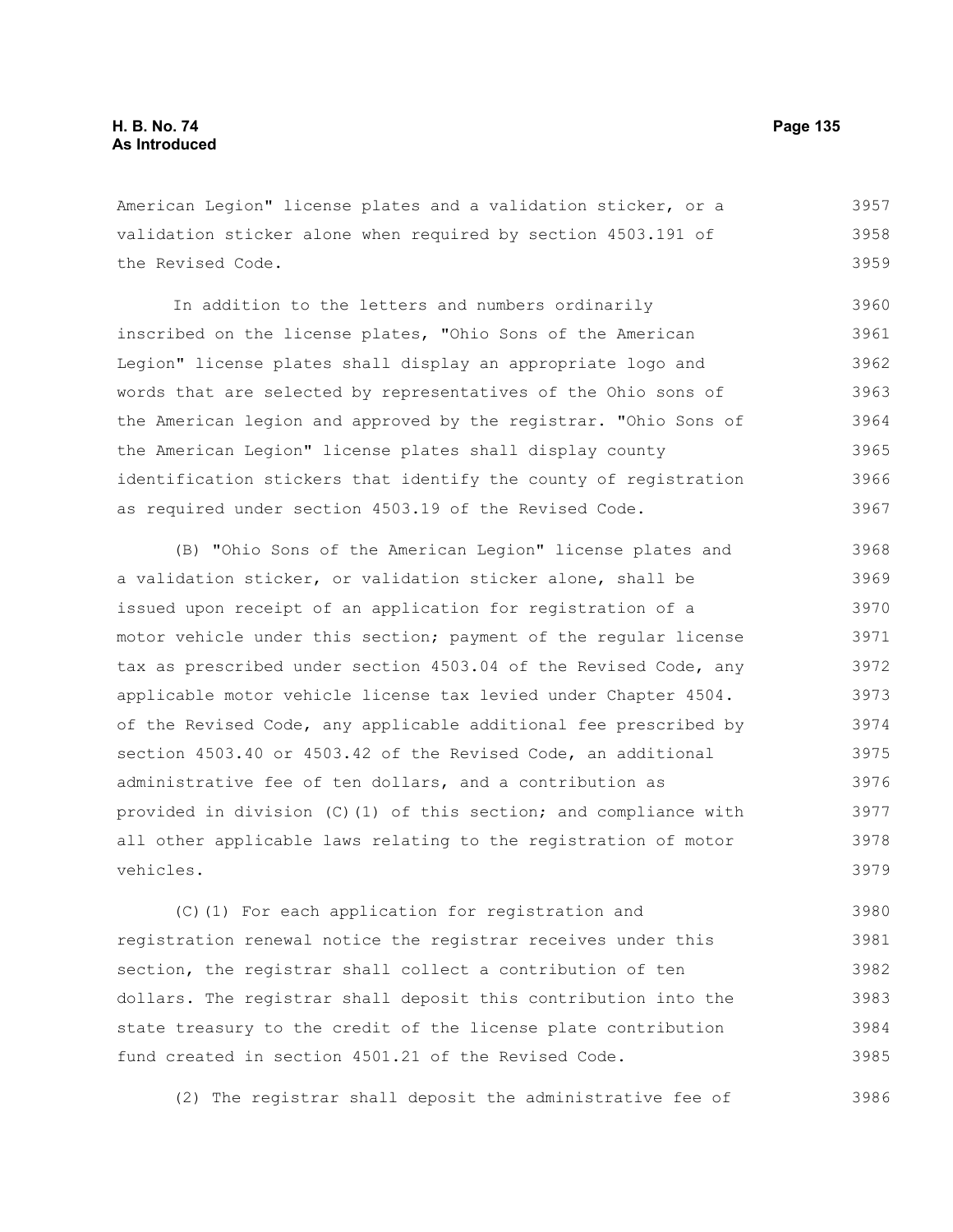# **H. B. No. 74 Page 136 As Introduced**

ten dollars, the purpose of which is to compensate the bureau of motor vehicles for additional services required in the issuing of "Ohio Sons of the American Legion" license plates, into the state treasury to the credit of the public safety - highway purposes fund created in section 4501.06 of the Revised Code. 3987 3988 3989 3990 3991

# (D) Sections 4503.77 and 4503.78 of the Revised Code do not apply to license plates issued under this section.

**Sec. 4503.591.** (A) If a professional sports team located in this state desires to have its logo appear on license plates issued by this state, it shall enter into a contract with either a sports commission to permit such display, as permitted by division (E) of this section, or with a community charity, as permitted by division (G) of this section. 3994 3995 3996 3997 3998 3999

(B) The owner or lessee of any passenger car, noncommercial motor vehicle, recreational vehicle, or other vehicle of a class approved by the registrar of motor vehicles may apply to the registrar for the registration of the vehicle and issuance of license plates bearing the logo of a professional sports team that has entered into a contract described in division (A) of this section. The application shall designate the sports team whose logo the owner or lessee desires to appear on the license plates. Failure to designate a participating professional sports team shall result in rejection by the registrar of the registration application. An application made under this section may be combined with a request for a special reserved license plate under section 4503.40 or 4503.42 of the Revised Code. Upon receipt of the completed application and compliance by the applicant with divisions (C) and (D) of this section, the registrar shall issue to the applicant the appropriate vehicle registration and a set of license plates 4000 4001 4002 4003 4004 4005 4006 4007 4008 4009 4010 4011 4012 4013 4014 4015 4016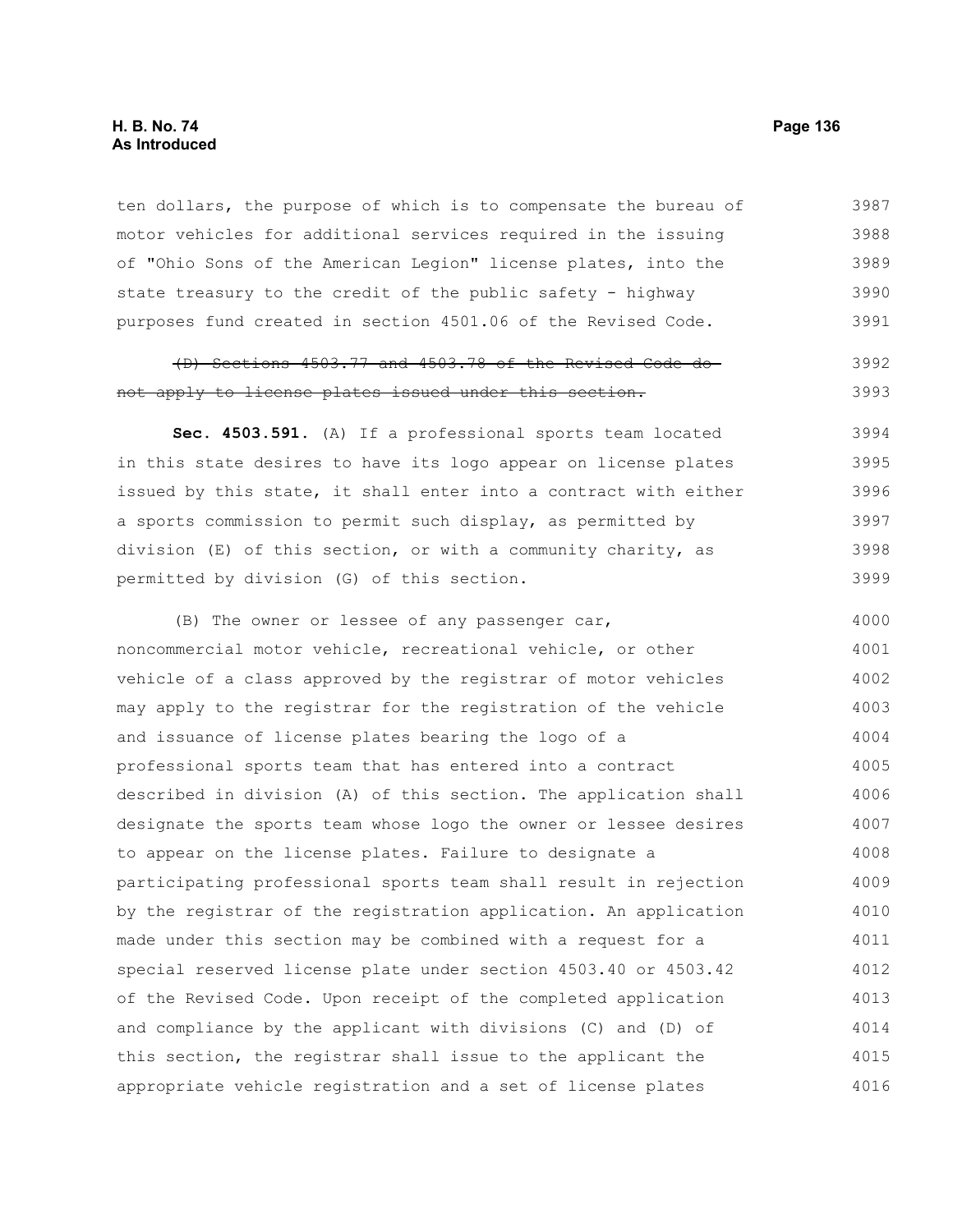bearing the logo of the professional sports team the owner designated in the application and a validation sticker, or a validation sticker alone when required by section 4503.191 of the Revised Code. 4017 4018 4019 4020

In addition to the letters and numbers ordinarily inscribed thereon, professional sports team license plates shall bear the logo of a participating professional sports team, and shall display county identification stickers that identify the county of registration as required under section 4503.19 of the Revised Code. 4021 4022 4026

(C) The professional sports team license plates and validation sticker, or validation sticker alone, as the case may be, shall be issued upon payment of the regular license tax as prescribed under section 4503.04 of the Revised Code, any applicable motor vehicle license tax levied under Chapter 4504. of the Revised Code, an additional fee of ten dollars, and compliance with all other applicable laws relating to the registration of motor vehicles. If the application for a professional sports team license plate is combined with a request for a special reserved license plate under section 4503.40 or 4503.42 of the Revised Code, the license plates and validation sticker, or validation sticker alone, shall be issued upon payment of the taxes and fees described in this division plus the additional fee prescribed under section 4503.40 or 4503.42 of the Revised Code and compliance with all other applicable laws relating to the registration of motor vehicles. 4027 4028 4029 4030 4031 4032 4033 4034 4035 4036 4037 4038 4039 4040 4041 4042

(D) For each application for registration and registration renewal notice the registrar receives under this section, the registrar shall collect a contribution of twenty-five dollars. The registrar shall transmit this contribution to the treasurer 4043 4044 4045 4046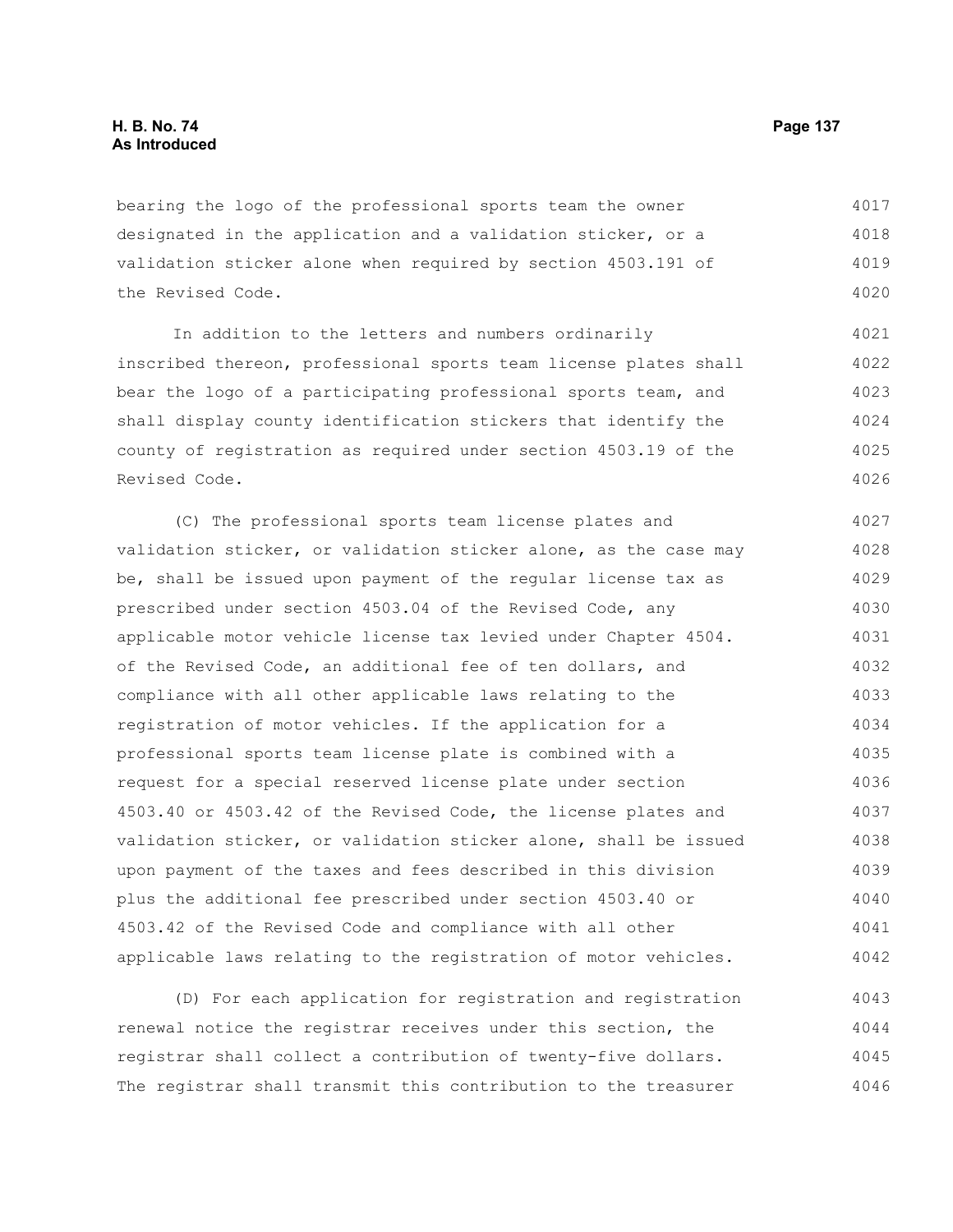#### of state for deposit into the license plate contribution fund created by section 4501.21 of the Revised Code. The registrar shall transmit the additional fee of ten dollars, which is to compensate the bureau of motor vehicles for the additional services required in the issuing of professional sports team license plates, to the treasurer of state for deposit into the state treasury to the credit of the public safety - highway purposes fund created by section 4501.06 of the Revised Code. 4047 4048 4049 4050 4051 4052 4053 4054 4055

(E) If a professional sports team located in this state desires to have its logo appear on license plates issued by this state and it desires to do so pursuant to this division, it shall inform the largest convention and visitors' bureau of the county in which the professional sports team is located of that desire. That convention and visitors' bureau shall create a sports commission to operate in that county to receive the contributions that are paid by applicants who choose to be issued license plates bearing the logo of that professional sports team for display on their motor vehicles. The sports commission shall negotiate with the professional sports team to permit the display of the team's logo on license plates issued by this state, enter into the contract with the team to permit such display, and pay to the team any licensing or rights fee that must be paid in connection with the issuance of the license plates. Upon execution of the contract, the sports commission shall provide a copy of it to the registrar, along with any other documentation the registrar may require. Upon receipt of the contract and any required additional documentation, and when the numerical requirement contained in division (A) of section 4503.78 of the Revised Code has been met relative to that particular professional sports team, the registrar shall take 4056 4057 4058 4059 4060 4061 4062 4063 4064 4065 4066 4067 4068 4069 4070 4071 4072 4073 4074 4075 4076 4077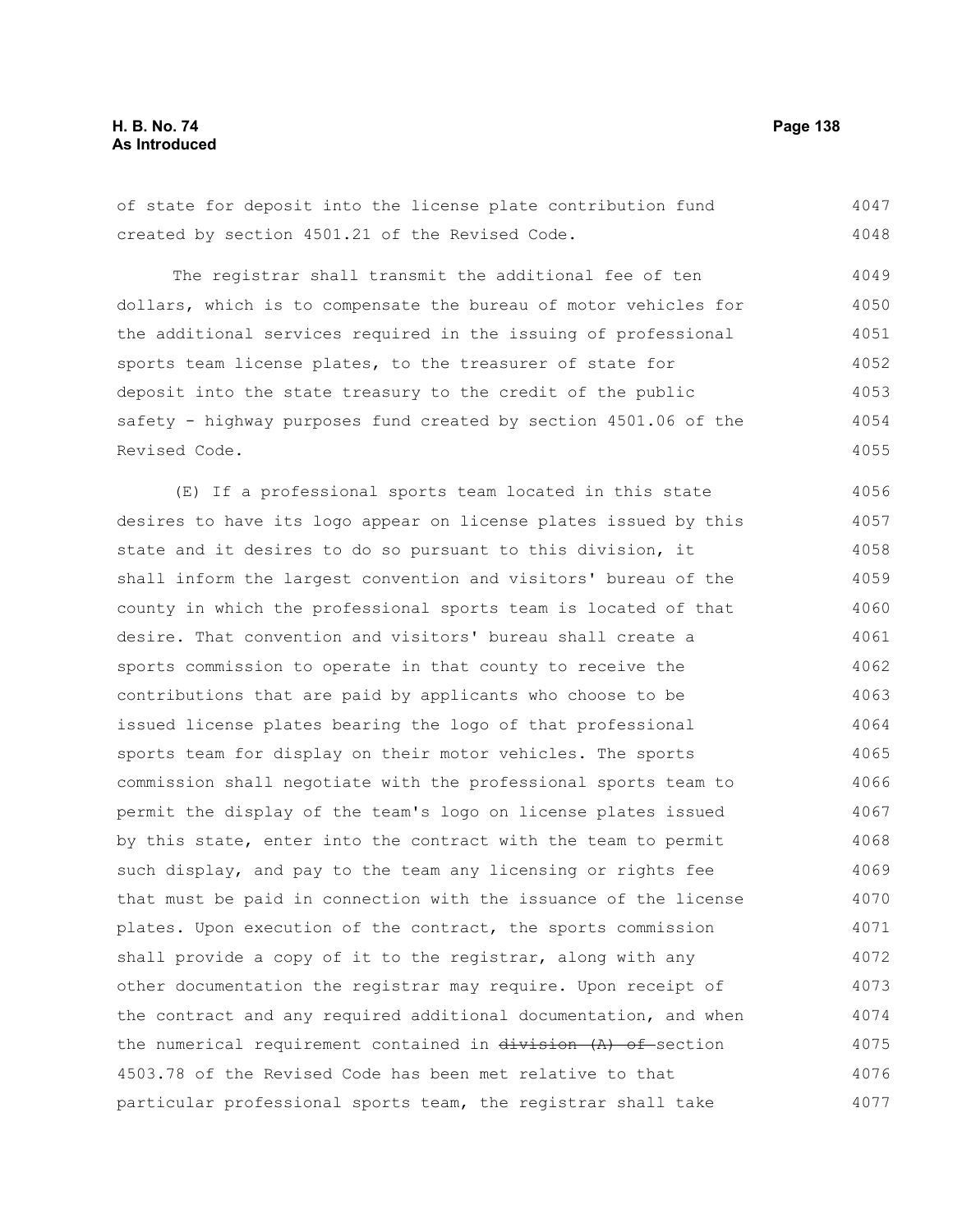the measures necessary to issue license plates bearing the logo of that team. 4078 4079

(F) A sports commission shall expend the money it receives pursuant to section 4501.21 of the Revised Code to attract amateur regional, national, and international sporting events to the municipal corporation, county, or township in which it is located, and it may sponsor such events. Prior to attracting or sponsoring such events, the sports commission shall perform an economic analysis to determine whether the proposed event will have a positive economic effect on the greater area in which the event will be held. A sports commission shall not expend any money it receives under that section to attract or sponsor an amateur regional, national, or international sporting event if its economic analysis does not result in a finding that the proposed event will have a positive economic effect on the greater area in which the event will be held. 4080 4081 4082 4083 4084 4085 4086 4087 4088 4089 4090 4091 4092 4093

A sports commission that receives money pursuant to that section, in addition to any other duties imposed on it by law and notwithstanding the scope of those duties, also shall encourage the economic development of this state through the promotion of tourism within all areas of this state. A sports commission that receives ten thousand dollars or more during any calendar year shall submit a written report to the director of development, on or before the first day of October of the next succeeding year, detailing its efforts and expenditures in the promotion of tourism during the calendar year in which it received the ten thousand dollars or more. 4094 4095 4096 4097 4098 4099 4100 4101 4102 4103 4104

As used in this division, "promotion of tourism" means the encouragement through advertising, educational and informational means, and public relations, both within the state and outside 4105 4106 4107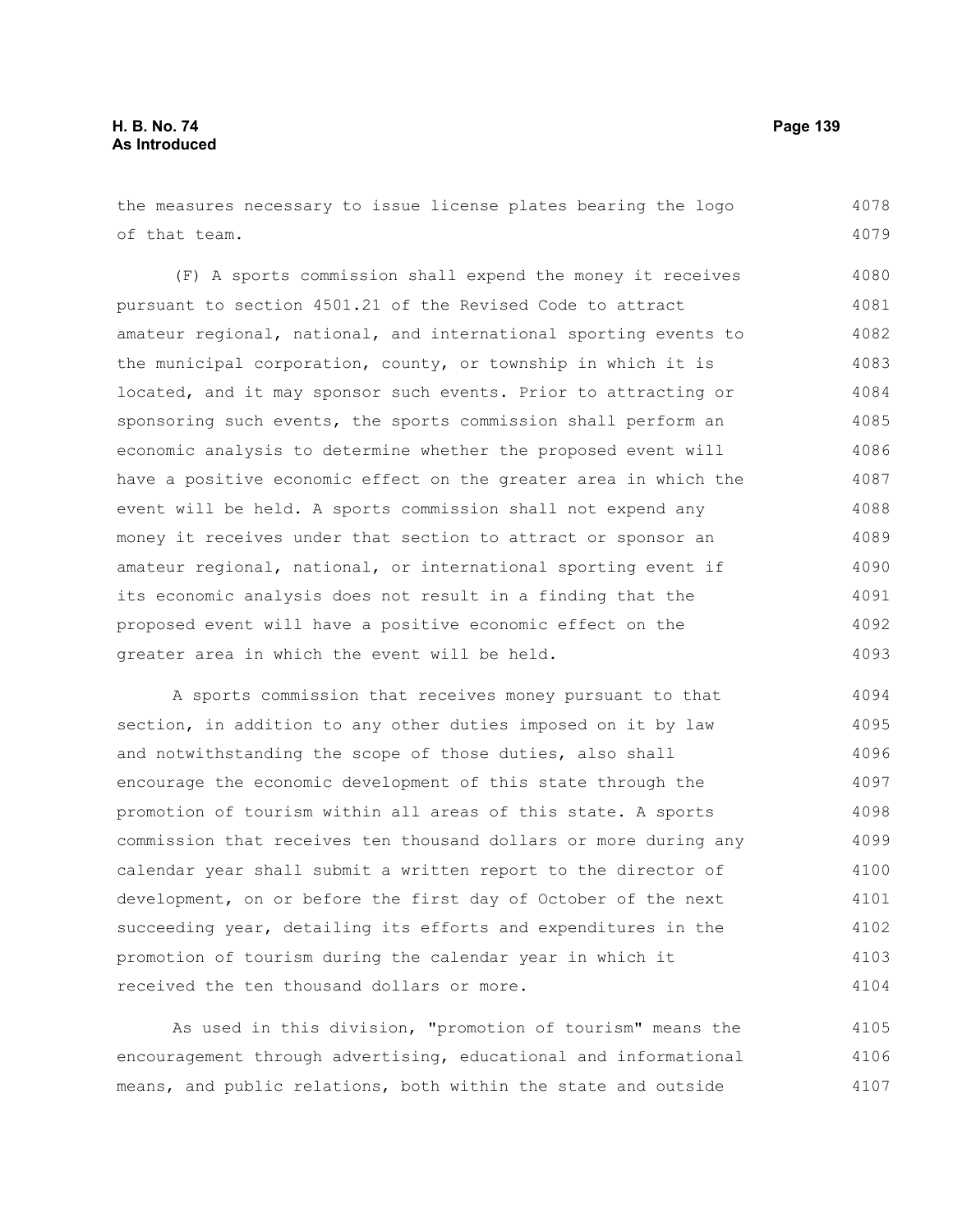of it, of travel by persons away from their homes for pleasure, personal reasons, or other purposes, except to work, to this state or to the region in which the sports commission is located. 4108 4109 4110 4111

(G) If a professional sports team located in this state desires to have its logo appear on license plates issued by this state and it does not desire to do so pursuant to division (E) of this section, it shall do so pursuant to this division. The professional sports team shall notify a community charity of that desire. That community charity may negotiate with the professional sports team to permit the display of the team's logo on license plates issued by this state, enter into a contract with the team to permit such display, and pay to the team any licensing or rights fee that must be paid in connection with the issuance of the license plates. Upon execution of a contract, the community charity shall provide a copy of it to the registrar along with any other documentation the registrar may require. Upon receipt of the contract and any required additional documentation, and when the numerical requirement contained in  $\frac{div}{100}$  (A) of section 4503.78 of the Revised Code has been met relative to that particular professional sports team, the registrar shall take the measures necessary to issue license plates bearing the logo of that team. 4112 4113 4114 4115 4116 4117 4118 4119 4120 4121 4122 4123 4124 4125 4126 4127 4128 4129 4130

(H)(1) A community charity shall expend the money it receives pursuant to section 4501.21 of the Revised Code solely to provide financial support to a sports commission for the purposes described in division (F) of this section and to nonprofit organizations located in this state that seek to improve the lives of those who are less fortunate and who reside in the region and state in which is located the sports team with which the community charity entered into a contract pursuant to 4131 4132 4133 4134 4135 4136 4137 4138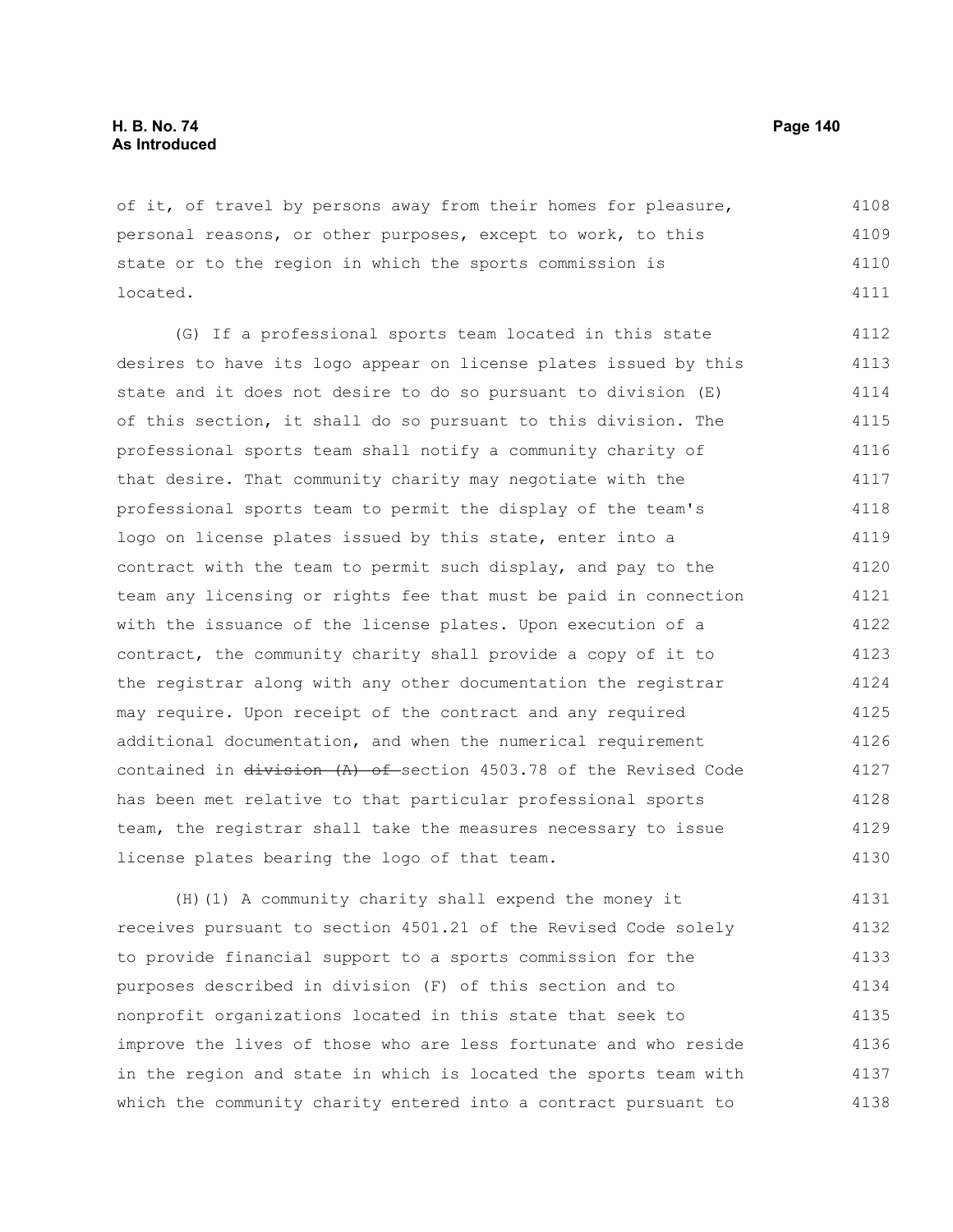### **H. B. No. 74 Page 141 As Introduced**

division (G) of this section. Such organizations shall achieve this purpose through activities such as youth sports programs; educational, health, social, and community service programs; or services such as emergency assistance or employment, education, housing, and nutrition services. 4139 4140 4141 4142 4143

The community charity shall not expend any money it receives pursuant to section 4501.21 of the Revised Code if the expenditure will be received by a nonprofit organization that will use the money in a manner or for a purpose that is not described in this division. 4144 4145 4146 4147 4148

(2) The community charity shall provide a written quarterly report to the director of development and the director of job and family services detailing the expenditures of the money it receives pursuant to section 4501.21 of the Revised Code. The report shall include the amount of such money received and an accounting of all expenditures of such money. 4149 4150 4151 4152 4153 4154

(I) For purposes of this section:

(1) The "largest" convention and visitors' bureau of a county is the bureau that receives the largest amount of money generated in that county from excise taxes levied on lodging transactions under sections 351.021, 5739.08, and 5739.09 of the Revised Code. 4156 4157 4158 4159 4160

(2) "Sports commission" means a nonprofit corporation organized under the laws of this state that is entitled to tax exempt status under section  $501(c)$  (3) of the "Internal Revenue Code of 1986," 100 Stat. 2085, 26 U.S.C.A. 501, as amended, and whose function is to attract, promote, or sponsor sports and athletic events within a municipal corporation, county, or township. 4161 4162 4163 4164 4165 4166 4167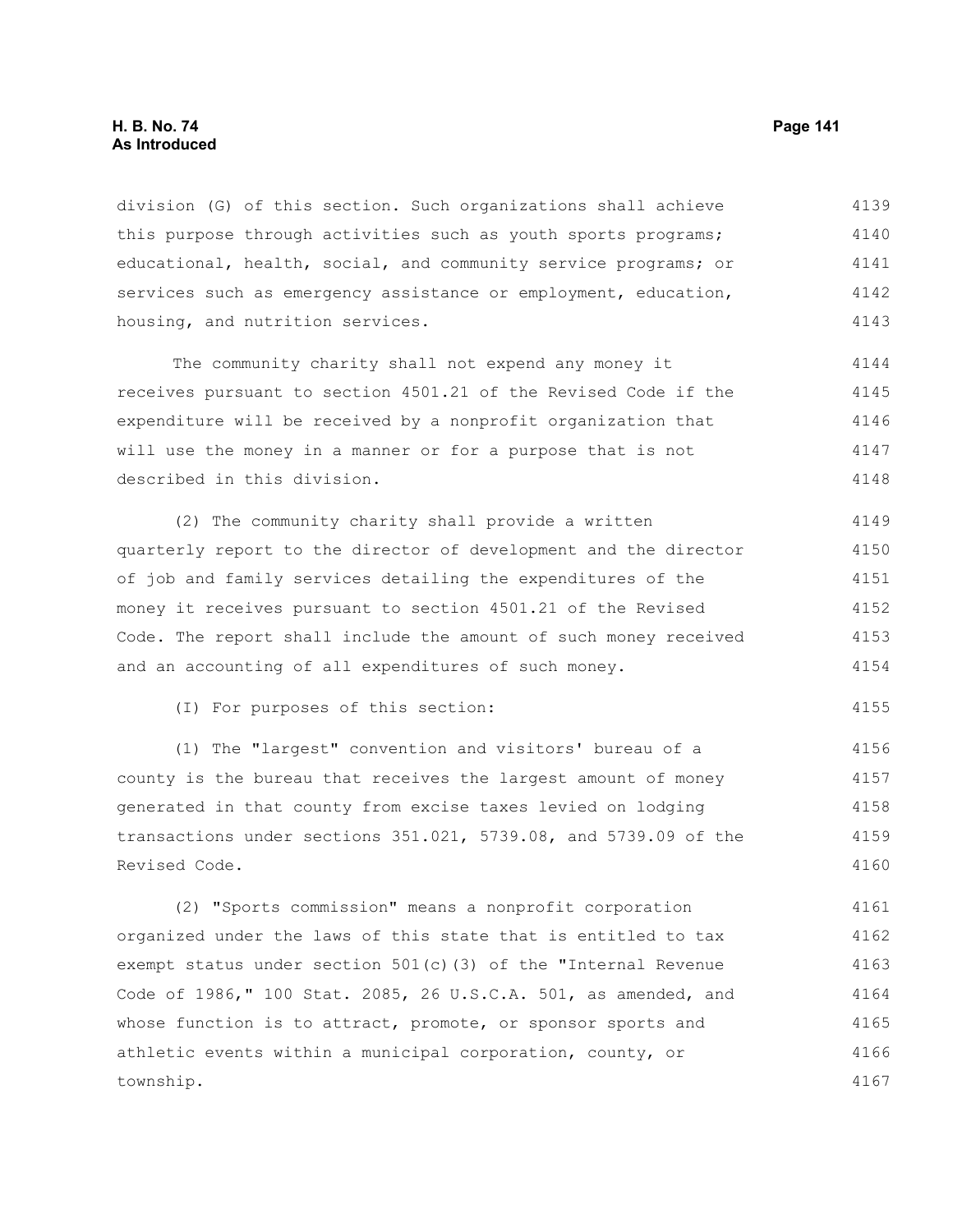#### **H. B. No. 74 Page 142 As Introduced**

Such a commission shall consist of twenty-one members. Seven members shall be appointed by the mayor of the largest city to be served by the commission. Seven members shall be appointed by the board of county commissioners of the county to be served by the commission. Seven members shall be appointed by the largest convention and visitors' bureau in the area to be served by the commission. A sports commission may provide all services related to attracting, promoting, or sponsoring such events, including, but not limited to, the booking of athletes and teams, scheduling, and hiring or contracting for staff, ushers, managers, and other persons whose functions are directly related to the sports and athletic events the commission attracts, promotes, or sponsors. 4168 4169 4170 4171 4172 4173 4174 4175 4176 4177 4178 4179 4180

(3) "Community charity" means a nonprofit corporation organized under the laws of this state that is entitled to tax exempt status under section 501(c)(3) of the "Internal Revenue Code of 1986," 100 Stat. 2085, 26 U.S.C. 501, as amended, and that enters into a contract with a professional sports team pursuant to division (G) of this section. 4181 4182 4183 4184 4185 4186

(4) "Nonprofit organization" means a nonprofit corporation organized under the laws of this state that is entitled to tax exempt status under section  $501(c)$  (3) of the "Internal Revenue Code of 1986," 100 Stat. 2085, 26 U.S.C. 501, as amended, and that receives money from a community charity pursuant to division (H)(1) of this section. 4187 4188 4189 4190 4191 4192

**Sec. 4503.593.** (A) The owner or lessee of any passenger car, noncommercial motor vehicle, recreational vehicle, or other vehicle of a class approved by the registrar of motor vehicles may apply to the registrar for the registration of the vehicle and issuance of "Post-Traumatic Stress" license plates. An 4193 4194 4195 4196 4197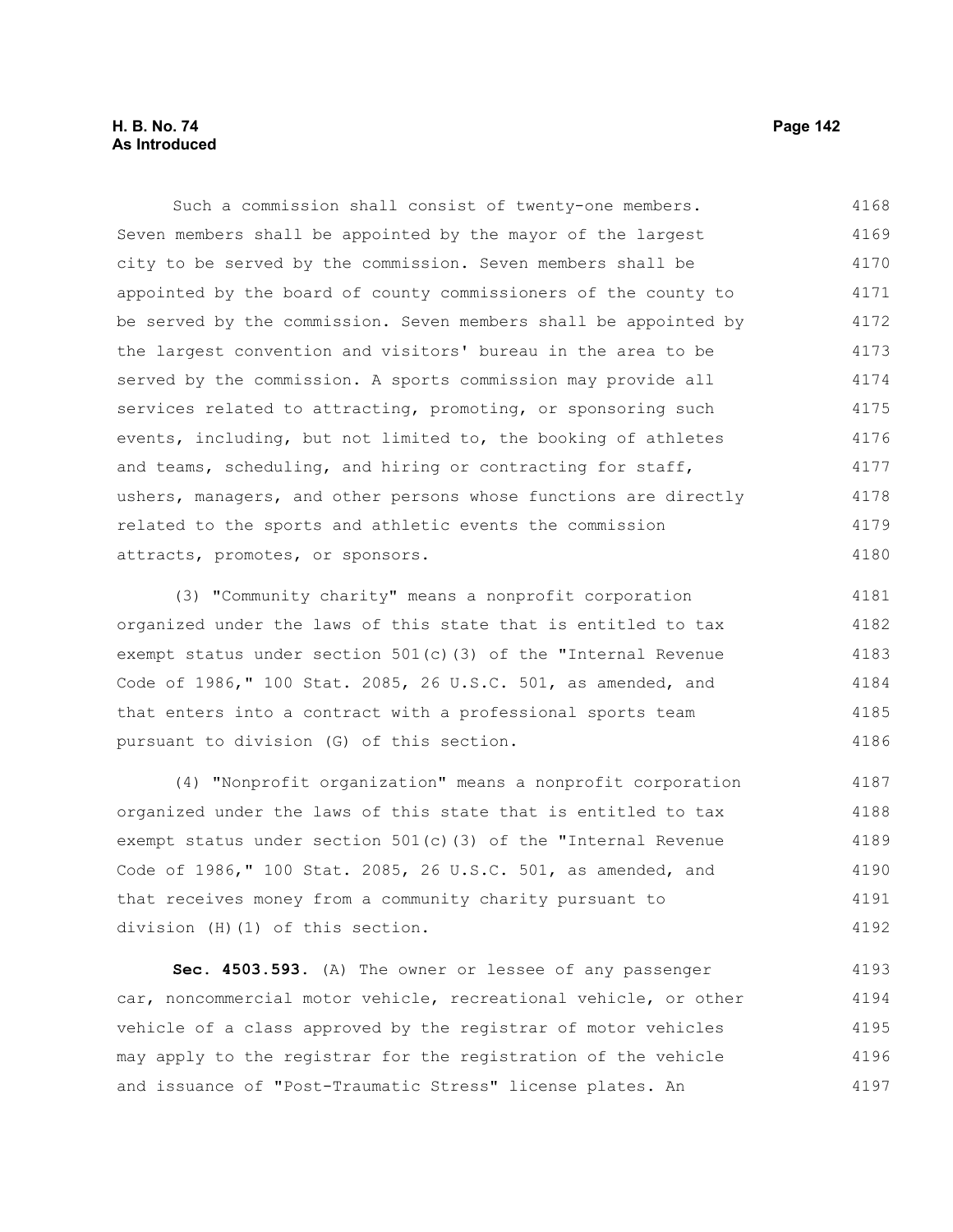# **H. B. No. 74 Page 143 As Introduced**

application made under this section may be combined with a request for a special reserved license plate under section 4503.40 or 4503.42 of the Revised Code. Upon receipt of the completed application and compliance by the applicant with divisions (B) and (C) of this section, the registrar shall issue to the applicant the appropriate vehicle registration and a set of "Post-Traumatic Stress" license plates and a validation sticker, or a validation sticker alone when required by section 4503.191 of the Revised Code. 4198 4199 4200 4201 4202 4203 4204 4205 4206

In addition to the letters and numbers ordinarily inscribed on the license plates, "Post-Traumatic Stress" license plates shall be inscribed with identifying words or markings that are designed by the director of mental health and addiction services and that are approved by the registrar. "Post-Traumatic Stress" license plates shall display county identification stickers that identify the county of registration as required under section 4503.19 of the Revised Code. 4207 4208 4209 4210 4211 4212 4213 4214

(B) "Post-Traumatic Stress" license plates and a validation sticker, or validation sticker alone, shall be issued upon receipt of a contribution as provided in division (C)(1) of this section and upon payment of the regular license tax as prescribed under section 4503.04 of the Revised Code, any applicable motor vehicle license tax levied under Chapter 4504. of the Revised Code, any applicable additional fee prescribed by section 4503.40 or 4503.42 of the Revised Code, a bureau of motor vehicles administrative fee of ten dollars, and compliance with all other applicable laws relating to the registration of motor vehicles. 4215 4216 4217 4218 4219 4220 4221 4222 4223 4224 4225

(C)(1) For each application for registration and registration renewal notice the registrar receives under this 4226 4227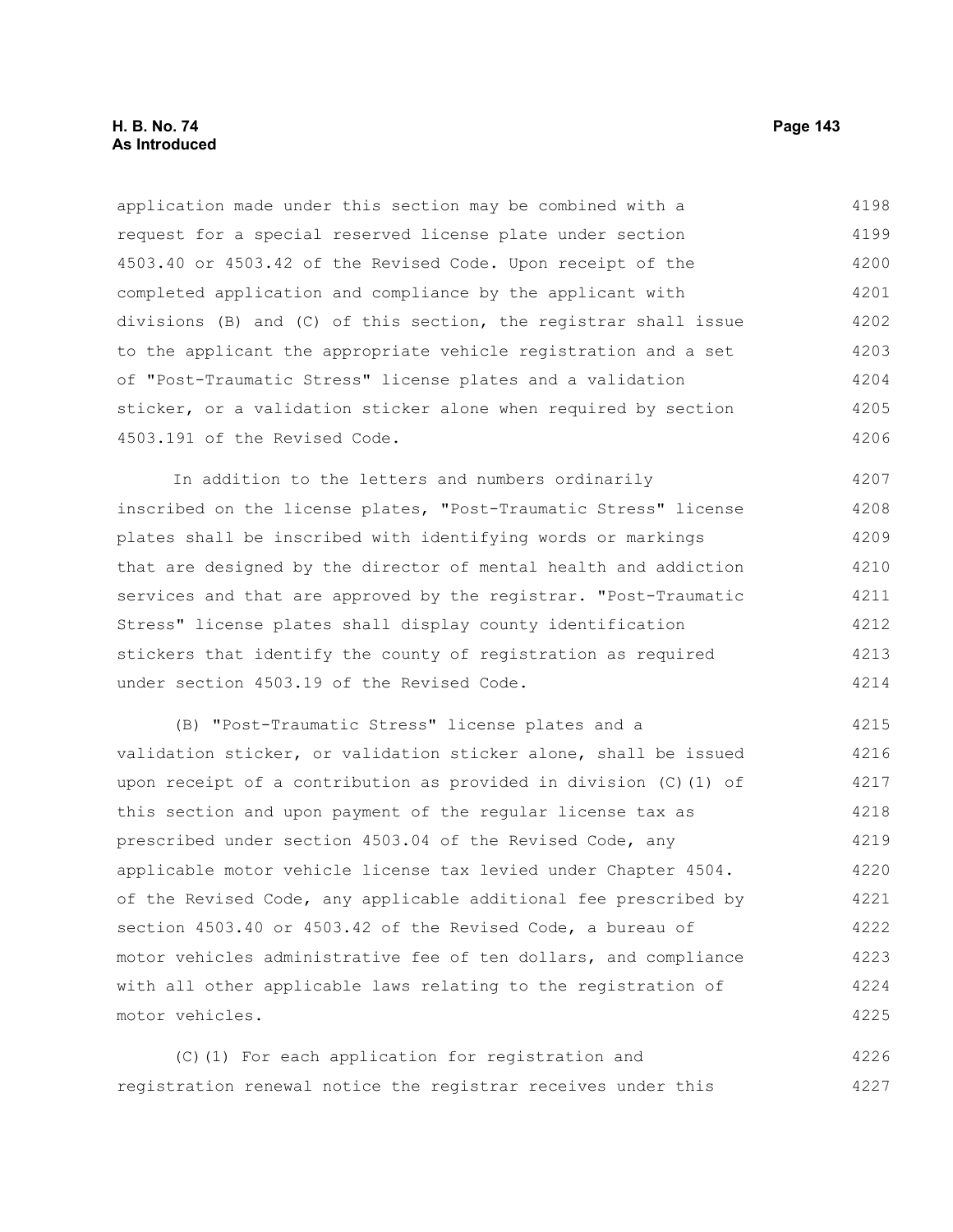section, the registrar shall collect a contribution of forty dollars. The registrar shall transmit this contribution into the state treasury to the credit of the post-traumatic stress license plate contribution fund created in division (D) of this section. 4228 4229 4230 4231 4232

(2) The registrar shall deposit the bureau administrative fee of ten dollars, the purpose of which is to compensate the bureau for additional services required in the issuing of "Post-Traumatic Stress" license plates, into the state treasury to the credit of the public safety - highway purposes fund created in section 4501.06 of the Revised Code. 4233 4234 4235 4236 4237 4238

(D) There is hereby created in the state treasury the post-traumatic stress license plate contribution fund. The fund shall consist of money deposited into it by the registrar under this section. The director of mental health and addiction services or the director's designee shall use money in the fund to issue grants to nonprofit organizations that help victims of violence recover from post-traumatic stress. Such nonprofit organizations shall use the grants to provide services to such victims. The director shall approve the nonprofit organizations that receive such grants and the amounts paid to each such nonprofit organization. 4239 4240 4241 4242 4243 4244 4245 4246 4247 4248 4249

(E) Sections 4503.77 and 4503.78 of the Revised Code do not apply to license plates issued under this section. 4250 4251

**Sec. 4503.65.** The rates established under this section apply to commercial cars and buses that are subject to apportioned rates under the international registration plan. 4252 4253 4254

(A) The rates of annual registration taxes, based on gross vehicle weight or combined gross vehicle weight, for commercial 4255 4256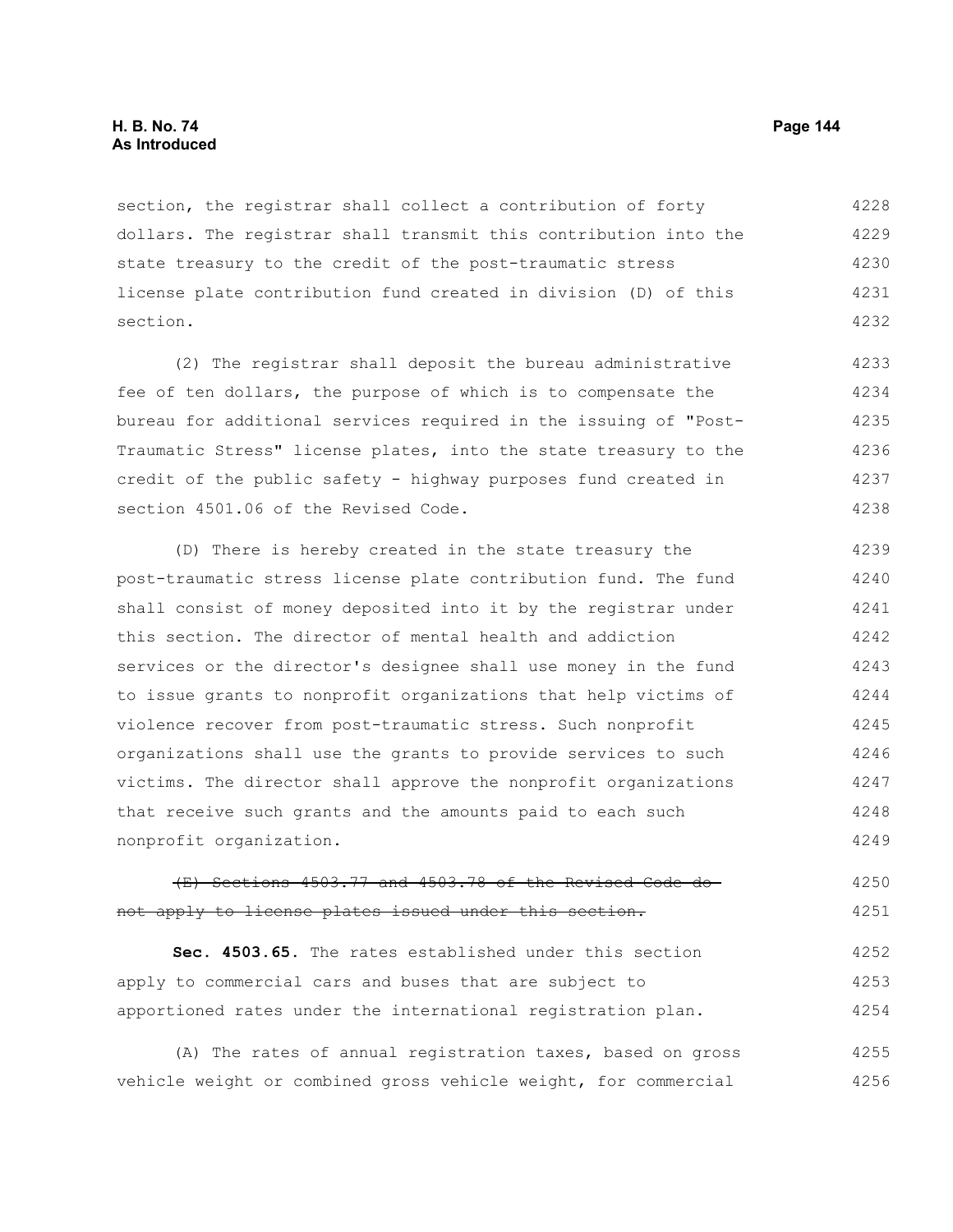| cars that are apportionable are as follows:                    | 4257 |
|----------------------------------------------------------------|------|
| (1) For not more than two thousand pounds, one hundred_ten_    | 4258 |
| dollars;                                                       | 4259 |
| (2) For more than two thousand but not more than six           | 4260 |
| thousand pounds, one hundred twenty-five-thirty-five_dollars;  | 4261 |
| (3) For more than six thousand but not more than ten           | 4262 |
| thousand pounds, one hundred forty-fifty dollars;              | 4263 |
| (4) For more than ten thousand but not more than fourteen      | 4264 |
| thousand pounds, one hundred sixty-seventy_dollars;            | 4265 |
| (5) For more than fourteen thousand but not more than          | 4266 |
| eighteen thousand pounds, one hundred eighty-ninety_dollars;   | 4267 |
| (6) For more than eighteen thousand but not more than          | 4268 |
| twenty-two thousand pounds, two hundred five-fifteen dollars;  | 4269 |
| (7) For more than twenty-two thousand but not more than        | 4270 |
| twenty-six thousand pounds, two hundred thirty-forty_dollars;  | 4271 |
| (8) For more than twenty-six thousand but not more than        | 4272 |
| thirty thousand pounds, four hundred ten-twenty dollars;       | 4273 |
| (9) For more than thirty thousand but not more than            | 4274 |
| thirty-four thousand pounds, four hundred seventy-five-eighty- | 4275 |
| five_dollars;                                                  | 4276 |
| (10) For more than thirty-four thousand but not more than      | 4277 |
| thirty-eight thousand pounds, five hundred thirty-five-forty-  | 4278 |
| five dollars;                                                  | 4279 |
| (11) For more than thirty-eight thousand but not more than     | 4280 |
| forty-two thousand pounds, five-six hundred ninety-five five   | 4281 |
| dollars;                                                       | 4282 |
| (12) For more than forty-two thousand but not more than        | 4283 |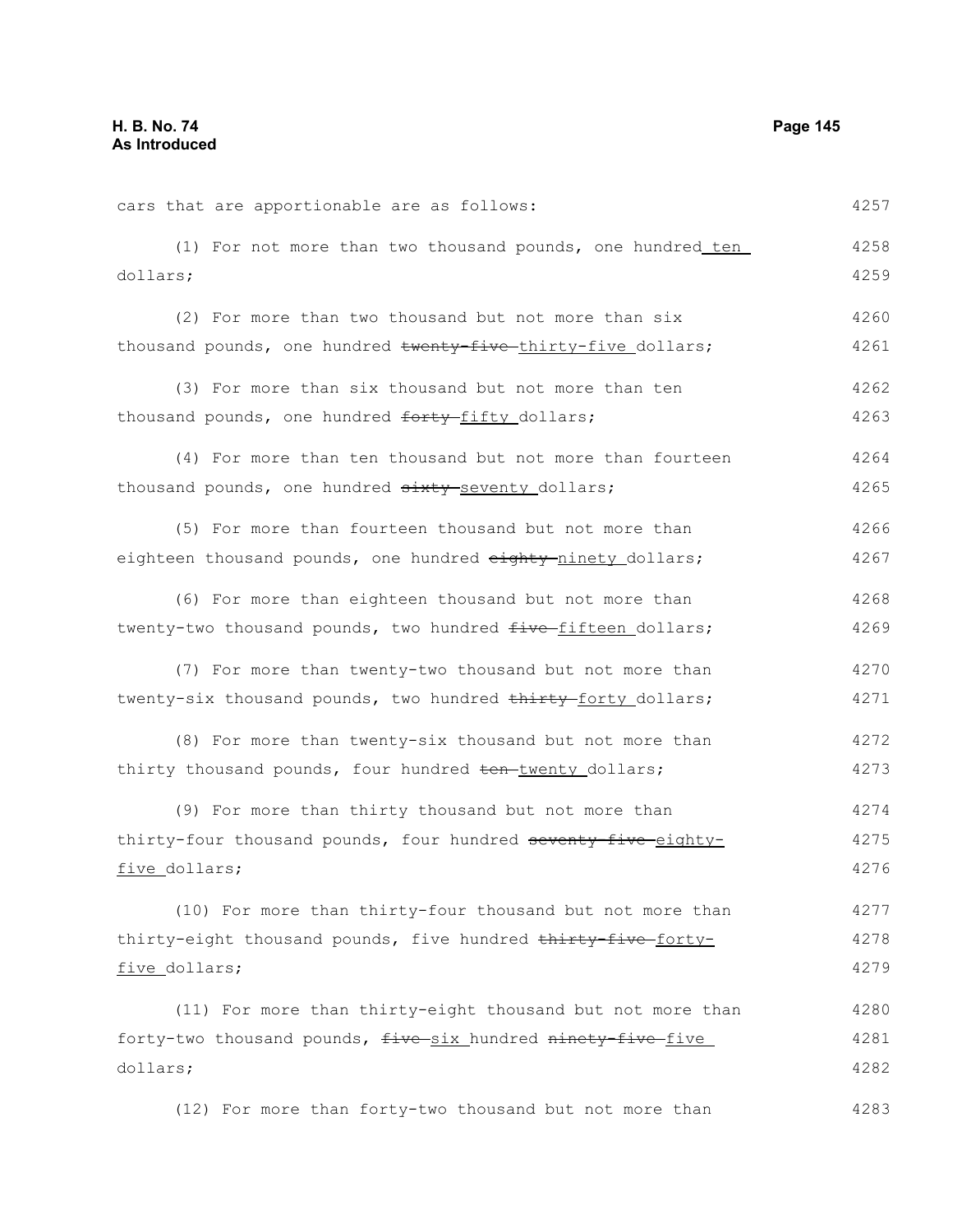| forty-six thousand pounds, six hundred fifty five sixty-five    | 4284 |
|-----------------------------------------------------------------|------|
| dollars;                                                        | 4285 |
| (13) For more than forty-six thousand but not more than         | 4286 |
| fifty thousand pounds, seven hundred fifteen-twenty-five        | 4287 |
| dollars;                                                        | 4288 |
| (14) For more than fifty thousand but not more than fifty-      | 4289 |
| four thousand pounds, seven hundred eighty ninety dollars;      | 4290 |
|                                                                 |      |
| (15) For more than fifty-four thousand but not more than        | 4291 |
| fifty-eight thousand pounds, eight hundred forty-fifty dollars; | 4292 |
| (16) For more than fifty-eight thousand but not more than       | 4293 |
| sixty-two thousand pounds, nine hundred ten-twenty dollars;     | 4294 |
| (17) For more than sixty-two thousand but not more than         | 4295 |
| sixty-six thousand pounds, nine hundred eighty-ninety_dollars;  | 4296 |
| (18) For more than sixty-six thousand but not more than         | 4297 |
| seventy thousand pounds, one thousand fifty sixty dollars;      | 4298 |
|                                                                 |      |
| (19) For more than seventy thousand but not more than           | 4299 |
| seventy-four thousand pounds, one thousand one hundred thirty-  | 4300 |
| five-forty-five_dollars;                                        | 4301 |
| (20) For more than seventy-four thousand but not more than      | 4302 |
| seventy-eight thousand pounds, one thousand two hundred fifty-  | 4303 |
| five-sixty-five_dollars;                                        | 4304 |
| (21) For more than seventy-eight thousand pounds, one           | 4305 |
| thousand three four hundred ninety-five five dollars.           | 4306 |
|                                                                 |      |
| (B) The rates of annual registration taxes imposed, based       | 4307 |
| on gross vehicle weight or combined gross vehicle weight, for   | 4308 |
| buses that are apportionable are as follows:                    | 4309 |
| (1) For not more than two thousand pounds, forty-six-           | 4310 |
|                                                                 |      |
|                                                                 |      |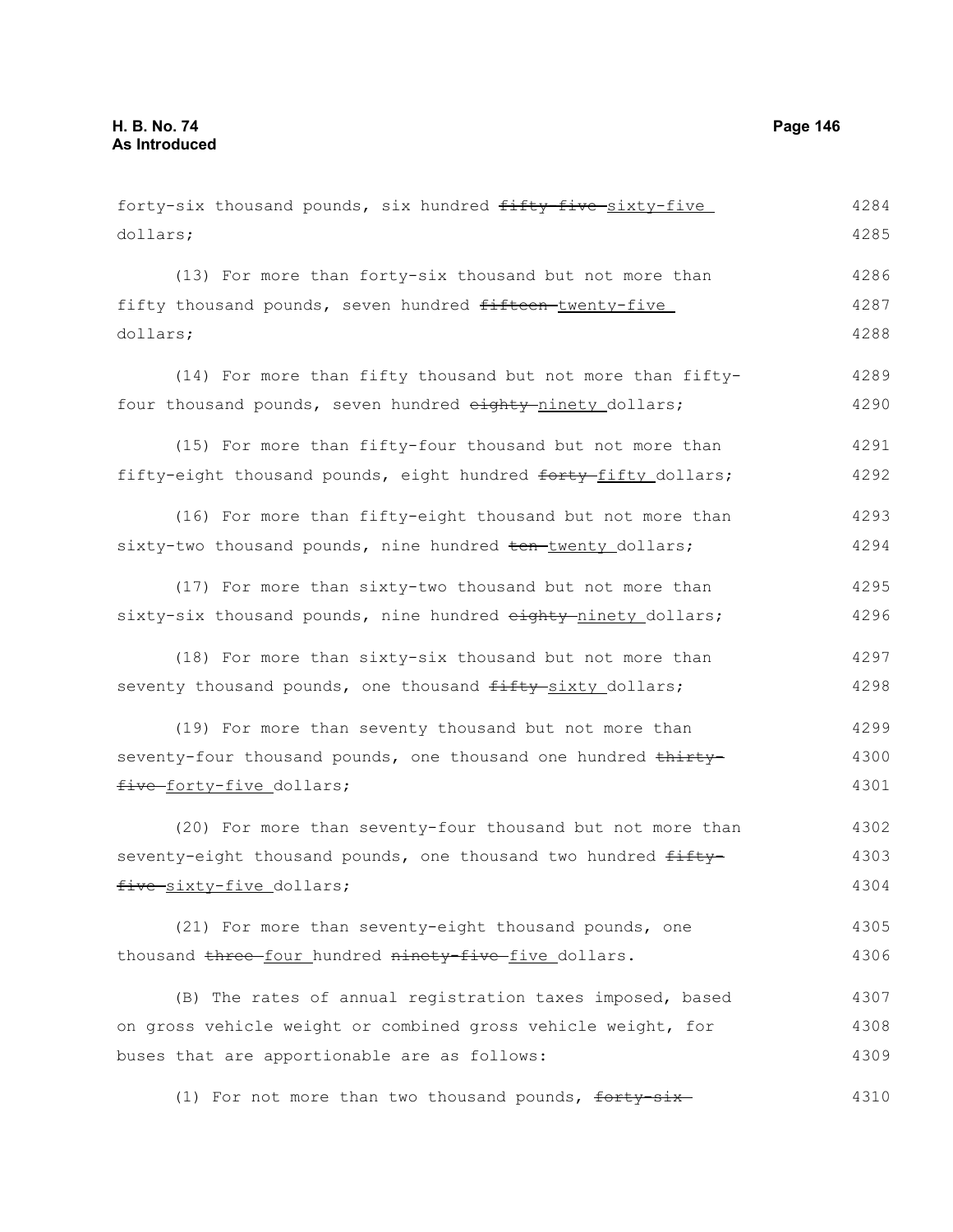### **H. B. No. 74 Page 147 As Introduced**

fifty-six dollars; (2) For more than two thousand but not more than six thousand pounds, seventy-six-eighty-six dollars; (3) For more than six thousand but not more than ten thousand pounds, one hundred thirty-six forty-six dollars; (4) For more than ten thousand but not more than fourteen thousand pounds, two hundred sixteen-twenty-six dollars; (5) For more than fourteen thousand but not more than eighteen thousand pounds, two-three hundred ninety-six-six dollars; (6) For more than eighteen thousand but not more than twenty-two thousand pounds, three hundred seventy-six eighty-six dollars; (7) For more than twenty-two thousand but not more than twenty-six thousand pounds, four hundred fifty-six-sixty-six dollars; (8) For more than twenty-six thousand but not more than thirty thousand pounds, five hundred thirty-six-forty-six dollars; (9) For more than thirty thousand but not more than thirty-four thousand pounds, six hundred sixteen-twenty-six dollars; (10) For more than thirty-four thousand but not more than thirty-eight thousand pounds,  $\frac{1}{3}x$ -seven hundred ninety-six-six dollars; (11) For more than thirty-eight thousand but not more than 4311 4312 4313 4314 4315 4316 4317 4318 4319 4320 4321 4322 4323 4324 4325 4326 4327 4328 4329 4330 4331 4332 4333 4334 4335 4336

forty-two thousand pounds, seven hundred seventy-six eighty-six 4337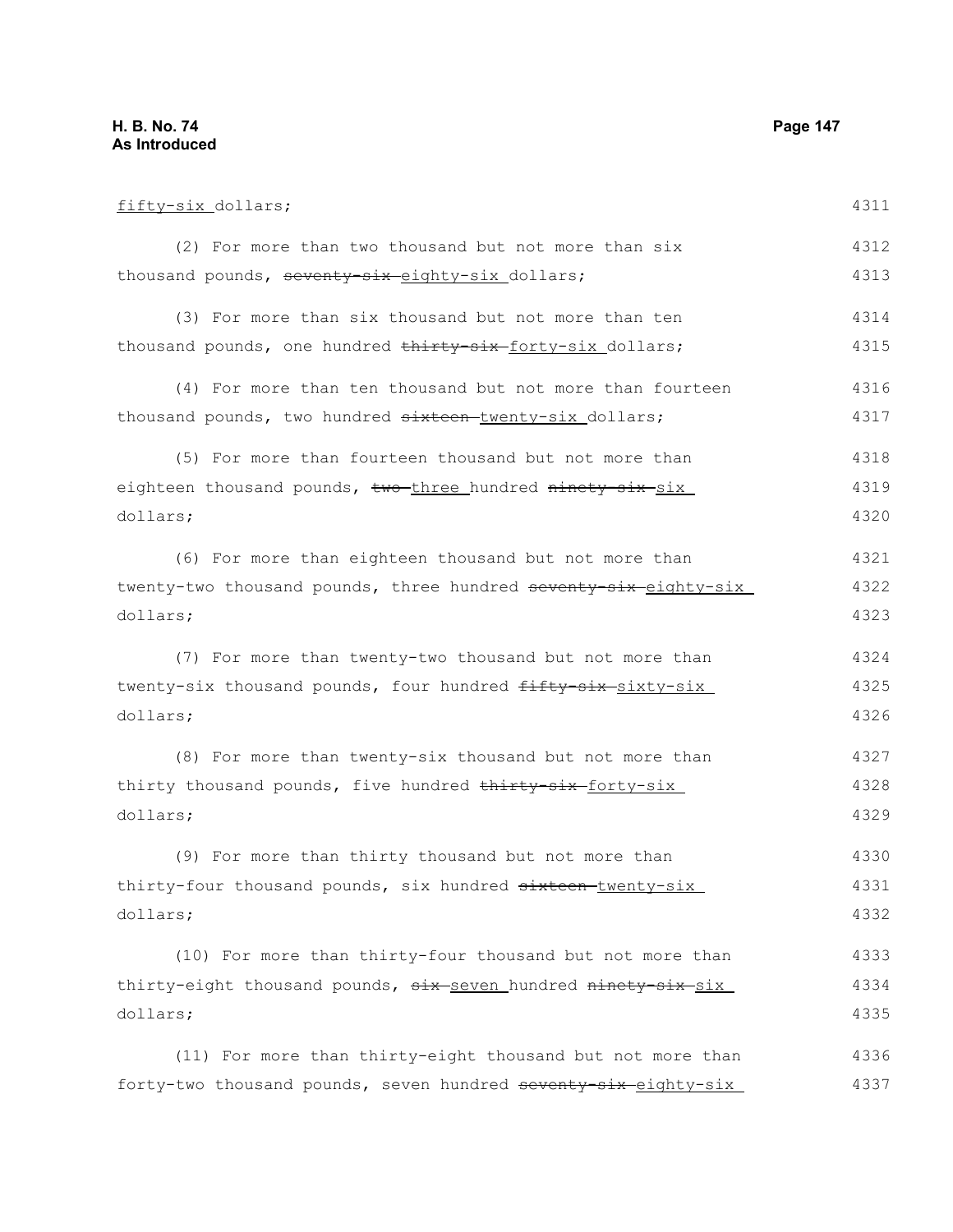dollars; (12) For more than forty-two thousand but not more than forty-six thousand pounds, eight hundred fifty-six-sixty-six dollars; (13) For more than forty-six thousand but not more than fifty thousand pounds, nine hundred seventy-six eighty-six dollars; (14) For more than fifty thousand but not more than fiftyfour thousand pounds, one thousand thirty-six-forty-six dollars; (15) For more than fifty-four thousand but not more than fifty-eight thousand pounds, one thousand one hundred twenty-sixthirty-six dollars; (16) For more than fifty-eight thousand but not more than sixty-two thousand pounds, one thousand two hundred sixteentwenty-six dollars; (17) For more than sixty-two thousand but not more than sixty-six thousand pounds, one thousand three hundred  $\frac{1}{2}x$ sixteen dollars; (18) For more than sixty-six thousand but not more than seventy thousand pounds, one thousand three four hundred ninetysix-six\_dollars; (19) For more than seventy thousand but not more than seventy-four thousand pounds, one thousand four hundred  $e$ ightysix-ninety-six dollars; (20) For more than seventy-four thousand but not more than seventy-eight thousand pounds, one thousand five hundred seventy-six-eighty-six\_dollars; 4338 4339 4340 4341 4342 4343 4344 4345 4346 4347 4348 4349 4350 4351 4352 4353 4354 4355 4356 4357 4358 4359 4360 4361 4362 4363 4364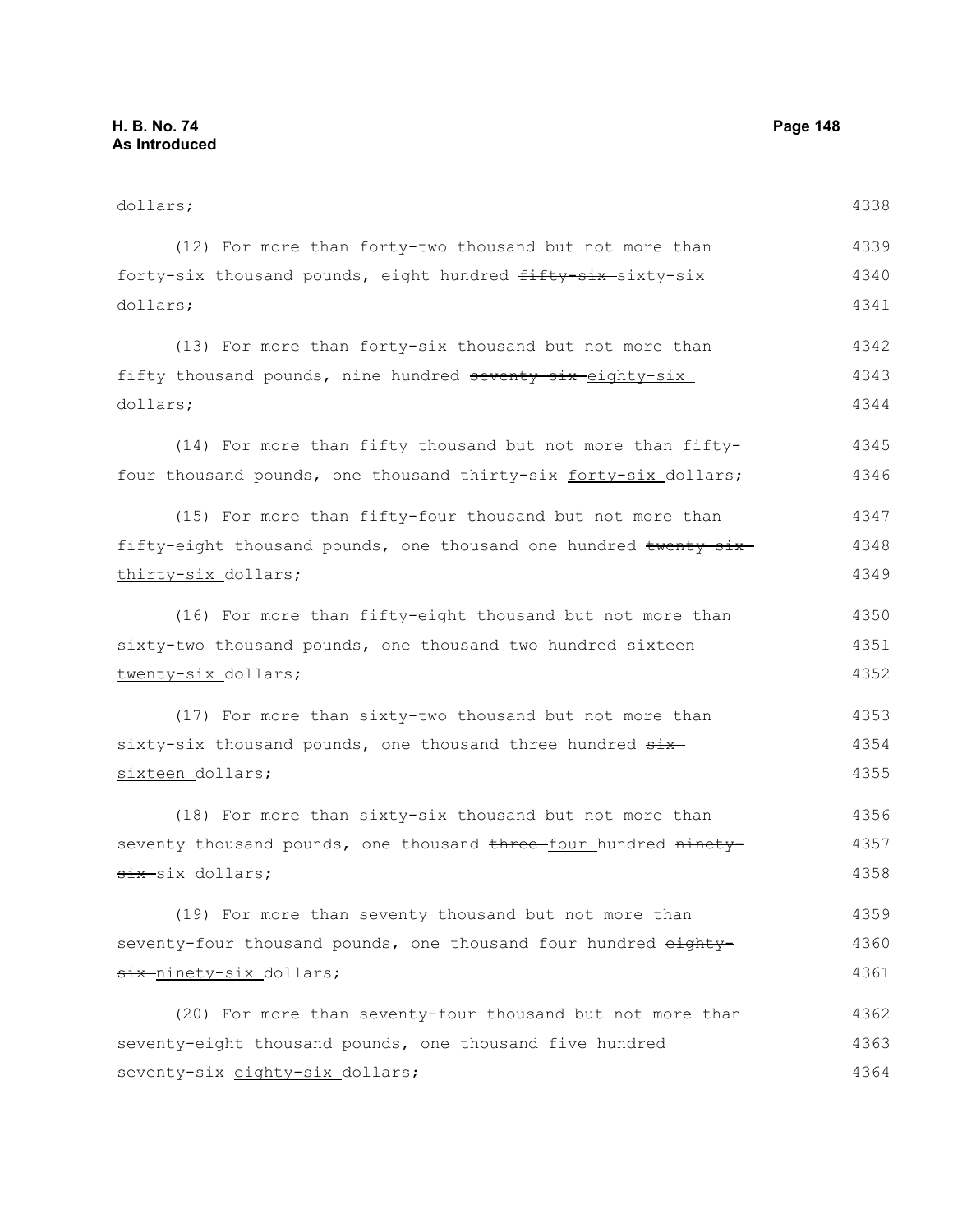## **H. B. No. 74 Page 149 As Introduced**

(21) For more than seventy-eight thousand pounds, one thousand six hundred  $s$ ixty-six-seventy-six dollars. (C)(1) Applications for the in-state registration of a commercial car or commercial bus under the international registration plan shall be filed with the registrar. The registrar shall use the appropriate amount under division (A) or (B) of this section as the base rate for purposes of determining the registration taxes due to this state in accordance with rules adopted under section 4503.63 of the Revised Code for apportionment purposes. (2) With regard to a commercial car or commercial bus that is registered in this state and is subject to the international registration plan, the registrar or deputy registrar shall charge a fee equal to the amount established under section 4365 4366 4367 4368 4369 4370 4371 4372 4373 4374 4375 4376 4377 4378

4503.038 of the Revised Code, plus an appropriate amount to cover the cost of postage. 4379 4380

(3) With regard to a commercial car or commercial bus that is registered in this state and is subject to the international registration plan, if an application for registration renewal is not applied for prior to the expiration date of the registration or within thirty days after that date, the registrar or deputy registrar shall collect a fee of ten dollars for the issuance of the vehicle registration. The registrar may waive the fee for good cause shown if the application is accompanied by supporting evidence as the registrar may require. 4381 4382 4383 4384 4385 4386 4387 4388 4389

(D) The registrar of motor vehicles shall take all steps necessary to determine and collect the apportioned registration tax due for vehicles registered in another international registration plan jurisdiction that lists Ohio for apportionment purposes on a uniform mileage schedule. The registration taxes 4390 4391 4392 4393 4394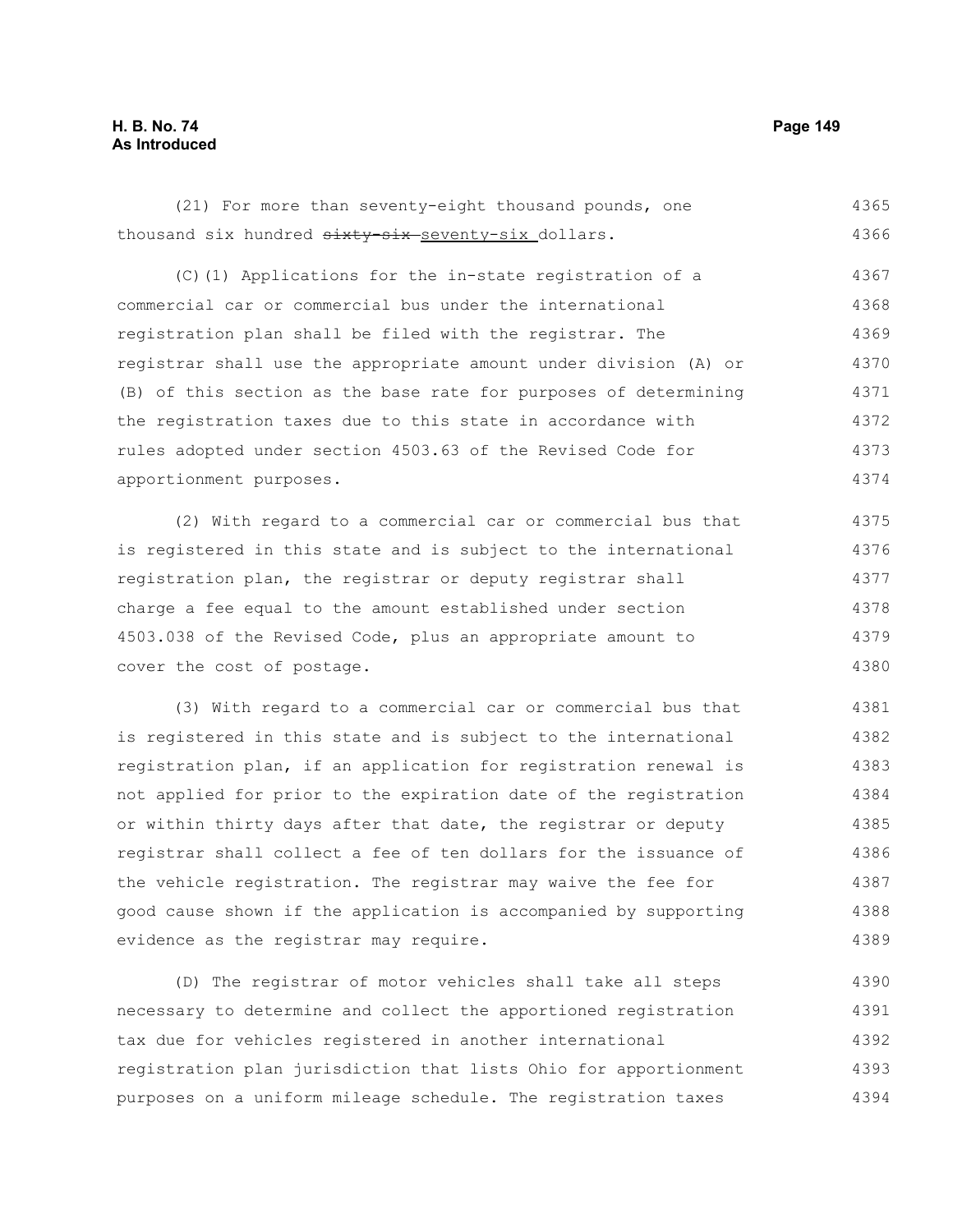#### **H. B. No. 74 Page 150 As Introduced**

charged shall be determined on the basis of the annual tax otherwise due on the motor vehicle, prorated in accordance with the number of months for which the motor vehicle is registered. The base rate shall be the applicable amount under division (A) or (B) of this section. 4395 4396 4397 4398 4399

**Sec. 4503.67.** (A) If the national organization of the boy scouts of America desires to have its logo appear on license plates issued by this state, a representative of the Dan Beard council shall enter into a contract with the registrar of motor vehicles as provided in division (D) of this section. The owner or lessee of any passenger car, noncommercial motor vehicle, recreational vehicle, or other vehicle of a class approved by the registrar may apply to the registrar for the registration of the vehicle and issuance of license plates bearing the logo of the boy scouts of America if the council representative has entered into such a contract. An application made under this section may be combined with a request for a special reserved license plate under section 4503.40 or 4503.42 of the Revised Code. Upon receipt of the completed application and compliance by the applicant with divisions (B) and (C) of this section, the registrar shall issue to the applicant the appropriate vehicle registration and a set of license plates bearing the logo of the boy scouts of America and a validation sticker, or a validation sticker alone when required by section 4503.191 of the Revised Code. 4400 4401 4402 4403 4404 4405 4406 4407 4408 4409 4410 4411 4412 4413 4414 4415 4416 4417 4418 4419

In addition to the letters and numbers ordinarily inscribed thereon, the plates shall display county identification stickers that identify the county of registration as required under section 4503.19 of the Revised Code. 4420 4421 4422 4423

(B) The boy scouts logo license plates and validation 4424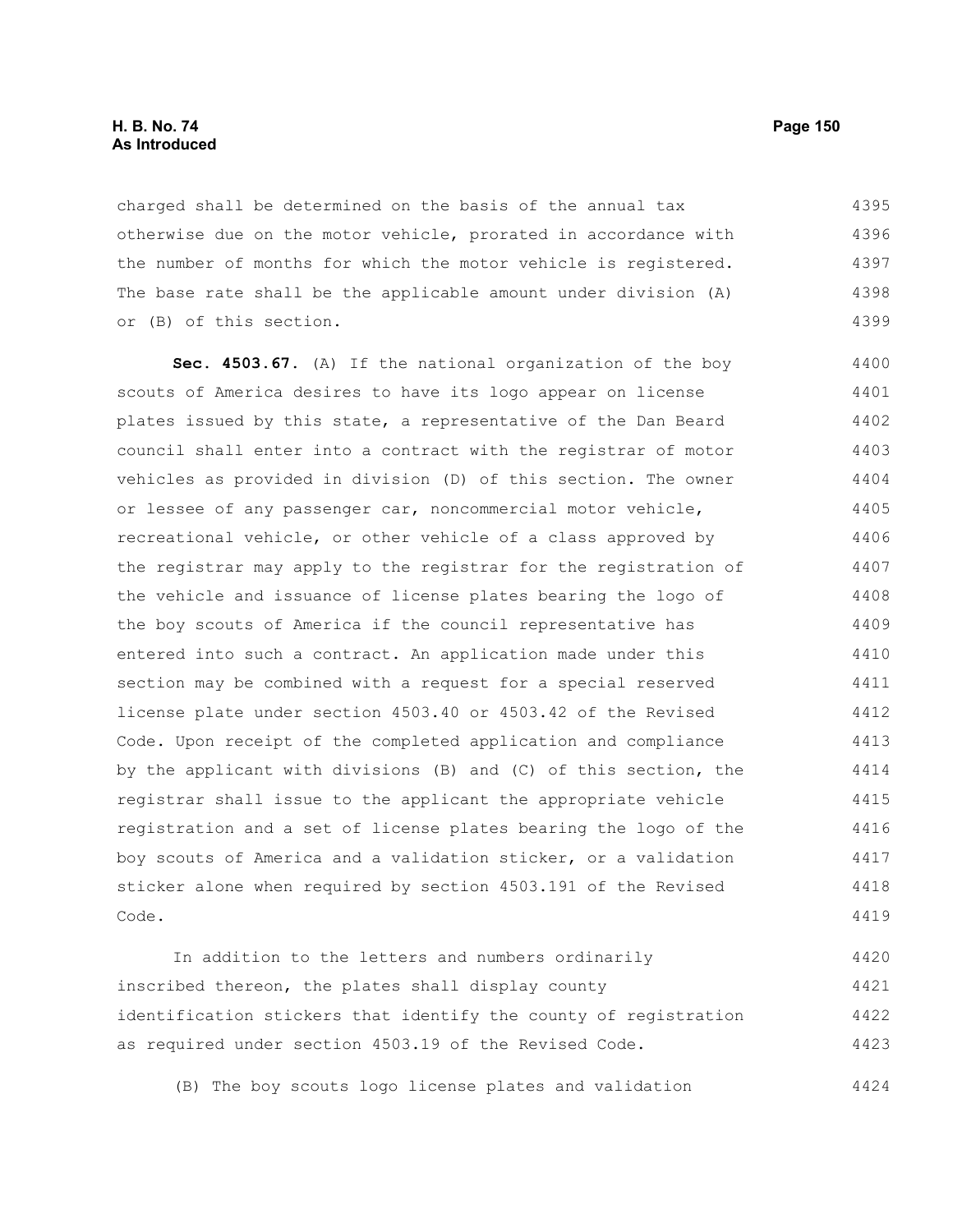### **H. B. No. 74 Page 151 As Introduced**

sticker, or validation sticker alone, as the case may be, shall be issued upon payment of the regular license tax as prescribed under section 4503.04 of the Revised Code, any applicable motor vehicle license tax levied under Chapter 4504. of the Revised Code, a fee of ten dollars for the purpose of compensating the bureau of motor vehicles for additional services required in the issuing of boy scouts license plates, and compliance with all other applicable laws relating to the registration of motor vehicles. If the application for a boy scouts license plate is combined with a request for a special reserved license plate under section 4503.40 or 4503.42 of the Revised Code, the license plates and validation sticker, or validation sticker alone, shall be issued upon payment of the regular license tax as prescribed under section 4503.04 of the Revised Code, any applicable motor vehicle tax levied under Chapter 4504. of the Revised Code, a fee of ten dollars for the purpose of compensating the bureau of motor vehicles for additional services required in the issuing of the plates, the additional fee prescribed under section 4503.40 or 4503.42 of the Revised Code, and compliance with all other applicable laws relating to the registration of motor vehicles. 4425 4426 4427 4428 4429 4430 4431 4432 4433 4434 4435 4436 4437 4438 4439 4440 4441 4442 4443 4444 4445

(C) For each application for registration and registration renewal notice the registrar receives under this section, the registrar shall collect a contribution of fifteen dollars. The registrar shall transmit this contribution to the treasurer of state for deposit into the license plate contribution fund created by section 4501.21 of the Revised Code. 4446 4447 4448 4449 4450 4451

The registrar shall transmit the additional fee of ten dollars paid to compensate the bureau for the additional services required in the issuing of boy scouts license plates to the treasurer of state for deposit into the state treasury to 4452 4453 4454 4455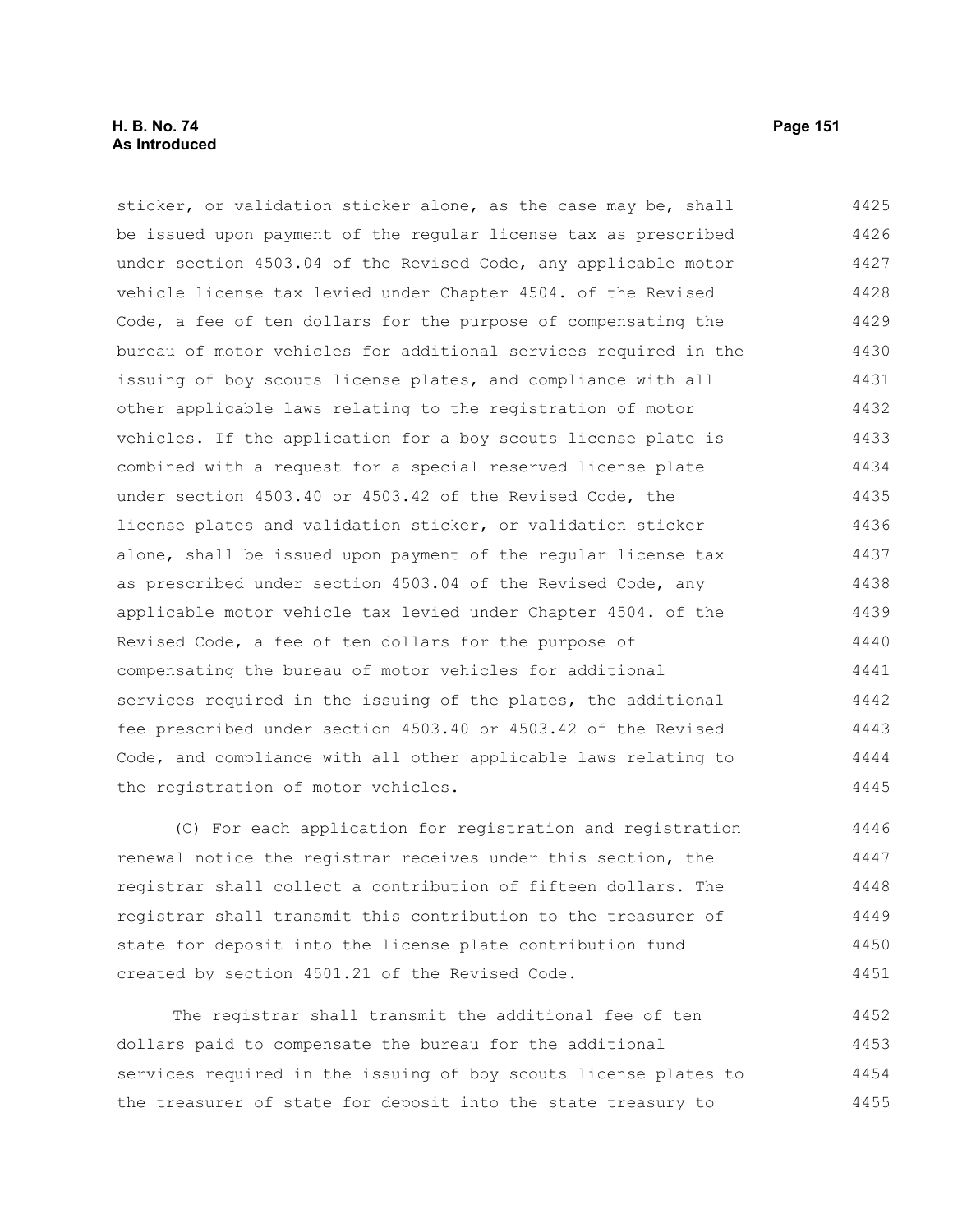4456

by section 4501.06 of the Revised Code. (D) If the national organization of the boy scouts of America desires to have its logo appear on license plates issued by this state, a representative of the Dan Beard council shall contract with the registrar to permit the display of the logo on license plates issued by this state. Upon execution of the contract, the council shall provide a copy of it to the registrar, along with any other documentation the registrar may require. Upon receiving the contract and any required additional documentation, and when the numerical requirement contained in division (A) of section 4503.78 of the Revised Code has been met relative to the boy scouts of America, the registrar shall take the measures necessary to issue license plates bearing the logo of the boy scouts of America. 4457 4458 4459 4460 4461 4462 4463 4464 4465 4466 4467 4468 4469 4470

the credit of the public safety - highway purposes fund created

**Sec. 4503.68.** (A) If the national organization of the girl scouts of the United States of America desires to have its logo appear on license plates issued by this state, a representative of the girl scouts of Ohio's heartland shall enter into a contract with the registrar of motor vehicles as provided in division (D) of this section. The owner or lessee of any passenger car, noncommercial motor vehicle, recreational vehicle, or other vehicle of a class approved by the registrar may apply to the registrar for the registration of the vehicle and issuance of license plates bearing the logo of the girl scouts of the United States of America if the girl scouts of Ohio's heartland representative has entered into such a contract. An application made under this section may be combined with a request for a special reserved license plate under section 4503.40 or 4503.42 of the Revised Code. Upon receipt of the completed application and compliance by the applicant with 4471 4472 4473 4474 4475 4476 4477 4478 4479 4480 4481 4482 4483 4484 4485 4486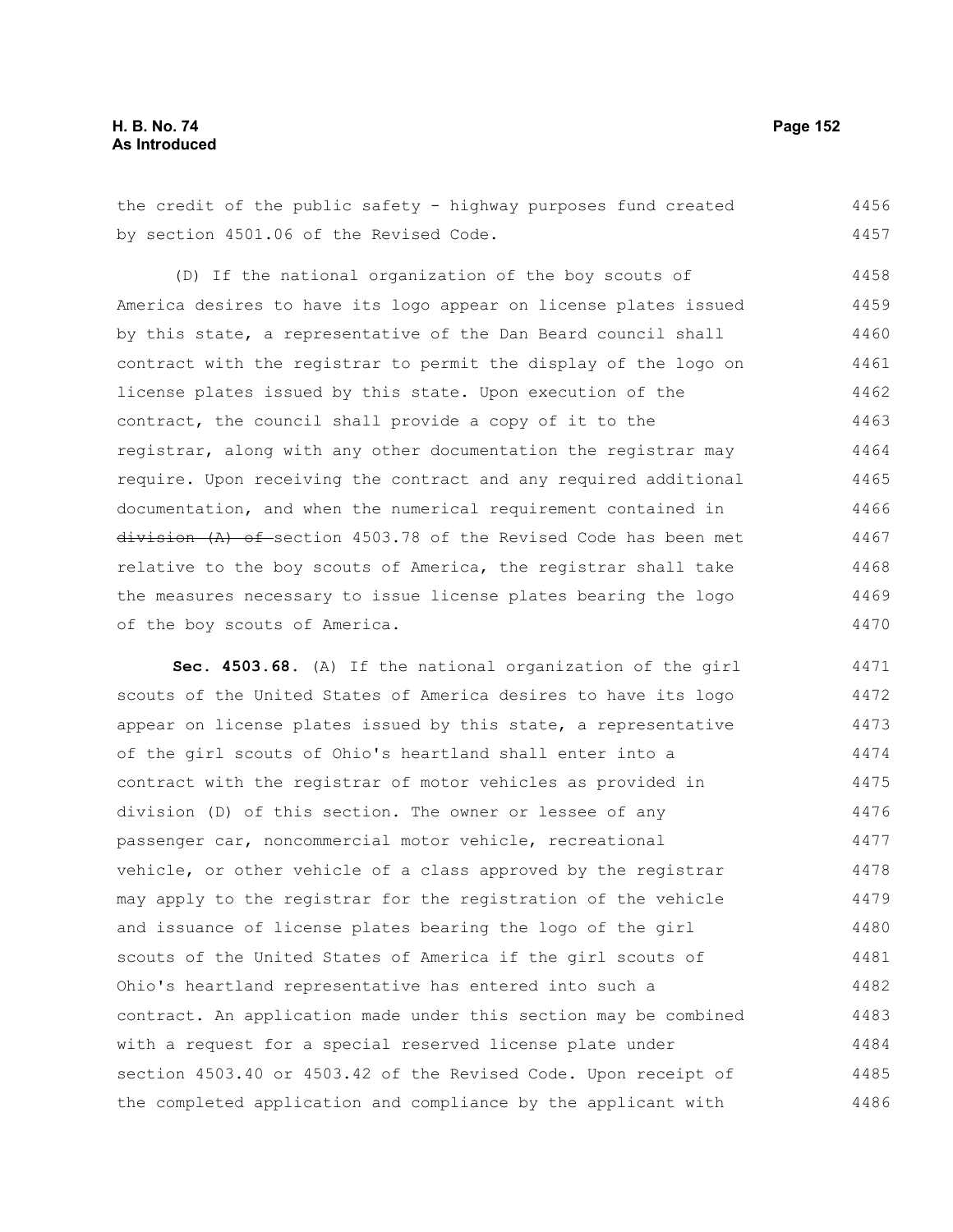### **H. B. No. 74 Page 153 As Introduced**

divisions (B) and (C) of this section, the registrar shall issue to the applicant the appropriate vehicle registration and a set of license plates bearing the logo of the girl scouts of the United States of America and a validation sticker, or a validation sticker alone when required by section 4503.191 of the Revised Code. 4487 4488 4489 4490 4491 4492

In addition to the letters and numbers ordinarily inscribed thereon, the plates shall display county identification stickers that identify the county of registration as required under section 4503.19 of the Revised Code. 4493 4494 4495 4496

(B) The girl scouts logo license plates and validation sticker, or validation sticker alone, as the case may be, shall be issued upon payment of the regular license tax as prescribed under section 4503.04 of the Revised Code, any applicable motor vehicle license tax levied under Chapter 4504. of the Revised Code, a fee of ten dollars for the purpose of compensating the bureau of motor vehicles for additional services required in the issuing of girl scouts license plates, and compliance with all other applicable laws relating to the registration of motor vehicles. If the application for a girl scouts license plate is combined with a request for a special reserved license plate under section 4503.40 or 4503.42 of the Revised Code, the license plates and validation sticker, or validation sticker alone, shall be issued upon payment of the regular license tax as prescribed under section 4503.04 of the Revised Code, any applicable motor vehicle tax levied under Chapter 4504. of the Revised Code, a fee of ten dollars for the purpose of compensating the bureau of motor vehicles for additional services required in the issuing of the plates, the additional fee prescribed under section 4503.40 or 4503.42 of the Revised Code, and compliance with all other applicable laws relating to 4497 4498 4499 4500 4501 4502 4503 4504 4505 4506 4507 4508 4509 4510 4511 4512 4513 4514 4515 4516 4517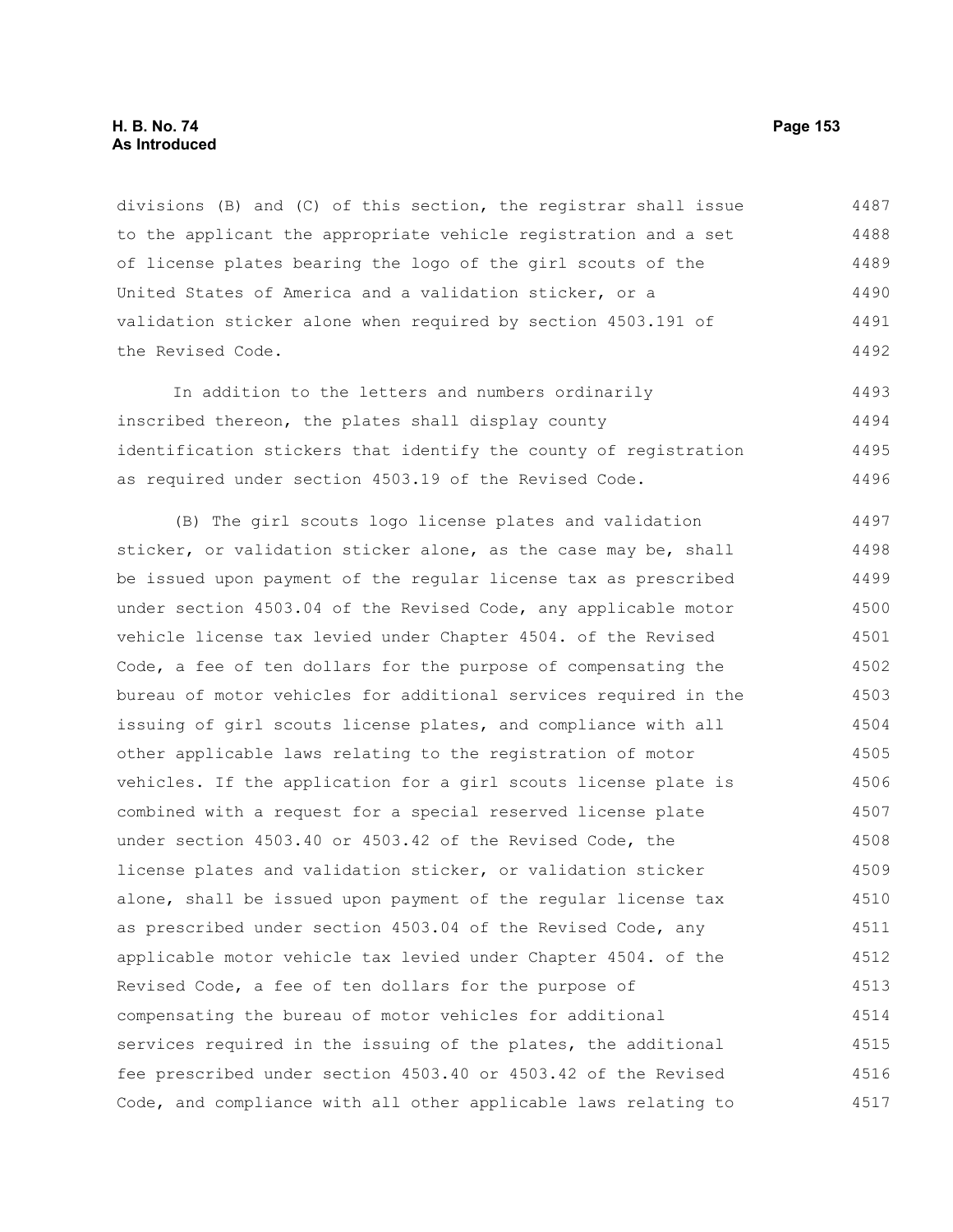the registration of motor vehicles.

(C) For each application for registration and registration renewal notice the registrar receives under this section, the registrar shall collect a contribution of fifteen dollars. The registrar shall transmit this contribution to the treasurer of state for deposit into the license plate contribution fund created by section 4501.21 of the Revised Code. 4519 4520 4521 4522 4523 4524

The registrar shall transmit the additional fee of ten dollars paid to compensate the bureau for the additional services required in the issuing of girl scouts license plates to the treasurer of state for deposit into the state treasury to the credit of the public safety - highway purposes fund created by section 4501.06 of the Revised Code. 4525 4526 4527 4528 4529 4530

(D) If the national organization of the girl scouts of the United States of America desires to have its logo appear on license plates issued by this state, a representative from the girl scouts of Ohio's heartland shall contract with the registrar to permit the display of the logo on license plates issued by this state. Upon execution of the contract, the girl scouts of Ohio's heartland shall provide a copy of it to the registrar, along with any other documentation the registrar may require. Upon receiving the contract and any required additional documentation, and when the numerical requirement contained in division (A) of section 4503.78 of the Revised Code has been met relative to the girl scouts of the United States of America, the registrar shall take the measures necessary to issue license plates bearing the logo of the girl scouts of the United States of America. 4531 4532 4533 4534 4535 4536 4537 4538 4539 4540 4541 4542 4543 4544 4545

**Sec. 4503.69.** (A) If the national organization of the eagle scouts desires to have its logo appear on license plates 4546 4547

4518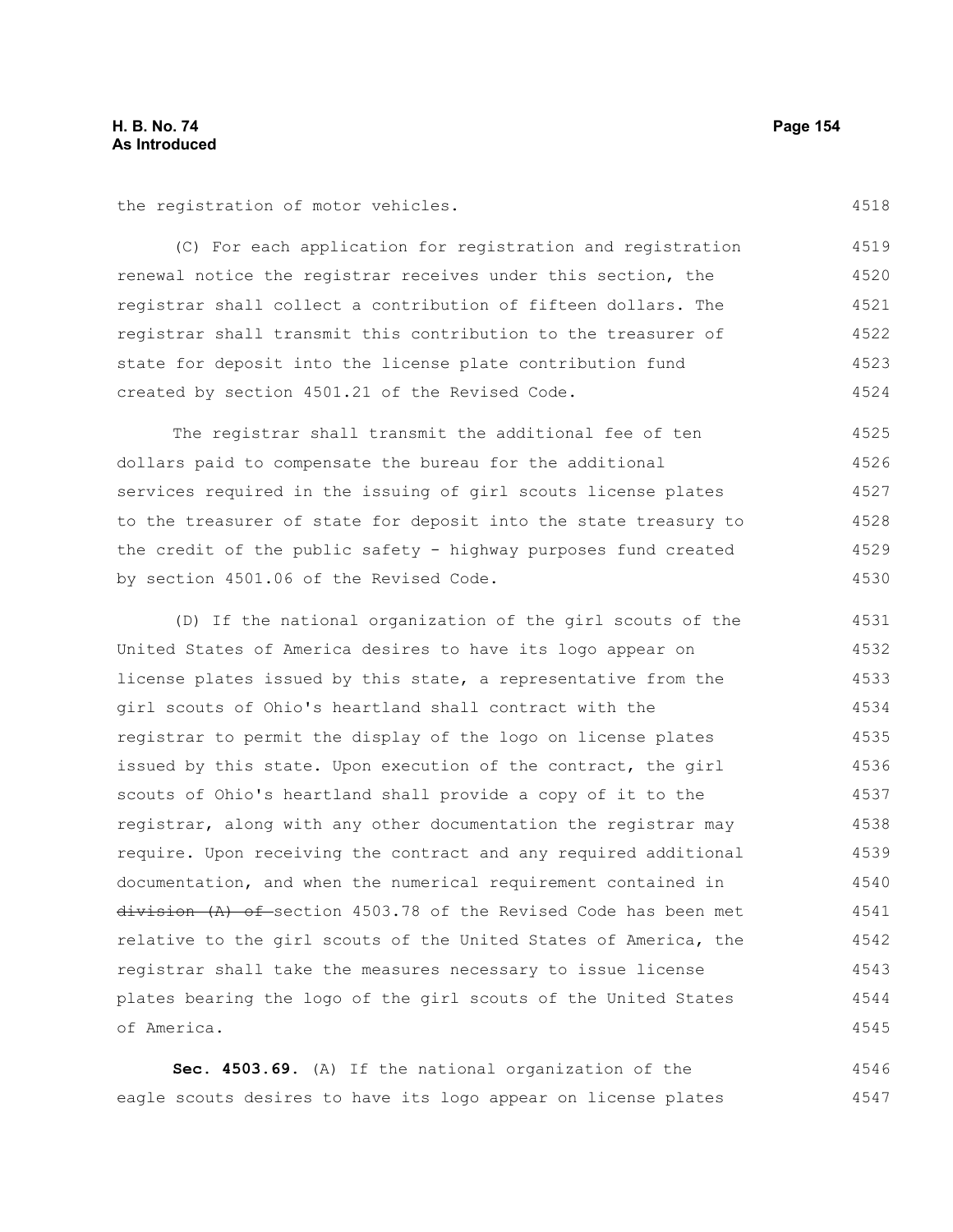## **H. B. No. 74 Page 155 As Introduced**

issued by this state, a representative of the Dan Beard council shall enter into a contract with the registrar of motor vehicles as provided in division (D) of this section. The owner or lessee of any passenger car, noncommercial motor vehicle, recreational vehicle, or other vehicle of a class approved by the registrar may apply to the registrar for the registration of the vehicle and issuance of license plates bearing the logo of the eagle scouts if the council representative has entered into such a contract on behalf of the eagle scouts. An application made under this section may be combined with a request for a special reserved license plate under section 4503.40 or 4503.42 of the Revised Code. Upon receipt of the completed application and compliance by the applicant with divisions (B) and (C) of this section, the registrar shall issue to the applicant the appropriate vehicle registration and a set of license plates bearing the logo of the eagle scouts and a validation sticker, or a validation sticker alone when required by section 4503.191 of the Revised Code. 4548 4549 4550 4551 4552 4553 4554 4555 4556 4557 4558 4559 4560 4561 4562 4563 4564 4565

In addition to the letters and numbers ordinarily inscribed thereon, the plates shall display county identification stickers that identify the county of registration as required under section 4503.19 of the Revised Code. 4566 4567 4568 4569

(B) The eagle scouts logo license plates and validation sticker, or validation sticker alone, as the case may be, shall be issued upon payment of the regular license tax as prescribed under section 4503.04 of the Revised Code, any applicable motor vehicle license tax levied under Chapter 4504. of the Revised Code, a fee of ten dollars for the purpose of compensating the bureau of motor vehicles for additional services required in the issuing of eagle scouts license plates, and compliance with all other applicable laws relating to the registration of motor 4570 4571 4572 4573 4574 4575 4576 4577 4578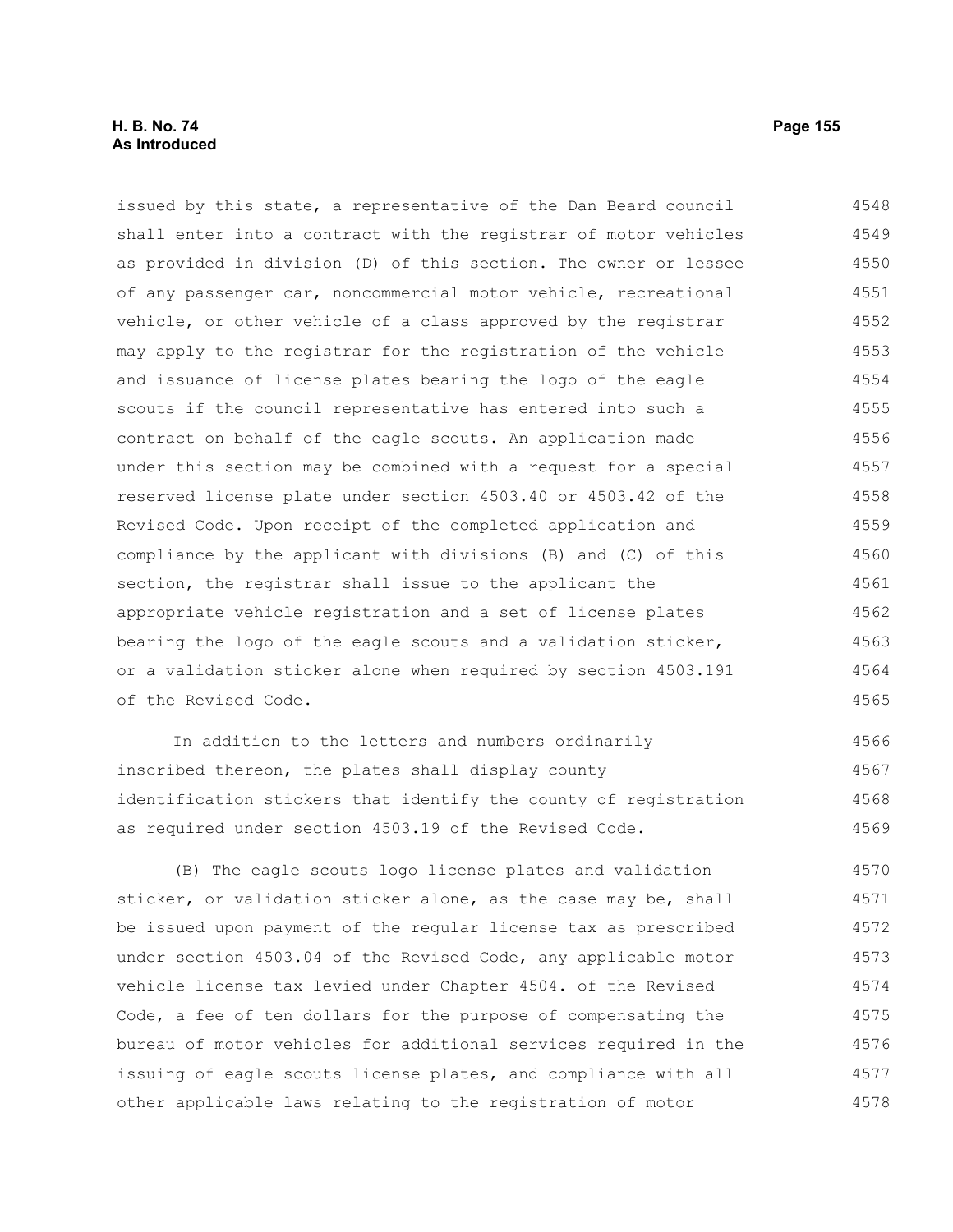## **H. B. No. 74 Page 156 As Introduced**

vehicles. If the application for an eagle scouts license plate is combined with a request for a special reserved license plate under section 4503.40 or 4503.42 of the Revised Code, the license plates and validation sticker, or validation sticker alone, shall be issued upon payment of the regular license tax as prescribed under section 4503.04 of the Revised Code, any applicable motor vehicle tax levied under Chapter 4504. of the Revised Code, a fee of ten dollars for the purpose of compensating the bureau of motor vehicles for additional services required in the issuing of the plates, the additional fee prescribed under section 4503.40 or 4503.42 of the Revised Code, and compliance with all other applicable laws relating to the registration of motor vehicles. 4579 4580 4581 4582 4583 4584 4585 4586 4587 4588 4589 4590 4591

(C) For each application for registration and registration renewal notice the registrar receives under this section, the registrar shall collect a contribution of fifteen dollars. The registrar shall transmit this contribution to the treasurer of state for deposit into the license plate contribution fund created by section 4501.21 of the Revised Code. 4592 4593 4594 4595 4596 4597

The registrar shall transmit the additional fee of ten dollars paid to compensate the bureau for the additional services required in the issuing of eagle scouts license plates to the treasurer of state for deposit into the state treasury to the credit of the public safety - highway purposes fund created by section 4501.06 of the Revised Code. 4598 4599 4600 4601 4602 4603

(D) If the national organization of the eagle scouts desires to have its logo appear on license plates issued by this state, a representative from the Dan Beard council shall contract with the registrar to permit the display of the logo on license plates issued by this state. Upon execution of the 4604 4605 4606 4607 4608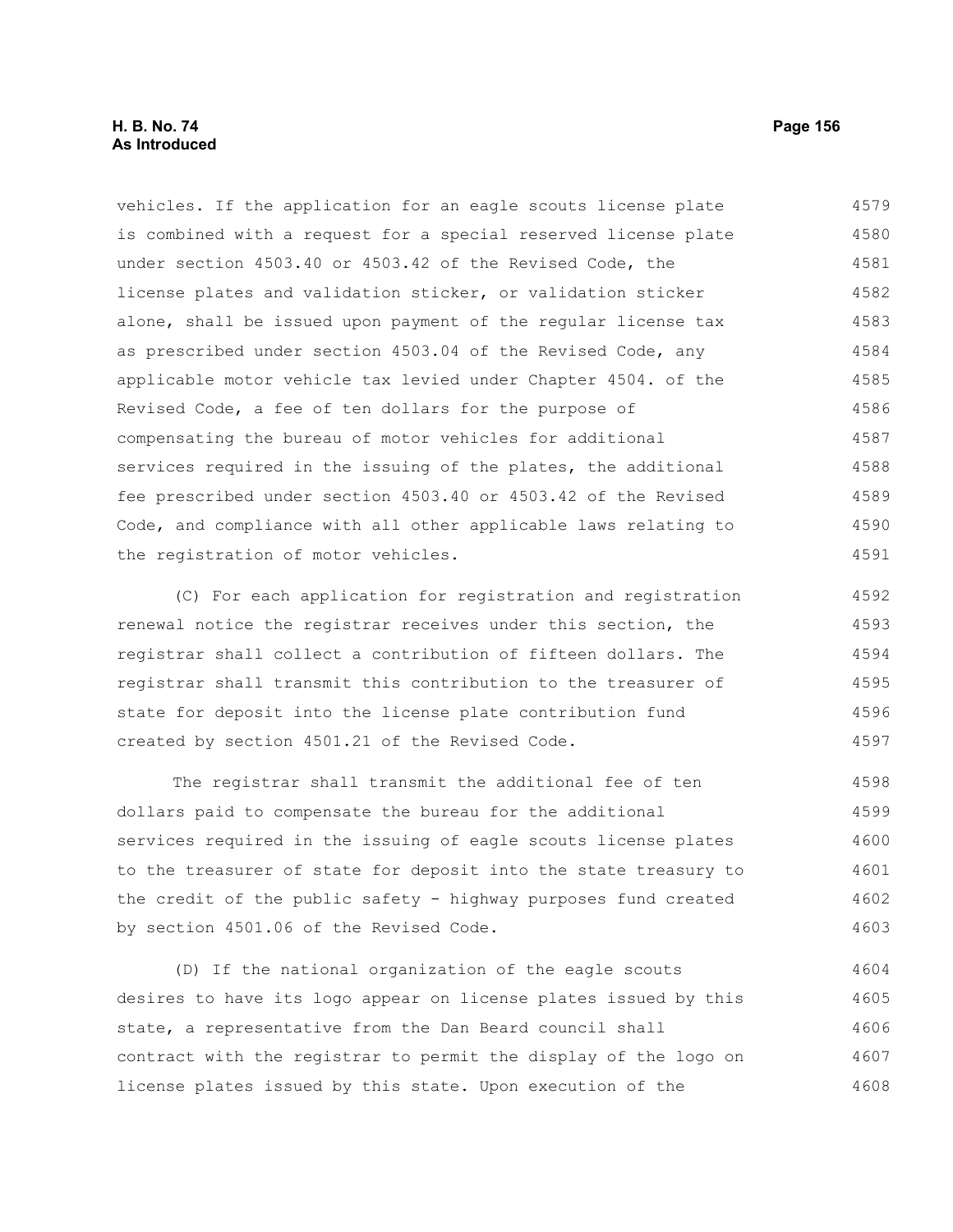contract, the council shall provide a copy of it to the registrar, along with any other documentation the registrar may require. Upon receiving the contract and any required additional documentation, and when the numerical requirement contained in division (A) of section 4503.78 of the Revised Code has been met relative to the eagle scouts, the registrar shall take the measures necessary to issue license plates bearing the logo of the eagle scouts. 4609 4610 4611 4612 4613 4614 4615 4616

**Sec. 4503.771 4503.77.** (A) The sponsor of a nonstandard specialty license plate, as defined when the contributions for that specialty license plate are credited to the license plate contribution fund established in section 4503.77 4501.21 of the Revised Code, shall verify the contact information for that sponsor by the first day of December of each year on a form established by the registrar of motor vehicles. If the sponsor fails to verify such contact information by the thirty-first day of December of any year, the registrar, beginning the first day of January of the following year, shall transmit the contribution for each registration involving that nonstandardspecialty license plate to the treasurer of state for deposit into the general revenue fund, instead of for deposit in the license plate contribution fund created in section 4501.21 of the Revised Code. The registrar also immediately shall send a notice to the sponsor that no additional funds will be deposited into the license plate contribution fund until the contact information form is received by the registrar. Upon receiving the contact information form, the registrar shall resume transmitting the contributions received for that license plate to the treasurer of state for deposit into the license plate contribution fund and later distribution to the sponsor. 4617 4618 4619 4620 4621 4622 4623 4624 4625 4626 4627 4628 4629 4630 4631 4632 4633 4634 4635 4636 4637 4638

(B) If the sponsor of a nonstandard-specialty license 4639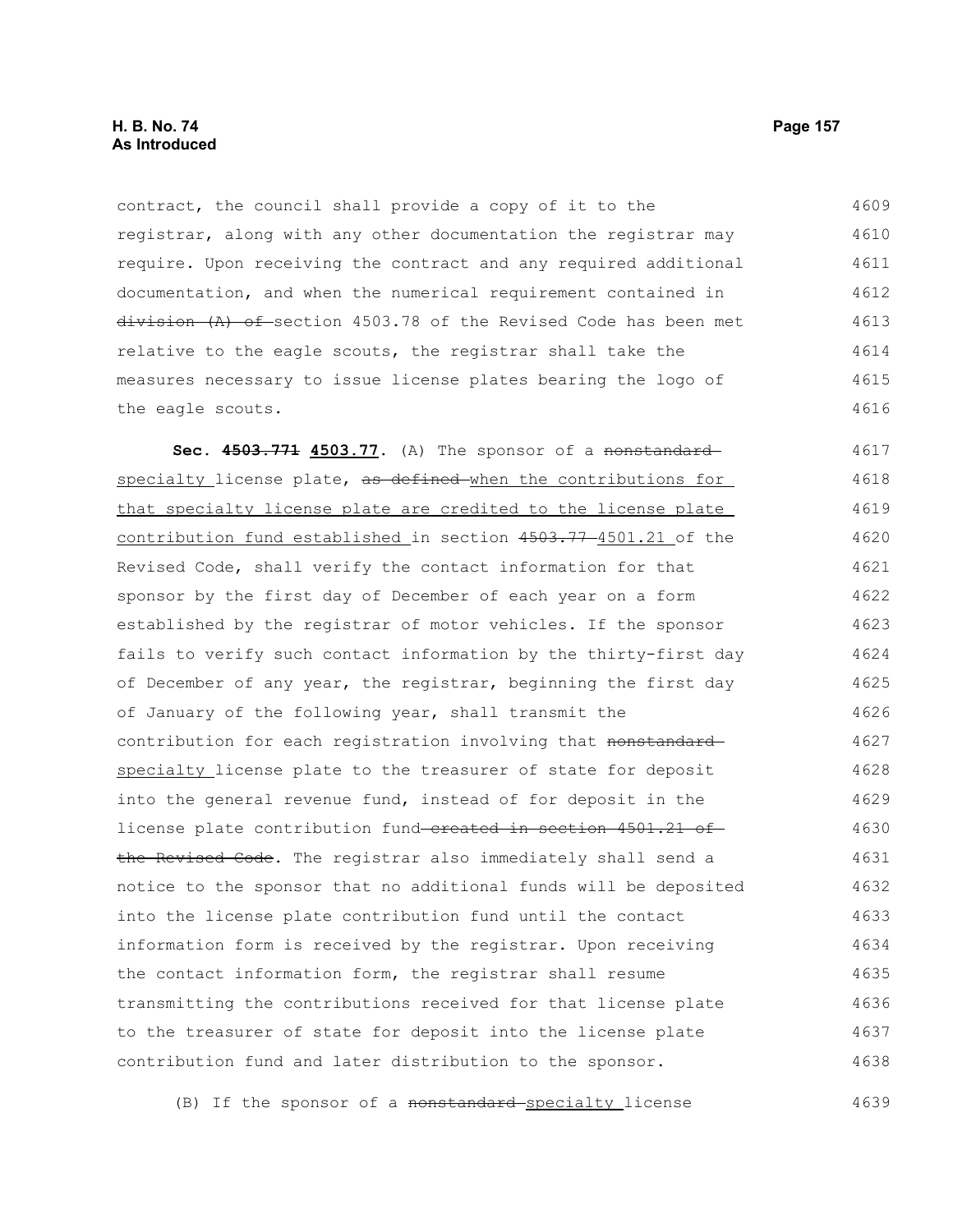plate ceases to exist, the registrar shall deposit the contributions for the associated license plate into the general revenue fund. If that sponsor is later reestablished, the sponsor shall submit to the registrar written confirmation of the sponsor's reestablishment along with the contact information form. Upon receipt of the confirmation and form, the registrar shall resume transmitting all contributions received for the associated license plate into the license plate contribution fund for later distribution to the sponsor. 4640 4641 4642 4643 4644 4645 4646 4647 4648

Sec. 4503.78.  $\{A\}$ -Except as may otherwise be specifically provided by law, the registrar of motor vehicles is not required to implement any legislation that creates a specialty license plate and provides for its issuance until the registrar receives written statements from not less than one hundred fifty persons, indicating that they intend to apply for and obtain such license plates for their motor vehicles. The registrar may require such statements to be made on a form the registrar provides. 4649 4650 4651 4652 4653 4654 4655 4656

(B) If a program involving a nonstandard license plate is terminated under division (B)(1) of section 4503.77 of the Revised Code, the sponsor of that license plate may apply to the registrar for the reestablishment of that program, as permitted by division (D) of that section. The registrar shall not reestablish the program involving that nonstandard license plate until the registrar receives written statements from not less than twenty-five persons, indicating that they intend to applyfor and obtain such license plates for their motor vehicles. The registrar may require such statements to be made on a form approved by the registrar. 4657 4658 4659 4660 4661 4662 4663 4664 4665 4666 4667

In determining whether twenty-five persons have so indicated their intentions, the registrar shall include in the-4668 4669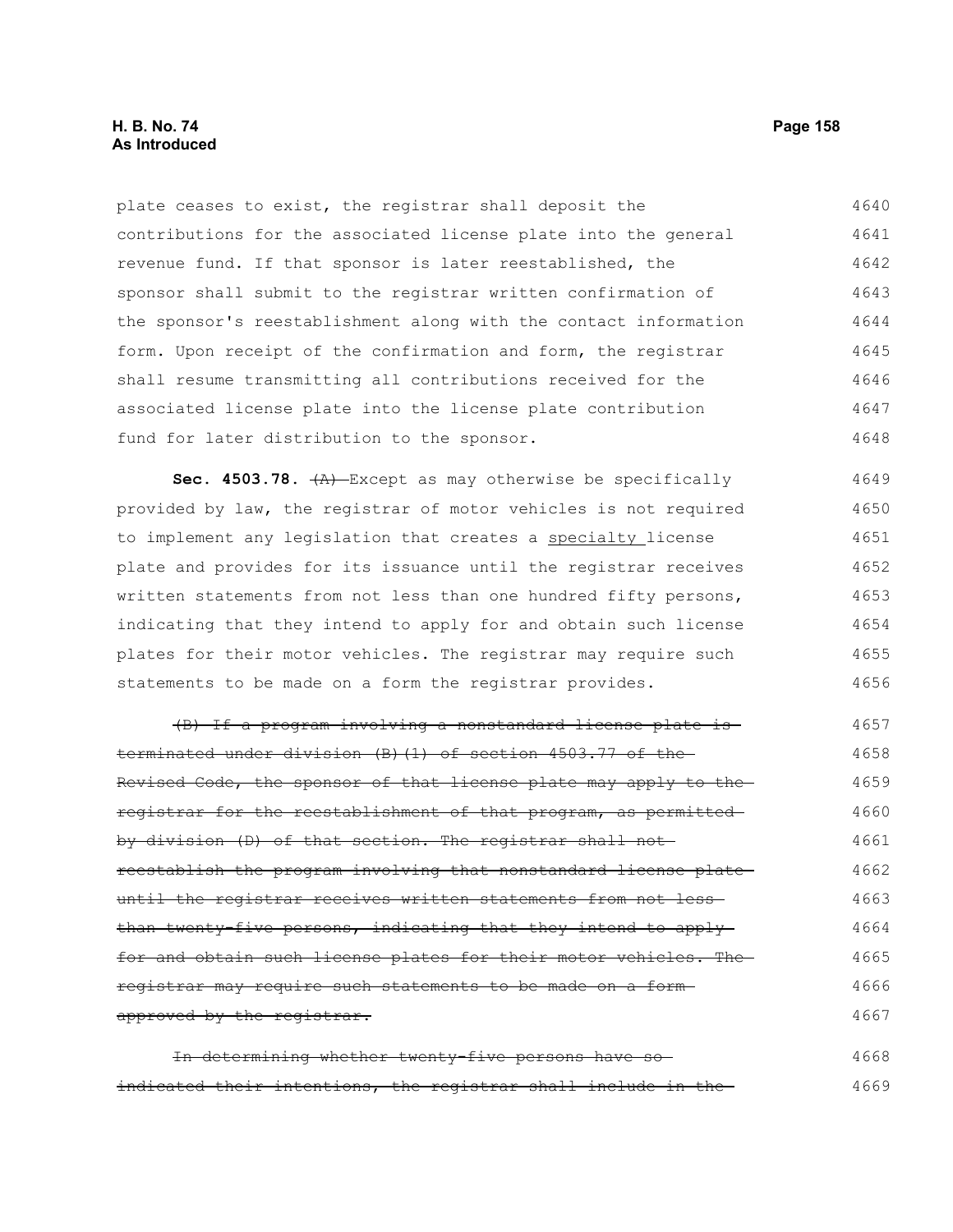| total the number of motor vehicles that continue to display the  | 4670 |
|------------------------------------------------------------------|------|
| nonstandard license plate of the terminated program, as          | 4671 |
| permitted by division (C) of section 4503.77 of the Revised      | 4672 |
| Code.                                                            | 4673 |
| Sec. 4503.791 4503.79. Beginning on the date that is six-        | 4674 |
| months after the effective date of this section, any motor-      | 4675 |
| vehicle (A) Except as may otherwise specifically be provided by  | 4676 |
| the general assembly, the registrar shall issue a specialty      | 4677 |
| license plate that is in existence on the effective date of this | 4678 |
| section and for which the registrar of motor vehicles or a       | 4679 |
| deputy registrar collects a contribution from the person who     | 4680 |
| applies for the registration of the motor vehicle and, except as | 4681 |
| may otherwise specifically be provided by the general assembly,  | 4682 |
| any license plate created after the effective date of this-      | 4683 |
| section for which the registrar or a deputy registrar collects a | 4684 |
| contribution from the person who applies for the registration of | 4685 |
| the motor vehicle, shall be eligible to be issued to for a       | 4686 |
| passenger car, a noncommercial vehicle, a recreational vehicle,  | 4687 |
| or any other vehicle of a class approved by the registrar.       | 4688 |
| (B) The contribution amount for any specialty license            | 4689 |
| plate shall be the same each year, regardless of whether the     | 4690 |
| application is for the initial issuance or the renewal of that   | 4691 |
| specialty license plate.                                         | 4692 |
| Sec. 4503.83. (A) The owner or lessee of a fleet of              | 4693 |
| apportioned vehicles may apply to the registrar of motor         | 4694 |
| vehicles for the registration of any apportioned vehicle,        | 4695 |
| commercial trailer, or other vehicle of a class approved by the  | 4696 |
| registrar and issuance of company logo license plates. The       | 4697 |
| initial application shall be for not less than fifty eligible    | 4698 |
| vehicles. The applicant shall provide the registrar the artwork  | 4699 |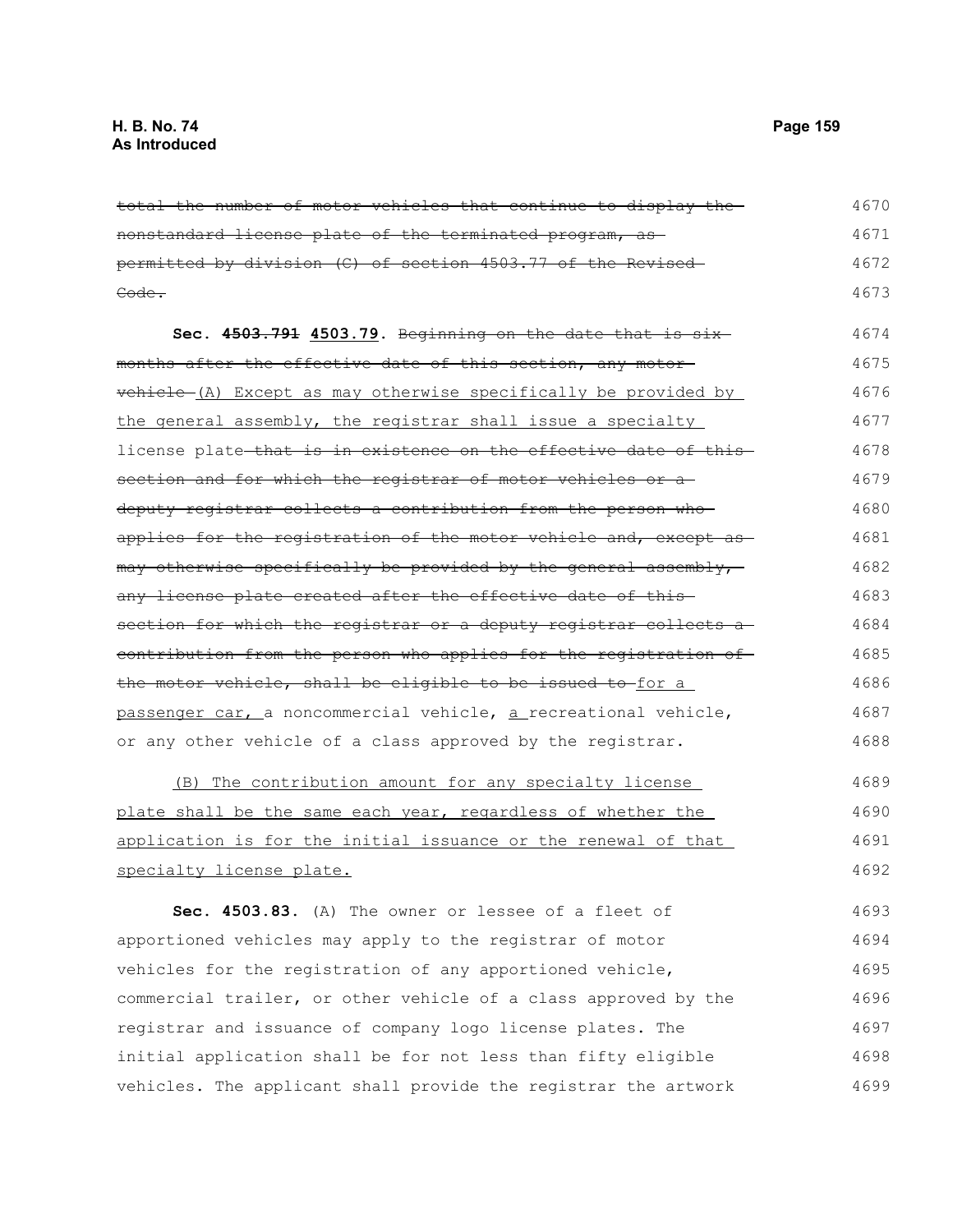### **H. B. No. 74 Page 160 As Introduced**

for the company logo plate in a format designated by the registrar. The registrar shall approve the artwork or return the artwork for modification in accordance with any design requirements reasonably imposed by the registrar. 4700 4701 4702 4703

Upon approval of the artwork and receipt of the completed application and compliance with divisions (B) and (C) of this section, the registrar shall issue to the applicant the appropriate vehicle registration and the appropriate number of company logo license plates-with a validation sticker or avalidation sticker alone when required by section 4503.191 of the Revised Code, except that no validation sticker shall be issued under this section for either of the following: 4704 4705 4706 4707 4708 4709 4710 4711

(1) A motor vehicle for which the registration tax is specified in section 4503.042 of the Revised Code; 4712 4713

(2) A motor vehicle that is issued a universal validation sticker under division (A)(2) of section 4503.191 of the Revised Code, except as provided by that section. 4714 4715 4716

In addition to the letters and numbers ordinarily inscribed on license plates, company logo license plates shall be inscribed with words and markings requested by the applicant and approved by the registrar. 4717 4718 4719 4720

(B) A company logo license plate and a validation stickeror, when applicable, a validation sticker alone-shall be issued upon payment of the applicable regular license tax prescribed in section 4503.042 or 4503.65 of the Revised Code for the registration of a vehicle in this state, any applicable fees prescribed in section 4503.10 of the Revised Code, any applicable motor vehicle tax levied under Chapter 4504. of the Revised Code, a bureau of motor vehicles fee of six dollars when 4721 4722 4723 4724 4725 4726 4727 4728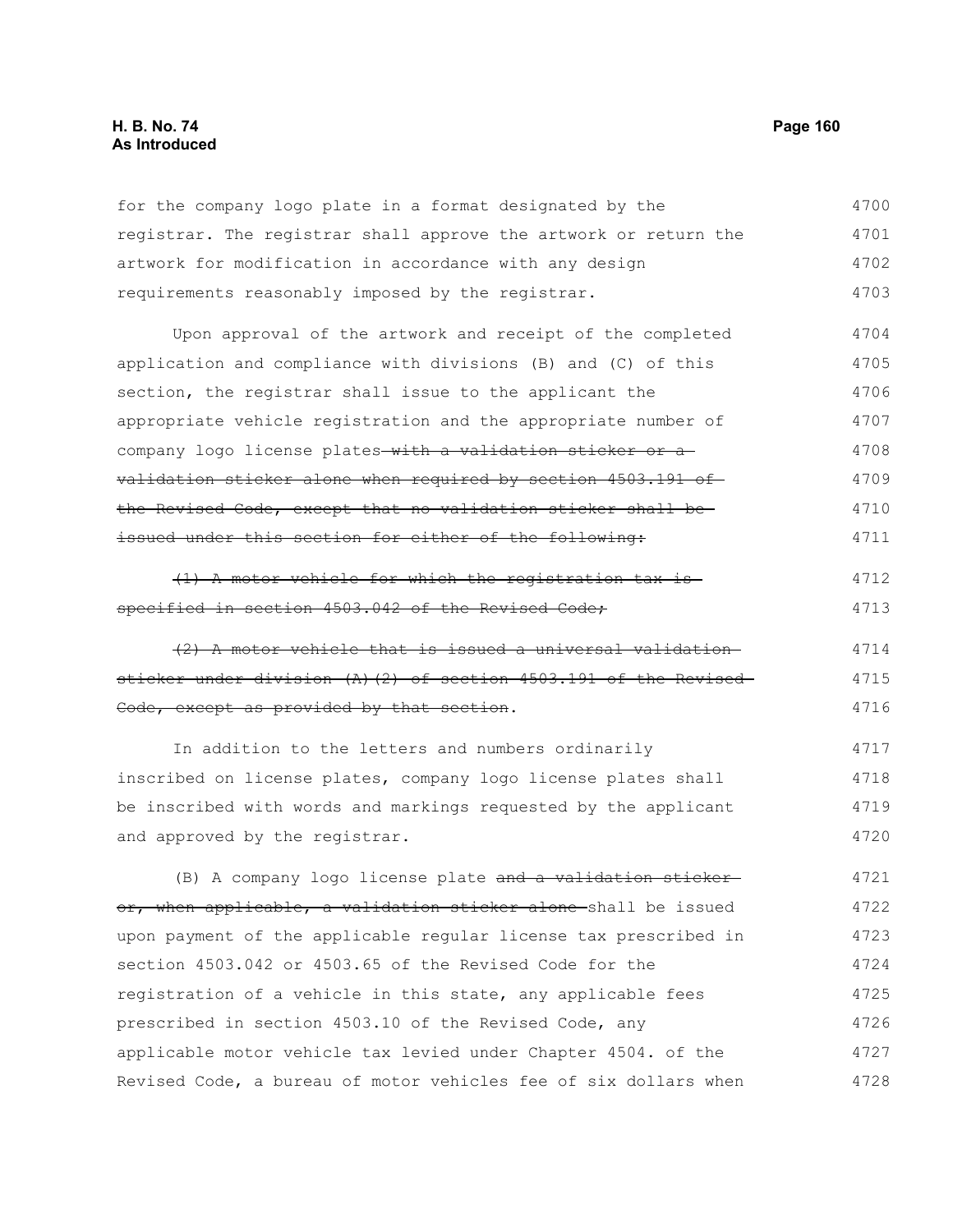### **H. B. No. 74 Page 161 As Introduced**

a company logo license plate actually is issued, and compliance with all other applicable laws relating to the registration of motor vehicles. If a company logo plate is issued to replace an existing license plate for the same vehicle, the replacement license plate fees prescribed in division (A) of section 4503.19 of the Revised Code shall not apply. 4729 4730 4731 4732 4733 4734

(C) The registrar shall deposit the bureau of motor vehicles fee specified in division (B) of this section, the purpose of which is to compensate the bureau for the additional services required in issuing company logo license plates, in the public safety - highway purposes fund created in section 4501.06 of the Revised Code. 4735 4736 4737 4738 4739 4740

**Sec. 4503.871.** (A) The owner or lessee of any passenger car, noncommercial motor vehicle, recreational vehicle, motorcycle, cab-enclosed motorcycle, or other vehicle of a class approved by the registrar of motor vehicles, and, effective January 1, 2017, the owner or lessee of any motor driven cycleor motor scooter- may apply to the registrar for the registration of the vehicle and issuance of "Solon City Schools" license plates. The application for "Solon City Schools" license plates may be combined with a request for a special reserved license plate under section 4503.40 or 4503.42 of the Revised Code. Upon receipt of the completed application and compliance with division (B) of this section, the registrar shall issue to the applicant the appropriate vehicle registration and a set of "Solon City Schools" license plates with a validation sticker or a validation sticker alone when required by section 4503.191 of the Revised Code. 4741 4742 4743 4744 4745 4746 4747 4748 4749 4750 4751 4752 4753 4754 4755 4756

In addition to the letters and numbers ordinarily inscribed thereon, "Solon City Schools" license plates shall 4757 4758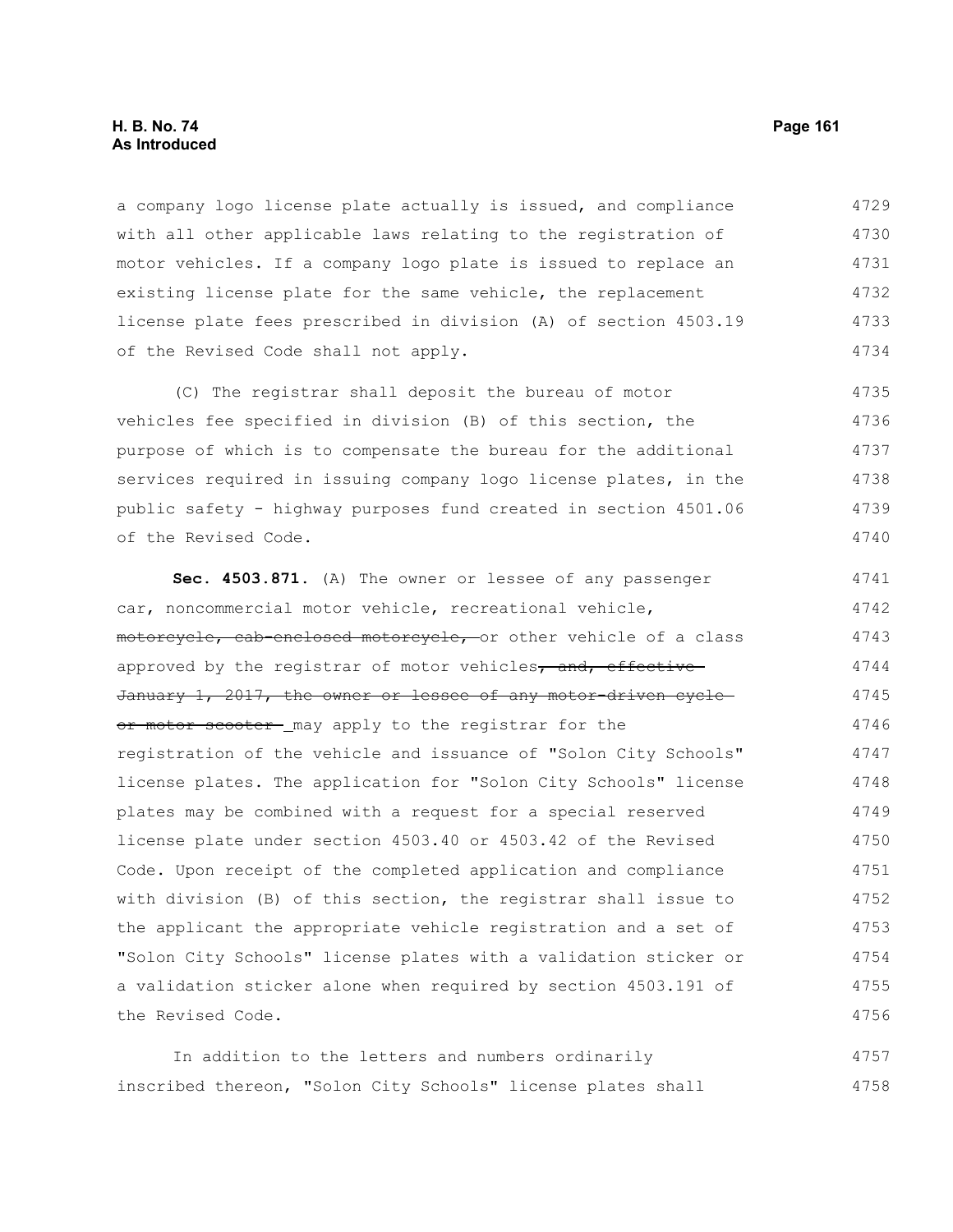bear-display words and markings selected by representatives of the Solon city school district. The and that are approved by the registrar-shall approve the final design. "Solon City Schools" license plates shall bear display county identification stickers that identify the county of registration as required under section 4503.19 of the Revised Code. 4759 4760 4761 4762 4763 4764

(B) "Solon City Schools" license plates and a validation stickers-sticker, or a validation sticker alone, shall be issued upon receipt of an application for registration of a motor vehicle under this section; payment of the regular license tax as prescribed under section 4503.04 of the Revised Code, any applicable motor vehicle tax levied under Chapter 4504. of the Revised Code, any applicable additional fee prescribed by section 4503.40 or 4503.42 of the Revised Code, a bureau of motor vehicles administrative fee of ten dollars, and the contribution specified in division (C) $(1)$  of this section $\tau_L$  and compliance with all other applicable laws relating to the registration of motor vehicles. If the application for "Solon-City Schools" license plates is combined with a request for a special reserved license plate under section 4503.40 or 4503.42 of the Revised Code, the license plates and validation sticker shall be issued upon payment of the contribution, fees, and taxes contained in this division and the additional fee prescribed under section 4503.40 or 4503.42 of the Revised Code. 4765 4766 4767 4768 4769 4770 4771 4772 4773 4774 4775 4776 4777 4778 4779 4780 4781 4782

(C)(1) For each application for registration and registration renewal submitted under this section, the registrar shall collect a contribution of thirty dollars. The registrar shall pay this contribution into the state treasury to the credit of the license plate contribution fund created in section 4501.21 of the Revised Code. 4783 4784 4785 4786 4787 4788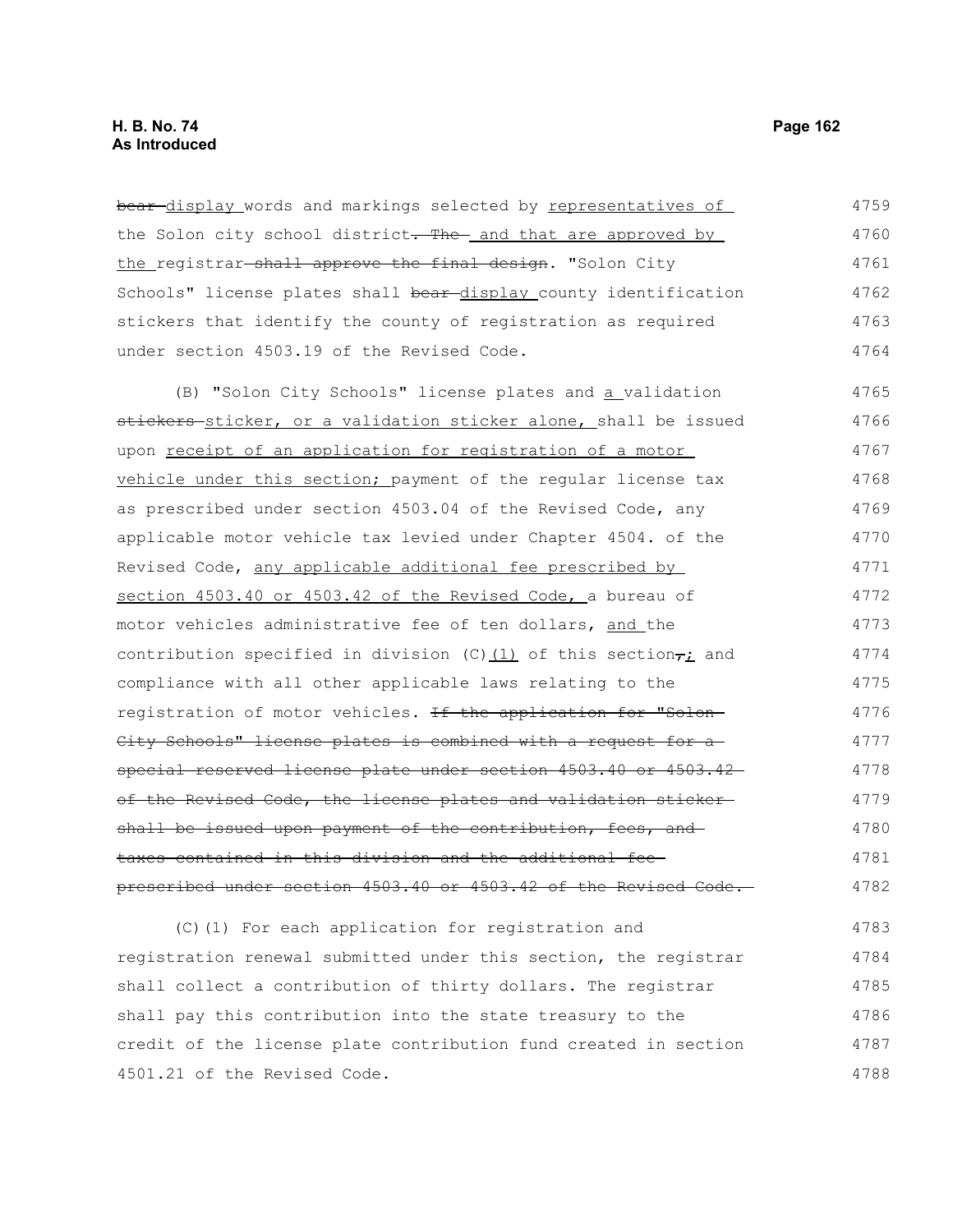### **H. B. No. 74 Page 163 As Introduced**

(2) The registrar shall pay the ten-dollar bureau administrative fee, the purpose of which is to compensate the bureau for additional services required in issuing "Solon City Schools" license plates, into the state treasury to the credit of the public safety - highway purposes fund created in section 4501.06 of the Revised Code. 4789 4790 4791 4792 4793 4794

#### (D) Sections 4503.77 and 4503.78 of the Revised Code do not apply to license plates issued under this section. 4795 4796

**Sec. 4503.873.** (A) The owner or lessee of any passenger car, noncommercial motor vehicle, recreational vehicle, motorcycle, cab-enclosed motorcycle, motor-driven cycle, motorscooter, or other vehicle of a class approved by the registrar of motor vehicles may apply to the registrar for the registration of the vehicle and issuance of "Padua Franciscan High School" license plates. The application may be combined with a request for a special reserved license plate under section 4503.40 or 4503.42 of the Revised Code. 4797 4798 4799 4800 4801 4802 4803 4804 4805

Upon receipt of the completed application and compliance by the applicant with divisions (B) and (C) of this section, the registrar shall issue to the applicant the appropriate vehicle registration and a set of "Padua Franciscan High School" license plates and a validation sticker, or a validation sticker alone when required by section 4503.191 of the Revised Code. 4806 4807 4808 4809 4810 4811

In addition to the letters and numbers ordinarily inscribed on the license plates, "Padua Franciscan High School" license plates shall display an appropriate logo and words selected by Padua Franciscan high school and that are approved by the registrar. "Padua Franciscan High School" license plates shall display county identification stickers that identify the county of registration as required under section 4503.19 of the 4812 4813 4814 4815 4816 4817 4818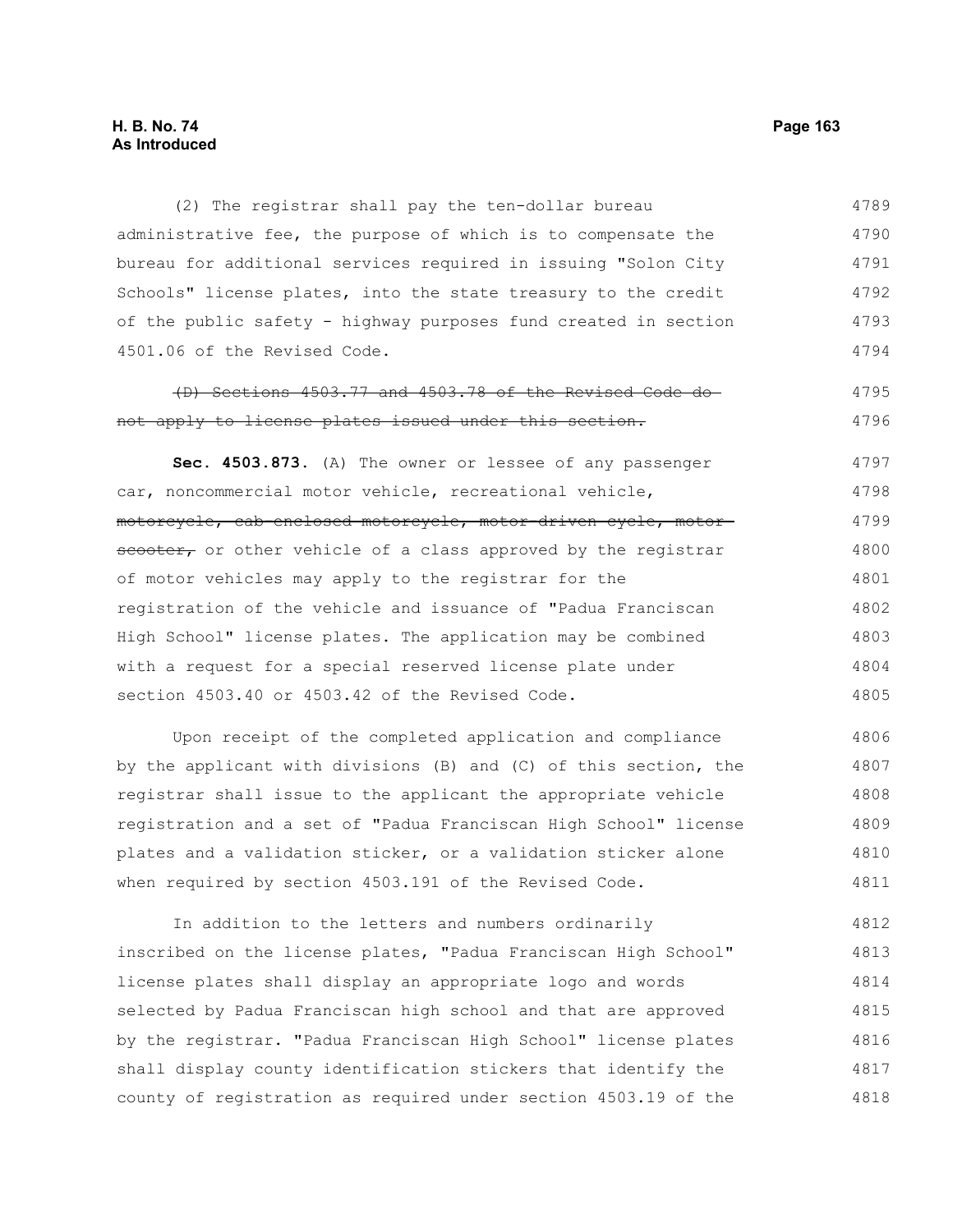#### Revised Code.

(B) "Padua Franciscan High School" license plates and a validation sticker, or validation sticker alone, shall be issued upon receipt of an application for registration of a motor vehicle under this section; payment of the regular license tax as prescribed under section 4503.04 of the Revised Code, any applicable motor vehicle license tax levied under Chapter 4504. of the Revised Code, any applicable additional fee prescribed by section 4503.40 or 4503.42 of the Revised Code, an additional administrative fee of ten dollars, and a contribution as provided in division (C)(1) of this section; and compliance with all other applicable laws relating to the registration of motor vehicles. 4820 4821 4822 4823 4824 4825 4826 4827 4828 4829 4830 4831

(C)(1) For each application for registration and registration renewal notice the registrar receives under this section, the registrar shall collect a contribution of thirty dollars. The registrar shall deposit this contribution into the state treasury to the credit of the license plate contribution fund created in section 4501.21 of the Revised Code. 4832 4833 4834 4835 4836 4837

(2) The registrar shall deposit the administrative fee of ten dollars, the purpose of which is to compensate the bureau of motor vehicles for additional services required in the issuing of "Padua Franciscan High School" license plates, into the state treasury to the credit of the public safety - highway purposes fund created in section 4501.06 of the Revised Code. 4838 4839 4840 4841 4842 4843

# (D) Sections 4503.77 and 4503.78 of the Revised Code do not apply to license plates issued under this section. 4844 4845

**Sec. 4503.874.** (A) The owner or lessee of any passenger car, noncommercial motor vehicle, recreational vehicle, 4846 4847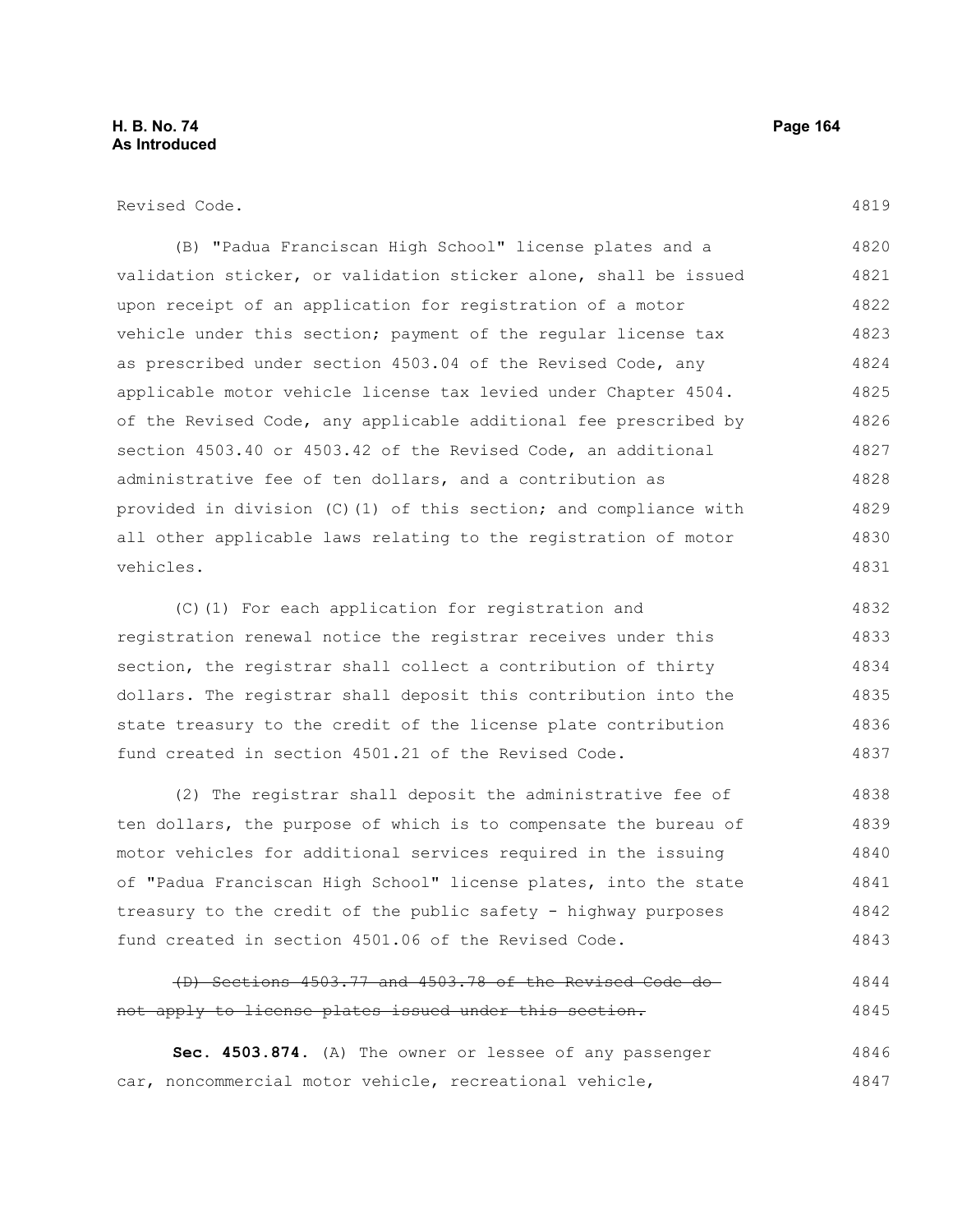motorcycle, cab enclosed motorcycle, or other vehicle of a class approved by the registrar of motor vehicles, and, effective January 1, 2017, the owner or lessee of any motor-driven cycleor motor scooter \_ may apply to the registrar for the registration of the vehicle and issuance of "Lakewood St. Edward High School" license plates. The application for "Lakewood St. Edward High School" license plates may be combined with a request for a special reserved license plate under section 4503.40 or 4503.42 of the Revised Code. Upon receipt of the completed application and compliance with division (B) of this section, the registrar shall issue to the applicant the appropriate vehicle registration and a set of "Lakewood St. Edward High School" license plates with a validation sticker or a validation sticker alone when required by section 4503.191 of the Revised Code. 4848 4849 4850 4851 4852 4853 4854 4855 4856 4857 4858 4859 4860 4861 4862

In addition to the letters and numbers ordinarily inscribed thereon, "Lakewood St. Edward High School" license plates shall bear-display words and markings selected by representatives of Lakewood St. Edward high school. The registrar shall approve the final design and that are approved by the registrar. "Lakewood St. Edward High School" license plates shall bear-display county identification stickers that identify the county of registration as required under section 4503.19 of the Revised Code. 4863 4864 4865 4866 4867 4868 4869 4870 4871

(B) "Lakewood St. Edward High School" license plates and validation stickers shall be issued upon payment of the regular license tax as prescribed under section 4503.04 of the Revised Code, any applicable motor vehicle tax levied under Chapter 4504. of the Revised Code, a bureau of motor vehicles administrative fee of ten dollars, the contribution specified in division (C) $(1)$  of this section, and compliance with all other 4872 4873 4874 4875 4876 4877 4878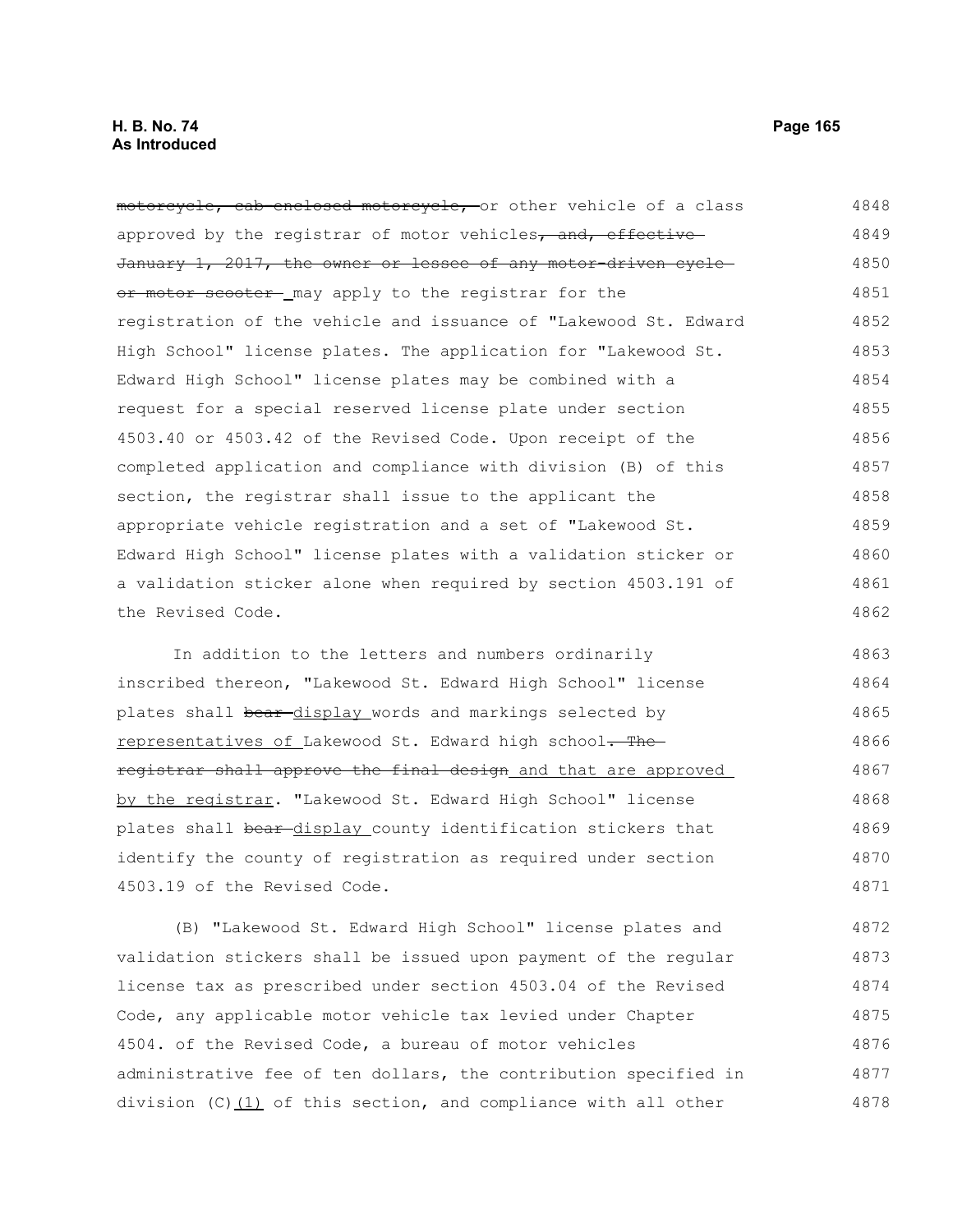applicable laws relating to the registration of motor vehicles. If the application for "Lakewood St. Edward High School" license plates is combined with a request for a special reserved license plate under section 4503.40 or 4503.42 of the Revised Code, the license plates and validation sticker shall be issued upon payment of the contribution, fees, and taxes contained in this division and the additional fee prescribed under section 4503.40 or 4503.42 of the Revised Code. 4879 4880 4881 4882 4883 4884 4885 4886

(C)(1) For each application for registration and registration renewal submitted under this section, the registrar shall collect a contribution of thirty dollars. The registrar shall pay this contribution into the state treasury to the credit of the license plate contribution fund created in section 4501.21 of the Revised Code. 4887 4888 4889 4890 4891 4892

(2) The registrar shall pay the ten-dollar bureau administrative fee, the purpose of which is to compensate the bureau for additional services required in issuing "Lakewood St. Edward High School" license plates, into the state treasury to the credit of the public safety - highway purposes fund created in section 4501.06 of the Revised Code. 4893 4894 4895 4896 4897 4898

(D) Sections 4503.77 and 4503.78 of the Revised Code do not apply to license plates issued under this section. 4899 4900

**Sec. 4503.875.** (A) The owner or lessee of any passenger car, noncommercial motor vehicle, recreational vehicle, motorcycle, cab-enclosed motorcycle, motor-driven cycle, motorscooter, or other vehicle of a class approved by the registrar of motor vehicles may apply to the registrar for the registration of the vehicle and issuance of "Walsh Jesuit High School" license plates. The application for "Walsh Jesuit High School" license plates may be combined with a request for a 4901 4902 4903 4904 4905 4906 4907 4908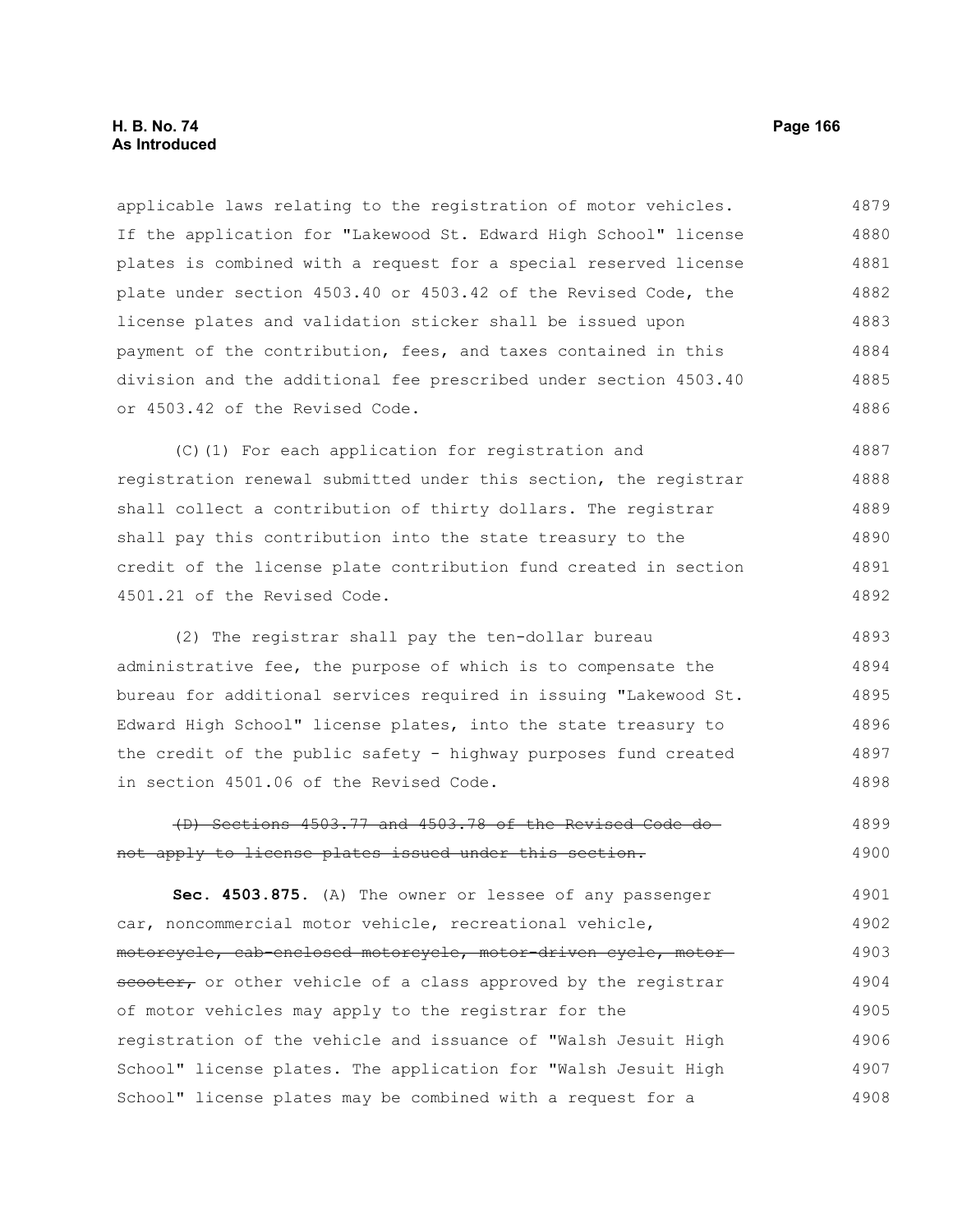### **H. B. No. 74 Page 167 As Introduced**

special reserved license plate under section 4503.40 or 4503.42 of the Revised Code. Upon receipt of the completed application and compliance with divisions (B) and (C) of this section, the registrar shall issue to the applicant the appropriate vehicle registration and a set of "Walsh Jesuit High School" license plates with a validation sticker or a validation sticker alone when required by section 4503.191 of the Revised Code. 4909 4910 4911 4912 4913 4914 4915

In addition to the letters and numbers ordinarily inscribed thereon, "Walsh Jesuit High School" license plates shall bear words and markings selected by Walsh Jesuit high school and that are approved by the registrar. "Walsh Jesuit High School" license plates shall display county identification stickers that identify the county of registration as required under section 4503.19 of the Revised Code. 4916 4917 4918 4919 4920 4921 4922

(B) "Walsh Jesuit High School" license plates and validation stickers shall be issued upon payment of the regular license tax as prescribed under section 4503.04 of the Revised Code, any applicable motor vehicle tax levied under Chapter 4504. of the Revised Code, a bureau of motor vehicles administrative fee of ten dollars, the contribution specified in division (C) $(1)$  of this section, and compliance with all other applicable laws relating to the registration of motor vehicles. If the application for "Walsh Jesuit High School" license plates is combined with a request for a special reserved license plate under section 4503.40 or 4503.42 of the Revised Code, the license plates and validation sticker shall be issued upon payment of the contribution, fees, and taxes contained in this division and the additional fee prescribed under section 4503.40 or 4503.42 of the Revised Code. 4923 4924 4925 4926 4927 4928 4929 4930 4931 4932 4933 4934 4935 4936 4937

(C)(1) For each application for registration and

4938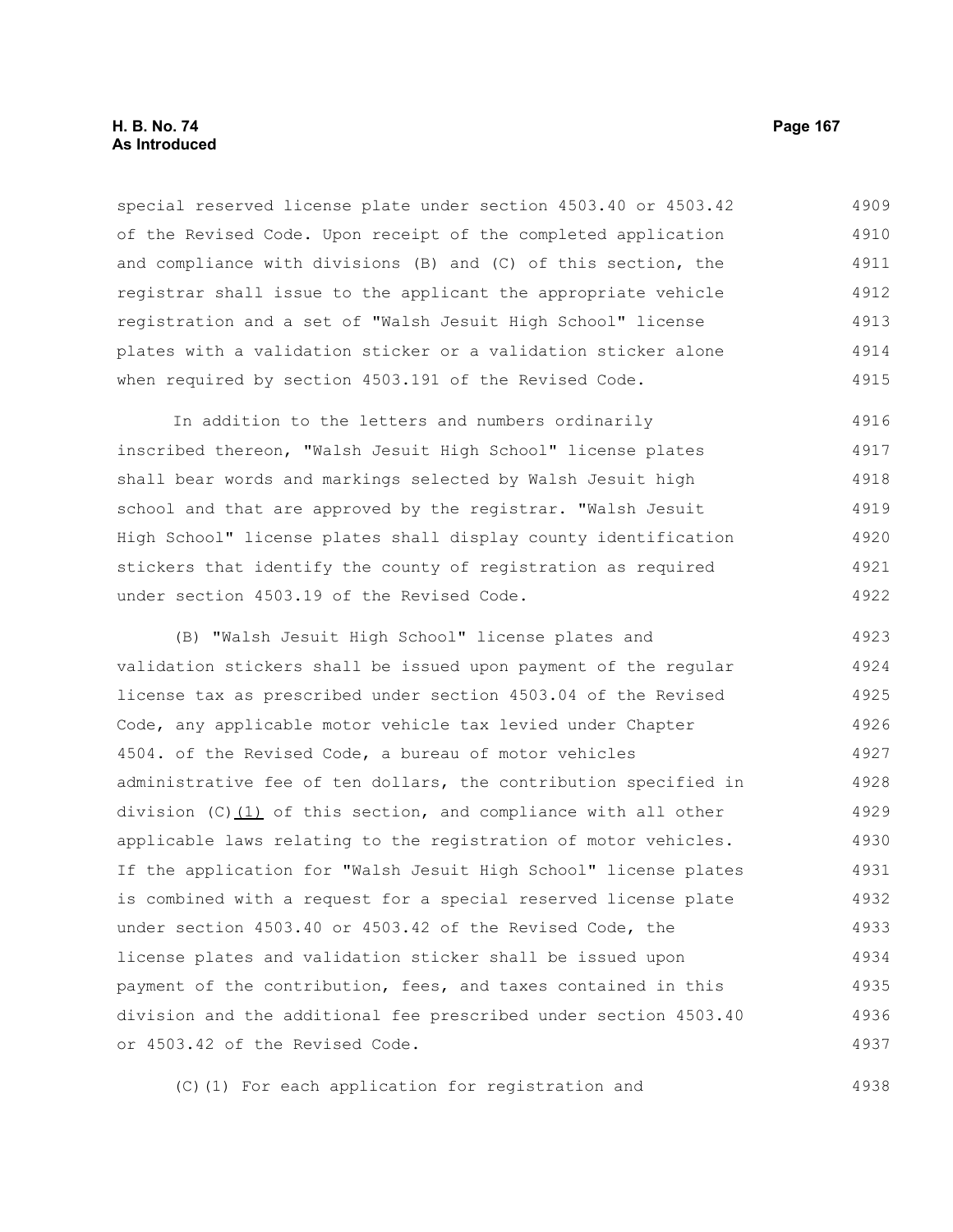#### **H. B. No. 74 Page 168 As Introduced**

registration renewal submitted under this section, the registrar shall collect a contribution of thirty dollars. The registrar shall pay this contribution into the state treasury to the credit of the license plate contribution fund created in section 4501.21 of the Revised Code. 4939 4940 4941 4942 4943

(2) The registrar shall pay the ten-dollar bureau administrative fee, the purpose of which is to compensate the bureau for additional services required in issuing "Walsh Jesuit High School" license plates, into the state treasury to the credit of the public safety - highway purposes fund created in section 4501.06 of the Revised Code. 4944 4945 4946 4947 4948 4949

#### (D) Sections 4503.77 and 4503.78 of the Revised Code do not apply to license plates issued under this section. 4950 4951

**Sec. 4503.876.** (A) The owner or lessee of any passenger car, noncommercial motor vehicle, recreational vehicle, motorcycle, cab-enclosed motorcycle, motor-driven cycle, motor eyele, or other vehicle of a class approved by the registrar of motor vehicles may apply to the registrar for the registration of the vehicle and issuance of "North Royalton City Schools" license plates. The application for "North Royalton City Schools" license plates may be combined with a request for a special reserved license plate under section 4503.40 or 4503.42 of the Revised Code. Upon receipt of the completed application and compliance with divisions (B) and (C) of this section, the registrar shall issue to the applicant the appropriate vehicle registration and a set of "North Royalton City Schools" license plates with a validation sticker, or a validation sticker alone when required by section 4503.191 of the Revised Code. 4952 4953 4954 4955 4956 4957 4958 4959 4960 4961 4962 4963 4964 4965 4966

In addition to the letters and numbers ordinarily inscribed thereon, "North Royalton City Schools" license plates 4967 4968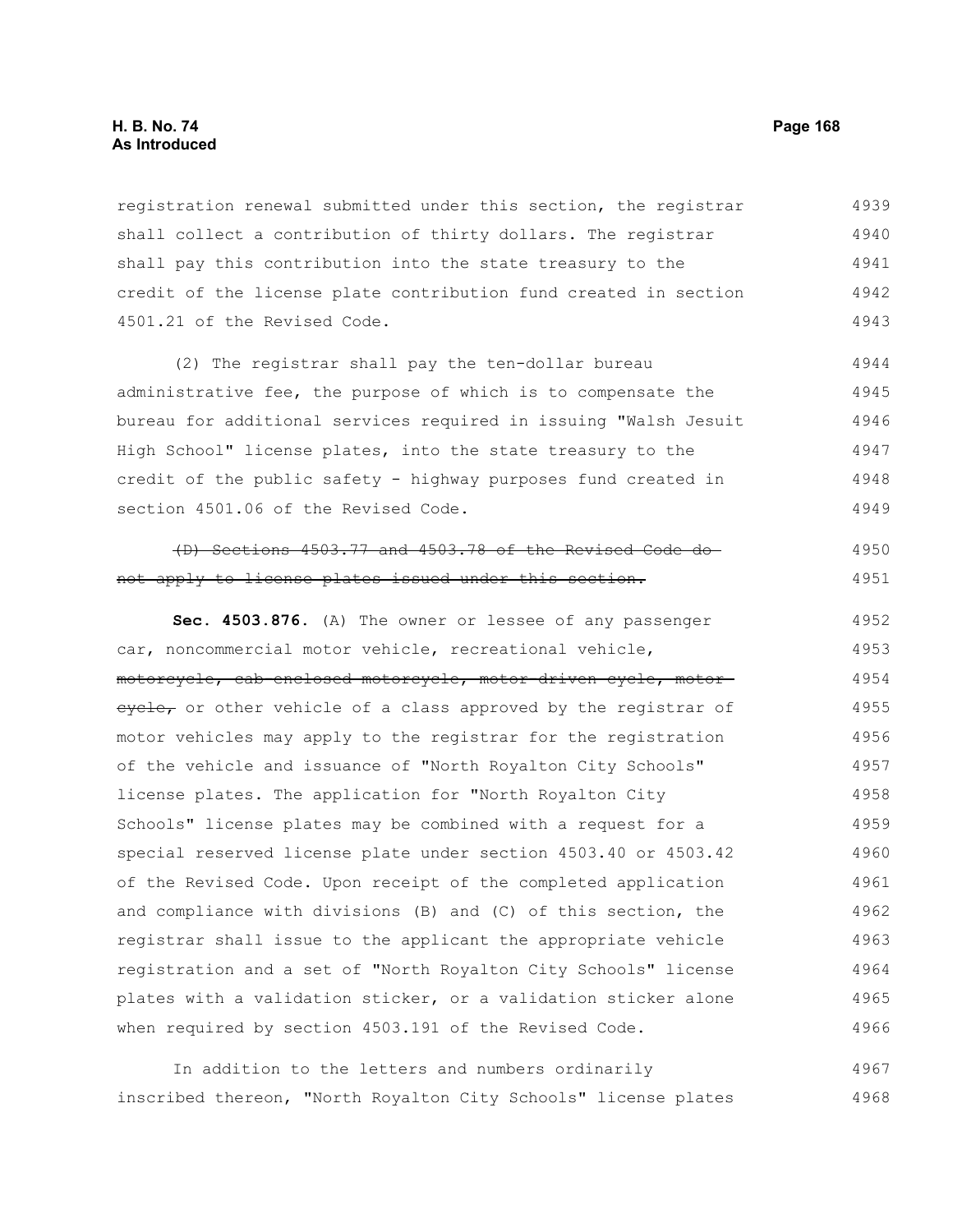#### **H. B. No. 74 Page 169 As Introduced**

shall bear words and markings selected by the North Royalton city school district and that are approved by the registrar. "North Royalton City Schools" license plates shall display county identification stickers that identify the county of registration by name or number. 4969 4970 4971 4972 4973

(B) "North Royalton City Schools" license plates and validation stickers shall be issued upon payment of the regular license tax as prescribed under section 4503.04 of the Revised Code, any applicable motor vehicle tax levied under Chapter 4504. of the Revised Code, a bureau of motor vehicles administrative fee of ten dollars, the contribution specified in division  $(C)$   $(1)$  of this section, and compliance with all other applicable laws relating to the registration of motor vehicles. If the application for "North Royalton City Schools" license plates is combined with a request for a special reserved license plate under section 4503.40 or 4503.42 of the Revised Code, the license plates and validation sticker shall be issued upon payment of the contribution, fees, and taxes contained in this division and the additional fee prescribed under section 4503.40 or 4503.42 of the Revised Code. 4974 4975 4976 4977 4978 4979 4980 4981 4982 4983 4984 4985 4986 4987 4988

(C)(1) For each application for registration and registration renewal submitted under this section, the registrar shall collect a contribution of thirty dollars. The registrar shall pay this contribution into the state treasury to the credit of the license plate contribution fund created in section 4501.21 of the Revised Code. 4989 4990 4991 4992 4993 4994

(2) The registrar shall pay the ten-dollar bureau administrative fee, the purpose of which is to compensate the bureau for additional services required in issuing "North Royalton City Schools" license plates, into the state treasury 4995 4996 4997 4998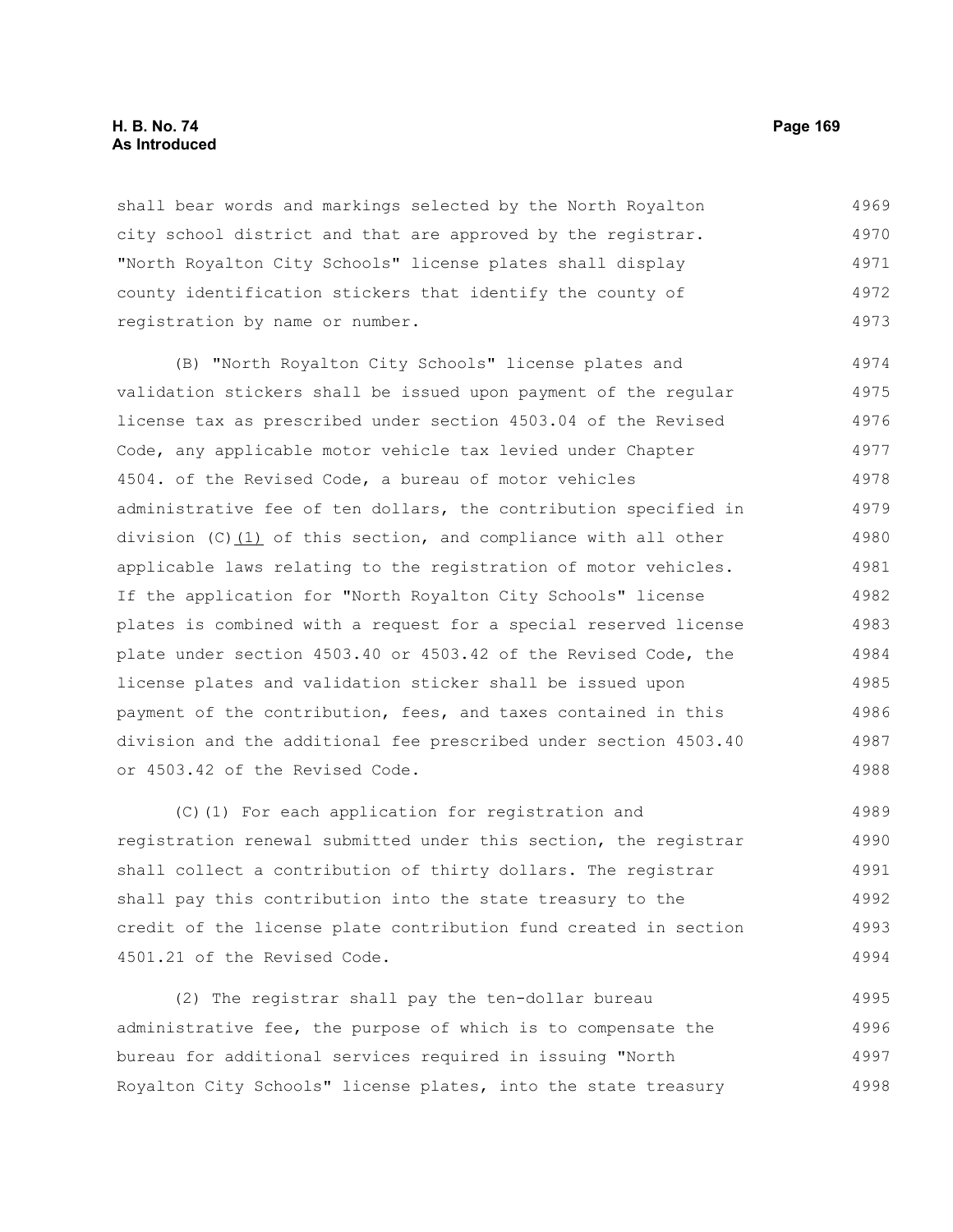to the credit of the public safety - highway purposes fund created in section 4501.06 of the Revised Code. (D) Sections 4503.77 and 4503.78 of the Revised Code do not apply to license plates issued under this section. **Sec. 4503.877.** (A) The owner or lessee of any passenger car, noncommercial motor vehicle, recreational vehicle, motorcycle, cab-enclosed motorcycle, or other vehicle of a class approved by the registrar of motor vehicles, and, effective January 1, 2017, the owner or lessee of any motor driven cycleor motor scooter- may apply to the registrar for the registration of the vehicle and issuance of "Independence Local Schools" license plates. The application for "Independence Local Schools" license plates may be combined with a request for a 4999 5000 5001 5002 5003 5004 5005 5006 5007 5008 5009 5010 5011

special reserved license plate under section 4503.40 or 4503.42 of the Revised Code. Upon receipt of the completed application and compliance with division (B) of this section, the registrar shall issue to the applicant the appropriate vehicle registration and a set of "Independence Local Schools" license plates with a validation sticker, or a validation sticker alone when required by section 4503.191 of the Revised Code. 5012 5013 5014 5015 5016 5017 5018

In addition to the letters and numbers ordinarily inscribed thereon, "Independence Local Schools" license plates shall bear-display words and markings selected by representatives of the Independence local school district. The registrar shall approve the final design and that are approved by the registrar. "Independence Local Schools" license plates shall bear-display county identification stickers that identify the county of registration as required under section 4503.19 of the Revised Code. 5019 5020 5021 5022 5023 5024 5025 5026 5027

(B) "Independence Local Schools" license plates and

5028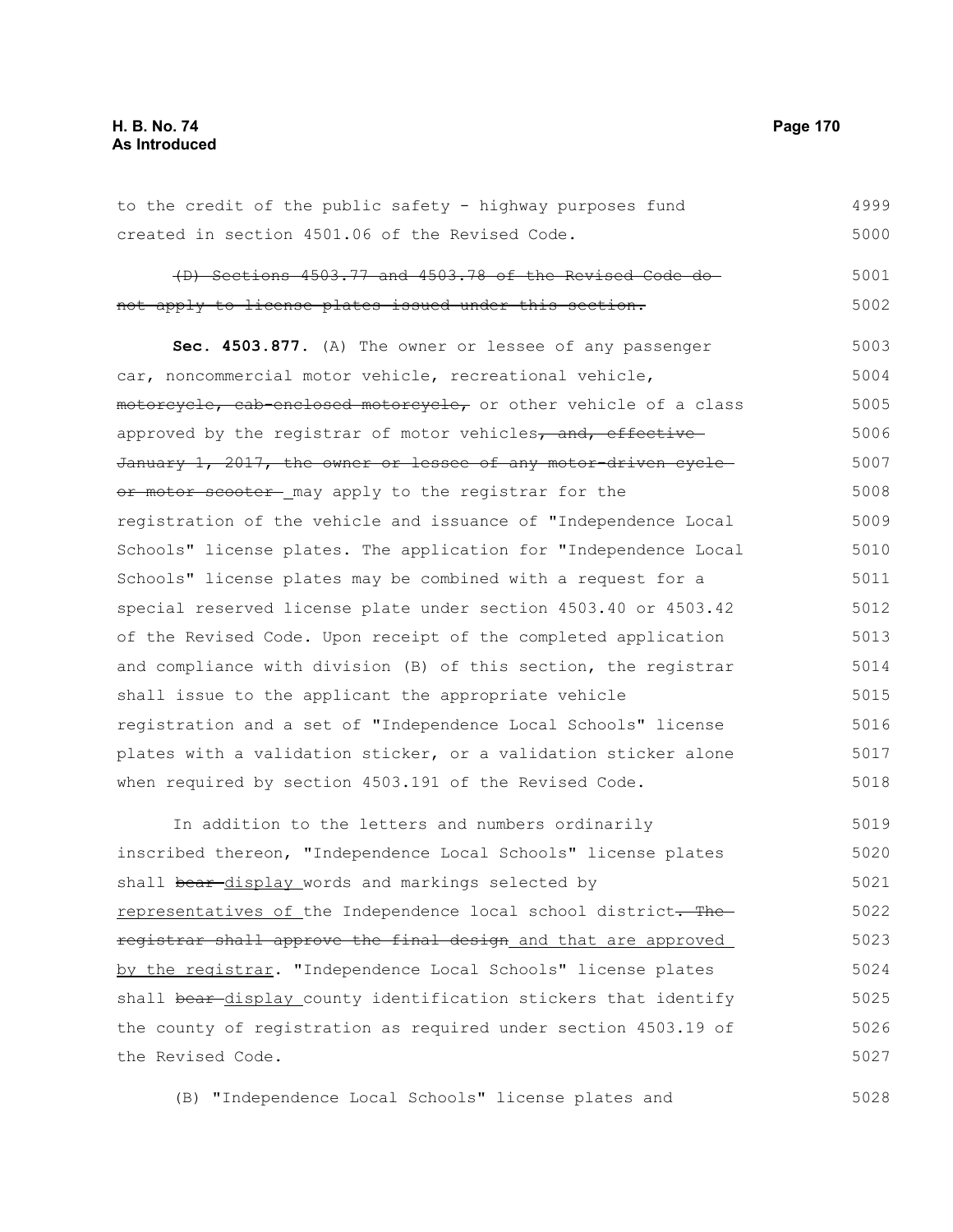validation stickers shall be issued upon payment of the regular license tax as prescribed under section 4503.04 of the Revised Code, any applicable motor vehicle tax levied under Chapter 4504. of the Revised Code, a bureau of motor vehicles administrative fee of ten dollars, the contribution specified in division (C) $(1)$  of this section, and compliance with all other applicable laws relating to the registration of motor vehicles. If the application for "Independence Local Schools" license plates is combined with a request for a special reserved license plate under section 4503.40 or 4503.42 of the Revised Code, the license plates and validation sticker shall be issued upon payment of the contribution, fees, and taxes contained in this division and the additional fee prescribed under section 4503.40 or 4503.42 of the Revised Code. 5029 5030 5031 5032 5033 5034 5035 5036 5037 5038 5039 5040 5041 5042

(C)(1) For each application for registration and registration renewal submitted under this section, the registrar shall collect a contribution of thirty dollars. The registrar shall pay this contribution into the state treasury to the credit of the license plate contribution fund created in section 4501.21 of the Revised Code. 5043 5044 5045 5046 5047 5048

(2) The registrar shall pay the ten-dollar bureau administrative fee, the purpose of which is to compensate the bureau for additional services required in issuing "Independence Local Schools" license plates, into the state treasury to the credit of the public safety - highway purposes fund created in section 4501.06 of the Revised Code. 5049 5050 5051 5052 5053 5054

#### (D) Sections 4503.77 and 4503.78 of the Revised Code do not apply to license plates issued under this section. 5055 5056

**Sec. 4503.878.** (A) The owner or lessee of any passenger car, noncommercial motor vehicle, recreational vehicle, 5057 5058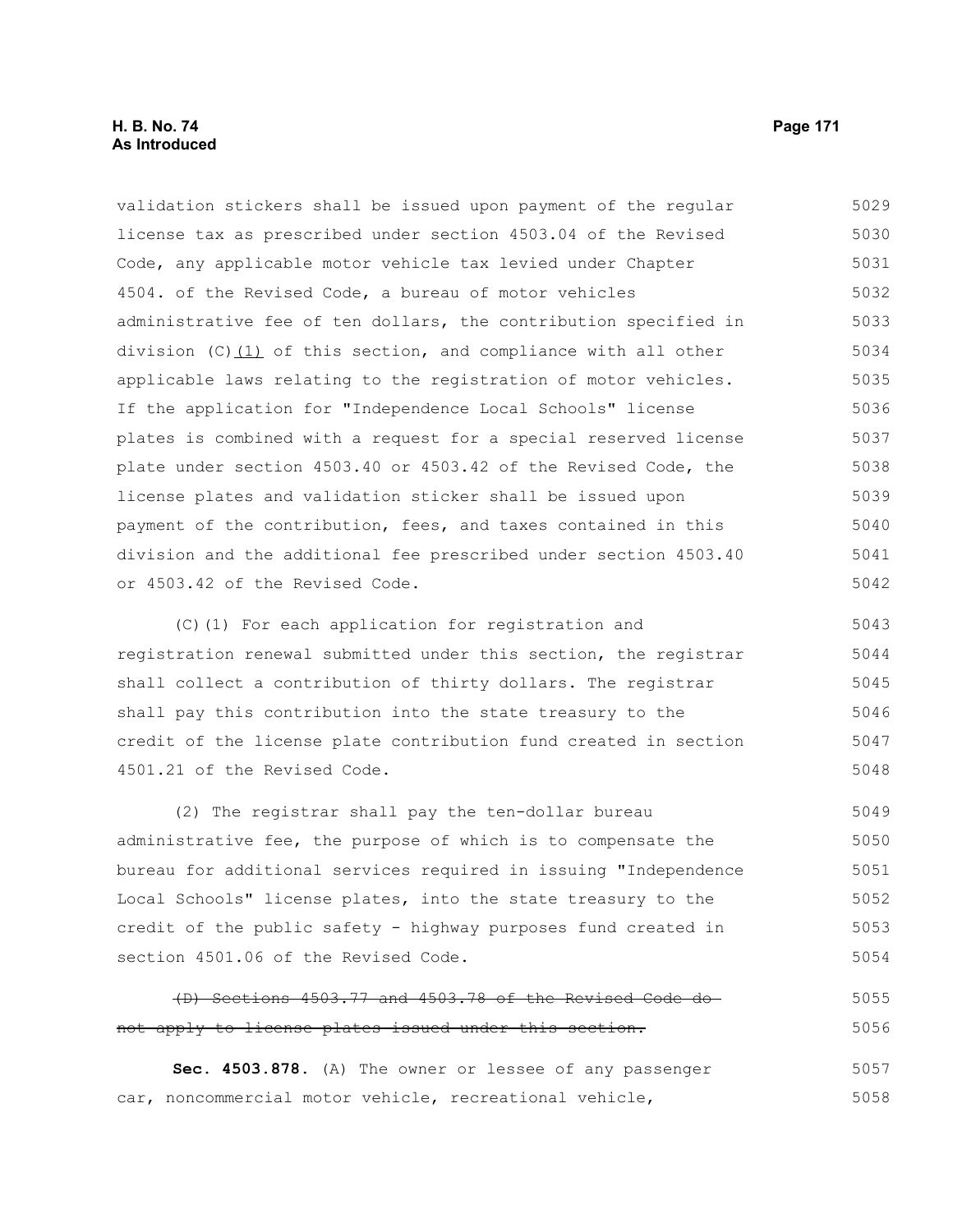scooter, or other vehicle of a class approved by the registrar of motor vehicles may apply to the registrar for the registration of the vehicle and issuance of "Cuyahoga Heights Schools" license plates. The application for "Cuyahoga Heights Schools" license plates may be combined with a request for a special reserved license plate under section 4503.40 or 4503.42 of the Revised Code. Upon receipt of the completed application and compliance with divisions (B) and (C) of this section, the registrar shall issue to the applicant the appropriate vehicle registration and a set of "Cuyahoga Heights Schools" license plates with a validation sticker or a validation sticker alone when required by section 4503.191 of the Revised Code. In addition to the letters and numbers ordinarily inscribed thereon, "Cuyahoga Heights Schools" license plates shall bear-display words and markings selected by the Cuyahoga Heights local school district and that are approved by the registrar. "Cuyahoga Heights Schools" license plates shall display county identification stickers that identify the county of registration as required under section 4503.19 of the Revised Code. (B) "Cuyahoga Heights Schools" license plates and validation stickers shall be issued upon payment of the regular 5060 5061 5062 5063 5064 5065 5066 5067 5068 5069 5070 5071 5072 5073 5074 5075 5076 5077 5078 5079 5080 5081 5082

motorcycle, cab-enclosed motorcycle, motor-driven cycle, motor

license tax as prescribed under section 4503.04 of the Revised Code, any applicable motor vehicle tax levied under Chapter 4504. of the Revised Code, a bureau of motor vehicles administrative fee of ten dollars, the contribution specified in division (C) $(1)$  of this section, and compliance with all other applicable laws relating to the registration of motor vehicles. 5083 5084 5085 5086 5087 5088

5059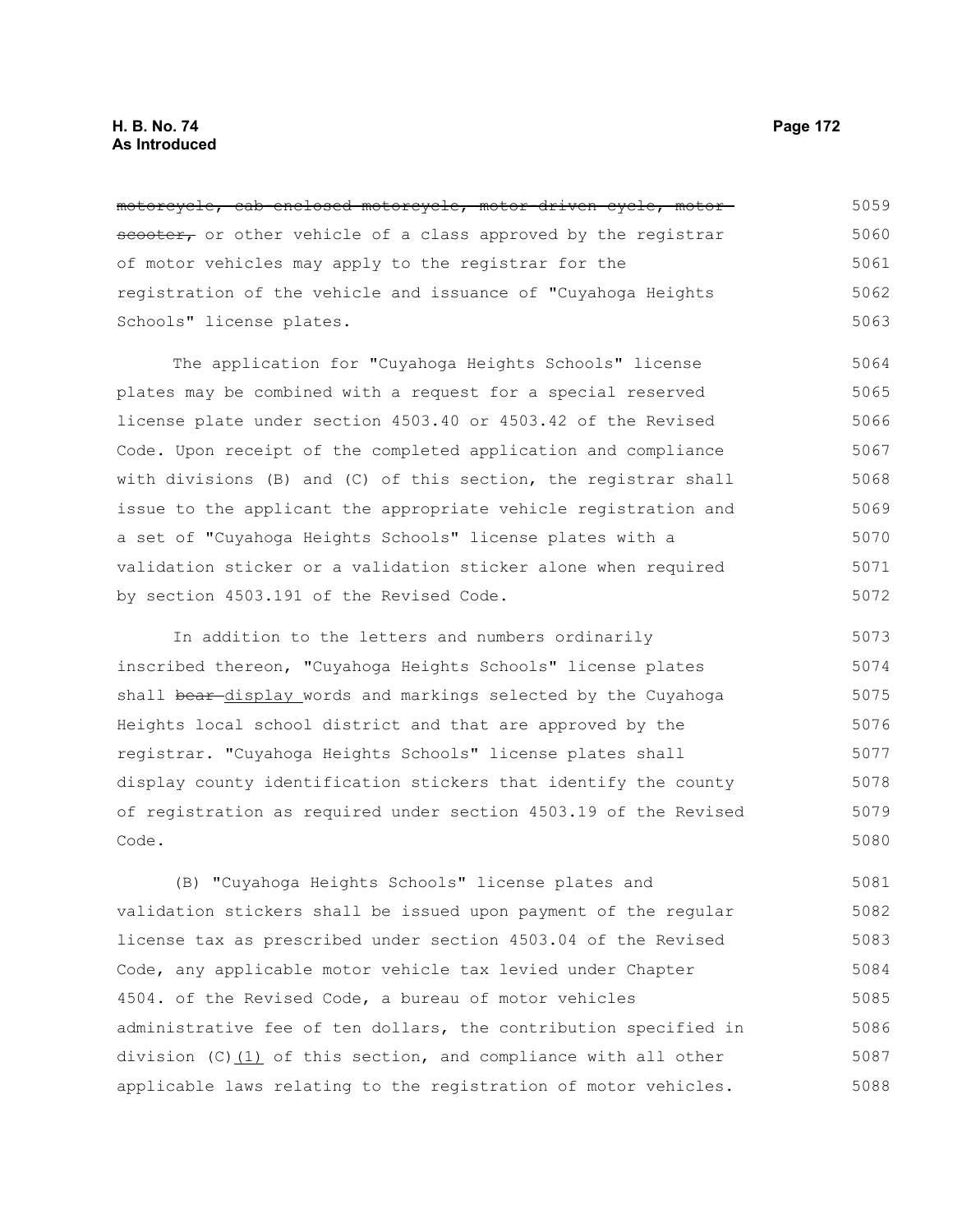### **H. B. No. 74 Page 173 As Introduced**

If the application for "Cuyahoga Heights Schools" license plates is combined with a request for a special reserved license plate under section 4503.40 or 4503.42 of the Revised Code, the license plates and validation sticker shall be issued upon payment of the contribution, fees, and taxes contained in this division and the additional fee prescribed under section 4503.40 or 4503.42 of the Revised Code. 5089 5090 5091 5092 5093 5094 5095

(C)(1) For each initial and renewal application for registration the registrar receives under this section, the registrar shall collect a contribution of thirty dollars. The registrar shall pay this contribution into the state treasury to the credit of the license plate contribution fund created in section 4501.21 of the Revised Code. 5096 5097 5098 5099 5100 5101

(2) The registrar shall deposit the bureau administrative fee of ten dollars, the purpose of which is to compensate the bureau for additional services required in issuing "Cuyahoga Heights Schools" license plates, into the state treasury to the credit of the public safety - highway purposes fund created in section 4501.06 of the Revised Code. 5102 5103 5104 5105 5106 5107

#### (D) Sections 4503.77 and 4503.78 of the Revised Code do not apply to license plates issued under this section. 5108 5109

**Sec. 4503.879.** (A) The owner or lessee of any passenger car, noncommercial motor vehicle, recreational vehicle, or other vehicle of a class approved by the registrar of motor vehicles may apply to the registrar for the registration of the vehicle and issuance of "West Technical High School Alumni" license plates. The application may be combined with a request for a special reserved license plate under section 4503.40 or 4503.42 of the Revised Code. Upon receipt of the completed application and compliance by the applicant with divisions (B) and (C) of 5110 5111 5112 5113 5114 5115 5116 5117 5118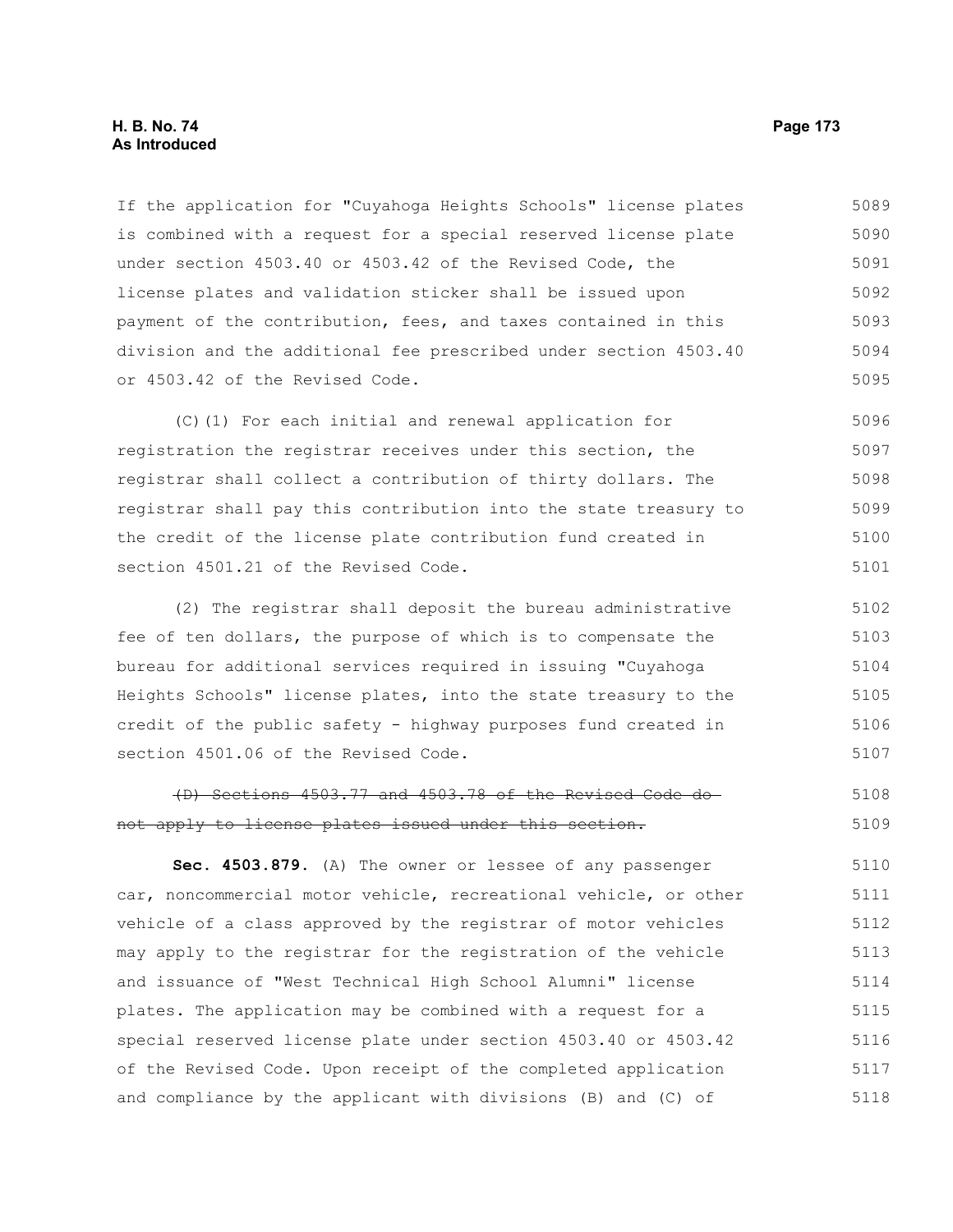### **H. B. No. 74 Page 174 As Introduced**

this section, the registrar shall issue to the applicant the appropriate vehicle registration and a set of "West Technical High School Alumni" license plates and a validation sticker, or a validation sticker alone when required by section 4503.191 of the Revised Code. 5119 5120 5121 5122 5123

In addition to the letters and numbers ordinarily inscribed on the license plates, "West Technical High School Alumni" license plates shall display an appropriate logo and words selected by representatives of the west technical high school alumni association that are approved by the registrar. "West Technical High School Alumni" license plates shall display county identification stickers that identify the county of registration as required under section 4503.19 of the Revised Code. 5124 5125 5126 5127 5128 5129 5130 5131 5132

(B) "West Technical High School Alumni" license plates and a validation sticker, or validation sticker alone, shall be issued upon receipt of an application for registration of a motor vehicle under this section; payment of the regular license tax as prescribed under section 4503.04 of the Revised Code, any applicable motor vehicle license tax levied under Chapter 4504. of the Revised Code, any applicable additional fee prescribed by section 4503.40 or 4503.42 of the Revised Code, an additional administrative fee of ten dollars, and a contribution as provided in division (C)(1) of this section; and compliance with all other applicable laws relating to the registration of motor vehicles. 5133 5134 5135 5136 5137 5138 5139 5140 5141 5142 5143 5144

(C)(1) For each application for registration and registration renewal notice the registrar receives under this section, the registrar shall collect a contribution of twenty dollars. The registrar shall deposit this contribution into the 5145 5146 5147 5148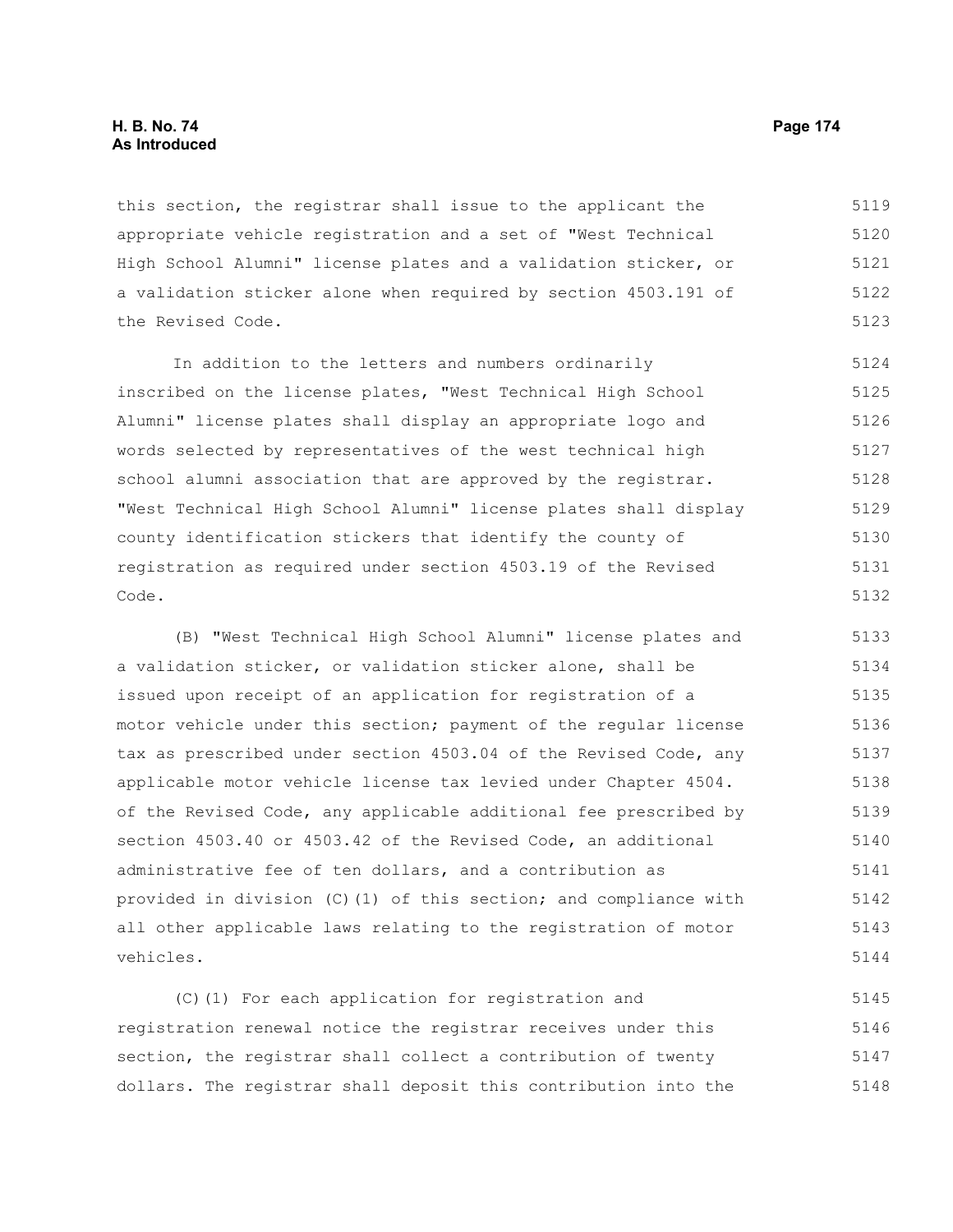| state treasury to the credit of the license plate contribution   | 5149 |
|------------------------------------------------------------------|------|
| fund created in section 4501.21 of the Revised Code.             | 5150 |
| (2) The registrar shall deposit the administrative fee of        | 5151 |
| ten dollars, the purpose of which is to compensate the bureau of | 5152 |
| motor vehicles for additional services required in the issuing   | 5153 |
| of "West Technical High School Alumni" license plates, into the  | 5154 |
| state treasury to the credit of the public safety - highway      | 5155 |
| purposes fund created in section 4501.06 of the Revised Code.    | 5156 |
| (D) Sections 4503.77 and 4503.78 of the Revised Code do-         | 5157 |
| not apply to license plates issued under this section.           | 5158 |
| Sec. 4503.88. (A) The owner or lessee of any passenger           | 5159 |
| car, noncommercial motor vehicle, recreational vehicle,          | 5160 |
| motorcycle, cab-enclosed motorcycle, motor-driven cycle, motor-  | 5161 |
| scooter, or other vehicle of a class approved by the registrar   | 5162 |
| of motor vehicles, may apply to the registrar for the            | 5163 |
| registration of the vehicle and issuance of "Kenston Local       | 5164 |
| Schools" license plates. An application made under this section  | 5165 |
| may be combined with a request for a special reserved license    | 5166 |
| plate under section 4503.40 or 4503.42 of the Revised Code. Upon | 5167 |
| receipt of the completed application and compliance by the       | 5168 |
| applicant with divisions (B) and (C) of this section, the        | 5169 |
| registrar shall issue to the applicant the appropriate vehicle   | 5170 |
| registration and a set of "Kenston Local Schools" license plates | 5171 |
| with a validation sticker, or a validation sticker alone when    | 5172 |
| required by section 4503.191 of the Revised Code.                | 5173 |

In addition to the letters and numbers ordinarily inscribed on the license plates, "Kenston Local Schools" license plates shall be inscribed with words and markings selected by representatives of the Kenston local school district and that are approved by the registrar. "Kenston Local Schools" license 5174 5175 5176 5177 5178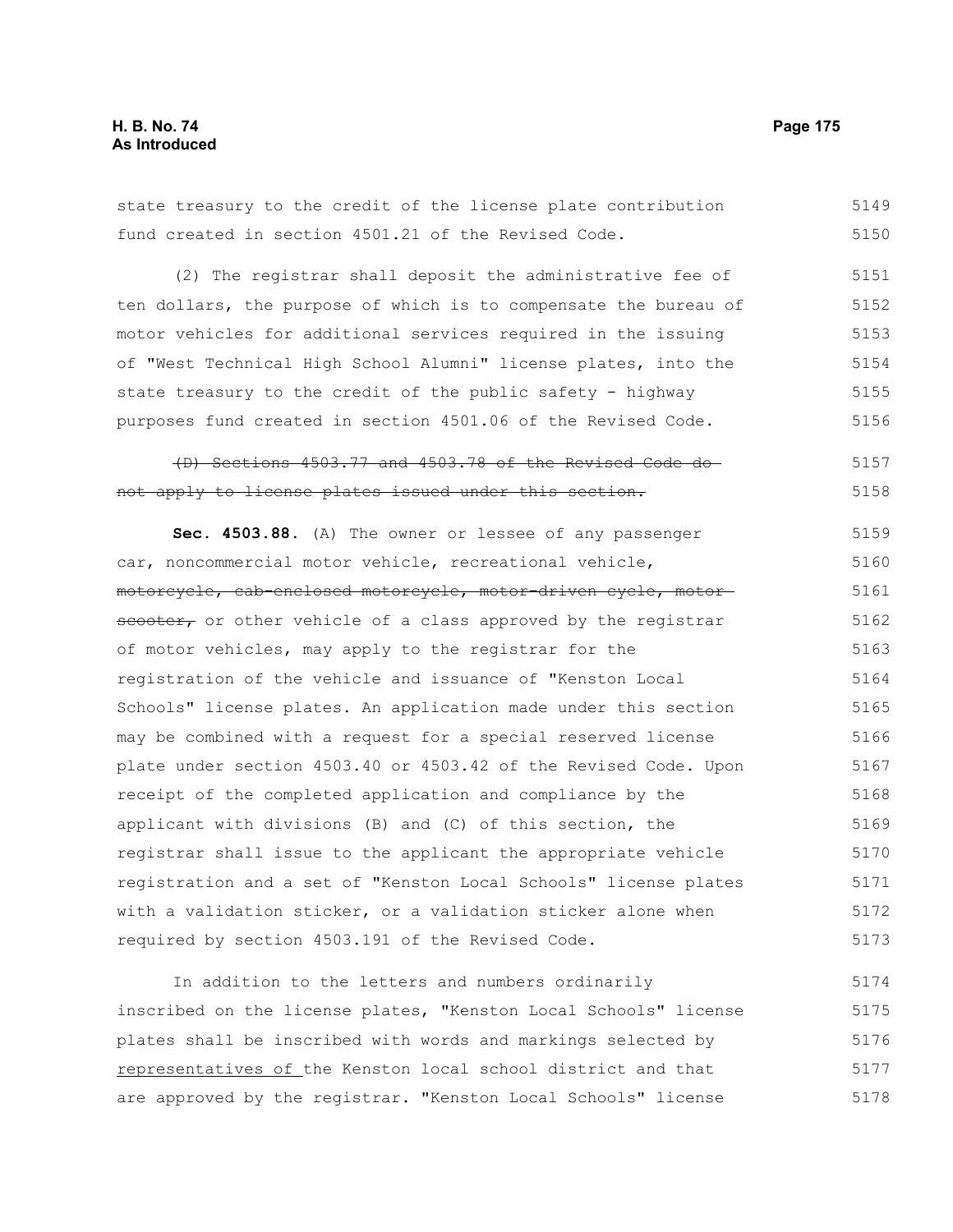plates shall display county identification stickers that identify the county of registration as required under section 4503.19 of the Revised Code. 5179 5180 5181

(B) "Kenston Local Schools" license plates and a validation sticker, or validation sticker alone, shall be issued upon receipt of a contribution as provided in division (C)(1) of this section and upon payment of the regular license tax as prescribed under section 4503.04 of the Revised Code, any applicable motor vehicle license tax levied under Chapter 4504. of the Revised Code, any applicable additional fee prescribed by section 4503.40 or 4503.42 of the Revised Code, a bureau of motor vehicles administrative fee of ten dollars, and compliance with all other applicable laws relating to the registration of motor vehicles. 5182 5183 5184 5185 5186 5187 5188 5189 5190 5191 5192

(C)(1) For each application for registration and registration renewal submitted under this section, the registrar shall collect a contribution of thirty dollars. The registrar shall pay this contribution into the state treasury to the credit of the license plate contribution fund created in section 4501.21 of the Revised Code. 5193 5194 5195 5196 5197 5198

(2) The registrar shall deposit the bureau administrative fee of ten dollars, the purpose of which is to compensate the bureau for additional services required in the issuing of "Kenston Local Schools" license plates, into the state treasury to the credit of the state highway safety fund created in section 4501.06 of the Revised Code. 5199 5200 5201 5202 5203 5204

(D) Sections 4503.77 and 4503.78 of the Revised Code do not apply to license plates issued under this section. 5205 5206

**Sec. 4503.892.** (A) The owner or lessee of any passenger 5207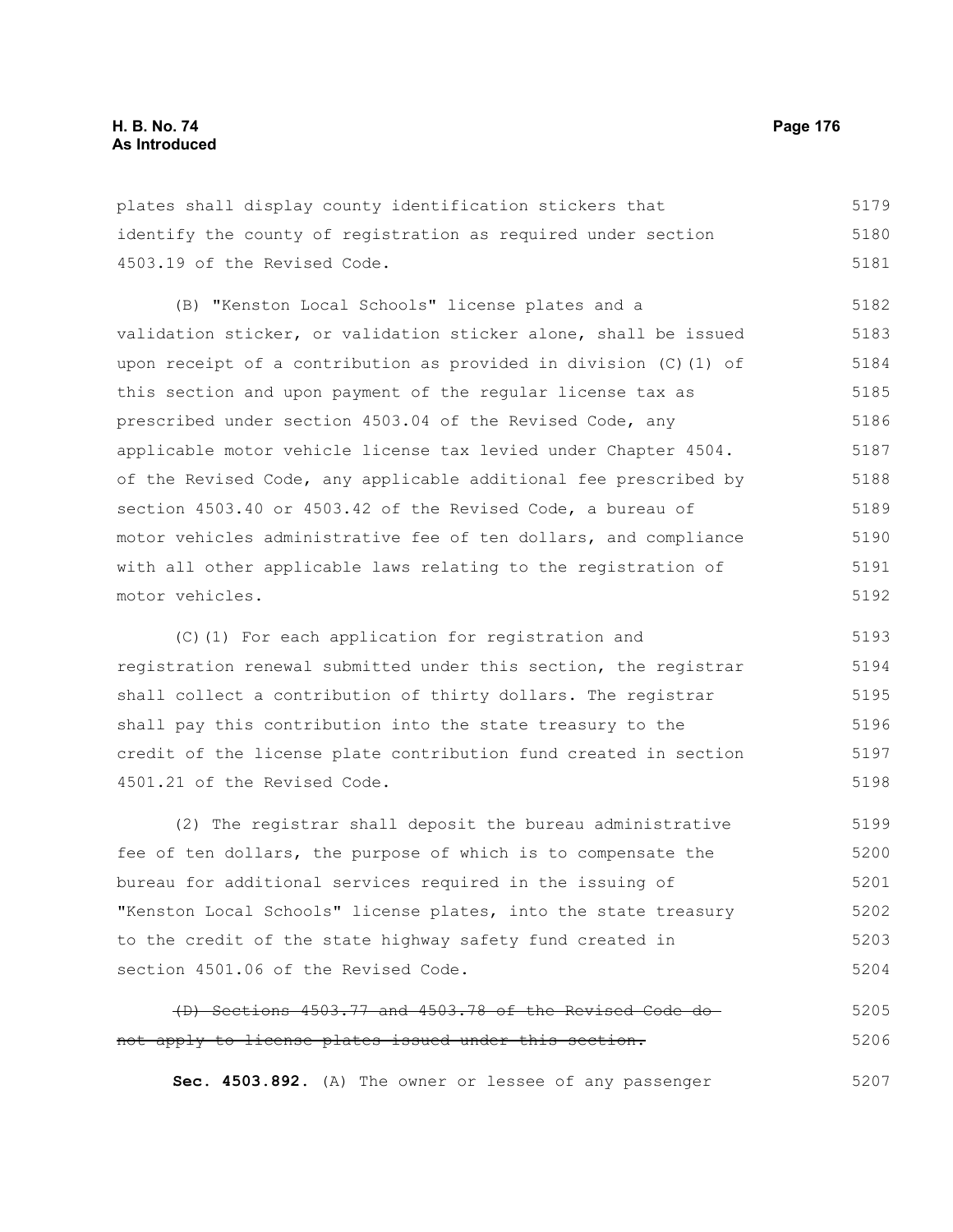## **H. B. No. 74 Page 177 As Introduced**

car, noncommercial motor vehicle, recreational vehicle, motorcycle, cab-enclosed motorcycle, or other vehicle of a class approved by the registrar of motor vehicles may apply to the registrar for the registration of the vehicle and issuance of "Hudson City Schools" license plates. An application made under this section may be combined with a request for a special reserved license plate under section 4503.40 or 4503.42 of the Revised Code. Upon receipt of the completed application and compliance by the applicant with divisions (B) and (C) of this section, the registrar shall issue to the applicant the appropriate vehicle registration and a set of "Hudson City Schools" license plates and a validation sticker, or a validation sticker alone when required by section 4503.191 of the Revised Code. 5208 5209 5210 5211 5212 5213 5214 5215 5216 5217 5218 5219 5220 5221

In addition to the letters and numbers ordinarily inscribed on the license plates, "Hudson City Schools" license plates shall be inscribed with words and markings selected and designed by representatives of the Hudson city school district and that are approved by the registrar. "Hudson City Schools" license plates shall display county identification stickers that identify the county of registration as required under section 4503.19 of the Revised Code. 5222 5223 5224 5225 5226 5227 5228 5229

(B) "Hudson City Schools" license plates and a validation sticker, or validation sticker alone, shall be issued upon receipt of a contribution as provided in division (C)(1) of this section and upon payment of the regular license tax as prescribed under section 4503.04 of the Revised Code, any applicable motor vehicle license tax levied under Chapter 4504. of the Revised Code, any applicable additional fee prescribed by section 4503.40 or 4503.42 of the Revised Code, a bureau of motor vehicles administrative fee of ten dollars, and compliance 5230 5231 5232 5233 5234 5235 5236 5237 5238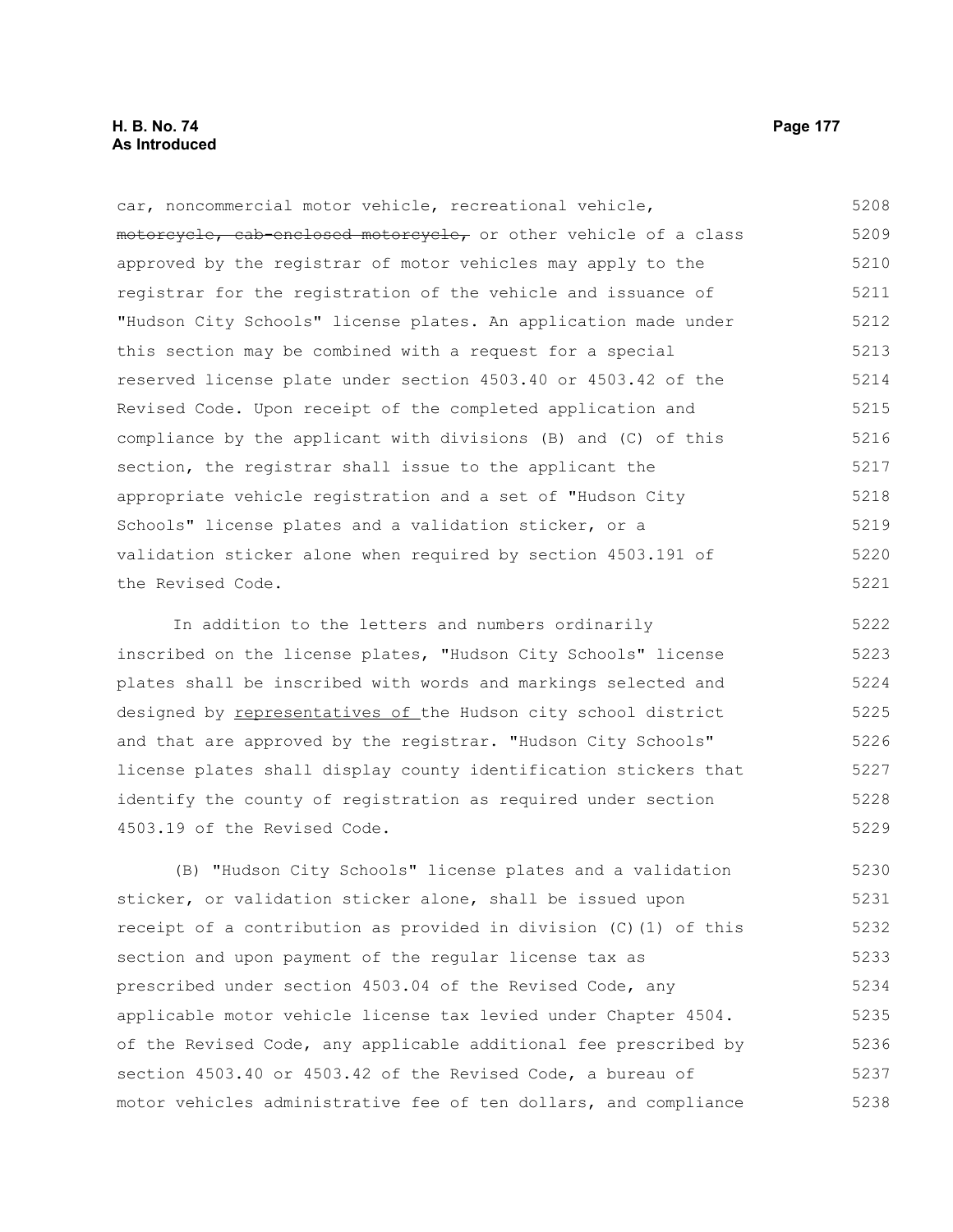#### with all other applicable laws relating to the registration of motor vehicles. (C)(1) For each application for registration and registration renewal notice the registrar receives under this section, the registrar shall collect a contribution of thirty dollars. The registrar shall transmit this contribution into the state treasury to the credit of the license plate contribution fund created in section 4501.21 of the Revised Code. (2) The registrar shall deposit the bureau administrative fee of ten dollars, the purpose of which is to compensate the bureau for additional services required in the issuing of "Hudson City Schools" license plates, into the state treasury to the credit of the public safety - highway purposes fund created in section 4501.06 of the Revised Code. (D) Sections 4503.77 and 4503.78 of the Revised Code do not apply to license plates issued under this section. **Sec. 4503.901.** (A) The owner or lessee of any passenger car, noncommercial motor vehicle, recreational vehicle, or other vehicle of a class approved by the registrar of motor vehicles may apply to the registrar for the registration of the vehicle and issuance of "Ohio Pupil Transportation Safety First!!!" license plates. The application may be combined with a request for a special reserved license plate under section 4503.40 or 4503.42 of the Revised Code. Upon receipt of the completed application and compliance by the applicant with divisions (B) and (C) of this section, the registrar shall issue to the applicant the appropriate vehicle registration and a set of "Ohio Pupil Transportation Safety First!!!" license plates and a validation sticker, or a validation sticker alone when required by section 4503.191 of the Revised Code. 5239 5240 5241 5242 5243 5244 5245 5246 5247 5248 5249 5250 5251 5252 5253 5254 5255 5256 5257 5258 5259 5260 5261 5262 5263 5264 5265 5266 5267 5268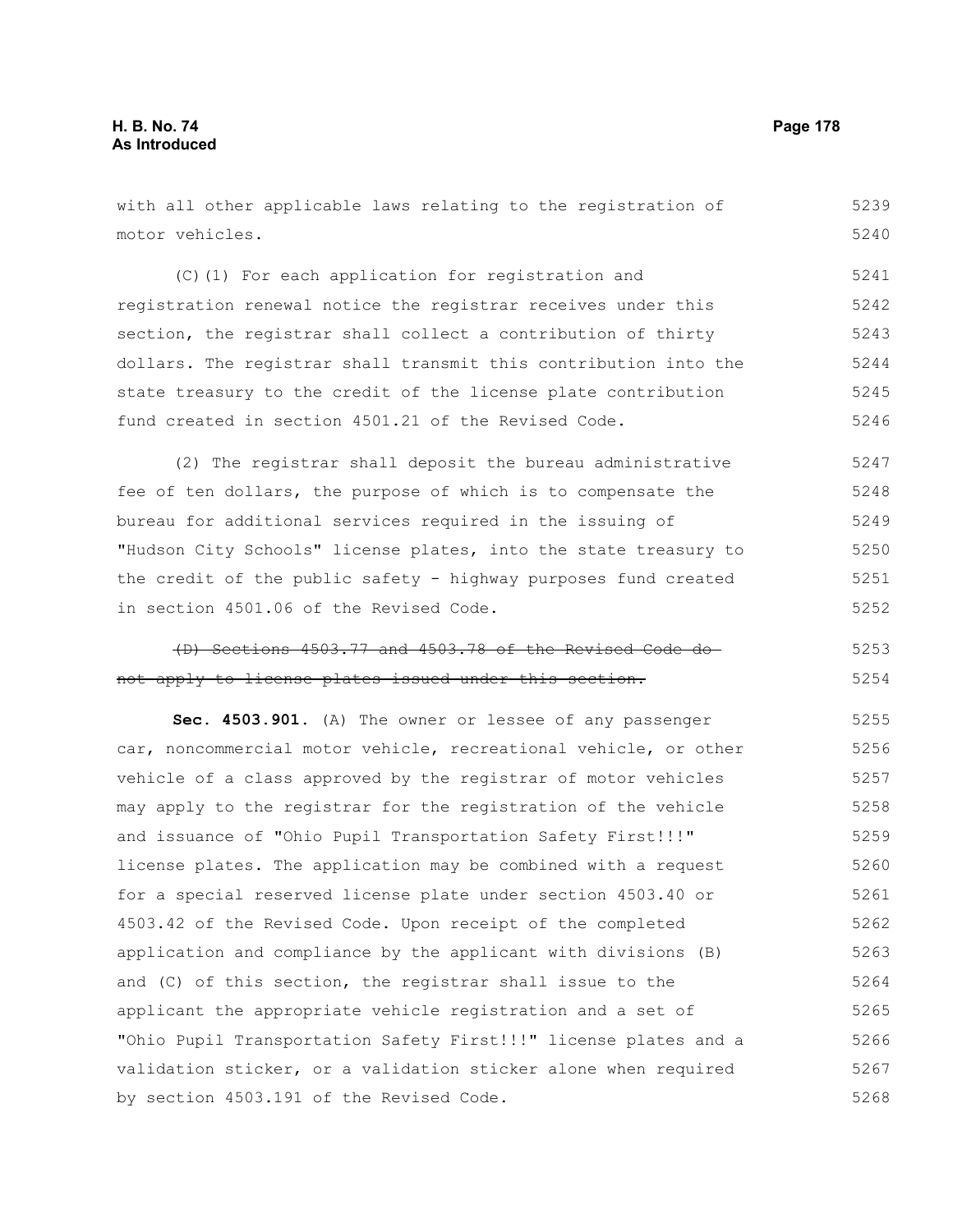#### **H. B. No. 74 Page 179 As Introduced**

In addition to the letters and numbers ordinarily inscribed on the license plates, "Ohio Pupil Transportation Safety First!!!" license plates shall be inscribed with the words "Ohio Pupil Transportation Safety First!!!" and a design, logo, or marking designed by the Ohio association for pupil transportation  $t$  hat and that is approved by the registrar. "Ohio Pupil Transportation Safety First!!!" license plates shall display county identification stickers that identify the county of registration as required under section 4503.19 of the Revised Code. 5269 5270 5271 5272 5273 5274 5275 5276 5277 5278

(B) "Ohio Pupil Transportation Safety First!!!" license plates and a validation sticker, or validation sticker alone,  $\theta$ hall-shall be issued upon receipt of an application for registration of a motor vehicle under this section; payment of the regular license tax as prescribed under section 4503.04 of the Revised Code, any applicable motor vehicle license tax levied under Chapter 4504. of the Revised Code, any applicable additional fee prescribed by section 4503.40 or 4503.42 of the Revised Code, a bureau of motor vehicles administrative fee of ten dollars, and a contribution as provided in division  $(C)$   $(1)$ of this section; and compliance with all other applicable laws relating to the registration of motor vehicles. 5279 5280 5281 5282 5283 5284 5285 5286 5287 5288 5289 5290

(C) (1) For each application for registration and registration renewal notice the registrar receives under this section, the registrar shall collect a contribution of ten dollars. The registrar shall transmit this contribution to the treasurer of state for deposit into the state treasury to the credit of the license plate contribution fund created by section 4501.21 of the Revised Code. 5291 5292 5293 5294 5295 5296 5297

(2) The registrar shall transmit the bureau of motor

5298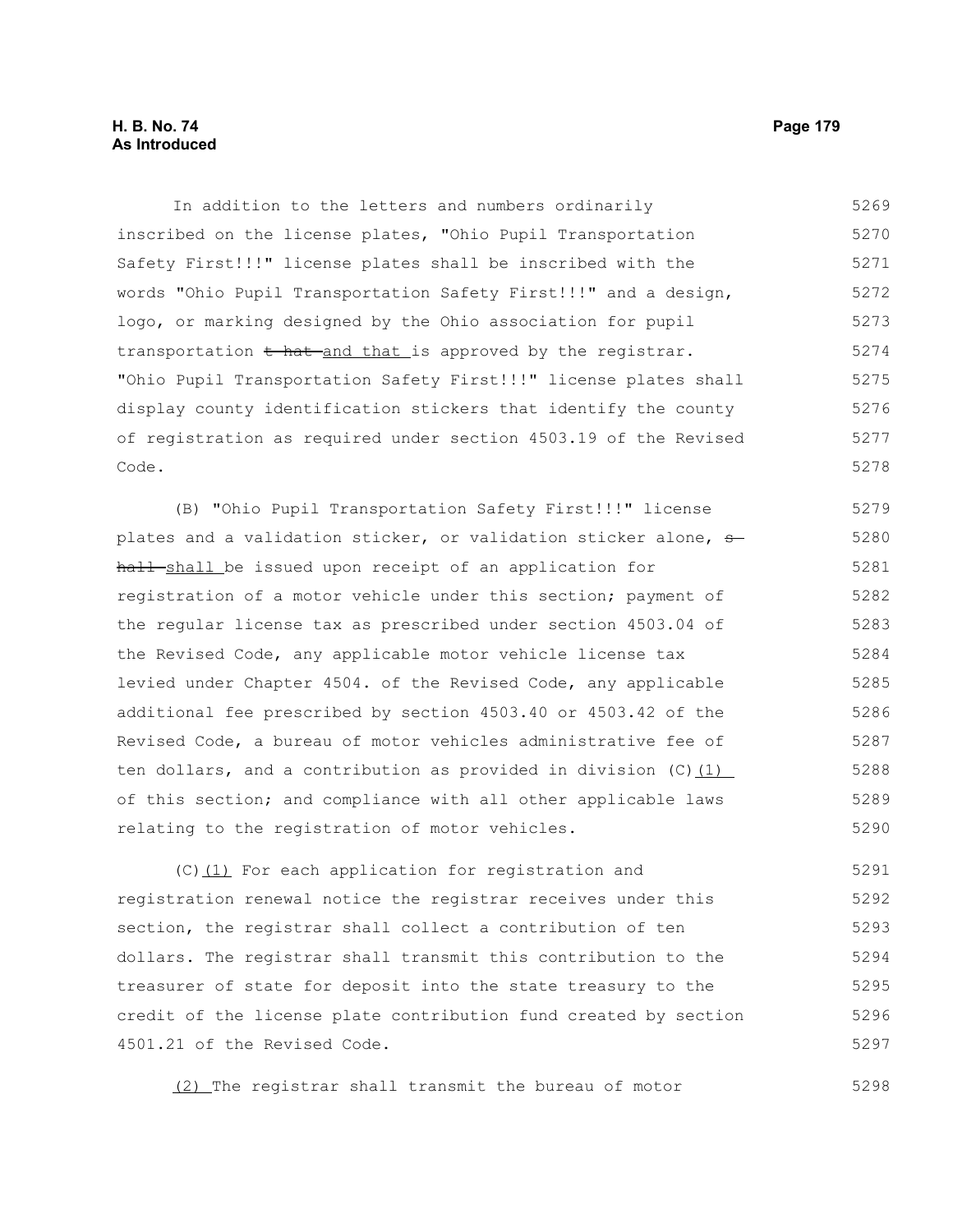vehicles administrative fee of ten dollars, the purpose of which is to compensate the bureau for the additional services required in the issuing of "Ohio Pupil Transportation Safety First!!!" license plates, to the treasurer of state for deposit into the state treasury to the credit of the public safety - highway purposes fund created by section 4501.06 of the Revised Code. 5299 5300 5301 5302 5303 5304

# (D) Sections 4503.77 and 4503.78 of the Revised Code do not apply to license plates issued under this section.

**Sec. 4503.902.** (A) The owner or lessee of any passenger car, noncommercial motor vehicle, recreational vehicle, motorcycle, cab-enclosed motorcycle, or other vehicle of a class approved by the registrar of motor vehicles, and, effective January 1, 2017, the owner or lessee of any motor-driven cycleor motor scooter may apply to the registrar for the registration of the vehicle and issuance of "Cleveland St. Ignatius High School" license plates. An application made under this section may be combined with a request for a special reserved license plate under section 4503.40 or 4503.42 of the Revised Code. Upon receipt of the completed application and compliance by the applicant with divisions (B) and (C) of this section, the registrar shall issue to the applicant the appropriate vehicle registration and a set of "Cleveland St. Ignatius High School" license plates and a validation sticker, or a validation sticker alone when required by section 4503.191 of the Revised Code. 5307 5308 5309 5310 5311 5312 5313 5314 5315 5316 5317 5318 5319 5320 5321 5322 5323

In addition to the letters and numbers ordinarily inscribed on the license plates, "Cleveland St. Ignatius High School" license plates shall be inscribed with words and markings selected and designed by representatives of Cleveland St. Ignatius high school and that are approved by the registrar. 5324 5325 5326 5327 5328

5305 5306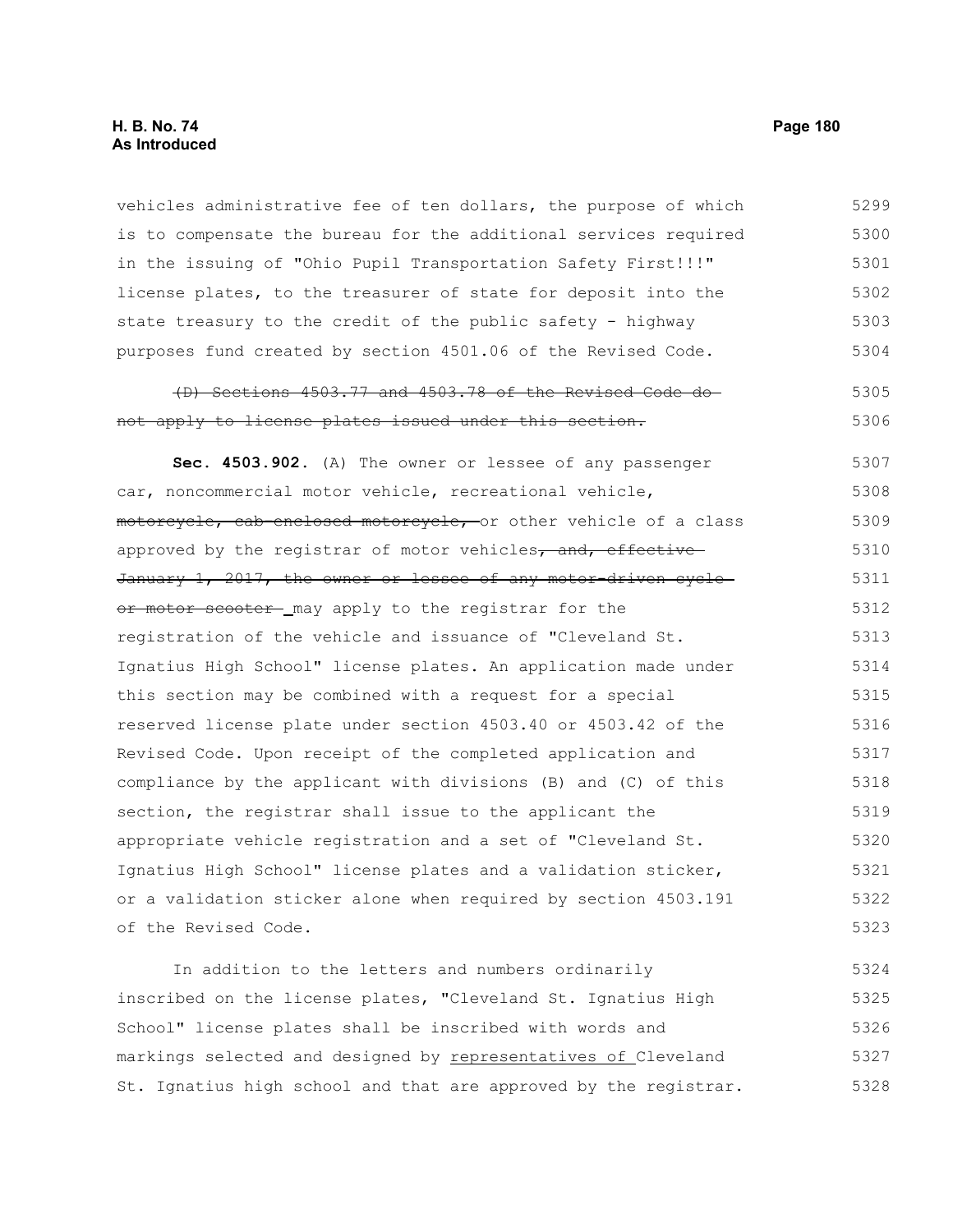"Cleveland St. Ignatius High School" license plates shall display county identification stickers that identify the county of registration as required under section 4503.19 of the Revised Code. 5329 5330 5331 5332

(B) "Cleveland St. Ignatius High School" license plates and a validation sticker, or validation sticker alone, shall be issued upon receipt of a contribution as provided in division (C)(1) of this section and upon payment of the regular license tax as prescribed under section 4503.04 of the Revised Code, any applicable motor vehicle license tax levied under Chapter 4504. of the Revised Code, any applicable additional fee prescribed by section 4503.40 or 4503.42 of the Revised Code, a bureau of motor vehicles administrative fee of ten dollars, and compliance with all other applicable laws relating to the registration of motor vehicles. 5333 5334 5335 5336 5337 5338 5339 5340 5341 5342 5343

(C)(1) For each application for registration and registration renewal notice the registrar receives under this section, the registrar shall collect a contribution of thirty dollars. The registrar shall transmit this contribution into the state treasury to the credit of the license plate contribution fund created in section 4501.21 of the Revised Code. 5344 5345 5346 5347 5348 5349

(2) The registrar shall deposit the bureau administrative fee of ten dollars, the purpose of which is to compensate the bureau for additional services required in the issuing of "Cleveland St. Ignatius High School" license plates, into the state treasury to the credit of the public safety - highway purposes fund created in section 4501.06 of the Revised Code. 5350 5351 5352 5353 5354 5355

(D) Sections 4503.77 and 4503.78 of the Revised Code do not apply to license plates issued under this section. 5356 5357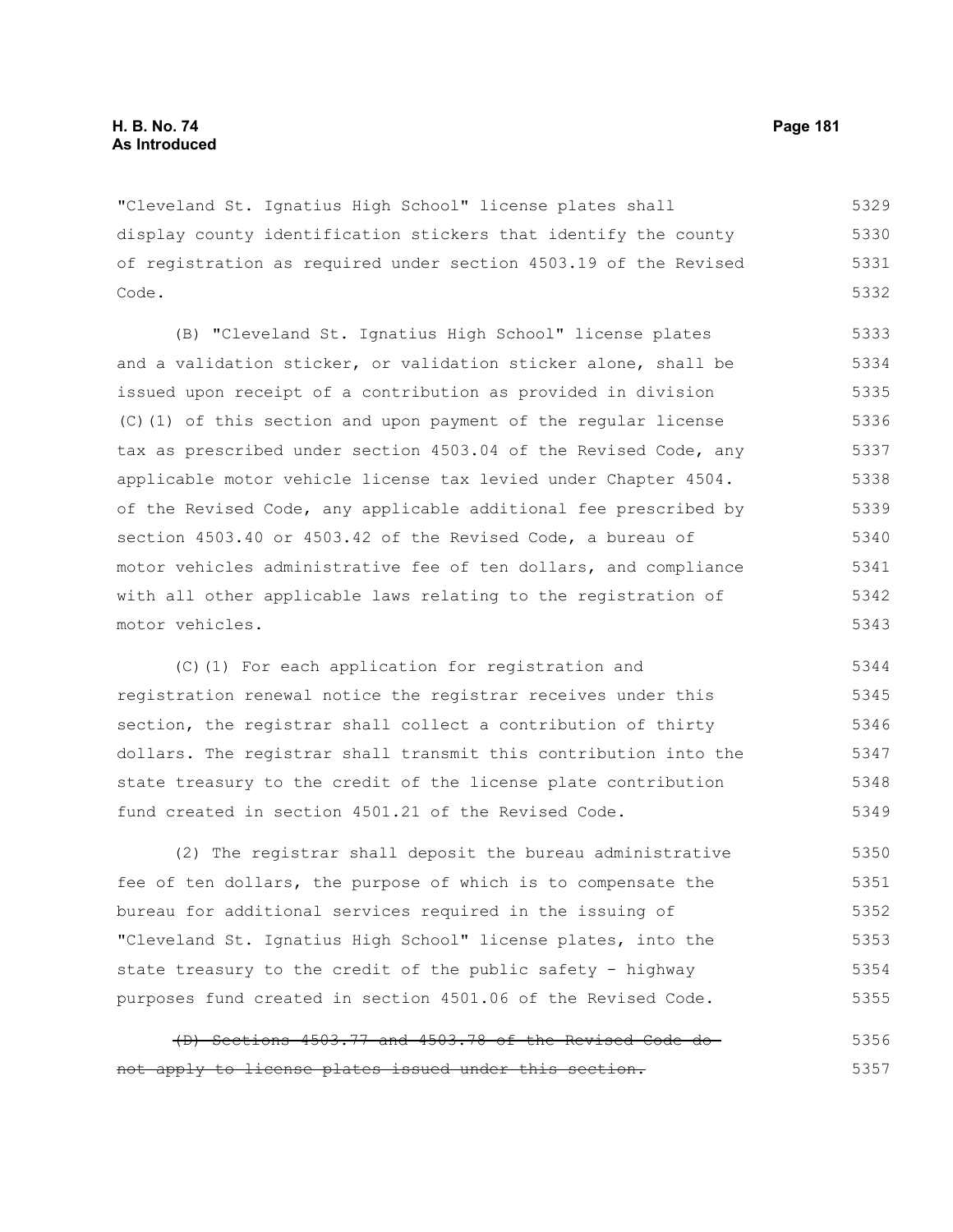**Sec. 4503.903.** (A) The owner or lessee of any passenger car, noncommercial motor vehicle, recreational vehicle, motorcycle, cab-enclosed motorcycle, or other vehicle of a class approved by the registrar of motor vehicles, and, effective January 1, 2017, the owner or lessee of any motor-driven cycleor motor scooter may apply to the registrar for the registration of the vehicle and issuance of "Brecksville-Broadview Heights City Schools" license plates. An application made under this section may be combined with a request for a special reserved license plate under section 4503.40 or 4503.42 of the Revised Code. Upon receipt of the completed application and compliance by the applicant with divisions (B) and (C) of this section, the registrar shall issue to the applicant the appropriate vehicle registration and a set of "Brecksville-Broadview Heights City Schools" license plates and a validation sticker, or a validation sticker alone when required by section 4503.191 of the Revised Code. 5358 5359 5360 5361 5362 5363 5364 5365 5366 5367 5368 5369 5370 5371 5372 5373 5374

In addition to the letters and numbers ordinarily inscribed on the license plates, "Brecksville-Broadview Heights City Schools" license plates shall be inscribed with words and markings selected and designed by representatives of the Brecksville-Broadview Heights city school district and that are approved by the registrar. "Brecksville-Broadview Heights City Schools" license plates shall display county identification stickers that identify the county of registration as required under section 4503.19 of the Revised Code. 5375 5376 5377 5378 5379 5380 5381 5382 5383

(B) "Brecksville-Broadview Heights City Schools" license plates and a validation sticker, or validation sticker alone, shall be issued upon receipt of a contribution as provided in division (C)(1) of this section and upon payment of the regular license tax as prescribed under section 4503.04 of the Revised 5384 5385 5386 5387 5388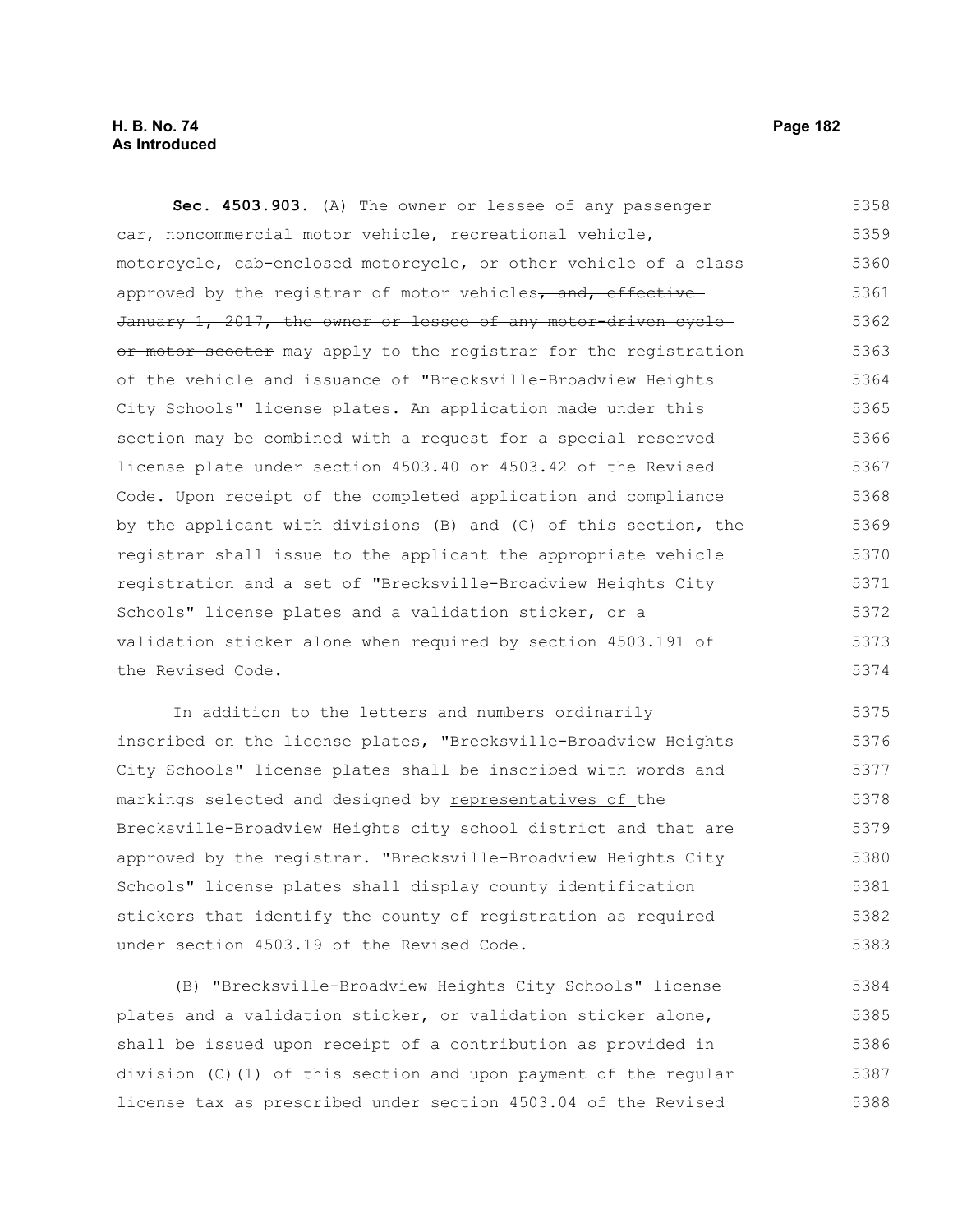#### **H. B. No. 74 Page 183 As Introduced**

Code, any applicable motor vehicle license tax levied under Chapter 4504. of the Revised Code, any applicable additional fee prescribed by section 4503.40 or 4503.42 of the Revised Code, a bureau of motor vehicles administrative fee of ten dollars, and compliance with all other applicable laws relating to the registration of motor vehicles. 5389 5390 5391 5392 5393 5394

(C)(1) For each application for registration and registration renewal notice the registrar receives under this section, the registrar shall collect a contribution of thirty dollars. The registrar shall transmit this contribution into the state treasury to the credit of the license plate contribution fund created in section 4501.21 of the Revised Code. 5395 5396 5397 5398 5399 5400

(2) The registrar shall deposit the bureau administrative fee of ten dollars, the purpose of which is to compensate the bureau for additional services required in the issuing of "Brecksville-Broadview Heights City Schools" license plates, into the state treasury to the credit of the public safety highway purposes fund created in section 4501.06 of the Revised Code. 5401 5402 5403 5404 5405 5406 5407

(D) Sections 4503.77 and 4503.78 of the Revised Code do not apply to license plates issued under this section. 5408 5409

**Sec. 4503.904.** (A) The owner or lessee of any passenger car, noncommercial motor vehicle, recreational vehicle, motorcycle, motor-driven cycle, motor scooter, cab-enclosed motorcycle, or other vehicle of a class approved by the registrar of motor vehicles may apply to the registrar for the registration of the vehicle and issuance of "Chagrin Falls Exempted Village Schools" license plates. An application made under this section may be combined with a request for a special reserved license plate under section 4503.40 or 4503.42 of the 5410 5411 5412 5413 5414 5415 5416 5417 5418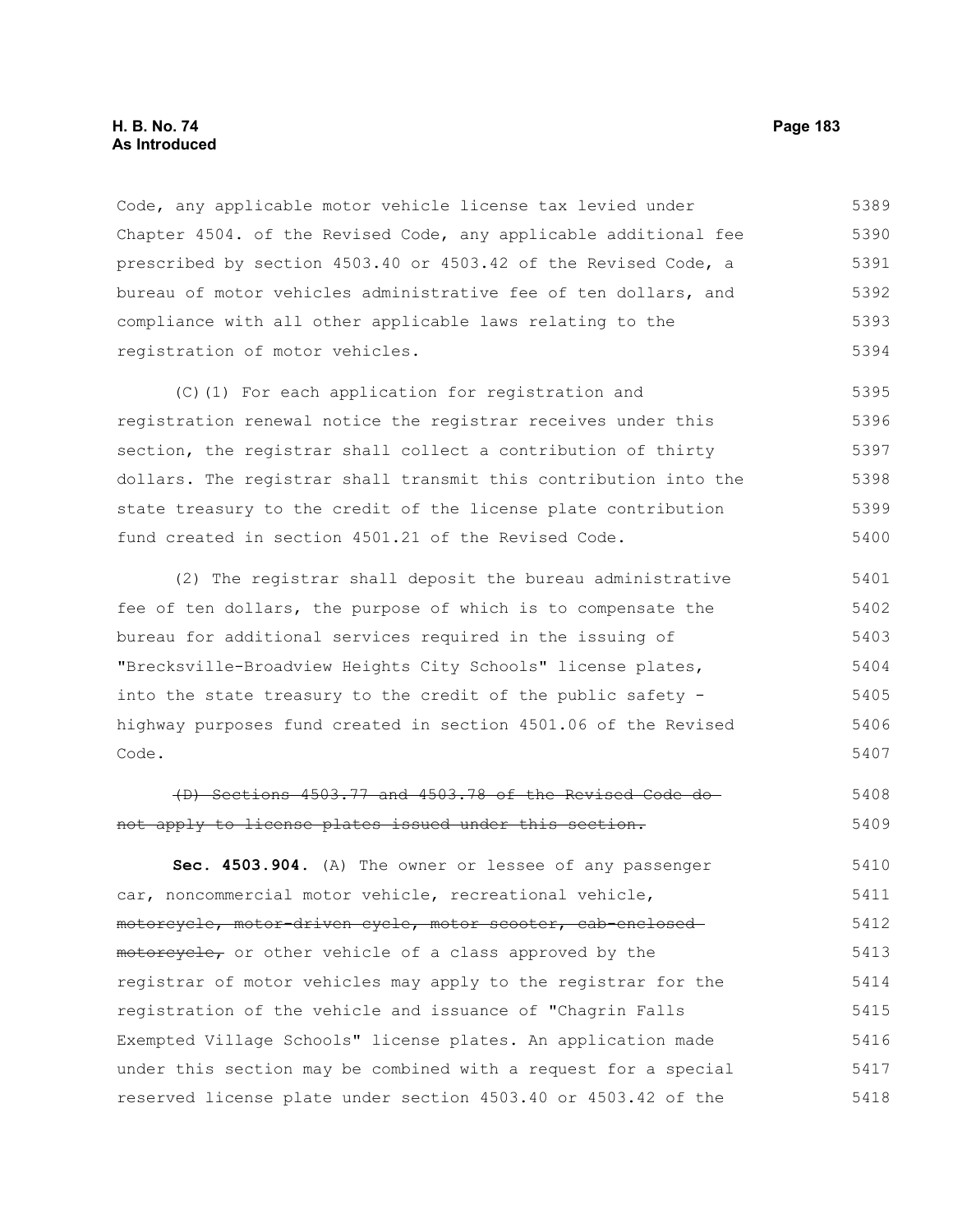## **H. B. No. 74 Page 184 As Introduced**

Revised Code. Upon receipt of the completed application and compliance by the applicant with divisions (B) and (C) of this section, the registrar shall issue to the applicant the appropriate vehicle registration and a set of "Chagrin Falls Exempted Village Schools" license plates and a validation sticker, or a validation sticker alone when required by section 4503.191 of the Revised Code. 5419 5420 5421 5422 5423 5424 5425

In addition to the letters and numbers ordinarily inscribed on the license plates, "Chagrin Falls Exempted Village Schools" license plates shall be inscribed with words and markings selected and designed by representatives of the Chagrin Falls exempted village school district and that are approved by the registrar. "Chagrin Falls Exempted Village Schools" license plates shall display county identification stickers that identify the county of registration as required under section 4503.19 of the Revised Code. 5426 5427 5428 5429 5430 5431 5432 5433 5434

(B) "Chagrin Falls Exempted Village Schools" license plates and a validation sticker, or validation sticker alone, shall be issued upon receipt of a contribution as provided in division (C)(1) of this section and upon payment of the regular license tax as prescribed under section 4503.04 of the Revised Code, any applicable motor vehicle license tax levied under Chapter 4504. of the Revised Code, any applicable additional fee prescribed by section 4503.40 or 4503.42 of the Revised Code, a bureau of motor vehicles administrative fee of ten dollars, and compliance with all other applicable laws relating to the registration of motor vehicles. 5435 5436 5437 5438 5439 5440 5441 5442 5443 5444 5445

(C)(1) For each application for registration and registration renewal notice the registrar receives under this section, the registrar shall collect a contribution of thirty 5446 5447 5448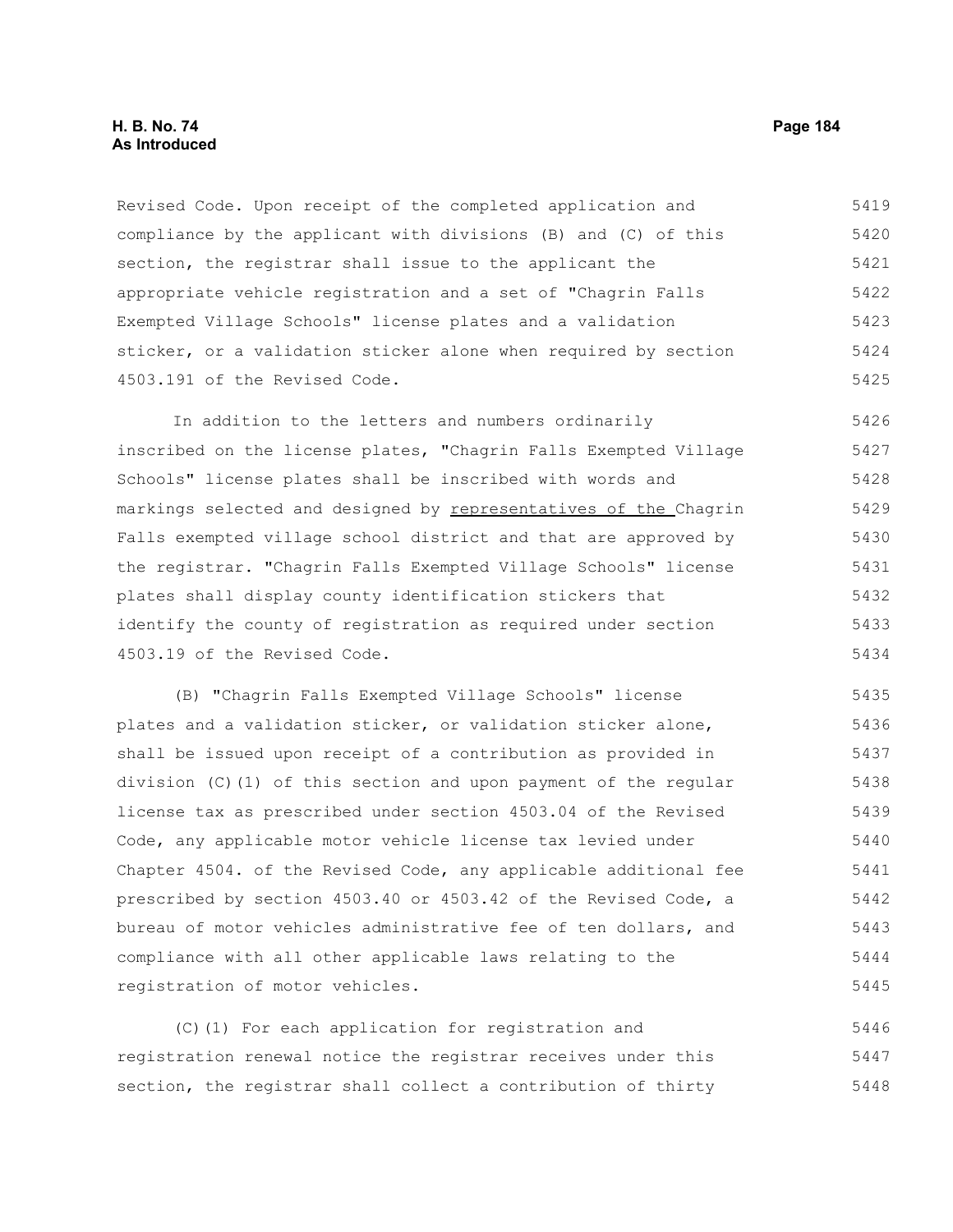dollars. The registrar shall transmit this contribution into the state treasury to the credit of the license plate contribution fund created in section 4501.21 of the Revised Code. 5449 5450 5451

(2) The registrar shall deposit the bureau administrative fee of ten dollars, the purpose of which is to compensate the bureau for additional services required in the issuing of "Chagrin Falls Exempted Village Schools" license plates, into the state treasury to the credit of the public safety - highway purposes fund created in section 4501.06 of the Revised Code. 5452 5453 5454 5455 5456 5457

#### (D) Sections 4503.77 and 4503.78 of the Revised Code do not apply to license plates issued under this section. 5458 5459

**Sec. 4503.905.** (A) The owner or lessee of any passenger car, noncommercial motor vehicle, recreational vehicle, motorcycle, cab-enclosed motorcycle, motor-driven cycle, motor scooter, or other vehicle of a class approved by the registrar of motor vehicles, may apply to the registrar for the registration of the vehicle and issuance of "Cuyahoga Valley Career Center" license plates. 5460 5461 5462 5463 5464 5465 5466

An application made under this section may be combined with a request for a special reserved license plate under section 4503.40 or 4503.42 of the Revised Code. Upon receipt of the completed application and compliance by the applicant with divisions (B) and (C) of this section, the registrar shall issue to the applicant the appropriate vehicle registration and a set of "Cuyahoga Valley Career Center" license plates and a validation sticker, or a validation sticker alone when required by section 4503.191 of the Revised Code. 5467 5468 5469 5470 5471 5472 5473 5474 5475

In addition to the letters and numbers ordinarily inscribed on the license plates, "Cuyahoga Valley Career Center" 5476 5477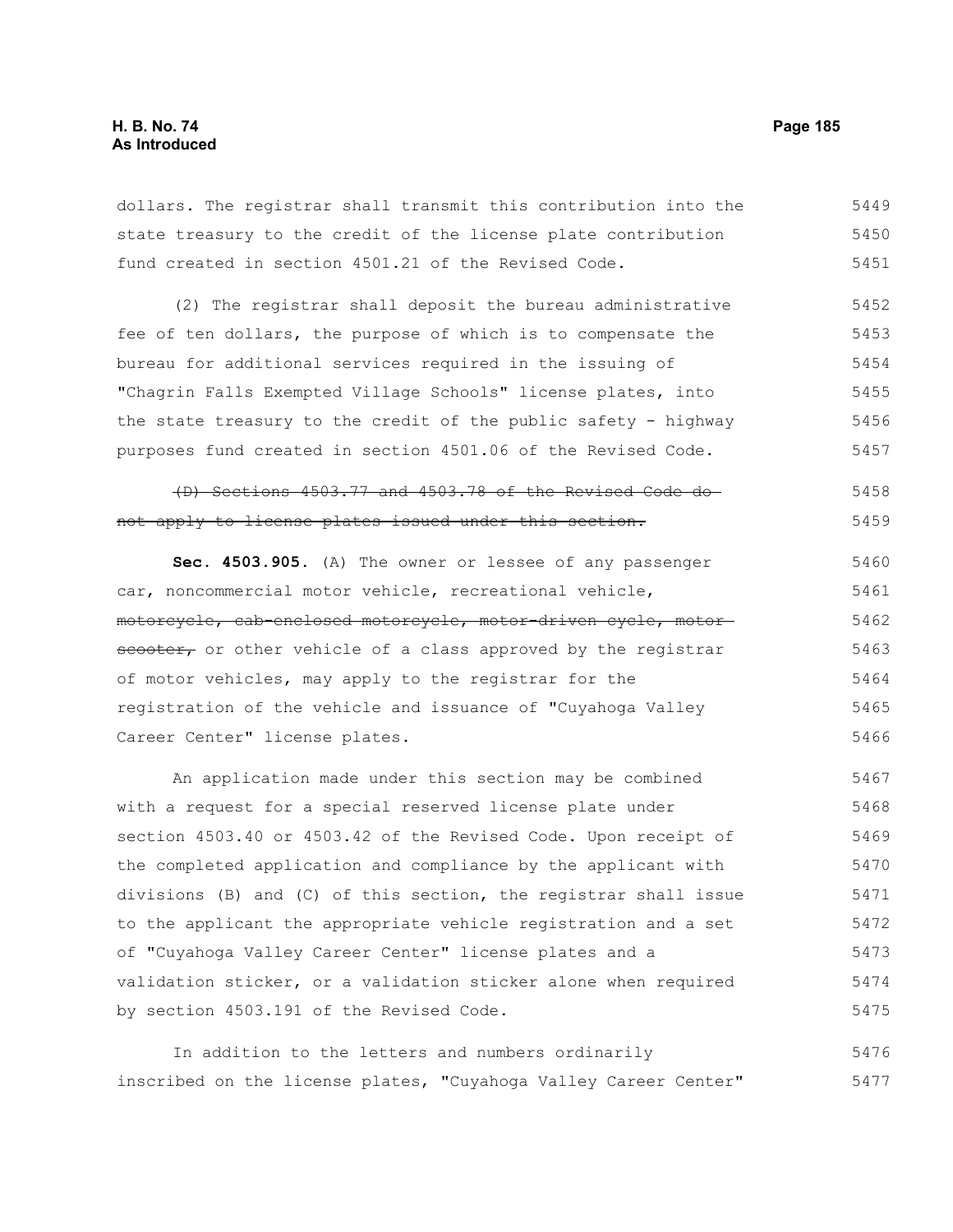#### **H. B. No. 74 Page 186 As Introduced**

license plates shall be inscribed with words and markings selected and designed by representatives of the Cuyahoga valley career center and that are approved by the registrar. "Cuyahoga Valley Career Center" license plates shall display county identification stickers that identify the county of registration as required under section 4503.19 of the Revised Code. 5478 5479 5480 5481 5482 5483

(B) "Cuyahoga Valley Career Center" license plates and a validation sticker, or validation sticker alone, shall be issued upon receipt of a contribution as provided in division (C)(1) of this section and upon payment of the regular license tax as prescribed under section 4503.04 of the Revised Code, any applicable motor vehicle license tax levied under Chapter 4504. of the Revised Code, any applicable additional fee prescribed by section 4503.40 or 4503.42 of the Revised Code, a bureau of motor vehicles administrative fee of ten dollars, and compliance with all other applicable laws relating to the registration of motor vehicles. 5484 5485 5486 5487 5488 5489 5490 5491 5492 5493 5494

(C)(1) For each application for registration and registration renewal notice the registrar receives under this section, the registrar shall collect a contribution of thirty dollars. The registrar shall transmit this contribution into the state treasury to the credit of the license plate contribution fund created in section 4501.21 of the Revised Code. 5495 5496 5497 5498 5499 5500

(2) The registrar shall deposit the bureau of motor vehicles administrative fee of ten dollars, the purpose of which is to compensate the bureau for additional services required in the issuing of "Cuyahoga Valley Career Center" license plates, into the state treasury to the credit of the public safety highway purposes fund created in section 4501.06 of the Revised Code. 5501 5502 5503 5504 5505 5506 5507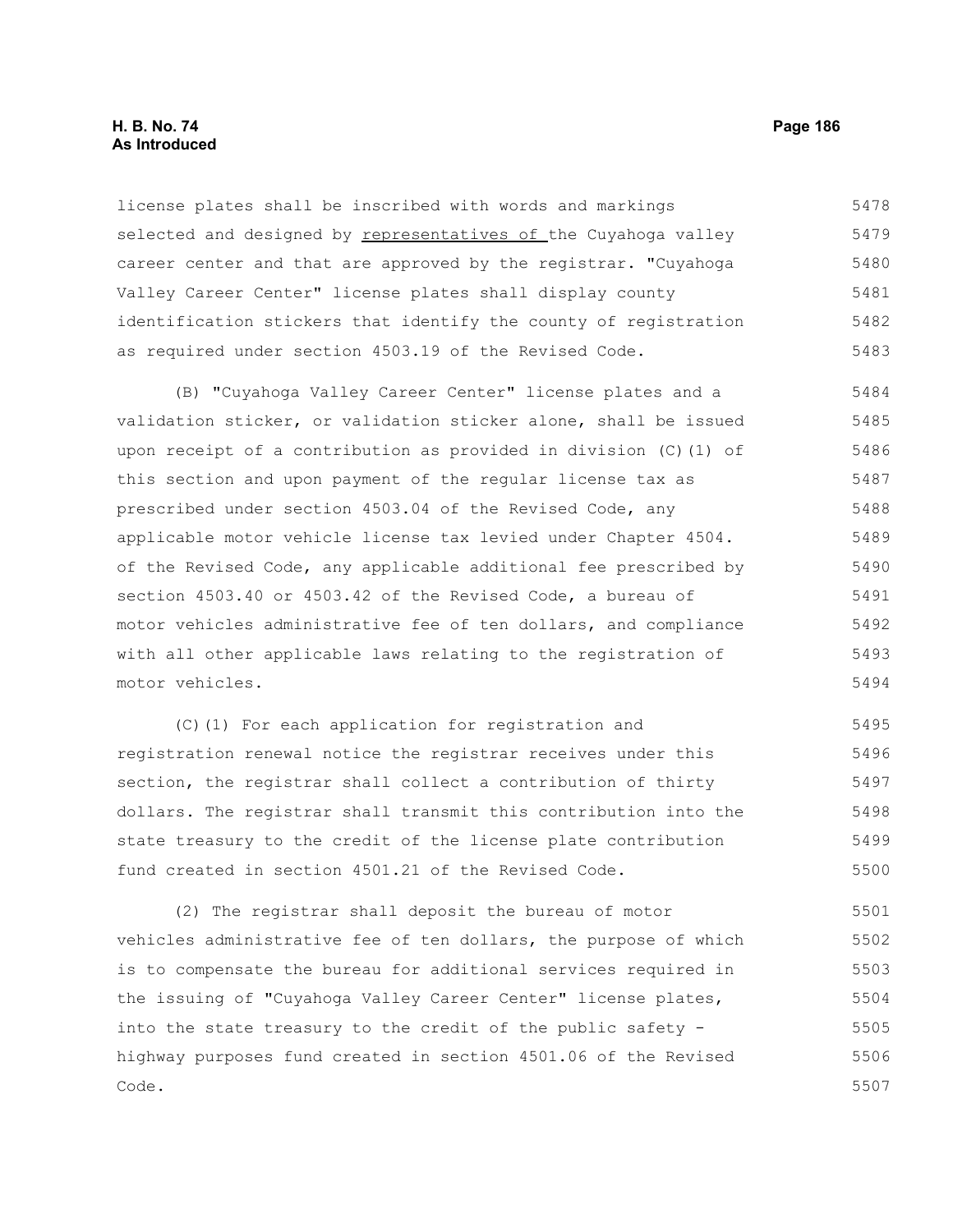(D) Sections 4503.77 and 4503.78 of the Revised Code do not apply to license plates issued under this section. **Sec. 4503.906.** (A) The owner or lessee of any passenger car, noncommmercial noncommercial motor vehicle, recreational vehicle, motorcycle, cab-enclosed motorcycle, or other vehicle of a class approved by the registrar of motor vehicles may apply to the registrar for the registration of the vehicle and issuance of "Stow-Munroe Falls City Schools" license plates. An application made under this section may be combined with a request for a special reserved license plate under section 4503.40 or 4503.42 of the Revised Code. Upon receipt of the completed application and compliance by the applicant with divisions (B) and (C) of this section, the registrar shall issue to the applicant the appropriate vehicle registration and a set of "Stow-Munroe Falls City Schools" license plates and a validation sticker, or a validation sticker alone when required by section 4503.191 of the Revised Code. In addition to the letters and numbers ordinarily 5508 5509 5510 5511 5512 5513 5514 5515 5516 5517 5518 5519 5520 5521 5522 5523 5524 5525

inscribed on the license plates, "Stow-Munroe Falls City Schools" license plates shall be inscribed with words and markings selected and designed by representatives of the Stow-Munroe city school district and that are approved by the registrar. "Stow-Munroe Falls City Schools" license plates shall display county identification stickers that identify the county of registration as required under section 4503.19 of the Revised Code. 5526 5527 5528 5529 5530 5531 5532 5533

(B) "Stow-Munroe Falls City Schools" license plates and a validation sticker, or validation sticker alone, shall be issued upon receipt of a contribution as provided in division (C)(1) of this section and upon payment of the regular license tax as 5534 5535 5536 5537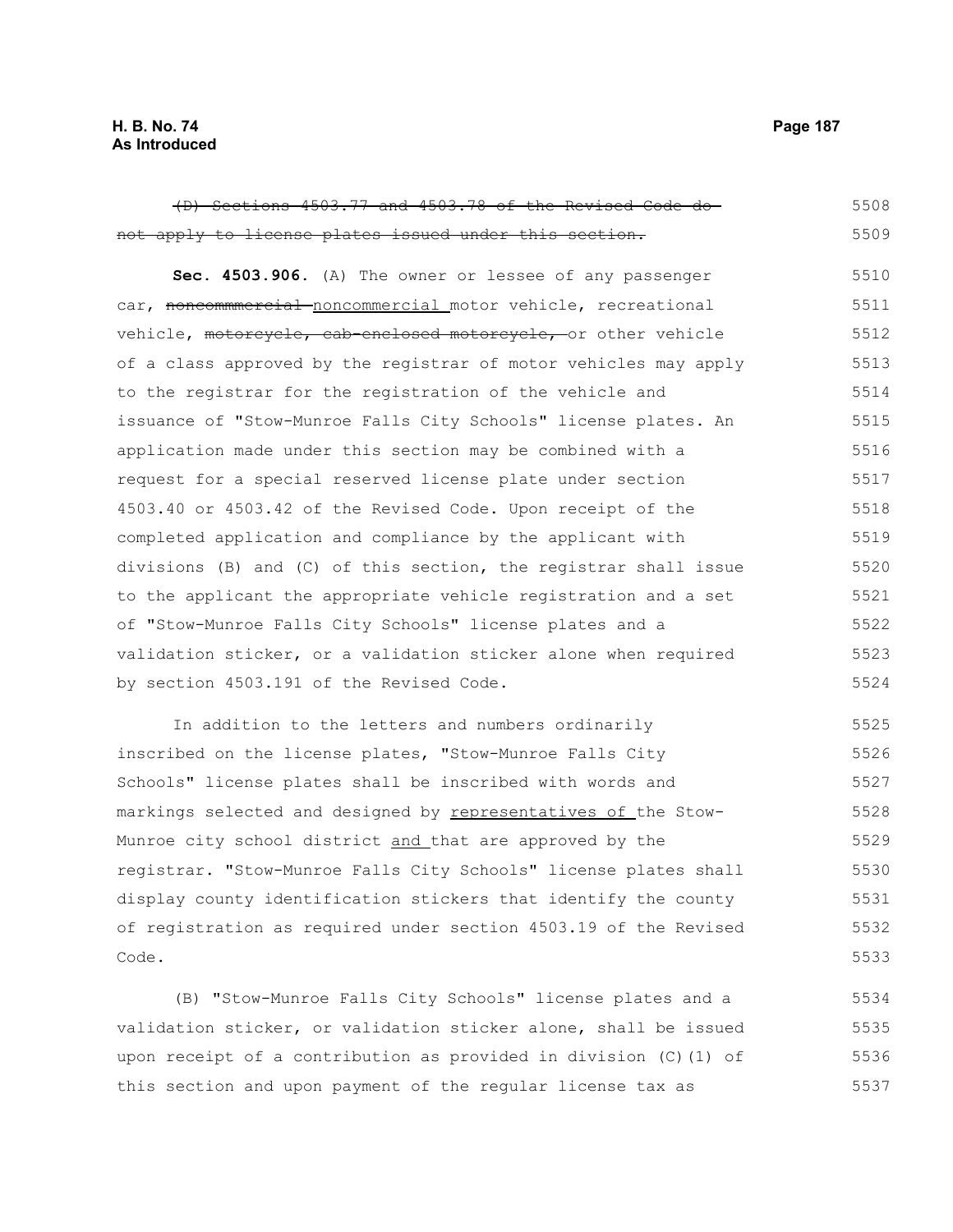# **H. B. No. 74 Page 188 As Introduced**

prescribed under section 4503.04 of the Revised Code, any applicable motor vehicle license tax levied under Chapter 4504. of the Revised Code, any applicable additional fee prescribed by section 4503.40 or 4503.42 of the Revised Code, a bureau of motor vehicles administrative fee of ten dollars, and compliance with all other applicable laws relating to the registration of motor vehicles. 5538 5539 5540 5541 5542 5543 5544

(C)(1) For each application for registration and registration renewal notice the registrar receives under this section, the registrar shall collect a contribution of thirty dollars. The registrar shall transmit this contribution into the state treasury to the credit of the license plate contribution fund created in section 4501.21 of the Revised Code. 5545 5546 5547 5548 5549 5550

(2) The registrar shall deposit the bureau administrative fee of ten dollars, the purpose of which is to compensate the bureau for additional services required in the issuing of "Stow-Munroe Falls City Schools" license plates, into the state treasury to the credit of the public safety - highway purposes fund created in section 4501.06 of the Revised Code. 5551 5552 5553 5554 5555 5556

```
(D) Sections 4503.77 and 4503.78 of the Revised Code do
not apply to license plates issued under this section.
                                                                           5557
                                                                           5558
```
**Sec. 4503.907.** (A) The owner or lessee of any passenger car, noncommercial motor vehicle, recreational vehicle, motorcycle, cab enclosed motorcycle, or other vehicle of a class approved by the registrar of motor vehicles may apply to the registrar for the registration of the vehicle and issuance of "Twinsburg City Schools" license plates. An application made under this section may be combined with a request for a special reserved license plate under section 4503.40 or 4503.42 of the Revised Code. Upon receipt of the completed application and 5559 5560 5561 5562 5563 5564 5565 5566 5567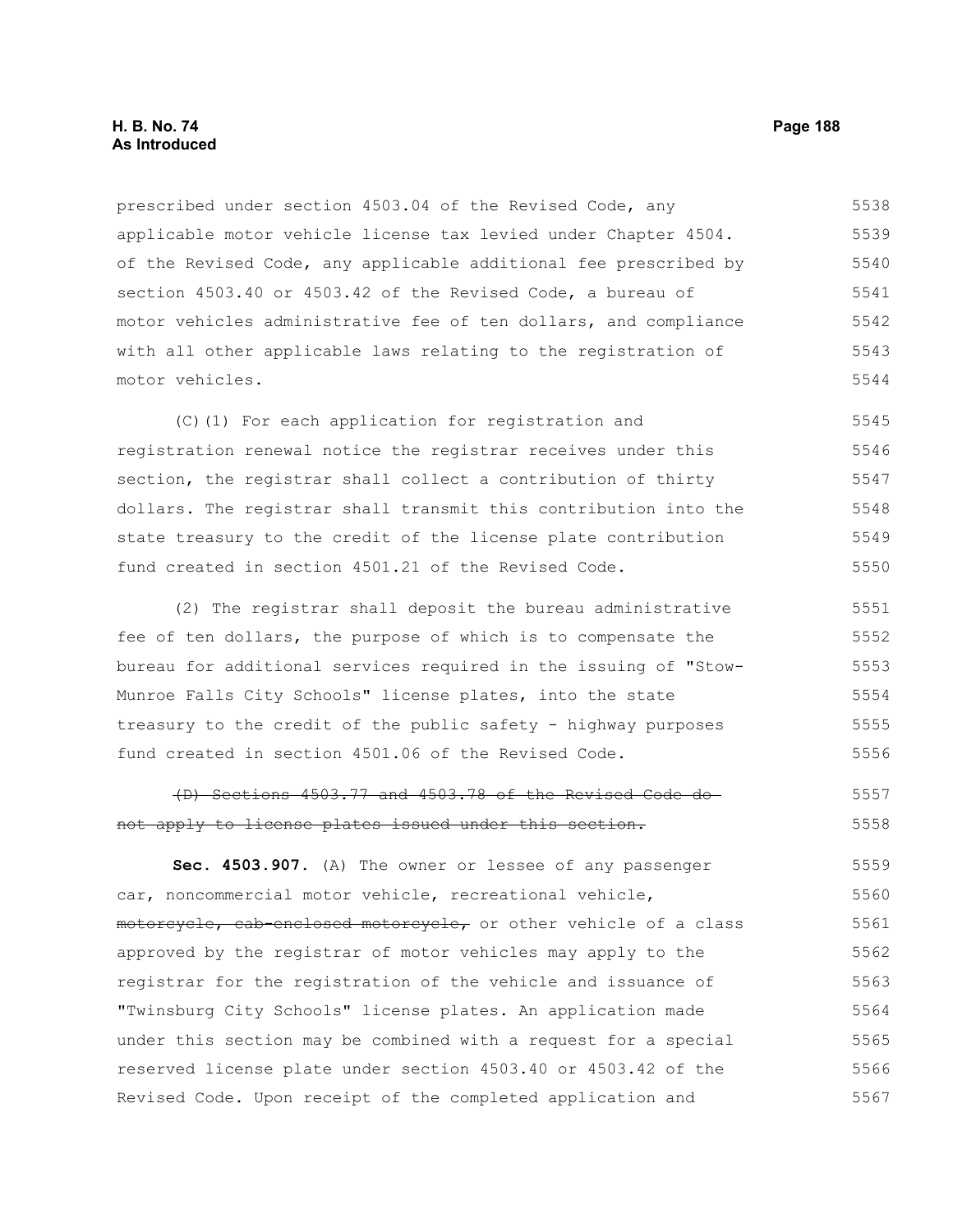## **H. B. No. 74 Page 189 As Introduced**

compliance by the applicant with divisions (B) and (C) of this section, the registrar shall issue to the applicant the appropriate vehicle registration and a set of "Twinsburg City Schools" license plates and a validation sticker, or a validation sticker alone when required by section 4503.191 of the Revised Code. 5568 5569 5570 5571 5572 5573

In addition to the letters and numbers ordinarily inscribed on the license plates, "Twinsburg City Schools" license plates shall be inscribed with words and markings selected and designed by representatives of the Twinsburg city school district and that are approved by the registrar. "Twinsburg City Schools" license plates shall display county identification stickers that identify the county of registration as required under section 4503.19 of the Revised Code. 5574 5575 5576 5577 5578 5579 5580 5581

(B) "Twinsburg City Schools" license plates and a validation sticker, or validation sticker alone, shall be issued upon receipt of a contribution as provided in division (C)(1) of this section and upon payment of the regular license tax as prescribed under section 4503.04 of the Revised Code, any applicable motor vehicle license tax levied under Chapter 4504. of the Revised Code, any applicable additional fee prescribed by section 4503.40 or 4503.42 of the Revised Code, a bureau of motor vehicles administrative fee of ten dollars, and compliance with all other applicable laws relating to the registration of motor vehicles. 5582 5583 5584 5585 5586 5587 5588 5589 5590 5591 5592

(C)(1) For each application for registration and registration renewal notice the registrar receives under this section, the registrar shall collect a contribution of thirty dollars. The registrar shall transmit this contribution into the state treasury to the credit of the license plate contribution 5593 5594 5595 5596 5597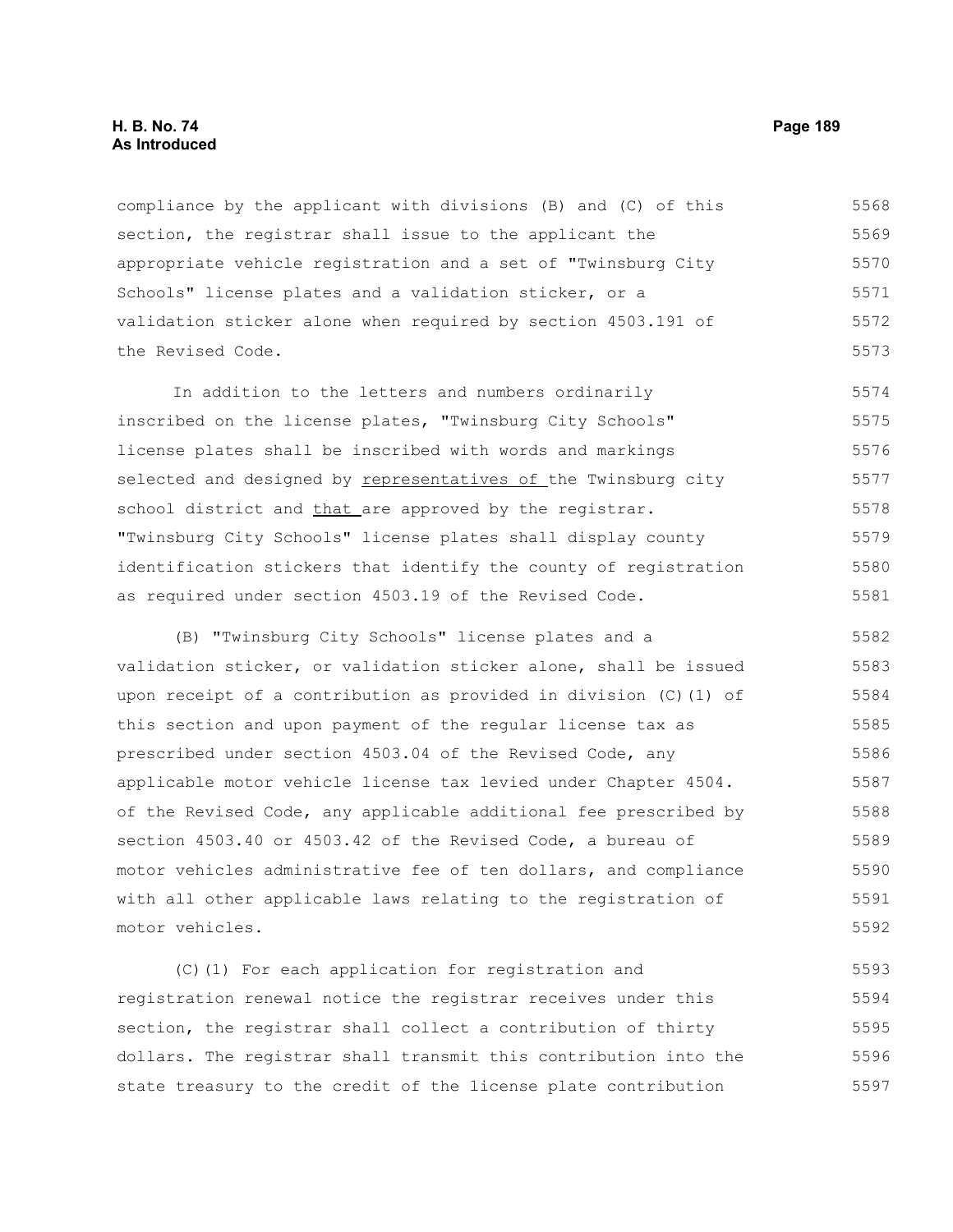5598

fund created in section 4501.21 of the Revised Code.

(2) The registrar shall deposit the bureau administrative fee of ten dollars, the purpose of which is to compensate the bureau for additional services required in the issuing of "Twinsburg City Schools" license plates, into the state treasury to the credit of the public safety - highway purposes fund created in section 4501.06 of the Revised Code. 5599 5600 5601 5602 5603 5604

(D) Sections 4503.77 and 4503.78 of the Revised Code do not apply to license plates issued under this section. 5605 5606

**Sec. 4503.908.** (A) The owner or lessee of any passenger car, noncommercial motor vehicle, recreational vehicle, motorcycle, cab-enclosed motorcycle, motor-driven cycle, motor scooter, or other vehicle of a class approved by the registrar of motor vehicles may apply to the registrar for the registration of the vehicle and issuance of "St. Xavier High School" license plates. An application made under this section may be combined with a request for a special reserved license plate under section 4503.40 or 4503.42 of the Revised Code. Upon receipt of the completed application and compliance by the applicant with divisions (B) and (C) of this section, the registrar shall issue to the applicant the appropriate vehicle registration and a set of "St. Xavier High School" license plates and a validation sticker, or a validation sticker alone when required by section 4503.191 of the Revised Code. 5607 5608 5609 5610 5611 5612 5613 5614 5615 5616 5617 5618 5619 5620 5621

In addition to the letters and numbers ordinarily inscribed on the license plates, "St. Xavier High School" license plates shall be inscribed with words and markings selected and designed by representatives of St. Xavier high school and that are approved by the registrar. "St. Xavier High School" license plates shall display county identification 5622 5623 5624 5625 5626 5627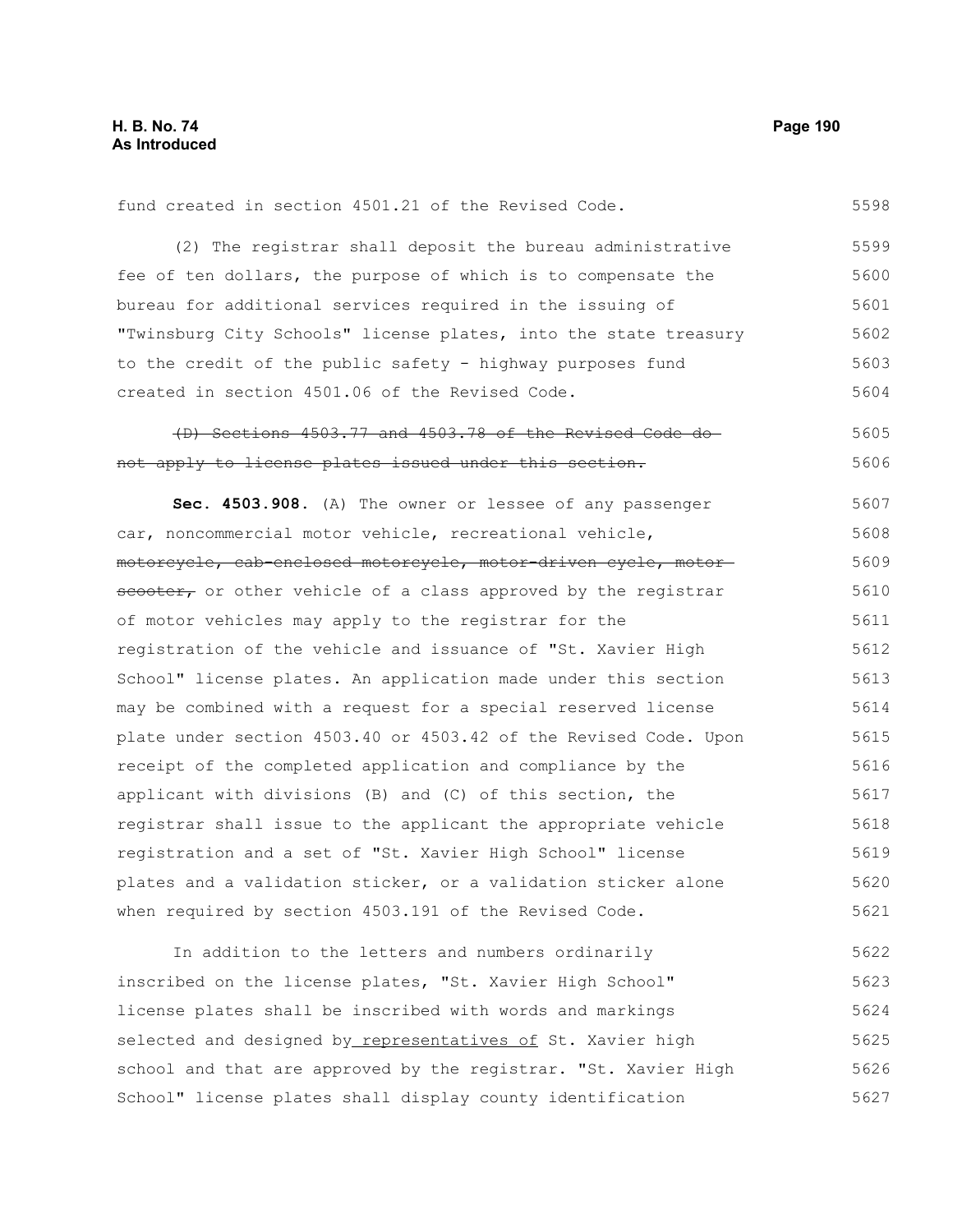# **H. B. No. 74 Page 191 As Introduced**

5628

under section 4503.19 of the Revised Code. (B) "St. Xavier High School" license plates and a validation sticker, or validation sticker alone, shall be issued upon receipt of a contribution as provided in division (C)(1) of this section and upon payment of the regular license tax as prescribed under section 4503.04 of the Revised Code, any applicable motor vehicle license tax levied under Chapter 4504. of the Revised Code, any applicable additional fee prescribed by section 4503.40 or 4503.42 of the Revised Code, a bureau of motor vehicles administrative fee of ten dollars, and compliance with all other applicable laws relating to the registration of motor vehicles. (C)(1) For each application for registration and 5629 5630 5631 5632 5633 5634 5635 5636 5637 5638 5639 5640 5641

stickers that identify the county of registration as required

registration renewal notice the registrar receives under this section, the registrar shall collect a contribution of thirty dollars. The registrar shall transmit this contribution into the state treasury to the credit of the license plate contribution fund created in section 4501.21 of the Revised Code. 5642 5643 5644 5645 5646

(2) The registrar shall deposit the bureau administrative fee of ten dollars, the purpose of which is to compensate the bureau for additional services required in the issuing of "St. Xavier High School" license plates, into the state treasury to the credit of the public safety - highway purposes fund created in section 4501.06 of the Revised Code. 5647 5648 5649 5650 5651 5652

#### (D) Sections 4503.77 and 4503.78 of the Revised Code do not apply to license plates issued under this section. 5653 5654

**Sec. 4503.909.** (A) The owner or lessee of any passenger car, noncommercial motor vehicle, recreational vehicle, or other 5655 5656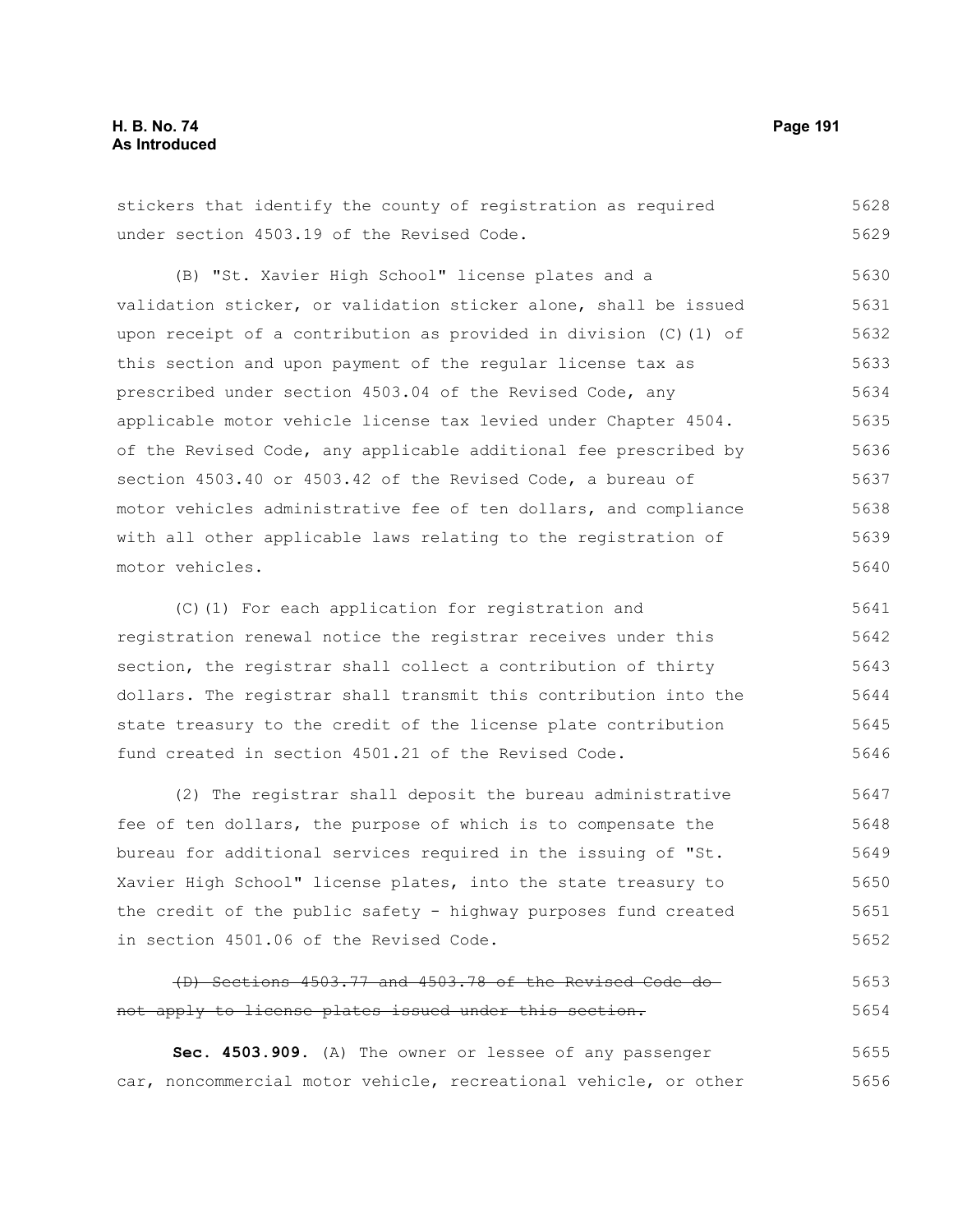# **H. B. No. 74 Page 192 As Introduced**

vehicle of a class approved by the registrar of motor vehicles may apply to the registrar for the registration of the vehicle and issuance of "Grandview Heights Schools" license plates. The application for "Grandview Heights Schools" license plates may be combined with a request for a special reserved license plate under section 4503.40 or 4503.42 of the Revised Code. Upon receipt of the completed application and compliance with divisions (B) and (C) of this section, the registrar shall issue to the applicant the appropriate vehicle registration and a set of "Grandview Heights Schools" license plates with a validation sticker, or a validation sticker alone when required by section 4503.191 of the Revised Code. 5657 5658 5659 5660 5661 5662 5663 5664 5665 5666 5667 5668

In addition to the letters and numbers ordinarily inscribed thereon, "Grandview Heights Schools" license plates shall display an appropriate logo and words selected by representatives of the Grandview Heights city school district and that are approved by the registrar. "Grandview Heights Schools" license plates shall display county identification stickers that identify the county of registration as required under section 4503.19 of the Revised Code. 5669 5670 5671 5672 5673 5674 5675 5676

(B) "Grandview Heights Schools" license plates and a validation sticker, or validation sticker alone, shall be issued upon receipt of an application for registration of a motor vehicle under this section; payment of the regular license tax as prescribed under section 4503.04 of the Revised Code, any applicable motor vehicle license tax levied under Chapter 4504. of the Revised Code, any applicable additional fee prescribed by section 4503.40 or 4503.42 of the Revised Code, an additional administrative fee of ten dollars, and a contribution as provided in division (C)(1) of this section; and compliance with all other applicable laws relating to the registration of motor 5677 5678 5679 5680 5681 5682 5683 5684 5685 5686 5687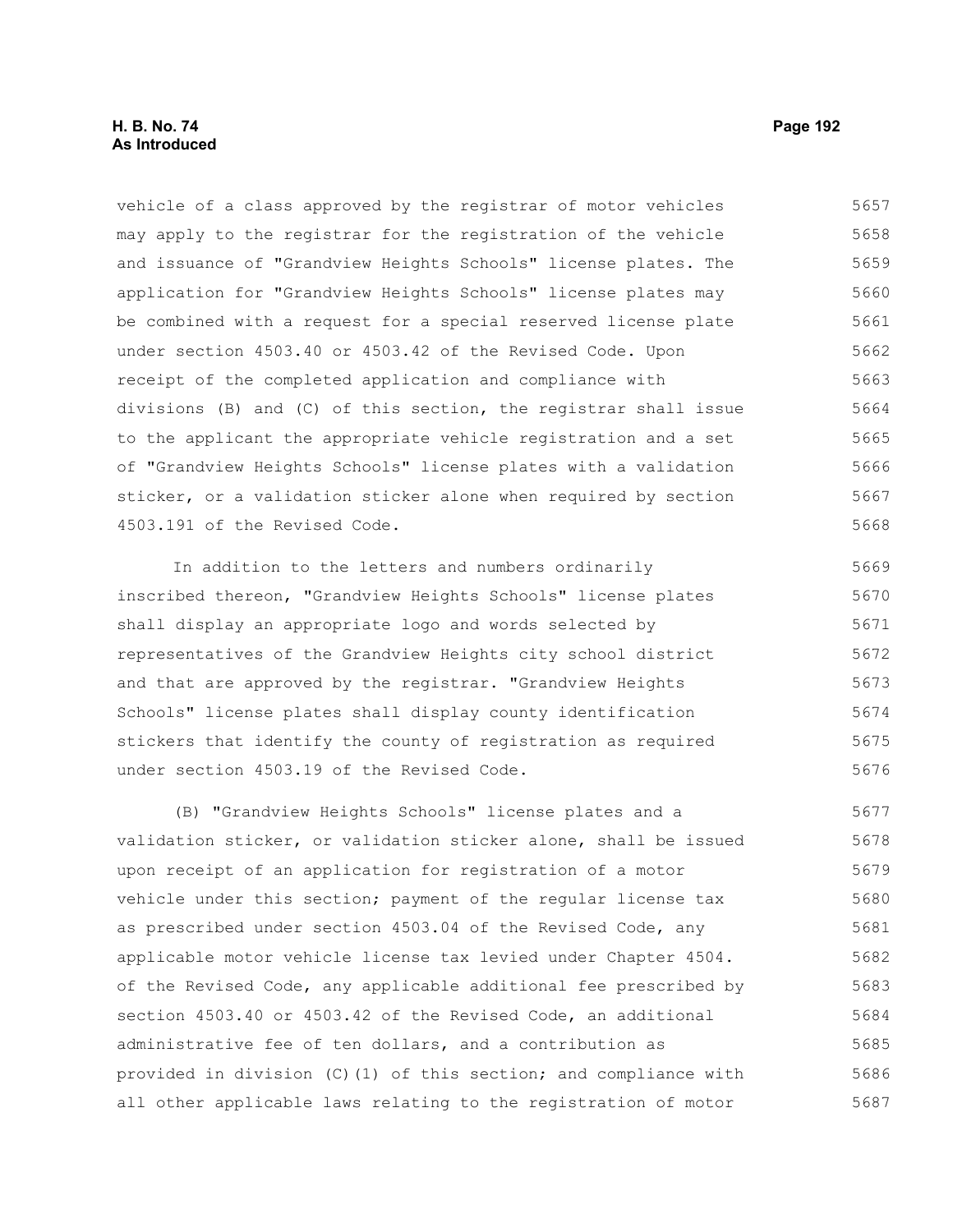the Revised Code.

5715 5716 5717

| AS Introguceg                                                    |      |
|------------------------------------------------------------------|------|
| vehicles.                                                        | 5688 |
| (C)(1) For each application for registration and                 | 5689 |
| registration renewal submitted under this section, the registrar | 5690 |
| shall collect a contribution of thirty dollars. The registrar    | 5691 |
| shall pay this contribution into the state treasury to the       | 5692 |
| credit of the license plate contribution fund created in section | 5693 |
| 4501.21 of the Revised Code.                                     | 5694 |
| (2) The registrar shall pay the ten-dollar bureau                | 5695 |
| administrative fee, the purpose of which is to compensate the    | 5696 |
| bureau for additional services required in issuing "Grandview    | 5697 |
| Heights Schools" license plates, into the state treasury to the  | 5698 |
| credit of the public safety - highway purposes fund created in   | 5699 |
| section 4501.06 of the Revised Code.                             | 5700 |
| (D) Sections 4503.77 and 4503.78 of the Revised Code do-         | 5701 |
| not apply to license plates issued under this section.           | 5702 |
| Sec. 4503.951. (A) The owner or lessee of any passenger          | 5703 |
| car, noncommercial motor vehicle, recreational vehicle,          | 5704 |
| motorcycle, cab enclosed motorcycle, or other vehicle of a class | 5705 |
| approved by the registrar of motor vehicles may apply to the     | 5706 |
| registrar for the registration of the vehicle and issuance of    | 5707 |
| "Cincinnati City School District" license plates. An application | 5708 |
| made under this section may be combined with a request for a     | 5709 |
| special reserved license plate under section 4503.40 or 4503.42  | 5710 |
| of the Revised Code. Upon receipt of the completed application   | 5711 |
| and compliance by the applicant with divisions (B) and (C) of    | 5712 |
| this section, the registrar shall issue to the applicant the     | 5713 |
| appropriate vehicle registration and a set of "Cincinnati City   | 5714 |

School District" license plates and a validation sticker, or a validation sticker alone when required by section 4503.191 of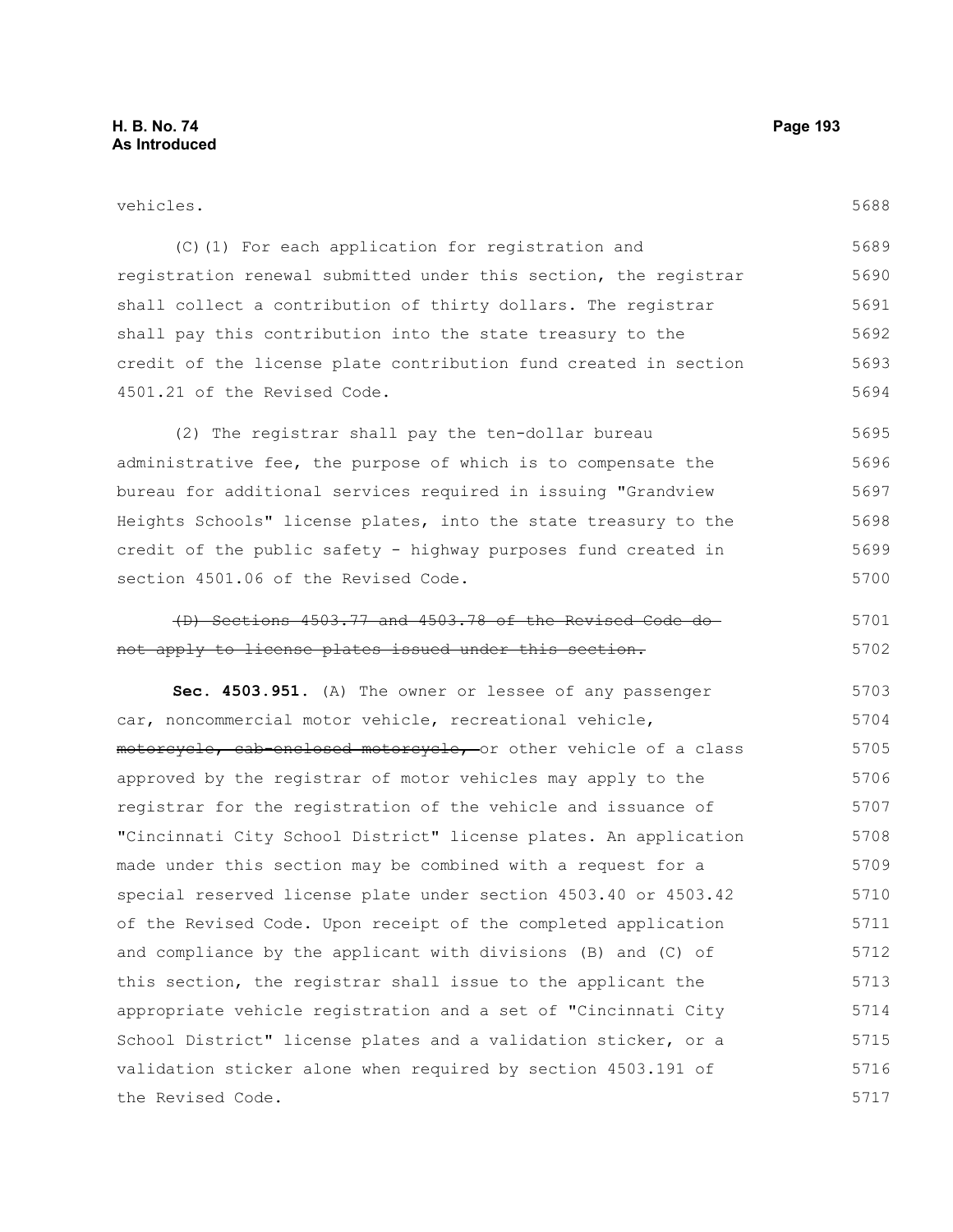#### **H. B. No. 74 Page 194 As Introduced**

In addition to the letters and numbers ordinarily inscribed on the license plates, "Cincinnati City School District" license plates shall be inscribed with words and markings selected and designed by representatives of the Cincinnati city school district and that are approved by the registrar. "Cincinnati City School District" license plates shall display county identification stickers that identify the county of registration as required under section 4503.19 of the Revised Code. 5718 5719 5720 5721 5722 5723 5724 5725 5726

(B) "Cincinnati City School District" license plates and a validation sticker, or validation sticker alone, shall be issued upon receipt of a contribution as provided in division (C)(1) of this section and upon payment of the regular license tax as prescribed under section 4503.04 of the Revised Code, any applicable motor vehicle license tax levied under Chapter 4504. of the Revised Code, any applicable additional fee prescribed by section 4503.40 or 4503.42 of the Revised Code, a bureau of motor vehicles administrative fee of ten dollars, and compliance with all other applicable laws relating to the registration of motor vehicles. 5727 5728 5729 5730 5731 5732 5733 5734 5735 5736 5737

(C)(1) For each application for registration and registration renewal notice the registrar receives under this section, the registrar shall collect a contribution of ten dollars. The registrar shall transmit this contribution into the state treasury to the credit of the license plate contribution fund created in section 4501.21 of the Revised Code. 5738 5739 5740 5741 5742 5743

(2) The registrar shall deposit the bureau administrative fee of ten dollars, the purpose of which is to compensate the bureau for additional services required in the issuing of "Cincinnati City School District" license plates, into the state 5744 5745 5746 5747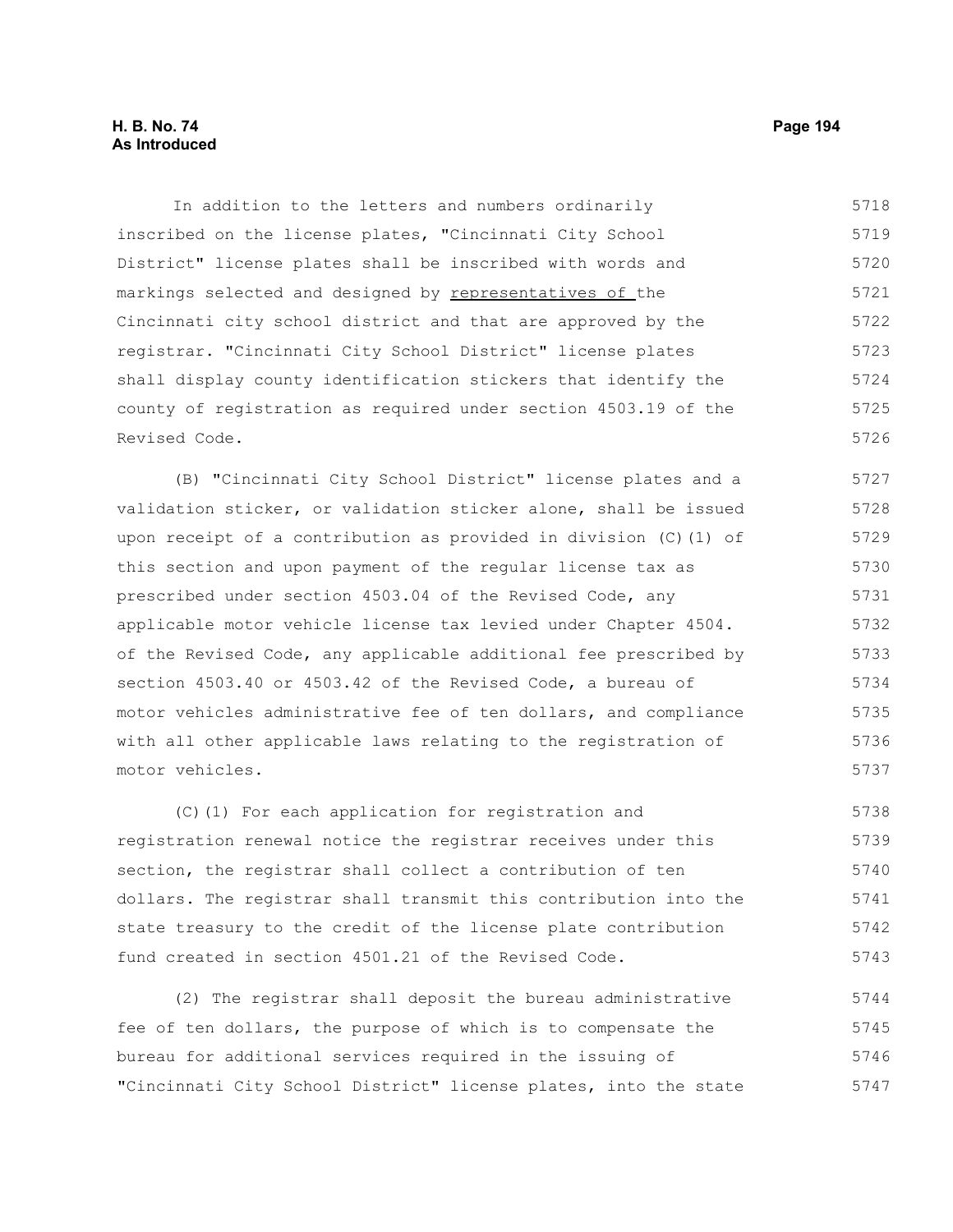treasury to the credit of the public safety - highway purposes fund created in section 4501.06 of the Revised Code. (D) Sections 4503.77 and 4503.78 of the Revised Code do not apply to license plates issued under this section. **Sec. 4503.952.** (A) The owner or lessee of any passenger car, noncommercial motor vehicle, recreational vehicle, motorcycle, cab-enclosed motorcycle, motor-driven cycle, motor scooter, or other vehicle of a class approved by the registrar of motor vehicles may apply to the registrar for the registration of the vehicle and issuance of "Hawken School" license plates. The application for "Hawken School" license plates may be combined with a request for a special reserved license plate under section 4503.40 or 4503.42 of the Revised Code. Upon receipt of the completed application and compliance with divisions (B) and (C) of this section, the registrar shall issue to the applicant the appropriate vehicle registration and a set of "Hawken School" license plates with a validation sticker or a validation sticker alone when required by section 4503.191 of the Revised Code. 5748 5749 5750 5751 5752 5753 5754 5755 5756 5757 5758 5759 5760 5761 5762 5763 5764 5765 5766

In addition to the letters and numbers ordinarily inscribed on the license plates, "Hawken School" license plates shall display an appropriate logo and words selected by representatives of Hawken school that are approved by the registrar. "Hawken School" license plates shall display county identification stickers that identify the county of registration as required under section 4503.19 of the Revised Code. 5767 5768 5769 5770 5771 5772 5773

(B) "Hawken School" license plates and a validation sticker, or validation sticker alone, shall be issued upon receipt of an application for registration of a motor vehicle under this section; payment of the regular license tax as 5774 5775 5776 5777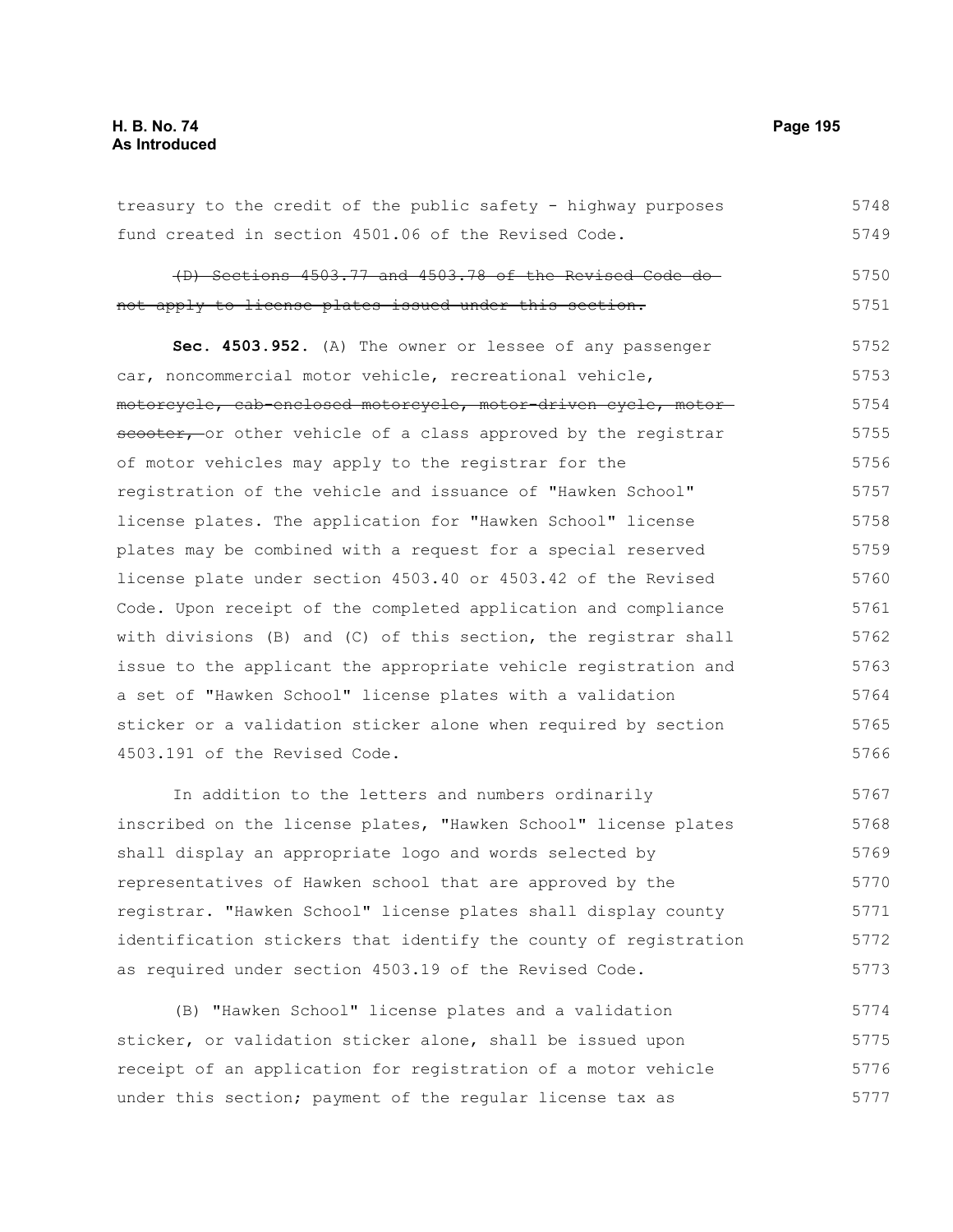# **H. B. No. 74 Page 196 As Introduced**

prescribed under section 4503.04 of the Revised Code, any applicable motor vehicle license tax levied under Chapter 4504. of the Revised Code, any applicable additional fee prescribed by section 4503.40 or 4503.42 of the Revised Code, an additional administrative fee of ten dollars, and a contribution as provided in division (C)(1) of this section; and compliance with all other applicable laws relating to the registration of motor vehicles. 5778 5779 5780 5781 5782 5783 5784 5785

(C)(1) For each application for registration and registration renewal the registrar receives under this section, the registrar shall collect a contribution of thirty dollars. The registrar shall deposit this contribution into the state treasury to the credit of the license plate contribution fund created in section 4501.21 of the Revised Code. 5786 5787 5788 5789 5790 5791

(2) The registrar shall deposit the administrative fee of ten dollars, the purpose of which is to compensate the bureau of motor vehicles for additional services required in issuing "Hawken School" license plates, into the state treasury to the credit of the public safety - highway purposes fund created in section 4501.06 of the Revised Code. 5792 5793 5794 5795 5796 5797

(D) Sections 4503.77 and 4503.78 of the Revised Code do not apply to license plates issued under this section. 5798 5799

**Sec. 4503.953.** (A) The owner or lessee of any passenger car, noncommercial motor vehicle, recreational vehicle, motorcycle, cab-enclosed motorcycle, motor-driven cycle, motorscooter, or other vehicle of a class approved by the registrar of motor vehicles may apply to the registrar for the registration of the vehicle and issuance of "Gilmour Academy" license plates. The application for "Gilmour Academy" license plates may be combined with a request for a special reserved 5800 5801 5802 5803 5804 5805 5806 5807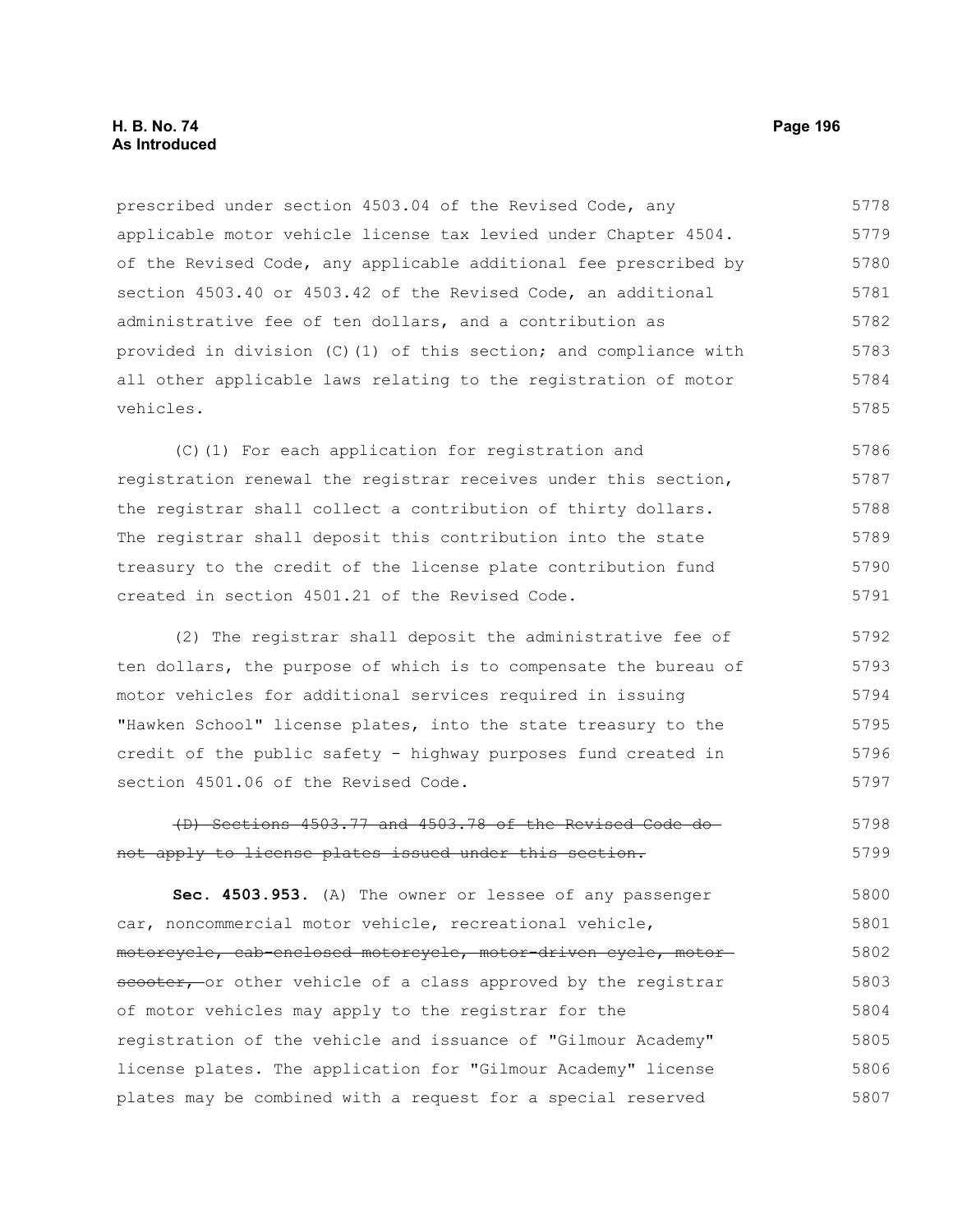# **H. B. No. 74 Page 197 As Introduced**

license plate under section 4503.40 or 4503.42 of the Revised Code. Upon receipt of the completed application and compliance with divisions (B) and (C) of this section, the registrar shall issue to the applicant the appropriate vehicle registration and a set of "Gilmour Academy" license plates with a validation sticker or a validation sticker alone when required by section 4503.191 of the Revised Code. 5808 5809 5810 5811 5812 5813 5814

In addition to the letters and numbers ordinarily inscribed on the license plates, "Gilmour Academy" license plates shall display an appropriate logo and words selected by representatives of Gilmour academy that are approved by the registrar. "Gilmour Academy" license plates shall display county identification stickers that identify the county of registration as required under section 4503.19 of the Revised Code. 5815 5816 5817 5818 5819 5820 5821

(B) "Gilmour Academy" license plates and a validation sticker, or validation sticker alone, shall be issued upon receipt of an application for registration of a motor vehicle under this section; payment of the regular license tax as prescribed under section 4503.04 of the Revised Code, any applicable motor vehicle license tax levied under Chapter 4504. of the Revised Code, any applicable additional fee prescribed by section 4503.40 or 4503.42 of the Revised Code, an additional administrative fee of ten dollars, and a contribution as provided in division (C)(1) of this section; and compliance with all other applicable laws relating to the registration of motor vehicles. 5822 5823 5824 5825 5826 5827 5828 5829 5830 5831 5832 5833

(C)(1) For each application for registration and registration renewal the registrar receives under this section, the registrar shall collect a contribution of thirty dollars. The registrar shall deposit this contribution into the state 5834 5835 5836 5837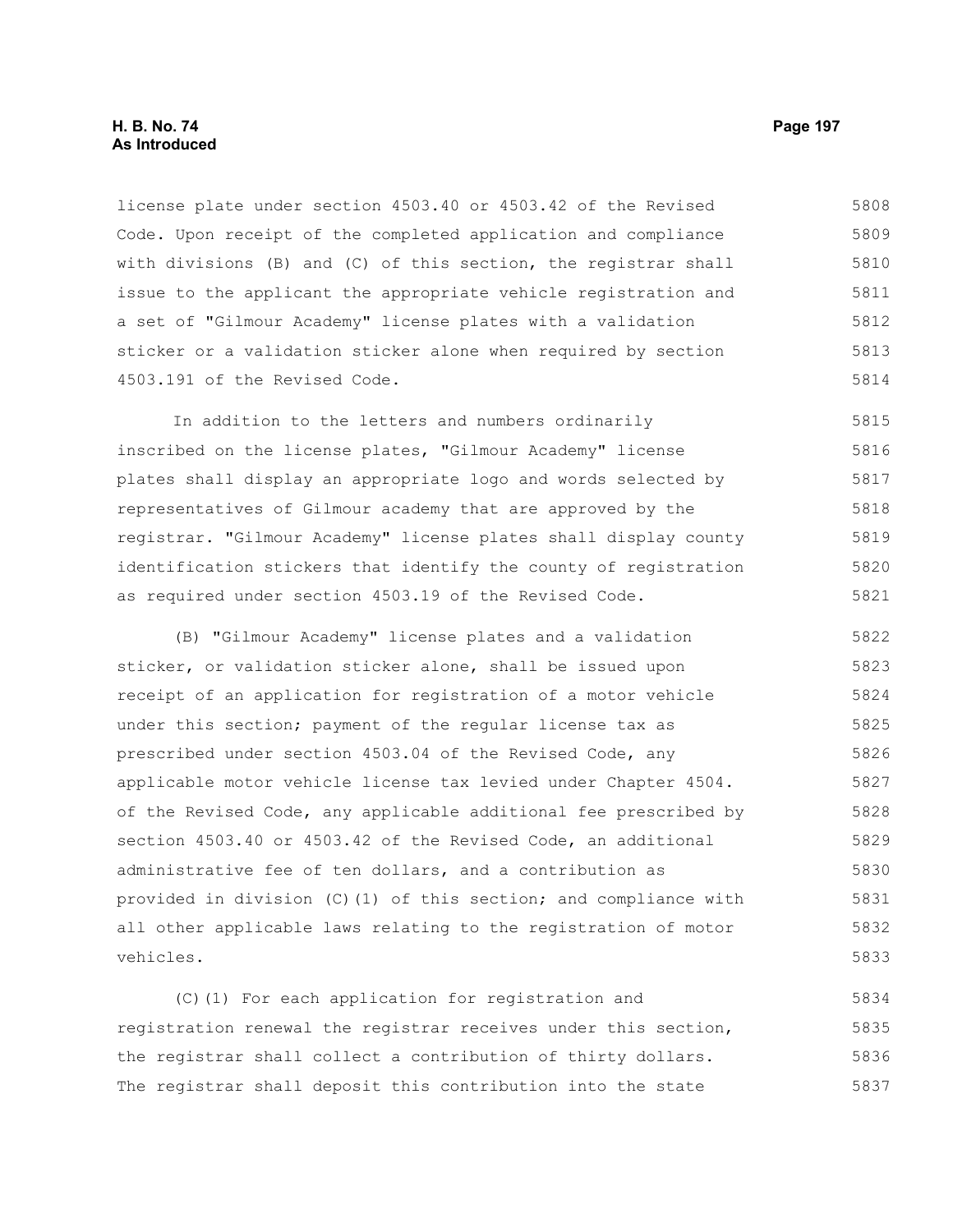| treasury to the credit of the license plate contribution fund    | 5838 |
|------------------------------------------------------------------|------|
| created in section 4501.21 of the Revised Code.                  | 5839 |
|                                                                  |      |
| (2) The registrar shall deposit the administrative fee of        | 5840 |
| ten dollars, the purpose of which is to compensate the bureau of | 5841 |
| motor vehicles for additional services required in issuing       | 5842 |
| "Gilmour Academy" license plates, into the state treasury to the | 5843 |
| credit of the public safety - highway purposes fund created in   | 5844 |
| section 4501.06 of the Revised Code.                             | 5845 |
| (D) Sections 4503.77 and 4503.78 of the Revised Code do          | 5846 |
| not apply to license plates issued under this section.           | 5847 |
| Sec. 4503.954. (A) The owner or lessee of any passenger          | 5848 |
| car, noncommercial motor vehicle, recreational vehicle,          | 5849 |
| motorcycle, cab-enclosed motorcycle, motor-driven cycle, motor-  | 5850 |
| scooter, or other vehicle of a class approved by the registrar   | 5851 |
| of motor vehicles may apply to the registrar for the             | 5852 |
| registration of the vehicle and issuance of "University School"  | 5853 |
| license plates. The application for "University School" license  | 5854 |
| plates may be combined with a request for a special reserved     | 5855 |
| license plate under section 4503.40 or 4503.42 of the Revised    | 5856 |
| Code. Upon receipt of the completed application and compliance   | 5857 |
| with divisions (B) and (C) of this section, the registrar shall  | 5858 |
| issue to the applicant the appropriate vehicle registration and  | 5859 |
| a set of "University School" license plates with a validation    | 5860 |
| sticker or a validation sticker alone when required by section   | 5861 |
| 4503.191 of the Revised Code.                                    | 5862 |
| In addition to the letters and numbers ordinarily                | 5863 |

inscribed on the license plates, "University School" license plates shall display an appropriate logo and words selected by representatives of University school that are approved by the registrar. "University School" license plates shall display 5864 5865 5866 5867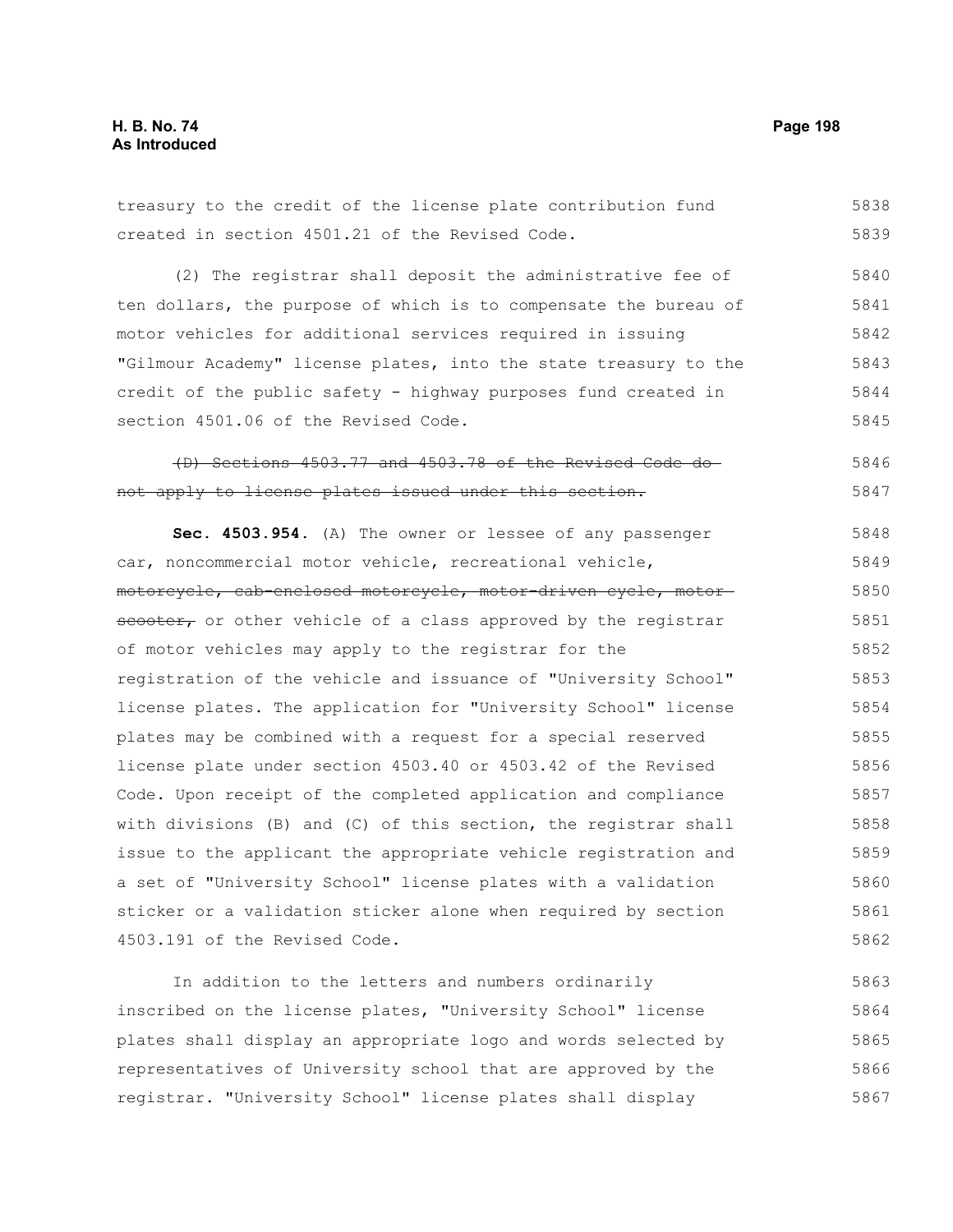county identification stickers that identify the county of registration as required under section 4503.19 of the Revised Code. 5868 5869 5870

(B) "University School" license plates and a validation sticker, or validation sticker alone, shall be issued upon receipt of an application for registration of a motor vehicle under this section; payment of the regular license tax as prescribed under section 4503.04 of the Revised Code, any applicable motor vehicle license tax levied under Chapter 4504. of the Revised Code, any applicable additional fee prescribed by section 4503.40 or 4503.42 of the Revised Code, an additional administrative fee of ten dollars, and a contribution as provided in division (C)(1) of this section; and compliance with all other applicable laws relating to the registration of motor vehicles. 5871 5872 5873 5874 5875 5876 5877 5878 5879 5880 5881 5882

(C)(1) For each application for registration and registration renewal the registrar receives under this section, the registrar shall collect a contribution of thirty dollars. The registrar shall deposit this contribution into the state treasury to the credit of the license plate contribution fund created in section 4501.21 of the Revised Code. 5883 5884 5885 5886 5887 5888

(2) The registrar shall deposit the administrative fee of ten dollars, the purpose of which is to compensate the bureau of motor vehicles for additional services required in issuing "University School" license plates, into the state treasury to the credit of the public safety - highway purposes fund created in section 4501.06 of the Revised Code. 5889 5890 5891 5892 5893 5894

(D) Sections 4503.77 and 4503.78 of the Revised Code do not apply to license plates issued under this section. 5895 5896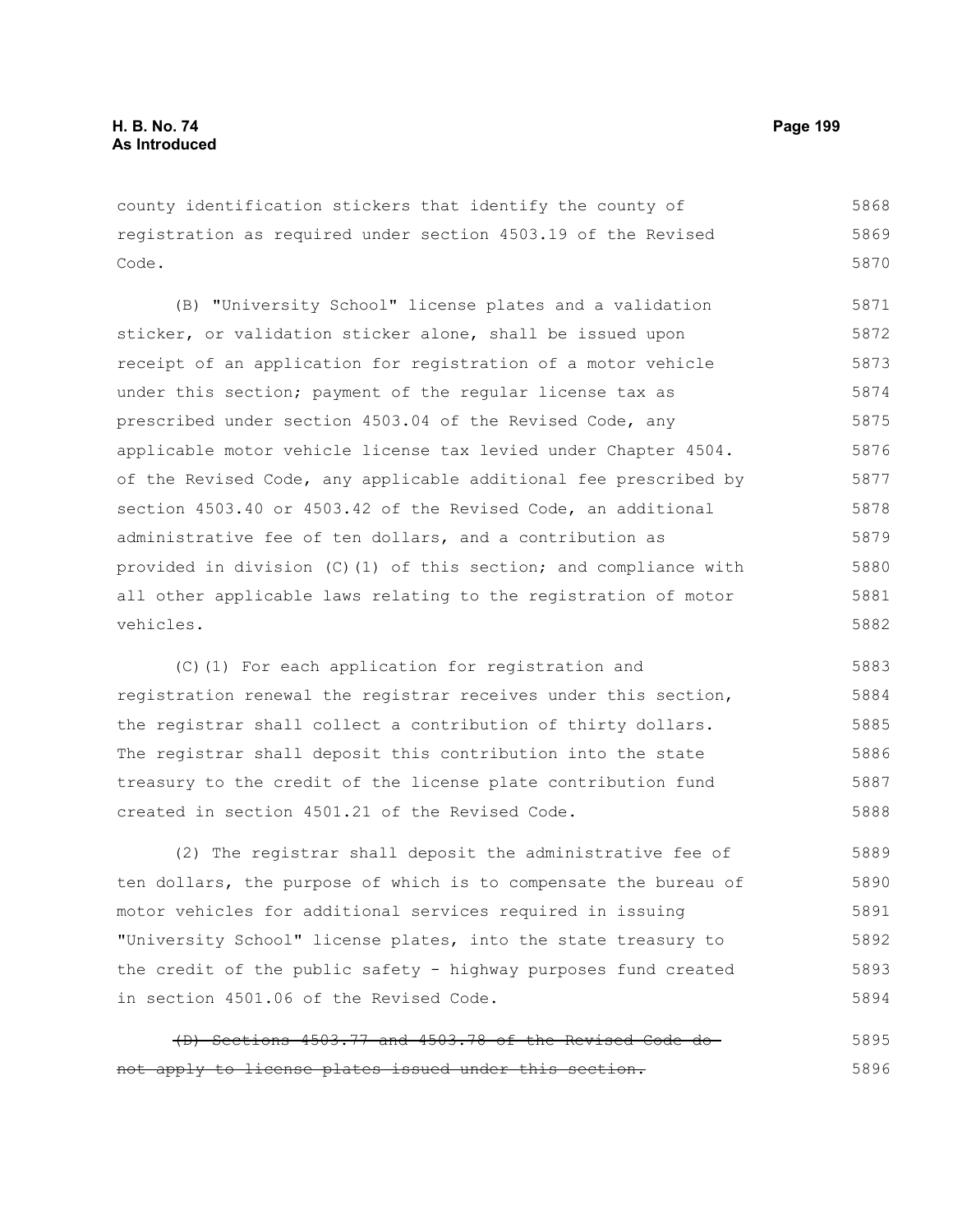**Sec. 4503.955.** (A) The owner or lessee of any passenger car, noncommercial motor vehicle, recreational vehicle, motorcycle, cab-enclosed motorcycle, motor-driven cycle, motor scooter, or other vehicle of a class approved by the registrar of motor vehicles may apply to the registrar for the registration of the vehicle and issuance of "Saint Albert the Great School" license plates. The application for "Saint Albert the Great School" license plates may be combined with a request for a special reserved license plate under section 4503.40 or 4503.42 of the Revised Code. Upon receipt of the completed application and compliance with divisions (B) and (C) of this section, the registrar shall issue to the applicant the appropriate vehicle registration and a set of "Saint Albert the Great School" license plates with a validation sticker or a validation sticker alone when required by section 4503.191 of the Revised Code. 5897 5898 5899 5900 5901 5902 5903 5904 5905 5906 5907 5908 5909 5910 5911 5912

In addition to the letters and numbers ordinarily inscribed on the license plates, "Saint Albert the Great School" license plates shall display an appropriate logo and words selected by representatives of Saint Albert the Great school that are approved by the registrar. "Saint Albert the Great School" license plates shall display county identification stickers that identify the county of registration as required under section 4503.19 of the Revised Code. 5913 5914 5915 5916 5917 5918 5919 5920

(B) "Saint Albert the Great School" license plates and a validation sticker, or validation sticker alone, shall be issued upon receipt of an application for registration of a motor vehicle under this section; payment of the regular license tax as prescribed under section 4503.04 of the Revised Code, any applicable motor vehicle license tax levied under Chapter 4504. of the Revised Code, any applicable additional fee prescribed by 5921 5922 5923 5924 5925 5926 5927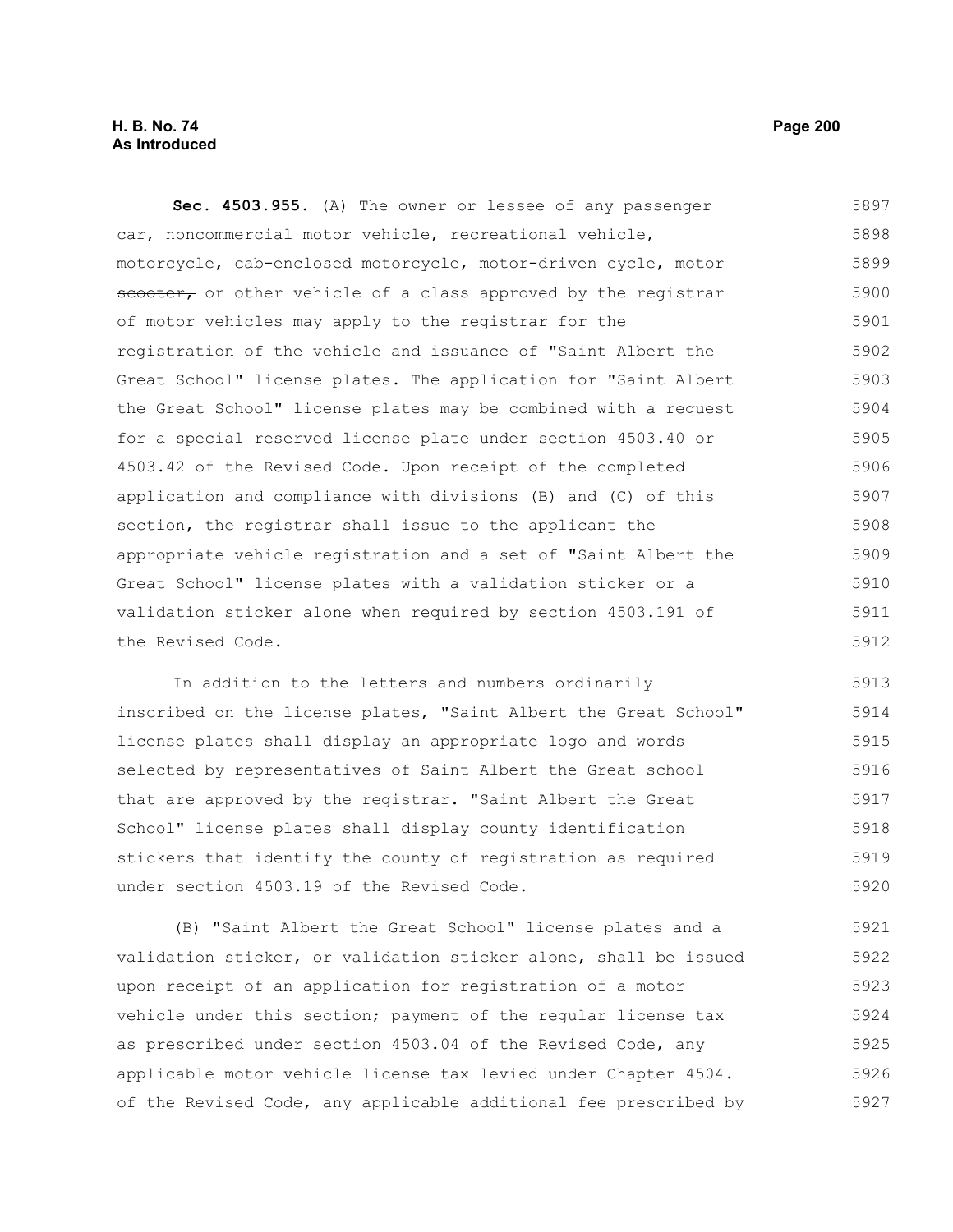# **H. B. No. 74 Page 201 As Introduced**

section 4503.40 or 4503.42 of the Revised Code, an additional administrative fee of ten dollars, and a contribution as provided in division (C)(1) of this section; and compliance with all other applicable laws relating to the registration of motor vehicles. 5928 5929 5930 5931 5932

(C)(1) For each application for registration and registration renewal the registrar receives under this section, the registrar shall collect a contribution of thirty dollars. The registrar shall deposit this contribution into the state treasury to the credit of the license plate contribution fund created in section 4501.21 of the Revised Code. 5933 5934 5935 5936 5937 5938

(2) The registrar shall deposit the administrative fee of ten dollars, the purpose of which is to compensate the bureau of motor vehicles for additional services required in issuing "Saint Albert the Great School" license plates, into the state treasury to the credit of the public safety - highway purposes fund created in section 4501.06 of the Revised Code. 5939 5940 5941 5942 5943 5944

(D) Sections 4503.77 and 4503.78 of the Revised Code do not apply to license plates issued under this section. 5945 5946

**Sec. 4505.01.** (A) As used in this chapter:

#### "Buyer" and "transferee" mean the applicant for a certificate of title. 5948 5949

"Certificate of title" and "title" include an electronic certificate of title, unless otherwise specified. 5950 5951

"Electronic certificate of title" means an electronic record stored in the automated title processing system that establishes ownership of a motor vehicle and any security interests that exist on that motor vehicle. 5952 5953 5954 5955

5947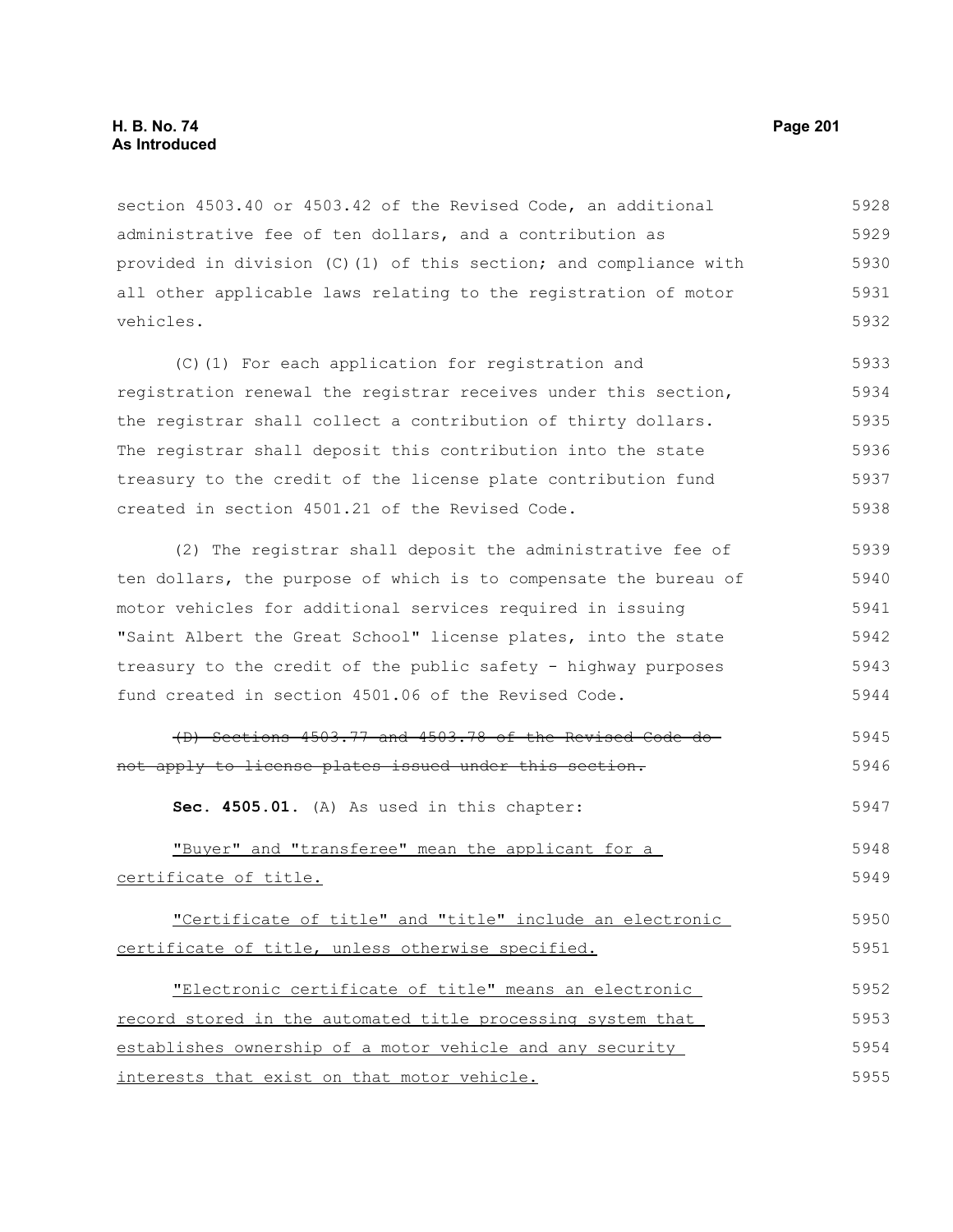$(1)$ -"Lien" includes, unless the context requires a different meaning, a security interest in a motor vehicle. (2) "Motor vehicle" includes manufactured homes, mobile homes, recreational vehicles, and trailers and semitrailers whose weight exceeds four thousand pounds. (3) "Manufactured home" has the same meaning as section 3781.06 of the Revised Code. (4) "Mobile home" has the same meaning as in section 4501.01 of the Revised Code. (5) "Manufactured housing dealer," "manufactured housing broker," and "manufactured housing salesperson" have the same meanings as in section 4781.01 of the Revised Code. "Mobile home" has the same meaning as in section 4501.01 of the Revised Code. "Motor vehicle" includes manufactured homes, mobile homes, recreational vehicles, and trailers and semitrailers whose weight exceeds four thousand pounds. (6) "Motor vehicle dealer" and "dealer" have the same meaning as in section 4517.01 of the Revised Code and includes manufactured housing dealers. (7) "Motor vehicle salesperson" includes manufactured housing salespersons. "Resident" means any person who either maintains their principal residence in this state or is determined by the registrar of motor vehicles to be a permanent or temporary resident in accordance with the standards adopted by the registrar under section 4507.01 of the Revised Code. 5956 5957 5958 5959 5960 5961 5962 5963 5964 5965 5966 5967 5968 5969 5970 5971 5972 5973 5974 5975 5976 5977 5978 5979 5980 5981 5982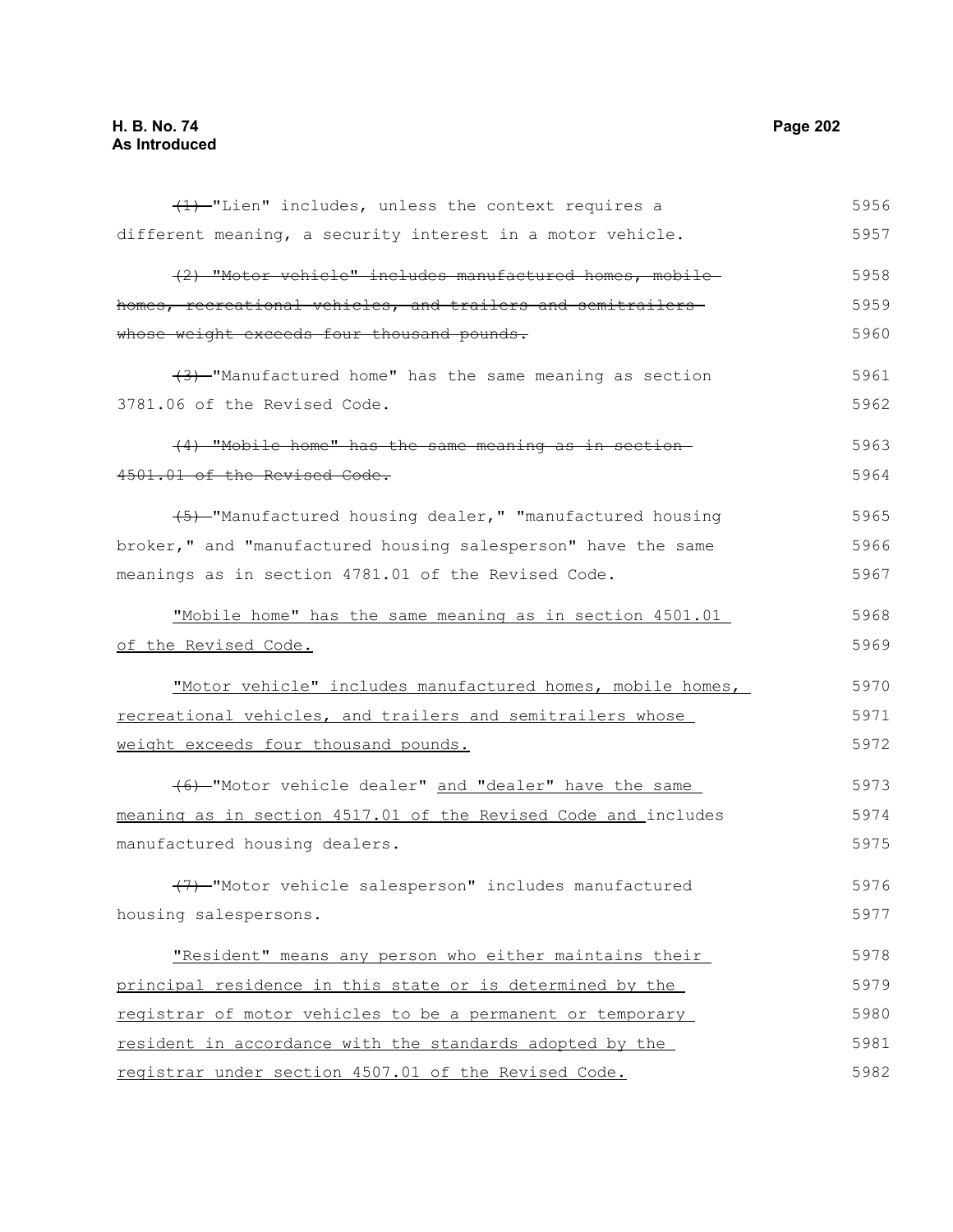| "Signature" includes an electronic signature as defined by       | 5983 |
|------------------------------------------------------------------|------|
| section 1306.01 of the Revised Code.                             | 5984 |
| (B) The various certificates, applications, and                  | 5985 |
| assignments necessary to provide certificates of title for       | 5986 |
| manufactured homes, mobile homes, recreational vehicles, and     | 5987 |
| trailers and semitrailers whose weight exceeds four thousand     | 5988 |
| pounds, shall be made upon forms prescribed by the registrar of  | 5989 |
| motor vehicles.                                                  | 5990 |
| Sec. 4505.032. If a person owns a motor vehicle for which        | 5991 |
| a physical certificate of title has not been issued by a clerk   | 5992 |
| of a court of common pleas and the person transfers the motor    | 5993 |
| vehicle, the person is not required to obtain a physical         | 5994 |
| certificate of title to the motor vehicle in order to transfer   | 5995 |
| ownership. The person shall present to the transferee, in a      | 5996 |
| manner approved by the registrar of motor vehicles, sufficient   | 5997 |
| proof of the person's identity and complete and sign a form      | 5998 |
| prescribed by the registrar attesting to the person's identity   | 5999 |
| and assigning the motor vehicle to the transferee. Except as     | 6000 |
| otherwise provided in this section, the transferee shall present | 6001 |
| the assignment form to any clerk of a court of common pleas      | 6002 |
| together with an application for a certificate of title and      | 6003 |
| payment of the fees prescribed by section 4505.09 of the Revised | 6004 |
| Code. The clerk of a court of common pleas shall charge the same | 6005 |
| fee for an electronic certificate of title as for a physical     | 6006 |
| certificate of title.                                            | 6007 |
| In a case in which an electronic certificate of title has        | 6008 |
| been issued for a motor vehicle, notice of the transfer of       | 6009 |
| ownership of that motor vehicle may be made to a clerk of a      | 6010 |
| court of common pleas via electronic means in a manner approved  | 6011 |
| by the registrar. The clerk shall enter the information relating | 6012 |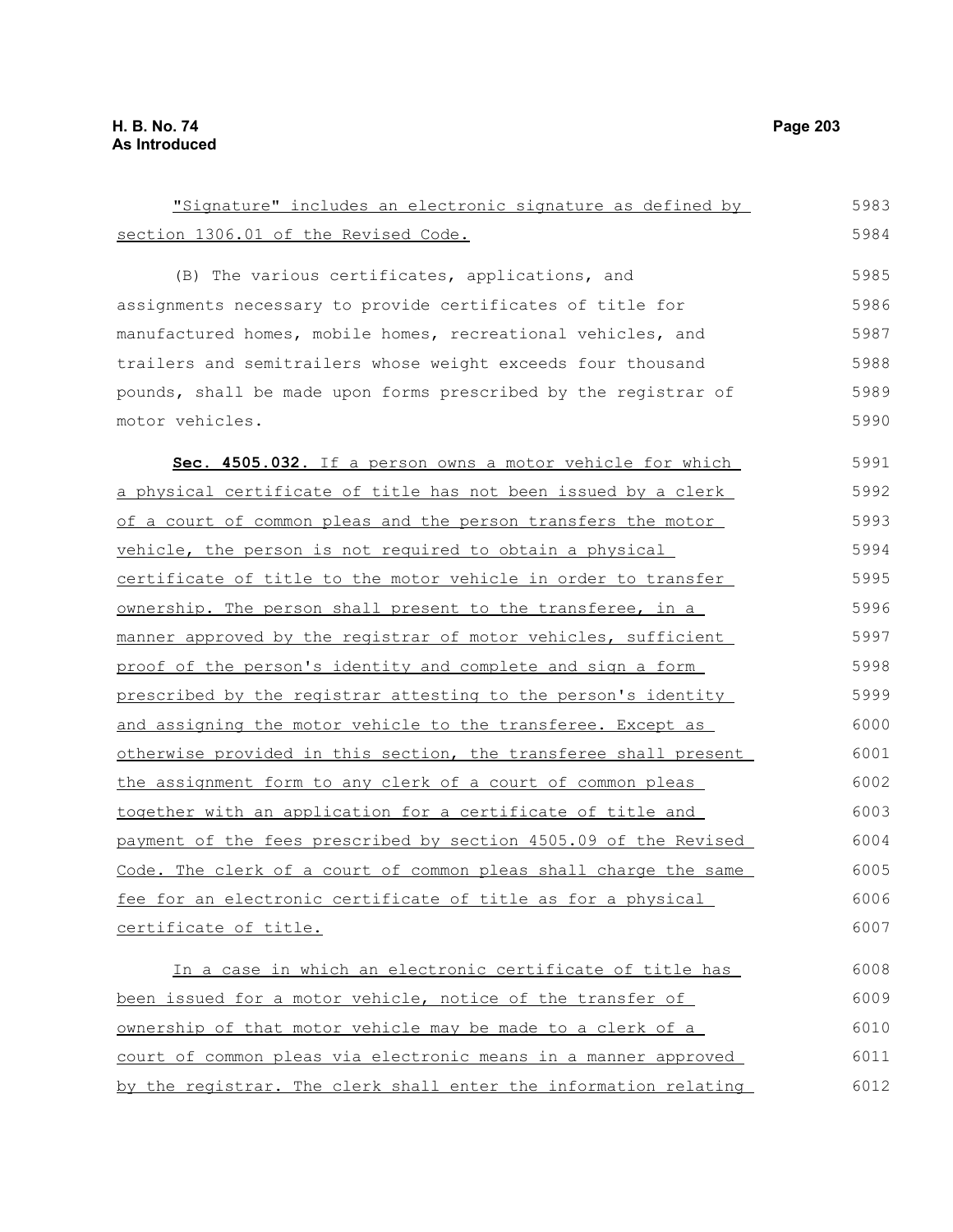| to the assignment, including, but not limited to, the odometer   | 6013 |
|------------------------------------------------------------------|------|
| disclosure statement required by section 4505.06 of the Revised  | 6014 |
| Code, into the automated title processing system. Ownership of   | 6015 |
| the motor vehicle passes to the transferee when the clerk enters | 6016 |
| this information into the system. A physical certificate of      | 6017 |
| title is not required to be presented or issued for that motor   | 6018 |
| vehicle.                                                         | 6019 |

**Sec. 4505.06.** (A)(1) Application for a certificate of title shall be made in a form prescribed by the registrar of motor vehicles and shall be sworn to before a notary public or other officer empowered to administer oaths. The application shall be filed with the clerk of any court of common pleas. An application for a certificate of title may be filed electronically by any electronic means approved by the registrar in any county with the clerk of the court of common pleas of that county. Any payments required by this chapter shall be considered as accompanying any electronically transmitted application when payment actually is received by the clerk. Payment of any fee or taxes may be made by electronic transfer of funds. 6020 6021 6022 6023 6024 6025 6026 6027 6028 6029 6030 6031 6032

(2) The application for a certificate of title shall be accompanied by the fee prescribed in section 4505.09 of the Revised Code. The fee shall be retained by the clerk who issues the certificate of title and shall be distributed in accordance with that section. If a clerk of a court of common pleas, other than the clerk of the court of common pleas of an applicant's county of residence, issues a certificate of title to the applicant, the clerk shall transmit data related to the transaction to the automated title processing system. 6033 6034 6035 6036 6037 6038 6039 6040 6041

(3) If a certificate of title previously has been issued 6042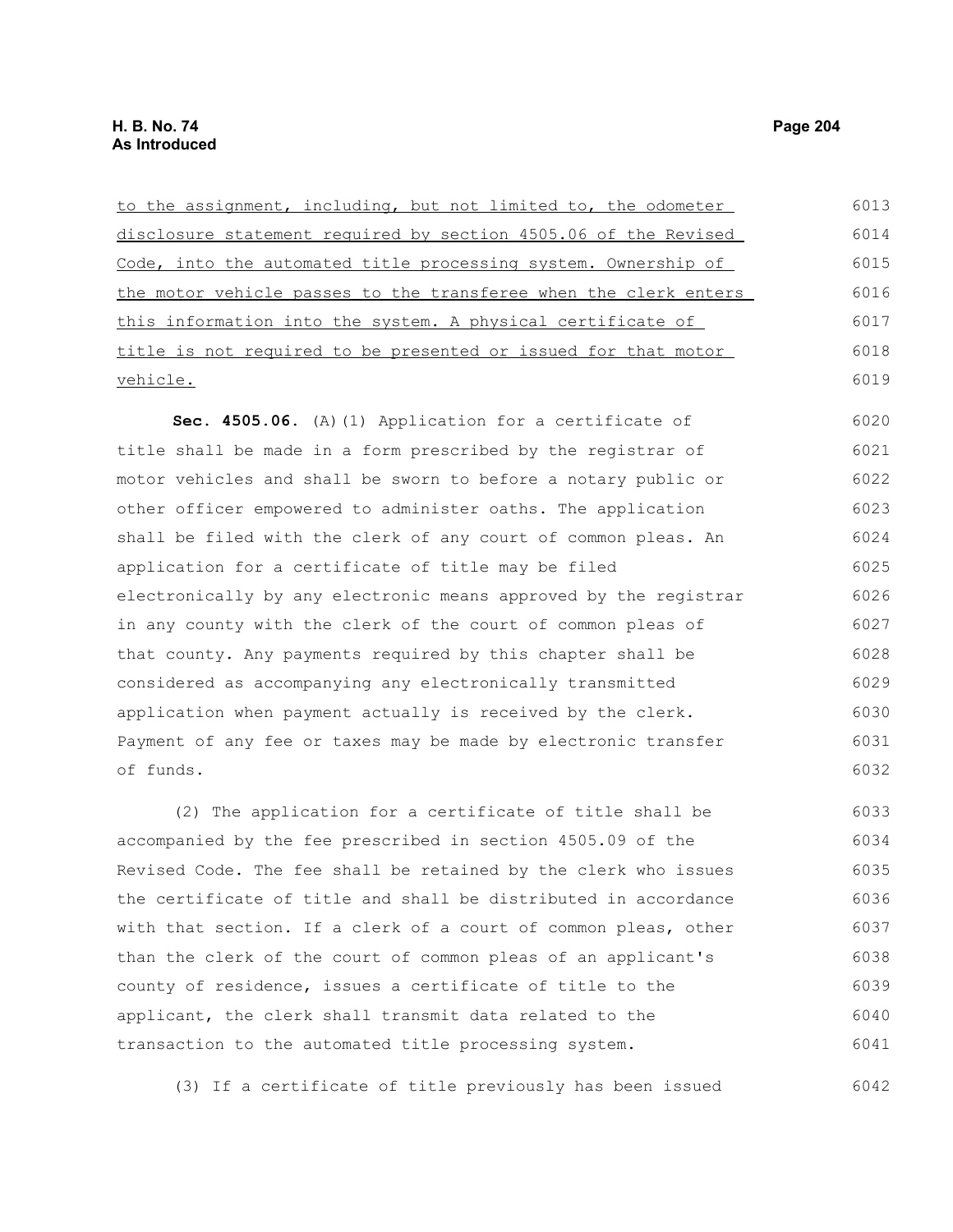## **H. B. No. 74 Page 205 As Introduced**

for a motor vehicle in this state, the application for a certificate of title also shall be accompanied by that certificate of title duly assigned, unless otherwise provided in this chapter. If a certificate of title previously has not been issued for the motor vehicle in this state, the application, unless otherwise provided in this chapter, shall be accompanied by a manufacturer's or importer's certificate or by a certificate of title of another state from which the motor vehicle was brought into this state. If the application refers to a motor vehicle last previously registered in another state, the application also shall be accompanied by the physical inspection certificate required by section 4505.061 of the Revised Code. If the application is made by two persons regarding a motor vehicle in which they wish to establish joint ownership with right of survivorship, they may do so as provided in section 2131.12 of the Revised Code. If the applicant requests a designation of the motor vehicle in beneficiary form so that upon the death of the owner of the motor vehicle, ownership of the motor vehicle will pass to a designated transfer-on-death beneficiary or beneficiaries, the applicant may do so as provided in section 2131.13 of the Revised Code. A person who establishes ownership of a motor vehicle that is transferable on death in accordance with section 2131.13 of the Revised Code may terminate that type of ownership or change the designation of the transfer-on-death beneficiary or beneficiaries by applying for a certificate of title pursuant to this section. The clerk shall retain the evidence of title presented by the applicant and on which the certificate of title is issued, except that, if an application for a certificate of title is filed electronically by an electronic motor vehicle dealer on behalf of the purchaser of a motor vehicle, the clerk shall retain the completed electronic record to which the dealer 6043 6044 6045 6046 6047 6048 6049 6050 6051 6052 6053 6054 6055 6056 6057 6058 6059 6060 6061 6062 6063 6064 6065 6066 6067 6068 6069 6070 6071 6072 6073 6074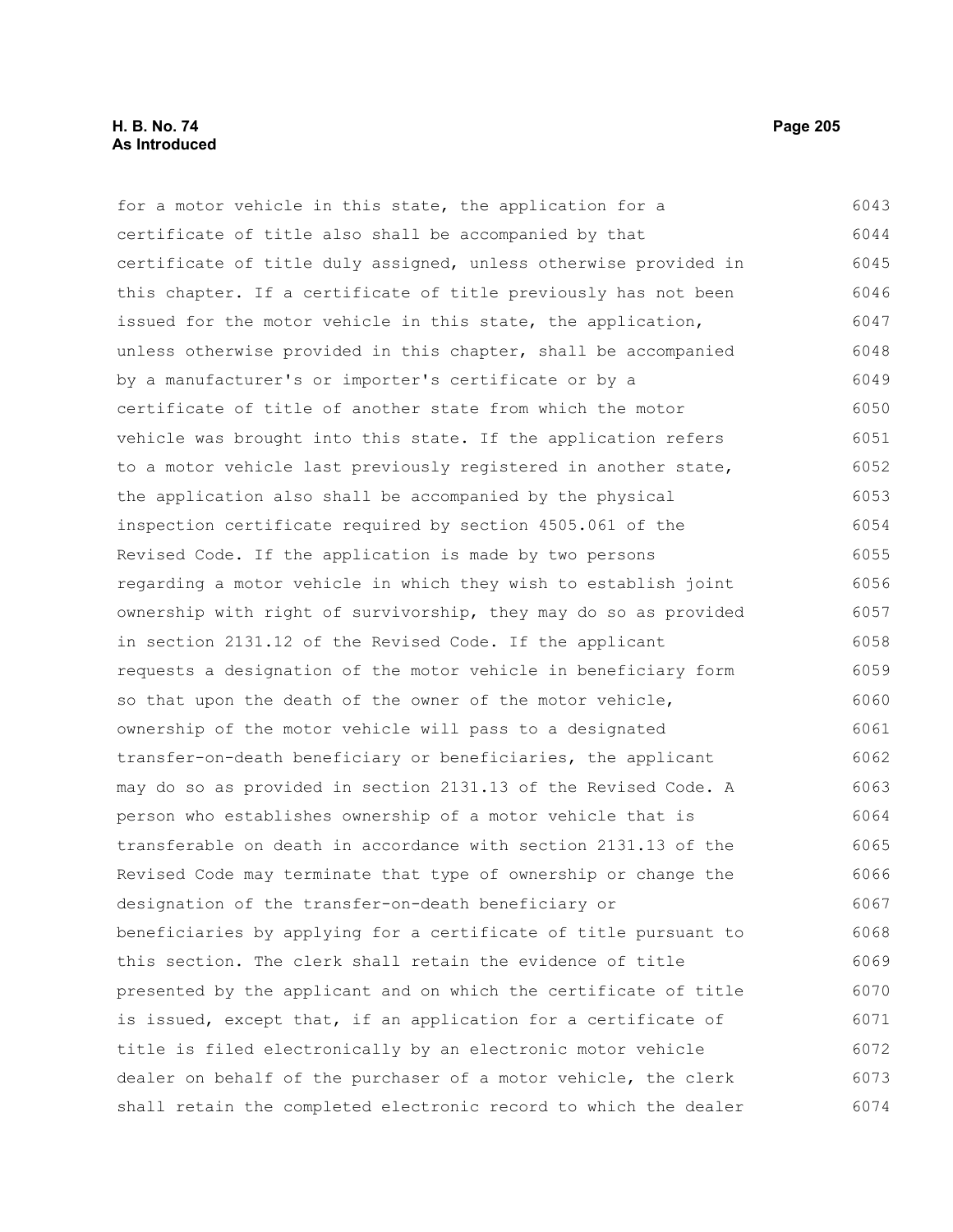converted the certificate of title application and other required documents. The registrar, after consultation with the attorney general, shall adopt rules that govern the location at which, and the manner in which, are stored the actual application and all other documents relating to the saletransfer of a motor vehicle when an electronic motor vehicle dealer files the application for a certificate of title electronically on behalf of the purchaser. Not later than December 31, 2017, the registrar shall arrange for a service that enables all electronic motor vehicle dealers to file applications for certificates of title on behalf of purchasers of motor vehicles electronically by transferring the applications directly from the computer systems of the dealers to the clerk. 6075 6076 6077 6078 6079 6080 6081 6082 6083 6084 6085 6086 6087 6088

The clerk shall use reasonable diligence in ascertaining whether or not the facts in the application for a certificate of title are true by checking the application and documents accompanying it or the electronic record to which a dealer converted the application and accompanying documents with the records of motor vehicles in the clerk's office. If the clerk is satisfied that the applicant is the owner of the motor vehicle and that the application is in the proper form, the clerk, within five business days after the application is filed and except as provided in section 4505.021 of the Revised Code, shall issue a physical certificate of title over the clerk's signature and sealed with the clerk's seal, unless the applicant specifically requests the clerk not to issue a physical certificate of title and instead to issue an electronic certificate of title. For purposes of the transfer of a certificate of title, if the clerk is satisfied that the secured party has duly discharged a lien notation but has not canceled 6089 6090 6091 6092 6093 6094 6095 6096 6097 6098 6099 6100 6101 6102 6103 6104 6105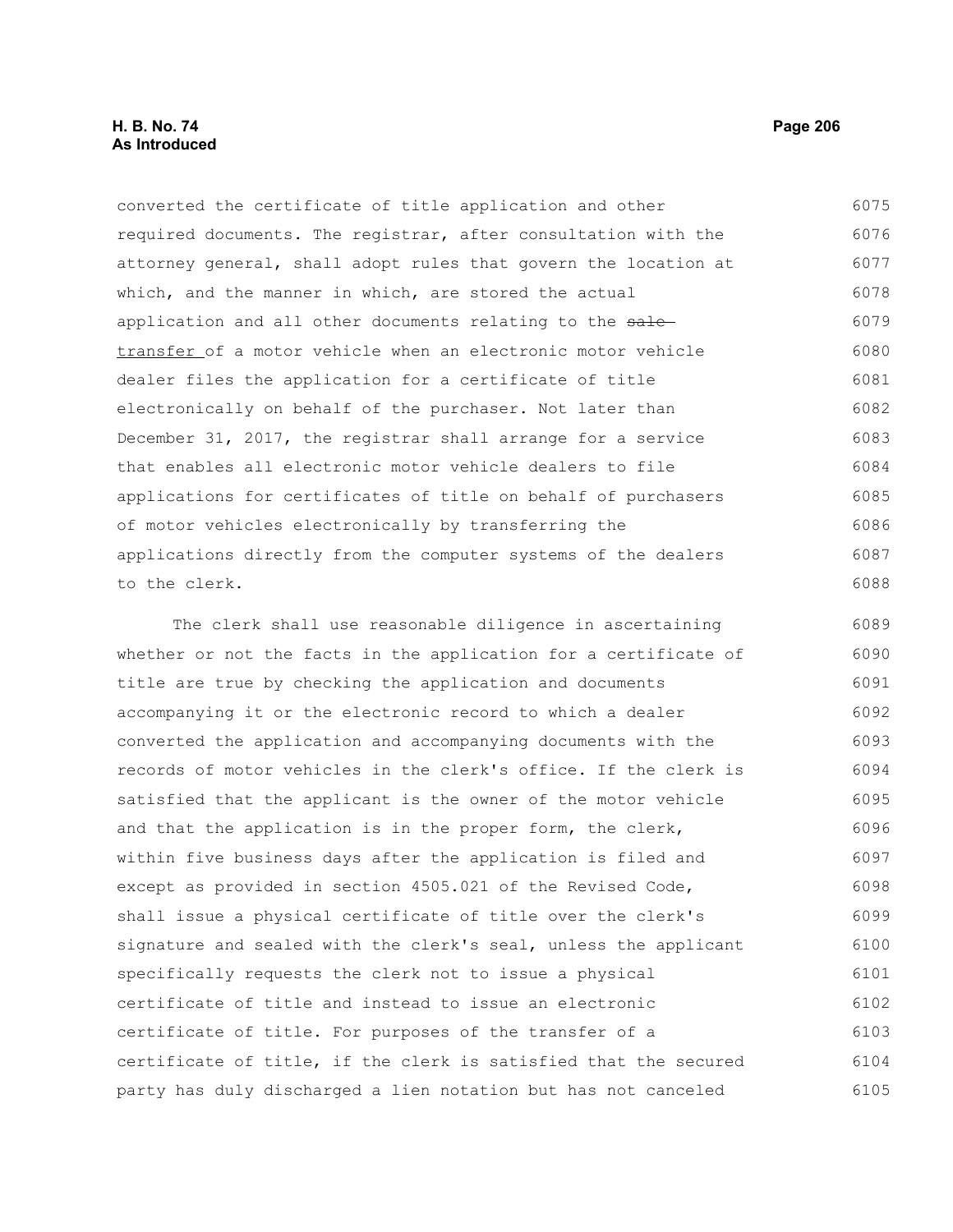the lien notation with a clerk, the clerk may cancel the lien notation on the automated title processing system and notify the clerk of the county of origin. 6106 6107 6108

(4) In the case of the sale of a motor vehicle to a general buyer or user by a dealer, by a motor vehicle leasing dealer selling the motor vehicle to the lessee or, in a case in which the leasing dealer subleased the motor vehicle, the sublessee, at the end of the lease agreement or sublease agreement, or by a manufactured housing broker, the certificate of title shall be obtained in the name of the buyer by the dealer, leasing dealer, or manufactured housing broker, as the case may be, upon application signed by the buyer. The certificate of title shall be issued, or the process of entering the certificate of title application information into the automated title processing system if a physical certificate of title is not to be issued shall be completed, within five business days after the application for title is filed with the clerk. If the buyer of the motor vehicle previously leased the motor vehicle and is buying the motor vehicle at the end of the lease pursuant to that lease, the certificate of title shall be obtained in the name of the buyer by the motor vehicle leasing dealer who previously leased the motor vehicle to the buyer or by the motor vehicle leasing dealer who subleased the motor vehicle to the buyer under a sublease agreement. 6109 6110 6111 6112 6113 6114 6115 6116 6117 6118 6119 6120 6121 6122 6123 6124 6125 6126 6127 6128 6129

In all other cases, except as provided in section 4505.032 and division (D)(2) of section 4505.11 of the Revised Code, such certificates shall be obtained by the buyer. 6130 6131 6132

(5)(a)(i) If the certificate of title is being obtained in the name of the buyer by a motor vehicle dealer or motor vehicle leasing dealer and there is a security interest to be noted on 6133 6134 6135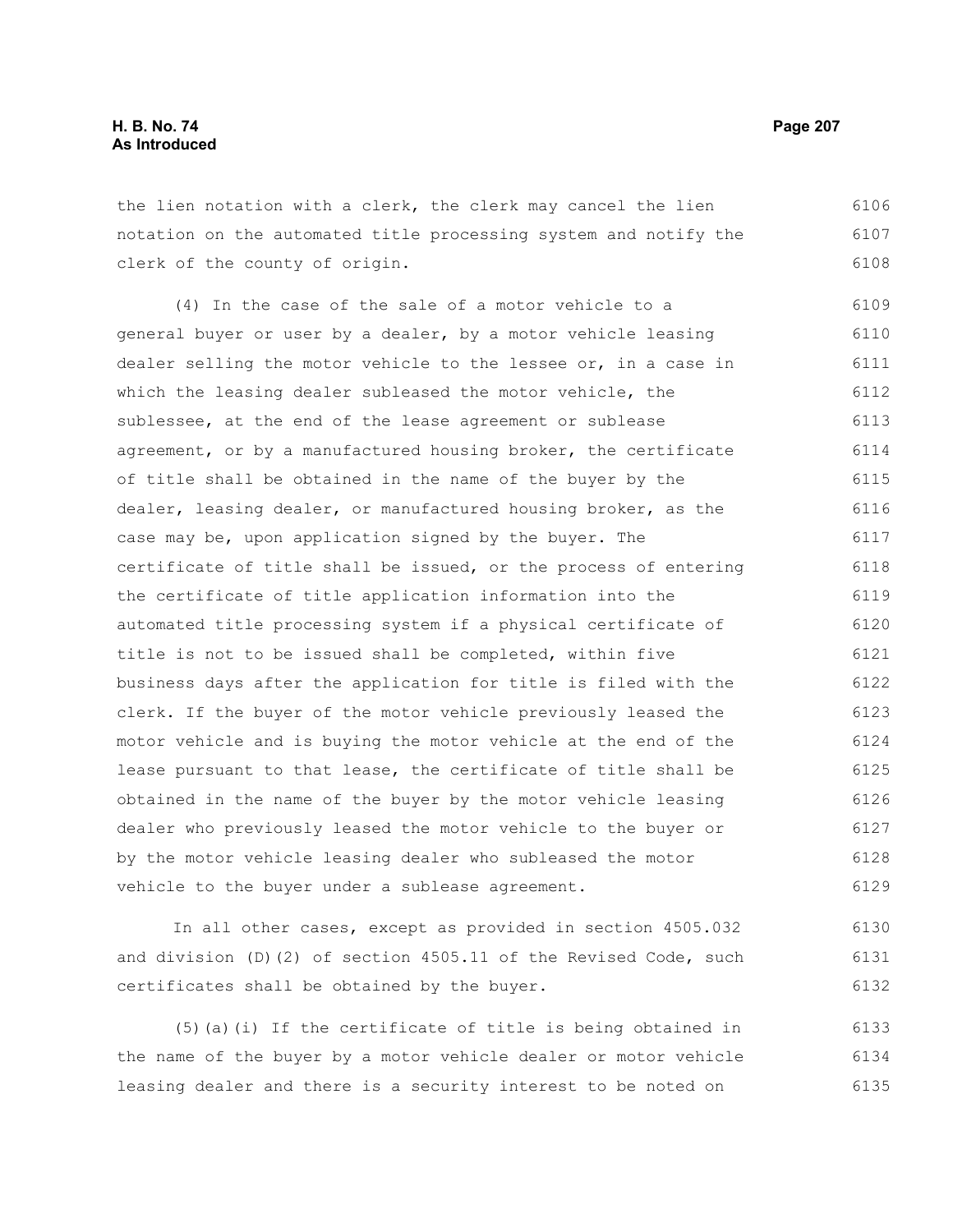the certificate of title, the dealer or leasing dealer shall submit the application for the certificate of title and payment of the applicable tax to a clerk within seven business days after the later of the delivery of the motor vehicle to the buyer or the date the dealer or leasing dealer obtains the manufacturer's or importer's certificate, or certificate of title issued in the name of the dealer or leasing dealer, for the motor vehicle. Submission of the application for the certificate of title and payment of the applicable tax within the required seven business days may be indicated by postmark or receipt by a clerk within that period. 6136 6137 6138 6139 6140 6141 6142 6143 6144 6145 6146

(ii) Upon receipt of the certificate of title with the security interest noted on its face, the dealer or leasing dealer shall forward the certificate of title to the secured party at the location noted in the financing documents or otherwise specified by the secured party. 6147 6148 6149 6150 6151

(iii) A motor vehicle dealer or motor vehicle leasing dealer is liable to a secured party for a late fee of ten dollars per day for each certificate of title application and payment of the applicable tax that is submitted to a clerk more than seven business days but less than twenty-one days after the later of the delivery of the motor vehicle to the buyer or the date the dealer or leasing dealer obtains the manufacturer's or importer's certificate, or certificate of title issued in the name of the dealer or leasing dealer, for the motor vehicle and, from then on, twenty-five dollars per day until the application and applicable tax are submitted to a clerk. 6152 6153 6154 6155 6156 6157 6158 6159 6160 6161 6162

(b) In all cases of transfer of a motor vehicle except the transfer of a manufactured home or mobile home, the application for certificate of title shall be filed within thirty days after 6163 6164 6165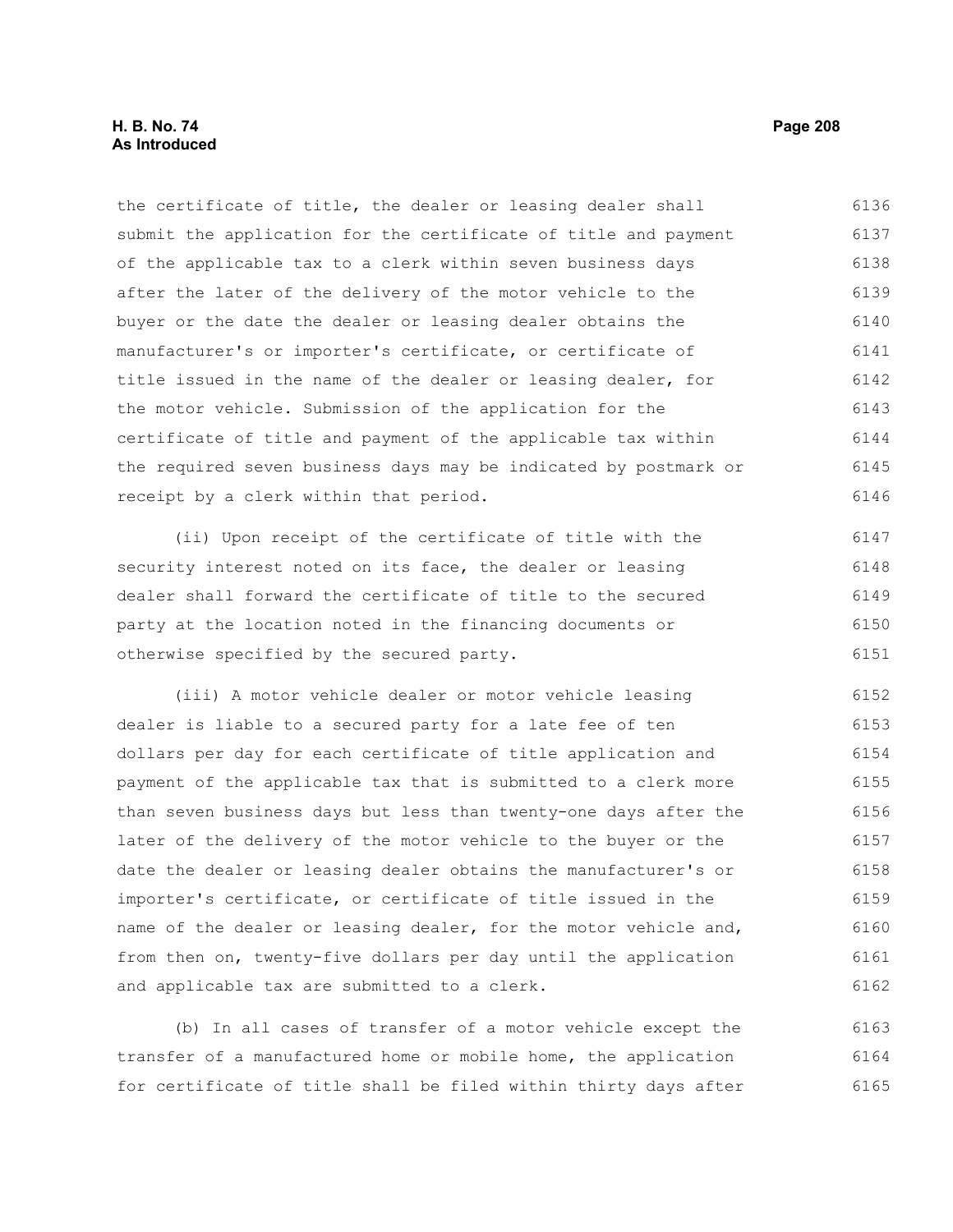the assignment or delivery of the motor vehicle.

(c) An application for a certificate of title for a new manufactured home shall be filed within thirty days after the delivery of the new manufactured home to the purchaser. The date of the delivery shall be the date on which an occupancy permit for the manufactured home is delivered to the purchaser of the home by the appropriate legal authority. 6167 6168 6169 6170 6171 6172

(d) An application for a certificate of title for a used manufactured home or a used mobile home shall be filed as follows: 6173 6174 6175

(i) If a certificate of title for the used manufactured home or used mobile home was issued to the motor vehicle dealer prior to the sale of the manufactured or mobile home to the purchaser, the application for certificate of title shall be filed within thirty days after the date on which an occupancy permit for the manufactured or mobile home is delivered to the purchaser by the appropriate legal authority. 6176 6177 6178 6179 6180 6181 6182

(ii) If the motor vehicle dealer has been designated by a secured party to display the manufactured or mobile home for sale, or to sell the manufactured or mobile home under section 4505.20 of the Revised Code, but the certificate of title has not been transferred by the secured party to the motor vehicle dealer, and the dealer has complied with the requirements of division (A) of section 4505.181 of the Revised Code, the application for certificate of title shall be filed within thirty days after the date on which the motor vehicle dealer obtains the certificate of title for the home from the secured party or the date on which an occupancy permit for the manufactured or mobile home is delivered to the purchaser by the appropriate legal authority, whichever occurs later. 6183 6184 6185 6186 6187 6188 6189 6190 6191 6192 6193 6194 6195

6166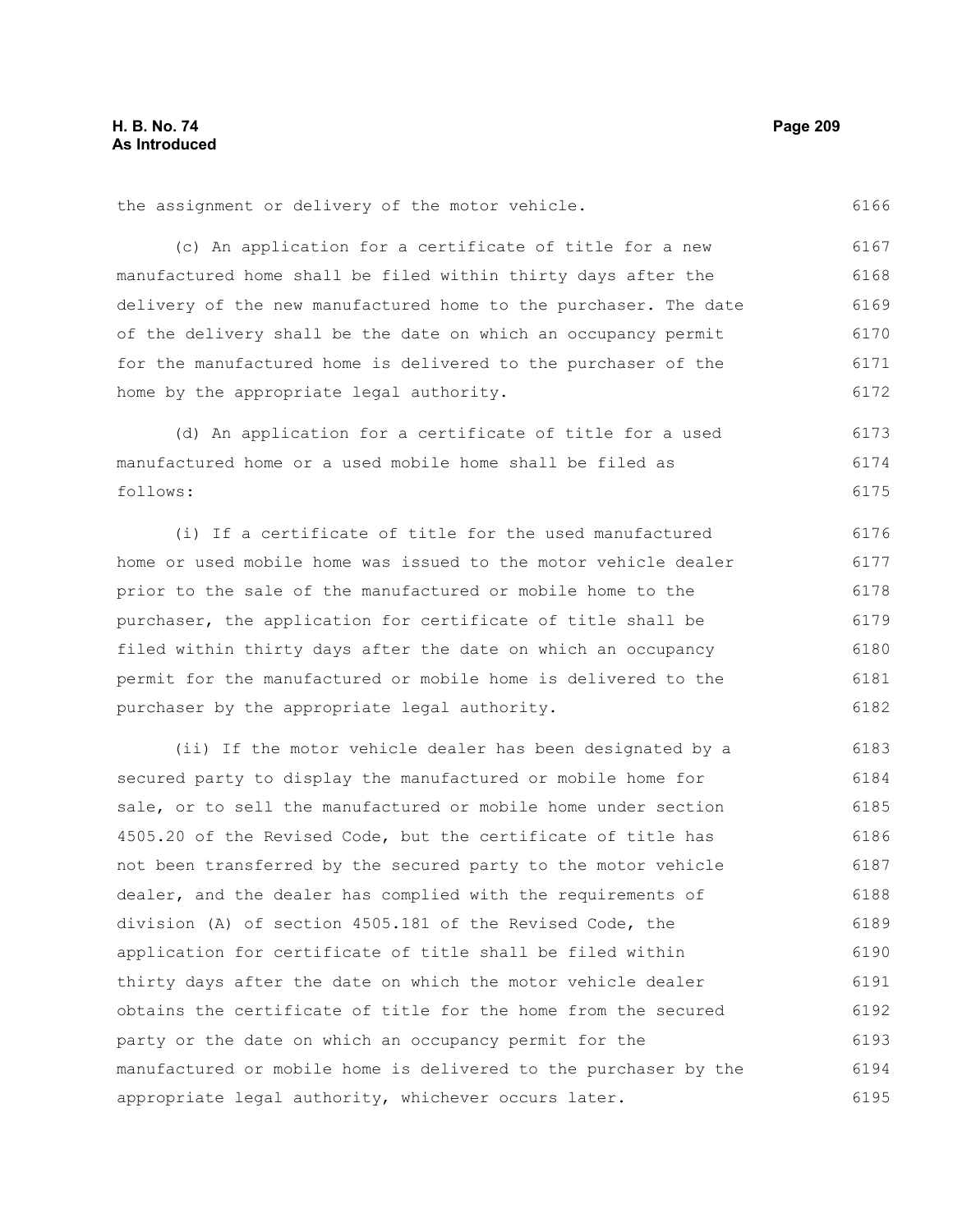# **H. B. No. 74 Page 210 As Introduced**

(6) If an application for a certificate of title is not filed within the period specified in division  $(A)$  (5)(b), (c), or (d) of this section, the clerk shall collect a fee of five dollars for the issuance of the certificate, except that no such fee shall be required from a motor vehicle salvage dealer, as defined in division (A) of section 4738.01 of the Revised Code, who immediately surrenders the certificate of title for cancellation. The fee shall be in addition to all other fees established by this chapter, and shall be retained by the clerk. The registrar shall provide, on the certificate of title form prescribed by section 4505.07 of the Revised Code, language necessary to give evidence of the date on which the assignment or delivery of the motor vehicle was made. 6196 6197 6198 6199 6200 6201 6202 6203 6204 6205 6206 6207 6208

(7) As used in division (A) of this section, "lease agreement," "lessee," and "sublease agreement" have the same meanings as in section 4505.04 of the Revised Code and "new manufactured home," "used manufactured home," and "used mobile home" have the same meanings as in section 5739.0210 of the Revised Code. 6209 6210 6211 6212 6213 6214

(B)(1) The clerk, except as provided in this section, shall refuse to accept for filing any application for a certificate of title and shall refuse to issue a certificate of title unless the dealer or the applicant, in cases in which the certificate shall be obtained by the buyer, submits with the application payment of the tax levied by or pursuant to Chapters 5739. and 5741. of the Revised Code based on the purchaser's county of residence. Upon payment of the tax in accordance with division (E) of this section, the clerk shall issue a receipt prescribed by the registrar and agreed upon by the tax commissioner showing payment of the tax or a receipt issued by the commissioner showing the payment of the tax. When submitting 6215 6216 6217 6218 6219 6220 6221 6222 6223 6224 6225 6226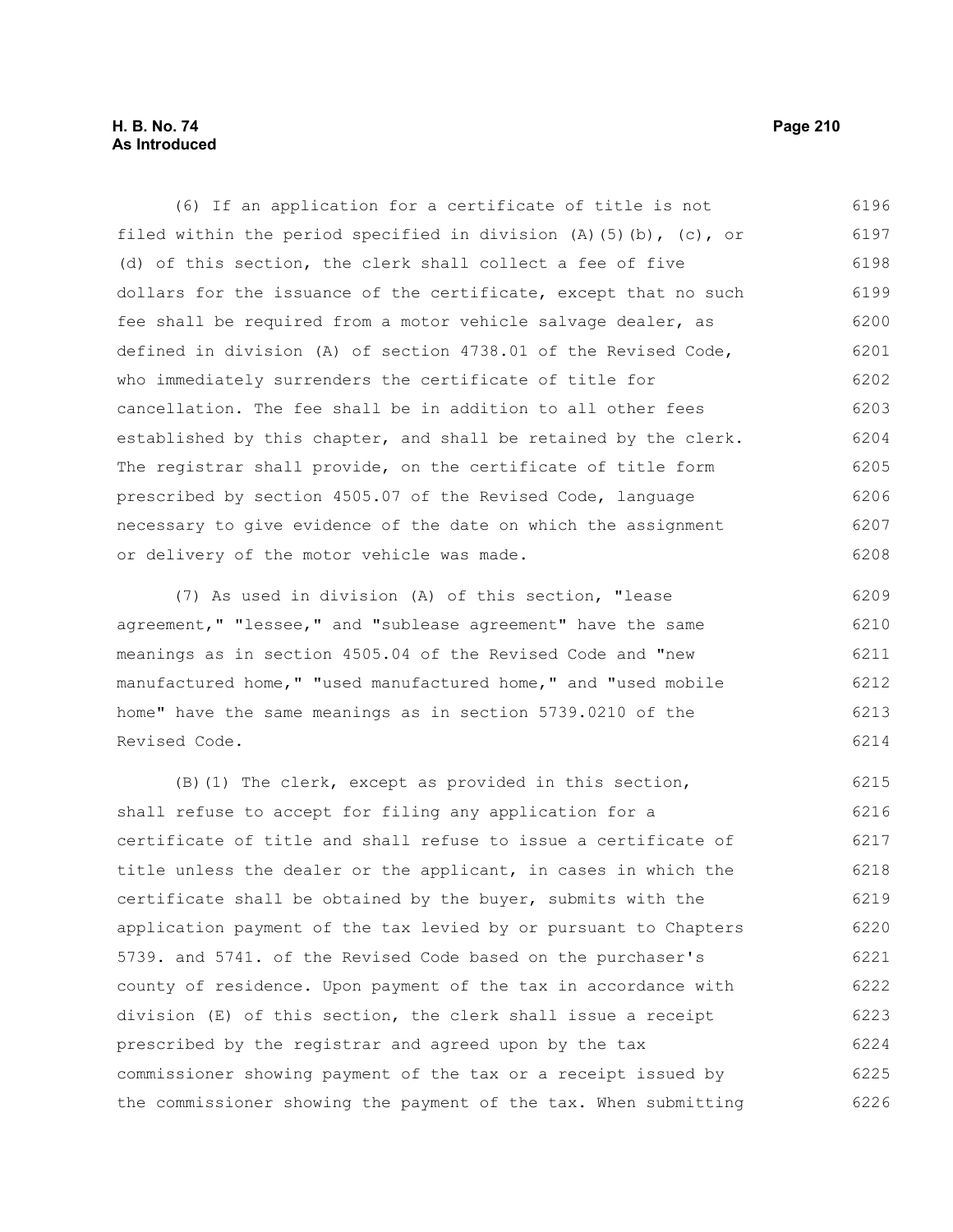payment of the tax to the clerk, a dealer shall retain any discount to which the dealer is entitled under section 5739.12 of the Revised Code. 6227 6228 6229

(2) For receiving and disbursing such taxes paid to the clerk by a resident of the clerk's county, the clerk may retain a poundage fee of one and one one-hundredth per cent, and the clerk shall pay the poundage fee into the certificate of title administration fund created by section 325.33 of the Revised Code. The clerk shall not retain a poundage fee from payments of taxes by persons who do not reside in the clerk's county. 6230 6231 6232 6233 6234 6235 6236

A clerk, however, may retain from the taxes paid to the clerk an amount equal to the poundage fees associated with certificates of title issued by other clerks of courts of common pleas to applicants who reside in the first clerk's county. The registrar, in consultation with the tax commissioner and the clerks of the courts of common pleas, shall develop a report from the automated title processing system that informs each clerk of the amount of the poundage fees that the clerk is permitted to retain from those taxes because of certificates of title issued by the clerks of other counties to applicants who reside in the first clerk's county. 6237 6238 6239 6240 6241 6242 6243 6244 6245 6246 6247

(3) In the case of casual sales of motor vehicles, as defined in section 4517.01 of the Revised Code, the price for the purpose of determining the tax shall be the purchase price on the assigned certificate of title, or assignment form prescribed by the registrar, executed by the seller and filed with the clerk by the buyer on a form to be prescribed by the registrar, which shall be prima-facie evidence of the amount for the determination of the tax. 6248 6249 6250 6251 6252 6253 6254 6255

(4) Each county clerk shall forward to the treasurer of 6256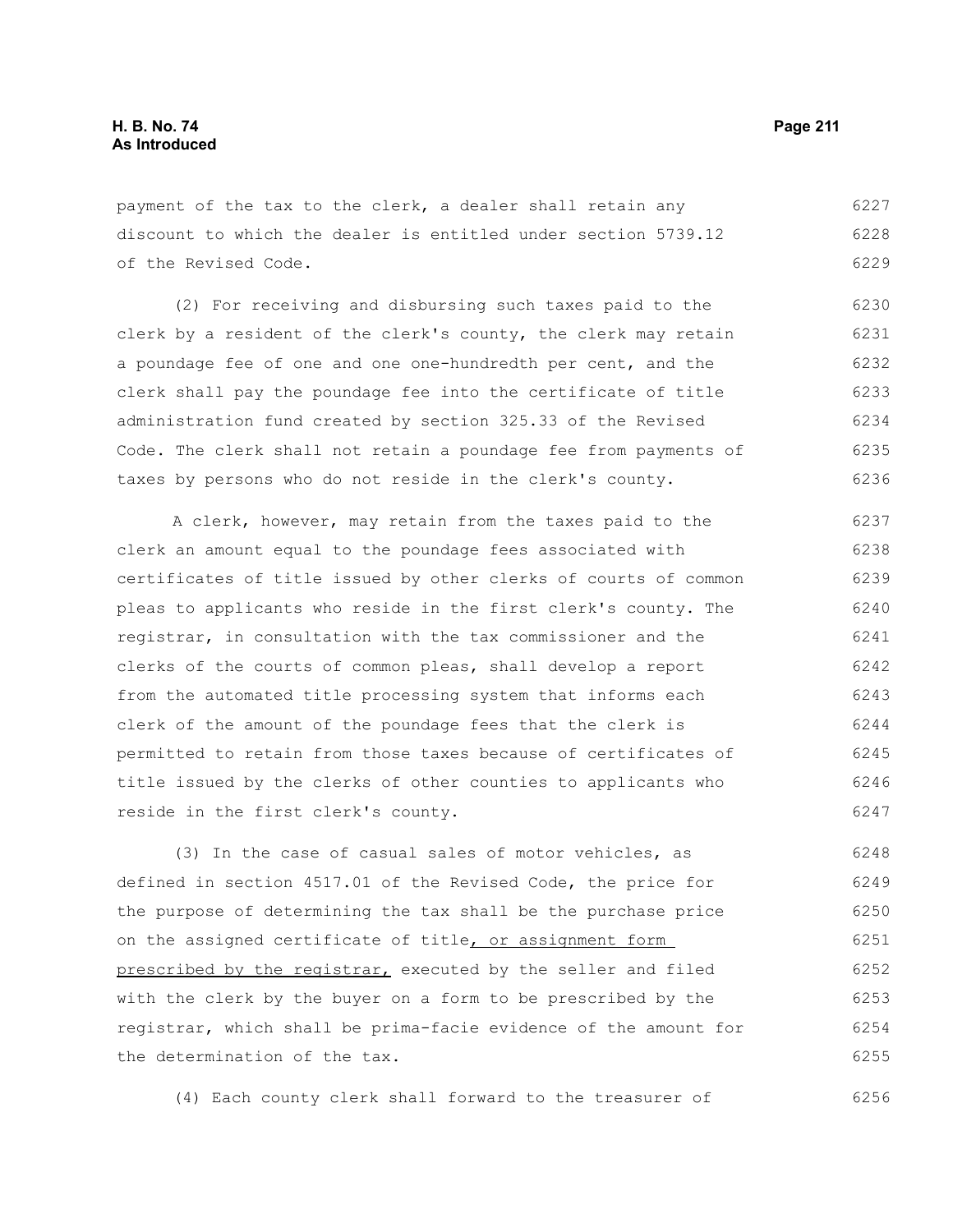## **H. B. No. 74 Page 212 As Introduced**

state all sales and use tax collections resulting from sales of motor vehicles, off-highway motorcycles, and all-purpose vehicles during a calendar week on or before the Friday following the close of that week. If, on any Friday, the offices of the clerk of courts or the state are not open for business, the tax shall be forwarded to the treasurer of state on or before the next day on which the offices are open. Every remittance of tax under division (B)(4) of this section shall be accompanied by a remittance report in such form as the tax commissioner prescribes. Upon receipt of a tax remittance and remittance report, the treasurer of state shall date stamp the report and forward it to the tax commissioner. If the tax due for any week is not remitted by a clerk of courts as required under division (B)(4) of this section, the commissioner may require the clerk to forfeit the poundage fees for the sales made during that week. The treasurer of state may require the clerks of courts to transmit tax collections and remittance reports electronically. 6257 6258 6259 6260 6261 6262 6263 6264 6265 6266 6267 6268 6269 6270 6271 6272 6273 6274

(C)(1) If the transferor indicates on the certificate of title that the odometer reflects mileage in excess of the designed mechanical limit of the odometer, the clerk shall enter the phrase "exceeds mechanical limits" following the mileage designation. If the transferor indicates on the certificate of title that the odometer reading is not the actual mileage, the clerk shall enter the phrase "nonactual: warning - odometer discrepancy" following the mileage designation. The clerk shall use reasonable care in transferring the information supplied by the transferor, but is not liable for any errors or omissions of the clerk or those of the clerk's deputies in the performance of the clerk's duties created by this chapter. 6275 6276 6277 6278 6279 6280 6281 6282 6283 6284 6285 6286

The registrar shall prescribe an affidavit in which the

6287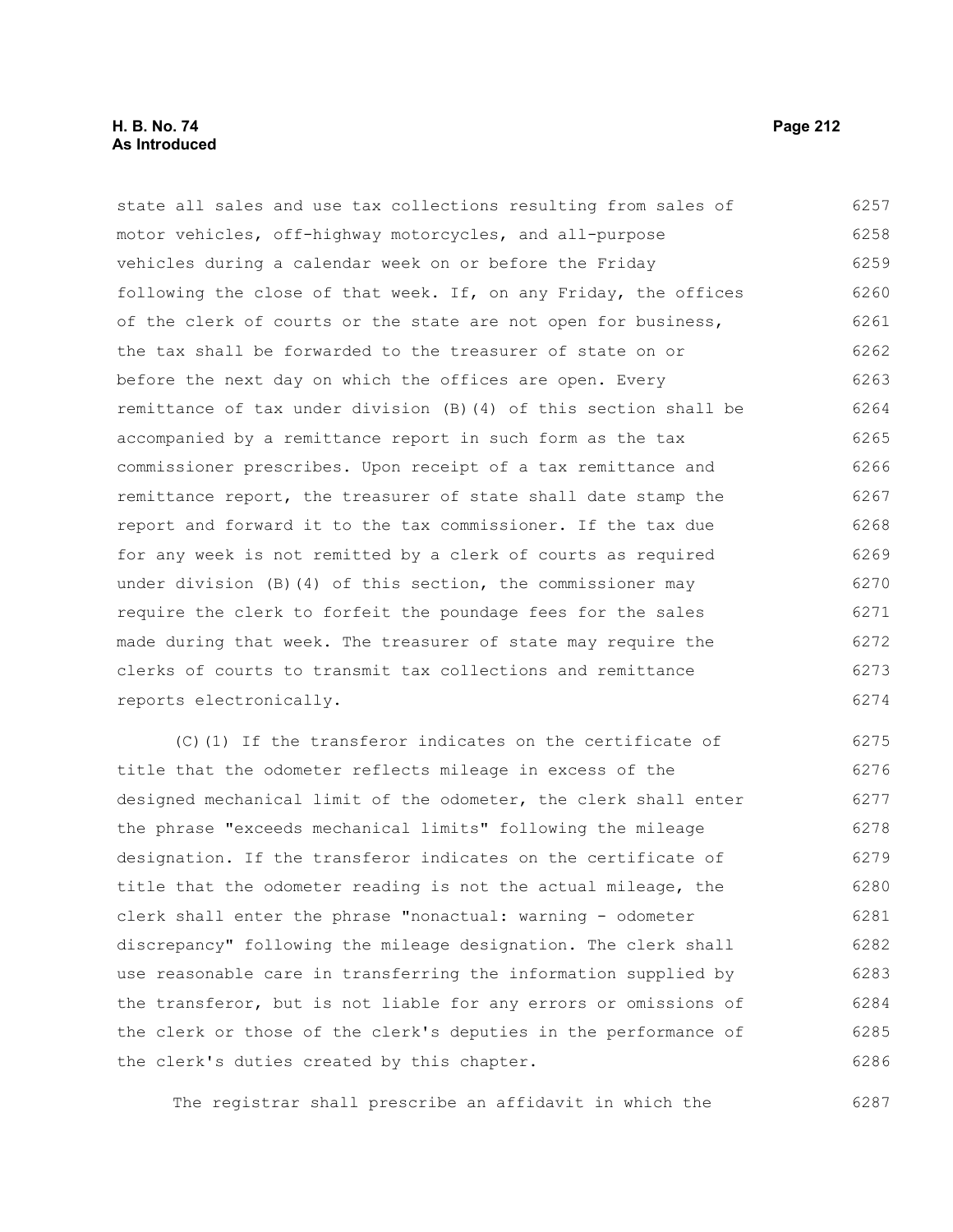# **H. B. No. 74 Page 213 As Introduced**

transferor shall swear to the true selling price and, except as provided in this division, the true odometer reading of the motor vehicle. The registrar may prescribe an affidavit in which the seller and buyer provide information pertaining to the odometer reading of the motor vehicle in addition to that required by this section, as such information may be required by the United States secretary of transportation by rule prescribed under authority of subchapter IV of the "Motor Vehicle Information and Cost Savings Act," 86 Stat. 961 (1972), 15 U.S.C. 1981. 6288 6289 6290 6291 6292 6293 6294 6295 6296 6297

(2) Division (C)(1) of this section does not require the giving of information concerning the odometer and odometer reading of a motor vehicle when ownership of a motor vehicle is being transferred as a result of a bequest, under the laws of intestate succession, to a survivor pursuant to section 2106.18, 2131.12, or 4505.10 of the Revised Code, to a transfer-on-death beneficiary or beneficiaries pursuant to section 2131.13 of the Revised Code, in connection with the creation of a security interest or for a vehicle with a gross vehicle weight rating of more than sixteen thousand pounds. 6298 6299 6300 6301 6302 6303 6304 6305 6306 6307

(D) When the transfer to the applicant was made in some other state or in interstate commerce, the clerk, except as provided in this section, shall refuse to issue any certificate of title unless the tax imposed by or pursuant to Chapter 5741. of the Revised Code based on the purchaser's county of residence has been paid as evidenced by a receipt issued by the tax commissioner, or unless the applicant submits with the application payment of the tax. Upon payment of the tax in accordance with division (E) of this section, the clerk shall issue a receipt prescribed by the registrar and agreed upon by the tax commissioner, showing payment of the tax. 6308 6309 6310 6311 6312 6313 6314 6315 6316 6317 6318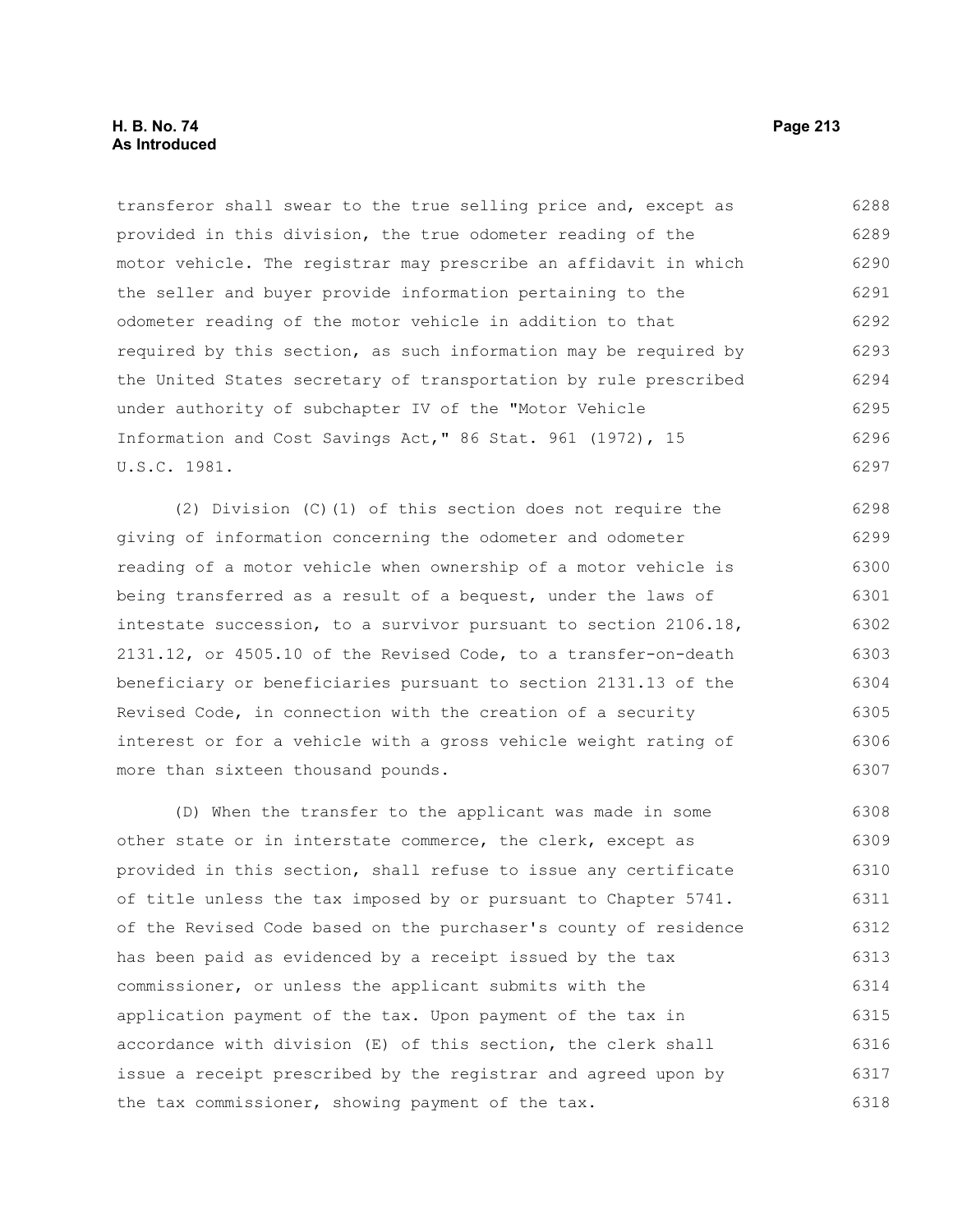#### **H. B. No. 74 Page 214 As Introduced**

For receiving and disbursing such taxes paid to the clerk by a resident of the clerk's county, the clerk may retain a poundage fee of one and one one-hundredth per cent. The clerk shall not retain a poundage fee from payments of taxes by persons who do not reside in the clerk's county. 6319 6320 6321 6322 6323

A clerk, however, may retain from the taxes paid to the clerk an amount equal to the poundage fees associated with certificates of title issued by other clerks of courts of common pleas to applicants who reside in the first clerk's county. The registrar, in consultation with the tax commissioner and the clerks of the courts of common pleas, shall develop a report from the automated title processing system that informs each clerk of the amount of the poundage fees that the clerk is permitted to retain from those taxes because of certificates of title issued by the clerks of other counties to applicants who reside in the first clerk's county. 6324 6325 6326 6327 6328 6329 6330 6331 6332 6333 6334

When the vendor is not regularly engaged in the business of selling motor vehicles, the vendor shall not be required to purchase a vendor's license or make reports concerning those sales. 6335 6336 6337 6338

(E) The clerk shall accept any payment of a tax in cash, or by cashier's check, certified check, draft, money order, or teller check issued by any insured financial institution payable to the clerk and submitted with an application for a certificate of title under division (B) or (D) of this section. The clerk also may accept payment of the tax by corporate, business, or personal check, credit card, electronic transfer or wire transfer, debit card, or any other accepted form of payment made payable to the clerk. The clerk may require bonds, guarantees, or letters of credit to ensure the collection of corporate, 6339 6340 6341 6342 6343 6344 6345 6346 6347 6348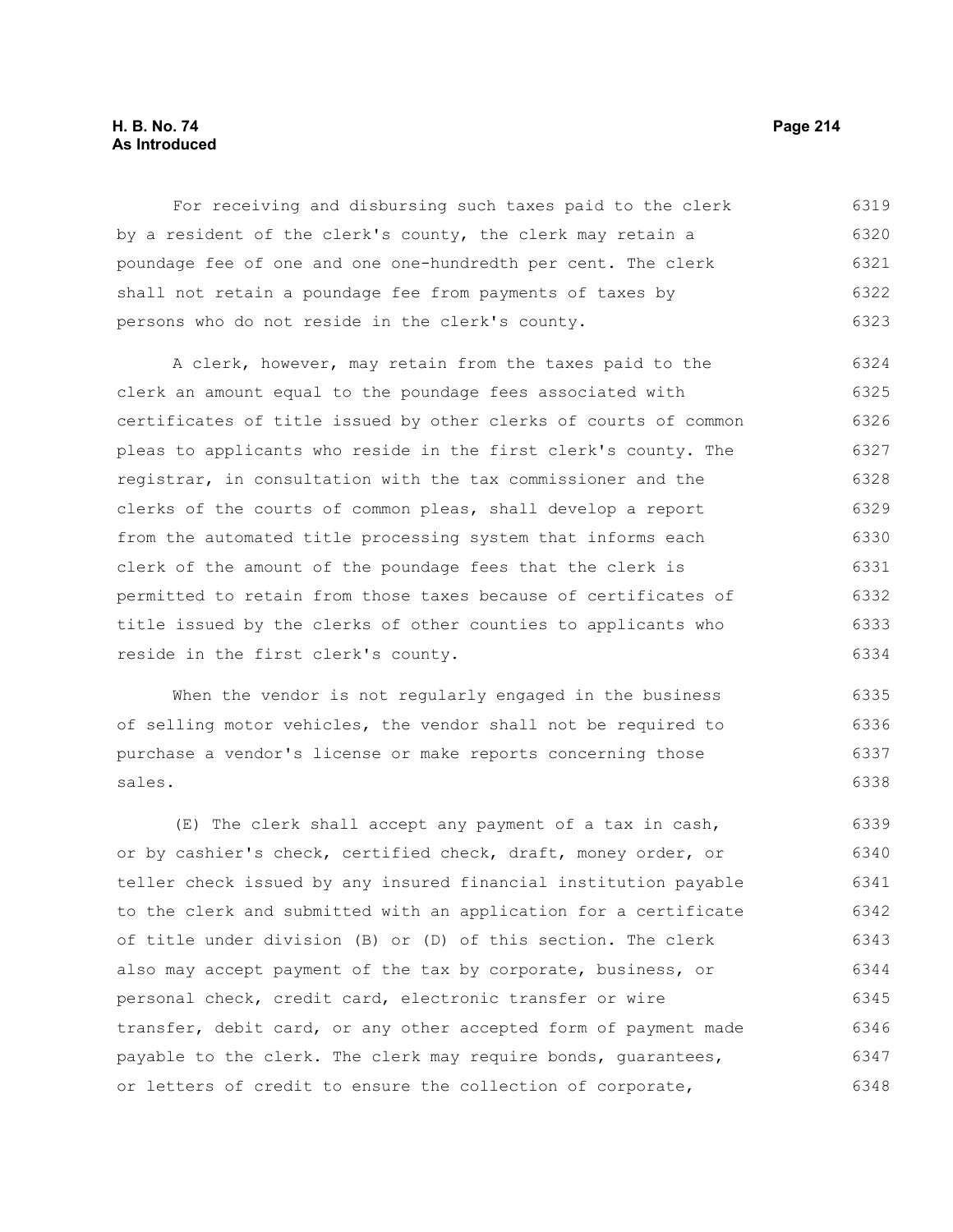#### **H. B. No. 74 Page 215 As Introduced**

business, or personal checks. Any service fee charged by a third party to a clerk for the use of any form of payment may be paid by the clerk from the certificate of title administration fund created in section 325.33 of the Revised Code, or may be assessed by the clerk upon the applicant as an additional fee. Upon collection, the additional fees shall be paid by the clerk into that certificate of title administration fund. 6349 6350 6351 6352 6353 6354 6355

The clerk shall make a good faith effort to collect any payment of taxes due but not made because the payment was returned or dishonored, but the clerk is not personally liable for the payment of uncollected taxes or uncollected fees. The clerk shall notify the tax commissioner of any such payment of taxes that is due but not made and shall furnish the information to the commissioner that the commissioner requires. The clerk shall deduct the amount of taxes due but not paid from the clerk's periodic remittance of tax payments, in accordance with procedures agreed upon by the tax commissioner. The commissioner may collect taxes due by assessment in the manner provided in section 5739.13 of the Revised Code. 6356 6357 6358 6359 6360 6361 6362 6363 6364 6365 6366 6367

Any person who presents payment that is returned or dishonored for any reason is liable to the clerk for payment of a penalty over and above the amount of the taxes due. The clerk shall determine the amount of the penalty, and the penalty shall be no greater than that amount necessary to compensate the clerk for banking charges, legal fees, or other expenses incurred by the clerk in collecting the returned or dishonored payment. The remedies and procedures provided in this section are in addition to any other available civil or criminal remedies. Subsequently collected penalties, poundage fees, and title fees, less any title fee due the state, from returned or dishonored payments collected by the clerk shall be paid into the certificate of 6368 6369 6370 6371 6372 6373 6374 6375 6376 6377 6378 6379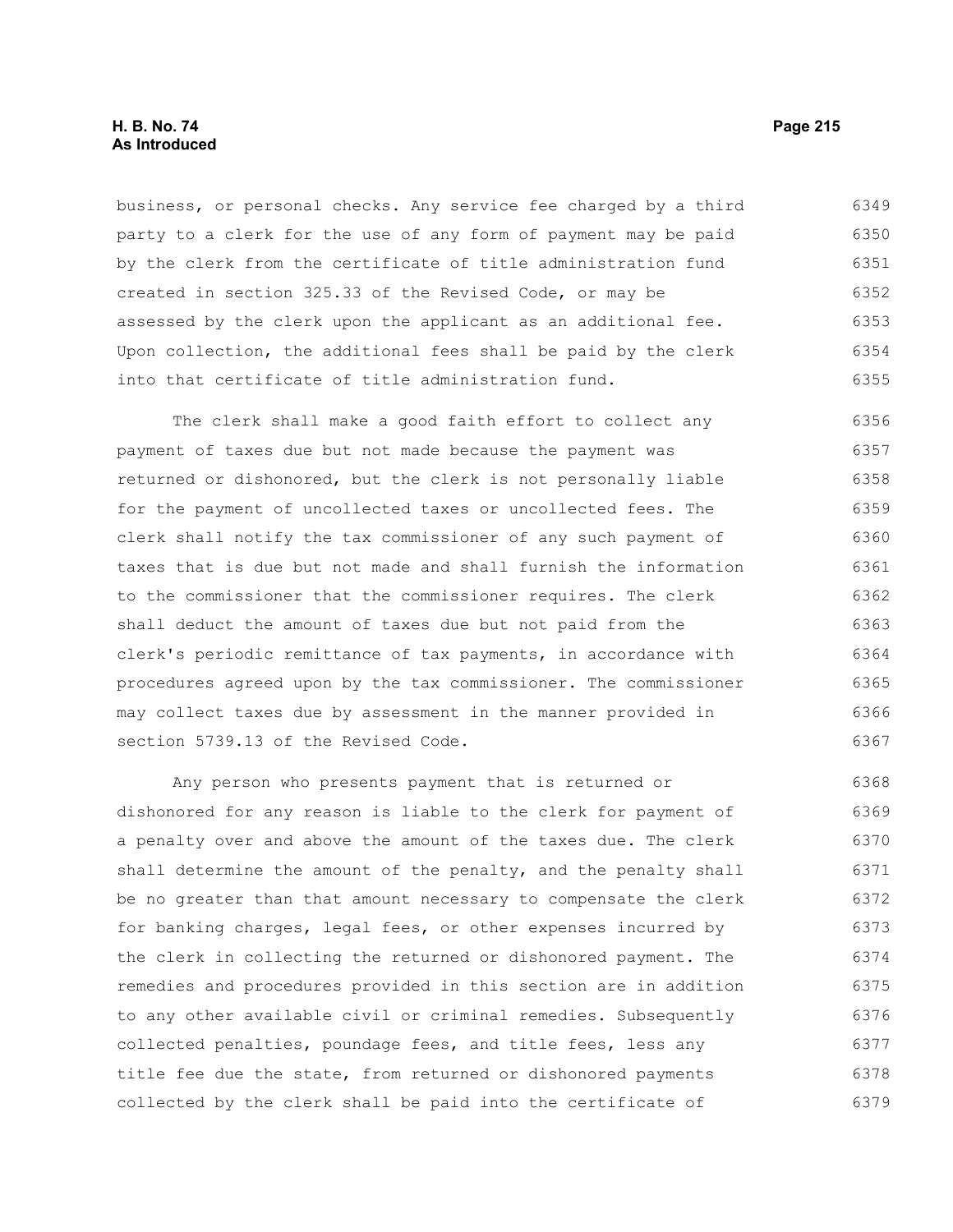title administration fund. Subsequently collected taxes, less poundage fees, shall be sent by the clerk to the treasurer of state at the next scheduled periodic remittance of tax payments, with information as the commissioner may require. The clerk may abate all or any part of any penalty assessed under this division. 6380 6381 6382 6383 6384 6385

(F) In the following cases, the clerk shall accept for filing an application and shall issue a certificate of title without requiring payment or evidence of payment of the tax: 6386 6387 6388

(1) When the purchaser is this state or any of its political subdivisions, a church, or an organization whose purchases are exempted by section 5739.02 of the Revised Code; 6389 6390 6391

(2) When the transaction in this state is not a retail sale as defined by section 5739.01 of the Revised Code; 6392 6393

(3) When the purchase is outside this state or in interstate commerce and the purpose of the purchaser is not to use, store, or consume within the meaning of section 5741.01 of the Revised Code; 6394 6395 6396 6397

(4) When the purchaser is the federal government; 6398

(5) When the motor vehicle was purchased outside this state for use outside this state; 6399 6400

(6) When the motor vehicle is purchased by a nonresident under the circumstances described in division (B)(1) of section 5739.029 of the Revised Code, and upon presentation of a copy of the affidavit provided by that section, and a copy of the exemption certificate provided by section 5739.03 of the Revised Code. 6401 6402 6403 6404 6405 6406

(G) An application, as prescribed by the registrar and

6407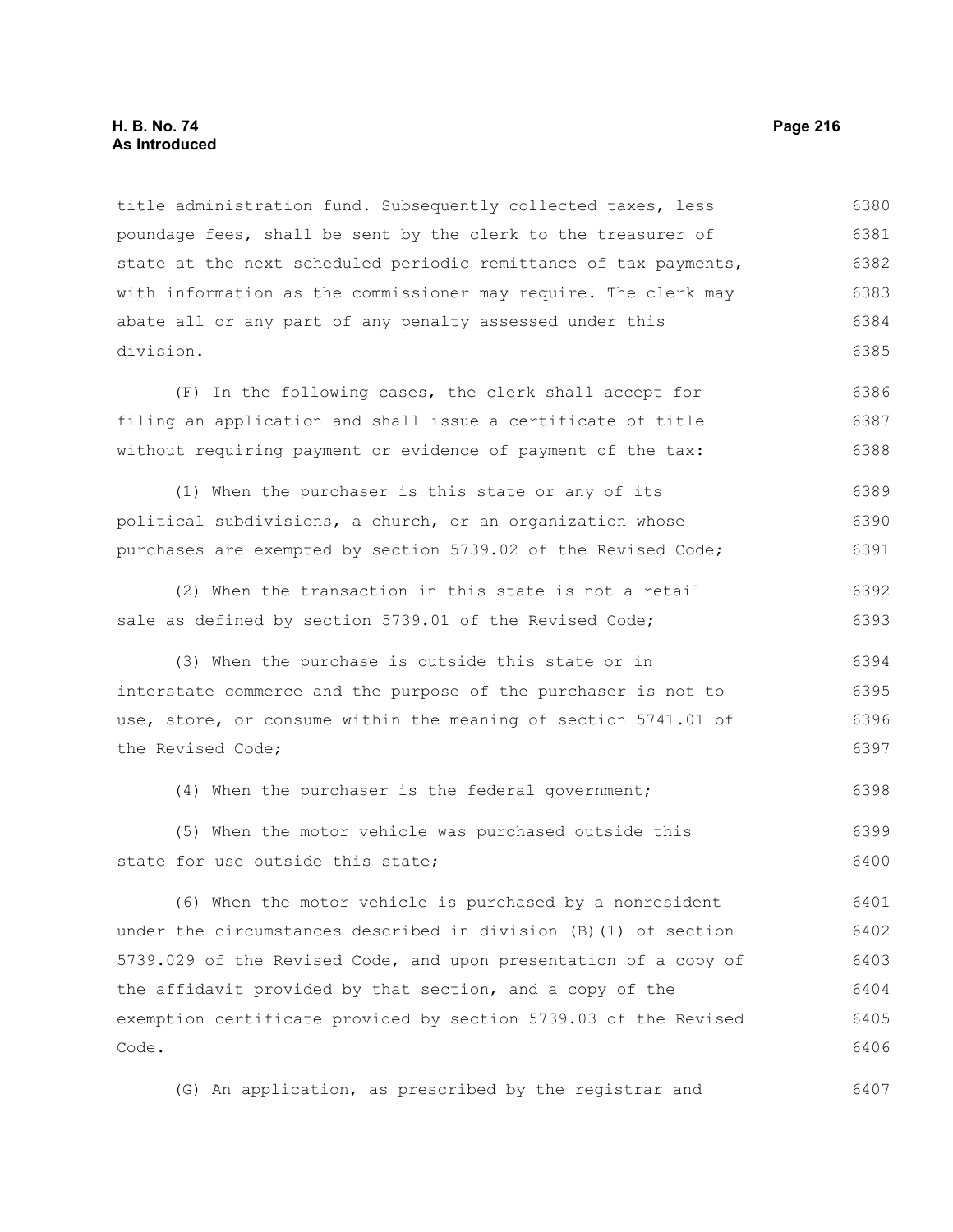# **H. B. No. 74 Page 217 As Introduced**

agreed to by the tax commissioner, shall be filled out and sworn to by the buyer of a motor vehicle in a casual sale. The application shall contain the following notice in bold lettering: "WARNING TO TRANSFEROR AND TRANSFEREE (SELLER AND BUYER): You are required by law to state the true selling price. A false statement is in violation of section 2921.13 of the Revised Code and is punishable by six months' imprisonment or a fine of up to one thousand dollars, or both. All transfers are audited by the department of taxation. The seller and buyer must provide any information requested by the department of taxation. The buyer may be assessed any additional tax found to be due." 6408 6409 6410 6411 6412 6413 6414 6415 6416 6417 6418

(H) For sales of manufactured homes or mobile homes occurring on or after January 1, 2000, the clerk shall accept for filing, pursuant to Chapter 5739. of the Revised Code, an application for a certificate of title for a manufactured home or mobile home without requiring payment of any tax pursuant to section 5739.02, 5741.021, 5741.022, or 5741.023 of the Revised Code, or a receipt issued by the tax commissioner showing payment of the tax. For sales of manufactured homes or mobile homes occurring on or after January 1, 2000, the applicant shall pay to the clerk an additional fee of five dollars for each certificate of title issued by the clerk for a manufactured or mobile home pursuant to division (H) of section 4505.11 of the Revised Code and for each certificate of title issued upon transfer of ownership of the home. The clerk shall credit the fee to the county certificate of title administration fund, and the fee shall be used to pay the expenses of archiving those certificates pursuant to division (A) of section 4505.08 and division (H)(3) of section 4505.11 of the Revised Code. The tax commissioner shall administer any tax on a manufactured or mobile home pursuant to Chapters 5739. and 5741. of the Revised 6419 6420 6421 6422 6423 6424 6425 6426 6427 6428 6429 6430 6431 6432 6433 6434 6435 6436 6437 6438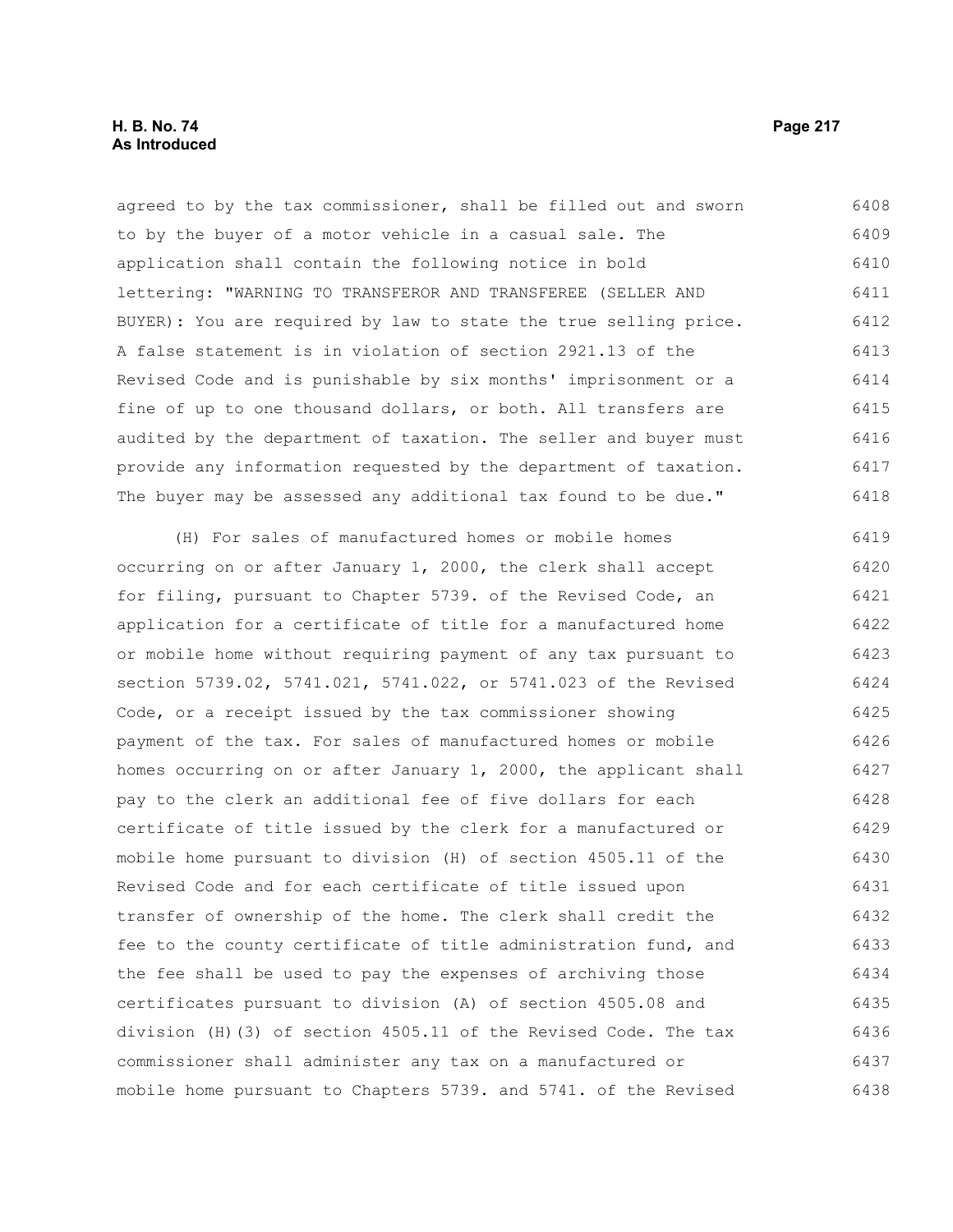#### Code.

(I) Every clerk shall have the capability to transact by electronic means all procedures and transactions relating to the issuance of motor vehicle certificates of title that are described in the Revised Code as being accomplished by electronic means. 6440 6441 6442 6443 6444

**Sec. 4505.09.** (A)(1) The clerk of a court of common pleas shall charge and retain fees as follows: 6445 6446

(a) Five dollars for each certificate of title that is not applied for within thirty days after the later of the assignment or delivery of the motor vehicle described in it. The entire fee shall be retained by the clerk. 6447 6448 6449 6450

(b) Fifteen Seventeen dollars for each certificate of title or duplicate certificate of title including the issuance of a memorandum certificate of title, or authorization to print a non-negotiable evidence of ownership described in division (G) of section 4505.08 of the Revised Code, non-negotiable evidence of ownership printed by the clerk under division (H) of that section, and notation of any lien on a certificate of title that is applied for at the same time as the certificate of title. The clerk shall retain eleven dollars and fifty cents of that fee for each certificate of title when there is a notation of a lien or security interest on the certificate of title, twelve dollars and twenty-five cents when there is no lien or security interest noted on the certificate of title, and eleven dollars and fifty cents for each duplicate certificate of title. 6451 6452 6453 6454 6455 6456 6457 6458 6459 6460 6461 6462 6463 6464

(c) Four dollars and fifty cents for each certificate of title with no security interest noted that is issued to a licensed motor vehicle dealer for resale purposes and, in 6465 6466 6467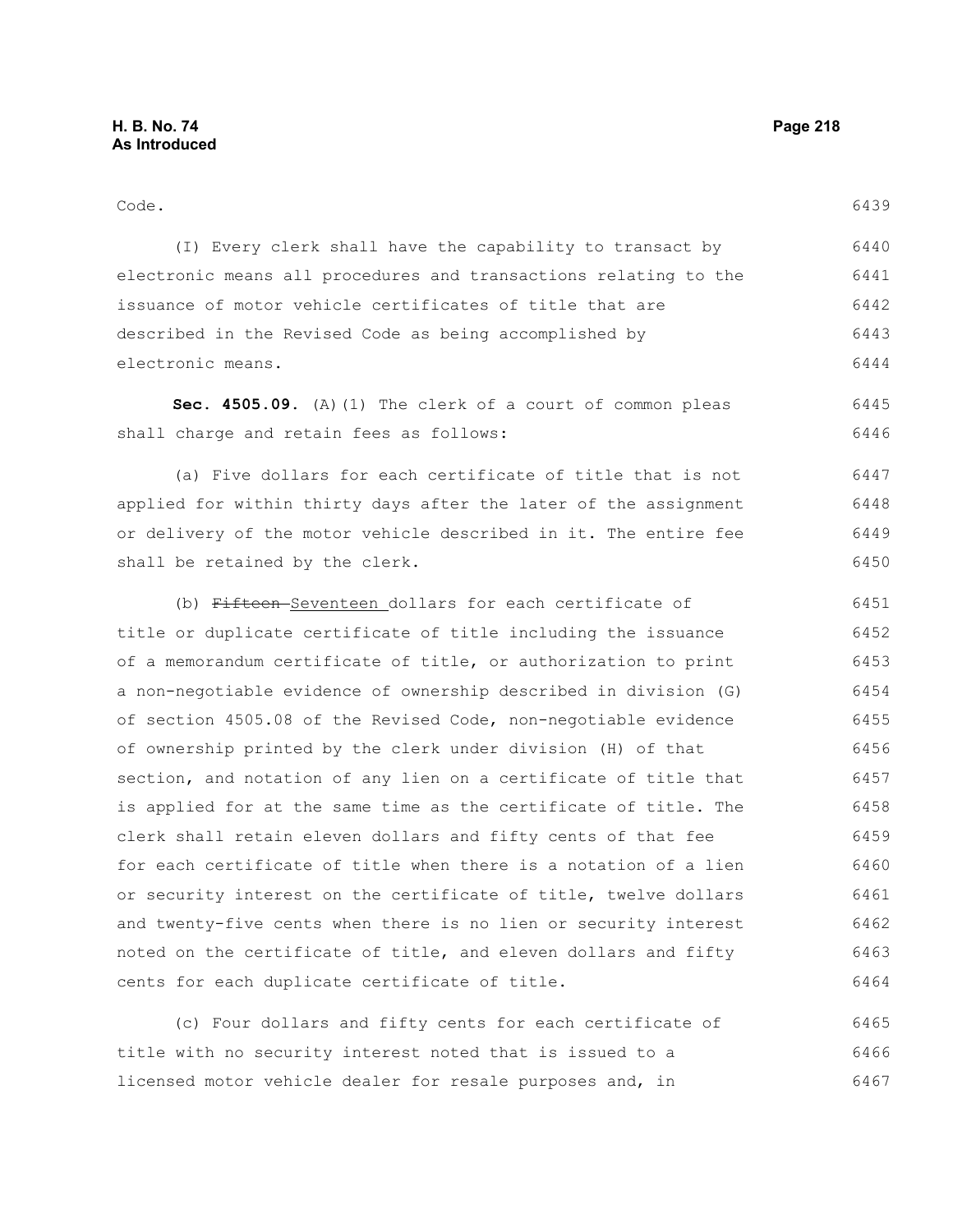addition, a separate fee of fifty cents. The clerk shall retain two dollars and twenty-five cents of that fee. 6468 6469

(d) Five dollars for each memorandum certificate of title or non-negotiable evidence of ownership that is applied for separately. The clerk shall retain that entire fee. 6470 6471 6472

(2) The fees that are not retained by the clerk shall be paid to the registrar of motor vehicles by monthly returns, which shall be forwarded to the registrar not later than the fifth day of the month next succeeding that in which the certificate is issued or that in which the registrar is notified of a lien or cancellation of a lien. 6473 6474 6475 6476 6477 6478

(B)(1) The registrar shall pay twenty-five cents of the amount received for each certificate of title issued to a motor vehicle dealer for resale, one dollar for certificates of title issued with a lien or security interest noted on the certificate of title, and twenty-five cents for each certificate of title with no lien or security interest noted on the certificate of title into the public safety - highway purposes fund established in section 4501.06 of the Revised Code. 6479 6480 6481 6482 6483 6484 6485 6486

(2) Fifty cents of the amount received for each certificate of title shall be paid by the registrar as follows: 6487 6488

(a) Four cents shall be paid into the state treasury to the credit of the motor vehicle dealers board fund, which is hereby created. All investment earnings of the fund shall be credited to the fund. The moneys in the motor vehicle dealers board fund shall be used by the motor vehicle dealers board created under section 4517.30 of the Revised Code, together with other moneys appropriated to it, in the exercise of its powers and the performance of its duties under Chapter 4517. of the 6489 6490 6491 6492 6493 6494 6495 6496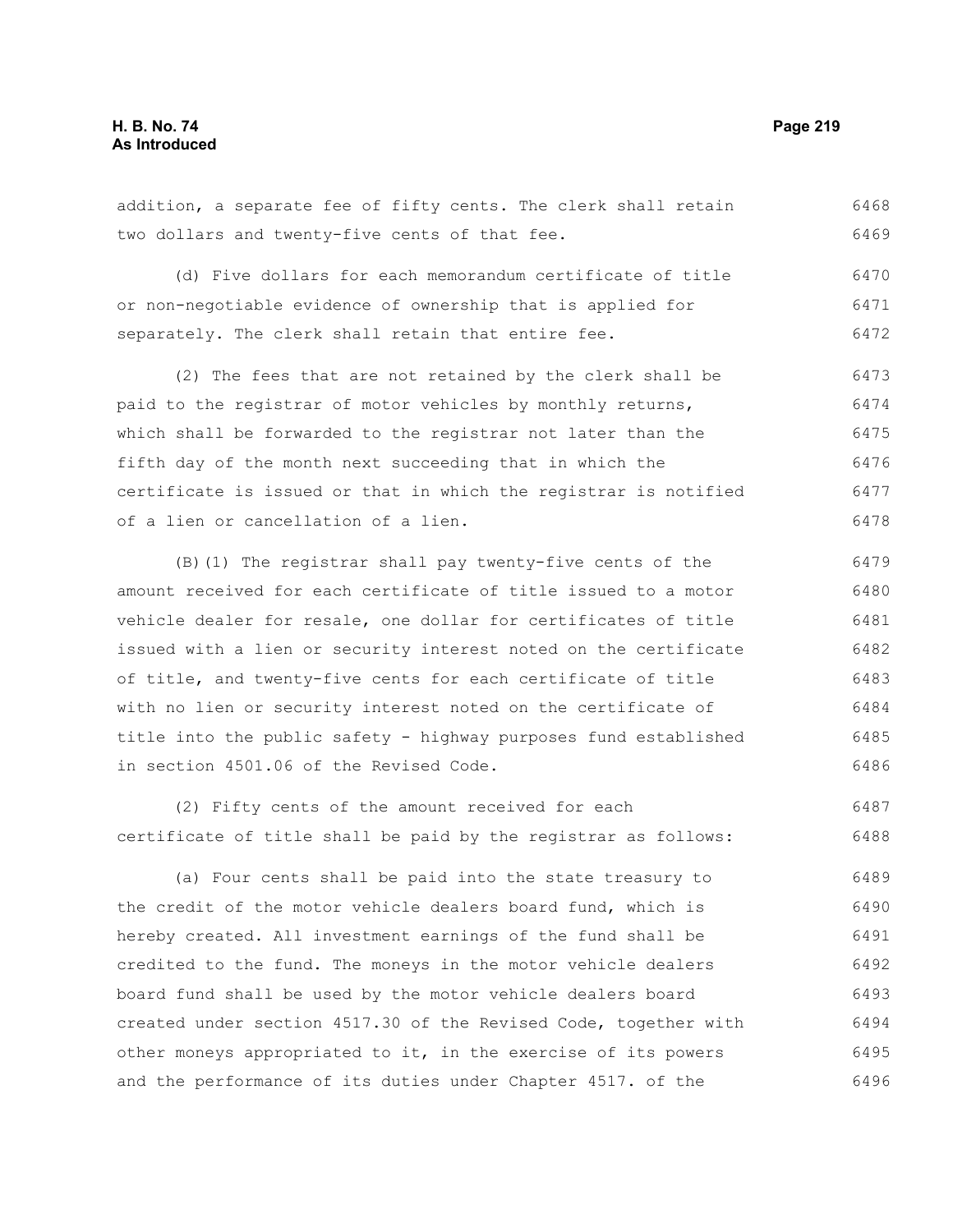Revised Code, except that the director of budget and management may transfer excess money from the motor vehicle dealers board fund to the public safety - highway purposes fund if the registrar determines that the amount of money in the motor vehicle dealers board fund, together with other moneys appropriated to the board, exceeds the amount required for the exercise of its powers and the performance of its duties under Chapter 4517. of the Revised Code and requests the director to make the transfer. 6497 6498 6499 6500 6501 6502 6503 6504 6505

(b) Twenty-one cents shall be paid into the highway operating fund.

(c) Twenty-five cents shall be paid into the state treasury to the credit of the motor vehicle sales audit fund, which is hereby created. The moneys in the fund shall be used by the tax commissioner together with other funds available to the commissioner to conduct a continuing investigation of sales and use tax returns filed for motor vehicles in order to determine if sales and use tax liability has been satisfied. The commissioner shall refer cases of apparent violations of section 2921.13 of the Revised Code made in connection with the titling or sale of a motor vehicle and cases of any other apparent violations of the sales or use tax law to the appropriate county prosecutor whenever the commissioner considers it advisable. 6508 6509 6510 6511 6512 6513 6514 6515 6516 6517 6518 6519

(3) Two dollars of the amount received by the registrar under divisions  $(A)(1)(a)$ ,  $(b)$ , and  $(d)$  of this section and one dollar and fifty cents of the amount received by the registrar under division (A)(1)(c) of this section for each certificate of title shall be paid into the state treasury to the credit of the automated title processing fund, which is hereby created and which shall consist of moneys collected under division (B)(3) of 6520 6521 6522 6523 6524 6525 6526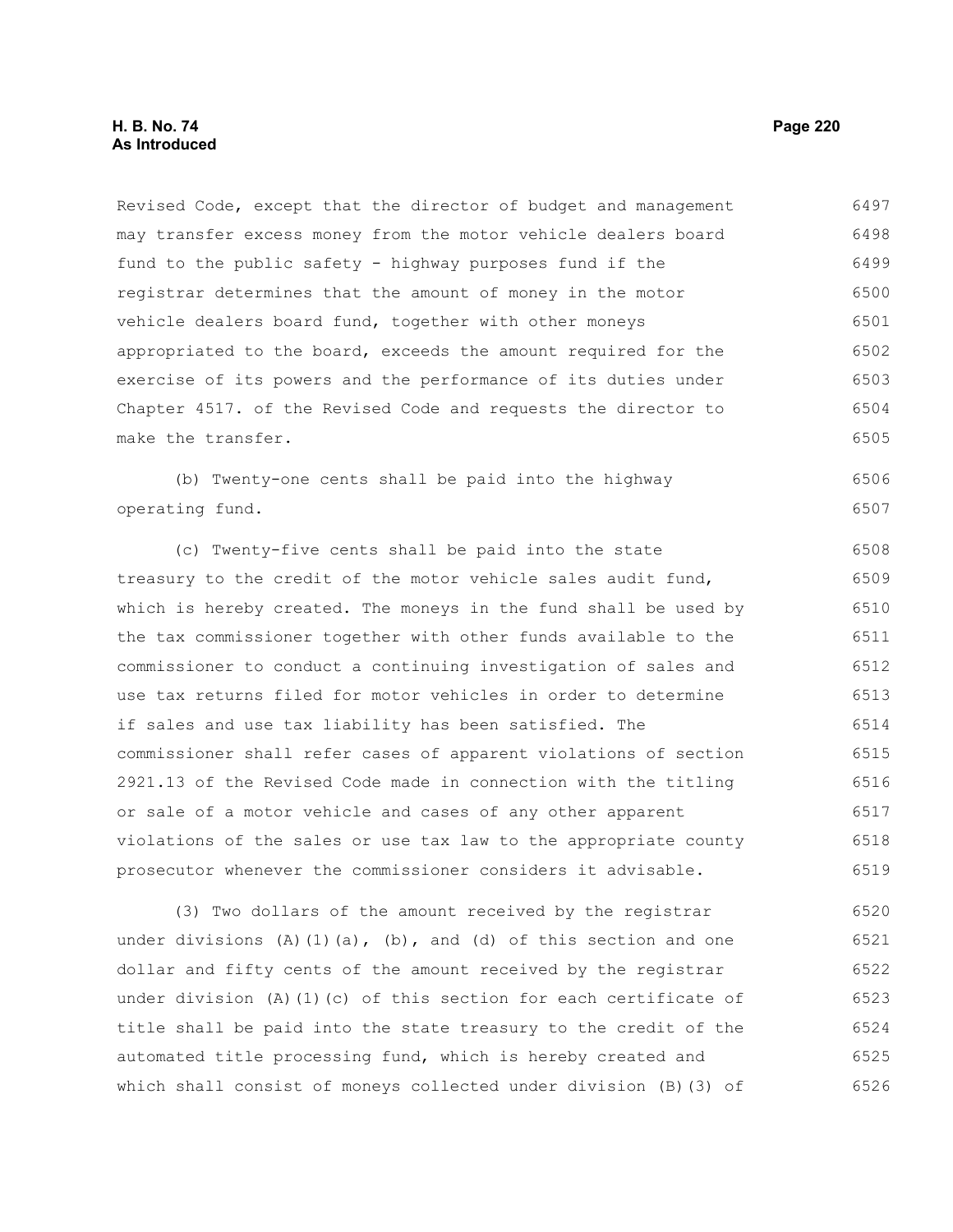this section and under sections 1548.10 and 4519.59 of the Revised Code. All investment earnings of the fund shall be credited to the fund. The moneys in the fund shall be used as follows: 6527 6528 6529 6530

(a) Except for moneys collected under section 1548.10 of the Revised Code, moneys collected under division (B)(3) of this section shall be used to implement and maintain an automated title processing system for the issuance of motor vehicle, offhighway motorcycle, and all-purpose vehicle certificates of title in the offices of the clerks of the courts of common pleas. Those moneys also shall be used to pay expenses that arise as a result of enabling electronic motor vehicle dealers to directly transfer applications for certificates of title under division (A)(3) of section 4505.06 of the Revised Code. 6531 6532 6533 6534 6535 6536 6537 6538 6539 6540

(b) Moneys collected under section 1548.10 of the Revised Code shall be used to issue marine certificates of title in the offices of the clerks of the courts of common pleas as provided in Chapter 1548. of the Revised Code. 6541 6542 6543 6544

(4) The registrar shall pay the fifty-cent separate fee collected from a licensed motor vehicle dealer under division (A)(1)(c) of this section into the title defect recision fund created by section 1345.52 of the Revised Code. 6545 6546 6547 6548

(5) Two dollars of the amount received by the registrar under division (A)(1)(b) of this section for each certificate of title shall be paid into the state treasury to the credit of the security, investigations, and policing fund created by section 4501.11 of the Revised Code. 6549 6550 6551 6552 6553

(C)(1) The automated title processing board is hereby created consisting of the registrar or the registrar's 6554 6555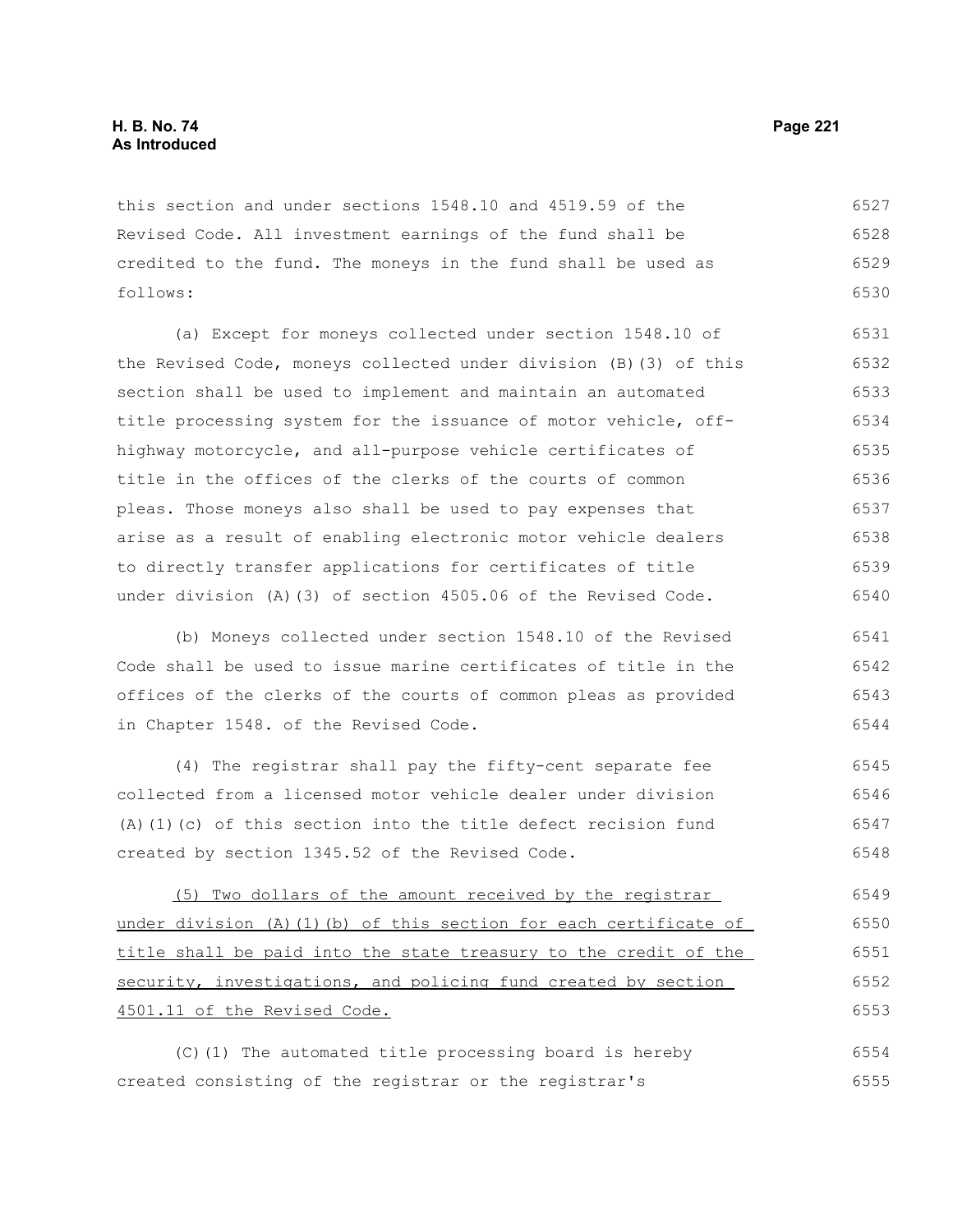# **H. B. No. 74 Page 222 As Introduced**

representative, a person selected by the registrar, the president of the Ohio clerks of court association or the president's representative, and two clerks of courts of common pleas appointed by the governor. The director of budget and management or the director's designee, the chief of the division of parks and watercraft in the department of natural resources or the chief's designee, and the tax commissioner or the commissioner's designee shall be nonvoting members of the board. The purpose of the board is to facilitate the operation and maintenance of an automated title processing system and approve the procurement of automated title processing system equipment and ribbons, cartridges, or other devices necessary for the operation of that equipment. Voting members of the board, excluding the registrar or the registrar's representative, shall serve without compensation, but shall be reimbursed for travel and other necessary expenses incurred in the conduct of their official duties. The registrar or the registrar's representative shall receive neither compensation nor reimbursement as a board member. (2) The automated title processing board shall determine each of the following: (a) The automated title processing equipment and certificates of title requirements for each county; (b) The payment of expenses that may be incurred by the 6556 6557 6558 6559 6560 6561 6562 6563 6564 6565 6566 6567 6568 6569 6570 6571 6572 6573 6574 6575 6576 6577 6578 6579

(c) The repayment to the counties for existing title processing equipment; 6581 6582

counties in implementing an automated title processing system;

(d) With the approval of the director of public safety, the award of grants from the automated title processing fund to 6583 6584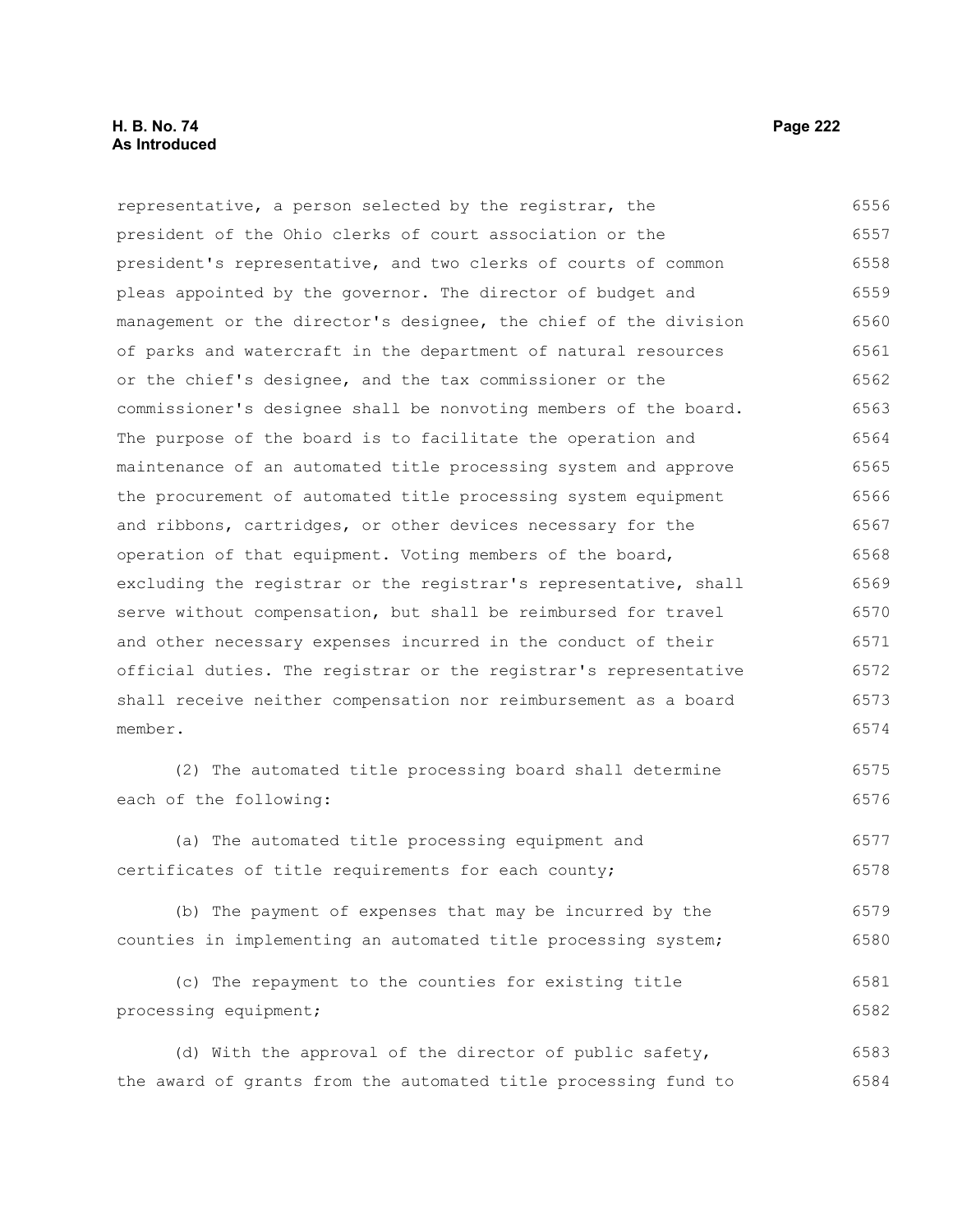# **H. B. No. 74 Page 223 As Introduced**

the clerk of courts of any county who employs a person who assists with the design of, updates to, tests of, installation of, or any other activity related to, an automated title processing system. Any grant awarded under division (C)(2)(d) of this section shall be deposited into the appropriate county certificate of title administration fund created under section 325.33 of the Revised Code and shall not be used to supplant any other funds. 6585 6586 6587 6588 6589 6590 6591 6592

(3) The registrar shall purchase, lease, or otherwise acquire any automated title processing equipment and certificates of title that the board determines are necessary from moneys in the automated title processing fund established by division (B)(3) of this section. 6593 6594 6595 6596 6597

(D) All counties shall conform to the requirements of the registrar regarding the operation of their automated title processing system for motor vehicle titles, certificates of title for off-highway motorcycles and all-purpose vehicles, and certificates of title for watercraft and outboard motors. 6598 6599 6600 6601 6602

**Sec. 4505.11.** This section shall also apply to all-purpose vehicles and off-highway motorcycles as defined in section 4519.01 of the Revised Code. 6603 6604 6605

(A) Each owner of a motor vehicle and each person mentioned as owner in the last certificate of title, when the motor vehicle is dismantled, destroyed, or changed in such manner that it loses its character as a motor vehicle, or changed in such manner that it is not the motor vehicle described in the certificate of title, shall surrender the certificate of title to that motor vehicle to a clerk of a court of common pleas, and the clerk, with the consent of any holders of any liens noted on the certificate of title, then shall enter 6606 6607 6608 6609 6610 6611 6612 6613 6614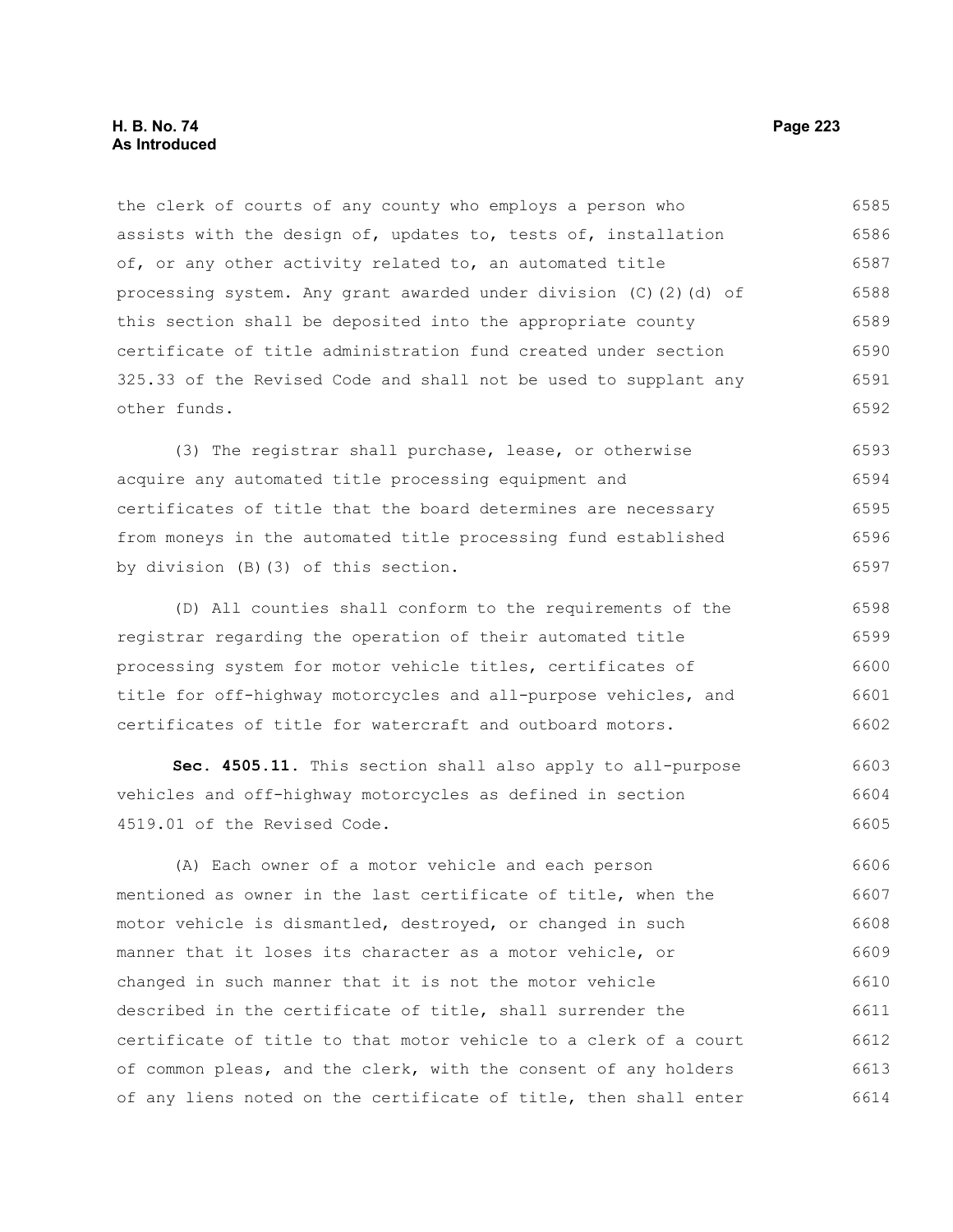# **H. B. No. 74 Page 224 As Introduced**

a cancellation upon the clerk's records and shall notify the registrar of motor vehicles of the cancellation. 6615 6616

Upon the cancellation of a certificate of title in the manner prescribed by this section, any clerk and the registrar of motor vehicles may cancel and destroy all certificates and all memorandum certificates in that chain of title. 6617 6618 6619 6620

(B)(1) If an Ohio certificate of title $-o r_L$  salvage certificate of title-to, or assignment form as prescribed by the registrar for a motor vehicle is assigned to a salvage dealer, the dealer is not required to obtain an Ohio certificate of title or a salvage certificate of title to the motor vehicle in the dealer's own name if the dealer dismantles or destroys the motor vehicle, indicates the number of the dealer's motor vehicle salvage dealer's license on it, marks "FOR DESTRUCTION" across the face of the certificate of title-or, salvage certificate of title, or assignment form and surrenders the certificate of title-or, salvage certificate of title, or assignment form to a clerk of a court of common pleas as provided in division (A) of this section. If the salvage dealer retains the motor vehicle for resale, the dealer shall make application for a salvage certificate of title to the motor vehicle in the dealer's own name as provided in division (C)(1) of this section. 6621 6622 6623 6624 6625 6626 6627 6628 6629 6630 6631 6632 6633 6634 6635 6636 6637

(2) At the time any salvage motor vehicle is sold at auction or through a pool, the salvage motor vehicle auction or salvage motor vehicle pool shall give a copy of the salvage certificate of title or a copy of the, certificate of title, or assignment form marked "FOR DESTRUCTION" to the purchaser. 6638 6639 6640 6641 6642

(C)(1) When an insurance company declares it economically impractical to repair such a motor vehicle and has paid an 6643 6644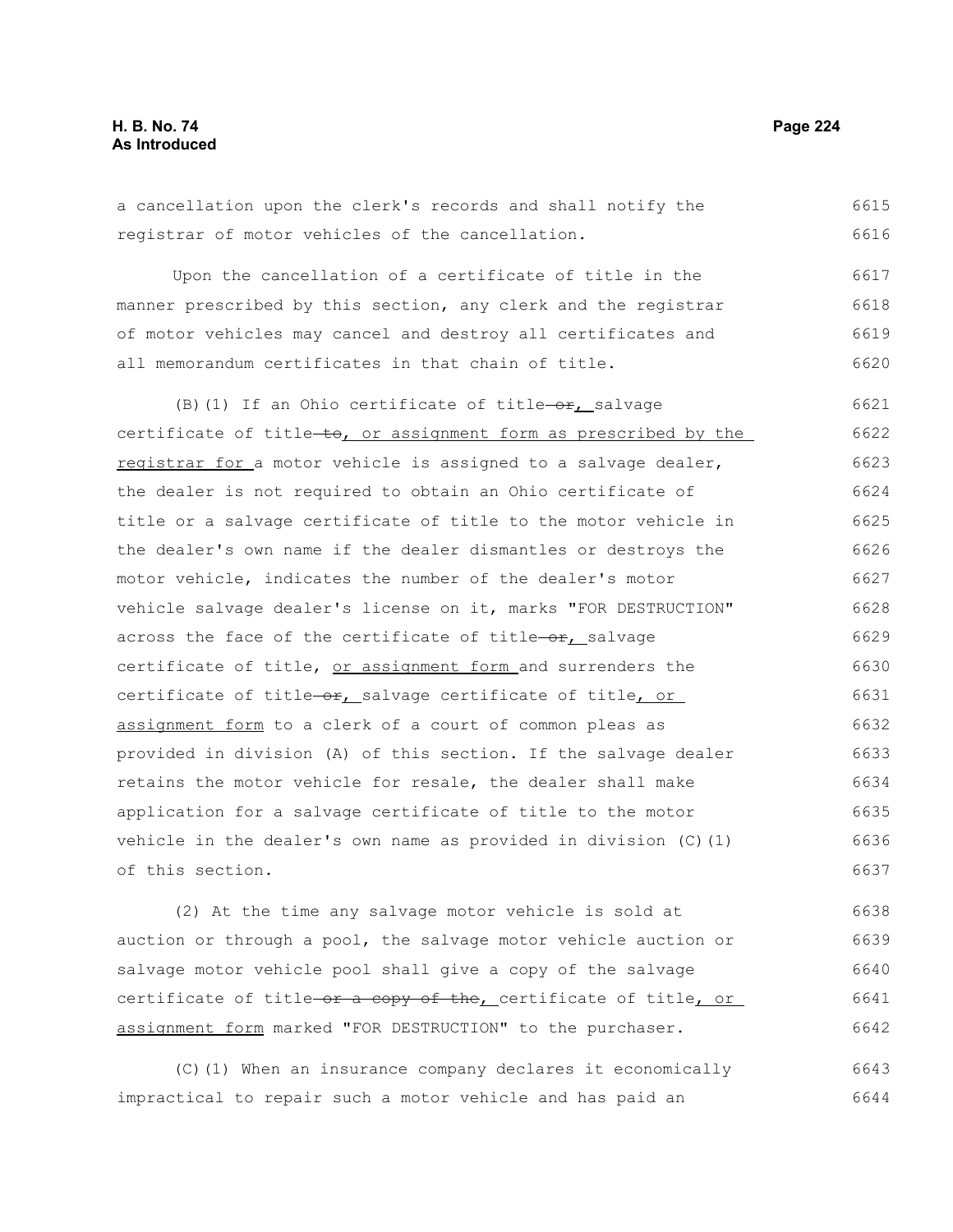agreed price for the purchase of the motor vehicle to any insured or claimant owner, the insurance company shall proceed as follows: 6645 6646 6647

(a) If an insurance company receives the certificate of title and the motor vehicle, within thirty business days, the insurance company shall deliver the certificate of title to a clerk of a court of common pleas and shall make application for a salvage certificate of title. This certificate of title, any supporting power of attorney, or application for a salvage certificate of title shall be exempt from the requirements of notarization and verification as described in this chapter and in section 1337.25 of the Revised Code, and may be signed electronically. 6648 6649 6650 6651 6652 6653 6654 6655 6656 6657

(b) If an insurance company obtains possession of the motor vehicle and a physical certificate of title was issued for the vehicle but the insurance company is unable to obtain the properly endorsed certificate of title for the motor vehicle within thirty business days following the vehicle's owner or lienholder's acceptance of the insurance company's payment for the vehicle, the insurance company may apply to the clerk of a court of common pleas for a salvage certificate of title without delivering the certificate of title for the motor vehicle. The application, which may be signed electronically, shall be accompanied by evidence that the insurance company has paid a total loss claim on the vehicle, a copy of the written request for the certificate of title from the insurance company or its designee, and proof that the request was delivered by a nationally recognized courier service to the last known address of the owner of the vehicle and any known lienholder, to obtain the certificate of title. 6658 6659 6660 6661 6662 6663 6664 6665 6666 6667 6668 6669 6670 6671 6672 6673 6674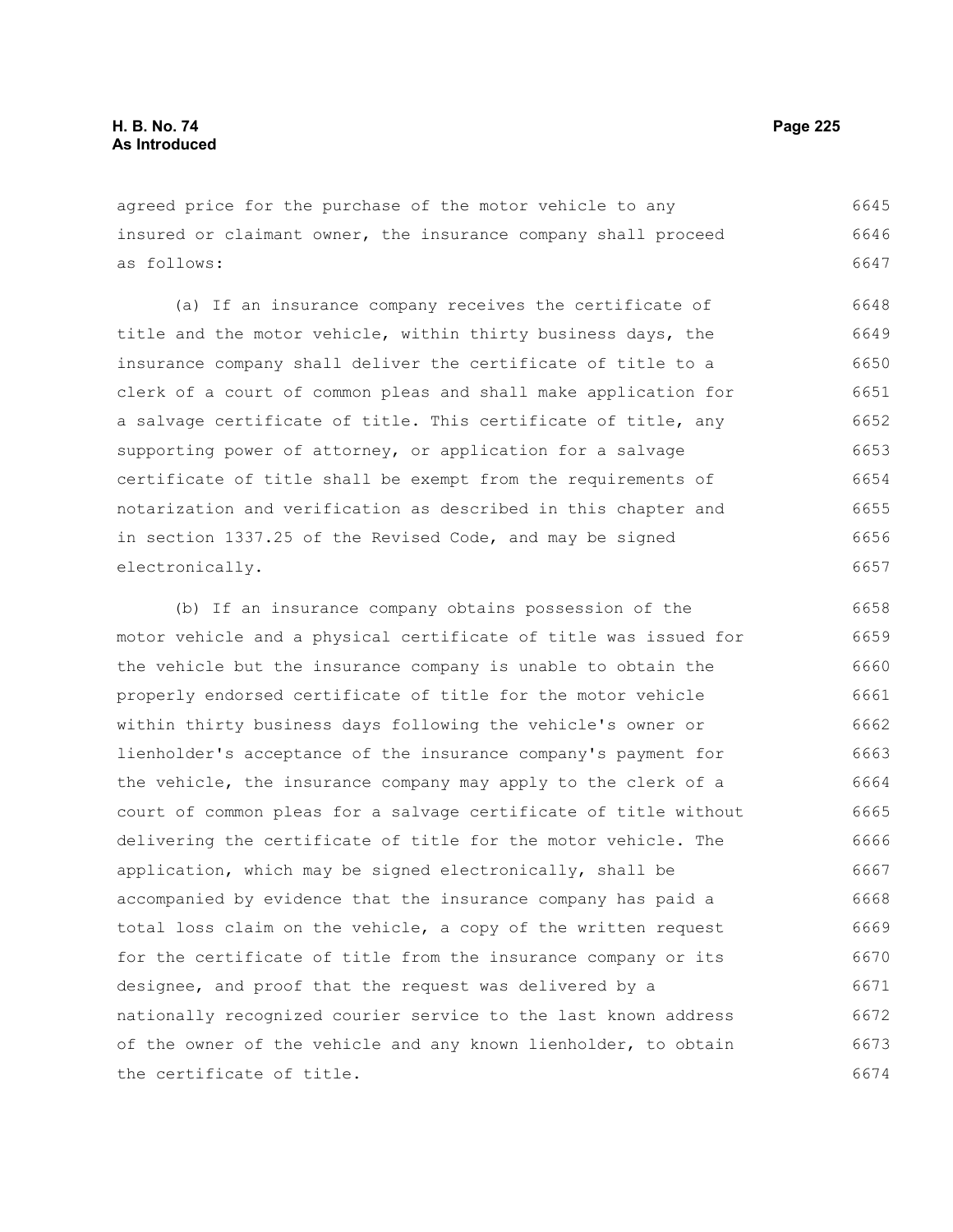# **H. B. No. 74 Page 226 As Introduced**

(c) If an insurance company obtains possession of the motor vehicle and a physical certificate of title was not issued for the vehicle, the insurance company may apply to the clerk of a court of common pleas for a salvage certificate of title without delivering a certificate of title for the motor vehicle. The application shall be accompanied by the electronic certificate of title control number and a properly executed power of attorney, or other appropriate document, from the owner of the motor vehicle authorizing the insurance company to apply for a salvage certificate of title. The application for a salvage certificate of title, any supporting power of attorney, and any other appropriate document shall be exempt from the requirements of notarization and verification as described in this chapter and in section 1337.25 of the Revised Code, and may be signed electronically. 6675 6676 6677 6678 6679 6680 6681 6682 6683 6684 6685 6686 6687 6688 6689

(d) Upon receipt of a properly completed application for a salvage certificate of title as described in division (C)(1)(a), (b), or (c) or (C)(2) of this section, the clerk shall issue the salvage certificate of title on a form, prescribed by the registrar, that shall be easily distinguishable from the original certificate of title and shall bear the same information as the original certificate of title except that it may bear a different number than that of the original certificate of title. The salvage certificate of title shall include the following notice in bold lettering: 6690 6691 6692 6693 6694 6695 6696 6697 6698 6699

"SALVAGE MOTOR VEHICLE - PURSUANT TO R.C. 4738.01." 6700

Except as provided in division (C)(3) of this section, the salvage certificate of title shall be assigned by the insurance company to a salvage dealer or any other person for use as evidence of ownership upon the sale or other disposition of the 6701 6702 6703 6704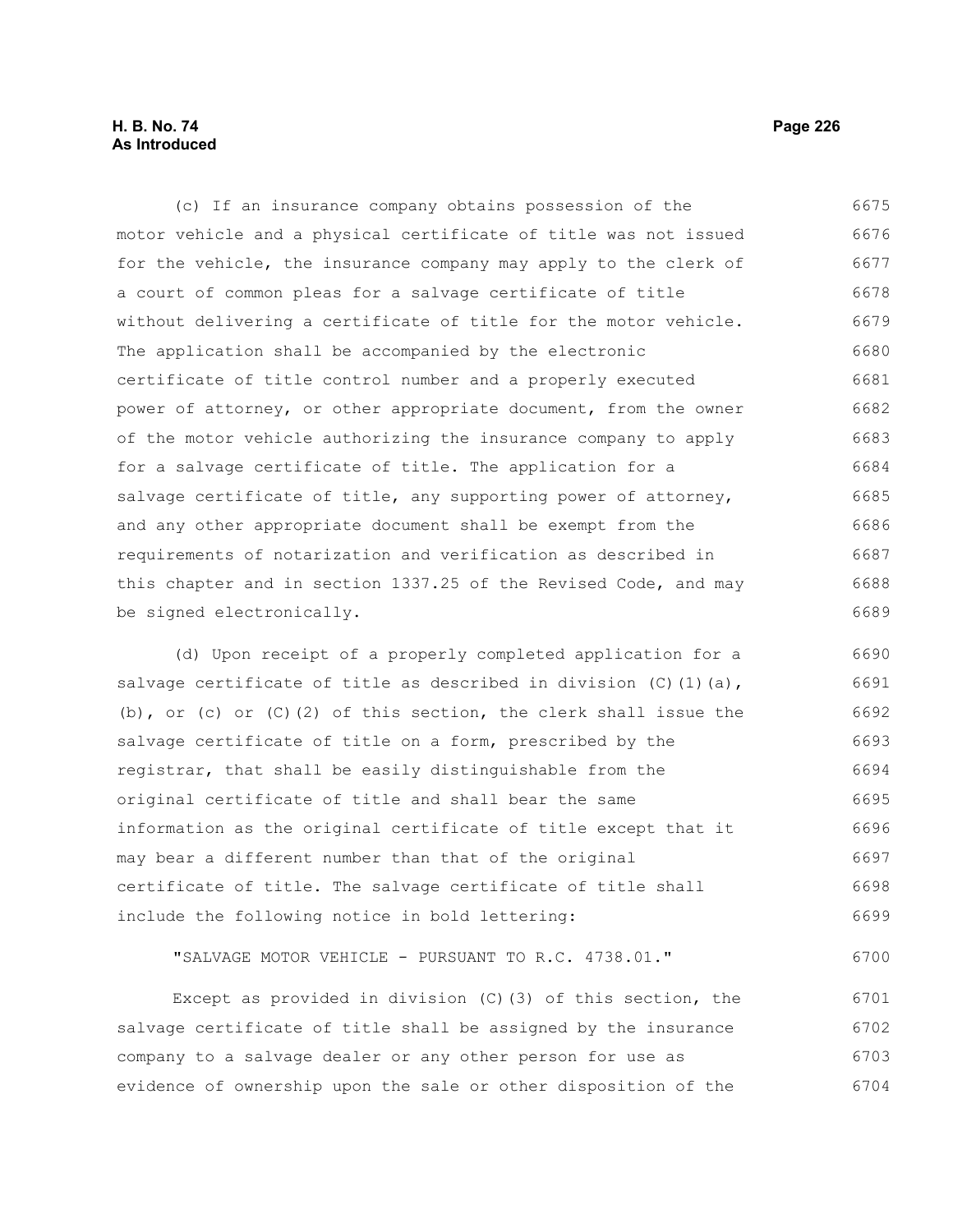motor vehicle, and the salvage certificate of title shall be transferable to any other person. The clerk shall charge a fee of four dollars for the cost of processing each salvage certificate of title. 6705 6706 6707 6708

(2) If an insurance company requests that a salvage motor vehicle auction take possession of a motor vehicle that is the subject of an insurance claim, and subsequently the insurance company denies coverage with respect to the motor vehicle or does not otherwise take ownership of the motor vehicle, the salvage motor vehicle auction may proceed as follows. After the salvage motor vehicle auction has possession of the motor vehicle for forty-five days, it may apply to the clerk of a court of common pleas for a salvage certificate of title without delivering the certificate of title for the motor vehicle. The application shall be accompanied by a copy of the written request that the vehicle be removed from the facility on the salvage motor vehicle auction's letterhead, and proof that the request was delivered by a nationally recognized courier service to the last known address of the owner of the vehicle and any known lienholder, requesting that the vehicle be removed from the facility of the salvage motor vehicle auction. Upon receipt of a properly completed application, the clerk shall follow the process as described in division  $(C)$  (1)(d) of this section. The salvage certificate of title so issued shall be free and clear of all liens. 6709 6710 6711 6712 6713 6714 6715 6716 6717 6718 6719 6720 6721 6722 6723 6724 6725 6726 6727 6728 6729

(3) If an insurance company considers a motor vehicle as described in division  $(C)$   $(1)$   $(a)$ ,  $(b)$ , or  $(c)$  of this section to be impossible to restore for highway operation, the insurance company may assign the certificate of title to the motor vehicle to a salvage dealer or scrap metal processing facility and send the assigned certificate of title to the clerk of the court of 6730 6731 6732 6733 6734 6735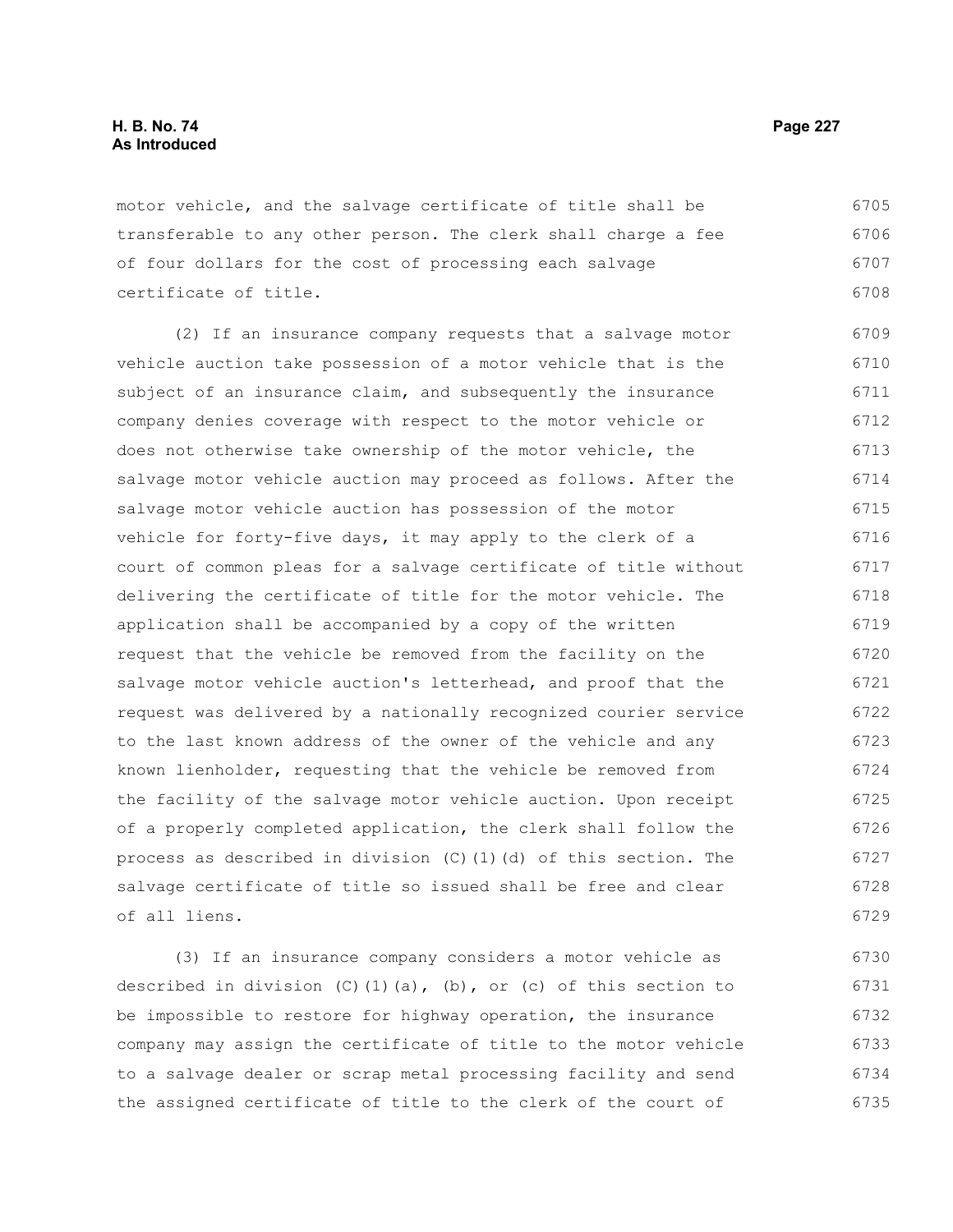common pleas of any county. The insurance company shall mark the face of the certificate of title "FOR DESTRUCTION" and shall deliver a photocopy of the certificate of title to the salvage dealer or scrap metal processing facility for its records. 6736 6737 6738 6739

(4) If an insurance company declares it economically impractical to repair a motor vehicle, agrees to pay to the insured or claimant owner an amount in settlement of a claim against a policy of motor vehicle insurance covering the motor vehicle, and agrees to permit the insured or claimant owner to retain possession of the motor vehicle, the insurance company shall not pay the insured or claimant owner any amount in settlement of the insurance claim until the owner obtains a salvage certificate of title to the vehicle and furnishes a copy of the salvage certificate of title to the insurance company. 6740 6741 6742 6743 6744 6745 6746 6747 6748 6749

(D) When a self-insured organization, rental or leasing company, or secured creditor becomes the owner of a motor vehicle that is burned, damaged, or dismantled and is determined to be economically impractical to repair, the self-insured organization, rental or leasing company, or secured creditor shall do one of the following: 6750 6751 6752 6753 6754 6755

(1) Mark the face of the certificate of title to the motor vehicle, or assignment form as prescribed by the registrar, "FOR DESTRUCTION" and surrender the certificate of title or assignment form to a clerk of a court of common pleas for cancellation as described in division (A) of this section. The self-insured organization, rental or leasing company, or secured creditor then shall deliver the motor vehicle, together with a photocopy of the certificate of title or assignment form, to a salvage dealer or scrap metal processing facility and shall cause the motor vehicle to be dismantled, flattened, crushed, or 6756 6757 6758 6759 6760 6761 6762 6763 6764 6765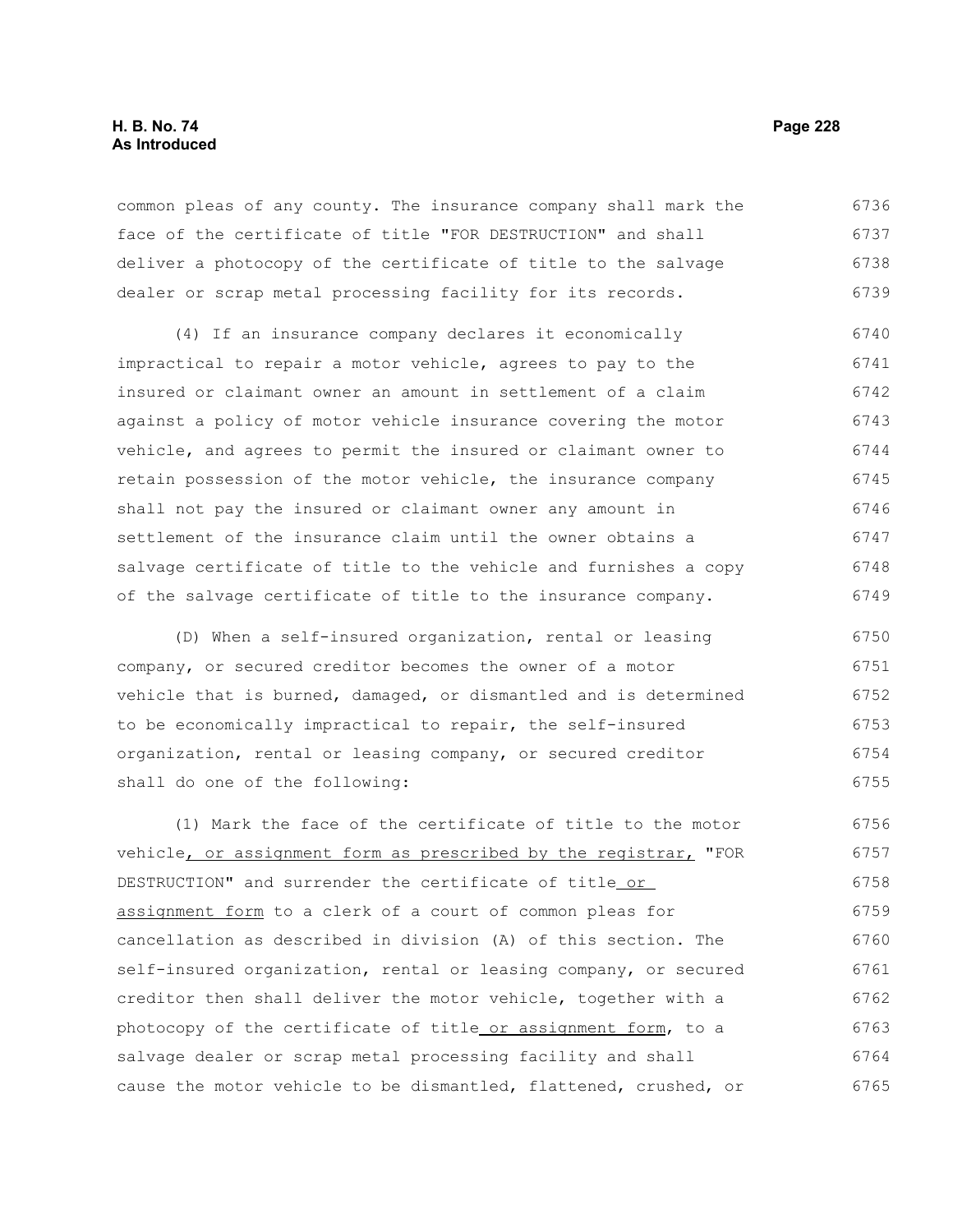destroyed.

(2) Obtain a salvage certificate of title to the motor vehicle in the name of the self-insured organization, rental or leasing company, or secured creditor, as provided in division (C)(1) of this section, and then sell or otherwise dispose of the motor vehicle. If the motor vehicle is sold, the selfinsured organization, rental or leasing company, or secured creditor shall obtain a salvage certificate of title to the motor vehicle in the name of the purchaser from a clerk of a court of common pleas. 6767 6768 6769 6770 6771 6772 6773 6774 6775

(E) If a motor vehicle titled with a salvage certificate of title is restored for operation upon the highways, application shall be made to a clerk of a court of common pleas for a certificate of title. Upon inspection by the state highway patrol, which shall include establishing proof of ownership and an inspection of the motor number and vehicle identification number of the motor vehicle and of documentation or receipts for the materials used in restoration by the owner of the motor vehicle being inspected, which documentation or receipts shall be presented at the time of inspection, the clerk, upon surrender of the salvage certificate of title, shall issue a certificate of title for a fee prescribed by the registrar. The certificate of title shall be in the same form as the original certificate of title and shall bear the words "REBUILT SALVAGE" in black boldface letters on its face. Every subsequent certificate of title, memorandum certificate of title, or duplicate certificate of title issued for the motor vehicle also shall bear the words "REBUILT SALVAGE" in black boldface letters on its face. The exact location on the face of the certificate of title of the words "REBUILT SALVAGE" shall be determined by the registrar, who shall develop an automated procedure within 6776 6777 6778 6779 6780 6781 6782 6783 6784 6785 6786 6787 6788 6789 6790 6791 6792 6793 6794 6795 6796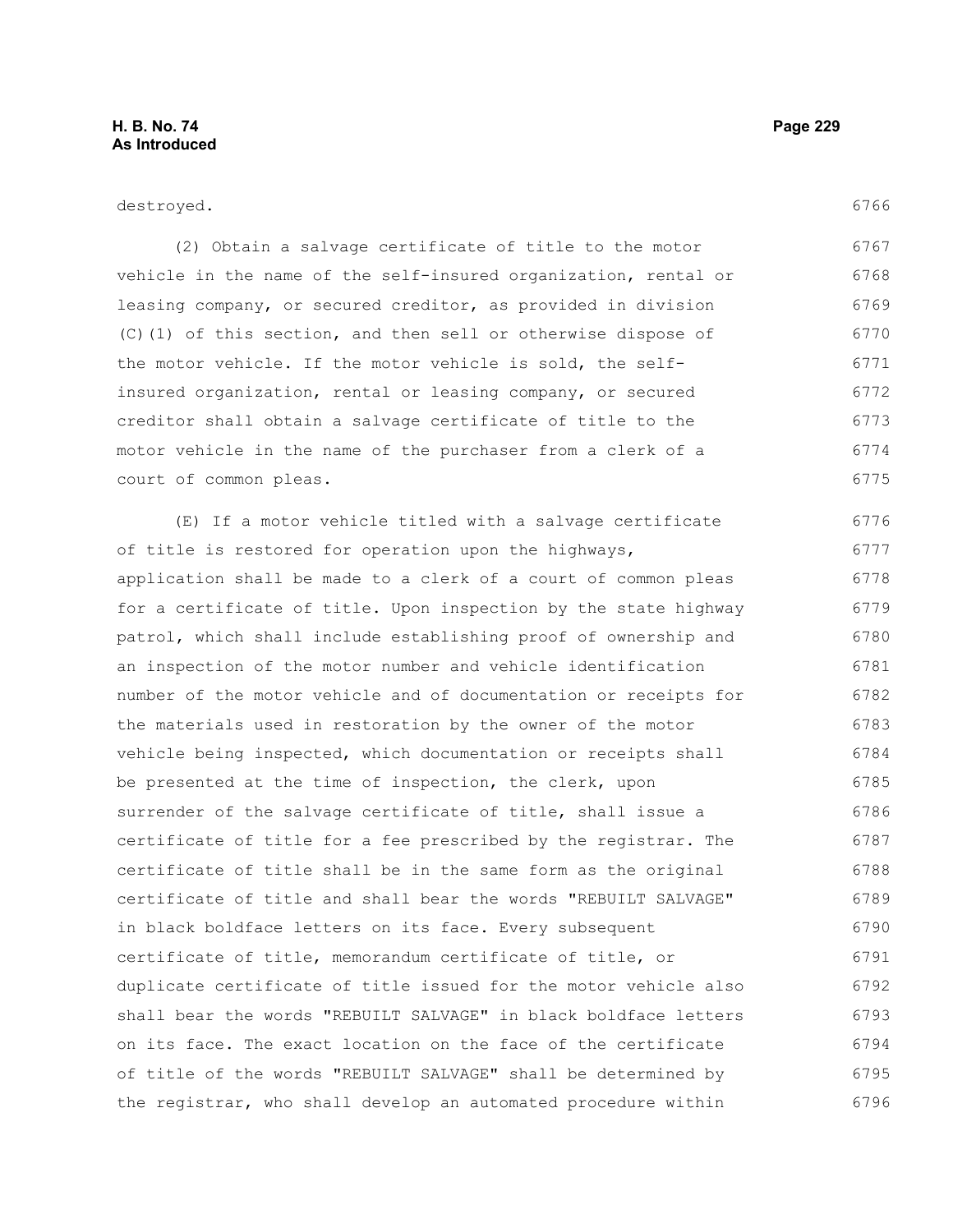# **H. B. No. 74 Page 230 As Introduced**

the automated title processing system to comply with this division. The clerk shall use reasonable care in performing the duties imposed on the clerk by this division in issuing a certificate of title pursuant to this division, but the clerk is not liable for any of the clerk's errors or omissions or those of the clerk's deputies, or the automated title processing system in the performance of those duties. A fee of fifty dollars shall be assessed by the state highway patrol for each inspection made pursuant to this division and shall be deposited into the public safety - highway purposes fund established by section 4501.06 of the Revised Code. 6797 6798 6799 6800 6801 6802 6803 6804 6805 6806 6807

(F) No person shall operate upon the highways in this state a motor vehicle, title to which is evidenced by a salvage certificate of title, except to deliver the motor vehicle pursuant to an appointment for an inspection under this section. 6808 6809 6810 6811

(G) No motor vehicle the certificate of title or assignment form to which has been marked "FOR DESTRUCTION" and surrendered to a clerk of a court of common pleas shall be used for anything except parts and scrap metal. 6812 6813 6814 6815

(H)(1) Except as otherwise provided in this division, an owner of a manufactured or mobile home that will be taxed as real property pursuant to division (B) of section 4503.06 of the Revised Code shall surrender the certificate of title to the auditor of the county containing the taxing district in which the home is located. An owner whose home qualifies for real property taxation under divisions (B)(1)(a) and (b) of section 4503.06 of the Revised Code shall surrender the certificate within fifteen days after the home meets the conditions specified in those divisions. The auditor shall deliver the certificate of title to the clerk of the court of common pleas 6816 6817 6818 6819 6820 6821 6822 6823 6824 6825 6826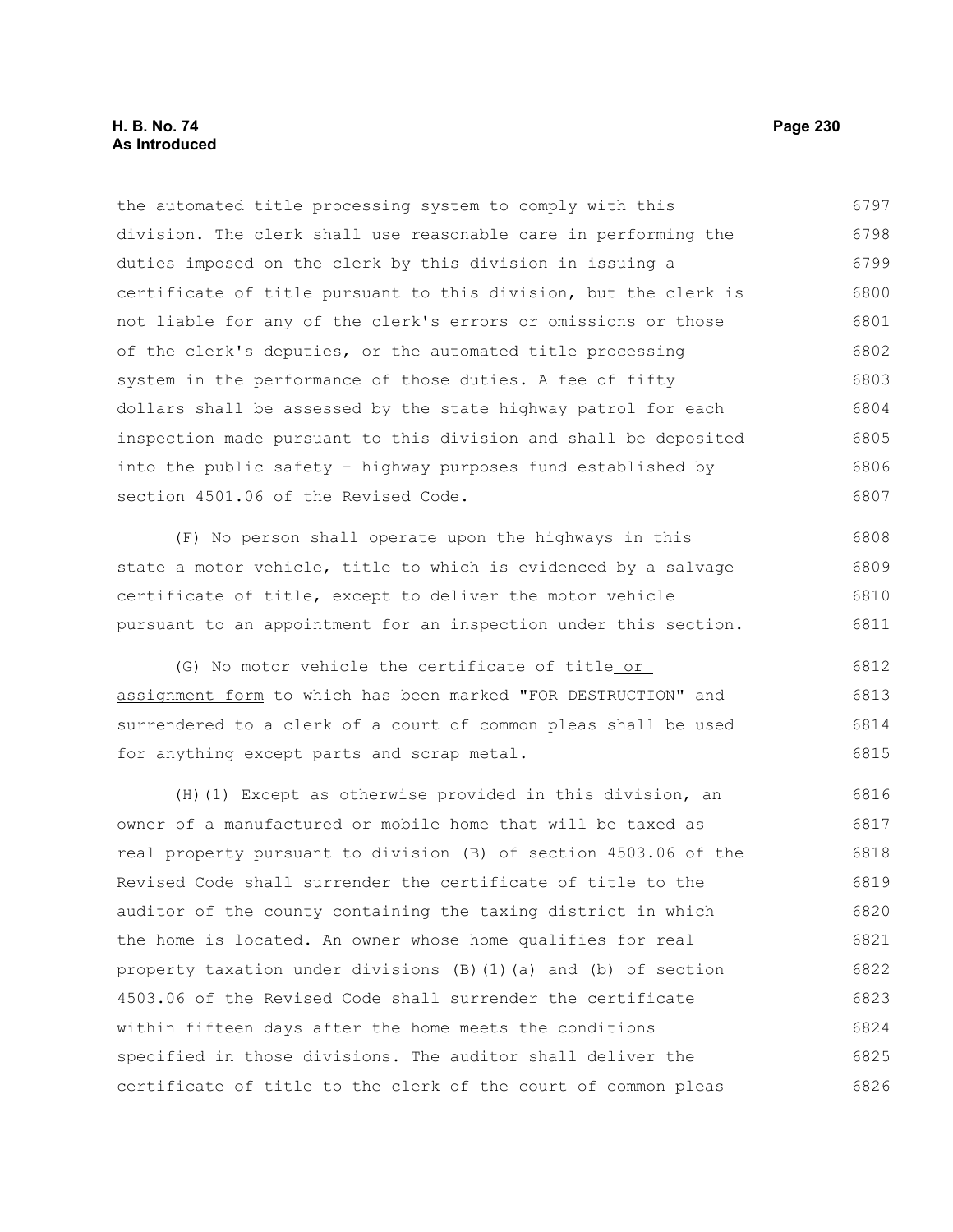6827

who issued it.

(2) If the certificate of title for a manufactured or mobile home that is to be taxed as real property is held by a lienholder, the lienholder shall surrender the certificate of title to the auditor of the county containing the taxing district in which the home is located, and the auditor shall deliver the certificate of title to the clerk of the court of common pleas who issued it. The lienholder shall surrender the certificate within thirty days after both of the following have occurred: 6828 6829 6830 6831 6832 6833 6834 6835 6836

(a) The homeowner has provided written notice to the lienholder requesting that the certificate of title be surrendered to the auditor of the county containing the taxing district in which the home is located. 6837 6838 6839 6840

(b) The homeowner has either paid the lienholder the remaining balance owed to the lienholder, or, with the lienholder's consent, executed and delivered to the lienholder a mortgage on the home and land on which the home is sited in the amount of the remaining balance owed to the lienholder. 6841 6842 6843 6844 6845

(3) Upon the delivery of a certificate of title by the county auditor to the clerk, the clerk shall inactivate it and maintain it in the automated title processing system for a period of thirty years. 6846 6847 6848 6849

(4) Upon application by the owner of a manufactured or mobile home that is taxed as real property pursuant to division (B) of section 4503.06 of the Revised Code and that no longer satisfies divisions (B)(1)(a) and (b) or divisions (B)(2)(a) and (b) of that section, the clerk shall reactivate the record of the certificate of title that was inactivated under division (H) 6850 6851 6852 6853 6854 6855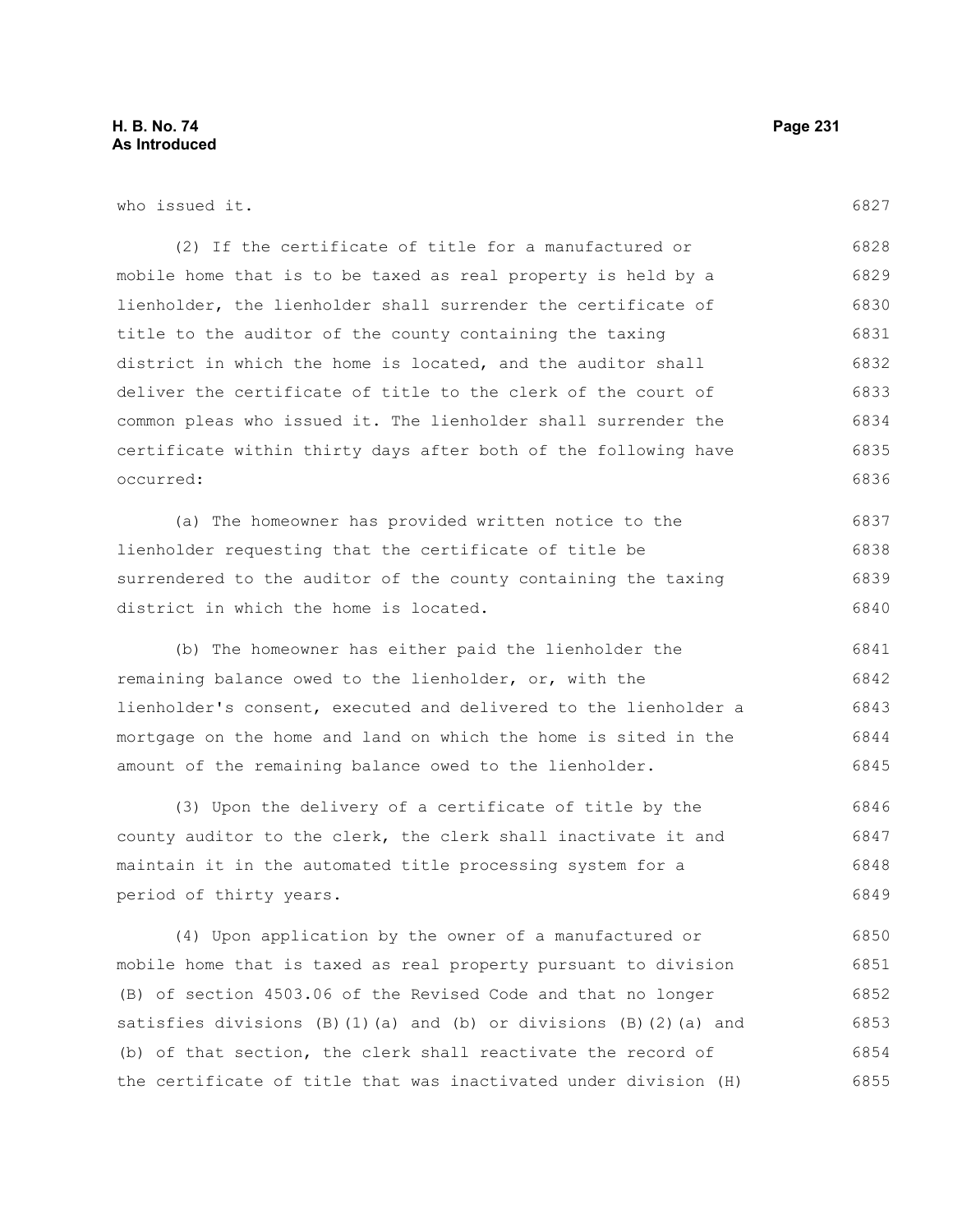| (3) of this section and shall issue a new certificate of title,  | 6856 |
|------------------------------------------------------------------|------|
| but only if the application contains or has attached to it all   | 6857 |
| of the following:                                                | 6858 |
| (a) An endorsement of the county treasurer that all real         | 6859 |
| property taxes charged against the home under Title LVII of the  | 6860 |
| Revised Code and division (B) of section 4503.06 of the Revised  | 6861 |
| Code for all preceding tax years have been paid;                 | 6862 |
| (b) An endorsement of the county auditor that the home           | 6863 |
| will be removed from the real property tax list;                 | 6864 |
| (c) Proof that there are no outstanding mortgages or other       | 6865 |
| liens on the home or, if there are such mortgages or other       | 6866 |
| liens, that the mortgagee or lienholder has consented to the     | 6867 |
| reactivation of the certificate of title.                        | 6868 |
| (I)(1) Whoever violates division (F) of this section shall       | 6869 |
| be fined not more than two thousand dollars, imprisoned not more | 6870 |
| than one year, or both.                                          | 6871 |
| (2) Whoever violates division (G) of this section shall be       | 6872 |
| fined not more than one thousand dollars, imprisoned not more    | 6873 |
| than six months, or both.                                        | 6874 |
| Sec. 4505.19. (A) No person shall do any of the following:       | 6875 |
| (1) Procure or attempt to procure a certificate of title         | 6876 |
| or a salvage certificate of title to or assignment form as       | 6877 |
| prescribed by the registrar of motor vehicles for a motor        | 6878 |
| vehicle, or pass or attempt to pass a certificate of title, a    | 6879 |
| salvage certificate of title, an assignment form, or any         | 6880 |
| assignment of a certificate of title or salvage certificate of   | 6881 |
| title to or assignment form for a motor vehicle, or in any other | 6882 |
| manner gain or attempt to gain ownership to a motor vehicle,     | 6883 |
| knowing or having reason to believe that the motor vehicle or    | 6884 |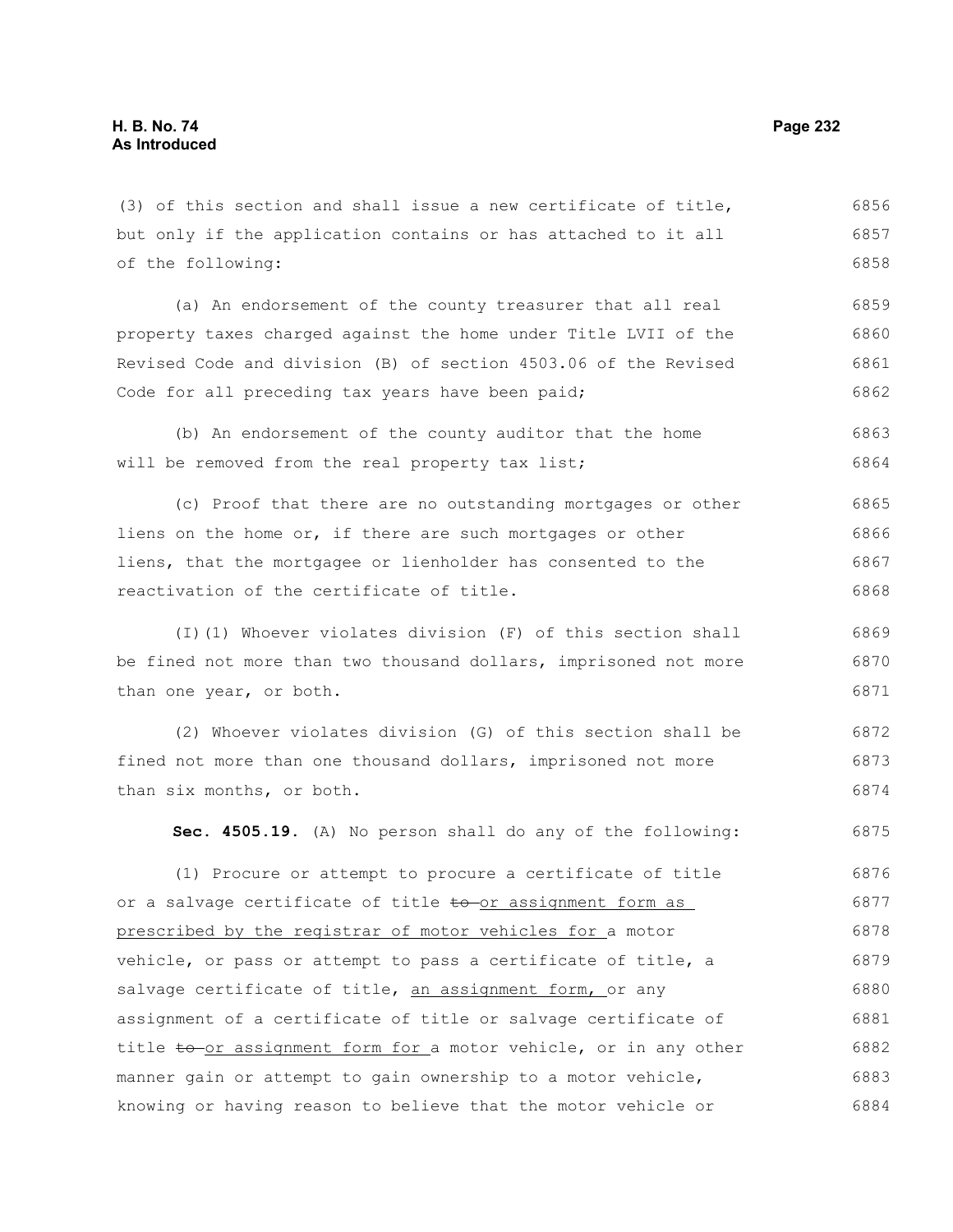chapter.

6909

#### any part of the motor vehicle has been acquired through commission of a theft offense as defined in section 2913.01 of the Revised Code; (2) Purport to sell or transfer a motor vehicle without delivering to the purchaser or transferee of it a certificate of title, a salvage certificate of title, an assignment form, or a manufacturer's or importer's certificate to it, assigned to the purchaser as provided for in this chapter, except as otherwise provided in this chapter; (3) With intent to defraud, possess, sell, offer to sell, counterfeit, or supply a blank, forged, fictitious, counterfeit, stolen, or fraudulently or unlawfully obtained certificate of title, registration, bill of sale, or other instruments of ownership of a motor vehicle, or conspire to do any of the foregoing; (4) Knowingly obtain goods, services, credit, or money by means of an invalid, fictitious, forged, counterfeit, stolen, or unlawfully obtained original or duplicate certificate of title, registration, bill of sale, or other instrument of ownership of a motor vehicle; (5) Knowingly obtain goods, services, credit, or money by means of a certificate of title to a motor vehicle, which is required to be surrendered to the registrar of motor vehicles or the clerk of the court of common pleas as provided in this 6885 6886 6887 6888 6889 6890 6891 6892 6893 6894 6895 6896 6897 6898 6899 6900 6901 6902 6903 6904 6905 6906 6907 6908

(B) Whoever violates this section shall be fined not more than five thousand dollars or imprisoned in the county jail orworkhouse not less than six months nor more than one year, or both, or in a state correctional institution not less than one 6910 6911 6912 6913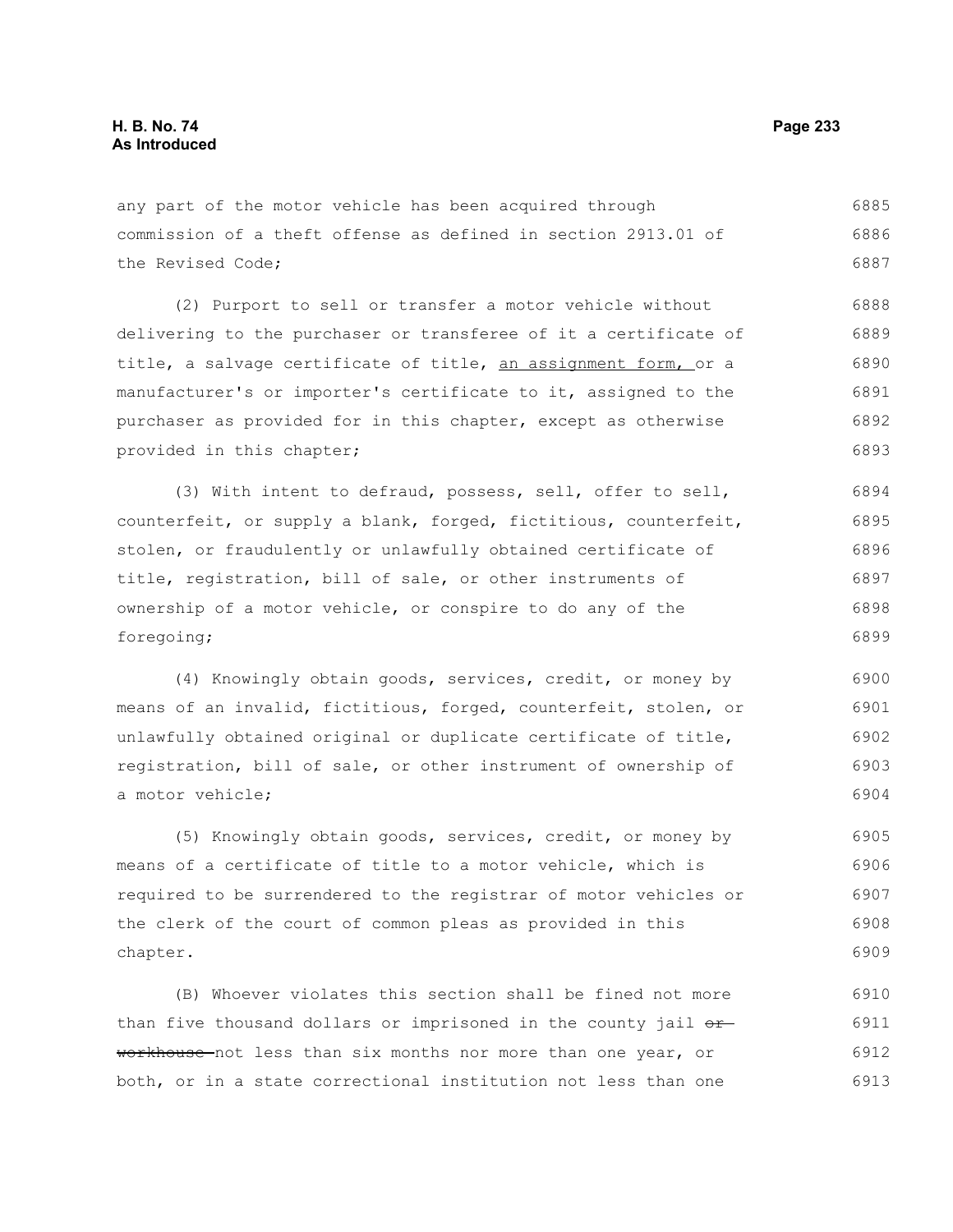# **H. B. No. 74 Page 234 As Introduced**

year nor more than five years.

**Sec. 4507.02.** (A)(1) No person shall permit the operation of a motor vehicle upon any public or private property used by the public for purposes of vehicular travel or parking knowing the operator does not have a valid driver's license issued to the operator by the registrar of motor vehicles or a deputy registrar under this chapter or a valid commercial driver's license issued under Chapter 4506. of the Revised Code. Except as otherwise provided in this division, whoever violates this division is guilty of an unclassified misdemeanor. When the offense is an unclassified misdemeanor, the offender shall be sentenced pursuant to sections 2929.21 to 2929.28 of the Revised Code, except that the offender shall not be sentenced to a jail term; the offender shall not be sentenced to a community residential sanction pursuant to section 2929.26 of the Revised Code; notwithstanding division (A)(2)(a) of section 2929.28 of the Revised Code, the offender may be fined up to one thousand dollars; and, notwithstanding division (A)(3) of section 2929.27 of the Revised Code, the offender may be ordered pursuant to division (C) of that section to serve a term of community service of up to five hundred hours. The failure of an offender to complete a term of community service imposed by the court may be punished as indirect criminal contempt under division (A) of section 2705.02 of the Revised Code that may be filed in the underlying case. 6915 6916 6917 6918 6919 6920 6921 6922 6923 6924 6925 6926 6927 6928 6929 6930 6931 6932 6933 6934 6935 6936 6937 6938

If, within three years of the offense, the offender previously has been convicted of or pleaded guilty to two or more violations of this section or a substantially equivalent municipal ordinance, the offense is a misdemeanor of the first degree. 6939 6940 6941 6942 6943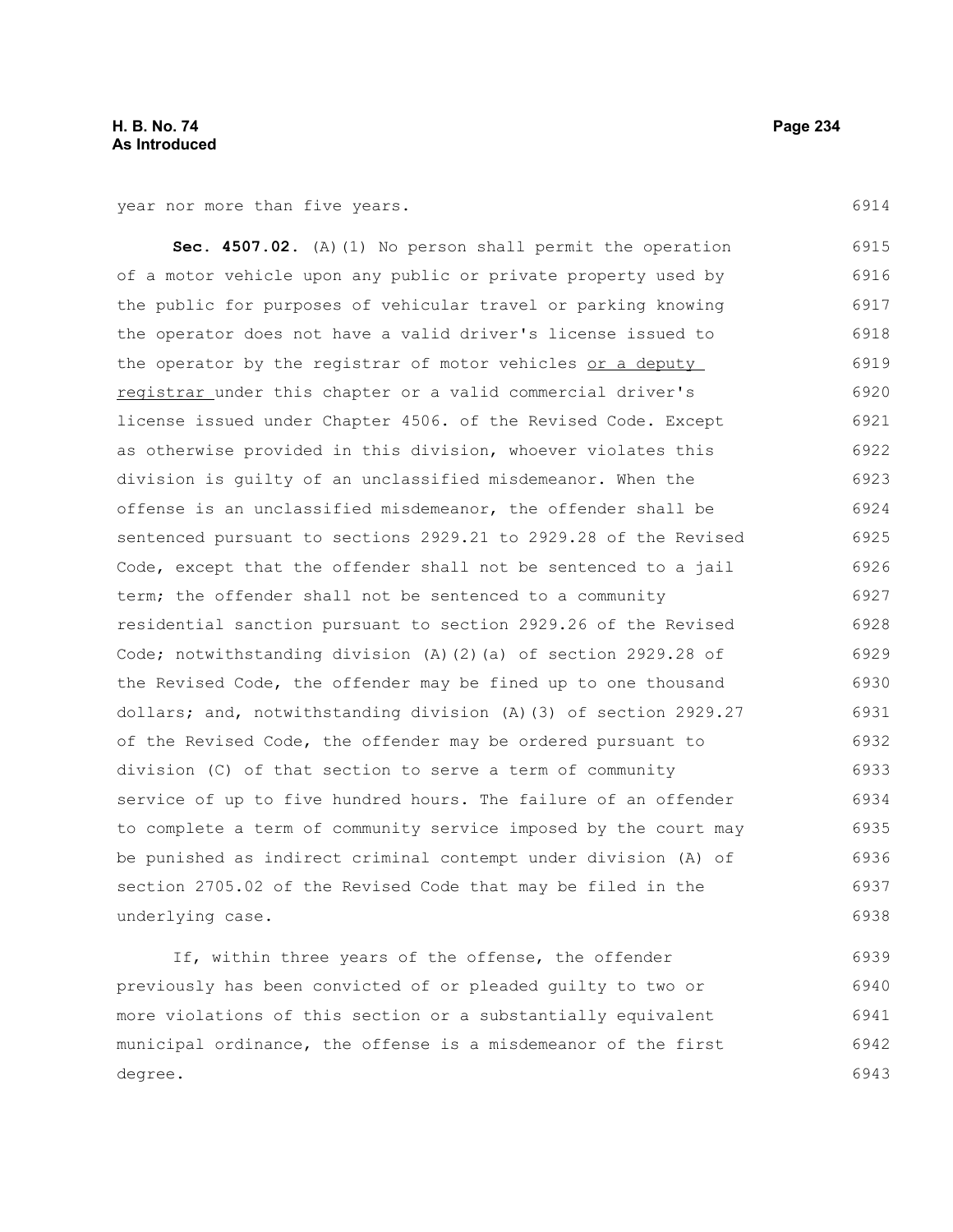# **H. B. No. 74 Page 235 As Introduced**

(2) No person shall receive a driver's license, or a motorcycle operator's endorsement of a driver's or commercial driver's license, temporary instruction permit, or identification card unless and until the person surrenders to the registrar or a deputy registrar all valid licenses, temporary instruction permits, and identification cards issued to the person by another jurisdiction recognized by this state. 6944 6945 6946 6947 6948 6949 6950

(3) The registrar shall report the surrender-cancellation of a license, temporary instruction permit, or identification card to the issuing authority, together with information that  $a$ the license, temporary instruction permit, or identification card is now issued in this state. The registrar or a deputy registrar shall destroy any such license, temporary instruction permit, or identification card that is not returned to the issuing authority. 6951 6952 6953 6954 6955 6956 6957 6958

(4) No person shall be permitted to have possess more than one valid license, temporary instruction permit, or identification card at any time. 6959 6960 6961

(B)(1) If a person is convicted of a violation of section 4510.11, 4510.14, or 4510.21 of the Revised Code or if division (E) of section 4507.164 of the Revised Code applies, the trial judge of any court, in addition to or independent of any other penalties provided by law or ordinance, may impound the identification license plates of any motor vehicle registered in the name of the person. The court shall send the impounded license plates to the registrar, who may retain the license plates until the driver's or commercial driver's license of the owner has been reinstated or destroy them pursuant to section 4503.232 of the Revised Code. 6962 6963 6964 6965 6966 6967 6968 6969 6970 6971 6972

If the license plates of a person convicted of a violation 6973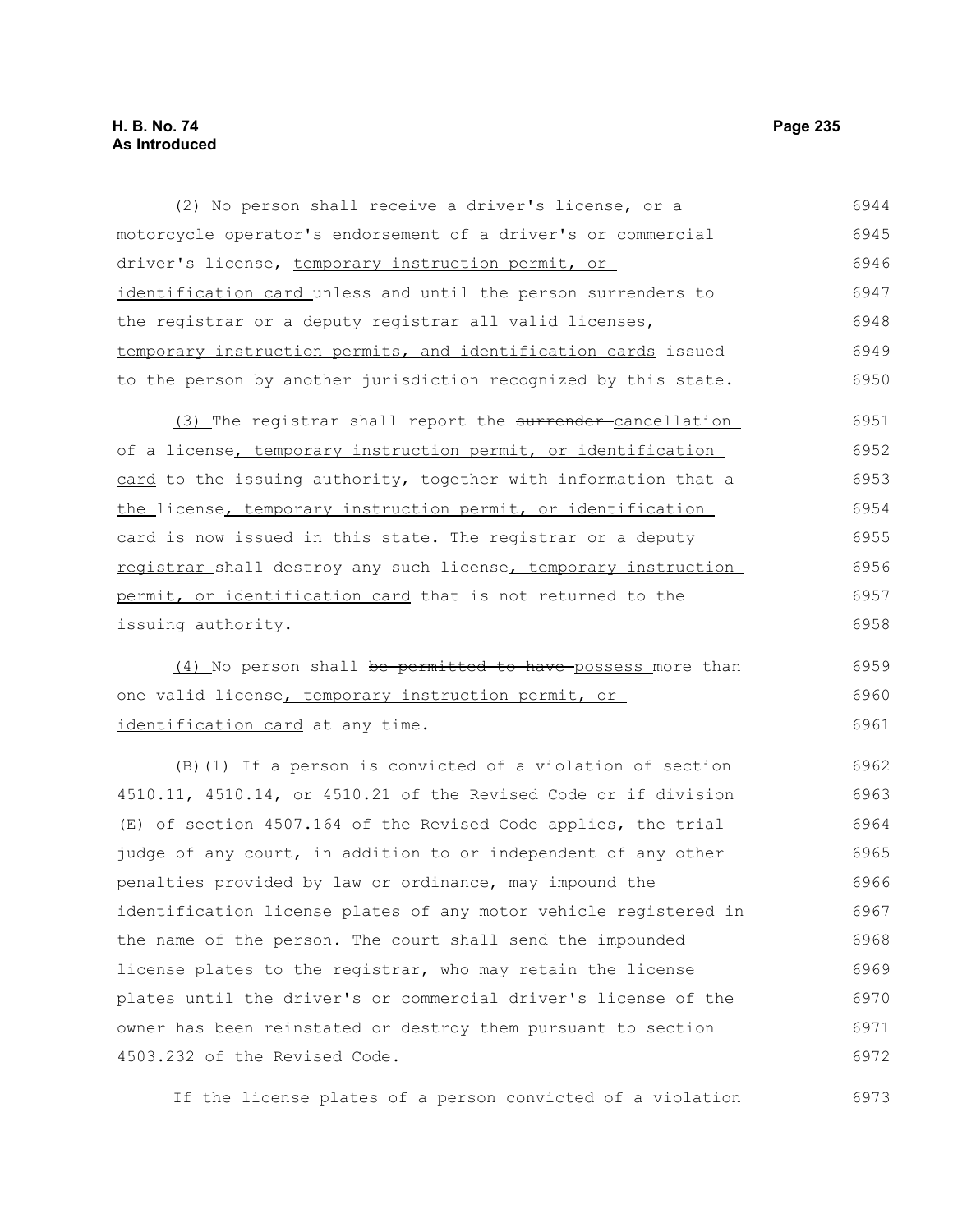# **H. B. No. 74 Page 236 As Introduced**

of any provision of those sections have been impounded in accordance with the provisions of this division, the court shall notify the registrar of that action. The notice shall contain the name and address of the driver, the serial number of the driver's or commercial driver's license, the serial numbers of the license plates of the motor vehicle, and the length of time for which the license plates have been impounded. The registrar shall record the data in the notice as part of the driver's permanent record. 6974 6975 6976 6977 6978 6979 6980 6981 6982

(2) Any motor vehicle owner who has had the license plates of a motor vehicle impounded pursuant to division (B)(1) of this section may apply to the registrar, or to a deputy registrar, for restricted license plates that shall conform to the requirements of section 4503.231 of the Revised Code. The registrar or deputy registrar forthwith shall notify the court of the application and, upon approval of the court, shall issue restricted license plates to the applicant. Until the driver's or commercial driver's license of the owner is reinstated, any new license plates issued to the owner also shall conform to the requirements of section 4503.231 of the Revised Code. 6983 6984 6985 6986 6987 6988 6989 6990 6991 6992 6993

The registrar or deputy registrar shall charge the owner of a vehicle the fees provided in section 4503.19 of the Revised Code for restricted license plates that are issued in accordance with this division, except upon renewal as specified in section 4503.10 of the Revised Code, when the regular fee as provided in section 4503.04 of the Revised Code shall be charged. The registrar or deputy registrar shall charge the owner of a vehicle the fees provided in section 4503.19 of the Revised Code whenever restricted license plates are exchanged, by reason of the reinstatement of the driver's or commercial driver's license of the owner, for those ordinarily issued. 6994 6995 6996 6997 6998 6999 7000 7001 7002 7003 7004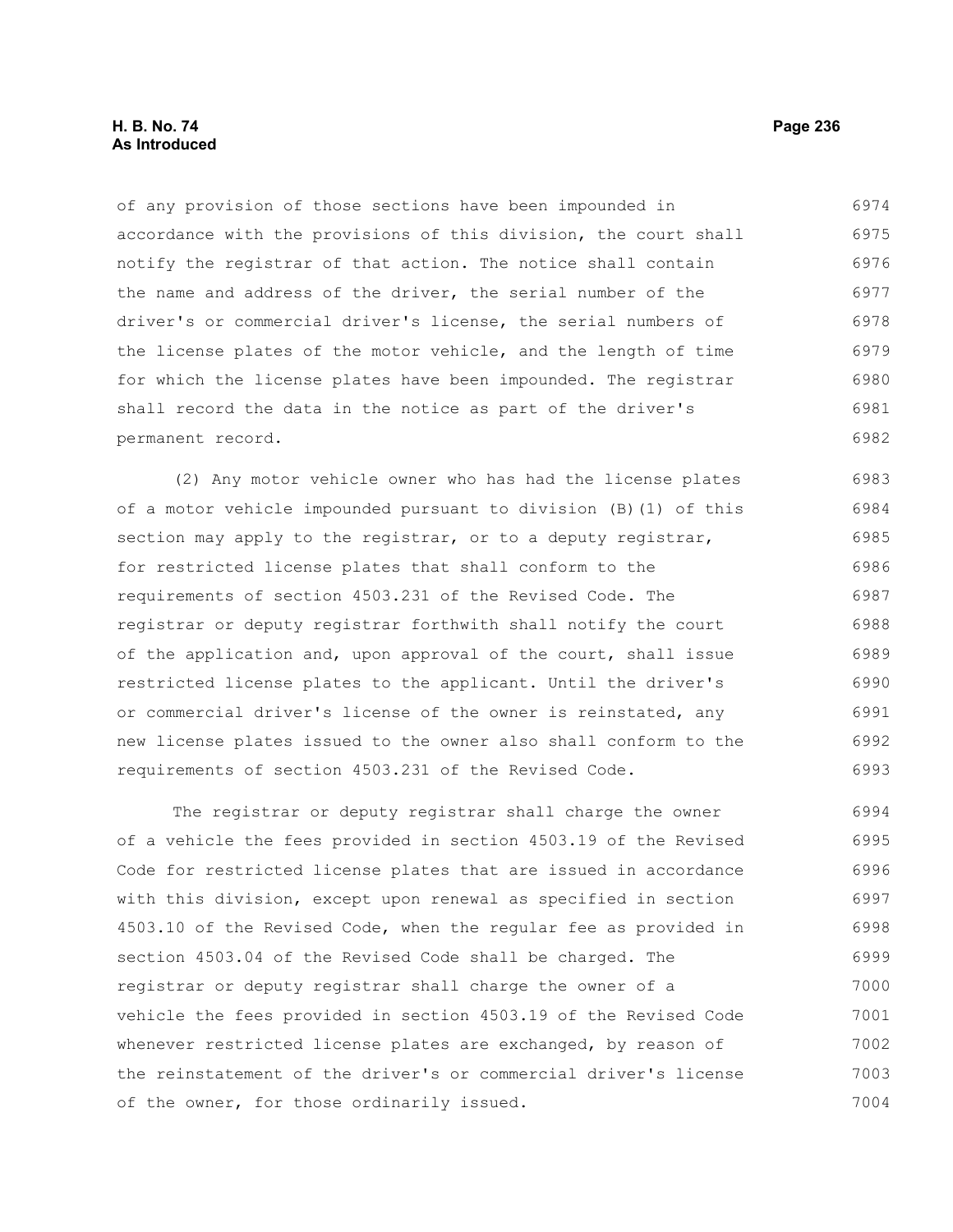# **H. B. No. 74 Page 237 As Introduced**

(3) If an owner wishes to sell a motor vehicle during the time the restricted license plates provided under division (B) (2) of this section are in use, the owner may apply to the court that impounded the license plates of the motor vehicle for permission to transfer title to the motor vehicle. If the court is satisfied that the sale will be made in good faith and not for the purpose of circumventing the provisions of this section, it may certify its consent to the owner and to the registrar of motor vehicles who shall enter notice of the transfer of the title of the motor vehicle in the vehicle registration record. 7005 7006 7007 7008 7009 7010 7011 7012 7013 7014

If, during the time the restricted license plates provided under division (B)(2) of this section are in use, the title to a motor vehicle is transferred by the foreclosure of a chattel mortgage, a sale upon execution, the cancellation of a conditional sales contract, or by order of a court, the court shall notify the registrar of the action and the registrar shall enter notice of the transfer of the title to the motor vehicle in the vehicle registration record. 7015 7016 7017 7018 7019 7020 7021 7022

(C) This section is not intended to change or modify any provision of Chapter 4503. of the Revised Code with respect to the taxation of motor vehicles or the time within which the taxes on motor vehicles shall be paid. 7023 7024 7025 7026

**Sec. 4507.06.** (A)(1) Every application for a driver's license, motorcycle operator's license or endorsement, or motordriven cycle or motor scooter license or endorsement, or duplicate of any such license or endorsement, shall be made upon the approved form furnished by the registrar of motor vehicles and shall be signed by the applicant. 7027 7028 7029 7030 7031 7032

Every application shall state the following: 7033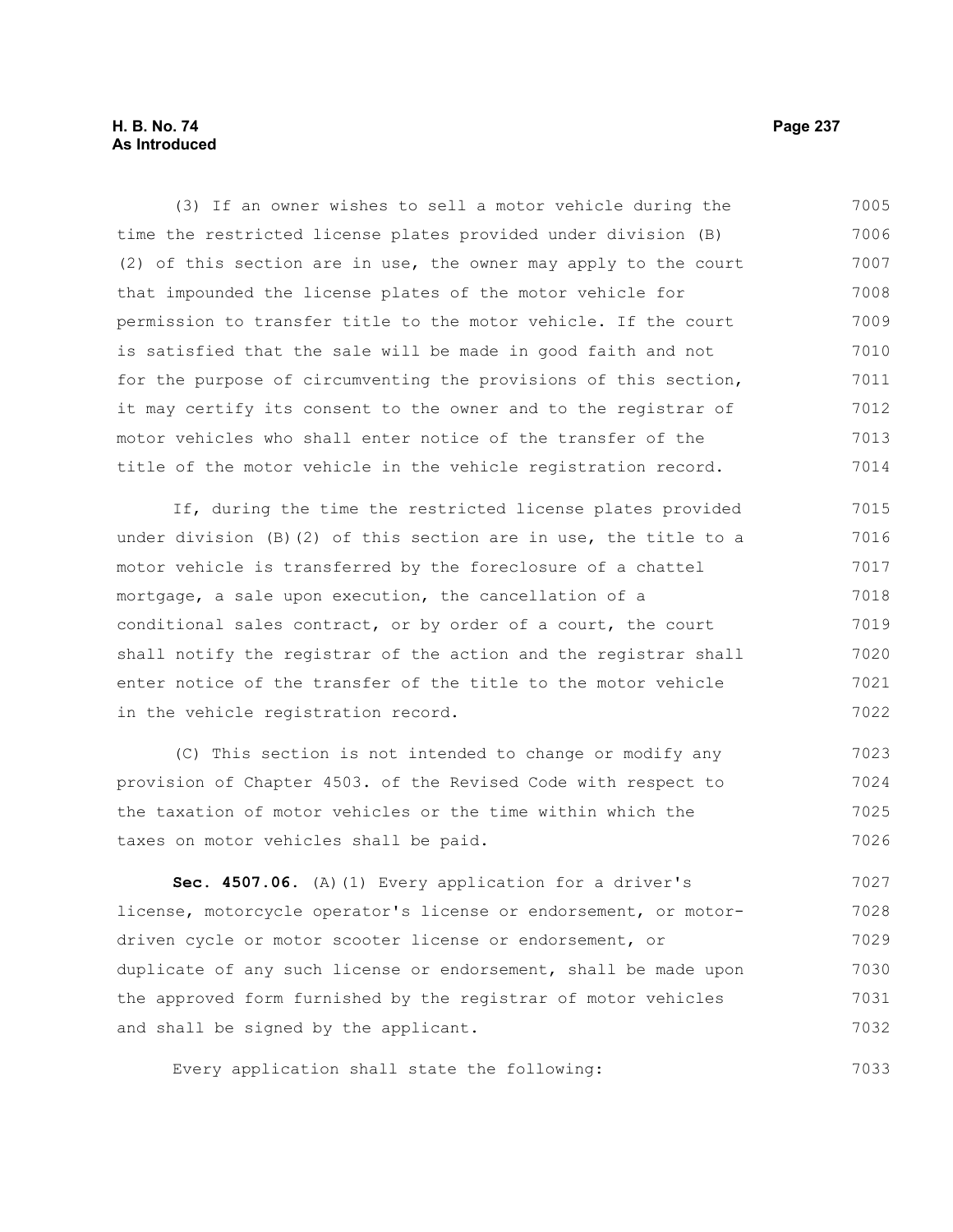# **H. B. No. 74 Page 238 As Introduced**

(a) The applicant's name, date of birth, social security number if such has been assigned, sex, general description, including height, weight, color of hair, and eyes, residence address, including county of residence, duration of residence in this state, and country of citizenship; 7034 7035 7036 7037 7038

(b) Whether the applicant previously has been licensed as an operator, chauffeur, driver, commercial driver, or motorcycle operator and, if so, when, by what state, and whether such license is suspended or canceled at the present time and, if so, the date of and reason for the suspension or cancellation; 7039 7040 7041 7042 7043

(c) Whether the applicant is now or ever has been afflicted with epilepsy, or whether the applicant now is suffering from any physical or mental disability or disease and, if so, the nature and extent of the disability or disease, giving the names and addresses of physicians then or previously in attendance upon the applicant; 7044 7045 7046 7047 7048 7049

(d) Whether an applicant for a duplicate driver's license, duplicate license containing a motorcycle operator endorsement, or duplicate license containing a motor-driven cycle or motor scooter endorsement has pending a citation for violation of any motor vehicle law or ordinance, a description of any such citation pending, and the date of the citation; 7050 7051 7052 7053 7054 7055

(e) If an applicant has not certified the applicant's willingness to make an anatomical gift under section 2108.05 of the Revised Code, whether the applicant wishes to certify willingness to make such an anatomical gift, which shall be given no consideration in the issuance of a license or endorsement; 7056 7057 7058 7059 7060 7061

(f) Whether the applicant has executed a valid durable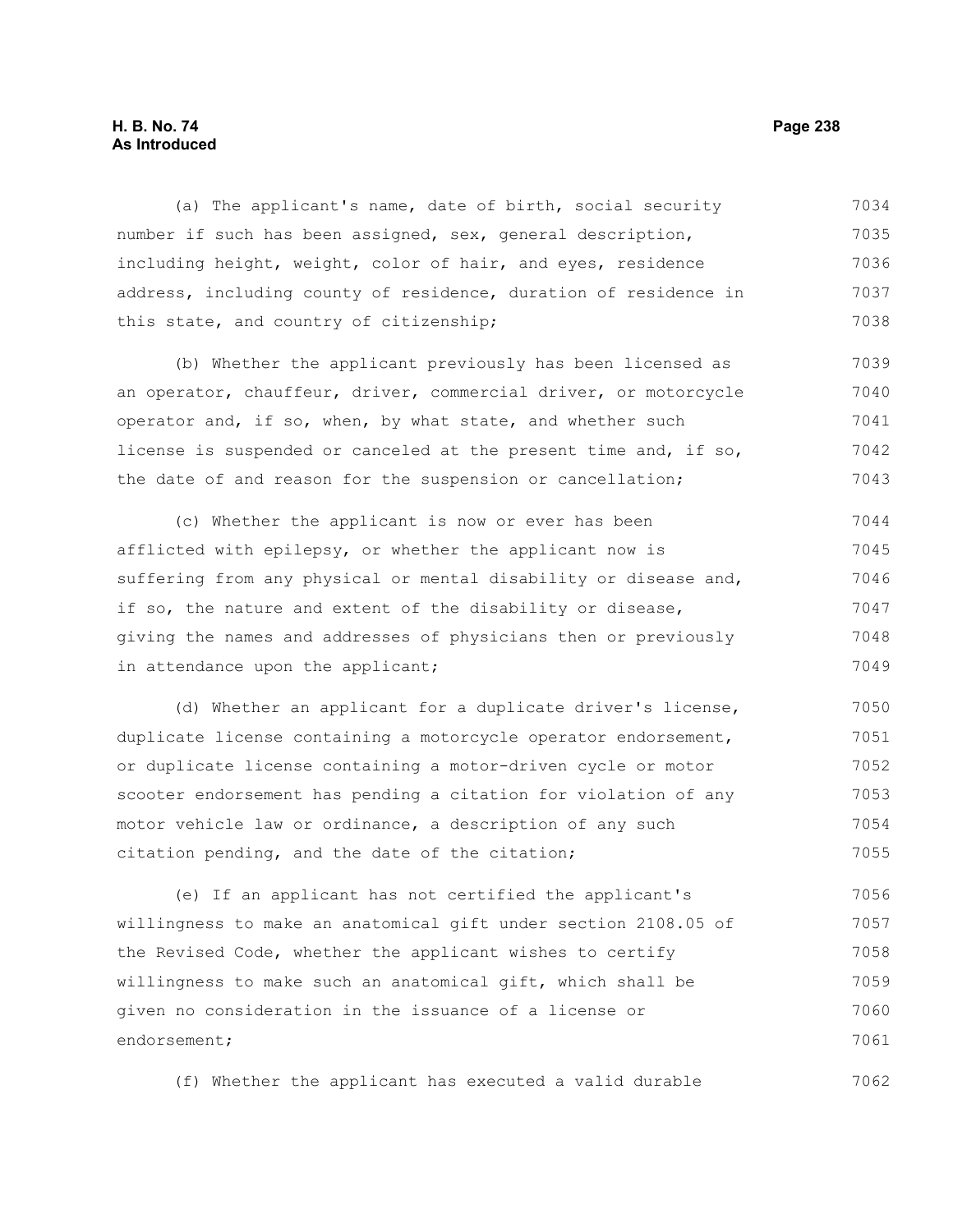# **H. B. No. 74 Page 239 As Introduced**

power of attorney for health care pursuant to sections 1337.11 to 1337.17 of the Revised Code or has executed a declaration governing the use or continuation, or the withholding or withdrawal, of life-sustaining treatment pursuant to sections 2133.01 to 2133.15 of the Revised Code and, if the applicant has executed either type of instrument, whether the applicant wishes the applicant's license to indicate that the applicant has executed the instrument; 7063 7064 7065 7066 7067 7068 7069 7070

(g) On and after October 7, 2009, whether Whether the applicant is a veteran, active duty, or reservist of the armed forces of the United States and, if the applicant is such, whether the applicant wishes the applicant's license to indicate that the applicant is a veteran, active duty, or reservist of the armed forces of the United States by a military designation on the license. 7071 7072 7073 7074 7075 7076 7077

(2) Every applicant for a driver's license applying in person at a deputy registrar office shall be photographed in color at the time the application for the license is made. The application shall state any additional information that the registrar requires. 7078 7079 7080 7081 7082

(B) The registrar or a deputy registrar, in accordance with section 3503.11 of the Revised Code, shall register as an elector any person who applies for a license or endorsement under division (A) of this section, or for a renewal or duplicate of the license or endorsement, if the applicant is eligible and wishes to be registered as an elector. The decision of an applicant whether to register as an elector shall be given no consideration in the decision of whether to issue the applicant a license or endorsement, or a renewal or duplicate. 7083 7084 7085 7086 7087 7088 7089 7090 7091

(C) The registrar or a deputy registrar, in accordance 7092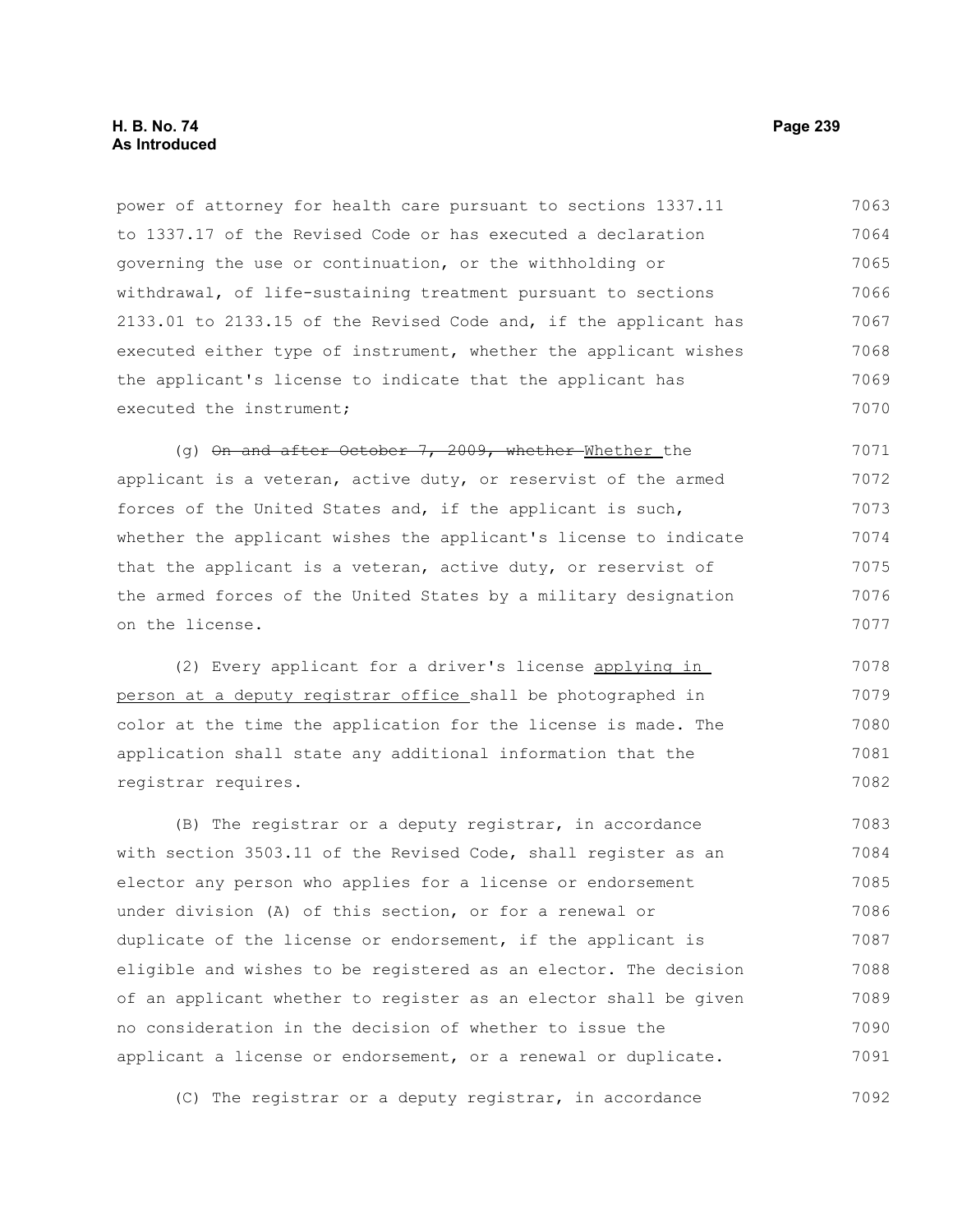# **H. B. No. 74 Page 240 As Introduced**

with section 3503.11 of the Revised Code, shall offer the opportunity of completing a notice of change of residence or change of name to any applicant for a driver's license or endorsement under division (A) of this section, or for a renewal or duplicate of the license or endorsement, if the applicant is a registered elector who has changed the applicant's residence or name and has not filed such a notice. 7093 7094 7095 7096 7097 7098 7099

(D) In addition to any other information it contains,  $\Theta$ and after October 7, 2009, the approved form furnished by the registrar of motor vehicles for an application for a license or endorsement or an application for a duplicate of any such license or endorsement shall inform applicants that the applicant must present a copy of the applicant's DD-214 or an equivalent document in order to qualify to have the license or duplicate indicate that the applicant is a veteran, active duty, or reservist of the armed forces of the United States based on a request made pursuant to division (A)(1)(g) of this section. 7100 7101 7102 7103 7104 7105 7106 7107 7108 7109

 **Sec. 4507.061.** (A) Beginning on and after July 1, 2022, the registrar of motor vehicles may authorize the online renewal of a driver's license or identification card issued by the bureau of motor vehicles for eligible applicants. An applicant is eligible for online renewal if all of the following apply: 7110 7111 7112 7113 7114

(1) The applicant's current driver's license or identification card was processed in person at a deputy registrar office. 7115 7116 7117

(2) The applicant has a photo on file with the bureau of motor vehicles from the applicant's current driver's license or identification card. 7118 7119 7120

(3) The applicant's current driver's license or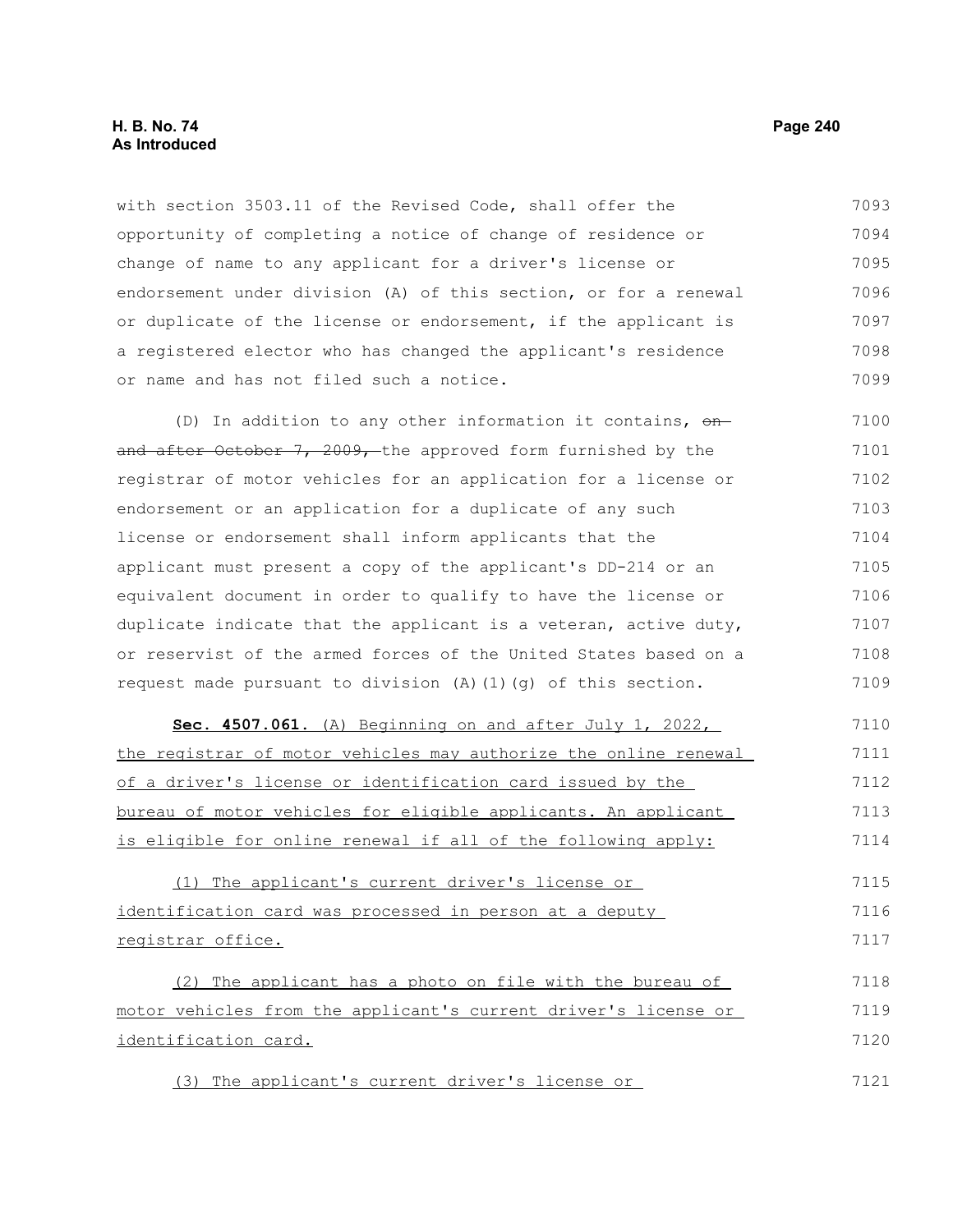| identification card expires on the birthday of the applicant in | 7122 |
|-----------------------------------------------------------------|------|
| the fourth year after the date it was issued.                   | 7123 |
| (4) The applicant is applying for a driver's license or         | 7124 |
| identification card that expires on the birthday of the         | 7125 |
| applicant in the fourth year after the date it is issued.       | 7126 |
| (5) The applicant's current driver's license or                 | 7127 |
| identification card is unexpired or expired not more than six   | 7128 |
| months prior to the date of the application.                    | 7129 |
| (6) The applicant is a citizen of the United States and a       | 7130 |
| permanent resident of this state.                               | 7131 |
| (7) The applicant is twenty-one years of age or older, but      | 7132 |
| less than sixty-five years of age.                              | 7133 |
| (8) The applicant's current driver's license or driving         | 7134 |
| privileges are not suspended, canceled, revoked, or restricted, | 7135 |
| and the applicant is not otherwise prohibited by law from       | 7136 |
| obtaining a driver's license or identification card.            | 7137 |
| (9) The applicant has no changes to the applicant's name        | 7138 |
| or personal information, other than a change of address.        | 7139 |
| (10) The applicant has no medical restrictions that would       | 7140 |
| require the applicant to apply for a driver's license or        | 7141 |
| identification card in person at a deputy registrar office. The | 7142 |
| registrar shall determine the medical restrictions that require | 7143 |
| in person applications.                                         | 7144 |
| (B) An applicant may not submit an application online for       | 7145 |
| any of the following:                                           | 7146 |
| (1) A temporary instruction permit;                             | 7147 |
| (2) A commercial driver's license or a commercial driver's      | 7148 |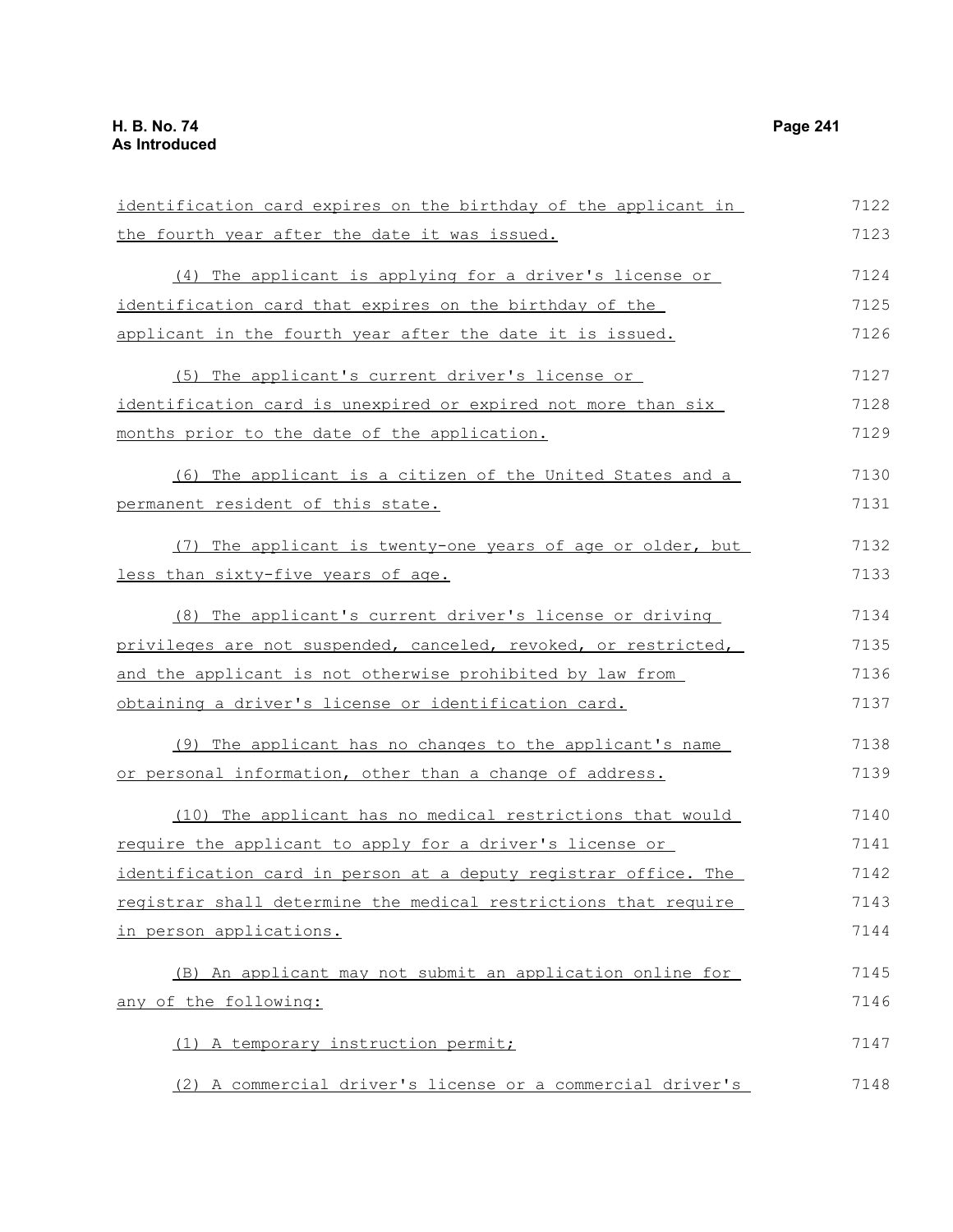license temporary instruction permit; (3) An initial issuance of an Ohio driver's license or identification card; (4) An initial issuance of a federally compliant driver's license or identification card; (5) An ignition interlock license; (6) A nonrenewable license. (C) The registrar may require an applicant to provide a digital copy of any identification documents and supporting documents as required by statute or administrative rule to comply with current state and federal requirements. (D) Except as otherwise provided, an applicant shall comply with all other applicable laws related to the issuance of a driver's license or identification card in order to renew a driver's license or identification card under this section. (E) The registrar may adopt rules in accordance with Chapter 119. of the Revised Code to implement and administer this section. **Sec. 4507.12.** (A)(1) Except as provided in division (C) of section 4507.10 of the Revised Code, each person applying for the renewal of a driver's license in person at a deputy registrar office shall submit to a screening of the person's vision before the license may be renewed. Except as provided in division (A)(2) of this section, the vision screening shall be conducted at the office of the deputy registrar receiving the application for license renewal. (2) A person applying for the renewal of a driver's license in person at a deputy registrar office who is capable of 7150 7151 7152 7153 7154 7155 7156 7157 7158 7159 7160 7161 7162 7163 7164 7165 7166 7167 7168 7169 7170 7171 7172 7173 7174 7175 7176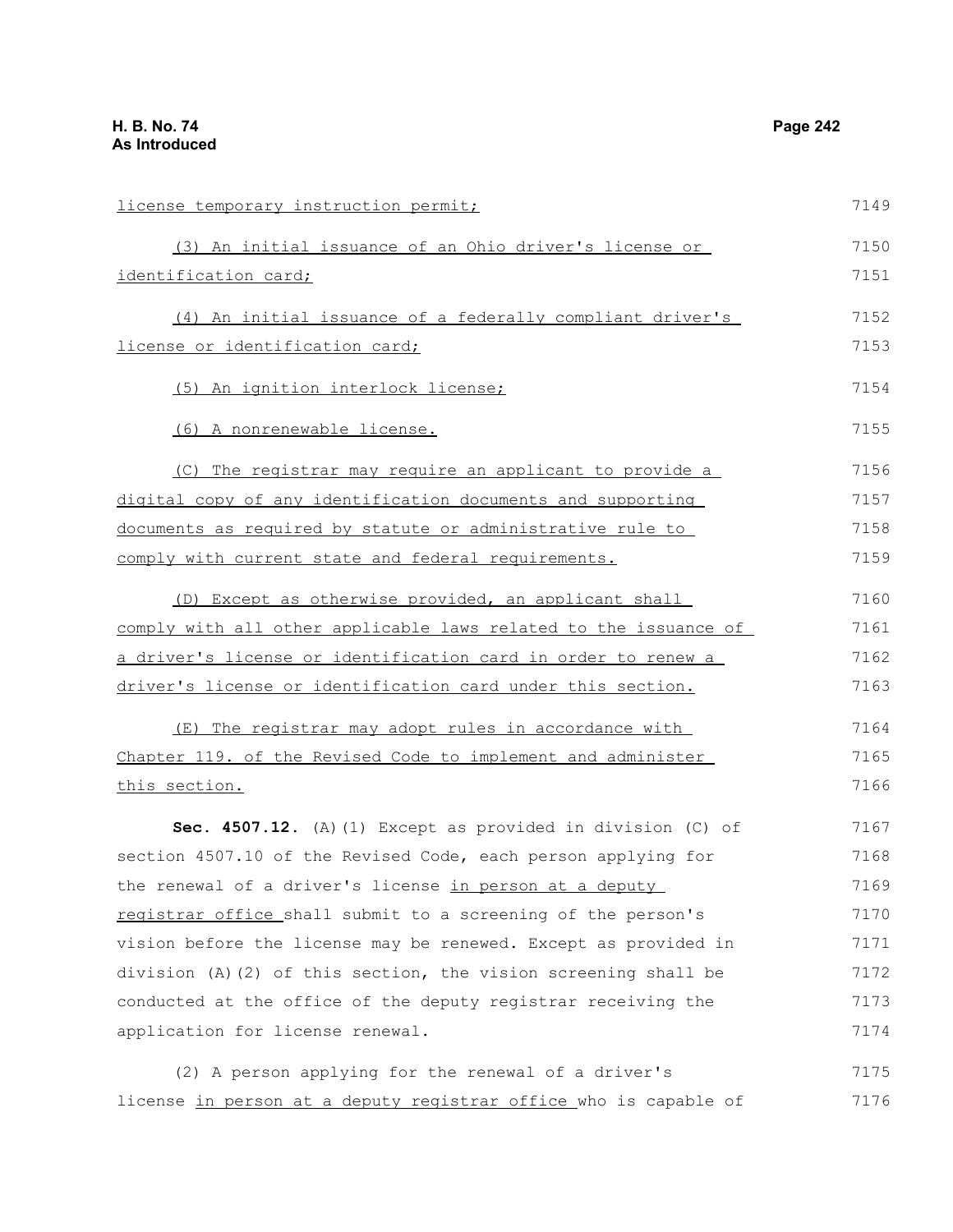# **H. B. No. 74 Page 243 As Introduced**

meeting the standards required for licensing, but who is not capable of passing the vision screening conducted at the office of the deputy registrar, may have the vision screening conducted at a licensed optometrist's or ophthalmologist's office of the person's choice. The person shall have the vision screening performed within ninety days prior to the time the person applies for the driver's license renewal. The person shall bring any forms required by the registrar to the vision screening conducted at the optometrist's or ophthalmologist's office to be completed by the optometrist or ophthalmologist. The person shall submit such forms to a deputy registrar at the time the person applies for the driver's license renewal to verify that the vision screening results meet the vision standards required for licensing. 7177 7178 7179 7180 7181 7182 7183 7184 7185 7186 7187 7188 7189 7190

(B) When the results of a vision screening given under division (A) of this section indicate that the vision of the person examined meets the standards required for licensing, the deputy registrar may renew the person's driver's license at that time. 7191 7192 7193 7194 7195

(C) When the results of a vision screening given under division (A) of this section indicate that the vision of the person screened may not meet the standards required for licensing, the deputy registrar shall not renew the person's driver's license at that time but shall refer the person to a driver's license examiner appointed by the director of public safety under section 5502.05 of the Revised Code for a further examination of the person's vision. 7196 7197 7198 7199 7200 7201 7202 7203

(D) When a person referred to a driver's license examiner by a deputy registrar does not meet the vision standards required for licensing, the driver's license examiner shall 7204 7205 7206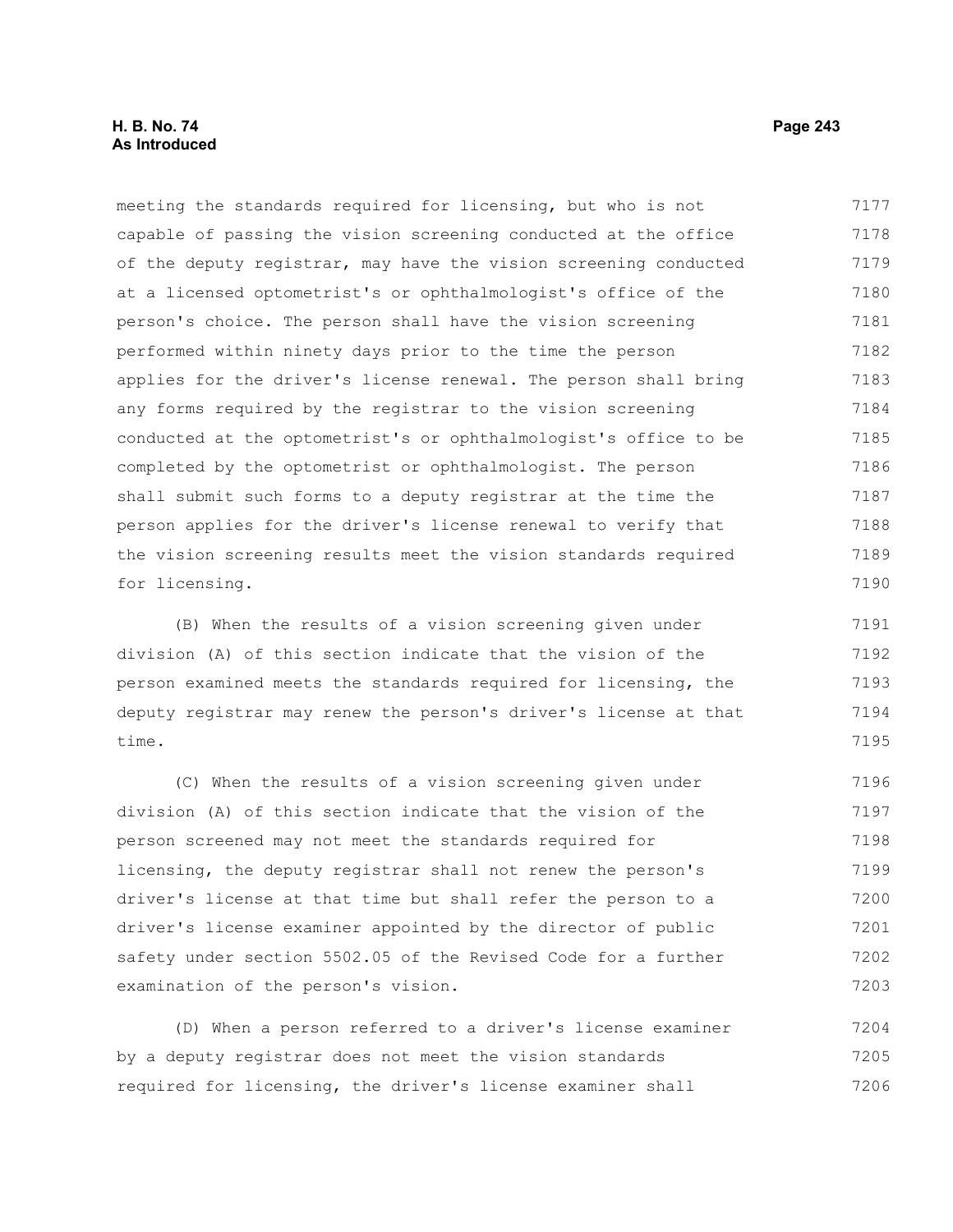# **H. B. No. 74 Page 244 As Introduced**

retain the person's operator's license and shall immediately notify the registrar of motor vehicles of that fact. The driver's license examiner shall refer the person to a licensed optometrist or ophthalmologist of the person's choice. The person may have the optometrist or ophthalmologist conduct a vision screening and shall request the optometrist or ophthalmologist to certify the vision screening results on any forms required by the registrar. The person shall submit such forms to a deputy registrar or driver's license examiner to verify that the vision screening results meet the vision standards required for licensing. 7207 7208 7209 7210 7211 7212 7213 7214 7215 7216 7217

(E) No driver's license shall be issued to a person, until the person's vision is corrected to meet the standards required for licensing by this section. Any person who operates a motor vehicle on a highway, or on any public or private property used by the public for purposes of vehicular travel or parking, during the time the person's driver's license is held by a driver's license examiner under this division, shall be deemed to be operating a motor vehicle in violation of division (A) of section 4510.12 of the Revised Code. 7218 7219 7220 7221 7222 7223 7224 7225 7226

(F) The registrar shall adopt rules and shall provide any forms necessary to properly conduct vision screenings at the office of a deputy registrar, a driver examination station, or at the office of a licensed optometrist or ophthalmologist. 7227 7228 7229 7230

(G) A person conducting vision screenings under this section is not personally liable for damages for injury or loss to persons or property and for death caused by the operation of a motor vehicle by any person whose driver's license was renewed by the deputy registrar under division (B) of this section. 7231 7232 7233 7234 7235

Sec. 4507.21. (A) Each-Except as provided in section 7236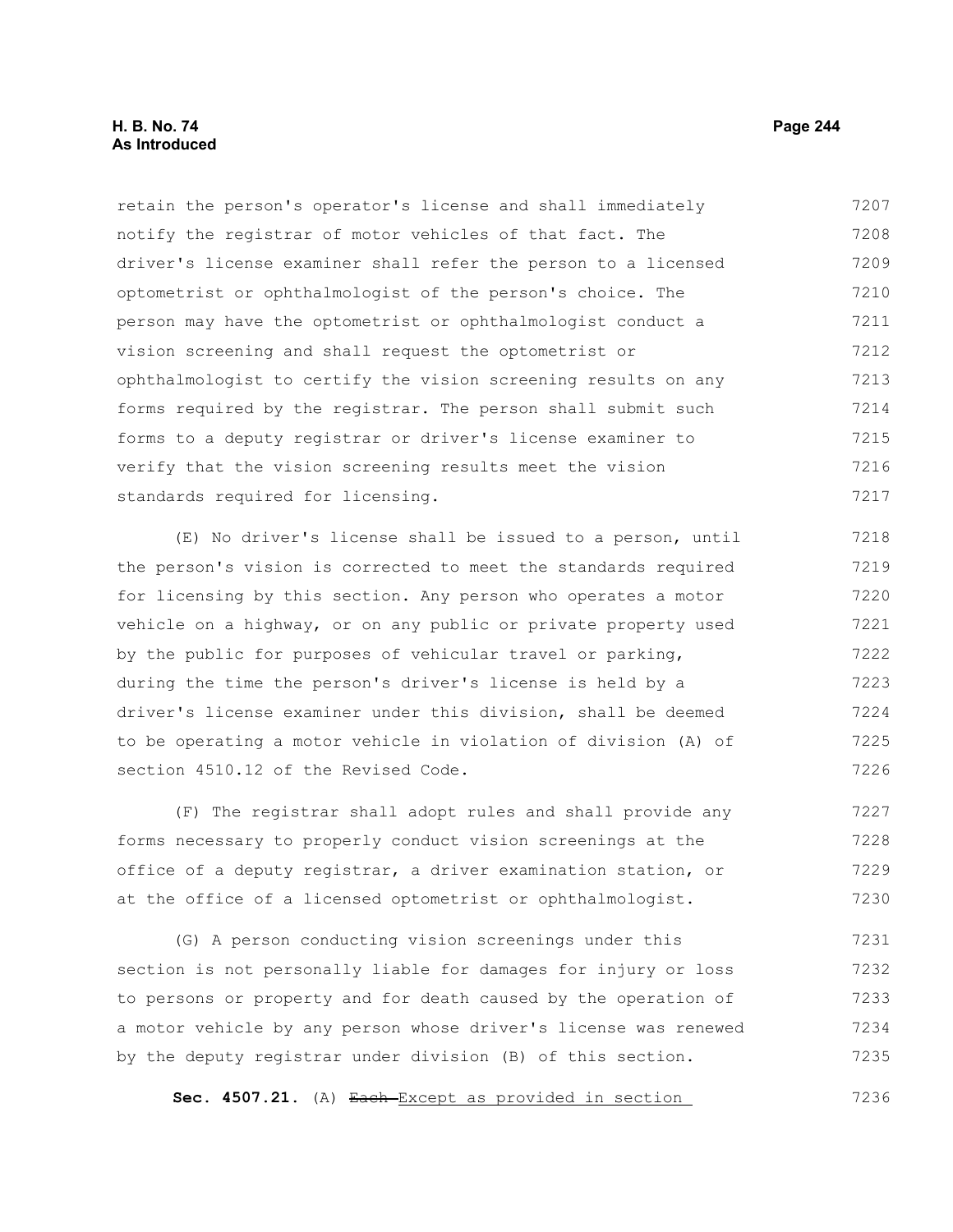license shall file an application in the office of the registrar of motor vehicles or of a deputy registrar. (B)(1) Each person under eighteen years of age applying for a driver's license issued in this state shall present satisfactory evidence of having successfully completed any one of the following: (a) A driver education course approved by the state department of education prior to December 31, 2003. (b) A driver training course approved by the director of public safety. (c) A driver training course comparable to a driver education or driver training course described in division (B)(1) (a) or (b) of this section and administered by a branch of the armed forces of the United States and completed by the applicant while residing outside this state for the purpose of being with or near any person serving in the armed forces of the United States. (2) Each person under eighteen years of age applying for a driver's license also shall present, on a form prescribed by the registrar, an affidavit signed by an eligible adult attesting 7238 7239 7240 7241 7242 7243 7244 7245 7246 7247 7248 7249 7250 7251 7252 7253 7254 7255 7256 7257

4507.061 of the Revised Code, each applicant for a driver's

that the person has acquired at least fifty hours of actual driving experience, with at least ten of those hours being at night. 7258 7259 7260

(C)(1) An applicant for an initial driver's license shall present satisfactory evidence of successful completion of the abbreviated driver training course for adults, approved by the director of public safety under section 4508.02 of the Revised Code, if all of the following apply: 7261 7262 7263 7264 7265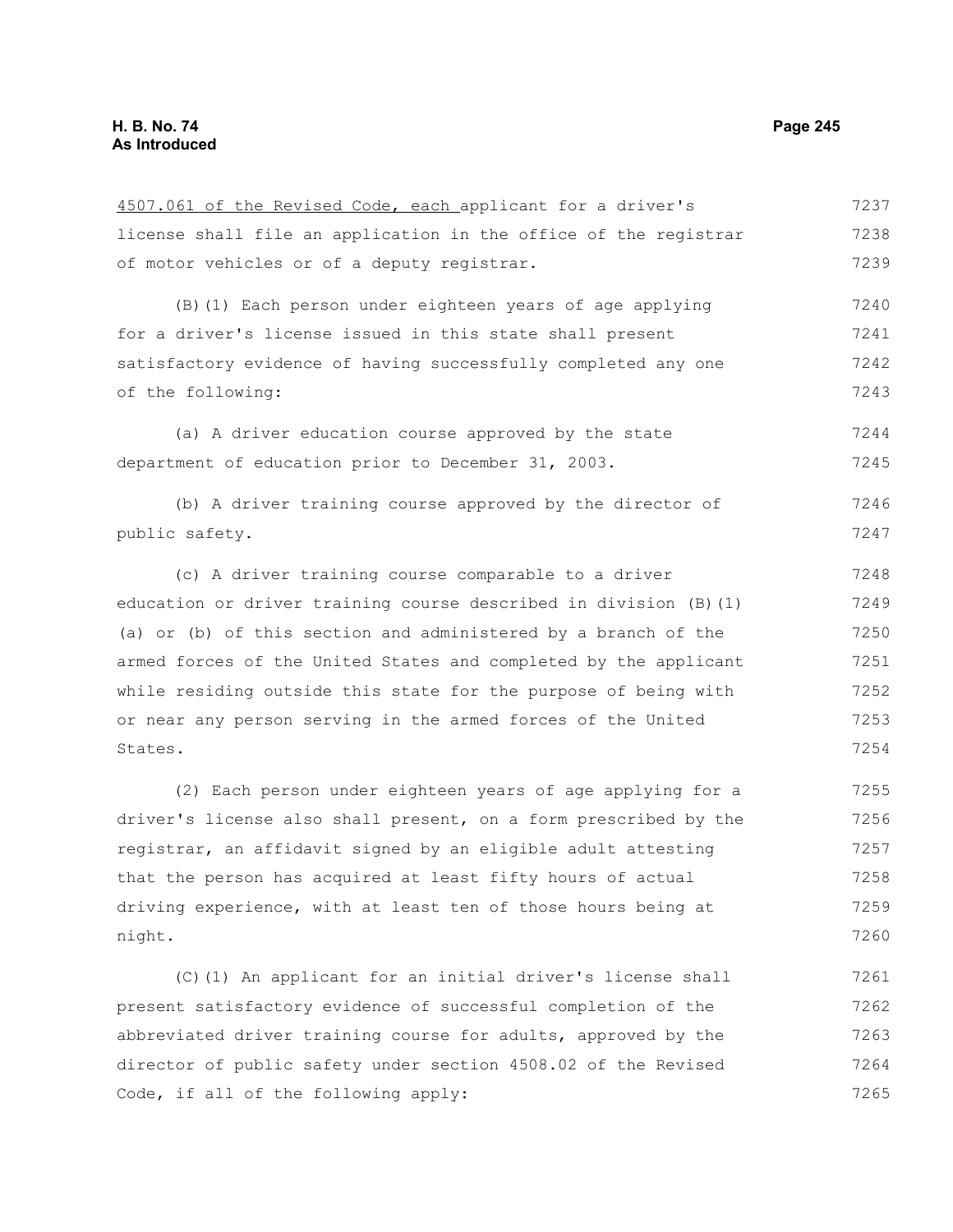required under division (A)(2) of section 4507.11 of the Revised Code. (c) In the twelve months immediately preceding the date of application, the applicant has not successfully completed a driver training course. (2) An applicant shall present satisfactory evidence as required under division (C)(1) of this section prior to attempting the test a second or subsequent time. (D) If the registrar or deputy registrar determines that the applicant is entitled to the driver's license, it shall be issued. If the application shows that the applicant's license has been previously canceled or suspended, the deputy registrar shall forward the application to the registrar, who shall determine whether the license shall be granted. (E) An applicant shall file an application under this section in duplicate, and the deputy registrar issuing the license shall immediately forward to the office of the registrar the original copy of the application, together with the duplicate copy of any certificate of completion if issued for purposes of division (B) of this section. The registrar shall 7268 7269 7270 7271 7272 7273 7274 7275 7276 7277 7278 7279 7280 7281 7282 7283 7284 7285 7286 7287

(a) The applicant is eighteen years of age or older.

(b) The applicant failed the road or maneuverability test

prescribe rules as to the manner in which the deputy registrar files and maintains the applications and other records. The registrar shall file every application for a driver's or commercial driver's license and index them by name and number, and shall maintain a suitable record of all licenses issued, all convictions and bond forfeitures, all applications for licenses denied, and all licenses that have been suspended or canceled. 7288 7289 7290 7291 7292 7293 7294

7266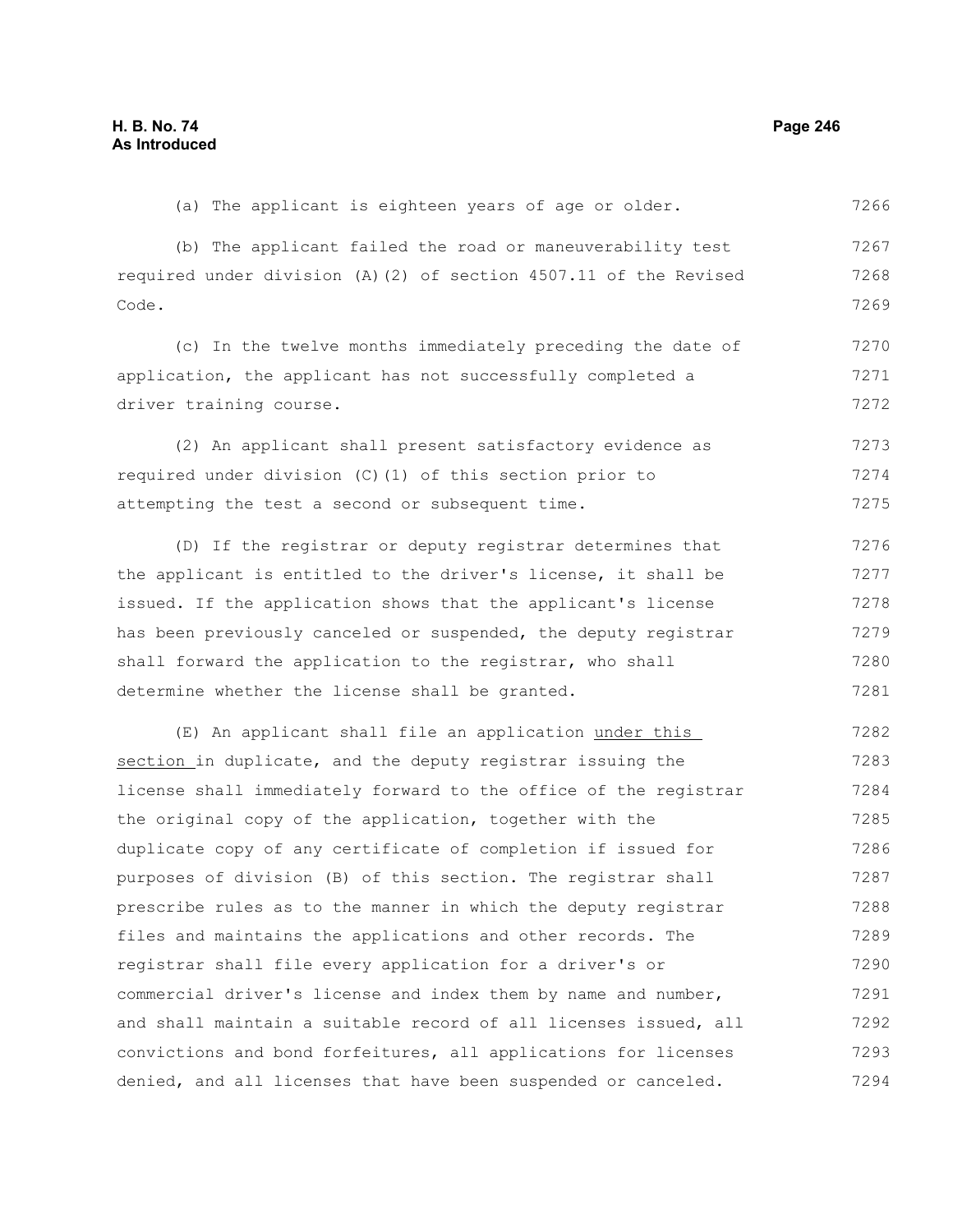# **H. B. No. 74 Page 247 As Introduced**

(F) For purposes of section 2313.06 of the Revised Code, the registrar shall maintain accurate and current lists of the residents of each county who are eighteen years of age or older, have been issued, on and after January 1, 1984, driver's or commercial driver's licenses that are valid and current, and would be electors if they were registered to vote, regardless of whether they actually are registered to vote. The lists shall contain the names, addresses, dates of birth, duration of residence in this state, citizenship status, and social security numbers, if the numbers are available, of the licensees, and may contain any other information that the registrar considers suitable. 7295 7296 7297 7298 7299 7300 7301 7302 7303 7304 7305 7306

(G) Each person under eighteen years of age applying for a motorcycle operator's endorsement or a restricted license enabling the applicant to operate a motorcycle shall present satisfactory evidence of having completed the courses of instruction in the motorcycle safety and education program described in section 4508.08 of the Revised Code or a comparable course of instruction administered by a branch of the armed forces of the United States and completed by the applicant while residing outside this state for the purpose of being with or near any person serving in the armed forces of the United States. If the registrar or deputy registrar then determines that the applicant is entitled to the endorsement or restricted license, it shall be issued. 7307 7308 7309 7310 7311 7312 7313 7314 7315 7316 7317 7318 7319

(H) No person shall knowingly make a false statement in an affidavit presented in accordance with division (B)(2) of this section. 7320 7321 7322

(I) As used in this section, "eligible adult" means any of the following persons: 7323 7324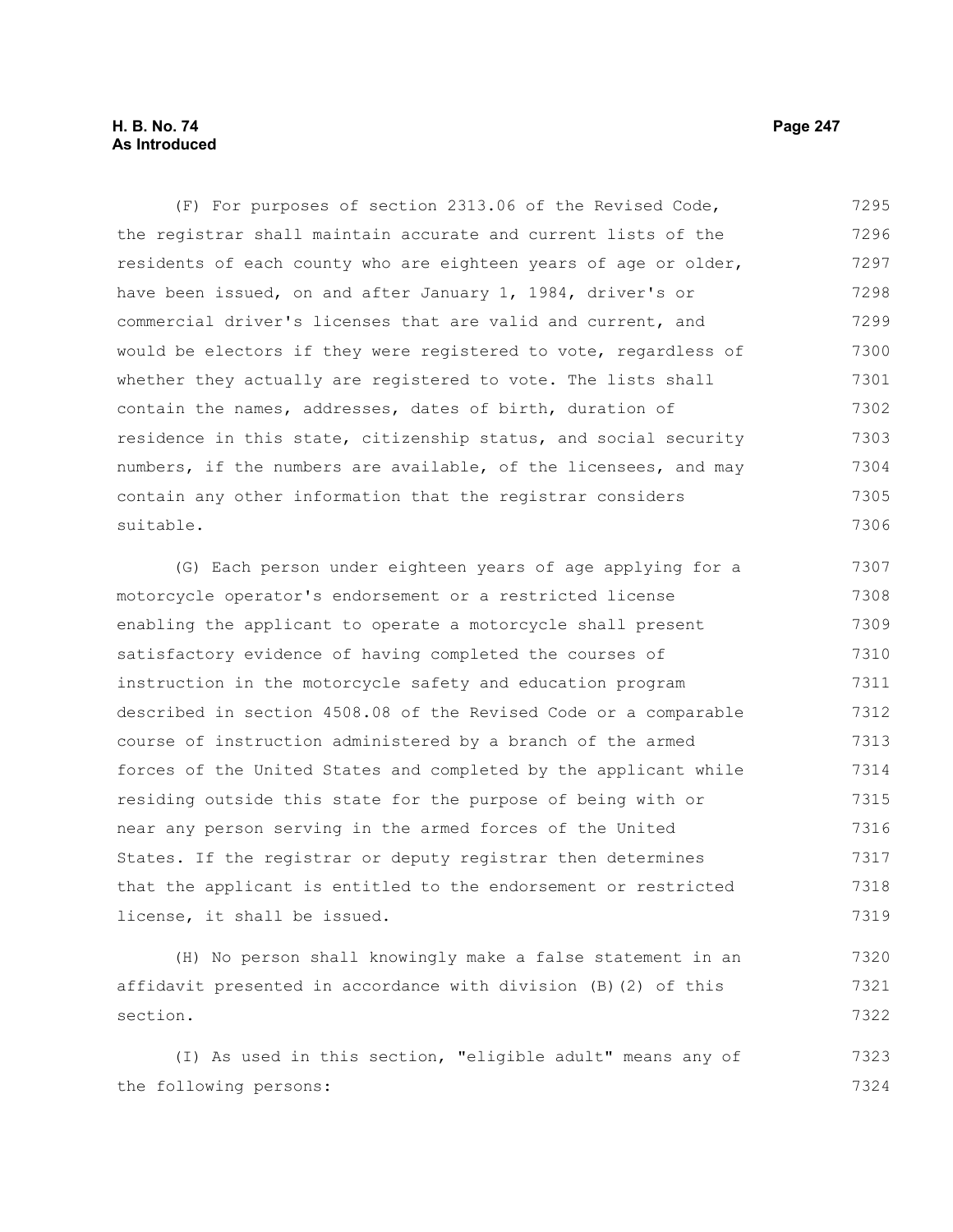(1) A parent, guardian, or custodian of the applicant; 7325

(2) A person over the age of twenty-one who acts in loco parentis of the applicant and who maintains proof of financial responsibility with respect to the operation of a motor vehicle owned by the applicant or with respect to the applicant's operation of any motor vehicle. 7326 7327 7328 7329 7330

(J) Whoever violates division (H) of this section is guilty of a minor misdemeanor and shall be fined one hundred dollars. 7331 7332 7333

**Sec. 4507.213.** (A) Any person who becomes a resident of this state, within thirty days of becoming a resident, shall surrender any driver's license, temporary instruction permit, or identification card issued by another state to the registrar of motor vehicles or a deputy registrar. If such a person intends to operate a motor vehicle upon the public roads or highways, the person shall apply for a temporary instruction permit or driver's license in this state. If the person fails to apply for a driver's license or temporary instruction permit within thirty days of becoming a resident, the person shall not operate any motor vehicle in this state under a license or permit issued by another state. 7334 7335 7336 7337 7338 7339 7340 7341 7342 7343 7344 7345

(B)(1) Whoever violates division (A) of this section is guilty of a minor misdemeanor. 7346 7347

(2) The offense established under division (B)(1) of this section is a strict liability offense and strict liability is a culpable mental state for purposes of section 2901.20 of the Revised Code. The designation of this offense as a strict liability offense shall not be construed to imply that any other offense, for which there is no specified degree of culpability, 7348 7349 7350 7351 7352 7353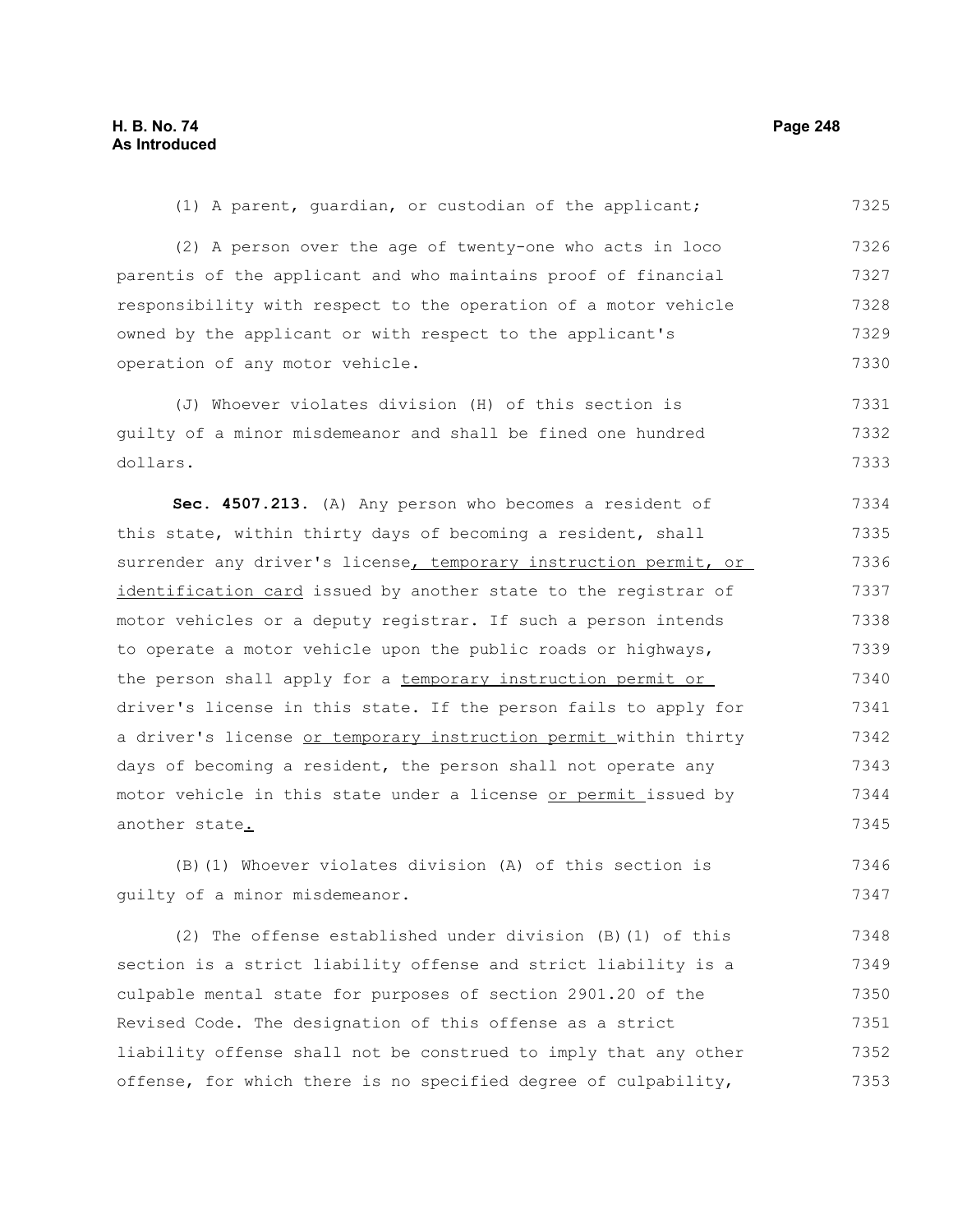# is not a strict liability offense. (C) For purposes of division (A) of this section, "resident" means any person to whom any of the following applies:  $\frac{1}{(3)(1)}$  The person maintains their principal residence in this state and does not reside in this state as a result of the person's active service in the United States armed forces.  $(4)$  (2) The person is determined by the registrar of motor vehicles to be a resident in accordance with standards adopted by the registrar under section 4507.01 of the Revised Code. **Sec. 4507.50.** (A)(1) The registrar of motor vehicles or a deputy registrar shall issue an identification card, uponreceipt of \_ to a person when all of the following apply: (a) The registrar or deputy registrar receives an application completed in accordance with section 4507.51 of the Revised Code and payment of the applicable fees $\tau$  to  $a - 1$ . (b) The person who-is a resident or a temporary resident of this state-who-. (c) The person is not licensed as an operator of a motor vehicle in this state or another licensing jurisdiction. (d) The person does not hold an identification card from another jurisdiction. (2)(a) The registrar of motor vehicles or a deputy registrar may issue a temporary identification card, uponreceipt of when all of the following apply: (i) The registrar or deputy registrar receives an application completed in accordance with section 4507.51 of the 7354 7355 7356 7357 7358 7359 7360 7361 7362 7363 7364 7365 7366 7367 7368 7369 7370 7371 7372 7373 7374 7375 7376 7377 7378 7379 7380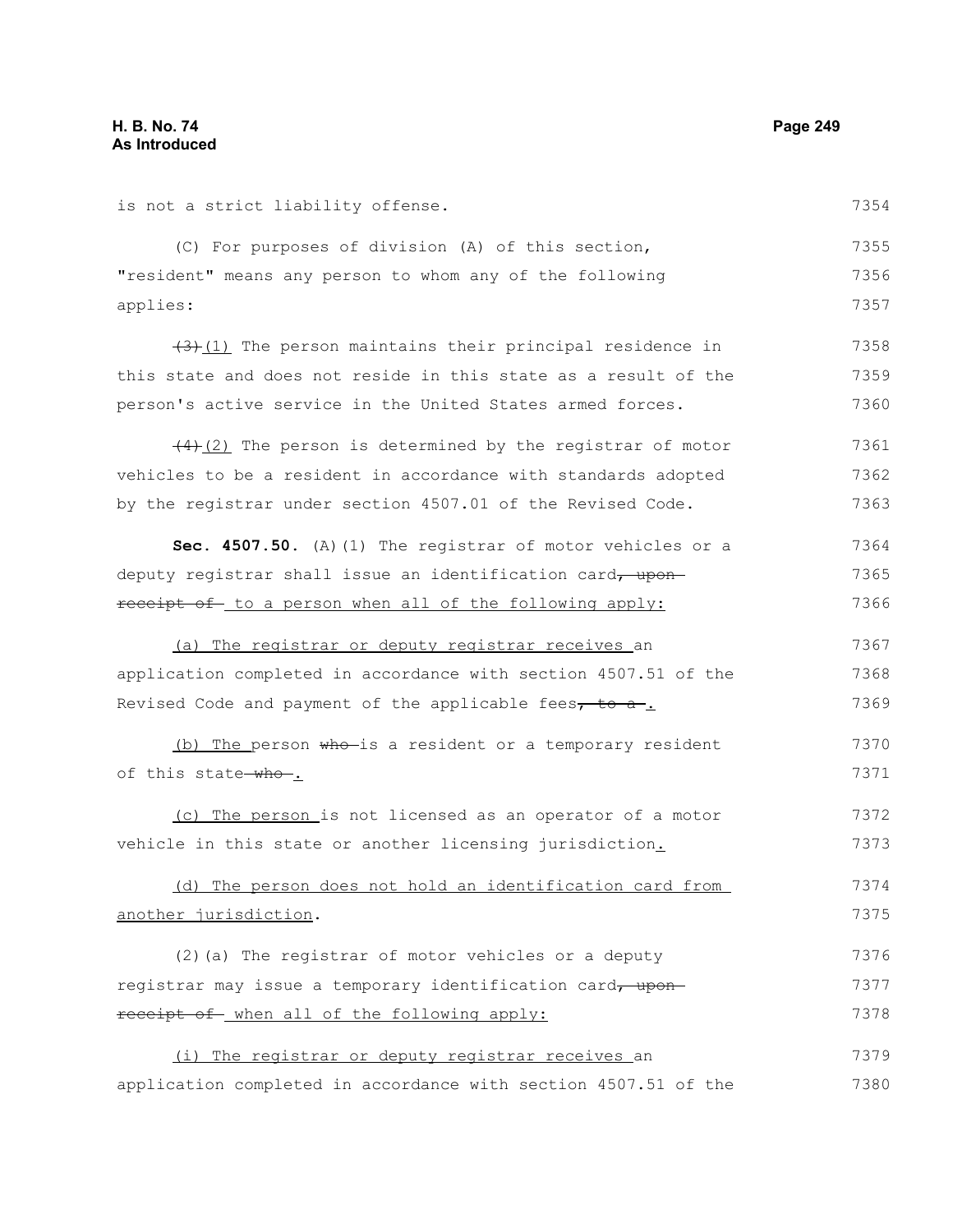(ii) The person who-is a resident or temporary resident of this state-whose-. (iii) The person's Ohio driver's or commercial driver's license has been suspended or canceled. (iv) The person does not hold an identification card from another jurisdiction. (b) The temporary identification card shall be identical to an identification card, except that it shall be printed on its face with a statement that the card is valid during the effective dates of the suspension or cancellation of the cardholder's license, or until the birthday of the cardholder in the fourth year after the date on which it is issued, whichever is shorter. (c) The cardholder shall surrender the temporary identification card to the registrar or any deputy registrar before the cardholder's driver's or commercial driver's license is restored or reissued. (B)(1) Except as provided in division (C) or (D) of this section, an applicant shall pay the following fees prior to issuance of an identification card or a temporary identification card: (a) A fee of three dollars and fifty cents if the card will expire on the applicant's birthday four years after the date of issuance or a fee of six dollars if the card will expire on the applicant's birthday eight years after the date of issuance; 7382 7383 7384 7385 7386 7387 7388 7389 7390 7391 7392 7393 7394 7395 7396 7397 7398 7399 7400 7401 7402 7403 7404 7405 7406 7407

Revised Code and payment of the applicable fees $\tau$  to  $a_{\tau}$ .

(b) A fee equal to the amount established under section 7408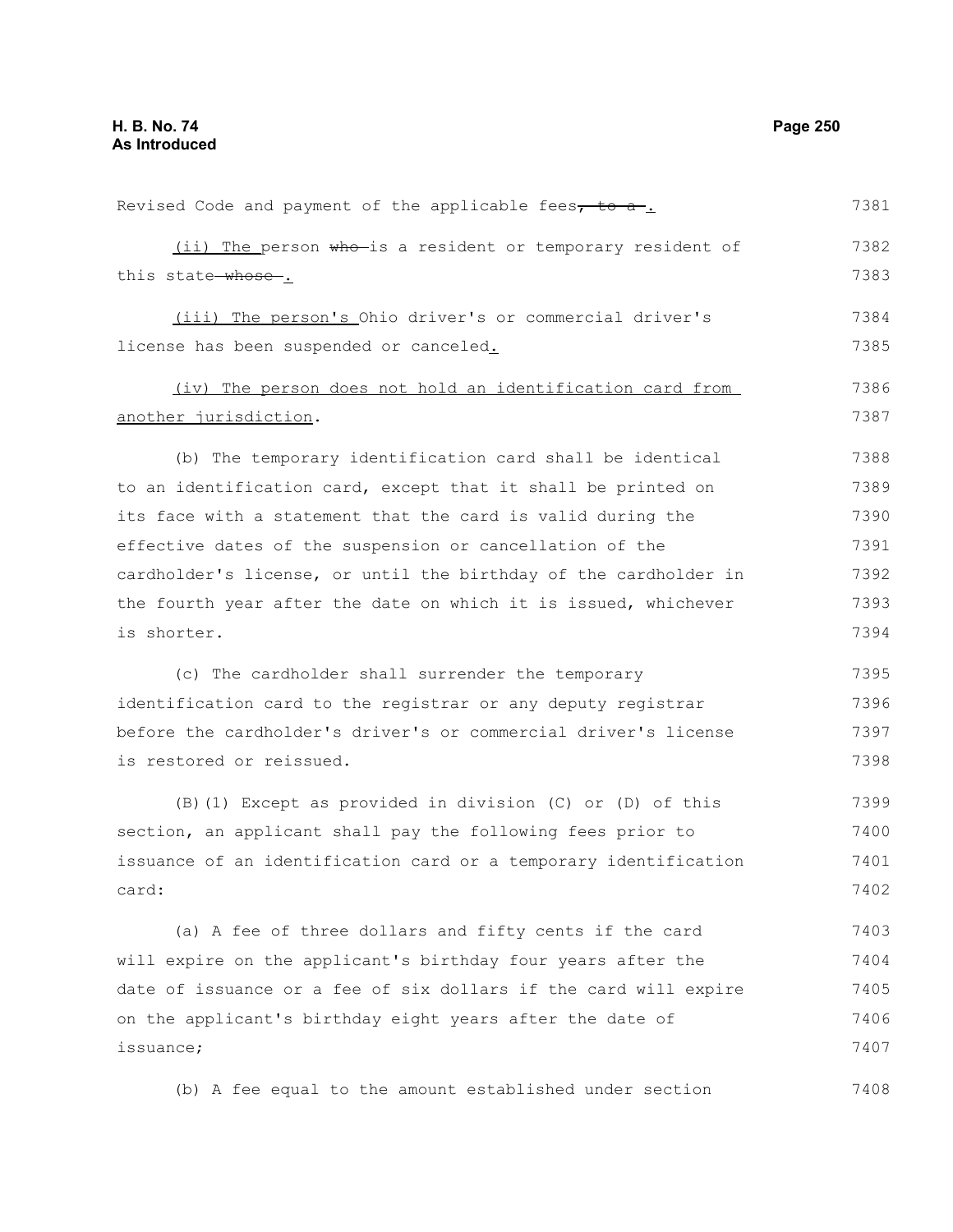# **H. B. No. 74 Page 251 As Introduced**

4503.038 of the Revised Code if the card will expire on the applicant's birthday four years after the date of issuance or twice that amount if the card will expire on the applicant's birthday eight years after the date of issuance; 7409 7410 7411 7412

(c) A fee of one dollar and fifty cents if the card will expire on the applicant's birthday four years after the date of issuance or three dollars if the card will expire on the applicant's birthday eight years after the date of issuance, for the authentication of the documents required for processing an identification card or temporary identification card. A deputy registrar that authenticates the required documents shall retain the entire amount of the fee. 7413 7414 7415 7416 7417 7418 7419 7420

(2) The fees collected for issuing an identification card under this section, except for any fees allowed to the deputy registrar, shall be paid into the state treasury to the credit of the public safety - highway purposes fund created in section 4501.06 of the Revised Code. 7421 7422 7423 7424 7425

(C) A disabled veteran who has a service-connected disability rated at one hundred per cent by the veterans' administration may apply to the registrar or a deputy registrar for the issuance to that veteran of an identification card or a temporary identification card under this section without payment of any fee prescribed in division (B) of this section. 7426 7427 7428 7429 7430 7431

An application made under this division shall be accompanied by such documentary evidence of disability as the registrar may require by rule. 7432 7433 7434

(D) A resident who is eligible for an identification card with an expiration date that is in accordance with division (A) (8)(b) of section 4507.52 of the Revised Code and who is 7435 7436 7437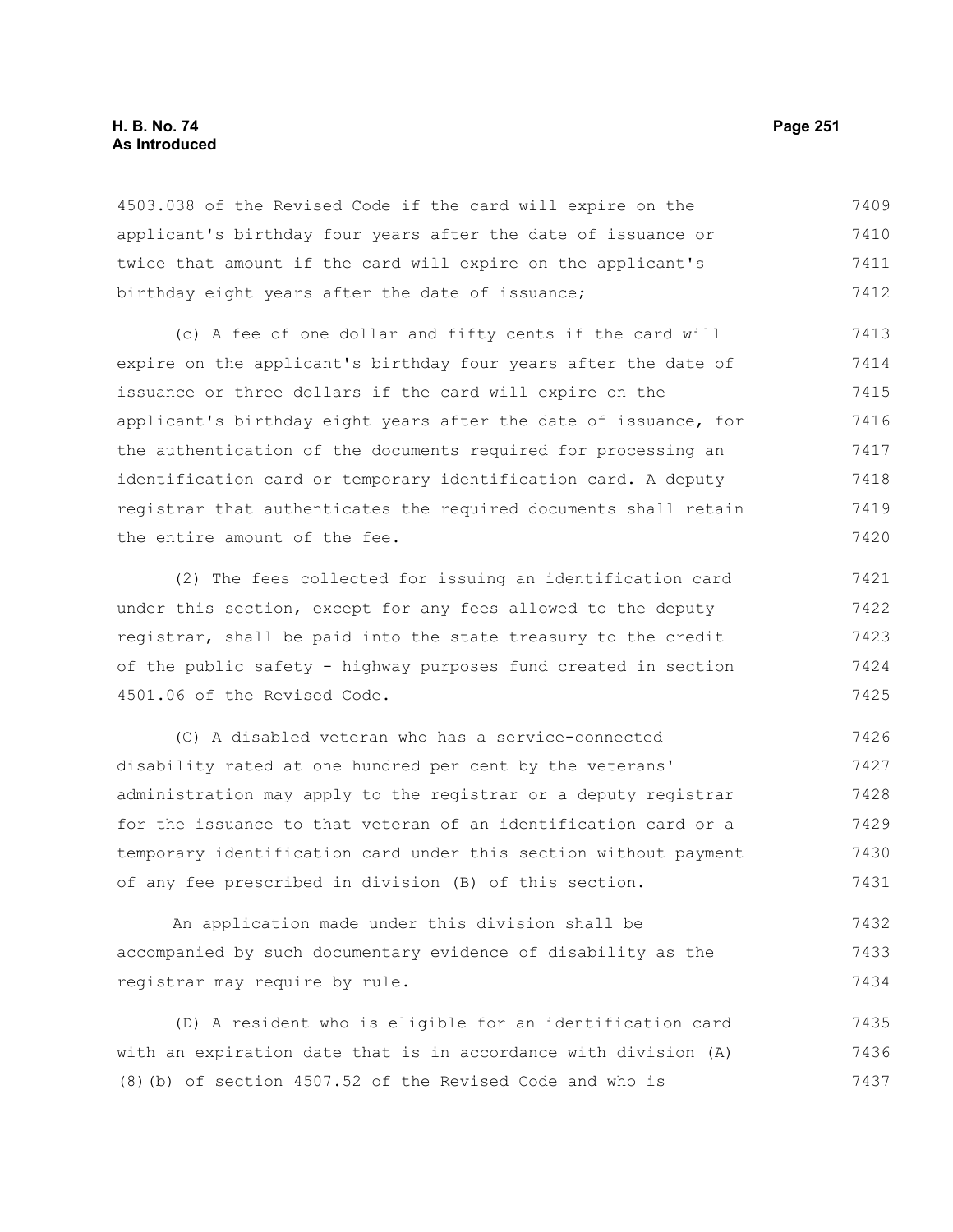currently unemployed may apply to the registrar or a deputy registrar for the issuance of an identification card under this section without payment of any fee as prescribed in division (B) of this section. 7438 7439 7440 7441

An application made under division (D) of this section shall be accompanied by such documentary evidence of disability and unemployment as the registrar may require by rule. 7442 7443 7444

Sec. 4507.51. (A)(1) Every application for an identification card or duplicate shall be made on a form furnished or in a manner specified by the registrar of motor vehicles, shall be signed by the applicant, and by the applicant's parent or guardian if the applicant is under eighteen years of age, and shall contain the following information pertaining to the applicant: name, date of birth, sex, general description including the applicant's height, weight, hair color, and eye color, address, and social security number. The application also shall include, for an applicant who has not already certified the applicant's willingness to make an anatomical gift under section 2108.05 of the Revised Code, whether the applicant wishes to certify willingness to make such an anatomical gift and shall include information about the requirements of sections 2108.01 to 2108.29 of the Revised Code that apply to persons who are less than eighteen years of age. The statement regarding willingness to make such a donation shall be given no consideration in the decision of whether to issue an identification card. Each applicant applying in person at a deputy registrar office shall be photographed in color at the time of making application. 7445 7446 7447 7448 7449 7450 7451 7452 7453 7454 7455 7456 7457 7458 7459 7460 7461 7462 7463 7464 7465

(2)(a) The application also shall state whether the applicant has executed a valid durable power of attorney for 7466 7467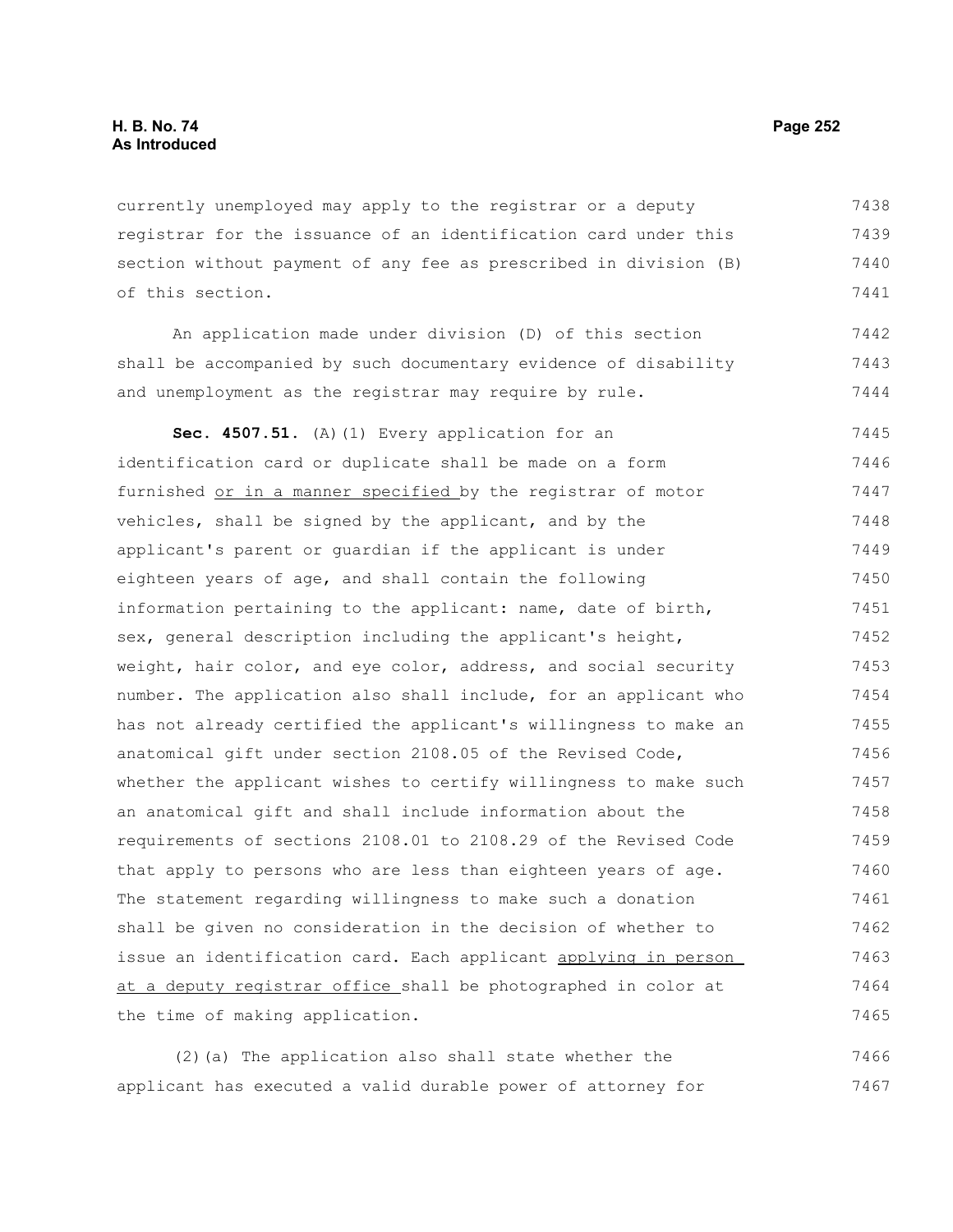### **H. B. No. 74 Page 253 As Introduced**

health care pursuant to sections 1337.11 to 1337.17 of the Revised Code or has executed a declaration governing the use or continuation, or the withholding or withdrawal, of lifesustaining treatment pursuant to sections 2133.01 to 2133.15 of the Revised Code and, if the applicant has executed either type of instrument, whether the applicant wishes the identification card issued to indicate that the applicant has executed the instrument. 7468 7469 7470 7471 7472 7473 7474 7475

(b)  $\Theta$ n and after October 7, 2009, the The application also shall state whether the applicant is a veteran, active duty, or reservist of the armed forces of the United States and, if the applicant is such, whether the applicant wishes the identification card issued to indicate that the applicant is a veteran, active duty, or reservist of the armed forces of the United States by a military designation on the identification card. 7476 7477 7478 7479 7480 7481 7482 7483

(3) The registrar or deputy registrar, in accordance with section 3503.11 of the Revised Code, shall register as an elector any person who applies for an identification card or duplicate if the applicant is eligible and wishes to be registered as an elector. The decision of an applicant whether to register as an elector shall be given no consideration in the decision of whether to issue the applicant an identification card or duplicate. 7484 7485 7486 7487 7488 7489 7490 7491

(B) The Except as provided in section 4507.061 of the Revised Code, the application for an identification card or duplicate shall be filed in the office of the registrar or deputy registrar. Each applicant shall present documentary evidence as required by the registrar of the applicant's age and identity, and the applicant shall swear that all information 7492 7493 7494 7495 7496 7497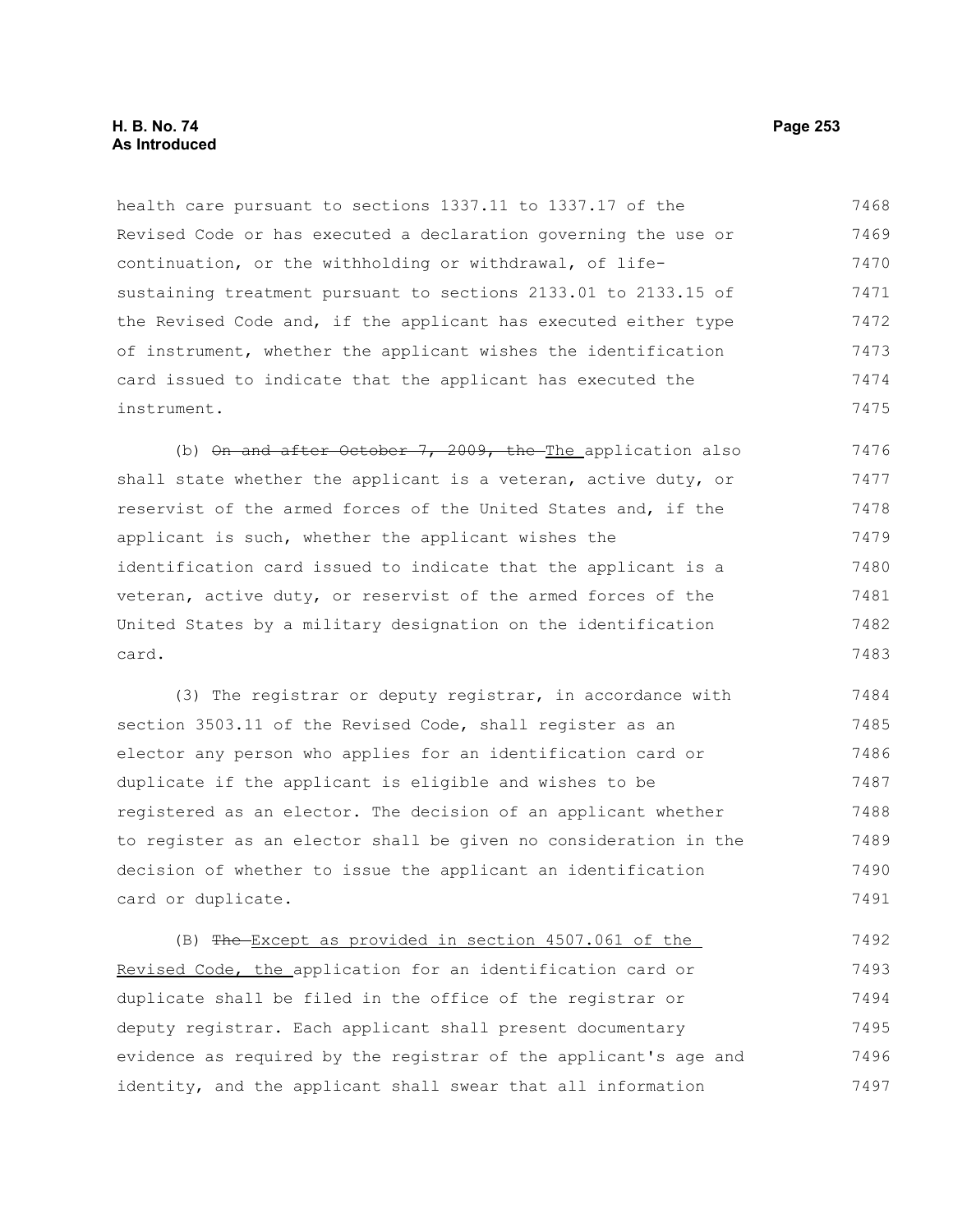### **H. B. No. 74 Page 254 As Introduced**

given is true. An identification card issued by the department of rehabilitation and correction under section 5120.59 of the Revised Code or an identification card issued by the department of youth services under section 5139.511 of the Revised Code shall be sufficient documentary evidence under this division upon verification of the applicant's social security number by the registrar or a deputy registrar. Upon issuing an identification card under this section for a person who has been issued an identification card under section 5120.59 or section 5139.511 of the Revised Code, the registrar or deputy registrar shall destroy the identification card issued under section 5120.59 or section 5139.511 of the Revised Code. 7498 7499 7500 7501 7502 7503 7504 7505 7506 7507 7508 7509

All applications for an identification card or duplicate under this section shall be filed in duplicate, and if submitted to a deputy registrar, a copy shall be forwarded to the registrar. The registrar shall prescribe rules for the manner in which a deputy registrar is to file and maintain applications and other records. The registrar shall maintain a suitable, indexed record of all applications denied and cards issued or canceled.

(C) In addition to any other information it contains,  $\Theta n$ and after the date that is fifteen months after April 7, 2009, the form furnished by the registrar of motor vehicles for an application for an identification card or duplicate shall inform applicants that the applicant must present a copy of the applicant's DD-214 or an equivalent document in order to qualify to have the card or duplicate indicate that the applicant is an honorably discharged veteran of the armed forces of the United States based on a request made pursuant to division (A)(2)(b) of this section. 7518 7519 7520 7521 7522 7523 7524 7525 7526 7527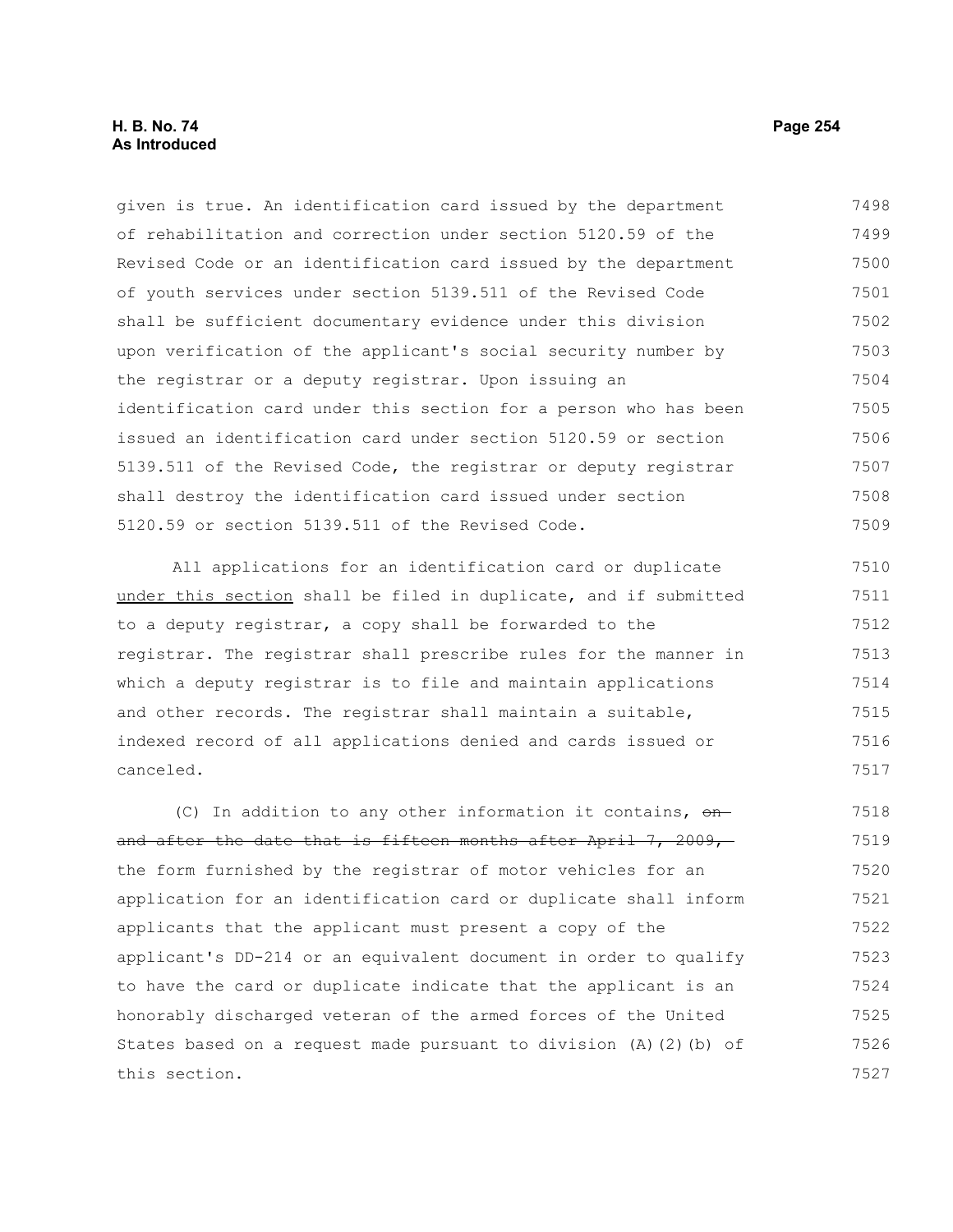**Sec. 4507.53.** Digitalized photographic records of the department of public safety may be released only to state, the following: (A) State, local, or federal governmental agencies for criminal justice purposes-and to any; (B) Any court; (C) The American association of motor vehicle administrators to allow state department of motor vehicles participating in the association's state-to-state verification services and digital image access and exchange program to use the photographic records for identity verification purposes. **Sec. 4508.02.** (A)(1) The director of public safety, subject to Chapter 119. of the Revised Code, shall adopt and prescribe such rules concerning the administration and enforcement of this chapter as are necessary to protect the public. The rules shall require an assessment of the holder of a probationary instructor license. The director shall inspect the school facilities and equipment of applicants and licensees and examine applicants for instructor's licenses. (2) The director shall adopt rules governing online driver education courses that may be completed via the internet to satisfy the classroom instruction under division (C) of this section. The rules shall do all of the following: (a) Establish standards that an online driver training enterprise must satisfy to be licensed to offer an online driver 7528 7529 7530 7531 7532 7533 7534 7535 7536 7537 7538 7539 7540 7541 7542 7543 7544 7545 7546 7547 7548 7549 7550 7551 7552

education course via the internet, including, at a minimum, proven expertise in providing driver education and an acceptable infrastructure capable of providing secure online driver education in accord with advances in internet technology. The 7553 7554 7555 7556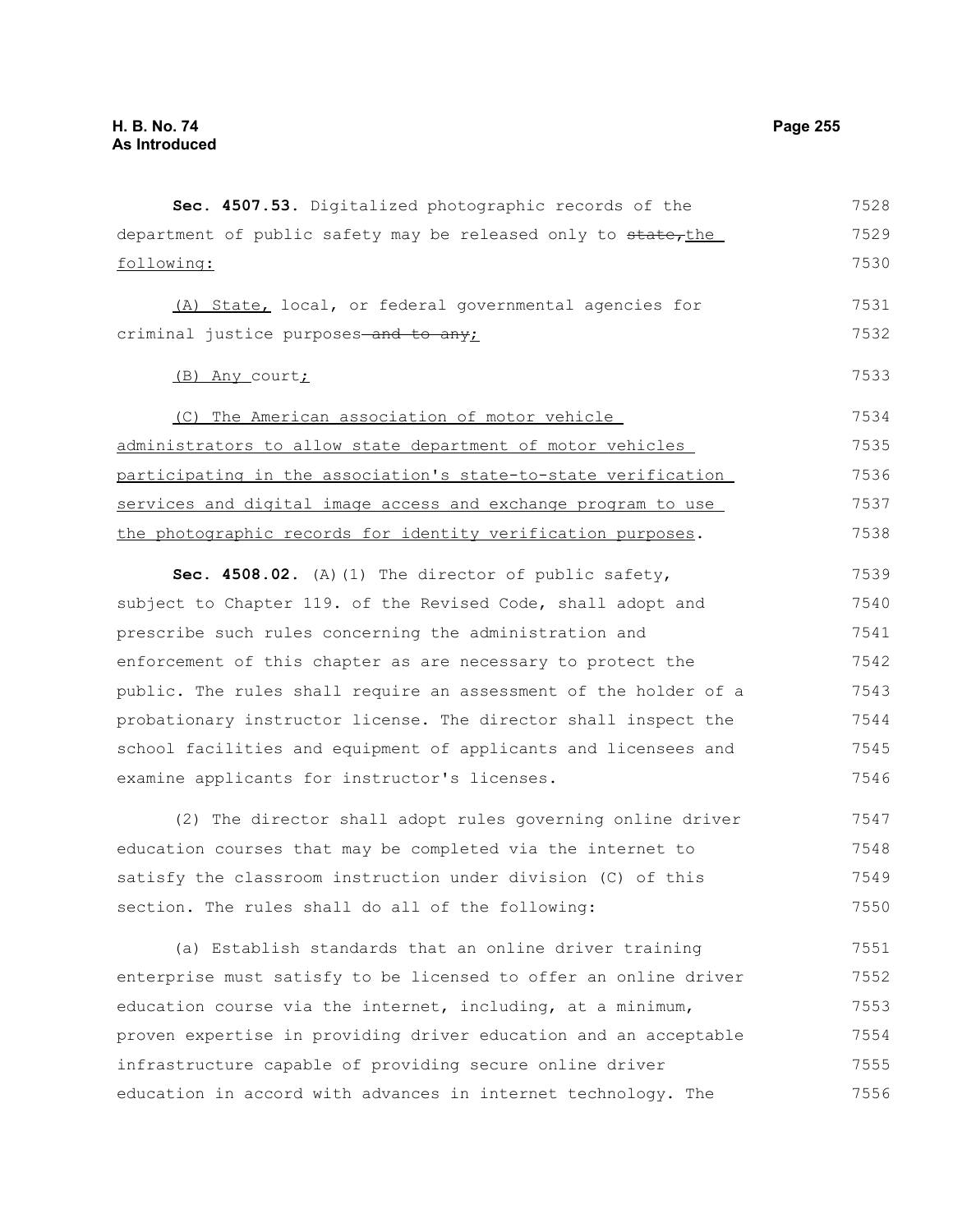rules shall allow an online driver training enterprise to be affiliated with a licensed driver training school offering inperson classroom instruction, but shall not require such an affiliation. 7557 7558 7559 7560

(b) Establish content requirements that an online driver education course must satisfy to be approved as equivalent to twenty-four hours of in-person classroom instruction; 7561 7562 7563

(c) Establish attendance standards, including a maximum number of course hours that may be completed in a twenty-fourhour period; 7564 7565 7566

(d) Allow an enrolled applicant to begin the required eight hours of actual behind-the-wheel instruction upon completing at least two hours of course instruction and being issued a certificate of enrollment by a licensed online driver training enterprise; 7567 7568 7569 7570 7571

(e) Establish any other requirements necessary to regulate online driver education. 7572 7573

(B) The director shall administer and enforce this chapter. 7574 7575

(C) The rules shall require twenty-four hours of in-person classroom instruction or completion of an approved, equivalent online driver education course offered via the internet by a licensed online driver training enterprise, and eight hours of actual behind-the-wheel instruction conducted on public streets and highways of this state for all beginning drivers of noncommercial motor vehicles who are under age eighteen. The rules also shall require the classroom instruction or online driver education course for such drivers to include instruction on both of the following: 7576 7577 7578 7579 7580 7581 7582 7583 7584 7585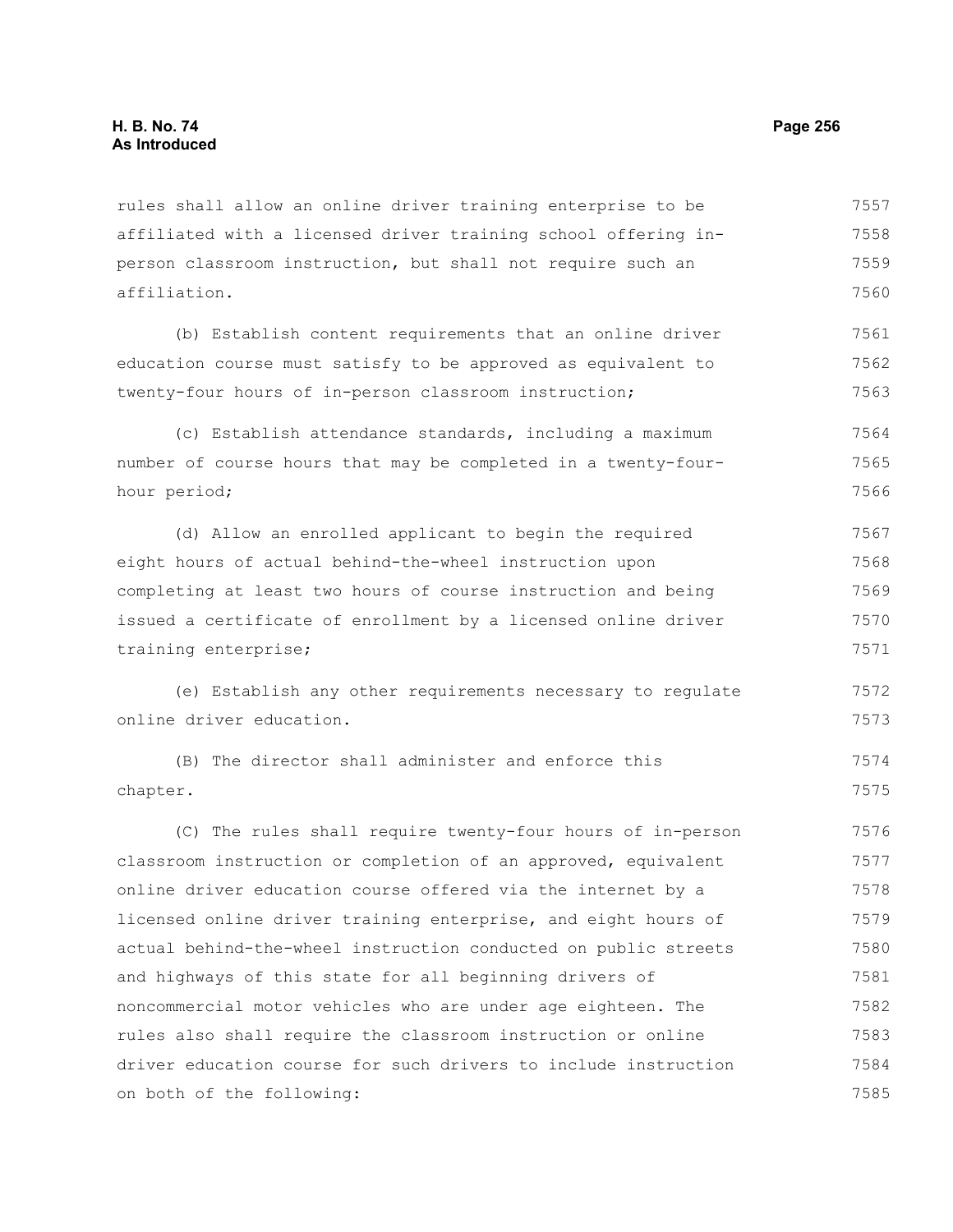(1) The dangers of driving a motor vehicle while distracted, including while using an electronic wireless communications device to write, send, or read a text-based communication, or engaging in any other activity that distracts a driver from the safe and effective operation of a motor vehicle; (2) The dangers of driving a motor vehicle while under the 7586 7587 7588 7589 7590 7591 7592

influence of a controlled substance, prescription medication, or alcohol. 7593 7594

(D) The rules shall state the minimum hours for classroom and behind-the-wheel instruction required for beginning drivers of commercial trucks, commercial cars, buses, and commercial tractors, trailers, and semitrailers. 7595 7596 7597 7598

(E)(1) The department of public safety may charge a fee to each online driver training enterprise in an amount sufficient to pay the actual expenses the department incurs in the regulation of online driver education courses. 7599 7600 7601 7602

(2) The department shall supply to each licensed online driver training enterprise certificates to be used for certifying an applicant's enrollment in an approved online driver education course and a separate certificate to be issued upon successful completion of an approved online driver education course. The certificates shall be numbered serially. The department may charge a fee to each online driver training enterprise per certificate supplied to pay the actual expenses the department incurs in supplying the certificates. 7603 7604 7605 7606 7607 7608 7609 7610 7611

(F) The director shall adopt rules in accordance with Chapter 119. of the Revised Code governing an abbreviated driver training course for adults. 7612 7613 7614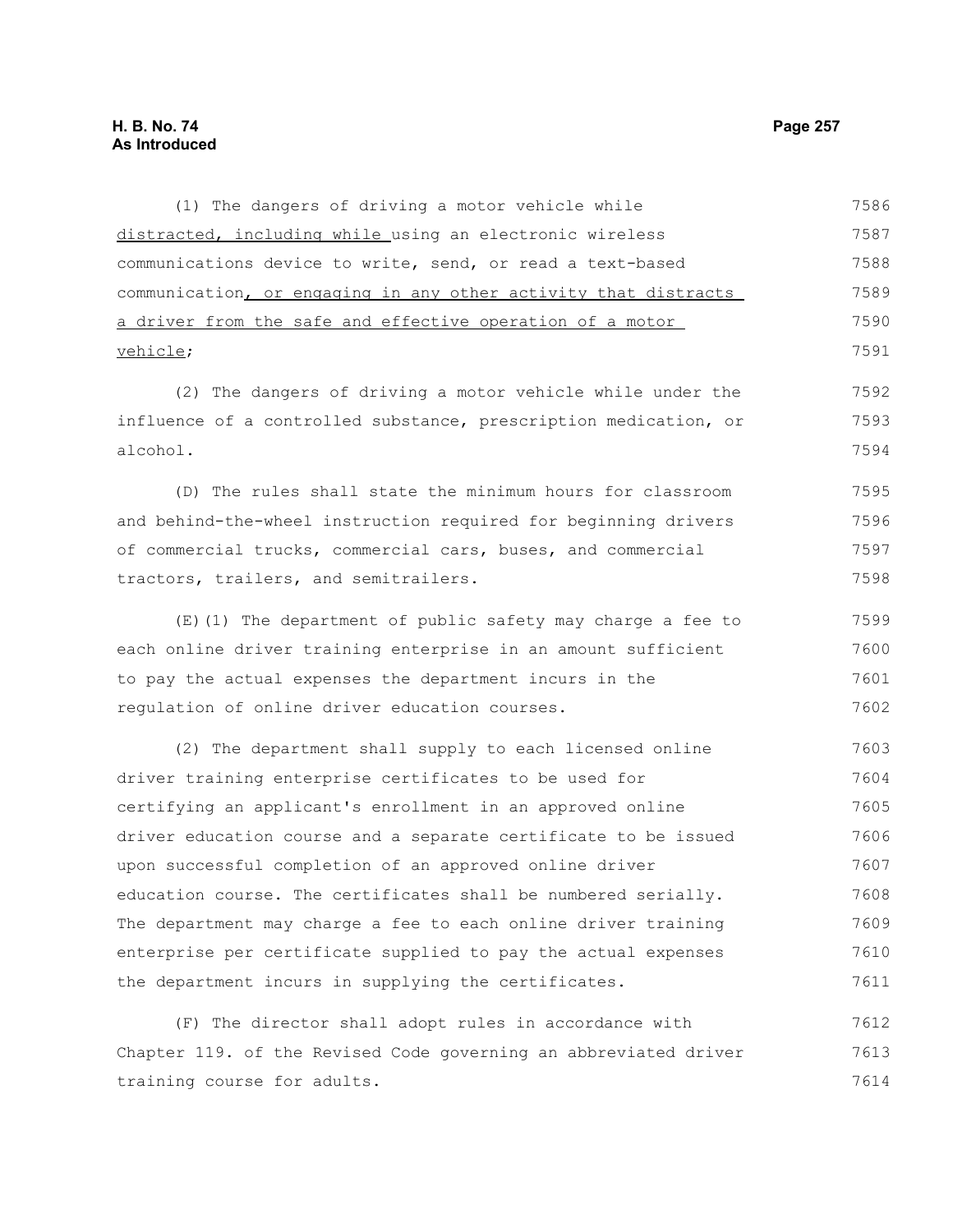## **H. B. No. 74 Page 258 As Introduced**

**Sec. 4510.036.** (A) The bureau of motor vehicles shall record within ten days of conviction or bail forteiture forfeiture and shall keep at its main office, all abstracts received under this section or section 4510.03, 4510.031, 4510.032, or 4510.034 of the Revised Code and shall maintain records of convictions and bond forfeitures for any violation of a state law or a municipal ordinance regulating the operation of vehicles, streetcars, and trackless trolleys on highways and streets, except a violation related to parking a motor vehicle. (B) Every court of record or mayor's court before which a person is charged with a violation for which points are chargeable by this section shall assess and transcribe to the abstract of conviction that is furnished by the bureau to the court the number of points chargeable by this section in the correct space assigned on the reporting form. A United States district court that has jurisdiction within this state and before which a person is charged with a violation for which points are chargeable by this section may assess and transcribe to the abstract of conviction report that is furnished by the 7615 7616 7617 7618 7619 7620 7621 7622 7623 7624 7625 7626 7627 7628 7629 7630 7631 7632 7633

bureau the number of points chargeable by this section in the correct space assigned on the reporting form. If the federal court so assesses and transcribes the points chargeable for the offense and furnishes the report to the bureau, the bureau shall record the points in the same manner as those assessed and transcribed by a court of record or mayor's court. 7634 7635 7636 7637 7638 7639

(C) A court shall assess the following points for an offense based on the following formula: 7640 7641

(1) Aggravated vehicular homicide, vehicular homicide, vehicular manslaughter, aggravated vehicular assault, or vehicular assault when the offense involves the operation of a 7642 7643 7644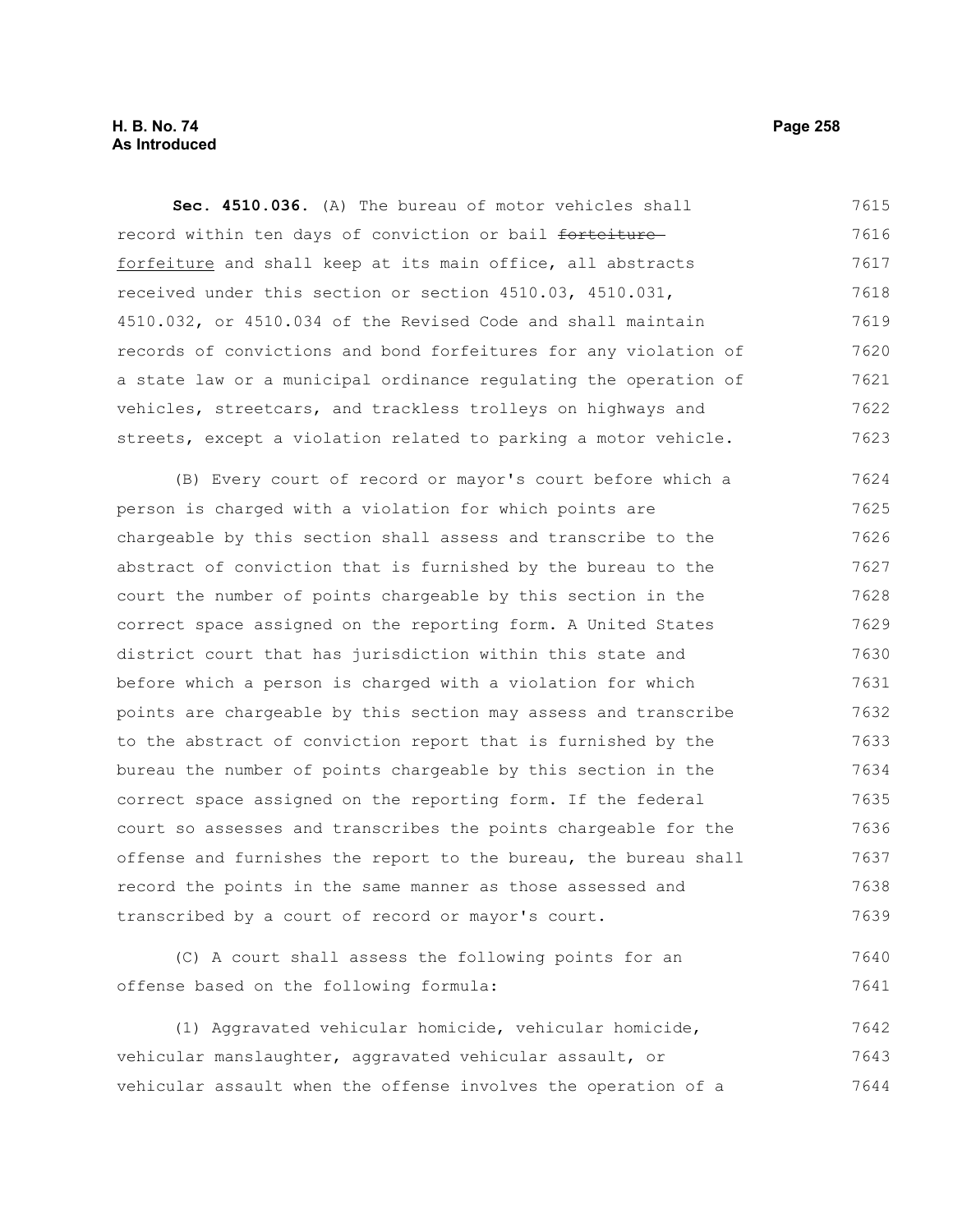vehicle, streetcar, or trackless trolley on a highway or street \_\_\_\_\_\_\_\_\_\_ 6 points (2) A violation of section 2921.331 of the Revised Code or any ordinance prohibiting the willful fleeing or eluding of a law enforcement officer 6 points (3) A violation of section 4549.02 or 4549.021 of the Revised Code or any ordinance requiring the driver of a vehicle to stop and disclose identity at the scene of an accident \_\_\_\_\_\_\_\_\_\_ 6 points (4) A violation of section 4511.251 of the Revised Code or any ordinance prohibiting street racing any ordinance prohibiting street racing (5) A violation of section 4510.037 of the Revised Code or any ordinance prohibiting the operation of a motor vehicle while the driver's or commercial driver's license is under a twelvepoint suspension 6 points (6) A violation of section 4510.14 of the Revised Code, or any ordinance prohibiting the operation of a motor vehicle upon the public roads or highways within this state while the driver's or commercial driver's license of the person is under suspension and the suspension was imposed under section 4511.19, 4511.191, or 4511.196 of the Revised Code or section 4510.07 of the Revised Code due to a conviction for a violation of a municipal OVI ordinance or any ordinance prohibiting the operation of a motor vehicle while the driver's or commercial driver's license is under suspension for an OVI offense \_\_\_\_\_\_\_\_\_\_ 6 points (7) A violation of division (A) of section 4511.19 of the Revised Code, any ordinance prohibiting the operation of a 7645 7646 7647 7648 7649 7650 7651 7652 7653 7654 7655 7656 7657 7658 7659 7660 7661 7662 7663 7664 7665 7666 7667 7668 7669 7670 7671 7672

vehicle while under the influence of alcohol, a drug of abuse,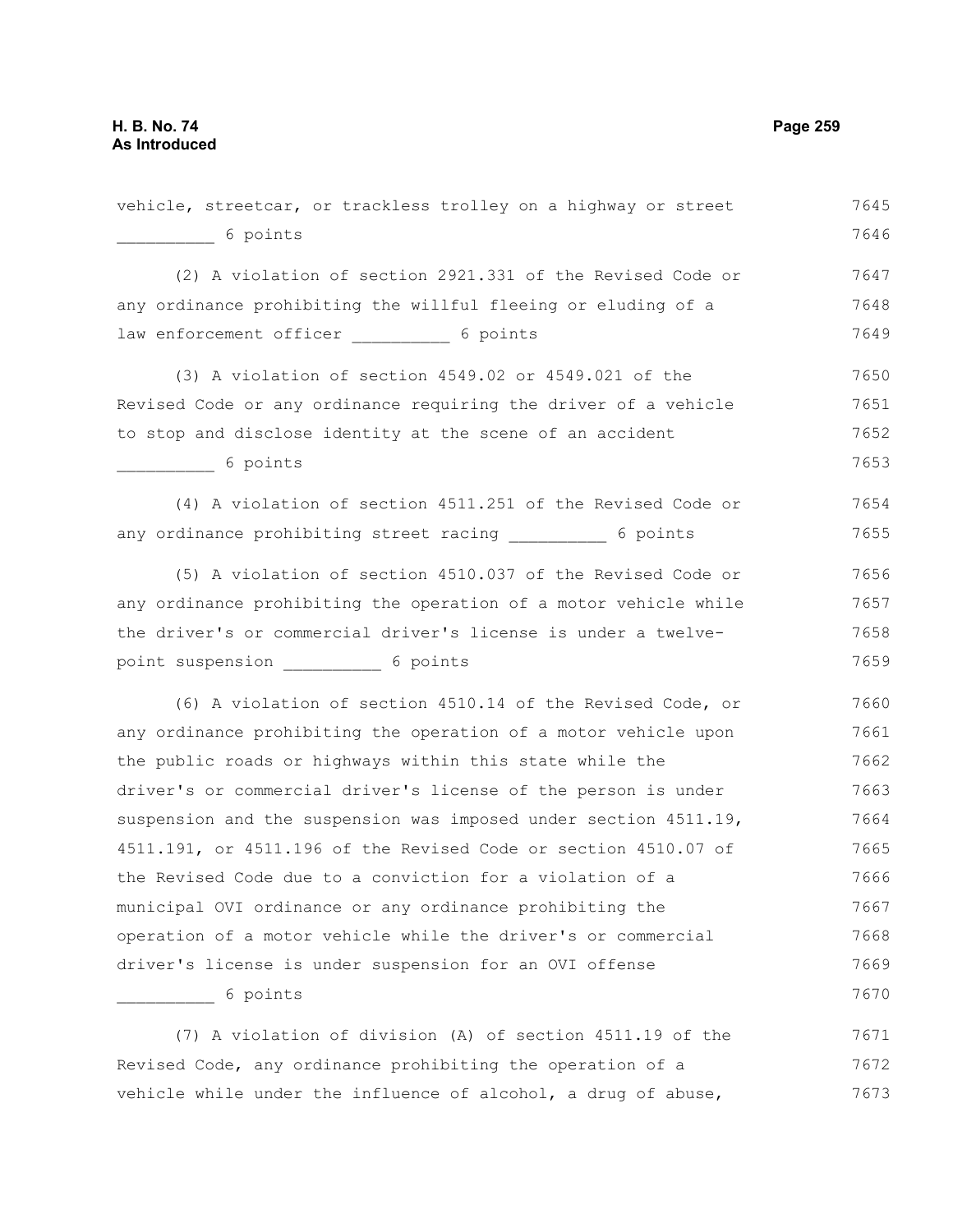### **H. B. No. 74 Page 260 As Introduced**

or a combination of them, or any ordinance substantially equivalent to division (A) of section 4511.19 of the Revised Code prohibiting the operation of a vehicle with a prohibited concentration of alcohol, a controlled substance, or a metabolite of a controlled substance in the whole blood, blood serum or plasma, breath, or urine 6 points 7674 7675 7676 7677 7678 7679

(8) A violation of section 2913.03 of the Revised Code that does not involve an aircraft or motorboat or any ordinance prohibiting the operation of a vehicle without the consent of the owner 6 points 7680 7681 7682 7683

(9) Any offense under the motor vehicle laws of this state that is a felony, or any other felony in the commission of which a motor vehicle was used \_\_\_\_\_\_\_\_\_\_ 6 points 7684 7685 7686

(10) A violation of division (B) of section 4511.19 of the Revised Code or any ordinance substantially equivalent to that division prohibiting the operation of a vehicle with a prohibited concentration of alcohol in the whole blood, blood serum or plasma, breath, or urine 4 points 7687 7688 7689 7690 7691

(11) A violation of section 4511.20 of the Revised Code or any ordinance prohibiting the operation of a motor vehicle in willful or wanton disregard of the safety of persons or property \_\_\_\_\_\_\_\_\_\_ 4 points 7692 7693 7694 7695

(12) A violation of any law or ordinance pertaining to speed when the offender was not distracted, as defined in section 4511.991 of the Revised Code: 7696 7697 7698

(a) Notwithstanding divisions (C)(12)(b) and (c) of this section, when the speed exceeds the lawful speed limit by thirty miles per hour or more 4 points 7699 7700 7701

(b) When the speed exceeds the lawful speed limit of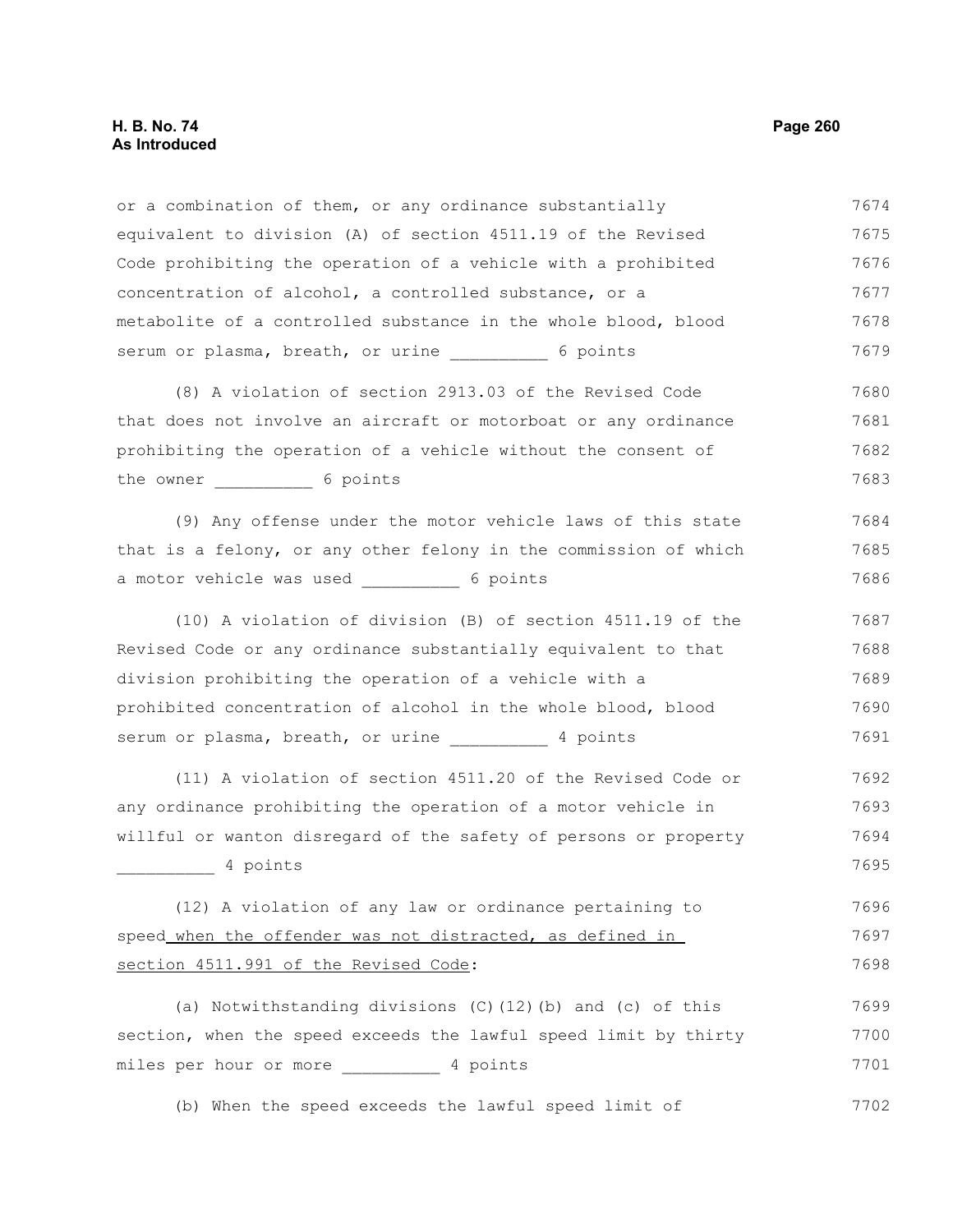fifty-five miles per hour or more by more than ten miles per hour 2 points (c) When the speed exceeds the lawful speed limit of less than fifty-five miles per hour by more than five miles per hour \_\_\_\_\_\_\_\_\_\_ 2 points (d) When the speed does not exceed the amounts set forth in divisions  $(C)$  (12)(a), (b), or (c) of this section 0 points (13) A violation of any law or ordinance pertaining to speed when the offender also was distracted, as defined in section 4511.991 of the Revised Code, and the distracting activity was a contributing factor to the violation: (a) Notwithstanding divisions (C)(13)(b) and (c) of this section, when the speed exceeds the lawful limit by thirty miles per hour or more 6 points (b) When the speed exceeds the lawful speed limit of fifty-five miles per hour or more by more than ten miles per hour 4 points (c) When the speed exceeds the lawful speed limit of less than fifty-five miles per hour by more than five miles per hour \_\_\_\_\_\_\_\_\_\_ 4 points (d) When the speed does not exceed the amounts set forth in divisions  $(C)$  (13)(a), (b), or (c) of this section 2 points (14) A violation of division (B) of section 4511.204 of the Revised Code or any substantially similar municipal ordinance: (a) For a first offense within any three-year period 7703 7704 7705 7706 7707 7708 7709 7710 7711 7712 7713 7714 7715 7716 7717 7718 7719 7720 7721 7722 7723 7724 7725 7726 7727 7728 7729 7730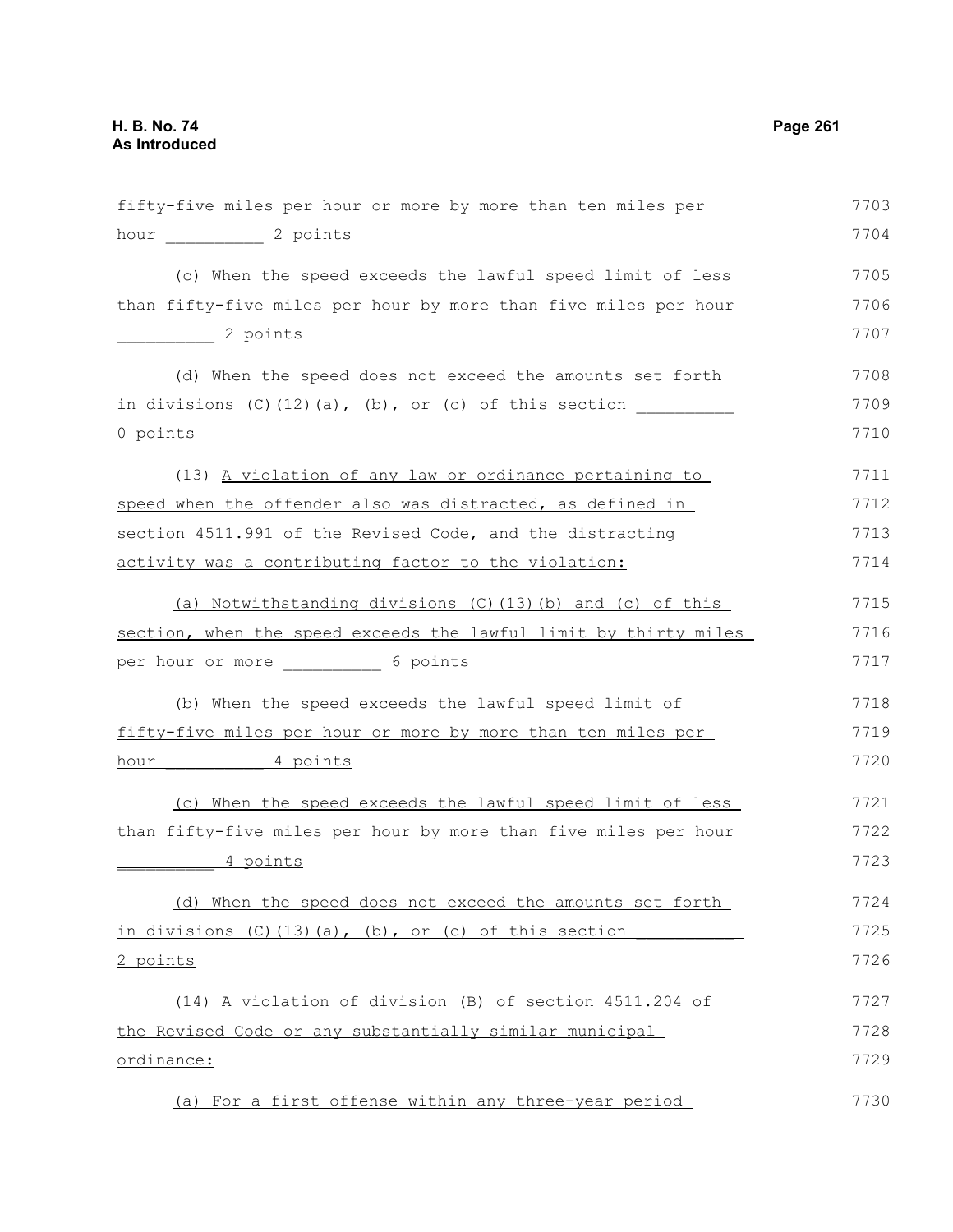2 points (b) For a second offense within any three-year period \_\_\_\_\_\_\_\_\_\_ 3 points (c) For a third or subsequent offense within any threeyear period 4 points. (15) Operating a motor vehicle in violation of a restriction imposed by the registrar 2 points (14) (16) A violation of section 4510.11, 4510.111, 4510.16, or 4510.21 of the Revised Code or any ordinance prohibiting the operation of a motor vehicle while the driver's or commercial driver's license is under suspension \_\_\_\_\_\_\_\_\_\_ 2 points (15) With (17) Except as provided in division (C)(18) of this section and with the exception of violations under section 4510.12 of the Revised Code where no points shall be assessed, all other moving violations reported under this section \_\_\_\_\_\_\_\_\_\_ 2 points (18) With the exception of violations under section 4510.12 of the Revised Code where no points shall be assessed, all other moving violations reported under this section when the offender also was distracted, as defined in section 4511.991 of the Revised Code, and the distracting activity was a contributing factor to the violation 4 points (D) Upon receiving notification from the proper court, including a United States district court that has jurisdiction 7731 7732 7733 7734 7735 7736 7737 7738 7739 7740 7741 7742 7743 7744 7745 7746 7747 7748 7749 7750 7751 7752 7753 7754 7755

within this state, the bureau shall delete any points entered for a bond forfeiture if the driver is acquitted of the offense for which bond was posted. 7756 7757 7758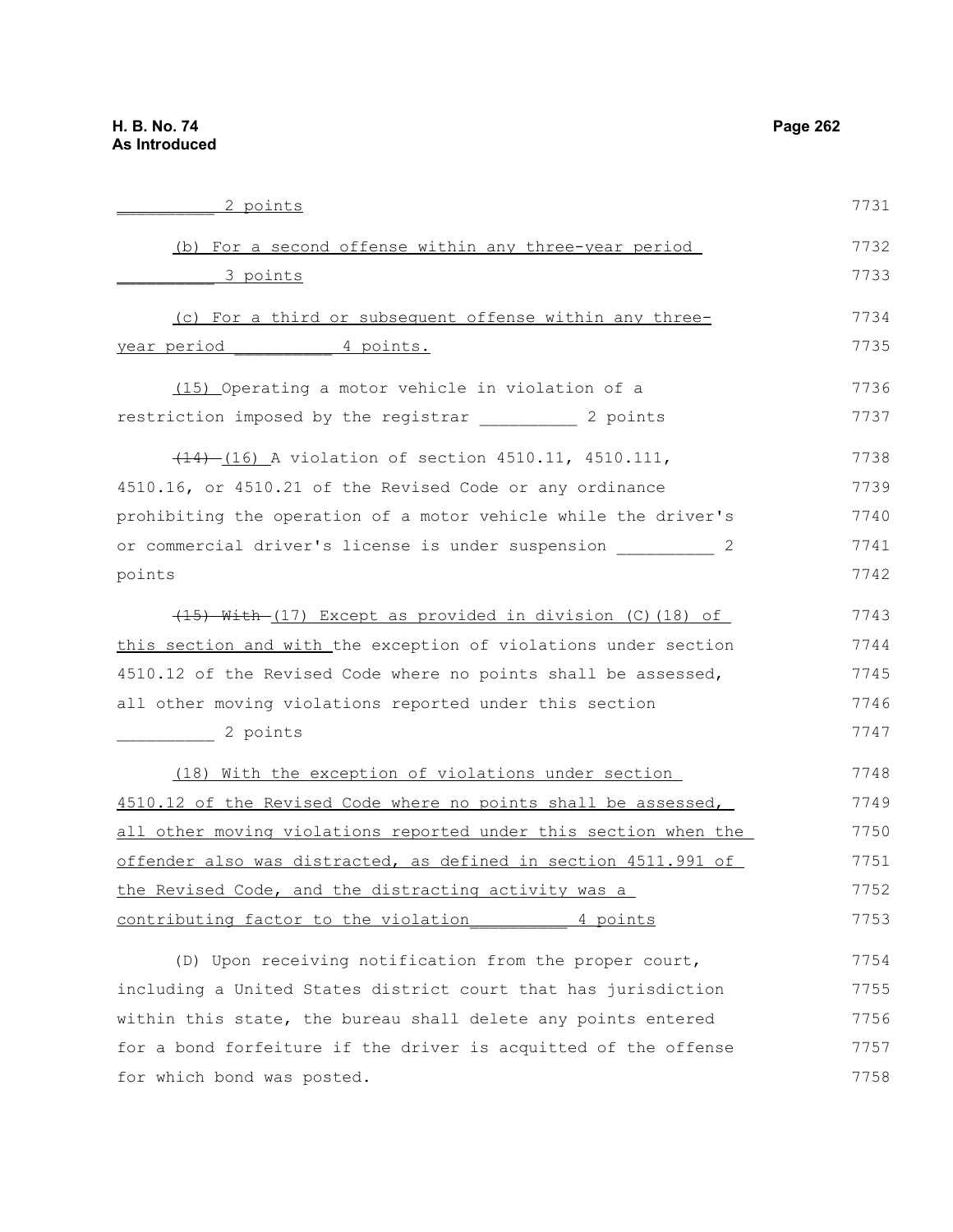### **H. B. No. 74 Page 263 As Introduced**

(E) If a person is convicted of or forfeits bail for two or more offenses arising out of the same facts and points are chargeable for each of the offenses, points shall be charged for only the conviction or bond forfeiture for which the greater number of points is chargeable, and, if the number of points chargeable for each offense is equal, only one offense shall be recorded, and points shall be charged only for that offense. 7759 7760 7761 7762 7763 7764 7765

**Sec. 4511.043.** (A)(1) No law enforcement officer who stops the operator of a motor vehicle in the course of an authorized sobriety or other motor vehicle checkpoint operation or a motor vehicle safety inspection shall issue a ticket, citation, or summons for a secondary traffic offense unless in the course of the checkpoint operation or safety inspection the officer first determines that an offense other than a secondary traffic offense has occurred and either places the operator or a vehicle occupant under arrest or issues a ticket, citation, or summons to the operator or a vehicle occupant for an offense other than a secondary offense. 7766 7767 7768 7769 7770 7771 7772 7773 7774 7775 7776

(2) A law enforcement agency that operates a motor vehicle checkpoint for an express purpose related to a secondary traffic offense shall not issue a ticket, citation, or summons for any secondary traffic offense at such a checkpoint, but may use such a checkpoint operation to conduct a public awareness campaign and distribute information. 7777 7778 7779 7780 7781 7782

(B) As used in this section, "secondary traffic offense" means a violation of division (A) or (F)(2) of section 4507.05, division (B)(1)(a) or (b) or (E) of section 4507.071,  $\frac{division}{ }$ (A) of section 4511.204, division (C) or (D) of section 4511.81, division (A)(3) of section 4513.03, or division (B) of section 4513.263 of the Revised Code. 7783 7784 7785 7786 7787 7788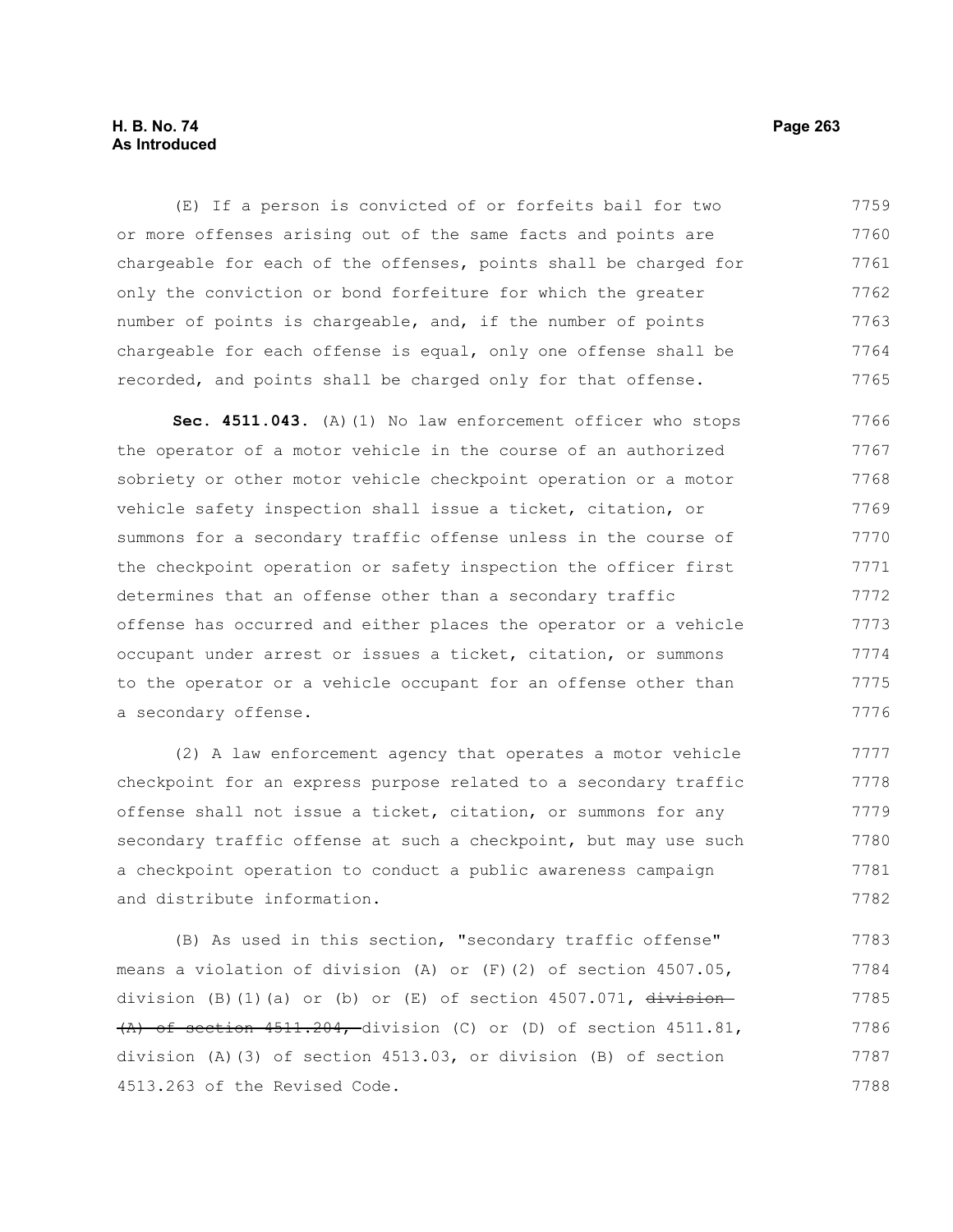Sec. 4511.122. (A) The department of transportation shall include a sign, in the department's manual for a uniform system of traffic control devices adopted under section 4511.09 of the Revised Code, regarding the prohibition against using an electronic wireless communications device while driving, as established under section 4511.204 of the Revised Code. (B) The director of transportation shall erect the signs established by this section in the following locations: (1) Where an interstate or United States route enters Ohio; (2) Where a road, originating from a commercial service airport, exits the airport's property. **Sec. 4511.181.** As used in sections 4511.181 to 4511.198 of the Revised Code: (A) "Equivalent offense" means any of the following: (1) A violation of division (A) or (B) of section 4511.19 of the Revised Code; (2) A violation of a municipal OVI ordinance; (3) A violation of section 2903.04 of the Revised Code in a case in which the offender was subject to the sanctions described in division (D) of that section; (4) A violation of division  $\overline{(A)}$   $\overline{(1)}$   $\overline{(A)}$   $\overline{(1)}$   $\overline{(a)}$ ,  $\overline{(b)}$ , or  $\overline{(c)}$ of section 2903.06 or 2903.08 of the Revised Code or a municipal ordinance that is substantially equivalent to either any of those divisions; 7789 7790 7791 7792 7793 7794 7795 7796 7797 7798 7799 7800 7801 7802 7803 7804 7805 7806 7807 7808 7809 7810 7811 7812 7813

(5) A violation of division  $(A)(2)$ ,  $(3)$ , or  $(4)$  of section 2903.06, division (A)(2) of section 2903.08, or former section 7814 7815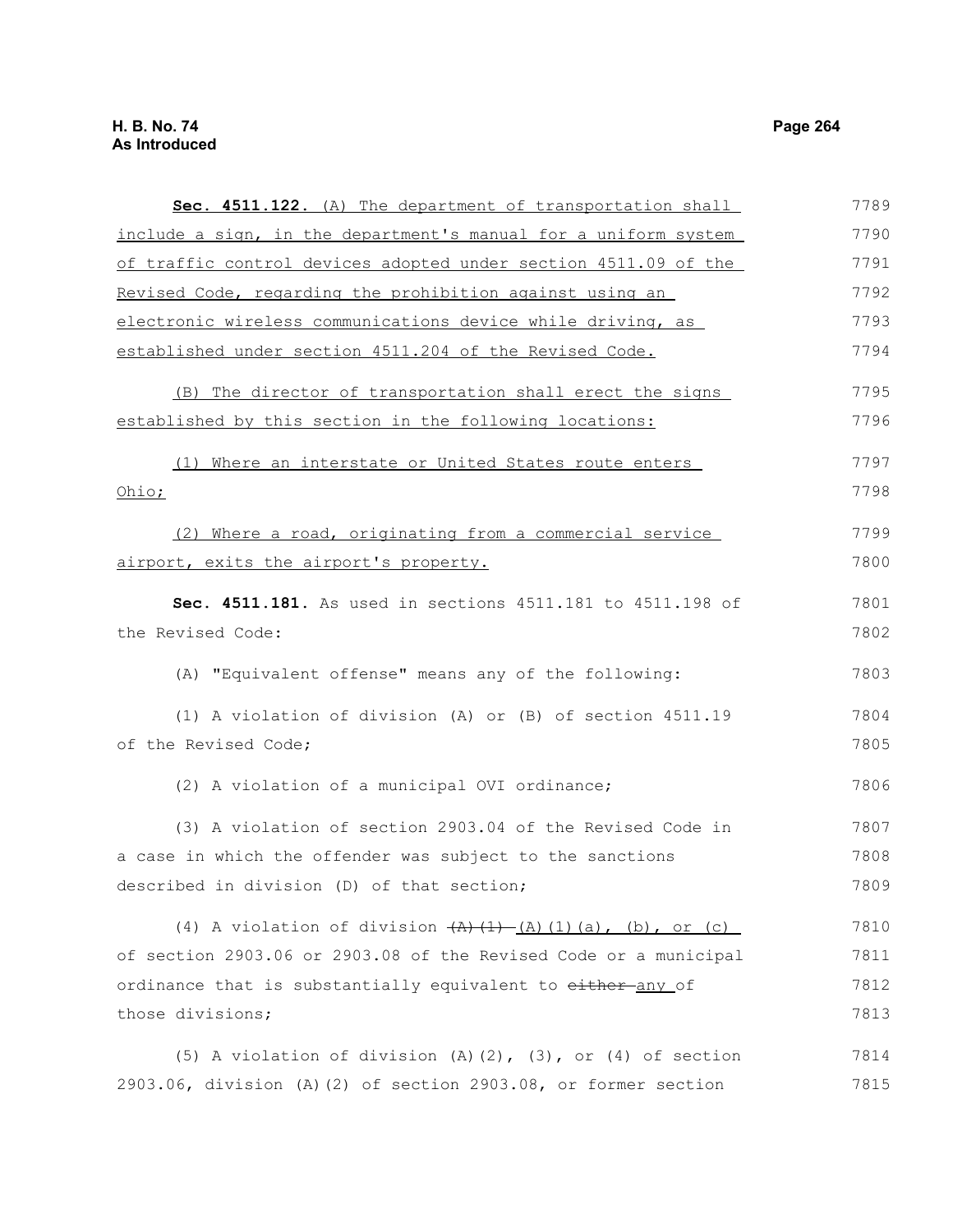### **H. B. No. 74 Page 265 As Introduced**

2903.07 of the Revised Code, or a municipal ordinance that is substantially equivalent to any of those divisions or that former section, in a case in which a judge or jury as the trier of fact found that the offender was under the influence of alcohol, a drug of abuse, or a combination of them; 7816 7817 7818 7819 7820

(6) A violation of division (A) or (B) of section 1547.11 of the Revised Code;

(7) A violation of a municipal ordinance prohibiting a person from operating or being in physical control of any vessel underway or from manipulating any water skis, aquaplane, or similar device on the waters of this state while under the influence of alcohol, a drug of abuse, or a combination of them or prohibiting a person from operating or being in physical control of any vessel underway or from manipulating any water skis, aquaplane, or similar device on the waters of this state with a prohibited concentration of alcohol, a controlled substance, or a metabolite of a controlled substance in the whole blood, blood serum or plasma, breath, or urine; 7823 7824 7825 7826 7827 7828 7829 7830 7831 7832 7833

(8) A violation of an existing or former municipal ordinance, law of another state, or law of the United States that is substantially equivalent to division (A) or (B) of section 4511.19 or division (A) or (B) of section 1547.11 of the Revised Code; 7834 7835 7836 7837 7838

(9) A violation of a former law of this state that was substantially equivalent to division (A) or (B) of section 4511.19 or division (A) or (B) of section 1547.11 of the Revised Code. 7839 7840 7841 7842

(B) "Mandatory jail term" means the mandatory term in jail of three, six, ten, twenty, thirty, or sixty days that must be 7843 7844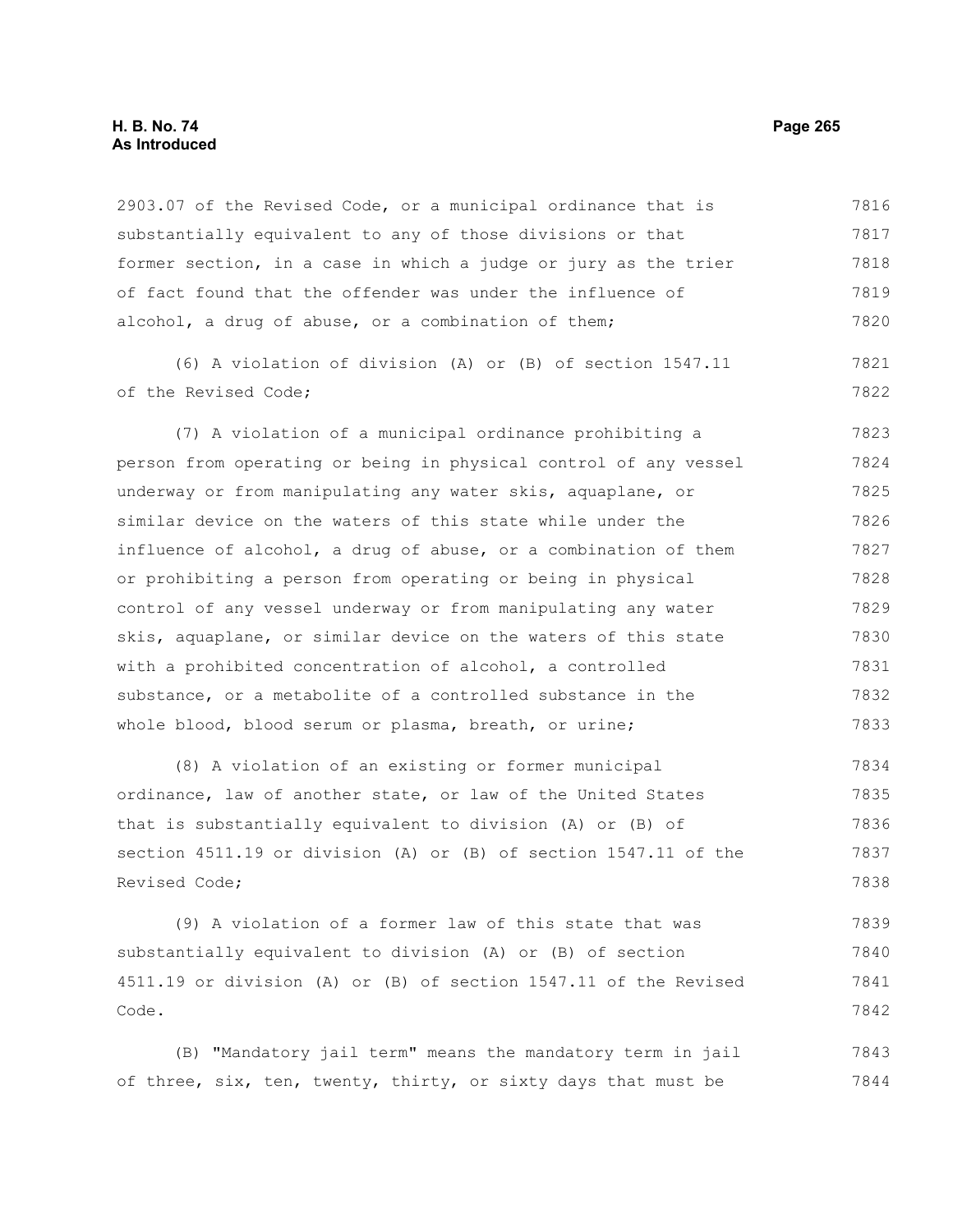imposed under division  $(G)(1)(a)$ ,  $(b)$ , or  $(c)$  of section 4511.19 of the Revised Code upon an offender convicted of a violation of division (A) of that section and in relation to which all of the following apply: 7845 7846 7847 7848

(1) Except as specifically authorized under section 4511.19 of the Revised Code, the term must be served in a jail. 7849 7850

(2) Except as specifically authorized under section 4511.19 of the Revised Code, the term cannot be suspended, reduced, or otherwise modified pursuant to sections 2929.21 to 2929.28 or any other provision of the Revised Code. 7851 7852 7853 7854

(C) "Municipal OVI ordinance" and "municipal OVI offense" mean any municipal ordinance prohibiting a person from operating a vehicle while under the influence of alcohol, a drug of abuse, or a combination of them or prohibiting a person from operating a vehicle with a prohibited concentration of alcohol, a controlled substance, or a metabolite of a controlled substance in the whole blood, blood serum or plasma, breath, or urine. 7855 7856 7857 7858 7859 7860 7861

(D) "Community residential sanction," "continuous alcohol monitoring," "jail," "mandatory prison term," "mandatory term of local incarceration," "sanction," and "prison term" have the same meanings as in section 2929.01 of the Revised Code. 7862 7863 7864 7865

(E) "Drug of abuse" has the same meaning as in section 4506.01 of the Revised Code. 7866 7867

(F) "Equivalent offense that is vehicle-related" means an equivalent offense that is any of the following: 7868 7869

(1) A violation described in division  $(A)$   $(1)$ ,  $(2)$ ,  $(3)$ , (4), or (5) of this section; 7870 7871

(2) A violation of an existing or former municipal 7872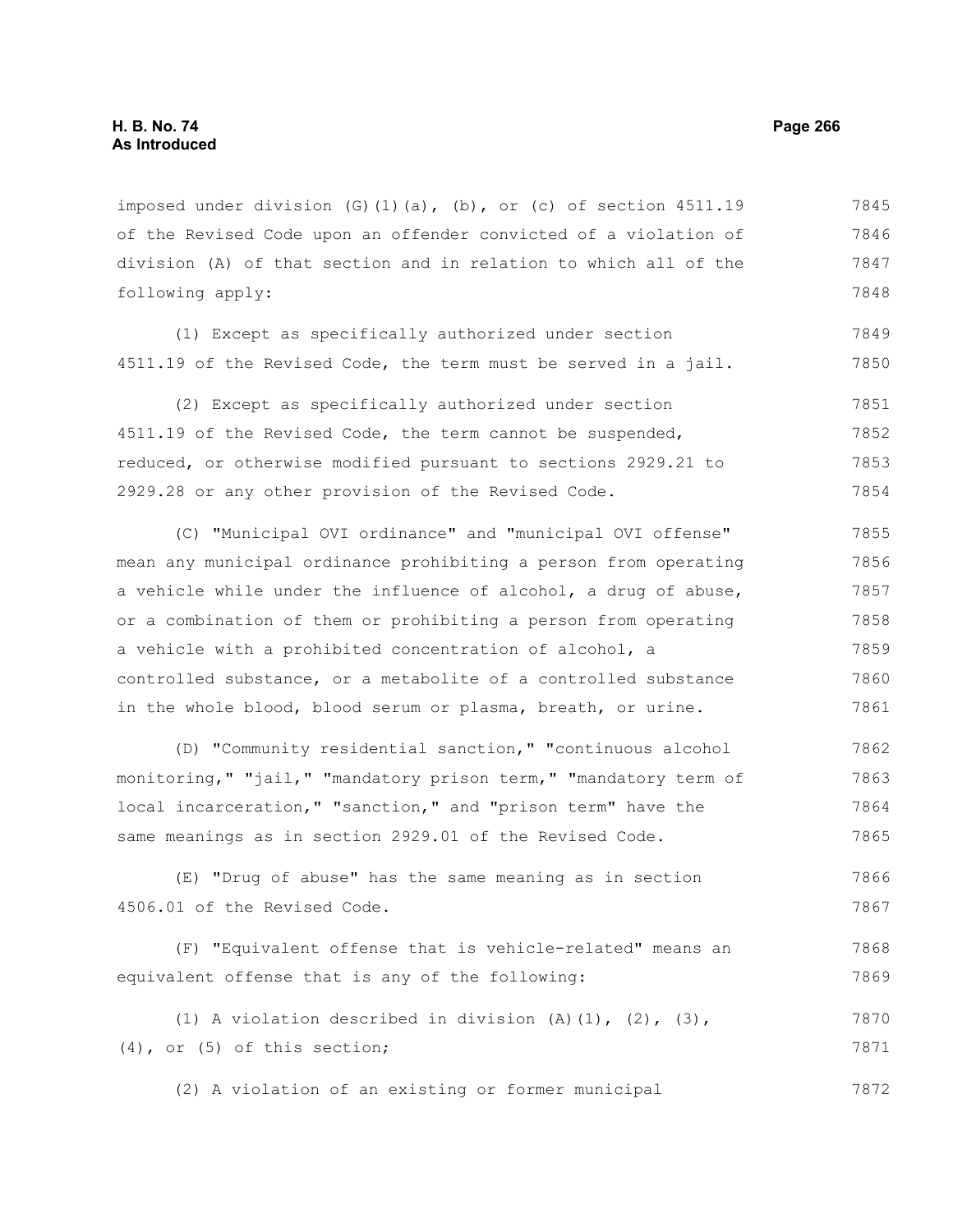ordinance, law of another state, or law of the United States that is substantially equivalent to division (A) or (B) of section 4511.19 of the Revised Code; (3) A violation of a former law of this state that was substantially equivalent to division (A) or (B) of section 4511.19 of the Revised Code. **Sec. 4511.195.** (A) As used in this section: (1) "Arrested person" means a person who is arrested for a violation of division (A) of section 4511.19 of the Revised Code or a municipal OVI ordinance and whose arrest results in a vehicle being seized under division (B) of this section. (2) "Vehicle owner" means either of the following: (a) The person in whose name is registered, at the time of the seizure, a vehicle that is seized under division (B) of this section; (b) A person to whom the certificate of title to a vehicle 7873 7874 7875 7876 7877 7878 7879 7880 7881 7882 7883 7884 7885 7886 7887 7888

that is seized under division (B) of this section has been assigned and who has not obtained a certificate of title to the vehicle in that person's name, but who is deemed by the court as being the owner of the vehicle at the time the vehicle was seized under division (B) of this section. 7889 7890 7891 7892 7893

(3) "Interested party" includes the owner of a vehicle seized under this section, all lienholders, the arrested person, the owner of the place of storage at which a vehicle seized under this section is stored, and the person or entity that caused the vehicle to be removed. 7894 7895 7896 7897 7898

(B)(1) The arresting officer or another officer of the law enforcement agency that employs the arresting officer, in 7899 7900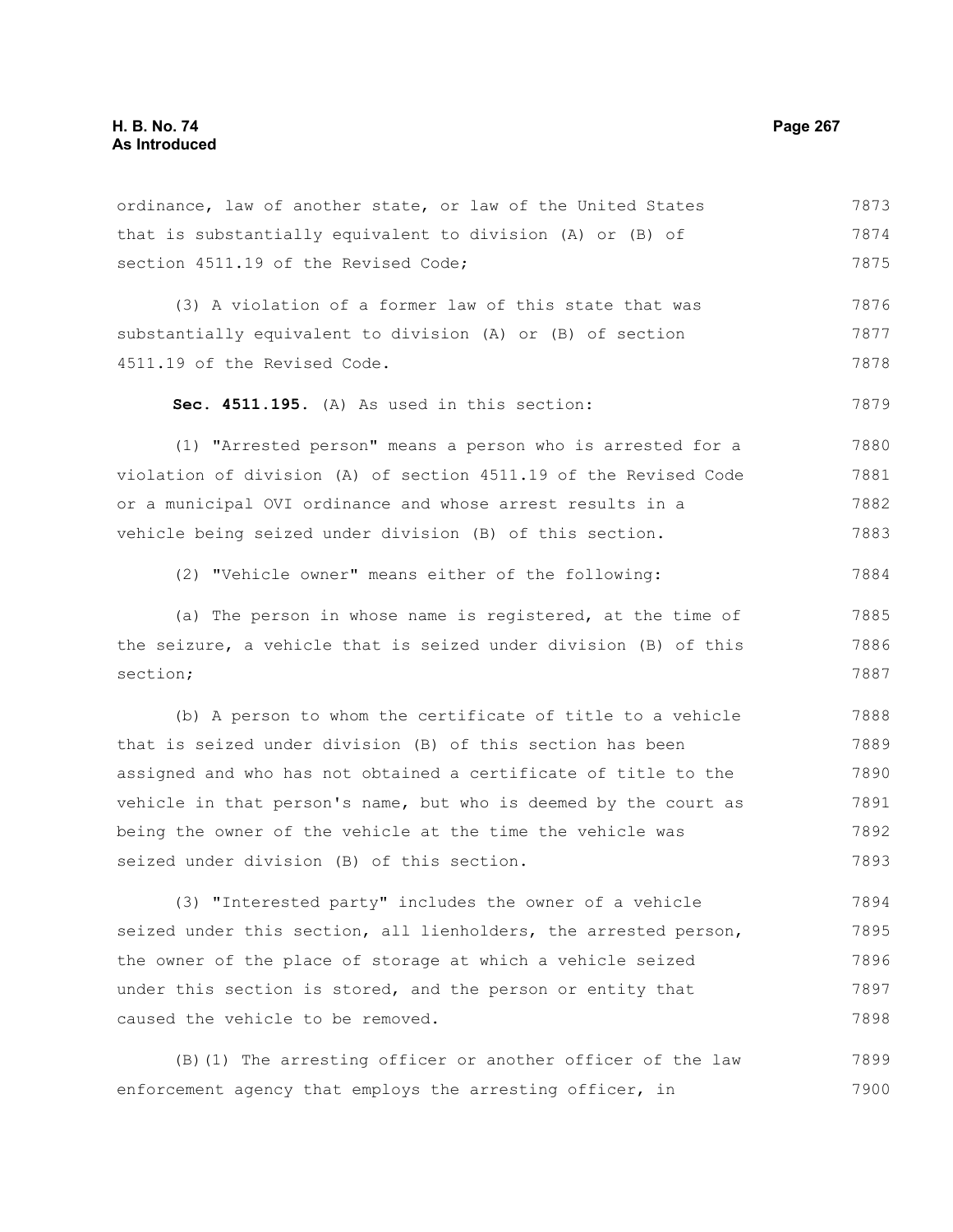### **H. B. No. 74 Page 268 As Introduced**

addition to any action that the arresting officer is required or authorized to take by section 4511.19 or 4511.191 of the Revised Code or by any other provision of law, shall seize the vehicle that a person was operating at the time of the alleged offense and its license plates if the vehicle is registered in the arrested person's name and if either of the following applies: 7901 7902 7903 7904 7905 7906

(a) The person is arrested for a violation of division (A) of section 4511.19 of the Revised Code or of a municipal OVI ordinance and, within ten years of the alleged violation, the person previously has been convicted of or pleaded guilty to one or more violations of division (A) or (B) of section 4511.19 of the Revised Code or one or more other equivalent offenses. 7907 7908 7909 7910 7911 7912

(b) The person is arrested for a violation of division (A) of section 4511.19 of the Revised Code or of a municipal OVI ordinance and the person previously has been convicted of or pleaded guilty to a violation of division (A) of section 4511.19 of the Revised Code under circumstances in which the violation was a felony, regardless of when the prior felony violation of division (A) of section 4511.19 of the Revised Code and the conviction or guilty plea occurred. 7913 7914 7915 7916 7917 7918 7919 7920

(2) A law enforcement agency that employs a law enforcement officer who makes an arrest of a type that is described in division (B)(1) of this section and that involves a rented or leased vehicle that is being rented or leased for a period of thirty days or less shall notify, within twenty-four hours after the officer makes the arrest, the lessor or owner of the vehicle regarding the circumstances of the arrest and the location at which the vehicle may be picked up. At the time of the seizure of the vehicle, the law enforcement officer who made the arrest shall give the arrested person written notice that 7921 7922 7923 7924 7925 7926 7927 7928 7929 7930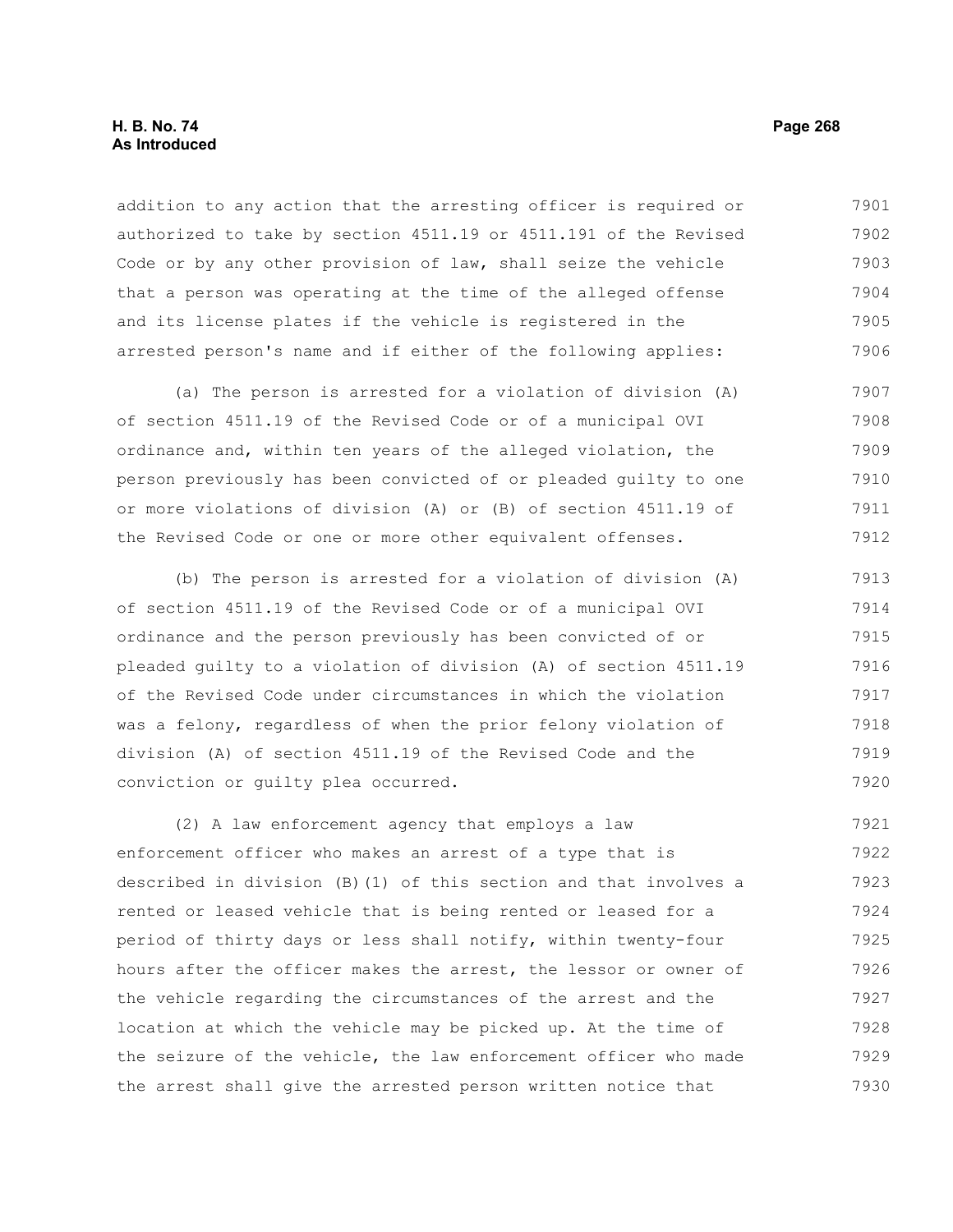### **H. B. No. 74 Page 269 As Introduced**

the vehicle and its license plates have been seized; that the vehicle either will be kept by the officer's law enforcement agency or will be immobilized at least until the operator's initial appearance on the charge of the offense for which the arrest was made; that, at the initial appearance, the court in certain circumstances may order that the vehicle and license plates be released to the arrested person until the disposition of that charge; and that, if the arrested person is convicted of that charge, the court generally must order the immobilization of the vehicle and the impoundment of its license plates, or the forfeiture of the vehicle. 7931 7932 7933 7934 7935 7936 7937 7938 7939 7940 7941

(3) The arresting officer or a law enforcement officer of the agency that employs the arresting officer shall give written notice of the seizure to the court that will conduct the initial appearance of the arrested person on the charges arising out of the arrest. Upon receipt of the notice, the court promptly shall determine whether the arrested person is the vehicle owner. If the court determines that the arrested person is not the vehicle owner, it promptly shall send by regular mail written notice of the seizure to the vehicle's registered owner. The written notice shall contain all of the information required by division (B)(2) of this section to be in a notice to be given to the arrested person and also shall specify the date, time, and place of the arrested person's initial appearance. The notice also shall inform the vehicle owner that if title to a motor vehicle that is subject to an order for criminal forfeiture under this section is assigned or transferred and division (B)(2) or (3) of section 4503.234 of the Revised Code applies, the court may fine the arrested person the value of the vehicle. The notice also shall state that if the vehicle is immobilized under division (A) of section 4503.233 of the Revised Code, seven days after 7942 7943 7944 7945 7946 7947 7948 7949 7950 7951 7952 7953 7954 7955 7956 7957 7958 7959 7960 7961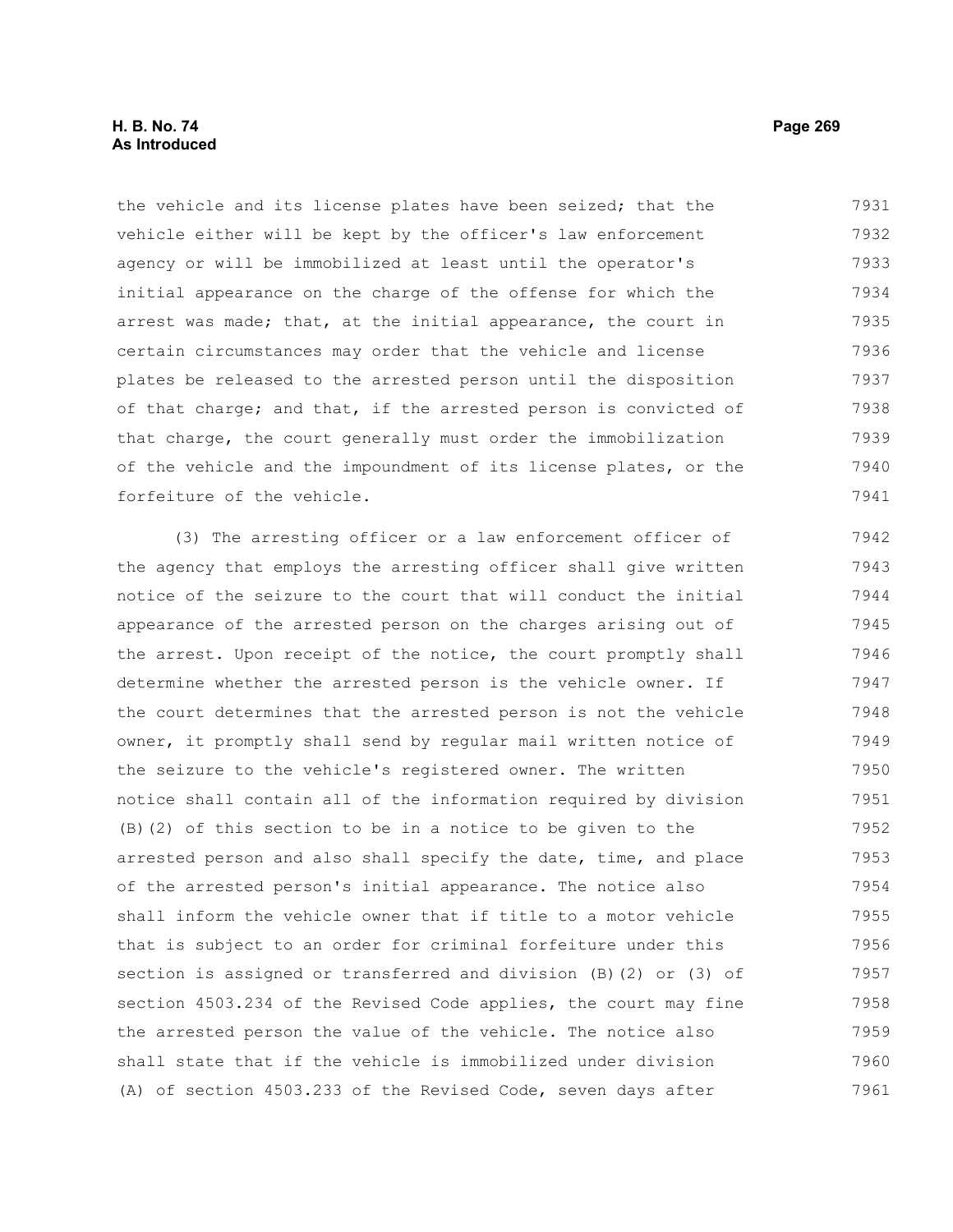the end of the period of immobilization a law enforcement agency will send the vehicle owner a notice, informing the owner that if the release of the vehicle is not obtained in accordance with division (D)(3) of section 4503.233 of the Revised Code, the vehicle shall be forfeited. The notice also shall inform the vehicle owner that the vehicle owner may be charged expenses or charges incurred under this section and section 4503.233 of the Revised Code for the removal and storage of the vehicle. 7962 7963 7964 7965 7966 7967 7968 7969

The written notice that is given to the arrested person also shall state that if the person is convicted of or pleads guilty to the offense and the court issues an immobilization and impoundment order relative to that vehicle, division (D)(4) of section 4503.233 of the Revised Code prohibits the vehicle from being sold during the period of immobilization without the prior approval of the court. 7970 7971 7972 7973 7974 7975 7976

(4) At or before the initial appearance, the vehicle owner may file a motion requesting the court to order that the vehicle and its license plates be released to the vehicle owner. Except as provided in this division and subject to the payment of expenses or charges incurred in the removal and storage of the vehicle, the court, in its discretion, then may issue an order releasing the vehicle and its license plates to the vehicle owner. Such an order may be conditioned upon such terms as the court determines appropriate, including the posting of a bond in an amount determined by the court. If the arrested person is not the vehicle owner and if the vehicle owner is not present at the arrested person's initial appearance, and if the court believes that the vehicle owner was not provided with adequate notice of the initial appearance, the court, in its discretion, may allow the vehicle owner to file a motion within seven days of the initial appearance. If the court allows the vehicle owner to 7977 7978 7979 7980 7981 7982 7983 7984 7985 7986 7987 7988 7989 7990 7991 7992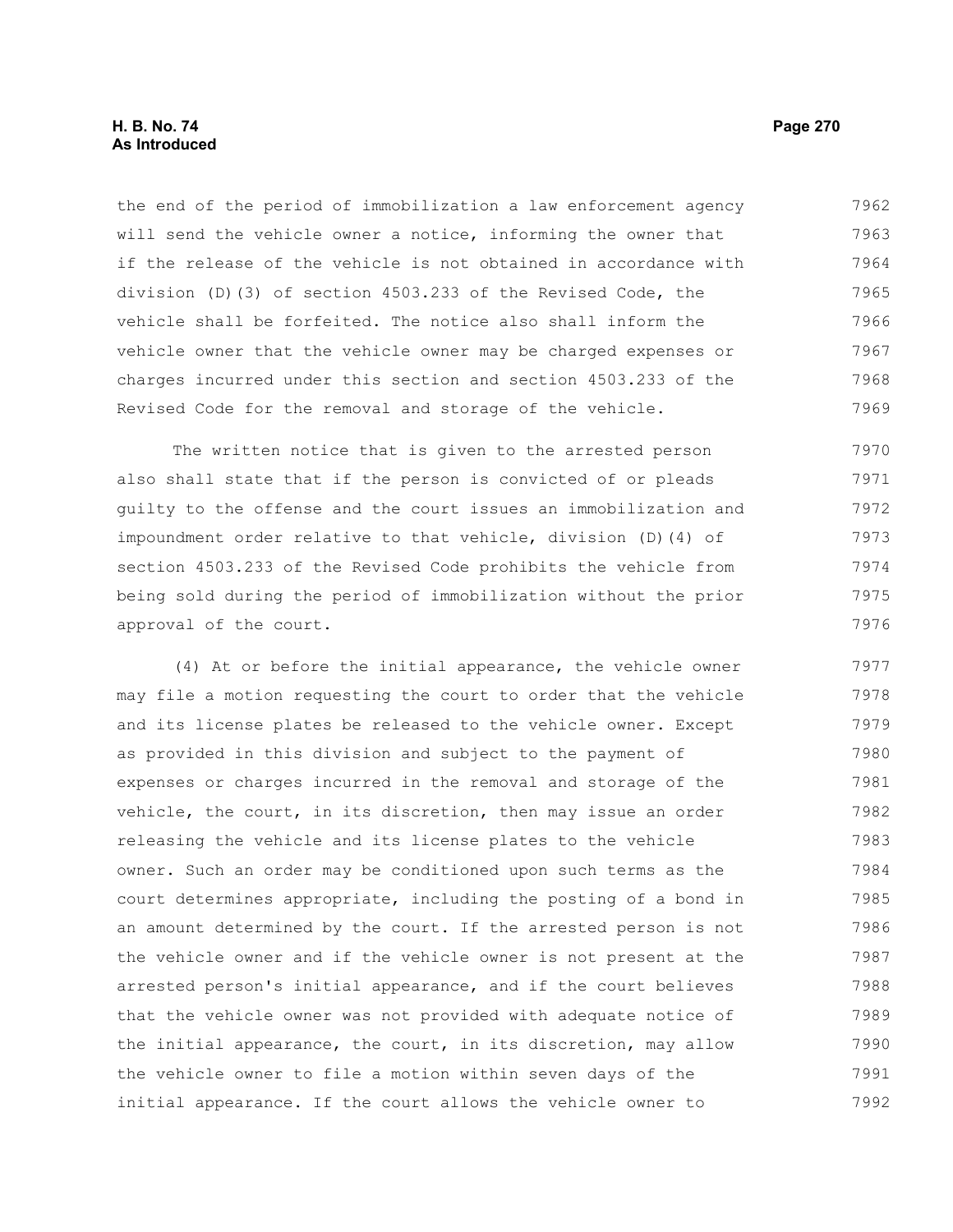### **H. B. No. 74 Page 271 As Introduced**

file such a motion after the initial appearance, the extension of time granted by the court does not extend the time within which the initial appearance is to be conducted. If the court issues an order for the release of the vehicle and its license plates, a copy of the order shall be made available to the vehicle owner. If the vehicle owner presents a copy of the order to the law enforcement agency that employs the law enforcement officer who arrested the arrested person, the law enforcement agency promptly shall release the vehicle and its license plates to the vehicle owner upon payment by the vehicle owner of any expenses or charges incurred in the removal and storage of the vehicle. 7993 7994 7995 7996 7997 7998 7999 8000 8001 8002 8003 8004

(5) A vehicle seized under division (B)(1) of this section either shall be towed to a place specified by the law enforcement agency that employs the arresting officer to be safely kept by the agency at that place for the time and in the manner specified in this section or shall be otherwise immobilized for the time and in the manner specified in this section. A law enforcement officer of that agency shall removethe identification license plates of the vehicle, and they shall be safely kept by the agency for the time and in the manner specified in this sectionThe license plates shall remain on the seized vehicle unless otherwise ordered by the court. No vehicle that is seized and either towed or immobilized pursuant to this division shall be considered contraband for purposes of Chapter 2981. of the Revised Code. The vehicle shall not be immobilized at any place other than a commercially operated private storage lot, a place owned by a law enforcement agency or other government agency, or a place to which one of the following applies: 8005 8006 8007 8008 8009 8010 8011 8012 8013 8014 8015 8016 8017 8018 8019 8020 8021 8022

(a) The place is leased by or otherwise under the control 8023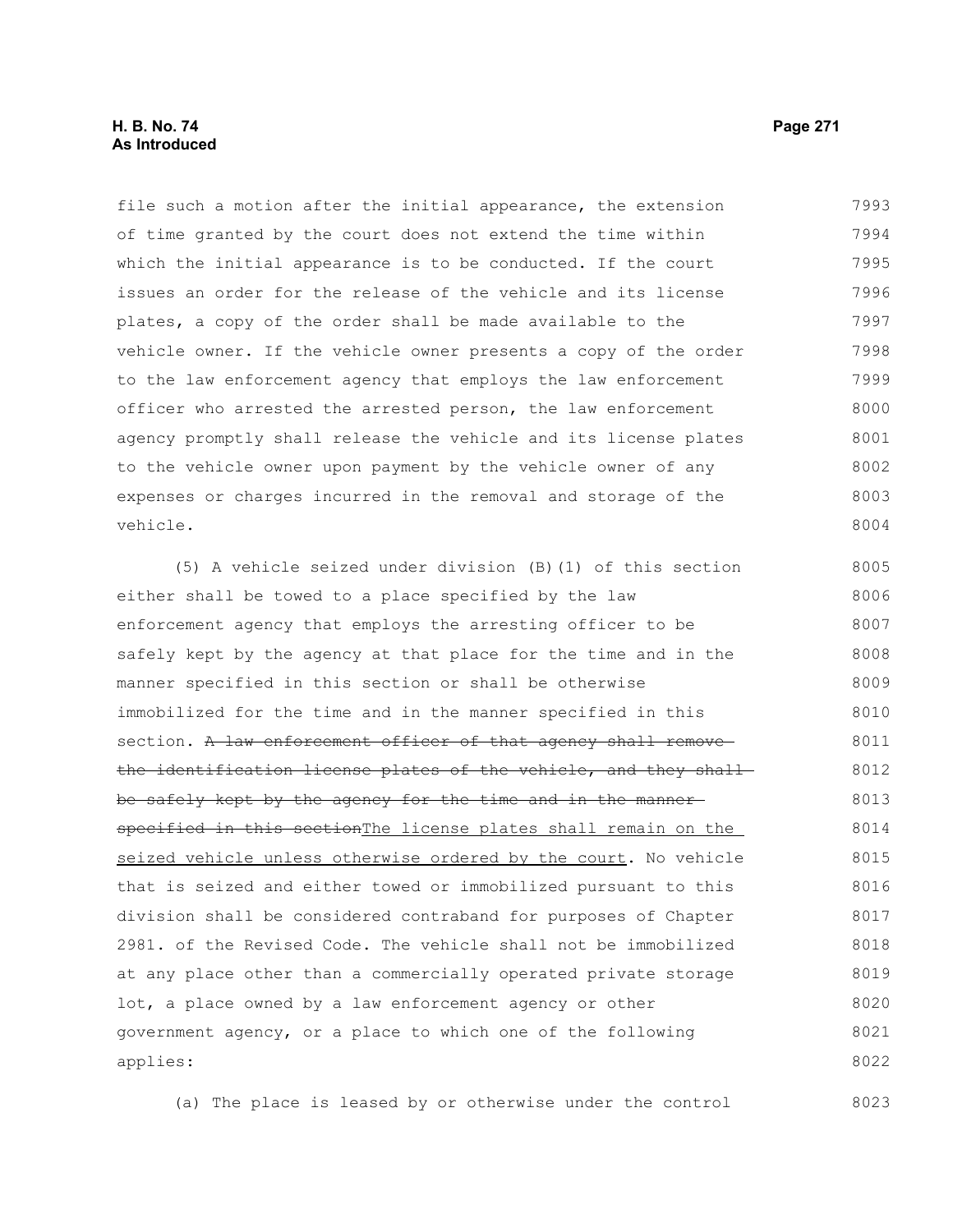of a law enforcement agency or other government agency. 8024

(b) The place is owned by the vehicle operator, the vehicle operator's spouse, or a parent or child of the vehicle operator. 8025 8026 8027

(c) The place is owned by a private person or entity, and, prior to the immobilization, the private entity or person that owns the place, or the authorized agent of that private entity or person, has given express written consent for the immobilization to be carried out at that place. 8028 8029 8030 8031 8032

(d) The place is a street or highway on which the vehicle is parked in accordance with the law. 8033 8034

(C)(1) A vehicle seized under division (B) of this section shall be safely kept at the place to which it is towed or otherwise moved by the law enforcement agency that employs the arresting officer until the initial appearance of the arrested person relative to the charge in question. The license plates ofshall remain on the seized vehicle that are removed pursuant to division (B) of this section shall be safely kept by the law enforcement agency that employs the arresting officer until the initial appearance of the arrested person relative to the chargein questionunless otherwise ordered by the court. 8035 8036 8037 8038 8039 8040 8041 8042 8043 8044

(2)(a) At the initial appearance or not less than seven days prior to the date of final disposition, the court shall notify the arrested person that, if title to a motor vehicle that is subject to an order for criminal forfeiture under this section is assigned or transferred and division (B)(2) or (3) of section 4503.234 of the Revised Code applies, the court may fine the arrested person the value of the vehicle. If, at the initial appearance, the arrested person pleads guilty to the violation 8045 8046 8047 8048 8049 8050 8051 8052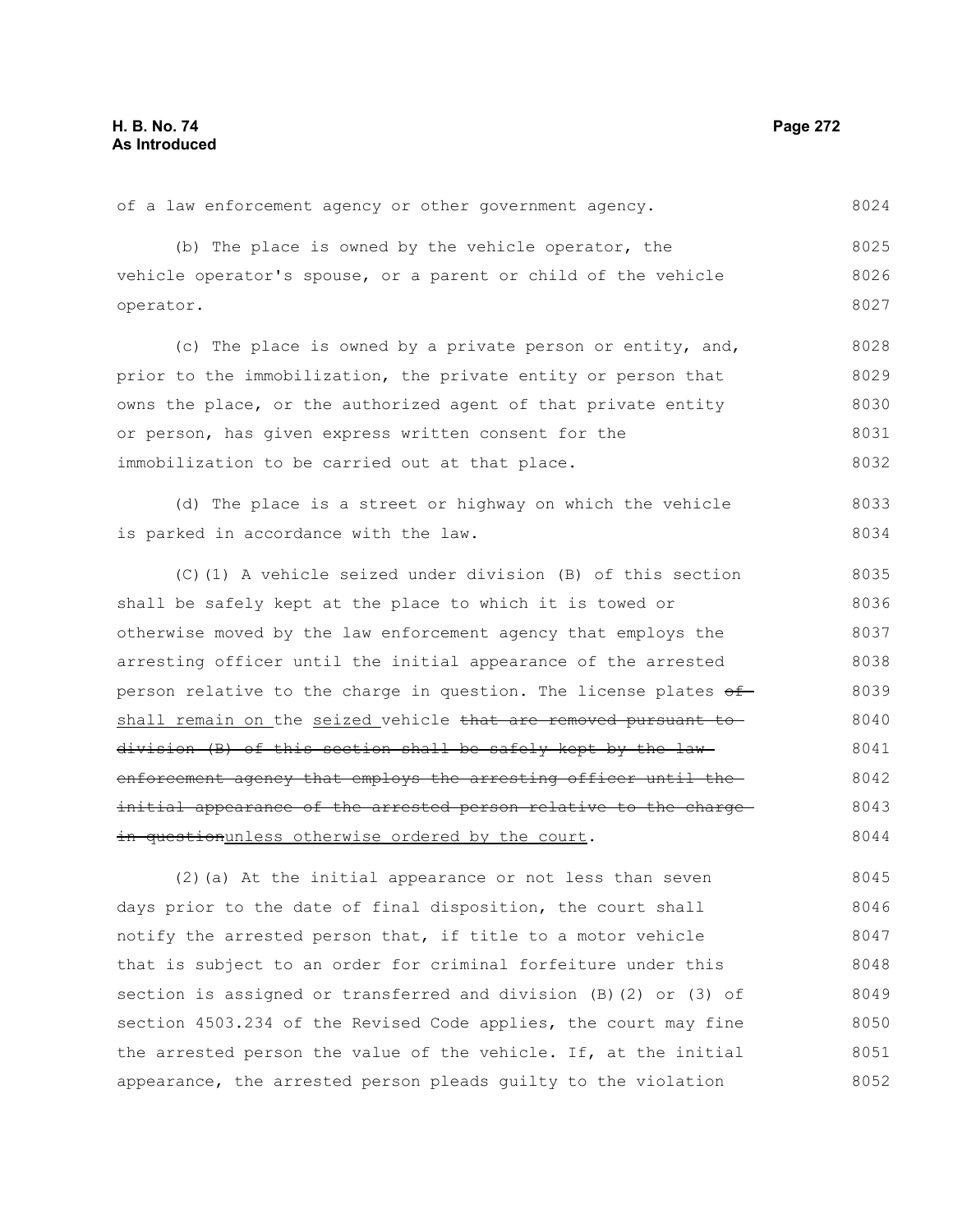of division (A) of section 4511.19 of the Revised Code or of the municipal OVI ordinance or pleads no contest to and is convicted of the violation, the court shall impose sentence upon the person as provided by law or ordinance; the court shall order the immobilization of the vehicle the arrested person was operating at the time of the offense if registered in the arrested person's name and the impoundment of its license plates under section 4503.233 and section 4511.19 or 4511.193 of the Revised Code or the criminal forfeiture to the state of the vehicle if registered in the arrested person's name under section 4503.234 and section 4511.19 or 4511.193 of the Revised Code, whichever is applicable; and the vehicle and its license plates shall not be returned or released to the arrested person. 8053 8054 8055 8056 8057 8058 8059 8060 8061 8062 8063 8064 8065

(b) If, at any time, the charge that the arrested person violated division (A) of section 4511.19 of the Revised Code or the municipal OVI ordinance is dismissed for any reason, the court shall order that the vehicle seized at the time of the arrest and its license plates immediately be released to the person. 8066 8067 8068 8069 8070 8071

(D) If a vehicle and its license plates are seized under division (B) of this section and are not returned or released to the arrested person pursuant to division (C) of this section, the vehicle and its license plates shall be retained until the final disposition of the charge in question. Upon the final disposition of that charge, the court shall do whichever of the following is applicable: 8072 8073 8074 8075 8076 8077 8078

(1) If the arrested person is convicted of or pleads guilty to the violation of division (A) of section 4511.19 of the Revised Code or of the municipal OVI ordinance, the court shall impose sentence upon the person as provided by law or 8079 8080 8081 8082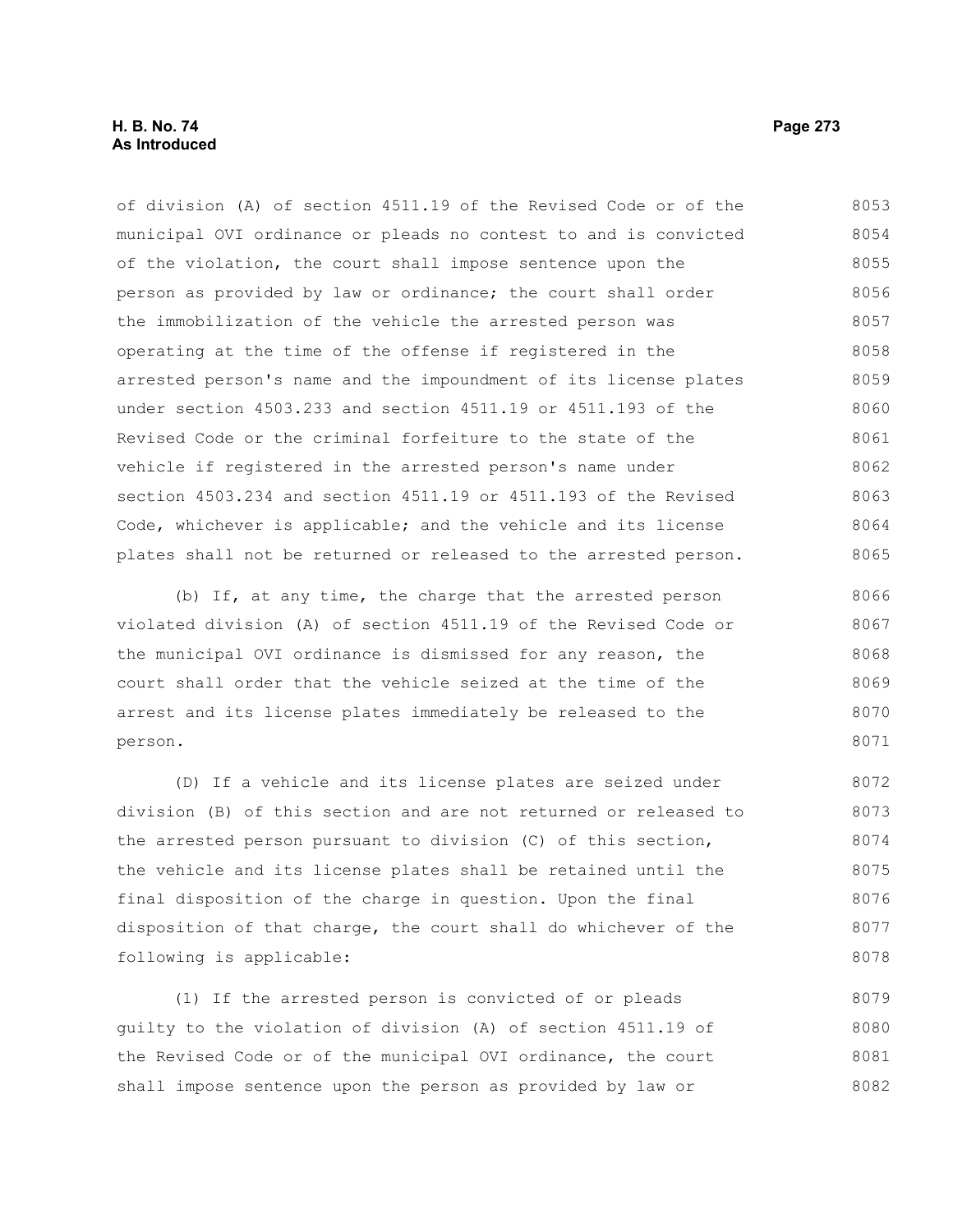ordinance and shall order the immobilization of the vehicle the person was operating at the time of the offense if it is registered in the arrested person's name and the impoundment of its license plates under section 4503.233 and section 4511.19 or 4511.193 of the Revised Code, or the criminal forfeiture of the vehicle if it is registered in the arrested person's name under section 4503.234 and section 4511.19 or 4511.193 of the Revised Code, whichever is applicable. 8083 8084 8085 8086 8087 8088 8089 8090

(2) If the arrested person is found not guilty of the violation of division (A) of section 4511.19 of the Revised Code or of the municipal OVI ordinance, the court shall order that the vehicle and its license plates immediately be released to the arrested person.

(3) If the charge that the arrested person violated division (A) of section 4511.19 of the Revised Code or the municipal OVI ordinance is dismissed for any reason, the court shall order that the vehicle and its license plates immediately be released to the arrested person. 8096 8097 8098 8099 8100

(4) If the impoundment of the vehicle was not authorized under this section, the court shall order that the vehicle and its license plates be returned immediately to the arrested person or, if the arrested person is not the vehicle owner, to the vehicle owner, and shall order that the state or political subdivision of the law enforcement agency served by the law enforcement officer who seized the vehicle pay all expenses and charges incurred in its removal and storage. 8101 8102 8103 8104 8105 8106 8107 8108

(E) If a vehicle is seized under division (B) of this section, the time between the seizure of the vehicle and either its release to the arrested person under division (C) of this section or the issuance of an order of immobilization of the 8109 8110 8111 8112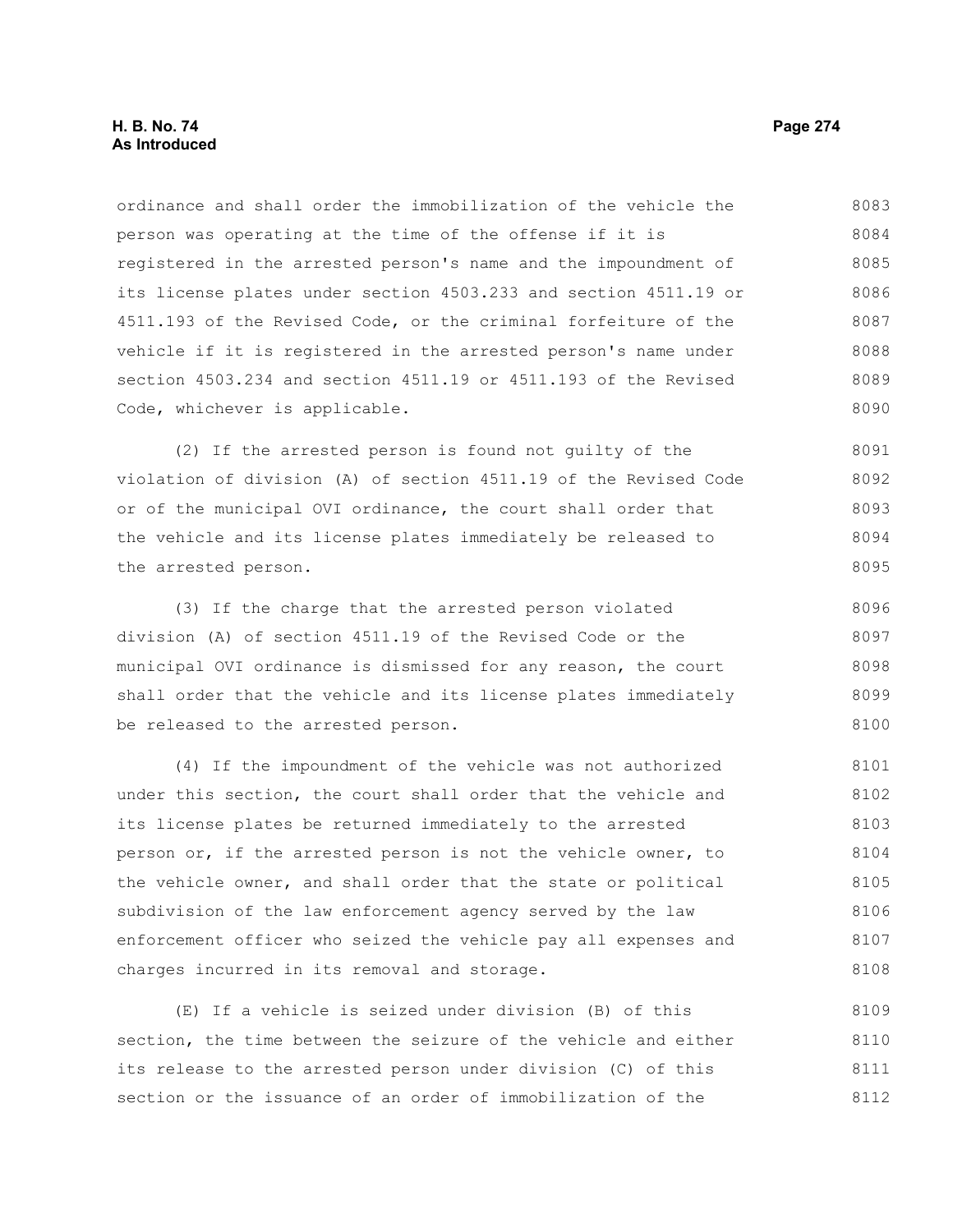vehicle under section 4503.233 of the Revised Code shall be credited against the period of immobilization ordered by the court. 8113 8114 8115

(F)(1) Except as provided in division (D)(4) of this section, the arrested person may be charged expenses or charges incurred in the removal and storage of the immobilized vehicle. The court with jurisdiction over the case, after notice to all interested parties, including lienholders, and after an opportunity for them to be heard, if the court finds that the arrested person does not intend to seek release of the vehicle at the end of the period of immobilization under section 4503.233 of the Revised Code or that the arrested person is not or will not be able to pay the expenses and charges incurred in its removal and storage, may order that title to the vehicle be transferred, in order of priority, first into the name of the person or entity that removed it, next into the name of a lienholder, or lastly into the name of the owner of the place of storage. 8116 8117 8118 8119 8120 8121 8122 8123 8124 8125 8126 8127 8128 8129 8130

Any lienholder that receives title under a court order shall do so on the condition that it pay any expenses or charges incurred in the vehicle's removal and storage. If the person or entity that receives title to the vehicle is the person or entity that removed it, the person or entity shall receive title on the condition that it pay any lien on the vehicle. The court shall not order that title be transferred to any person or entity other than the owner of the place of storage if the person or entity refuses to receive the title. Any person or entity that receives title either may keep title to the vehicle or may dispose of the vehicle in any legal manner that it considers appropriate, including assignment of the certificate of title to the motor vehicle to a salvage dealer or a scrap 8131 8132 8133 8134 8135 8136 8137 8138 8139 8140 8141 8142 8143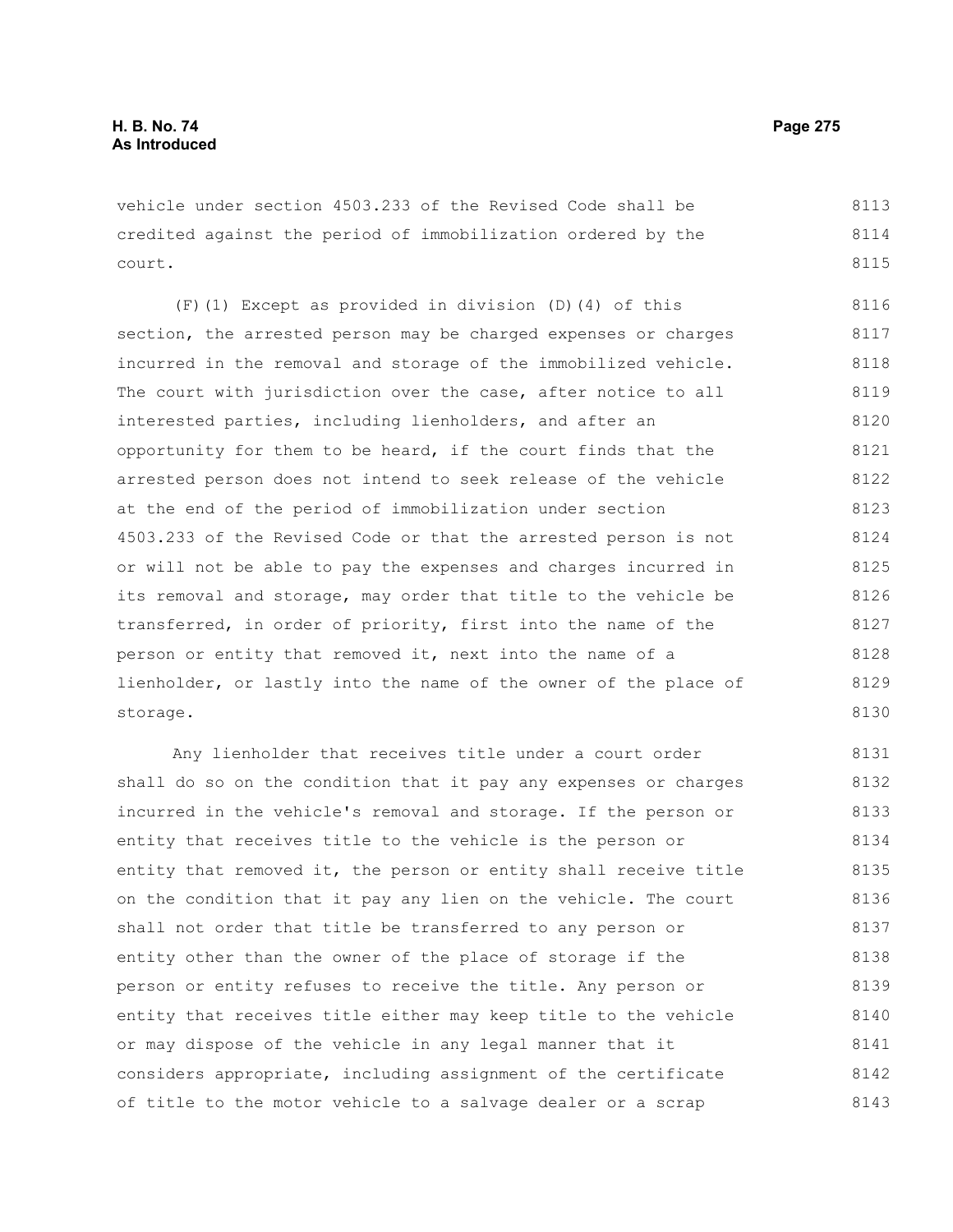metal processing facility. The person or entity shall not transfer the vehicle to the person who is the vehicle's immediate previous owner. 8144 8145 8146

If the person or entity that receives title assigns the motor vehicle to a salvage dealer or scrap metal processing facility, the person or entity shall send the assigned certificate of title to the motor vehicle to the clerk of the court of common pleas of the county in which the salvage dealer or scrap metal processing facility is located. The person or entity shall mark the face of the certificate of title with the words "FOR DESTRUCTION" and shall deliver a photocopy of the certificate of title to the salvage dealer or scrap metal processing facility for its records. 8147 8148 8149 8150 8151 8152 8153 8154 8155 8156

(2) Whenever a court issues an order under division (F)(1) of this section, the court also shall order removal of the license plates from the vehicle and cause them to be sent to the registrar of motor vehicles if they have not already been sent to the registrar. Thereafter, no further proceedings shall take place under this section or under section 4503.233 of the Revised Code.

(3) Prior to initiating a proceeding under division (F)(1) of this section, and upon payment of the fee under division (B) of section 4505.14 of the Revised Code, any interested party may cause a search to be made of the public records of the bureau of motor vehicles or the clerk of the court of common pleas, to ascertain the identity of any lienholder of the vehicle. The initiating party shall furnish this information to the clerk of the court with jurisdiction over the case, and the clerk shall provide notice to the arrested person, any lienholder, and any other interested parties listed by the initiating party, at the 8164 8165 8166 8167 8168 8169 8170 8171 8172 8173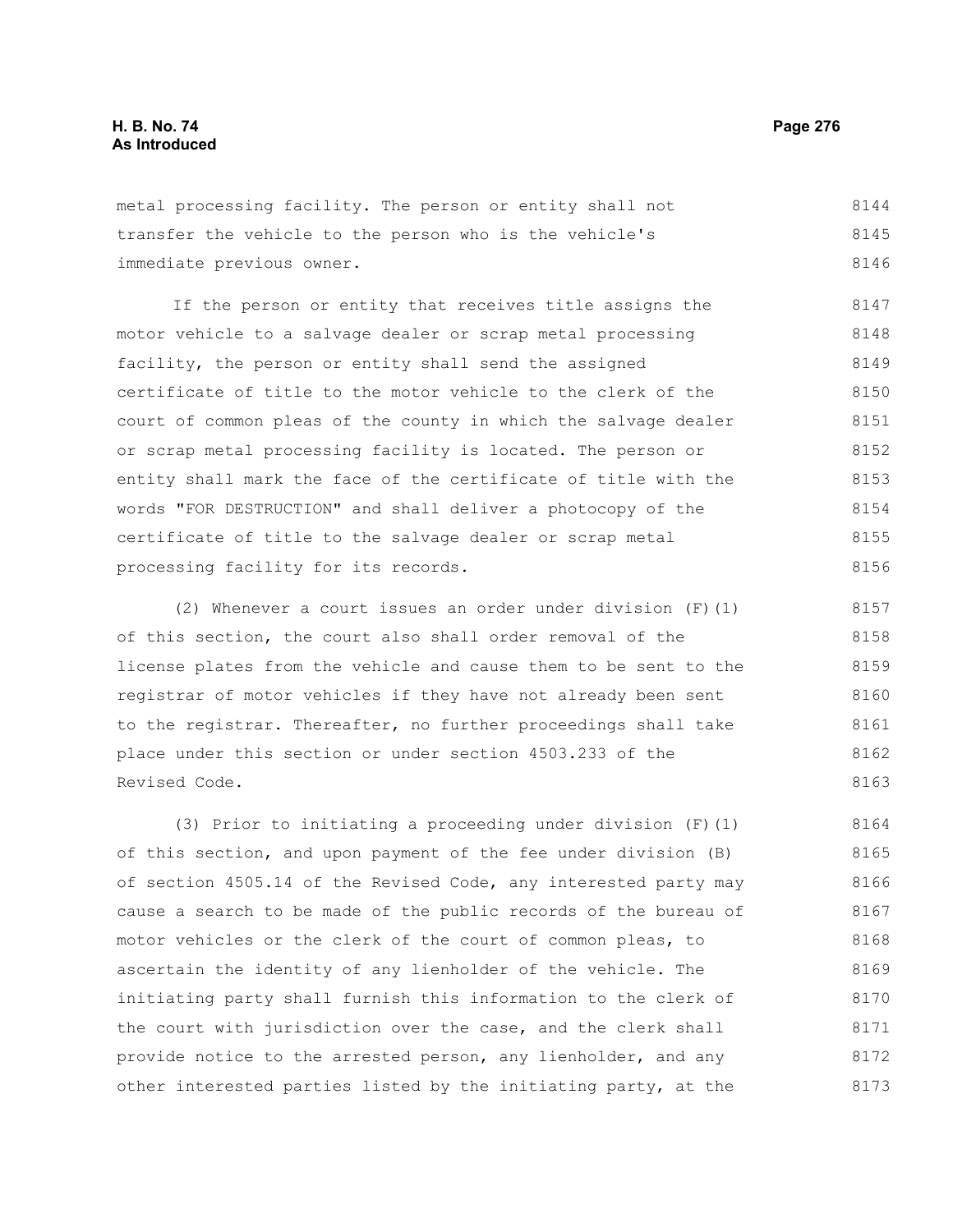last known address supplied by the initiating party, by certified mail or, at the option of the initiating party, by personal service or ordinary mail. **Sec. 4511.202.** (A) No person shall operate a motor vehicle, trackless trolley, streetcar, agricultural tractor, or agricultural tractor that is towing, pulling, or otherwise drawing a unit of farm machinery on any street, highway, or property open to the public for vehicular traffic without being in reasonable control of the vehicle, trolley, streetcar, agricultural tractor, or unit of farm machinery. (B) Whoever violates this section is guilty of operating a motor vehicle or agricultural tractor without being in control of it, a minor misdemeanor. If the offender commits the offense while distracted and the distracting activity is a contributing factor to the commission of the offense, the offender is subject to the additional fine established under section 4511.991 of the Revised Code. **Sec. 4511.204.** (A) As used in this section: (1) "Electronic wireless communications device" includes any of the following: (a) A wireless telephone; (b) A text-messaging device; (c) A personal digital assistant; (d) A computer, including a laptop computer and a computer tablet; 8174 8175 8176 8177 8178 8179 8180 8181 8182 8183 8184 8185 8186 8187 8188 8189 8190 8191 8192 8193 8194 8195 8196 8197 8198 8199

(e) Any device capable of displaying a video, movie, 8200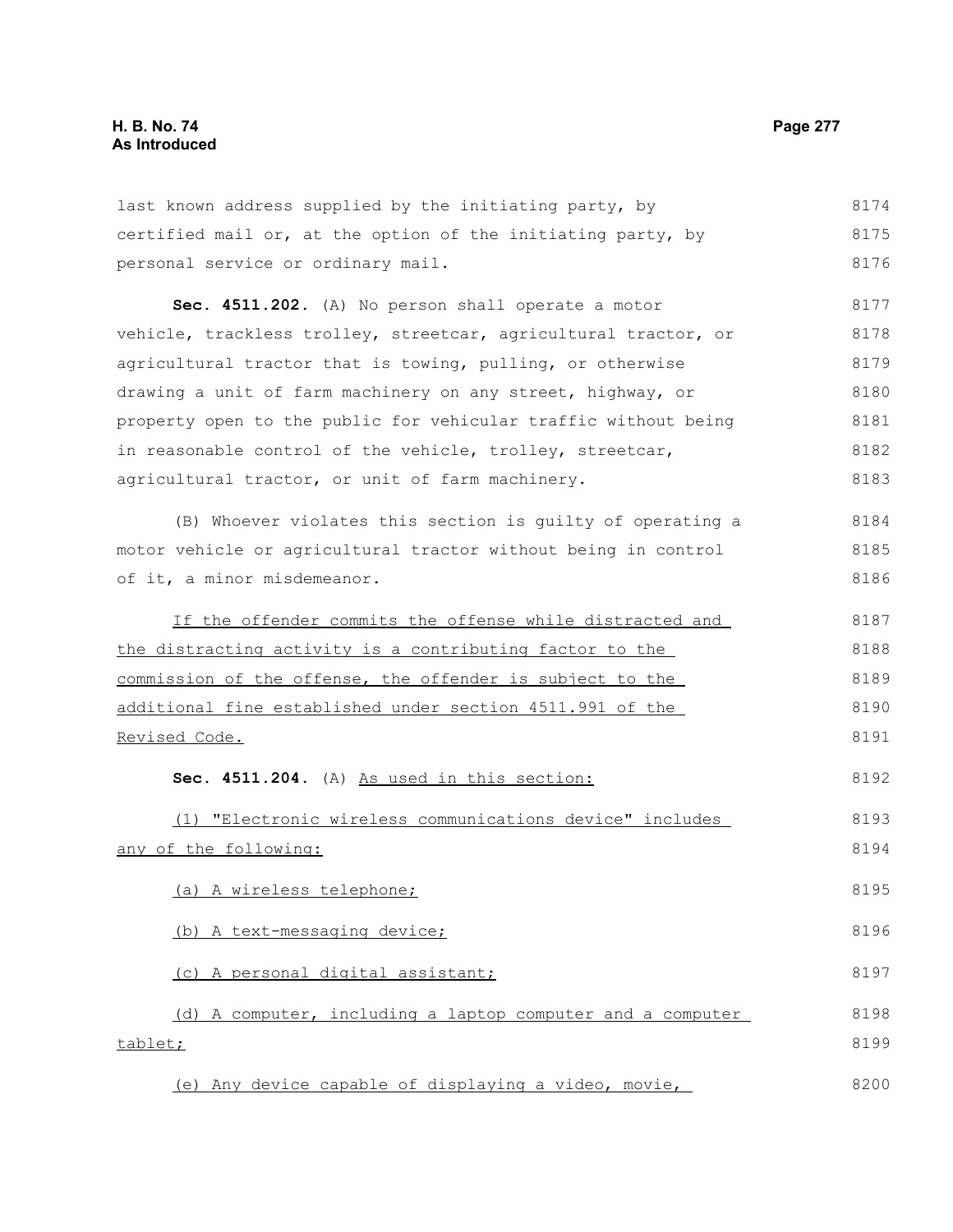broadcast television image, or visual image; (f) Any other substantially similar wireless device that is designed or used to communicate text, initiate or receive communication, or exchange information or data. (2) "Voice-operated or hands-free feature or function" means a feature or function that allows a person to use an electronic wireless communications device without the use of either hand, except to activate, deactivate, or initiate the feature or function with a single touch or single swipe. (3) "Utility" means an entity specified in division (A), (C), (D), (E), or (G) of section 4905.03 of the Revised Code. (4) "Utility service vehicle" means a vehicle owned or operated by a utility. (B) No person shall  $\frac{div}{dx}$ -operate a motor vehicle, trackless trolley, or streetcar on any street, highway, or property open to the public for vehicular traffic while using ahandheld doing any of the following: (1) Using any part of the person's body to operate, hold, or support an electronic wireless communications device to write, do any of the following: (a) Write, send, or read a text-based-any communication, including a text message, electronic mail, social media interaction, or instant message; (b) Engage in any form of electronic data retrieval or electronic data communication; (c) Manually enter letters, numbers, or symbols into any web site, search engine, or application, including a calendar or navigation service site; 8201 8202 8203 8204 8205 8206 8207 8208 8209 8210 8211 8212 8213 8214 8215 8216 8217 8218 8219 8220 8221 8222 8223 8224 8225 8226 8227 8228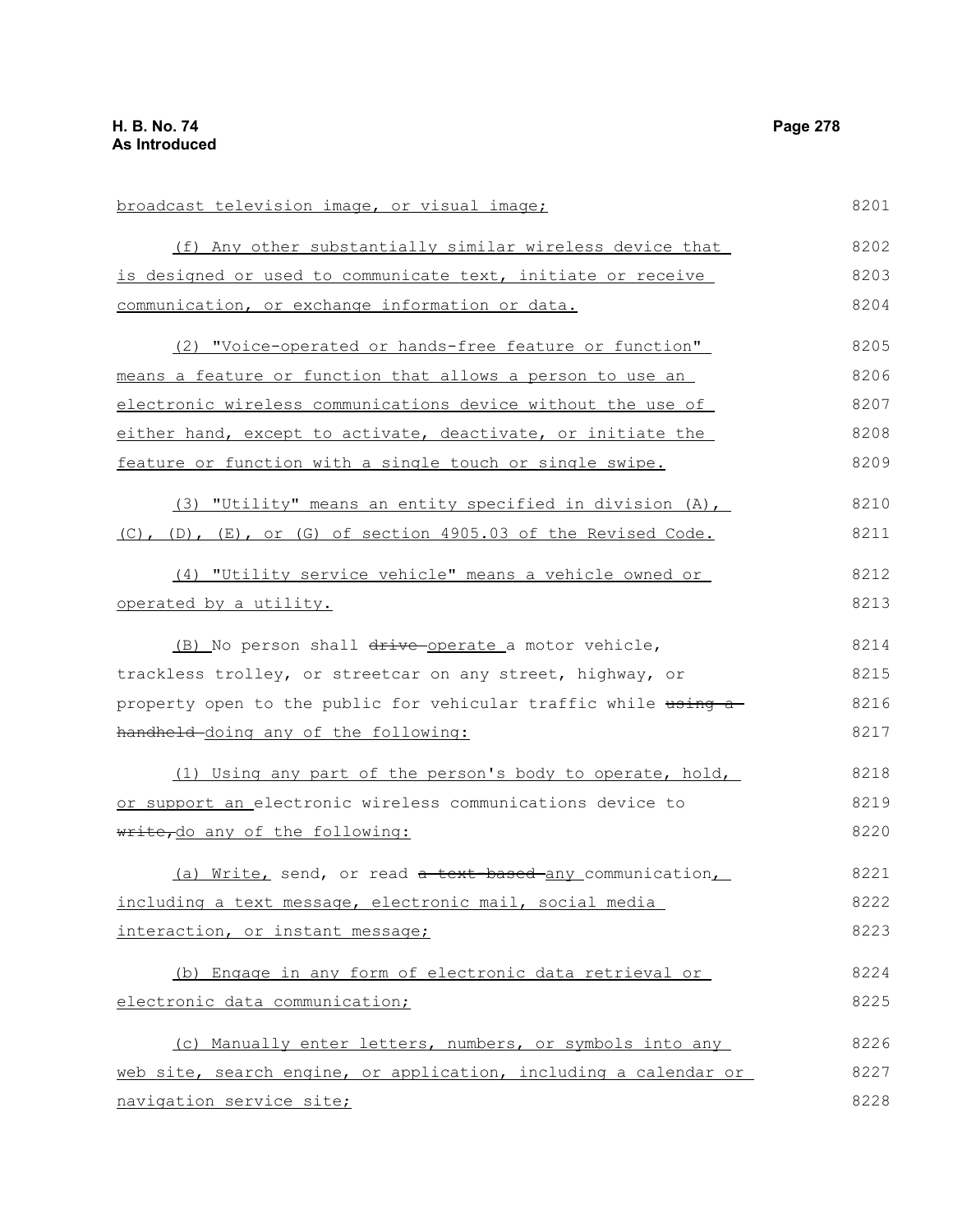| (d) Make any communication, including a telephone call,                                  | 8229 |
|------------------------------------------------------------------------------------------|------|
| video conference, voice message, or one-way voice communication;                         | 8230 |
| (2) Using an electronic wireless communications device to                                | 8231 |
| do any of the following:                                                                 | 8232 |
| (a) View a video, movie, broadcast television image, or                                  | 8233 |
| visual image;                                                                            | 8234 |
| (b) Record, post, send, or broadcast a video or image.                                   | 8235 |
| $\overline{(B) - (C)}$ Division $\overline{(A) - (B)}$ of this section does not apply to | 8236 |
| any of the following:                                                                    | 8237 |
| (1) A person using a handheld-an electronic wireless                                     | 8238 |
| communications device in that manner for emergency purposes,                             | 8239 |
| including an emergency to make contact, for emergency purposes,                          | 8240 |
| with a law enforcement agency, hospital or health care provider,                         | 8241 |
| fire department, or other similar emergency agency or entity;                            | 8242 |
| (2) A person driving operating a public safety vehicle who                               | 8243 |
| uses a handheld while using an electronic wireless                                       | 8244 |
| communications device in that manner in the course of the                                | 8245 |
| person's official duties;                                                                | 8246 |
| (3) A person using a handheld an electronic wireless                                     | 8247 |
| communications device in that manner whose motor vehicle is in a                         | 8248 |
| stationary position and who is outside a lane of travel;                                 | 8249 |
| (4) A person reading, selecting, or entering a name or-                                  | 8250 |
| telephone number in a handheld electronic wireless-                                      | 8251 |
| communications device for the purpose of making or receiving a-                          | 8252 |
| telephone calloperating a utility service vehicle or a vehicle                           | 8253 |
| for or on behalf of a utility, if the person is acting in                                | 8254 |
| response to an emergency, power outage, or circumstance that                             | 8255 |
| affects the health or safety of individuals;                                             | 8256 |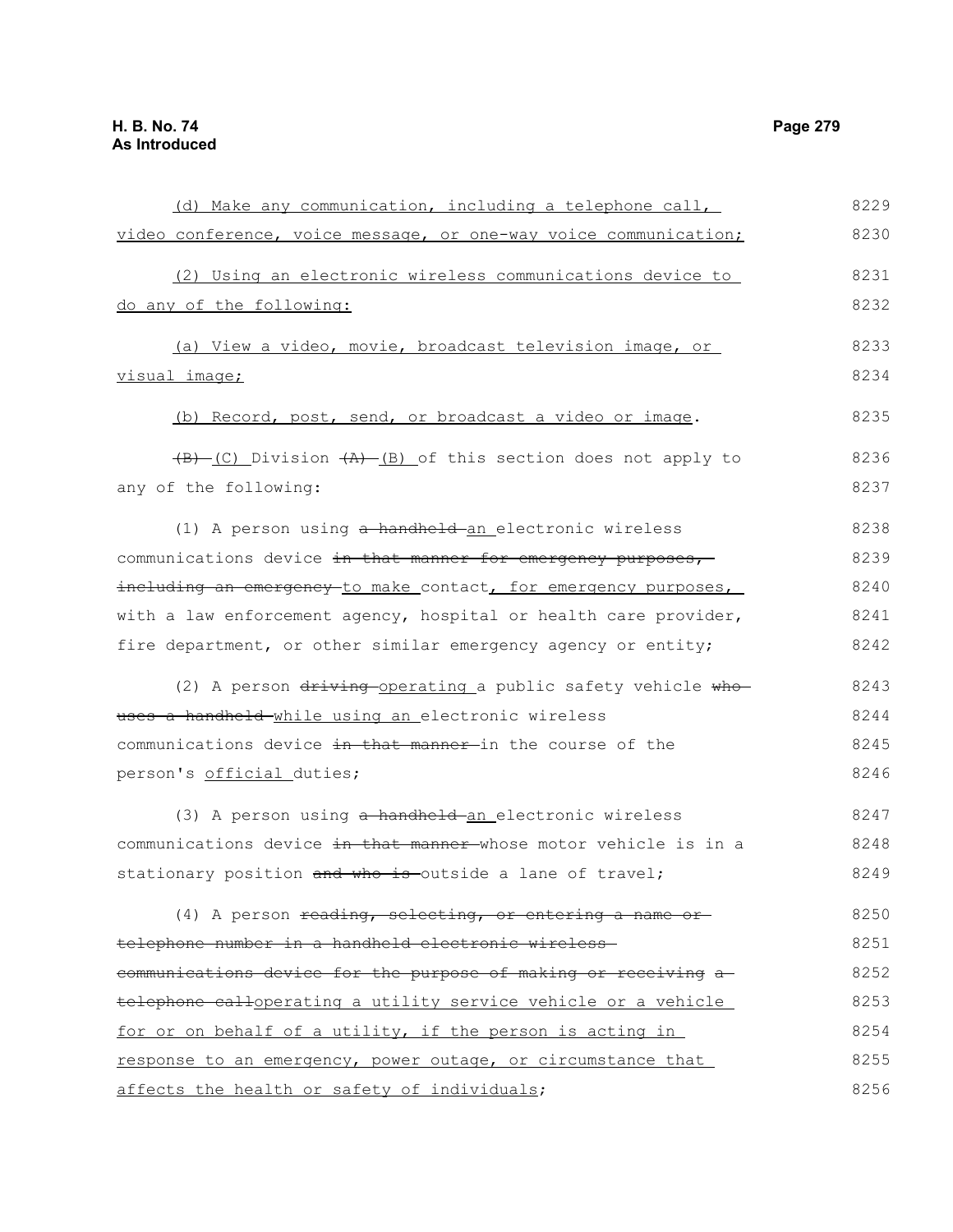(5) A person operating a commercial truck while using a mobile data terminal that transmits and receives data; (6) A person using an electronic wireless communications device for purposes of navigation, watching data related to navigation, or watching a static background image that supports a mapping service or similar application, provided that both of the following apply: (a) The person does not manually enter letters, numbers, or symbols into the device during the use. (b) The person is not holding or supporting the device with any part of the person's body. (7) A person receiving wireless messages on a device regarding the operation or navigation of a motor vehicle; safety-related information, including emergency, traffic, orweather alerts; or data used primarily by using a component that is permanently installed in the motor vehicle, trackless trolley, or streetcar, regardless of whether the component was factory-installed or installed after manufacture; (6) A person receiving wireless messages via radio waves; (7) A person using a device for navigation purposes; (8) A person conducting wireless interpersonal communication with a device that does not require manually entering letters, numbers, or symbols or reading text messages, except to activate, deactivate, or initiate the device or a feature or function of the device; (9) A person operating a commercial truck while using a mobile data terminal that transmits and receives data; 8257 8258 8259 8260 8261 8262 8263 8264 8265 8266 8267 8268 8269 8270 8271 8272 8273 8274 8275 8276 8277 8278 8279 8280 8281 8282 8283

(10) (8) A person using a handheld an electronic wireless 8284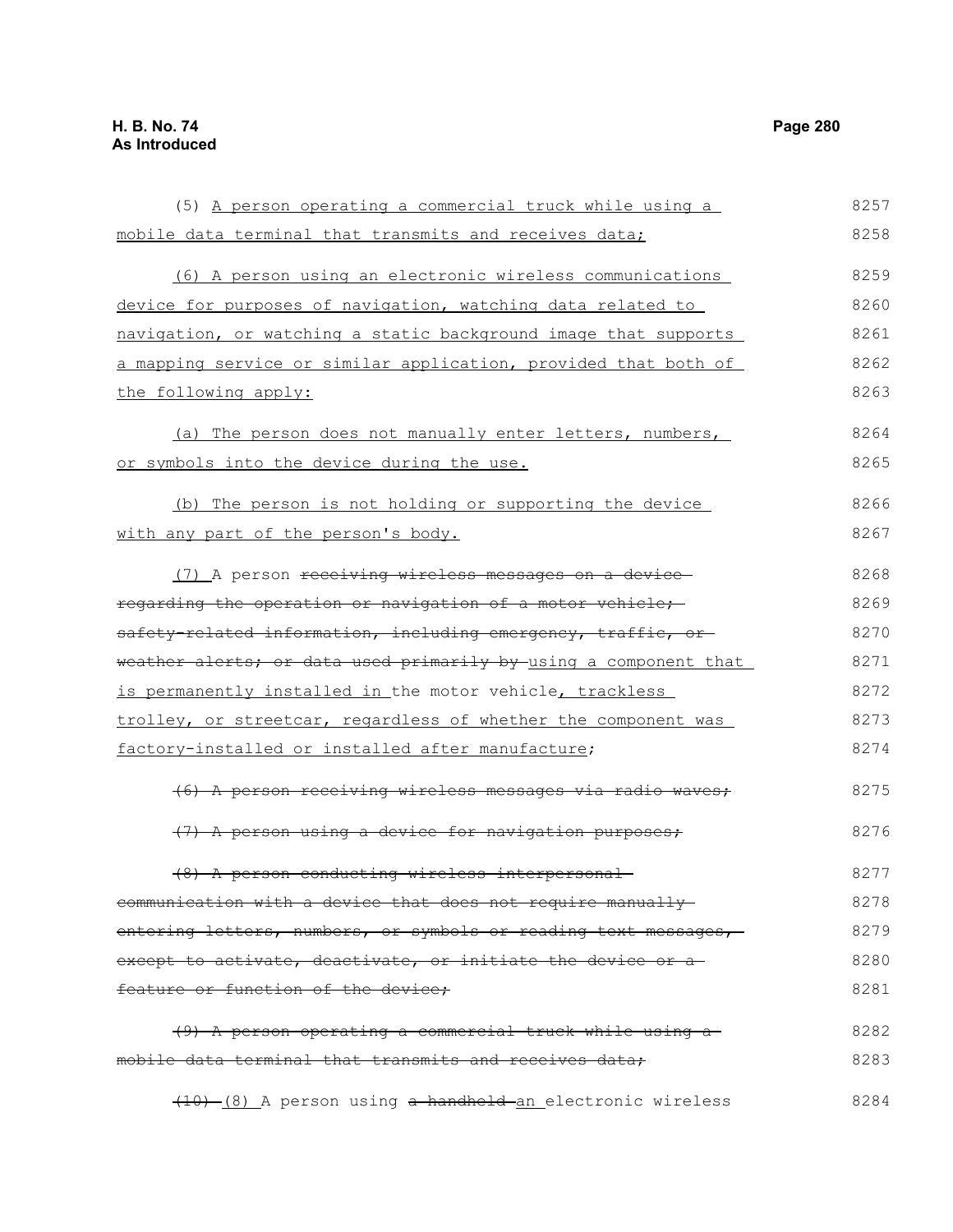communications device in conjunction with a voice-operated or hands-free device-feature or function of the vehicle to make or receive a communication or use an application, provided that both of the following apply: (a) The person does not manually enter letters, numbers, or symbols into the device during the use. (b) The person is not holding or supporting the device with any part of the person's body. (9) A person using the speaker phone function of the electronic wireless communications device, provided that the person is not holding or supporting the device with any part of the person's body; (10) A person using a feature or function of the electronic wireless communications device with a single touch or single swipe, provided that both of the following apply: (a) The person does not manually enter letters, numbers, or symbols into the device during the use. (b) The person is not holding or supporting the device with any part of the person's body. (C)(1) Notwithstanding any provision of law to the contrary, no law enforcement officer shall cause an operator ofan automobile being operated on any street or highway to stop the automobile for the sole purpose of determining whether a violation of division (A) of this section has been or is being committed or for the sole purpose of issuing a ticket, citation, or summons for a violation of that nature or causing the arrest of or commencing a prosecution of a person for a violation of that nature, and no law enforcement officer shall view theinterior or visually inspect any automobile being operated on 8285 8286 8287 8288 8289 8290 8291 8292 8293 8294 8295 8296 8297 8298 8299 8300 8301 8302 8303 8304 8305 8306 8307 8308 8309 8310 8311 8312 8313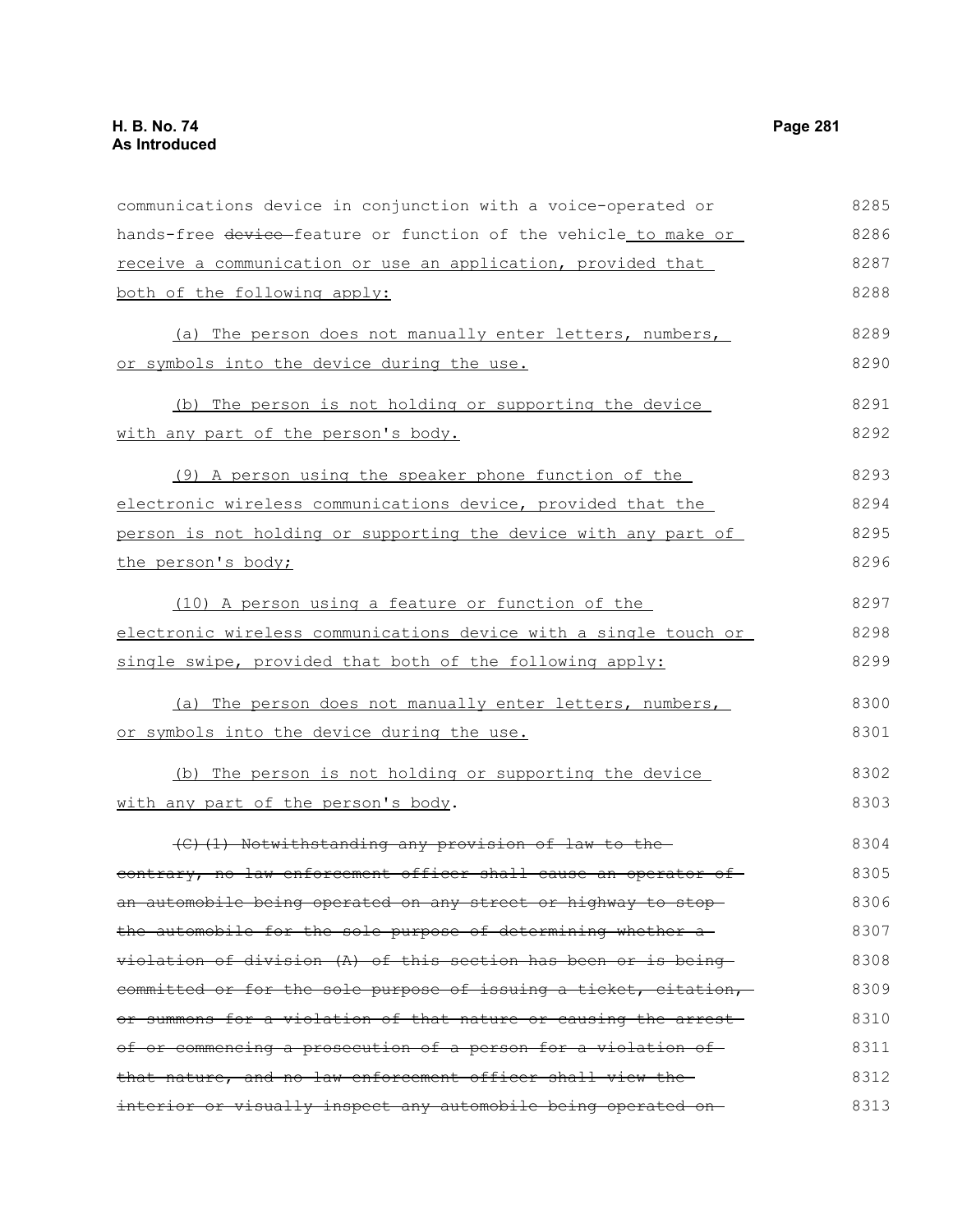any street or highway for the sole purpose of determining whether a violation of that nature has been or is being committed. (2) (D) On January 31 of each year, the department of public safety shall issue a report to the general assembly that specifies the number of citations issued for violations of this section during the previous calendar year.  $(D)$  (E)(1) Whoever violates division  $(A)$  (B) of this section is quilty of operating a minor misdemeanormotor vehicle while using an electronic wireless communication device, an unclassified misdemeanor. (a) Except as provided in divisions (E)(1)(b) and (c) of this section, the court shall impose upon the offender a fine of one hundred fifty dollars. (b) If, within three years of the violation, the offender has been convicted of or pleaded guilty to one prior violation of this section or a substantially equivalent municipal ordinance, the court shall impose upon the offender a fine of not less than two hundred and fifty dollars. (c) If, within three years of the violation, the offender has been convicted of or pleaded guilty to two or more prior violations of this section or a substantially equivalent municipal ordinance, the court shall impose upon the offender a fine of not less than five hundred dollars. The court also may 8314 8315 8316 8317 8318 8319 8320 8321 8322 8323 8324 8325 8326 8327 8328 8329 8330 8331 8332 8333 8334 8335 8336 8337

impose a class seven suspension of the offender's driver's license, commercial driver's license, temporary instruction

of the Revised Code.

permit, probationary license, or nonresident operating privilege from the range specified in division (A)(7) of section 4510.02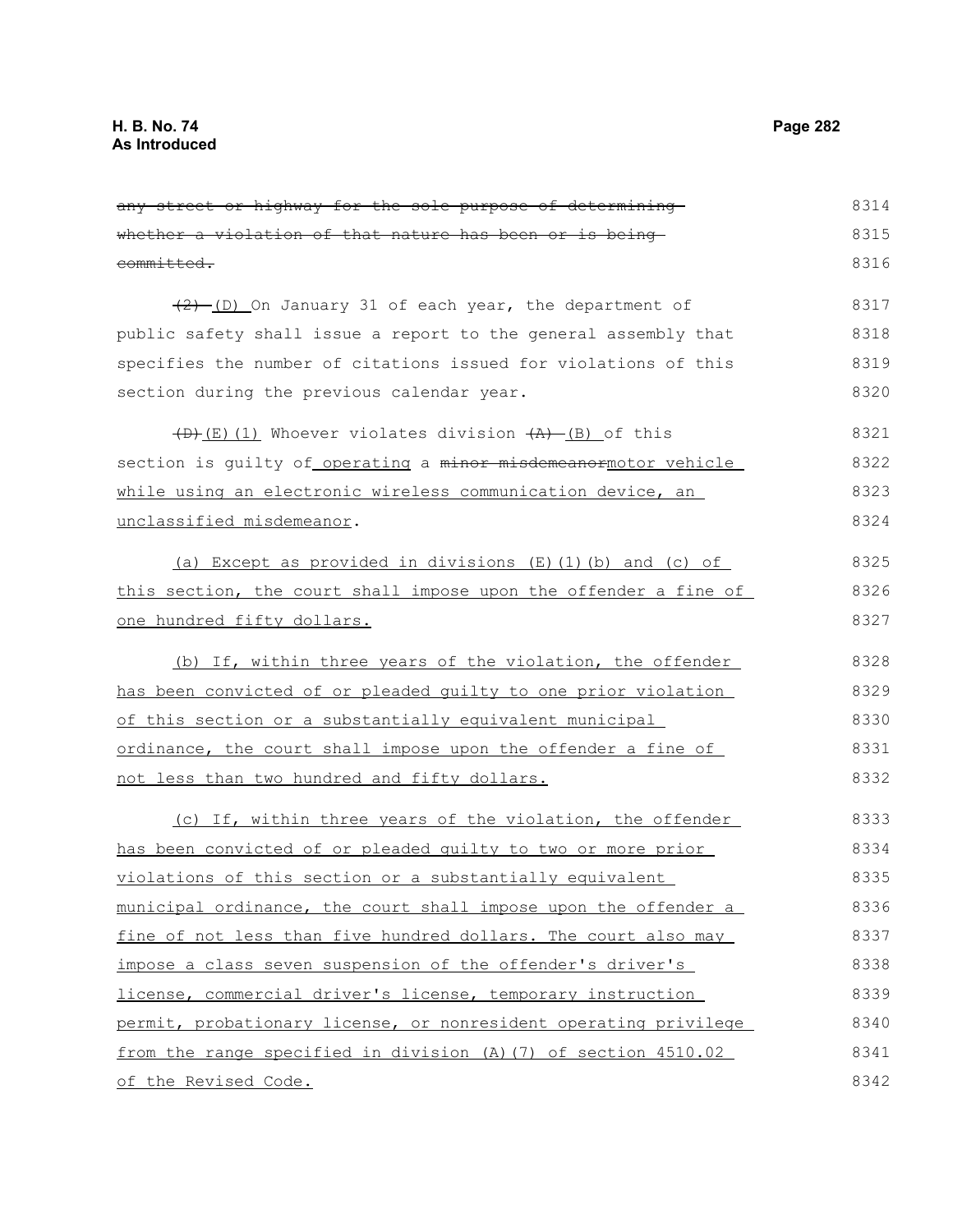# **H. B. No. 74 Page 283 As Introduced**

| (2) The court may impose any other penalty authorized            | 8343 |
|------------------------------------------------------------------|------|
| under sections 2929.21 to 2929.28 of the Revised Code. However,  | 8344 |
| the court shall not impose a fine or a suspension not otherwise  | 8345 |
| specified in division (E) (1) of this section. The court also    | 8346 |
| shall not impose a jail term or community residential sanction.  | 8347 |
| $(E)$ (F) This section shall not be construed as                 | 8348 |
| invalidating, preempting, or superseding a substantially         | 8349 |
| equivalent municipal ordinance that prescribes penalties for     | 8350 |
| violations of that ordinance that are greater than the penalties | 8351 |
| prescribed in this section for violations of this section.       | 8352 |
| (F) (G) A prosecution for a an offense in violation of           | 8353 |
| this section does not preclude a prosecution for a an offense in | 8354 |
| violation of a substantially equivalent municipal ordinance      | 8355 |
| based on the same conduct. However, if an offender is convicted  | 8356 |
| of or pleads quilty to a violation of this section and is also-  | 8357 |
| convicted of or pleads quilty to a violation of a substantially  | 8358 |
| equivalent municipal ordinance based on the same conduct, the    | 8359 |
| two offenses are allied offenses of similar import under section | 8360 |
| 2941.25 of the Revised Code.                                     | 8361 |
| (G) As used in this section:                                     | 8362 |
| (1) "Electronic wireless communications device" includes-        | 8363 |
| any of the following:                                            | 8364 |
| (a) A wireless telephone;                                        | 8365 |
| (b) A text-messaging device;                                     | 8366 |
| (e) A personal digital assistant;                                | 8367 |
| (d) A computer, including a laptop computer and a computer-      | 8368 |
| <del>tablet;</del>                                               | 8369 |
| (e) Any other substantially similar wireless device that         | 8370 |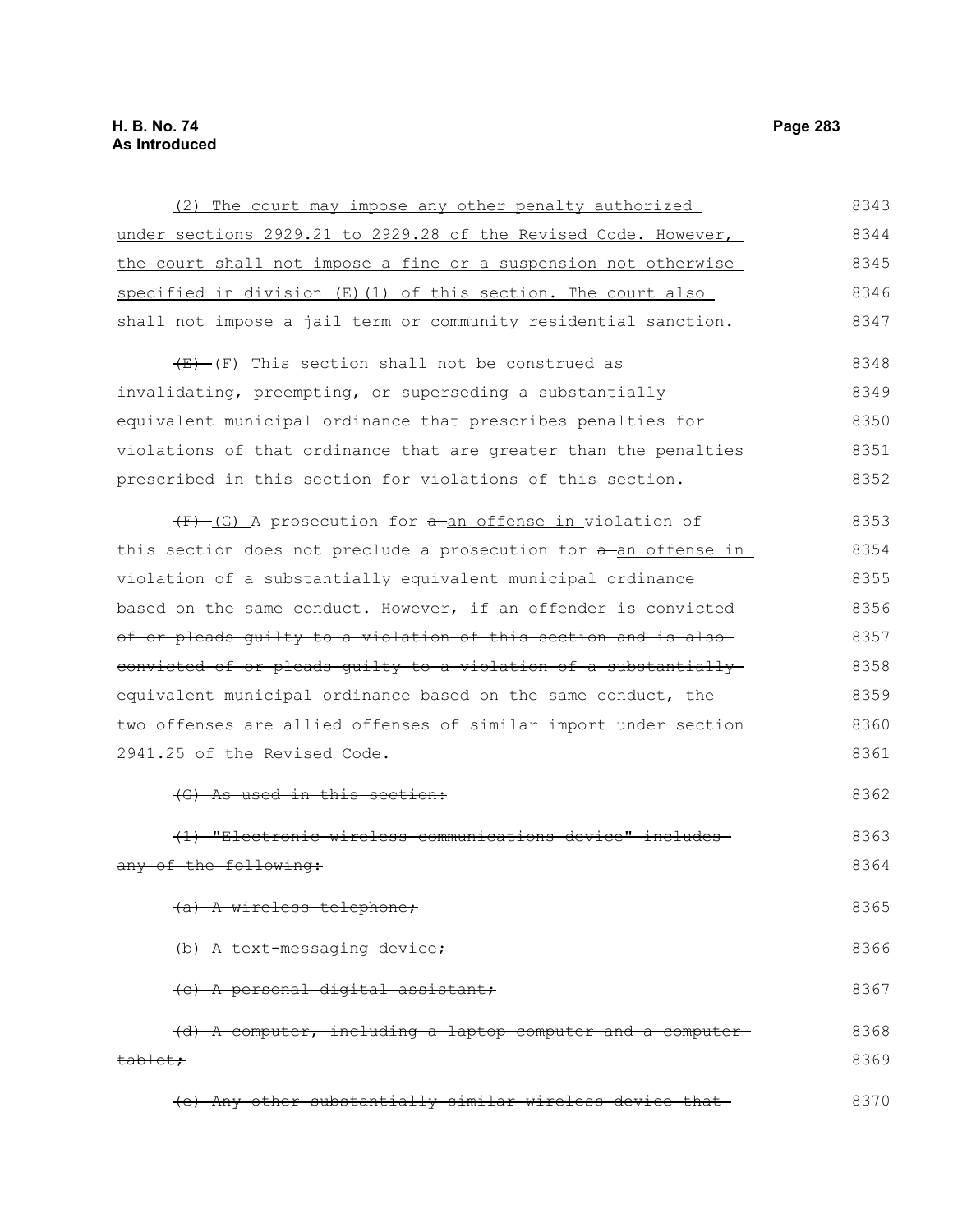8371

is designed or used to communicate text.

(2) "Voice-operated or hands-free device" means a device that allows the user to vocally compose or send, or to listen to a text-based communication without the use of either hand except to activate or deactivate a feature or function. 8372 8373 8374 8375

(3) "Write, send, or read a text-based communication" means to manually write or send, or read a text-basedcommunication using an electronic wireless communications device, including manually writing or sending, or reading communications referred to as text messages, instant messages, or electronic mail(H) The offense established under this section is a strict liability offense and section 2901.20 of the Revised Code does not apply. The designation of this offense as a strict liability offense shall not be construed to imply that any other offense, for which there is no specified degree of culpability, is not a strict liability offense. 8376 8377 8378 8379 8380 8381 8382 8383 8384 8385 8386

**Sec. 4511.454.** (A) When the failure of a motor vehicle operator to yield the right-of-way to a public safety vehicle as required by division (A) of section 4511.45 of the Revised Code impedes the ability of the public safety vehicle to respond to an emergency, any emergency personnel in the public safety vehicle may report the license plate number and a general description of the vehicle and the operator of the vehicle to the law enforcement agency exercising jurisdiction over the area where the alleged violation occurred. 8387 8388 8389 8390 8391 8392 8393 8394 8395

(B)(1) Upon receipt of a report under division (A) of this section, the law enforcement agency may conduct an investigation to attempt to determine or confirm the identity of the operator of the vehicle at the time of the alleged violation. 8396 8397 8398 8399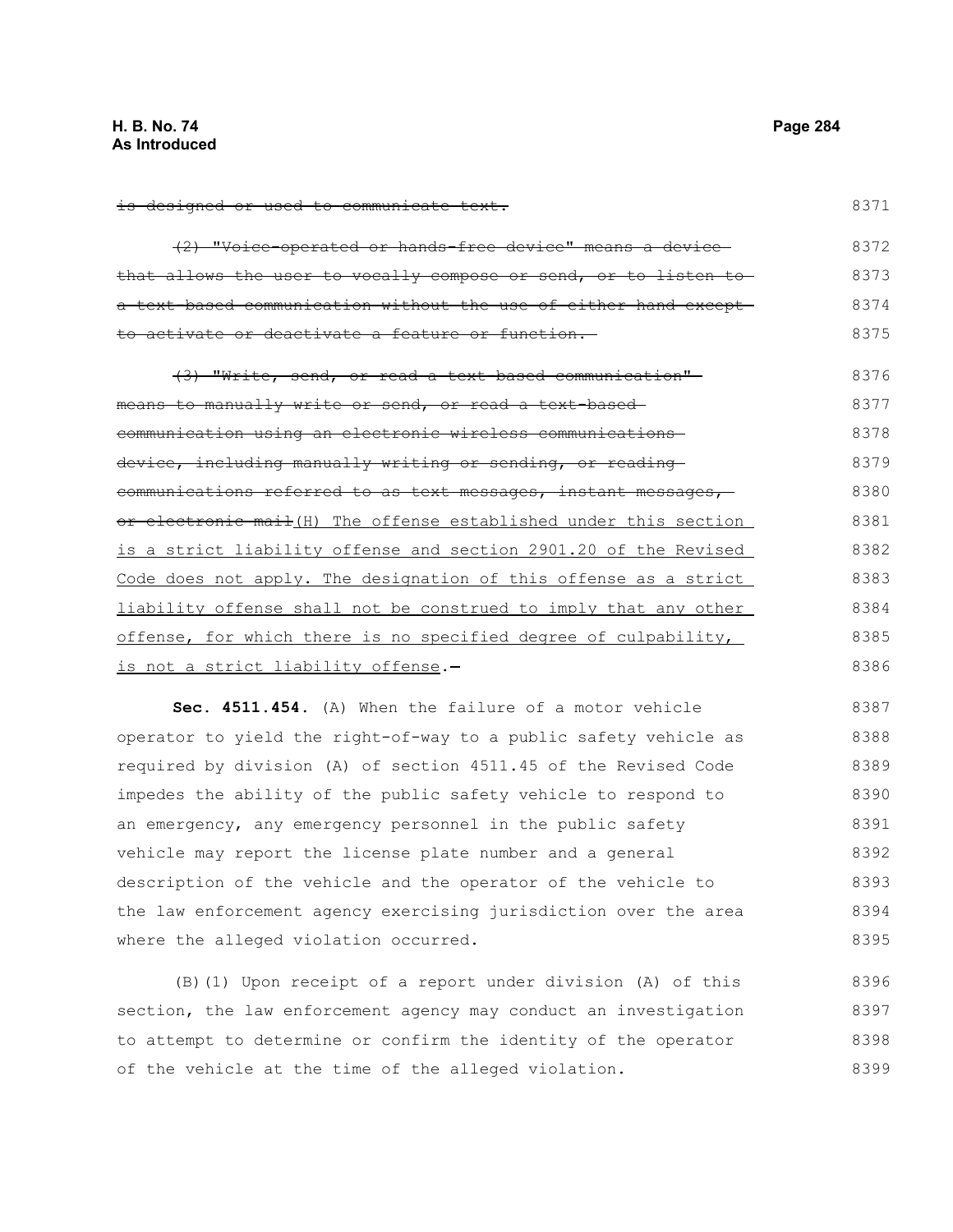### **H. B. No. 74 Page 285 As Introduced**

(2) If the identity of the operator at the time of an alleged violation of division (A) of section 4511.45 of the Revised Code is established, the law enforcement agency has probable cause to issue either a written warning or a citation for that violation, and the agency shall issue a written warning or a citation to the operator. 8400 8401 8402 8403 8404 8405

(3) If the identity of the operator of the vehicle at the time of the alleged violation cannot be established, the law enforcement agency may issue a written warning to the person who owned the vehicle at the time of the alleged violation. However, in the case of a leased or rented vehicle, the law enforcement agency shall issue the written warning to the person who leased or rented the vehicle at the time of the alleged violation. 8406 8407 8408 8409 8410 8411 8412

(C)(1) Whoever violates division (A) of section 4511.45 of the Revised Code based on a report filed under division (A) of this section is guilty of a minor misdemeanor and shall be fined one hundred fifty dollars. 8413 8414 8415 8416

(2) If a person who is issued a citation for a violation of division (A) of section 4511.45 of the Revised Code based on a report filed under division (A) of this section does not enter a written plea of guilty and does not waive the person's right to contest the citation but instead appears in person in the proper court to answer the charge, the trier of fact cannot find beyond a reasonable doubt that the person committed that violation unless the emergency personnel who filed the report appears in person in the court and testifies. 8417 8418 8419 8420 8421 8422 8423 8424 8425

(D) As used in this section:

(1) "License plate" includes any temporary motor vehicle license placard registration issued under section 4503.182 of 8427 8428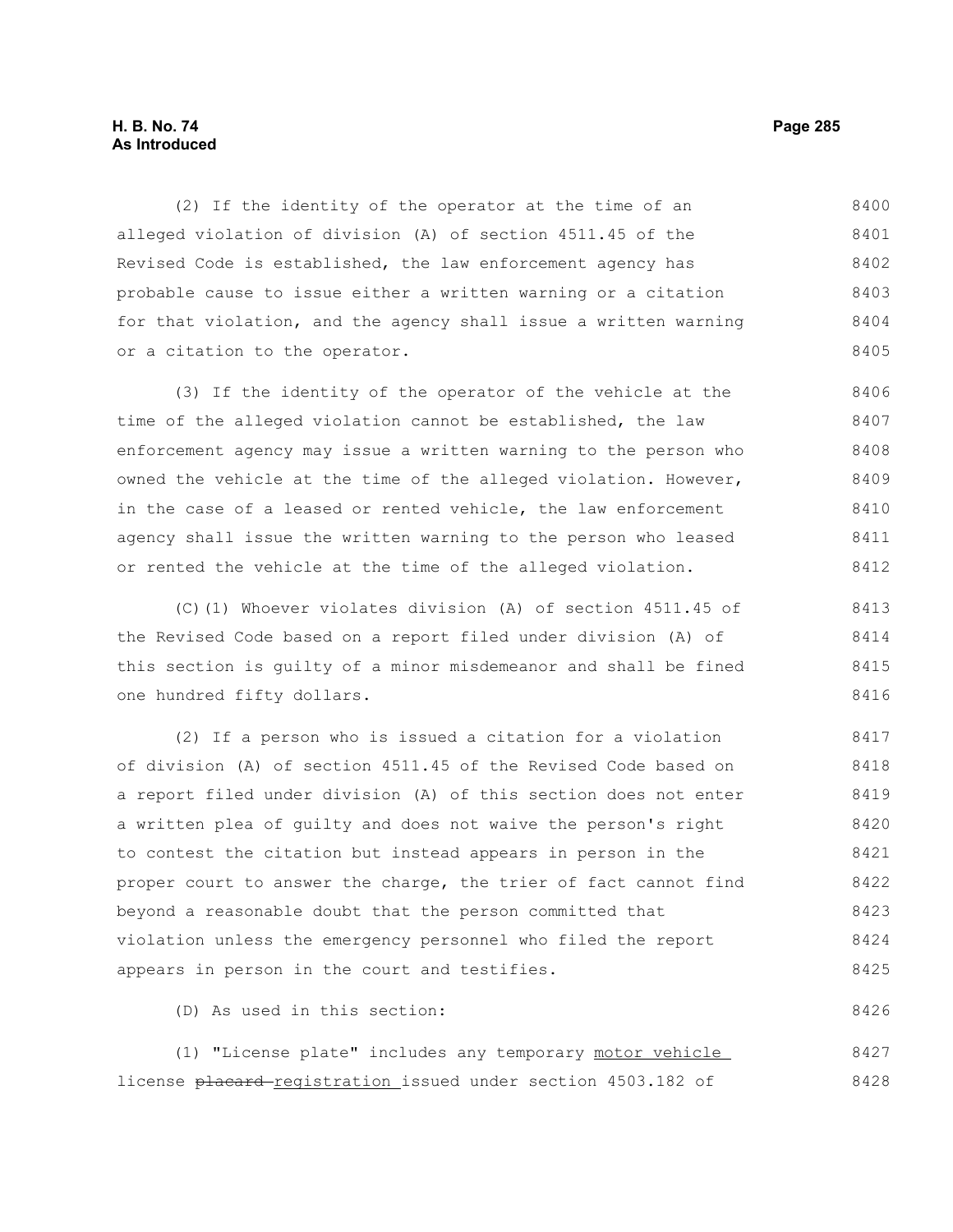8429

the Revised Code or similar law of another jurisdiction.

(2) "Public safety vehicle" does not include an unmarked public safety vehicle or a vehicle used by a public law enforcement officer or other person sworn to enforce the criminal and traffic laws of the state or a vehicle used by the motor carrier enforcement unit for the enforcement of orders and rules of the public utilities commission. 8430 8431 8432 8433 8434 8435

**Sec. 4511.46.** (A) When traffic control signals are not in place, not in operation, or are not clearly assigning the rightof-way, the driver of a vehicle, trackless trolley, or streetcar shall stop to yield the right of way, slowing down or stoppingif need be to so yield or if required by section 4511.132 of the Revised Code, to a pedestrian waiting at the curb to enter the crosswalk on the half of the roadway upon which the vehicle is traveling, to a pedestrian crossing the roadway within-in a crosswalk when the pedestrian is upon-on the half of the roadway upon which the vehicle is traveling, or to a pedestrian when the pedestrian is in a crosswalk and is approaching so closely from the opposite half of the roadway as to be in danger. The vehicle, trackless trolley, or streetcar shall remain stopped until the pedestrian has completed crossing the half of the roadway upon which the vehicle is traveling. 8436 8437 8438 8439 8440 8441 8442 8443 8444 8445 8446 8447 8448 8449 8450

(B) No pedestrian shall suddenly leave a curb or other place of safety and walk or run into the path of a vehicle, trackless trolley, or streetcar which is so close as to constitute an immediate hazard. 8451 8452 8453 8454

(C) Division (A) of this section does not apply under the conditions stated in division (B) of section 4511.48 of the Revised Code. 8455 8456 8457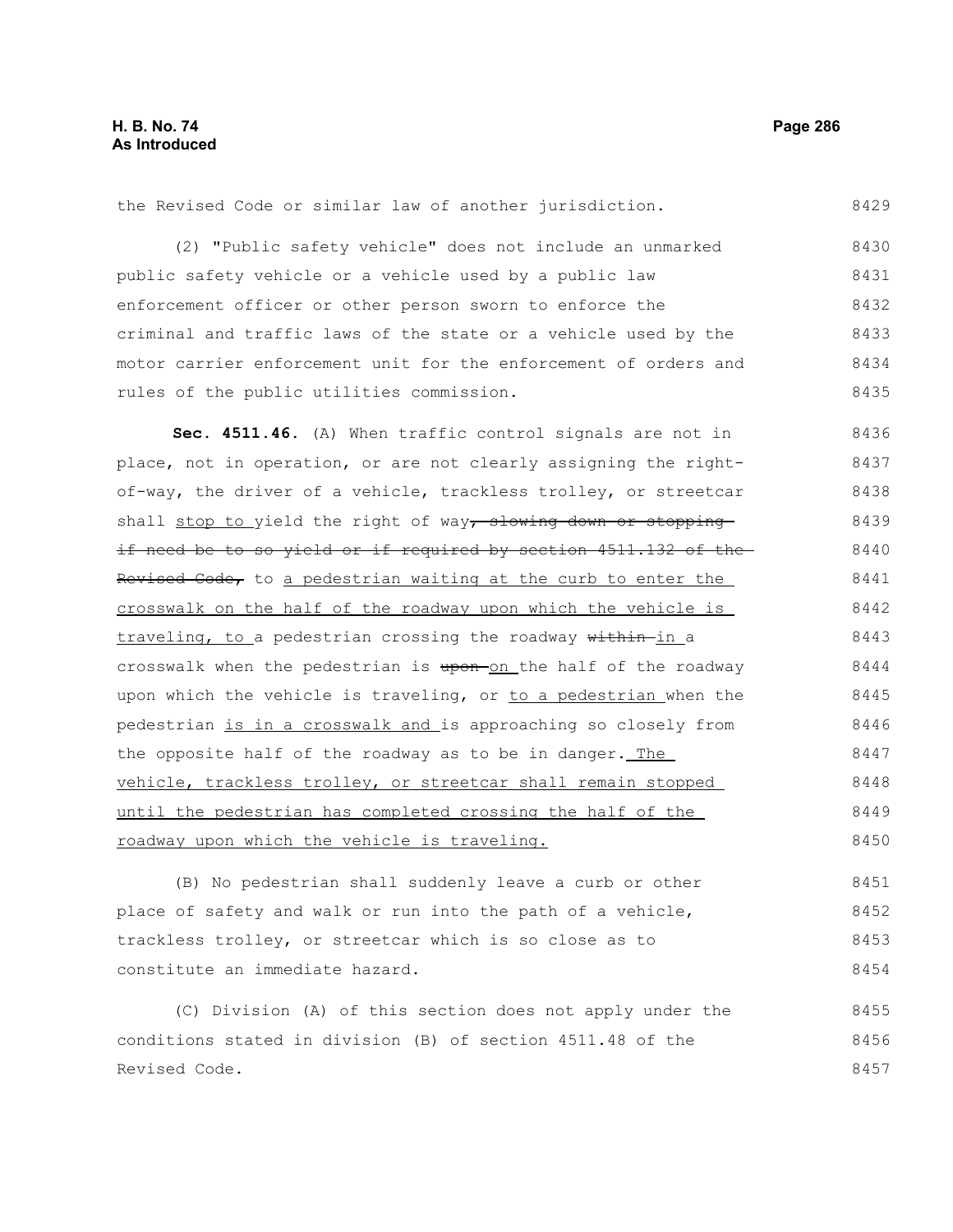### **H. B. No. 74 Page 287 As Introduced**

(D) Whenever any vehicle, trackless trolley, or streetcar is stopped at a marked crosswalk or at any unmarked crosswalk at an intersection to permit a pedestrian to cross the roadway, the driver of any other vehicle, trackless trolley, or streetcar approaching from the rear shall not overtake and pass the stopped vehicle. 8458 8459 8460 8461 8462 8463

(E) Except as otherwise provided in this division, whoever violates this section is guilty of a minor misdemeanor. If, within one year of the offense, the offender previously has been convicted of or pleaded guilty to one predicate motor vehicle or traffic offense, whoever violates this section is guilty of a misdemeanor of the fourth degree. If, within one year of the offense, the offender previously has been convicted of two or more predicate motor vehicle or traffic offenses, whoever violates this section is guilty of a misdemeanor of the third degree. 8464 8465 8466 8467 8468 8469 8470 8471 8472 8473

If the offender commits the offense while distracted and the distracting activity is a contributing factor to the commission of the offense, the offender is subject to the additional fine established under section 4511.991 of the Revised Code. 8474 8475 8476 8477 8478

**Sec. 4511.75.** (A) The driver of a vehicle, streetcar, or trackless trolley upon meeting or overtaking from either direction any school bus stopped for the purpose of receiving or discharging any school child, person attending programs offered by community boards of mental health and county boards of developmental disabilities, or child attending a program offered by a head start agency, shall stop at least ten feet from the front or rear of the school bus and shall not proceed until such school bus resumes motion, or until signaled by the school bus 8479 8480 8481 8482 8483 8484 8485 8486 8487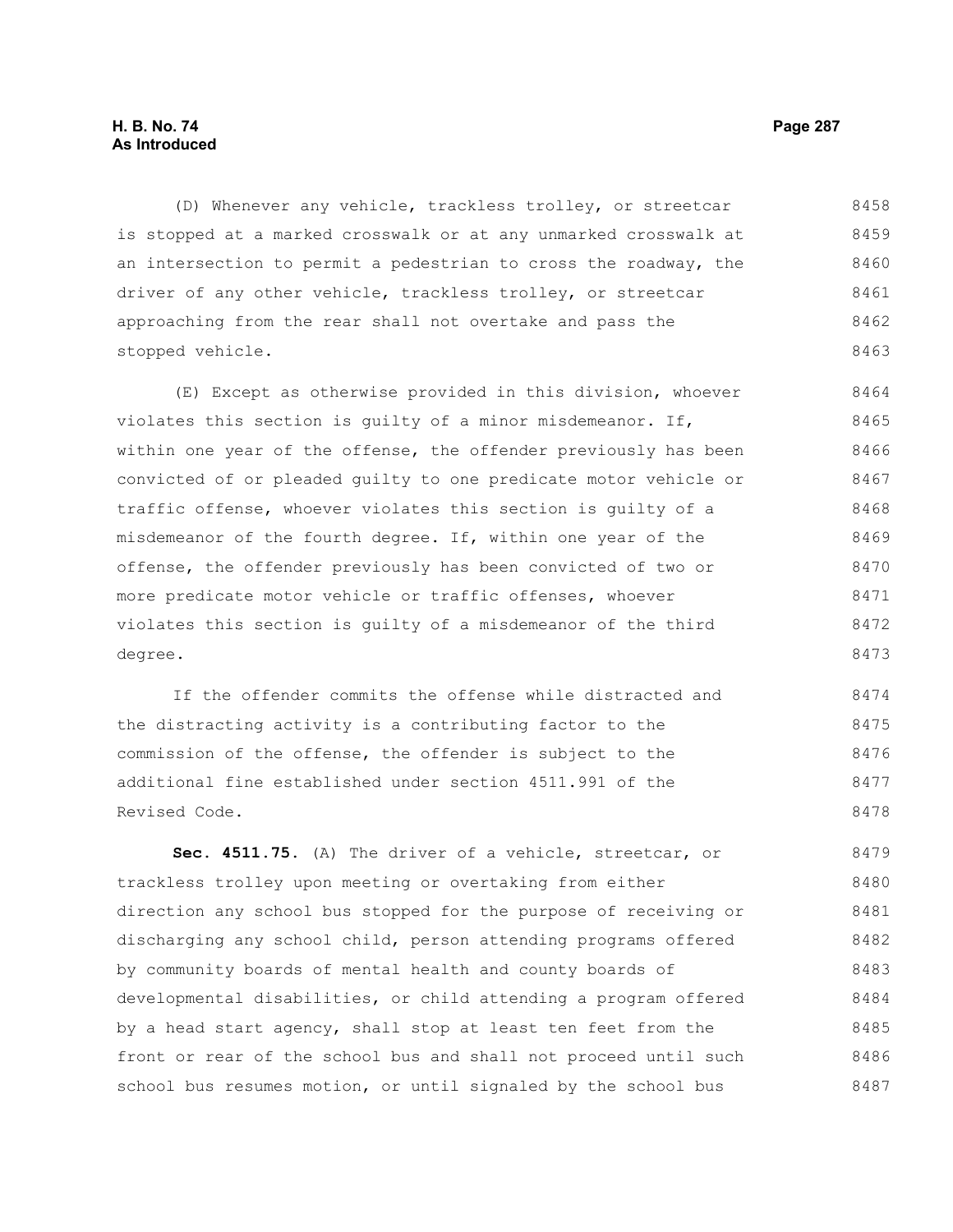driver to proceed.

It is no defense to a charge under this division that the school bus involved failed to display or be equipped with an automatically extended stop warning sign as required by division (B) of this section. 8489 8490 8491 8492

(B) Every school bus shall be equipped with amber and red visual signals meeting the requirements of section 4511.771 of the Revised Code, and an automatically extended stop warning sign of a type approved by the state board of education, which shall be actuated by the driver of the bus whenever but only whenever the bus is stopped or stopping on the roadway for the purpose of receiving or discharging school children, persons attending programs offered by community boards of mental health and county boards of developmental disabilities, or children attending programs offered by head start agencies. A school bus driver shall not actuate the visual signals or the stop warning sign in designated school bus loading areas where the bus is entirely off the roadway or at school buildings when children or persons attending programs offered by community boards of mental health and county boards of developmental disabilities are loading or unloading at curbside or at buildings when children attending programs offered by head start agencies are loading or unloading at curbside. The visual signals and stop warning sign shall be synchronized or otherwise operated as required by rule of the board. 8493 8494 8495 8496 8497 8498 8499 8500 8501 8502 8503 8504 8505 8506 8507 8508 8509 8510 8511 8512

(C) Where a highway has been divided into four or more traffic lanes, a driver of a vehicle, streetcar, or trackless trolley need not stop for a school bus approaching from the opposite direction which has stopped for the purpose of receiving or discharging any school child, persons attending 8513 8514 8515 8516 8517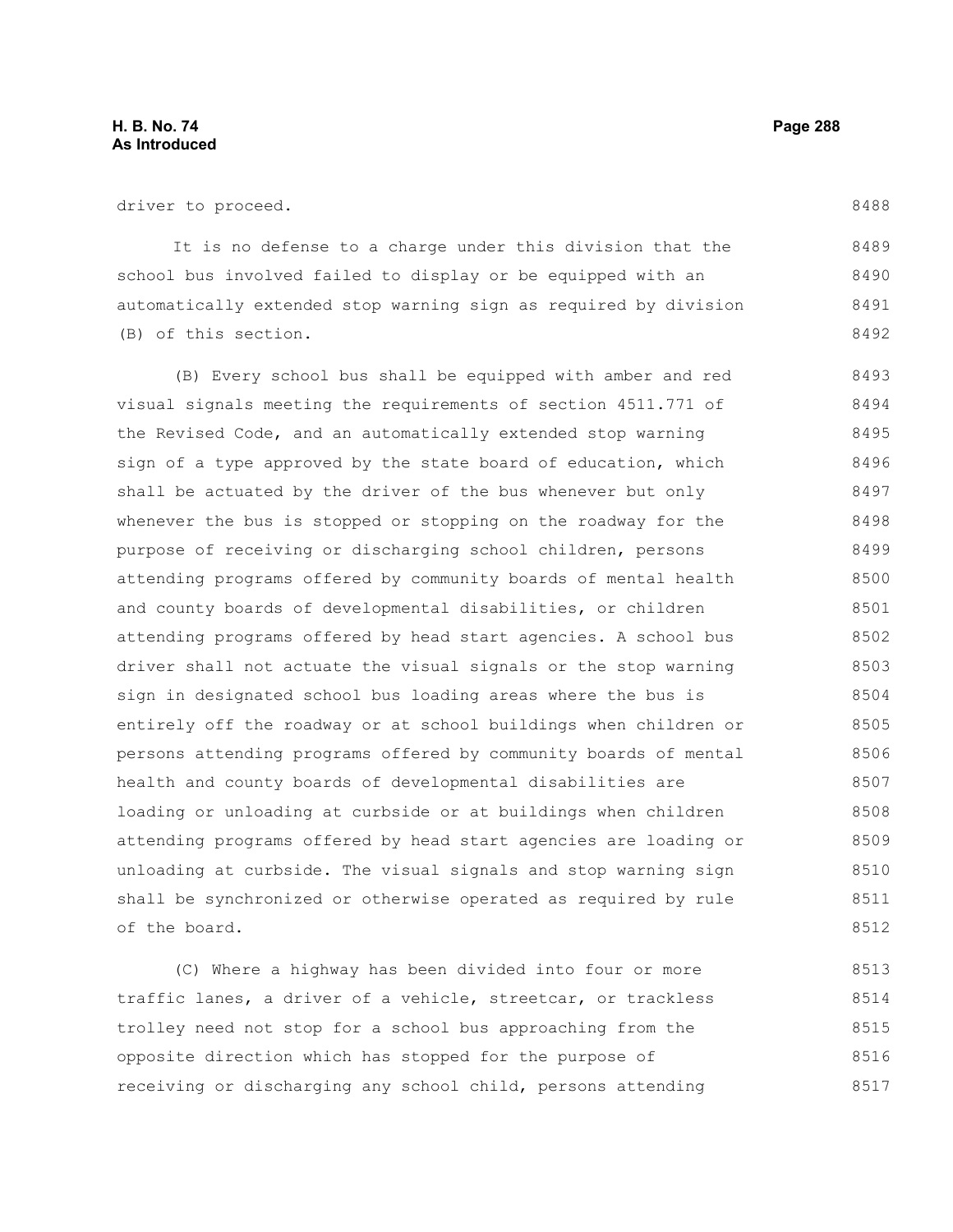#### **H. B. No. 74 Page 289 As Introduced**

programs offered by community boards of mental health and county boards of developmental disabilities, or children attending programs offered by head start agencies. The driver of any vehicle, streetcar, or trackless trolley overtaking the school bus shall comply with division (A) of this section. 8518 8519 8520 8521 8522

(D) School buses operating on divided highways or on highways with four or more traffic lanes shall receive and discharge all school children, persons attending programs offered by community boards of mental health and county boards of developmental disabilities, and children attending programs offered by head start agencies on their residence side of the highway. 8523 8524 8525 8526 8527 8528 8529

(E) No school bus driver shall start the driver's bus until after any child, person attending programs offered by community boards of mental health and county boards of developmental disabilities, or child attending a program offered by a head start agency who may have alighted therefrom has reached a place of safety on the child's or person's residence side of the road. 8530 8531 8532 8533 8534 8535 8536

(F)(1) Whoever violates division (A) of this section may be fined an amount not to exceed five hundred dollars. A person who is issued a citation for a violation of division (A) of this section is not permitted to enter a written plea of guilty and waive the person's right to contest the citation in a trial but instead must appear in person in the proper court to answer the charge. 8537 8538 8539 8540 8541 8542 8543

(2) In addition to and independent of any other penalty provided by law, the court or mayor may impose upon an offender who violates this section a class seven suspension of the offender's driver's license, commercial driver's license, 8544 8545 8546 8547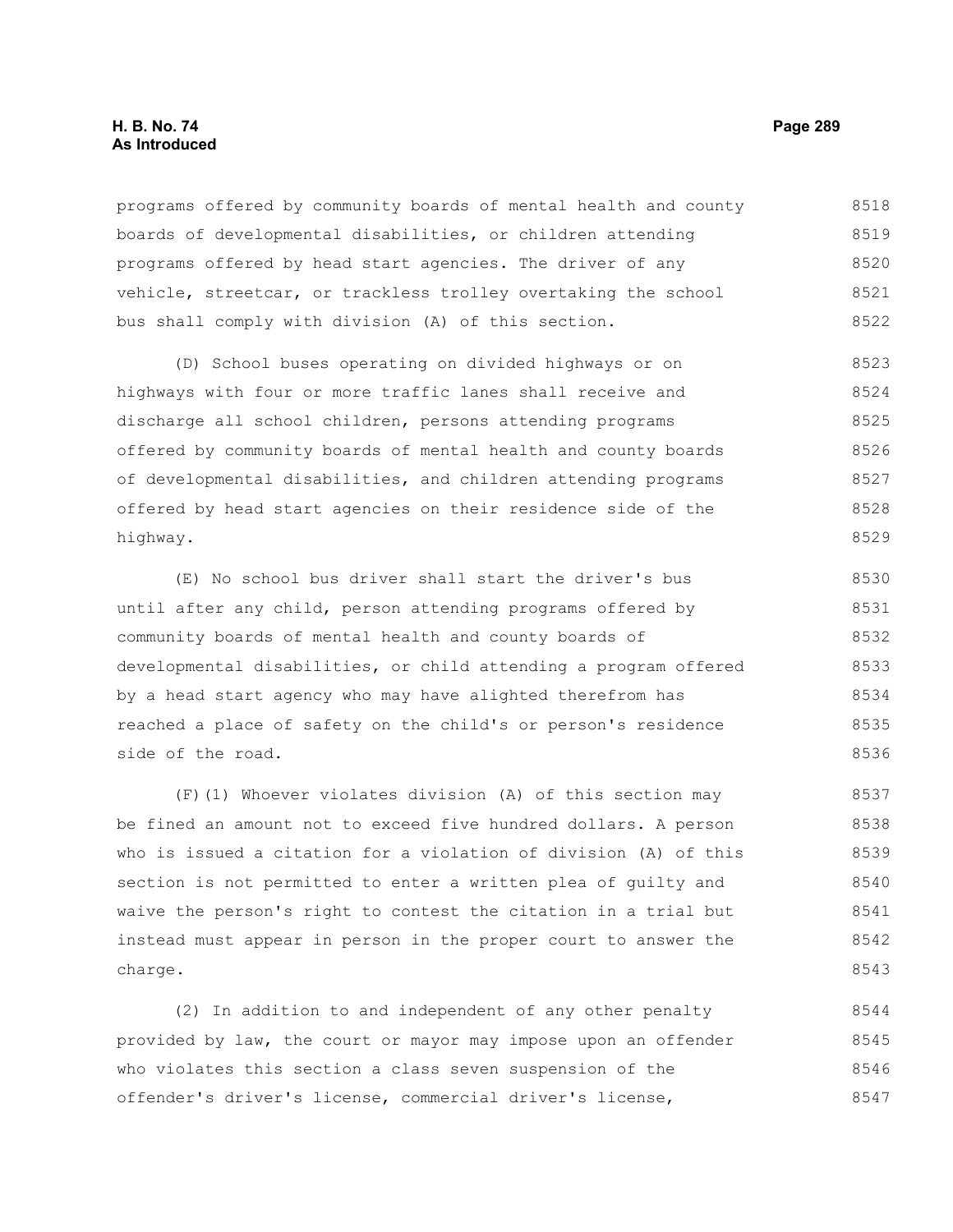temporary instruction permit, probationary license, or nonresident operating privilege from the range specified in division (A)(7) of section 4510.02 of the Revised Code. When a license is suspended under this section, the court or mayor shall cause the offender to deliver the license to the court, and the court or clerk of the court immediately shall forward the license to the registrar of motor vehicles, together with notice of the court's action. 8548 8549 8550 8551 8552 8553 8554 8555

If the offender commits the offense while distracted and the distracting activity is a contributing factor to the commission of the offense, the offender is subject to the additional fine established under section 4511.991 of the Revised Code. 8556 8557 8558 8559 8560

(G) As used in this section:

(1) "Head start agency" has the same meaning as in section 3301.32 of the Revised Code.

(2) "School bus," as used in relation to children who attend a program offered by a head start agency, means a bus that is owned and operated by a head start agency, is equipped with an automatically extended stop warning sign of a type approved by the state board of education, is painted the color and displays the markings described in section 4511.77 of the Revised Code, and is equipped with amber and red visual signals meeting the requirements of section 4511.771 of the Revised Code, irrespective of whether or not the bus has fifteen or more children aboard at any time. "School bus" does not include a van owned and operated by a head start agency, irrespective of its color, lights, or markings. 8564 8565 8566 8567 8568 8569 8570 8571 8572 8573 8574 8575

**Sec. 4511.751.** As used in this section, "license plate"

8561

8562 8563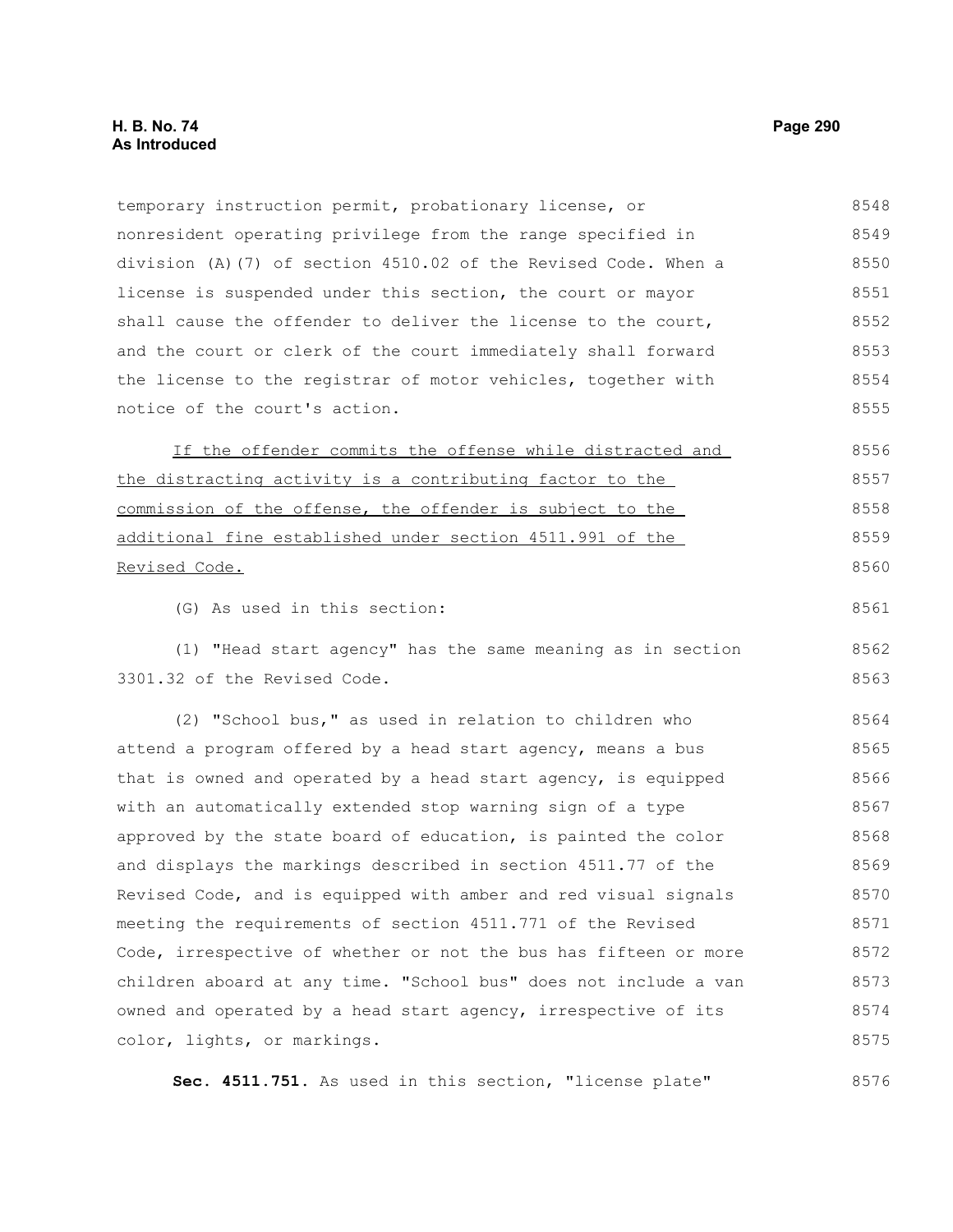includes, but is not limited to, any temporary motor vehicle license placard registration issued under section 4503.182 of the Revised Code or similar law of another jurisdiction. 8577 8578 8579

When the operator of a school bus believes that a motorist has violated division (A) of section 4511.75 of the Revised Code, the operator shall report the license plate number and a general description of the vehicle and of the operator of the vehicle to the law enforcement agency exercising jurisdiction over the area where the alleged violation occurred. The information contained in the report relating to the license plate number and to the general description of the vehicle and the operator of the vehicle at the time of the alleged violation may be supplied by any person with first-hand knowledge of the information. Information of which the operator of the school bus has first-hand knowledge also may be corroborated by any other person. 8580 8581 8582 8583 8584 8585 8586 8587 8588 8589 8590 8591 8592

Upon receipt of the report of the alleged violation of division (A) of section 4511.75 of the Revised Code, the law enforcement agency shall conduct an investigation to attempt to determine or confirm the identity of the operator of the vehicle at the time of the alleged violation. If the identity of the operator at the time of the alleged violation is established, the reporting of the license plate number of the vehicle shall establish probable cause for the law enforcement agency to issue a citation for the violation of division (A) of section 4511.75 of the Revised Code. However, if the identity of the operator of the vehicle at the time of the alleged violation cannot be established, the law enforcement agency shall issue a warning to the owner of the vehicle at the time of the alleged violation, except in the case of a leased or rented vehicle when the warning shall be issued to the lessee at the time of the alleged 8593 8594 8595 8596 8597 8598 8599 8600 8601 8602 8603 8604 8605 8606 8607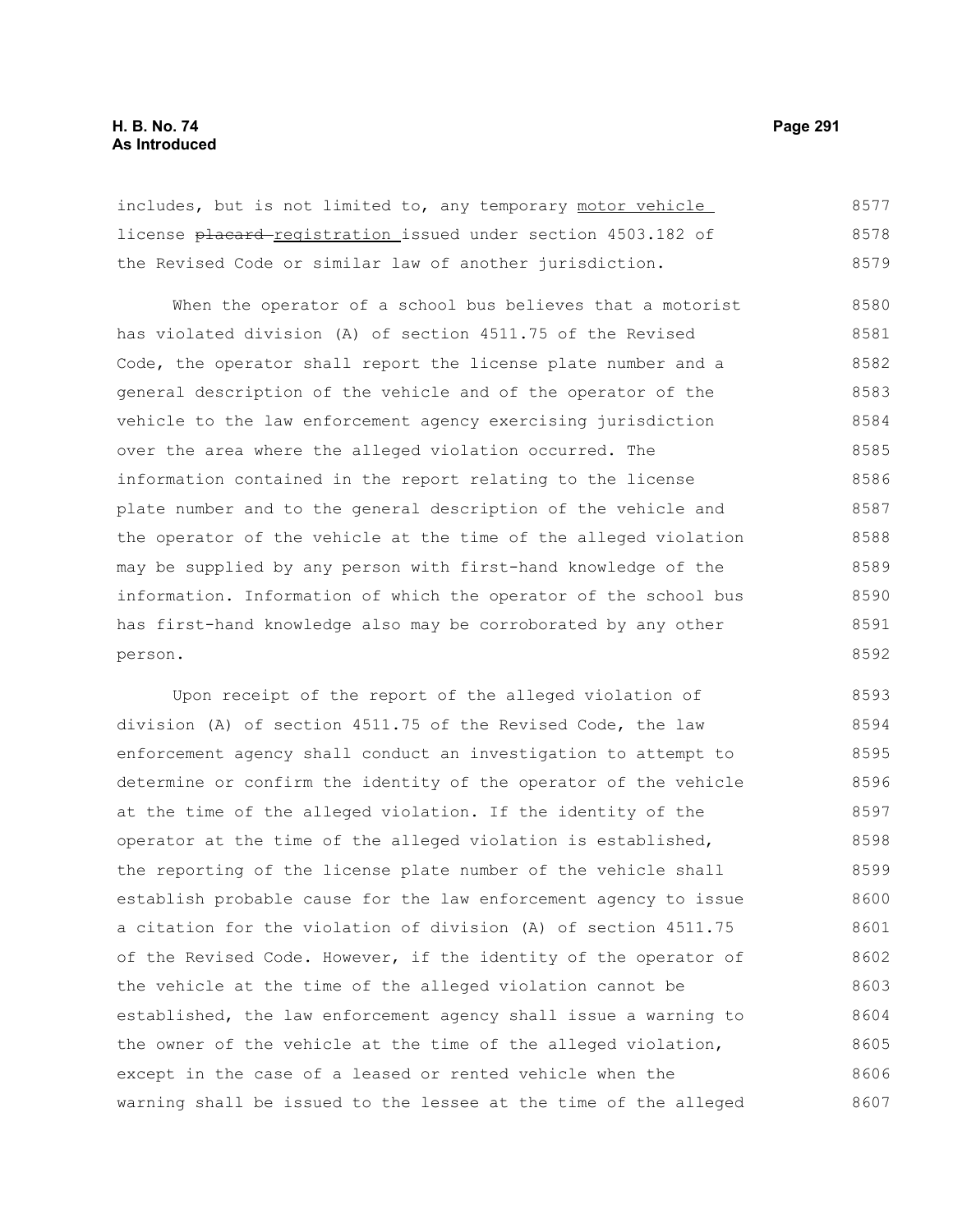violation.

of the Revised Code.

The registrar of motor vehicles and deputy registrars shall, at the time of issuing license plates to any person, include with the license plate a summary of the requirements of division (A) of section 4511.75 of the Revised Code and the procedures of, and penalty in, division (F) of section 4511.75 8608 8609 8610 8611 8612 8613 8614

**Sec. 4511.991.** (A) As used in this section and each section referenced in division (B) of this section, all of the following apply: 8615 8616 8617

(1) "Distracted" means doing either of the following while operating a vehicle: 8618 8619

(a) Using a handheld an electronic wireless communications device, as defined in section 4511.204 of the Revised Code, except when utilizing any of the following: 8620 8621 8622

(i) The device's speakerphone function;

(ii) A wireless technology standard for exchanging data over short distances; 8624 8625

(iii) A "voice-operated or hands-free" device that allows the person to use the electronic wireless communications device without the use of either hand except to activate, deactivate, or initiate a feature or function; 8626 8627 8628 8629

(iv) Any device that is physically or electronically integrated into the motor vehicle in violation of that section. 8630 8631

(b) Engaging in any activity that is not necessary to the operation of a vehicle and impairs, or reasonably would be expected to impair, the ability of the operator to drive the vehicle safely. 8632 8633 8634 8635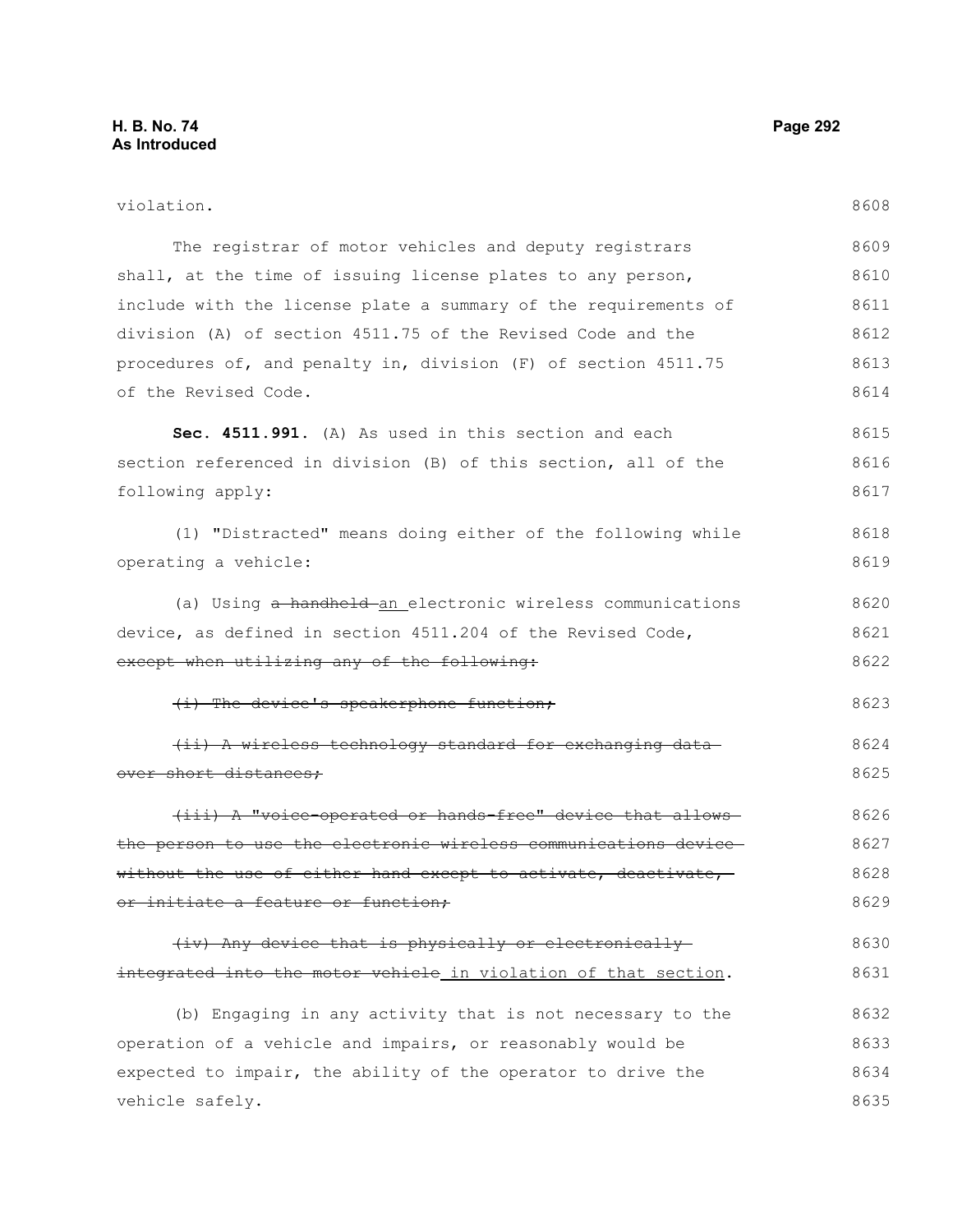(2) "Distracted" does not include operating a motor vehicle while wearing an earphone or earplug over or in both ears at the same time. A person who so wears earphones or earplugs may be charged with a violation of section 4511.84 of the Revised Code. (3) "Distracted" does not include conducting any activity while operating a utility service vehicle or a vehicle for or on behalf of a utility, provided that the driver of the vehicle is acting in response to an emergency, power outage, or a circumstance affecting the health or safety of individuals. As used in division (A)(3) of this section: (a) "Utility" means an entity specified in division (A), (C), (D), (E), or (G) of section 4905.03 of the Revised Code. (b) "Utility service vehicle" means a vehicle owned or operated by a utility. (B) If an offender violates section 4511.03, 4511.051, 4511.12, 4511.121, 4511.132, 4511.202, 4511.21, 4511.211, 4511.213, 4511.22, 4511.23, 4511.25, 4511.26, 4511.27, 4511.28, 4511.29, 4511.30, 4511.31, 4511.32, 4511.33, 4511.34, 4511.35, 4511.36, 4511.37, 4511.38, 4511.39, 4511.40, 4511.41, 4511.42, 4511.43, 4511.431, 4511.44, 4511.441, 4511.451, 4511.46, 4511.47, 4511.54, 4511.55, 4511.57, 4511.58, 4511.59, 4511.60, 4511.61, 4511.64, 4511.71, 4511.711, 4511.712, 4511.713, 4511.72, or 4511.73, or 4511.75 of the Revised Code while distracted and the distracting activity is a contributing factor to the commission of the violation, the offender is subject to the applicable penalty for the violation and, notwithstanding section 2929.28 of the Revised Code, is subject to an additional fine of not more than one hundred dollars as follows: 8636 8637 8638 8639 8640 8641 8642 8643 8644 8645 8646 8647 8648 8649 8650 8651 8652 8653 8654 8655 8656 8657 8658 8659 8660 8661 8662 8663 8664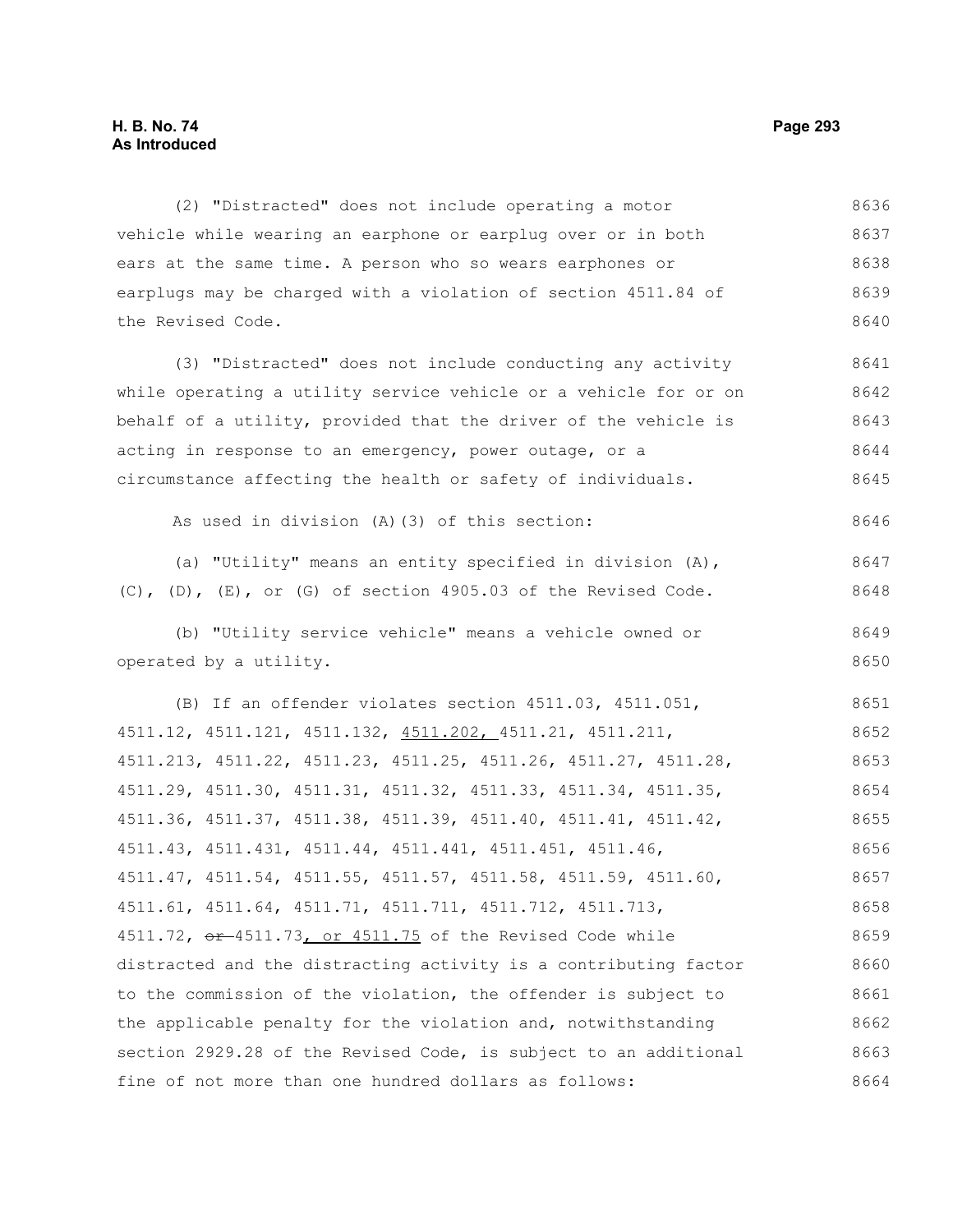### **H. B. No. 74 Page 294 As Introduced**

(1) Subject to the mandatory appearance requirements of Traffic Rule 13, if a law enforcement officer issues an offender a ticket, citation, or summons for a violation of any of the aforementioned sections of the Revised Code that indicates that the offender was distracted while committing the violation and that the distracting activity was a contributing factor to the commission of the violation, the offender may enter a written plea of guilty and waive the offender's right to contest the ticket, citation, or summons in a trial provided that the offender pays the total amount of the fine established for the violation and pays the additional fine of one hundred dollars. In lieu of payment of the additional fine of one hundred dollars, the offender instead may elect to attend a distracted driving safety course, the duration and contents of which shall be established by the director of public safety. If the offender attends and successfully completes the course, the offender shall be issued written evidence that the offender successfully completed the course. The offender shall be required to pay the total amount of the fine established for the violation, but shall not be required to pay the additional fine of one hundred dollars, so long as the offender submits to the court both the offender's payment in full and such written evidence. 8665 8666 8667 8668 8669 8670 8671 8672 8673 8674 8675 8676 8677 8678 8679 8680 8681 8682 8683 8684 8685 8686

(2) If the offender appears in person to contest the ticket, citation, or summons in a trial and the offender pleads guilty to or is convicted of the violation, the court, in addition to all other penalties provided by law, may impose the applicable penalty for the violation and may impose the additional fine of not more than one hundred dollars. 8687 8688 8689 8690 8691 8692

If the court imposes upon the offender the applicable penalty for the violation and an additional fine of not more 8693 8694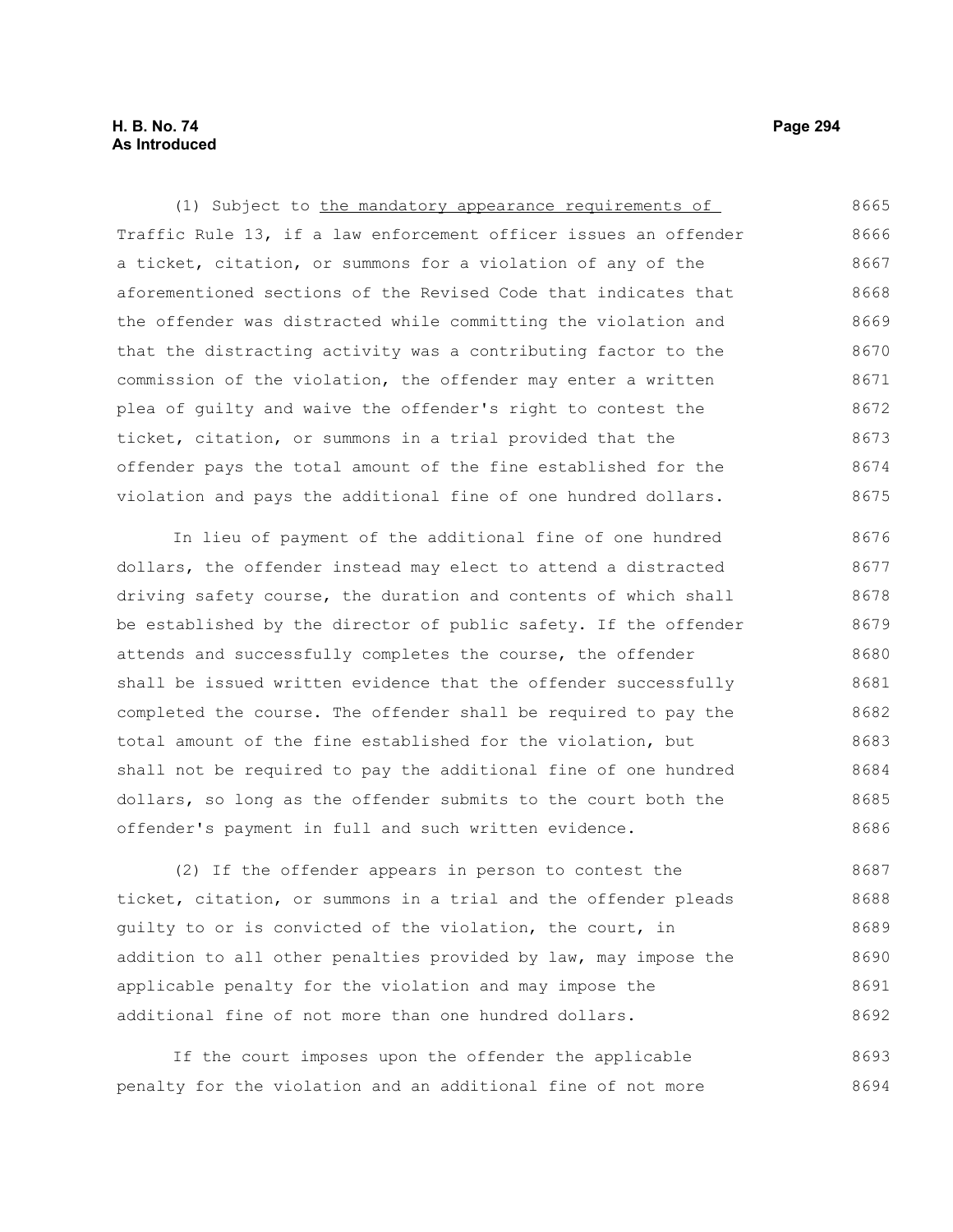than one hundred dollars, the court shall inform the offender that, in lieu of payment of the additional fine of not more than one hundred dollars, the offender instead may elect to attend the distracted driving safety course described in division (B) (1) of this section. If the offender elects the course option and attends and successfully completes the course, the offender shall be issued written evidence that the offender successfully completed the course. The offender shall be required to pay the total amount of the fine established for the violation, but shall not be required to pay the additional fine of not more than one hundred dollars, so long as the offender submits to the court the offender's payment and such written evidence. 8695 8696 8697 8698 8699 8700 8701 8702 8703 8704 8705 8706

**Sec. 4519.10.** (A) The purchaser of an off-highway motorcycle or all-purpose vehicle, upon application and proof of purchase, may obtain a temporary motor vehicle license placard registration for it. The application for such a placard-shall be signed by the purchaser of the off-highway motorcycle or allpurpose vehicle. The temporary motor vehicle license placard registration shall be issued only for the applicant's use of the off-highway motorcycle or all-purpose vehicle to enable the applicant to operate it legally while proper title and a registration sticker or license plate and validation sticker are being obtained and shall be displayed on no other off-highway motorcycle or all-purpose vehicle. A temporary motor vehicle license placard-registration issued under this section shall be in a form prescribed by the registrar of motor vehicles, shall differ in some distinctive manner from a placard-registration issued under section 4503.182 of the Revised Code, shall be valid for a period of forty-five days from the date of issuance, and shall not be transferable or renewable. The placardtemporary motor vehicle license registration either shall 8707 8708 8709 8710 8711 8712 8713 8714 8715 8716 8717 8718 8719 8720 8721 8722 8723 8724 8725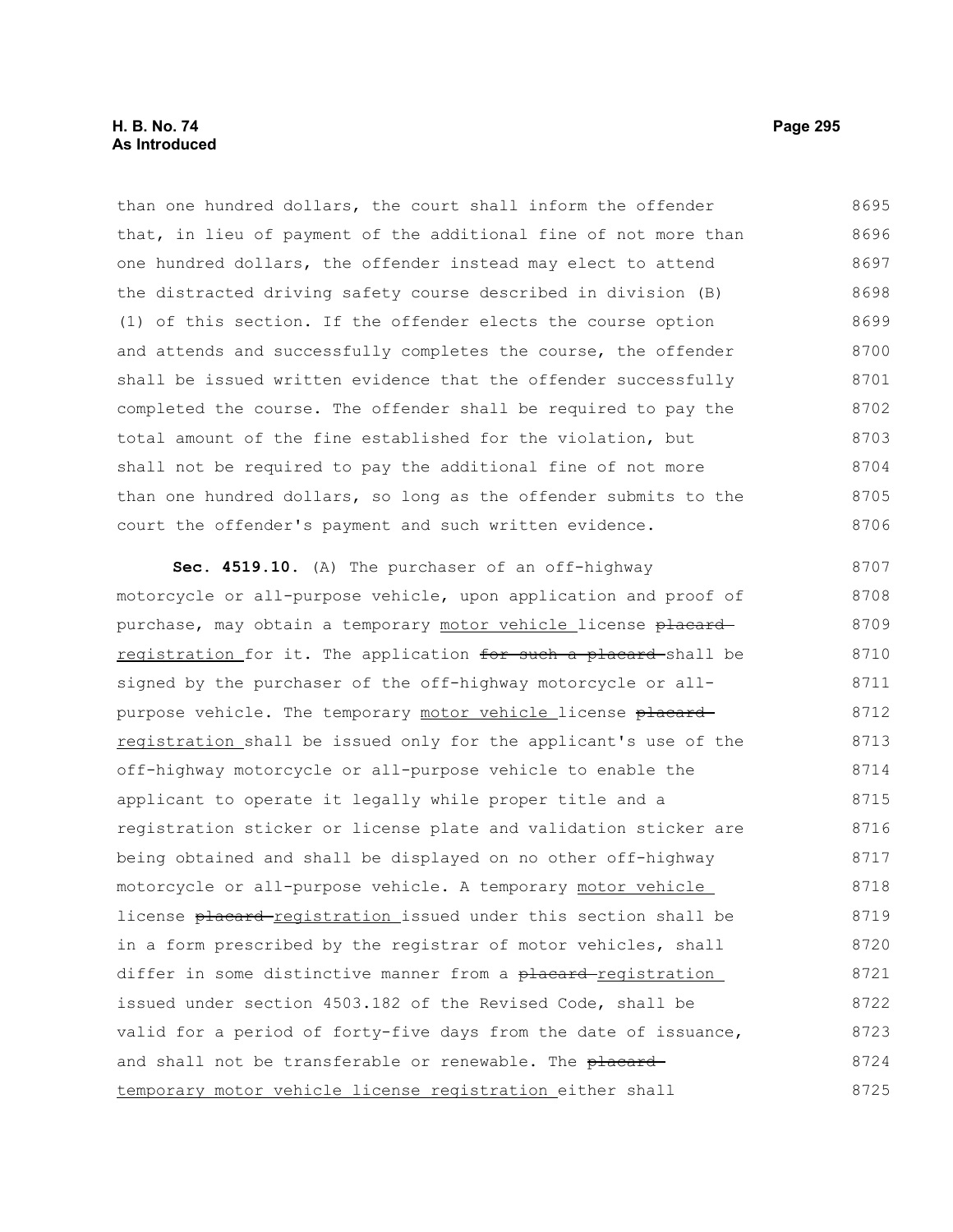### **H. B. No. 74 Page 296 As Introduced**

consist of or be coated with such material as will enable it to remain legible and relatively intact despite the environmental conditions to which the placard it is likely to be exposed during the forty-five-day period for which it is valid. The purchaser of an off-highway motorcycle or all-purpose vehicle shall attach the temporary motor vehicle license placardregistration to it, in a manner prescribed by rules the registrar shall adopt, so that the placard-numerals or letters are clearly visible. 8726 8727 8728 8729 8730 8731 8732 8733 8734

The fee for a temporary motor vehicle license placardregistration issued under this section shall be is two dollars. If the placard temporary motor vehicle license registration is issued by a deputy registrar, the deputy registrar shall charge an additional fee equal to the amount established under section 4503.038 of the Revised Code, which the deputy registrar shall retain. The deputy registrar shall transmit each two-dollar fee received by the deputy registrar under this section to the registrar, who shall pay the two dollars to the treasurer of state for deposit into the public safety - highway purposes fund established by section 4501.06 of the Revised Code. 8735 8736 8737 8738 8739 8740 8741 8742 8743 8744 8745

(B) The registrar may issue temporary motor vehicle license placards registrations to a dealer to be issued to purchasers for use on vehicles sold by the dealer, in accordance with rules prescribed by the registrar. The dealer shall notify the registrar within forty-eight hours of proof of issuance on a form prescribed by the registrar. 8746 8747 8748 8749 8750 8751

The fee for each such placard temporary motor vehicle license registration issued by the registrar to a dealer shall be two dollars plus a fee equal to the amount established under section 4503.038 of the Revised Code. 8752 8753 8754 8755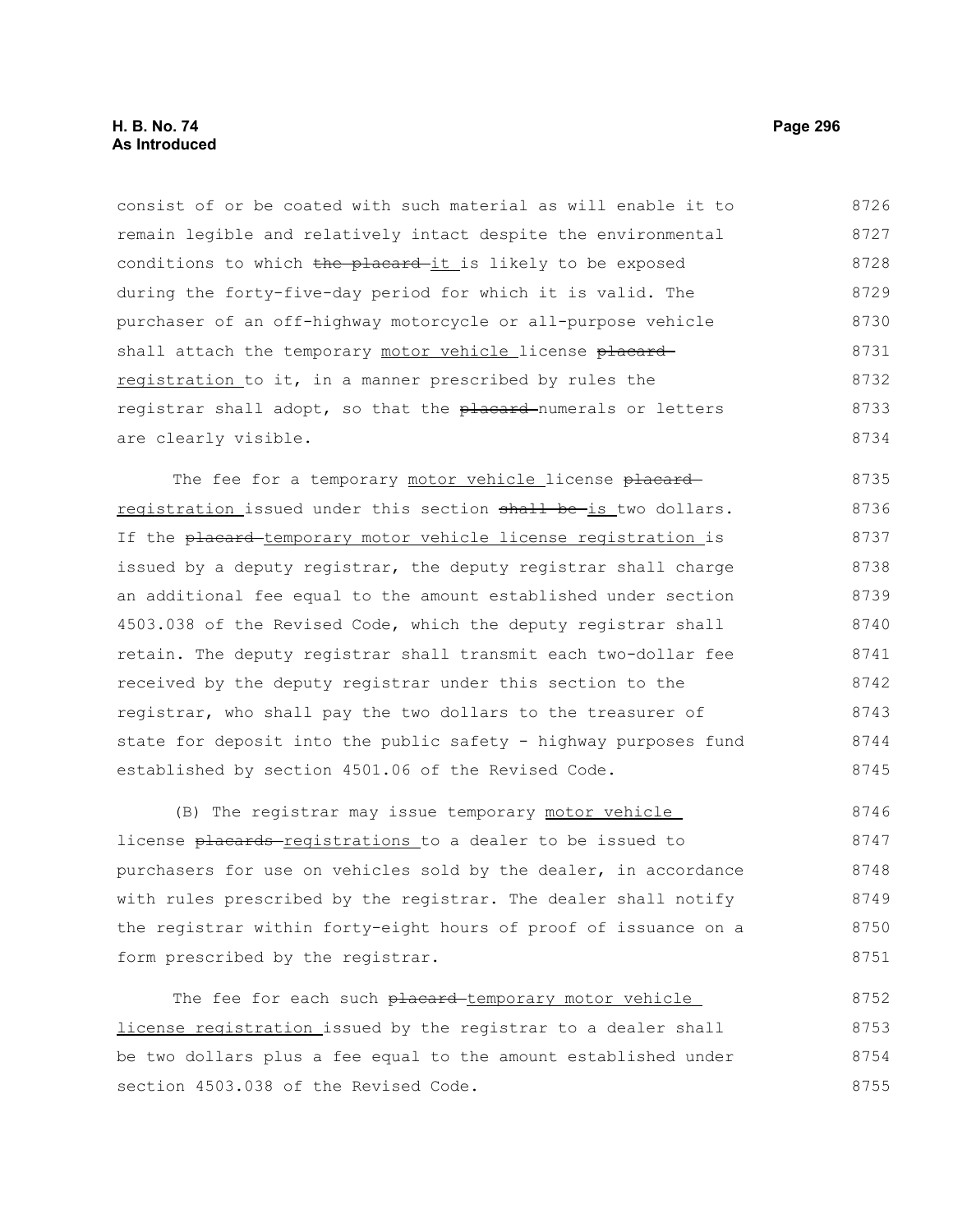# **H. B. No. 74 Page 297 As Introduced**

| Sec. 4519.59. (A) (1) The clerk of a court of common pleas       | 8756 |
|------------------------------------------------------------------|------|
| shall charge and retain fees as follows:                         | 8757 |
| (a) Fifteen-Seventeen dollars for each certificate of            | 8758 |
| title or duplicate certificate of title including the issuance   | 8759 |
| of a memorandum certificate of title, authorization to print a   | 8760 |
| non-negotiable evidence of ownership described in division (D)   | 8761 |
| of section 4519.58 of the Revised Code, non-negotiable evidence  | 8762 |
| of ownership printed by the clerk under division (E) of that     | 8763 |
| section, and notation of any lien on a certificate of title that | 8764 |
| is applied for at the same time as the certificate of title. The | 8765 |
| clerk shall retain eleven dollars and fifty cents of that fee    | 8766 |
| for each certificate of title when there is a notation of a lien | 8767 |
| or security interest on the certificate of title, twelve dollars | 8768 |
| and twenty-five cents when there is no lien or security interest | 8769 |
| noted on the certificate of title, and eleven dollars and fifty  | 8770 |
| cents for each duplicate certificate of title.                   | 8771 |
| (b) Five dollars for each certificate of title with no           | 8772 |
| security interest noted that is issued to a licensed motor       | 8773 |
| vehicle dealer for resale purposes. The clerk shall retain two   | 8774 |
| dollars and twenty-five cents of that fee.                       | 8775 |
| (c) Five dollars for each memorandum certificate of title        | 8776 |
| or non-negotiable evidence of ownership that is applied for      | 8777 |
| separately. The clerk shall retain that entire fee.              | 8778 |
| (2) The fees that are not retained by the clerk shall be         | 8779 |
| paid to the registrar of motor vehicles by monthly returns,      | 8780 |
| which shall be forwarded to the registrar not later than the     | 8781 |
| fifth day of the month next succeeding that in which the         | 8782 |
| certificate is forwarded or that in which the registrar is       | 8783 |
| notified of a lien or cancellation of a lien.                    | 8784 |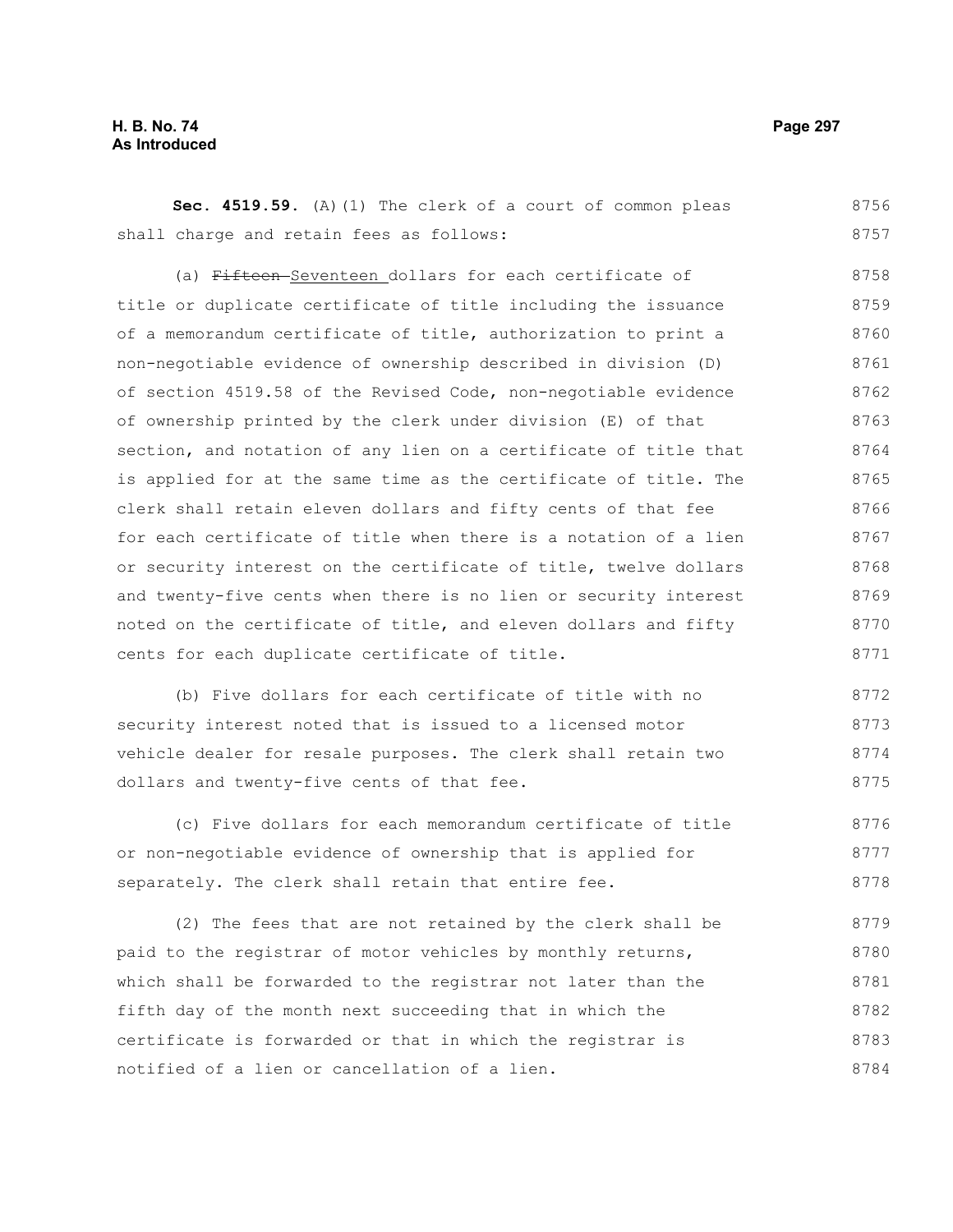(B)(1) The registrar shall pay twenty-five cents of the amount received for each certificate of title that is issued to a motor vehicle dealer for resale, one dollar for certificates of title issued with a lien or security interest noted on the certificate of title, and twenty-five cents for each certificate of title with no lien or security interest noted on the certificate of title into the public safety - highway purposes fund established in section 4501.06 of the Revised Code. (2) Fifty cents of the amount received for each certificate of title shall be paid by the registrar as follows: (a) Four cents shall be paid into the state treasury to the credit of the motor vehicle dealers board fund created in section 4505.09 of the Revised Code, for use as described in division (B)(2)(a) of that section. (b) Twenty-one cents shall be paid into the highway operating fund. (c) Twenty-five cents shall be paid into the state treasury to the credit of the motor vehicle sales audit fund created in section 4505.09 of the Revised Code, for use as described in division (B)(2)(c) of that section. 8785 8786 8787 8788 8789 8790 8791 8792 8793 8794 8795 8796 8797 8798 8799 8800 8801 8802 8803 8804

(3) Two dollars of the amount received by the registrar for each certificate of title shall be paid into the state treasury to the credit of the automated title processing fund created in section 4505.09 of the Revised Code, for use as described in divisions (B)(3)(a) and (c) of that section. 8805 8806 8807 8808 8809

(4) Two dollars of the amount received by the registrar under division (A)(1)(a) of this section for each certificate of title shall be paid into the state treasury to the credit of the security, investigations, and policing fund created by section 8810 8811 8812 8813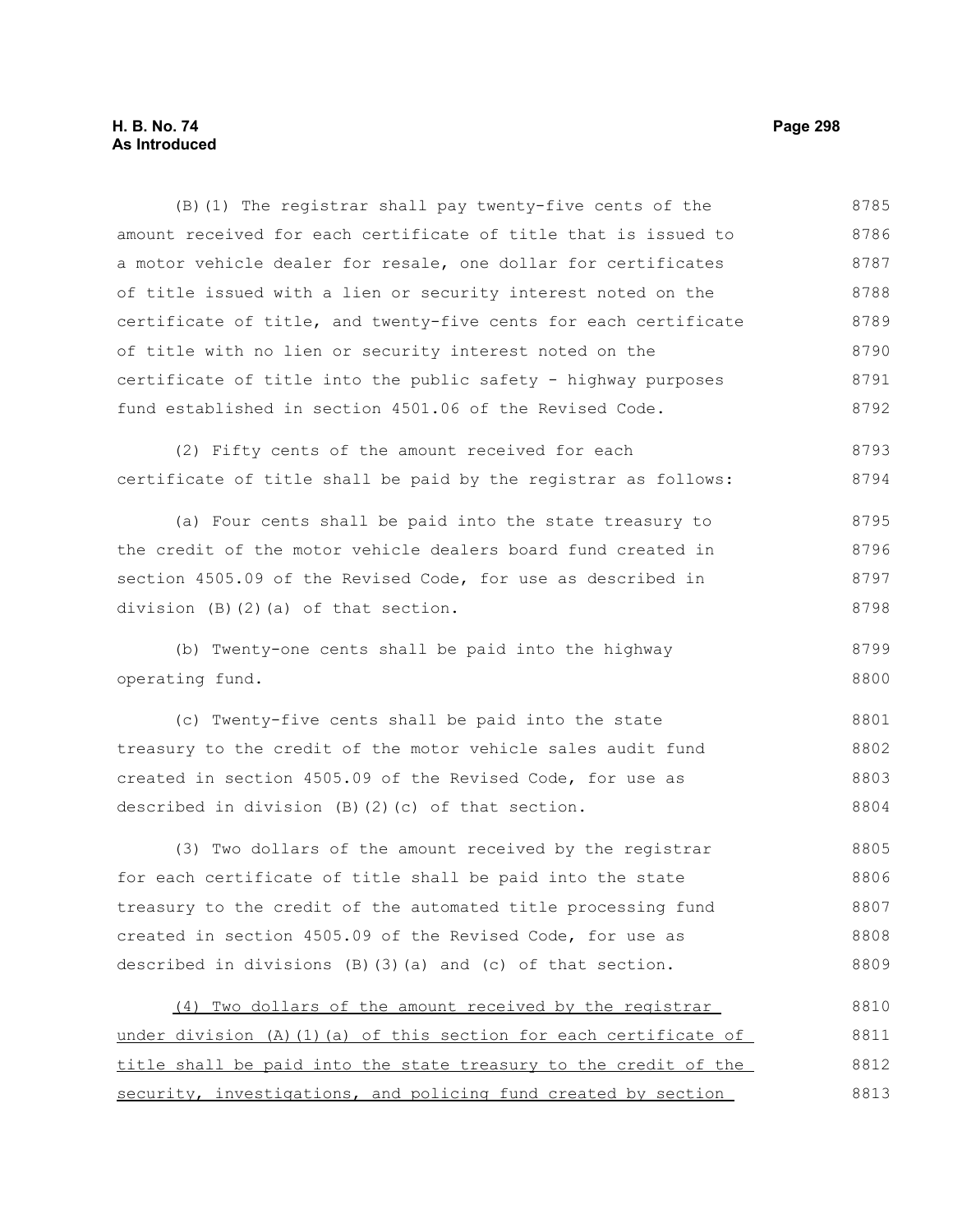| 4501.11 of the Revised Code.                                     | 8814 |
|------------------------------------------------------------------|------|
| Sec. 4561.01. As used in sections 4561.01 to 4561.25             | 8815 |
| the Revised Codethis chapter:                                    | 8816 |
| (A) "Aviation" means transportation by aircraft; operation       | 8817 |
| of aircraft; the establishment, operation, maintenance, repair,  | 8818 |
| and improvement of airports, landing fields, and other air       | 8819 |
| navigation facilities; and all other activities connected        | 8820 |
| therewith or incidental thereto.                                 | 8821 |
| (B) "Aircraft" means any contrivance manned device used or       | 8822 |
| designed intended for navigation or flight in the air, excepting | 8823 |
| a parachute or other contrivance for such navigation used-       | 8824 |
| primarily as safety equipment.                                   | 8825 |
| (C) "Airport" means any location either on land or water         | 8826 |
| which is used for the landing and taking off of aircraft,        | 8827 |
| including heliports and seaplane landing sites. "Airport" does   | 8828 |
| not include a federal navigable waterway or a military airport   | 8829 |
| owned by the United States government.                           | 8830 |
| (D) "Landing field" means any location either on land or         | 8831 |
| water of such size and nature as to permit the landing or taking | 8832 |
| off of aircraft with safety, and used for that purpose but not   | 8833 |
| equipped to provide for the shelter, supply, or care of          | 8834 |
| aircraft.                                                        | 8835 |
| (E) "Air navigation facility" means any facility used,           | 8836 |
| available for use, or designed for use in aid of navigation of   | 8837 |
| aircraft, including airports, landing fields, facilities for the | 8838 |
| servicing of aircraft or for the comfort and accommodation of    | 8839 |
| air travelers, and any structures, mechanisms, lights, beacons,  | 8840 |

marks, communicating systems, or other instrumentalities or

devices used or useful as an aid to the safe taking off,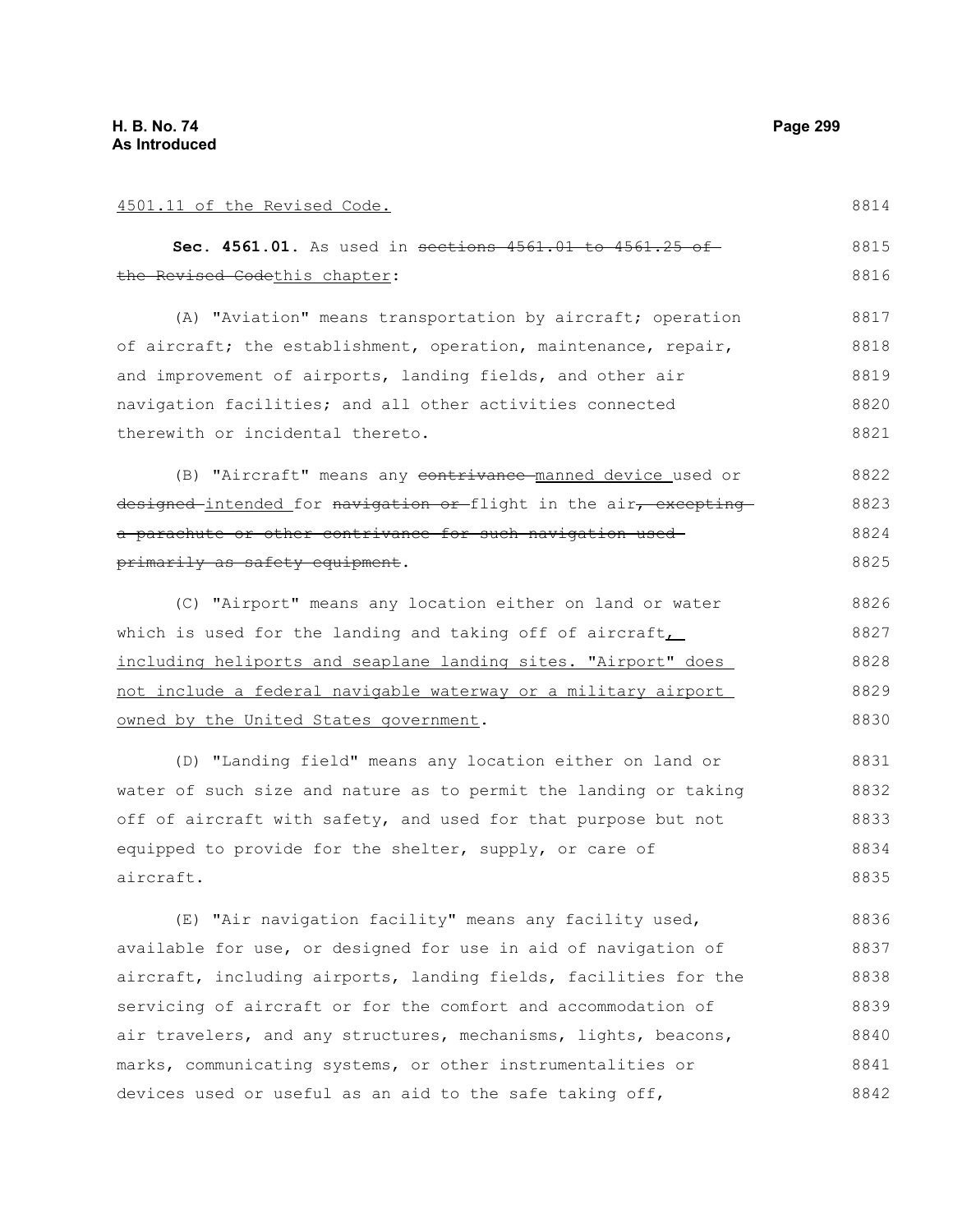| navigation, and landing of aircraft, or to the safe and          | 8843 |
|------------------------------------------------------------------|------|
| efficient operation or maintenance of an airport or landing      | 8844 |
| field, and any combination of such facilities.                   | 8845 |
| (F) "Air navigation hazard" means any structure, object of       | 8846 |
| natural growth, or use of land, that obstructs the air space     | 8847 |
| airspace required for the flight of aircraft in landing or       | 8848 |
| taking off at any airport or landing field, or that otherwise is | 8849 |
| hazardous to such landing or taking offair navigation.           | 8850 |
| (G) "Air navigation," "navigation of aircraft," or               | 8851 |
| "navigate aircraft" means the operation of aircraft in the air-  | 8852 |
| space-airspace_over this state.                                  | 8853 |
| (H) "Airperson" means any individual who, as the person in       | 8854 |
| command, or as pilot, mechanic, or member of the crew, engages   | 8855 |
| in the navigation of aircraft.                                   | 8856 |
| (I) "Airway" means a route in the air space airspace over        | 8857 |
| and above the lands or waters of this state, designated by the   | 8858 |
| Ohio aviation board as a route suitable for the navigation of    | 8859 |
| aircraft.                                                        | 8860 |
| (J) "Person" means any individual, firm, partnership,            | 8861 |
| corporation, company, association, joint stock association, or   | 8862 |
| body politic, and includes any trustee, receiver, assignee, or   | 8863 |
| other similar representative thereof.                            | 8864 |
| (K) "Government agency" means a state agency, state              | 8865 |
| institution of higher education, regional port authority, or any | 8866 |
| other political subdivision of the state, or the federal         | 8867 |
| government or other states.                                      | 8868 |
| (L) "Navigable airspace" means the air and surface space         | 8869 |
| around an airport that an aircraft requires to remain clear of   | 8870 |
| obstructions based on the obstruction standards specified in 14  | 8871 |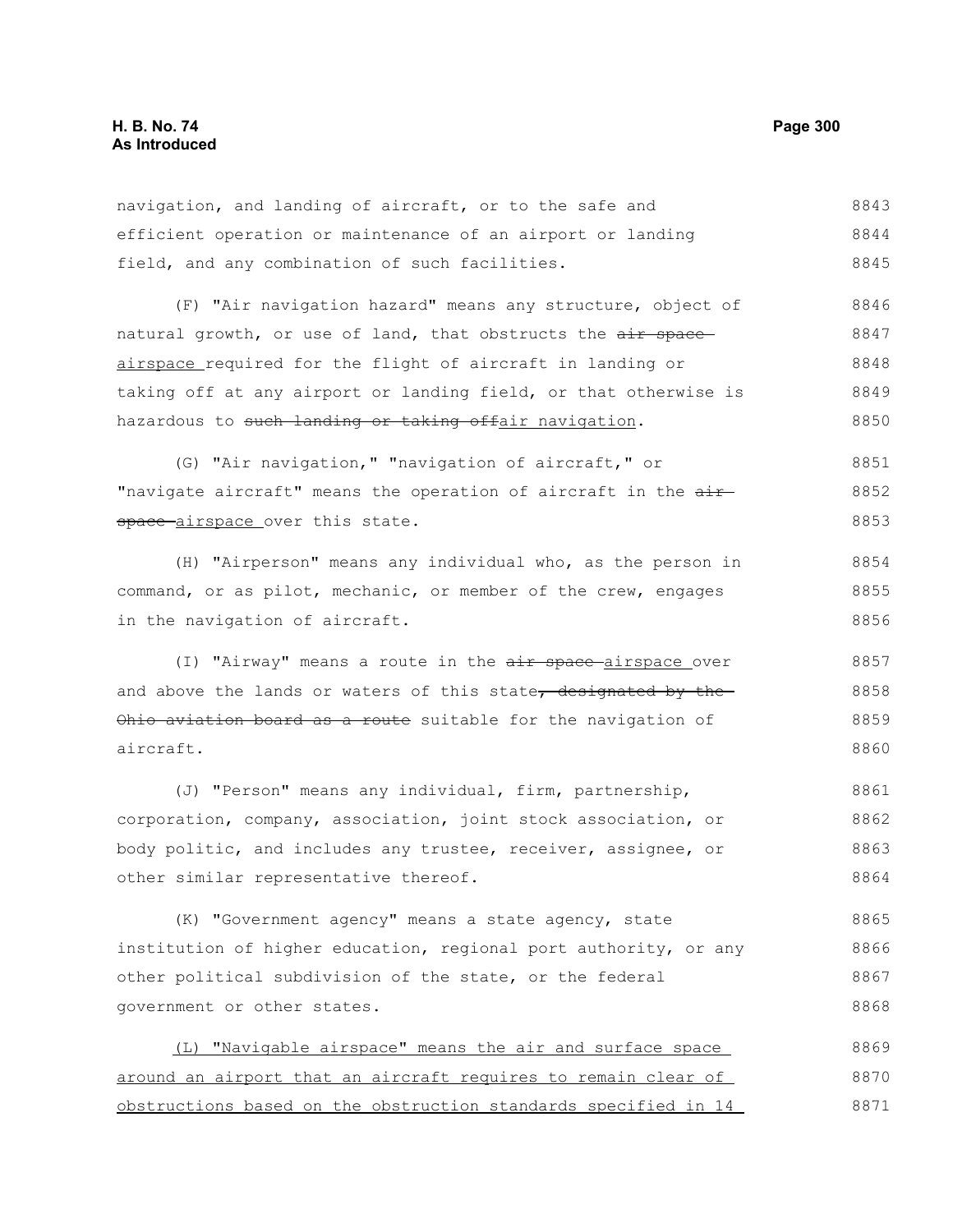C.F.R. part 77, and any federal aviation administration regulations, advisory circulars, and other guidance. (M) "Obstruction" means any structure that penetrates the navigable airspace, regardless of whether the structure is natural or artificial, permanent or temporary, and existing or future. (N) "Structure" means any permanent or temporary object, including a building, tower, crane, scaffold, smokestack, batch plant, earth formation, stockpile, transmission line, light pole, flagpole, ship mast, traverse way, and mobile object. (O) "Install, erect, construct, or establish" means undertaking any action that affects the natural environment of the site of a structure or object of natural growth, including clearing of land, excavation, or planting. "Install, erect, construct, or establish" does not include surveying changes necessary for temporary use of the site and use in securing geological data, including making necessary borings to ascertain foundation conditions. Sec. 4561.021. There is hereby created in the division ofmulti-modal planning and programs of the department of transportation the office of aviation. The director of transportation shall appoint the administrator of the office of aviation, who shall serve at the pleasure of the director. The administrator of the office of aviation shall be responsible to the director for the organization, direction, and supervision of the work of the office and the exercise of the powers and the performance of the duties assigned to the office. Subject to Chapter 124. of the Revised Code and civil service regulations, the administrator, with the approval of the director, shall select and appoint the necessary employees. The director also 8872 8873 8874 8875 8876 8877 8878 8879 8880 8881 8882 8883 8884 8885 8886 8887 8888 8889 8890 8891 8892 8893 8894 8895 8896 8897 8898 8899 8900 8901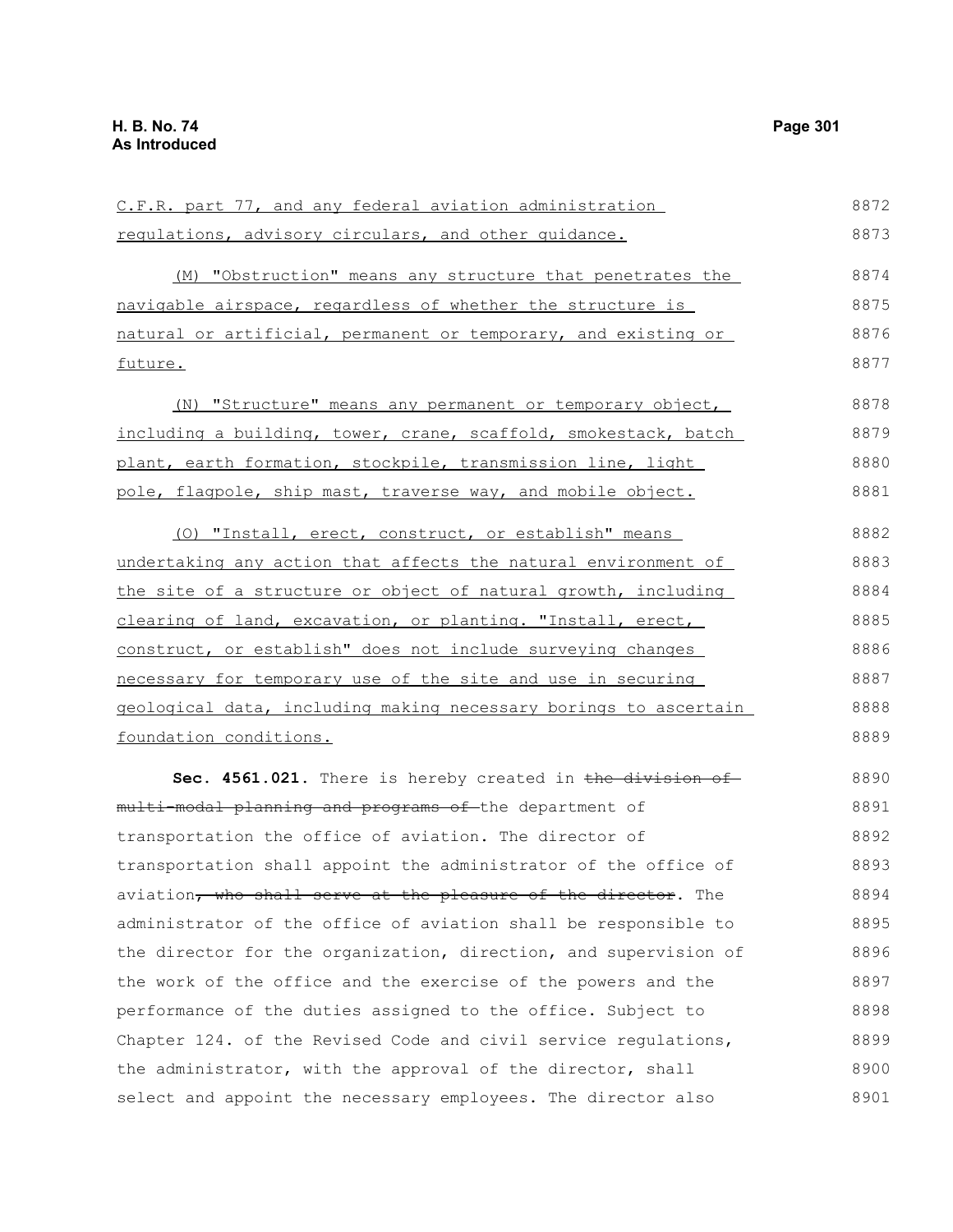may employ experts for assistance in any specific matter at a reasonable rate of compensation. **Sec. 4561.05.** The department of transportation shall administer Chapter 4561. of the Revised Code. The department may adopt and promulgate such rules as it determines necessary to carry out this chapter. The department may issue and amend orders, and make, promulgate, and amend, reasonable general and special rules and procedure, and establish minimum standards. The department may create application forms for permits and certifications issued 8902 8903 8904 8905 8906 8907 8908 8909 8910 8911

The department may establish safety rules governing obstructions, air navigation hazards, and the location, size, use, and equipment of airports and landing areas, and rules governing air marking, the use of signs or lights designed to be visible from the air, and other air navigation facilities. 8913 8914 8915 8916 8917

under this chapter and the rules adopted under it.

All rules and amendments thereto, prescribed by the department, shall conform to and coincide with, so far as possible, the "Civil Aeronautics Act of 1938," 52 Stat. 973, 49-U.S.C. 401, as amended, passed by the congress of the United States, and the air commerce regulations issued pursuant theretoany federal laws and regulations governing aviation and air navigation, including 49 U.S.C. 401 to 501 and 14 C.F.R. part 77. 8918 8919 8920 8921 8922 8923 8924 8925

All acts of the department authorized under this section shall be carried on in conformity with Chapter 119. of the Revised Code. 8926 8927 8928

**Sec. 4561.06.** The department of transportation shall encourage the development of aviation and the promotion of 8929 8930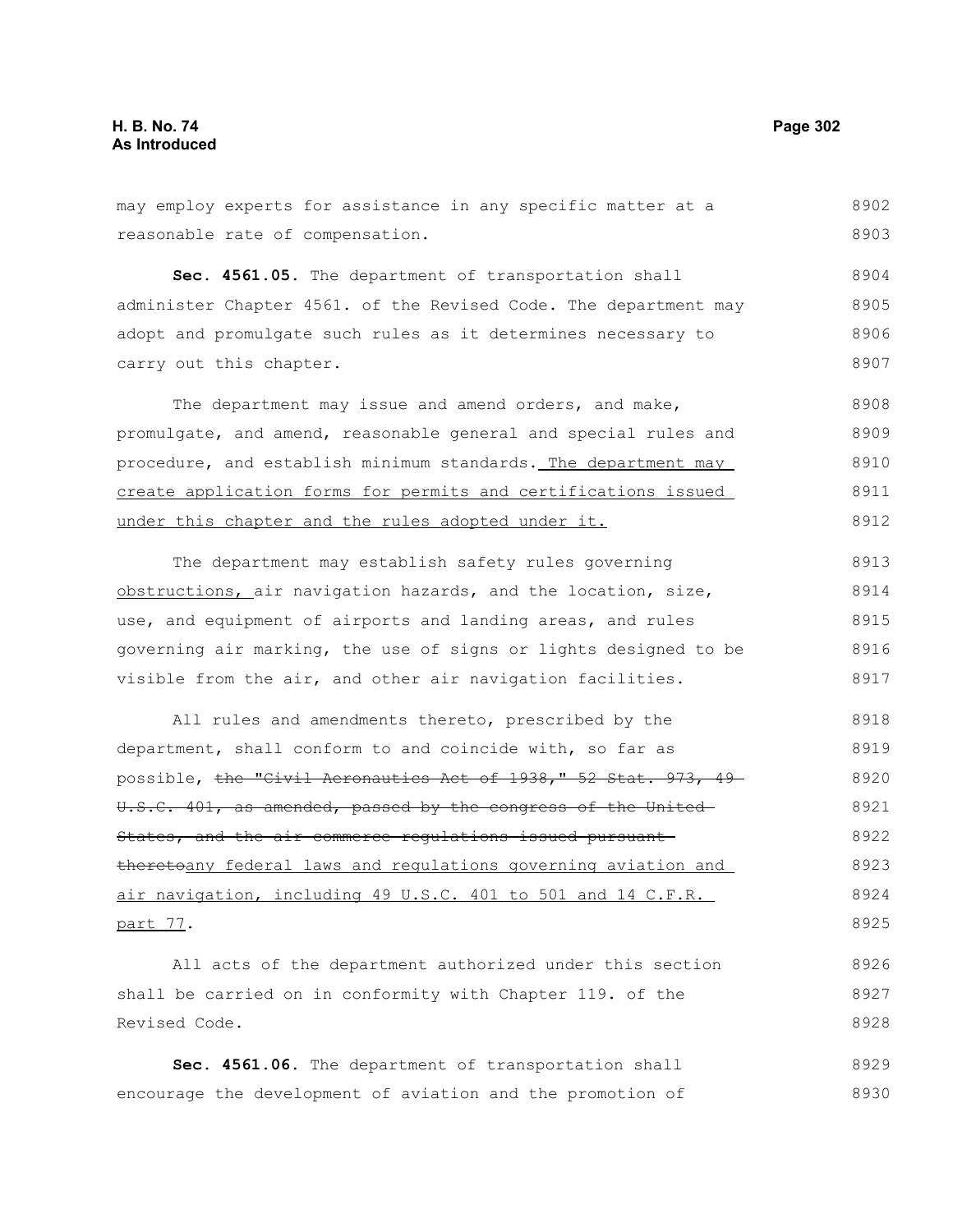8931

#### judgment, may best serve the public interest. The department may furnish engineering or other technical counsel and services, with or without charge therefor, to any appropriate government agency or private entity desiring such counsel or services in connection with any question or problem concerning the need for, or the location, construction, maintenance, or operation of airports, landing fields, or other air navigation facilities, or for the protection of navigable airspace. The department shall be the official representative of this state in all civil actions, matters, or proceedings pertaining to aviation in which this state is a party or has an interest. 8932 8933 8934 8935 8936 8937 8938 8939 8940 8941 8942 8943 8944

aviation education and research within this state as, in its

The department may investigate, and may cooperate with any other appropriate government agency in the investigation of, any accident occurring in this state in connection with aviation. It may issue an order to preserve, protect, or prevent the removal of any aircraft or air navigation facility involved in an accident being so investigated until the investigation is completed. The chief executive officer or any law enforcement officer of this state or any political subdivision in which an accident occurred shall assist the department in enforcing such an order when called upon to do so. 8945 8946 8947 8948 8949 8950 8951 8952 8953 8954

The department, in connection with any investigation it is authorized to conduct, or in connection with any matter it is required to consider and determine, may conduct hearings thereon. All such hearings shall be open to the public. The administrator of the office of aviation or those employees of that office or its agents who are designated to conduct such 8955 8956 8957 8958 8959 8960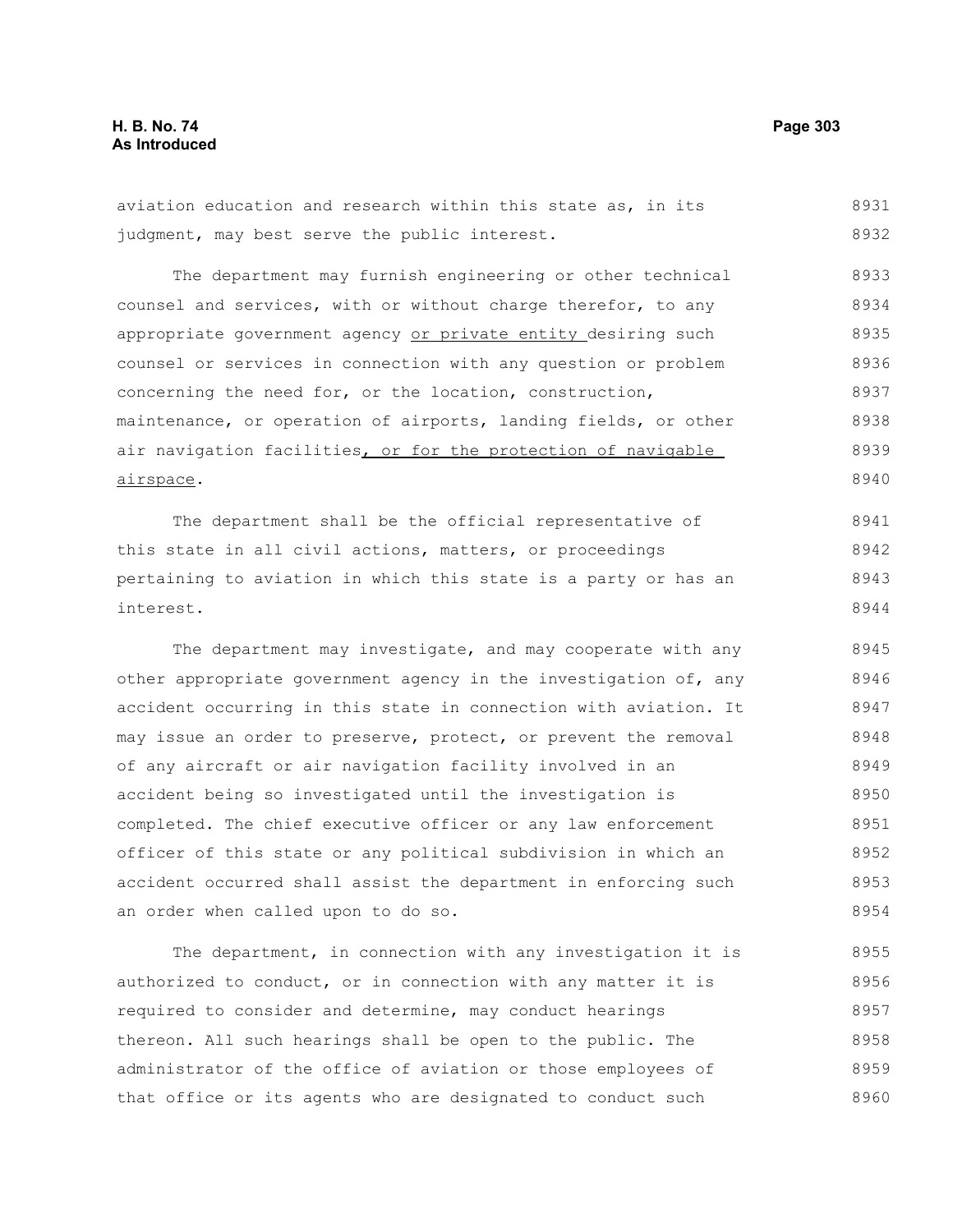## **H. B. No. 74 Page 304 As Introduced**

hearings may administer oaths and affirmations and issue subpoenas for and compel the attendance and testimony of witnesses and the production of papers, books, and documents at the hearings. In case of failure to comply with such a subpoena or refusal to testify, the administrator or the employees of the office of aviation or its agents who are designated to conduct the hearings may invoke the aid of the court of common pleas of the county in which the hearing is being conducted, and the court may order the witness to comply with the requirements of the subpoena or to give testimony concerning the matter in question. Failure to obey any order of the court may be punished as a contempt of the court. 8961 8962 8963 8964 8965 8966 8967 8968 8969 8970 8971 8972

Reports of any investigations or hearings, or parts thereof, conducted by the department shall not be admitted in evidence or used for any purpose in any action or proceeding arising out of any matter referred to in the investigation, hearings, or report thereof, except in actions or proceedings instituted by the state or by the department on behalf of the state, nor shall any member of the department or any of its employees be required to testify to any facts ascertained in, or information obtained by reason of, the member's or employee's official capacity, or to testify as an expert witness in any action or proceeding involving or pertaining to aviation to which the state is not a party. Subject to this section, the department may make available to appropriate agencies of government any information and material developed in the course of its investigations and hearings. 8973 8974 8975 8976 8977 8978 8979 8980 8981 8982 8983 8984 8985 8986 8987

The department may initiate in any court of competent jurisdiction any proceedings it considers necessary to enforce this chapter and the rules adopted under it. 8988 8989 8990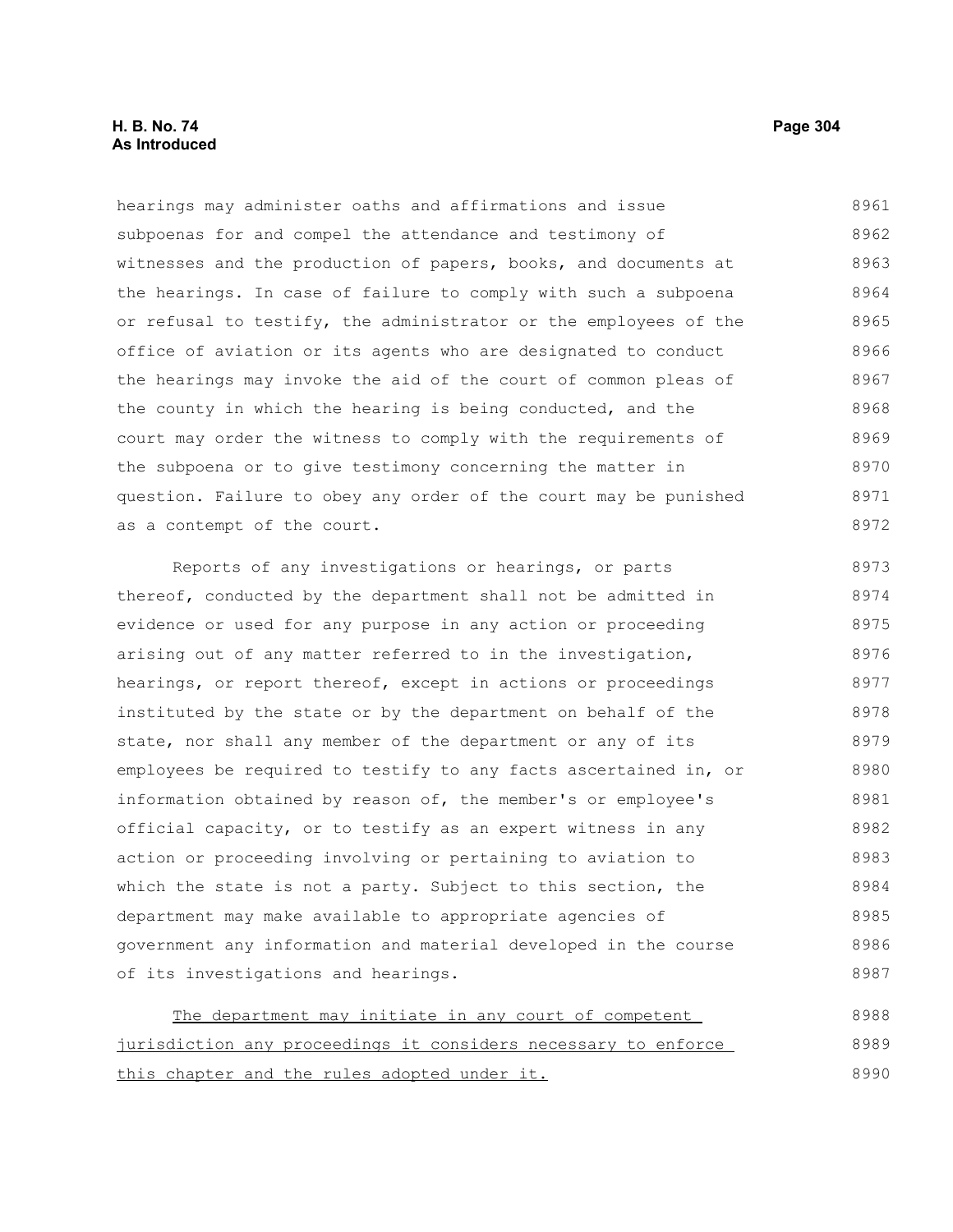### **H. B. No. 74 Page 305 As Introduced**

The department shall report to the appropriate agency of the United States all cases that come to its attention of persons navigating aircraft without a valid aviator's certificate, or in which an aircraft is navigated without a valid air-worthiness certificate in probable violation of the laws of the United States requiring such certificates, and it also shall report to the proper governmental agency any probable infringement or violation of laws, rules, and regulations pertaining to aviation that come to its attention. 8991 8992 8993 8994 8995 8996 8997 8998 8999

The department may prepare, adopt, and subsequently revise a plan showing the locations and types of airports, landing fields, and other air navigation facilities within this state+ it also may prepare another plan of a system of airways within this state, the establishment, maintenance, and use of which will, in its judgment, serve the development of transportationby aircraft within this state in the best interests of the public. It may publish plans and pertinent information as the public interest requires. 9000 9001 9002 9003 9004 9005 9006 9007 9008

The department periodically may prepare, publish, and distribute such maps, charts, or other information as the public interest requires, showing the location of and containing a description of all airports, landing fields, and other air navigation facilities then in operation in this state, together with information concerning the manner in which, and the terms upon which, those facilities may be used, and showing all airways then in use, or recommended for use, within this state, together with information concerning the manner in which the facilities should be used. 9009 9010 9011 9012 9013 9014 9015 9016 9017 9018

**Sec. 4561.08.** The department of transportation may cooperate with any government agency, in the acquisition, 9019 9020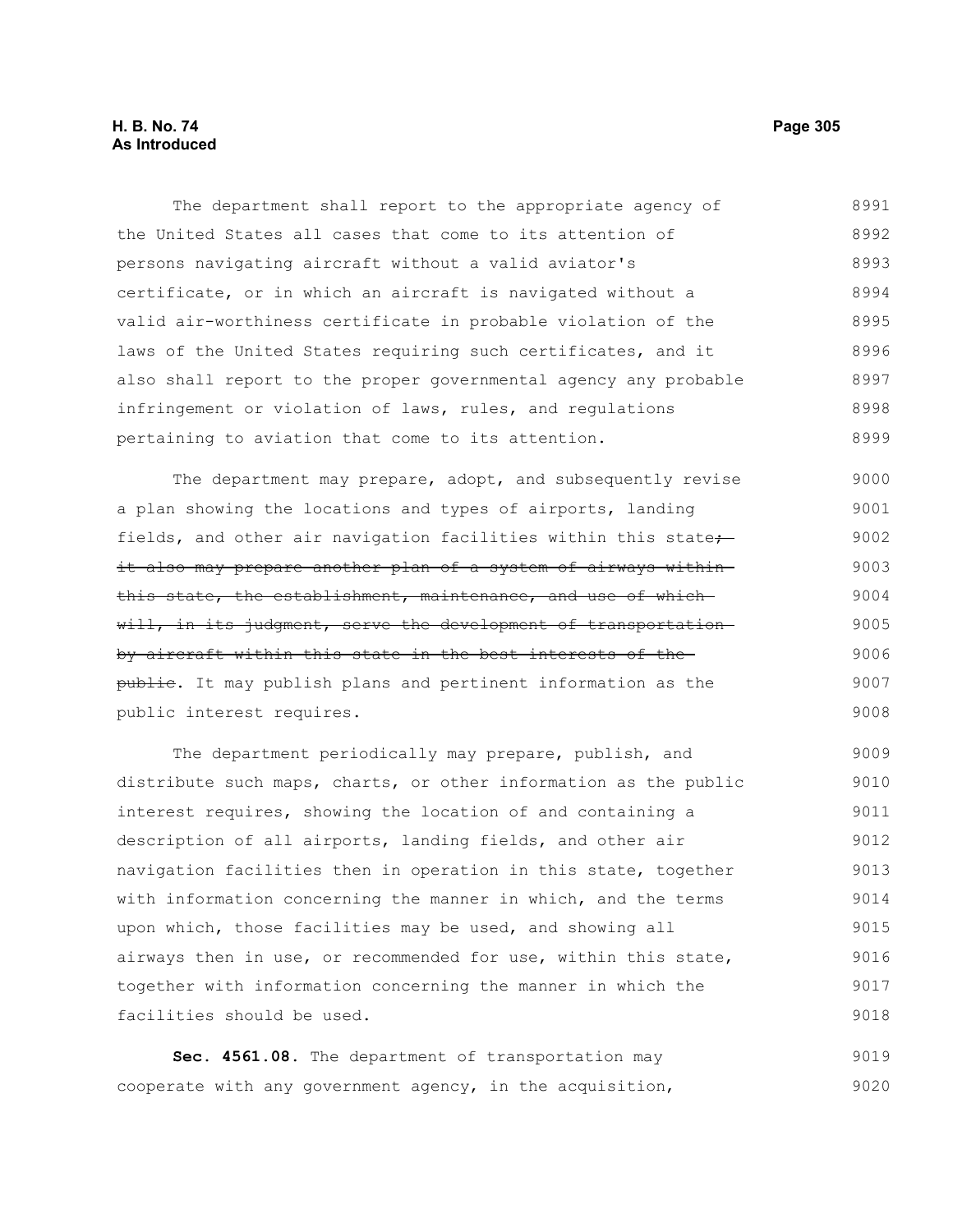## **H. B. No. 74 Page 306 As Introduced**

establishment, construction, enlargement, improvement, equipment, protection of navigable airspace, or operation of airports, landing fields, and other air navigation facilities in this state, and may comply with the laws of the United States and any regulations made thereunder with respect to the expenditure of federal funds for or in connection with such airports, landing fields, and other air navigation facilities. 9021 9022 9023 9024 9025 9026 9027

The department may accept, receive, and receipt for federal funds, upon such terms as are prescribed by the laws of the United States and any regulations made thereunder, on behalf of the state, and may treat similarly, for the state or as agent for any regional airport authority, county, or municipal corporation thereof, other funds, public or private, for the acquisition, establishment, construction, enlargement, improvement, equipment, protection of navigable airspace, or operation of airports, landing fields, and other air navigation facilities, whether such work is to be done severally by the state or by a political subdivision thereof or by a regional airport authority, or by the state and a regional airport authority or one or more such political subdivisions jointly, or by any two or more such political subdivisions jointly, or by a regional airport authority and any one or more such political subdivisions jointly. The department may also act as agent of any regional airport authority, county, or municipal corporation of the state in any other matter connected with the acquisition, establishment, construction, enlargement, improvement, equipment, protection of navigable airspace, or operation of airports, landing fields, and other air navigation facilities. In the discharge of its duties as such agent, the department may use all its powers in the same manner as when acting for and in behalf of the state. 9028 9029 9030 9031 9032 9033 9034 9035 9036 9037 9038 9039 9040 9041 9042 9043 9044 9045 9046 9047 9048 9049 9050 9051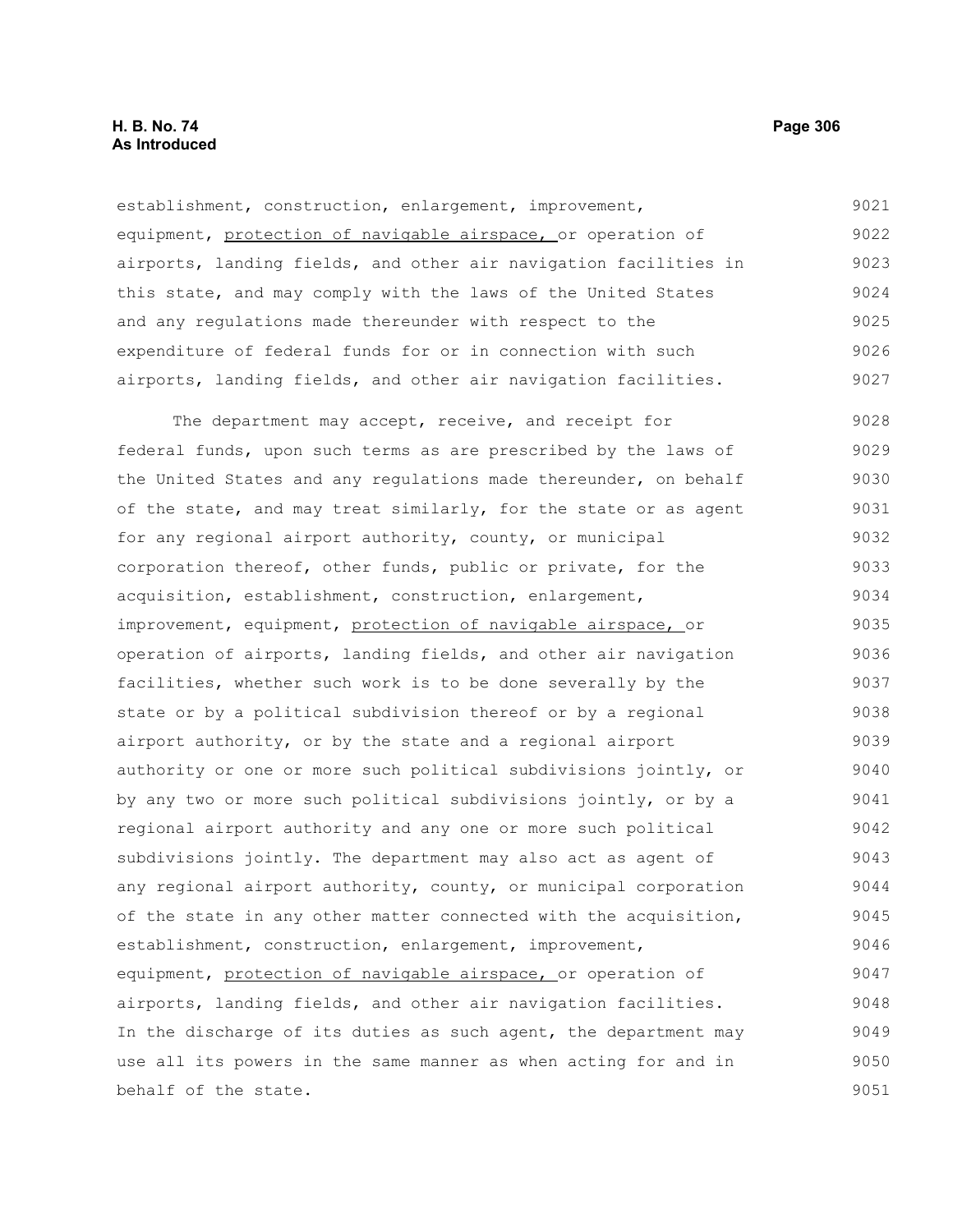### **H. B. No. 74 Page 307 As Introduced**

The department may approve or disapprove all contracts, grants, and agreements for the acquisition, establishment, construction, enlargement, improvement, equipment, protection of navigable airspace, or operation of airports, landing fields, and other air navigation facilities insofar as its rules require. 9052 9053 9054 9055 9056 9057

The department may advise and cooperate with any regional airport authority or political subdivision of this state or of any other state, when it is acting jointly with a regional airport authority or subdivision of this state, in all matters pertaining to the location, acquisition, establishment, construction, enlargement, improvement, equipment, protection of navigable airspace, or operation of airports, landing fields, and other air navigation facilities. 9058 9059 9060 9061 9062 9063 9064 9065

All federal money accepted by the department pursuant to sections 4561.01 to 4561.151 of the Revised Code-this chapter shall be deposited in the state treasury to the credit of the highway operating fund. All such moneys shall be expended in accordance with the terms imposed by the United States in making the grants thereof. 9066 9067 9068 9069 9070 9071

**Sec. 4561.09.** Each regional airport authority, county, municipal corporation, and agency of this state may accept, receive, and give receipt for federal funds upon such terms as are prescribed by the laws of the United States and any rules and regulations made thereunder, and may treat similarly other funds, public or private, for the acquisition, establishment, construction, enlargement, improvement, equipment, protection of navigable airspace, or operation of airports, landing fields, and other air navigation facilities. 9072 9073 9074 9075 9076 9077 9078 9079 9080

The board of trustees of a regional airport authority and 9081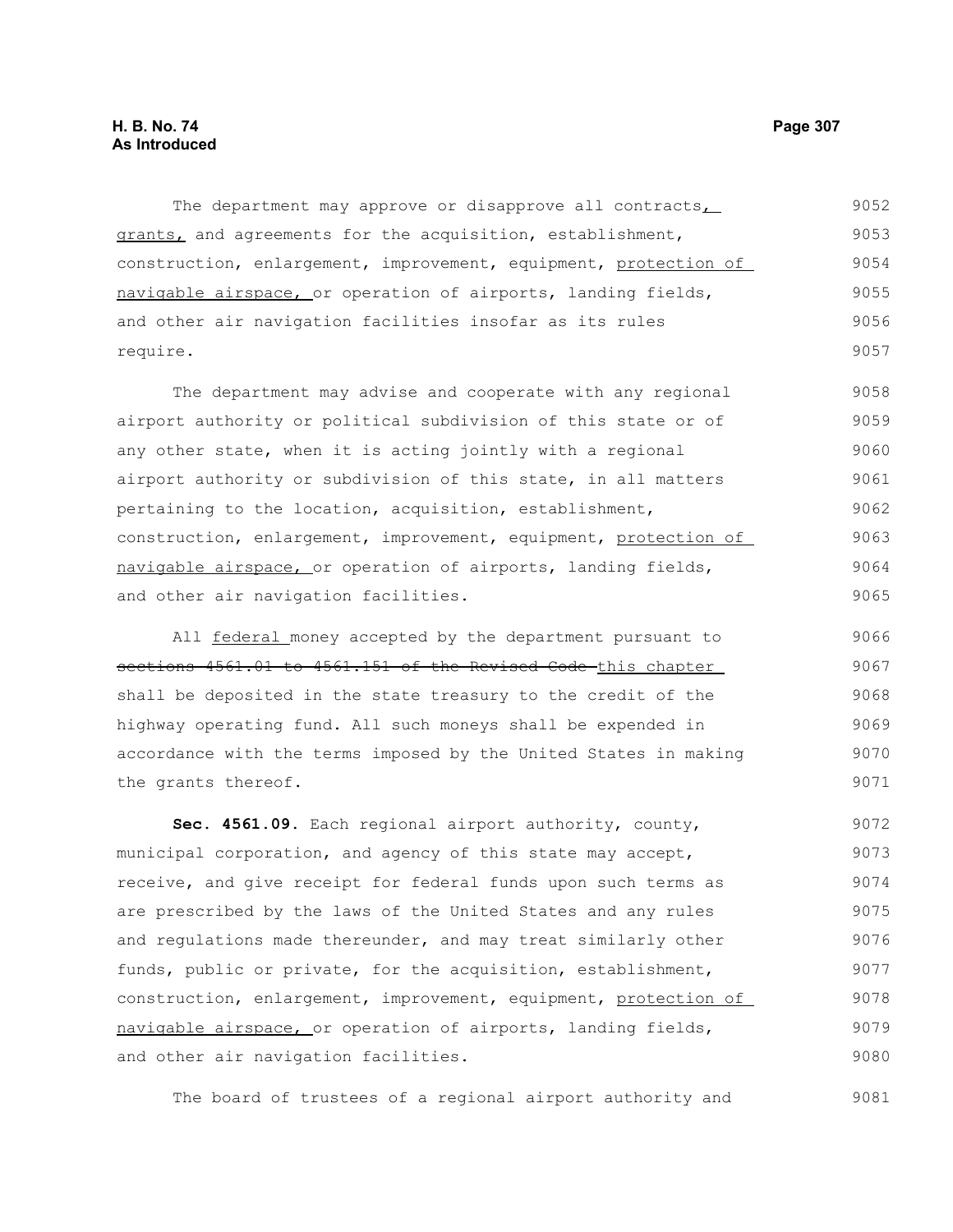#### **H. B. No. 74 Page 308 As Introduced**

the legislative body of each county or municipal corporation may designate the department of transportation as the agent of such regional airport authority, county, or municipal corporation to accept, receive, and receipt for federal funds upon such terms as are prescribed by the laws of the United States and any rules or regulations made thereunder, and to treat similarly other funds, public or private, for the acquisition, establishment, construction, enlargement, improvement, equipment, protection of navigable airspace, or operation of airports, landing fields, and other air navigation facilities, whether such work is to be done by the regional airport authority, county, or municipal corporation alone, or jointly with the state, or jointly with the state and other counties or municipal corporations. Such board of trustees or legislative body may designate the department as its agent in any other matter connected with the acquisition, establishment, construction, enlargement, improvement, equipment, protection of navigable airspace, or operation of airports, landing fields, and other air navigation facilities, and may enter into, or authorize the executive department of such political subdivision to enter into, an agreement with the department prescribing the terms of such agency, in accordance with the laws of the United States and any rules or regulations made thereunder. 9082 9083 9084 9085 9086 9087 9088 9089 9090 9091 9092 9093 9094 9095 9096 9097 9098 9099 9100 9101 9102 9103 9104

All contracts and grants for the acquisition, establishment, construction, enlargement, improvement, equipment, protection of navigable airspace, or operation of airports, landing fields, or other air navigation facilities made by a regional airport authority, county, municipal corporation, or agency of this state shall be made pursuant to the laws of this state governing the making of such contracts and grants; provided that when the acquisition, establishment, 9105 9106 9107 9108 9109 9110 9111 9112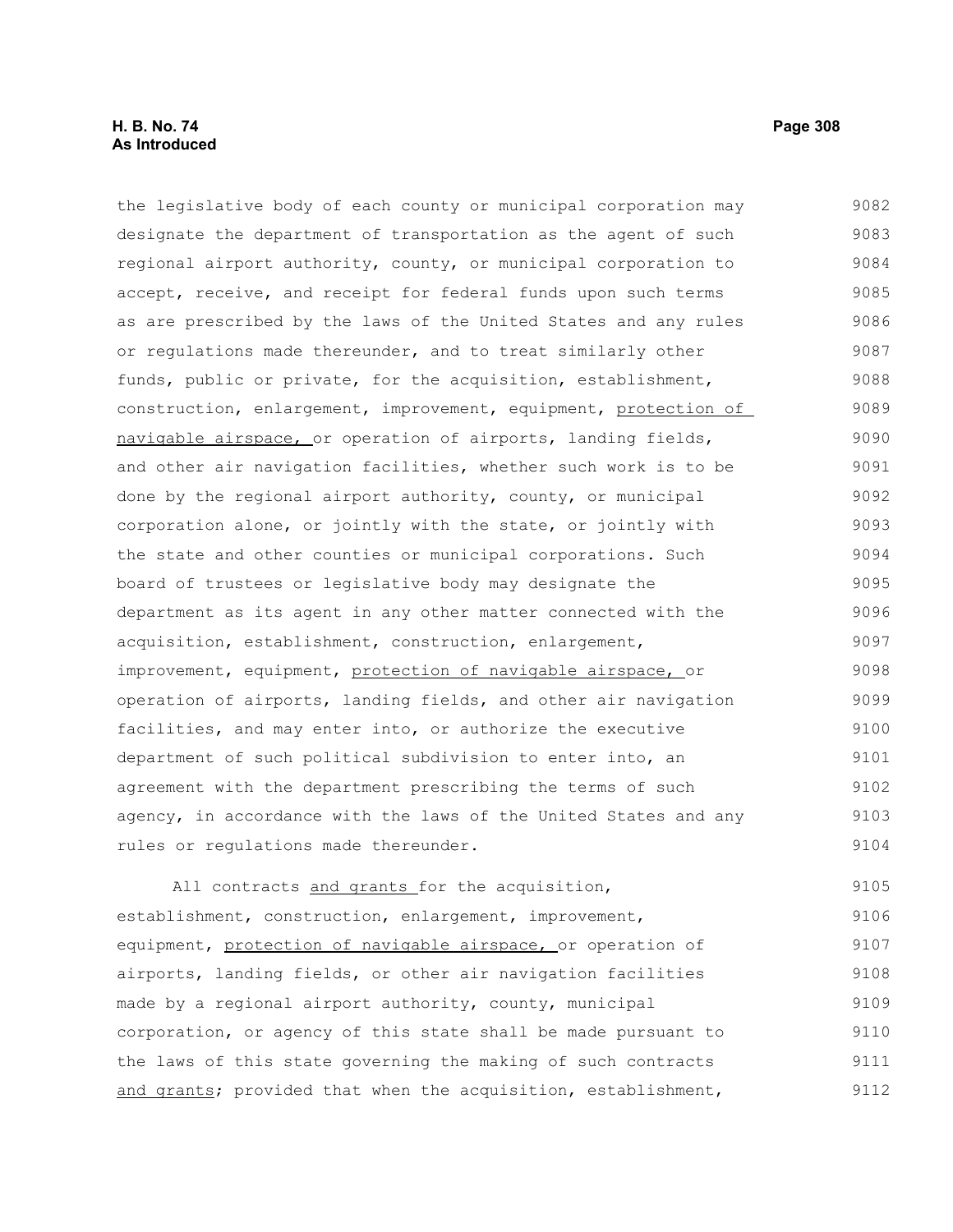construction, enlargement, improvement, equipment, protection of navigable airspace, or operation of airports, landing fields, or other air navigation facilities is financed wholly or partly with federal funds, the regional airport authority, county, municipal corporation, or agency of this state may let contracts and make grants in the manner prescribed by the federal authorities acting under the laws of the United States and any rules or regulations made thereunder. 9113 9114 9115 9116 9117 9118 9119 9120

Sec. 4561.11. (A) All publicly and privately owned airports, landing fields, and landing areas, including those located on public waters, shall be inspected and approved by the department of transportation before being used for commercial purposes. The department may issue a certificate of approval in each case. The In accordance with Chapter 119. of the Revised Code, the department shall require that a complete plan of suchairport, landing field, or landing area establish the documents and information required to be filed with  $\pm t$ -the department before granting or issuing it will grant or issue such approval; provided that in no case in which the department licenses or certifies for commercial operations an airport, landing field, or landing area constructed, maintained, or supported, in whole or in part, by public funds, under sections 4561.01 to 4561.151of the Revised Codethis chapter, shall the public be deprived of the use thereof or its facilities for aviation purposes as fully and equally as all other parties. 9121 9122 9123 9124 9125 9126 9127 9128 9129 9130 9131 9132 9133 9134 9135 9136 9137

In any case in which the department rejects or disapproves an application to commercially operate an airport, landing field, or landing area, or in any case in which the department issues an order requiring certain things to be done before approval, it shall set forth its reasons therefor and shall state the requirements to be met before such approval will be 9138 9139 9140 9141 9142 9143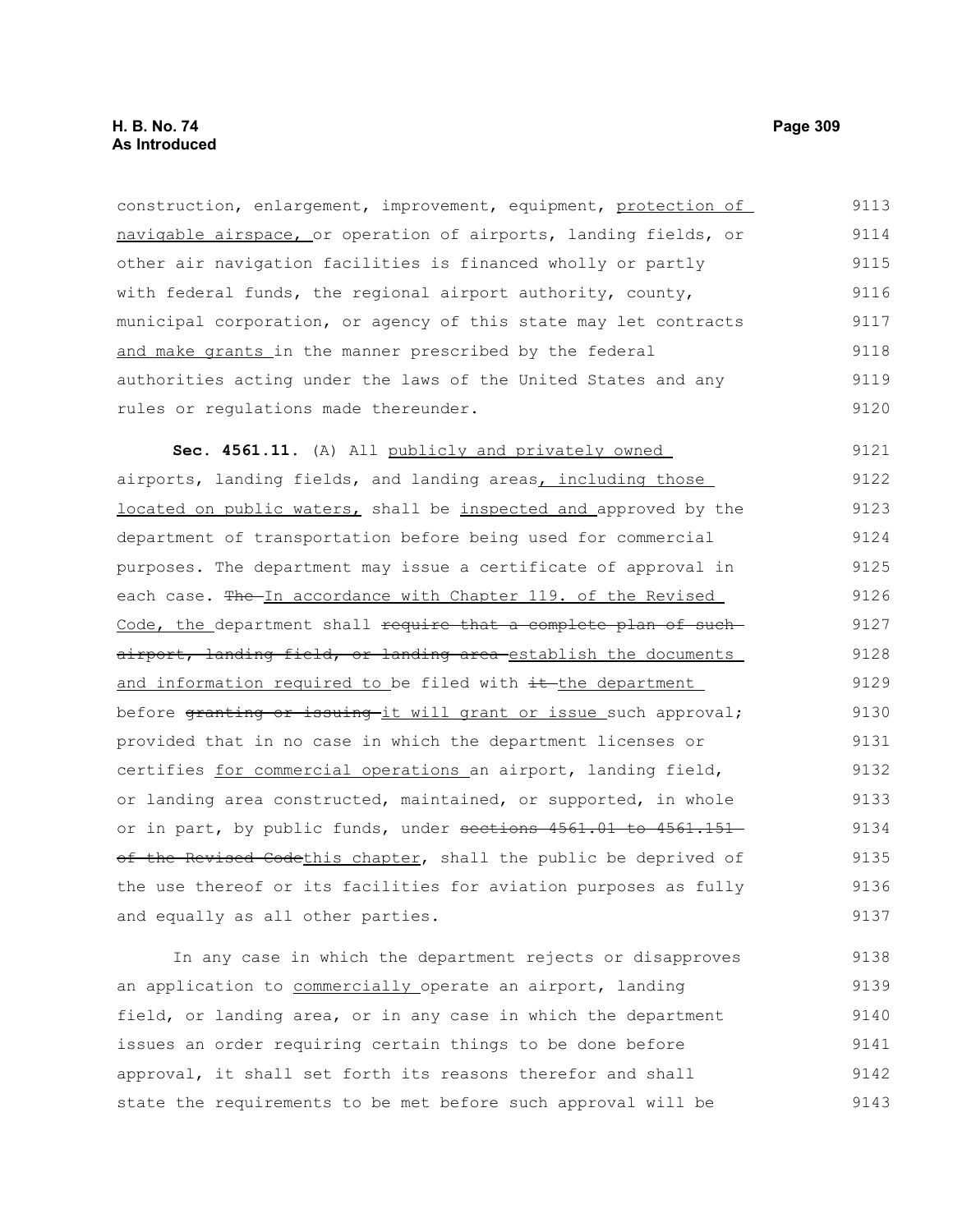given or such order modified or changed. In any case in which the department considers it necessary, it may order the closing of any airport, landing field, or landing area for commercial purposes until the requirements of the order made by the department are complied with. 9144 9145 9146 9147 9148

Appeal from any action or decision of the department in any such matter shall be made in accordance with sections 119.01 to 119.13 of the Revised Code. 9149 9150 9151

The department shall require that any person engagedwithin this state in operating aircraft, in any form of navigation, shall be the holder of a currently effective aviator's license issued by the civil aeronautics administration. 9152 9153 9154 9155 9156

The aviator's license required by this section shall bekept in the personal possession of the pilot when the pilot is operating aircraft within this state, and shall be presented for inspection upon the request of any passenger, any authorized representative of the department, or any official manager or person in charge of any airport, landing field, or area in this state upon which the pilot lands. 9157 9158 9159 9160 9161 9162 9163

(B) Whoever violates this section shall be fined not more than five hundred dollars, imprisoned not more than ninety days, or both. 9164 9165 9166

**Sec. 4561.12.** (A) Unless operated by the department of transportation or its agents, no aircraft shall be operated ormaintained on any public land or water owned or controlled by this state, or by any political subdivision of this state, except at such places and under such rules and regulations governing and controlling the operation and maintenance of 9167 9168 9169 9170 9171 9172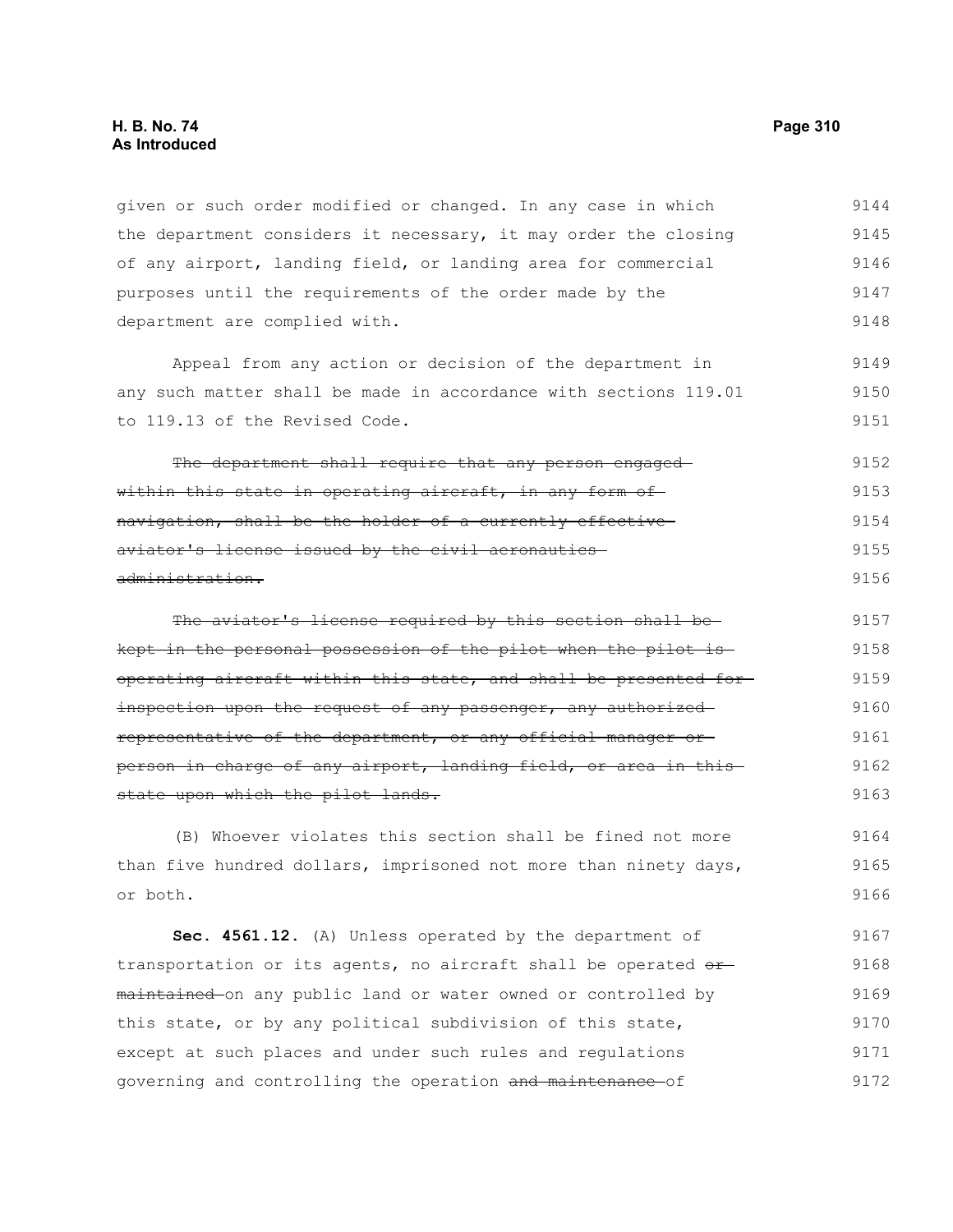| aircraft as are adopted and promulgated by the department in     | 9173 |
|------------------------------------------------------------------|------|
| accordance with sections 119.01 to 119.13 of the Revised Code.   | 9174 |
| Such action and approval by the department shall not             | 9175 |
| become effective until it has been approved by the adoption and  | 9176 |
| promulgation of appropriate rules governing, controlling, and    | 9177 |
| approving said places and the method of operation and            | 9178 |
| maintenance of aircraft, by the department, division, political  | 9179 |
| subdivision, agent, or agency of this state having ownership or  | 9180 |
| control of the places on said public land or water which are     | 9181 |
| affected by such operation or maintenance of aircraft thereon.   | 9182 |
| (B) Whoever violates this section shall be fined not more        | 9183 |
| than five hundred dollars, imprisoned not more than ninety days, | 9184 |
| or both.                                                         | 9185 |
| Sec. 4561.14. (A) No person shall operate do any of the          | 9186 |
| following:                                                       | 9187 |
| (1) Operate any civil aircraft in this state unless such         | 9188 |
| the person is the holder of a valid aviator's license pilot      | 9189 |
| certification or authorization issued by the United States-      | 9190 |
| No person operating an aircraft within this state shall          | 9191 |
| fail or a valid pilot certification or similar document issued   | 9192 |
| or validated by the country in which the aircraft is registered; | 9193 |
| (2) Fail to exhibit such license the certification or            | 9194 |
| document for inspection upon the demand of any passenger on such | 9195 |
| aircraft, or fail to exhibit same for inspection upon the demand | 9196 |
| of any peace officer, member or employee of the department of    | 9197 |
| transportation, or manager or person in charge of an airport or  | 9198 |
| landing field within this state, prior to taking off or upon     | 9199 |
| landing said aircraft-                                           | 9200 |
|                                                                  |      |

No person shall operate;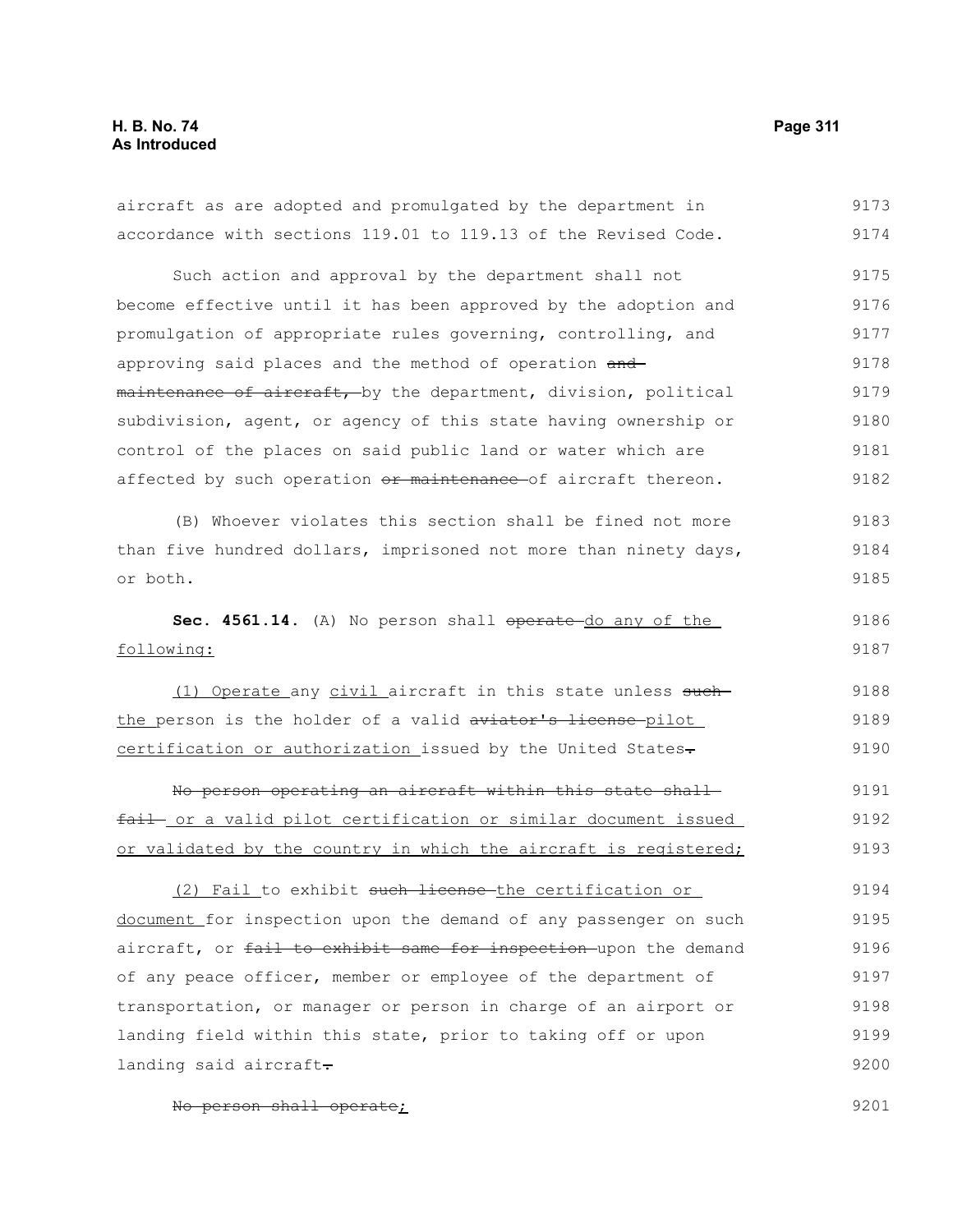## **H. B. No. 74 Page 312 As Introduced**

(3) Operate an aircraft within this state unless such the aircraft is licensed and registered by the United States<sup>+</sup> thissection is inapplicable . This division does not apply to the operation of military aircraft of the United States, aircraft of a state, territory, or possession of the United States, or aircraft licensed by a foreign country with which the United States has a reciprocal agreement covering the operation of such aircraft. 9202 9203 9204 9205 9206 9207 9208 9209

No person shall operate (4) Operate an aircraft within this state in violation of any air traffic rules in force under the laws of the United States or under sections 4561.01 to 4561.14 of the Revised Codethis chapter, and the rules and regulations of the department adopted pursuant thereto. 9210 9211 9212 9213 9214

(B) Whoever violates this section shall be fined not more than five hundred dollars, imprisoned not more than ninety days, or both. 9215 9216 9217

**Sec. 4561.31.** (A)  $\leftarrow$  Notwithstanding section 4561.01 of the Revised Code, as used in sections 4561.31 to 4561.40 of the Revised Code, "airport" means any airport issued a commercial operating certificate and a medical use heliport. 9218 9219 9220 9221

 $(B)$ (1) Except as provided in divisions  $\{\overline{D}\}, \{\overline{E}\}, \text{and } (\overline{F})$ and (G) of this section, no person shall commence to install, erect, construct, or establish any structure or object of natural growth in this state, any part of which will penetrate or is reasonably expected to penetrate into or through any airport's elear zone surface, horizontal surface, conicalsurface, primary surface, approach surface, or transitional surface navigable airspace without first obtaining a permit from the department of transportation under section 4561.34 of the Revised Code. The replacement of an existing structure or object 9222 9223 9224 9225 9226 9227 9228 9229 9230 9231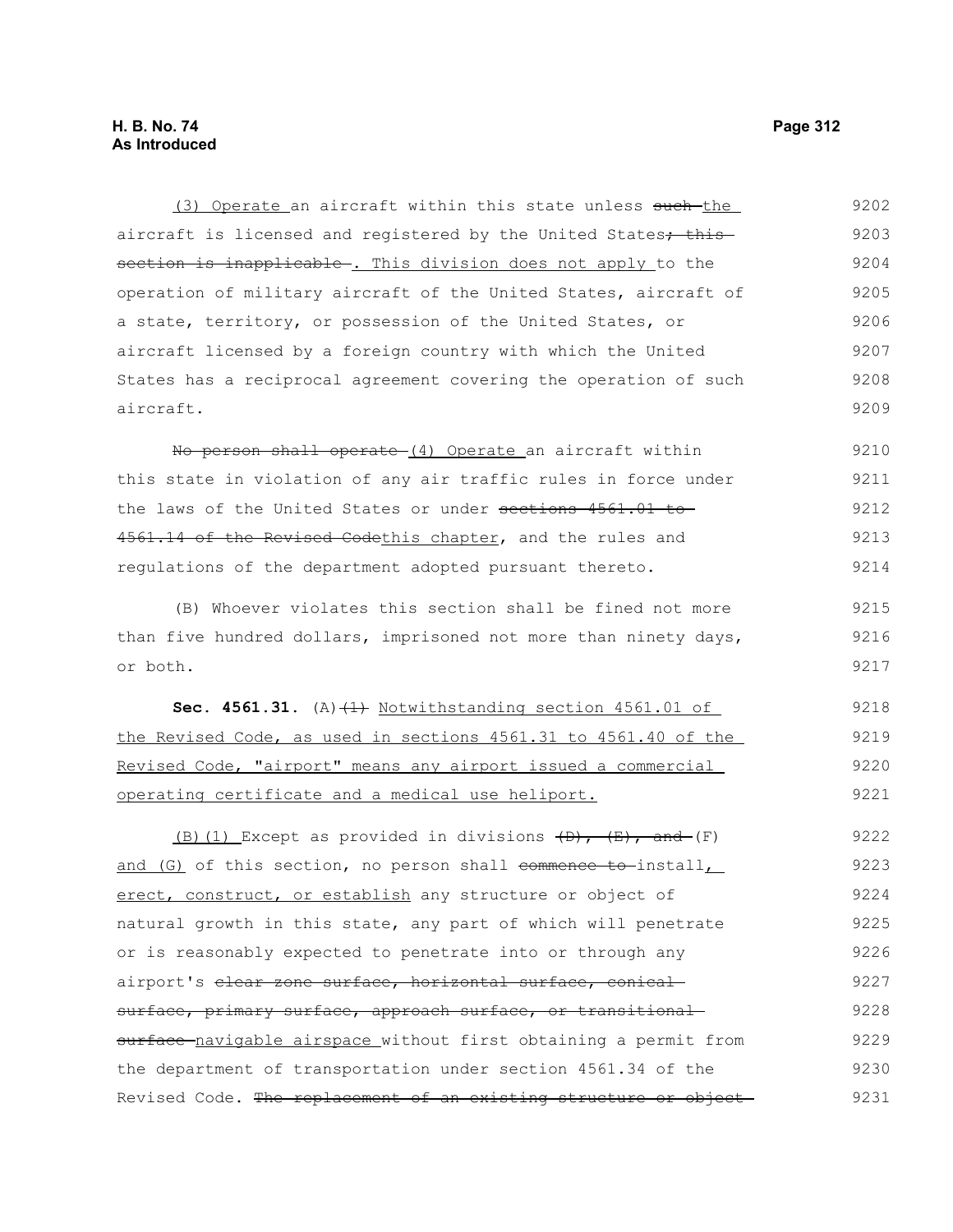of natural growth with, respectively, a structure or object thatis not more than ten feet or twenty per cent higher than the height of the existing structure or object, whichever is higher, does not constitute commencing to install a structure or object, except when any part of the structure or object will penetrateor is reasonably expected to penetrate into or through any airport's clear zone surface, horizontal surface, conical surface, primary surface, approach surface, or transitional surface. Such replacement of a like structure or object is notexempt from any other requirements of state or local law. (2) No person shall substantially change or allow to substantially grow, as determined by the department, the height or location of any structure or object of natural growth in this state, any part of which, as a result of such change or growth, will penetrate or is reasonably expected to penetrate into or through any airport's clear zone surface, horizontal surface, conical surface, primary surface, approach surface, or transitional surfacenavigable airspace, and for which installation had commenced or which was already installed prior to October 15, 1991, without first obtaining a permit from the department under section 4561.34 of the Revised Code. This division does not exempt the structure or object from any other requirements of state or local law. (3) No person shall substantially change or allow to 9232 9233 9234 9235 9236 9237 9238 9239 9240 9241 9242 9243 9244 9245 9246 9247 9248 9249 9250 9251 9252 9253 9254 9255

substantially grow, as determined by the department, the height or location of any structure or object of natural growth for which a permit was issued pursuant to section 4561.34 of the Revised Code, without first obtaining an amended permit from the department under that section. 9256 9257 9258 9259 9260

(B) (C) No person shall install, erect, construct, 9261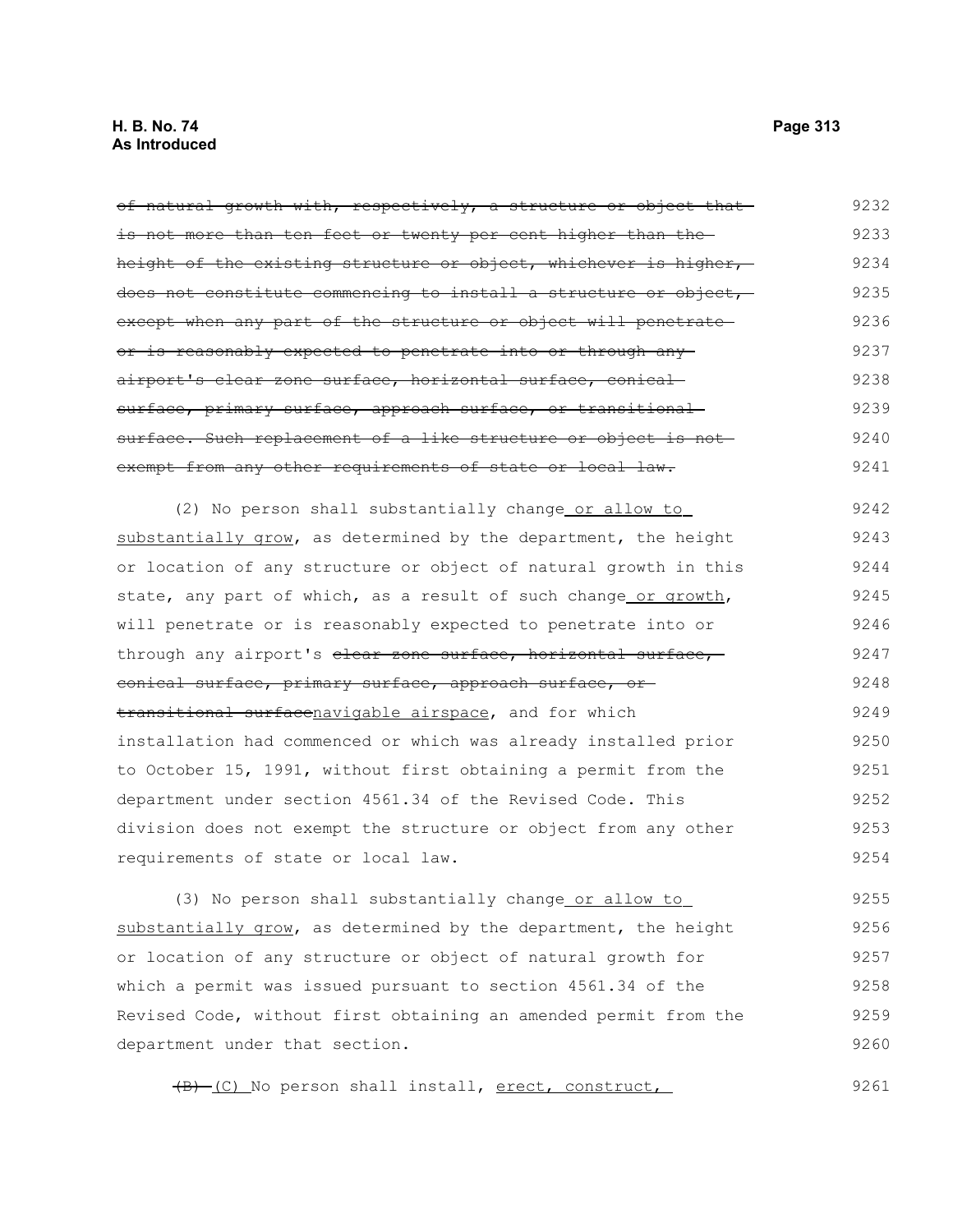4563.032 of the Revised Code.

establish, operate, or maintain any structure or object of natural growth for which a permit has been issued under section 4561.34 of the Revised Code, except in compliance with the permit's terms and conditions and with any rules or orders issued under sections 4561.30 to 4561.39 of the Revised Codethis chapter. (C) (D) Subject to section 4561.37 of the Revised Code, any person that owns property containing an object of natural growth that has increased in height so that it penetrates an airport's navigable airspace shall do one of the following: (1) Prune, trim, cut, or remove the object of natural growth; (2) Allow the airport authority, the appropriate political subdivision or public body, or the agent or designee thereof to enter upon the person's property to prune, trim, cut, or remove the object of natural growth. (E) The holder of a permit issued under section 4561.34 of the Revised Code, with the department's approval, may transfer the permit to another person who agrees to comply with its terms and conditions.  $(D)$  (F) Any person who receives a permit to install, erect, construct, establish, substantially change, or substantially alter a structure or object of natural growth from an airport zoning board on or after October 15, 1991, under Chapter 4563. of the Revised Code is not required to apply for a permit from the department under sections 4561.30 to 4561.39 ofthe Revised Codethis chapter, provided that the airport zoning board has adopted airport zoning regulations pursuant to section 9262 9263 9264 9265 9266 9267 9268 9269 9270 9271 9272 9273 9274 9275 9276 9277 9278 9279 9280 9281 9282 9283 9284 9285 9286 9287 9288 9289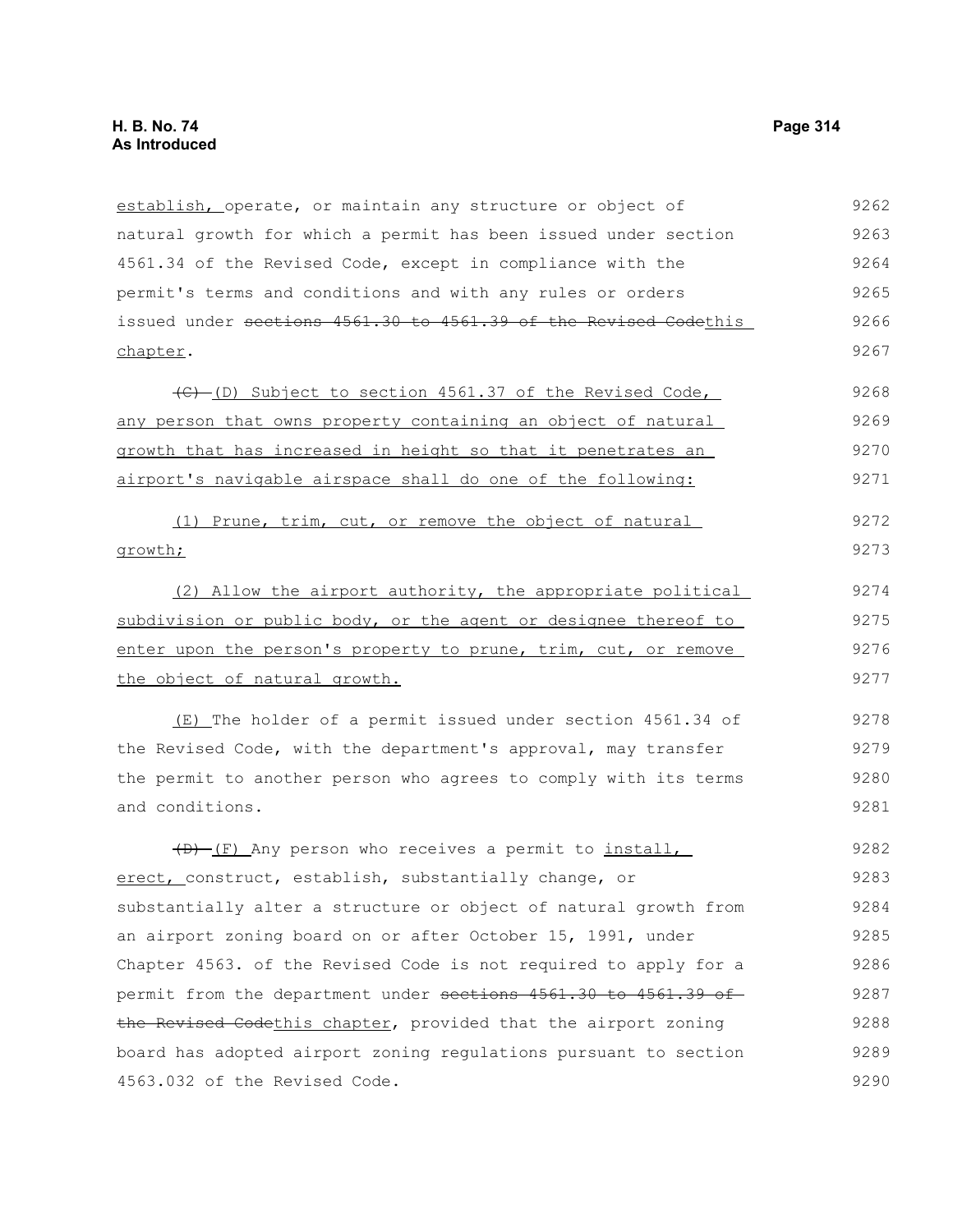#### **H. B. No. 74 Page 315 As Introduced**

 $(E)$  (G) Any person who receives a certificate from the power siting board pursuant to section 4906.03 or 4906.10 of the Revised Code on or after October 15, 1991, is not required to apply for a permit from the department under sections 4561.30 to 4561.39 of the Revised Codethis chapter. 9291 9292 9293 9294 9295

(F) Any person who, in accordance with 14 C.F.R. 77.11 to 77.19, notified the federal aviation administration prior to June 1, 1991, that the person proposes to construct, establish, substantially change, or substantially alter a structure or object of natural growth is not required to apply for a permit from the department under sections 4561.30 to 4561.39 of the Revised Code in connection with the construction, establishment, substantial change, or substantial alteration of the structure or object of natural growth either as originally proposed to the federal aviation administration or as altered as the person or the federal aviation administration considers necessary, provided that the federal aviation administration, pursuant to 14 C.F.R. Part 77, does not determine that the proposed construction, establishment, substantial change, or substantial alteration of the structure or object of natural growth would be a hazard to air navigation. 9296 9297 9298 9299 9300 9301 9302 9303 9304 9305 9306 9307 9308 9309 9310 9311

 $\overline{(G)(1)}$  (H)(1) Whoever violates division  $\overline{(A)(1)}$  (B)(1) or (2) of this section is guilty of a misdemeanor of the third degree. Each day of violation constitutes a separate offense. 9312 9313 9314

(2) Whoever violates division  $(A)$   $(3)$   $(B)$   $(C)$  of this section is guilty of a misdemeanor of the first degree. Each day of violation constitutes a separate offense. 9315 9316 9317

**Sec. 4561.32.** (A) In accordance with Chapter 119. of the Revised Code, the department of transportation shall adopt, and may amend and rescind, any rules necessary to administer 9318 9319 9320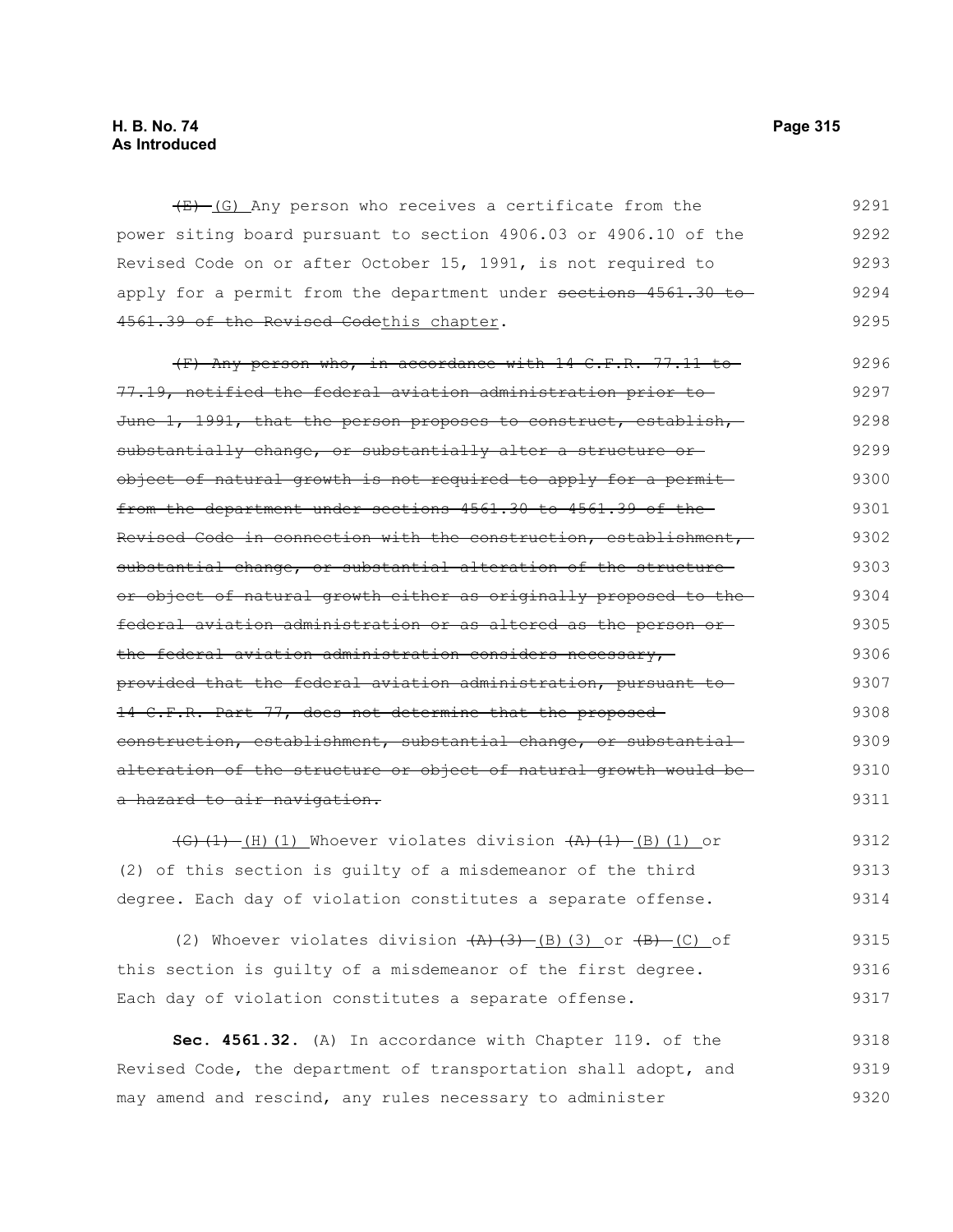sections 4561.30 to 4561.39 of the Revised Code-this chapter and shall adopt rules based in whole upon the obstruction standards set forth in 14 C.F.R.  $77.21$  to  $77.29$ , as amendedpart  $77$ , to uniformly regulate the height and location of structures and objects of natural growth in any airport's elear zone surface, horizontal surface, conical surface, primary surface, approach surface, or transitional surfacenavigable airspace. The rules shall provide that the department may grant a permit under section 4561.34 of the Revised Code that includes a waiver from full compliance with the obstruction standards. The rules shall also provide that the department shall base its decision on whether to grant such a waiver on sound aeronautic principles $\tau$ as set out in F.A.A. technical manuals, as amended, including advisory circular 150/5300-13, "airport design standards";-7400.2c, "airspace procedures handbook,"; and the U.S. terminalprocedures handbook and may consider federal aviation administration opinions, advisory circulars, design standards, and other similar guidance. (B) The department may conduct any studies or investigations it considers necessary to carry out sections 4561.30 to 4561.39 of the Revised Codethis chapter. Sec. 4561.33. (A) An applicant for a permit required bysection 4561.31 of the Revised Code shall file with the department of transportation an application made on forms the department prescribes, which shall contain the following information: (1) A description of the structure or object of natural 9321 9322 9323 9324 9325 9326 9327 9328 9329 9330 9331 9332 9333 9334 9335 9336 9337 9338 9339 9340 9341 9342 9343 9344 9345 9346 9347

growth for which the permit is sought, its location, and the planned date of commencement of installation; 9348 9349

(2) A statement explaining the need for the structure or 9350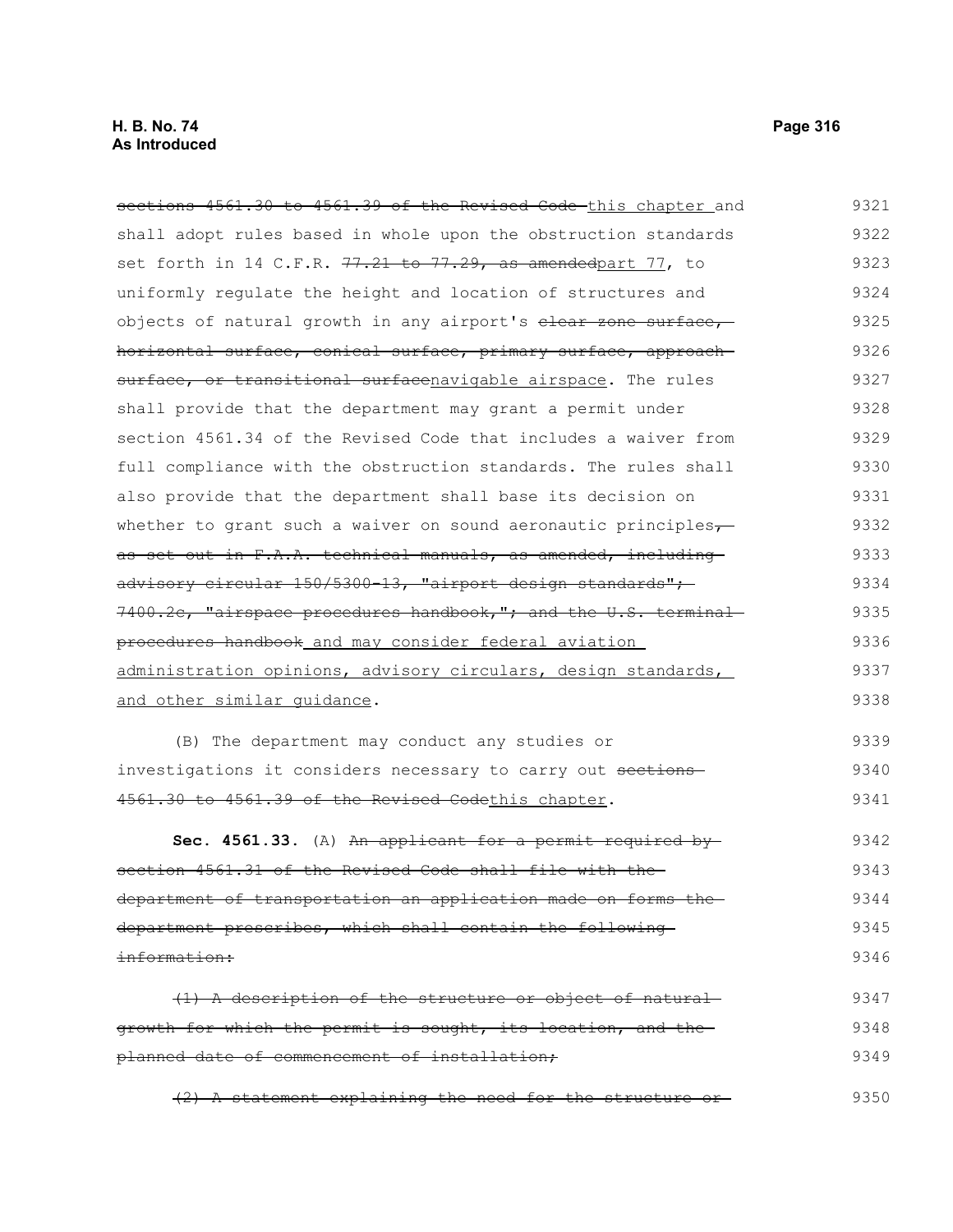object;

(3) A statement of the reasons why the proposed location is best suited for the structure or object; (4) Any additional information the applicant considers relevant or the department requires. An application for an amended permit shall be in the form and contain the information the department prescribes. In lieu of an application prescribed by the department, an applicant may file a copy of the Not less than ninety days nor more than two years prior to the proposed installation, erection, construction, establishment, change, alteration, or use of any structure or object of natural growth in this state for which a permit is required under section 4561.31 of the Revised Code, a person shall submit the following to the office of aviation: (1) A copy of a completed federal aviation administration's administration form 7460-1, "notice of proposed construction or alteration." The applicant also shall submit the original completed form to the federal aviation administration. (2) If the office of aviation requires the submission of an application in addition to the submission of form 7460-1, a complete application in the form and containing the information required by the office of aviation. The administrator of the office of aviation may waive the submission time period, at the discretion of the administrator, for unforeseen emergencies. If the office does not require the submission of an application under division (A)(2) of this section, form 7460-1 constitutes the application for the permit. 9352 9353 9354 9355 9356 9357 9358 9359 9360 9361 9362 9363 9364 9365 9366 9367 9368 9369 9370 9371 9372 9373 9374 9375 9376 9377 9378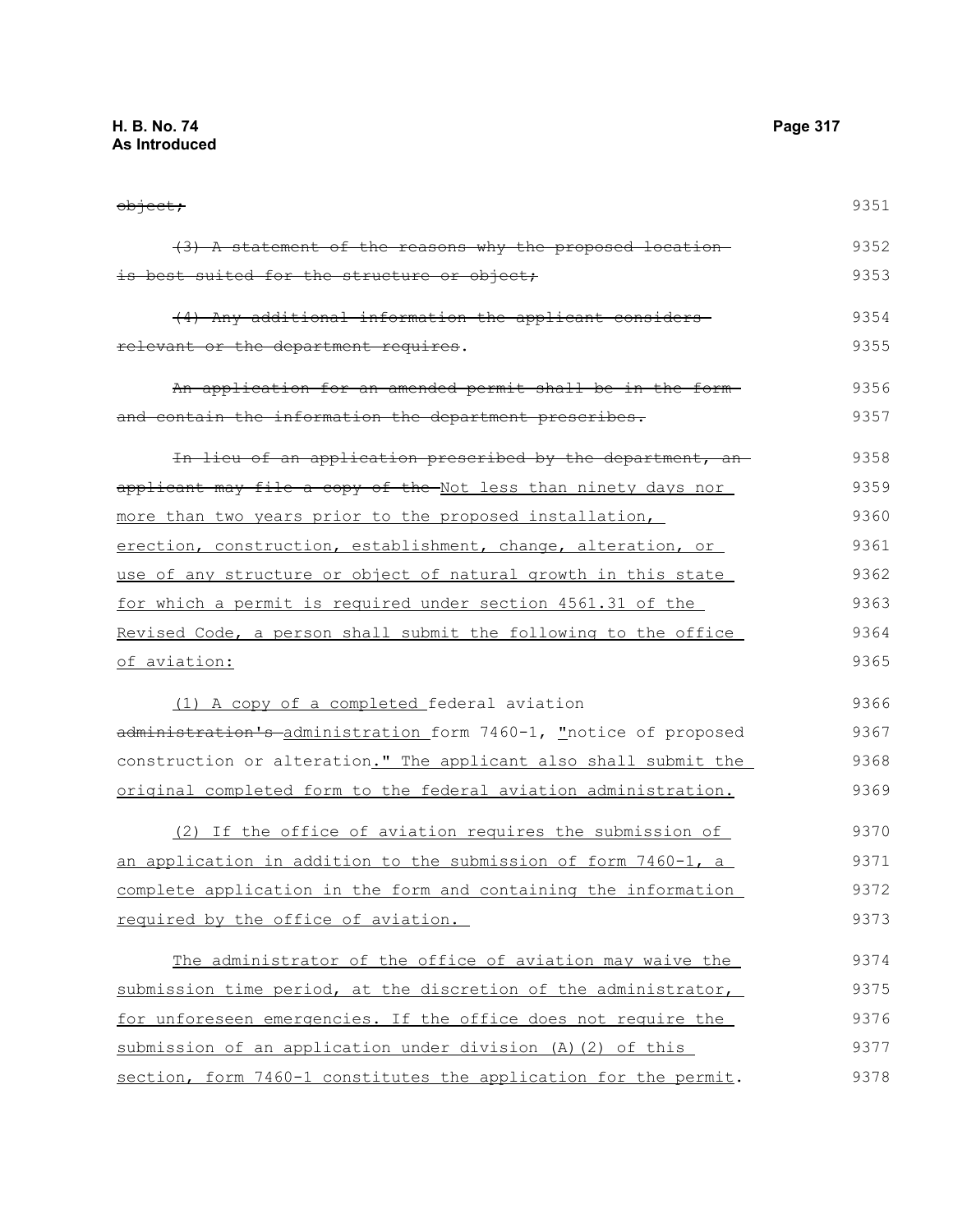## **H. B. No. 74 Page 318 As Introduced**

(B) An applicant shall file A person shall submit an application for an amended permit in the same manner that an application for a permit is submitted under division (A) of this section. The applicant shall submit the application not less than thirty ninety days nor more than two years prior to the planned date of commencement of installation or substantial change or growth. This period may be waived by the department for unforeseen emergencies. 9379 9380 9381 9382 9383 9384 9385 9386

(C) If the structure or object in the application could have a potential impact on a military installation, as such an impact is described in the airfield land use compatibility study of that military installation, the applicant shall send, within seven days after the filing of-his the application, a copy of the application to the commander of the installation and the appropriate branch of the United States department of defense. 9387 9388 9389 9390 9391 9392 9393

(D) It is not necessary that ownership of, option for, or other possessory right to a specific site be held by the applicant before an application may be filed under this section. 9394 9395 9396

(E) If the department has reason to believe that any person is commencing has or is planning to install, erect, construct, establish, change, or alter a structure or object of natural growth for which a permit appears to be required under section 4561.31 of the Revised Code, but concerning which no application for a permit under section 4561.34 of the Revised Code has been filed or no permit issued, the department shall issue an order to such person to appear before the department and show cause why a permit need not be obtained. 9397 9398 9399 9400 9401 9402 9403 9404 9405

**Sec. 4561.34.** (A) The department of transportation, subject to Chapter 119. of the Revised Code, shall grant or deny a permit for which an application has been filed under section 9406 9407 9408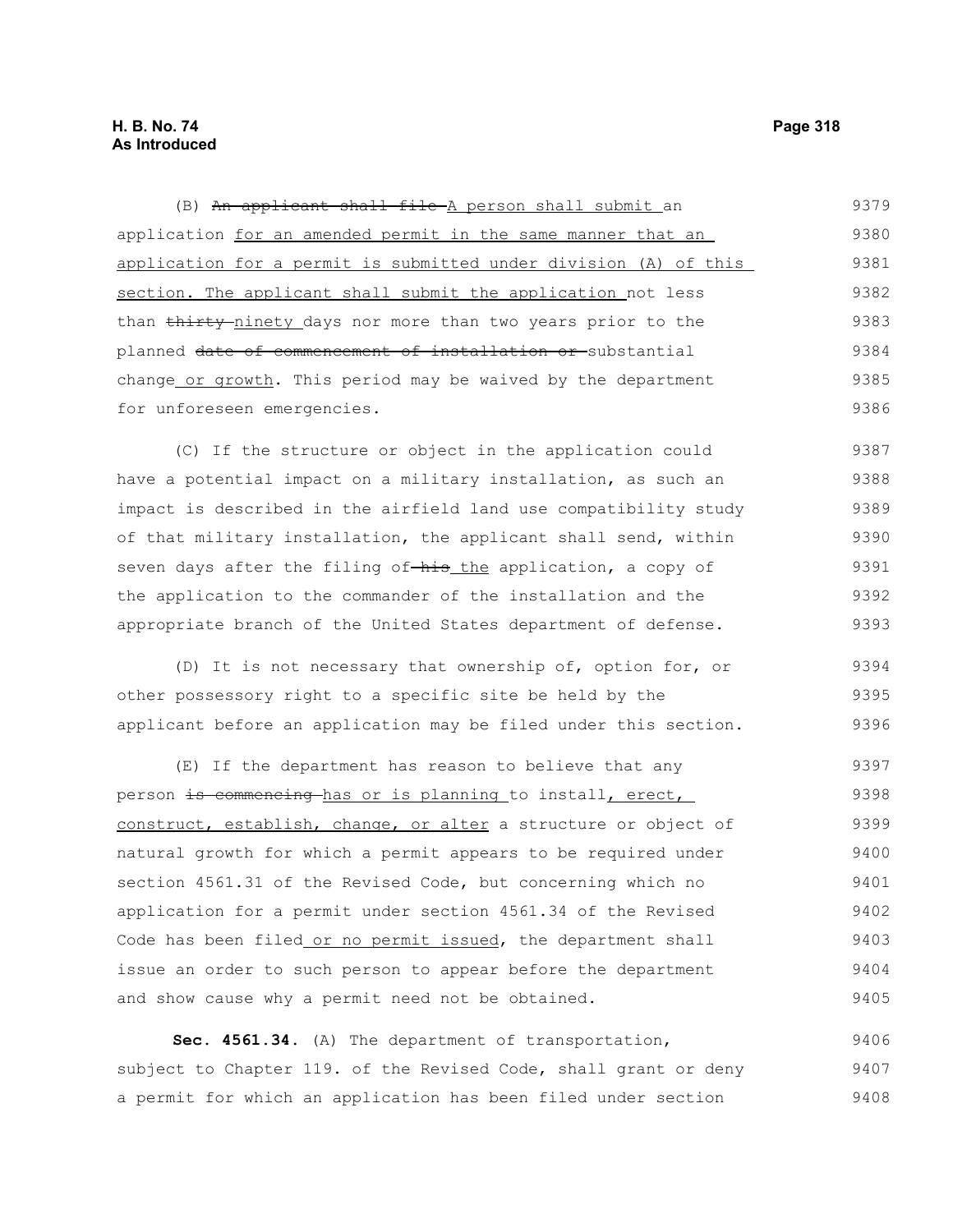### **H. B. No. 74 Page 319 As Introduced**

4561.33 of the Revised Code. In determining whether to grant or deny a permit, the department shall determine whether the height and location of a structure or object of natural growth, as set forth in the permit application, will be an obstruction to air navigation based upon the rules adopted under section 4561.32 of the Revised Code if installed, erected, constructed, or established as proposed. In the case of an application to substantially change an existing structure or object, the department shall determine whether the change in the height or location of the structure or object, as set forth in the application, will create such an obstruction. The consideration of safety shall be paramount to considerations of economic or technical factors. In making a determination under this division the department shall render its decision upon the record, butand may consider findings and recommendations of the federal aviation administration and other governmental entities and interested persons concerning the proposed structure or object; however, those findings and recommendations are not binding on the department. 9409 9410 9411 9412 9413 9414 9415 9416 9417 9418 9419 9420 9421 9422 9423 9424 9425 9426 9427

(B) The department may grant a permit under this section subject to any modification of the height or location of a structure or object the department considers necessary. In the absence of such modification or unless it grants a waiver from compliance with the obstruction standards, the department shall deny a permit if it determines, in accordance with division (A) of this section, that a proposed structure or object or a change to an existing structure or object, as set forth in the application, would be an obstruction to air navigation based upon the rules adopted under section 4561.32 of the Revised Code. 9428 9429 9430 9431 9432 9433 9434 9435 9436 9437 9438

(C) In rendering a decision on an application for a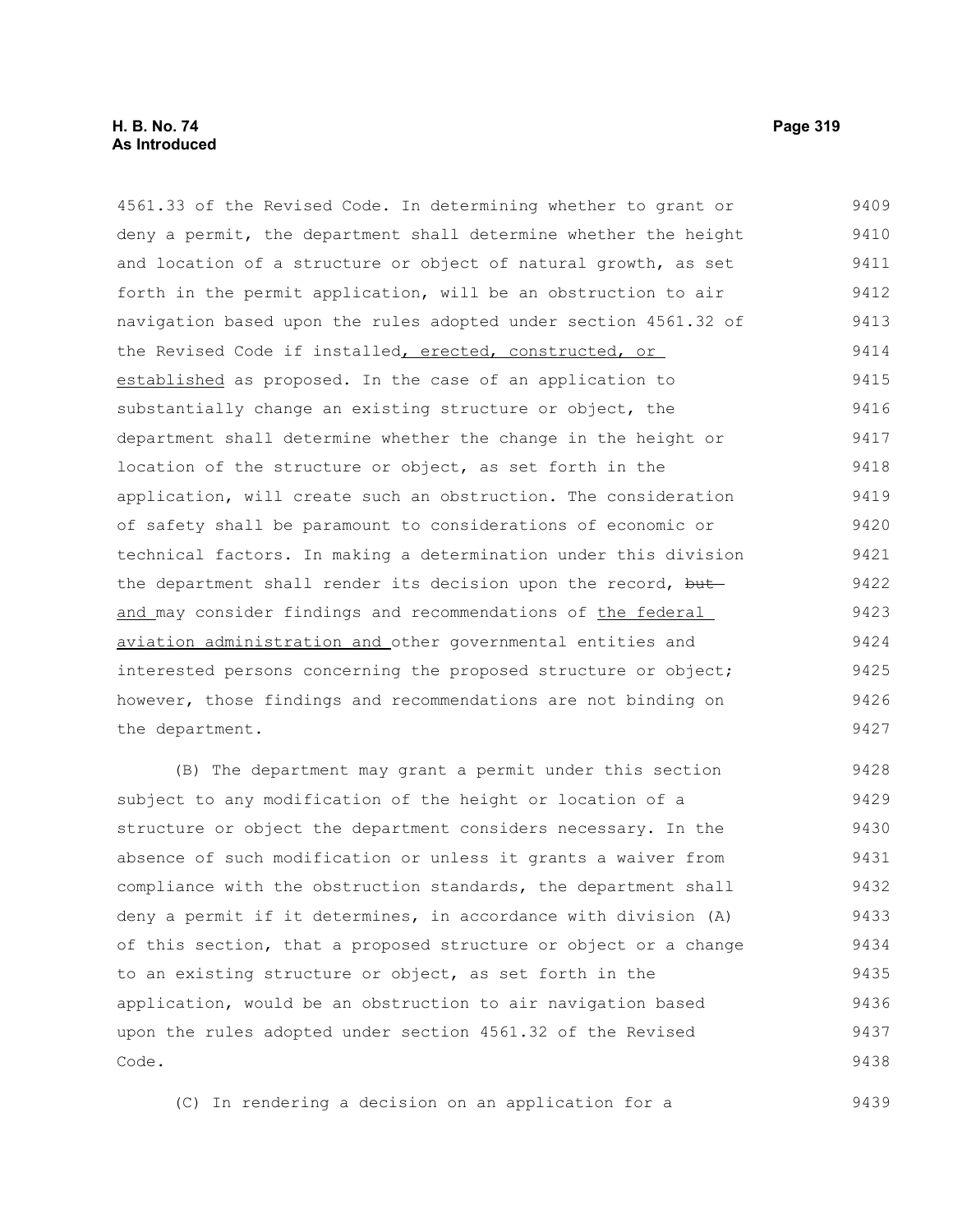### **H. B. No. 74 Page 320 As Introduced**

permit, the department shall issue an opinion stating its reasons for the action taken. The department shall serve upon the applicant and each party, as provided in division (C) of section 4561.33 of the Revised Code, a copy of its decision regarding a permit and the opinion. 9440 9441 9442 9443 9444

**Sec. 4561.341.** Pursuant to any consultation with the power siting board regarding an application for certification under section 4906.03 or 4906.10 of the Revised Code, the office of aviation of the division of multi-modal planning and programs of the department of transportation shall review the application to determine whether the facility constitutes or will constitute an obstruction to air navigation based upon the rules adopted under section 4561.32 of the Revised Code. Upon review of the application, if the office determines that the facility constitutes or will constitute an obstruction to air navigation, it shall provide, in writing, this determination and either the terms, conditions, and modifications that are necessary for the applicant to eliminate the obstruction or a statement that compliance with the obstruction standards may be waived, to the power siting board under section 4906.03 or 4906.10 of the Revised Code, as appropriate. 9445 9446 9447 9448 9449 9450 9451 9452 9453 9454 9455 9456 9457 9458 9459 9460

**Sec. 4561.35.** The department of transportation shall specify all of the following in each permit granted under section 4561.34 of the Revised Code: 9461 9462 9463

(A) The terms and conditions regarding the height and location of the structure or object of natural growth that the department considers necessary to ensure the safety of aircraft in landing or taking off at any airport, the safety of persons occupying or using such area, and the security of property, including any modifications to the height or location of the 9464 9465 9466 9467 9468 9469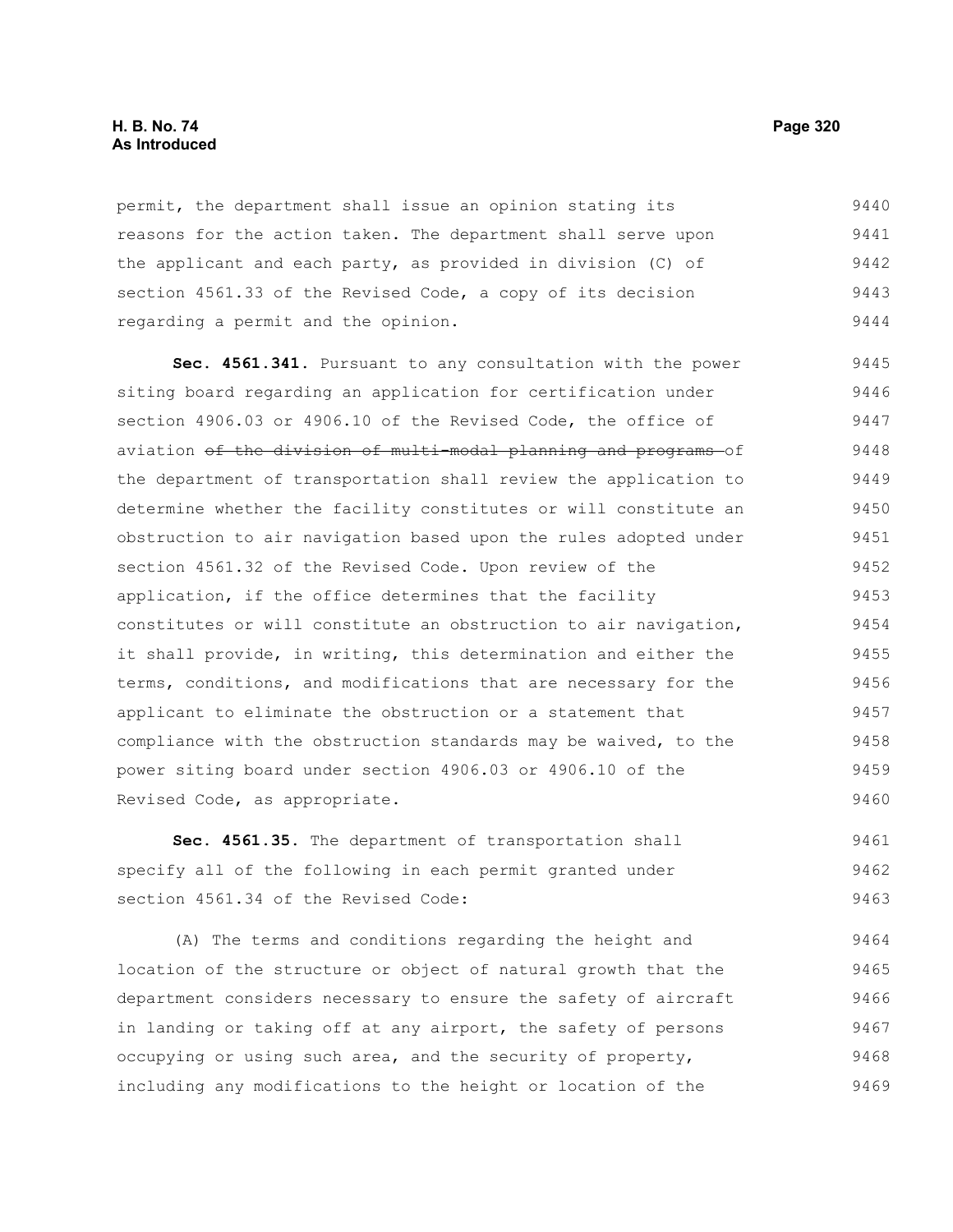#### **H. B. No. 74 Page 321 As Introduced**

structure or object of natural growth set forth in the permit application. If the department modifies the location of all or part of a proposed structure or object, it shall provide notice of the relocation to the municipal corporation or township and the county to which the structure or object is being relocated, and the persons residing in the area of the relocation, by whatever means the department considers appropriate. 9470 9471 9472 9473 9474 9475 9476

(B) The obstruction markers, markings, lighting, or other visual or aural identification, if any, that must be installed on or in the vicinity of the structure or object of natural growth as a condition of the permit. Any such identification shall conform as much as practicable to federal guidelines and standards. As a condition of the permit, the department shall require that any required lighting be maintained in operable condition. 9477 9478 9479 9480 9481 9482 9483 9484

**Sec. 4561.36.** (A) The department of transportation shall not issue any permit under sections 4561.30 to 4561.39 of the-Revised Code this chapter that will result in the creation of an obstruction to air navigation based upon the rules adopted under section 4561.32 of the Revised Code, unless the department waives compliance with the obstruction standards included in those rules. 9485 9486 9487 9488 9489 9490 9491

(B) Sections 4561.30 to 4561.39 of the Revised Code do This chapter does not authorize the department to restrict the height or location of structures or objects of natural growth under those sections-the chapter for any reason other than to ensure the safety of aircraft in landing and taking off at an airport, the safety of persons occupying or using the area, and the security of property. 9492 9493 9494 9495 9496 9497 9498

**Sec. 4561.37.** Sections 4561.30 to 4561.39 of the Revised 9499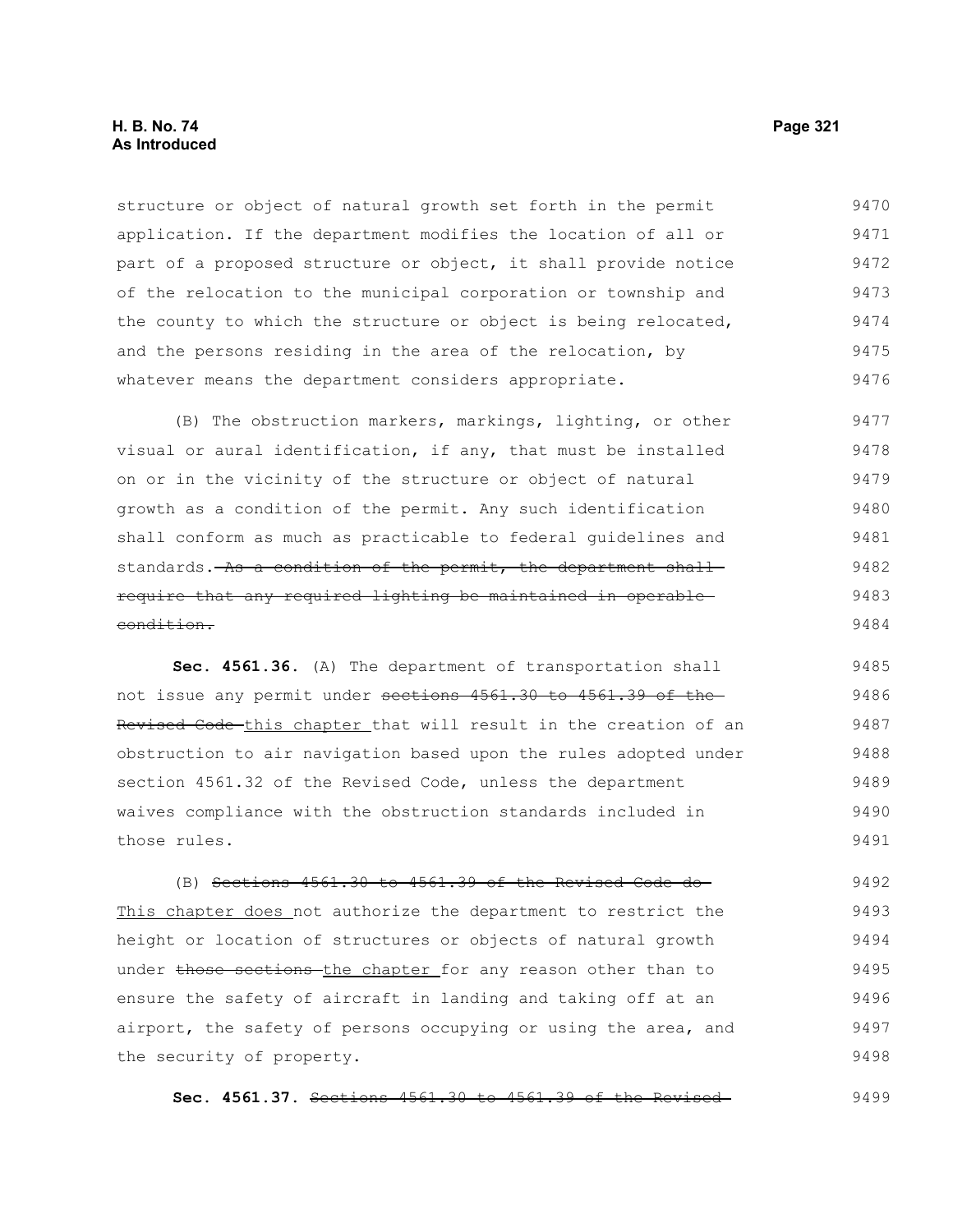not be construed to require the removal or lowering of, or the making of any other change  $\frac{1}{2} + \frac{1}{2}$  any structure or object of natural growth not conforming to rules or orders of the department of transportation under those sections when adopted or amended, or otherwise interfere with the continuance of any nonconforming use; except that, if ordered by the department, the that was in existence prior to October 15, 1991, other than requirements related to marking or lighting such structure or object of natural growth. (2) Division (A)(1) of this section does not apply if the structure or object of natural growth is substantially changed or substantially grows, as determined by the department of transportation, after the effective date of this amendment. (B) A structure or object of natural growth is subject to the laws and rules that are effective as of the date the permit for the structure or object of natural growth's installation, erection, construction, or establishment is issued. However, any substantial change to the structure or substantial growth to the object of natural growth, as determined by the department, is subject to the laws and rules that are effective as of the date the substantial change or growth occurs. (C) The owner of a nonconforming structure or object that is permanently has not been in use for two years or more, is placed out of service, or is partially dismantled, destroyed, deteriorated, or decayed shall demolish or remove that structure or object<del>; and,</del> if <u>ordered to do so by the department.</u> If any nonconforming use is voluntarily discontinued for two years or more, any future use of the premises shall be in conformity with 9501 9502 9503 9504 9505 9506 9507 9508 9509 9510 9511 9512 9513 9514 9515 9516 9517 9518 9519 9520 9521 9522 9523 9524 9525 9526 9527 9528

sections 4561.30 to 4561.39 of the Revised Codethis chapter.

 $\text{Code}$  (A)(1) This chapter and the rules adopted under it shall

9500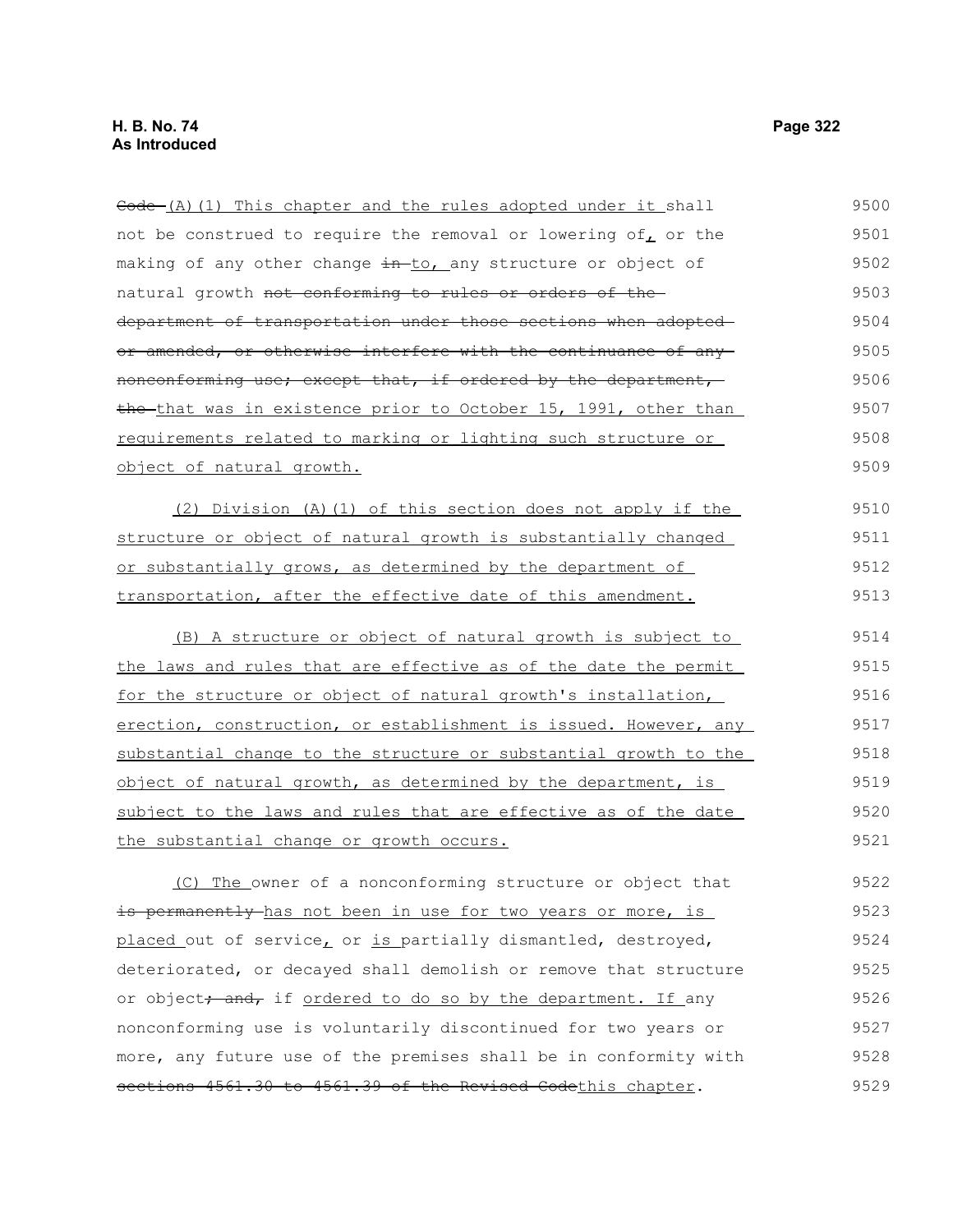**Sec. 4561.38.** With respect to any structure or object of natural growth for which a permit is required under section 4561.34 4561.31 of the Revised Code, rules adopted or orders issued under sections 4561.30 to 4561.39 of the Revised Code this chapter and the terms and conditions of any permit issued under those sections it prevail in the event of a conflict with any airport zoning regulation adopted under sections 4563.01 to 4563.21 of the Revised Code, any local regulation under section 4905.65 of the Revised Code, or any zoning regulation otherwise applicable to the structure or object, or the terms or conditions of any permit issued under sections 4563.01 to 4563.21 of the Revised Code after the effective date of this section. 9530 9531 9532 9533 9534 9535 9536 9537 9538 9539 9540 9541 9542

Sec. 4561.39. (A) In addition to any other remedy provided by law, the department of transportation, an airport authority, or a political subdivision may institute in any court of competent jurisdiction an action to prevent, restrain, correct, or abate any alleged violation or threatened violation of sections 4561.30 to 4561.39 of the Revised Code-this chapter or any rule adopted or order issued under themit. The court may grant such relief as may be necessary. 9543 9544 9545 9546 9547 9548 9549 9550

(B) Relief granted by the court may include both of the following: 9551 9552

(1) Authorizing the department, airport authority, political subdivision, or an agent thereof to enter the property on which the obstruction to navigable airspace is located; 9553 9554 9555

(2) Authorizing the department, airport authority, political subdivision, or an agent thereof to remove, demolish, or disassemble the obstructing structure or pruning, trimming, cutting, or removing the obstructing object of natural growth, 9556 9557 9558 9559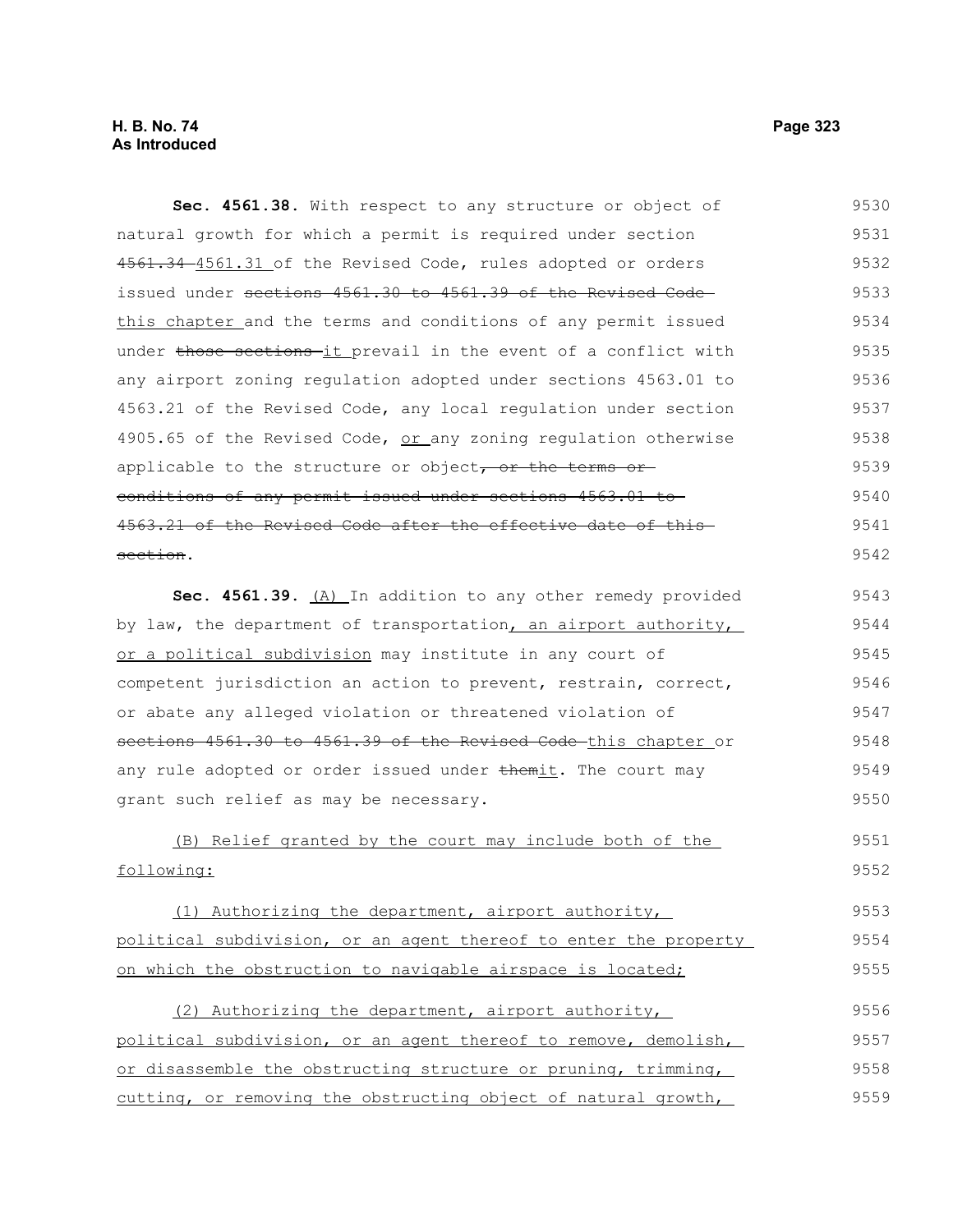| object of natural growth, or the property owner.                 | 9561 |
|------------------------------------------------------------------|------|
| Sec. 4561.40. The department of transportation and the           | 9562 |
| office of aviation are not liable for any damages caused by a    | 9563 |
| structure or object of natural growth that is an obstruction to  | 9564 |
| the navigable airspace if any of the following apply:            | 9565 |
| (A) The structure or object of natural growth was                | 9566 |
| installed, erected, constructed, established, changed, or        | 9567 |
| altered without a permit issued under this chapter.              | 9568 |
| (B) A permit was issued under this chapter for the               | 9569 |
| structure or object of natural growth, but the structure or      | 9570 |
| object of natural growth was installed, erected, constructed,    | 9571 |
| established, changed, altered, or allowed to grow in a manner    | 9572 |
| that is not in compliance with the terms and conditions of the   | 9573 |
| permit.                                                          | 9574 |
| (C) The structure or object of natural growth was                | 9575 |
| installed, erected, constructed, established, changed, or        | 9576 |
| altered pursuant to a certificate issued by the power siting     | 9577 |
| board pursuant to section 4906.03 or 4906.10 of the Revised      | 9578 |
| Code.                                                            | 9579 |
| Sec. 4563.01. As used in sections 4563.01 to 4563.21 of          | 9580 |
| the Revised Codethis chapter:                                    | 9581 |
| (A) "Airport" means any area of land or water designed and       | 9582 |
| set aside for the landing and taking off of aircraft, and for    | 9583 |
| that purpose possessing one or more hard surfaced runways of a   | 9584 |
| length of not less than three one thousand five eight hundred    | 9585 |
| feet, and designed for the storing, repair, and operation of     | 9586 |
| aircraft, and utilized or to be utilized in the interest of the  | 9587 |
| public for such purposes, and any area of land designed for such | 9588 |

at the expense of the owner of the structure, the owner of the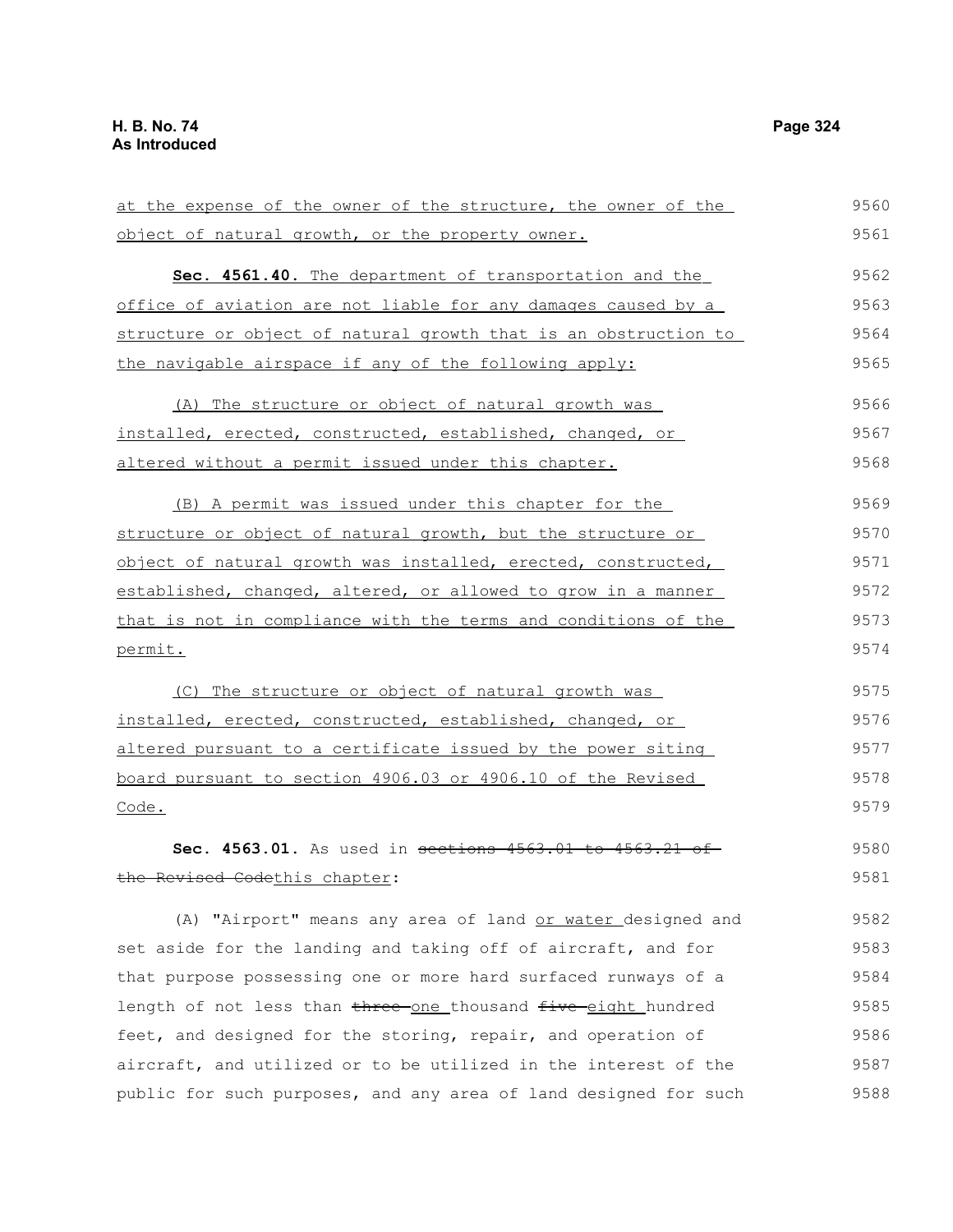purposes for which designs, plans, and specifications conforming to the above requirements have been approved by the office of aviation of the division of multi-modal planning and programs of the department of transportation and for which not less than seventy per cent of the area shown by such designs and plans to constitute the total area has been acquired. An airport is "publicly owned" if the portion thereof used for the landing and taking off of aircraft is owned, operated, leased to, or leased by the United States, any agency or department thereof, this state or any other state, or any political subdivision of this state or any other state, or any other governmental body, public agency, or public corporation, or any combination thereof. 9589 9590 9591 9592 9593 9594 9595 9596 9597 9598 9599 9600

(B) "Airport hazard" means any structure or object of natural growth or use of land within an airport hazard area that obstructs the air space airspace required for the flight of aircraft in landing or taking off at any airport or is otherwise hazardous to such landing or taking off of aircraftair navigation. 9601 9602 9603 9604 9605 9606

(C) "Airport hazard area" means any area of land adjacent to an airport that has been declared to be an "airport hazard area" by the office of aviation in connection with any airport approach plan recommended by the officeas depicted on an approved airport approach plan. 9607 9608 9609 9610 9611

(D) "Political subdivision" means any municipal corporation, township, or county. 9612 9613

(E) "Person" means any individual, firm, copartnershippartnership, corporation, company, association, joint stock association, or body politic and includes any trustee, receiver, assignee, or other similar representative thereof. 9614 9615 9616 9617 9618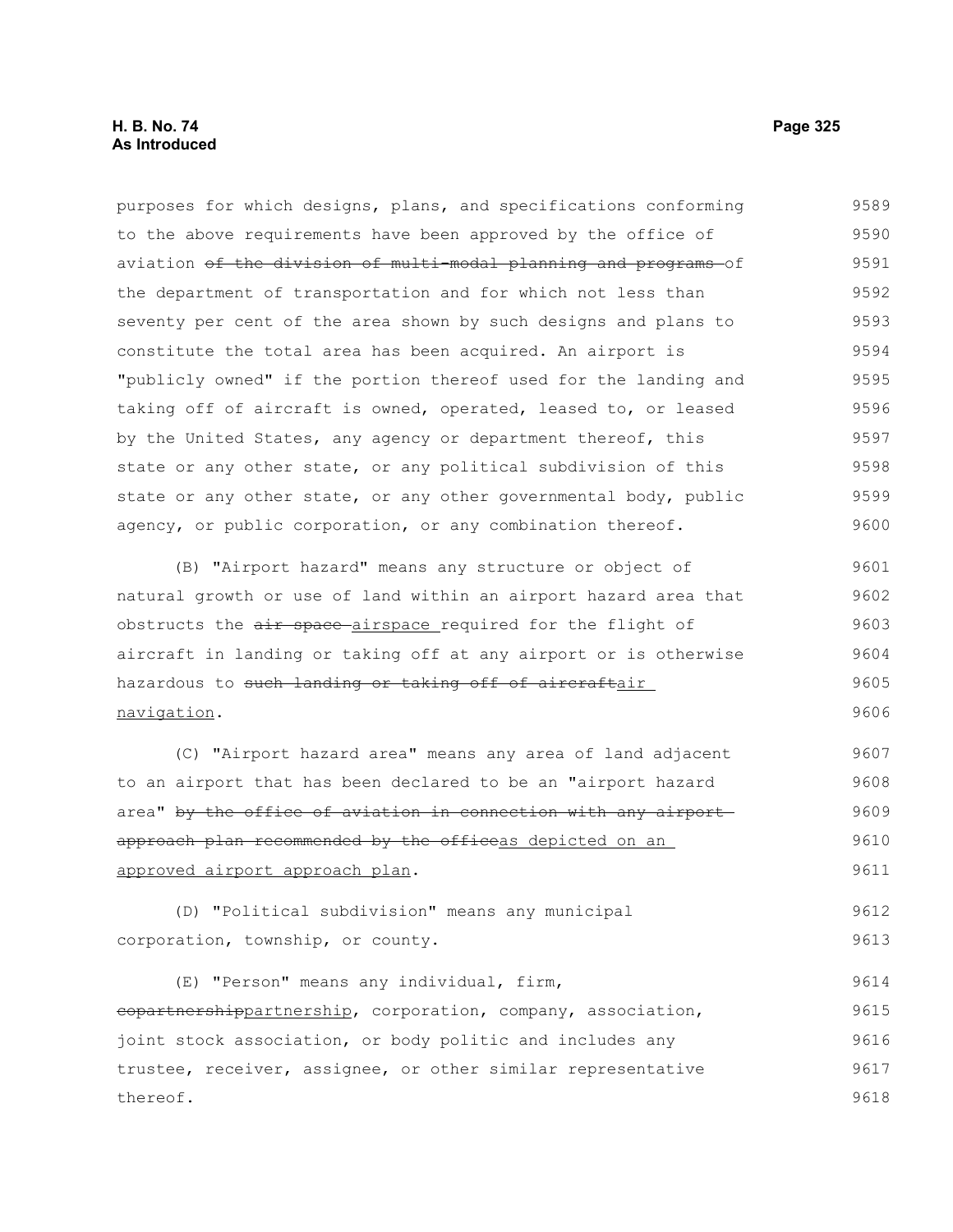(F) "Structure" means any erected object, including,without limitation, buildings, towers, smokestacks, and overheadtransmission lineshas the same meaning as in section 4561.01 of the Revised Code. (G) "Navigable airspace" has the same meaning as in section 4561.01 of the Revised Code. **Sec. 4563.03.** (A) When an airport is publicly owned and all airport hazard areas appertaining to such airport are located inside the territorial limits of one political subdivision, the legislative authority of the political subdivision shall constitute the airport zoning board. Such legislative authority, acting as the airport zoning board, may adopt, administer, and enforce airport zoning regulations for such airport hazard area. Airport zoning regulations may divide an airport hazard area into zones, and, within such zones, regulate and restrict land uses which by their nature constitute airport hazards, and regulate and restrict the height to which structures may be erected or objects of natural growth may be allowed to grow. An obstruction of air space in an airporthazard area rising to a height not in excess of forty feet above the established elevation of the airport, or three feet for each one hundred feet or fraction thereof its location is distant from the nearest point in the perimeter of the airport, whichever is greater, shall be prima facie reasonable. 9620 9621 9622 9623 9624 9625 9626 9627 9628 9629 9630 9631 9632 9633 9634 9635 9636 9637 9638 9639 9640 9641 9642

(B) When an airport is publicly owned and any airport hazard area appertaining to such airport is located in more than one political subdivision, the board of county commissioners of each county in which such airport or such airport hazard area may exist, shall constitute the airport zoning board, which shall have the same power to adopt, administer, and enforce 9643 9644 9645 9646 9647 9648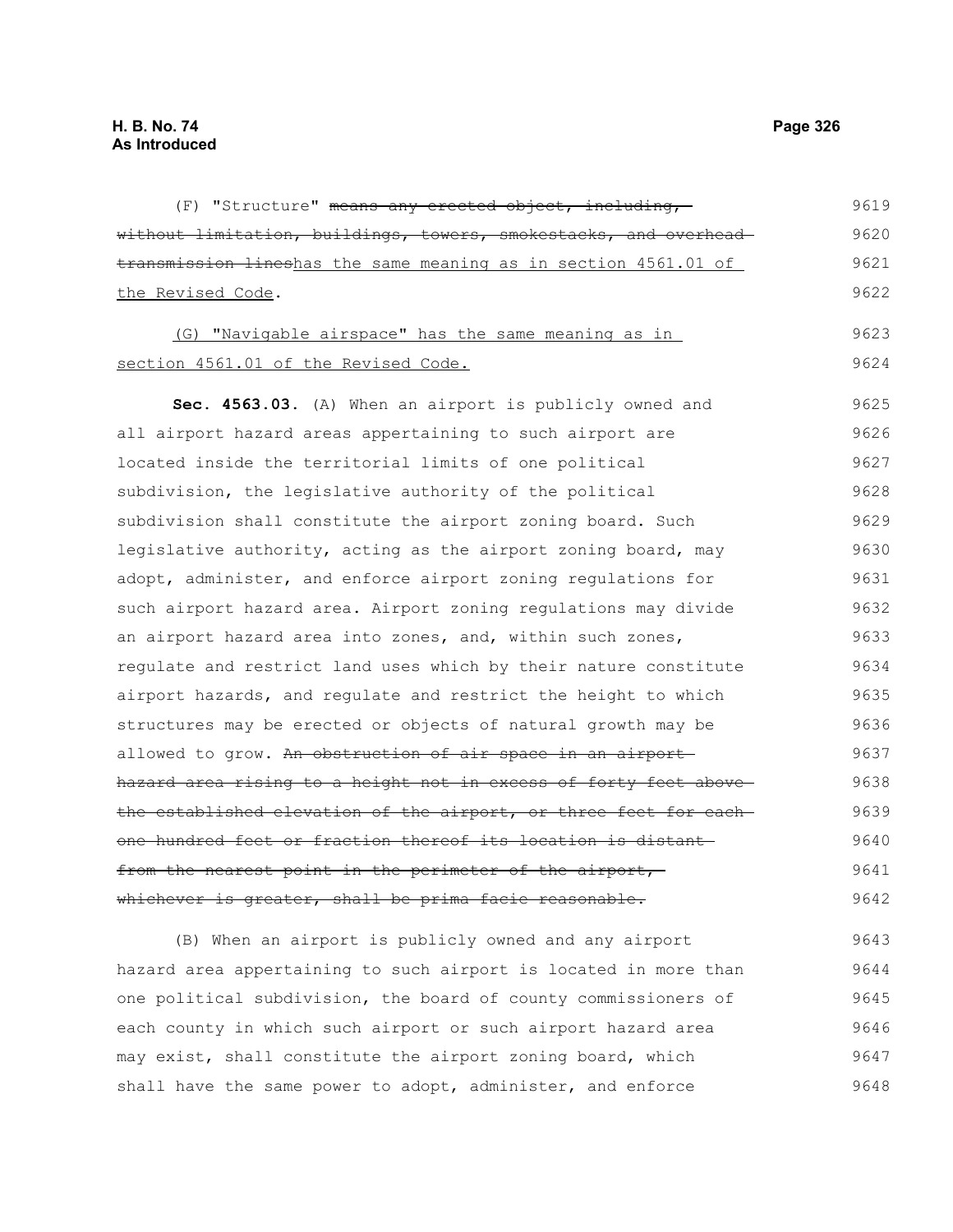9678

airport zoning regulations as provided in division (A) of this section. The board shall elect its own-chairman chairperson. Sec. 4563.031. Within the approach, transitional, inner horizontal, and conical areas at a publicly owned airport, an airport zoning board constituted under section 4563.03 of the Revised Code may adopt, administer, and enforce zoning regulations, in addition to its regulations adopted under section 4563.03 of the Revised Code, in order to ensure the safety of the navigable airspace, persons occupying or using such areas, and the security of property located within such areas. Airport zoning regulations may divide such approach, transitional, inner horizontal, and conical areas into zones, and within such zones, regulate and restrict land use in order to minimize injury, loss of life, and hazards to the safety of persons or to the security of property within such zones, and may include regulations governing population density and concentration of persons within such zones. Prior to initial zoning under this section, the procedures 9649 9650 9651 9652 9653 9654 9655 9656 9657 9658 9659 9660 9661 9662 9663 9664 9665 9666

set forth in sections 4563.05, 4563.06, and 4563.08 of the Revised Code for establishing the boundaries of the various zones and adopting the regulations therefor, shall be followed. "Approach area," "transitional area," "inner-horizontal area," or "conical area," respectively, means any area of land adjacent to an airport and within an airport hazard area, which has been declared to be an "approach area," "transitional area," "inner horizontal area," or "conical area" by the office of aviation, based upon the approach plan for the airport. No zone established under this section may include any area outside such approach, transitional, inner-horizontal, and conical areas. 9667 9668 9669 9670 9671 9672 9673 9674 9675 9676 9677

**Sec. 4563.032.** Any airport zoning board that adopts,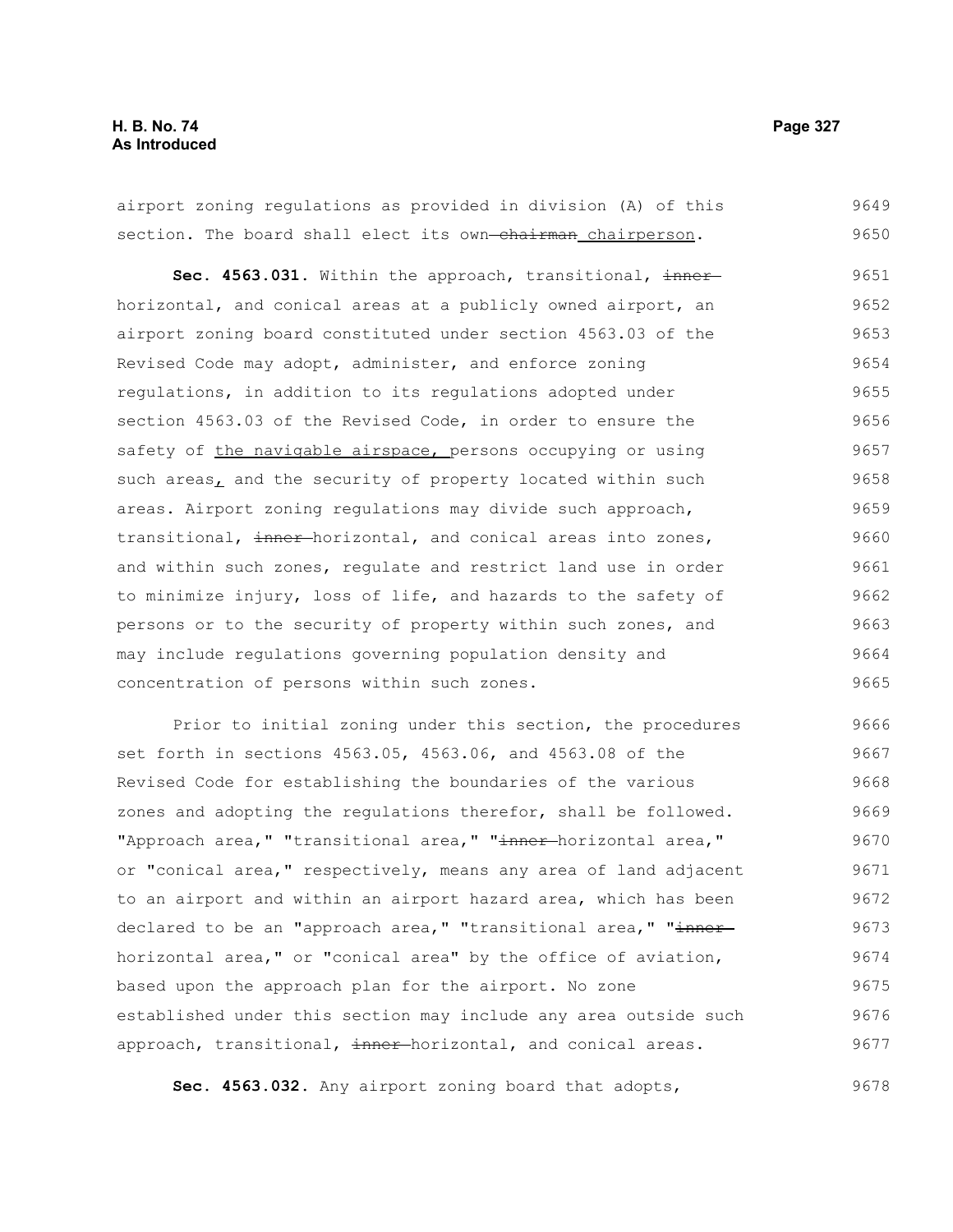administers, and enforces airport zoning regulations for an airport hazard area under section 4563.03 of the Revised Code shall adopt, as regulations, the rules adopted by the department of transportation under section 4561.32 of the Revised Code that are based in whole upon the obstruction standards set forth in 14 C.F.R. 77.21 to 77.29, as amendedpart 77, to uniformly regulate the height and location of structures and objects of natural growth in any airport's clear zone surface, horizontal surface, conical surface, primary surface, approach surface, ortransitional surfacenavigable airspace. 9679 9680 9681 9682 9683 9684 9685 9686 9687 9688

**Sec. 4563.04.** In the event of conflict between any airport zoning regulations adopted under sections 4563.01 to 4563.21, inclusive, of the Revised Codethis chapter, and any other zoning regulations applicable to the same area, whether the conflict be with respect to the height of structures or objects of natural growth, the use of land, or any other matter, and whether such other regulations were adopted by the political subdivision which adopted the airport zoning regulations or by some other political subdivision, the limitation or requirement best calculated to insure-ensure safety shall govern. 9689 9690 9691 9692 9693 9694 9695 9696 9697 9698

**Sec. 4563.05.** Prior to initial zoning of any airport hazard area under sections 4563.01 to 4563.21, inclusive, of the Revised Codethis chapter, the airport zoning board which is to adopt the regulations shall appoint a commission, to be known as the airport zoning commission, to recommend the boundaries of the various zones to be established and the regulations to be adopted therefor. Such commission shall make a preliminary report and hold public hearings thereon before submitting its final report, and the airport zoning board shall not hold its public hearings or take other action until it has received the final report of such commission. Where a city planning 9699 9700 9701 9702 9703 9704 9705 9706 9707 9708 9709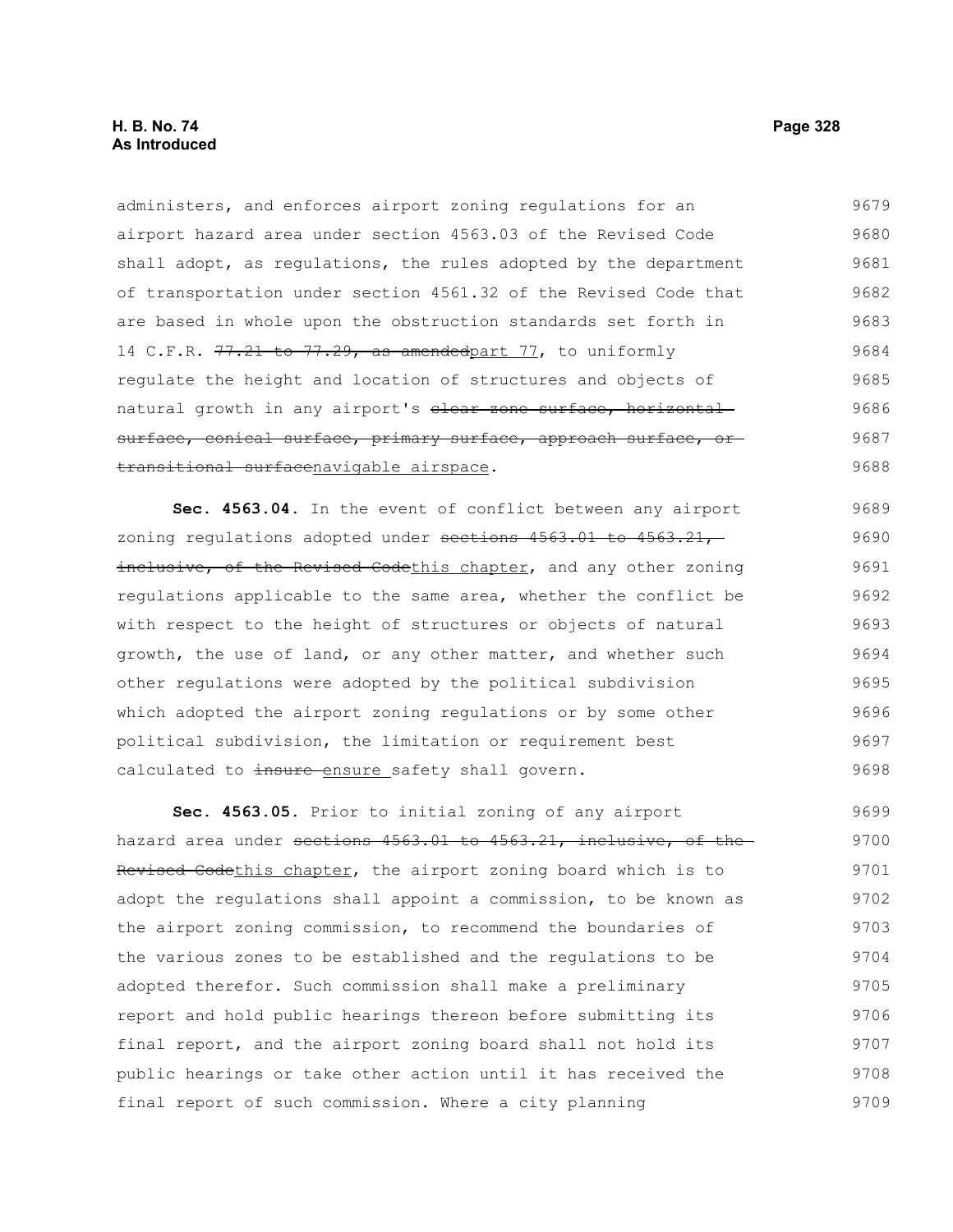commission, township zoning commission, or county rural zoning commission already exists, it may be appointed as the airport zoning commission. 9710 9711 9712

**Sec. 4563.06.** No airport zoning regulations shall be adopted, amended, or changed under sections 4563.01 to 4563.21, inclusive, of the Revised Codethis chapter, except by action of the legislative body of the political subdivision, after a public hearing in relation thereto, at which parties in interest and citizens shall have an opportunity to be heard. At least thirty days notice of the hearing shall be published in a newspaper of general circulation in the political subdivision in which the airport hazard area to be zoned is located. 9713 9714 9715 9716 9717 9718 9719 9720 9721

**Sec. 4563.07.** All airport zoning regulations adopted under sections 4563.01 to 4563.21, inclusive, of the Revised Code-this chapter\_shall be reasonable, and none shall impose any requirement or restriction which is not reasonably necessary to insure-ensure the safety of aircraft in landing and taking offand air navigation, the safety of persons occupying or using the area, and the security of property thereon. In determining what regulations are necessary, each political subdivision or airport zoning board shall consider, among other things, the character of the flying operations expected to be conducted at the airport, the per cent of slope or grade customarily used in descent or ascent of the aircraft expected to use the airport with reference to their size, speed, and type, the nature of the terrain within the airport hazard area, the character of the neighborhood, and the uses to which the property to be zoned is put or is adaptable. 9722 9723 9724 9725 9726 9727 9728 9729 9730 9731 9732 9733 9734 9735 9736 9737

**Sec. 4563.08.** In order to define and determine the airport hazard area in which airport zoning shall be applicable, the 9738 9739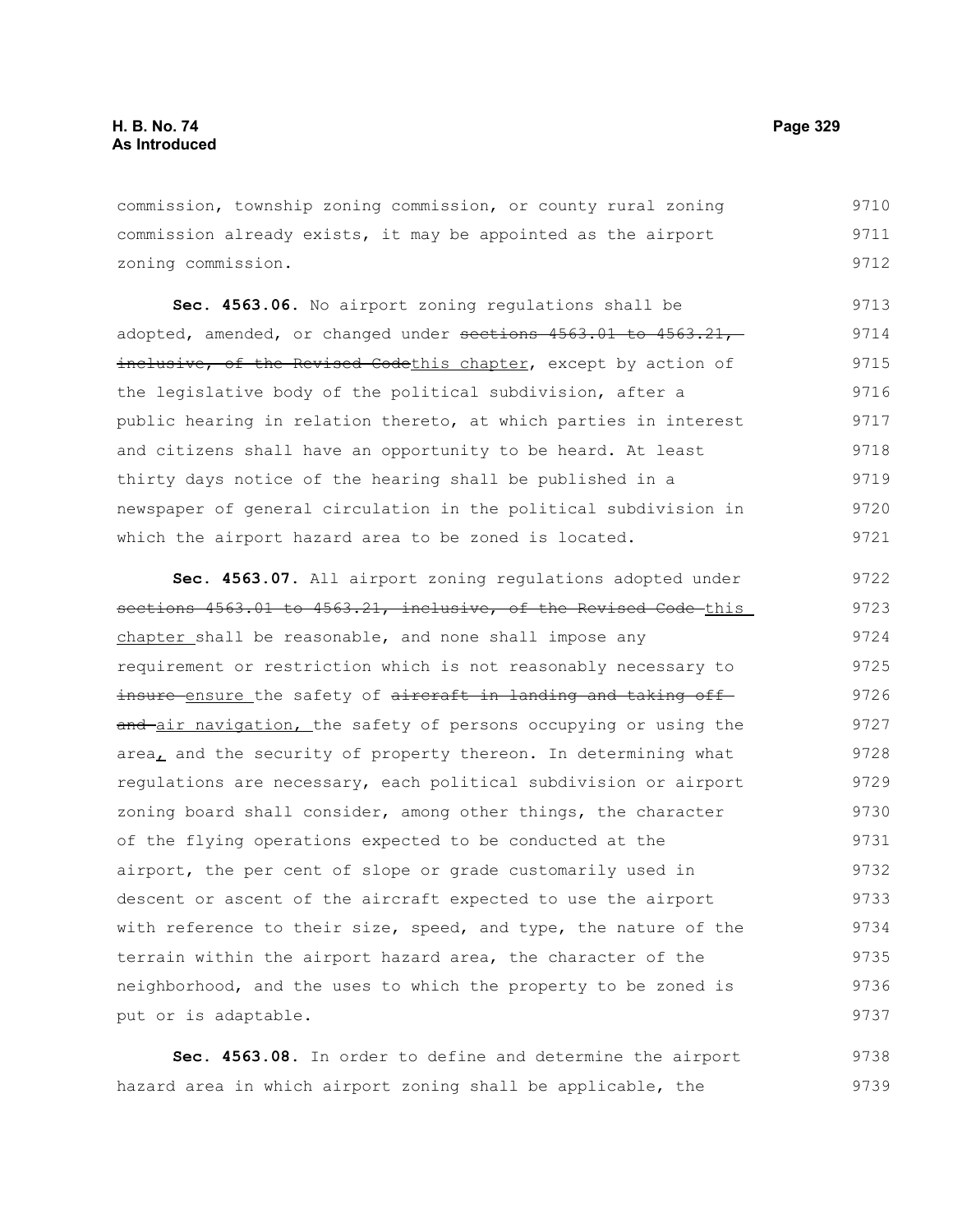# **H. B. No. 74 Page 330 As Introduced**

| office of aviation, upon request of any airport zoning           | 9740 |
|------------------------------------------------------------------|------|
| commission appointed pursuant to section 4563.05 of the Revised  | 9741 |
| Code, shall formulate and adopt, and may revise when             | 9742 |
| necessary, review and approve an airport approach plan for any   | 9743 |
| airport within its jurisdiction. Each-The airport zoning         | 9744 |
| commission shall develop the plan. The plan shall indicate the   | 9745 |
| airport hazard area, the circumstances under which structures,   | 9746 |
| objects of natural growth, public highways, and certain uses of  | 9747 |
| land would be airport hazards, and the height limits of          | 9748 |
| structures and objects of natural growth, and what other         | 9749 |
| restrictions should be contained in the airport zoning           | 9750 |
| regulations. In adopting or revising developing the plan, the    | 9751 |
| office airport zoning commission shall consider, among other     | 9752 |
| things, the size, type, and speed of aircraft expected to use    | 9753 |
| the airport, the character of the flying operations expected to  | 9754 |
| be conducted at the airport, the traffic pattern and requlations | 9755 |
| affecting flying operations at the airport, the location of      | 9756 |
| public highways, the nature of the terrain, the height of        | 9757 |
| existing structures and objects of natural growth above the      | 9758 |
| level of the airport, and the possibility of lowering or         | 9759 |
| removing existing obstructions. The office airport zoning        | 9760 |
| commission may obtain and consider information from and the      | 9761 |
| opinion of any agency of the federal government charged with the | 9762 |
| promotion, regulation, or control of civil aeronautics as to the | 9763 |
| approaches necessary to safe flying operations at the airport.   | 9764 |
|                                                                  |      |

**Sec. 4563.09.** No airport zoning regulations adopted under sections 4563.01 to 4563.21 of the Revised Code-this chapter shall require the removal, lowering, or other change or alteration of any structure or object of natural growth not conforming to the regulations when adopted or amendedon or before January 1, 2004, or otherwise interfere with the 9765 9766 9767 9768 9769 9770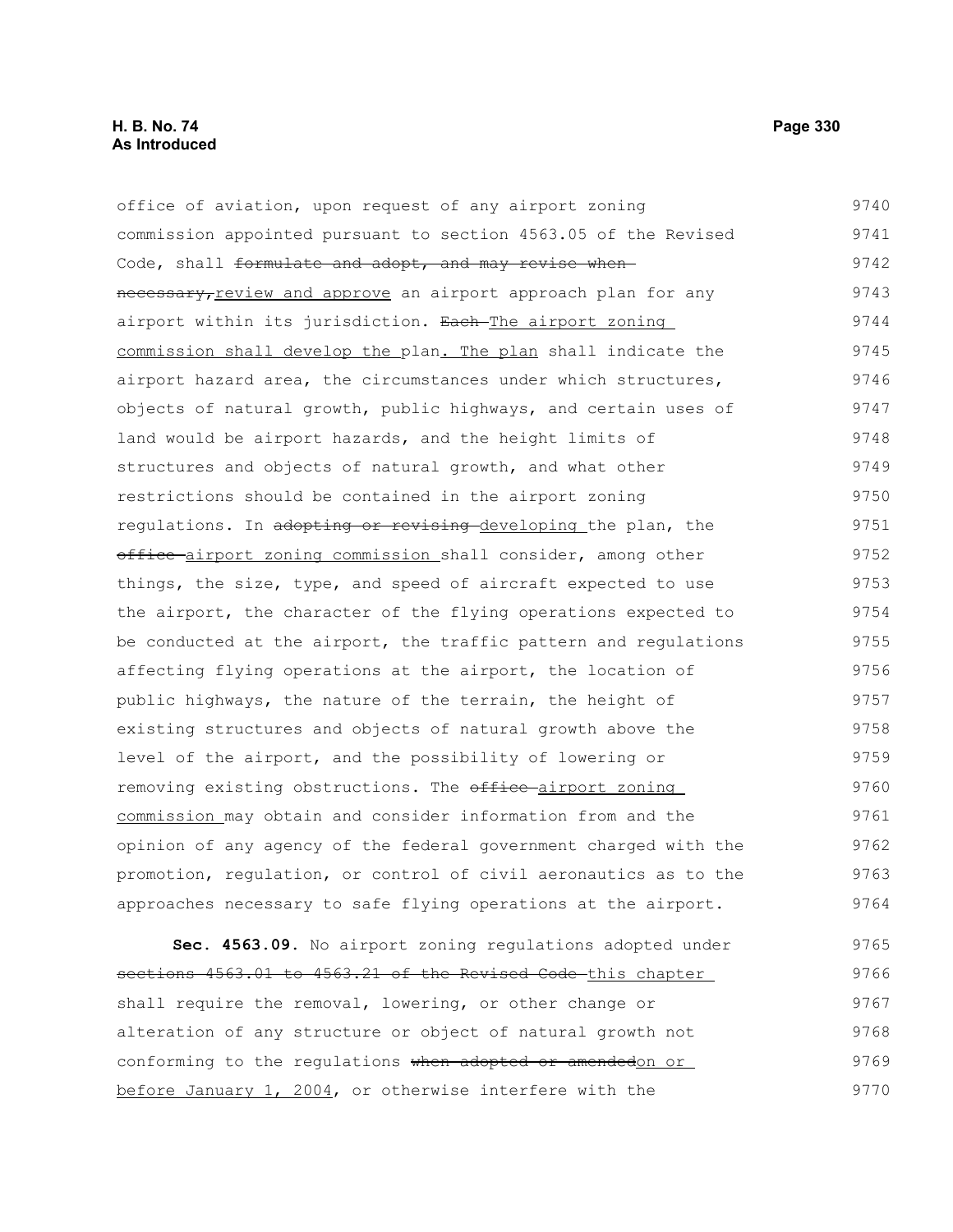# **H. B. No. 74 Page 331 As Introduced**

continuance of any nonconforming use, except as provided in section 4563.14 of the Revised Code. 9771 9772

**Sec. 4563.10.** Nothing in sections 4563.01 to 4563.21 of the Revised Code, this chapter shall confer any power on any political subdivision or airport zoning board to prohibit the use of any land for farming, dairying, pasturage, apiculture, horticulture, floriculture, viticulture, or animal and poultry husbandry, except where such use shall create an airport hazard. The provisions of sections 4563.01 to 4563.21 of the Revised Gode-this chapter shall not apply in respect to the location, relocation, erection, construction, reconstruction, change, alteration, maintenance, removal, use, or enlargement of any buildings or structures, now existing or constructed in the future, of any public utility or railroad. 9773 9774 9775 9776 9777 9778 9779 9780 9781 9782 9783 9784

**Sec. 4563.11.** All airport zoning regulations adopted under sections 4563.01 to 4563.21, inclusive, of the Revised Code, this chapter shall provide for the administration and enforcement of such regulations. The duties of any administrative agency designated pursuant to sections 4563.01 to 4563.21, inclusive, of the Revised Code, this chapter shall include that of issuing all permits under section 4563.12 of the Revised Code. 9785 9786 9787 9788 9789 9790 9791

**Sec. 4563.12.** Airport zoning regulations adopted under sections 4563.01 to 4563.21, inclusive, of the Revised Code, this chapter may require that a permit be obtained before any new structure or use may be constructed or established and before any existing structure or use may be substantially changed or substantially altered in an airport hazard area. No permit shall be granted that would allow the establishment or creation of an airport hazard, or permit a nonconforming structure to be made higher or a nonconforming object of natural growth to become 9792 9793 9794 9795 9796 9797 9798 9799 9800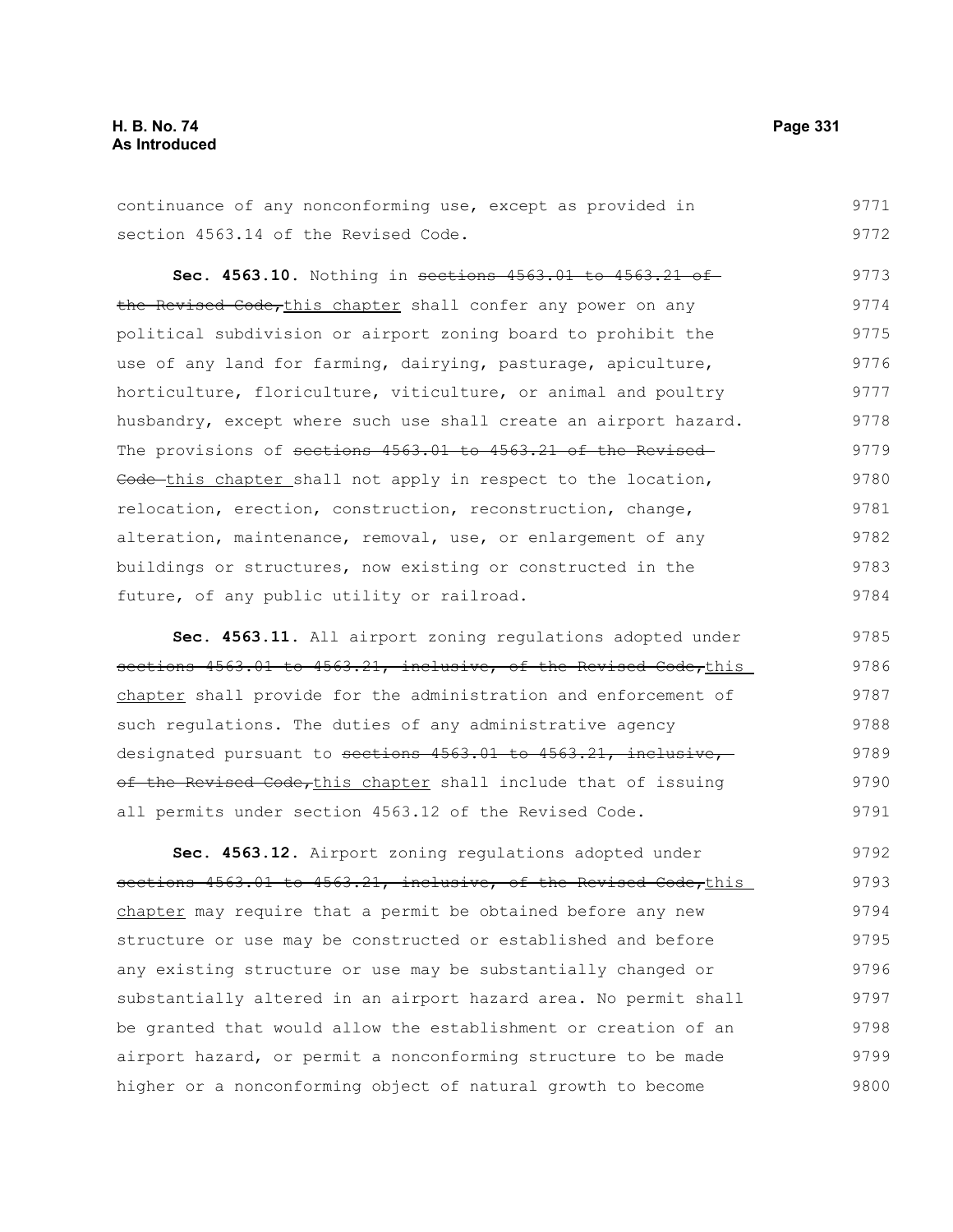### **H. B. No. 74 Page 332 As Introduced**

higher or become a greater hazard to air navigation than it was when the applicable regulations were adopted or than it is when the application for a permit is made. If any nonconforming use is voluntarily discontinued for two years or more, any future use of the premises shall be in conformity with sections 4563.01 to 4563.21, inclusive, of the Revised Codethis chapter. 9801 9802 9803 9804 9805 9806

**Sec. 4563.13.** All airport zoning regulations adopted under sections 4563.01 to 4563.21, inclusive, of the Revised Code, this chapter shall provide for an airport zoning board of appeals. Where a zoning board of appeals already exists, it may be designated as the airport zoning board of appeals. The airport zoning board of appeals, except in those instances in which an existing zoning board of appeals is designated as the airport zoning board of appeals, shall consist of five members, each to be appointed for a term of three years by the authority adopting the regulations and subject to removal by the appointing authority for cause upon written charges and after public hearing. The first members of such board of appeals shall be so designated that two shall serve for one year, two shall serve for two years, and one shall serve for three years. 9807 9808 9809 9810 9811 9812 9813 9814 9815 9816 9817 9818 9819 9820

**Sec. 4563.16.** Any person desiring to erect any structure, or increase the height of any structure, or permit the increases in height of any object of natural growth, or otherwise use-histhe person's property in any manner in conflict with airport zoning regulations adopted under sections  $4563.01$  to  $4563.21$ , inclusive, of the Revised Codethis chapter, may apply to the airport zoning board of appeals for a variance from the zoning regulations in question. Such variance shall be allowed where a literal application or enforcement of the regulations would result in unnecessary hardship and the relief granted would not be contrary to the public interest or create conditions 9821 9822 9823 9824 9825 9826 9827 9828 9829 9830 9831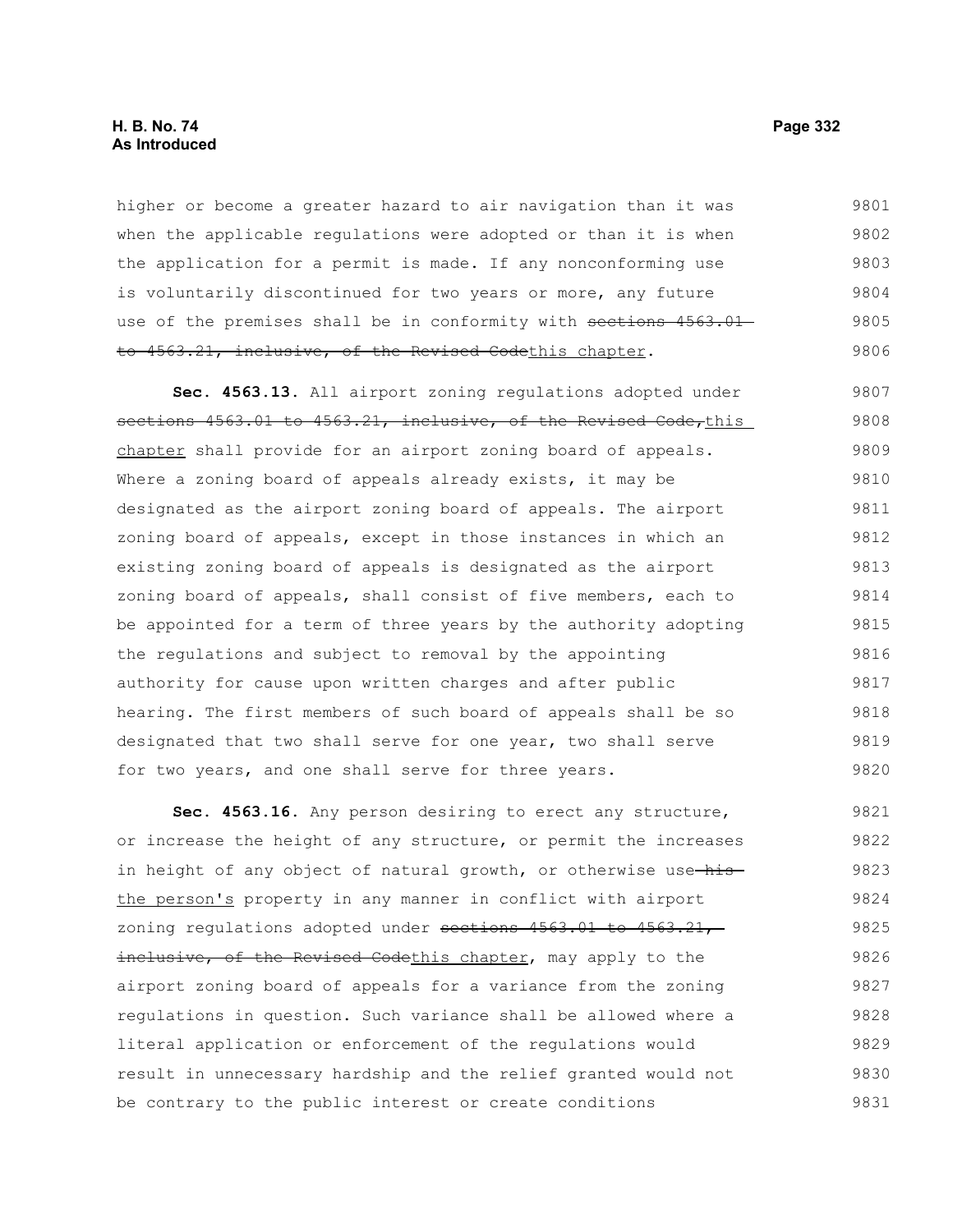dangerous to the safety of aircraft using the airport or the navigable airspace, but would do substantial justice and would not be in conflict with factors set down for consideration in sections 4563.07 and 4563.08 of the Revised Codethis chapter. The board of appeals may subject any variance to any reasonable conditions that-they deem it considers necessary. Sec. 4563.18. (A) Any person aggrieved by any Either of the following may appeal a decision  $\theta$  an administrative agency made in its administration of airport zoning regulations adopted under sections 4563.01 to 4563.21, inclusive, of the Revised Code, or any this chapter: (1) Any person aggrieved by the decision; (2) Any governing body of a political subdivision or any airport zoning board which is of the opinion that a that considers the administrative agency's decision of such anadministrative agency is an improper application of airport zoning regulations of concern to such the governing body or board, may. The appeal shall be made to the airport zoning board of appeals authorized to hear and decide appeals from the decisions of such-the administrative agency. (B) All appeals taken under this section shall be taken within twenty days after an order is filed in the office of the administrative agency, as provided by the rules of the airport zoning board of appeals, by filing with the administrative agency from which the appeal is taken and with the airport zoning board of appeals a notice of appeal specifying the grounds of such appeal. The notice of appeal shall be filed with 9832 9833 9834 9835 9836 9837 9838 9839 9840 9841 9842 9843 9844 9845 9846 9847 9848 9849 9850 9851 9852 9853 9854 9855 9856 9857 9858 9859

the administrative agency from which the appeal is taken and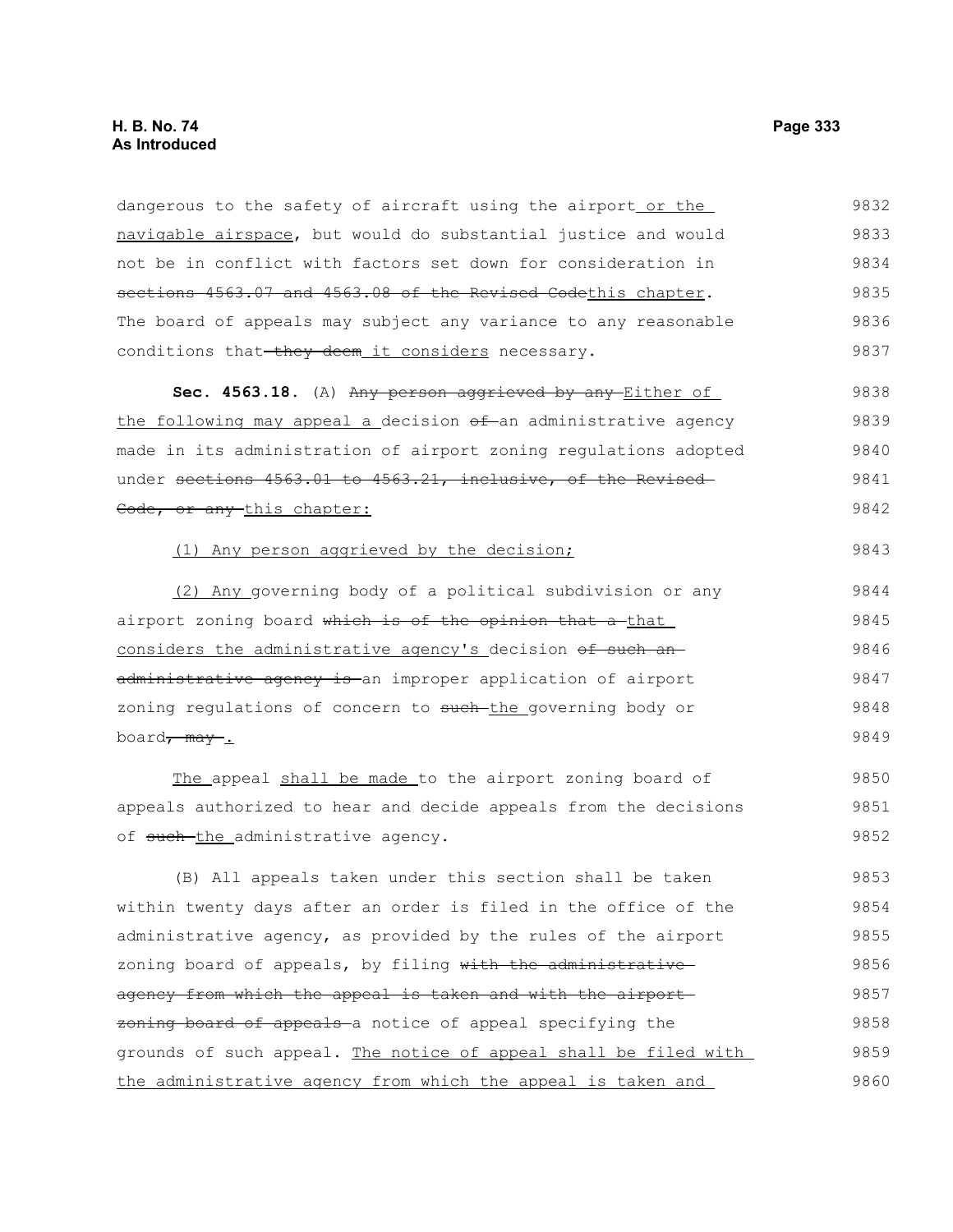| with the airport zoning board of appeals. The administrative    | 9861 |
|-----------------------------------------------------------------|------|
| agency from which the appeal is taken shall transmit to the     | 9862 |
| airport zoning board of appeals all the papers constituting the | 9863 |
| record upon which the action appealed from was taken.           | 9864 |

(C) An appeal shall stay all proceedings in furtherance of the action appealed from unless the administrative agency from which the appeal is taken certifies to the airport zoning board of appeals, after the notice of appeal has been filed with it, that by reason of the facts stated in the certificate a stay would, in its opinion, cause imminent peril to life or property. In such cases proceedings shall not be stayed other than by order of the airport zoning board of appeals on notice of the agency from which the appeal is taken and on due notice to the parties in interest. 9865 9866 9867 9868 9869 9870 9871 9872 9873 9874

(D) The airport zoning board of appeals shall fix a reasonable time for the hearing of appeals, give public notice and due notice to the parties in interest, and decide the same within a reasonable time. Upon the hearing any party may appear in person, by agent, or by attorney. 9875 9876 9877 9878 9879

(E) The airport zoning board of appeals, in conformity with sections 4563.01 to 4563.21, inclusive, of the Revised Codethis chapter, may reverse, affirm wholly or partly, or modify, the order, requirement, decision, or determination appealed from. 9880 9881 9882 9883 9884

**Sec. 4563.20.** (A) No person shall violate any regulation, order, or ruling promulgated or made pursuant to sections 4563.01 to 4563.21 of the Revised Codethis chapter. 9885 9886 9887

(B) Whoever violates this section shall be fined not more than one hundred dollars. Each day's willful continuation of the 9888 9889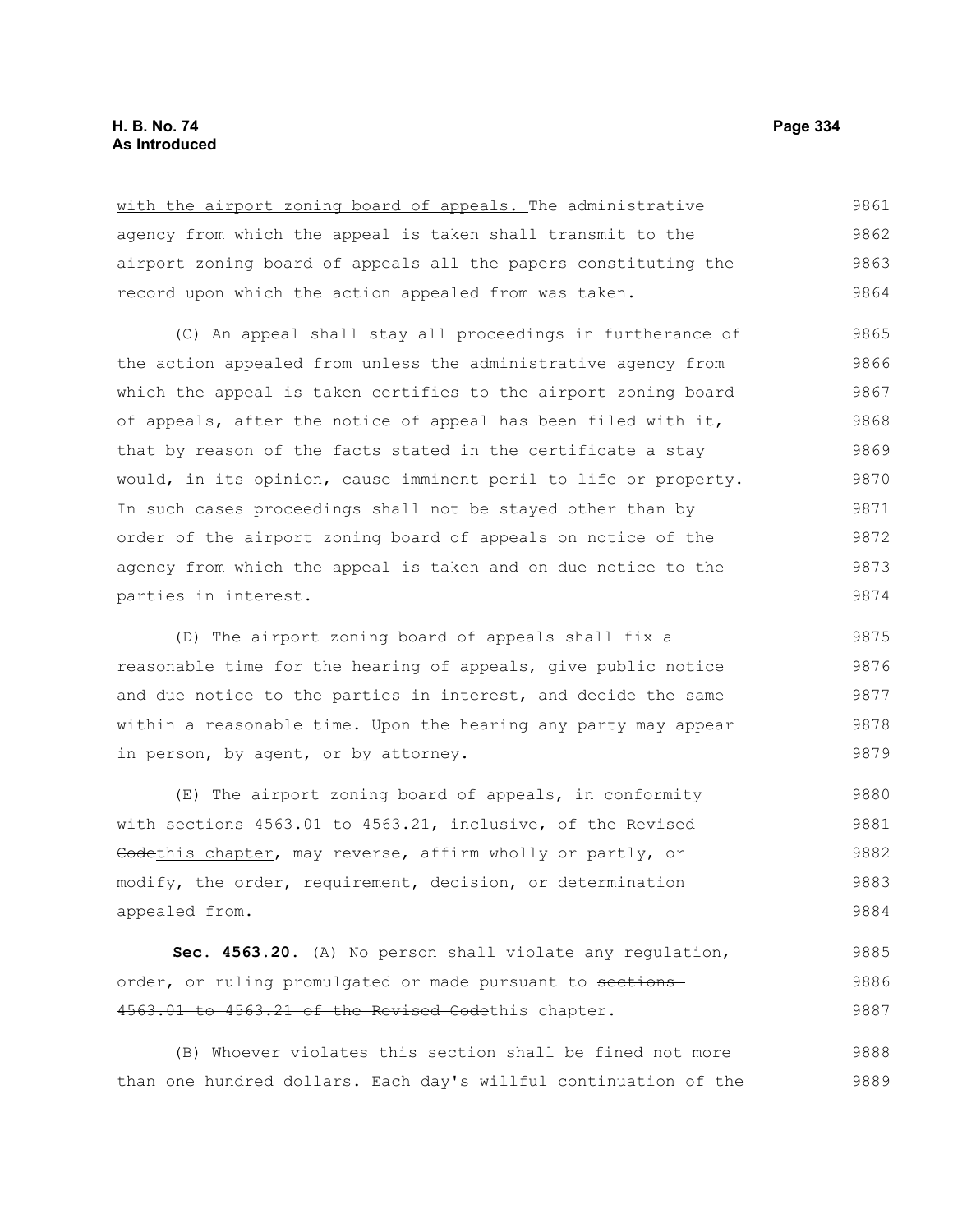violation is a separate offense.

**Sec. 4563.21.** The political subdivision or airport zoning board adopting zoning regulations under sections 4563.01 to 4563.21, inclusive, of the Revised Code, this chapter may institute in any court of competent jurisdiction an action to prevent, restrain, correct, or abate any violation of sections 4563.01 to 4563.21, inclusive, of the Revised Codethis chapter, or of airport zoning regulations adopted under such sectionsit, or of any order or ruling made in connection with the administration or enforcement. The court shall adjudge to the plaintiff such relief, by way of injunction, which may be mandatory, or otherwise, as may be proper under all the facts of and circumstances of the case, in order fully to effectuate the purposes of sections 4563.01 to 4563.21, inclusive, of the-Revised Code, this chapter and of the regulations adopted and orders and rulings made pursuant thereto. 9891 9892 9893 9894 9895 9896 9897 9898 9899 9900 9901 9902 9903 9904 9905

**Sec. 5501.47.** (A) The director of transportation is responsible for inspection of all bridges on the state highway system inside and outside of municipalities, all bridges connecting Ohio with another state for which the department of transportation has inspection authority, and all other bridges or portions of bridges for which responsibility for inspection is by law or agreement assigned to the department. 9906 9907 9908 9909 9910 9911 9912

Such inspection shall be made annually on a schedule established by the director, but at least once every twenty-four months, by a professional engineer or other qualified person under the supervision of a professional engineer, or more frequently if required by the director, in accordance with the manual of bridge inspection described in division (B) of this section. 9913 9914 9915 9916 9917 9918 9919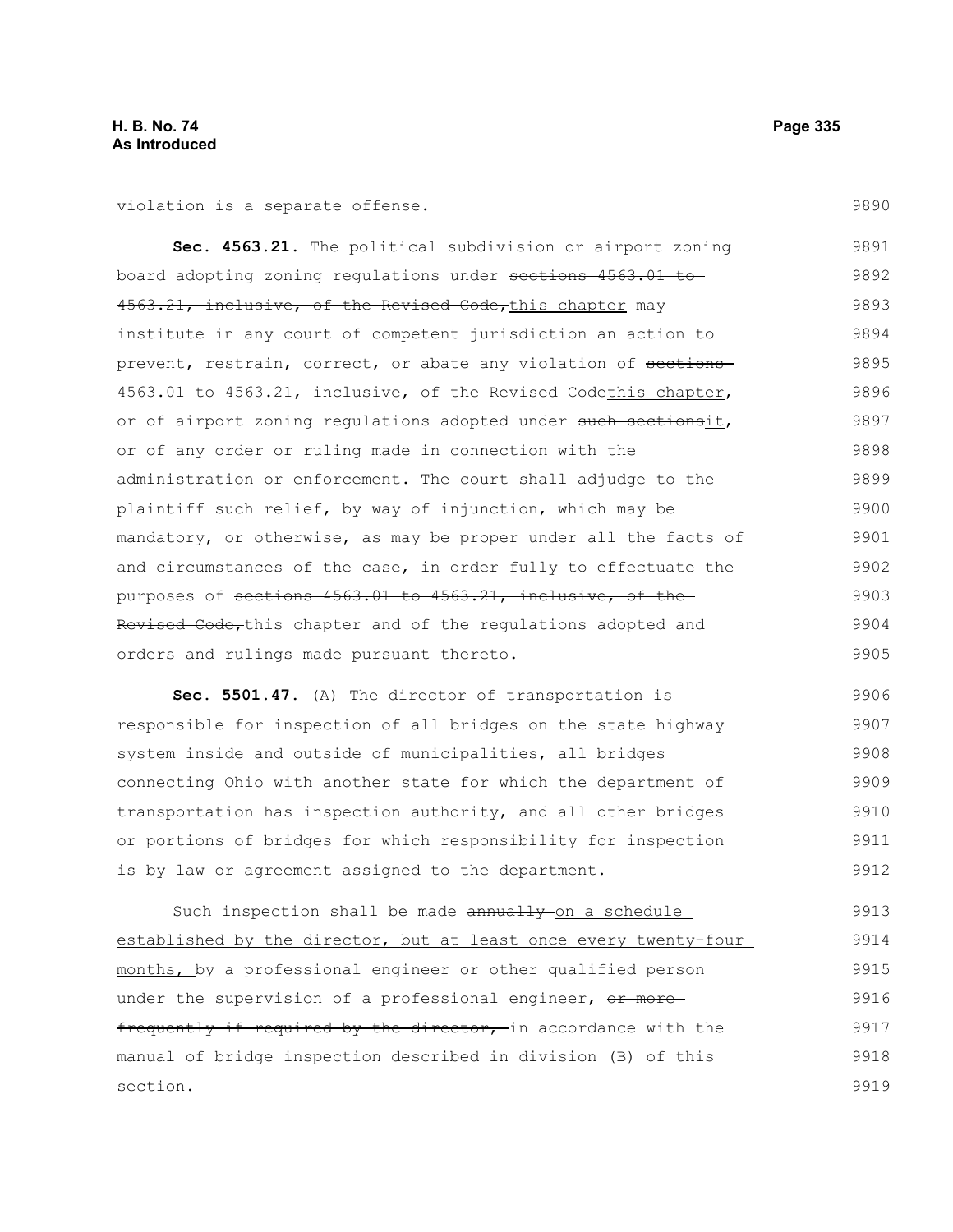# **H. B. No. 74 Page 336 As Introduced**

The director shall cause to be maintained in each district of the department an updated inventory of all bridges within such district that are on the state highway system, including those located within municipalities, and all other bridges for which the department has responsibility for inspection. The inventory record shall indicate who is responsible for inspection and for maintenance, and the authority for such responsibilities. On those bridges where there exists joint maintenance responsibility, the director shall furnish a copy of reports to each party responsible for a share of maintenance. "Maintenance" as used in this division means actual performance of maintenance work. (B) (1) As used in this division: (a) "Inspection" means the inspection described in the manual of bridge inspection adopted by the department. (b) "Highway" means those highway systems in section 5535.01 of the Revised Code, highways, streets, and roads within municipalities, and any other highway, street, and road on which the public travels. (c) "Bridge" means any structure of ten feet or more clear 9920 9921 9922 9923 9924 9925 9926 9927 9928 9929 9930 9931 9932 9933 9934 9935 9936 9937 9938 9939 9940

span or ten feet or more in diameter on, above, or below a highway, including structures upon which railroad locomotives or cars may travel. 9941 9942 9943

(2) The director shall have general responsibility for initiating, developing, and maintaining procedures and practices that provide for and promote professional inspection of bridges. The director shall: 9944 9945 9946 9947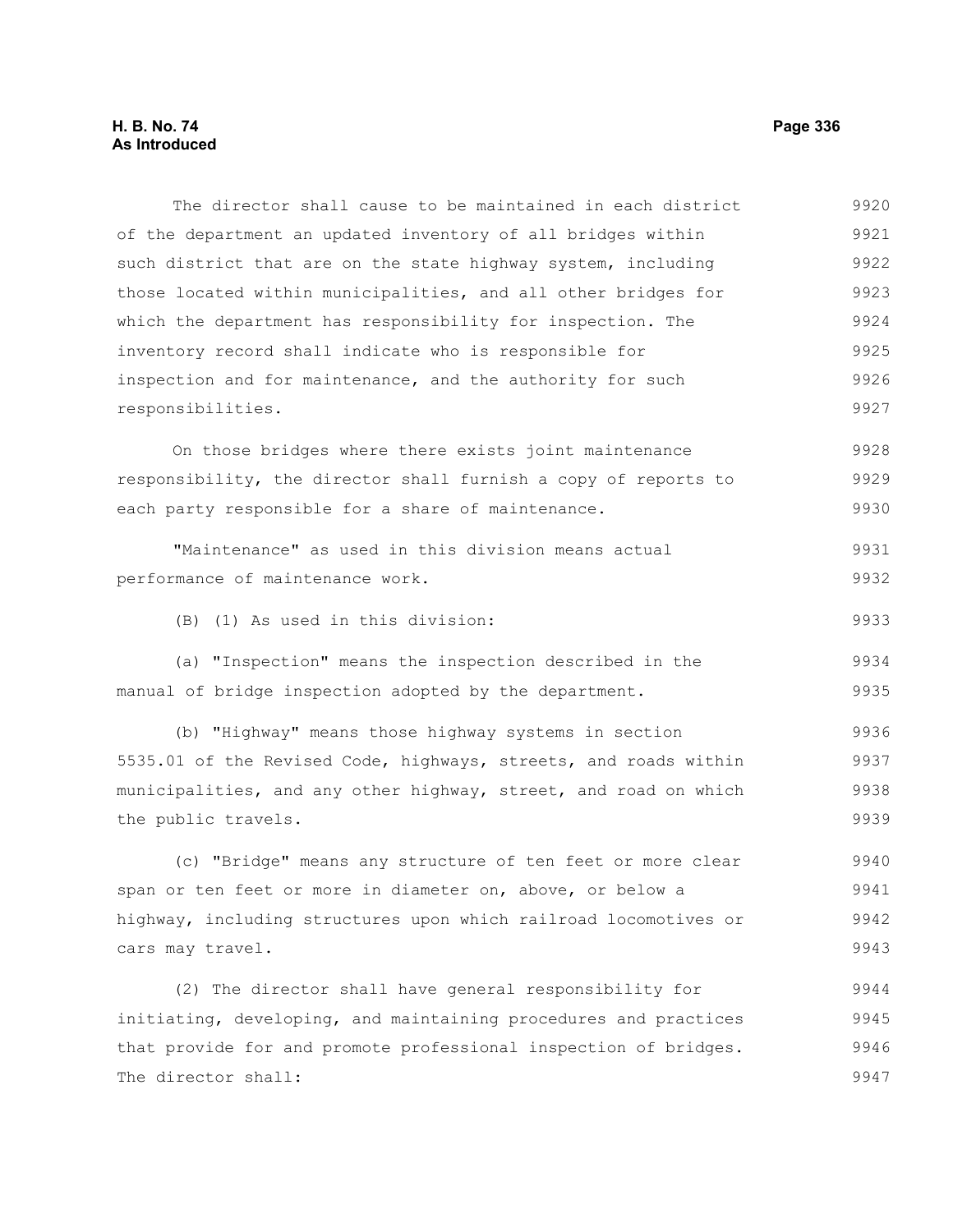# **H. B. No. 74 Page 337 As Introduced**

(a) Prepare, maintain, and update a manual of bridge inspection that will provide standards applicable to the inspection of all bridges on, above, or below highways. The manual shall include, but is not limited to, standards relating to frequency of inspection, qualifications of persons inspecting or supervising inspections, and procedures and practices facilitating professional inspection of bridges<sub>t.</sub> 9948 9949 9950 9951 9952 9953 9954

(b) Develop and furnish inspection forms and other forms relating to inspection, and approve forms used in lieu of the departmental forms; 9955 9956 9957

(c) Assist and cooperate with governmental units, upon request, with inspection, disseminate information to appropriate governmental officials and agencies with regard to responsibility and inspection practices, and confer with public officials and other individuals on inspection of bridges; such assistance may be in the form of contracts with counties or municipal corporations for transportation department inspection services; 9958 9959 9960 9961 9962 9963 9964 9965

(d) Inspect any bridge on a highway, with a designated representative of the owner, where he-the director has reason to believe that the report of inspection does not reflect the condition of such bridge or that the inspection did not accord with the standards contained in the manual of bridge inspection. 9966 9967 9968 9969 9970

**Sec. 5501.48.** The operator of a toll bridge located entirely or partly in the state shall inspect such bridge eachyear and on a schedule established by the director of transportation, but at least once every twenty-four months. The operator shall file a copy of the annual inspection report with the director-of transportation. Inspection shall be made or supervised by a professional engineer. 9971 9972 9973 9974 9975 9976 9977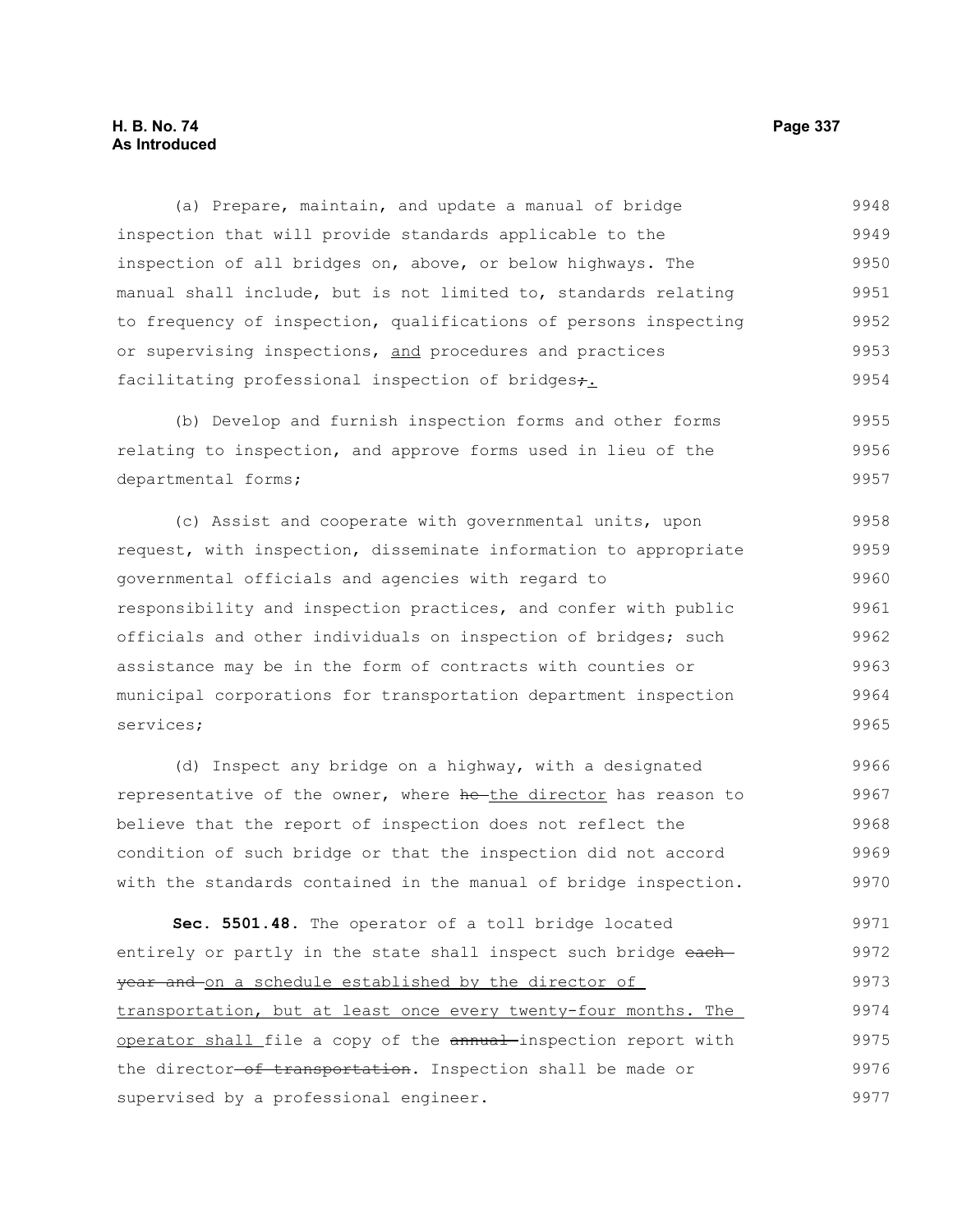| Sec. 5516.01. As used in sections 5516.01 to 5516.14 of          | 9978  |
|------------------------------------------------------------------|-------|
| the Revised Code:                                                | 9979  |
| (A) "Advertising device" includes any outdoor sign,              | 9980  |
| display, device, figure, painting, drawing, message, placard,    | 9981  |
| poster, billboard, or any other contrivance designed, intended,  | 9982  |
| or used to advertise or to give information in the nature of     | 9983  |
| advertising, or any part thereof, the advertising or informative | 9984  |
| contents of which are that is owned or operated by a person or   | 9985  |
| entity that earns compensation for the placement of a message on | 9986  |
| it and is visible from the main traveled way of any highway on   | 9987  |
| the interstate system or primary system in this state.           | 9988  |
| (B) "Visible" means capable of being seen and comprehended       | 9989  |
| without visual aid by a person traveling the posted speed limit  | 9990  |
| on the main traveled way of the highway.                         | 9991  |
| (C) "Interstate system" means that portion of the                | 9992  |
| interstate system, or the national highway system, located       | 9993  |
| within this state.                                               | 9994  |
| (D) "Erect" means to construct or allow to be constructed,       | 9995  |
| but it shall not include any activity when performed as an       | 9996  |
| incident to the change of advertising message or normal          | 9997  |
| maintenance of a sign or sign structure.                         | 9998  |
| (E) "Maintain" means to preserve, keep in repair,                | 9999  |
| continue, allow to exist, or restore.                            | 10000 |
| (F) "National policy" means the provisions of 23 U.S.C.A.        | 10001 |
| 131 and the national standards, criteria, and rules promulgated  | 10002 |
| pursuant to such provisions.                                     | 10003 |
| (G) "Primary system" means the federal-aid primary system        | 10004 |
| in existence on June 1, 1991, and any highway that is not on     | 10005 |
| such system but that is on the national highway system.          | 10006 |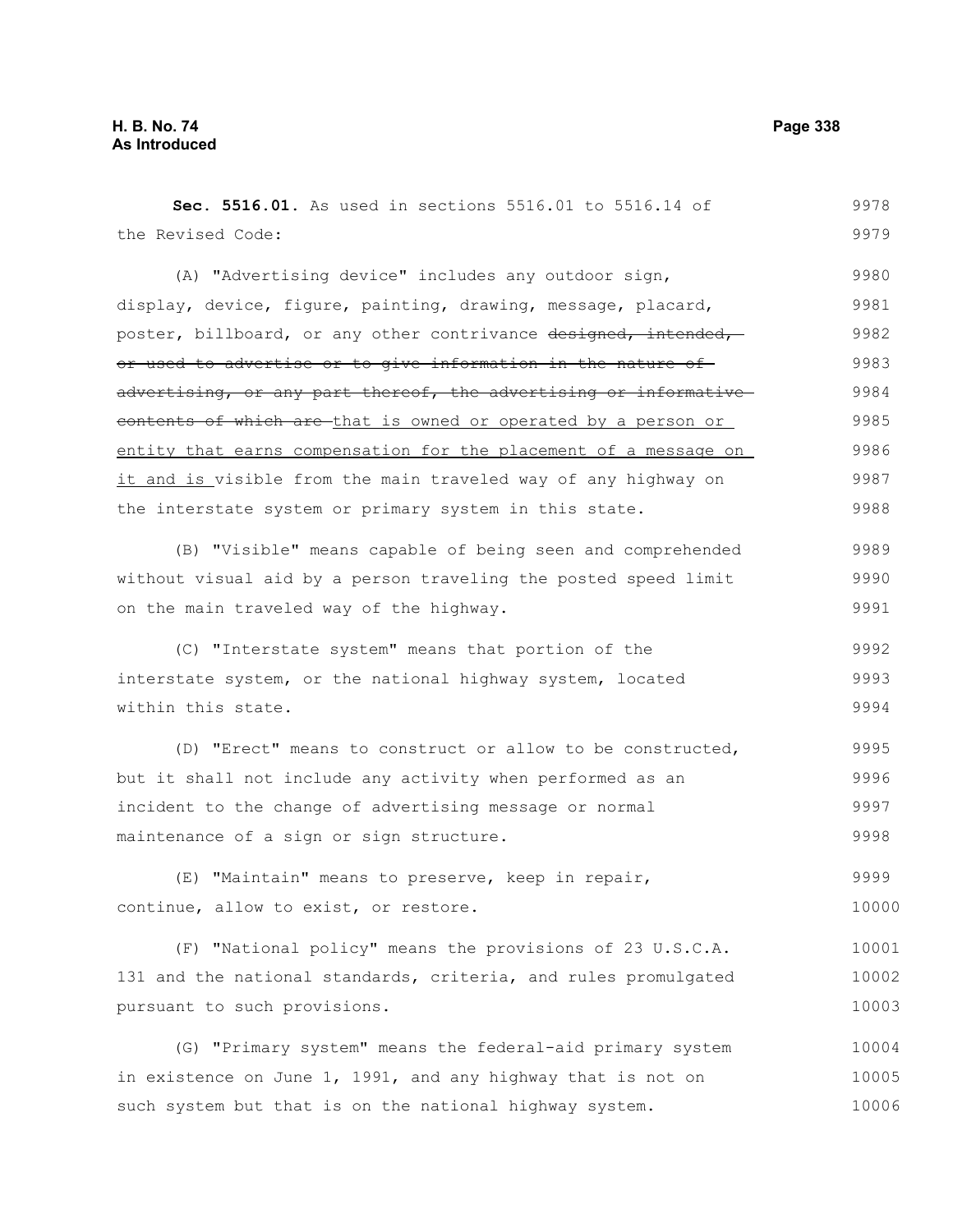(H) "Zoned commercial or industrial areas" means those nonagricultural areas which are reserved for business, commerce, or trade, pursuant to local zoning laws, regulations, or state laws. 10007 10008 10009 10010

(I) "Unzoned commercial or industrial area" means an area not zoned by state or local law, regulation, or ordinance, in which there is located one or more commercial or industrial activities. Such area may also include the lands along the highway for a distance of eight hundred fifty feet immediately adjacent to such activities. This distance shall be measured from the buildings, parking lots, storage or processing areas of the activities, and along or parallel to the near edge of the main traveled way of the highway. This distance shall not include land on the opposite side of the highway from such activities, nor land predominantly used for residential purposes. An area shall be considered predominately residential if fifty per cent or more of the eight hundred fifty feet immediately adjacent to the activities contains land used as residential property. Each side of the highway will be considered separately in applying this definition. 10011 10012 10013 10014 10015 10016 10017 10018 10019 10020 10021 10022 10023 10024 10025 10026

(J) "Commercial or industrial activities" means those activities generally recognized as commercial or industrial by zoning authorities of this state. The following activities shall not be considered commercial or industrial: 10027 10028 10029 10030

(1) Activities relating to advertising structures;

(2) Agricultural, forestry, ranching, grazing, farming, and related activities, including, but not limited to, activities relating to wayside fresh produce stands; 10032 10033 10034

(3) Transient or temporary activities;

10031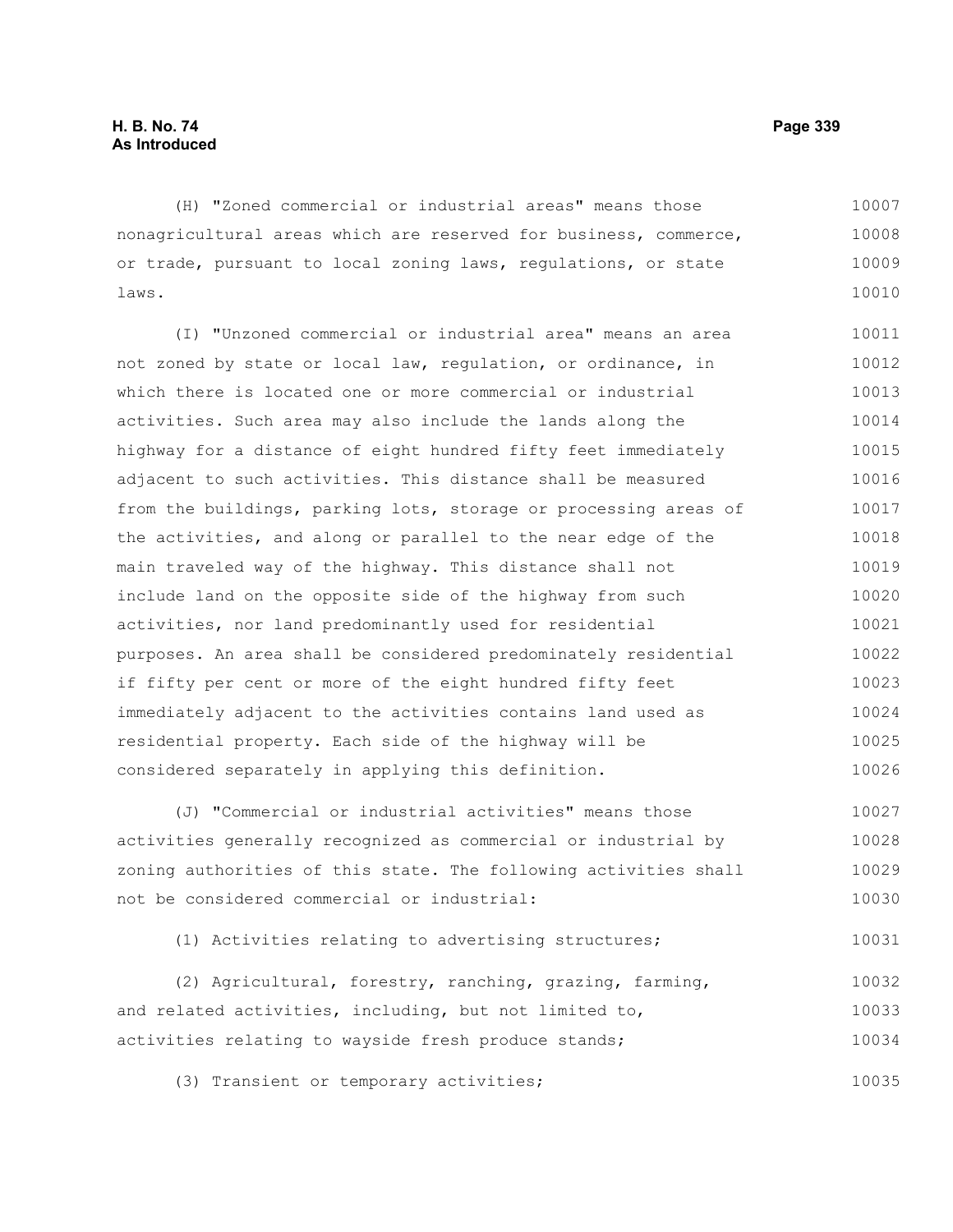(4) Activities not visible from the main traveled way; (5) Activities located more than six hundred sixty feet from the nearest edge of the right-of-way; (6) Activities conducted in a building principally used as a residence; (7) Activities relating to railroad tracks and minor sidings; (8) Activities relating to highways, roads, and streets. (K) "Directional and official signs and notices" means those signs and notices that are required or authorized by law and conform to the rules for such signs and notices as adopted by the director in accordance with 23 C.F.R. 750.151 to 750.155. (L) "Nonconforming advertising device" means an advertising device that was: (1) Lawfully in existence prior to December 7, 1971; (2) Lawfully on any highway made a part of the interstate system or primary highway system on or after December 7, 1971; (3) Lawfully erected prior to any revision in the law effective December 7, 1971; or (4) Lawfully erected but: (a) No longer in compliance with the provisions of state law enacted or rules adopted at a later date; or (b) No longer in compliance with state laws or rules due to changed conditions, including, but not limited to, zoning changes, highway relocation, highway reclassification, or changes in restrictions on sizing, lighting, spacing, or distance of advertising devices. 10036 10037 10038 10039 10040 10041 10042 10043 10044 10045 10046 10047 10048 10049 10050 10051 10052 10053 10054 10055 10056 10057 10058 10059 10060 10061 10062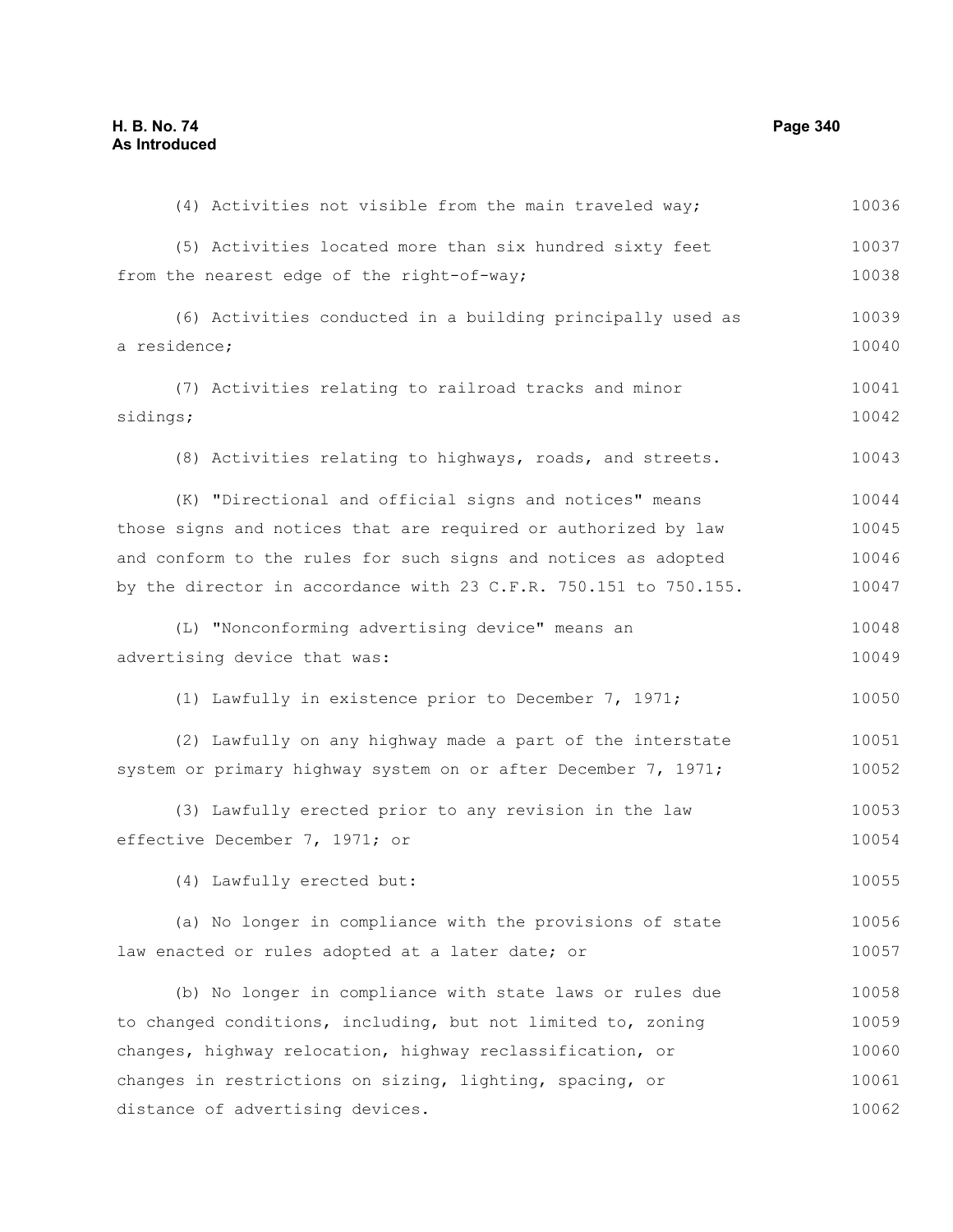| Illegally erected or maintained advertising devices are          | 10063 |
|------------------------------------------------------------------|-------|
| not nonconforming signs.                                         | 10064 |
| (M) "Scenic byway" means any linear transportation               | 10065 |
| corridor as designated or as may hereafter be so designated by   | 10066 |
| the director under the Ohio scenic byways program as having      | 10067 |
| outstanding scenic qualities.                                    | 10068 |
| (N) "Director" means the director of the Ohio department         | 10069 |
| of transportation.                                               | 10070 |
| (0) "Commercial or industrial zone" means those areas            | 10071 |
| established by any state, county, municipal, or other local      | 10072 |
| zoning authority as being most appropriate for business,         | 10073 |
| commerce, industry, or trade. Any action taken by a state,       | 10074 |
| county, municipal, or other local zoning authority that is not   | 10075 |
| part of comprehensive zoning and is created primarily to permit  | 10076 |
| outdoor advertising devices shall not be considered a commercial | 10077 |
| or industrial zone for purposes of this chapter.                 | 10078 |
| (P) "Last permit holder" includes any of the following:          | 10079 |
| (1) The most recent holder of the advertising device             | 10080 |
| permit;                                                          | 10081 |
| (2) A business, cooperative, corporation, enterprise,            | 10082 |
| joint venture, limited liability company, partnership, sole      | 10083 |
| proprietorship, or subsidiary, the viability of which is         | 10084 |
| dependant dependent on its relationship with the most recent     | 10085 |
| holder of the advertising device permit;                         | 10086 |
| (3) Any person or entity that is closely related to or           | 10087 |
| closely connected with the most recent holder of the advertising | 10088 |
| device permit.                                                   | 10089 |

(Q) "Professional sports facility" means all or a portion 10090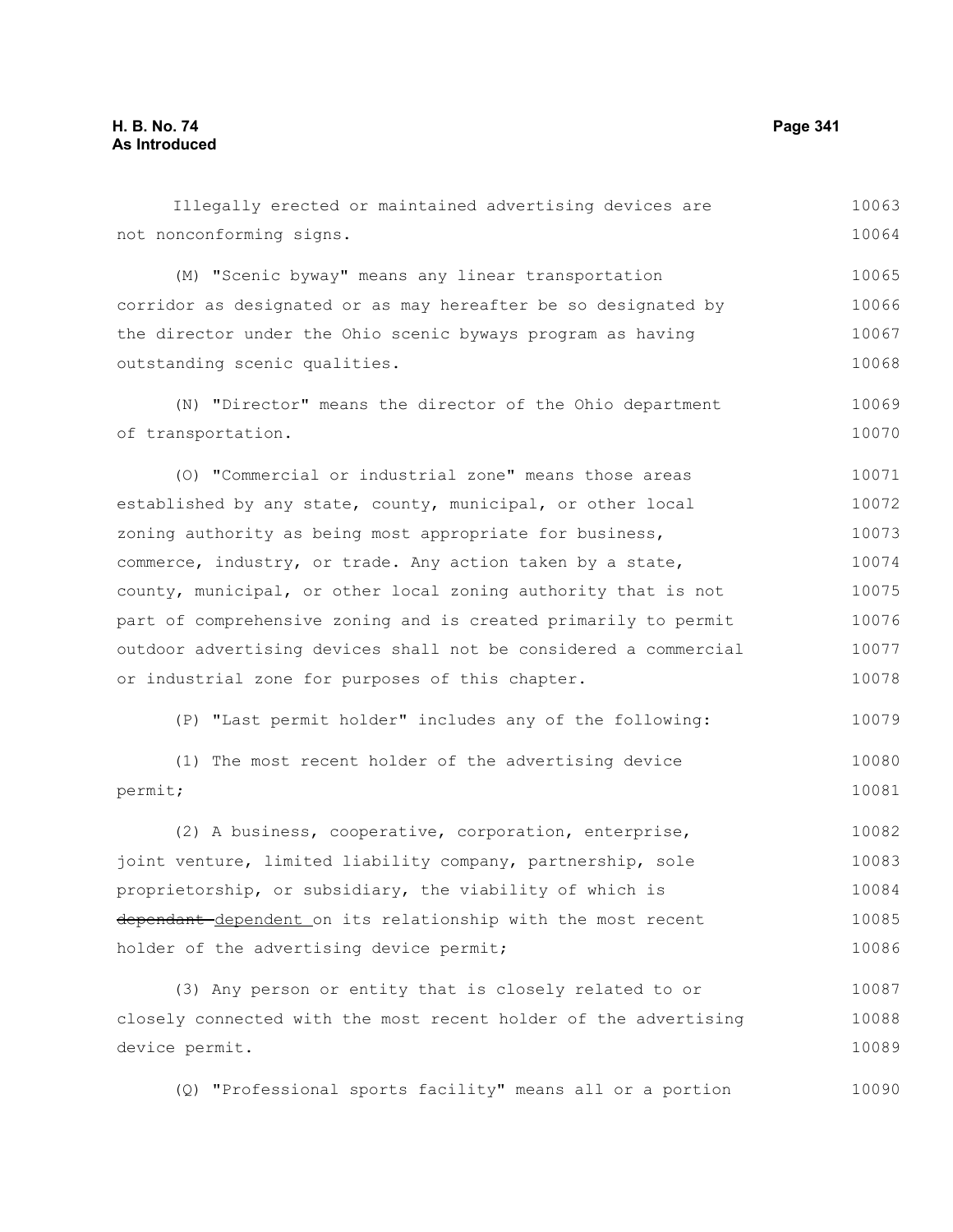### **H. B. No. 74 Page 342 As Introduced**

of a stadium, arena, motorsports complex, or other facility, including all parking facilities, walkways, and other auxiliary facilities that may be used for or in connection with the sports facility or its operation, the primary purpose of which is to provide a site or venue for the presentation to the public of either of the following: (1) Events of one or more major or minor league professional athletic or sports teams that are associated with the state or with a city or region of the state; (2) Motorsports events. (R) "Compensation" means the exchange of anything of value including money, securities, real property interests, goods, services, a promise of future payment, or forbearance of a debt. **Sec. 5516.02.** No advertising device shall be erected or maintained within six hundred sixty feet of the edge of the right-of-way of a highway on the interstate system except the following: (A) Directional and official signs and notices thatconform to rules adopted by the director of transportation; (B) Signs advertising the sale or lease of the property upon which they are located; (C) Advertising devices indicating the name of the business or profession conducted on such property or that identify the goods produced, sold, or services rendered on suchproperty, and that conform to rules adopted by the director; 10091 10092 10093 10094 10095 10096 10097 10098 10099 10100 10101 10102 10103 10104 10105 10106 10107 10108 10109 10110 10111 10112 10113 10114 10115

(D) Advertising devices that are located in commercial or industrial zones traversed by segments of the interstate system within the boundaries of a municipal corporation as such 10116 10117 10118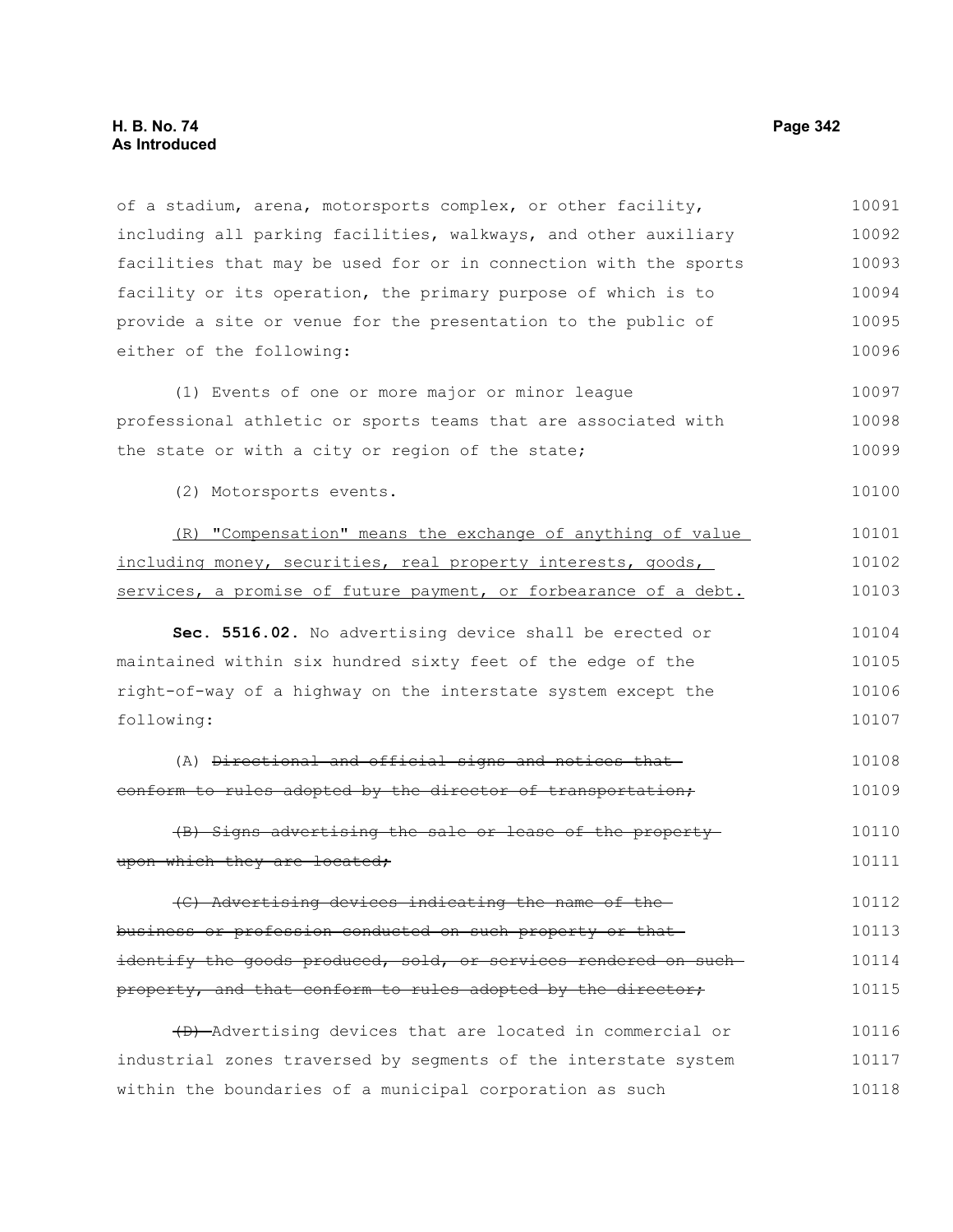boundaries existed on September 21, 1959, and that conform to rules adopted by the director of transportation;  $(E)$  (B) Advertising devices that are located on the premises of a professional sports facility and that conform to rules adopted by the director. Sec. 5516.05. (A) The director of transportation may designate any portion of the interstate system, national highwaysystem, or primary system any of the following as a scenic byway: (1) The interstate system; (2) The national highway system; (3) The primary system; (4) Any state, county, municipal, or township road or highway. (B) The director shall exclude from designation as a scenic byway any segment of a highway in a zoned or unzoned commercial or industrial area that is determined by the director to be inconsistent with the designation of a scenic byway. (C) No advertising device may be erected upon a designated scenic byway, except in accordance with division  $(A)$ ,  $(B)$ , or  $\overline{(C) - (B)}$  of section 5516.02 of the Revised Code, division (A), (B),  $or (C)$ ,  $(D)$ ,  $(E)$ ,  $oF$   $(G)$  of section 5516.06 of the Revised</u> Code, or division  $(A)$ ,  $(B)$ ,  $(C)$ , or  $(D)$  of section 5516.061 of the Revised Code. Any advertising device lawfully in existence prior to the designation of a scenic byway, upon such 10119 10120 10121 10122 10123 10124 10125 10126 10127 10128 10129 10130 10131 10132 10133 10134 10135 10136 10137 10138 10139 10140 10141 10142 10143

designation, is a nonconforming advertising device under section 5516.07 of the Revised Code. 10144 10145

**Sec. 5516.06.** No advertising device shall be erected or 10146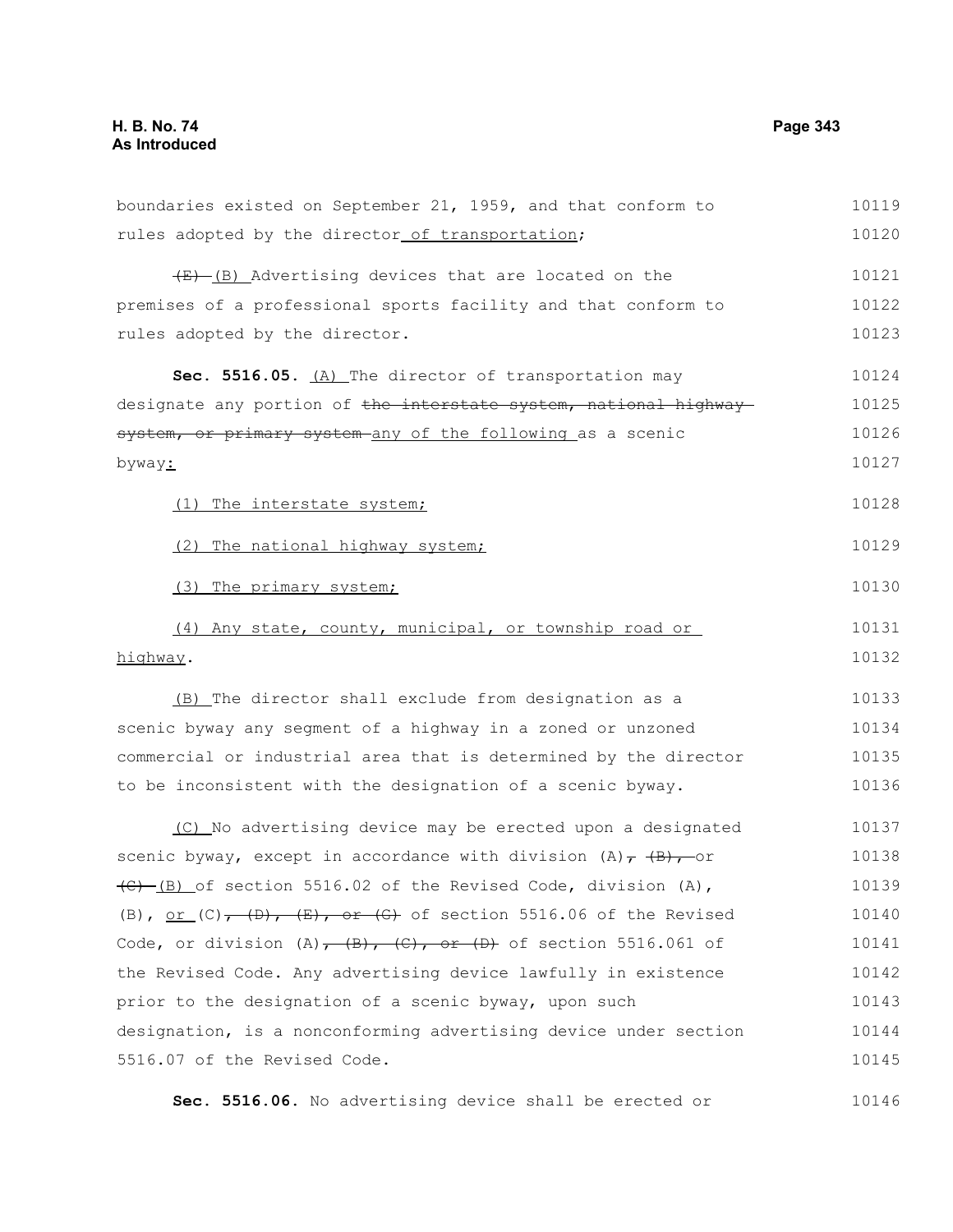right-of-way of a highway on the primary system except the following: (A) <del>Directional and other official signs and notices that</del> conform to rules adopted by the director of transportation; (B) Signs advertising the sale or lease of the property upon which they are located; (C) Advertising devices indicating the name of the business, activities, or profession conducted on such property or that identify the goods produced, sold, or services renderedon such property and that conform to rules adopted by the director; (D) Precautionary signs relating to the premises; (E) Signs, displays, or devices which locate, identify, mark, or warn of the presence of pipe lines, utility lines, rail lines, and appurtenances thereof, including, but not limited to, markers used in the maintenance, operation, observation, and safety of said lines; (F) Advertising devices located in zoned or unzoned industrial or commercial areas adjacent to highways on the primary system that conform to rules adopted by the director of transportation; (G) (B) Signs lawfully in existence on October 22, 1965, that the director, subject to the approval of the secretary of the United States department of transportation, has determined to be landmark signs, including signs on farm structures or natural surfaces, which are of historic or artistic significance; 10148 10149 10150 10151 10152 10153 10154 10155 10156 10157 10158 10159 10160 10161 10162 10163 10164 10165 10166 10167 10168 10169 10170 10171 10172 10173 10174

maintained within six hundred sixty feet of the edge of the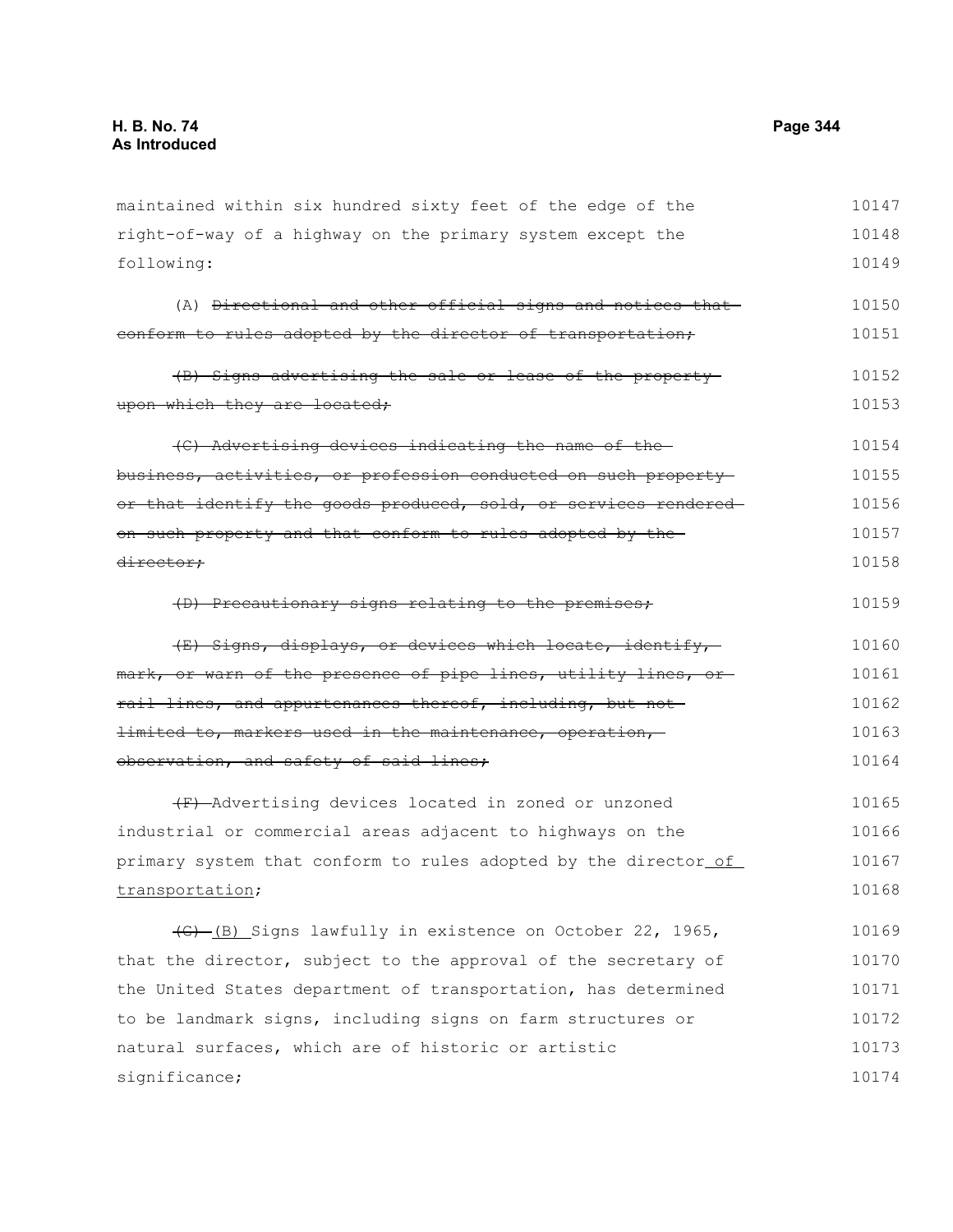(H) (C) Advertising devices that are located on the premises of a professional sports facility and that conform to rules adopted by the director. Sec. 5516.061. (A) No advertising device shall be erected outside of urban areas further than six hundred sixty feet from the right-of-way of the main traveled way of a highway on the interstate or primary system if such device would be visible from such main traveled way, except the following: (A) Directional and official signs and notices that conform to rules adopted by the director of transportation; (B) Signs advertising the sale or lease of the property upon which they are located; (C) Advertising devices indicating the name of the business, activities, or profession conducted on such property or that identify the goods produced, sold, or services rendered on such property and that conform to rules adopted by the director: (D) Signs-signs lawfully in existence on October 22, 1965, that the director of transportation, subject to the approval of the secretary of the United States department of transportation, has determined to be landmark signs, including signs on farm structures or natural surfaces, which that are of historic or artistic significance. (B) Any advertising device lawfully in existence prior to November 28, 1975, or lawfully on any highway made a part of the interstate or primary system on or after that date, the erection of which would be illegal under this section, is nonconforming, 10175 10176 10177 10178 10179 10180 10181 10182 10183 10184 10185 10186 10187 10188 10189 10190 10191 10192 10193 10194 10195 10196 10197 10198 10199 10200 10201

and may be maintained subject to the permit provisions of section 5516.10 of the Revised Code. An advertising device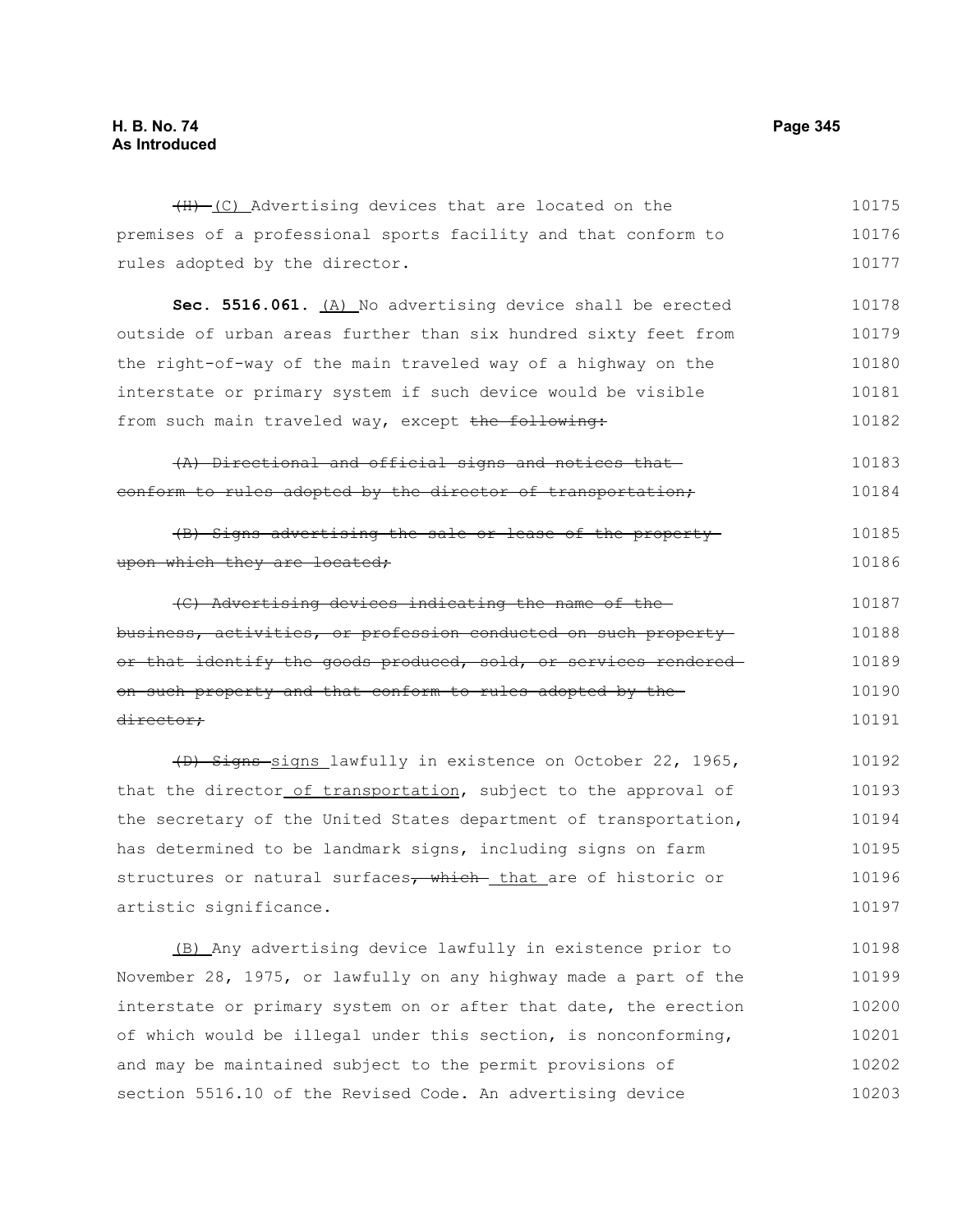existing prior to-the effective date of this section September 16, 2004, which would be illegal under this section shall be considered a nonconforming advertising device and may be maintained subject to the permit provisions of section 5516.10 of the Revised Code. 10204 10205 10206 10207 10208

(C) As used in this section, "urban area" means an urbanized area or an urban place as designated by the bureau of the census having a population of five thousand or more, and within boundaries approved by the United States secretary of transportation. 10209 10210 10211 10212 10213

**Sec. 5516.11.** This chapter does not affect the authority of a state, county, municipal, or other local zoning authority to zone areas for commercial or industrial purposes under its respective zoning laws. Whenever a state, county, municipal, or other local zoning authority has adopted comprehensive zoning and established rules and regulations controlling the size, lighting, and spacing of outdoor advertising devices, that are equivalent to and consistent with the intent of this chapter, such rules and regulations will be accepted in lieu of the controls provided in division  $(D)$   $(A)$  of section 5516.02 and in section 5516.061 of the Revised Code in the commercial and industrial zones within the geographical jurisdiction of such authority. 10214 10215 10216 10217 10218 10219 10220 10221 10222 10223 10224 10225 10226

Whenever a zoning authority establishes new comprehensive zoning rules or regulations, a copy thereof shall be furnished to the director of transportation within thirty days after its passage. 10227 10228 10229 10230

Chapter 5516. of the Revised Code shall not be construed to allow the erection of an advertising device in an area zoned by state, county, municipal, or other local authorities to 10231 10232 10233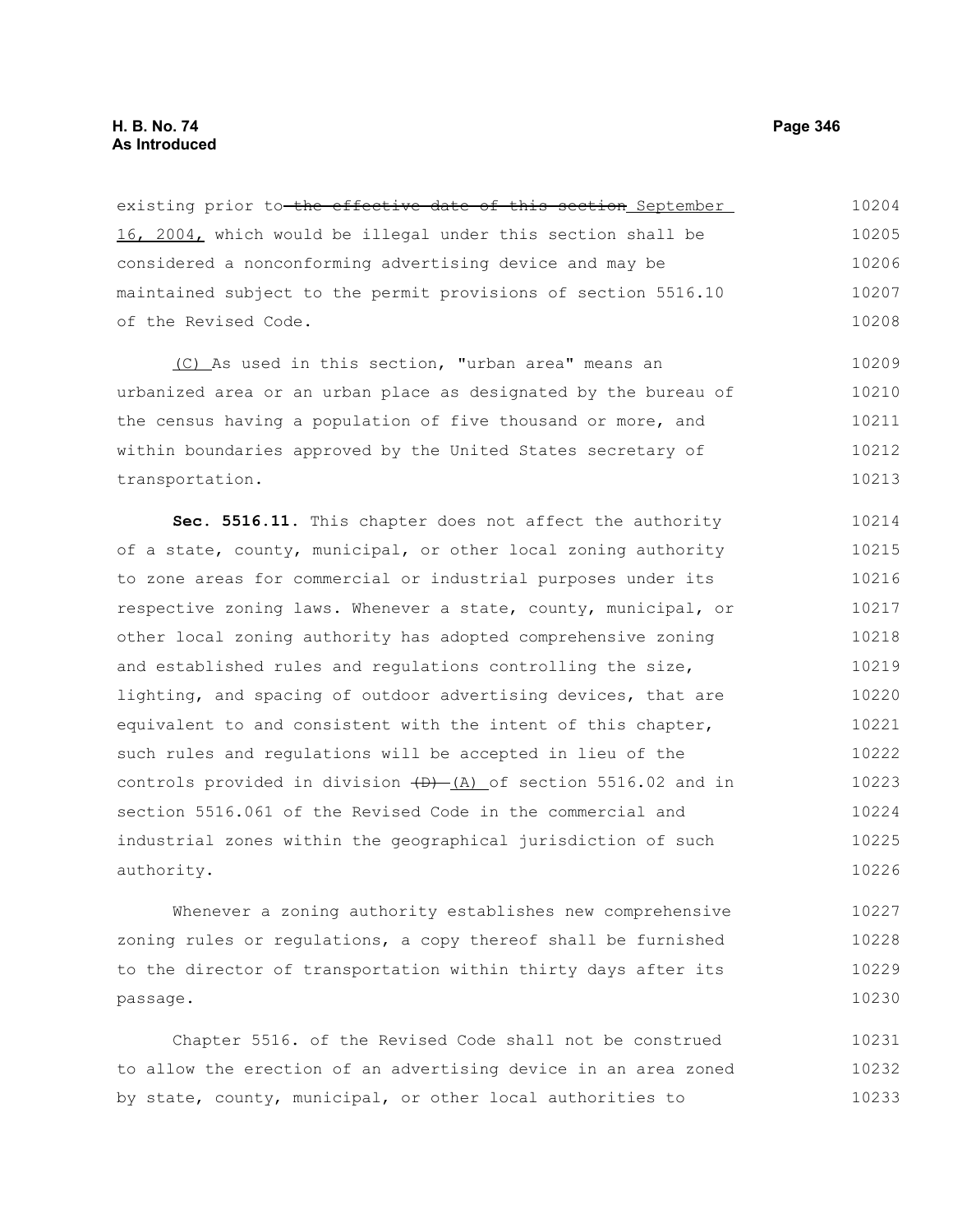exclude such devices.

**Sec. 5517.02.** (A) Before undertaking the construction, reconstruction by widening or resurfacing, or improvement of a state highway, or a bridge or culvert thereon, or the installation of a traffic control signal on a state highway, the director of transportation, except as provided in section 5517.021 of the Revised Code, shall make an estimate of the cost of the work using the force account project assessment form developed by the auditor of state under section 117.16 of the Revised Code. When a force account project assessment form is required, the estimate shall include costs for subcontracted work and any competitively bid component costs. 10235 10236 10237 10238 10239 10240 10241 10242 10243 10244 10245

(B)(1) After complying with division (A) of this section, the director may proceed without competitive bidding with maintenance or repair work by employing labor, purchasing materials, and furnishing equipment, if the total estimated cost of the completed operation, or series of connected operations, does not exceed the following, as adjusted under division (B)(2) of this section: 10246 10247 10248 10249 10250 10251 10252

(a) Thirty thousand dollars per centerline mile-lane-mile of highway, exclusive of structures and traffic control signals; 10253 10254

(b) Sixty thousand dollars for any single traffic control signal or any other single project. 10255 10256

(2) On the first day of July of every odd-numbered year beginning in 2015, the director shall increase the amounts established in division (B)(1) of this section by an amount not to exceed the lesser of three per cent, or the percentage amount of any increase in the department of transportation's construction cost index as annualized and totaled for the prior 10257 10258 10259 10260 10261 10262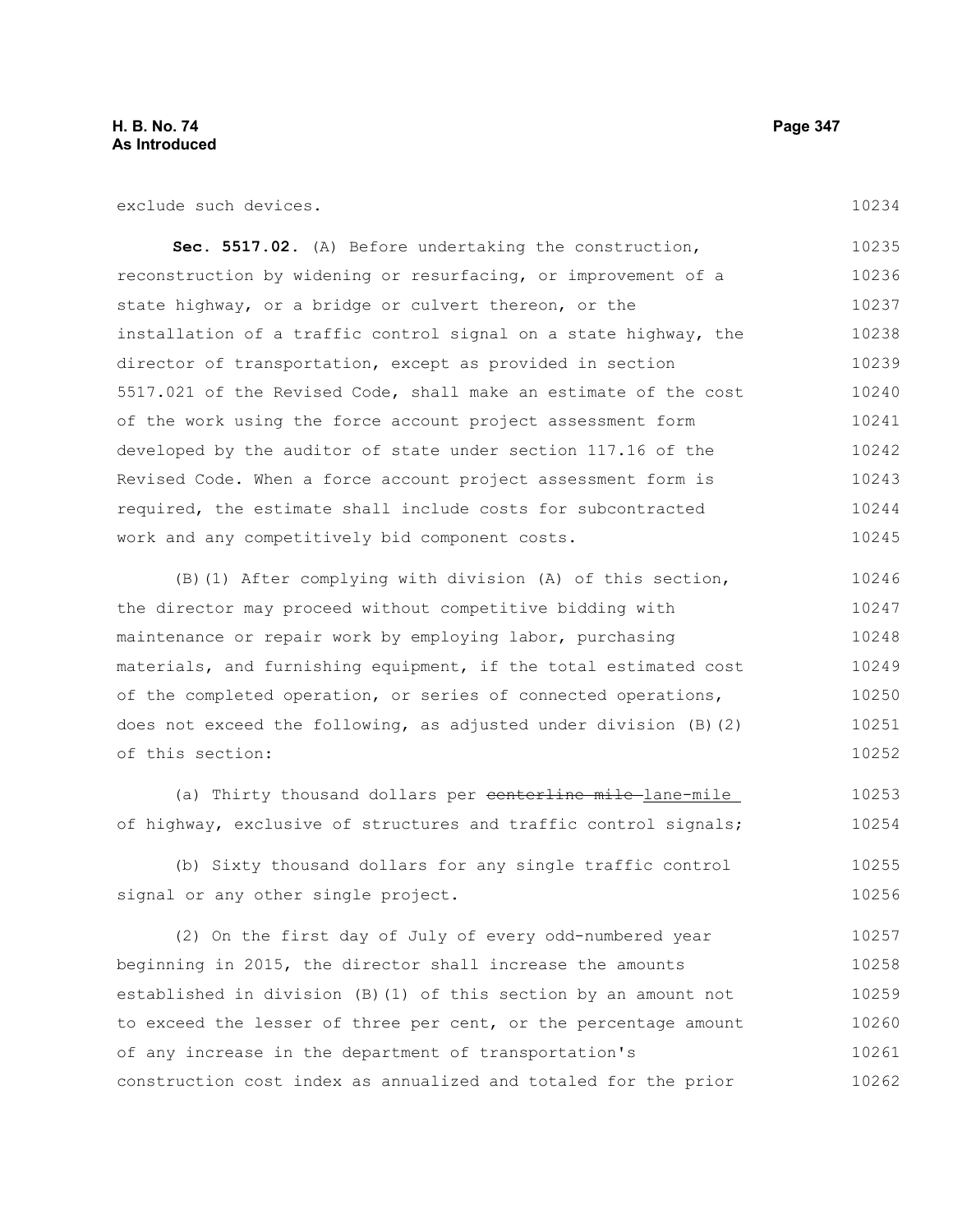two calendar years. The director shall publish the applicable amounts on the department's internet web site. 10263 10264

(C) The director may proceed by furnishing equipment, purchasing materials, and employing labor in the erection of temporary bridges or the making of temporary repairs to a highway or bridge rendered necessary by flood, landslide, or other extraordinary emergency. If the director determines inability to complete such emergency work by force account, the director may contract for any part of the work, with or without advertising for bids, as the director considers for the best interest of the department of transportation. 10265 10266 10267 10268 10269 10270 10271 10272 10273

(D) When a project proceeds by force account under this section or section 5517.021 of the Revised Code, the department of transportation shall perform the work in compliance with any project requirements and specifications that would have applied if a contract for the work had been let by competitive bidding. The department shall retain in the project record all records documenting materials testing compliance, materials placement compliance, actual personnel and equipment hours usage, and all other documentation that would have been required if a contract for the work had been let by competitive bidding. 10274 10275 10276 10277 10278 10279 10280 10281 10282 10283

(E) The director shall proceed by competitive bidding to let work to the lowest competent and responsible bidder after advertisement as provided in section 5525.01 of the Revised Code in both of the following situations: 10284 10285 10286 10287

(1) When the scope of work exceeds the limits established in section 5517.021 of the Revised Code; 10288 10289

(2) When the estimated cost for a project, other than work described in section 5517.021 of the Revised Code, exceeds the 10290 10291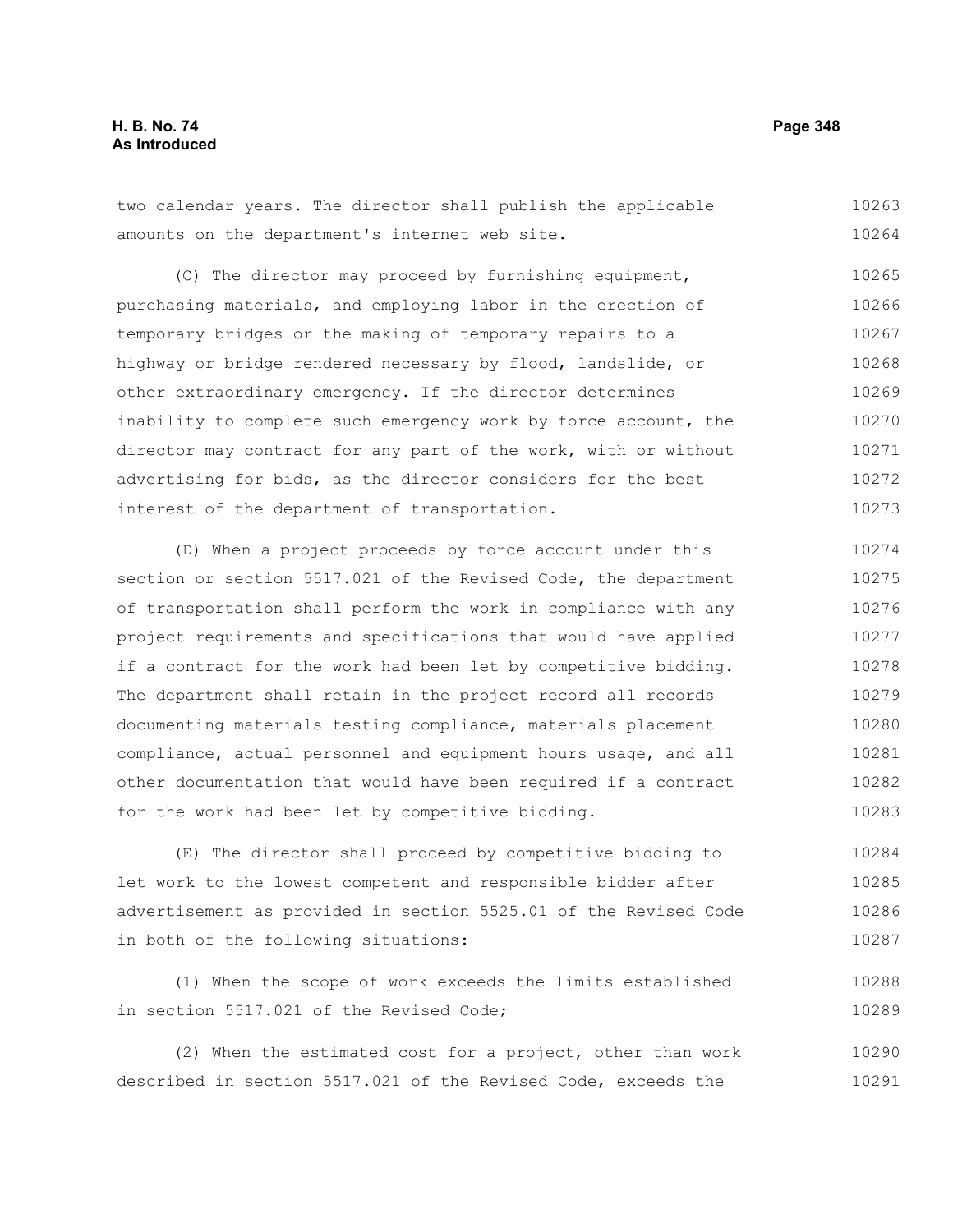| amounts established in division (B) of this section, as            | 10292 |
|--------------------------------------------------------------------|-------|
| adjusted.                                                          | 10293 |
| Sec. 5517.021. (A) (1) The director of transportation may          | 10294 |
| proceed without competitive bidding by employing labor,            | 10295 |
| purchasing materials, and furnishing equipment to do any of the    | 10296 |
| following work:                                                    | 10297 |
| (a) Replace any single span bridge in its substantial              | 10298 |
| entirety or widen any single span bridge, including necessary      | 10299 |
| modifications to accommodate widening the existing substructure    | 10300 |
| and wing walls. The director shall proceed under division (A) (1)  | 10301 |
| (a) of this section only if the deck area of the new or widened    | 10302 |
| bridge does not exceed seven hundred square feet as measured       | 10303 |
| around the outside perimeter of the deck.                          | 10304 |
| (b) Replace the bearings, beams, and deck of any bridge on         | 10305 |
| that bridge's existing foundation if the deck area of the          | 10306 |
| rehabilitated structure does not exceed eight hundred square       | 10307 |
| feet;                                                              | 10308 |
| (c) Construct or replace any single cell or multi-cell             | 10309 |
| culvert whose total waterway opening does not exceed fifty-two     | 10310 |
| square feet;                                                       | 10311 |
| (d) Pave or patch an asphalt surface if the operation does         | 10312 |
| not exceed one hundred twenty tons of asphalt per lane-mile of     | 10313 |
| roadway length, except that the department shall not perform a     | 10314 |
| continuous resurfacing operation under this section if the cost    | 10315 |
| of the work exceeds the amount established in division (B) (1) (a) | 10316 |
| of section 5517.02 of the Revised Code, as adjusted:               | 10317 |
| Install a drilled shaft retaining wall or driven pile<br>(e)       | 10318 |
| retaining wall for landslide mitigation, provided that all of      | 10319 |
| the following apply:                                               | 10320 |

the following apply: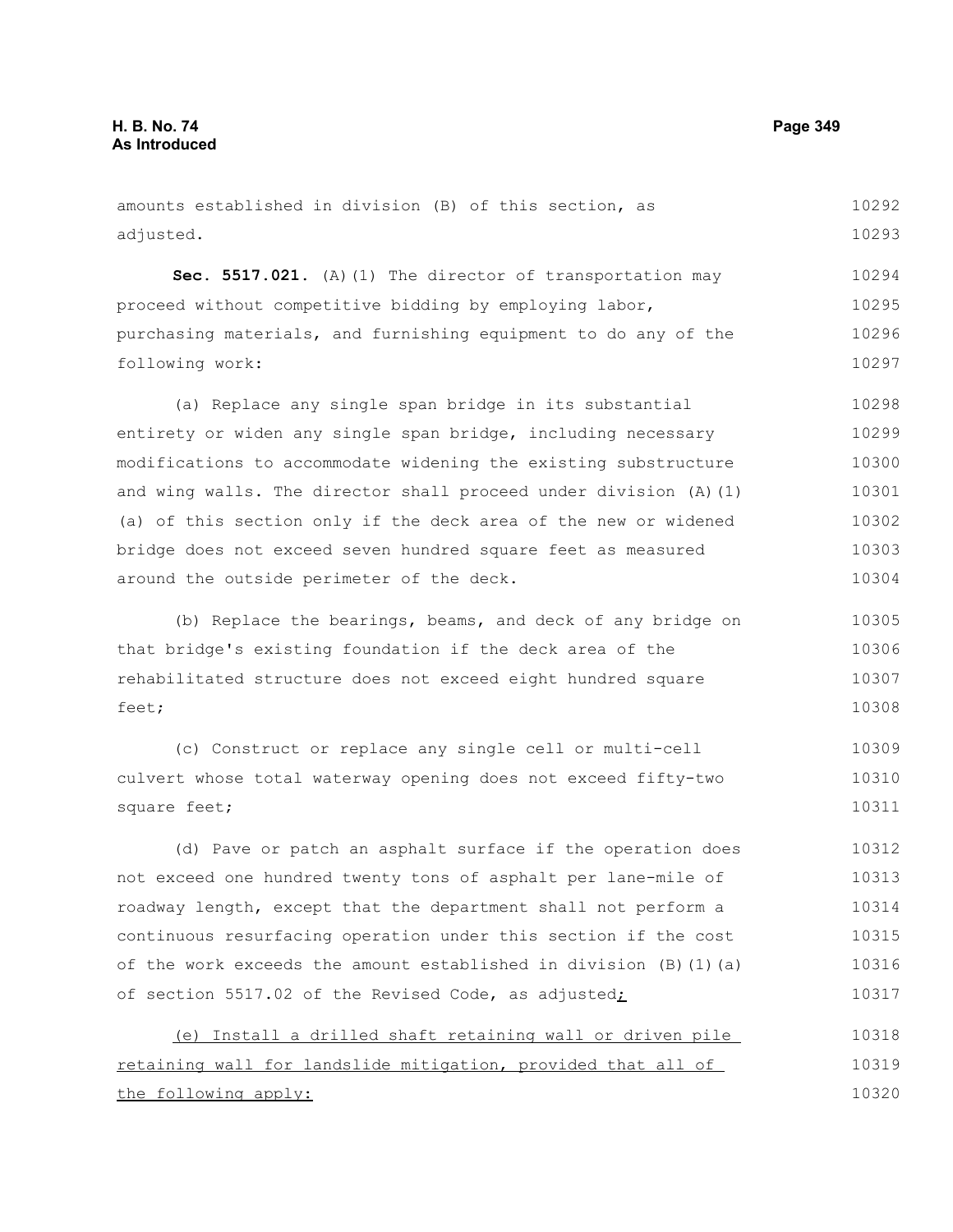engineer.

square feet in size, inclusive of the above and below ground height of the retaining wall. (ii) Any drilled shaft diameter does not exceed twentyfour inches. (iii) Any steel beam used in the retaining wall weighs less than thirty-five pounds per foot. (2) Work performed in accordance with division (A)(1) of this section may include approach roadway work, extending not more than one hundred fifty feet as measured from the back side of the bridge abutment wall or outside edge of the culvert, as applicable. The length of an approach guardrail shall be in accordance with department of transportation design requirements and shall not be included in the approach work size limitation. (B) The requirements of section 117.16 of the Revised Code shall not apply to work described in division (A) of this section and the work shall be exempt from audit for force account purposes except to determine compliance with the applicable size or tonnage restrictions. **Sec. 5543.20.** The county engineer shall inspect all bridges or portions thereof on the county highway system inside and outside of municipalities, bridges on township roads, and other bridges or portions of bridges for which responsibility for inspection is by law or agreement assigned to the county. If the responsibility for inspection of a bridge is not fixed by law or agreement and the county performs the largest share of maintenance on a bridge, inspection shall be made by the 10322 10323 10324 10325 10326 10327 10328 10329 10330 10331 10332 10333 10334 10335 10336 10337 10338 10339 10340 10341 10342 10343 10344 10345 10346 10347

(i) The retaining wall does not exceed five thousand

This section does not prohibit a board of township 10349

10348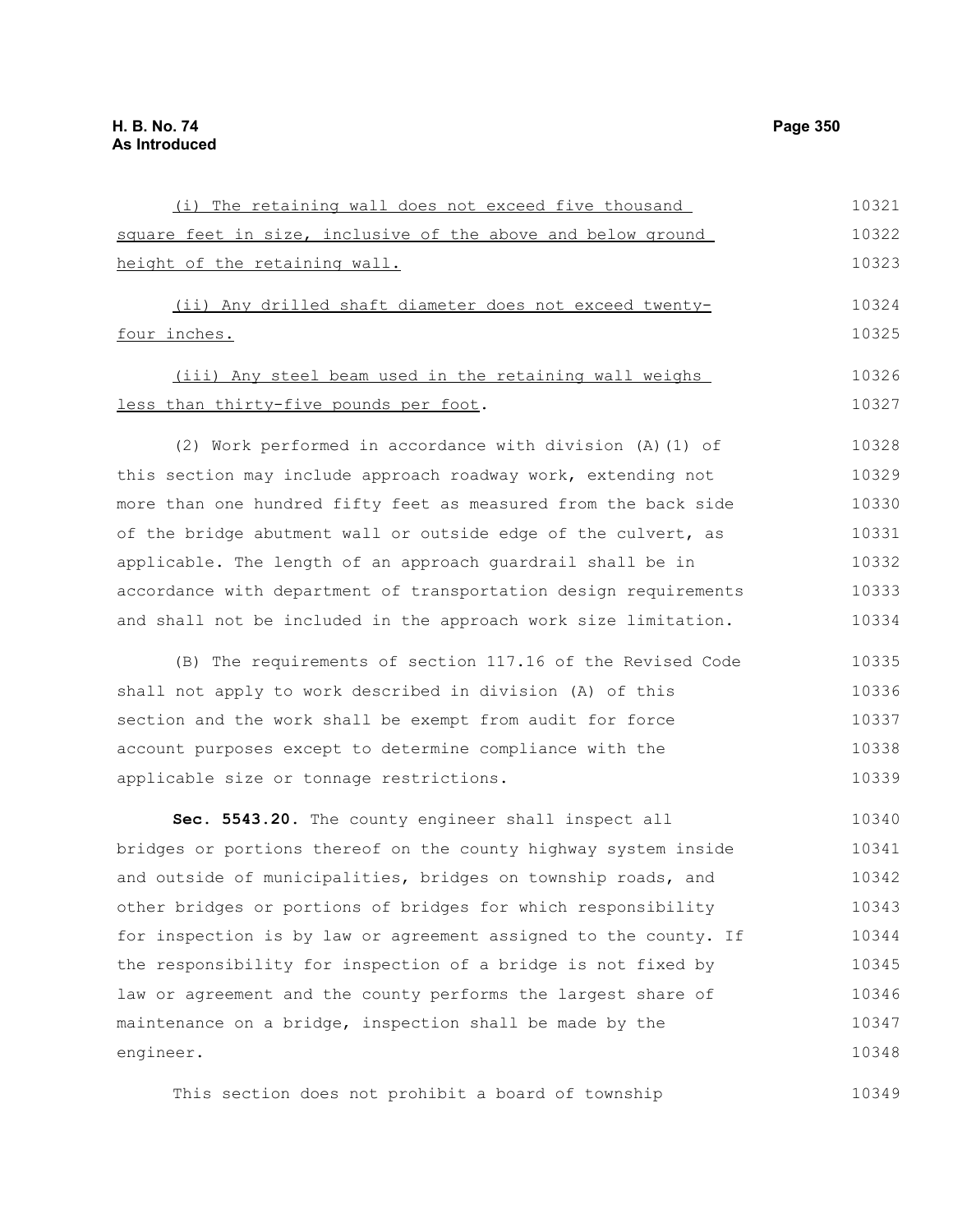trustees from inspecting bridges within a township.

Such inspection shall be made annuallyon a schedule established by the director of transportation, but at least once every twenty-four months, or more frequently if required by the board of county commissioners, in accordance with the manual of bridge inspection described in section 5501.47 of the Revised Code. 10351 10352 10353 10354 10355 10356

Counties may contract for inspection services. 10357

The engineer shall maintain an updated inventory of all bridges in the county, except those on the state highway system and those within a municipality for which the engineer has no duty to inspect, and indicate on the inventory record who is responsible for inspection and for maintenance, and the authority for such responsibilities. 10358 10359 10360 10361 10362 10363

The engineer shall report the condition of all bridges to the board of county commissioners not later than sixty days after his annual the inspection or he the engineer shall report more frequently if the board so requires. Any bridge for which the county has inspection or maintenance responsibility which, at any time, is found to be in a condition that is a potential danger to life or property shall be identified in the reports, and if the engineer determines that the condition of any bridge represents an immediate danger he-the engineer shall immediately report the condition to the board. With respect to those bridges where there exists joint maintenance responsibility, the engineer shall furnish a copy of his-the inspection report to each party responsible for a share of maintenance. The engineer shall furnish each board of township trustees with a report of the condition of bridges on the township road system of such township and furnish the legislative authority of each 10364 10365 10366 10367 10368 10369 10370 10371 10372 10373 10374 10375 10376 10377 10378 10379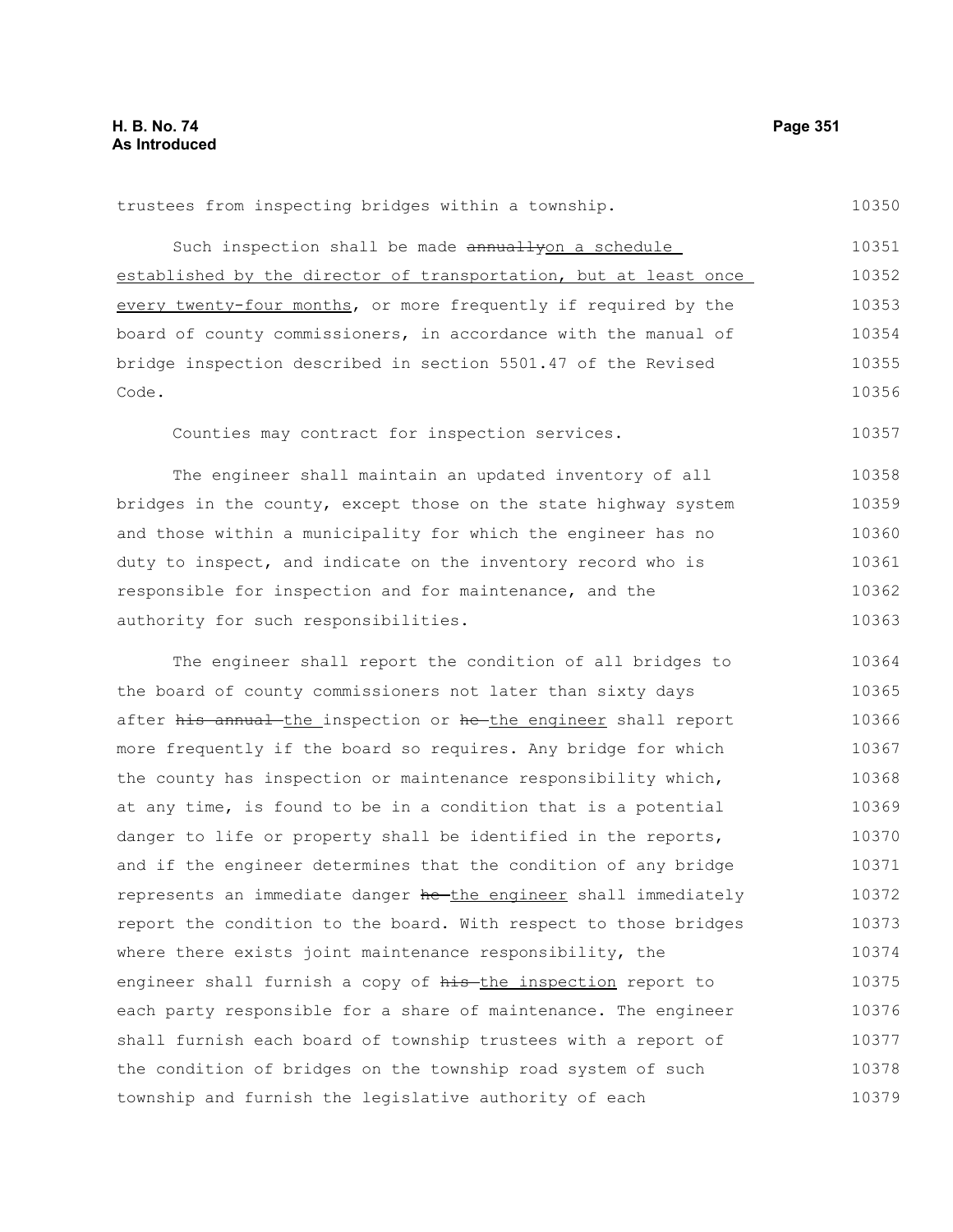municipality in the county with a report of the condition of bridges in such municipality for which the county has responsibility for inspection. 10380 10381 10382

"Maintenance" as used in this division means actual performance of maintenance work. 10383 10384

**Sec. 5577.02.** No person shall operate or move a trackless trolley, traction engine, steam roller, or other vehicle, load, object, or structure, whether propelled by muscular or motor power, not including vehicles run upon stationary rails or tracks, fire engines, fire trucks, or other vehicles or apparatus belonging to or used by any municipal or volunteer fire department in the discharge of its functions, shall be operated or moved over or upon the improved public streets, highways, bridges, or culverts in this state, upon wheels, rollers, or otherwise, weighing that weighs in excess of the weights prescribed in sections  $5577.01$  to  $5577.14$ , inclusive, of the Revised Code, including the weight of vehicle, object, structure, or contrivance and load, except upon specialpermission, granted as provided by unless the person has been issued a permit under section 4513.34 of the Revised Code. The prohibition in this section applies regardless of whether the weight is moved upon wheels, rollers, or otherwise. Any weight determination shall include the weight of the vehicle, object, structure, contrivance, and load. 10385 10386 10387 10388 10389 10390 10391 10392 10393 10394 10395 10396 10397 10398 10399 10400 10401 10402 10403

 **Sec. 5577.045.** (A) As used in this section, "fire engine" means a fire engine, fire truck, or other vehicle or apparatus belonging to or used by any municipal or volunteer fire department, while in the discharge of its functions. 10404 10405 10406 10407

(B) Notwithstanding sections 5577.02 and 5577.04 of the Revised Code, a person may do both of the following without a 10408 10409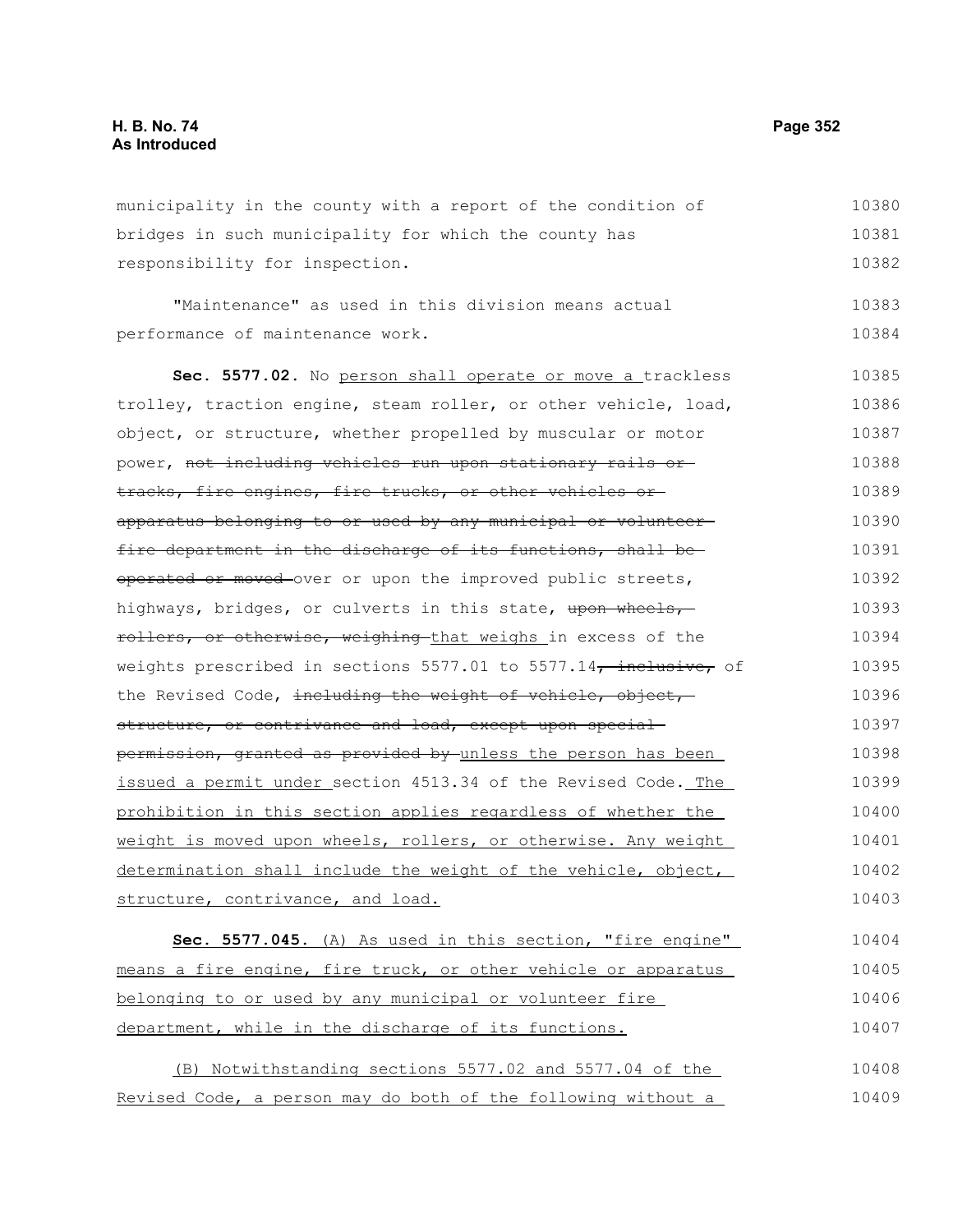| (1) Operate a two-axle fire engine, with a front axle            | 10411 |
|------------------------------------------------------------------|-------|
| maximum weight of twenty-four thousand pounds and a rear axle    | 10412 |
| maximum weight of thirty-three thousand five hundred pounds and  | 10413 |
| a minimum wheelbase of fifteen feet, on all roadways in the      | 10414 |
| state;                                                           | 10415 |
|                                                                  |       |
| (2) Operate a fire engine with a maximum gross vehicle           | 10416 |
| weight of eighty-six thousand pounds on the interstate highway   | 10417 |
| system and within one road mile of an interstate highway system  | 10418 |
| entrance or exit ramp.                                           | 10419 |
| Sec. 5703.21. (A) Except as provided in divisions (B) and        | 10420 |
| (C) of this section, no agent of the department of taxation,     | 10421 |
| except in the agent's report to the department or when called on | 10422 |
| to testify in any court or proceeding, shall divulge any         | 10423 |
| information acquired by the agent as to the transactions,        | 10424 |
| property, or business of any person while acting or claiming to  | 10425 |
| act under orders of the department. Whoever violates this        | 10426 |
| provision shall thereafter be disqualified from acting as an     | 10427 |
| officer or employee or in any other capacity under appointment   | 10428 |
| or employment of the department.                                 | 10429 |
| (B) (1) For purposes of an audit pursuant to section 117.15      | 10430 |
| of the Revised Code, or an audit of the department pursuant to   | 10431 |
| Chapter 117. of the Revised Code, or an audit, pursuant to that  | 10432 |
| chapter, the objective of which is to express an opinion on a    | 10433 |
| financial report or statement prepared or issued pursuant to     | 10434 |
| division (A) (7) or (9) of section 126.21 of the Revised Code,   | 10435 |
| the officers and employees of the auditor of state charged with  | 10436 |
| conducting the audit shall have access to and the right to       | 10437 |
| examine any state tax returns and state tax return information   | 10438 |

in the possession of the department to the extent that the

written permit issued under section 4513.34 of the Revised Code:

10410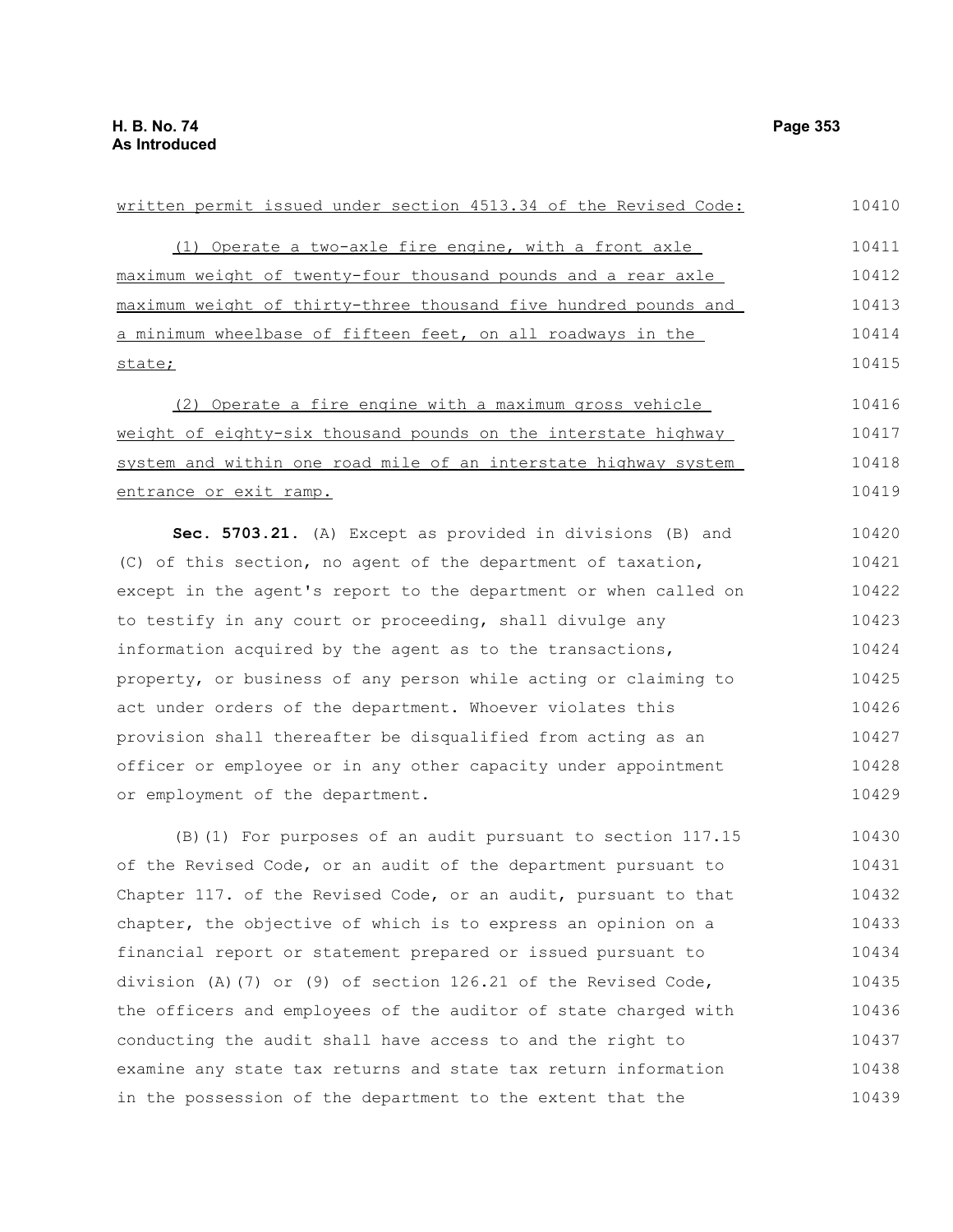# **H. B. No. 74 Page 354 As Introduced**

access and examination are necessary for purposes of the audit. Any information acquired as the result of that access and examination shall not be divulged for any purpose other than as required for the audit or unless the officers and employees are required to testify in a court or proceeding under compulsion of legal process. Whoever violates this provision shall thereafter be disqualified from acting as an officer or employee or in any other capacity under appointment or employment of the auditor of state. 10440 10441 10442 10443 10444 10445 10446 10447 10448

(2) For purposes of an internal audit pursuant to section 126.45 of the Revised Code, the officers and employees of the office of internal audit in the office of budget and management charged with directing the internal audit shall have access to and the right to examine any state tax returns and state tax return information in the possession of the department to the extent that the access and examination are necessary for purposes of the internal audit. Any information acquired as the result of that access and examination shall not be divulged for any purpose other than as required for the internal audit or unless the officers and employees are required to testify in a court or proceeding under compulsion of legal process. Whoever violates this provision shall thereafter be disqualified from acting as an officer or employee or in any other capacity under appointment or employment of the office of internal audit. 10449 10450 10451 10452 10453 10454 10455 10456 10457 10458 10459 10460 10461 10462 10463

(3) As provided by section 6103(d)(2) of the Internal Revenue Code, any federal tax returns or federal tax information that the department has acquired from the internal revenue service, through federal and state statutory authority, may be disclosed to the auditor of state or the office of internal audit solely for purposes of an audit of the department. 10464 10465 10466 10467 10468 10469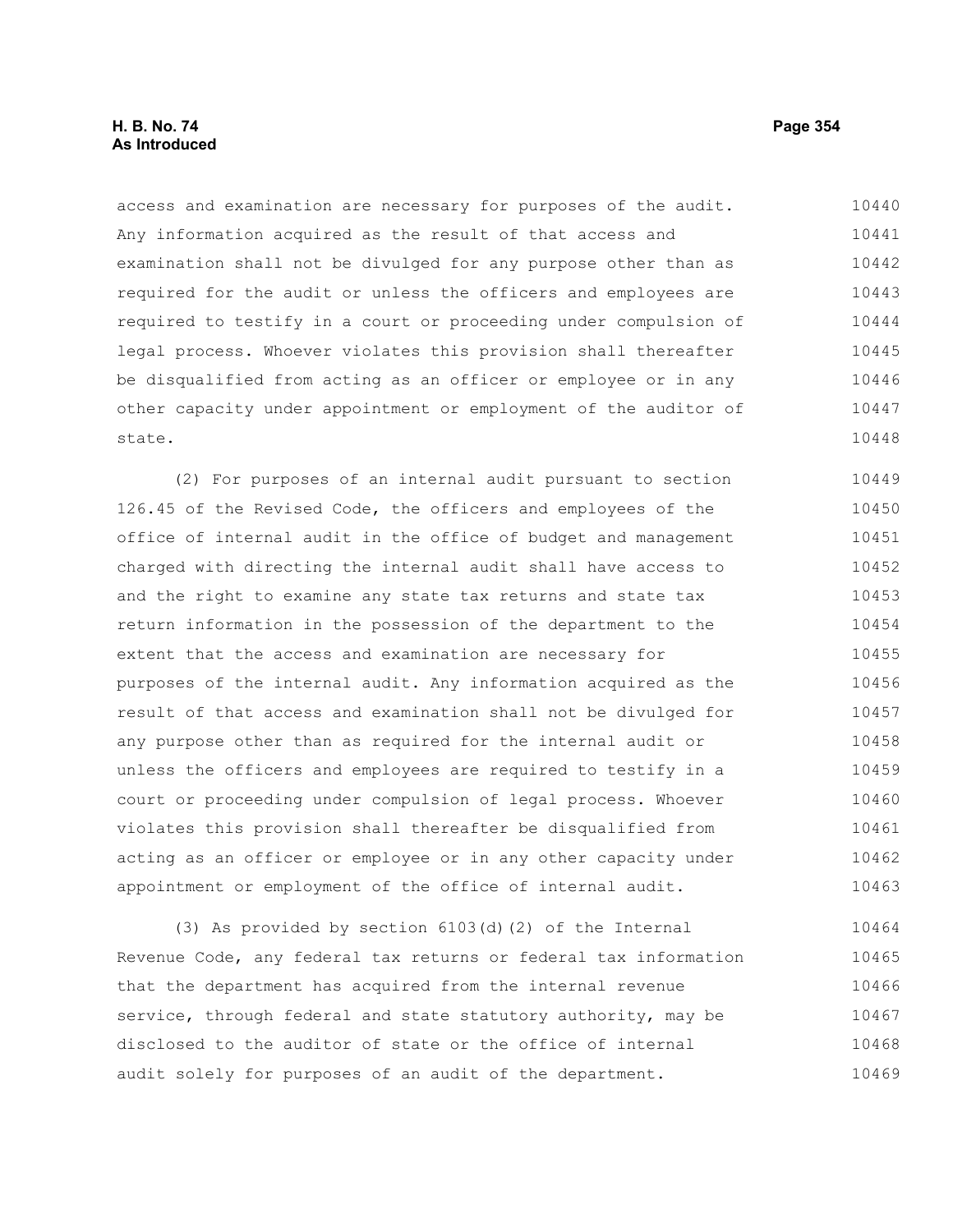agent of the department of taxation may share information with the division of state fire marshal that the agent finds during the course of an investigation. (C) Division (A) of this section does not prohibit any of the following: (1) Divulging information contained in applications, complaints, and related documents filed with the department under section 5715.27 of the Revised Code or in applications filed with the department under section 5715.39 of the Revised Code; (2) Providing information to the office of child support within the department of job and family services pursuant to section 3125.43 of the Revised Code; (3) Disclosing to the motor vehicle repair board any information in the possession of the department that is necessary for the board to verify the existence of an applicant's valid vendor's license and current state tax identification number under section 4775.07 of the Revised Code; (4) Providing information to the administrator of workers' 10471 10472 10473 10474 10475 10476 10477 10478 10479 10480 10481 10482 10483 10484 10485 10486 10487 10488 10489

(4) For purposes of Chapter 3739. of the Revised Code, an

compensation pursuant to sections 4123.271 and 4123.591 of the Revised Code; 10490 10491

(5) Providing to the attorney general information the department obtains under division (J) of section 1346.01 of the Revised Code; 10492 10493 10494

(6) Permitting properly authorized officers, employees, or agents of a municipal corporation from inspecting reports or information pursuant to section 718.84 of the Revised Code or rules adopted under section 5745.16 of the Revised Code; 10495 10496 10497 10498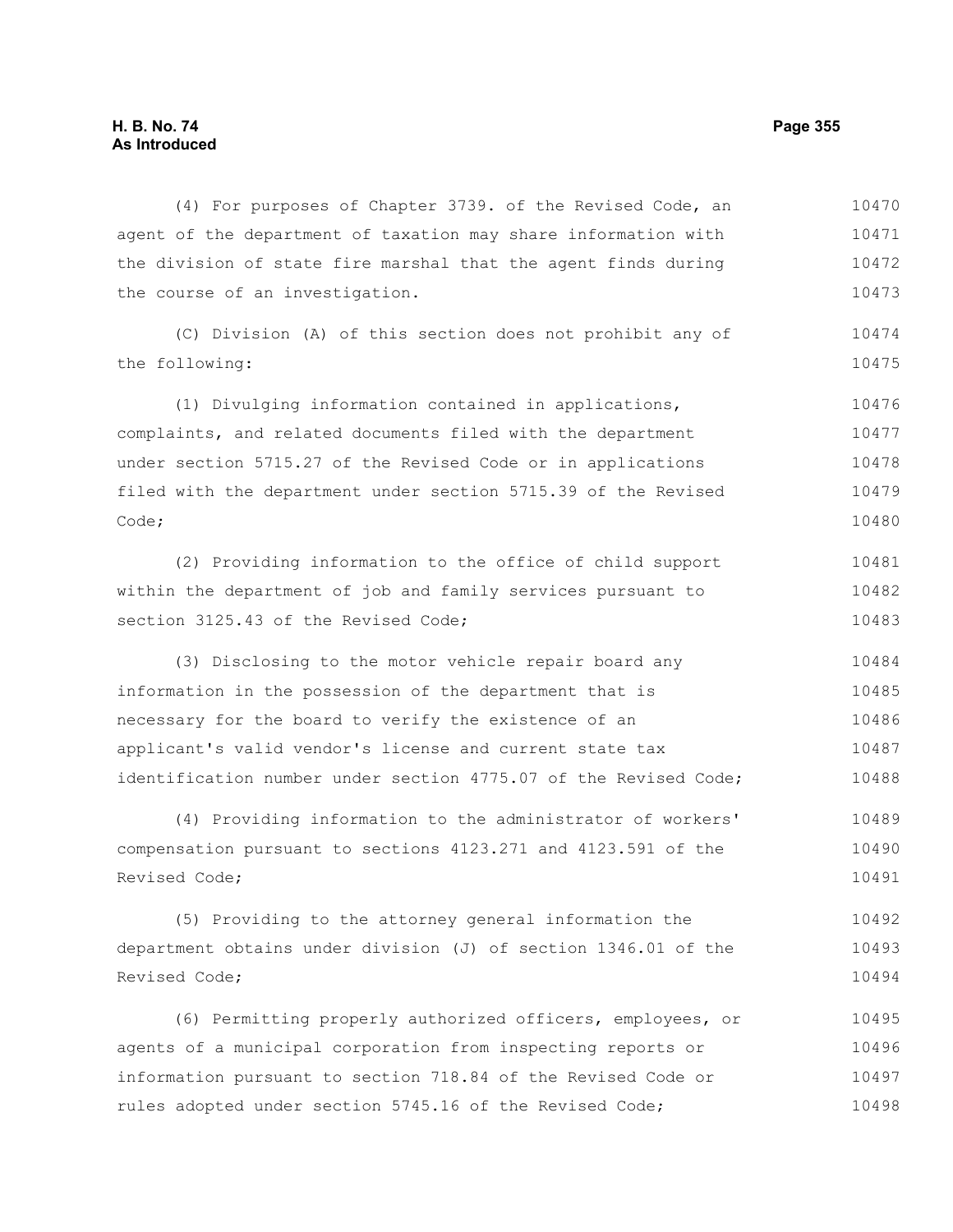# **H. B. No. 74 Page 356 As Introduced**

(7) Providing information regarding the name, account number, or business address of a holder of a vendor's license issued pursuant to section 5739.17 of the Revised Code, a holder of a direct payment permit issued pursuant to section 5739.031 of the Revised Code, or a seller having a use tax account maintained pursuant to section 5741.17 of the Revised Code, or information regarding the active or inactive status of a vendor's license, direct payment permit, or seller's use tax account; 10499 10500 10501 10502 10503 10504 10505 10506 10507

(8) Releasing invoices or invoice information furnished under section 4301.433 of the Revised Code pursuant to that section; 10508 10509 10510

(9) Providing to a county auditor notices or documents concerning or affecting the taxable value of property in the county auditor's county. Unless authorized by law to disclose documents so provided, the county auditor shall not disclose such documents; 10511 10512 10513 10514 10515

(10) Providing to a county auditor sales or use tax return or audit information under section 333.06 of the Revised Code; 10516 10517

(11) Subject to section 4301.441 of the Revised Code, disclosing to the appropriate state agency information in the possession of the department of taxation that is necessary to verify a permit holder's gallonage or noncompliance with taxes levied under Chapter 4301. or 4305. of the Revised Code; 10518 10519 10520 10521 10522

(12) Disclosing to the department of natural resources information in the possession of the department of taxation that is necessary for the department of taxation to verify the taxpayer's compliance with section 5749.02 of the Revised Code or to allow the department of natural resources to enforce 10523 10524 10525 10526 10527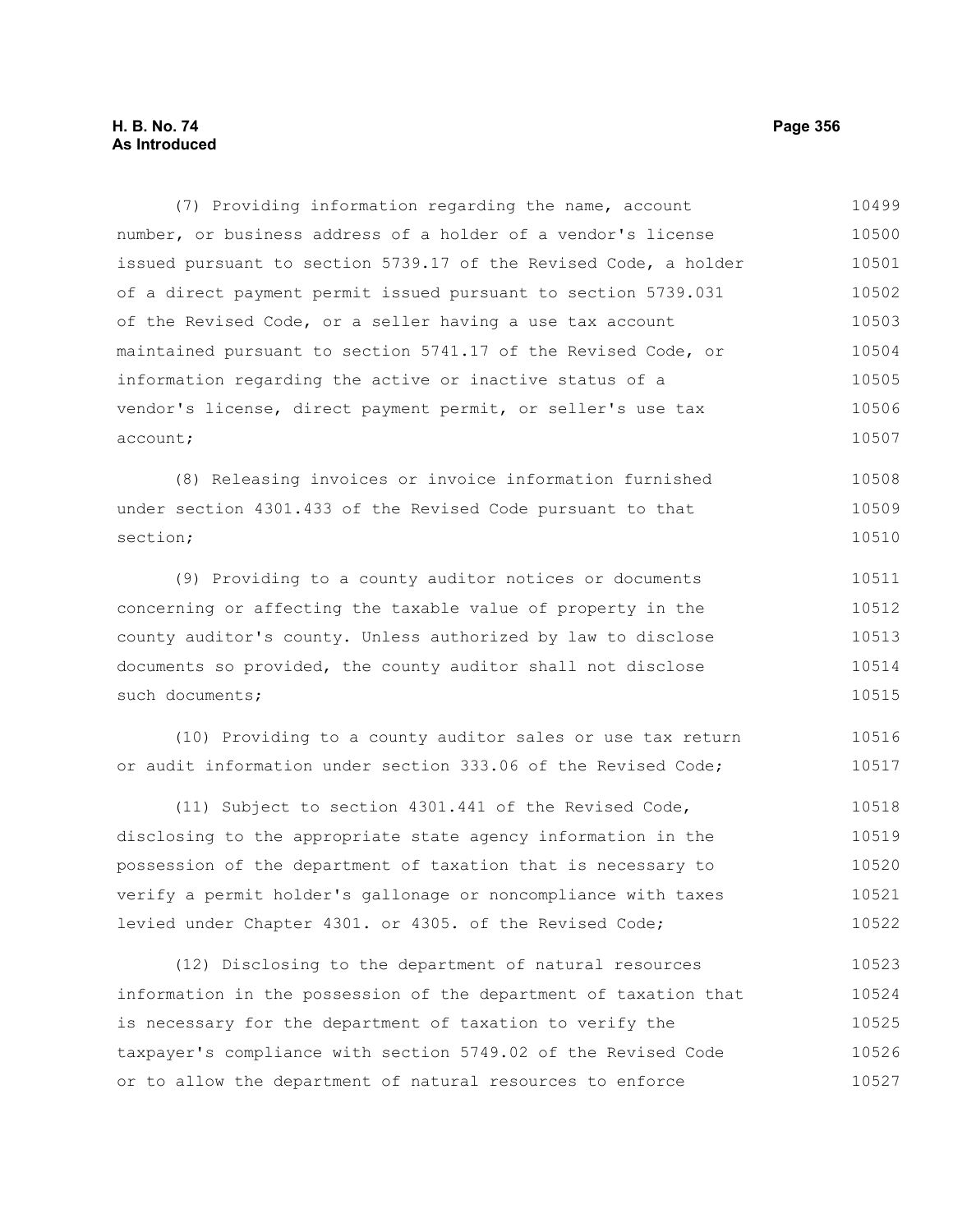Chapter 1509. of the Revised Code;

(13) Disclosing to the department of job and family services, industrial commission, and bureau of workers' compensation information in the possession of the department of taxation solely for the purpose of identifying employers that misclassify employees as independent contractors or that fail to properly report and pay employer tax liabilities. The department of taxation shall disclose only such information that is necessary to verify employer compliance with law administered by those agencies. 10529 10530 10531 10532 10533 10534 10535 10536 10537

(14) Disclosing to the Ohio casino control commission information in the possession of the department of taxation that is necessary to verify a casino operator's compliance with section 5747.063 or 5753.02 of the Revised Code and sections related thereto; 10538 10539 10540 10541 10542

(15) Disclosing to the state lottery commission information in the possession of the department of taxation that is necessary to verify a lottery sales agent's compliance with section 5747.064 of the Revised Code. 10543 10544 10545 10546

(16) Disclosing to the development services agency information in the possession of the department of taxation that is necessary to ensure compliance with the laws of this state governing taxation and to verify information reported to the development services agency for the purpose of evaluating potential tax credits, grants, or loans. Such information shall not include information received from the internal revenue service the disclosure of which is prohibited by section 6103 of the Internal Revenue Code. No officer, employee, or agent of the development services agency shall disclose any information provided to the development services agency by the department of 10547 10548 10549 10550 10551 10552 10553 10554 10555 10556 10557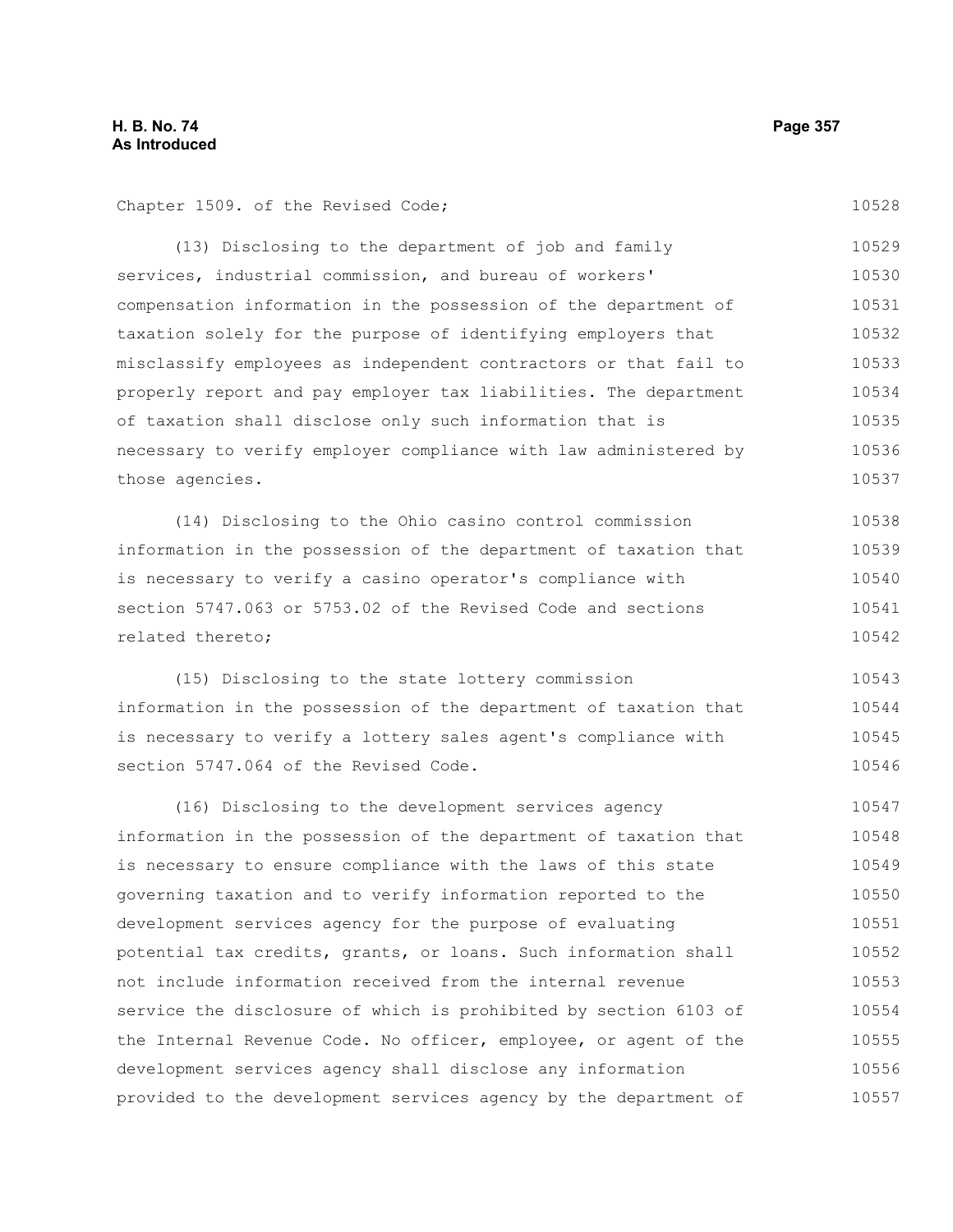taxation under division (C)(16) of this section except when disclosure of the information is necessary for, and made solely for the purpose of facilitating, the evaluation of potential tax credits, grants, or loans. 10558 10559 10560 10561

(17) Disclosing to the department of insurance information in the possession of the department of taxation that is necessary to ensure a taxpayer's compliance with the requirements with any tax credit administered by the development services agency and claimed by the taxpayer against any tax administered by the superintendent of insurance. No officer, employee, or agent of the department of insurance shall disclose any information provided to the department of insurance by the department of taxation under division (C)(17) of this section. 10562 10563 10564 10565 10566 10567 10568 10569 10570

(18) Disclosing to the division of liquor control information in the possession of the department of taxation that is necessary for the division and department to comply with the requirements of sections 4303.26 and 4303.271 of the Revised Code. 10571 10572 10573 10574 10575

(19) Disclosing to the department of education, upon that department's request, information in the possession of the department of taxation that is necessary only to verify whether the family income of a student applying for or receiving a scholarship under the educational choice scholarship pilot program is equal to, less than, or greater than the income thresholds prescribed by section 3310.02 or 3310.032 of the Revised Code. The department of education shall provide sufficient information about the student and the student's family to enable the department of taxation to make the verification. 10576 10577 10578 10579 10580 10581 10582 10583 10584 10585 10586

(20) Disclosing to the Ohio rail development commission 10587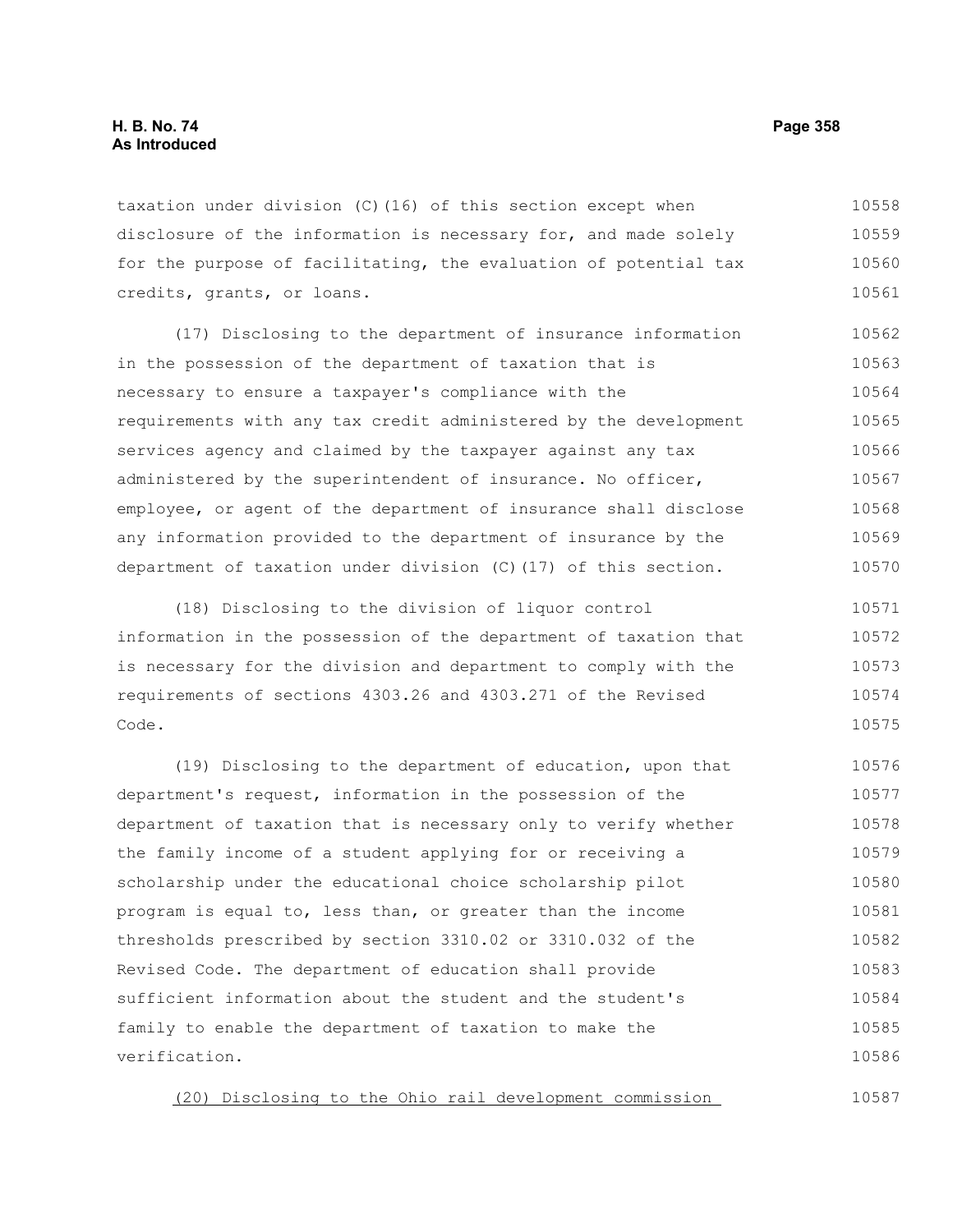| information in the possession of the department of taxation that | 10588 |
|------------------------------------------------------------------|-------|
| is necessary to verify information reported to the commission    | 10589 |
| for the purpose of evaluating potential grants or loans. Such    | 10590 |
| information shall not include information received from the      | 10591 |
| internal revenue service the disclosure of which is prohibited   | 10592 |
| by section 6103 of the Internal Revenue Code. No member,         | 10593 |
| officer, employee, or agent of the Ohio rail development         | 10594 |
| commission shall disclose any information provided to the        | 10595 |
| commission by the department of taxation under division (C) (20) | 10596 |
| of this section except when disclosure of the information is     | 10597 |
| necessary for, and made solely for the purpose of facilitating,  | 10598 |
| the evaluation of potential grants or loans.                     | 10599 |
| Section 101.02. That existing sections 306.322, 723.54,          | 10600 |
| 2743.51, 2903.06, 2903.08, 2913.71, 2929.41, 3321.141, 4501.01,  | 10601 |
| 4501.21, 4503.10, 4503.103, 4503.182, 4503.19, 4503.191,         | 10602 |
| 4503.21, 4503.29, 4503.51, 4503.513, 4503.573, 4503.581,         | 10603 |
| 4503.591, 4503.593, 4503.65, 4503.67, 4503.68, 4503.69,          | 10604 |
| 4503.771, 4503.78, 4503.791, 4503.83, 4503.871, 4503.873,        | 10605 |
| 4503.874, 4503.875, 4503.876, 4503.877, 4503.878, 4503.879,      | 10606 |
| 4503.88, 4503.892, 4503.901, 4503.902, 4503.903, 4503.904,       | 10607 |
| 4503.905, 4503.906, 4503.907, 4503.908, 4503.909, 4503.951,      | 10608 |
| 4503.952, 4503.953, 4503.954, 4503.955, 4505.01, 4505.06,        | 10609 |
| 4505.09, 4505.11, 4505.19, 4507.02, 4507.06, 4507.12, 4507.21,   | 10610 |
| 4507.213, 4507.50, 4507.51, 4507.53, 4508.02, 4510.036,          | 10611 |
| 4511.043, 4511.181, 4511.195, 4511.202, 4511.204, 4511.454,      | 10612 |
| 4511.46, 4511.75, 4511.751, 4511.991, 4519.10, 4519.59, 4561.01, | 10613 |
| 4561.021, 4561.05, 4561.06, 4561.08, 4561.09, 4561.11, 4561.12,  | 10614 |
| 4561.14, 4561.31, 4561.32, 4561.33, 4561.34, 4561.341, 4561.35,  | 10615 |
| 4561.36, 4561.37, 4561.38, 4561.39, 4563.01, 4563.03, 4563.031,  | 10616 |
| 4563.032, 4563.04, 4563.05, 4563.06, 4563.07, 4563.08, 4563.09,  | 10617 |
| 4563.10, 4563.11, 4563.12, 4563.13, 4563.16, 4563.18, 4563.20,   | 10618 |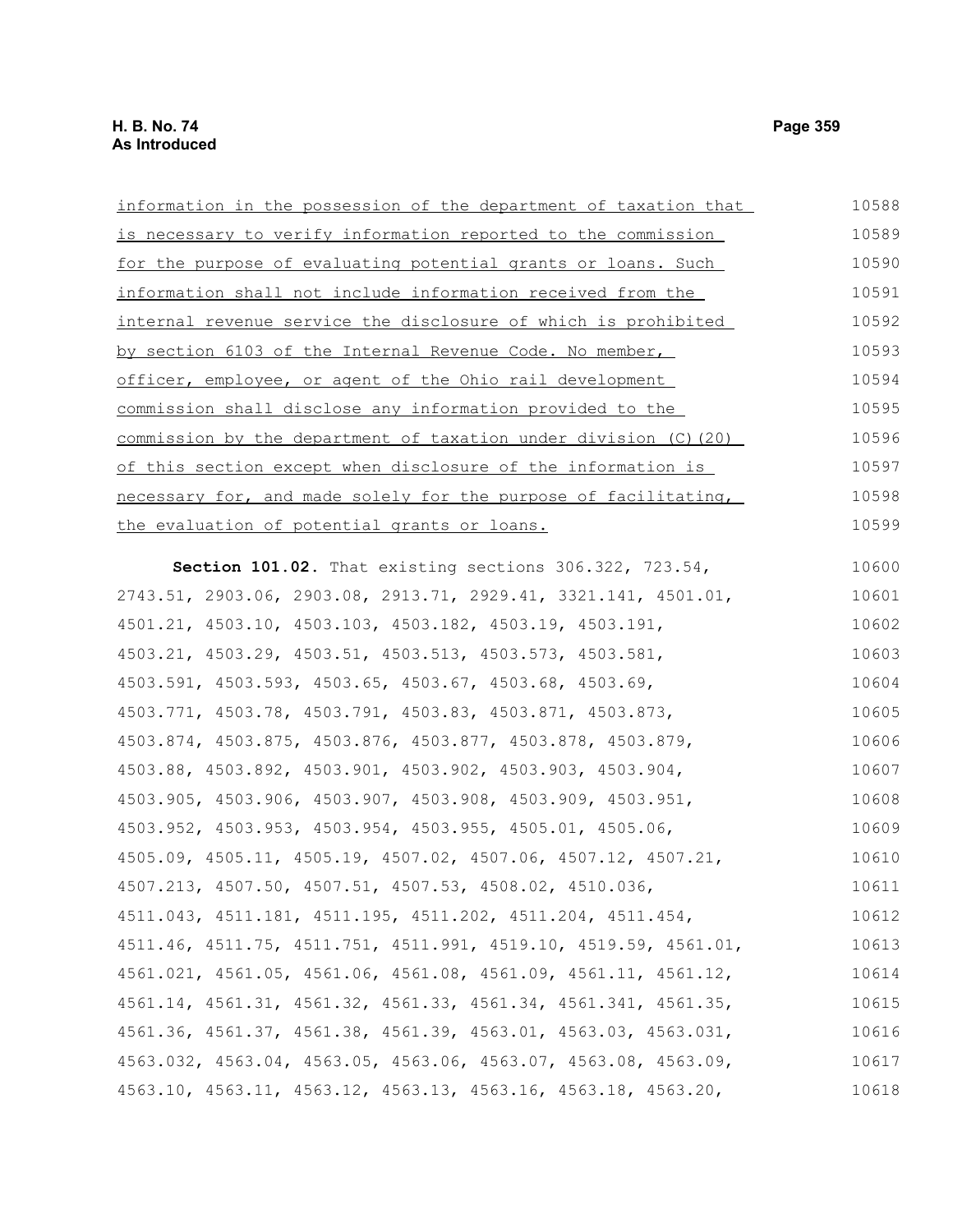| 4563.21, 5501.47, 5501.48, 5516.01, 5516.02, 5516.05, 5516.06,   | 10619 |
|------------------------------------------------------------------|-------|
| 5516.061, 5516.11, 5517.02, 5517.021, 5543.20, 5577.02, and      | 10620 |
| 5703.21 of the Revised Code are hereby repealed.                 | 10621 |
| Section 105.01. That sections 4503.511, 4503.512, 4503.77,       | 10622 |
| 4503.772, 4503.79, 4505.032, and 4561.30 of the Revised Code are | 10623 |
| hereby repealed.                                                 | 10624 |
| Section 105.10. That Section 513.20 of H.B. 166 of the           | 10625 |
| 133rd General Assembly is hereby repealed.                       | 10626 |
| Section 201.10. Except as otherwise provided in this act,        | 10627 |
| all appropriation items in this act are appropriated out of any  | 10628 |
| moneys in the state treasury to the credit of the designated     | 10629 |
| fund that are not otherwise appropriated. For all appropriations | 10630 |
| made in this act, the amounts in the first column are for fiscal | 10631 |
| year 2022 and the amounts in the second column are for fiscal    | 10632 |
| year 2023.                                                       | 10633 |
| Section 203.10.                                                  | 10634 |
|                                                                  |       |
|                                                                  | 10635 |
|                                                                  |       |

A DOT DEPARTMENT OF TRANSPORTATION

 $1 \qquad 2 \qquad 3 \qquad 4 \qquad 5$ 

B Highway Operating Fund Group

- C 2120 772426 Highway Infrastructure Bank - Federal \$5,500,000 \$5,500,000
- D 2120 772427 Highway Infrastructure \$14,750,000 \$14,750,000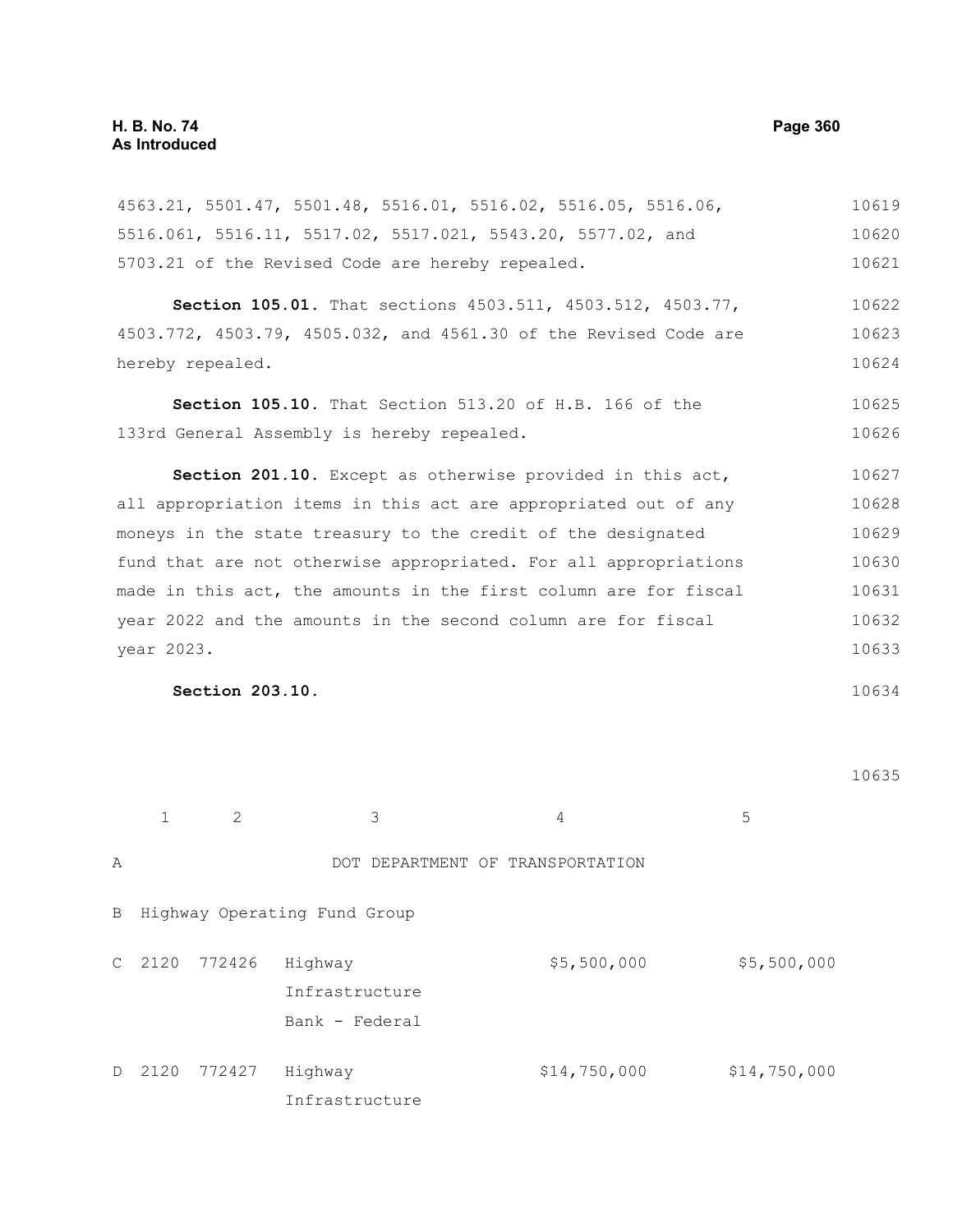Bank - State

- E 2120 772430 Infrastructure Debt Reserve Title  $23 - 49$ \$600,000 \$600,000
- F 2130 772431 Roadway Infrastructure Bank - State \$3,600,000 \$3,750,000
- G 2130 772433 Infrastructure Debt Reserve - State \$550,000 \$0
- H 2130 777477 Aviation Infrastructure Bank - State \$2,000,000 \$2,400,000
- I 7002 770003 Transportation Facilities Lease Rental Bond Payments \$16,562,000 \$20,299,728
- J 7002 771411 Planning and Research - State \$27,701,087 \$28,289,885
- K 7002 771412 Planning and Research - Federal \$42,062,017 \$42,062,017
- L 7002 772421 Highway Construction - State \$713,639,296 \$700,265,960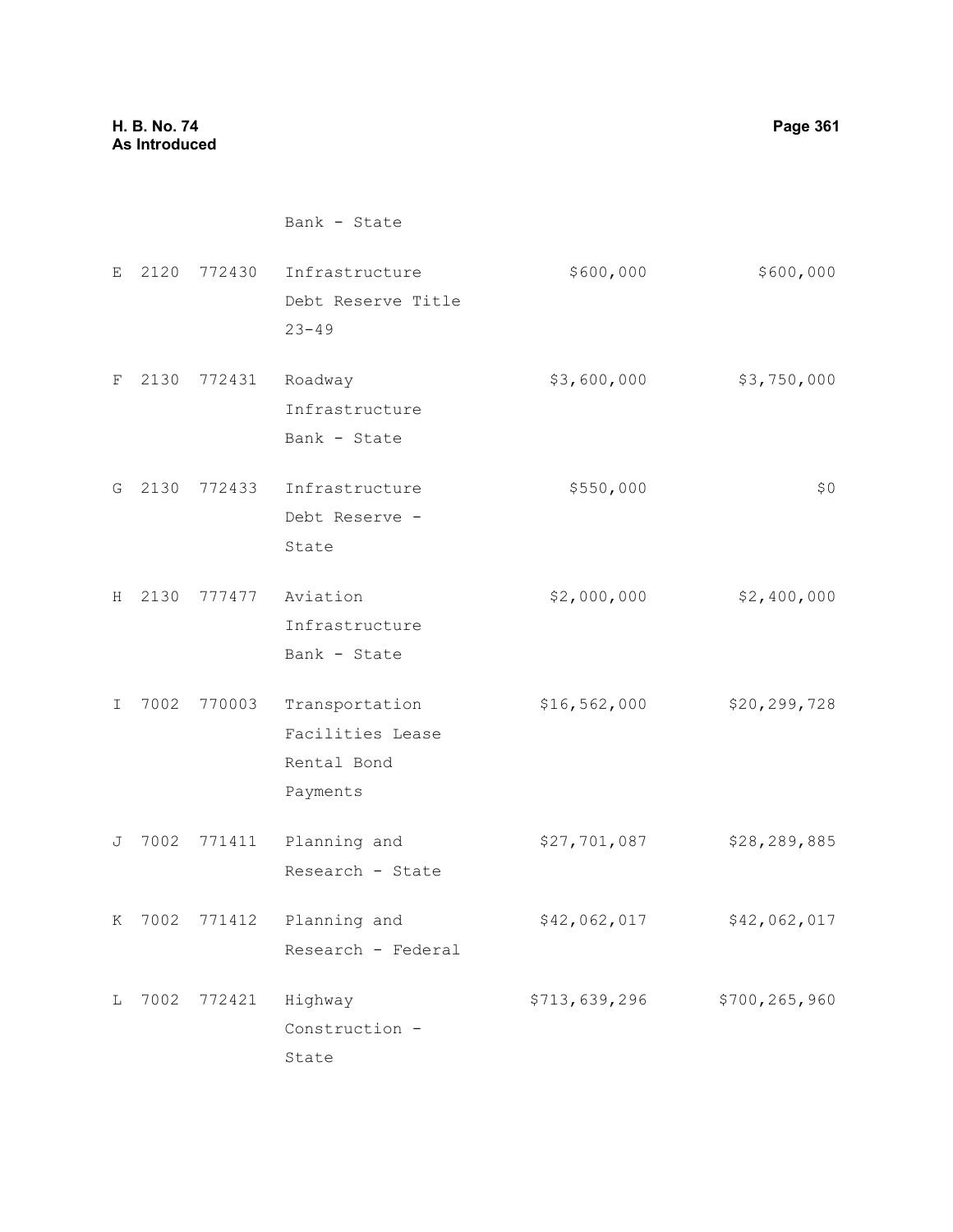| Μ       |      | 7002 772422 | Highway<br>Construction -<br>Federal                                |                | \$1,575,802,398 \$1,236,154,808 |
|---------|------|-------------|---------------------------------------------------------------------|----------------|---------------------------------|
| Ν       |      | 7002 772424 | Highway<br>Construction -<br>Other                                  | \$80,000,000   | \$80,000,000                    |
| $\circ$ |      | 7002 772437 | Major New State<br>Infrastructure<br>Bond Debt Service<br>- State   | \$16,980,228   | \$17,789,693                    |
| Ρ       |      | 7002 772438 | Major New State<br>Infrastructure<br>Bond Debt Service<br>- Federal | \$119,736,667  | \$126,745,308                   |
| Q       |      | 7002 773431 | Highway<br>Maintenance -<br>State                                   | \$604,833,251  | \$610,599,776                   |
| R       |      | 7002 775452 | Public<br>Transportation -<br>Federal                               | \$40,207,799   | \$41,158,833                    |
| S       | 7002 | 775454      | Public<br>Transportation -<br>Other                                 | \$1,500,000    | \$1,500,000                     |
| Т       | 7002 | 776462      | Grade Crossings -<br>Federal                                        | \$14, 103, 406 | \$14,068,961                    |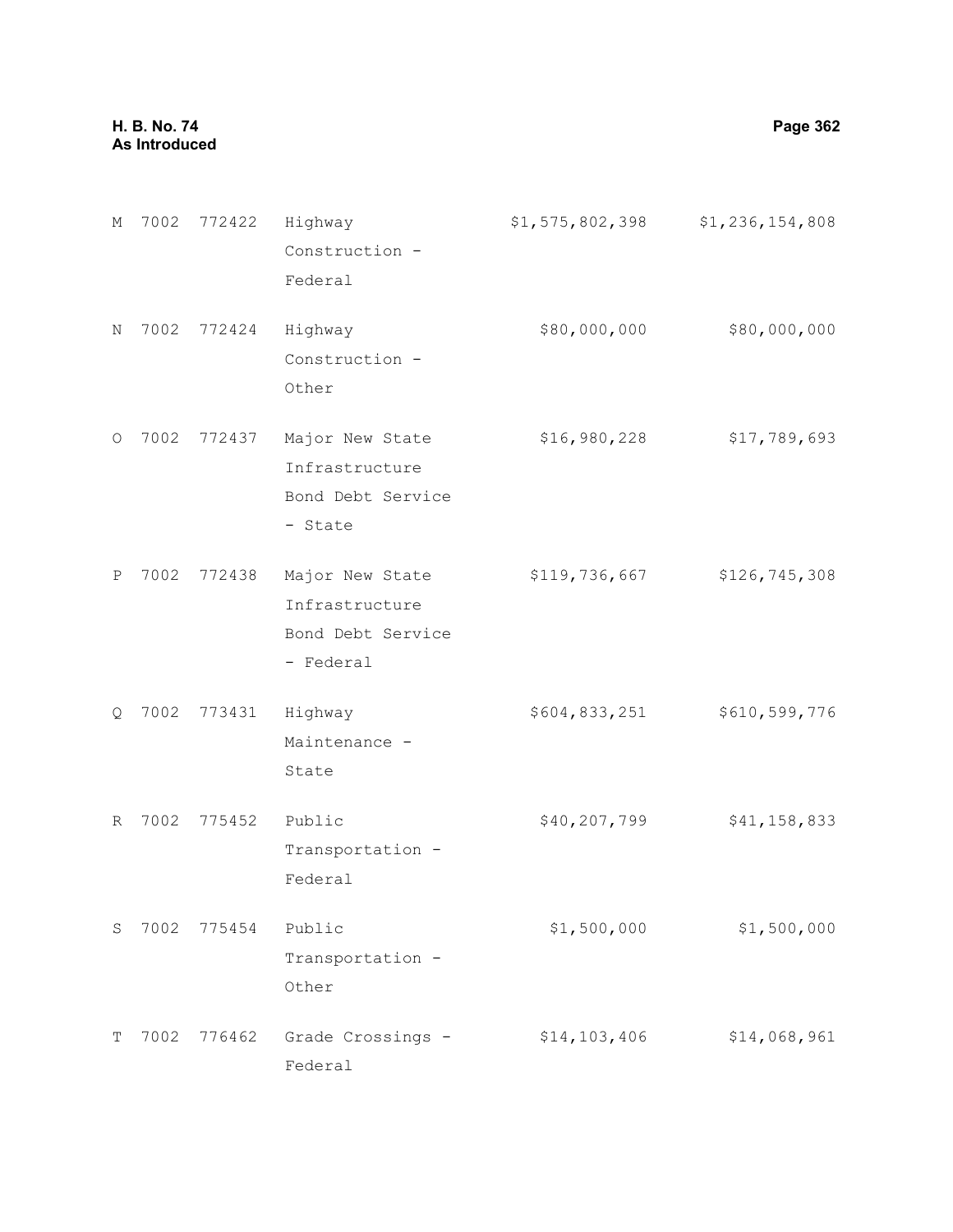# U 7002 777472 Airport Improvements - Federal \$405,000 \$405,000 V 7002 777475 Aviation Administration \$6,436,686 \$6,463,827 W 7002 779491 Administration - \$107,129,516 \$110,169,850 State X TOTAL HOF Highway Operating Fund \$3,394,099,351 \$3,062,973,646 Group Y Dedicated Purpose Fund Group Z 4N40 776664 Rail Transportation - Other \$2,875,800 \$2,875,800 AA 5W90 777615 County Airport Maintenance \$620,000 \$620,000 AB TOTAL DPF Dedicated Purpose Fund Group \$3,495,800 \$3,495,800 AC Capital Projects Fund Group AD 7042 772723 Highway Construction - Bonds \$60,000,000 \$89,953,867 AE 7045 772428 Highway Infrastructure Bank - Bonds \$60,000,000 \$80,000,000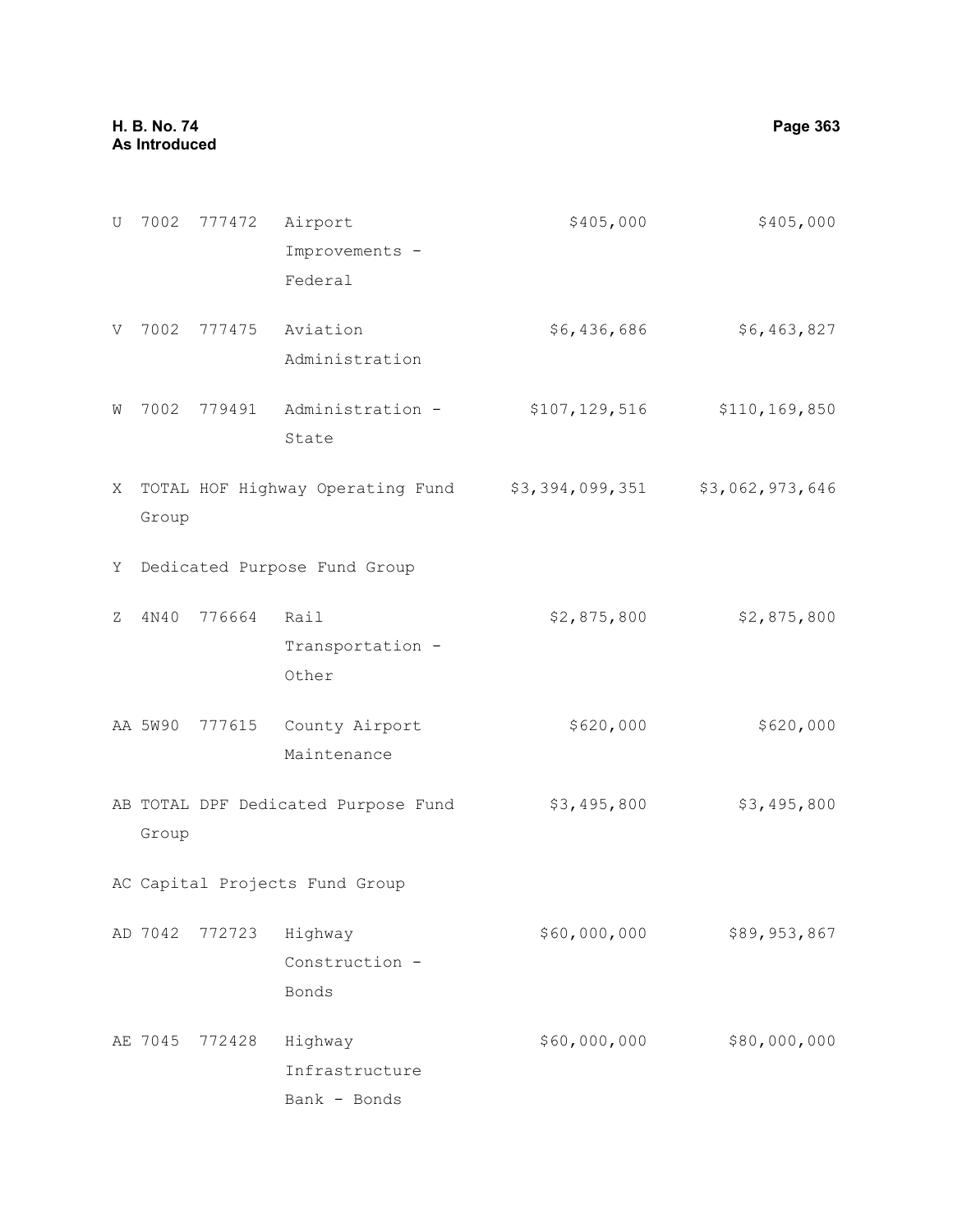AF TOTAL CPF Capital Projects Fund \$120,000,000 \$169,953,867 Group

AG TOTAL ALL BUDGET FUND GROUPS \$3,517,595,151 \$3,236,423,313

**Section 203.20.** TRANSPORTATION FACILITIES LEASE RENTAL BOND PAYMENTS 10636 10637

The foregoing appropriation item 770003, Transportation Facilities Lease Rental Bond Payments, shall be used to meet all payments during the period from July 1, 2021, through June 30, 2023, pursuant to the leases and agreements for facilities made under Chapter 154. of the Revised Code. These appropriations are the source of funds pledged for bond service charges on related obligations issued under Chapter 154. of the Revised Code. 10638 10639 10640 10641 10642 10643 10644

Should the appropriation in appropriation item 770003, Transportation Facilities Lease Rental Bond Payments, exceed the associated debt service payments in either fiscal year of the biennium ending June 30, 2023, the balance may be transferred to appropriation item 772421, Highway Construction – State, 773431, Highway Maintenance – State, or 779491, Administration – State, upon the written request of the Director of Transportation and with the approval of the Director of Budget and Management. The transfers are hereby appropriated and shall be reported to the Controlling Board. 10645 10646 10647 10648 10649 10650 10651 10652 10653 10654

|                                                |  | Section 203.30. ROADS FOR DNR, METROPOLITAN PARKS, |  | 10655 |
|------------------------------------------------|--|----------------------------------------------------|--|-------|
| EXPOSITIONS COMMISSION, AND HISTORY CONNECTION |  |                                                    |  | 10656 |

(A) Notwithstanding section 5511.06 of the Revised Code, in each fiscal year of the biennium ending June 30, 2023, the Director of Transportation shall determine portions of the foregoing appropriation item 772421, Highway Construction – 10657 10658 10659 10660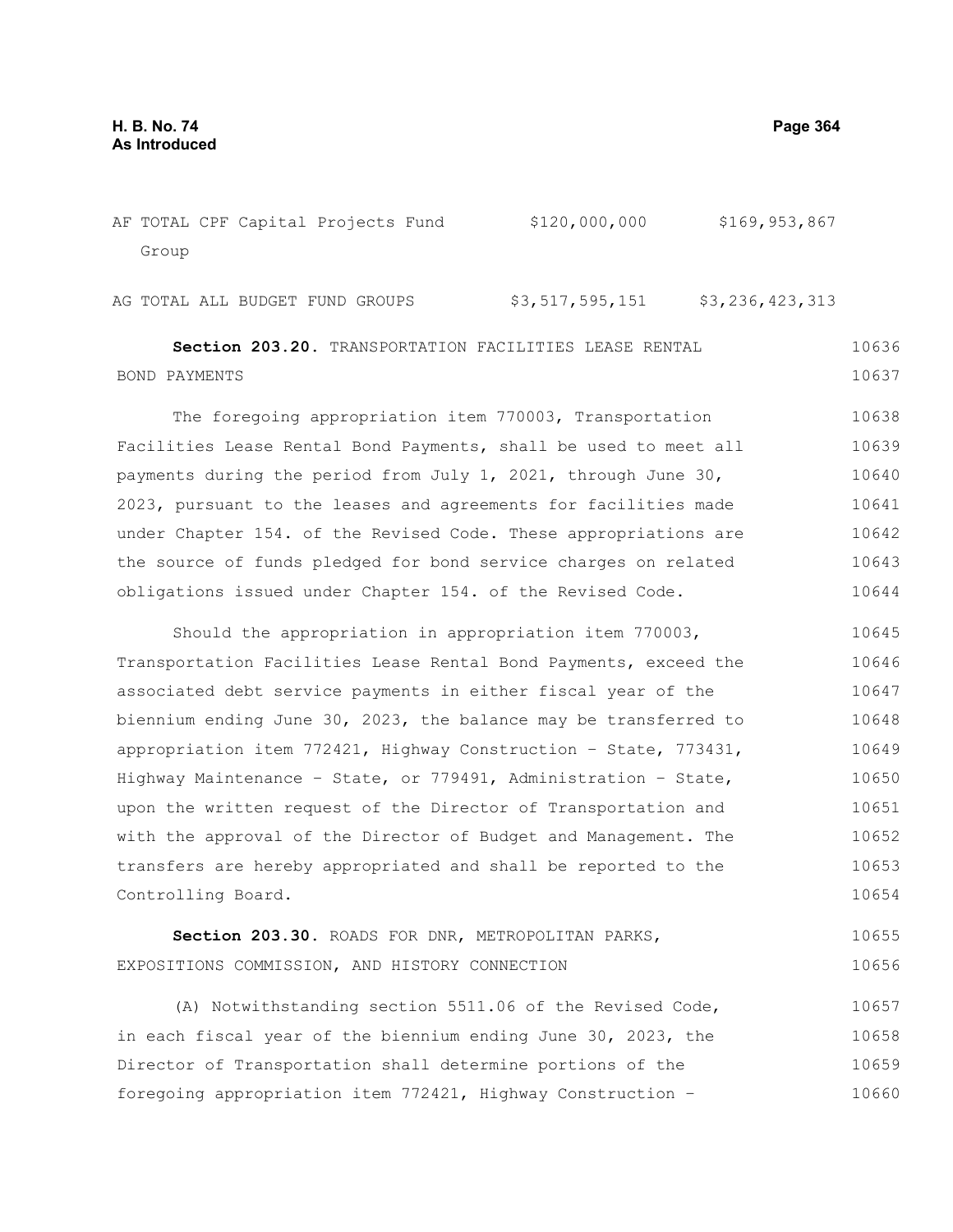#### **H. B. No. 74 Page 365 As Introduced**

State, which shall be used for the construction, reconstruction, or maintenance of public access roads, including support features, to and within state facilities owned or operated by the Department of Natural Resources. 10661 10662 10663 10664

(B) Notwithstanding section 5511.06 of the Revised Code, of the foregoing appropriation item 772421, Highway Construction – State, \$2,562,000 in each fiscal year shall be used for the construction, reconstruction, or maintenance of park drives or park roads within the boundaries of metropolitan parks. 10665 10666 10667 10668 10669

(C) The Department of Transportation may use the foregoing appropriation item 772421, Highway Construction – State, to perform: 10670 10671 10672

(1) Related road work on behalf of the Ohio Expositions Commission at the state fairgrounds, including reconstruction or maintenance of public access roads and support features to and within fairgrounds facilities, as requested by the Commission and approved by the Director of Transportation; and 10673 10674 10675 10676 10677

(2) Related road work on behalf of the Ohio History Connection, including reconstruction or maintenance of public access roads and support features to and within Ohio History Connection facilities, as requested by the Ohio History Connection and approved by the Director of Transportation. 10678 10679 10680 10681 10682

#### **Section 203.40.** TRANSPORTATION IMPROVEMENT DISTRICTS 10683

(A) Of the foregoing appropriation item 772421, Highway Construction – State, \$4,500,000 in each fiscal year shall be made available for distribution by the Director of Transportation to Transportation Improvement Districts that have facilitated funding for the cost of a project or projects in conjunction with and through other governmental agencies. 10684 10685 10686 10687 10688 10689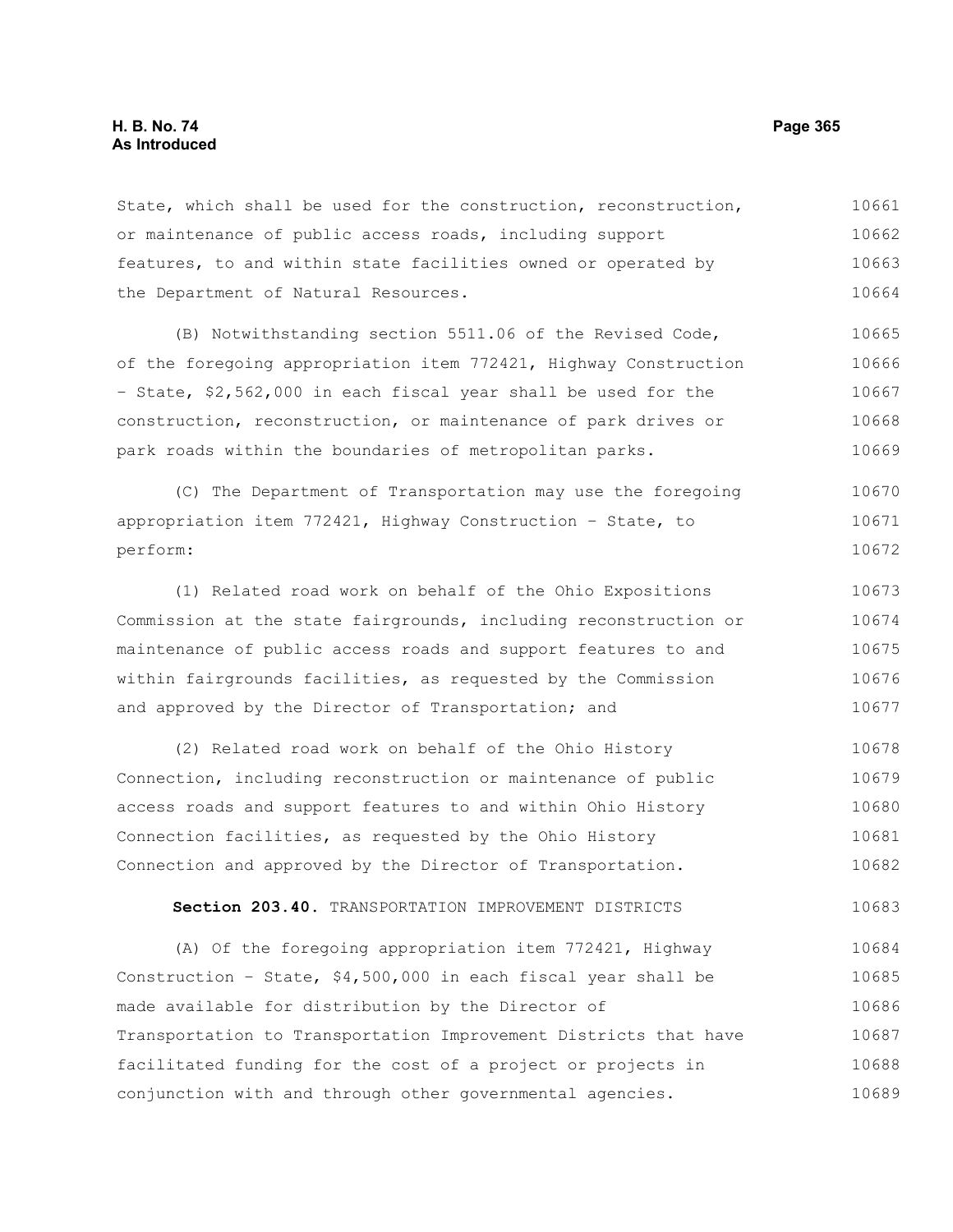#### **H. B. No. 74 Page 366 As Introduced**

(B) A Transportation Improvement District shall submit requests for project funding to the Director of Transportation by a day determined by the Director. The Department shall notify the Transportation Improvement District whether the Department has approved or disapproved the project funding request within ninety days after the day the request was submitted by the Transportation Improvement District. 10690 10691 10692 10693 10694 10695 10696

(C) Any funding provided to a Transportation Improvement District specified in this section shall not be used for the purposes of administrative costs or administrative staffing and must be used to fund a specific project or projects within that District's area. The total amount of a specific project's cost shall not be fully funded by the amount of funds provided under this section. The total amount of funding provided for each project is limited to \$500,000 per fiscal year. Transportation Improvement Districts that are co-sponsoring a specific project may individually apply for up to \$500,000 for that project per fiscal year. 10697 10698 10699 10700 10701 10702 10703 10704 10705 10706 10707

(D) Funding provided under this section may be used for preliminary engineering, detailed design, right-of-way acquisition, and construction of the specific project and such other project costs that are defined in section 5540.01 of the Revised Code and approved by the Director of Transportation. Upon receipt of a copy of an invoice for work performed on the specific project, the Director shall reimburse a Transportation Improvement District for the expenditures described above, subject to the requirements of this section. 10708 10709 10710 10711 10712 10713 10714 10715 10716

(E) A Transportation Improvement District that is requesting funds under this section shall register with the Director of Transportation. The Director shall register a 10717 10718 10719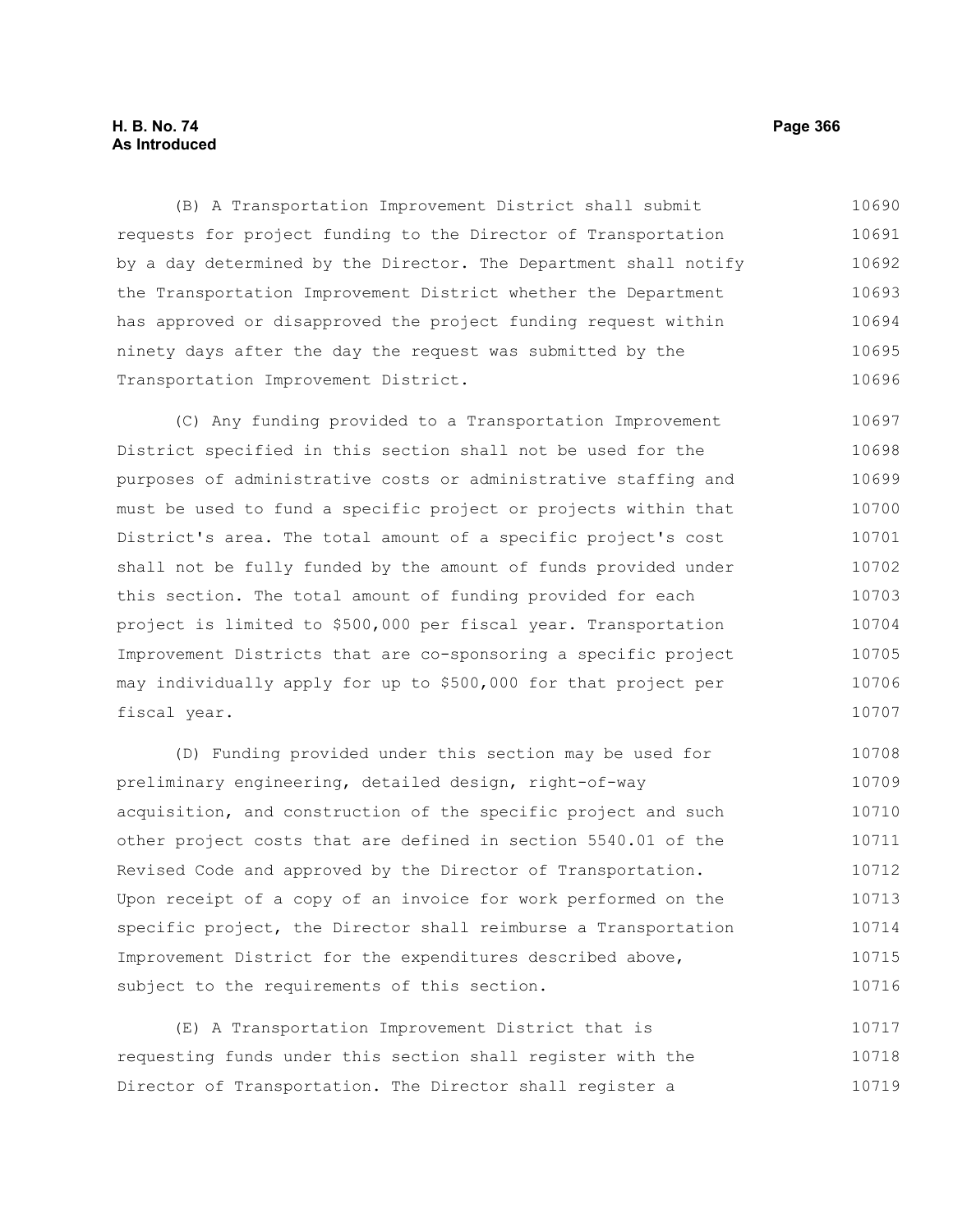#### **H. B. No. 74 Page 367 As Introduced**

Transportation Improvement District only if the district has a specific, eligible project and may cancel the registration of a Transportation Improvement District that is not eligible to receive funds under this section. The Director shall not provide funds to any Transportation Improvement District under this section if the district is not registered. The Director shall not register a Transportation Improvement District and may cancel the registration of a currently registered Transportation Improvement District unless at least one of the following applies: 10720 10721 10722 10723 10724 10725 10726 10727 10728 10729

(1) The Transportation Improvement District, by a resolution or resolutions, designated a project or program of projects and facilitated, including in conjunction with and through other governmental agencies, funding for costs of a project or program of projects in an aggregate amount of not less than \$15,000,000 from the commencement date of the project or program of projects. 10730 10731 10732 10733 10734 10735 10736

(2) The Transportation Improvement District has designated, by a resolution or resolutions, a project or program of projects that has estimated aggregate costs in excess of \$10,000,000 and the County Engineer of the county in which the Transportation Improvement District is located has attested by a sworn affidavit that the costs of the project or program of projects exceeds \$10,000,000 and that the Transportation Improvement District is facilitating a portion of funding for that project or program of projects. 10737 10738 10739 10740 10741 10742 10743 10744 10745

(F) For the purposes of this section:

(1) "Project" has the same meaning as in division (C) of section 5540.01 of the Revised Code. 10747 10748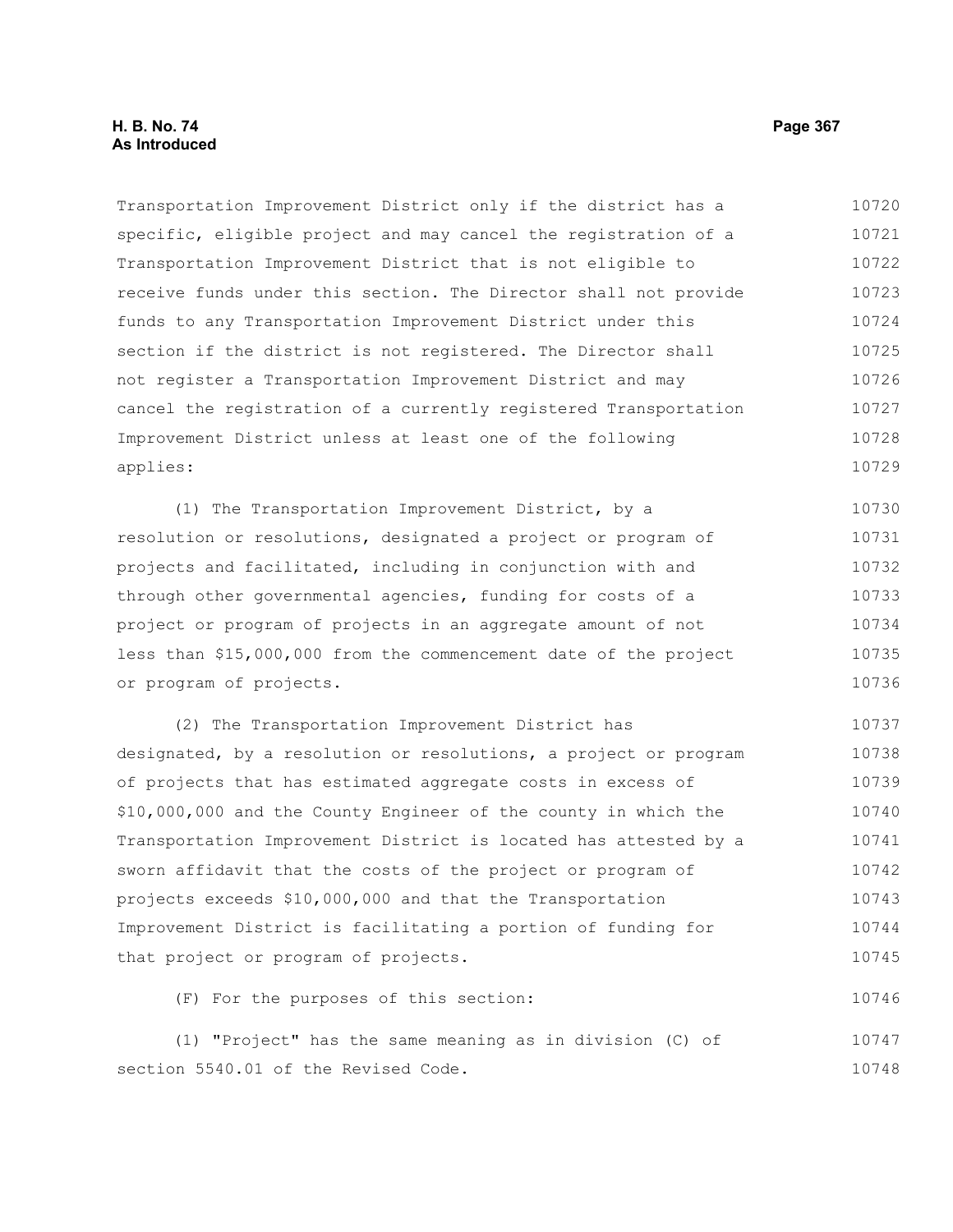#### **H. B. No. 74 Page 368 As Introduced**

(2) "Governmental agency" has the same meaning as in division (B) of section 5540.01 of the Revised Code. 10749 10750

(3) "Cost" has the same meaning as in division (D) of section 5540.01 of the Revised Code. 10751 10752

#### **Section 203.50.** BOND ISSUANCE AUTHORIZATION

The Treasurer of State, upon the request of the Director of Transportation, is authorized to issue and sell, in accordance with Section 2m of Article VIII, Ohio Constitution, and Chapter 151. and particularly sections 151.01 and 151.06 of the Revised Code, obligations, including bonds and notes, in the aggregate amount of \$85,000,000 in addition to the original issuance of obligations authorized by prior acts of the General Assembly. 10754 10755 10756 10757 10758 10759 10760 10761

The obligations shall be issued and sold from time to time in amounts necessary to provide sufficient moneys to the credit of the Highway Capital Improvement Fund (Fund 7042) created by section 5528.53 of the Revised Code to pay costs charged to the fund when due as estimated by the Director of Transportation, provided, however, that not more than \$220,000,000 original principal amount of obligations, plus the principal amount of obligations that in prior fiscal years could have been, but were not, issued within the \$220,000,000 limit, may be issued in any fiscal year, and not more than \$1,200,000,000 original principal amount of such obligations are outstanding at any one time. 10762 10763 10764 10765 10766 10767 10768 10769 10770 10771 10772

**Section 203.60.** APPROPRIATION TRANSFERS, APPROPRIATION INCREASES, AND CASH TRANSFERS 10773 10774

(A) TRANSFERS OF HIGHWAY OPERATING FUND APPROPRIATIONS: EMERGENCIES, INCLEMENT WEATHER, AND FEDERAL FUNDING CHANGES 10775 10776

The Director of Transportation may request the Controlling 10777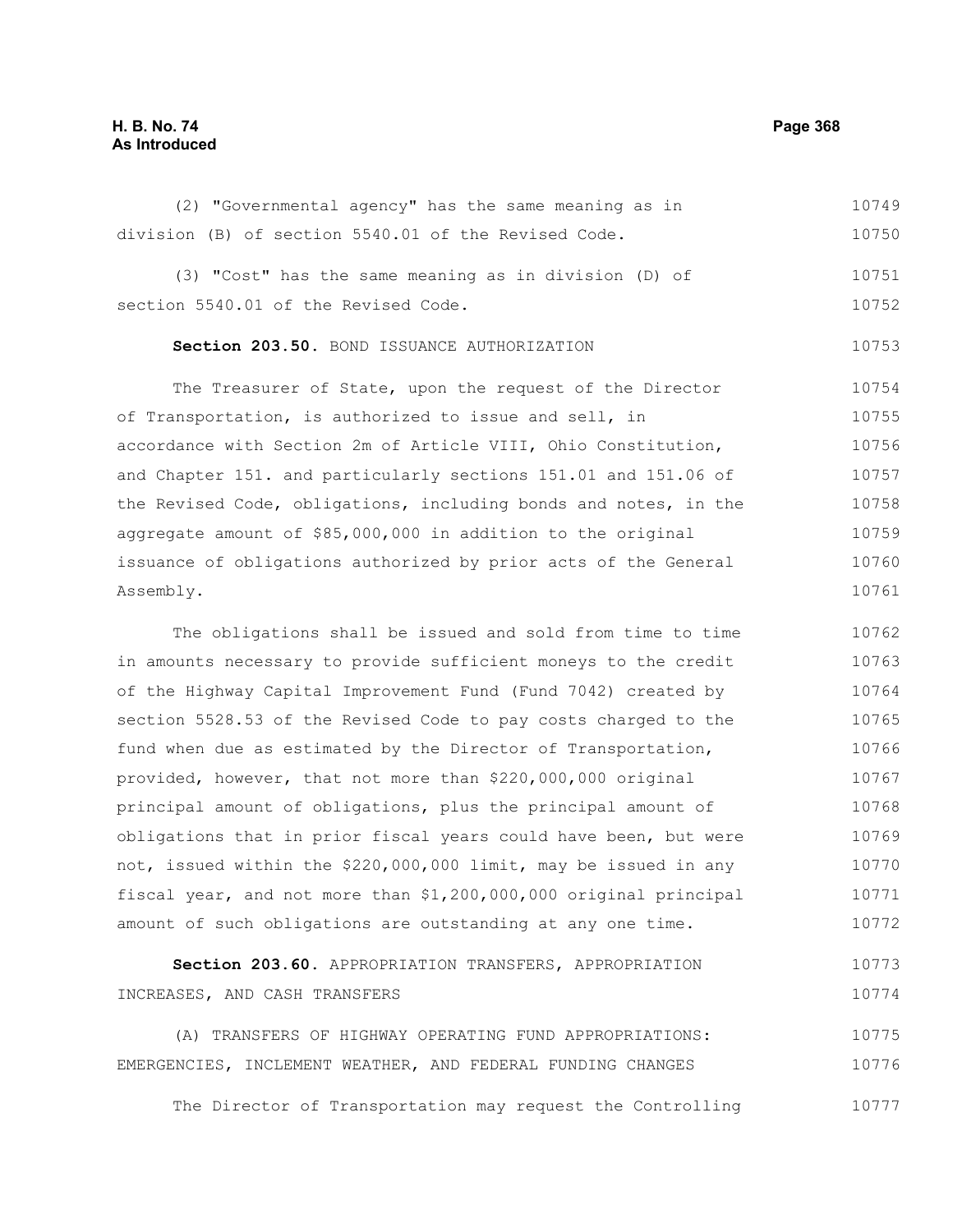Board to authorize the transfer of Highway Operating Fund (Fund 7002) appropriations for planning and research (appropriation items 771411 and 771412), highway construction and debt service (appropriation items 772421, 772422, 772424, 772425, 772437, 772438, and 770003), highway maintenance (appropriation item 773431), public transportation - federal (appropriation item 775452), rail grade crossings (appropriation item 776462), aviation (appropriation item 777475), airport improvement (appropriation item 772472), and administration (appropriation item 779491). The Director of Transportation may not seek requests of appropriation transfers out of debt service appropriation items unless the Director determines that the appropriated amounts exceed the actual and projected debt service requirements. 10778 10779 10780 10781 10782 10783 10784 10785 10786 10787 10788 10789 10790 10791

This transfer request authorization is intended to provide for emergency situations or for the purchase of goods and services relating to dangerous inclement weather that arise during the biennium ending June 30, 2023. It also is intended to allow the Department to adjust to circumstances affecting the obligation and expenditure of federal funds. The amounts authorized by the Controlling Board under this division are hereby appropriated. 10792 10793 10794 10795 10796 10797 10798 10799

(B) TRANSFERS OF FEDERAL AND LOCAL FUNDED APPROPRIATIONS: HIGHWAY, PLANNING, TRANSIT, RAIL, AND AVIATION 10800 10801

The Director of Transportation may request the Controlling Board to authorize the transfer of appropriations between appropriation items 772422, Highway Construction - Federal, 771412, Planning and Research - Federal, 775452, Public Transportation - Federal, 775454, Public Transportation - Other, 776475, Federal Rail Administration, 776462, Grade Crossing - 10802 10803 10804 10805 10806 10807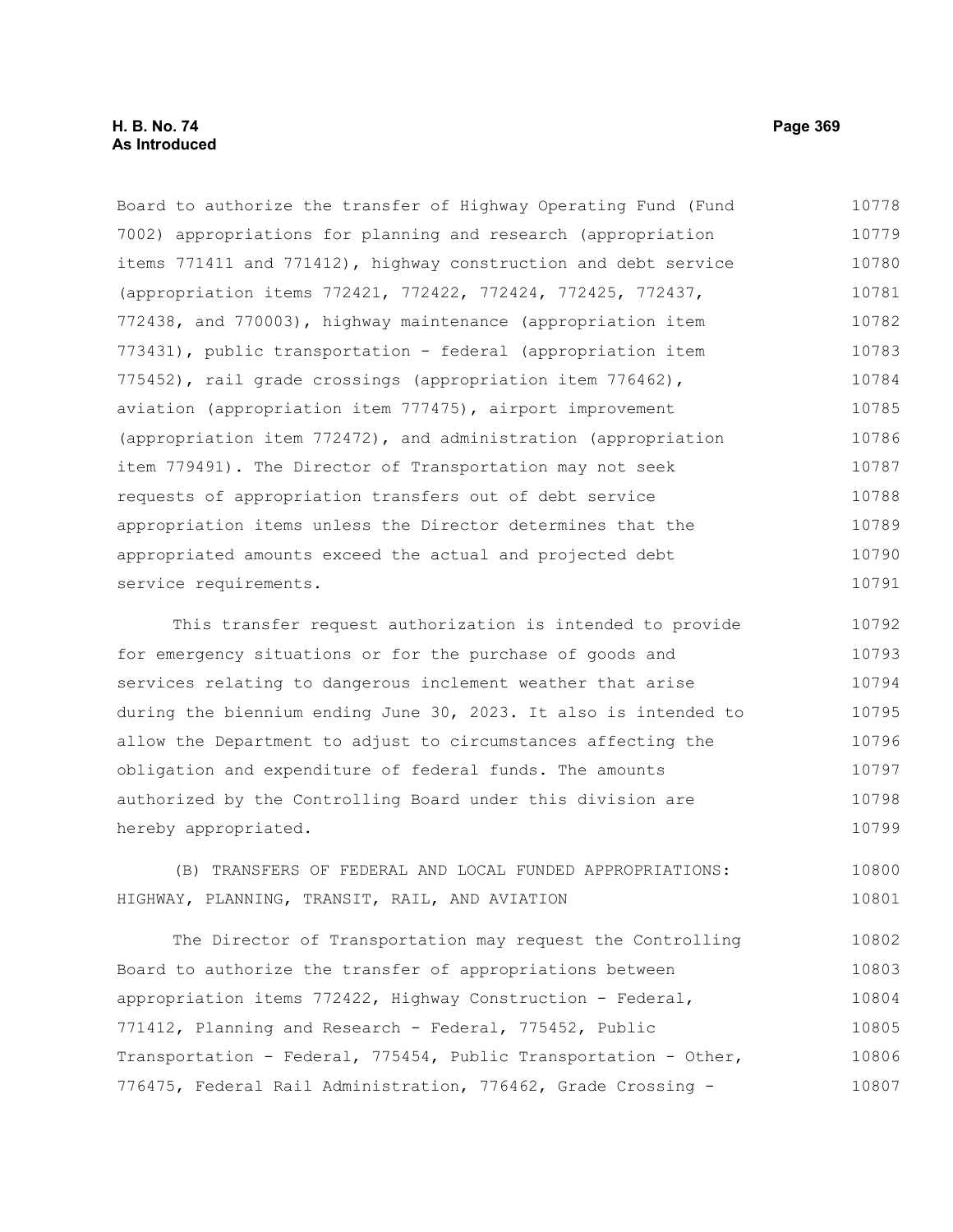Federal, and 777472, Airport Improvements - Federal. The amounts authorized by the Controlling Board under this division are hereby appropriated. (C) TRANSFERS OF APPROPRIATIONS AND CASH: STATE INFRASTRUCTURE BANK The Director of Transportation may request the Controlling Board to authorize the transfer of appropriations and cash of the Infrastructure Bank funds created in section 5531.09 of the Revised Code, including transfers between fiscal years 2022 and 2023. The Director of Transportation may request the Controlling Board to authorize the transfer of appropriations and cash from the Highway Operating Fund (Fund 7002) to the Infrastructure Bank funds created in section 5531.09 of the Revised Code. The Director of Budget and Management may transfer from the 10808 10809 10810 10811 10812 10813 10814 10815 10816 10817 10818 10819 10820 10821 10822

Infrastructure Bank funds to Fund 7002 up to the amounts originally transferred to the Infrastructure Bank funds under this section. However, the Director may not make transfers between modes or transfers between different funding sources. The amounts authorized by the Controlling Board under this division are hereby appropriated. 10823 10824 10825 10826 10827 10828

(D) TRANSFERS OF APPROPRIATIONS AND CASH: TOLLING FUNDS 10829

The Director of Transportation may request the Controlling Board to authorize the transfer of appropriations and cash of the Ohio Toll Fund and any subaccounts created in section 5531.14 of the Revised Code, including transfers between fiscal years 2022 and 2023. The amounts authorized by the Controlling Board under this division are hereby appropriated. 10830 10831 10832 10833 10834 10835

(E) INCREASING APPROPRIATIONS: STATE FUNDS 10836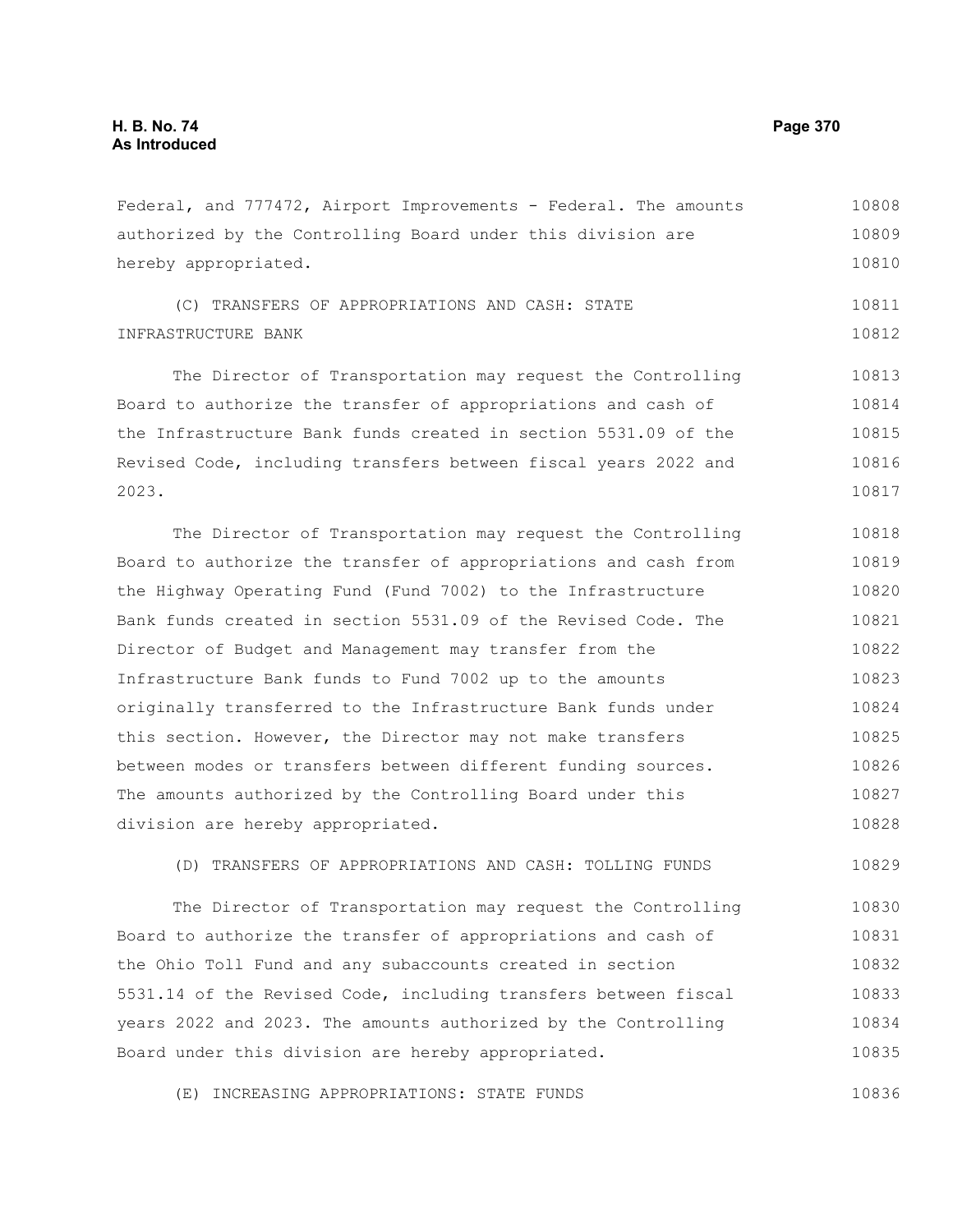#### **H. B. No. 74 Page 371 As Introduced**

In the event that receipts or unexpended balances credited to the Highway Operating Fund (Fund 7002) exceed the estimates upon which the appropriations have been made in this act, upon the request of the Director of Transportation, the Controlling Board may authorize expenditures, in excess of the amounts appropriated, from the Highway Operating Fund in the manner prescribed in section 131.35 of the Revised Code. The amounts authorized by the Controlling Board under this division are hereby appropriated. 10837 10838 10839 10840 10841 10842 10843 10844 10845

### (F) INCREASING APPROPRIATIONS: FEDERAL AND LOCAL FUNDS

In the event that receipts or unexpended balances credited to the Highway Operating Fund (Fund 7002) or apportionments or allocations made available from the federal and local governments exceed the estimates upon which the appropriations have been made in this act, upon the request of the Director of Transportation, the Controlling Board may authorize expenditures, in excess of the amounts appropriated, from the Highway Operating Fund in the manner prescribed in section 131.35 of the Revised Code. The amounts authorized by the Controlling Board under this division are hereby appropriated. 10847 10848 10849 10850 10851 10852 10853 10854 10855 10856

(G) TRANSFERS OF CASH BETWEEN THE HIGHWAY OPERATING FUND AND THE HIGHWAY CAPITAL IMPROVEMENT FUND 10857 10858

Upon the request of the Director of Transportation, the Director of Budget and Management may transfer cash from the Highway Operating Fund (Fund 7002) to the Highway Capital Improvement Fund (Fund 7042) created in section 5528.53 of the Revised Code. The Director of Budget and Management may transfer cash from Fund 7042 to Fund 7002 up to the amount of cash previously transferred to Fund 7042 under this section. 10859 10860 10861 10862 10863 10864 10865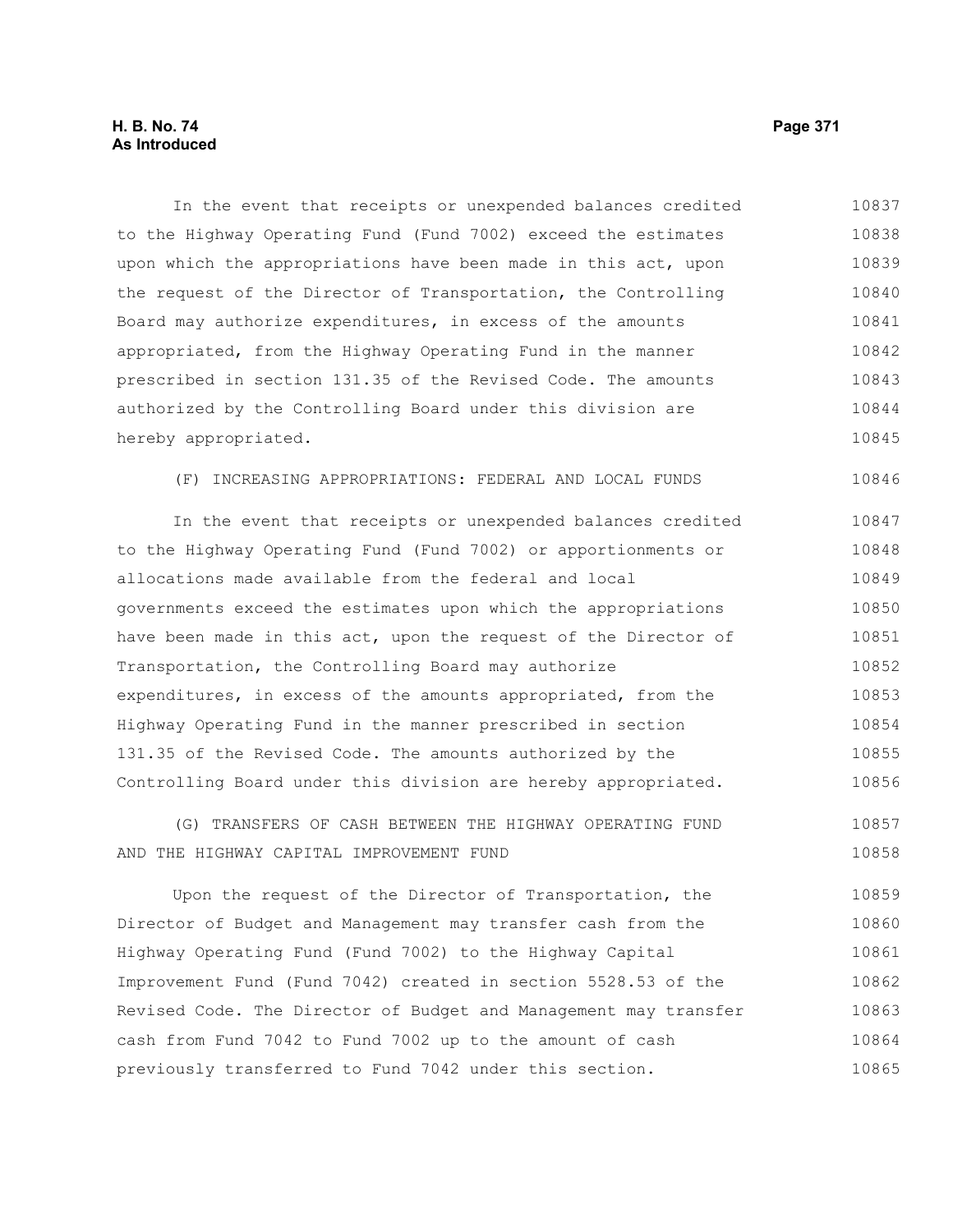| (H) DEPUTY INSPECTOR GENERAL FOR ODOT FUNDING                    | 10866 |
|------------------------------------------------------------------|-------|
| On July 1 and January 1 of each year in the biennium             | 10867 |
| ending June 30, 2023, or as soon as possible thereafter,         | 10868 |
| respectively, the Director of Budget and Management shall        | 10869 |
| transfer \$200,000 cash, for each semiannual period, from the    | 10870 |
| Highway Operating Fund (Fund 7002) to the Deputy Inspector       | 10871 |
| General for ODOT Fund (Fund 5FA0).                               | 10872 |
| The Inspector General, with the consent of the Director of       | 10873 |
| Budget and Management, may request the Controlling Board to      | 10874 |
| authorize additional transfers of cash and expenditures in       | 10875 |
| excess of the amount appropriated under appropriation item       | 10876 |
| 965603, Deputy Inspector General for ODOT, if additional amounts | 10877 |
| are necessary. The amounts authorized by the Controlling Board   | 10878 |
| are hereby appropriated.                                         | 10879 |
| (I) LIQUIDATION OF UNFORESEEN LIABILITIES                        | 10880 |
| Any appropriation made from the Highway Operating Fund           | 10881 |
| (Fund 7002) not otherwise restricted by law is available to      | 10882 |
| liquidate unforeseen liabilities arising from contractual        | 10883 |
| agreements of prior years when the prior year encumbrance is     | 10884 |
| insufficient.                                                    | 10885 |
| Section 203.65. REAPPROPRIATIONS                                 | 10886 |
| In each year of the biennium ending June 30, 2023, the           | 10887 |
| Director of Budget and Management may request the Controlling    | 10888 |
| Board to authorize the expenditure of any remaining unencumbered | 10889 |
| balances of prior years' appropriations to the Highway Operating | 10890 |
| Fund (Fund 7002), the Highway Capital Improvement Fund (Fund     | 10891 |
| 7042), and the Infrastructure Bank funds created in section      | 10892 |
| 5531.09 of the Revised Code for the same purpose in the          | 10893 |
| following fiscal year. The amounts authorized by the Controlling | 10894 |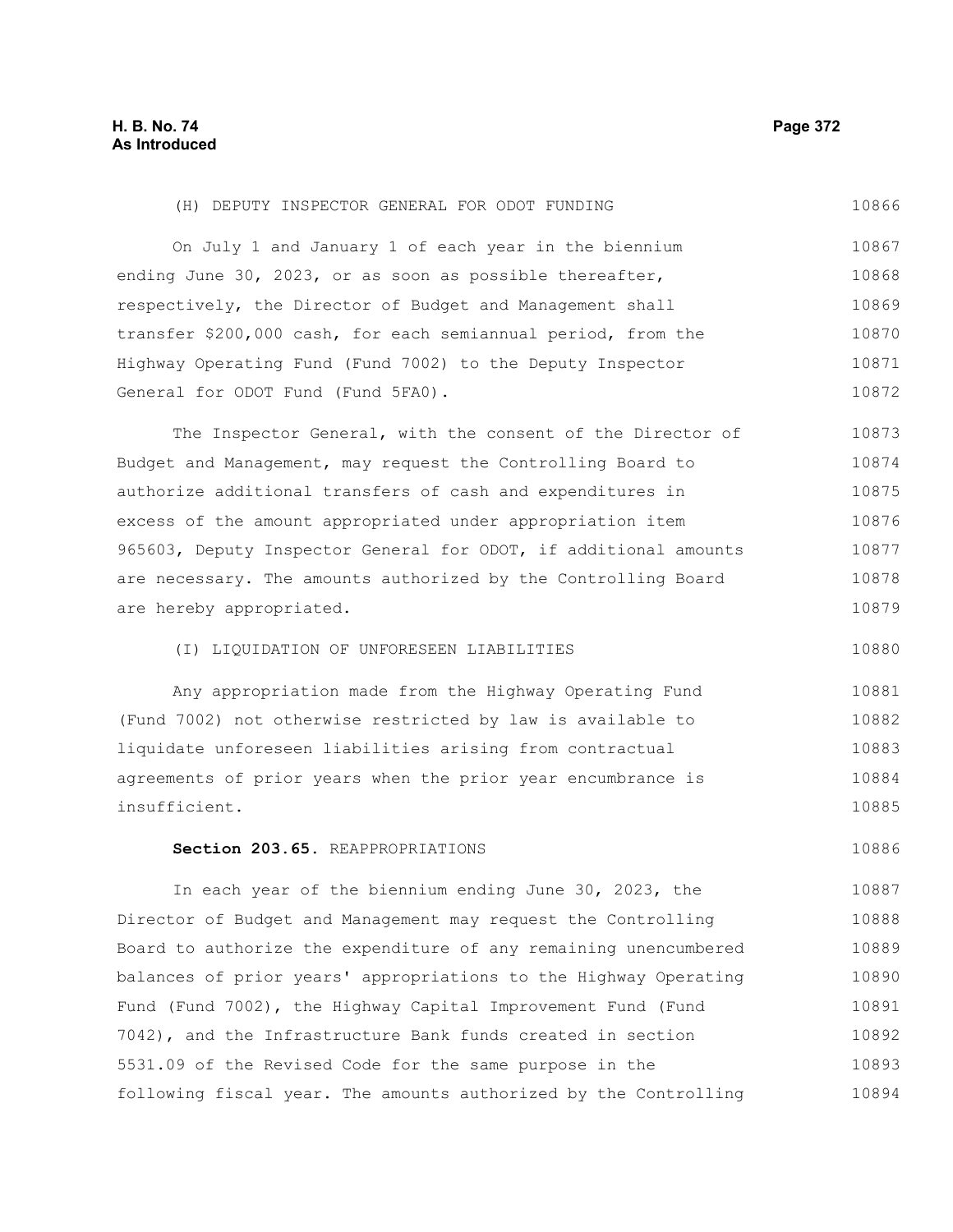Board are hereby reappropriated.

Prior to the Director of Budget and Management's seeking approval of the Controlling Board, the Director of Transportation shall develop a reappropriation request plan that identifies the appropriate fund and appropriation item of the reappropriation, and the reappropriation request amount and submit the plan to the Director of Budget and Management for evaluation. The Director of Budget and Management may request additional information necessary for evaluating the reappropriation request plan, and the Director of Transportation shall provide the requested information to the Director of Budget and Management. Based on the information provided by the Director of Transportation, the Director of Budget and Management shall determine amounts to be reappropriated by fund and appropriation item to submit to the Controlling Board for its approval. 10896 10897 10898 10899 10900 10901 10902 10903 10904 10905 10906 10907 10908 10909 10910

Any balances of prior years' unencumbered appropriations to the Highway Operating Fund (Fund 7002), the Highway Capital Improvement Fund (Fund 7042), and the Infrastructure Bank funds created in section 5531.09 of the Revised Code for which reappropriations are requested and approved are subject to the availability of revenue in the funds. 10911 10912 10913 10914 10915 10916

#### **Section 203.70.** MAINTENANCE OF INTERSTATE HIGHWAYS

The Department of Transportation has the responsibility to maintain all interstate highways in the state. The Director of Transportation may enter into an agreement with a political subdivision to allow the political subdivision to remove snow and ice and maintain, repair, improve, or provide lighting upon interstate highways that are located within the boundaries of the political subdivision, in a manner adequate to meet the 10918 10919 10920 10921 10922 10923 10924

10895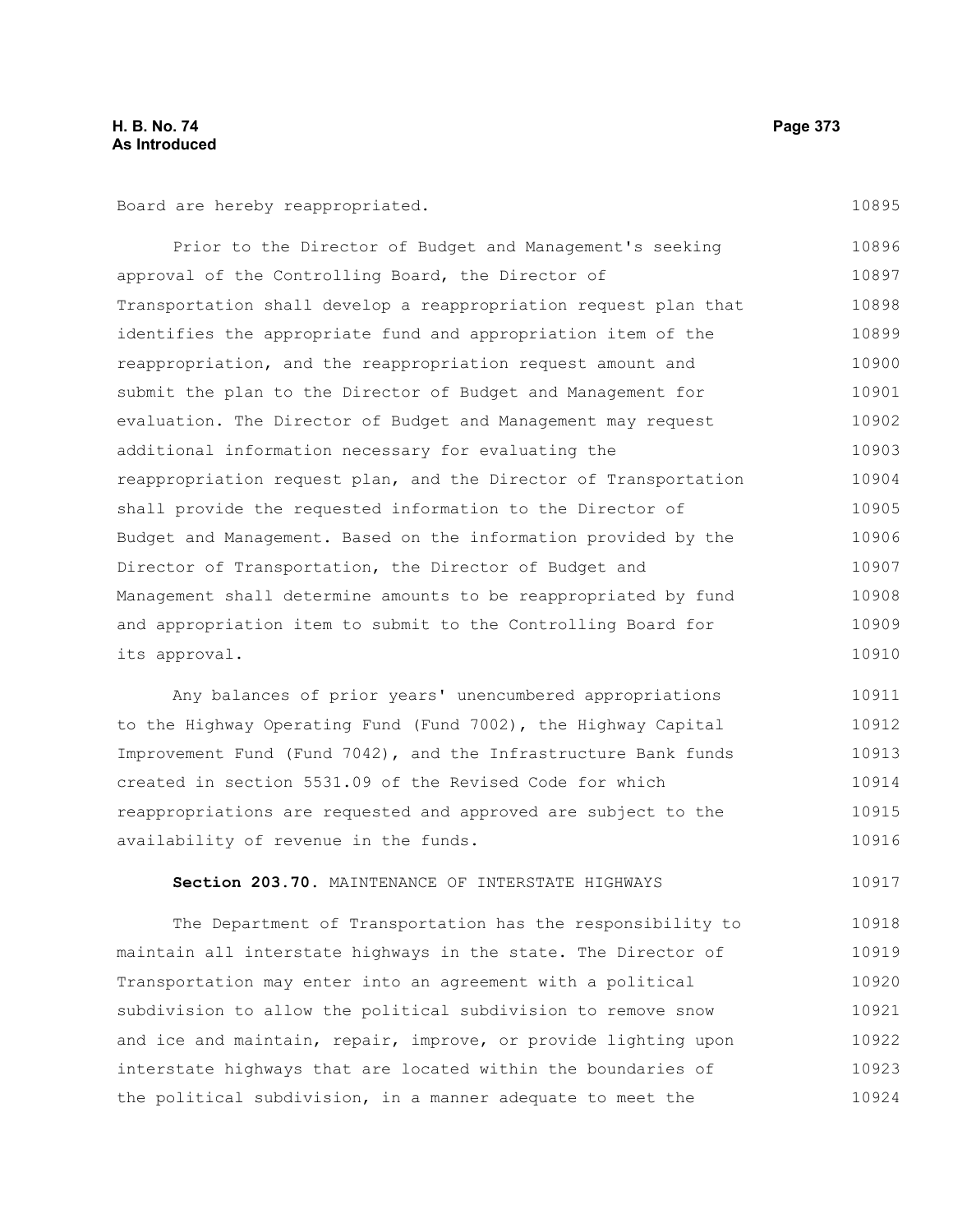#### **H. B. No. 74 Page 374 As Introduced**

requirements of federal law.

When agreed in writing by the Director of Transportation and the legislative authority of a political subdivision and notwithstanding sections 125.01 and 125.11 of the Revised Code, the Department of Transportation may reimburse a political subdivision for all or any part of the costs, as provided by such agreement, incurred by the political subdivision in maintaining, repairing, lighting, and removing snow and ice from the interstate system. 10926 10927 10928 10929 10930 10931 10932 10933

**Section 203.80.** PUBLIC TRANSPORTATION HIGHWAY PURPOSE GRANTS 10934 10935

The Director of Transportation may use revenues from the state motor vehicle fuel tax to match approved federal grants awarded to the Department of Transportation, regional transit authorities, or eligible public transportation systems, for public transportation highway purposes, or to support local or state-funded projects for public transportation highway purposes. 10936 10937 10938 10939 10940 10941 10942

Public transportation highway purposes include (1) the construction or repair of high-occupancy vehicle traffic lanes, (2) the acquisition or construction of park-and-ride facilities, (3) the acquisition or construction of public transportation vehicle loops, (4) the construction or repair of bridges used by public transportation vehicles or that are the responsibility of a regional transit authority or other public transportation system, or (5) other similar construction that is designated as an eligible public transportation highway purpose. Motor vehicle fuel tax revenues may not be used for operating assistance or for the purchase of vehicles, equipment, or maintenance facilities. 10943 10944 10945 10946 10947 10948 10949 10950 10951 10952 10953 10954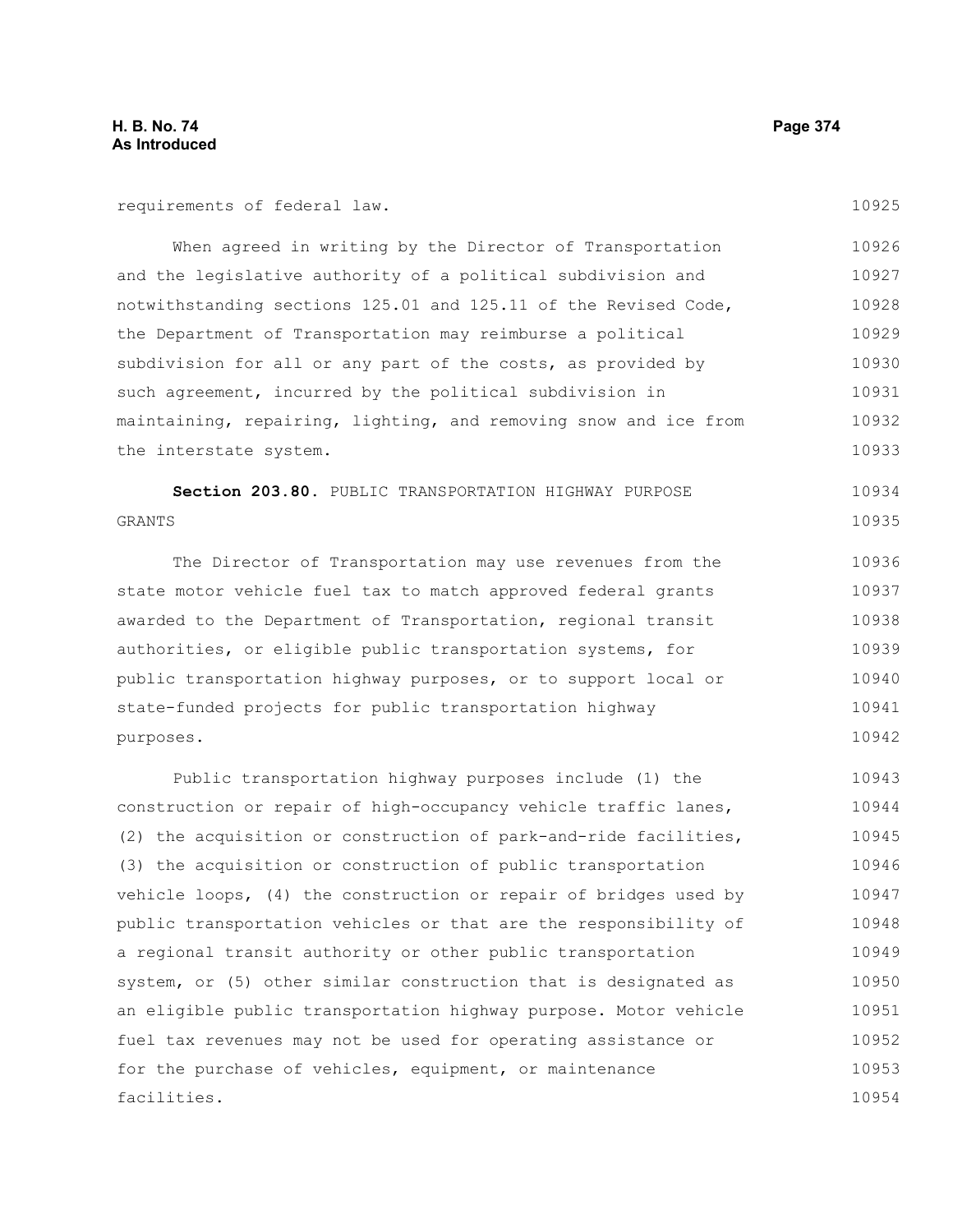#### **H. B. No. 74 Page 375 As Introduced**

**Section 203.90.** AGREEMENTS WITH FEDERAL AGENCIES FOR ENVIRONMENTAL REVIEW PURPOSES 10955 10956

The Director of Transportation may enter into agreements as provided in this section with the United States or any department or agency of the United States, including, but not limited to, the United States Army Corps of Engineers, the United States Forest Service, the United States Environmental Protection Agency, and the United States Fish and Wildlife Service. An agreement entered into pursuant to this section shall be solely for the purpose of dedicating staff to the expeditious and timely review of environmentally related documents submitted by the Director of Transportation, as necessary for the approval of federal permits. 10957 10958 10959 10960 10961 10962 10963 10964 10965 10966 10967

The agreements may include provisions for advance payment by the Director of Transportation for labor and all other identifiable costs of the United States or any department or agency of the United States providing the services, as may be estimated by the United States, or the department or agency of the United States. 10968 10969 10970 10971 10972 10973

The Director shall submit a request to the Controlling Board indicating the amount of the agreement, the services to be performed by the United States or the department or agency of the United States, and the circumstances giving rise to the agreement. 10974 10975 10976 10977 10978

```
Section 203.100. INDEFINITE DELIVERY INDEFINITE QUANTITY
CONTRACTS 
                                                                             10979
                                                                             10980
```
(A) As used in this section, "indefinite delivery indefinite quantity contract" means a contract for an indefinite quantity, within stated limits, of supplies or services that 10981 10982 10983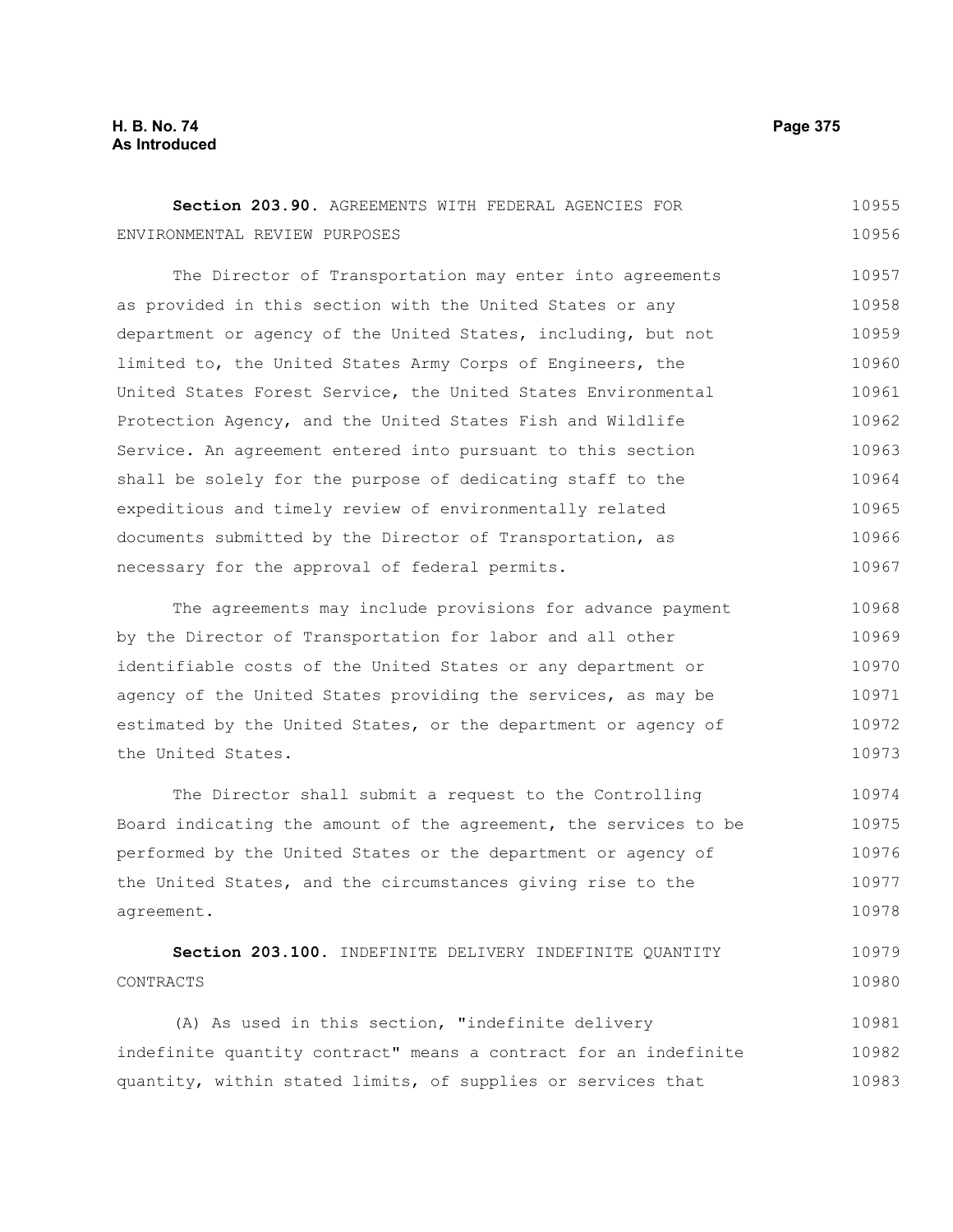| will be delivered by the awarded bidder over a defined contract  | 10984 |
|------------------------------------------------------------------|-------|
| period.                                                          | 10985 |
| (B) The Director of Transportation shall advertise and           | 10986 |
| seek bids for, and shall award, indefinite delivery indefinite   | 10987 |
| quantity contracts for not more than two projects in fiscal year | 10988 |
| 2022 and for not more than two projects in fiscal year 2023. For | 10989 |
| purposes of entering into indefinite delivery indefinite         | 10990 |
| quantity contracts, the Director shall do all of the following:  | 10991 |
| (1) Prepare bidding documents;                                   | 10992 |
| (2) Establish contract forms;                                    | 10993 |
| (3) Determine contract terms and conditions, including the       | 10994 |
| following:                                                       | 10995 |
| (a) The maximum overall value of the contract, which may         | 10996 |
| include an allowable increase of one hundred thousand dollars or | 10997 |
| five per cent of the advertised contract value, whichever is     | 10998 |
| less;                                                            | 10999 |
| (b) The duration of the contract, including a time               | 11000 |
| extension of up to one year if determined appropriate by the     | 11001 |
| Director;                                                        | 11002 |
| (c) The defined geographical area to which the contract          | 11003 |
| applies, which shall be not greater than the size of one         | 11004 |
| district of the Department of Transportation.                    | 11005 |
| (4) Develop and implement a work order process in order to       | 11006 |
| provide the awarded bidder adequate notice of requested supplies | 11007 |
| or services, the anticipated quantities of supplies, and work    | 11008 |
| location information for each work order;                        | 11009 |
| (5) Take any other action necessary to fulfill the duties        | 11010 |
| and obligations of the Director under this section.              | 11011 |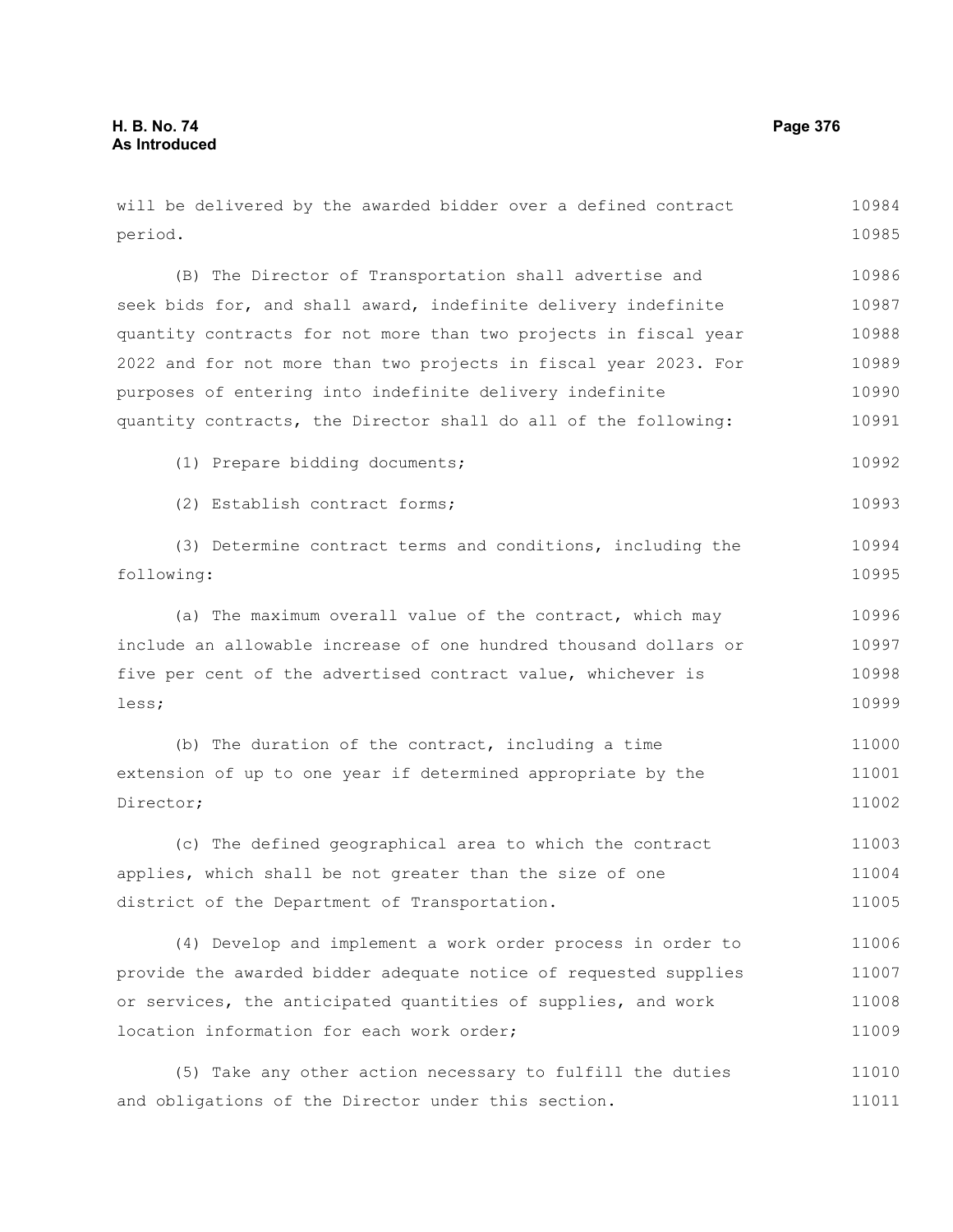| (C) Section 5525.01 of the Revised Code applies to |                          |                |                                                                         |                             |              |       |  |  |  |
|----------------------------------------------------|--------------------------|----------------|-------------------------------------------------------------------------|-----------------------------|--------------|-------|--|--|--|
| indefinite delivery indefinite quantity contracts. |                          |                |                                                                         |                             |              |       |  |  |  |
|                                                    | Section 205.10.<br>11014 |                |                                                                         |                             |              |       |  |  |  |
|                                                    |                          |                |                                                                         |                             |              | 11015 |  |  |  |
|                                                    | $\mathbf{1}$             | $\overline{2}$ | 3                                                                       | 4                           | 5            |       |  |  |  |
| Α                                                  |                          |                | DPS DEPARTMENT OF PUBLIC SAFETY                                         |                             |              |       |  |  |  |
| B                                                  |                          |                | Highway Safety Fund Group                                               |                             |              |       |  |  |  |
| $\mathsf C$                                        | 5TM0                     | 762321         |                                                                         |                             |              |       |  |  |  |
| D                                                  | 5TM0                     | 762637         | Local Immobilization<br>Reimbursement                                   | \$200,000                   | \$200,000    |       |  |  |  |
| E                                                  | 5TM0                     | 764321         | Operating Expense -<br>Highway Patrol                                   | \$349,339,662 \$349,339,662 |              |       |  |  |  |
| $\mathbf F$                                        | 5TM0                     | 764605         | Motor Carrier Enforcement \$2,259,370<br>Expenses                       |                             | \$2,299,374  |       |  |  |  |
| G                                                  | 5TM0                     | 769636         | Administrative Expenses - \$49,020,261 \$49,020,261<br>Highway Purposes |                             |              |       |  |  |  |
| Η                                                  | 8370                     | 764602         | Turnpike Policing                                                       | \$11,615,729                | \$11,749,672 |       |  |  |  |
| I                                                  | 83C0                     | 764630         | Contraband, Forfeiture,<br>and Other                                    | \$1, 213, 407               | \$1,213,407  |       |  |  |  |
| J                                                  | 83F0                     | 764657         | Law Enforcement Automated                                               | \$5,250,053                 | \$5,347,721  |       |  |  |  |

Data System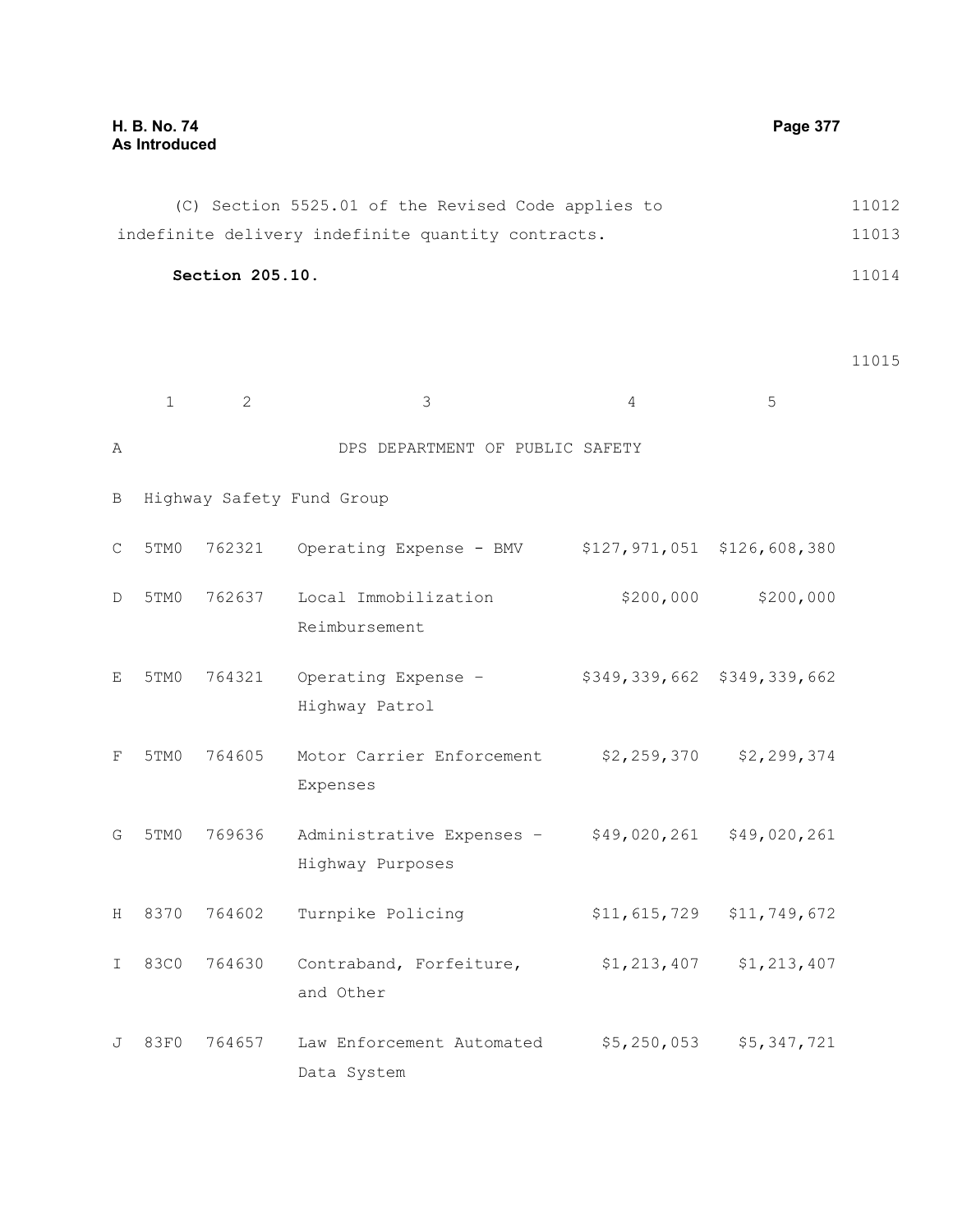## **H. B. No. 74 Page 378 As Introduced**

| Κ           | 83G0 | 764633 | OMVI Enforcement/Education                                    | \$363,000                   | \$369,000                 |
|-------------|------|--------|---------------------------------------------------------------|-----------------------------|---------------------------|
| L           | 83M0 | 765624 | Operating - EMS                                               | \$4,835,000                 | \$4,925,000               |
| М           | 83M0 | 765640 | $EMS - Grants$                                                | \$2,900,000                 | \$2,900,000               |
| N           | 8400 | 764607 | State Fair Security                                           |                             | $$1,549,094$ $$1,549,094$ |
| $\circ$     | 8400 | 764617 | Security and<br>Investigations                                | \$14,696,292                | \$14,696,292              |
| $\mathbf P$ | 8400 | 764626 | State Fairgrounds Police \$1,127,603 \$1,146,458<br>Force     |                             |                           |
| Q.          | 8460 | 761625 | Motorcycle Safety<br>Education                                |                             | \$3,985,000 \$4,000,000   |
| R           | 8490 | 762627 | Automated Title Processing \$16,446,027 \$16,446,027<br>Board |                             |                           |
| S           | 8490 | 762630 | Electronic Liens and<br>Titles                                |                             | $$2,900,000$ $$2,900,000$ |
| Τ           |      |        | TOTAL HSF Highway Safety Fund Group                           | \$595,671,549 \$594,710,348 |                           |
| U           |      |        | Dedicated Purpose Fund Group                                  |                             |                           |
|             | 5390 | 762614 | Motor Vehicle Dealers<br>Board                                | \$140,000                   | \$140,000                 |
| W           | 5FF0 | 762621 | Indigent Interlock and<br>Alcohol Monitoring                  | \$2,000,000                 | \$2,000,000               |
| Χ           | 5Y10 | 764695 | State Highway Patrol<br>Continuing Professional               | \$60,000                    | \$60,000                  |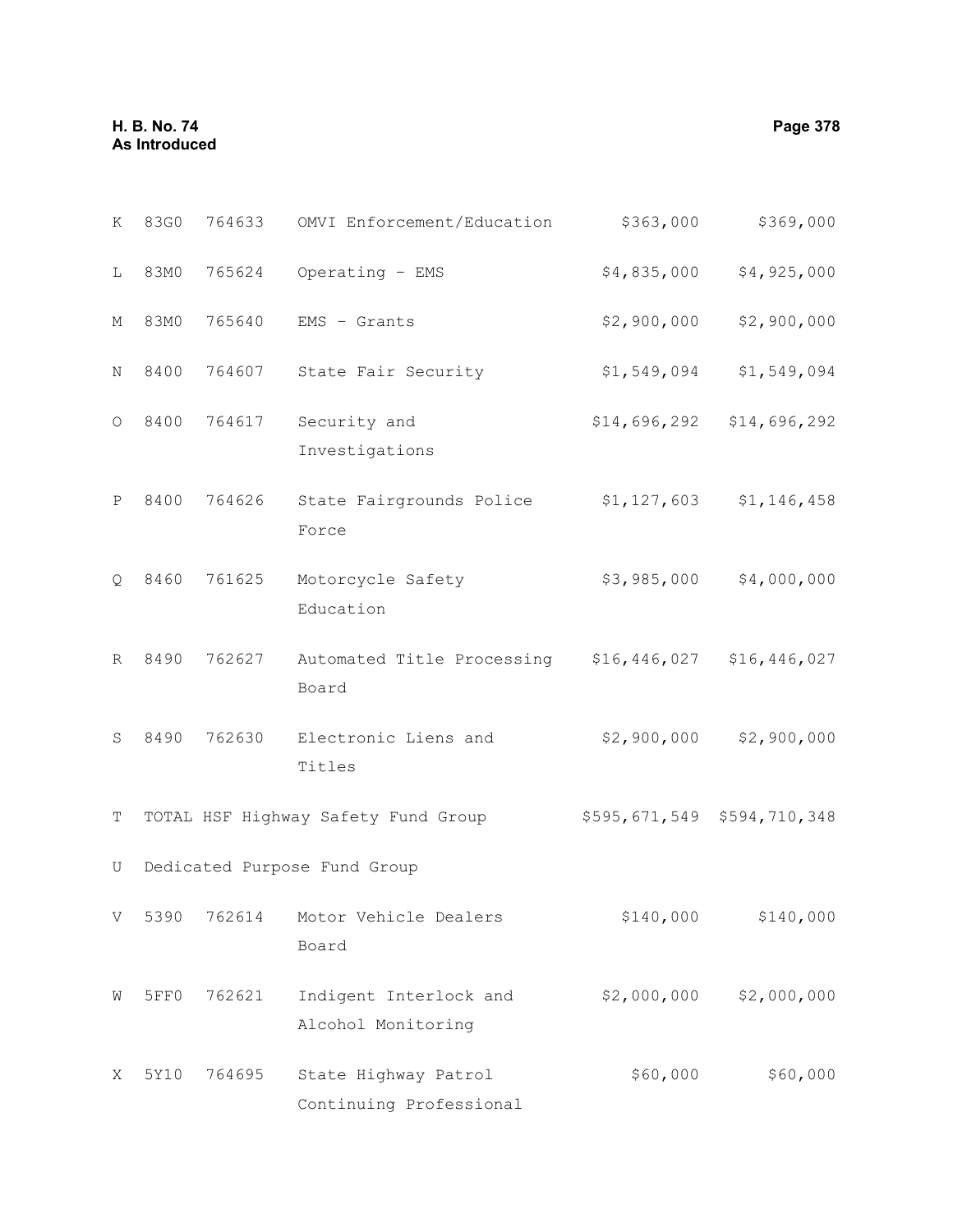| Υ |         |                       | TOTAL DPF Dedicated Purpose Fund Group                                        |             | $$2,200,000$ $$2,200,000$ |
|---|---------|-----------------------|-------------------------------------------------------------------------------|-------------|---------------------------|
| Ζ |         | Fiduciary Fund Group  |                                                                               |             |                           |
|   |         | AA 5J90 761678        | Federal Salvage/GSA                                                           | \$400,000   | \$400,000                 |
|   |         |                       | AB 5V10 762682 License Plate<br>Contributions                                 | \$2,700,000 | \$2,700,000               |
|   |         |                       | AC TOTAL FID Fiduciary Fund Group                                             |             | \$3,100,000 \$3,100,000   |
|   |         |                       | AD Holding Account Fund Group                                                 |             |                           |
|   |         |                       | AE R024 762619 Unidentified Motor Vehicle \$1,885,000 \$1,885,000<br>Receipts |             |                           |
|   |         | AF R052 762623        | Security Deposits                                                             | \$50,000    | \$50,000                  |
|   |         |                       | AG TOTAL HLD Holding Account Fund Group                                       |             | $$1,935,000$ $$1,935,000$ |
|   |         | AH Federal Fund Group |                                                                               |             |                           |
|   |         | AI 3GR0 764693        | Highway Patrol Justice<br>Contraband                                          | \$500,000   | \$500,000                 |
|   |         | AJ 3GS0 764694        | Highway Patrol Treasury<br>Contraband                                         | \$200,000   | \$200,000                 |
|   | AK 3GU0 | 761610                | Information and Education<br>Grant                                            | \$300,000   | \$300,000                 |
|   | AL 3GU0 | 764608                | Fatality Analysis Report<br>System Grant                                      | \$175,000   | \$175,000                 |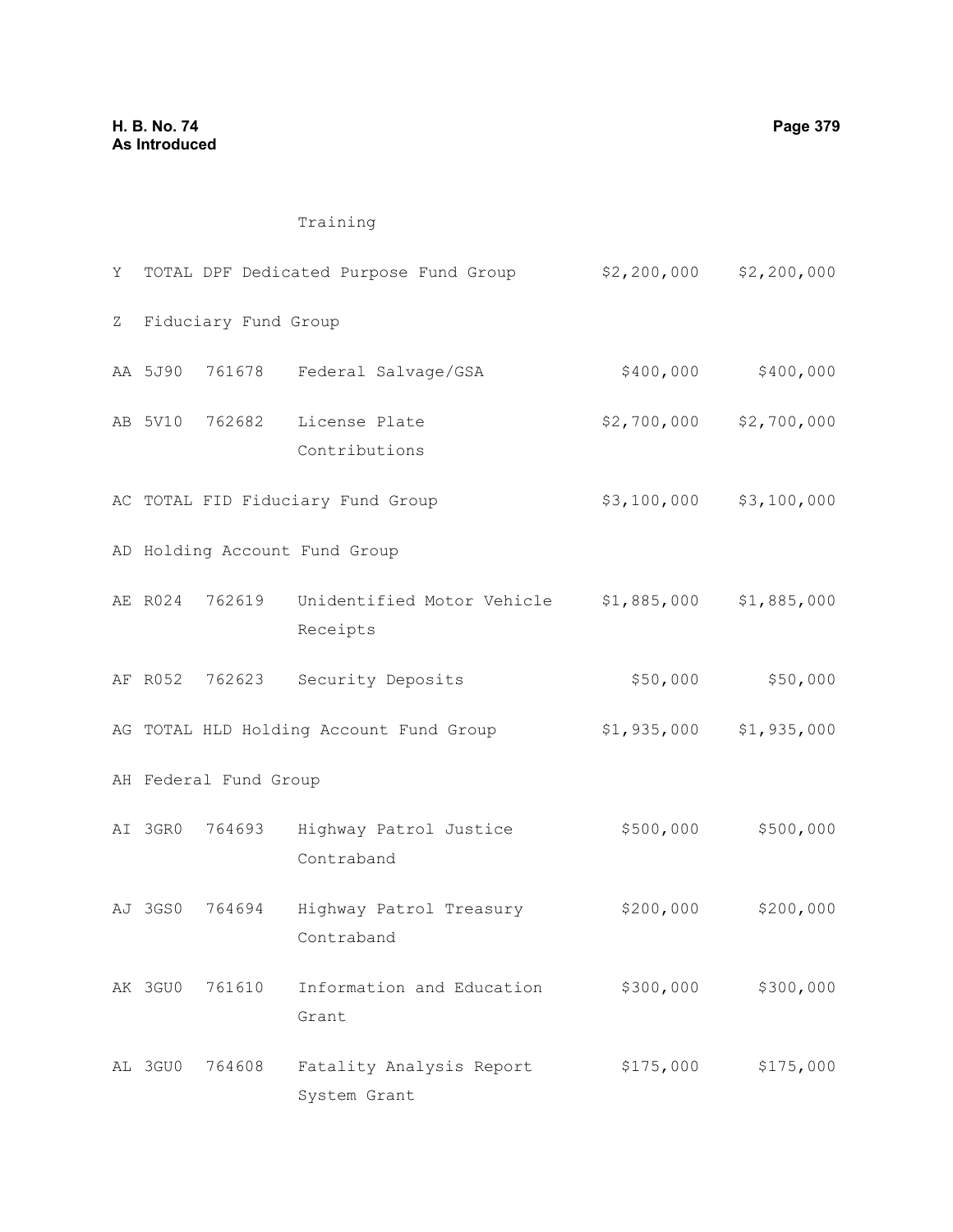AM 3GU0 764610 Highway Safety Programs \$5,000,000 \$5,000,000 Grant AN 3GU0 764659 Motor Carrier Safety Assistance Program Grant \$6,291,330 \$6,393,057 AO 3GU0 765610 EMS Grants \$225,000 \$225,000 AP 3GV0 761612 Traffic Safety Action Plan \$30,200,000 \$30,200,000

Grants

AQ TOTAL FED Federal Fund Group  $$42,891,330$   $$42,993,057$ AR TOTAL ALL BUDGET FUND GROUPS  $$645,797,879$  \$644,938,405

**Section 205.20.** MOTOR VEHICLE REGISTRATION

11016

The Director of Public Safety may deposit revenues to meet the cash needs of the Public Safety - Highway Purposes Fund (Fund 5TM0) established in section 4501.06 of the Revised Code, obtained under section 4503.02 of the Revised Code, less all other available cash. Revenue deposited pursuant to this paragraph shall support in part appropriations for the administration and enforcement of laws relative to the operation and registration of motor vehicles, for payment of highway obligations and other statutory highway purposes. Notwithstanding section 4501.03 of the Revised Code, the revenues shall be paid into Fund 5TM0 before any revenues obtained pursuant to section 4503.02 of the Revised Code are paid into any other fund. The deposit of revenues to meet the aforementioned cash needs shall be in approximately equal amounts on a monthly basis or as otherwise approved by the Director of Budget and Management. Prior to July 1 of each 11017 11018 11019 11020 11021 11022 11023 11024 11025 11026 11027 11028 11029 11030 11031 11032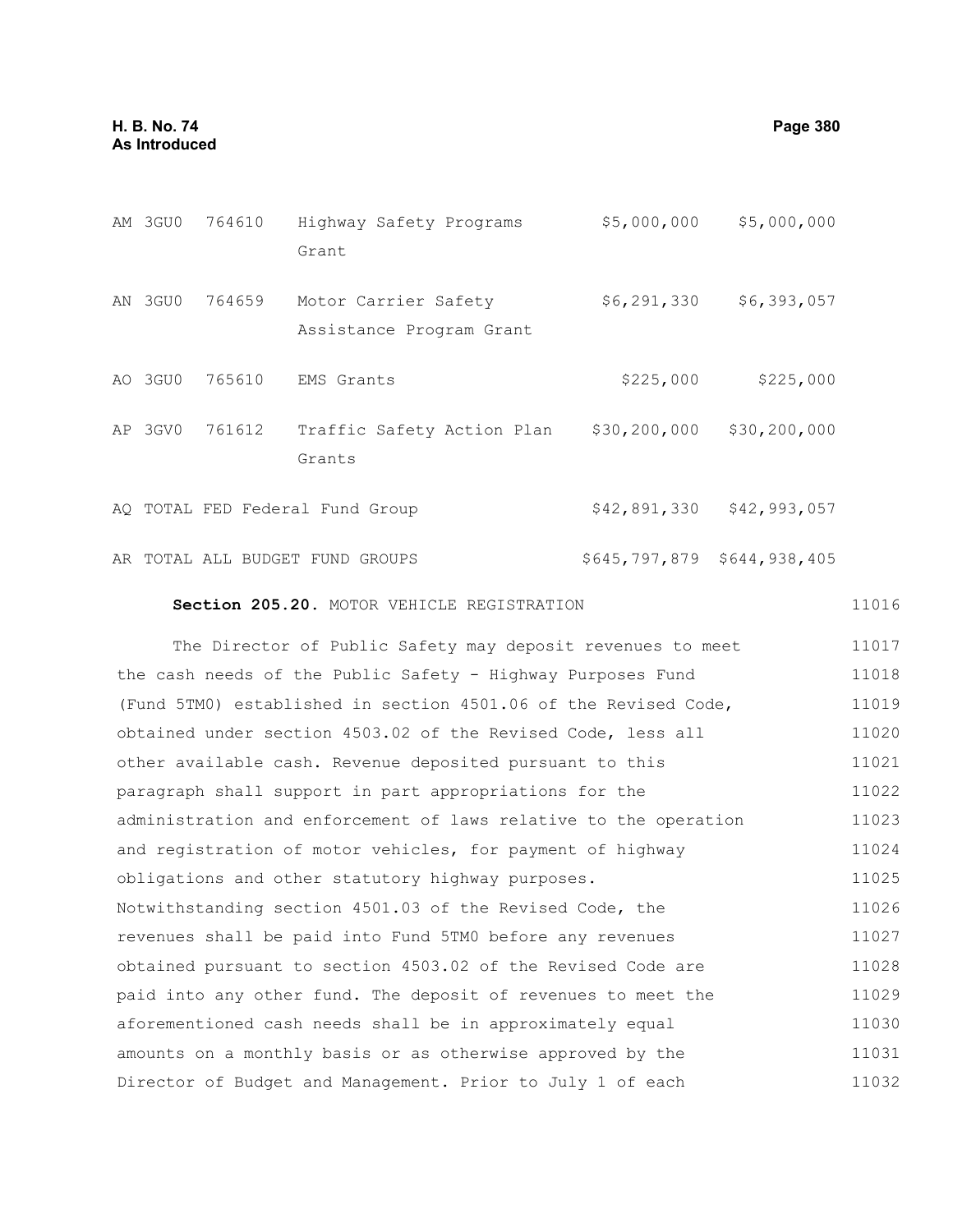fiscal year, the Director of Public Safety shall submit a plan to the Director of Budget and Management requesting approval of the anticipated revenue amounts to be deposited into Fund 5TM0 pursuant to this paragraph. If during the fiscal year changes to the plan as approved by the Director of Budget and Management are necessary, the Director of Public Safety shall submit a revised plan to the Director of Budget and Management for approval prior to any change in the deposit of revenues. 11033 11034 11035 11036 11037 11038 11039 11040

CASH TRANSFERS TO THE SECURITY, INVESTIGATIONS, AND POLICING FUND 11041 11042

Notwithstanding any provision of law to the contrary, the Director of Budget and Management, upon written request of the Director of Public Safety, may approve the transfer of cash from the State Highway Patrol Contraband, Forfeiture, and Other Fund (Fund 83C0) to the Security, Investigations and Policing Fund (Fund 8400). 11043 11044 11045 11046 11047 11048

CASH TRANSFERS TO THE PUBLIC SAFETY - HIGHWAY PURPOSES FUND – SHIPLEY UPGRADES 11049 11050

Pursuant to a plan submitted by the Director of Public Safety, or as otherwise determined by the Director of Budget and Management, the Director of Budget and Management, upon approval of the Controlling Board, may make appropriate cash transfers on a pro-rata basis as approved by the Director of Budget and Management from other funds used by the Department of Public Safety, excluding the Public Safety Building Fund (Fund 7025), to the Public Safety - Highway Purposes Fund (Fund 5TM0) in order to reimburse expenditures for capital upgrades to the Shipley Building. 11051 11052 11053 11054 11055 11056 11057 11058 11059 11060

COLLECTIVE BARGAINING INCREASES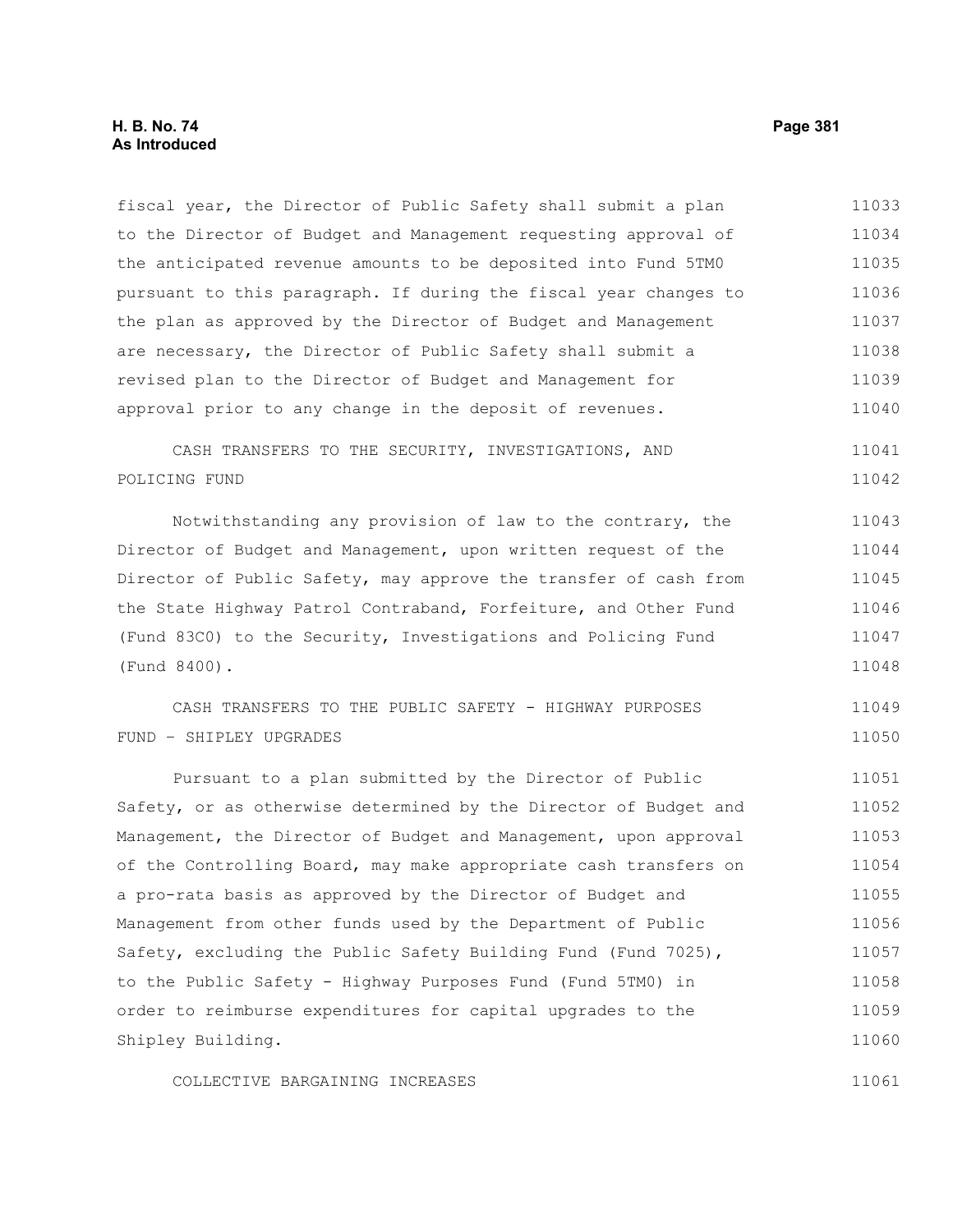#### **H. B. No. 74 Page 382 As Introduced**

Notwithstanding division (D) of section 127.14 and division (B) of section 131.35 of the Revised Code, except for the General Revenue Fund, the Controlling Board may, upon the request of either the Director of Budget and Management, or the Department of Public Safety with the approval of the Director of Budget and Management, authorize expenditures in excess of appropriations and transfer appropriations, as necessary, for any fund used by the Department of Public Safety, to assist in paying the costs of increases in employee compensation that have occurred pursuant to collective bargaining agreements under Chapter 4117. of the Revised Code and, for exempt employees, under section 124.152 of the Revised Code. Any money approved for expenditure under this paragraph is hereby appropriated. CASH BALANCE FUND REVIEW 11062 11063 11064 11065 11066 11067 11068 11069 11070 11071 11072 11073 11074 11075

The Director of Public Safety shall review the cash balances for each fund in the State Highway Safety Fund Group, and may submit a request in writing to the Director of Budget and Management to transfer amounts from any fund in the State Highway Safety Fund Group to the credit of the Public Safety - Highway Purposes Fund (Fund 5TM0), as appropriate. Upon receipt of such a request, and subject to the approval of the Controlling Board, the Director of Budget and Management may make appropriate transfers as requested by the Director of Public Safety or as otherwise determined by the Director of Budget and Management. 11076 11077 11078 11079 11080 11081 11082 11083 11084 11085 11086

#### VALIDATION STICKER REQUIREMENTS

Validation stickers are required for the annual registration of passenger, commercial, motorcycle, and other vehicles and are produced in accordance with section 4503.191 of the Revised Code. Notwithstanding section 4503.191 of the 11088 11089 11090 11091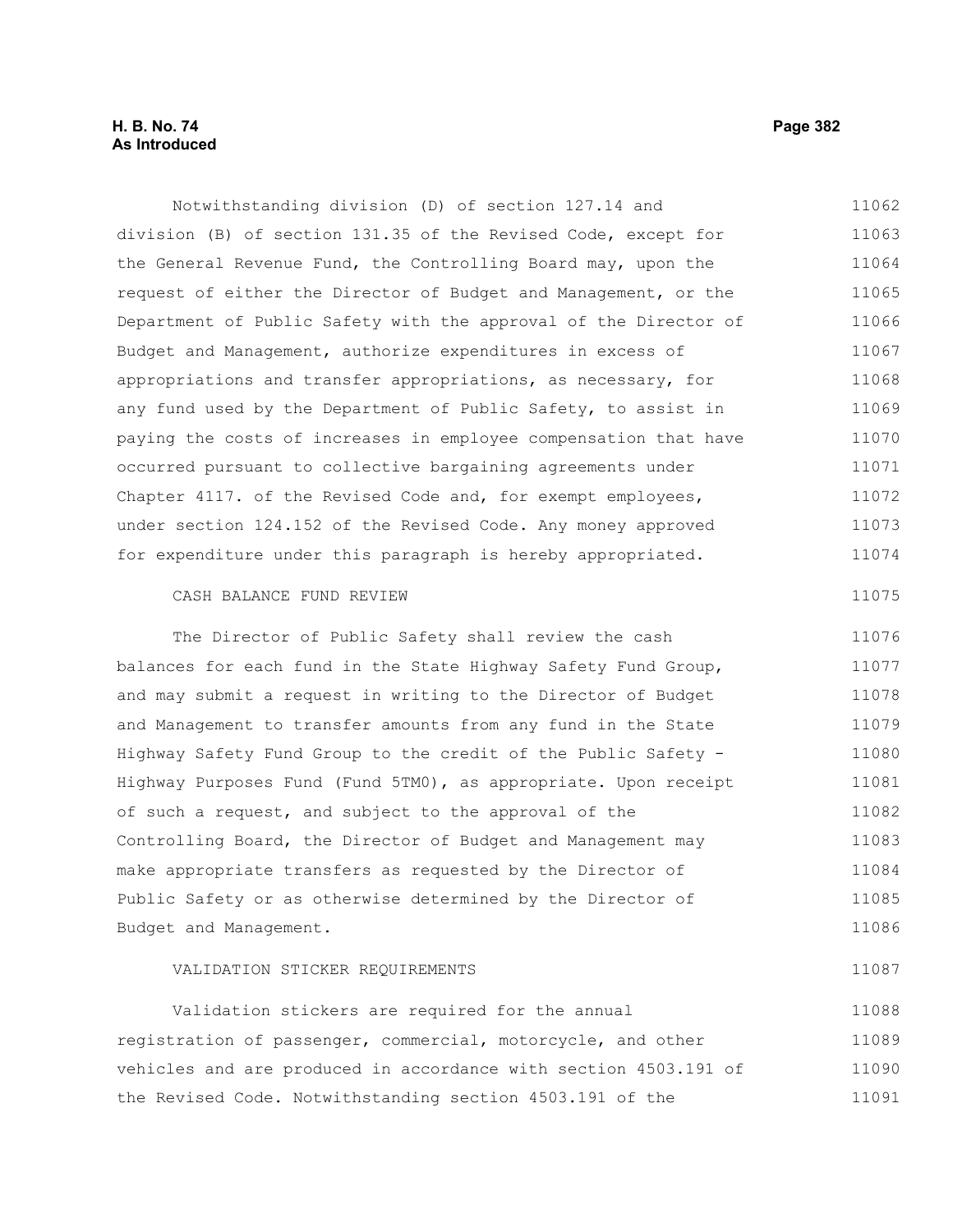Revised Code, the Registrar of Motor Vehicles may adopt rules authorizing validation stickers to be produced at any location. **Section 207.10.**   $1 \t 2 \t 3 \t 4 \t 5$ A DEV DEPARTMENT OF DEVELOPMENT B Dedicated Purpose Fund Group C 4W00 195629 Roadwork Development \$15,200,000 \$15,200,000 D TOTAL DPF Dedicated Purpose Fund Group \$15,200,000 \$15,200,000 E TOTAL ALL BUDGET FUND GROUPS  $$15,200,000$   $$15,200,000$ **Section 207.20.** ROADWORK DEVELOPMENT The foregoing appropriation item 195629, Roadwork Development, shall be used for road improvements associated with economic development opportunities that will retain or attract businesses for Ohio, including the construction, reconstruction, 11092 11093 11094 11095 11096 11097 11098 11099 11100

maintenance, or repair of public roads that provide access to a public airport or are located within a public airport. "Road improvements" are improvements to public roadway facilities located on, or serving or capable of serving, a project site, and include the construction, reconstruction, maintenance or repair of public roads that provide access to a public airport or are located within a public airport. The appropriation item may be used in conjunction with any other state funds 11101 11102 11103 11104 11105 11106 11107 11108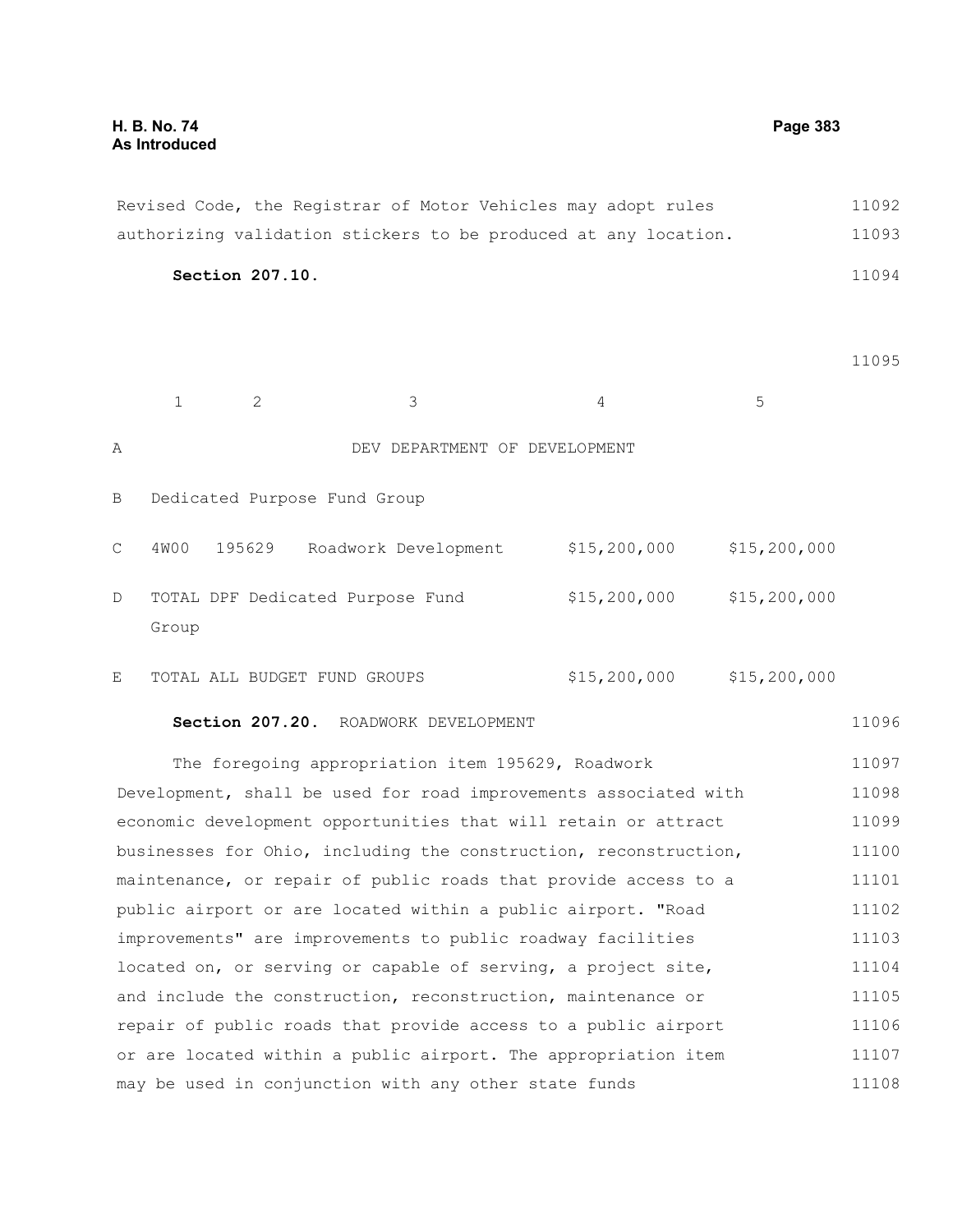11109

appropriated for infrastructure improvements.

The Director of Budget and Management, pursuant to a plan submitted by the Director of Development or as otherwise determined by the Director of Budget and Management, shall set a cash transfer schedule to meet the cash needs of the Roadwork Development Fund (Fund 4W00) used by the Department of Development, less any other available cash. The Director of Budget and Management shall transfer such cash amounts from the Highway Operating Fund (Fund 7002) to Fund 4W00 at such times as determined by the transfer schedule. 11110 11111 11112 11113 11114 11115 11116 11117 11118

The Director of Transportation, under the direction of the Director of Development, shall provide these funds in accordance with all guidelines and requirements established for other Department of Development programs, including Controlling Board review and approval, as well as the requirements for usage of motor vehicle fuel tax revenue prescribed in Section 5a of Article XII, Ohio Constitution. Should the Department of Development require the assistance of the Department of Transportation to bring a project to completion, the Department of Transportation shall use its authority under Title 55 of the Revised Code to provide such assistance and may enter into contracts on behalf of the Department of Development. 11119 11120 11121 11122 11123 11124 11125 11126 11127 11128 11129 11130

**Section 209.10.** 

11131

11132

 $1 \t 2 \t 3 \t 4 \t 5$ 

A PWC PUBLIC WORKS COMMISSION

B Dedicated Purpose Fund Group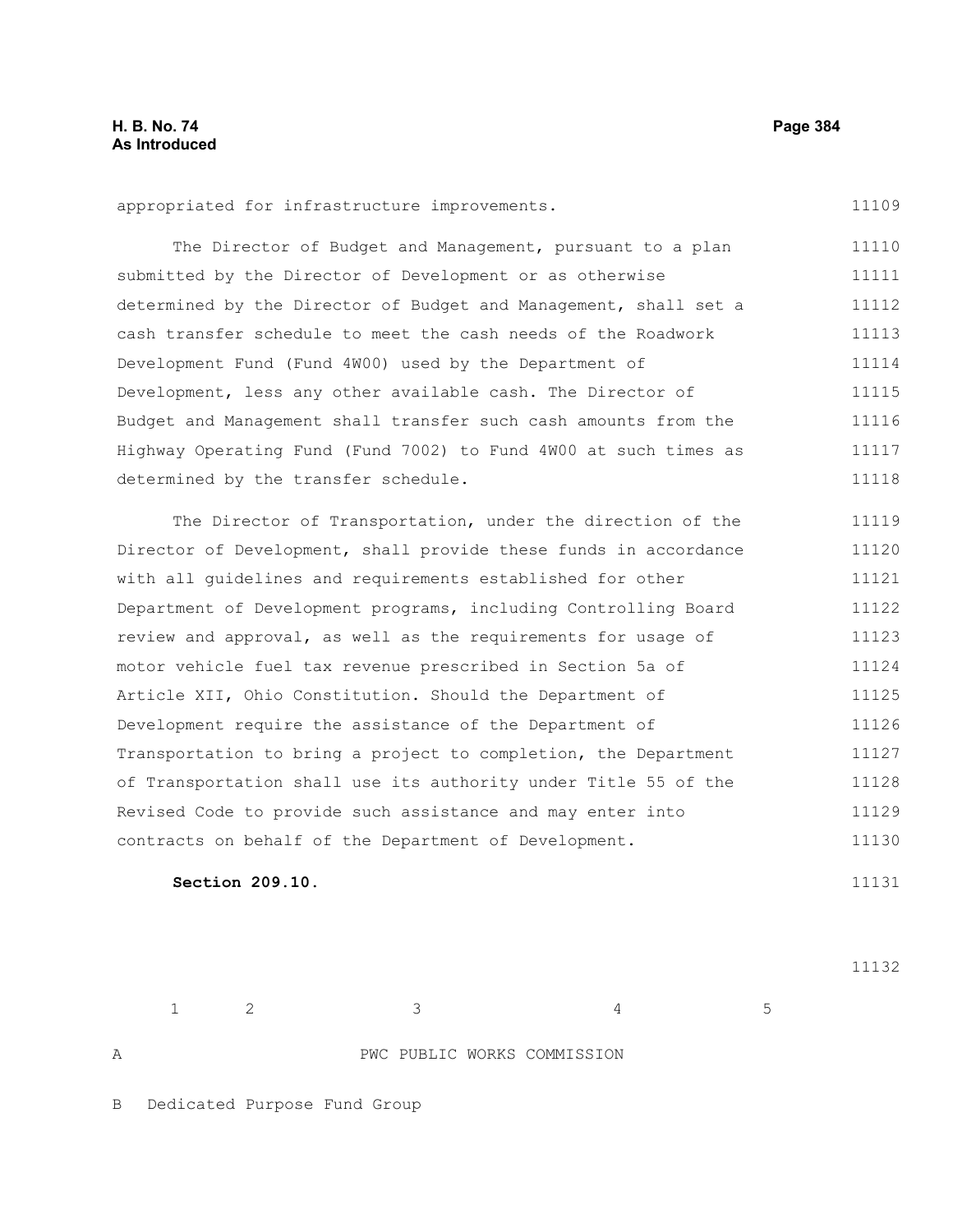## C 7052 150402 Local Transportation Improvement Program - Operating \$303,970 \$307,070 D 7052 150701 Local Transportation Improvement Program \$57,000,000 \$59,000,000 E TOTAL DPF Dedicated Purpose Fund Group \$57,303,970 \$59,307,070 F TOTAL ALL BUDGET FUND GROUPS \$57,303,970 \$59,307,070

#### **Section 209.20.** REAPPROPRIATIONS

11133

11147

| All capital appropriations from the Local Transportation         | 11134 |
|------------------------------------------------------------------|-------|
| Improvement Program Fund (Fund 7052) in H.B. 62 of the 133rd     | 11135 |
| General Assembly remaining unencumbered as of June 30, 2021, are | 11136 |
| reappropriated for use during the period July 1, 2021, through   | 11137 |
| June 30, 2022, for the same purpose.                             | 11138 |

Notwithstanding division (B) of section 127.14 of the Revised Code, all capital appropriations and reappropriations from the Local Transportation Improvement Program Fund (Fund 7052) in this act remaining unencumbered as of June 30, 2022, are reappropriated for use during the period July 1, 2022, through June 30, 2023, for the same purposes, subject to the availability of revenue as determined by the Director of the Public Works Commission. 11139 11140 11141 11142 11143 11144 11145 11146

#### TEMPORARY TRANSFERS

Notwithstanding section 127.14 of the Revised Code, the Director of the Public Works Commission may request that the Director of Budget and Management transfer cash from the Local Transportation Improvement Fund (Fund 7052) to the State Capital Improvement Fund (Fund 7038) and the Clean Ohio Conservation 11148 11149 11150 11151 11152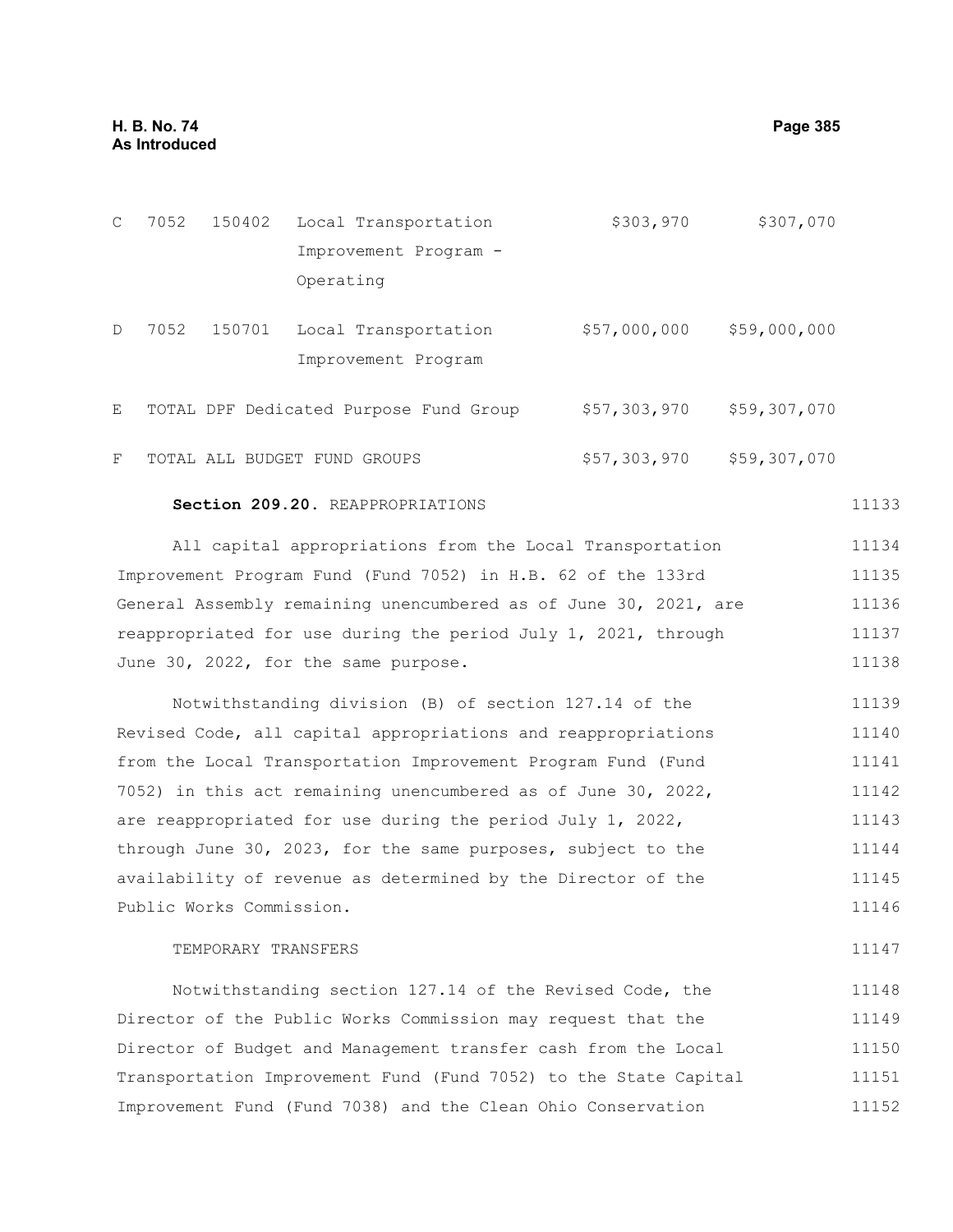Fund (Fund 7056). The Director of Budget and Management may approve temporary cash transfers if such transfers are needed for capital outlays for which notes or bonds will be issued. When there is a sufficient cash balance in the fund that receives a cash transfer under this section, the Director of Budget and Management shall transfer cash from that fund to Fund 7052 in order to repay Fund 7052 for the amount of the temporary cash transfers made under this section. Any transfers executed under this section shall be reported to the Controlling Board by June 30 of the fiscal year in which the transfer occurred. **Section 501.10.** LIMITATION ON USE OF CAPITAL APPROPRIATIONS The capital appropriations made in this act for buildings or structures, including remodeling and renovations, are limited to: (A) Acquisition of real property or interests in real property; (B) Buildings and structures, which includes construction, demolition, complete heating and cooling, lighting and lighting fixtures, and all necessary utilities, ventilating, plumbing, sprinkling, water, and sewer systems, when such systems are authorized or necessary; (C) Architectural, engineering, and professional services expenses directly related to the projects; (D) Machinery that is a part of structures at the time of initial acquisition or construction; (E) Acquisition, development, and deployment of new computer systems, including the redevelopment or integration of 11153 11154 11155 11156 11157 11158 11159 11160 11161 11162 11163 11164 11165 11166 11167 11168 11169 11170 11171 11172 11173 11174 11175 11176 11177 11178 11179 11180

existing and new computer systems, but excluding regular or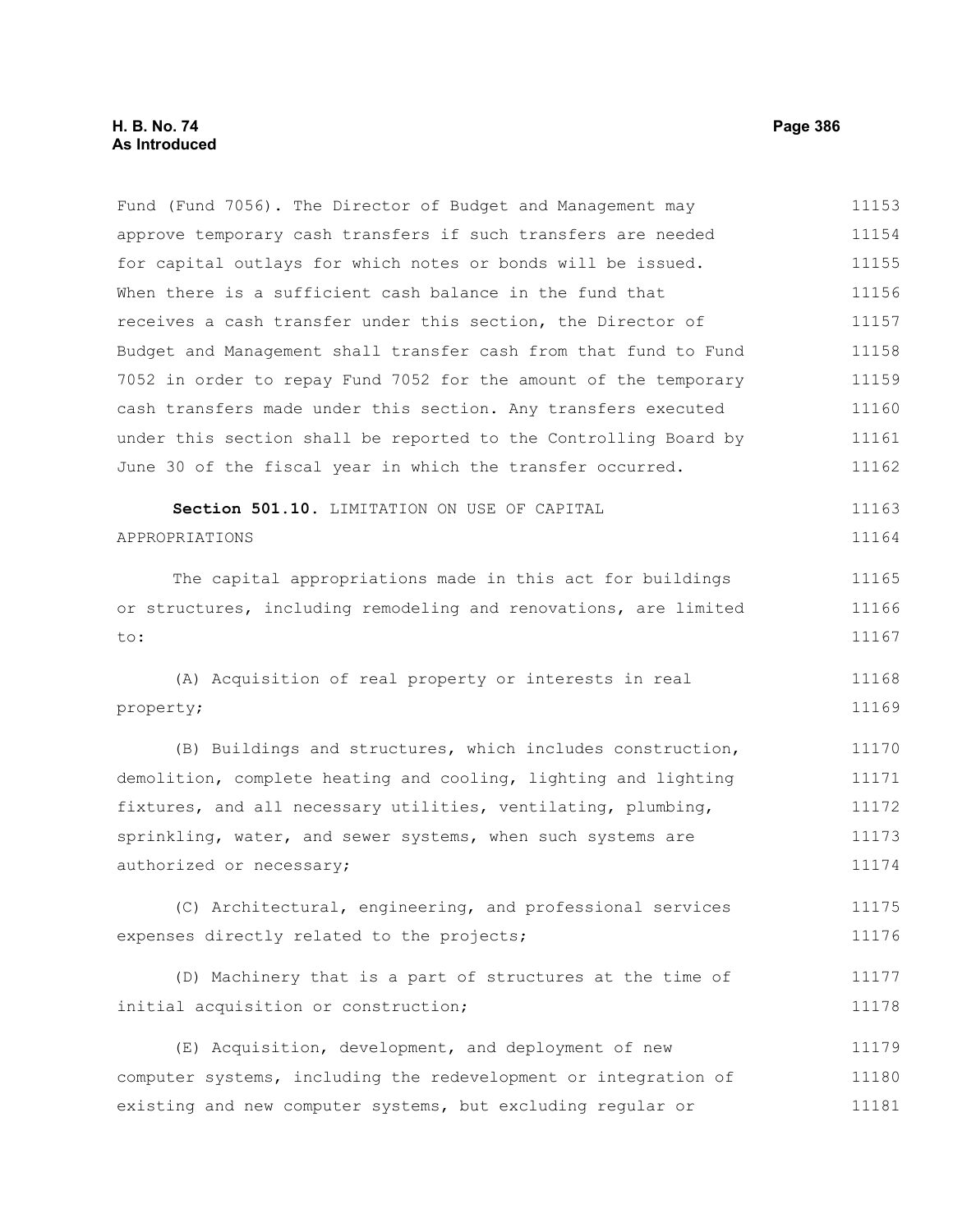| ongoing maintenance or support agreements;                      | 11182 |
|-----------------------------------------------------------------|-------|
| (F) Furniture, fixtures, or equipment that meets all the        | 11183 |
| following criteria:                                             | 11184 |
| (1) Is essential in bringing the facility up to its             | 11185 |
| intended use or is necessary for the functioning of the         | 11186 |
| particular facility or project;                                 | 11187 |
| (2) Has a unit cost, and not the individual parts of a          | 11188 |
| unit, of about \$100 or more; and                               | 11189 |
| (3) Has a useful life of five years or more.                    | 11190 |
| Furniture, fixtures, or equipment that is not an integral       | 11191 |
| part of or directly related to the basic purpose or function of | 11192 |
| a project for which moneys are appropriated shall not be paid   | 11193 |
| from these appropriations.                                      | 11194 |
| Section 503.10. STATE ARBITRAGE REBATE AUTHORIZATION            | 11195 |
| If it is determined that a payment is necessary in the          | 11196 |
| amount computed at the time to represent the portion of         | 11197 |
| investment income to be rebated or amounts in lieu of or in     | 11198 |
| addition to any rebate amount to be paid to the federal         | 11199 |
| government in order to maintain the exclusion from gross income | 11200 |
| for federal income tax purposes of interest on those state      | 11201 |
| obligations under section 148(f) of the Internal Revenue Code,  | 11202 |
| such amount is hereby appropriated from those funds designated  | 11203 |
| by or pursuant to the applicable proceedings authorizing the    | 11204 |
| issuance of state obligations.                                  | 11205 |
| Payments for this purpose shall be approved and vouchered       | 11206 |
| by the Office of Budget and Management.                         | 11207 |
| Section 509.10. AUTHORIZATION FOR TREASURER OF STATE AND        | 11208 |
|                                                                 |       |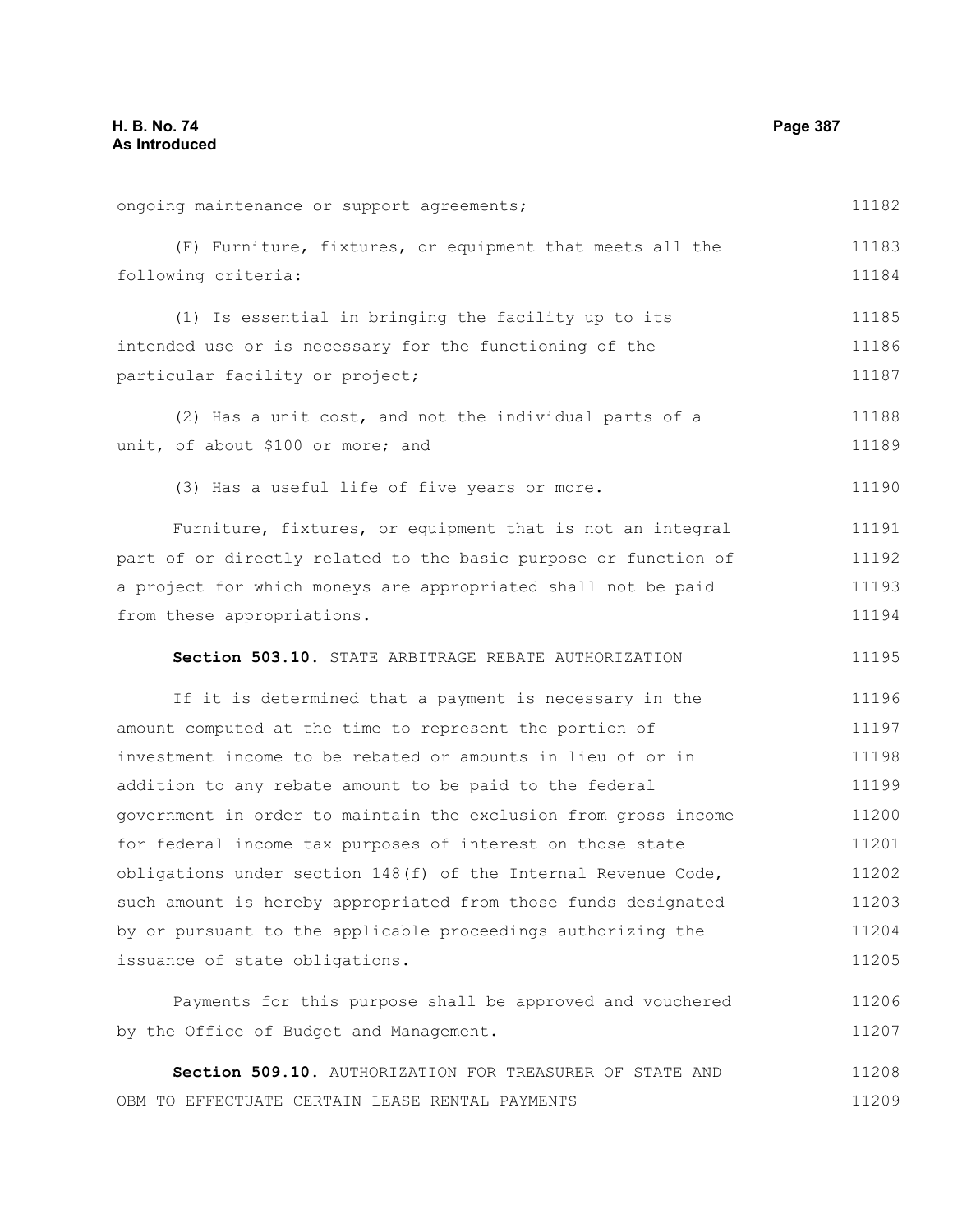#### **H. B. No. 74 Page 388 As Introduced**

The Office of Budget and Management shall process payments from lease rental payment appropriation items during the period from July 1, 2021, to June 30, 2023, pursuant to the lease and other agreements relating to bonds or notes issued under Section 2i of Article VIII of the Ohio Constitution and Chapters 152. and 154. of the Revised Code, and acts of the General Assembly. Payments shall be made upon certification by the Treasurer of State of the dates and amounts due on those dates. 11210 11211 11212 11213 11214 11215 11216 11217

#### **Section 509.20.** LEASE AND DEBT SERVICE PAYMENTS

Certain appropriations are in this act for the purpose of paying debt service and financing costs on general obligation bonds or notes of the state and for the purpose of making lease rental and other payments under leases and agreements relating to bonds or notes issued under the Ohio Constitution, Revised Code, and acts of the General Assembly. If it is determined that additional appropriations are necessary for this purpose, such amounts are hereby appropriated. 11219 11220 11221 11222 11223 11224 11225 11226

### **Section 509.30.** CLOSING OF REST AREAS

Beginning July 1, 2021, until June 30, 2023, the Department of Transportation may close a rest area that is under the Department's control and jurisdiction as established under section 5515.07 of the Revised Code only if the rest area's parking lot remains available for commercial motor vehicles as defined in section 4506.01 of the Revised Code. 11228 11229 11230 11231 11232 11233

**Section 745.10.** (A) As used in this section, "interim period" means the period of time beginning on the ninety-first day after this act is filed with the Secretary of State and ending on the two hundred seventy-first day after this act is filed with the Secretary of State. 11234 11235 11236 11237 11238

11218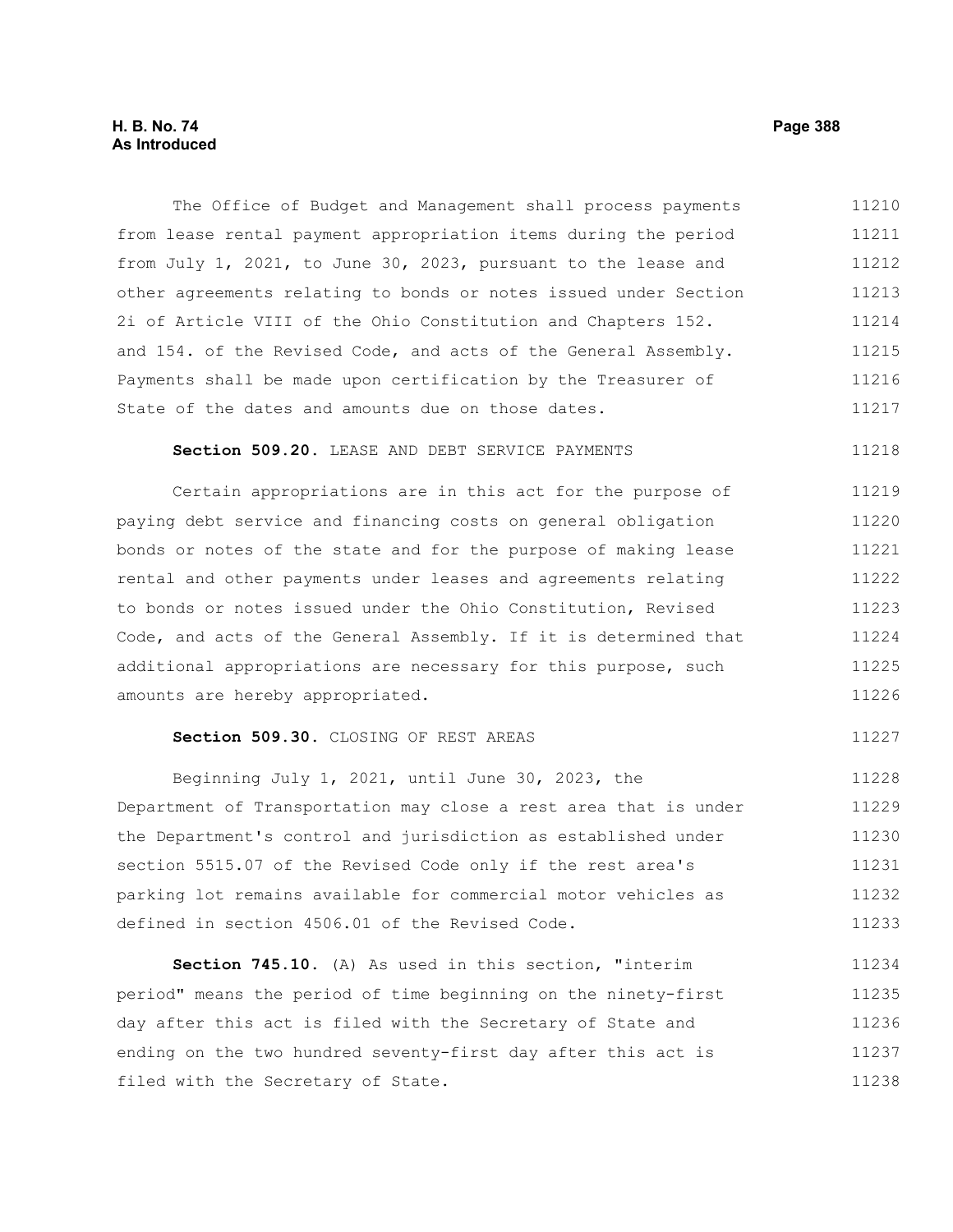#### **H. B. No. 74 Page 389 As Introduced**

during the the interim period, a law enforcement officer may stop a motor vehicle operator for an action that would be a violation of section 4511.204 of the Revised Code, as amended by this act, if that section were in effect. The law enforcement officer may issue the person a written warning explaining the provisions of section 4511.204 of the Revised Code, as amended by this act. The written warning may notify the person of the specific date when law enforcement officers are authorized to begin issuing tickets, citations, and summons for violations of section 4511.204 of the Revised Code, as amended by this act. (C) The issuance of a written warning under division (B) of this section does not preclude the issuance of a ticket, citation, or summons for a violation of section 4511.204 of the Revised Code as that section exists during the interim period. **Section 745.20.** For all initial applications for registration and for all registration renewals with an effective date before October 1, 2021, the Registrar of Motor Vehicles and each deputy registrar shall continue to collect the additional eleven dollar and thirty dollar fees as specified under division (C)(1) of section 4503.10 of the Revised Code, as that section existed prior to the effective date of this section. **Section 755.40.** CATASTROPHIC SNOWFALL PROGRAM (A) The Department of Transportation shall establish the Catastrophic Snowfall Program during fiscal years 2022 and 2023. The purpose of the Program is to provide supplemental snow removal aid to counties, municipal corporations, or townships that receive eighteen or more inches of snow in a twenty-four-11240 11241 11242 11243 11244 11245 11246 11247 11248 11249 11250 11251 11252 11253 11254 11255 11256 11257 11258 11259 11260 11261 11262 11263 11264 11265 11266

(B) Notwithstanding any provision of law to the contrary,

hour period and that request aid under the Program. The Director of Transportation shall establish procedures to administer and 11267 11268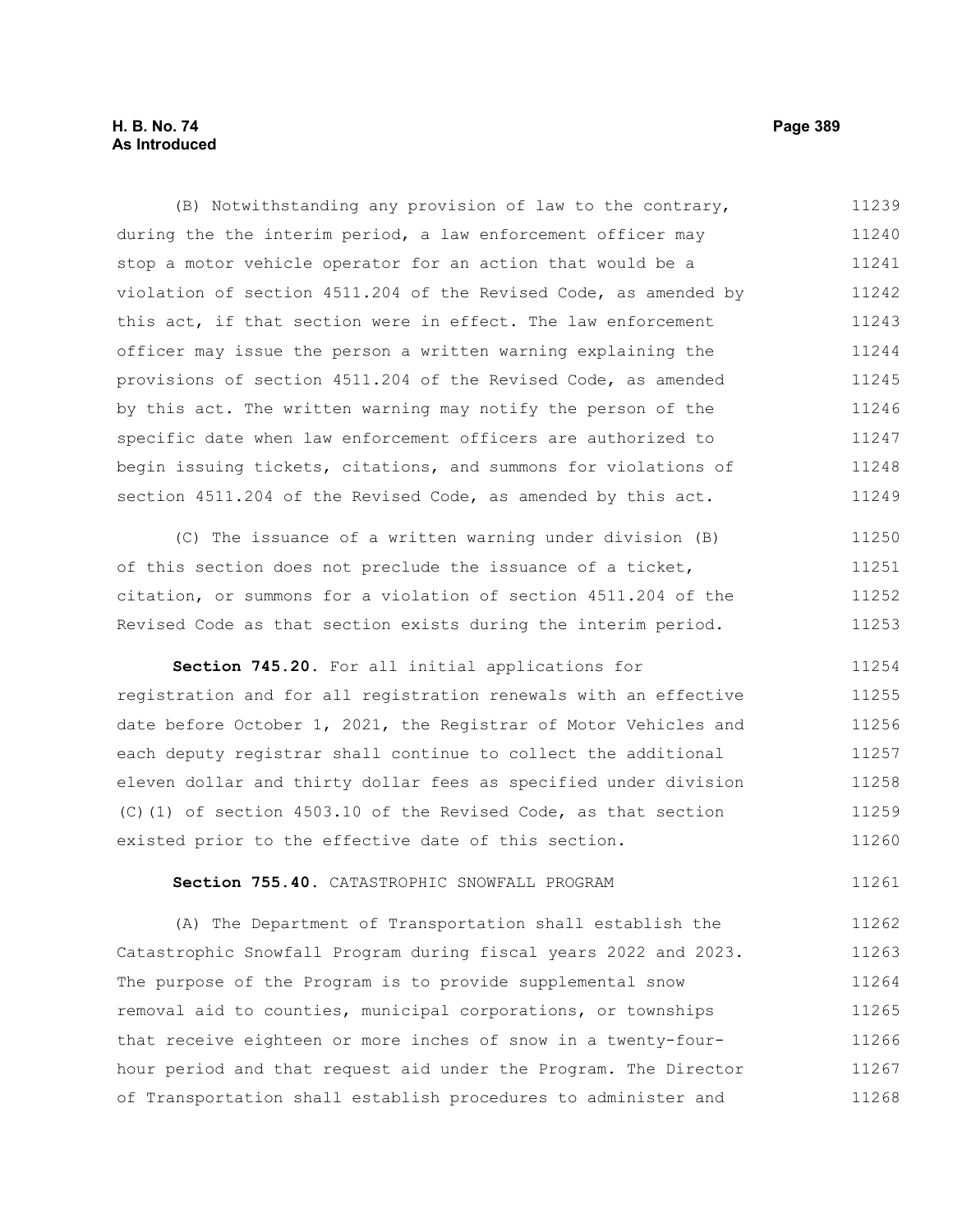implement the aid program, including procedures governing the following: (1) An application process; (2) A system for verifying the amount of snow the applicant received; (3) A process for administering snow removal aid to a qualified applicant. (B) The Department shall administer snow removal aid to any qualified applicant. **Section 757.10.** MOTOR FUEL TAX DISTRIBUTIONS TO HIGHWAY OPERATING FUND On the last day of each month in the biennium ending June 30, 2023, before making any of the distributions specified in section 5735.051 of the Revised Code but after any transfers to the tax refund fund as required by that section and section 5703.052 of the Revised Code, the Treasurer of State shall deposit the first two per cent of the amount of motor fuel tax received for the preceding calendar month to the credit of the Highway Operating Fund (Fund 7002). **Section 757.20.** MOTOR FUEL DEALER REFUNDS Notwithstanding Chapter 5735. of the Revised Code, the following apply for the period of July 1, 2021, to June 30, 2023: (A) For the discount under section 5735.06 of the Revised Code, if the monthly report is timely filed and the tax is timely paid, one per cent of the total number of gallons of motor fuel received by the motor fuel dealer within the state during the preceding calendar month, less the total number of 11269 11270 11271 11272 11273 11274 11275 11276 11277 11278 11279 11280 11281 11282 11283 11284 11285 11286 11287 11288 11289 11290 11291 11292 11293 11294 11295 11296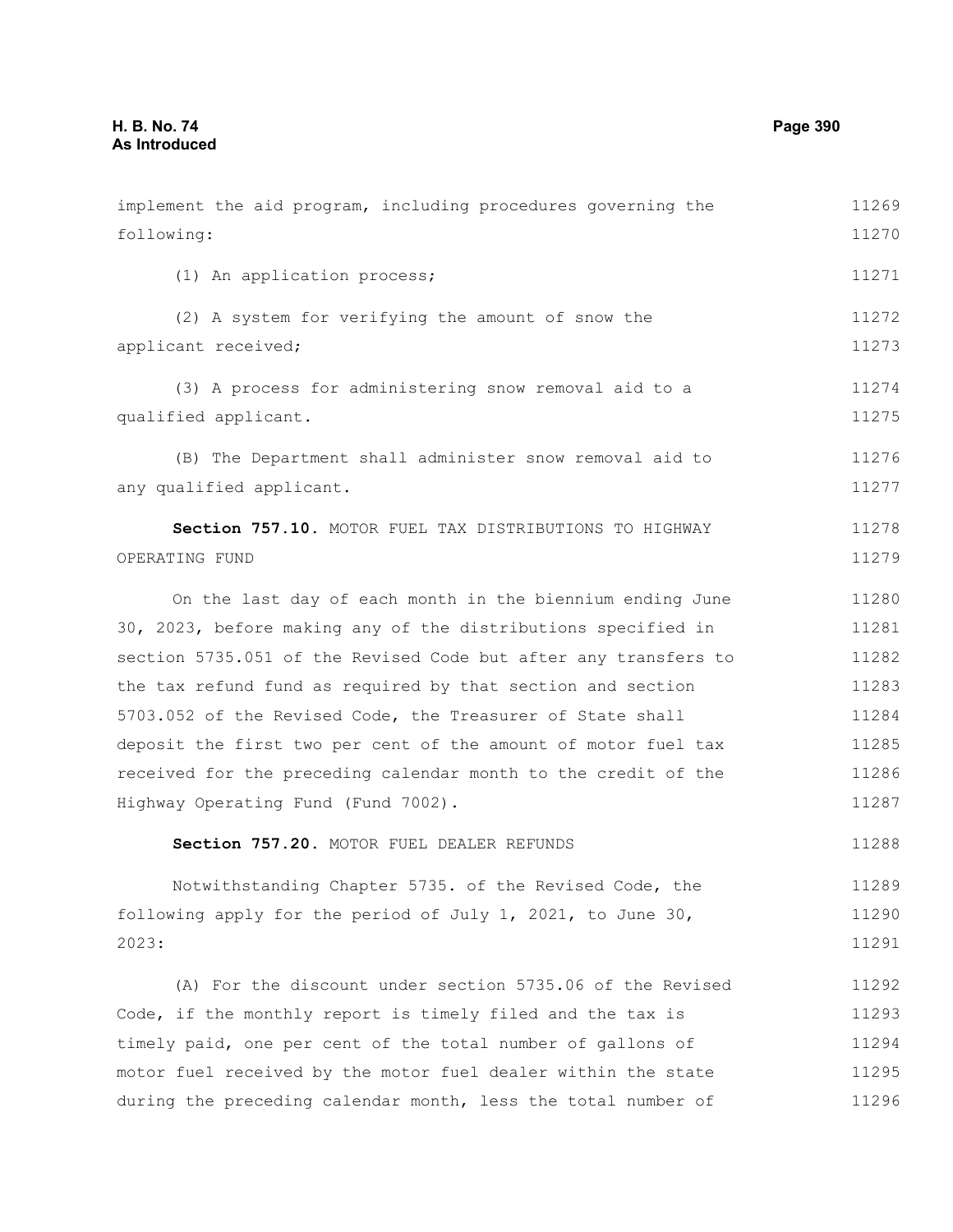#### **H. B. No. 74 Page 391 As Introduced**

gallons deducted under divisions (B)(1)(a) and (b) of section 5735.06 of the Revised Code, less one-half of one per cent of the total number of gallons of motor fuel that were sold to a retail dealer during the preceding calendar month. 11297 11298 11299 11300

(B) For the semiannual periods ending December 31, 2021, June 30, 2022, December 31, 2022, and June 30, 2023, the refund provided to retail dealers under section 5735.141 of the Revised Code shall be one-half of one per cent of the Ohio motor fuel taxes paid on fuel purchased during those semiannual periods. 11301 11302 11303 11304 11305

**Section 757.30.** MONTHLY TRANSFERS TO GASOLINE EXCISE TAX FUND 11306 11307

The Director of Budget and Management shall transfer cash in equal monthly increments totaling \$156,450,408 in fiscal year 2022 and in equal monthly increments totaling \$158,240,592 in fiscal year 2023 from the Highway Operating Fund (Fund 7002) to the Gasoline Excise Tax Fund (Fund 7060). The monthly amounts transferred under this section shall be distributed as follows: 11308 11309 11310 11311 11312 11313

(A) 42.86 per cent shall be distributed among the municipal corporations within the state under division (A)(2)(b) (i) of section 5735.051 of the Revised Code; 11314 11315 11316

(B) 37.14 per cent shall be distributed among the counties within the state under division  $(A)$   $(2)$   $(b)$   $(ii)$  of section 5735.051 of the Revised Code; and 11317 11318 11319

(C) 20 per cent shall be distributed among the townships within the state under division  $(A)$   $(2)$   $(b)$   $(iii)$  of section 5735.051 of the Revised Code. 11320 11321 11322

**Section 801.10.** PROVISIONS OF LAW GENERALLY APPLICABLE TO APPROPRIATIONS 11323 11324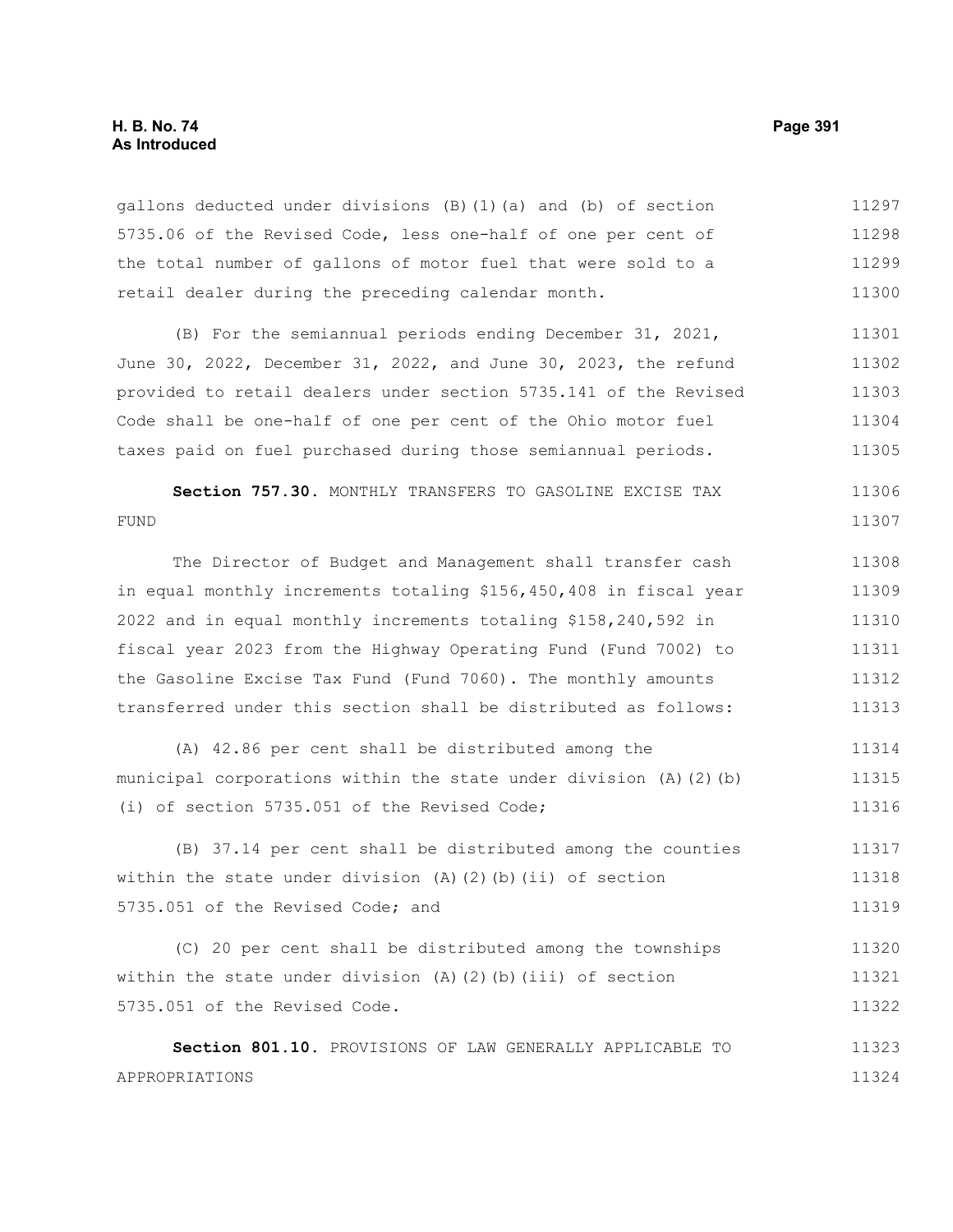Law contained in the main operating appropriations act of the 134th General Assembly that is generally applicable to the appropriations made in the main operating appropriations act also is generally applicable to the appropriations made in this act. 11325 11326 11327 11328 11329

#### **Section 806.10.** SEVERABILITY

The items of law contained in this act, and their applications, are severable. If any item of law contained in this act, or if any application of any item of law contained in this act, is held invalid, the invalidity does not affect other items of law contained in this act and their applications that can be given effect without the invalid item or application. 11331 11332 11333 11334 11335 11336

**Section 809.10.** An item of law, other than an amending, enacting, or repealing clause, that composes the whole or part of an uncodified section contained in this act has no effect after June 30, 2023, unless its context clearly indicates otherwise. 11337 11338 11339 11340 11341

#### **Section 812.10.** LAWS AND REFERENDUM

Except as otherwise provided in this act, the amendment, enactment, or repeal by this act of a section of law is subject to the referendum under Ohio Constitution, Article II, Section 1c and therefore takes effect on the ninety-first day after this act is filed with the Secretary of State or, if a later effective date is specified below, on that date. 11343 11344 11345 11346 11347 11348

#### **Section 812.20.** APPROPRIATIONS AND REFERENDUM

In this section, an "appropriation" includes another provision of law in this act that relates to the subject of the appropriation. 11350 11351 11352

11330

11342